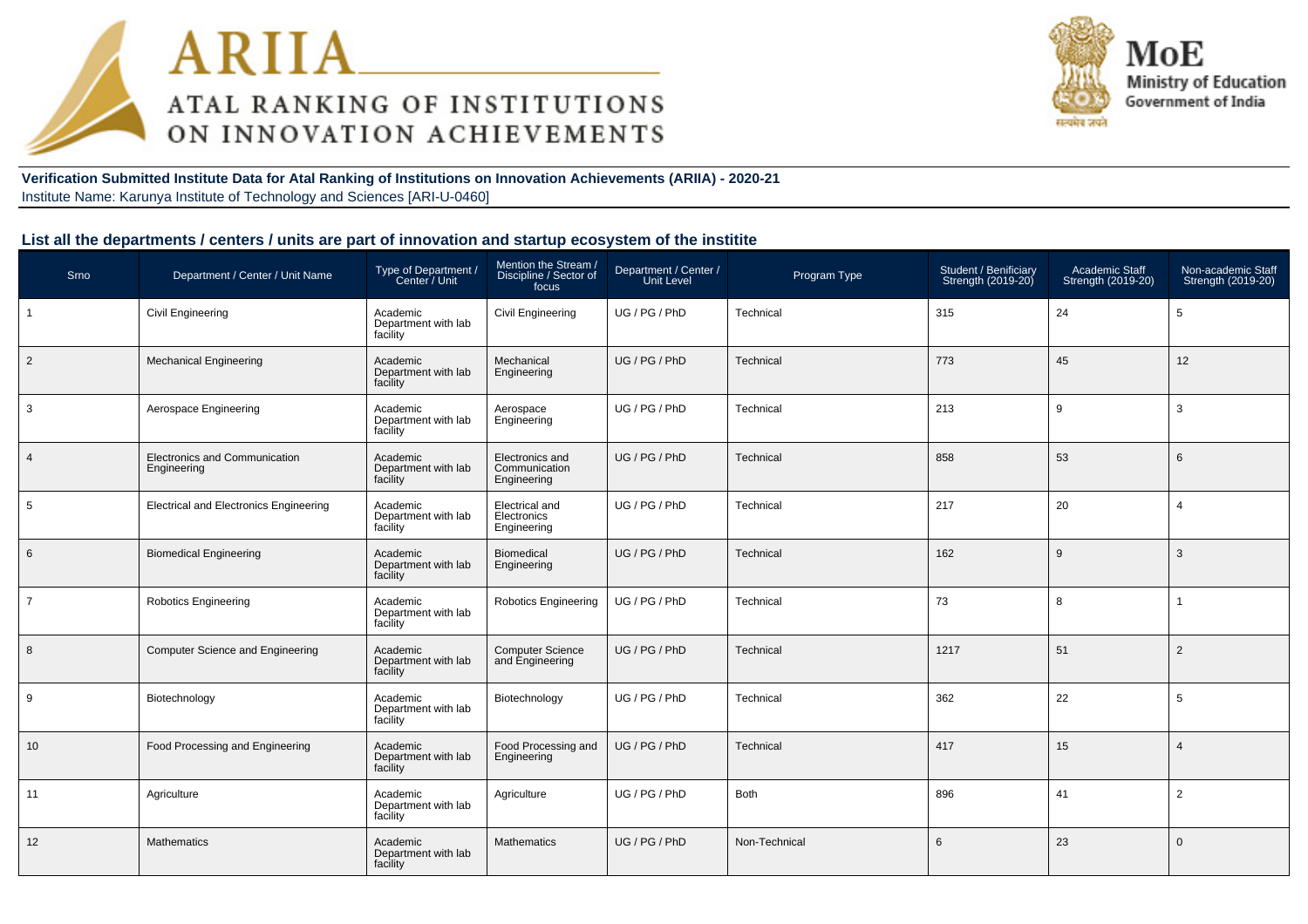# **List all the departments / centers / units are part of innovation and startup ecosystem of the institite**

| 13 | <b>Applied Physics</b>                                                                    | Academic<br>Department with lab<br>facility               | <b>Applied Physics</b>                     | UG / PG / PhD | Non-Technical | 32           | 11             | $\overline{2}$ |
|----|-------------------------------------------------------------------------------------------|-----------------------------------------------------------|--------------------------------------------|---------------|---------------|--------------|----------------|----------------|
| 14 | <b>Applied Chemistry</b>                                                                  | Academic<br>Department with lab<br>facility               | <b>Applied Chemistry</b>                   | UG / PG / PhD | Non-Technical | 58           | 16             | 3              |
| 15 | English                                                                                   | Academic<br>Department with lab<br>facility               | English                                    | UG / PG / PhD | Non-Technical | 34           | 10             | $\mathbf{1}$   |
| 16 | Nano-Sciences                                                                             | Academic<br>Department with lab<br>facility               | Nano-Sciences                              | UG / PG / PhD | Non-Technical | 57           | 3              | -1             |
| 17 | <b>Management Studies</b>                                                                 | Academic<br>Department with lab<br>facility               | <b>Management Studies</b>                  | UG / PG / PhD | Non-Technical | 263          | 15             | $\mathbf 0$    |
| 18 | <b>Digital Sciences</b>                                                                   | Academic<br>Department with lab<br>facility               | <b>Digital Sciences</b>                    | UG / PG / PhD | Non-Technical | 471          | 9              | $\mathbf 0$    |
| 19 | Commerce and International Trade                                                          | Academic<br>Department with lab<br>facility               | Commerce and<br><b>International Trade</b> | UG / PG / PhD | Non-Technical | 162          | 6              | $\mathbf 0$    |
| 20 | International Association for Exchanging<br>Students for Technical Experience<br>(IAESTE) | Industry Institute<br>Interface Unit                      | Multidisciplinary                          | UG / PG / PhD | Technical     | $\mathbf{1}$ | $\overline{2}$ | $\mathbf 1$    |
| 21 | Water Institute - Centre of Excellence                                                    | Centre of Excellence<br>with Advance Tools &<br>Equipment | Water                                      | UG / PG / PhD | Technical     | 10           | $\overline{2}$ |                |
| 22 | Centre for Research in Semiconductor<br><b>Devices</b>                                    | Centre of Excellence<br>with Advance Tools &<br>Equipment | Energy                                     | UG / PG / PhD | Technical     | 20           | $\overline{2}$ | $\mathbf{1}$   |
| 23 | Centre for Excellence in VLSI Design                                                      | Centre of Excellence<br>with Advance Tools &<br>Equipment | Energy                                     | UG / PG / PhD | Technical     | 20           | $\overline{2}$ |                |
| 24 | Centre for Research in Material Science<br>and Thermal Management                         | Centre of Excellence<br>with Advance Tools &<br>Equipment | Energy                                     | UG / PG / PhD | Technical     | 12           | 3              | 1              |
| 25 | Centre for Research in Metallurgy                                                         | Centre of Excellence<br>with Advance Tools &<br>Equipment | Energy                                     | UG / PG / PhD | Technical     | 30           | 3              | -1             |
| 26 | Centre for Research in Aerodynamics and<br>Propulsion                                     | Centre of Excellence<br>with Advance Tools &<br>Equipment | Energy                                     | UG / PG / PhD | Technical     | 25           | 2              | $\mathbf 1$    |
| 27 | Karunya Salzar Innovation Centre                                                          | Centre of Excellence<br>with Advance Tools &<br>Equipment | Energy                                     | UG / PG / PhD | Technical     | 50           | $\overline{2}$ |                |
| 28 | Wind Energy Centre                                                                        | Centre of Excellence<br>with Advance Tools &<br>Equipment | Energy                                     | UG / PG / PhD | Technical     | 15           | $\overline{c}$ | $\overline{1}$ |
| 29 | Centre for Microalgae for High Value<br>Products                                          | Centre of Excellence<br>with Advance Tools &<br>Equipment | Health Care                                | UG / PG / PhD | Technical     | 20           | 3              | $\mathbf{1}$   |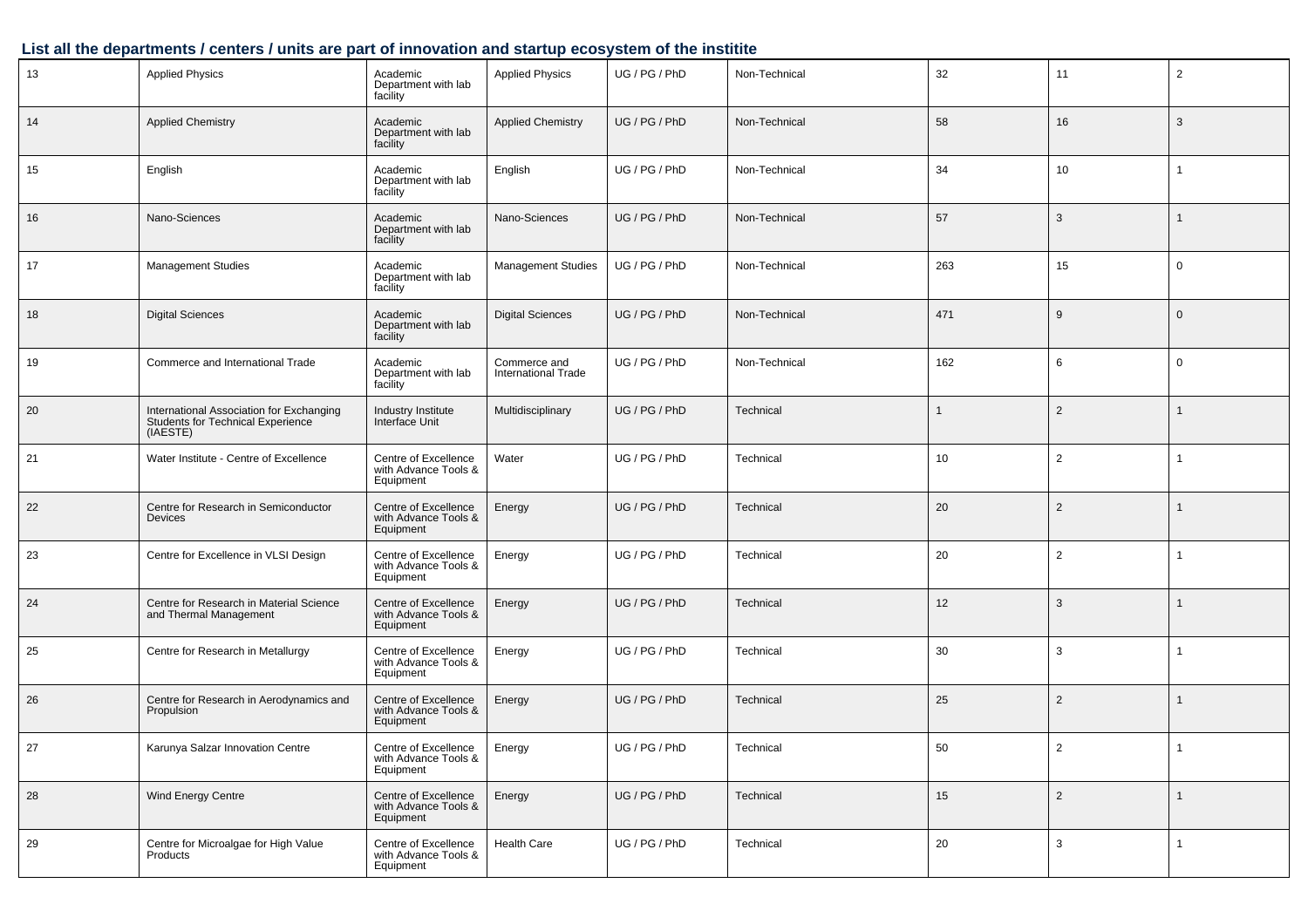# **List all the departments / centers / units are part of innovation and startup ecosystem of the institite**

| 30 | Centre for small Animal Assays for Biotech<br>Research    | Centre of Excellence<br>with Advance Tools &<br>Equipment                 | <b>Health Care</b>                         | UG / PG / PhD | Technical | 25   | 5              |                |
|----|-----------------------------------------------------------|---------------------------------------------------------------------------|--------------------------------------------|---------------|-----------|------|----------------|----------------|
| 31 | Centre for Excellence for Encapsulation                   | Centre of Excellence<br>with Advance Tools &<br>Equipment                 | Food                                       | UG / PG / PhD | Technical | 20   | $\overline{2}$ |                |
| 32 | <b>Centre for Biomedical Devices</b>                      | Centre of Excellence<br>with Advance Tools &<br>Equipment                 | <b>Health Care</b>                         | UG / PG / PhD | Technical | 20   | $\overline{2}$ | $\mathbf{1}$   |
| 33 | Centre for Disaster Resilence                             | Centre of Excellence<br>with Advance Tools &<br>Equipment                 | Energy                                     | UG / PG / PhD | Technical | 30   | 2              |                |
| 34 | Nvidia Centre for Artificial Intelligence                 | Centre of Excellence<br>with Advance Tools &<br>Equipment                 | Multidisciplinary                          | UG / PG / PhD | Technical | 298  | $\overline{2}$ | -1             |
| 35 | Agriculture Polyhouse                                     | Research Unit / Park                                                      | Agriculture                                | UG / PG / PhD | Technical | 712  | 6              | -1             |
| 36 | Drip Irrigation Unit                                      | Research Unit / Park                                                      | Agriculture                                | UG / PG / PhD | Technical | 947  | 5              | -1             |
| 37 | Livestock and Poultry Management                          | Research Unit / Park                                                      | Agriculture                                | UG / PG / PhD | Technical | 600  |                | $\overline{1}$ |
| 38 | Centre for Research in Design and<br>Manufacturing        | Research Unit / Park                                                      | Energy                                     | UG / PG / PhD | Technical | 20   | $\overline{4}$ | $\mathbf 1$    |
| 39 | Centre for Research in Renewable Energy                   | Research Unit / Park                                                      | Energy                                     | UG / PG / PhD | Technical | 16   | $\overline{2}$ |                |
| 40 | Innovation and Incubation Centre                          | <b>Incubation Unit</b>                                                    | Multidisciplinary                          | UG / PG / PhD | Technical | 1500 | 19             | $\mathbf{1}$   |
| 41 | Centre for Academic Research                              | Incubation Unit                                                           | Multidisciplinary                          | UG / PG / PhD | Technical | 635  | 2              |                |
| 42 | Karunya Innovation Design Studio                          | Pre-incubation unit                                                       | Multidisciplinary                          | UG / PG / PhD | Technical | 298  | 19             | $\mathbf{1}$   |
| 43 | Siemens Health Care Hub                                   | Industry Institute<br>Interface Unit                                      | <b>Biomedical</b><br>Engineering           | UG / PG / PhD | Technical | 50   | $\overline{2}$ |                |
| 44 | Karunya Siemens Centre                                    | Industry Institute<br>Interface Unit                                      | Electrical<br>Engineering                  | UG / PG / PhD | Technical | 60   | $\overline{2}$ |                |
| 45 | Centre of Excellence for Cloud Computing -<br><b>SUSE</b> | Industry Institute<br>Interface Unit                                      | Mechanical<br>Engineering                  | UG / PG / PhD | Technical | 12   |                |                |
| 46 | Centre of Excellence for Advanced<br>Networking CISCO     | Industry Institute<br>Interface Unit                                      | <b>Computer Science</b><br>and Engineering | UG / PG / PhD | Technical | 12   |                | 1              |
| 47 | IBM Centre of Excellence for Big Data                     | Industry Institute<br>Interface Unit                                      | <b>Computer Science</b><br>and Engineering | UG / PG / PhD | Technical | 30   | $\overline{2}$ |                |
| 48 | <b>Computing Security Specialized Lab</b>                 | Industry Institute<br>Interface Unit                                      | <b>Computer Science</b><br>and Engineering | UG / PG / PhD | Technical | 20   | $\overline{2}$ | -1             |
| 49 | IPR Cell                                                  | IPR Cell / Patent<br>Facilitation Unit /<br>Technology Transfer<br>Centre | Multidisciplinary                          | UG / PG / PhD | Technical | 75   | $\mathbf{z}$   |                |
| 50 | Centre for Advanced Chemical Research                     | Research Unit / Park                                                      | Multidisciplinary                          | UG / PG / PhD | Technical | 20   | 6              | $\mathbf{1}$   |
| 51 | Centre for Energy Devices                                 | Research Unit / Park                                                      | Multidisciplinary                          | UG / PG / PhD | Technical | 6    | $\overline{2}$ | $\mathbf{1}$   |
| 52 | Centre for Structural Fire Engineering                    | Centre of Excellence<br>with Advance Tools &<br>Equipment                 | Energy                                     | UG / PG / PhD | Technical | 15   |                | $\mathbf{1}$   |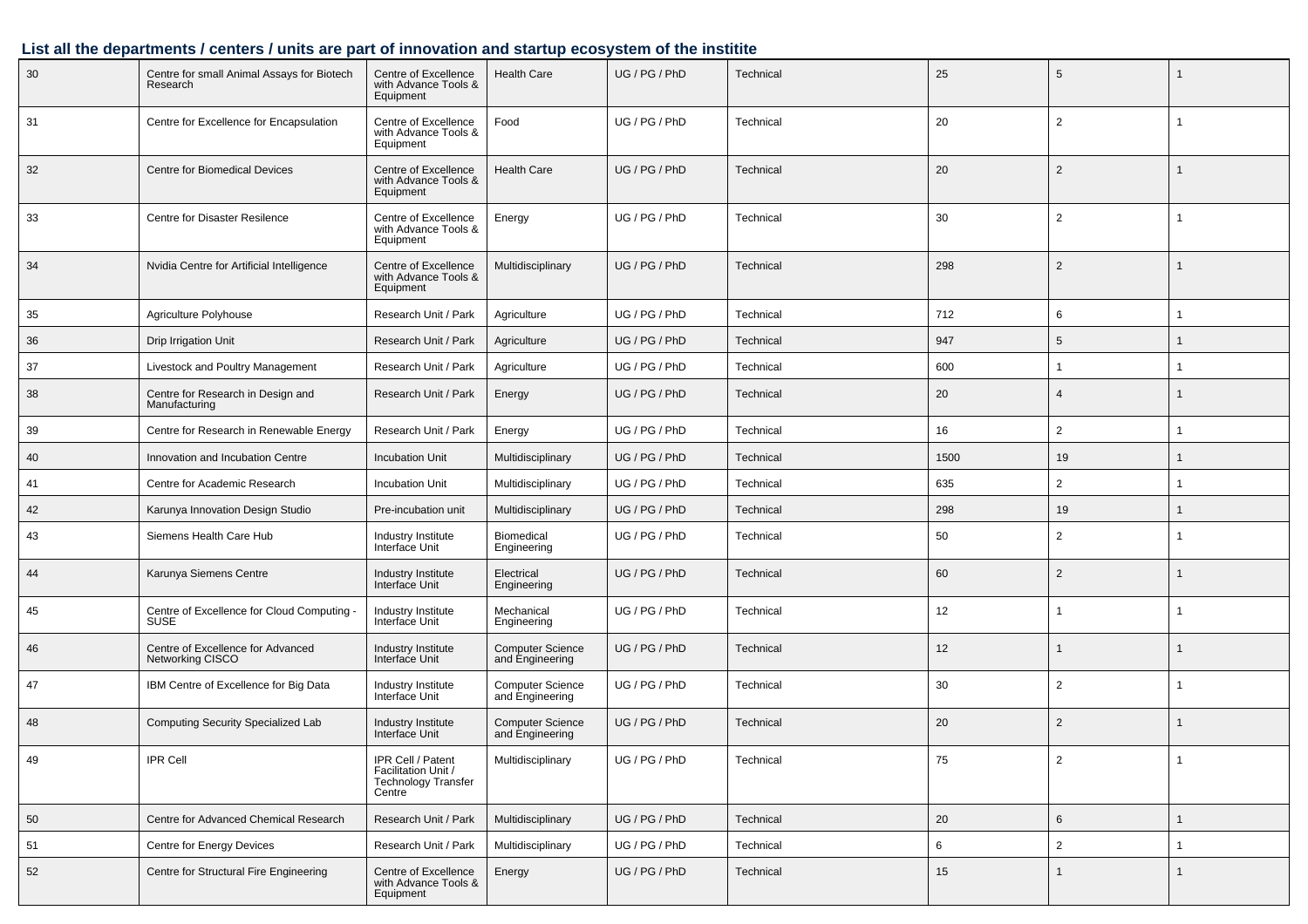## **List all the departments / centers / units are part of innovation and startup ecosystem of the institite**

| 53 | Centre for Internet of Things (IOT)                                   | Centre of Excellence<br>with Advance Tools &<br>Equipment | Multidisciplinary                     | UG / PG / PhD | Technical   | 15   |     |     |
|----|-----------------------------------------------------------------------|-----------------------------------------------------------|---------------------------------------|---------------|-------------|------|-----|-----|
| 54 | Centre for Research in Nanotechnology                                 | Centre of Excellence<br>with Advance Tools &<br>Equipment | Multidisciplinary                     | UG/PG/PhD     | Technical   | 80   |     |     |
| 55 | AMZ Industrial Research Centre                                        | Centre of Excellence<br>with Advance Tools &<br>Equipment | Mechanical<br>Engineering             | UG / PG / PhD | Technical   | 250  |     |     |
| 56 | Centre for Research in Design and<br>Manufacturing Engineering (CRDM) | Centre of Excellence<br>with Advance Tools &<br>Equipment | Mechanical<br>Engineering             | UG/PG/PhD     | Technical   | 12   |     |     |
| 57 | Centre for Food Science and Technology                                | Research Unit / Park                                      | <b>Food Processing</b><br>Engineering | UG / PG / PhD | Technical   | 417  | 13  |     |
| 58 | Karunya Media Centre                                                  | Pre-incubation unit                                       | Media                                 | UG / PG / PhD | <b>Both</b> | 6797 | 341 | 180 |

## **Participation of HEI in Innovation & Entrepreneurship Initiatives of Ministry of Education (Till Today)**

| Programs/Initiatives                                                                                                                           | <b>Status</b> | <b>Registration ID</b>           |
|------------------------------------------------------------------------------------------------------------------------------------------------|---------------|----------------------------------|
| Adopted National Innovation and Start-up Policy at the HEI                                                                                     | Yes           | Not Required                     |
| Establishment of Institution's Innovation Council (IIC) at HEI                                                                                 | <b>YES</b>    | IIC Registration ID: IC201811410 |
| Trained Innovation Ambassadors at HEI                                                                                                          | <b>YES</b>    | Not Required                     |
| Participation in Smart India Hackathon (SIH)                                                                                                   | Yes           | Not Required                     |
| Facilitated listing start-ups/ technologies in Young India combating COVID with Knowledge, Technology and Innovation (YUKTI 2.0) portal of MIC | Yes           | Not Required                     |
| Participation in National Education Alliance of Technology (NEAT)                                                                              | No            | Not Required                     |

| Srno | Name of<br>Program<br>(Full<br>Name)             | Program<br>Theme                              | Program<br><b>Type</b> | Program<br>Category           | Organizin<br>g<br>Departm<br>ent /<br>Centre /<br><b>Student</b><br><b>Body</b><br>Name | Program<br>Start<br>Date         | Program<br>End Date              | Program<br>Duration(i<br>n Days) | Program<br>Location | Internal<br>Participa<br>nts<br>(Student) | Internal<br>Participa<br>nts<br>(Faculty) | External<br>Participa<br>nts<br>(Student) | External<br>Participa<br>nts<br>(Faculty) | Total<br><b>Number</b><br>0f<br>Participa<br>nts | Had institute spent expenses<br>either from own<br>resource/received fund to<br>organise the<br>program/activity/event? | Did any of the participants<br>received any awards/recognition<br>for startup / innovation ideas /<br>research?                                                                                         |
|------|--------------------------------------------------|-----------------------------------------------|------------------------|-------------------------------|-----------------------------------------------------------------------------------------|----------------------------------|----------------------------------|----------------------------------|---------------------|-------------------------------------------|-------------------------------------------|-------------------------------------------|-------------------------------------------|--------------------------------------------------|-------------------------------------------------------------------------------------------------------------------------|---------------------------------------------------------------------------------------------------------------------------------------------------------------------------------------------------------|
|      | Becomin<br>g an<br>effective<br>Entrepre<br>neur | Entrepre<br>neurship/<br>Startup <sup>1</sup> | Seminar                | Institute<br>Lead<br>Activity | Mechanic<br>al<br>Engineeri<br>ng                                                       | $01 - 10 - 20$<br>19<br>00:00:00 | $01 - 10 - 20$<br>19<br>00:00:00 |                                  | Within<br>Campus    | 200                                       |                                           | $\Omega$                                  | $\Omega$                                  | 204                                              | 1500<br><b>Total Expense</b><br>Amount<br>Incurred by<br>Institute to<br>Organise the<br>Program (In<br>Rupees)         | Award /<br>Position /<br>Recognition<br>Secured<br>Title of<br>Innovation<br>Innovation /<br>Start-up<br>Secured the<br>Award /<br>Recognition<br>Award/Recog<br>nition/Achieve<br>ment<br>Received for |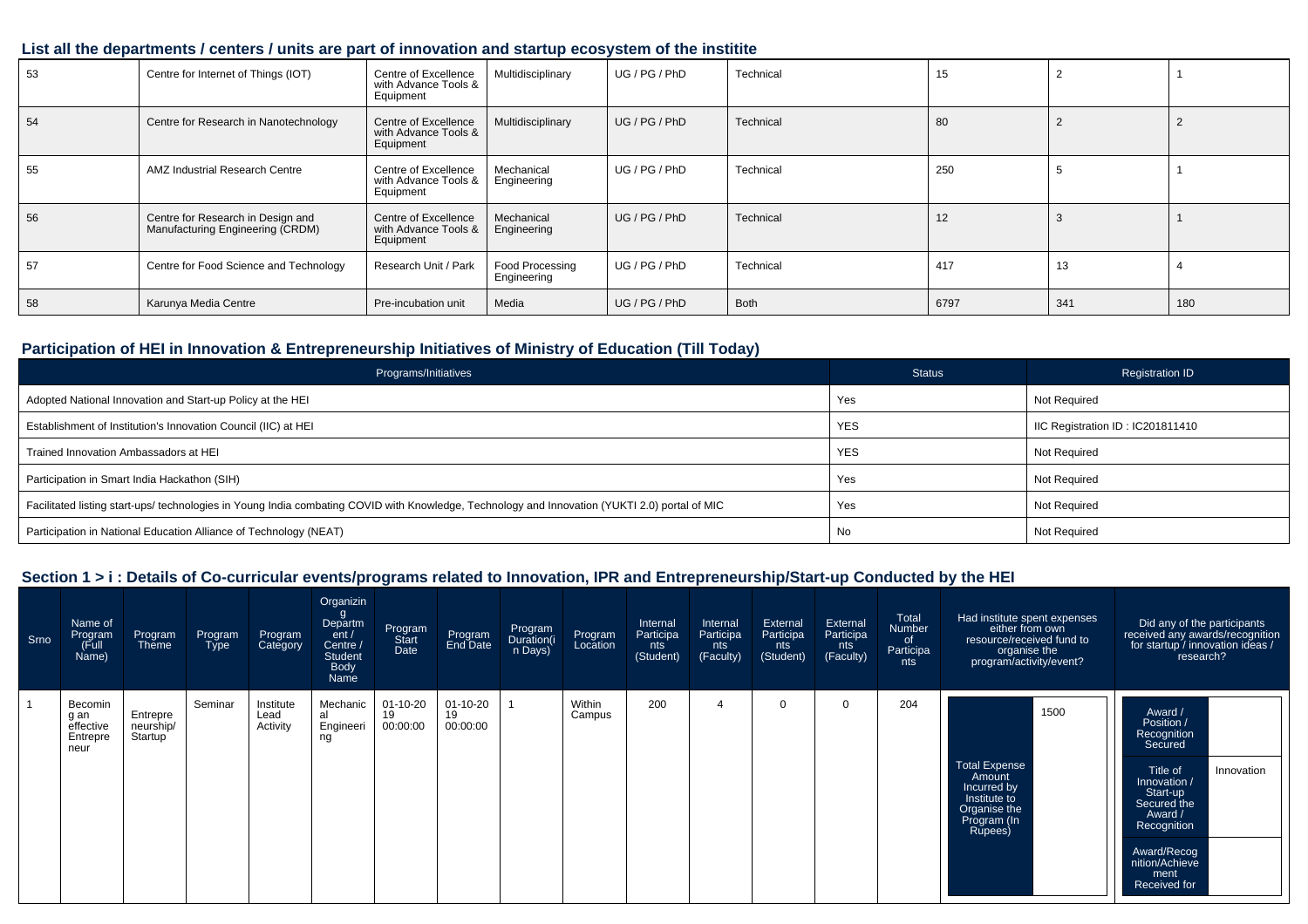|                 |                                                                                                                |                                               |                            |                               |                                                             |                            |                            |              |                  |     |                |                |                |     | Section 1 > i : Details of Co-curricular events/programs related to Innovation, IPR and Entrepreneurship/Start-up Conducted by the HEI |           |
|-----------------|----------------------------------------------------------------------------------------------------------------|-----------------------------------------------|----------------------------|-------------------------------|-------------------------------------------------------------|----------------------------|----------------------------|--------------|------------------|-----|----------------|----------------|----------------|-----|----------------------------------------------------------------------------------------------------------------------------------------|-----------|
| $\overline{2}$  | Industry<br>4.0 with<br>business<br>Analytics<br>and R<br>program<br>ming with<br>TUV<br>Certificat<br>e       | Innovatio<br>n                                | Skill<br>developm<br>ent   | Institute<br>Lead<br>Activity | Mechanic<br>al<br>Engineeri<br>ng                           | 26-10-20<br>19<br>00:00:00 | 26-10-20<br>19<br>00:00:00 | $\mathbf{1}$ | Within<br>Campus | 51  | $\overline{2}$ | $\overline{0}$ | $\Omega$       | 53  | No                                                                                                                                     | <b>No</b> |
| $\mathbf{3}$    | Awarene<br>ss in to<br>Maritime<br>industry<br>and<br>opportuni<br>ties for<br>Mechanic<br>al<br>Engineer<br>s | Entrepre<br>neurship/<br>Startup <sup>'</sup> | Orientatio<br>n<br>Session | Institute<br>Lead<br>Activity | Mechanic<br>al<br>Engineeri<br>ng                           | 04-02-20<br>20<br>00:00:00 | 04-02-20<br>20<br>00:00:00 | $\mathbf{1}$ | Within<br>Campus | 220 | 5              | $\mathsf{O}$   | $\mathbf 0$    | 225 | 1500<br><b>Total Expense</b><br>Amount<br>Incurred by<br>Institute to<br>Tristitute<br>Organise the<br>Program (In<br>Rupees)          | No        |
| $\overline{4}$  | An<br>Outlook<br>of<br>Aerospac<br>e<br>Industry                                                               | Innovatio<br>n                                | Seminar                    | Institute<br>Lead<br>Activity | Mechanic<br>al<br>Engineeri<br>ng                           | 27-09-20<br>19<br>00:00:00 | 27-09-20<br>19<br>00:00:00 | $\mathbf{1}$ | Within<br>Campus | 50  | $\overline{2}$ | $\mathbf 0$    | $\overline{0}$ | 52  | 1500<br>Total Expense<br>Amount<br>Incurred by<br>Institute to<br>Organise the<br>Praise the<br>Program (In<br>Rupees)                 | <b>No</b> |
| $5\phantom{.0}$ | Latest<br>Technolo<br>gies in<br>3D<br>Printing<br>Technolo<br>gy                                              | Innovatio<br>n                                | Seminar                    | Institute<br>Lead<br>Activity | Mechanic<br>al<br>Engineeri<br>ng                           | 06-12-20<br>19<br>00:00:00 | 06-12-20<br>19<br>00:00:00 | $\mathbf{1}$ | Within<br>Campus | 100 | $\overline{4}$ | $\mathsf{O}$   | $\mathbf 0$    | 104 | 48513<br><b>Total Expense</b><br>Amount<br>Incurred by<br>Institute to<br>Organise the<br>Program (In                                  | No        |
| $6\phantom{.}6$ | Training<br>on CATIA<br>V <sub>5</sub><br>software                                                             | Innovatio<br>n                                | Training                   | Institute<br>Lead<br>Activity | Mechanic<br>al<br>Engineeri<br>ng                           | 02-03-20<br>20<br>00:00:00 | 31-03-20<br>20<br>00:00:00 | 30           | Within<br>Campus | 200 | 5              | $\mathbf{0}$   | $\overline{0}$ | 205 | No                                                                                                                                     | <b>No</b> |
| $\overline{7}$  | First<br>Landing<br>on Moon                                                                                    | Entrepre<br>neurship/<br>Startup              | Seminar                    | Institute<br>Lead<br>Activity | Mechanic<br>al<br>Engineeri<br>ng                           | 05-03-20<br>20<br>00:00:00 | 05-03-20<br>20<br>00:00:00 | $\mathbf{1}$ | Within<br>Campus | 55  | $\overline{2}$ | $\mathsf{O}$   | $\mathbf 0$    | 57  | Total Expense<br>Amount<br>Incurred by<br>1500<br>Institute to<br>Organise the<br>Program (In<br>Rupees)                               | No        |
| 8               | Introduct<br>ory<br>meeting<br>for IV<br>years on<br>"Entrepre<br>neurship<br>skill<br>developm<br>ent"        | Entrepre<br>neurship/<br>Startup <sup>'</sup> | Motivatio<br>nal speak     | Institute<br>Lead<br>Activity | Electroni<br>cs and<br>Communi<br>cation<br>Engineeri<br>ng | 05-08-20<br>19<br>00:00:00 | 05-08-20<br>19<br>00:00:00 | $\mathbf{1}$ | Within<br>Campus | 60  | $\overline{2}$ | $\mathbf{0}$   | $\overline{0}$ | 62  | <b>No</b>                                                                                                                              | <b>No</b> |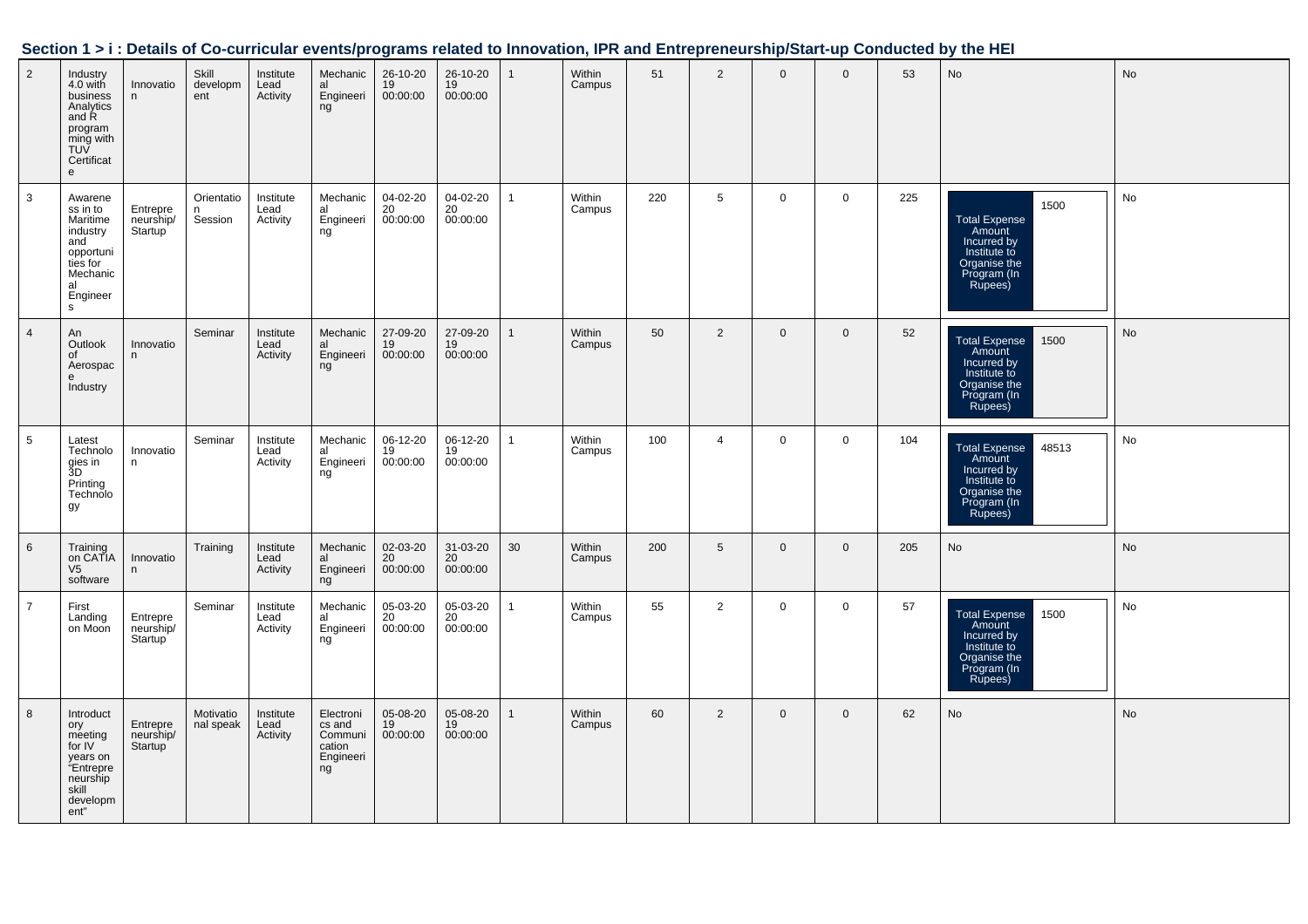| Section 1 > i : Details of Co-curricular events/programs related to Innovation, IPR and Entrepreneurship/Start-up Conducted by the HEI |  |
|----------------------------------------------------------------------------------------------------------------------------------------|--|
|                                                                                                                                        |  |

| 9  | Introduct<br>ory<br>meeting<br>for III<br>years on<br>"Entrepre<br>neurship<br>skill<br>developm<br>ent" | Entrepre<br>neurship/<br>Startup <sup>1</sup> | Motivatio<br>nal speak | Institute<br>Lead<br>Activity | Electroni<br>cs and<br>Communi<br>cation<br>Engineeri<br>ng | 05-08-20<br>19<br>00:00:00 | 05-08-20<br>19<br>00:00:00 | $\mathbf{1}$ | Within<br>Campus | 60 | $\overline{2}$ | $\mathbf 0$    | $\mathbf 0$  | 62 | No | No        |
|----|----------------------------------------------------------------------------------------------------------|-----------------------------------------------|------------------------|-------------------------------|-------------------------------------------------------------|----------------------------|----------------------------|--------------|------------------|----|----------------|----------------|--------------|----|----|-----------|
| 10 | Introduct<br>ory<br>meeting<br>for first<br>years on<br>Entrepre<br>neurship<br>skill<br>developm<br>ent | Entrepre<br>neurship/<br>Startup              | Motivatio<br>nal speak | Institute<br>Lead<br>Activity | Electroni<br>cs and<br>Communi<br>cation<br>Engineeri<br>ng | 27-08-20<br>19<br>00:00:00 | 27-08-20<br>19<br>00:00:00 | $\mathbf{1}$ | Within<br>Campus | 60 | $\overline{2}$ | $\overline{0}$ | $\mathbf 0$  | 62 | No | No        |
| 11 | Technical<br>Seminar<br>on<br>"Essentia<br>I for an<br>electrifyin<br>g future"                          | Innovatio<br>n.                               | Seminar                | Institute<br>Lead<br>Activity | Electroni<br>cs and<br>Communi<br>cation<br>Engineeri<br>ng | 07-09-20<br>19<br>00:00:00 | 07-09-20<br>19<br>00:00:00 | $\mathbf{1}$ | Within<br>Campus | 26 | $\mathbf{1}$   | $\mathbf 0$    | $\mathbf 0$  | 27 | No | No        |
| 12 | Orientatio<br>n<br>program<br>me for<br><b>GATE</b><br>exam                                              | Innovatio<br>n.                               | Awarene<br>SS          | Institute<br>Lead<br>Activity | Electroni<br>cs and<br>Communi<br>cation<br>Engineeri<br>ng | 18-09-20<br>19<br>00:00:00 | 18-09-20<br>19<br>00:00:00 | $\mathbf{1}$ | Within<br>Campus | 50 | $\overline{1}$ | $\mathbf{0}$   | $\mathbf 0$  | 51 | No | No        |
| 13 | Technical<br>talk on<br>"Creative<br>ideas to<br>enhance<br>signal<br>and<br>image<br>processin<br>g"    | Innovatio<br>n                                | Seminar                | Institute<br>Lead<br>Activity | Electroni<br>cs and<br>Communi<br>cation<br>Engineeri<br>ng | 24-10-20<br>19<br>00:00:00 | 24-10-20<br>19<br>00:00:00 | $\mathbf{1}$ | Within<br>Campus | 13 | $\mathbf 0$    | $\mathbf 0$    | $\mathbf 0$  | 13 | No | No        |
| 14 | <b>VLSI</b><br>Design<br>using<br>Verilog<br><b>HDL</b>                                                  | Innovatio<br>n                                | Seminar                | Institute<br>Lead<br>Activity | Electroni<br>cs and<br>Communi<br>cation<br>Engineeri<br>ng | 12-09-20<br>19<br>00:00:00 | 12-09-20<br>19<br>00:00:00 | 1            | Within<br>Campus | 6  | $\mathbf 0$    | $\mathbf 0$    | $\mathbf{0}$ | 6  | No | <b>No</b> |
| 15 | Technical<br>talk on:<br>Energy<br>harvestin<br>g<br>antenna<br>for IoT<br>applicatio<br>ns              | Innovatio<br>n                                | Worksho<br>p           | Institute<br>Lead<br>Activity | Electroni<br>cs and<br>Communi<br>cation<br>Engineeri<br>ng | 31-01-20<br>20<br>00:00:00 | 31-01-20<br>20<br>00:00:00 | $\mathbf{1}$ | Within<br>Campus | 32 | $\overline{0}$ | $\overline{0}$ | $\mathbf 0$  | 32 | No | No        |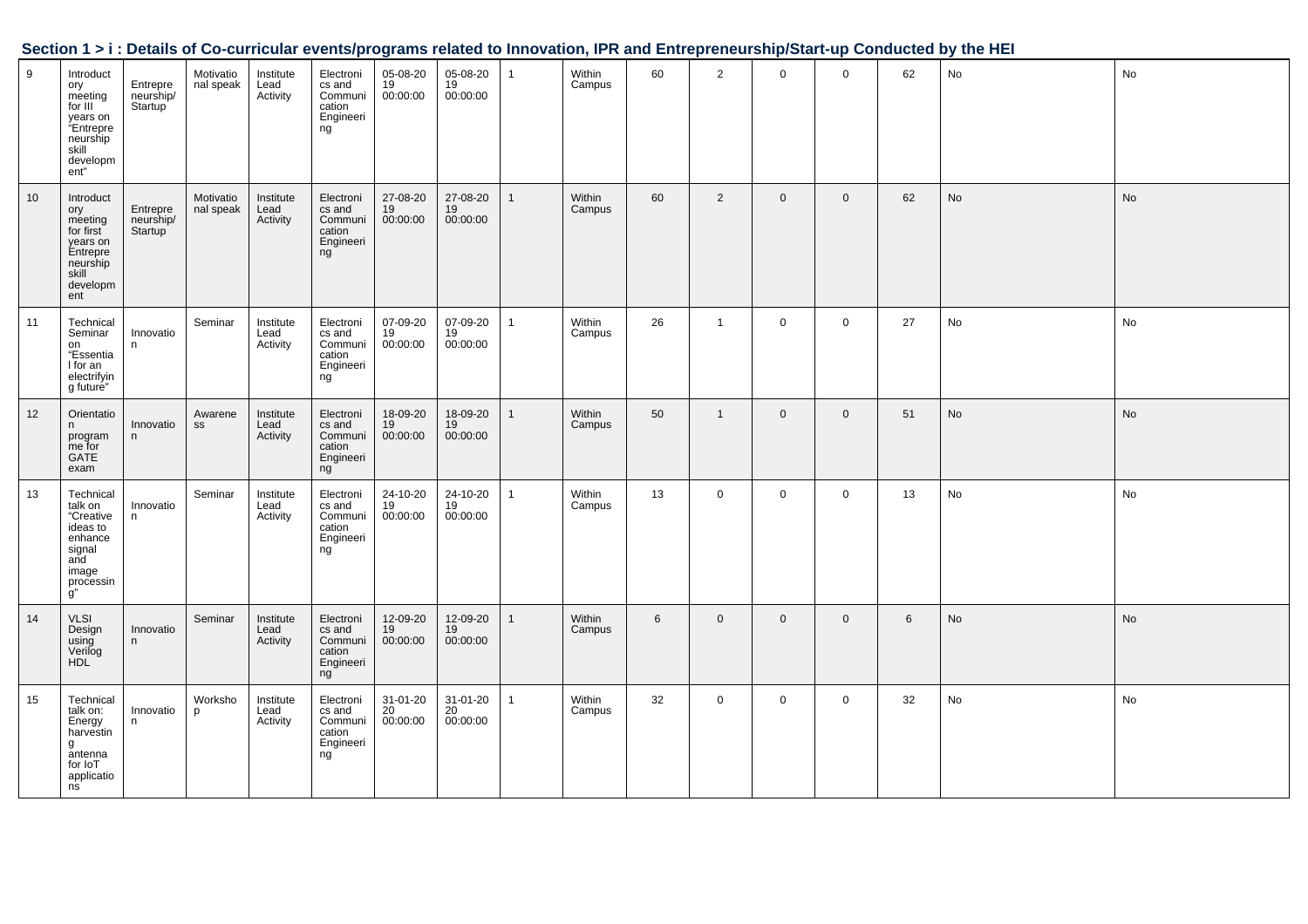| Section 1 > i : Details of Co-curricular events/programs related to Innovation, IPR and Entrepreneurship/Start-up Conducted by the HEI |  |  |  |
|----------------------------------------------------------------------------------------------------------------------------------------|--|--|--|
|                                                                                                                                        |  |  |  |

| 16 | <b>IEEE</b><br>technicall<br>sponsore<br>d<br>workshop<br>on Basics<br>of<br>Antenna<br>Design<br>using<br>HFSS                                                                     | Innovatio<br>n  | Worksho<br>p             | Institute<br>Lead<br>Activity | Electroni<br>cs and<br>Communi<br>cation<br>Engineeri<br>ng               | 23-01-20<br>20<br>00:00:00 | 23-01-20<br>20<br>00:00:00 | $\mathbf{1}$ | Within<br>Campus | 9   | $\mathbf 0$  | $\overline{4}$ | $\mathbf 0$    | 13  | 3777<br><b>Total Expense</b><br>Amount<br>Incurred by<br>Institute to<br>Organise the<br>Program (In<br>Rupees)      | No |
|----|-------------------------------------------------------------------------------------------------------------------------------------------------------------------------------------|-----------------|--------------------------|-------------------------------|---------------------------------------------------------------------------|----------------------------|----------------------------|--------------|------------------|-----|--------------|----------------|----------------|-----|----------------------------------------------------------------------------------------------------------------------|----|
| 17 | Emerging<br>Research<br>&<br>Opportun<br>ities in<br>Power<br>Electroni<br>cs and<br><b>Drives</b>                                                                                  | Innovatio<br>n  | Seminar                  | Student<br>Lead<br>Activity   | Electrical<br>and<br>Electroni<br>$\mathsf{CS}\xspace$<br>Engineeri<br>ng | 06-08-20<br>19<br>00:00:00 | 06-08-20<br>19<br>00:00:00 | $\mathbf{1}$ | Within<br>Campus | 80  | $\mathbf 0$  | $\overline{0}$ | $\mathbf 0$    | 80  | No                                                                                                                   | No |
| 18 | National<br>Worksho<br>p on<br>Green<br>Energy<br>Technolo<br>gies -<br>Ťhe<br>Smart<br>Way to<br>reduce<br>global;<br>warming                                                      | Innovatio<br>n  | Worksho<br>p             | Student<br>Lead<br>Activity   | Electrical<br>and<br>Electroni<br>cs<br>Engineeri<br>ng                   | 14-09-20<br>19<br>00:00:00 | 14-09-20<br>19<br>00:00:00 | $\mathbf{1}$ | Within<br>Campus | 128 | $\mathbf{0}$ | $\mathbf{0}$   | $\overline{0}$ | 128 | 7455<br><b>Total Expense</b><br>Amount<br>Incurred by<br>Institute to<br>Organise the<br>Program (In<br>Rupees)      | No |
| 19 | 5 days<br>Skill<br>Develop<br>ment<br>Certificati<br>on<br>Program<br>me with<br>Hands-on<br>Worksho<br>p (Phase<br>$-1$ ) on<br>"Embedd<br>ed<br>Systems"                          | Innovatio<br>n. | Skill<br>developm<br>ent | Student<br>Lead<br>Activity   | Electrical<br>and<br>Electroni<br>$\mathsf{CS}\xspace$<br>Engineeri<br>ng | 14-10-20<br>19<br>00:00:00 | 18-10-20<br>19<br>00:00:00 | 5            | Within<br>Campus | 49  | $\mathbf 0$  | $\mathbf 0$    | $\mathbf 0$    | 49  | 210970.00<br><b>Total Expense</b><br>Amount<br>Incurred by<br>Institute to<br>Organise the<br>Program (In<br>Rupees) | No |
| 20 | One day<br>Skill<br>Develop<br>ment<br>Certificati<br>on<br>Program<br>me with<br>Hands-on<br>Training<br>Worksho<br>p (Phase<br>$-2$ ) on<br>"Advance<br>d<br>Microcont<br>roller" | Innovatio<br>n  | Skill<br>developm<br>ent | Student<br>Lead<br>Activity   | Electrical<br>and<br>Electroni<br>$\mathtt{CS}$<br>Engineeri<br>ng        | 23-10-20<br>19<br>00:00:00 | 23-10-20<br>19<br>00:00:00 | $\mathbf{1}$ | Within<br>Campus | 49  | $\mathbf 0$  | $\mathbf 0$    | $\overline{0}$ | 49  | No                                                                                                                   | No |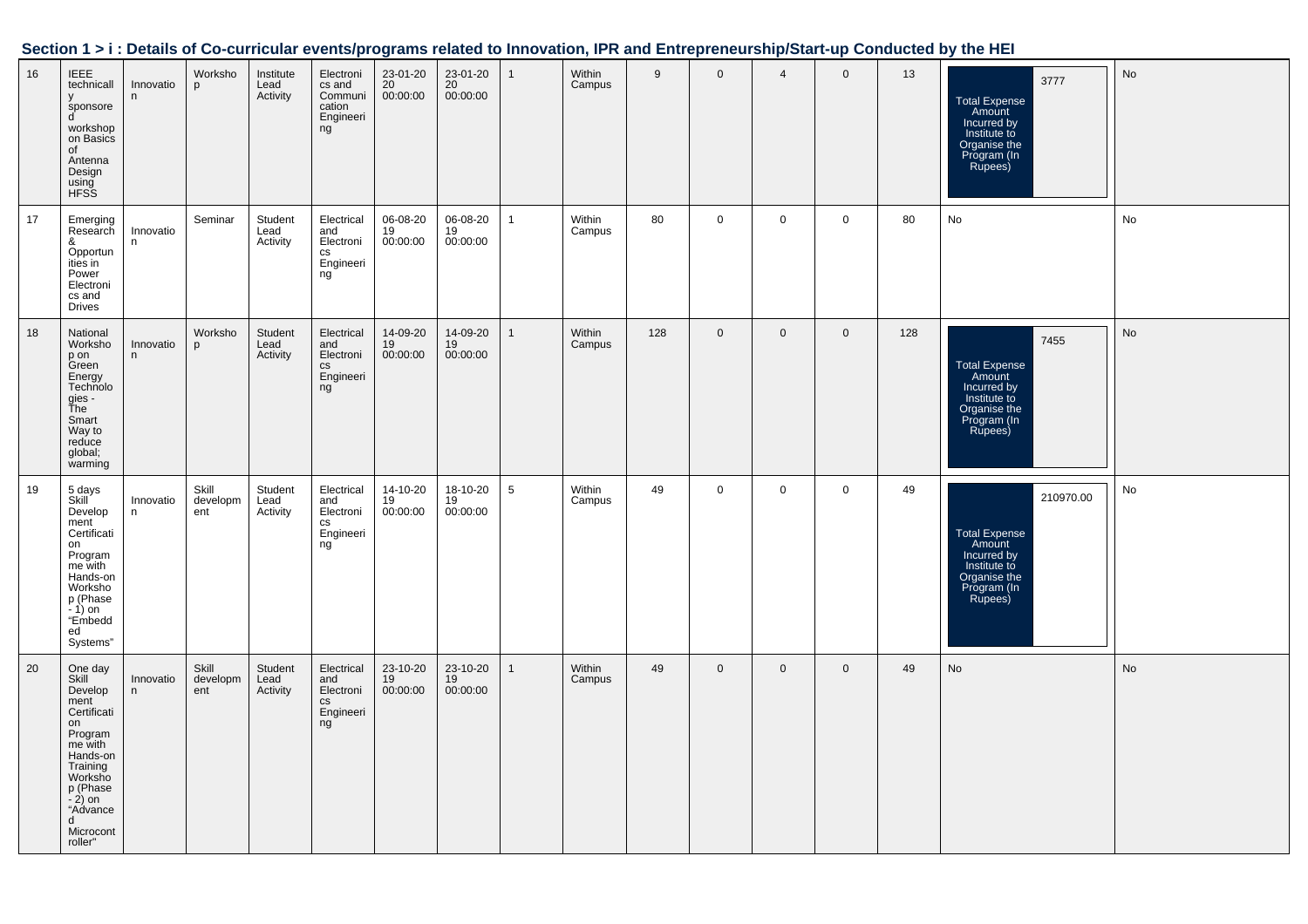| Section 1 > i : Details of Co-curricular events/programs related to Innovation, IPR and Entrepreneurship/Start-up Conducted by the HEI |  |
|----------------------------------------------------------------------------------------------------------------------------------------|--|
|                                                                                                                                        |  |

| 21 | Short<br>term<br>certificati<br>on<br>course<br>on<br>Configuri<br>ng<br>CISCO<br>Devices                                                                                             | Innovatio<br>n | Skill<br>developm<br>ent | Institute<br>Lead<br>Activity | Compute<br>r Science<br>and<br>Engineeri<br>ng | 22-07-20<br>19<br>00:00:00 | 24-07-20<br>19<br>00:00:00 | 3              | Within<br>Campus | 25 | 0           | $\mathbf 0$    | $\mathbf 0$ | 25 | No        | No |
|----|---------------------------------------------------------------------------------------------------------------------------------------------------------------------------------------|----------------|--------------------------|-------------------------------|------------------------------------------------|----------------------------|----------------------------|----------------|------------------|----|-------------|----------------|-------------|----|-----------|----|
| 22 | Compreh<br>ensive<br>Literature<br>Seminar<br>on<br>Content<br>Based<br>Video<br>Retrieval                                                                                            | Innovatio<br>n | Seminar                  | Institute<br>Lead<br>Activity | Compute<br>r Science<br>and<br>Engineeri<br>ng | 15-07-20<br>19<br>00:00:00 | 15-07-20<br>19<br>00:00:00 | $\mathbf{1}$   | Within<br>Campus | 25 | $\mathbf 0$ | $\mathbf 0$    | $\mathbf 0$ | 25 | <b>No</b> | No |
| 23 | Hands-on<br>workshop<br>on "Al -<br>An<br>optimizati<br>on<br>problem"                                                                                                                | Innovatio<br>n | Worksho<br>p             | Institute<br>Lead<br>Activity | Compute<br>r Science<br>and<br>Engineeri<br>ng | 05-07-20<br>19<br>00:00:00 | 05-07-20<br>19<br>00:00:00 | $\mathbf{1}$   | Within<br>Campus | 25 | $\mathbf 0$ | $\mathbf 0$    | $\mathsf 0$ | 25 | No        | No |
| 24 | Compreh<br>ensive<br>Literatire<br>Survey<br>Seminar<br>On<br>Security<br>as a<br>service<br>for<br>Internet<br>of things<br>at CSE<br>CSR Lab                                        | Innovatio<br>n | Seminar                  | Institute<br>Lead<br>Activity | Compute<br>r Science<br>and<br>Engineeri<br>ng | 23-07-20<br>19<br>00:00:00 | 23-07-20<br>19<br>00:00:00 | $\mathbf{1}$   | Within<br>Campus | 25 | $\mathbf 0$ | $\mathbf 0$    | $\mathsf 0$ | 25 | No        | No |
| 25 | Seminar<br>on<br>Transfor<br>ming<br>Human<br><b>Disbaility</b><br>to<br>superabili<br>ty using<br>Ártificial<br>Intelligen<br>ce<br>/Designin<br>g<br>Advance<br>d Neural<br>Network | Innovatio<br>n | Seminar                  | Institute<br>Lead<br>Activity | Compute<br>r Science<br>and<br>Engineeri<br>ng | 25-07-20<br>19<br>00:00:00 | 25-07-20<br>19<br>00:00:00 | $\mathbf{1}$   | Within<br>Campus | 25 | $\mathbf 0$ | $\mathbf 0$    | $\mathsf 0$ | 25 | No        | No |
| 26 | Two days<br>hands-on<br>workshop<br>on Deep<br>Learning<br>with<br>Python                                                                                                             | Innovatio<br>n | Worksho<br>p             | Institute<br>Lead<br>Activity | Compute<br>r Science<br>and<br>Engineeri<br>ng | 26-07-20<br>19<br>00:00:00 | 27-07-20<br>19<br>00:00:00 | $\overline{2}$ | Within<br>Campus | 25 | $\mathbf 0$ | $\overline{0}$ | $\mathbf 0$ | 25 | No        | No |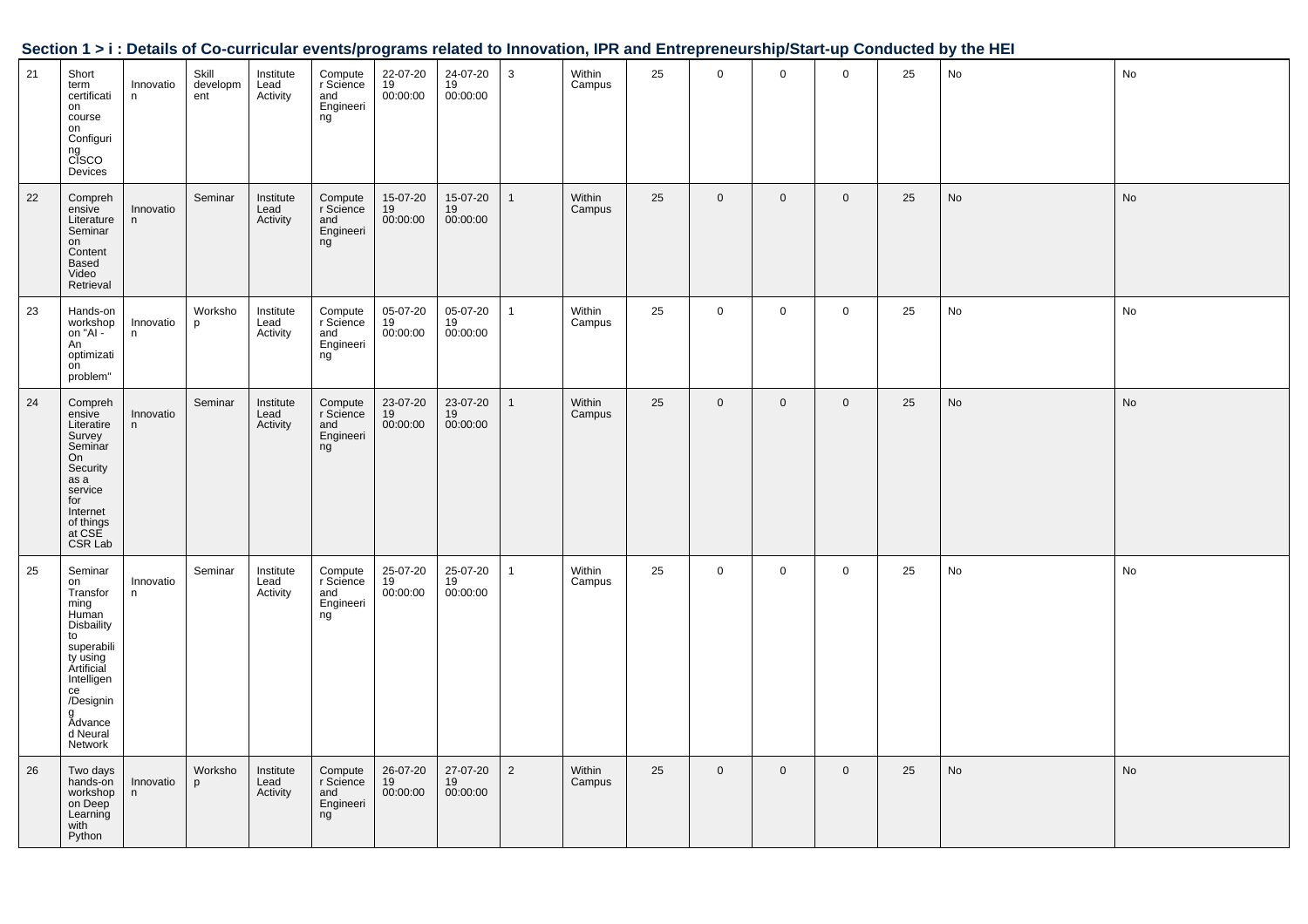|    |                                                                                                        |                 |                          |                               |                                                | ອະ                                   |                                         |                | ,                |    |              |              |                |    |                                                                                                                      |           |
|----|--------------------------------------------------------------------------------------------------------|-----------------|--------------------------|-------------------------------|------------------------------------------------|--------------------------------------|-----------------------------------------|----------------|------------------|----|--------------|--------------|----------------|----|----------------------------------------------------------------------------------------------------------------------|-----------|
| 27 | Technical<br>Seminar<br>on Cloud<br>Computin<br>g                                                      | Innovatio<br>n  | Seminar                  | Institute<br>Lead<br>Activity | Compute<br>r Science<br>and<br>Engineeri<br>ng | 20-08-20<br>19<br>00:00:00           | 20-08-20<br>19<br>00:00:00              | $\mathbf{1}$   | Within<br>Campus | 25 | $\mathbf 0$  | $\mathbf 0$  | $\mathbf 0$    | 25 | No                                                                                                                   | No        |
| 28 | Lecture<br>on<br>Machine<br>Learning<br>and the<br>prospecti<br>ve<br>research<br>areas                | Innovatio<br>n. | Seminar                  | Institute<br>Lead<br>Activity | Compute<br>r Science<br>and<br>Engineeri<br>ng | 07-08-20<br>19<br>00:00:00           | 07-08-20<br>19<br>00:00:00              | $\mathbf{1}$   | Within<br>Campus | 25 | $\mathbf 0$  | $\mathbf 0$  | $\overline{0}$ | 25 | No                                                                                                                   | No        |
| 29 | Salesforc<br>e<br>ADX201<br>Administr<br>ator<br>Worksho<br>p                                          | Innovatio<br>n  | Skill<br>developm<br>ent | Institute<br>Lead<br>Activity | Compute<br>r Science<br>and<br>Engineeri<br>ng | 09-12-20<br>$\frac{19}{19}$ 00:00:00 | 14-12-20<br>19<br>00:00:00              | 6              | Within<br>Campus | 46 | $\mathbf 0$  | $\mathbf 0$  | $\mathbf 0$    | 46 | No                                                                                                                   | No        |
| 30 | 3rd<br>Internatio<br>nal<br>Conferen<br>ce on Big<br>Data and<br>Cloud<br>Computin<br>g(ICBDC<br>C'19) | Innovatio<br>n  | Conferen<br>ce           | Institute<br>Lead<br>Activity | Compute<br>r Science<br>and<br>Engineeri<br>ng | 06-12-20<br>19<br>00:00:00           | 07-12-20<br>19<br>00:00:00              | 2              | Within<br>Campus | 62 | $\mathbf 0$  | $\mathbf 0$  | $\mathbf 0$    | 62 | 136022.00<br><b>Total Expense</b><br>Amount<br>Incurred by<br>Institute to<br>Organise the<br>Program (In<br>Rupees) | No        |
| 31 | Learnath<br>on on<br>RPA<br>(Robotic<br>Process<br>Automati<br>on)                                     | Innovatio<br>n  | Skill<br>developm<br>ent | Institute<br>Lead<br>Activity | Compute<br>r Science<br>and<br>Engineeri<br>ng | $27 - 01 - 20$<br>20<br>00:00:00     | 28-01-20<br>20<br>00:00:00              | $\overline{2}$ | Within<br>Campus | 35 | $\mathbf{0}$ | $\mathbf 0$  | $\overline{0}$ | 35 | No                                                                                                                   | No        |
| 32 | Google<br>Certified<br>Associate<br>Cloud<br>Engineer<br>C-<br>certificati<br>on<br>preparati<br>on    | Innovatio<br>n  | Skill<br>developm<br>ent | Institute<br>Lead<br>Activity | Compute<br>r Science<br>and<br>Engineeri<br>ng | 30-01-20<br>20<br>00:00:00           | 30-01-20<br>20 <sup>2</sup><br>00:00:00 | $\overline{1}$ | Within<br>Campus | 35 | $\mathbf 0$  | $\mathbf 0$  | $\overline{0}$ | 35 | No                                                                                                                   | <b>No</b> |
| 33 | Google<br>Cloud<br>Fundame<br>ntals                                                                    | Innovatio<br>n  | Skill<br>developm<br>ent | Institute<br>Lead<br>Activity | Compute<br>r Science<br>and<br>Engineeri<br>ng | 30-01-20<br>20<br>00:00:00           | 30-01-20<br>20<br>00:00:00              | $\overline{1}$ | Within<br>Campus | 35 | $\mathbf 0$  | $\mathbf 0$  | $\mathbf 0$    | 35 | No                                                                                                                   | No        |
| 34 | Industrial<br><b>IOT</b><br>Trainning<br>using<br>LoRă<br><b>WAN</b><br>Technolo<br>gy                 | Innovatio<br>n  | Training                 | Institute<br>Lead<br>Activity | Compute<br>r Science<br>and<br>Engineeri<br>ng | 06-02-20<br>20<br>00:00:00           | 07-02-20<br>20<br>00:00:00              | 2              | Within<br>Campus | 30 | $\mathbf 0$  | $\mathbf{0}$ | $\overline{0}$ | 30 | <b>No</b>                                                                                                            | No        |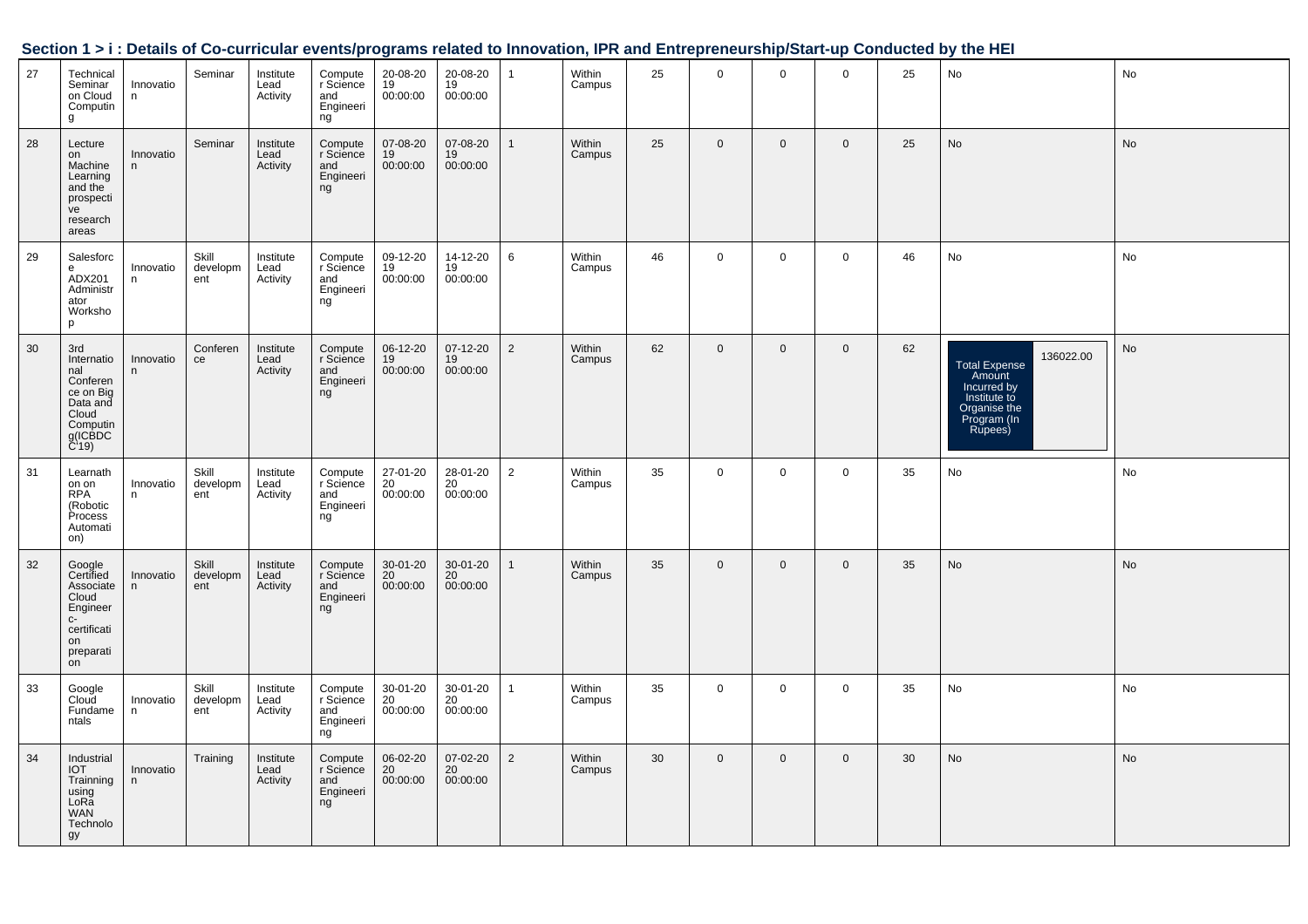| 35 | Certificati<br>on<br>course<br>on<br>"Foundati<br>on of<br>Blockchai<br>n                | Innovatio<br>n                   | Skill<br>developm<br>ent    | Institute<br>Lead<br>Activity | Compute<br>r Science<br>and<br>Engineeri<br>ng | 17-02-20<br>20<br>00:00:00     | 02-03-20<br>20<br>00:00:00 | 15             | Within<br>Campus | 42  | $\mathbf 0$     | $\mathbf{0}$ | $\mathbf 0$ | 42  | No                           | No |
|----|------------------------------------------------------------------------------------------|----------------------------------|-----------------------------|-------------------------------|------------------------------------------------|--------------------------------|----------------------------|----------------|------------------|-----|-----------------|--------------|-------------|-----|------------------------------|----|
| 36 | Seminar<br>on<br>"Awarene<br>ss on<br>Higher<br>Educatio<br>n in India<br>and<br>Abroad" | Innovatio<br>n                   | Seminar                     | Institute<br>Lead<br>Activity | Compute<br>r Science<br>and<br>Engineeri<br>ng | 13-02-20<br>20<br>00:00:00     | 13-02-20<br>20<br>00:00:00 | $\overline{1}$ | Within<br>Campus | 12  | $\mathbf 0$     | $\mathbf{0}$ | $\mathbf 0$ | 12  | $\operatorname{\mathsf{No}}$ | No |
| 37 | Webinar<br>on<br>"Innovati<br>ons for<br>Resurgen<br>t India",                           | Innovatio<br>n                   | Motivatio<br>nal speak      | Institute<br>Lead<br>Activity | Biomedic<br>Biomodio<br>al<br>Engineeri<br>ng  | $23-09-20$<br>$19$<br>00:00:00 | 23-09-20<br>19<br>00:00:00 | $\mathbf{1}$   | Within<br>Campus | 40  | 3               | $\mathbf 0$  | $\mathbf 0$ | 43  | No                           | No |
| 38 | Seminar<br>on "<br>Entrepre<br>neurship<br>Awarene<br>ss"                                | Entrepre<br>neurship/<br>Startup | Awarene<br>SS               | Institute<br>Lead<br>Activity | Biomedic<br>al<br>al<br>Engineeri<br>ng        | 28-09-20<br>19<br>00:00:00     | 28-09-20<br>19<br>00:00:00 | $\mathbf{1}$   | Within<br>Campus | 50  | $\mathbf{3}$    | $\mathbf 0$  | $\mathbf 0$ | 53  | No                           | No |
| 39 | Seminar<br>on<br>"PreSum<br>mit on<br>Israel<br>India<br>Startup<br>opportinu<br>ties"   | Entrepre<br>neurship/<br>Startup | Awarene<br>SS               | Institute<br>Lead<br>Activity | Biomedic<br>al<br>Engineeri<br>ng              | 03-10-20<br>19<br>00:00:00     | 03-10-20<br>19<br>00:00:00 | $\overline{1}$ | Within<br>Campus | 11  | $\overline{2}$  | $\mathbf{0}$ | $\mathbf 0$ | 13  | No                           | No |
| 40 | Research<br>Advance<br>s in<br>Biotechn<br>ology                                         | Innovatio<br>n                   | Innovatio<br>n Contest      | Institute<br>Lead<br>Activity | Biotechn<br>ology                              | 13-04-20<br>19<br>00:00:00     | 13-04-20<br>19<br>00:00:00 | $\overline{1}$ | Within<br>Campus | 35  | $\overline{2}$  | $\mathbf 0$  | $\mathbf 0$ | 37  | No                           | No |
| 41 | Advance<br>ments<br>and<br>Explorati<br>ons in<br>Augment<br>ed <sup>-</sup><br>Biology  | Innovatio<br>n                   | Conferen<br>ce              | Institute<br>Lead<br>Activity | Biotechn<br>ology                              | 10-10-20<br>19<br>00:00:00     | 11-10-20<br>19<br>00:00:00 | $\overline{2}$ | Within<br>Campus | 360 | 19              | 83           | $\mathbf 0$ | 462 | No                           | No |
| 42 | Entrepre<br>neur and   Entrepre<br>Social<br>Responsi<br>bility                          | neurship/<br>Startup             | Seminar                     | Institute<br>Lead<br>Activity | Biotechn<br>ology                              | 05-09-20<br>19<br>00:00:00     | 05-09-20<br>19<br>00:00:00 | $\mathbf{1}$   | Within<br>Campus | 100 | $5\phantom{.0}$ | $\mathbf 0$  | $\mathbf 0$ | 105 | No                           | No |
| 43 | Productio<br>n of<br>Therapeu<br>tic<br>Proteins<br>in<br>Biopharm<br>a                  | Innovatio<br>n                   | Orientatio<br>n.<br>Session | Institute<br>Lead<br>Activity | Biotechn<br>ology                              | 14-09-20<br>19<br>00:00:00     | 14-09-20<br>19<br>00:00:00 | $\mathbf{1}$   | Within<br>Campus | 360 | 19              | $\mathbf 0$  | $\mathbf 0$ | 379 | No                           | No |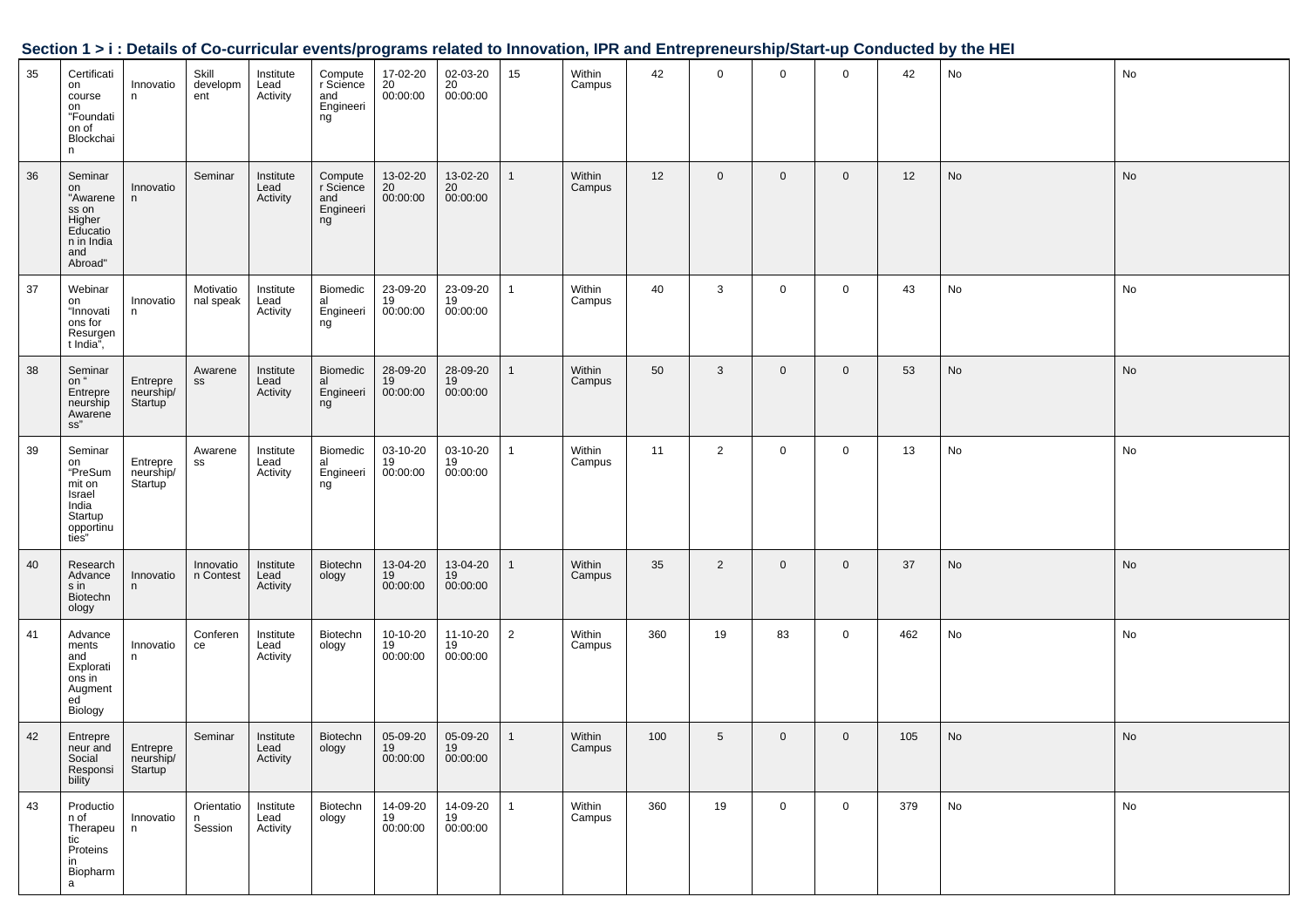| 44 | Worksho<br>p on<br>Machine<br>learning,<br>Deep<br>learning,<br>Data<br>Science<br>and<br>Artificial<br>intelligen<br>ce                    | Innovatio<br>n                                | Worksho<br>p           | Institute<br>Lead<br>Activity | Biotechn<br>ology        | 02-12-20<br>19<br>00:00:00       | 02-12-20<br>19<br>00:00:00       | $\mathbf{1}$ | Within<br>Campus  | $5\phantom{.0}$ | $\mathbf{1}$   | $\mathbf{0}$ | $\overline{0}$ | $6\phantom{1}$ | <b>No</b>                                                                                                        | No |
|----|---------------------------------------------------------------------------------------------------------------------------------------------|-----------------------------------------------|------------------------|-------------------------------|--------------------------|----------------------------------|----------------------------------|--------------|-------------------|-----------------|----------------|--------------|----------------|----------------|------------------------------------------------------------------------------------------------------------------|----|
| 45 | Interactiv<br>e session<br>on<br>careers<br>in<br>scientific<br>research<br>Academy<br>Industry<br>Interactio<br>n                          | Entrepre<br>neurship/<br>Startup              | Motivatio<br>nal speak | Institute<br>Lead<br>Activity | Applied<br>Chemistr<br>y | 13-02-20<br>20<br>00:00:00       | 13-02-20<br>20<br>00:00:00       | $\mathbf{1}$ | Within<br>Campus  | 77              | $\mathbf 0$    | 53           | $\mathbf 0$    | 130            | 1480<br><b>Total Expense</b><br>Amount<br>Incurred by<br>Institute to<br>Organise the<br>Program (In<br>Rupees)  | No |
| 46 | <b>DRONE</b><br><b>SURVEY</b><br>ING AND<br><b>MAPPIN</b><br><b>G USING</b><br><b>BENTLE</b><br><b>CONTEX</b><br><b>TCAPTU</b><br><b>RE</b> | Innovatio<br>n                                | Worksho<br>D           | Institute<br>Lead<br>Activity | Civil<br>Engineeri<br>ng | 09-12-20<br>19<br>00:00:00       | $11 - 12 - 20$<br>19<br>00:00:00 | 3            | Within<br>Campus  | 27              | $\mathbf{3}$   | 3            | $\Omega$       | 33             | 58500<br><b>Total Expense</b><br>Amount<br>Incurred by<br>Institute to<br>Organise the<br>Program (In<br>Rupees) | No |
| 47 | Coddisia-<br>Construct<br>ion<br>Architect<br>ure and<br>Interior<br>Expo                                                                   | Entrepre<br>neurship/<br>Startup <sup>1</sup> | Exposure<br>visit      | Institute<br>Lead<br>Activity | Civil<br>Engineeri<br>ng | 06-09-20<br>19<br>00:00:00       | 06-09-20<br>19<br>00:00:00       | $\mathbf{1}$ | Outside<br>Campus | 66              | $\overline{2}$ | $\mathbf 0$  | 0              | 68             | No                                                                                                               | No |
| 48 | Green<br><b>Building</b><br>Design                                                                                                          | Entrepre<br>neurship/<br>Startup              | Exposure<br>visit      | Institute<br>Lead<br>Activity | Civil<br>Engineeri<br>ng | 07-09-20<br>19<br>00:00:00       | 07-09-20<br>19<br>00:00:00       | $\mathbf{1}$ | Outside<br>Campus | 36              | 2              | $\mathbf 0$  | $\mathbf{0}$   | 38             | No                                                                                                               | No |
| 49 | Construct<br>ion in Hill<br>regions                                                                                                         | Entrepre<br>neurship/<br>Startup              | Exposure<br>visit      | Institute<br>Lead<br>Activity | Civil<br>Engineeri<br>ng | $01 - 10 - 20$<br>19<br>00:00:00 | 02-10-20<br>19<br>00:00:00       | 2            | Outside<br>Campus | 68              | 2              | $\mathbf 0$  | $\mathbf 0$    | 70             | No                                                                                                               | No |
| 50 | Construct<br>ion of<br>Highway<br><b>Bridge</b>                                                                                             | Entrepre<br>neurship/<br>Startup              | Exposure<br>visit      | Institute<br>Lead<br>Activity | Civil<br>Engineeri<br>ng | 17-09-20<br>19<br>00:00:00       | 17-09-20<br>19<br>00:00:00       | $\mathbf{1}$ | Outside<br>Campus | 67              | 2              | $\mathbf 0$  | $\mathbf{0}$   | 69             | <b>No</b>                                                                                                        | No |
| 51 | Soil<br>testing<br>for Bridge<br>Construct<br>ion                                                                                           | Entrepre<br>neurship/<br>Startup              | Exposure<br>visit      | Institute<br>Lead<br>Activity | Civil<br>Engineeri<br>ng | 20-09-20<br>19<br>00:00:00       | 20-09-20<br>19<br>00:00:00       | 1            | Outside<br>Campus | 66              | 2              | $\mathbf 0$  | 0              | 68             | No                                                                                                               | No |
| 52 | Dream-<br>Innovate<br>Inspire                                                                                                               | Innovatio<br>n                                | Innovatio<br>n Contest | Student<br>Lead<br>Activity   | Civil<br>Engineeri<br>ng | 30-10-20<br>19<br>00:00:00       | 30-10-20<br>19<br>00:00:00       | $\mathbf{1}$ | Within<br>Campus  | 3               | $\mathbf{1}$   | $\mathbf 0$  | $\mathbf 0$    | $\overline{4}$ | No                                                                                                               | No |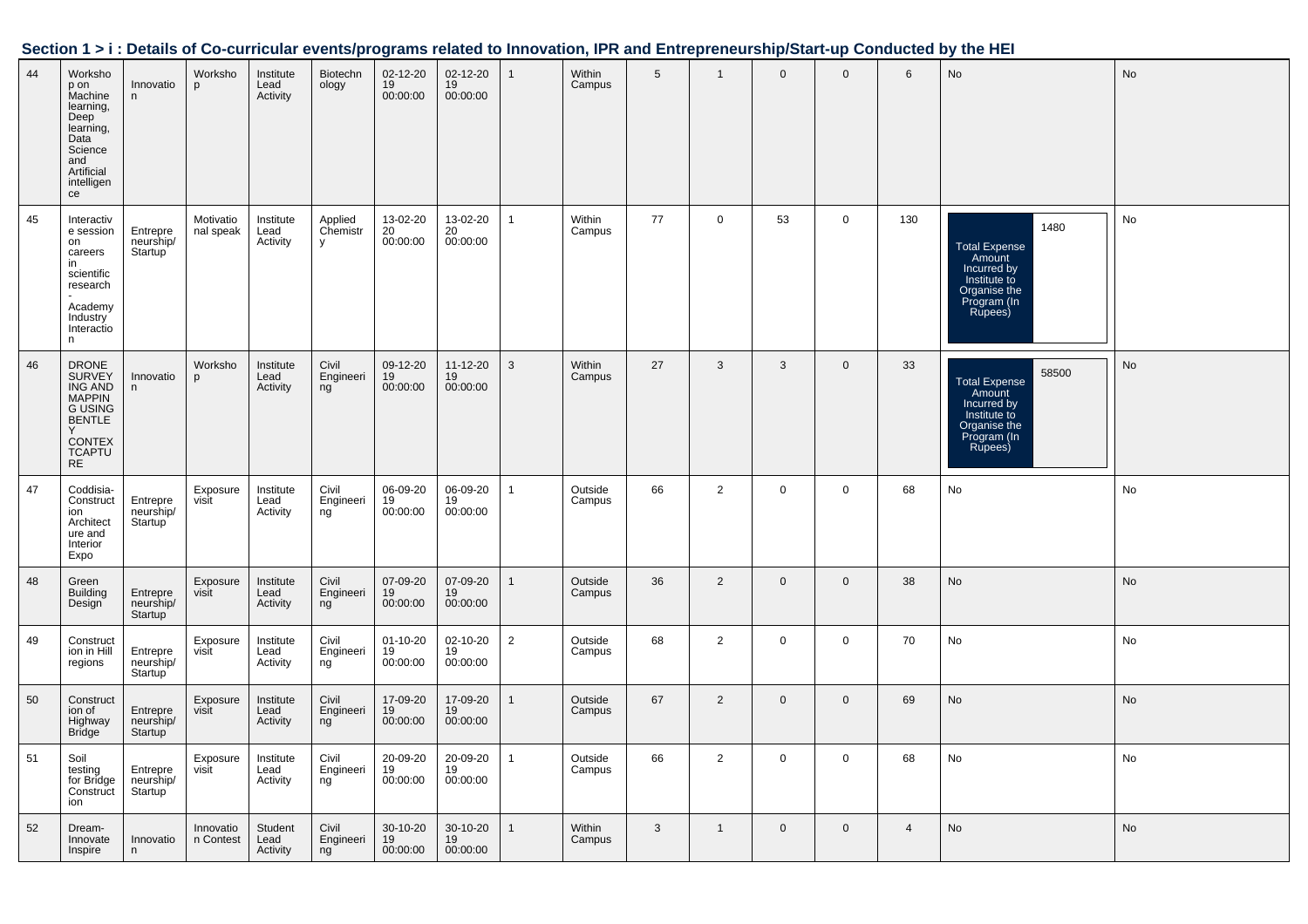| 53 | Design of<br>Smart<br>Toilet for<br>Swachh<br>Bharath<br>Scheme                                                                 | Innovatio<br>n                                | Innovatio<br>n Contest | Student<br>Lead<br>Activity   | Civil<br>Engineeri<br>ng                  | 21-10-20<br>19<br>00:00:00              | 21-10-20<br>19<br>00:00:00              | $\overline{1}$ | Within<br>Campus  | $\overline{1}$ | $\mathbf{1}$   | $\mathsf{O}$ | $\overline{0}$ | $\overline{2}$ | No                                                                                                                  | No |
|----|---------------------------------------------------------------------------------------------------------------------------------|-----------------------------------------------|------------------------|-------------------------------|-------------------------------------------|-----------------------------------------|-----------------------------------------|----------------|-------------------|----------------|----------------|--------------|----------------|----------------|---------------------------------------------------------------------------------------------------------------------|----|
| 54 | Hydrogeo<br>chemical<br>Criemical<br>Analysis<br>and<br>Groundw<br>ater Flow<br>and<br>Contamin<br>ant<br>Transport<br>Modeling | Entrepre<br>neurship/<br>Startup              | Worksho<br>p           | Institute<br>Lead<br>Activity | Civil<br>Engineeri<br>ng                  | 12-12-20<br>19<br>00:00:00              | 12-12-20<br>$19$<br>00:00:00            | $\mathbf{1}$   | Within<br>Campus  | 5              | $\mathbf{1}$   | $\mathbf 0$  | $\mathbf 0$    | 6              | 24415.00<br><b>Total Expense</b><br>Amount<br>Incurred by<br>Institute to<br>Organise the<br>Program (In<br>Rupees) | No |
| 55 | <b>CODDISI</b><br>A - Water<br>Expo                                                                                             | Entrepre<br>neurship/<br>Startup              | Exposure<br>visit      | Institute<br>Lead<br>Activity | Civil<br>Engineeri<br>ng                  | 21-09-20<br>19<br>00:00:00              | 21-09-20<br>$\frac{19}{19}$<br>00:00:00 | $\overline{1}$ | Outside<br>Campus | 17             | $\mathbf{1}$   | $\mathsf{O}$ | $\mathbf 0$    | 18             | No                                                                                                                  | No |
| 56 | Modelling<br>in 3D<br>Studio<br>Max                                                                                             | Entrepre<br>neurship/<br>Startup <sup>1</sup> | Worksho<br>p           | Institute<br>Lead<br>Activity | Civil<br>Engineeri<br>ng                  | 28-01-20<br>$20$<br>00:00:00            | 29-01-20<br>20<br>00:00:00              | $\overline{2}$ | Within<br>Campus  | 38             | $\overline{2}$ | $\mathbf 0$  | $\mathbf 0$    | 40             | Total Expense<br>Amount<br>Incurred by<br>Institute to<br>14829<br>Organise the<br>Program (In<br>Rupees)           | No |
| 57 | PICO/NA<br>NO/MICR<br>O<br>SATELLI<br>TES<br>(PNMSA<br>TS)                                                                      | Innovatio<br>n                                | Worksho<br>p           | Institute<br>Lead<br>Activity | Civil<br>Engineeri<br>ng                  | 08-01-20<br>20<br>00:00:00              | 08-01-20<br>$\frac{20}{20}$<br>00:00:00 | $\mathbf{1}$   | Within<br>Campus  | 28             | $\overline{2}$ | $\mathsf{O}$ | $\mathbf 0$    | 30             | Total Expense<br>Amount<br>Incurred by<br>Institute to<br>Organise the<br>Program (In<br>Rupees)<br>10900           | No |
| 58 | Applications of loT<br>using<br>Node<br>MCU                                                                                     | Innovatio<br>n                                | Worksho<br>p           | Institute<br>Lead<br>Activity | Digital<br>Sciences                       | 13-02-20<br>20<br>00:00:00              | 13-02-20<br>20<br>00:00:00              | $\mathbf{1}$   | Within<br>Campus  | 25             | $\overline{2}$ | $\mathbf 0$  | $\mathbf 0$    | 27             | 6000<br><b>Total Expense</b><br>Amount<br>Incurred by<br>Institute to<br>Organise the<br>Program (In<br>Rupees)     | No |
| 59 | KITS<br>DELEGA<br>TION TO<br>ISRAEL                                                                                             | Innovatio<br>n                                | Exposure<br>visit      | Institute<br>Lead<br>Activity | Centre<br>for<br>Academi<br>c<br>Research | 10-01-20<br>20 <sup>°</sup><br>00:00:00 | 20-01-20<br>20<br>00:00:00              | 11             | Outside<br>Campus | $\mathbf 0$    | 10             | $\mathsf{O}$ | $\mathbf 0$    | 10             | 5000000<br>Total Expense<br>Amount<br>Incurred by<br>Institute to<br>Organise the<br>Program (In<br>Rupees)         | No |
| 60 | Python<br>Program<br>ming<br>Worksho<br>p                                                                                       | Innovatio<br>n                                | Innovatio<br>n Contest | Institute<br>Lead<br>Activity | Robotics<br>Engineeri<br>ng               | 06-08-20<br>19<br>00:00:00              | 07-08-20<br>19<br>00:00:00              | 2              | Within<br>Campus  | 189            | $\mathbf 0$    | $\mathbf 0$  | $\mathbf 0$    | 189            | No                                                                                                                  | No |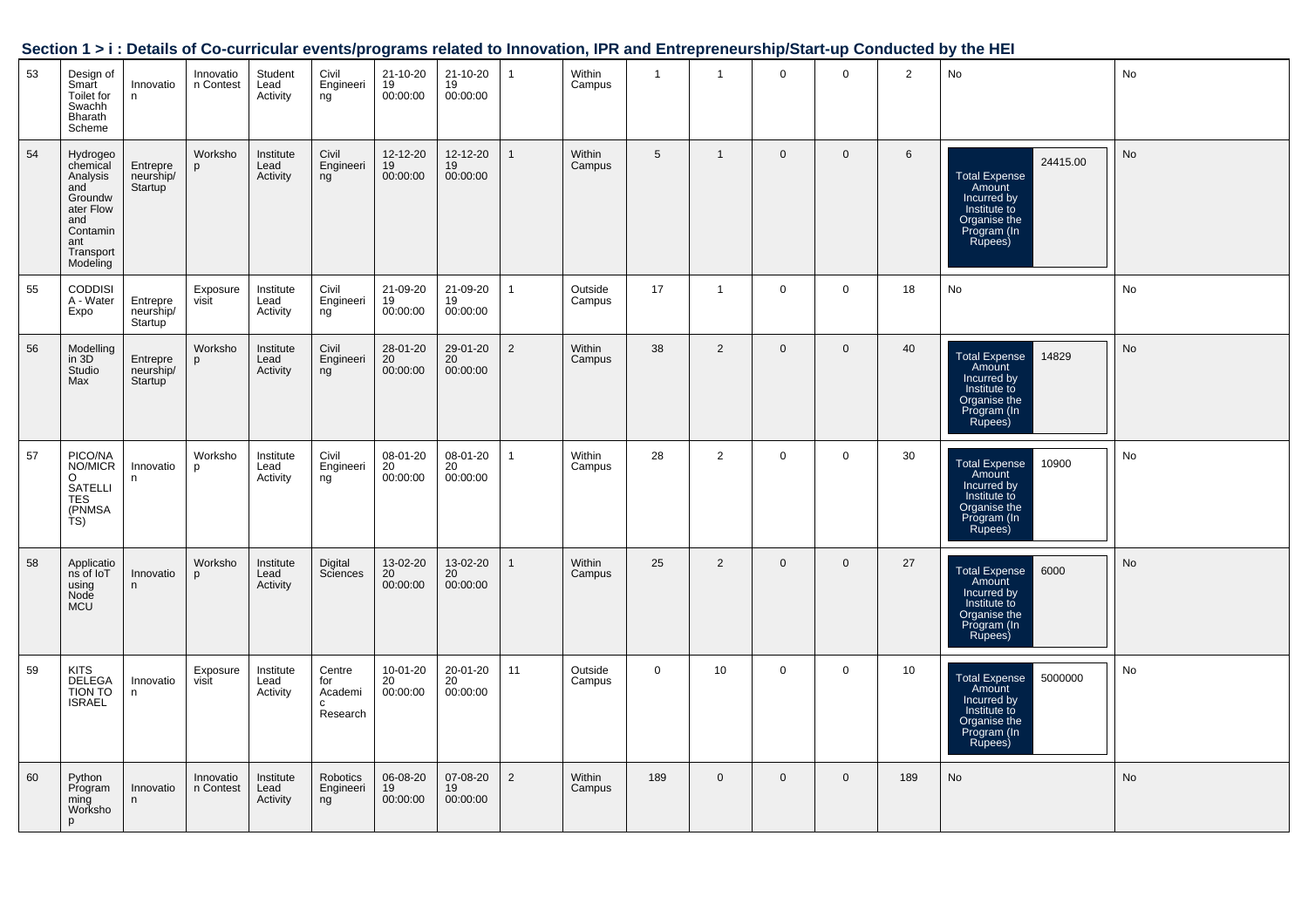| Section 1 > i : Details of Co-curricular events/programs related to Innovation, IPR and Entrepreneurship/Start-up Conducted by the HEI |  |  |
|----------------------------------------------------------------------------------------------------------------------------------------|--|--|
|                                                                                                                                        |  |  |

| 61 | <b>IEEE</b><br>Sponsore<br>d.<br>National<br>Level<br>Worksho<br>p On 3d<br>Printing<br>For<br>Medical<br>& Robotic<br>Applicatio<br>ns | Innovatio<br>n  | Innovatio<br>n Contest | Institute<br>Lead<br>Activity | Robotics<br>Engineeri<br>ng      | 17-09-20<br>$19$<br>00:00:00            | 17-09-20<br>19<br>00:00:00              | $\mathbf{1}$   | Within<br>Campus | 59  | 0           | $\mathbf 0$    | $\mathbf 0$  | 59  | 14940<br><b>Total Expense</b><br>Amount<br>Incurred by<br>Institute to<br>Organise the<br>Program (In<br>Rupees) | No        |
|----|-----------------------------------------------------------------------------------------------------------------------------------------|-----------------|------------------------|-------------------------------|----------------------------------|-----------------------------------------|-----------------------------------------|----------------|------------------|-----|-------------|----------------|--------------|-----|------------------------------------------------------------------------------------------------------------------|-----------|
| 62 | Hands-on<br>Training<br>on the<br>Design of<br>Robot                                                                                    | Innovatio<br>n  | Innovatio<br>n Contest | Institute<br>Lead<br>Activity | Robotics<br>Engineeri<br>ng      | 16-12-20<br>19<br>00:00:00              | 16-12-20<br>19<br>00:00:00              | $\mathbf{1}$   | Within<br>Campus | 30  | $\mathbf 0$ | $\overline{0}$ | $\mathbf{0}$ | 30  | No                                                                                                               | No        |
| 63 | Role of<br>Automati<br>on in<br>Packagin<br>a<br><b>Industry</b>                                                                        | Innovatio<br>n. | Innovatio<br>n Contest | Institute<br>Lead<br>Activity | Robotics<br>Engineeri<br>ng      | 29-01-20<br>20<br>00:00:00              | 29-01-20<br>20<br>00:00:00              | $\mathbf{1}$   | Within<br>Campus | 50  | $\mathbf 0$ | $\mathbf 0$    | $\mathbf 0$  | 50  | No                                                                                                               | No        |
| 64 | Embedde<br>Tol b<br>applicatio<br>n<br>developm<br>ent                                                                                  | Innovatio<br>n. | Innovatio<br>n Contest | Institute<br>Lead<br>Activity | Robotics<br>Engineeri<br>ng      | 25-01-20<br>20<br>00:00:00              | 25-01-20<br>20<br>00:00:00              | $\mathbf{1}$   | Within<br>Campus | 90  | $\mathbf 0$ | $\mathbf 0$    | $\mathbf{0}$ | 90  | No                                                                                                               | No        |
| 65 | Industrial<br>Smart<br>Sensors<br>and<br>Automati<br>on                                                                                 | Innovatio<br>n  | Innovatio<br>n Contest | Institute<br>Lead<br>Activity | Robotics<br>Engineeri<br>ng      | 28-02-20<br>$\overline{20}$<br>00:00:00 | 28-02-20<br>20 <sup>°</sup><br>00:00:00 | $\mathbf{1}$   | Within<br>Campus | 50  | $\mathbf 0$ | $\mathbf 0$    | $\mathsf 0$  | 50  | No                                                                                                               | No        |
| 66 | ATAL<br>sponsore<br><sub>d</sub><br>workshop<br>- Robo<br><b>Juniors</b>                                                                | Innovatio<br>n. | Hackatho<br>n          | Institute<br>Lead<br>Activity | Robotics<br>Engineeri<br>ng      | 13-03-20<br>20<br>00:00:00              | 13-03-20<br>20<br>00:00:00              | $\mathbf{1}$   | Within<br>Campus | 50  | $\mathbf 0$ | $\mathbf{0}$   | $\mathbf{0}$ | 50  | No                                                                                                               | <b>No</b> |
| 67 | Worksho<br>p on<br>Drone<br>and<br>Multirotor<br>Piloting                                                                               | Innovatio<br>n  | Hackatho<br>n          | Institute<br>Lead<br>Activity | Aerospac<br>e<br>Engineeri<br>ng | 16-09-20<br>19<br>00:00:00              | 17-09-20<br>19<br>00:00:00              | $\overline{2}$ | Within<br>Campus | 69  | $\mathbf 0$ | $\mathbf 0$    | $\mathbf 0$  | 69  | No                                                                                                               | No        |
| 68 | Evolution<br>of<br>Aerospac<br>e<br>Engineeri<br>ng &<br>Inaugurat<br>ion of the<br>small<br>satellite<br>club                          | Innovatio<br>n  | Hackatho<br>n.         | Institute<br>Lead<br>Activity | Aerospac<br>e<br>Engineeri<br>ng | 25-09-20<br>19<br>00:00:00              | 25-09-20<br>19<br>00:00:00              | $\mathbf{1}$   | Within<br>Campus | 350 | 5           | $\mathbf 0$    | $\mathbf{0}$ | 355 | No                                                                                                               | No        |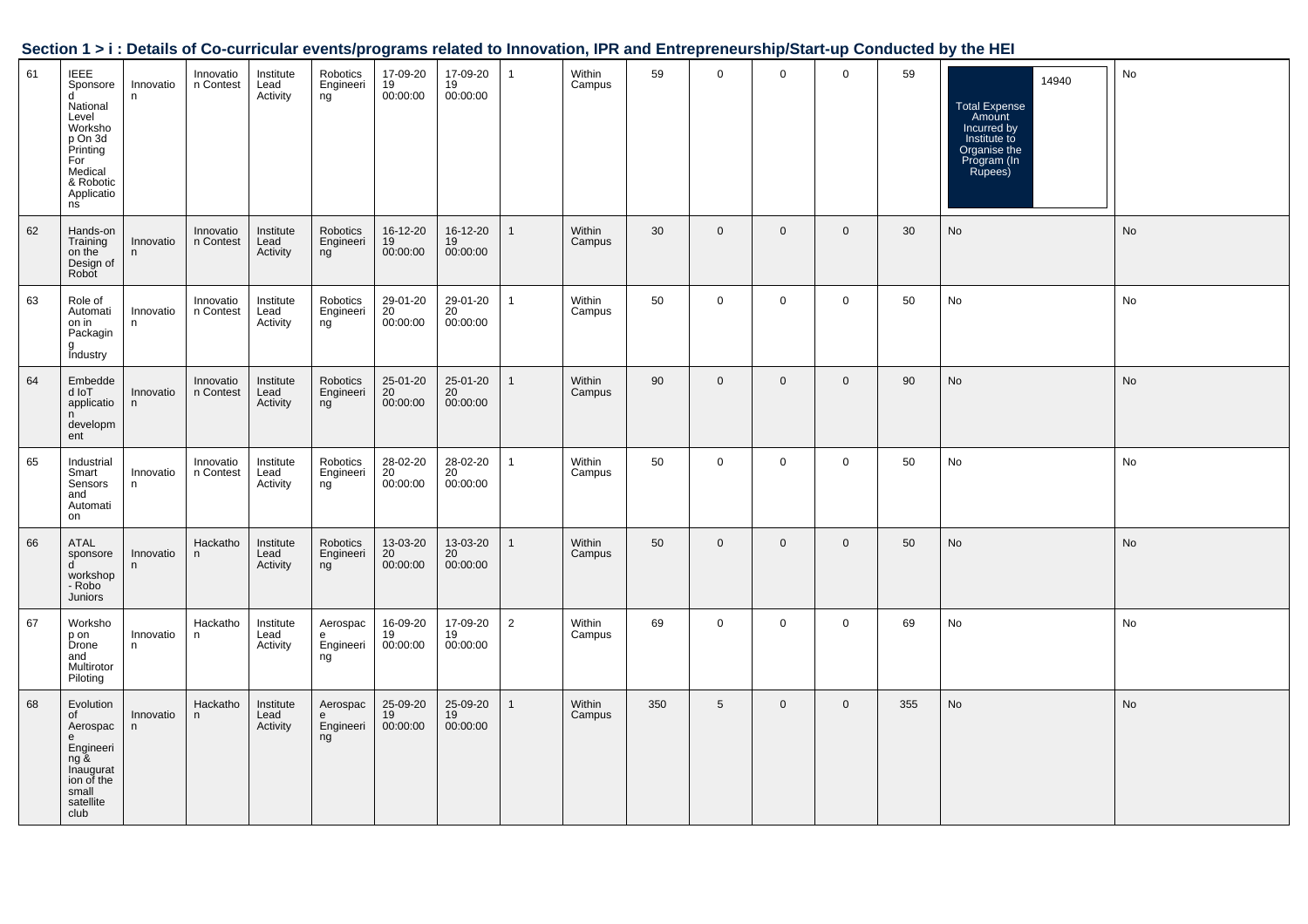|    |                                                                                                             |                 |                        |                               |                                          |                            |                            |                |                  |     |                 |             |                |     | $\cdots$ $\cdots$                                                                                                 |    |
|----|-------------------------------------------------------------------------------------------------------------|-----------------|------------------------|-------------------------------|------------------------------------------|----------------------------|----------------------------|----------------|------------------|-----|-----------------|-------------|----------------|-----|-------------------------------------------------------------------------------------------------------------------|----|
| 69 | Hands-on<br>Training<br>on<br>Design &<br>Develop<br>ment of<br>Cubesat                                     | Innovatio<br>n  | Hackatho<br>n          | Institute<br>Lead<br>Activity | Aerospac<br>e<br>Engineeri<br>ng         | 15-10-20<br>19<br>00:00:00 | 16-10-20<br>19<br>00:00:00 | $\overline{2}$ | Within<br>Campus | 70  | 5               | $\mathbf 0$ | $\mathbf 0$    | 75  | 138585<br><b>Total Expense</b><br>Amount<br>Incurred by<br>Institute to<br>Organise the<br>Program (In<br>Rupees) | No |
| 70 | IoT in<br>Smart<br>Farming<br>Systems                                                                       | Innovatio<br>n  | Hackatho<br>n.         | Institute<br>Lead<br>Activity | Agricultur<br>e                          | 12-02-20<br>20<br>00:00:00 | 13-02-20<br>20<br>00:00:00 | 2              | Within<br>Campus | 958 | $5\phantom{.0}$ | $\mathbf 0$ | $\mathbf 0$    | 963 | 134871<br><b>Total Expense</b><br>Amount<br>Incurred by<br>Institute to<br>Organise the<br>Program (In<br>Rupees) | No |
| 71 | National<br>Level<br>workshop<br>on Hands<br>on<br>Training<br>of<br>Machine<br>Learning<br>using<br>Python | Innovatio<br>n  | Hackatho<br>n          | Institute<br>Lead<br>Activity | Biomedic<br>al<br>Engineeri<br>ng        | 21-02-20<br>20<br>00:00:00 | 21-02-20<br>20<br>00:00:00 | $\overline{1}$ | Within<br>Campus | 105 | 5               | $\mathbf 0$ | $\mathbf{0}$   | 110 | 13488<br><b>Total Expense</b><br>Amount<br>Incurred by<br>Institute to<br>Organise the<br>Program (In<br>Rupees)  | No |
| 72 | 3D<br>Printing<br>for<br>Medical<br>& Robotic<br>Applicatio<br>ns<br>/Worksho<br>p                          | Innovatio<br>n  | Hackatho<br>n          | Institute<br>Lead<br>Activity | <b>Biomedic</b><br>al<br>Engineeri<br>ng | 17-09-20<br>19<br>00:00:00 | 17-09-20<br>19<br>00:00:00 | $\mathbf{1}$   | Within<br>Campus | 59  | $5\overline{)}$ | $\mathbf 0$ | $\mathbf 0$    | 64  | No                                                                                                                | No |
| 73 | LabVIEW<br>-myRIO                                                                                           | Innovatio<br>n. | Hackatho<br>n          | Institute<br>Lead<br>Activity | Biomedic<br>al<br>Engineeri<br>ng        | 30-09-20<br>19<br>00:00:00 | 30-09-20<br>19<br>00:00:00 | $\mathbf{1}$   | Within<br>Campus | 32  | 4               | $\mathbf 0$ | $\mathbf 0$    | 36  | 4407<br><b>Total Expense</b><br>Amount<br>Incurred by<br>Institute to<br>Organise the<br>Program (In<br>Rupees)   | No |
| 74 | Innovatio<br>ns for<br>Resurgen<br>t India                                                                  | Innovatio<br>n  | Hackatho<br>n          | Institute<br>Lead<br>Activity | Biomedic<br>al<br>Engineeri<br>ng        | 22-09-20<br>19<br>00:00:00 | 22-09-20<br>19<br>00:00:00 | $\mathbf{1}$   | Within<br>Campus | 40  | $\overline{4}$  | $\mathbf 0$ | $\mathbf 0$    | 44  | No                                                                                                                | No |
| 75 | Entrepre<br>neurship<br>Awarene<br>SS                                                                       | Innovatio<br>n  | Innovatio<br>n Contest | Institute<br>Lead<br>Activity | Biomedic<br>al<br>Engineeri<br>ng        | 28-09-20<br>19<br>00:00:00 | 28-09-20<br>19<br>00:00:00 | $\mathbf{1}$   | Within<br>Campus | 50  | $5\phantom{.0}$ | 0           | 0              | 55  | No                                                                                                                | No |
| 76 | PreSum<br>mit on<br>Israel<br>India<br>Startupop<br>portinutie<br>S                                         | Innovatio<br>n  | Innovatio<br>n Contest | Institute<br>Lead<br>Activity | Biomedic<br>al<br>Engineeri<br>ng        | 03-10-20<br>19<br>00:00:00 | 03-10-20<br>19<br>00:00:00 | $\mathbf{1}$   | Within<br>Campus | 11  | $\overline{2}$  | $\mathbf 0$ | $\overline{0}$ | 13  | No                                                                                                                | No |
| 77 | Python<br>Program<br>ming<br>Worksho<br>D                                                                   | Innovatio<br>n  | Innovatio<br>n Contest | Institute<br>Lead<br>Activity | Biomedic<br>al<br>Engineeri<br>ng        | 06-08-20<br>19<br>00:00:00 | 07-08-20<br>19<br>00:00:00 | $\overline{2}$ | Within<br>Campus | 189 | 5               | $\mathbf 0$ | $\mathbf 0$    | 194 | No                                                                                                                | No |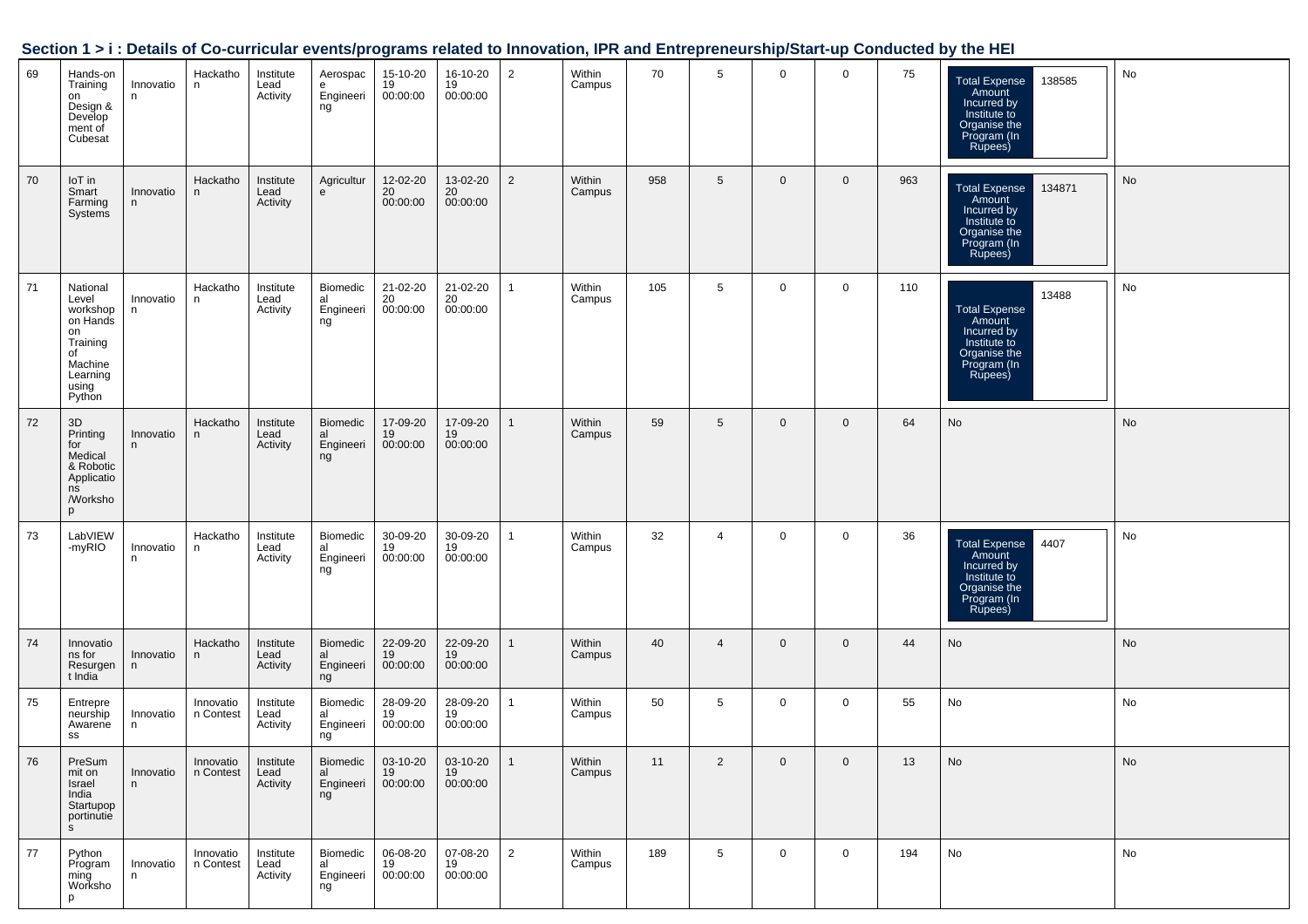|    |                                                                                                                                                               |                                  |                        |                               |                                                |                              |                            |                |                  |     |                |                |              |     | Section 1 > i : Details of Co-curricular events/programs related to Innovation, IPR and Entrepreneurship/Start-up Conducted by the HEI |           |
|----|---------------------------------------------------------------------------------------------------------------------------------------------------------------|----------------------------------|------------------------|-------------------------------|------------------------------------------------|------------------------------|----------------------------|----------------|------------------|-----|----------------|----------------|--------------|-----|----------------------------------------------------------------------------------------------------------------------------------------|-----------|
| 78 | Worksho<br>p On 3D<br>Printing<br>For<br>Medical<br>&Robotic<br>Applications                                                                                  | Innovatio<br>n                   | Innovatio<br>n Contest | Institute<br>Lead<br>Activity | Biomedic<br>al<br>Engineeri<br>ng              | 17-09-20<br>19<br>00:00:00   | 17-09-20<br>19<br>00:00:00 | $\mathbf{1}$   | Within<br>Campus | 59  | 5              | $\overline{0}$ | $\Omega$     | 64  | <b>No</b>                                                                                                                              | No        |
| 79 | INBIRO-<br>Student<br>Associati<br>on of<br>Instrume<br>ntation<br>Engineeri<br>ng                                                                            | Innovatio<br>n                   | Seminar                | Institute<br>Lead<br>Activity | Biomedic<br>al<br>Engineeri<br>ng              | 19-09-20<br>19<br>00:00:00   | 19-09-20<br>19<br>00:00:00 | $\mathbf{1}$   | Within<br>Campus | 160 | 5              | $\overline{0}$ | $\mathbf 0$  | 165 | No                                                                                                                                     | No        |
| 80 | Microsec<br>ond<br>Simulatio<br>n of the<br>Proteogly<br>can-like<br>region of<br>Carbonic<br>Anhydras<br>e IX-<br>intrinsical<br>ly<br>disordere<br>d region | Innovatio<br>n                   | Worksho<br>p           | Institute<br>Lead<br>Activity | Biotechn<br>ology                              | 23-01-20<br>20<br>00:00:00   | 23-01-20<br>20<br>00:00:00 | $\mathbf{1}$   | Within<br>Campus | 12  | $\overline{2}$ | $\mathbf{0}$   | $\mathbf 0$  | 14  | <b>No</b>                                                                                                                              | <b>No</b> |
| 81 | Educatio<br>n on<br>Investme<br>nt<br>Manage<br>ment                                                                                                          | Entrepre<br>neurship/<br>Startup | Seminar                | Student<br>Lead<br>Activity   | Commerc<br>e and<br>Internatio<br>nal Trade    | 29-08-20<br>19<br>00:00:00   | 29-08-20<br>19<br>00:00:00 | $\mathbf{1}$   | Within<br>Campus | 120 | 11             | $\mathbf 0$    | $\mathbf 0$  | 131 | No                                                                                                                                     | No        |
| 82 | Emerging<br>trends in<br>Indian<br>Banking<br>Industries                                                                                                      | Innovatio<br>n                   | Seminar                | Institute<br>Lead<br>Activity | Commerc<br>e and<br>Internatio<br>nal Trade    | 14-09-20<br>$19$<br>00:00:00 | 14-09-20<br>19<br>00:00:00 | $\mathbf{1}$   | Within<br>Campus | 110 | 5              | $\mathbf 0$    | $\mathbf{0}$ | 115 | <b>No</b>                                                                                                                              | <b>No</b> |
| 83 | Tax<br>Planning                                                                                                                                               | Entrepre<br>neurship/<br>Startup | Seminar                | Institute<br>Lead<br>Activity | Commerc<br>e and<br>Internatio<br>nal Trade    | 06-03-20<br>20<br>00:00:00   | 07-03-20<br>20<br>00:00:00 | $\overline{2}$ | Within<br>Campus | 110 | 25             | $\overline{0}$ | $\mathbf 0$  | 135 | No                                                                                                                                     | No        |
| 84 | Configuri<br>ng<br>CISCO<br>Devices                                                                                                                           | Innovatio<br>n                   | Orientatio<br>Session  | Institute<br>Lead<br>Activity | Compute<br>r Science<br>and<br>Engineeri<br>ng | 22-07-20<br>19<br>00:00:00   | 24-07-20<br>19<br>00:00:00 | 3              | Within<br>Campus | 25  | $\overline{2}$ | $\mathbf 0$    | $\mathbf{0}$ | 27  | No                                                                                                                                     | No        |
| 85 | Cybersec<br>urity<br>Learn-A-<br>Thon<br>Online<br>self<br>paced<br>learning<br>course                                                                        | Innovatio<br>n                   | Worksho<br>p           | Institute<br>Lead<br>Activity | Compute<br>r Science<br>and<br>Engineeri<br>ng | 15-07-20<br>19<br>00:00:00   | 31-07-20<br>19<br>00:00:00 | 17             | Within<br>Campus | 55  | $\overline{4}$ | $\mathbf 0$    | $\mathbf 0$  | 59  | No                                                                                                                                     | No        |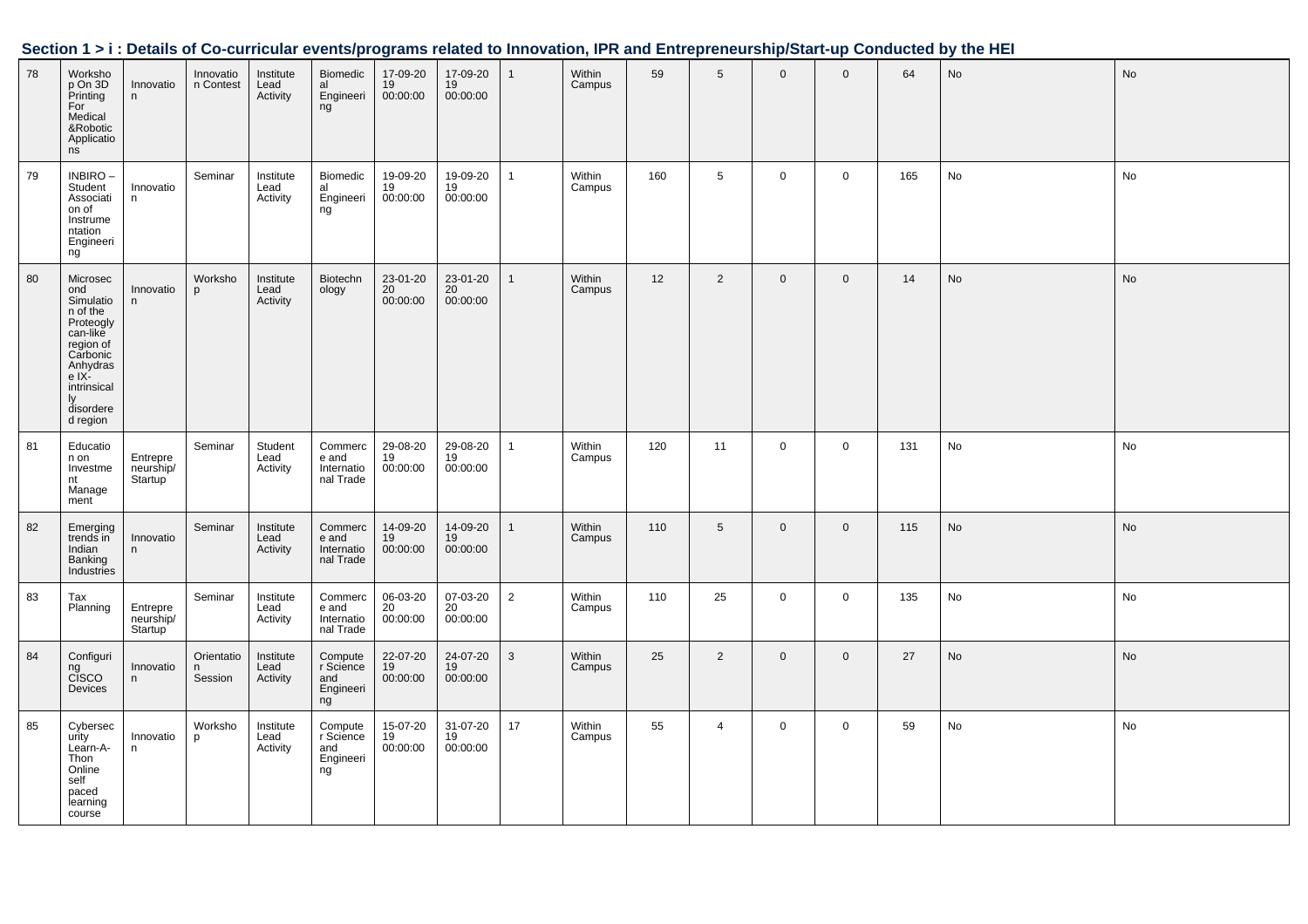| 86 | Compreh<br>ensive<br>Literature<br>Seminar<br>on<br>Content<br>Based<br>Video<br>Retrieval                                                                                                        | Innovatio<br>n | Seminar      | Institute<br>Lead<br>Activity | Compute<br>r Science<br>and<br>Engineeri<br>ng | 15-07-20<br>19<br>00:00:00 | 15-07-20<br>19<br>00:00:00 | $\overline{1}$ | Within<br>Campus | 18 | $\overline{2}$ | $\mathbf 0$ | $\mathbf 0$    | 20 | No | No |
|----|---------------------------------------------------------------------------------------------------------------------------------------------------------------------------------------------------|----------------|--------------|-------------------------------|------------------------------------------------|----------------------------|----------------------------|----------------|------------------|----|----------------|-------------|----------------|----|----|----|
| 87 | Hands-on<br>workshop<br>on "Al -<br>An<br>optimizati<br>on<br>problem"                                                                                                                            | Innovatio<br>n | Worksho<br>p | Institute<br>Lead<br>Activity | Compute<br>r Science<br>and<br>Engineeri<br>ng | 05-07-20<br>19<br>00:00:00 | 05-07-20<br>19<br>00:00:00 | $\overline{1}$ | Within<br>Campus | 50 | 3              | $\mathbf 0$ | $\overline{0}$ | 53 | No | No |
| 88 | Compreh<br>ensive<br>Literatire<br>Survey<br>Seminar<br>On<br>Security<br>as a<br>service<br>for<br>Internet<br>of things<br>at CSE<br>CSR Lab                                                    | Innovatio<br>n | Seminar      | Institute<br>Lead<br>Activity | Compute<br>r Science<br>and<br>Engineeri<br>ng | 23-07-20<br>19<br>00:00:00 | 23-07-20<br>19<br>00:00:00 | $\mathbf{1}$   | Within<br>Campus | 18 | $\overline{2}$ | $\mathbf 0$ | $\overline{0}$ | 20 | No | No |
| 89 | Transfor<br>ming<br>Human<br><b>Disbaility</b><br>to<br>superabili<br>ty using<br>Ártificial<br>Intelligen<br>ce<br>/Designin<br>g<br>Advance<br>d Neural<br>Network<br>at CSE<br>Seminar<br>Hall | Innovatio<br>n | Seminar      | Institute<br>Lead<br>Activity | Compute<br>r Science<br>and<br>Engineeri<br>ng | 25-07-20<br>19<br>00:00:00 | 25-07-20<br>19<br>00:00:00 | -1             | Within<br>Campus | 28 | 2              | $\mathbf 0$ | $\overline{0}$ | 30 | No | No |
| 90 | Profile<br><b>Building</b><br>Worksho<br>p by<br>Think<br>and<br>Learn<br>pvt. Ltd y                                                                                                              | Innovatio<br>n | Worksho<br>p | Institute<br>Lead<br>Activity | Compute<br>r Science<br>and<br>Engineeri<br>ng | 09-06-20<br>19<br>00:00:00 | 09-06-20<br>19<br>00:00:00 | $\overline{1}$ | Within<br>Campus | 71 | $\overline{4}$ | $\mathbf 0$ | $\overline{0}$ | 75 | No | No |
| 91 | Cloud<br>Computin<br>g                                                                                                                                                                            | Innovatio<br>n | Seminar      | Institute<br>Lead<br>Activity | Compute<br>r Science<br>and<br>Engineeri<br>ng | 20-08-20<br>19<br>00:00:00 | 20-09-20<br>19<br>00:00:00 | 32             | Within<br>Campus | 56 | $\overline{4}$ | $\mathsf 0$ | $\overline{0}$ | 60 | No | No |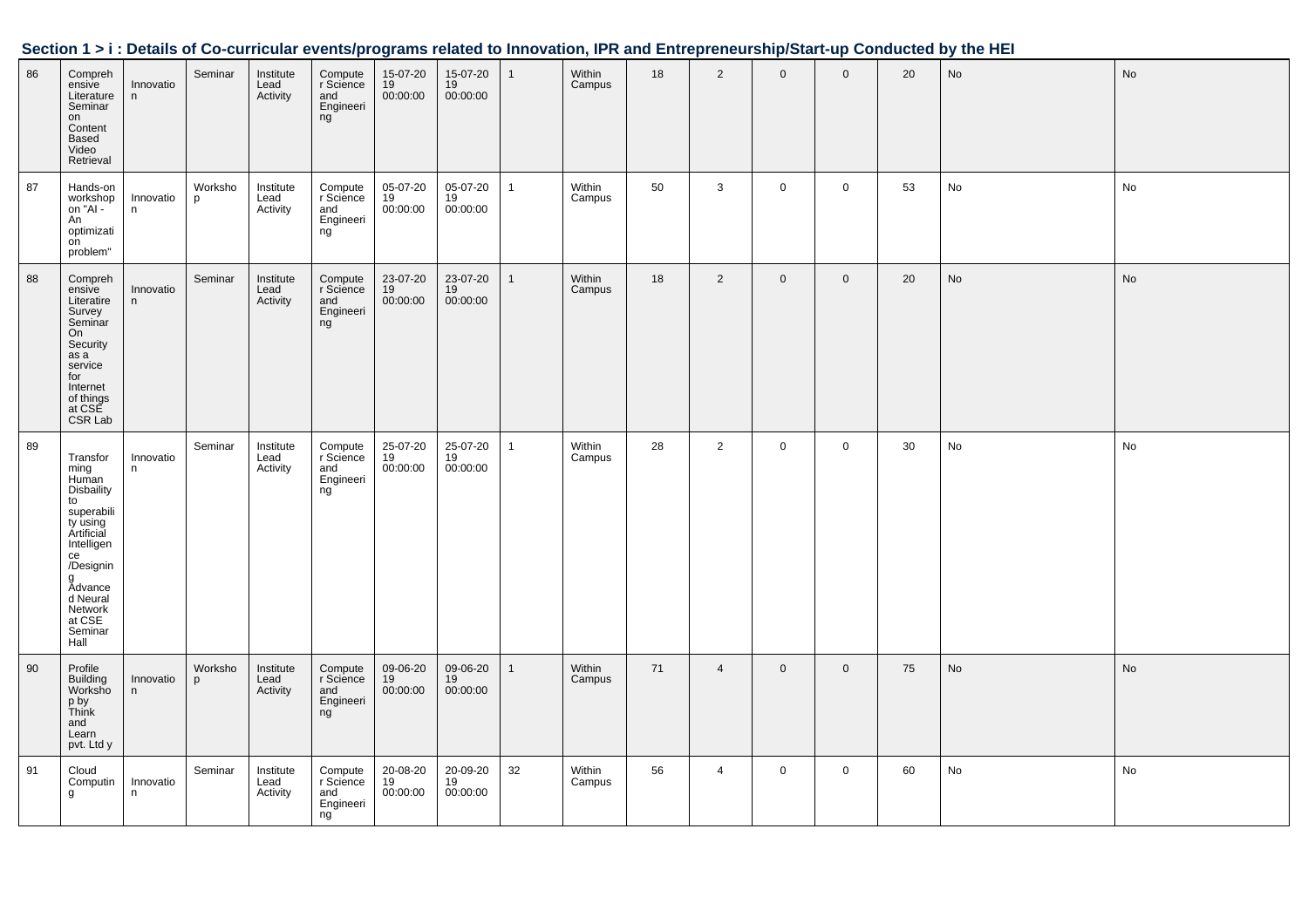|     | ,,,,,,,                                                                                        | potano         |                          |                               |                                                         |                            |                                      |                 |                  |      |                |                |                |      | or oo carnoolar cyclito/programs related to illiforation, if it and Entroprenearship otart ap conducted by the nET |    |
|-----|------------------------------------------------------------------------------------------------|----------------|--------------------------|-------------------------------|---------------------------------------------------------|----------------------------|--------------------------------------|-----------------|------------------|------|----------------|----------------|----------------|------|--------------------------------------------------------------------------------------------------------------------|----|
| 92  | Machine<br>Learning<br>and the<br>prospecti<br>ve<br>research<br>areas                         | Innovatio<br>n | Seminar                  | Institute<br>Lead<br>Activity | Compute<br>r Science<br>and<br>Engineeri<br>ng          | 08-07-20<br>19<br>00:00:00 | 08-07-20<br>19<br>00:00:00           | $\mathbf{1}$    | Within<br>Campus | 1200 | 10             | $\overline{0}$ | $\mathbf 0$    | 1210 | No                                                                                                                 | No |
| 93  | Ethical<br>Hacking                                                                             | Innovatio<br>n | Worksho<br>p             | Institute<br>Lead<br>Activity | Compute<br>r Science<br>and<br>Engineeri<br>ng          | 10-10-20<br>19<br>00:00:00 | 11-10-20<br>19<br>00:00:00           | $\overline{2}$  | Within<br>Campus | 1300 | 10             | 0              | $\mathbf 0$    | 1310 | 14654<br>Total Expense<br>Amount<br>Incurred by<br>Institute to<br>Organise the<br>Program (In<br>Rupees)          | No |
| 94  | Neural<br>Architect<br>ure,A<br>Step<br>towards<br>AI<br>Automati<br>on                        | Innovatio<br>n | Seminar                  | Institute<br>Lead<br>Activity | Compute<br>r Science<br>and<br>Engineeri<br>ng          | 12-10-20<br>19<br>00:00:00 | 12-10-20<br>19<br>00:00:00           | $\mathbf{1}$    | Within<br>Campus | 11   | $\overline{2}$ | $\overline{0}$ | $\mathbf 0$    | 13   | No                                                                                                                 | No |
| 95  | Salesforc<br>e<br>ADX201                                                                       | Innovatio<br>n | Worksho<br>p             | Institute<br>Lead<br>Activity | Compute<br>r Science<br>and<br>Engineeri<br>ng          | 09-12-20<br>19<br>00:00:00 | 12-12-20<br>19<br>00:00:00           | $\overline{4}$  | Within<br>Campus | 46   | $\overline{2}$ | $\mathbf 0$    | $\mathbf 0$    | 48   | No                                                                                                                 | No |
| 96  | Big Data<br>and<br>Cloud<br>Computin<br>g                                                      | Innovatio<br>n | Conferen<br>ce           | Institute<br>Lead<br>Activity | Compute<br>r Science<br>and<br>Engineeri<br>ng          | 06-12-20<br>19<br>00:00:00 | 07-12-20<br>$\frac{19}{19}$ 00:00:00 | $\overline{2}$  | Within<br>Campus | 62   | 3              | $\mathbf 0$    | $\mathbf 0$    | 65   | No                                                                                                                 | No |
| 97  | Green<br>Energy<br>Technolo<br>gies -<br>The<br>Smart<br>Way to<br>reduce<br>global<br>warming | Innovatio<br>n | Seminar                  | Institute<br>Lead<br>Activity | Electrical<br>and<br>Electroni<br>cs<br>Engineeri<br>ng | 14-09-20<br>19<br>00:00:00 | 14-09-20<br>19<br>00:00:00           | $\mathbf{1}$    | Within<br>Campus | 128  | $\overline{4}$ | $\mathbf 0$    | $\mathsf 0$    | 132  | No                                                                                                                 | No |
| 98  | "Embedd<br>ed<br>Systems"                                                                      | Innovatio<br>n | Skill<br>developm<br>ent | Institute<br>Lead<br>Activity | Electrical<br>and<br>Electroni<br>CS<br>Engineeri<br>ng | 14-10-20<br>19<br>00:00:00 | 18-10-20<br>19<br>00:00:00           | $5\overline{)}$ | Within<br>Campus | 49   | 4              | $\mathbf 0$    | $\mathbf 0$    | 53   | No                                                                                                                 | No |
| 99  | Advance<br>d<br>Microcont   n<br>roller                                                        | Innovatio      | Training                 | Institute<br>Lead<br>Activity | Electrical<br>and<br>Electroni<br>cs<br>Engineeri<br>ng | 23-10-20<br>19<br>00:00:00 | 23-10-20<br>19<br>00:00:00           | $\mathbf{1}$    | Within<br>Campus | 49   | $\overline{2}$ | $\mathbf 0$    | $\mathbf 0$    | 51   | No                                                                                                                 | No |
| 100 | PYTHON<br>PROGRA<br><b>MMING</b>                                                               | Innovatio<br>n | Training                 | Institute<br>Lead<br>Activity | Electrical<br>and<br>Electroni<br>cs<br>Engineeri<br>ng | 21-01-20<br>20<br>00:00:00 | 22-01-20<br>20<br>00:00:00           | $\overline{2}$  | Within<br>Campus | 43   | $\overline{2}$ | $\mathbf{0}$   | $\overline{0}$ | 45   | <b>Total Expense</b><br>2053<br>Amount<br>Incurred by<br>Institute to<br>Organise the<br>Program (In<br>Rupees)    | No |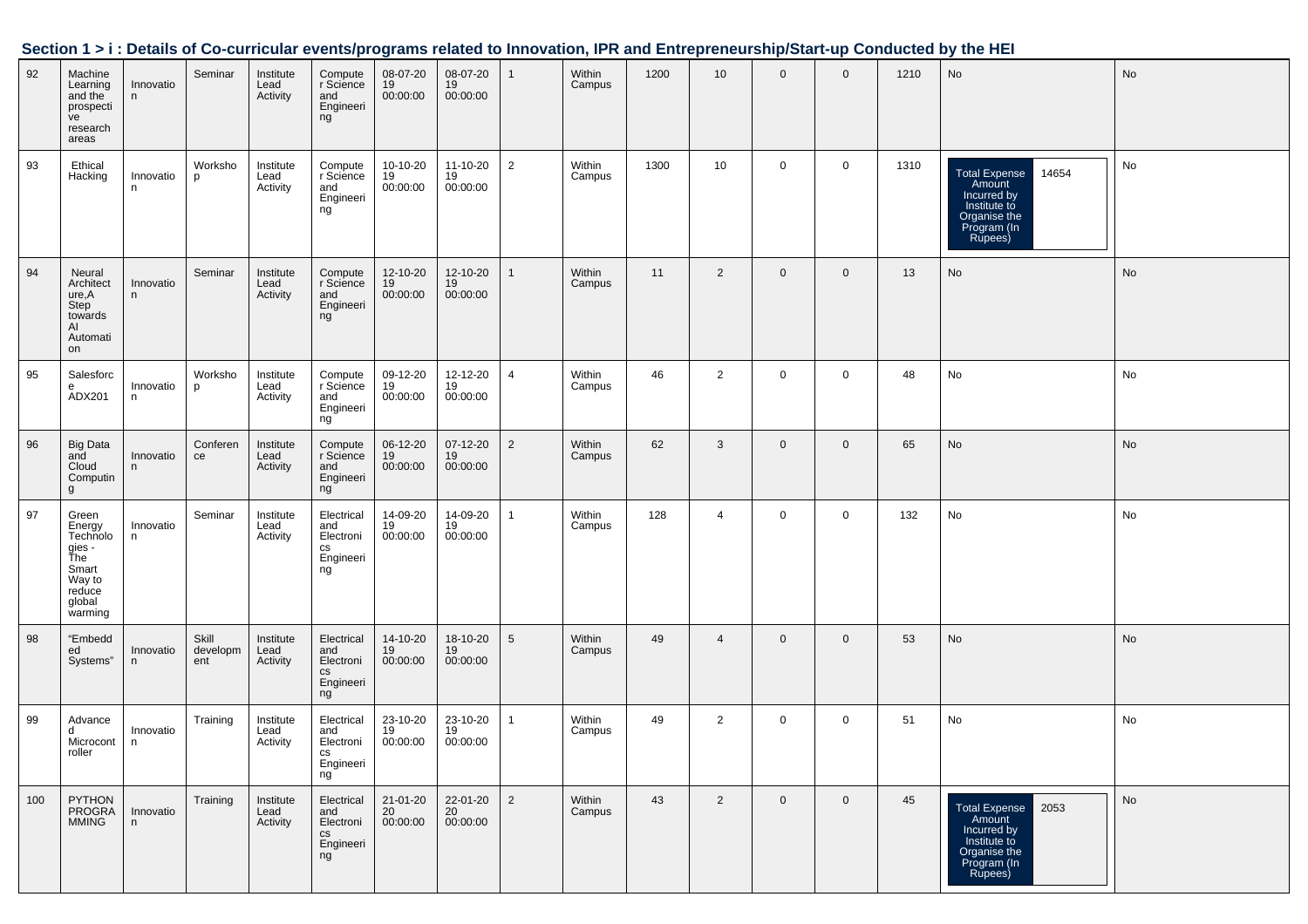|     |                                                                                 |                |                         |                               |                                                             |                                         |                            |                |                  |                 |                |                |             |     | occupii i z i . Detano or oo-cameanar eventojprogramo relatea to mnovation, ir it and Entreprenearonprotari-ap oonducted by the riEr |           |
|-----|---------------------------------------------------------------------------------|----------------|-------------------------|-------------------------------|-------------------------------------------------------------|-----------------------------------------|----------------------------|----------------|------------------|-----------------|----------------|----------------|-------------|-----|--------------------------------------------------------------------------------------------------------------------------------------|-----------|
| 101 | Electroni<br>cs for<br>Intelligent<br>Machines                                  | Innovatio<br>n | Seminar                 | Institute<br>Lead<br>Activity | Electroni<br>cs and<br>Communi<br>cation<br>Engineeri<br>ng | 20-05-20<br>19<br>00:00:00              | 23-05-20<br>19<br>00:00:00 | $\overline{4}$ | Within<br>Campus | 20              | $\overline{2}$ | $\mathbf 0$    | $\mathbf 0$ | 22  | No                                                                                                                                   | No        |
| 102 | <b>VLSI</b><br>Function<br>al<br>Verificati<br>on                               | Innovatio<br>n | Worksho<br><sub>p</sub> | Institute<br>Lead<br>Activity | Electroni<br>cs and<br>Communi<br>cation<br>Engineeri<br>ng | 21-08-20<br>19<br>00:00:00              | 22-08-20<br>19<br>00:00:00 | $\overline{2}$ | Within<br>Campus | 17              | 2              | $\overline{0}$ | $\mathbf 0$ | 19  | No                                                                                                                                   | No        |
| 103 | Future of<br>Electroni<br>cs in the<br>field of<br>Health<br>Care and<br>Energy | Innovatio<br>n | Seminar                 | Institute<br>Lead<br>Activity | Electroni<br>cs and<br>Communi<br>cation<br>Engineeri<br>ng | 13-07-20<br>19<br>00:00:00              | 13-07-20<br>19<br>00:00:00 | $\mathbf{1}$   | Within<br>Campus | 110             | 3              | $\mathbf 0$    | $\mathbf 0$ | 113 | No                                                                                                                                   | No        |
| 104 | Innovatio<br>n for<br>resurgent<br>India                                        | Innovatio<br>n | Seminar                 | Institute<br>Lead<br>Activity | Electroni<br>cs and<br>Communi<br>cation<br>Engineeri<br>ng | 22-08-20<br>19<br>00:00:00              | 22-08-20<br>19<br>00:00:00 | $\mathbf{1}$   | Within<br>Campus | 60              | $\overline{4}$ | $\mathbf 0$    | $\mathbf 0$ | 64  | No                                                                                                                                   | <b>No</b> |
| 105 | Entrepre<br>neurship<br>skill<br>developm<br>ent                                | Innovatio<br>n | Seminar                 | Institute<br>Lead<br>Activity | Electroni<br>cs and<br>Communi<br>cation<br>Engineeri<br>ng | 05-08-20<br>19<br>00:00:00              | 05-08-20<br>19<br>00:00:00 | $\mathbf{1}$   | Within<br>Campus | 150             | $\overline{4}$ | $\mathbf 0$    | $\mathbf 0$ | 154 | No                                                                                                                                   | No        |
| 106 | Essential<br>for an<br>electrifyin<br>g future                                  | Innovatio<br>n | Seminar                 | Institute<br>Lead<br>Activity | Electroni<br>cs and<br>Communi<br>cation<br>Engineeri<br>ng | 07-09-20<br>$\frac{19}{19}$<br>00:00:00 | 07-09-20<br>19<br>00:00:00 | $\mathbf{1}$   | Within<br>Campus | 26              | $\overline{2}$ | $\overline{0}$ | $\mathbf 0$ | 28  | <b>No</b>                                                                                                                            | <b>No</b> |
| 107 | <b>RF</b><br>Behavior<br>al<br>Simulatio<br>n on<br>superhet<br>erodyne         | Innovatio<br>n | Demo<br>Day             | Institute<br>Lead<br>Activity | Electroni<br>cs and<br>Communi<br>cation<br>Engineeri<br>ng | 28-09-20<br>19<br>00:00:00              | 28-09-20<br>19<br>00:00:00 | $\mathbf{1}$   | Within<br>Campus | $5\overline{5}$ | $\mathbf{1}$   | $\overline{0}$ | $\mathbf 0$ | 6   | No                                                                                                                                   | No        |
| 108 | Gallium<br>Nitride<br><b>HEMT</b> for<br>5G<br>applicatio<br>ns                 | Innovatio<br>n | Seminar                 | Institute<br>Lead<br>Activity | Electroni<br>cs and<br>Communi<br>cation<br>Engineeri<br>ng | 19-09-20<br>19<br>00:00:00              | 19-09-20<br>19<br>00:00:00 | $\mathbf{1}$   | Within<br>Campus | 13              | $\mathbf{1}$   | $\overline{0}$ | $\mathbf 0$ | 14  | <b>No</b>                                                                                                                            | <b>No</b> |
| 109 | Machine<br>Learning<br>Applicatio<br>ns in<br>Industry                          | Innovatio<br>n | Seminar                 | Institute<br>Lead<br>Activity | Electroni<br>cs and<br>Communi<br>cation<br>Engineeri<br>ng | 19-08-20<br>$19$<br>00:00:00            | 19-08-20<br>19<br>00:00:00 | $\mathbf{1}$   | Within<br>Campus | 120             | $\overline{2}$ | $\mathbf 0$    | $\mathbf 0$ | 122 | No                                                                                                                                   | No        |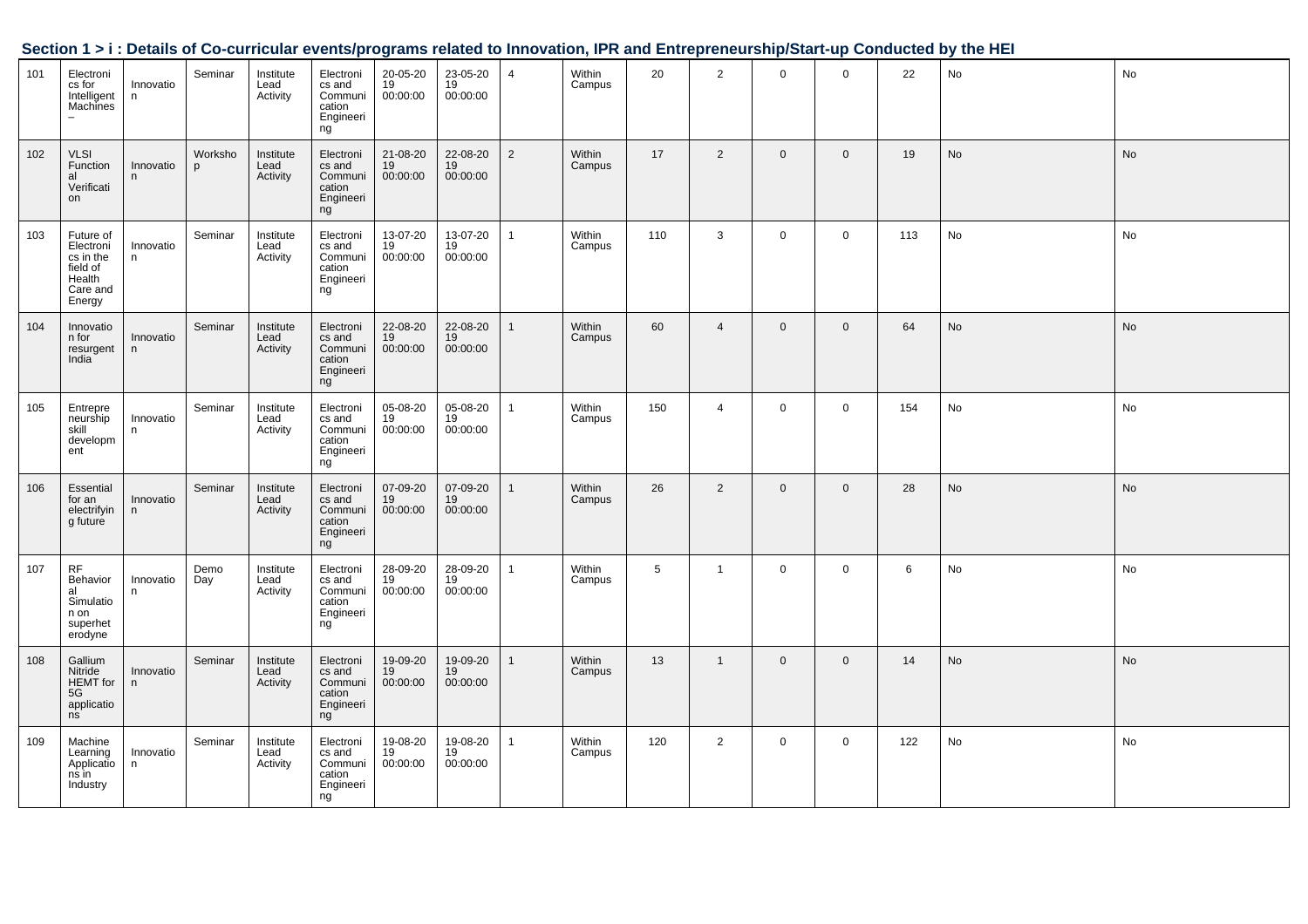|     | Section 1 > i : Details of Co-curricular events/programs related to Innovation, IPR and Entrepreneurship/Start-up Conducted by the HEI |                |                |                               |                                                                          |                            |                                         |                |                  |    |                |                |              |                |           |               |
|-----|----------------------------------------------------------------------------------------------------------------------------------------|----------------|----------------|-------------------------------|--------------------------------------------------------------------------|----------------------------|-----------------------------------------|----------------|------------------|----|----------------|----------------|--------------|----------------|-----------|---------------|
| 110 | Creative<br>ideas to<br>enhance<br>signal<br>and<br>image<br>processin<br>g                                                            | Innovatio<br>n | Seminar        | Institute<br>Lead<br>Activity | Electroni<br>cs and<br>Communi<br>cation<br>Engineeri<br>ng              | 24-10-20<br>19<br>00:00:00 | 24-10-20<br>$\frac{19}{19}$<br>00:00:00 |                | Within<br>Campus | 13 | $\overline{2}$ | $\overline{0}$ | $\Omega$     | 15             | <b>No</b> | <b>No</b>     |
| 111 | SoC<br>training<br>program                                                                                                             | Innovatio<br>n | Training       | Institute<br>Lead<br>Activity | Electroni<br>cs and<br>Communi<br>cation<br>Engineeri<br>ng              | 07-11-20<br>19<br>00:00:00 | 08-11-20<br>19<br>00:00:00              | $\overline{2}$ | Within<br>Campus | 25 | $\overline{2}$ | $\mathbf{0}$   | $\mathbf 0$  | 27             | No        | No            |
| 112 | <b>VLSI</b><br>Design<br>Using<br>Verilog<br>HDL                                                                                       | Innovatio<br>n | Worksho<br>p   | Institute<br>Lead<br>Activity | Electroni<br>c and<br>Communi<br>cation<br>Engineeri<br>ng               | 12-09-20<br>19<br>00:00:00 | 12-09-20<br>19<br>00:00:00              | $\mathbf{1}$   | Within<br>Campus | 6  | $\mathbf{1}$   | $\overline{0}$ | $\mathsf 0$  | $\overline{7}$ | No        | <b>No</b>     |
| 113 | Applicatio<br>ns of<br>Signal<br>processin<br>g Using<br>Machine<br>Learning                                                           | Innovatio<br>n | Seminar        | Institute<br>Lead<br>Activity | Electroni<br>cs and<br>Communi<br>cation<br>Engineeri<br>ng              | 12-12-20<br>19<br>00:00:00 | 12-12-20<br>19<br>00:00:00              | $\mathbf{1}$   | Within<br>Campus | 45 | $\overline{2}$ | $\overline{0}$ | $\mathsf 0$  | 47             | No        | No            |
| 114 | Devices,<br>Circuits<br>and<br>Systems<br>(ICDCS)                                                                                      | Innovatio<br>n | Conferen<br>ce | Institute<br>Lead<br>Activity | Electroni<br>cs and<br>Communi<br>cation<br>Engineeri<br>ng              | 05-03-20<br>20<br>00:00:00 | 06-03-20<br>20<br>00:00:00              | $\overline{2}$ | Within<br>Campus | 30 | $\overline{2}$ | $\mathbf 0$    | $\mathbf 0$  | 32             | No        | <b>No</b>     |
| 115 | Design of<br>Smart<br>Antenna<br>for<br>Cancer<br>Detection                                                                            | Innovatio<br>n | Seminar        | Institute<br>Lead<br>Activity | Electroni<br>cs and<br>Communi<br>cation<br>Engineeri<br>ng              | 24-01-20<br>20<br>00:00:00 | 24-01-20<br>20<br>00:00:00              | $\mathbf{1}$   | Within<br>Campus | 38 | $\overline{2}$ | $\mathbf 0$    | $\mathsf 0$  | 40             | No        | No            |
| 116 | Energy<br>harvestin<br>g<br>antenna<br>for IoT<br>applicatio<br>ns                                                                     | Innovatio<br>n | Seminar        | Institute<br>Lead<br>Activity | Electroni<br>cs and<br>Communi<br>cation<br>Engineeri<br>ng              | 31-01-20<br>20<br>00:00:00 | 31-01-20<br>20<br>00:00:00              | 1              | Within<br>Campus | 32 | 2              | $\mathbf{0}$   | $\mathbf{0}$ | 34             | <b>No</b> | $\mathsf{No}$ |
| 117 | Modern<br>Antenna<br>Design<br>and its<br>Challeng<br>es                                                                               | Innovatio<br>n | Seminar        | Institute<br>Lead<br>Activity | Electroni<br>cs and<br>Communi<br>cation<br>Engineeri<br>ng <sup>3</sup> | 13-02-20<br>20<br>00:00:00 | 13-02-20<br>20<br>00:00:00              | $\mathbf{1}$   | Within<br>Campus | 56 | $\overline{2}$ | $\mathbf 0$    | $\mathsf 0$  | 58             | No        | No            |
| 118 | Basics of<br>Antenna<br>Design<br>using<br>HFSS<br>Faculty<br>coordinat<br>or                                                          | Innovatio<br>n | Worksho<br>p   | Institute<br>Lead<br>Activity | Electroni<br>cs and<br>Communi<br>cation<br>Engineeri<br>ng              | 23-01-20<br>20<br>00:00:00 | 23-01-20<br>20<br>00:00:00              | 1              | Within<br>Campus | 13 | $\mathbf{1}$   | $\overline{0}$ | $\mathbf 0$  | 14             | <b>No</b> | <b>No</b>     |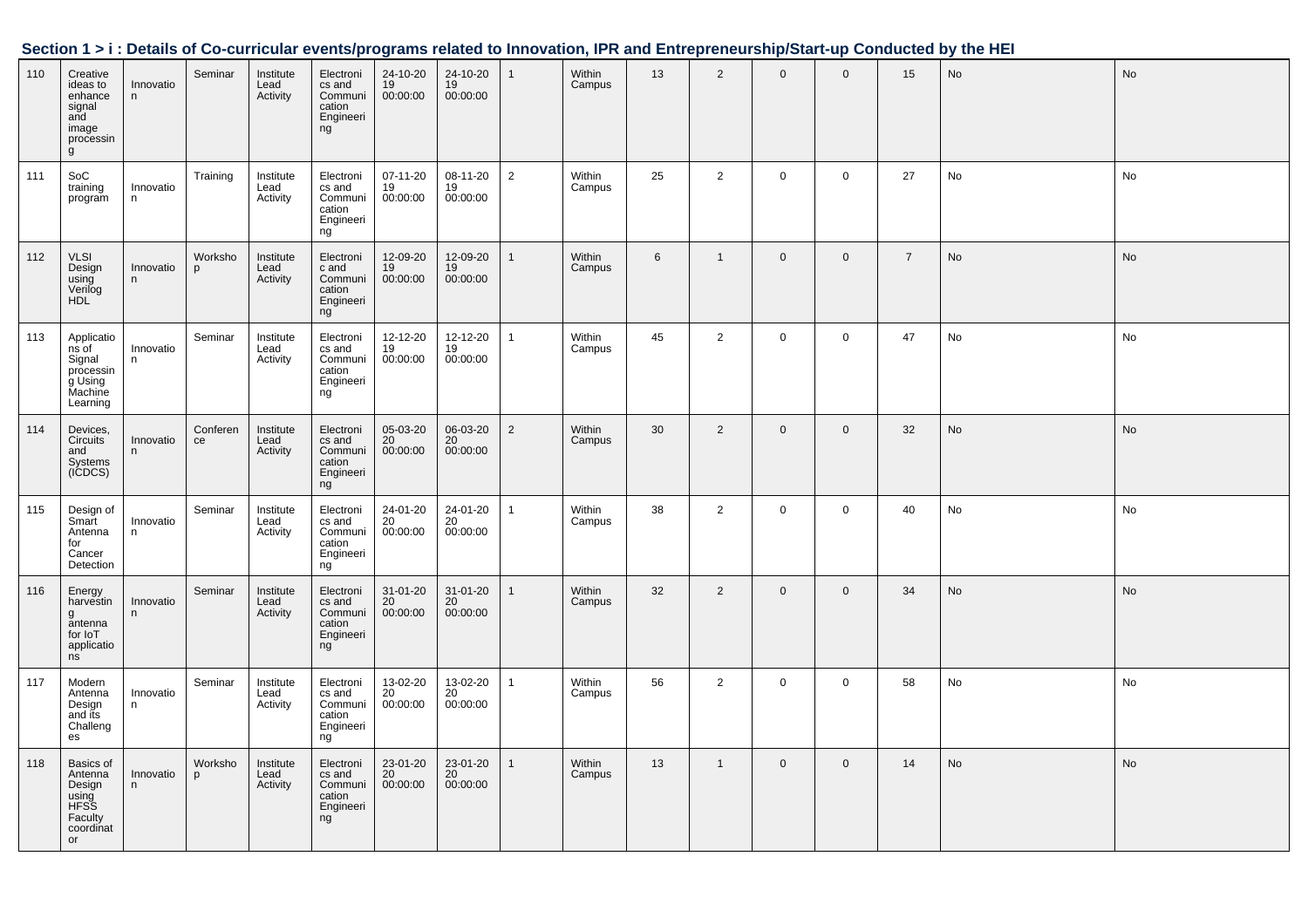|     |                                                                                                       |                |                         |                               |                                               |                            |                            |                |                  |     |                 |              |                |     | Occupii i 21. Detailo of Oo-curricular eventorprogramo related to imiovation, ir ix and Entreprenearship/otart-up Oonducted by the HET |           |
|-----|-------------------------------------------------------------------------------------------------------|----------------|-------------------------|-------------------------------|-----------------------------------------------|----------------------------|----------------------------|----------------|------------------|-----|-----------------|--------------|----------------|-----|----------------------------------------------------------------------------------------------------------------------------------------|-----------|
| 119 | <b>HACCP</b>                                                                                          | Innovatio<br>n | Training                | Institute<br>Lead<br>Activity | Food<br>Processi<br>ng and<br>Engineeri<br>ng | 26-08-20<br>19<br>00:00:00 | 29-08-20<br>19<br>00:00:00 | $\overline{4}$ | Within<br>Campus | 20  | $\overline{2}$  | $\mathbf 0$  | $\mathbf 0$    | 22  | 13245.89<br>Total Expense<br>Amount<br>Incurred by<br>Institute to<br>Organise the<br>Program (In<br>Rupees)                           | No        |
| 120 | Promotio<br>n Of<br>Dairy<br>Entrepre<br>neurship<br>Through<br>Innovativ<br>e<br>Strategie<br>s.     | Innovatio<br>n | Seminar                 | Institute<br>Lead<br>Activity | Food<br>Processi<br>ng and<br>Engineeri<br>ng | 18-10-20<br>19<br>00:00:00 | 19-10-20<br>19<br>00:00:00 | 2              | Within<br>Campus | 350 | $5\phantom{.0}$ | 50           | $\overline{0}$ | 405 | No                                                                                                                                     | No        |
| 121 | Educatio<br>n on<br>Investme<br>nt<br>Manage<br>ment                                                  | Innovatio<br>n | Worksho<br>D            | Institute<br>Lead<br>Activity | Commerc<br>e and<br>Internatio<br>nal Trade   | 29-08-20<br>19<br>00:00:00 | 29-08-20<br>19<br>00:00:00 | $\mathbf{1}$   | Within<br>Campus | 140 | 2               | $\mathbf 0$  | 2              | 144 | No                                                                                                                                     | No        |
| 122 | CAPSTO<br><b>NE</b><br>PROJEC<br>T ON<br>ENTREP<br>RENEUR<br>SHIP                                     | Innovatio<br>n | Worksho<br><sub>p</sub> | Institute<br>Lead<br>Activity | Manage<br>ment<br><b>Studies</b>              | 14-11-20<br>19<br>00:00:00 | 14-11-20<br>19<br>00:00:00 | $\mathbf{1}$   | Within<br>Campus | 100 | 8               | $\mathbf 0$  | $\overline{0}$ | 108 | No                                                                                                                                     | No        |
| 123 | Goal<br>Setting -<br>Perfect<br>Five Year<br>Plan                                                     | Innovatio<br>n | Training                | Institute<br>Lead<br>Activity | Manage<br>ment<br>Studies                     | 28-09-20<br>19<br>00:00:00 | 28-09-20<br>19<br>00:00:00 | $\mathbf{1}$   | Within<br>Campus | 50  | $\overline{2}$  | $\mathbf 0$  | $\overline{0}$ | 52  | No                                                                                                                                     | No        |
| 124 | Machine<br>learning,<br>Deep<br>learning,<br>Data<br>Science<br>and<br>Artificial<br>intelligen<br>ce | Innovatio<br>n | Worksho<br>p            | Institute<br>Lead<br>Activity | Mathema<br>tics                               | 02-12-20<br>19<br>00:00:00 | 02-12-20<br>19<br>00:00:00 | $\mathbf{1}$   | Within<br>Campus | 60  | 2               | $\mathbf{0}$ | $\mathbf{0}$   | 62  | 6462<br><b>Total Expense</b><br>Amount<br>Incurred by<br>Institute to<br>Organise the<br>Program (In<br>Rupees)                        | No        |
| 125 | Becomin<br>g an<br>effective<br>Entrepre<br>neur                                                      | Innovatio<br>n | Seminar                 | Institute<br>Lead<br>Activity | Mechanic<br>al<br>Engineeri<br>ng             | 01-10-20<br>19<br>00:00:00 | 01-10-20<br>19<br>00:00:00 | $\mathbf{1}$   | Within<br>Campus | 204 | 6               | $\mathbf 0$  | $\mathbf 0$    | 210 | No                                                                                                                                     | <b>No</b> |
| 126 | Industry<br>4.0 - A<br>Practical<br>Approach                                                          | Innovatio<br>n | Seminar                 | Institute<br>Lead<br>Activity | Mechanic<br>al<br>Engineeri<br>ng             | 06-11-20<br>19<br>00:00:00 | 06-11-20<br>19<br>00:00:00 | $\mathbf{1}$   | Within<br>Campus | 235 | 8               | $\mathbf 0$  | $\overline{0}$ | 243 | No                                                                                                                                     | No        |
| 127 | Autonom<br>ous<br>Vehicle<br>Design                                                                   | Innovatio<br>n | Seminar                 | Institute<br>Lead<br>Activity | Mechanic<br>al<br>Engineeri<br>ng             | 02-03-20<br>20<br>00:00:00 | 02-03-20<br>20<br>00:00:00 | $\mathbf{1}$   | Within<br>Campus | 37  | $\overline{2}$  | $\mathbf 0$  | $\mathbf 0$    | 39  | No                                                                                                                                     | No        |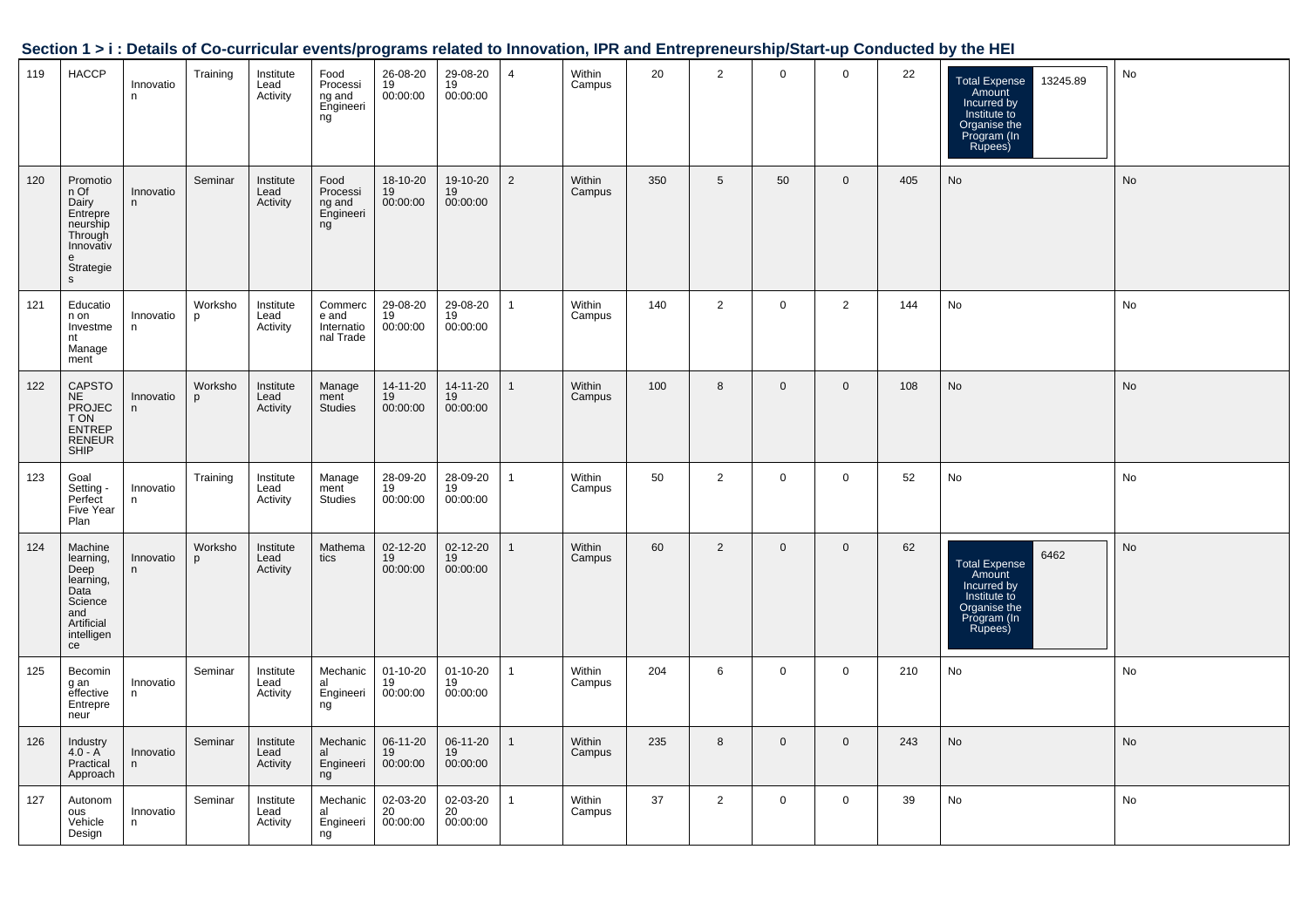|     |                                                                                                                |                |               |                               | .                                 |                                         |                                         |                |                  |     |                |              |                |     |    |    |
|-----|----------------------------------------------------------------------------------------------------------------|----------------|---------------|-------------------------------|-----------------------------------|-----------------------------------------|-----------------------------------------|----------------|------------------|-----|----------------|--------------|----------------|-----|----|----|
| 128 | "Skill<br>developm<br>ent<br>training<br>on Pro E,<br>Solidwork<br>s, Ansys,<br>Creo"                          | Innovatio<br>n | Training      | Institute<br>Lead<br>Activity | Mechanic<br>al<br>Engineeri<br>ng | 06-12-20<br>19<br>00:00:00              | 07-12-20<br>19<br>00:00:00              | $\overline{2}$ | Within<br>Campus | 42  | 3              | $\mathbf 0$  | $\mathbf 0$    | 45  | No | No |
| 129 | Industry<br>4.0 with<br>business<br>Analytics<br>and R<br>program<br>ming with<br>TUV<br>Certificat<br>e       | Innovatio<br>n | Training      | Institute<br>Lead<br>Activity | Mechanic<br>al<br>Engineeri<br>ng | 26-10-20<br>19<br>00:00:00              | 26-10-20<br>19<br>00:00:00              | $\mathbf{1}$   | Within<br>Campus | 53  | 3              | $\mathbf 0$  | $\mathbf 0$    | 56  | No | No |
| 130 | Computat<br>ional<br>Fluid<br>Dynamic<br>s                                                                     | Innovatio<br>n | Training      | Institute<br>Lead<br>Activity | Mechanic<br>al<br>Engineeri<br>ng | 07-01-20<br>20<br>00:00:00              | 07-01-20<br>20<br>00:00:00              | $\mathbf{1}$   | Within<br>Campus | 22  | $\mathbf{1}$   | $\mathbf{0}$ | $\mathbf 0$    | 23  | No | No |
| 131 | Awarene<br>ss in to<br>Maritime<br>industry<br>and<br>opportuni<br>ties for<br>Mechanic<br>al<br>Engineer<br>s | Innovatio<br>n | Awarene<br>SS | Institute<br>Lead<br>Activity | Mechanic<br>al<br>Engineeri<br>ng | 04-02-20<br>20 <sup>2</sup><br>00:00:00 | 04-02-20<br>$\overline{20}$<br>00:00:00 | $\mathbf{1}$   | Within<br>Campus | 225 | $\overline{7}$ | $\mathbf 0$  | $\mathbf 0$    | 232 | No | No |
| 132 | <b>Textile</b><br>air-<br>conditioni<br>ng and<br>oppertuni<br>ties in<br>HVAC&R<br>Industry                   | Innovatio<br>n | Seminar       | Institute<br>Lead<br>Activity | Mechanic<br>al<br>Engineeri<br>ng | 09-11-20<br>19<br>00:00:00              | 09-11-20<br>19<br>00:00:00              | $\mathbf{1}$   | Within<br>Campus | 52  | 3              | $\mathbf{0}$ | $\mathbf 0$    | 55  | No | No |
| 133 | Latest<br>Technolo<br>gies in<br>3D<br>Printing<br>Technolo<br>gy                                              | Innovatio<br>n | Seminar       | Institute<br>Lead<br>Activity | Mechanic<br>al<br>Engineeri<br>ng | 06-12-20<br>19<br>00:00:00              | 06-12-20<br>19<br>00:00:00              | $\mathbf{1}$   | Within<br>Campus | 104 | 3              | $\mathbf 0$  | $\mathbf 0$    | 107 | No | No |
| 134 | Training<br>on CATIA<br>V <sub>5</sub><br>software                                                             | Innovatio<br>n | Training      | Institute<br>Lead<br>Activity | Mechanic<br>al<br>Engineeri<br>ng | 01-03-20<br>20<br>00:00:00              | 07-03-20<br>20<br>00:00:00              | $\overline{7}$ | Within<br>Campus | 205 | 5              | $\mathbf 0$  | $\mathbf 0$    | 210 | No | No |
| 135 | Educatio<br>n on<br>Investme<br>nt<br>Manage<br>ment                                                           | Innovatio<br>n | Training      | Institute<br>Lead<br>Activity | Manage<br>ment<br>Studies         | 29-08-20<br>19<br>00:00:00              | 29-08-20<br>19<br>00:00:00              | $\mathbf{1}$   | Within<br>Campus | 120 | 4              | $\mathbf 0$  | $\mathbf 0$    | 124 | No | No |
| 136 | Emerging<br>trends in<br>Indian<br>Banking<br>Industries                                                       | Innovatio<br>n | Seminar       | Institute<br>Lead<br>Activity | Manage<br>ment<br><b>Studies</b>  | 14-09-20<br>19<br>00:00:00              | 14-09-20<br>19<br>00:00:00              | $\mathbf{1}$   | Within<br>Campus | 110 | 5              | $\mathbf 0$  | $\overline{0}$ | 115 | No | No |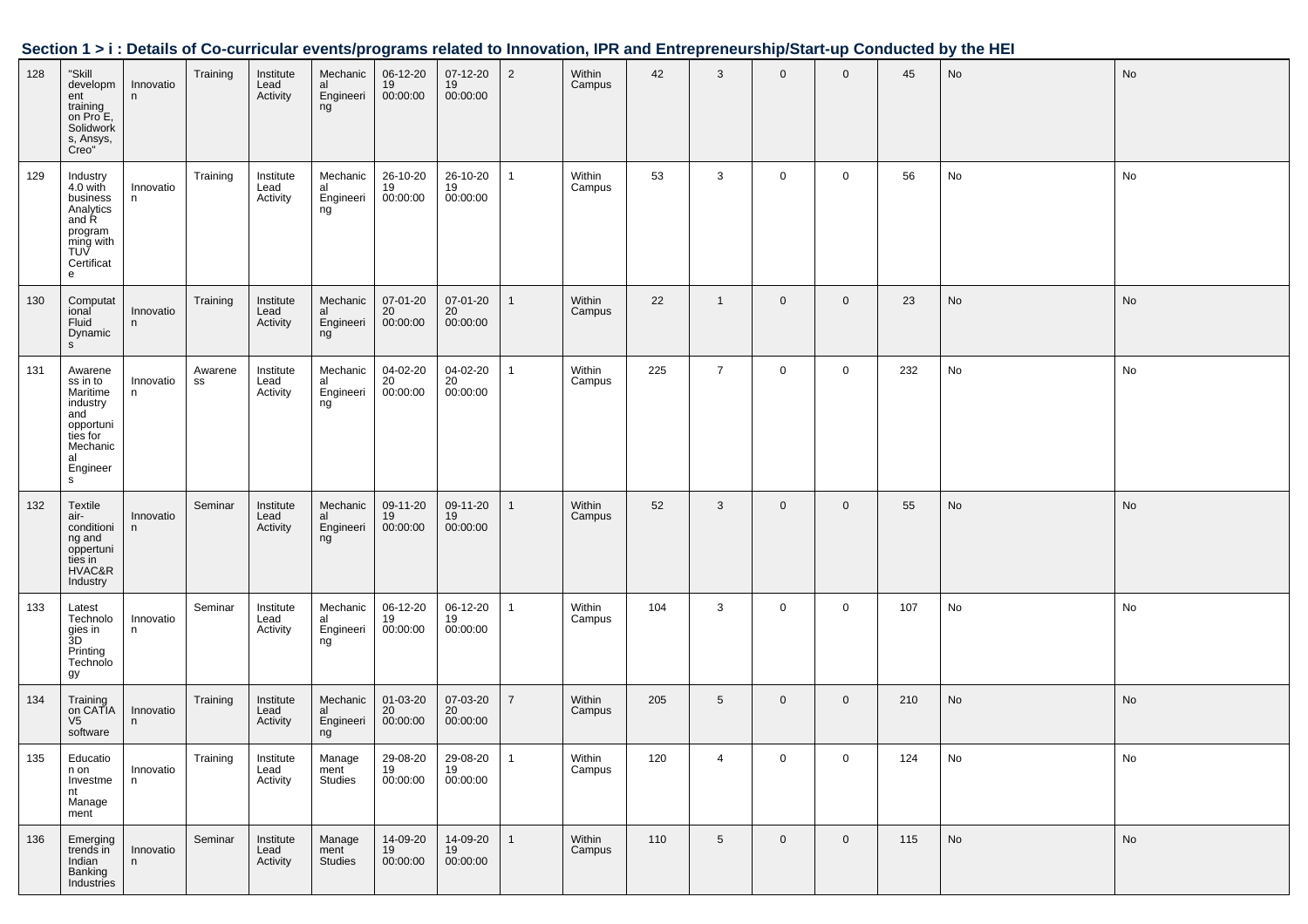| Section 1 > i : Details of Co-curricular events/programs related to Innovation, IPR and Entrepreneurship/Start-up Conducted by the HEI |  |  |
|----------------------------------------------------------------------------------------------------------------------------------------|--|--|
|                                                                                                                                        |  |  |

| 137 | Using<br>MATLAB<br>to Design<br>and<br>Analyse<br>Composit<br>е<br>Laminate<br>s                                                                                                                         | Innovatio<br>n | Exposure<br>visit | Institute<br>Lead<br>Activity | Internatio<br>nal<br>Associati<br>on for the<br>Exchang<br>e of<br>Students<br>for<br>Technical<br>Experien<br>ce | 10-07-20<br>19<br>00:00:00 | 10-09-20<br>19<br>00:00:00 | 63 | Outside<br>Campus | $\overline{1}$ | $\mathbf 0$ | $\mathbf 0$ | $\mathbf 0$ | $\mathbf{1}$ | 16533<br><b>Total Expense</b><br>Amount<br>Incurred by<br>Institute to<br>Organise the<br>Program (In<br>Rupees) | No |
|-----|----------------------------------------------------------------------------------------------------------------------------------------------------------------------------------------------------------|----------------|-------------------|-------------------------------|-------------------------------------------------------------------------------------------------------------------|----------------------------|----------------------------|----|-------------------|----------------|-------------|-------------|-------------|--------------|------------------------------------------------------------------------------------------------------------------|----|
| 138 | Develop<br>ment of<br>Communi<br>cation<br>Protocols<br>with<br>Embedde<br>d<br>Systems                                                                                                                  | Innovatio<br>n | Exposure<br>visit | Institute<br>Lead<br>Activity | Internatio<br>nal<br>Associati<br>on for the<br>Exchang<br>e of<br>Students<br>for<br>Technical<br>Experien<br>ce | 12-08-20<br>19<br>00:00:00 | 12-11-20<br>19<br>00:00:00 | 93 | Outside<br>Campus | $\overline{1}$ | $\mathbf 0$ | $\mathbf 0$ | $\mathbf 0$ | $\mathbf{1}$ | 24533<br><b>Total Expense</b><br>Amount<br>Incurred by<br>Institute to<br>Organise the<br>Program (In<br>Rupees) | No |
| 139 | Effect of<br>Urban<br>heating in<br>Chennai<br>City                                                                                                                                                      | Innovatio<br>n | Exposure<br>visit | Institute<br>Lead<br>Activity | Internatio<br>nal<br>Associati<br>on for the<br>Exchang<br>e of<br>Students<br>for<br>Technical<br>Experien<br>ce | 15-07-20<br>19<br>00:00:00 | 31-08-20<br>19<br>00:00:00 | 48 | Outside<br>Campus | $\overline{1}$ | $\mathbf 0$ | $\mathbf 0$ | $\mathbf 0$ | $\mathbf{1}$ | 12533<br>Total Expense<br>Amount<br>Incurred by<br>Institute to<br>Organise the<br>Program (In<br>Rupees)        | No |
| 140 | Treatmen<br>t of<br>Textile<br>Dyeing<br>Effluent<br>using<br>Biochar<br>from<br>Agricultur<br>al<br>Residue<br>and<br>Biochar<br>based<br>Foam<br><b>Block</b><br>and<br>electroch<br>emical<br>reactor | Innovatio<br>n | Exposure<br>visit | Institute<br>Lead<br>Activity | Internatio<br>nal<br>Associati<br>on for the<br>Exchang<br>e of<br>Students<br>for<br>Technical<br>Experien<br>ce | 15-07-20<br>19<br>00:00:00 | 31-08-20<br>19<br>00:00:00 | 48 | Outside<br>Campus | $\overline{1}$ | $\mathbf 0$ | $\mathbf 0$ | $\mathbf 0$ | $\mathbf{1}$ | 18400<br><b>Total Expense</b><br>Amount<br>Incurred by<br>Institute to<br>Organise the<br>Program (In<br>Rupees) | No |
| 141 | <b>Based</b><br>Foam<br><b>Block</b><br>and<br>electroch<br>emical                                                                                                                                       | Innovatio<br>n | Exposure<br>visit | Institute<br>Lead<br>Activity | Internatio<br>nal<br>Associati<br>on for the<br>Exchang<br>e of<br>Students<br>for<br>Technical<br>Experien<br>ce | 10-09-20<br>19<br>00:00:00 | 05-12-20<br>19<br>00:00:00 | 87 | Outside<br>Campus | $\mathbf{1}$   | $\mathbf 0$ | $\Omega$    | $\mathbf 0$ | $\mathbf{1}$ | 22933<br><b>Total Expense</b><br>Amount<br>Incurred by<br>Institute to<br>Organise the<br>Program (In<br>Rupees) | No |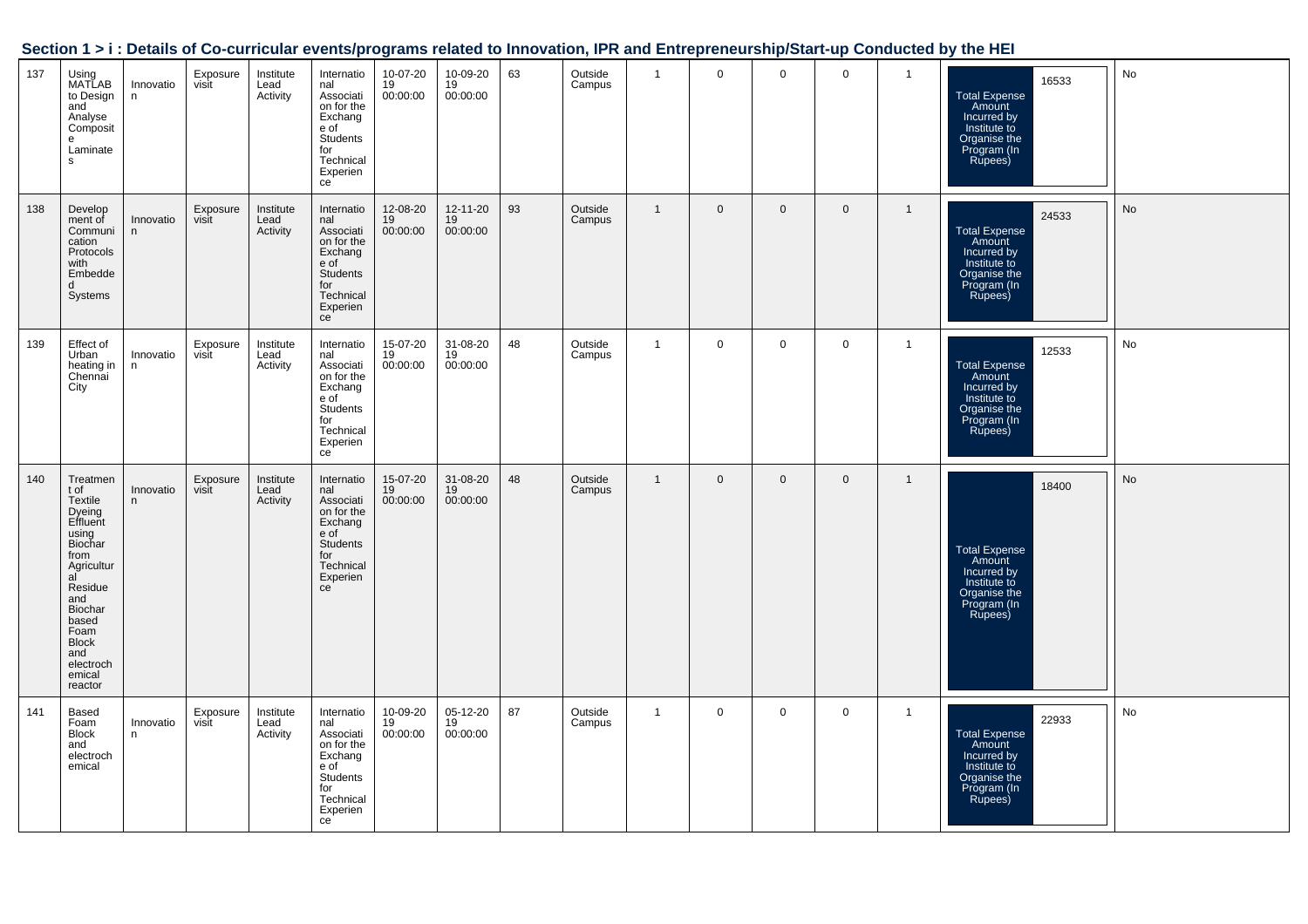|  |  | Section 1 > i : Details of Co-curricular events/programs related to Innovation, IPR and Entrepreneurship/Start-up Conducted by the HEI |
|--|--|----------------------------------------------------------------------------------------------------------------------------------------|
|  |  |                                                                                                                                        |

| 142 | Detection<br>of<br>Parkinso<br>n's<br>disease<br>using<br>entropy<br>and<br>Skewnes<br>$\mathbf{s}$<br>features<br>applied<br>on lifting<br>wavelet<br>transform<br>of gait<br>rhythm<br>signals | Innovatio<br>n | Exposure<br>visit | Institute<br>Lead<br>Activity | Internatio<br>nal<br>Associati<br>on for the<br>Exchang<br>e of<br>Students<br>for<br>Technical<br>Experien<br>ce | 10-07-20<br>19<br>00:00:00 | 02-10-20<br>19<br>00:00:00 | 85 | Outside<br>Campus | $\overline{1}$ | $\mathbf{0}$ | $\mathbf 0$ | $\mathbf 0$    | $\mathbf{1}$   | 22400<br><b>Total Expense</b><br>Amount<br>Incurred by<br>Institute to<br>Organise the<br>Program (In<br>Rupees) | No                                                                                                                                                                                                                                                                           |
|-----|--------------------------------------------------------------------------------------------------------------------------------------------------------------------------------------------------|----------------|-------------------|-------------------------------|-------------------------------------------------------------------------------------------------------------------|----------------------------|----------------------------|----|-------------------|----------------|--------------|-------------|----------------|----------------|------------------------------------------------------------------------------------------------------------------|------------------------------------------------------------------------------------------------------------------------------------------------------------------------------------------------------------------------------------------------------------------------------|
| 143 | A Review<br>on<br>Control<br>Methods<br>of<br>Multilevel<br>Inverters                                                                                                                            | Innovatio<br>n | Exposure<br>visit | Institute<br>Lead<br>Activity | Internatio<br>nal<br>Associati<br>on for the<br>Exchang<br>e of<br>Students<br>for<br>Technical<br>Experien<br>ce | 10-07-20<br>19<br>00:00:00 | 30-09-20<br>19<br>00:00:00 | 83 | Outside<br>Campus | $\overline{1}$ | $\mathbf 0$  | $\mathbf 0$ | $\overline{0}$ | $\overline{1}$ | 21867<br><b>Total Expense</b><br>Amount<br>Incurred by<br>Institute to<br>Organise the<br>Program (In<br>Rupees) | $\mathbf{1}$<br>Award /<br>Position /<br>Recognition<br>Secured<br>A Review<br>Title of<br>on Control<br>Innovation /<br>Methods of<br>Start-up<br>Secured the<br>Multilevel<br>Inverters<br>Award /<br>Recognition<br>Award/Recog<br>nition/Achieve<br>ment<br>Received for |
| 144 | classificat<br>ion of<br>power<br>quality<br>disturban<br>ces using<br>wavelet<br>transform                                                                                                      | Innovatio<br>n | Exposure<br>visit | Institute<br>Lead<br>Activity | Internatio<br>nal<br>Associati<br>on for the<br>Exchang<br>e of<br>Students<br>for<br>Technical<br>Experien<br>ce | 10-07-20<br>19<br>00:00:00 | 04-09-20<br>19<br>00:00:00 | 57 | Outside<br>Campus | $\overline{1}$ | $\mathbf 0$  | $\mathbf 0$ | $\mathbf 0$    | $\mathbf{1}$   | 14933<br><b>Total Expense</b><br>Amount<br>Incurred by<br>Institute to<br>Organise the<br>Program (In<br>Rupees) | No                                                                                                                                                                                                                                                                           |
| 145 | Performa<br>nce of<br>Electroch<br>emical<br>Methods<br>(Electroc<br>oagulatio<br>n and<br>Electroad<br>sorption)<br>in<br>Treatmen<br>t of<br>Textile<br>Dyeing<br>Effluent                     | Innovatio<br>n | Exposure<br>visit | Institute<br>Lead<br>Activity | Internatio<br>nal<br>Associati<br>on for the<br>Exchang<br>e of<br>Students<br>for<br>Technical<br>Experien<br>ce | 09-09-20<br>19<br>00:00:00 | 29-11-20<br>19<br>00:00:00 | 82 | Outside<br>Campus | $\overline{1}$ | $\mathbf 0$  | $\mathbf 0$ | $\mathbf 0$    | $\overline{1}$ | 21600<br><b>Total Expense</b><br>Amount<br>Incurred by<br>Institute to<br>Organise the<br>Program (In<br>Rupees) | No                                                                                                                                                                                                                                                                           |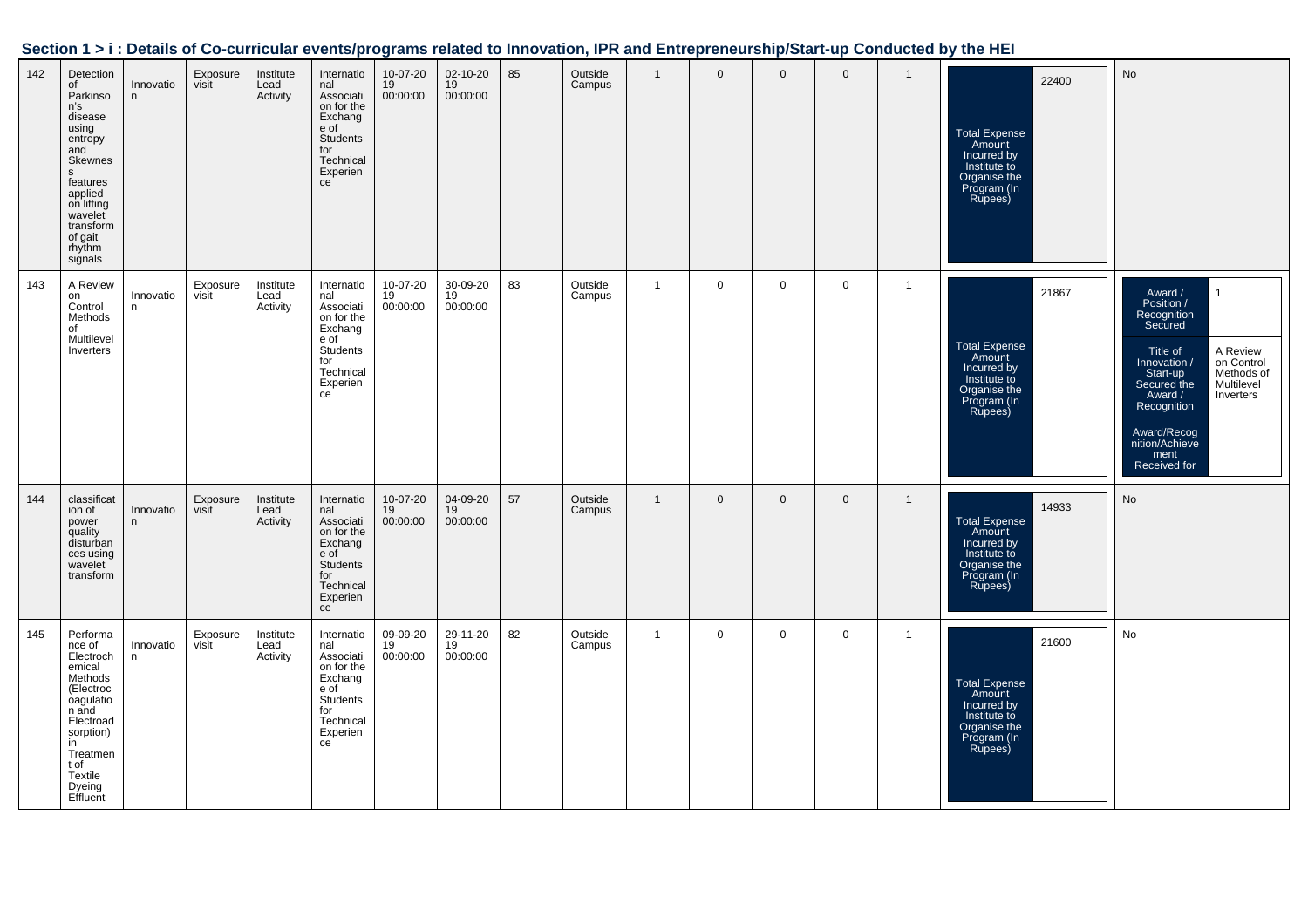| Section 1 > i : Details of Co-curricular events/programs related to Innovation, IPR and Entrepreneurship/Start-up Conducted by the HEI |  |  |
|----------------------------------------------------------------------------------------------------------------------------------------|--|--|
|                                                                                                                                        |  |  |

| 146 | Detection<br>of<br>Parkinso<br>n's<br>Disease<br>from Gait<br>using<br>Neighbor<br>hood<br>Represen<br>tation<br>Local<br><b>Binary</b><br>Patterns | Innovatio<br>n. | Exposure<br>visit | Institute<br>Lead<br>Activity | Internatio<br>nal<br>Associati<br>on for the<br>Exchang<br>e of<br><b>Students</b><br>for<br>Technical<br>Experien<br>ce | 10-07-20<br>19<br>00:00:00 | $01 - 10 - 20$<br>19<br>00:00:00 | 84 | Outside<br>Campus | $\overline{1}$ | $\mathbf 0$ | $\mathbf 0$ | $\mathbf 0$  | $\mathbf{1}$   | 22133<br><b>Total Expense</b><br>Amount<br>Incurred by<br>Institute to<br>Organise the<br>Program (In<br>Rupees) | No |
|-----|-----------------------------------------------------------------------------------------------------------------------------------------------------|-----------------|-------------------|-------------------------------|--------------------------------------------------------------------------------------------------------------------------|----------------------------|----------------------------------|----|-------------------|----------------|-------------|-------------|--------------|----------------|------------------------------------------------------------------------------------------------------------------|----|
| 147 | Review<br>on solar<br>forecastin<br>g<br>methods<br>using<br>softcomp<br>uting<br>technique<br>s                                                    | Innovatio<br>n  | Exposure<br>visit | Institute<br>Lead<br>Activity | Internatio<br>nal<br>Associati<br>on for the<br>Exchang<br>e of<br>Students<br>for<br>Technical<br>Experien<br>ce        | 10-09-20<br>19<br>00:00:00 | 03-12-20<br>19<br>00:00:00       | 85 | Within<br>Campus  | $\overline{1}$ | $\mathbf 0$ | $\mathbf 0$ | $\mathbf 0$  | $\overline{1}$ | 22400<br>Total Expense<br>Amount<br>Incurred by<br>Institute to<br>Organise the<br>Program (In<br>Rupees)        | No |
| 148 | A study<br>on deep<br>learning<br>based<br>facial<br>emotion<br>recognitio<br>n<br>algorithm<br>s                                                   | Innovatio<br>n  | Exposure<br>visit | Institute<br>Lead<br>Activity | Internatio<br>nal<br>Associati<br>on for the<br>Exchang<br>e of<br><b>Students</b><br>for<br>Technical<br>Experien<br>ce | 10-07-20<br>19<br>00:00:00 | $01 - 10 - 20$<br>19<br>00:00:00 | 84 | Within<br>Campus  | $\overline{1}$ | $\mathbf 0$ | $\mathbf 0$ | $\mathbf 0$  | $\mathbf{1}$   | 22133<br><b>Total Expense</b><br>Amount<br>Incurred by<br>Institute to<br>Organise the<br>Program (In<br>Rupees) | No |
| 149 | Detection<br>of<br>Parkinso<br>n's<br><b>Disease</b><br>by WT<br>from<br><b>GAIT</b><br>data                                                        | Innovatio<br>n  | Exposure<br>visit | Institute<br>Lead<br>Activity | Internatio<br>nal<br>Associati<br>on for the<br>Exchang<br>e of<br>Students<br>for<br>Technical<br>Experien<br>ce        | 15-07-20<br>19<br>00:00:00 | 17-10-20<br>19<br>00:00:00       | 95 | Within<br>Campus  | $\overline{1}$ | $\mathbf 0$ | $\mathbf 0$ | $\mathbf 0$  | $\overline{1}$ | 29067<br><b>Total Expense</b><br>Amount<br>Incurred by<br>Institute to<br>Organise the<br>Program (In<br>Rupees) | No |
| 150 | Gallium<br>dopped<br>Zinc<br>oxide thin<br>flims and<br>their<br>character<br>izations                                                              | Innovatio<br>n  | Exposure<br>visit | Institute<br>Lead<br>Activity | Internatio<br>nal<br>Associati<br>on for the<br>Exchang<br>e of<br>Students<br>for<br>Technical<br>Experien<br>ce        | 03-10-20<br>19<br>00:00:00 | 15-12-20<br>19<br>00:00:00       | 74 | Within<br>Campus  | $\overline{1}$ | $\mathbf 0$ | $\mathbf 0$ | $\mathbf{0}$ | $\overline{1}$ | 19467<br><b>Total Expense</b><br>Amount<br>Incurred by<br>Institute to<br>Organise the<br>Program (In<br>Rupees) | No |
| 151 | Deep<br>learning<br>based<br>multi-<br>modal<br>recognitio<br>n for<br>smart<br>healthcar<br>e                                                      | Innovatio<br>n. | Exposure<br>visit | Institute<br>Lead<br>Activity | Internatio<br>nal<br>Associati<br>on for the<br>Exchang<br>e of<br>Students<br>for<br>Technical<br>Experien<br>ce        | 10-07-20<br>19<br>00:00:00 | 01-10-20<br>19<br>00:00:00       | 84 | Within<br>Campus  | $\overline{1}$ | $\mathbf 0$ | $\mathbf 0$ | $\mathbf 0$  | $\overline{1}$ | 22133<br><b>Total Expense</b><br>Amount<br>Incurred by<br>Institute to<br>Organise the<br>Program (In<br>Rupees) | No |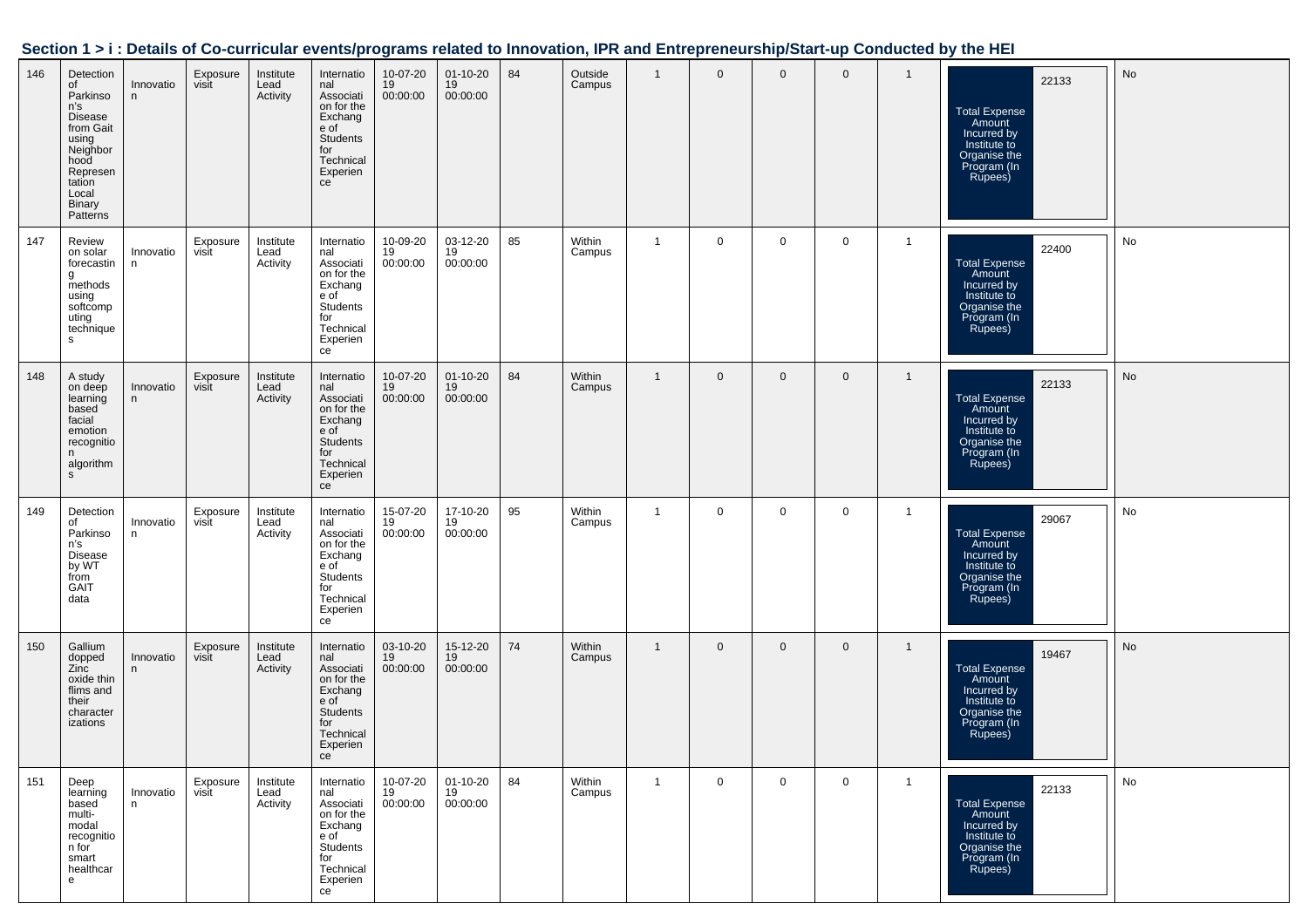| Section 1 > i : Details of Co-curricular events/programs related to Innovation, IPR and Entrepreneurship/Start-up Conducted by the HEI |  |
|----------------------------------------------------------------------------------------------------------------------------------------|--|
|                                                                                                                                        |  |

| 152 | Design of<br><b>EMG</b><br>based<br>Exoskelet<br>on with<br>Virtual<br>Reality<br>Interface                                  | Innovatio<br>n  | Exposure<br>visit | Institute<br>Lead<br>Activity | Internatio<br>nal<br>Associati<br>on for the<br>Exchang<br>e of<br><b>Students</b><br>for<br>Technical<br>Experien<br>ce | 10-07-20<br>19<br>00:00:00 | 10-09-20<br>19<br>00:00:00 | 63 | Within<br>Campus | $\overline{1}$ | $\mathbf{0}$   | $\mathbf 0$  | $\mathbf 0$ | $\mathbf{1}$   | 16533<br><b>Total Expense</b><br>Amount<br>Incurred by<br>Institute to<br>Organise the<br>Program (In<br>Rupees) | No |
|-----|------------------------------------------------------------------------------------------------------------------------------|-----------------|-------------------|-------------------------------|--------------------------------------------------------------------------------------------------------------------------|----------------------------|----------------------------|----|------------------|----------------|----------------|--------------|-------------|----------------|------------------------------------------------------------------------------------------------------------------|----|
| 153 | Green<br>Synthesis<br>οf<br>Neodymi<br>um<br>Ferrite<br>Nanoparti<br>cles<br>using<br>Viola<br>odorata<br>Aqueous<br>Extract | Innovatio<br>n  | Exposure<br>visit | Institute<br>Lead<br>Activity | Internatio<br>nal<br>Associati<br>on for the<br>Exchang<br>e of<br>Students<br>for<br>Technical<br>Experien<br>ce        | 10-09-20<br>19<br>00:00:00 | 05-12-20<br>19<br>00:00:00 | 87 | Within<br>Campus | $\overline{1}$ | $\mathbf 0$    | $\mathbf{0}$ | $\mathbf 0$ | $\mathbf{1}$   | 22933<br><b>Total Expense</b><br>Amount<br>Incurred by<br>Institute to<br>Organise the<br>Program (In<br>Rupees) | No |
| 154 | Productio<br>n of millet<br>based<br>guava<br>whey<br>beverage                                                               | Innovatio<br>n  | Exposure<br>visit | Institute<br>Lead<br>Activity | Internatio<br>nal<br>Associati<br>on for the<br>Exchang<br>e of<br>Students<br>for<br>Technical<br>Experien<br>ce        | 10-09-20<br>19<br>00:00:00 | 03-12-20<br>19<br>00:00:00 | 85 | Within<br>Campus | $\overline{1}$ | $\mathbf 0$    | $\mathbf 0$  | $\mathbf 0$ | $\mathbf{1}$   | 22400<br><b>Total Expense</b><br>Amount<br>Incurred by<br>Institute to<br>Organise the<br>Program (In<br>Rupees) | No |
| 155 | Survey<br>on image<br>processin<br>g<br>database<br>s for<br>practical<br>applicatio<br>ns using<br>AI<br>technique<br>s.    | Innovatio<br>n. | Exposure<br>visit | Institute<br>Lead<br>Activity | Internatio<br>nal<br>Associati<br>on for the<br>Exchang<br>e of<br>Students<br>for<br>Technical<br>Experien<br>ce        | 10-07-20<br>19<br>00:00:00 | 05-09-20<br>19<br>00:00:00 | 58 | Within<br>Campus | $\overline{1}$ | $\mathbf 0$    | $\mathbf 0$  | $\mathbf 0$ | $\overline{1}$ | 15200<br><b>Total Expense</b><br>Amount<br>Incurred by<br>Institute to<br>Organise the<br>Program (In<br>Rupees) | No |
| 156 | Green<br>synthesis<br>of gold<br>nanoparti<br>cles<br>using<br>viola<br>odorata<br>aqueous<br>extract                        | Innovatio<br>n. | Exposure<br>visit | Institute<br>Lead<br>Activity | Internatio<br>nal<br>Associati<br>on for the<br>Exchang<br>e of<br><b>Students</b><br>for<br>Technical<br>Experien<br>ce | 10-09-20<br>19<br>00:00:00 | 05-12-20<br>19<br>00:00:00 | 87 | Within<br>Campus | $\overline{1}$ | $\overline{0}$ | $\mathbf 0$  | $\mathbf 0$ | $\mathbf{1}$   | 22933<br><b>Total Expense</b><br>Amount<br>Incurred by<br>Institute to<br>Organise the<br>Program (In<br>Rupees) | No |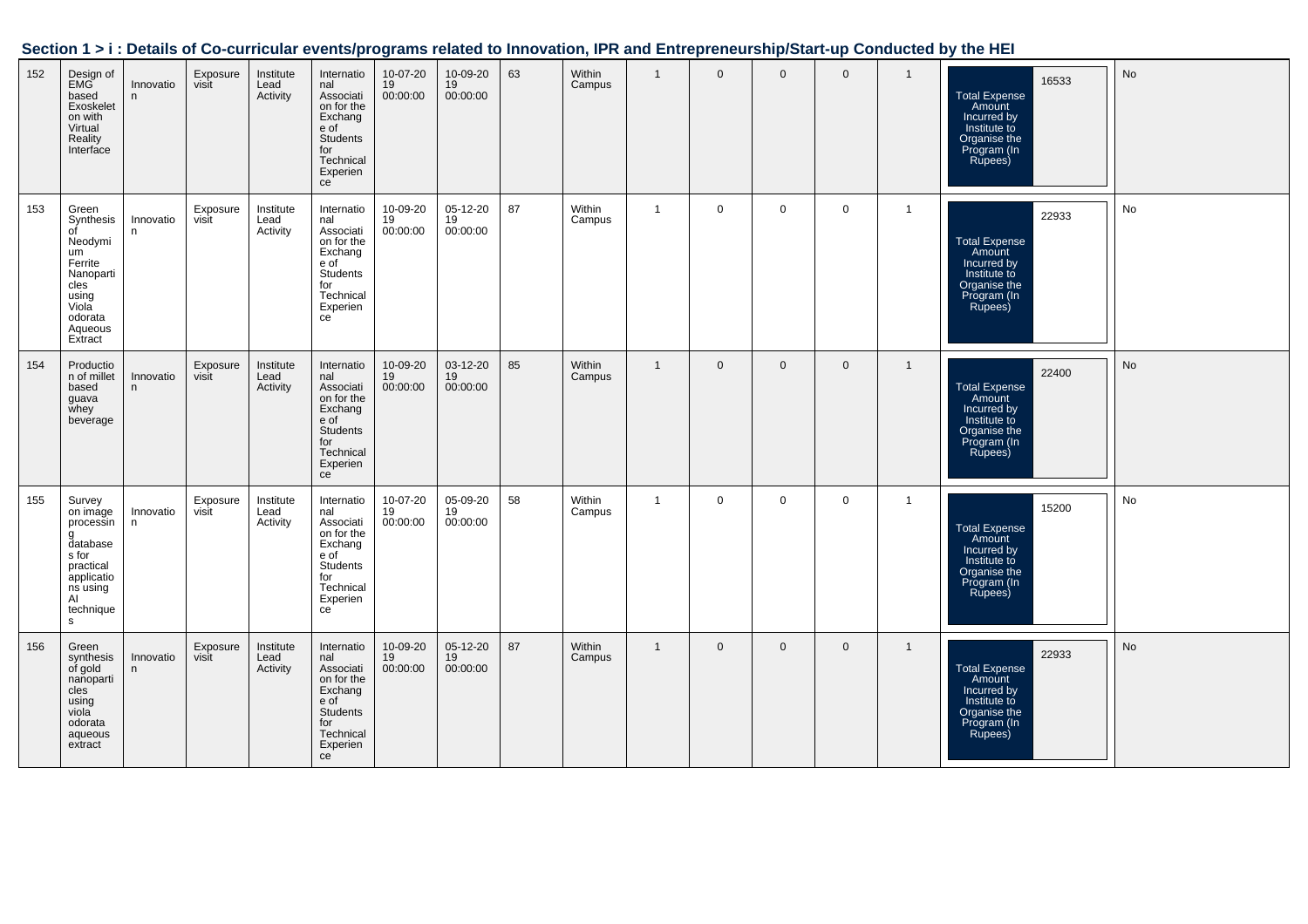| Section 1 > i : Details of Co-curricular events/programs related to Innovation, IPR and Entrepreneurship/Start-up Conducted by the HEI |  |  |
|----------------------------------------------------------------------------------------------------------------------------------------|--|--|
|                                                                                                                                        |  |  |

| 157 | Extractio<br>n of<br>phytoche<br>micals<br>via<br>soxhlatio<br>n and<br>broad<br>qualitive<br>screening<br>of there<br>antibiotic<br>propertie<br>s | Innovatio<br>n. | Exposure<br>visit | Institute<br>Lead<br>Activity | Internatio<br>nal<br>Associati<br>on for the<br>Exchang<br>e of<br>Students<br>for<br>Technical<br>Experien<br>ce        | 22-07-20<br>19<br>00:00:00 | 22-09-20<br>19<br>00:00:00 | 63 | Within<br>Campus | $\mathbf{1}$   | 0           | $\mathbf 0$    | $\mathbf 0$    | $\overline{1}$ | 16533<br><b>Total Expense</b><br>Amount<br>Incurred by<br>Institute to<br>Organise the<br>Program (In<br>Rupees) | No |
|-----|-----------------------------------------------------------------------------------------------------------------------------------------------------|-----------------|-------------------|-------------------------------|--------------------------------------------------------------------------------------------------------------------------|----------------------------|----------------------------|----|------------------|----------------|-------------|----------------|----------------|----------------|------------------------------------------------------------------------------------------------------------------|----|
| 158 | Stabilisati<br>on<br>studies<br>on<br>Anthocya<br>nins                                                                                              | Innovatio<br>n. | Exposure<br>visit | Institute<br>Lead<br>Activity | Internatio<br>nal<br>Associati<br>on for the<br>Exchang<br>e of<br><b>Students</b><br>for<br>Technical<br>Experien<br>ce | 05-08-20<br>19<br>00:00:00 | 29-09-20<br>19<br>00:00:00 | 56 | Within<br>Campus | $\overline{1}$ | $\mathbf 0$ | $\mathbf 0$    | $\mathbf 0$    | $\overline{1}$ | 14667<br>Total Expense<br>Amount<br>Incurred by<br>Institute to<br>Organise the<br>Program (In<br>Rupees)        | No |
| 159 | Synthesis<br>of AMMC<br>reinforce<br>d with<br>soapnut<br>powder                                                                                    | Innovatio<br>n. | Exposure<br>visit | Institute<br>Lead<br>Activity | Internatio<br>nal<br>Associati<br>on for the<br>Exchang<br>e of<br>Students<br>for<br>Technical<br>Experien<br>ce        | 10-07-20<br>19<br>00:00:00 | 18-09-20<br>19<br>00:00:00 | 71 | Within<br>Campus | $\mathbf{1}$   | $\mathbf 0$ | $\mathbf 0$    | $\mathbf 0$    | $\overline{1}$ | 18667<br>Total Expense<br>Amount<br>Incurred by<br>Institute to<br>Organise the<br>Program (In<br>Rupees)        | No |
| 160 | <b>Boost</b><br>Converte<br>r for<br>Electric<br>Vehicle                                                                                            | Innovatio<br>n  | Exposure<br>visit | Institute<br>Lead<br>Activity | Internatio<br>nal<br>Associati<br>on for the<br>Exchang<br>e of<br><b>Students</b><br>for<br>Technical<br>Experien<br>ce | 10-07-20<br>19<br>00:00:00 | 10-09-20<br>19<br>00:00:00 | 63 | Within<br>Campus | $\overline{1}$ | $\mathbf 0$ | $\mathbf 0$    | $\overline{0}$ | $\overline{1}$ | 16533<br><b>Total Expense</b><br>Amount<br>Incurred by<br>Institute to<br>Organise the<br>Program (In<br>Rupees) | No |
| 161 | Thermoc<br>hemical<br>conversio<br>n of<br>biomass<br>to syn<br>gas                                                                                 | Innovatio<br>n  | Exposure<br>visit | Institute<br>Lead<br>Activity | Internatio<br>nal<br>Associati<br>on for the<br>Exchang<br>e of<br>Students<br>for<br>Technical<br>Experien<br>ce        | 10-09-20<br>19<br>00:00:00 | 03-12-20<br>19<br>00:00:00 | 85 | Within<br>Campus | $\mathbf{1}$   | $\mathbf 0$ | 0              | $\mathbf 0$    | $\overline{1}$ | 22400<br><b>Total Expense</b><br>Amount<br>Incurred by<br>Institute to<br>Organise the<br>Program (In<br>Rupees) | No |
| 162 | The<br>effect of<br>Thermos<br>onication<br>on<br>Alicyclob<br>asillus<br>Acidoterr<br>estris                                                       | Innovatio<br>n  | Exposure<br>visit | Institute<br>Lead<br>Activity | Internatio<br>nal<br>Associati<br>on for the<br>Exchang<br>e of<br><b>Students</b><br>for<br>Technical<br>Experien<br>ce | 17-10-20<br>19<br>00:00:00 | 19-12-20<br>19<br>00:00:00 | 64 | Within<br>Campus | $\mathbf{1}$   | $\mathbf 0$ | $\overline{0}$ | $\mathbf 0$    | $\mathbf{1}$   | 16800<br><b>Total Expense</b><br>Amount<br>Incurred by<br>Institute to<br>Organise the<br>Program (In<br>Rupees) | No |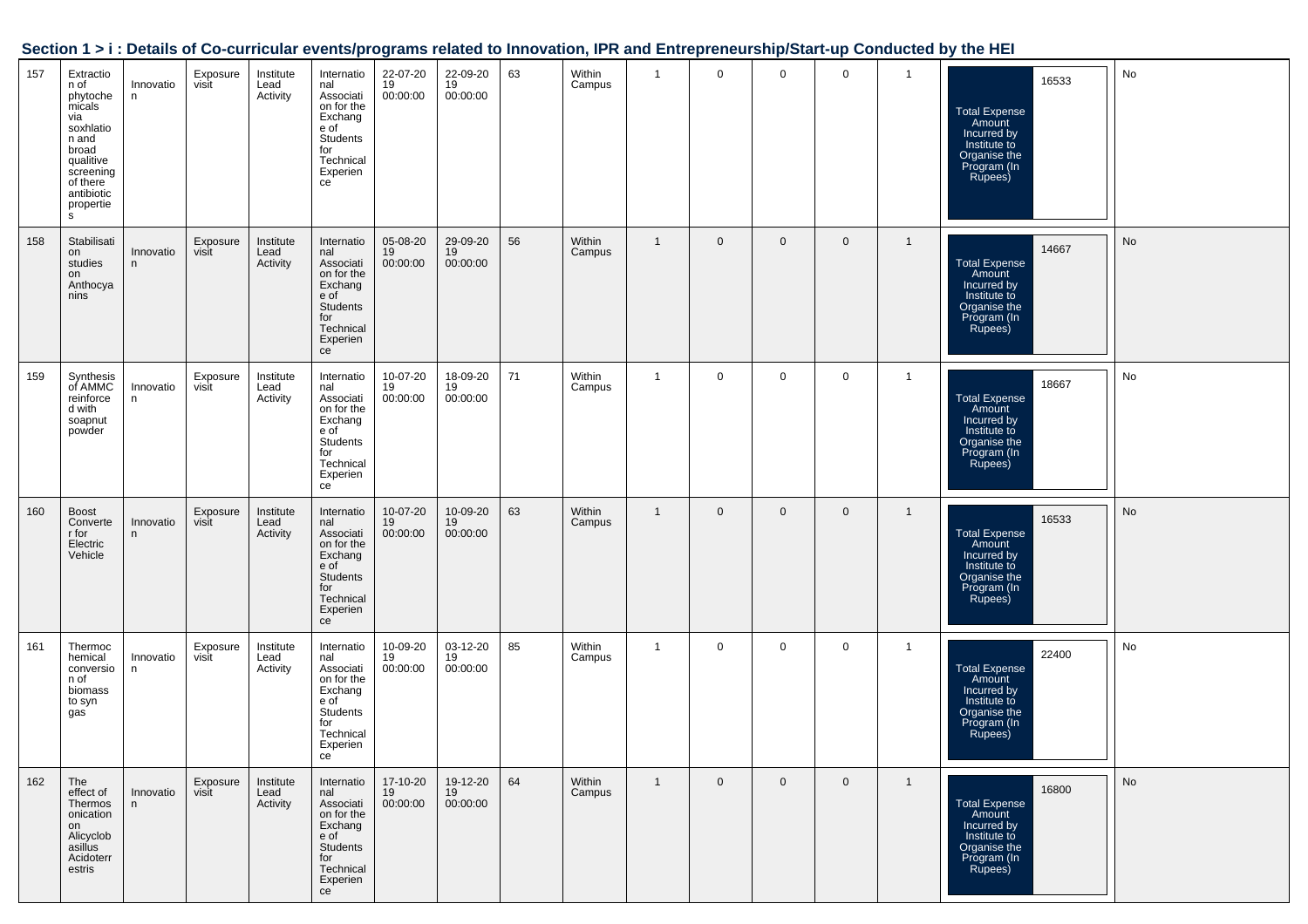|     |                                                                                                                                                         |                                  |                            |                               |                                                                                                                   |                            |                            |                |                  |                |                |                |             |              | on it all poland of so carrivalar cromoprograms rolated to importately in it and Entropreneumprotart up conducted by the men |           |
|-----|---------------------------------------------------------------------------------------------------------------------------------------------------------|----------------------------------|----------------------------|-------------------------------|-------------------------------------------------------------------------------------------------------------------|----------------------------|----------------------------|----------------|------------------|----------------|----------------|----------------|-------------|--------------|------------------------------------------------------------------------------------------------------------------------------|-----------|
| 163 | Green<br>Synthesis<br>of<br>Neodyniu<br>m Oxide<br>and<br>Neodyniu<br>m Ferrite<br>Nanoparti<br>cles<br>using<br>Viola<br>odorata<br>aqueous<br>extract | Innovatio<br>n                   | Exposure<br>visit          | Institute<br>Lead<br>Activity | Internatio<br>nal<br>Associati<br>on for the<br>Exchang<br>e of<br>Students<br>for<br>Technical<br>Experien<br>ce | 10-09-20<br>19<br>00:00:00 | 05-12-20<br>19<br>00:00:00 | 87             | Within<br>Campus | $\mathbf{1}$   | $\mathbf 0$    | $\mathbf 0$    | $\mathbf 0$ | $\mathbf{1}$ | 22933<br><b>Total Expense</b><br>Amount<br>Incurred by<br>Institute to<br>Organise the<br>Program (In<br>Rupees)             | No        |
| 164 | Fabricati<br>on of<br>surface<br>composit<br>es using<br>FSP                                                                                            | Innovatio<br>n                   | Exposure<br>visit          | Institute<br>Lead<br>Activity | Internatio<br>nal<br>Associati<br>on for the<br>Exchang<br>e of<br>Students<br>for<br>Technical<br>Experien<br>ce | 24-06-20<br>19<br>00:00:00 | 16-08-20<br>19<br>00:00:00 | 54             | Within<br>Campus | $\overline{1}$ | $\mathbf 0$    | $\overline{0}$ | $\mathbf 0$ | $\mathbf{1}$ | 14133<br>Total Expense<br>Amount<br>Incurred by<br>Institute to<br>Organise the<br>Program (In<br>Rupees)                    | No        |
| 165 | Weather<br>Monitorin<br>g Station<br>with<br>Arduino<br>and<br>Embedde<br>d C                                                                           | Innovatio<br>n                   | Exposure<br>visit          | Institute<br>Lead<br>Activity | Internatio<br>nal<br>Associati<br>on for the<br>Exchang<br>e of<br>Students<br>for<br>Technical<br>Experien<br>ce | 08-07-20<br>19<br>00:00:00 | 31-08-20<br>19<br>00:00:00 | 55             | Within<br>Campus | $\mathbf{1}$   | $\mathbf 0$    | $\mathbf 0$    | $\mathbf 0$ | $\mathbf{1}$ | 14400<br>Total Expense<br>Amount<br>Incurred by<br>Institute to<br>Organise the<br>Program (In<br>Rupees)                    | No        |
| 166 | Innovatio<br>n Day                                                                                                                                      | Entrepre<br>neurship/<br>Startup | Mentorin<br>g<br>Session   | Institute<br>Lead<br>Activity | E-Cell                                                                                                            | 14-10-20<br>19<br>00:00:00 | 14-10-20<br>19<br>00:00:00 | $\mathbf{1}$   | Within<br>Campus | 90             | $\overline{2}$ | $\overline{0}$ | $\mathbf 0$ | 92           | No                                                                                                                           | <b>No</b> |
| 167 | Pitch<br>Fest                                                                                                                                           | Entrepre<br>neurship/<br>Startup | B-Plan<br>Competiti<br>ons | Institute<br>Lead<br>Activity | E-Cell                                                                                                            | 25-10-20<br>19<br>00:00:00 | 25-10-20<br>19<br>00:00:00 | $\mathbf{1}$   | Within<br>Campus | 100            | 4              | 0              | $\mathbf 0$ | 104          | <b>Total Expense</b><br>2500<br>Amount<br>Incurred by<br>Institute to<br>Organise the<br>Program (In<br>Rupees)              | No        |
| 168 | Launch<br>Pad                                                                                                                                           | Entrepre<br>neurship/<br>Startup | Start-up<br>Conclave       | Institute<br>Lead<br>Activity | E-Cell                                                                                                            | 22-02-20<br>20<br>00:00:00 | 22-02-20<br>20<br>00:00:00 | $\mathbf{1}$   | Within<br>Campus | 110            | 2              | $\overline{0}$ | $\mathbf 0$ | 112          | Total Expense<br>Amount<br>Incurred by<br>2500<br>Institute to<br>Organise the<br>Program (in∶<br>Rupees)                    | No        |
| 169 | Python<br>Worksho<br>p for non-<br>cs<br>Students                                                                                                       | Innovatio<br>n                   | Worksho<br>p               | Institute<br>Lead<br>Activity | K-Hacks                                                                                                           | 13-09-20<br>19<br>00:00:00 | 14-09-20<br>19<br>00:00:00 | $\overline{2}$ | Within<br>Campus | 58             | $\overline{2}$ | 0              | $\mathbf 0$ | 60           | 1500<br><b>Total Expense</b><br>Amount<br>Incurred by<br>Institute to<br>Organise the<br>Program (In<br>Rupees)              | No        |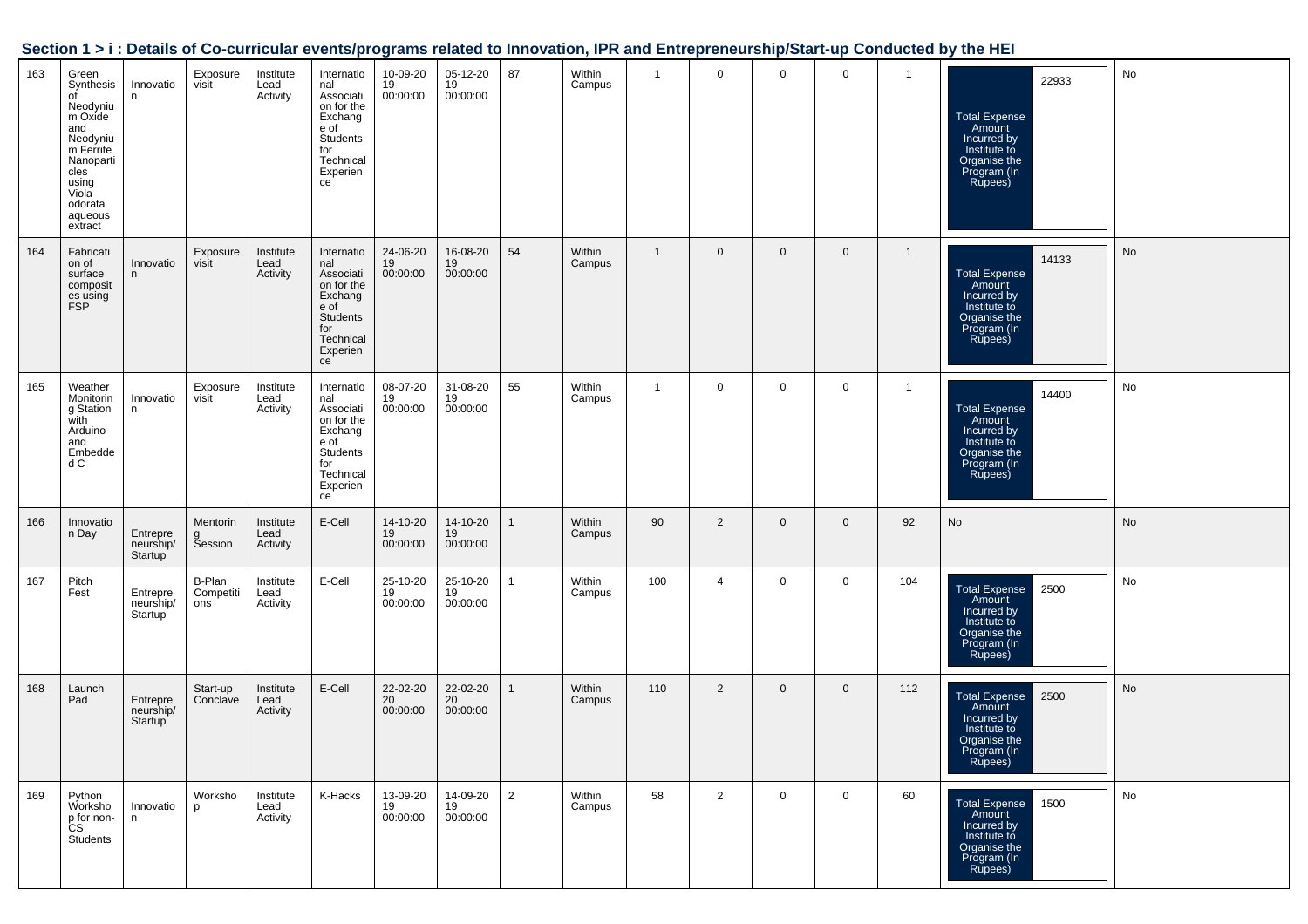| Section 1 > i : Details of Co-curricular events/programs related to Innovation, IPR and Entrepreneurship/Start-up Conducted by the HEI |  |  |
|----------------------------------------------------------------------------------------------------------------------------------------|--|--|
|                                                                                                                                        |  |  |

| 170 | Computat<br>ional<br>Thinking<br>and<br>Python<br>Worksho<br>D | Innovatio<br>n                   | Worksho<br>p             | Institute<br>Lead<br>Activity | K-Hacks                                     | 16-09-20<br>19<br>00:00:00 | 20-09-20<br>19<br>00:00:00 | 5              | Within<br>Campus | 100 | $\overline{2}$ | $\mathbf 0$ | $\mathbf 0$    | 102 | 1500<br><b>Total Expense</b><br>Amount<br>Incurred by<br>Institute to<br>Organise the<br>Program (In<br>Rupees)   | No                                                                                                                                                                                                                           |
|-----|----------------------------------------------------------------|----------------------------------|--------------------------|-------------------------------|---------------------------------------------|----------------------------|----------------------------|----------------|------------------|-----|----------------|-------------|----------------|-----|-------------------------------------------------------------------------------------------------------------------|------------------------------------------------------------------------------------------------------------------------------------------------------------------------------------------------------------------------------|
| 171 | Hacktobe<br>rfest                                              | Innovatio<br>n                   | Skill<br>developm<br>ent | Institute<br>Lead<br>Activity | K-Hacks                                     | 09-10-20<br>19<br>00:00:00 | 09-10-20<br>19<br>00:00:00 | $\mathbf{1}$   | Within<br>Campus | 130 | 2              | $\mathbf 0$ | $\mathbf 0$    | 132 | No                                                                                                                | No                                                                                                                                                                                                                           |
| 172 | <b>LHD</b><br>Learn<br>Worksho<br>p                            | Innovatio<br>n                   | Worksho<br>p             | Institute<br>Lead<br>Activity | K-Hacks                                     | 24-10-20<br>19<br>00:00:00 | 24-10-20<br>19<br>00:00:00 | $\mathbf{1}$   | Within<br>Campus | 80  | $\overline{2}$ | $\mathbf 0$ | $\mathbf 0$    | 82  | <b>Total Expense</b><br>3000<br>Amount<br>Incurred by<br>Institute to<br>Organise the<br>Program (In<br>Rupees)   | No                                                                                                                                                                                                                           |
| 173 | 5 Day<br>Technical<br>Bootcam<br>p                             | Innovatio<br>n                   | Boot<br>camp             | Institute<br>Lead<br>Activity | K-Hacks                                     | 14-10-20<br>19<br>00:00:00 | 24-10-20<br>19<br>00:00:00 | 11             | Within<br>Campus | 180 | $\overline{2}$ | 0           | 0              | 182 | <b>Total Expense</b><br>3000<br>Amount<br>Incurred by<br>Institute to<br>Organise the<br>Program (In<br>Rupees)   | No                                                                                                                                                                                                                           |
| 174 | Blockchai<br>n<br>workshop                                     | Innovatio<br>n                   | Worksho<br>p             | Institute<br>Lead<br>Activity | K-Hacks                                     | 18-10-20<br>19<br>00:00:00 | 18-10-20<br>19<br>00:00:00 | $\mathbf{1}$   | Within<br>Campus | 65  | $\overline{2}$ | $\mathbf 0$ | $\mathbf 0$    | 67  | 3000<br>Total Expense<br>Amount<br>Incurred by<br>Institute to<br>Organise the<br>Program (In<br>Rupees)          | Award<br>Award /<br>Position /<br>Recognition<br>Secured<br>Blockchain<br>Title of<br>workshop<br>Innovation /<br>Start-up<br>Secured the<br>Award /<br>Recognition<br>Award/Recog<br>nition/Achieve<br>ment<br>Received for |
| 175 | LHD<br>Build the<br>Future<br>Hackatho<br>n                    | Innovatio<br>n                   | Hackatho<br>n            | Institute<br>Lead<br>Activity | K-Hacks                                     | 12-12-20<br>19<br>00:00:00 | 13-12-20<br>19<br>00:00:00 | $\overline{2}$ | Within<br>Campus | 140 | 5              | 0           | 0              | 145 | 100000<br><b>Total Expense</b><br>Amount<br>Incurred by<br>Institute to<br>Organise the<br>Program (In<br>Rupees) | No                                                                                                                                                                                                                           |
| 176 | <b>IMARTIC</b><br>US<br>Learning                               | Entrepre<br>neurship/<br>Startup | Seminar                  | Institute<br>Lead<br>Activity | Commerc<br>e and<br>Internatio<br>nal Trade | 21-01-20<br>20<br>00:00:00 | 21-01-20<br>20<br>00:00:00 | $\mathbf{1}$   | Within<br>Campus | 90  | $\overline{4}$ | $\mathbf 0$ | $\overline{0}$ | 94  | No                                                                                                                | No                                                                                                                                                                                                                           |
| 177 | Entrepre<br>neur<br>Trainer<br>and<br>Institute                | Entrepre<br>neurship/<br>Startup | Seminar                  | Institute<br>Lead<br>Activity | Commerc<br>e and<br>Internatio<br>nal Trade | 19-10-20<br>19<br>00:00:00 | 19-10-20<br>19<br>00:00:00 | $\mathbf{1}$   | Within<br>Campus | 67  | 5              | $\mathbf 0$ | $\mathbf 0$    | 72  | No                                                                                                                | No                                                                                                                                                                                                                           |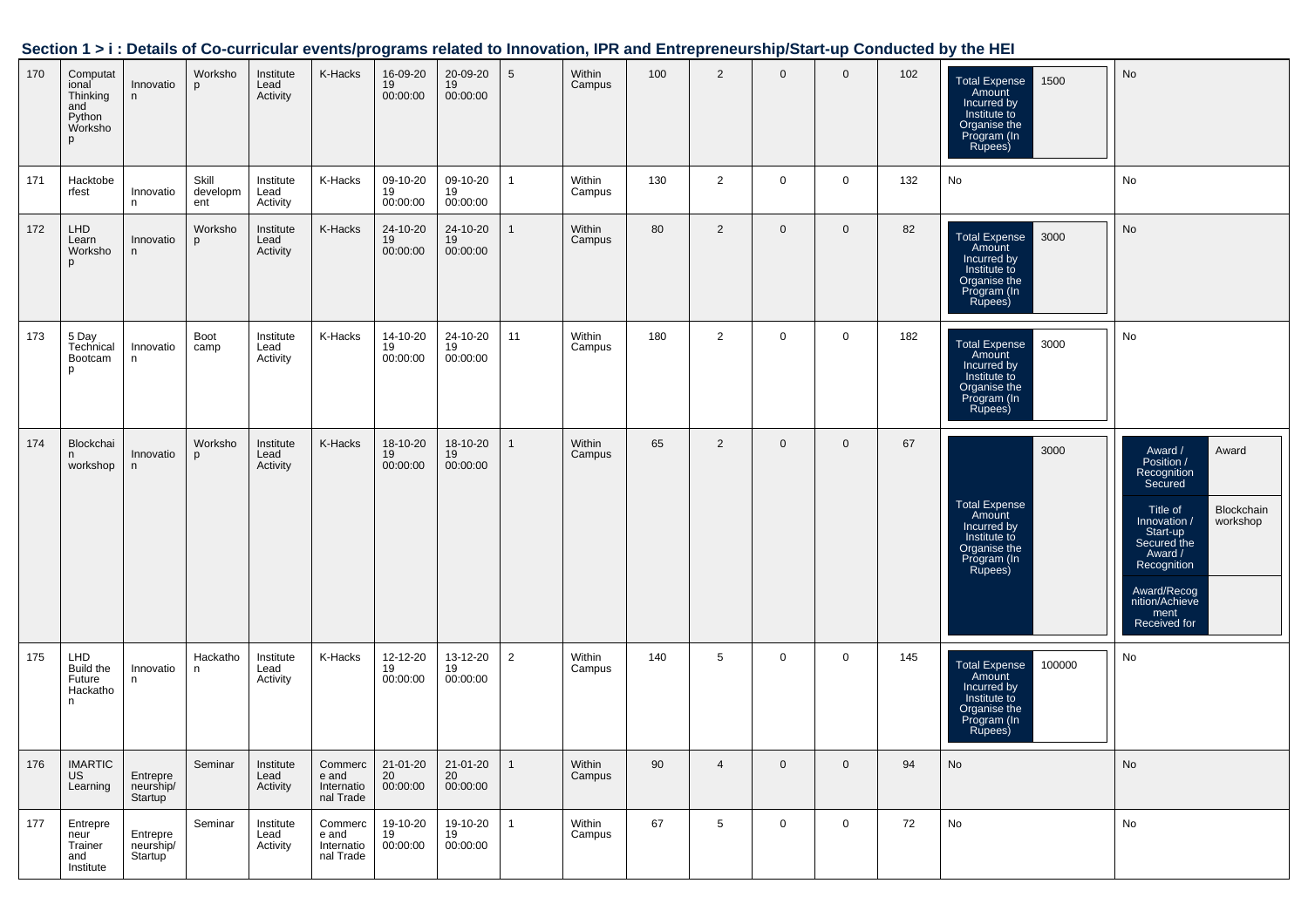|     |                                                      |                |                        |                               |                                                                   |                                  |                                         |    |                  |    |    |                |                |     | bechon 1 > 1 . Details of Go-curricular events/programs related to impovation, inn and Entrepreneurship/start-up Conducted by the HET |               |
|-----|------------------------------------------------------|----------------|------------------------|-------------------------------|-------------------------------------------------------------------|----------------------------------|-----------------------------------------|----|------------------|----|----|----------------|----------------|-----|---------------------------------------------------------------------------------------------------------------------------------------|---------------|
| 178 | Customiz<br>ed<br>Course<br>on<br>AutoCAD<br>, Solid | Innovatio<br>n | Innovatio<br>n Contest | Institute<br>Lead<br>Activity | Mechanic<br>al<br>Engineeri<br>ng                                 | 03-06-20<br>19<br>00:00:00       | 29-06-20<br>19<br>00:00:00              | 27 | Within<br>Campus | 60 | 45 | $\mathbf 0$    | $\Omega$       | 105 | 52500<br>Total Expense<br>Amount<br>Incurred by<br>Institute to<br>Organise the<br>Program (In<br>Rupees)                             | No            |
| 179 | ECHO-<br>ECE-<br>2019                                | Innovatio<br>n | Innovatio<br>n Contest | Institute<br>Lead<br>Activity | Electrical<br>and<br>Electroni<br>$\mathbf{C}$<br>Engineeri<br>ng | $01 - 06 - 20$<br>19<br>00:00:00 | 29-06-20<br>19<br>00:00:00              | 29 | Within<br>Campus | 60 | 45 | $\mathbf{0}$   | $\overline{0}$ | 105 | <b>Total Expense</b><br>14028<br>Amount<br>Incurred by<br>Institute to<br>Organise the<br>Program (In<br>Rupees)                      | No            |
| 180 | Flight<br>Training<br>program<br>me                  | Innovatio<br>n | Innovatio<br>n Contest | Institute<br>Lead<br>Activity | Aerospac<br>e<br>Engineeri<br>ng                                  | 03-06-20<br>19<br>00:00:00       | 29-06-20<br>19<br>00:00:00              | 27 | Within<br>Campus | 60 | 45 | $\overline{0}$ | $\mathbf{0}$   | 105 | Total Expense 48000<br>Amount<br>Incurred by<br>Institute to<br>Organise the<br>Program (In<br>Bungora II<br>Rupees)                  | No            |
| 181 | <b>ICFS</b><br>Chemistr<br>Expense<br>s              | Innovatio<br>n | Innovatio<br>n Contest | Institute<br>Lead<br>Activity | Chemistr<br>Departm<br>ent                                        | 03-06-20<br>19<br>00:00:00       | 29-06-20<br>$\overline{19}$<br>00:00:00 | 27 | Within<br>Campus | 60 | 45 | $\overline{0}$ | $\mathbf 0$    | 105 | Total Expense<br>Amount<br>Incurred by<br>Institute to<br>Organise the<br>185159.95<br>Program (In<br>Rupees)                         | No            |
| 182 | <b>ICRACE</b><br>2019                                | Innovatio<br>n | Innovatio<br>n Contest | Institute<br>Lead<br>Activity | Civil<br>Engineeri<br>$\frac{1}{n}$                               | 03-06-20<br>19<br>00:00:00       | 29-06-20<br>19<br>00:00:00              | 27 | Within<br>Campus | 60 | 45 | $\mathbf{0}$   | $\mathbf{0}$   | 105 | Total Expense<br>Amount<br>Incurred by<br>Institute to<br>Institute to<br>Organise the<br>Program (In<br>Rupees)                      | $\mathsf{No}$ |
| 183 | ICSPC'1<br>9                                         | Innovatio<br>n | Innovatio<br>n Contest | Institute<br>Lead<br>Activity | Electrical<br>and<br>Communi<br>cation<br>Engineeri<br>ng         | 03-06-20<br>19<br>00:00:00       | 29-06-20<br>19<br>00:00:00              | 27 | Within<br>Campus | 60 | 45 | $\mathbf 0$    | $\mathbf 0$    | 105 | Total Expense 31700<br>Amount<br>Incurred by<br>Institute to<br>Organise the<br>Program (In<br>Rupees)                                | No            |
| 184 | <b>ACCA</b><br>Expense<br>s.                         | Innovatio<br>n | Innovatio<br>n Contest | Institute<br>Lead<br>Activity | Commerc<br>e                                                      | 01-06-20<br>19<br>00:00:00       | 29-06-20<br>19<br>00:00:00              | 29 | Within<br>Campus | 60 | 45 | $\overline{0}$ | $\overline{0}$ | 105 | <b>Total Expense</b><br>190992<br>Amount<br>Incurred by<br>Institute to<br>Organise the<br>Program (In<br>Rupees)                     | No            |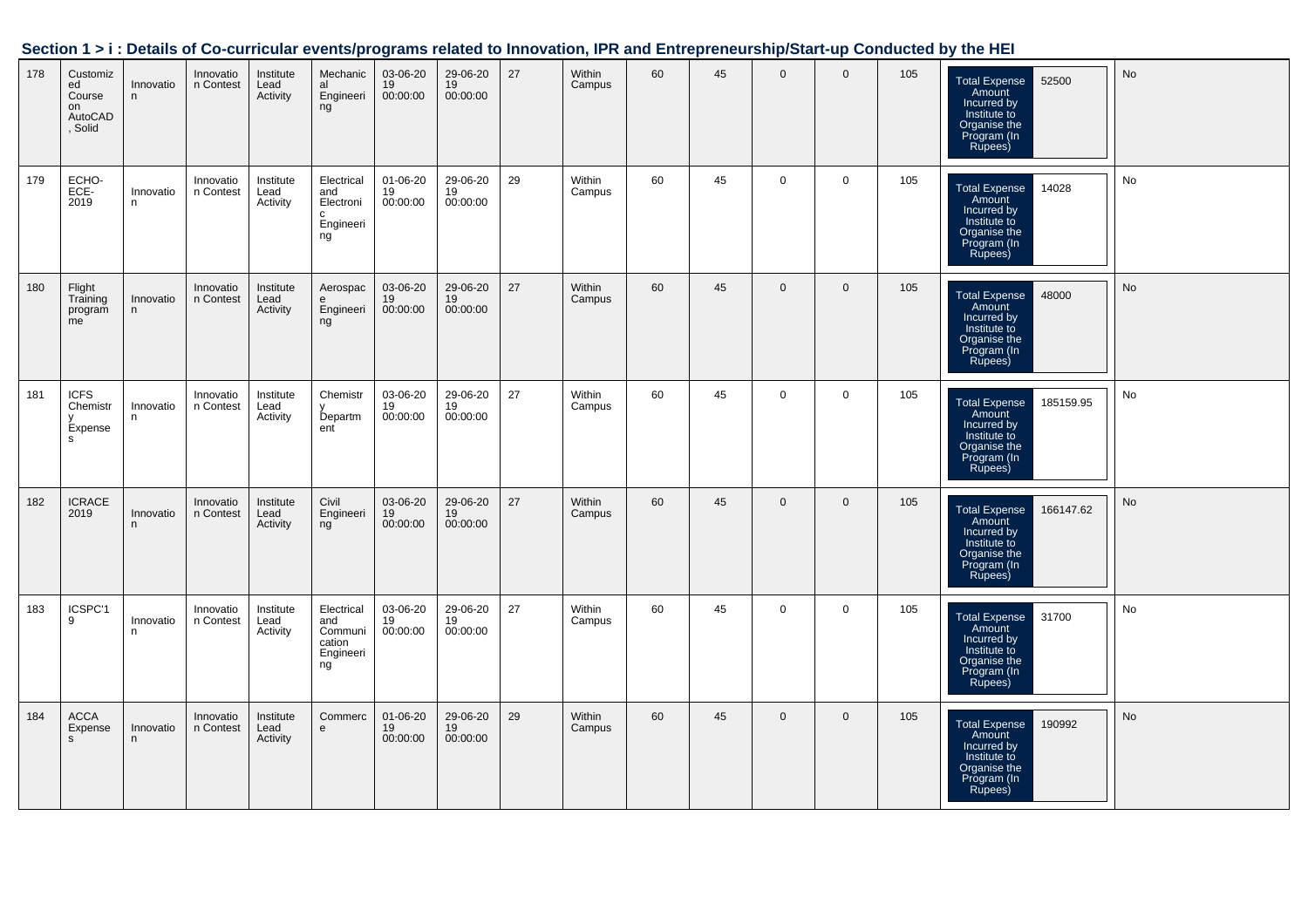|     |                                                                    |                 |                        |                               |                                                           |                            |                            |    |                  |    |    |              |                |     | bechon 1 > 1. Details of Go-curricular events/programs related to impovation, inn and Entrepreneurship/Start-up Conducted by the HET |    |
|-----|--------------------------------------------------------------------|-----------------|------------------------|-------------------------------|-----------------------------------------------------------|----------------------------|----------------------------|----|------------------|----|----|--------------|----------------|-----|--------------------------------------------------------------------------------------------------------------------------------------|----|
| 185 | Industry<br>Expert<br>Consultat<br>ion                             | Innovatio<br>n  | Innovatio<br>n Contest | Institute<br>Lead<br>Activity | Mechanic<br>al<br>Engineeri<br>ng                         | 03-06-20<br>19<br>00:00:00 | 29-06-20<br>19<br>00:00:00 | 27 | Within<br>Campus | 60 | 45 | $\mathbf{0}$ | $\overline{0}$ | 105 | 384712<br>Total Expense<br>Amount<br>Incurred by<br>Institute to<br>Organise the<br>Program (In<br>Pumors)<br>Rupees)                | No |
| 186 | <b>IOT</b><br>Conferen<br>ce                                       | Innovatio<br>n  | Innovatio<br>n Contest | Institute<br>Lead<br>Activity | Agricultur<br>e                                           | 03-06-20<br>19<br>00:00:00 | 29-06-20<br>19<br>00:00:00 | 27 | Within<br>Campus | 60 | 45 | $\mathbf{0}$ | $\overline{0}$ | 105 | Total Expense<br>Amount<br>Incurred by<br>Institute to<br>Organise the<br>Program (In<br>Rupees)<br>59658                            | No |
| 187 | IOT using<br>Raspberr<br>y PI 2020                                 | Innovatio<br>n  | Innovatio<br>n Contest | Institute<br>Lead<br>Activity | Electrical<br>and<br>Communi<br>cation<br>Engineeri<br>ng | 03-06-20<br>19<br>00:00:00 | 29-06-20<br>19<br>00:00:00 | 27 | Within<br>Campus | 60 | 45 | $\mathbf 0$  | $\mathbf 0$    | 105 | 18185<br>Total Expense<br>Amount<br>Incurred by<br>Institute to<br>Organise the<br>Program (In<br>Rupees)                            | No |
| 188 | MSME-<br>LEAN<br>SIX<br>SIGMA<br>GREEN<br>BELT<br>TRAININ<br>G EXP | Innovatio<br>n  | Innovatio<br>n Contest | Institute<br>Lead<br>Activity | Master of<br><b>Business</b><br>Administr<br>ation        | 03-06-20<br>19<br>00:00:00 | 29-06-20<br>19<br>00:00:00 | 27 | Within<br>Campus | 60 | 45 | $\mathbf{0}$ | $\mathbf{0}$   | 105 | Total Expense<br>Amount<br>Incurred by<br>Institute to<br>Organise the<br>Program (In<br>217120<br>Rupees)                           | No |
| 189 | National<br>one day<br>seminar<br>on<br>PFNDAI                     | Innovatio<br>n. | Innovatio<br>n Contest | Institute<br>Lead<br>Activity | Food and<br>Processi<br>ng<br>Departm<br>ent              | 03-06-20<br>19<br>00:00:00 | 29-06-20<br>19<br>00:00:00 | 27 | Within<br>Campus | 60 | 45 | $\mathbf 0$  | $\mathbf 0$    | 105 | Total Expense<br>Amount<br>Incurred by<br>Institute to<br>Organise the<br>Program (In<br>Rupees)<br>32334                            | No |
| 190 | National<br>Seminar<br><b>IDA 2019</b>                             | Innovatio<br>n  | Innovatio<br>n Contest | Institute<br>Lead<br>Activity | Food and<br>Processi<br>ng<br>Departm<br>ent              | 03-06-20<br>19<br>00:00:00 | 29-06-20<br>19<br>00:00:00 | 27 | Within<br>Campus | 60 | 45 | $\mathbf 0$  | $\mathbf{0}$   | 105 | Total Expense<br>Amount<br>Incurred by<br>18207<br>Institute to<br>Organise the<br>Program (In<br>Rupees)                            | No |
| 191 | Product<br>Design<br>and<br>Overview<br>Course                     | Innovatio<br>n  | Innovatio<br>n Contest | Institute<br>Lead<br>Activity | Aerospac<br>e<br>Engineeri<br>ng                          | 03-06-20<br>19<br>00:00:00 | 29-06-20<br>19<br>00:00:00 | 27 | Within<br>Campus | 60 | 45 | $\mathbf 0$  | $\overline{0}$ | 105 | Total Expense<br>Amount<br>Incurred by<br>Institute to<br>658486<br>Organise the<br>Program (In<br>Rupees)                           | No |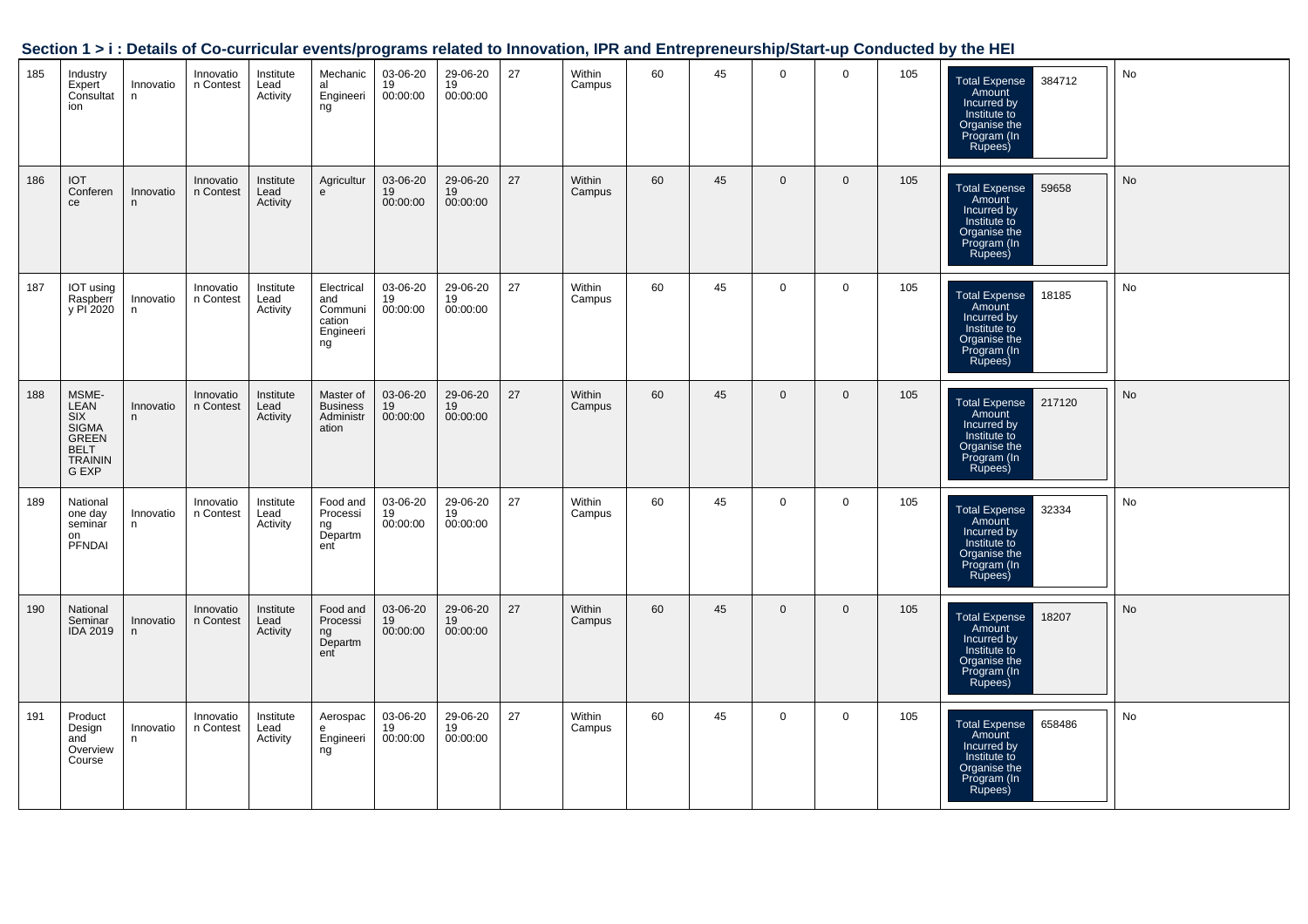|     |                                                                          |                |                        |                               |                                                        |                                         |                            |    |                  |    |    |                |              |     | Section 1 > i : Details of Co-curricular events/programs related to Innovation, IPR and Entrepreneurship/Start-up Conducted by the HEI |                              |
|-----|--------------------------------------------------------------------------|----------------|------------------------|-------------------------------|--------------------------------------------------------|-----------------------------------------|----------------------------|----|------------------|----|----|----------------|--------------|-----|----------------------------------------------------------------------------------------------------------------------------------------|------------------------------|
| 192 | SSDP<br>2018-<br>CADD<br>CENTER                                          | Innovatio<br>n | Innovatio<br>n Contest | Institute<br>Lead<br>Activity | Mechanic<br>nnoonanno<br>al<br>Engineeri<br>ng         | 07-06-20<br>$\frac{19}{19}$<br>00:00:00 | 29-06-20<br>19<br>00:00:00 | 23 | Within<br>Campus | 60 | 45 | $\Omega$       | $\Omega$     | 105 | Total Expense<br>Amount<br>Incurred by<br>Institute to<br>Organise the<br>Program (In<br>124000<br>Rupees)                             | $\operatorname{\mathsf{No}}$ |
| 193 | TECHAG<br>ON 2019                                                        | Innovatio<br>n | Innovatio<br>n Contest | Institute<br>Lead<br>Activity | Compute<br>r Science<br>and<br>Engineeri<br>ng         | 03-06-20<br>19<br>00:00:00              | 29-06-20<br>19<br>00:00:00 | 27 | Within<br>Campus | 60 | 45 | $\mathbf 0$    | $\mathbf 0$  | 105 | <b>Total Expense</b><br>3617<br>Amount<br>Incurred by<br>Institute to<br>Organise the<br>Program (In<br>Rupees)                        | No                           |
| 194 | <b>TRAININ</b><br>G<br>PROGRA<br>M AMZ-<br>Expense<br>s                  | Innovatio<br>n | Innovatio<br>n Contest | Institute<br>Lead<br>Activity | Aerospac<br>e<br>Engineeri<br>ng                       | 03-06-20<br>19<br>00:00:00              | 29-06-20<br>19<br>00:00:00 | 27 | Within<br>Campus | 60 | 45 | $\mathbf 0$    | $\mathbf 0$  | 105 | 17796<br>Total Expense<br>Amount<br>Incurred by<br>Institute to<br>Organise the<br>Program (In<br>Rupees)                              | $\operatorname{\mathsf{No}}$ |
| 195 | Value<br>added<br>Program<br>me on<br>Blockchai<br>n<br>Technolo<br>gies | Innovatio<br>n | Innovatio<br>n Contest | Institute<br>Lead<br>Activity | Electrical<br>and<br>Electroni<br>c<br>Engineeri<br>ng | 03-06-20<br>19<br>00:00:00              | 29-06-20<br>19<br>00:00:00 | 27 | Within<br>Campus | 60 | 45 | $\mathbf 0$    | $\mathbf 0$  | 105 | 168000<br>Total Expense<br>Amount<br>Incurred by<br>Institute to<br>Organise the<br>Program (In<br>Rupees)                             | No                           |
| 196 | Worksho<br>p- Design<br>& Devt.<br>of Drones<br>& Piloting               | Innovatio<br>n | Innovatio<br>n Contest | Institute<br>Lead<br>Activity | Aerospac<br>e<br>Engineeri<br>ng                       | 03-06-20<br>19<br>00:00:00              | 29-06-20<br>19<br>00:00:00 | 27 | Within<br>Campus | 60 | 45 | $\overline{0}$ | $\mathbf 0$  | 105 | <b>Total Expense</b><br>157724<br>Amount<br>Incurred by<br>Institute to<br>Organise the<br>Program (In<br><b>Rupees</b> )              | No                           |
| 197 | Worksho<br>p- Local<br>Hack<br>day-Build<br>2019-<br>CTC-Exp             | Innovatio<br>n | Innovatio<br>n Contest | Institute<br>Lead<br>Activity | Compute<br>r Science<br>and<br>Engineeri<br>ng         | 03-06-20<br>19<br>00:00:00              | 29-06-20<br>19<br>00:00:00 | 27 | Within<br>Campus | 60 | 45 | $\mathbf 0$    | $\mathbf 0$  | 105 | 103307<br>Total Expense<br>Amount<br>Incurred by<br>Institute to<br>Organise the<br>Program (In<br>Rupees)                             | No                           |
| 198 | Worksho<br>p on<br>Angular<br>JS 2019                                    | Innovatio<br>n | Innovatio<br>n Contest | Institute<br>Lead<br>Activity | Compute<br>r Science<br>and<br>Engineeri<br>ng         | 03-06-20<br>19<br>00:00:00              | 29-06-20<br>19<br>00:00:00 | 27 | Within<br>Campus | 60 | 45 | $\overline{0}$ | $\mathbf{0}$ | 105 | Total Expense<br>Amount<br>Incurred by<br>10635<br>Institute to<br>Organise the<br>Program (In<br>Rupees)                              | No                           |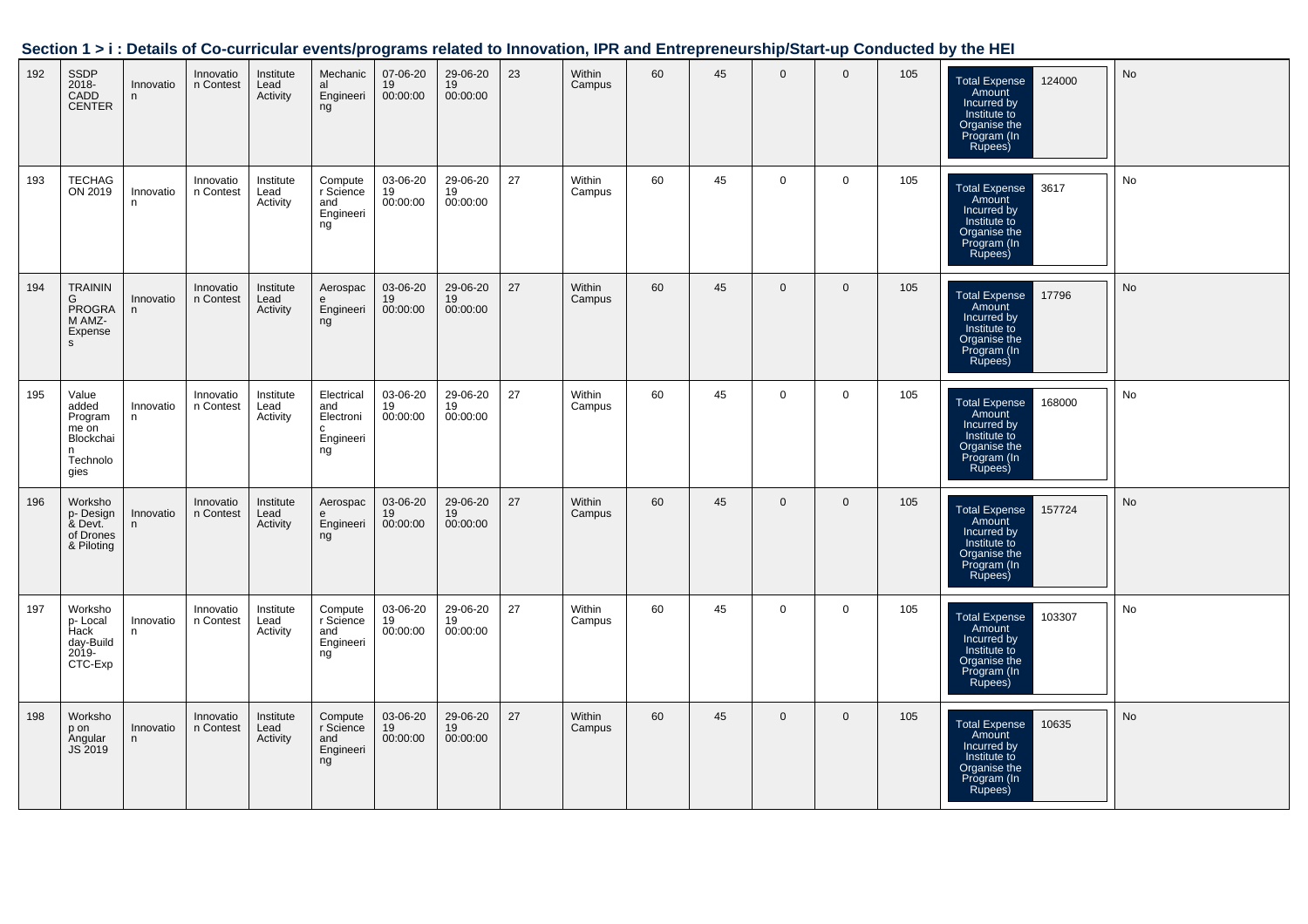| 199 | Worksho<br>p on<br>Calligraq<br>phy<br>Expense<br>s.       | Innovatio<br>n  | Innovatio<br>n Contest | Institute<br>Lead<br>Activity | English                                 | 03-06-20<br>19<br>00:00:00 | 29-06-20<br>19<br>00:00:00 | 27 | Within<br>Campus | 60 | 45 | $\mathbf{0}$ | $\mathbf 0$    | 105 | 13335<br>Total Expense<br>Amount<br>Incurred by<br>Institute to<br>Organise the<br>Program (In<br>Rupees)                   | No        |
|-----|------------------------------------------------------------|-----------------|------------------------|-------------------------------|-----------------------------------------|----------------------------|----------------------------|----|------------------|----|----|--------------|----------------|-----|-----------------------------------------------------------------------------------------------------------------------------|-----------|
| 200 | Worksho<br>p on field<br>Practises                         | Innovatio<br>n  | Innovatio<br>n Contest | Institute<br>Lead<br>Activity | Civil<br>Emgineer<br>ing                | 03-06-20<br>19<br>00:00:00 | 29-06-20<br>19<br>00:00:00 | 27 | Within<br>Campus | 60 | 45 | $\mathbf{0}$ | $\overline{0}$ | 105 | 13011<br><b>Total Expense</b><br>Amount<br>Incurred by<br>Institute to<br>Organise the<br>Program (In<br>Rupees)            | <b>No</b> |
| 201 | Worksho<br>p on PCR<br>and DNA<br>Sequenc<br>e<br>Analysis | Innovatio<br>n. | Innovatio<br>n Contest | Institute<br>Lead<br>Activity | Biomedic<br>al<br>Engineeri<br>ng       | 02-06-20<br>19<br>00:00:00 | 29-06-20<br>19<br>00:00:00 | 28 | Within<br>Campus | 60 | 45 | $\mathbf 0$  | $\mathbf 0$    | 105 | $\overline{600}$<br><b>Total Expense</b><br>Amount<br>Incurred by<br>Institute to<br>Organise the<br>Program (In<br>Rupees) | No        |
| 202 | Xps<br>technical<br>Seminar                                | Innovatio<br>n. | Innovatio<br>n Contest | Institute<br>Lead<br>Activity | Compute<br>r Science<br>Engineeri<br>ng | 03-06-20<br>19<br>00:00:00 | 29-06-20<br>19<br>00:00:00 | 27 | Within<br>Campus | 60 | 45 | $\mathbf{0}$ | $\overline{0}$ | 105 | <b>Total Expense</b><br>9281<br>Amount<br>Incurred by<br>Institute to<br>Organise the<br>Program (In<br>Rupees)             | <b>No</b> |
| 203 | CATIA                                                      | Innovatio<br>n. | Innovatio<br>n Contest | Institute<br>Lead<br>Activity | Aerospac<br>e<br>Engineeri<br>ng        | 03-06-20<br>19<br>00:00:00 | 29-06-20<br>19<br>00:00:00 | 27 | Within<br>Campus | 60 | 45 | $\mathbf 0$  | $\mathbf 0$    | 105 | Total Expense<br>99120<br>Amount<br>Incurred by<br>Institute to<br>Organise the<br>Program (In<br>Rupees)                   | No        |
| 204 | Colloquiu<br>m on<br>Industry<br>4.0                       | Innovatio<br>n  | Innovatio<br>n Contest | Institute<br>Lead<br>Activity | Aerospac<br>e<br>Engineeri<br>ng        | 03-06-20<br>19<br>00:00:00 | 29-06-20<br>19<br>00:00:00 | 27 | Within<br>Campus | 60 | 45 | $\mathbf{0}$ | $\mathbf 0$    | 105 | <b>Total Expense</b><br>19948<br>Amount<br>Incurred by<br>Institute to<br>Organise the<br>Program (In<br>Rupees)            | No        |

| Srno | Name of<br>Program<br>(Full<br>Name) | Program<br>Theme | Program<br>Type | Organizin<br>g Agency<br><b>Institute</b><br>Name | Organizin<br>g Agency<br>Type | Program<br><b>Start</b><br><b>Date</b> | Program<br>End Date | Program<br>Duration(i<br>n Days) | Participa<br>nts<br>(Students | Participa<br>nts<br>(Faculty) | Total<br><b>Number</b><br>0t<br>Participa<br>nts | Awards/R<br>ecognitio<br>ns/Achiev<br>ements | Award /<br>Position /<br>Recogniti<br>on<br>Secured | Title of<br>Innovatio<br>n / Start-<br><b>up</b><br>Secured<br>the<br>Award /<br>Recogniti<br><b>on</b> | Had institute spent expenses<br>either from own resource/<br>received fund towards sending<br>delegation to participate /<br>represent the activity / event? | Did any of the participants<br>received any awards/recognition<br>for startup / innovation ideas /<br>research |
|------|--------------------------------------|------------------|-----------------|---------------------------------------------------|-------------------------------|----------------------------------------|---------------------|----------------------------------|-------------------------------|-------------------------------|--------------------------------------------------|----------------------------------------------|-----------------------------------------------------|---------------------------------------------------------------------------------------------------------|--------------------------------------------------------------------------------------------------------------------------------------------------------------|----------------------------------------------------------------------------------------------------------------|
|------|--------------------------------------|------------------|-----------------|---------------------------------------------------|-------------------------------|----------------------------------------|---------------------|----------------------------------|-------------------------------|-------------------------------|--------------------------------------------------|----------------------------------------------|-----------------------------------------------------|---------------------------------------------------------------------------------------------------------|--------------------------------------------------------------------------------------------------------------------------------------------------------------|----------------------------------------------------------------------------------------------------------------|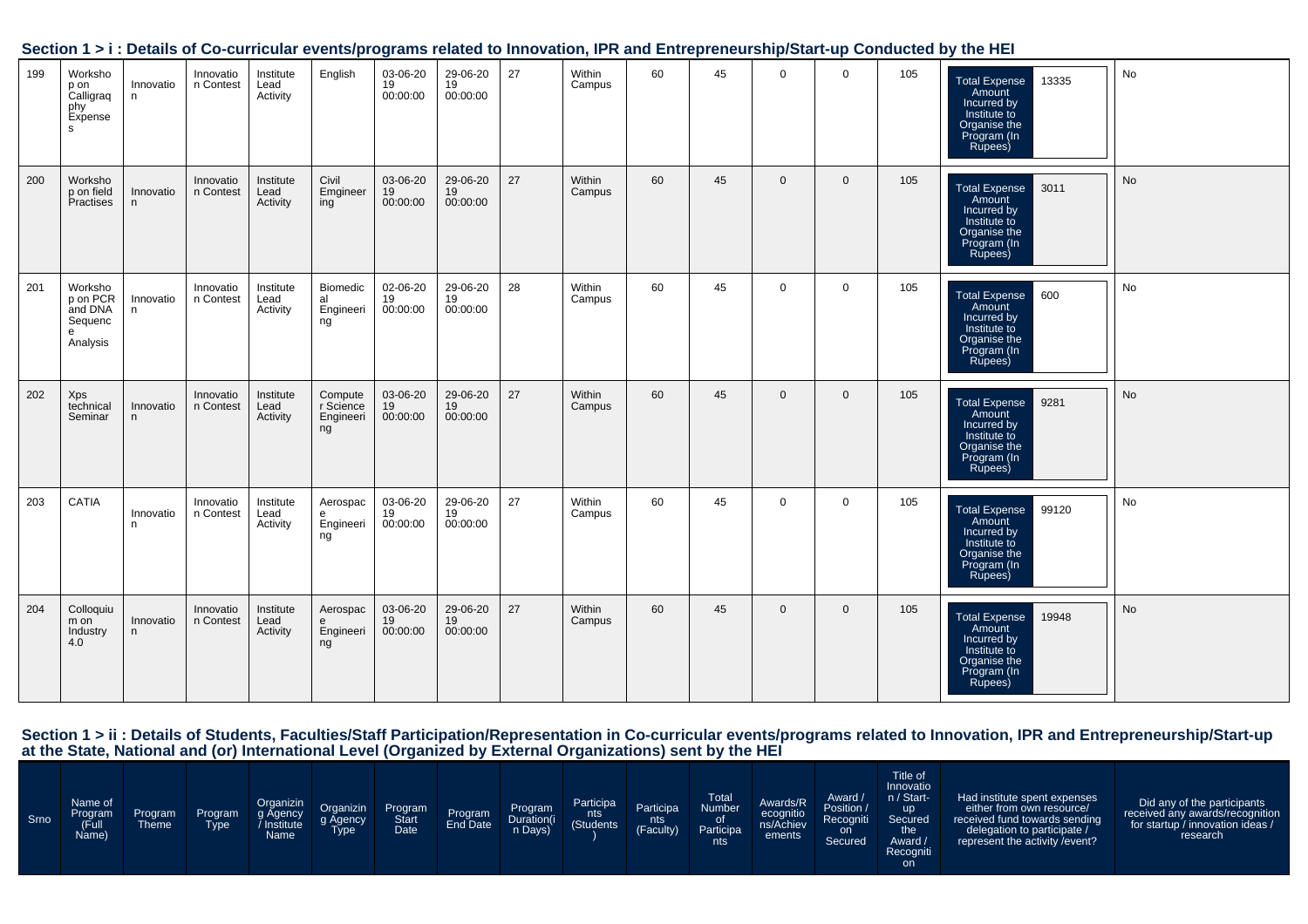| $\mathbf{1}$   | First<br>Internatio<br>nal<br>Conferen<br>ce on<br>Intelligent<br>Digital<br>Transfor<br>mation<br>(ICIDT<br>2019                         | Innovatio<br>n | Conferen<br>ce | Sri<br>Ramakris<br>hna<br>Engineeri<br>ng<br>College,<br>Coimbato<br>re      | Educatio<br>nal<br>Institute                  | 11-07-20<br>19<br>00:00:00 | 13-07-20<br>19<br>00:00:00 | 3              | $\mathbf{1}$   | $\overline{1}$ | $\overline{2}$ | No        | $\hspace{0.05cm} \ldots$ | $\hspace{0.05cm} \cdots$ | No | No |
|----------------|-------------------------------------------------------------------------------------------------------------------------------------------|----------------|----------------|------------------------------------------------------------------------------|-----------------------------------------------|----------------------------|----------------------------|----------------|----------------|----------------|----------------|-----------|--------------------------|--------------------------|----|----|
| $\overline{2}$ | 4th<br>Internatio<br>nal<br>Conferen<br>ce on<br>Communi<br>cation<br>and<br>Electroni<br>$\mathsf{CS}\phantom{0}$<br>Systems             | Innovatio<br>n | Conferen<br>ce | PPG<br>Institute<br>of<br>Technolo<br>gy,<br>Coimbato<br>re                  | Educatio<br>nal<br>Institute                  | 17-07-20<br>19<br>00:00:00 | 19-07-20<br>19<br>00:00:00 | 3              | $\mathbf{1}$   | $\overline{1}$ | $\overline{2}$ | <b>No</b> | $\hspace{0.05cm} \ldots$ | $\hspace{0.05cm} \ldots$ | No | No |
| $\mathbf{3}$   | Internatio<br>nal<br>Conferen<br>ce on<br>Technolo<br>gy<br>Converge<br>nce in<br>Engineeri<br>ng,<br>Energy<br>and<br>Sustaina<br>bility | Innovatio<br>n | Conferen<br>ce | VimalJyot<br>hi<br>Engineeri<br>ng<br>College,<br>Kannur                     | Educatio<br>nal<br>Institute                  | 11-07-20<br>19<br>00:00:00 | 12-07-20<br>19<br>00:00:00 | $\overline{2}$ | $\overline{4}$ | $\overline{1}$ | 5              | No        | $\sim$ $\sim$ $\sim$     | $\hspace{0.05cm} \cdots$ | No | No |
| $\overline{4}$ | Visvesvar<br>aya PhD<br>scheme<br>for<br>Electroni<br>$\mathsf{CS}\phantom{0}$                                                            | Innovatio<br>n | Worksho<br>p   | Punjab<br>Engineeri<br>ng<br>college,<br>Chandiga<br>rh                      | Educatio<br>nal<br>Institute                  | 17-07-20<br>19<br>00:00:00 | 19-07-20<br>19<br>00:00:00 | 3              | $\mathbf{1}$   | $\overline{1}$ | $\overline{2}$ | No        | $\hspace{0.05cm} \ldots$ | $\hspace{0.05cm} \cdots$ | No | No |
| 5              | Wikitechy<br>and<br>Microsoft<br>research<br>communit<br>y group,<br>Chennai                                                              | Innovatio<br>n | Worksho<br>p   | Wikitechy<br>and<br>Microsoft<br>research<br>communit<br>y group,<br>Chennai | Corporat<br>e/<br>Industry<br>Associati<br>on | 04-08-20<br>19<br>00:00:00 | 04-08-20<br>19<br>00:00:00 | $\mathbf{1}$   | $\mathbf{1}$   | $\overline{1}$ | $\overline{2}$ | No        | $\sim$ $\sim$ $\sim$     | $\sim$                   | No | No |
| 6              | Industry<br>Conclave<br>and<br>Hands on<br>workshop<br>on Deep<br>learning                                                                | Innovatio<br>n | Worksho<br>p   | PSG<br>College<br>of<br>Technolo<br>gy,<br>Coimbato<br>re                    | Educatio<br>nal<br>Institute                  | 09-08-20<br>19<br>00:00:00 | 10-08-20<br>19<br>00:00:00 | $\overline{2}$ | $\Omega$       | $\mathbf{3}$   | 3              | <b>No</b> | $\hspace{0.05cm} \ldots$ | $\hspace{0.05cm} \ldots$ | No | No |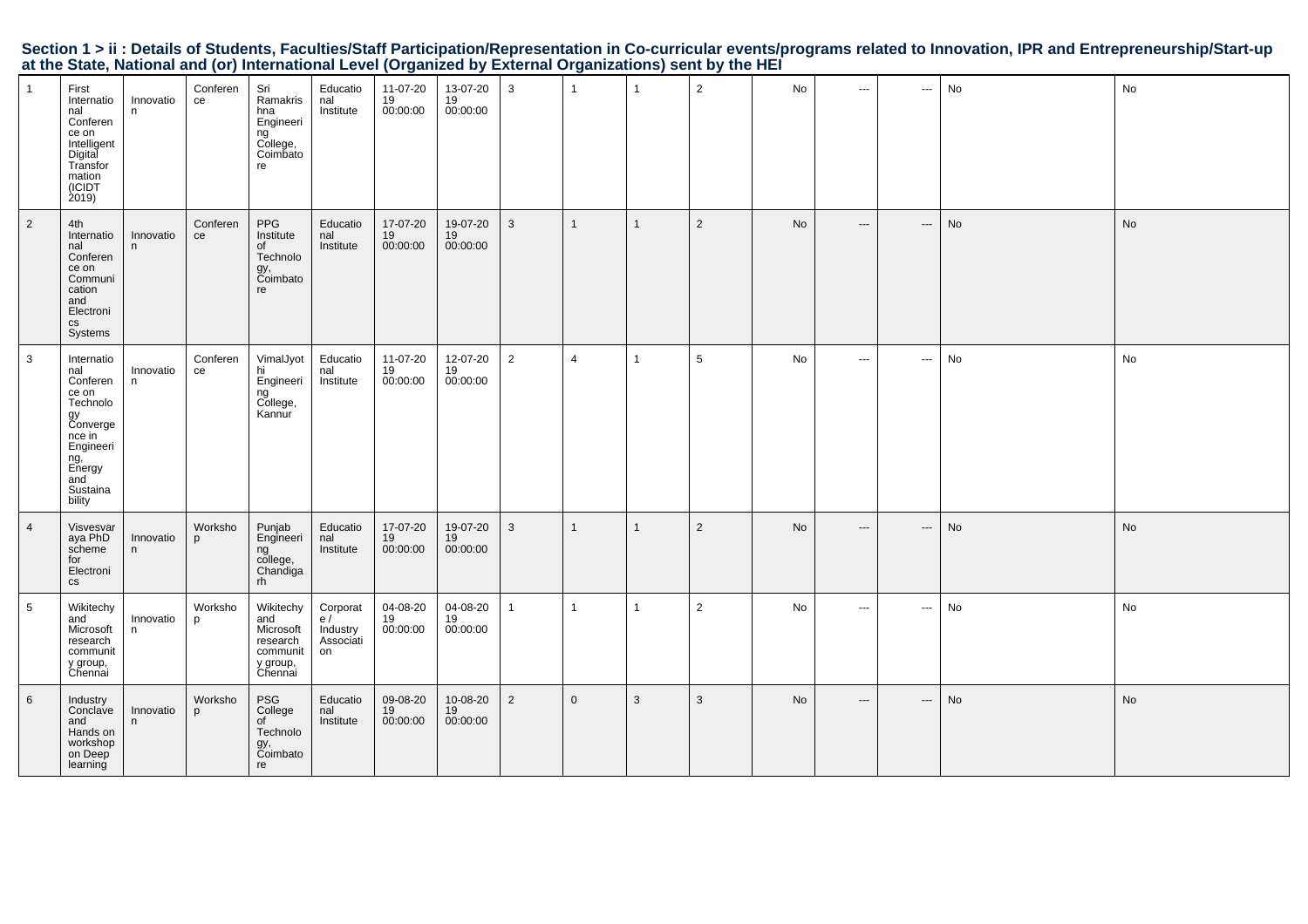|                                                                                                           |  |  | Section 1 > ii : Details of Students, Faculties/Staff Participation/Representation in Co-curricular events/programs related to Innovation, IPR and Entrepreneurship/Start-up |  |
|-----------------------------------------------------------------------------------------------------------|--|--|------------------------------------------------------------------------------------------------------------------------------------------------------------------------------|--|
| at the State, National and (or) International Level (Organized by External Organizations) sent by the HEI |  |  |                                                                                                                                                                              |  |

| $\overline{7}$ | Keysight<br>Academi<br>a<br>Symposi<br>um<br>Seminar<br>covering<br>Advance<br>ments in<br>5G and<br>loT,<br>Latest<br>trends in<br><b>RF</b> | Innovatio<br>n. | Seminar        | Keysight<br>Academi<br>a                                                | Corporat<br>e/<br>Industry<br>Associati<br>on | 20-08-20<br>19<br>00:00:00 | 20-08-20<br>19<br>00:00:00 | $\mathbf 1$    | $\mathbf 0$    | 5              | 5               | No        | $\sim$ $\sim$            | $\cdots$                 | No | No |
|----------------|-----------------------------------------------------------------------------------------------------------------------------------------------|-----------------|----------------|-------------------------------------------------------------------------|-----------------------------------------------|----------------------------|----------------------------|----------------|----------------|----------------|-----------------|-----------|--------------------------|--------------------------|----|----|
| 8              | Worksho<br>p on<br>Advance<br>d<br>Commuti<br>ng                                                                                              | Innovatio<br>n  | Worksho<br>p   | CIT,<br>Coimbato<br>re                                                  | Educatio<br>nal<br>Institute                  | 22-08-20<br>19<br>00:00:00 | 22-08-20<br>19<br>00:00:00 | $\mathbf{1}$   | 8              | 2              | 10 <sup>°</sup> | No        | $\hspace{0.05cm} \ldots$ | $\hspace{0.05cm} \cdots$ | No | No |
| 9              | Internatio<br>nal<br>Conferen<br>ce on<br>Computin<br>g,<br>Communi<br>cation,<br>Control<br>and<br>Automati<br>on                            | Innovatio<br>n  | Conferen<br>ce | Pimpri<br>Chinchw<br>ad<br>College<br>of<br>Engineeri<br>ng, Pune       | Educatio<br>nal<br>Institute                  | 19-09-20<br>19<br>00:00:00 | 21-09-20<br>19<br>00:00:00 | 3              | $\mathbf{1}$   | $\overline{1}$ | $\overline{2}$  | No        | $\sim$                   | $\hspace{0.05cm} \cdots$ | No | No |
| 10             | Worksho<br>p on the<br>Future of<br>Foods -<br>Emerging<br>Agri<br>Technolo<br>gies                                                           | Innovatio<br>n  | Worksho<br>p   | <b>NIMHAN</b><br>S<br>Conventi<br>on<br>Centre,<br>Bengalur<br><b>u</b> | Corporat<br>e/<br>Industry<br>Associati<br>on | 04-09-20<br>19<br>00:00:00 | 05-09-20<br>19<br>00:00:00 | $\overline{2}$ | $\overline{0}$ | $\mathbf{1}$   | $\mathbf{1}$    | <b>No</b> | $\hspace{0.05cm} \cdots$ | $\hspace{0.05cm} \ldots$ | No | No |
| 11             | One day<br>workshop<br>on<br>eSimloT<br>series for<br>teachers                                                                                | Innovatio<br>n  | Worksho<br>p   | Sri<br>Krishna<br>college of<br>technolog<br>y,<br>Coimbato<br>re       | Educatio<br>nal<br>Institute                  | 21-09-20<br>19<br>00:00:00 | 21-09-20<br>19<br>00:00:00 | $\mathbf{1}$   | $\mathbf 0$    | 3              | 3               | No        | $\sim$                   | $\hspace{0.05cm} \cdots$ | No | No |
| 12             | Students<br>Paper<br>Contest<br>by IEEE<br>Madras<br>Section                                                                                  | Innovatio<br>n  | Conferen<br>ce | Kongu<br>Engineeri<br>ng<br>College                                     | Educatio<br>nal<br>Institute                  | 31-08-20<br>19<br>00:00:00 | 31-08-20<br>19<br>00:00:00 | $\mathbf{1}$   | $\overline{4}$ | $\overline{0}$ | $\overline{4}$  | No        | $\hspace{0.05cm} \ldots$ | $\cdots$                 | No | No |
| 13             | High<br>Intense<br>course<br>on<br>Machine<br>Learning<br>with<br>Matlab                                                                      | Innovatio<br>n  | Worksho<br>p   | CIT,<br>Coimbato<br>re                                                  | Educatio<br>nal<br>Institute                  | 19-10-20<br>19<br>00:00:00 | 23-10-20<br>19<br>00:00:00 | 5              | $\mathbf 0$    | $\mathbf{1}$   | $\mathbf{1}$    | No        | $\sim$                   | $\sim$                   | No | No |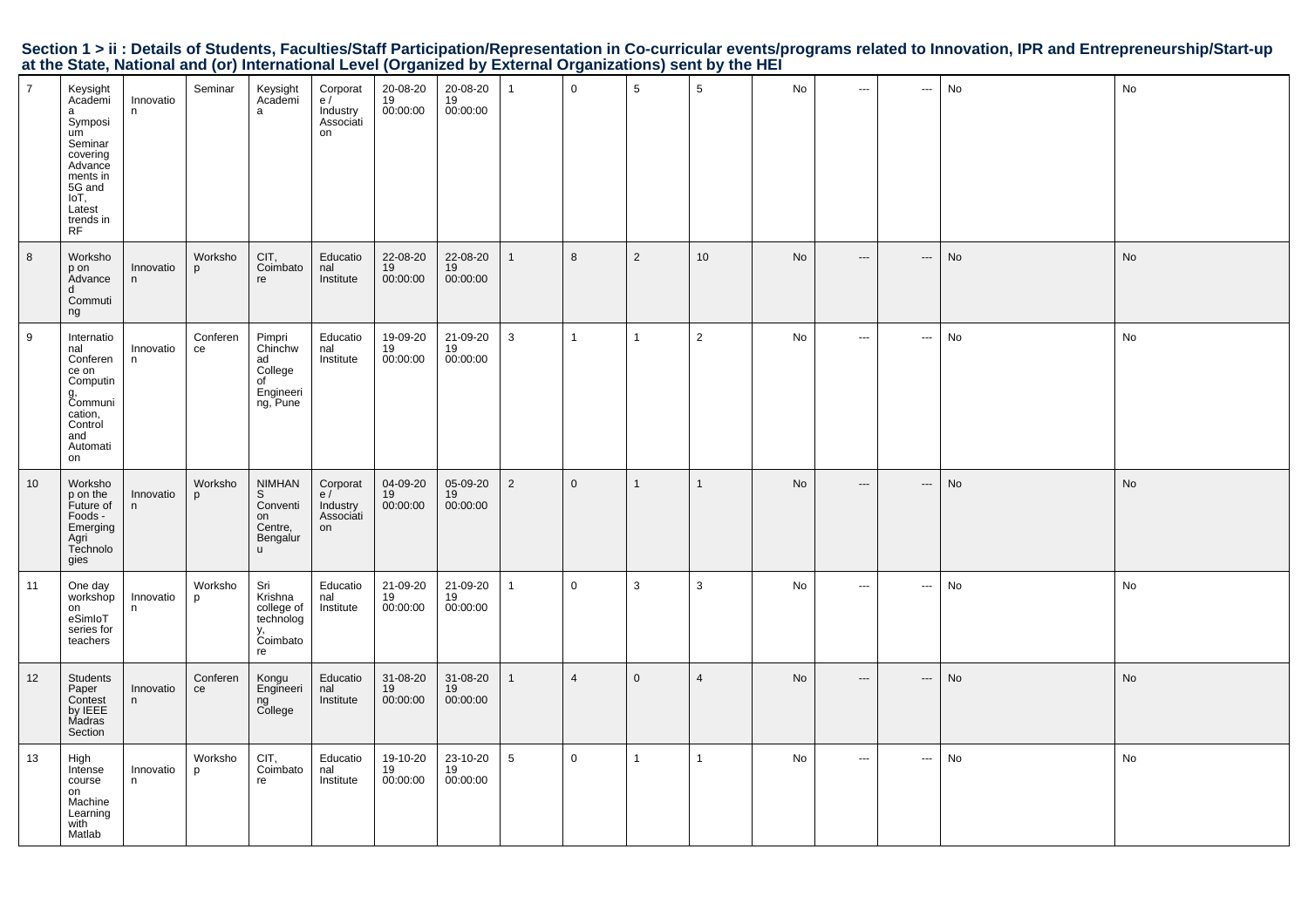| 14 | 5th<br>Internatio<br>nal<br>conferen<br>ce on<br>Computin<br>g,<br>Communi<br>cation,<br>Control<br>and<br>Automati<br>on          | Innovatio<br>n  | Conferen<br>ce | Pimpri<br>Chinchw<br>ad<br>College<br>of<br>Engineeri<br>ng, Pune       | Educatio<br>nal<br>Institute                  | 19-10-20<br>19<br>00:00:00 | 21-10-20<br>19<br>00:00:00       | 3               | $\overline{0}$ | $\mathbf{1}$ | $\mathbf{1}$ | No | $\hspace{0.05cm} \cdots$          | $\hspace{0.05cm} \ldots$                 | No | No |
|----|------------------------------------------------------------------------------------------------------------------------------------|-----------------|----------------|-------------------------------------------------------------------------|-----------------------------------------------|----------------------------|----------------------------------|-----------------|----------------|--------------|--------------|----|-----------------------------------|------------------------------------------|----|----|
| 15 | Proceedi<br>ngs of<br>Sixth<br>Internatio<br>nal Visual<br>Informati<br>$\mathsf{cs}$<br>Conferen<br>ce<br>(Springer               | Innovatio<br>n. | Conferen<br>ce | Bangi,<br>Malaysia.                                                     | Educatio<br>nal<br>Institute                  | 19-11-20<br>19<br>00:00:00 | 21-11-20<br>19<br>00:00:00       | $\mathbf{3}$    | $\mathbf 0$    | $\mathbf{1}$ | $\mathbf{1}$ | No | $\sim$ $\sim$                     | $\sim$                                   | No | No |
| 16 | Technom<br>anageme<br>nt<br>Carnival                                                                                               | Innovatio<br>n  | Hackatho<br>n  | VIT,<br>Vellore                                                         | Educatio<br>nal<br>Institute                  | 11-10-20<br>19<br>00:00:00 | 13-10-20<br>19<br>00:00:00       | 3               | $\mathbf{1}$   | $\mathbf 0$  | $\mathbf{1}$ | No | $\hspace{0.05cm} \dashrightarrow$ | $\hspace{0.05cm} \cdots$                 | No | No |
| 17 | COSPAR<br>capacity<br>building<br>workshop                                                                                         | Innovatio<br>n  | Worksho<br>p   | COSPAR<br>, Israel                                                      | Educatio<br>$\overline{nal}$<br>Institute     | 28-10-20<br>19<br>00:00:00 | $01 - 11 - 20$<br>19<br>00:00:00 | $5\phantom{.0}$ | $\mathbf{1}$   | $\mathbf 0$  | $\mathbf{1}$ | No | $\sim$ $\sim$                     | $\sim$                                   | No | No |
| 18 | Training<br>on<br>Antenna<br>Design,<br>Optimizat<br>ion and<br>Its<br>Applicatio<br>ns using<br>Altair<br><b>FEKO</b>             | Innovatio<br>n. | Worksho<br>p   | Altair<br>Engineeri<br>ng India<br>Pvt Ltd,<br>Bengalur<br>$\mathsf{u}$ | Corporat<br>e/<br>Industry<br>Associati<br>on | 09-12-20<br>19<br>00:00:00 | 13-12-20<br>19<br>00:00:00       | 5 <sup>5</sup>  | $\mathbf{3}$   | $\mathbf{3}$ | 6            | No | $\hspace{0.05cm} \ldots$          | $\hspace{0.05cm} \ldots \hspace{0.05cm}$ | No | No |
| 19 | 2020 6th<br>Internatio<br>nal<br>Conferen<br>ce on<br>Advance<br>d<br>Computin<br>g anḋ<br>Communi<br>cation<br>Systems<br>(ICACCS | Innovatio<br>n  | Conferen<br>ce | Sri<br>Eshwar<br>College<br>of<br>Engineeri<br>ng,<br>Coimbato<br>re    | Educatio<br>nal<br>Institute                  | 06-03-20<br>20<br>00:00:00 | 07-03-20<br>20<br>00:00:00       | 2               | 12             | 6            | 18           | No | $\sim$ $\sim$                     | $\sim$                                   | No | No |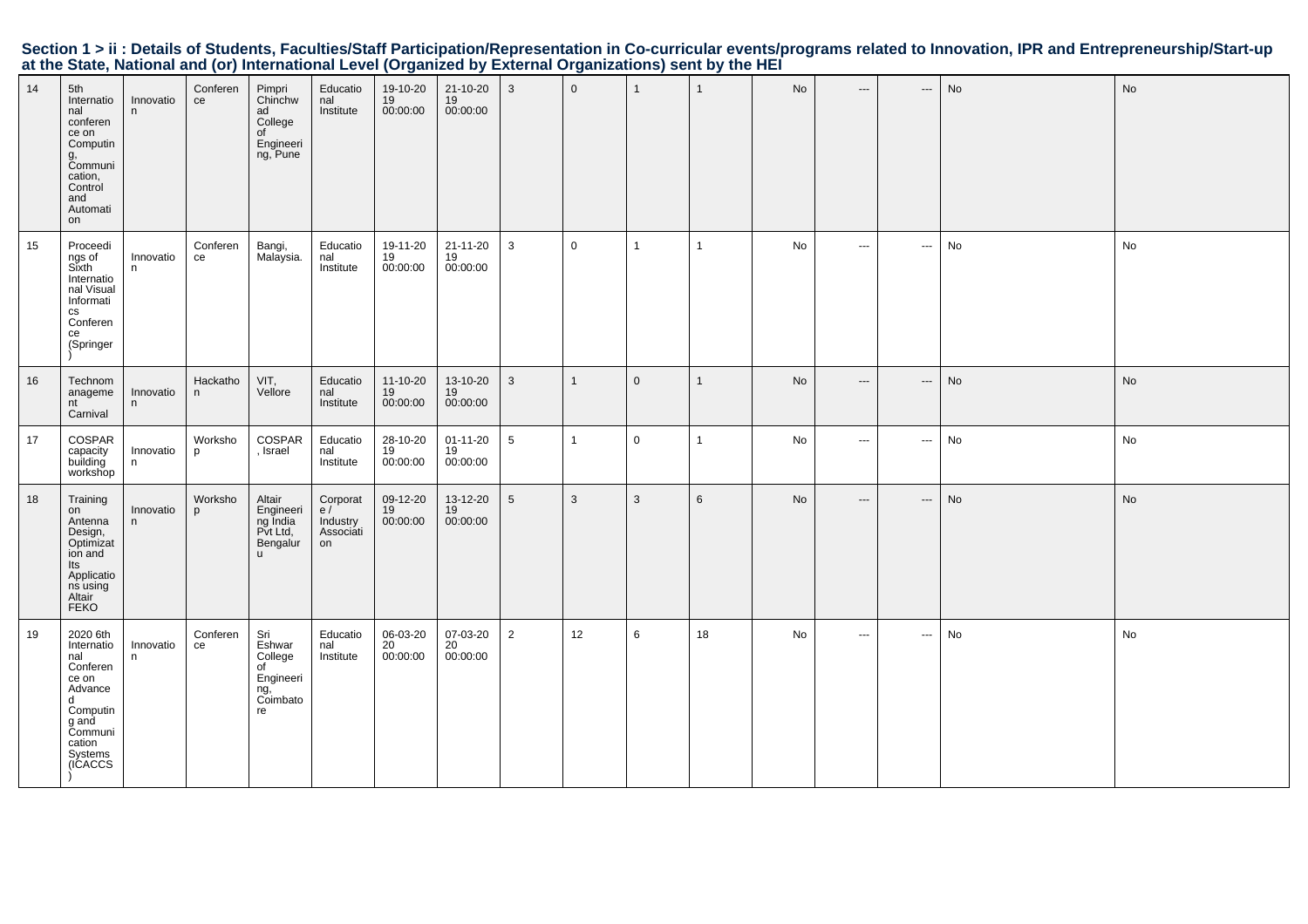| 20 | Internatio<br>nal<br>Conferen<br>ce on<br>Science,<br>Technolo<br>gy,<br>Engineeri<br>ng and<br>Manage<br>ment                                             | Innovatio<br>n | Conferen<br>ce | Kalaignar<br>Karunani<br>dhi<br>Institute<br>of<br>Technolo<br>gy,<br>Coimbato<br>re                                         | Educatio<br>nal<br>Institute | 13-03-20<br>20<br>00:00:00              | 14-03-20<br>20<br>00:00:00 | $\overline{2}$ | $\mathbf{3}$     | $\mathbf{3}$   | 6              | No | $\hspace{0.05cm} \ldots$ | $\hspace{0.05cm} \cdots$ | No        | No |
|----|------------------------------------------------------------------------------------------------------------------------------------------------------------|----------------|----------------|------------------------------------------------------------------------------------------------------------------------------|------------------------------|-----------------------------------------|----------------------------|----------------|------------------|----------------|----------------|----|--------------------------|--------------------------|-----------|----|
| 21 | Proceedi<br>ngs of 1st<br>Internatio<br>nal<br>Conferen<br>ce on<br>Energy,<br>Systems<br>and<br>Informati<br>on<br>Processi<br>ng (IEEE)                  | Innovatio<br>n | Conferen<br>ce | Chennai,<br>India                                                                                                            | Educatio<br>nal<br>Institute | 04-07-20<br>19<br>00:00:00              | 06-07-20<br>19<br>00:00:00 | $\mathbf{3}$   | $\overline{2}$   | $\overline{2}$ | $\overline{4}$ | No | $\hspace{0.05cm} \cdots$ | ---                      | No        | No |
| 22 | Internatio<br>nal<br>Conferen<br>ce on<br>Technolo<br>gical<br>Advance<br>ments in<br>Materials,<br>Design,<br>Manufact<br>uring and<br>Energy<br>Sectors. | Innovatio<br>n | Conferen<br>ce | St.<br>Joseph<br>College<br>of<br>Engineeri<br>ng                                                                            | Educatio<br>nal<br>Institute | 20-02-20<br>$\frac{20}{20}$<br>00:00:00 | 21-02-20<br>20<br>00:00:00 | $\overline{2}$ | $\boldsymbol{8}$ | 2              | 10             | No | $\hspace{0.05cm} \cdots$ | ---                      | <b>No</b> | No |
| 23 | Internatio<br>nal<br>Conferen<br>ce on<br>Automati<br>on,<br>Signal<br>Processi<br>ng,<br>Instrume<br>ntation<br>and<br>Control<br>(iCASC<br>2020)         | Innovatio<br>n | Conferen<br>ce | VIT,<br>Vellore                                                                                                              | Educatio<br>nal<br>Institute | $27 - 02 - 20$<br>20<br>00:00:00        | 28-02-20<br>20<br>00:00:00 | $\overline{2}$ | $\sqrt{2}$       | $\overline{1}$ | 3              | No | $\sim$                   | $\sim$                   | No        | No |
| 24 | One day<br>Worksho<br>p on<br>eSim - A<br>First<br>Course in<br>the IOT<br>Series for<br>Teacher                                                           | Innovatio<br>n | Worksho<br>p   | III<br>Bombay,<br>Centre at<br><b>Dhanalak</b><br>shmi<br>Srinivasa<br>n College<br>of<br>Engineeri<br>ng,<br>Coimbato<br>re | Educatio<br>nal<br>Institute | 21-09-20<br>19<br>00:00:00              | 21-09-20<br>19<br>00:00:00 | $\mathbf{1}$   | $\overline{0}$   | 3              | 3              | No | $\qquad \qquad -\qquad$  | $\hspace{0.05cm} \cdots$ | No        | No |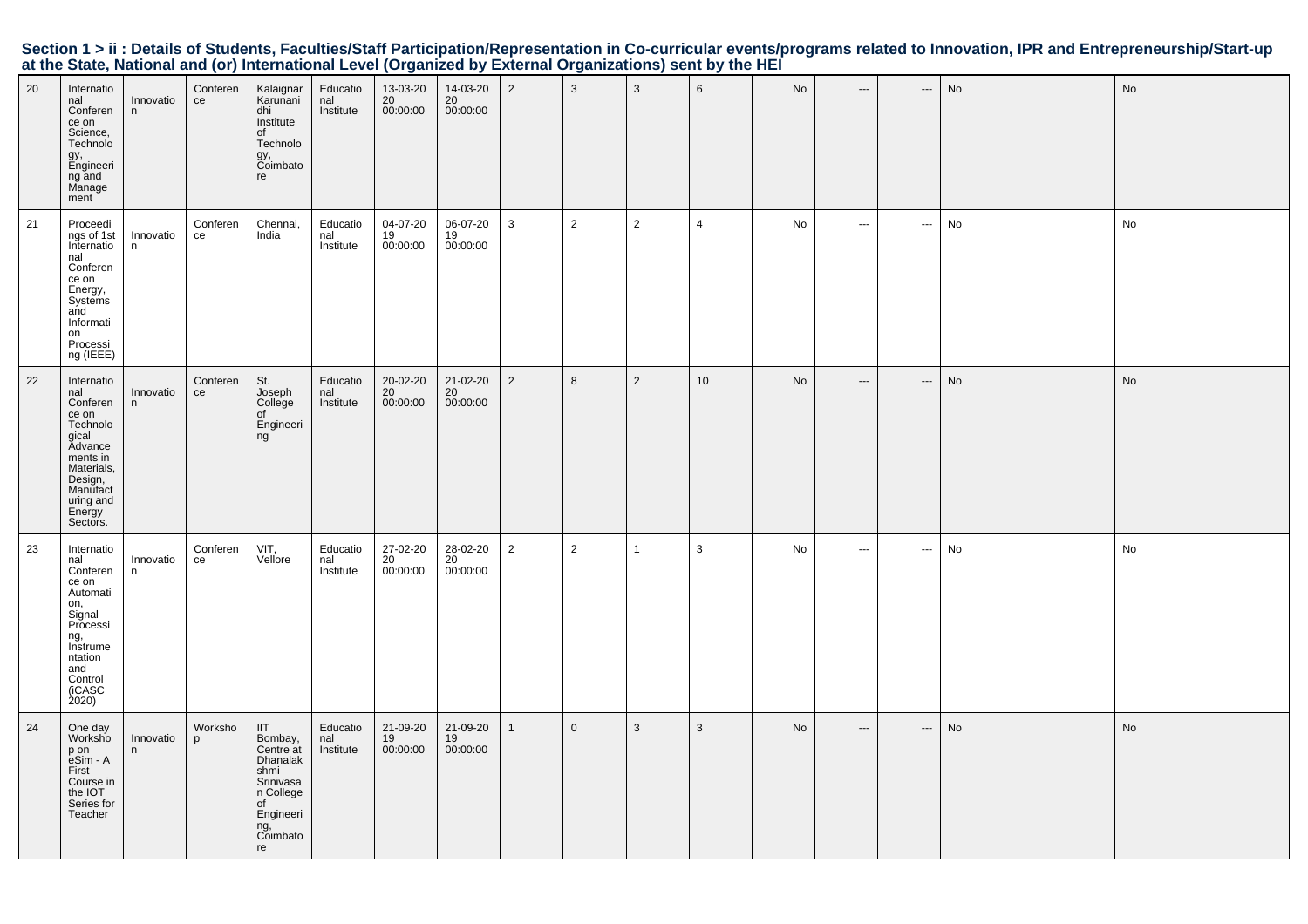|  | Section 1 > ii : Details of Students, Faculties/Staff Participation/Representation in Co-curricular events/programs related to Innovation, IPR and Entrepreneurship/Start-up |  |  |  |
|--|------------------------------------------------------------------------------------------------------------------------------------------------------------------------------|--|--|--|
|  | at the State, National and (or) International Level (Organized by External Organizations) sent by the HEI                                                                    |  |  |  |

| 25 | One day<br>Worksho<br>p on<br>Machine<br>Learning<br>Newral<br>Network<br>Models<br>for Data<br>Science<br>and<br>Analytics | Innovatio<br>n                   | Worksho<br>p               | Anna<br>Universit<br>y,<br>Chennai                                                                                          | Educatio<br>nal<br>Institute                  | 30-09-20<br>19<br>00:00:00 | 30-09-20<br>19<br>00:00:00       |                 | $\overline{0}$ | $\mathbf{1}$   | $\mathbf{1}$   | No | $\overline{\phantom{a}}$ | ---                      | No | No |
|----|-----------------------------------------------------------------------------------------------------------------------------|----------------------------------|----------------------------|-----------------------------------------------------------------------------------------------------------------------------|-----------------------------------------------|----------------------------|----------------------------------|-----------------|----------------|----------------|----------------|----|--------------------------|--------------------------|----|----|
| 26 | <b>ATAL</b><br>workshop<br>on<br>Robotics                                                                                   | Innovatio<br>n.                  | Worksho<br>p               | Model<br>Finshing<br>school,<br>trivandru<br>m                                                                              | Educatio<br>nal<br>Institute                  | 27-11-20<br>19<br>00:00:00 | $01 - 12 - 20$<br>19<br>00:00:00 | 5               | $\mathbf 0$    | $\overline{1}$ | $\mathbf{1}$   | No | $\hspace{0.05cm} \ldots$ | $\hspace{0.05cm} \cdots$ | No | No |
| 27 | Technical<br>Symposi<br>um-<br>CRYPTE<br><b>RA 19</b>                                                                       | Innovatio<br>n                   | Ideation                   | Coimbato<br>re<br>institute<br>of<br>technolog<br>y                                                                         | Educatio<br>nal<br>Institute                  | 28-08-20<br>19<br>00:00:00 | 28-08-20<br>19<br>00:00:00       | 1               | 13             | $\mathbf 0$    | 13             | No | $\hspace{0.05cm} \ldots$ | $\scriptstyle\cdots$     | No | No |
| 28 | National<br>Science<br>and<br>Technolo<br>gy Fair<br>2019                                                                   | Innovatio<br>n                   | Exhibition                 | Codissia,<br>Coimbato<br>re                                                                                                 | Educatio<br>nal<br>Institute                  | 28-08-20<br>19<br>00:00:00 | 31-08-20<br>19<br>00:00:00       | $\overline{4}$  | $\overline{4}$ | 3              | $\overline{7}$ | No | $\overline{\phantom{a}}$ | $\cdots$                 | No | No |
| 29 | <b>ANOKHA</b><br>2020                                                                                                       | Innovatio<br>n                   | B-Plan<br>Competiti<br>ons | AMRITA<br><b>VISHWA</b><br>VIDYAPE<br><b>ETHAM</b>                                                                          | Educatio<br>nal<br>Institute                  | 13-02-20<br>20<br>00:00:00 | 15-02-20<br>20<br>00:00:00       | 3               | 9              | $\mathbf 0$    | 9              | No | $\overline{\phantom{a}}$ | $\hspace{0.05cm} \cdots$ | No | No |
| 30 | Recent<br>Advance<br>ments in<br>Chemical<br>Biological<br>, Energy<br>and<br>Environm<br>ent                               | Innovatio<br>n                   | Worksho<br>D               | Departm<br>ent of<br>Chemical<br>Engineeri<br>ng,<br>Coimbato<br>re<br>Institute<br>of<br>Technolo<br>gy,<br>Coimbato<br>re | Educatio<br>nal<br>Institute                  | 22-04-20<br>19<br>00:00:00 | 26-04-20<br>19<br>00:00:00       | 5               | $\overline{0}$ | $\mathbf{1}$   | $\mathbf{1}$   | No | $\hspace{0.05cm} \ldots$ | ---                      | No | No |
| 31 | Quality<br>improve<br>ment<br>Program<br>me -<br>NMR for<br>Pharma<br>and<br>Biotechn<br>ology                              | Innovatio<br>n                   | Skill<br>developm<br>ent   | Departm<br>ent of<br>Bioscienc<br>e and Bio<br>Engineeri<br>ng - IIT<br>Bombay                                              | Educatio<br>nal<br>Institute                  | 20-05-20<br>19<br>00:00:00 | 24-05-20<br>19<br>00:00:00       | 5               | $\overline{0}$ | $\mathbf{1}$   | $\mathbf{1}$   | No | $\sim$ $\sim$            | $\sim$                   | No | No |
| 32 | Industry<br>training<br>on<br>cultivatio<br>n of<br>Algae                                                                   | Entrepre<br>neurship/<br>Startup | Skill<br>developm<br>ent   | Shibin<br>Nutraceut<br>icals,<br>Tamilnad<br><b>u</b>                                                                       | Corporat<br>e/<br>Industry<br>Associati<br>on | 03-06-20<br>19<br>00:00:00 | 07-06-20<br>19<br>00:00:00       | $5\overline{)}$ | $\mathbf{0}$   | $\overline{1}$ | $\mathbf{1}$   | No | $\hspace{0.05cm} \ldots$ | $\hspace{0.05cm} \cdots$ | No | No |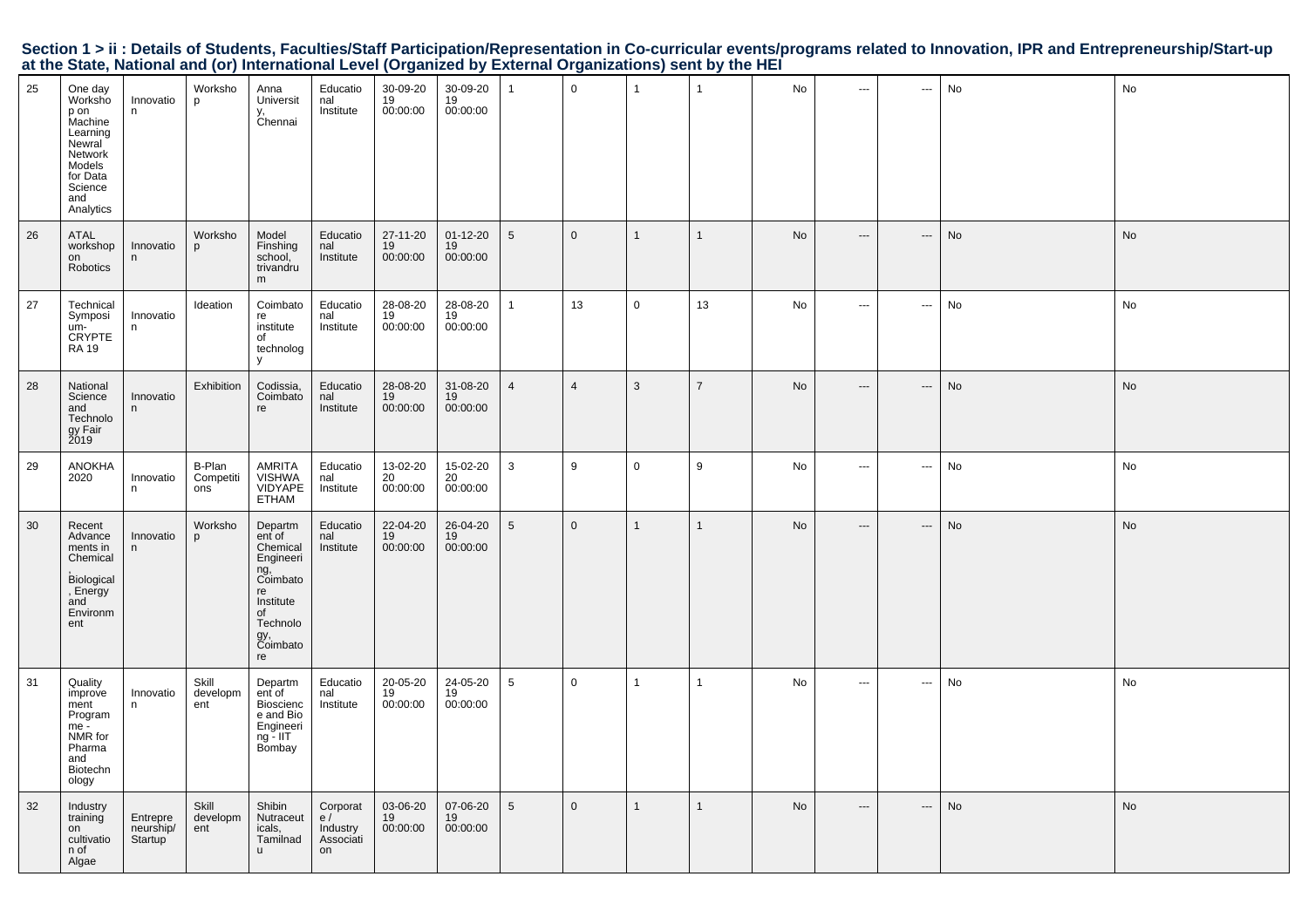|                                                                                                           |  |  | Section 1 > ii : Details of Students, Faculties/Staff Participation/Representation in Co-curricular events/programs related to Innovation, IPR and Entrepreneurship/Start-up |
|-----------------------------------------------------------------------------------------------------------|--|--|------------------------------------------------------------------------------------------------------------------------------------------------------------------------------|
| at the State, National and (or) International Level (Organized by External Organizations) sent by the HEI |  |  |                                                                                                                                                                              |

| 33 | 2nd<br>Internatio<br>nal<br>Conferen<br>ce on<br>Intelligent<br>Computin<br>g<br>Instrume<br>ntation<br>and<br>Control<br>Technolo<br>qies<br><b>CICICT</b><br>2019 | Innovatio<br>n. | Conferen<br>ce           | Vimal<br>Jyothi<br>Engineeri<br>ng<br>College,<br>Kannur,<br>Kerala                                              | Educatio<br>nal<br>Institute                  | 05-07-20<br>19<br>00:00:00 | 06-07-20<br>19<br>00:00:00 | $\overline{2}$  | $\overline{0}$ | $\mathbf{1}$   | $\mathbf{1}$   | No | $\sim$ $\sim$ $\sim$     | $\overline{\phantom{a}}$ | No | No        |
|----|---------------------------------------------------------------------------------------------------------------------------------------------------------------------|-----------------|--------------------------|------------------------------------------------------------------------------------------------------------------|-----------------------------------------------|----------------------------|----------------------------|-----------------|----------------|----------------|----------------|----|--------------------------|--------------------------|----|-----------|
| 34 | Internatio<br>nal<br>Conferen<br>ce on<br>Adaptive<br>Computat<br>ional<br>Intelligen<br>ce ICACI<br>$-2019$                                                        | Innovatio<br>n  | Conferen<br>ce           | GSS<br>Institute<br>of<br>Engineeri<br>$ng$ and<br>Technolo<br>gy for<br>Women,<br>Mysuru,                       | Educatio<br>nal<br>Institute                  | 18-07-20<br>19<br>00:00:00 | 19-07-20<br>19<br>00:00:00 | $\overline{2}$  | $\overline{0}$ | $\mathbf{1}$   | $\mathbf{1}$   | No | $\hspace{0.05cm} \cdots$ | $\hspace{0.05cm} \cdots$ | No | No        |
| 35 | Improvin<br>g<br>analytical<br>Performa<br>nce                                                                                                                      | Innovatio<br>n  | Worksho<br>D             | Agilent<br>Technolo<br>gies,<br>Coimbato<br>re                                                                   | Corporat<br>e/<br>Industry<br>Associati<br>on | 23-04-20<br>19<br>00:00:00 | 23-04-20<br>19<br>00:00:00 | $\mathbf{1}$    | $\overline{0}$ | $\mathbf{1}$   | $\mathbf{1}$   | No | $\sim$ $\sim$            | $\sim$                   | No | No        |
| 36 | Database<br>Foundati<br>on<br>Program<br>by Oracle                                                                                                                  | Innovatio<br>n  | Skill<br>developm<br>ent | PSGIT-<br>Coimbato<br>re                                                                                         | Educatio<br>nal<br>Institute                  | 19-08-20<br>19<br>00:00:00 | 23-08-20<br>19<br>00:00:00 | $5\overline{)}$ | $\mathbf 0$    | 2              | $\overline{2}$ | No | $\hspace{0.05cm} \ldots$ | ---                      | No | <b>No</b> |
| 37 | One day<br>FDP on<br>Disruptiv<br>e<br>Technolo<br>gies and<br><b>Inculcatin</b><br>g Life<br>Škills                                                                | Innovatio<br>n. | Skill<br>developm<br>ent | Office of<br>Compute<br>r Society<br>of India.<br>Coimbato<br>re                                                 | Non-<br>Govt.<br>Agencies                     | 15-10-20<br>19<br>00:00:00 | 15-10-20<br>19<br>00:00:00 | 1               | $\mathbf 0$    | $\overline{2}$ | $\overline{2}$ | No | $\cdots$                 | $\hspace{0.05cm} \ldots$ | No | No        |
| 38 | <b>AICTE</b><br>Sponsore<br>d One-<br>Week<br>Faculty<br>Develop<br>ment<br>Program<br>me on<br>Artificial<br>Intelligen<br>ce                                      | Innovatio<br>n  | Conferen<br>ce           | Universit<br>Visvesvar<br>aya<br>College<br>Of<br>Engineeri<br>ng,<br>Bangalor<br>eUniversi<br>ty, Bengal<br>uru | Educatio<br>nal<br>Institute                  | 14-10-20<br>19<br>00:00:00 | 18-10-20<br>19<br>00:00:00 | $5\overline{)}$ | $\overline{0}$ | $\mathbf{1}$   | $\mathbf{1}$   | No | $\hspace{0.05cm} \cdots$ | $\hspace{0.05cm} \ldots$ | No | <b>No</b> |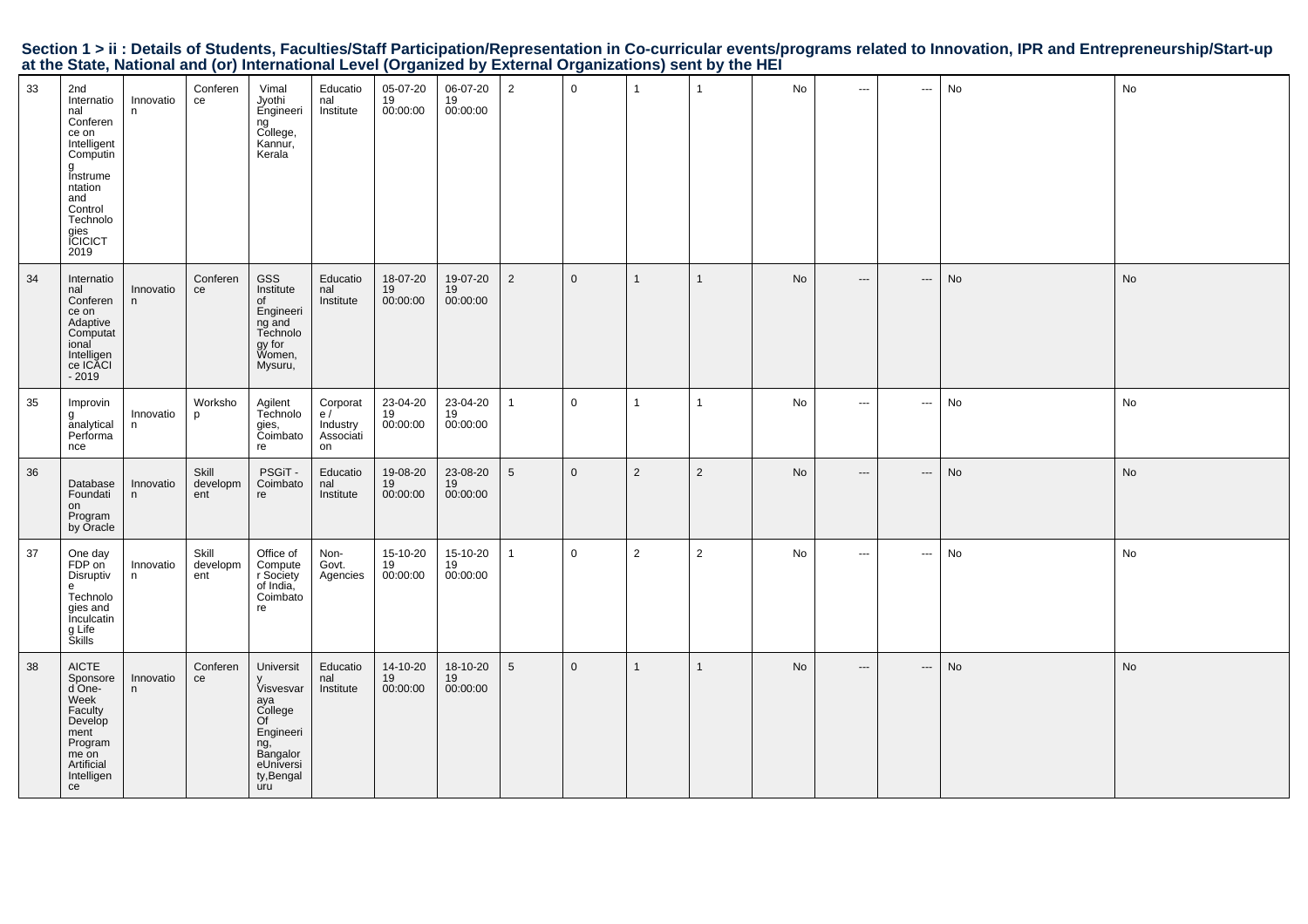|  | Section 1 > ii : Details of Students, Faculties/Staff Participation/Representation in Co-curricular events/programs related to Innovation, IPR and Entrepreneurship/Start-up |  |  |  |
|--|------------------------------------------------------------------------------------------------------------------------------------------------------------------------------|--|--|--|
|  | at the State, National and (or) International Level (Organized by External Organizations) sent by the HEI                                                                    |  |  |  |

| 39 | Internatio<br>nal<br>Conferen<br>ce on<br>Recent<br>Trends in<br>Computin<br>g,<br>Communi<br>cation<br>and<br>Networki<br>ng<br>Technolo<br>gies | Innovatio<br>n                   | Conferen<br>ce           | Kings<br>Engineeri<br>ngັ<br>College,<br>Chennai                                                         | Educatio<br>nal<br>Institute | 18-10-20<br>19<br>00:00:00       | 19-10-20<br>19<br>00:00:00              | $\overline{2}$  | $\overline{0}$ | $\overline{1}$ | $\overline{1}$ | No        | $\hspace{0.05cm} \ldots \hspace{0.05cm}$ | $\sim$                   | No | No        |
|----|---------------------------------------------------------------------------------------------------------------------------------------------------|----------------------------------|--------------------------|----------------------------------------------------------------------------------------------------------|------------------------------|----------------------------------|-----------------------------------------|-----------------|----------------|----------------|----------------|-----------|------------------------------------------|--------------------------|----|-----------|
| 40 | Innovatio<br>n and<br>Entrepre<br>neurship<br>Develop<br>ment<br>Program<br>me                                                                    | Entrepre<br>neurship/<br>Startup | Skill<br>developm<br>ent | PMO-<br>IEDP<br>Anna<br>Universit<br>Regional<br>campus,<br>Coimbato<br>re                               | Educatio<br>nal<br>Institute | 16-07-20<br>19<br>00:00:00       | 18-07-20<br>19<br>00:00:00              | 3               | $\overline{0}$ | $\mathbf{1}$   | $\mathbf{1}$   | <b>No</b> | $---$                                    | $\hspace{0.05cm} \ldots$ | No | No        |
| 41 | FDP in<br>Data<br>Science<br>and Big<br>Data<br>Analytics<br>organize<br>d by ICT<br>Academy                                                      | Innovatio<br>n.                  | Skill<br>developm<br>ent | Karpaga<br>m<br>Academy<br>of Higher<br>Educatio<br>n.                                                   | Educatio<br>nal<br>Institute | 18-10-20<br>19<br>00:00:00       | 22-10-20<br>$\overline{19}$<br>00:00:00 | $5\phantom{.0}$ | $\mathbf 0$    | $\overline{2}$ | $\overline{2}$ | No        | $\sim$                                   | $\hspace{0.05cm} \ldots$ | No | No        |
| 42 | ATAL<br>FDP on<br>Artificial<br>Intelligen<br>ce                                                                                                  | Innovatio<br>n.                  | Skill<br>developm<br>ent | Madras<br>Institute<br>of<br>Technolo<br>gy,<br>Chennai                                                  | Educatio<br>nal<br>Institute | $11 - 11 - 20$<br>19<br>00:00:00 | 15-11-20<br>19<br>00:00:00              | 5               | $\mathbf 0$    | $\overline{2}$ | $\overline{2}$ | <b>No</b> | $\hspace{0.05cm} \cdots$                 | $\hspace{0.05cm} \cdots$ | No | <b>No</b> |
| 43 | Design<br>your<br>Destiny                                                                                                                         | Innovatio<br>n.                  | Seminar                  | Departm<br>ent of<br>Biomedic<br>al<br>Sciences,<br>Alagappa<br>Universit<br>y,<br>Karaikudi             | Educatio<br>nal<br>Institute | 26-05-20<br>19<br>00:00:00       | 26-05-20<br>19<br>00:00:00              | $\mathbf{1}$    | $\mathbf 0$    | $\mathbf{1}$   | $\mathbf{1}$   | No        | $\overline{\phantom{a}}$                 | $\sim$ $\sim$            | No | No        |
| 44 | AICTE -<br>ATAL<br>Sponsore<br>d FDP on<br><b>IOT</b>                                                                                             | Innovatio<br>n                   | Skill<br>developm<br>ent | Universit<br>Visvesvar<br>aya<br>College<br>of<br>Engineeri<br>ng, <i>de</i><br>Bengalur<br>$\mathsf{u}$ | Educatio<br>nal<br>Institute | 18-10-20<br>19<br>00:00:00       | 22-10-20<br>$\overline{19}$<br>00:00:00 | 5               | $\mathbf 0$    | $\mathbf{1}$   | $\mathbf{1}$   | No        | $---$                                    | $\hspace{0.05cm} \cdots$ | No | No        |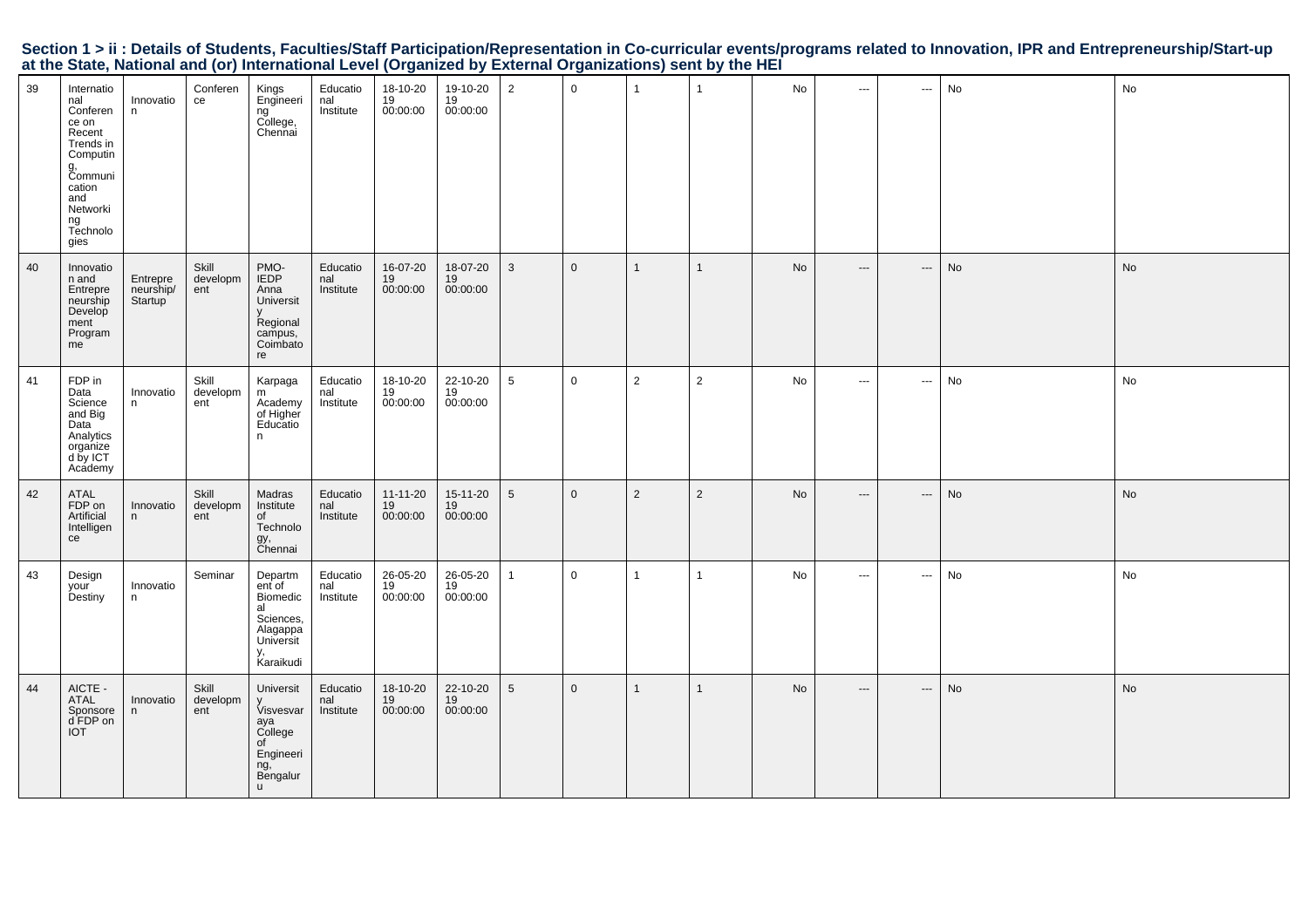|                                                                                                           |  |  | Section 1 > ii : Details of Students, Faculties/Staff Participation/Representation in Co-curricular events/programs related to Innovation, IPR and Entrepreneurship/Start-up |  |
|-----------------------------------------------------------------------------------------------------------|--|--|------------------------------------------------------------------------------------------------------------------------------------------------------------------------------|--|
| at the State, National and (or) International Level (Organized by External Organizations) sent by the HEI |  |  |                                                                                                                                                                              |  |

| 45 | AICTE -<br>ATAL<br>Sponsore<br>d FDP on<br>IOT                                                                                                                                             | Innovatio<br>n.                               | Skill<br>developm<br>ent | Universit<br>Visvesvar<br>aya<br>College<br>of<br>Engineeri<br>ng,<br>Bengalur<br>u. | Educatio<br>nal<br>Institute | 18-11-20<br>19<br>00:00:00       | 22-11-20<br>$\frac{19}{19}$ 00:00:00 | 5               | $\mathbf 0$    | $\mathbf{1}$   | $\overline{1}$ | No | $\cdots$                 | $\hspace{0.05cm} \ldots$ | No | No |
|----|--------------------------------------------------------------------------------------------------------------------------------------------------------------------------------------------|-----------------------------------------------|--------------------------|--------------------------------------------------------------------------------------|------------------------------|----------------------------------|--------------------------------------|-----------------|----------------|----------------|----------------|----|--------------------------|--------------------------|----|----|
| 46 | Start<br>where h<br>you are                                                                                                                                                                | Entrepre<br>neurship/<br>Startup <sup>'</sup> | Seminar                  | <b>SV</b><br>College<br>of<br>Technolo<br>gy,<br>Sriperum<br>budur, Ta<br>milnadu    | Educatio<br>nal<br>Institute | 26-05-20<br>19<br>00:00:00       | 26-05-20<br>19<br>00:00:00           | $\mathbf{1}$    | $\mathbf 0$    | $\overline{1}$ | $\mathbf{1}$   | No | $\hspace{0.05cm} \ldots$ | ---                      | No | No |
| 47 | 2nd<br>Internatio<br>nal<br>Conferen<br>ce on<br>Recent<br>Trends in<br>Advance<br>d<br>Computin<br>g<br>DISRUP-<br><b>TIV</b><br><b>INNOVA</b><br><b>TION</b><br>(ICRTAC<br>-DTI<br>2019) | Innovatio<br>n                                | Conferen<br>ce           | Vellore<br>Institute<br>of<br>Technolo<br>$gy(VIT)$ ,<br>Chennai                     | Educatio<br>nal<br>Institute | $11 - 11 - 20$<br>19<br>00:00:00 | 12-11-20<br>19<br>00:00:00           | $\overline{2}$  | $\overline{0}$ | $\mathbf{1}$   | $\mathbf{1}$   | No | $\sim$                   | $\sim$                   | No | No |
| 48 | Science<br>Academi<br>$es -$<br>Science<br>leadershi<br>p<br>Worksho<br>p                                                                                                                  | Entrepre<br>neurship/<br>Startup <sup>1</sup> | Worksho<br>p             | Central<br>Universit<br>y of<br>Punjab                                               | Educatio<br>nal<br>Institute | 22-06-20<br>19<br>00:00:00       | 26-06-20<br>19<br>00:00:00           | 5               | $\overline{0}$ | $\overline{2}$ | $\overline{2}$ | No | $---$                    | $\hspace{0.05cm} \cdots$ | No | No |
| 49 | AICTE -<br>ATAL<br>Sponsore<br>d FDP on<br>Artificial<br>Intelligen<br>ce                                                                                                                  | Innovatio<br>n                                | Skill<br>developm<br>ent | National<br>Institute<br>of<br>Technolo<br>$gy(NIT)$ ,<br>Warangal                   | Educatio<br>nal<br>Institute | 19-11-20<br>19<br>00:00:00       | 23-11-20<br>19<br>00:00:00           | $5\phantom{.0}$ | $\mathbf 0$    | $\overline{1}$ | $\mathbf{1}$   | No | $\cdots$                 | $\hspace{0.05cm} \ldots$ | No | No |
| 50 | 2nd EAI<br>internatio<br>nal<br>conferen<br>ce on Big<br>data<br>Innovatio<br>n for<br>Sustaina<br>ble<br>Cognitive<br>computin<br>g                                                       | Innovatio<br>n.                               | Conferen<br>ce           | Hotel<br>Vijay<br>Elanza,<br>CBE                                                     | Non-<br>Govt.<br>Agencies    | 12-12-20<br>19<br>00:00:00       | 13-12-20<br>19<br>00:00:00           | $\overline{2}$  | $\mathbf 0$    | $\mathbf{3}$   | 3              | No | $\hspace{0.05cm} \ldots$ | ---                      | No | No |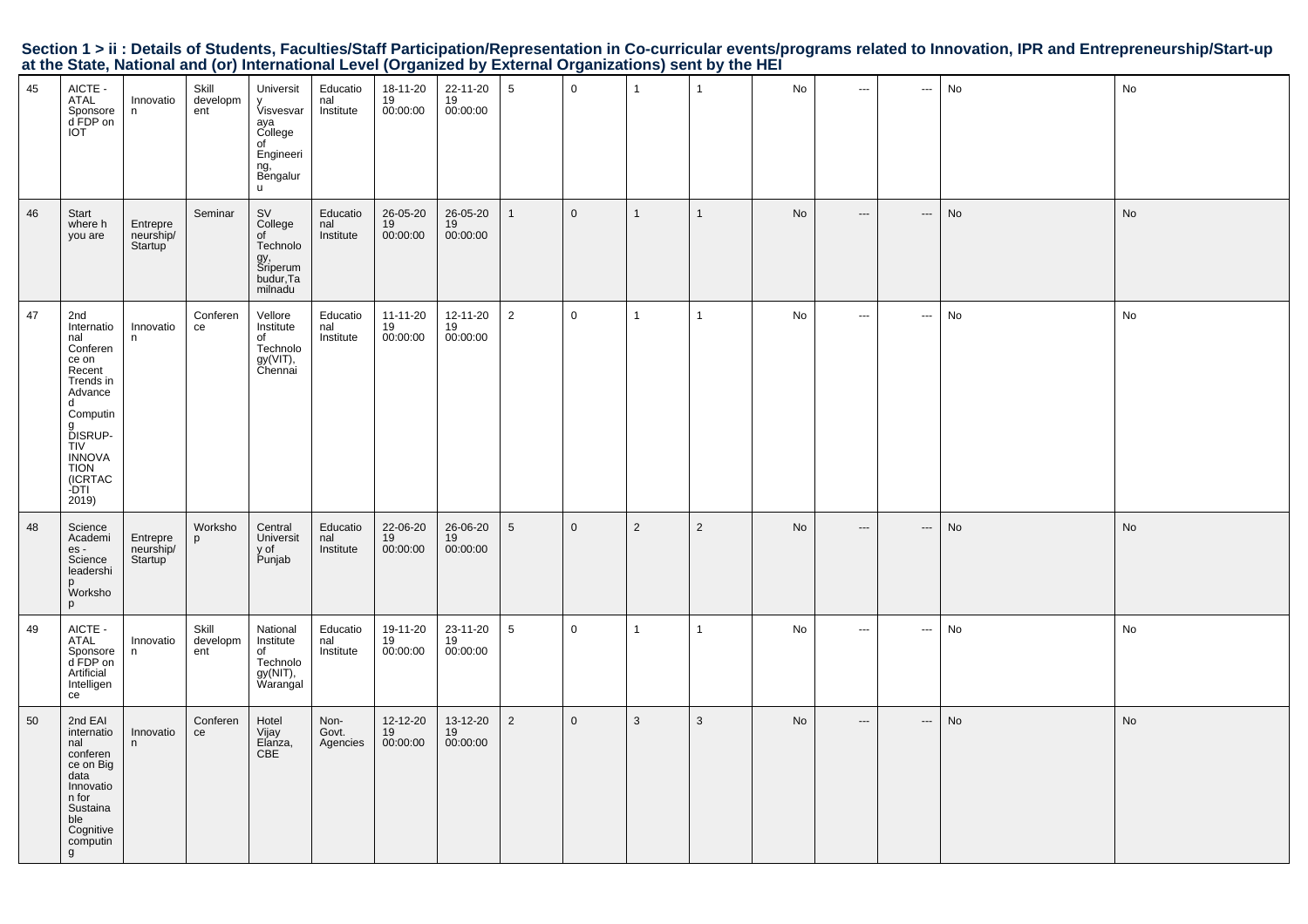| 51 | Animal<br>Research<br>and<br>Ethics                                                                          | Innovatio<br>n | Seminar                    | PSG<br>Institute<br>of<br>Medical<br>Sciences<br>and<br>Research<br>Coimbato<br>re                                            | Educatio<br>nal<br>Institute | 12-09-20<br>19<br>00:00:00 | 13-09-20<br>19<br>00:00:00 | $\overline{2}$ | $\mathbf 0$    | $\overline{1}$ | $\mathbf{1}$   | No        | $\sim$ $\sim$            | $\hspace{0.05cm} \cdots$ | No | No |
|----|--------------------------------------------------------------------------------------------------------------|----------------|----------------------------|-------------------------------------------------------------------------------------------------------------------------------|------------------------------|----------------------------|----------------------------|----------------|----------------|----------------|----------------|-----------|--------------------------|--------------------------|----|----|
| 52 | Internatio<br>nal<br>Conferen<br>ce<br><b>ICCIKE</b><br>2019                                                 | Innovatio<br>n | Conferen<br>ce             | Amity<br>Universit<br>y, Dubai                                                                                                | Educatio<br>nal<br>Institute | 11-12-20<br>19<br>00:00:00 | 12-12-20<br>19<br>00:00:00 | $\overline{2}$ | $\overline{0}$ | $\overline{1}$ | $\mathbf{1}$   | <b>No</b> | $\hspace{0.05cm} \ldots$ | $\hspace{0.05cm} \cdots$ | No | No |
| 53 | Advancin<br>g<br>Healthcar<br>$\mathbf{e}$<br>Through<br>Al Across<br>Sweden<br>and India                    | Innovatio<br>n | Seminar                    | DBT-<br><b>BIRAC</b>                                                                                                          | Govt.<br>Agency<br>(Central) | 05-05-20<br>19<br>00:00:00 | 05-05-20<br>19<br>00:00:00 | $\mathbf{1}$   | $\mathbf 0$    | $\mathbf{1}$   | $\mathbf{1}$   | No        | $\hspace{0.05cm} \ldots$ | $\hspace{0.05cm} \cdots$ | No | No |
| 54 | Intellectu<br>al<br>Propety<br><b>Rights</b>                                                                 | <b>IPR</b>     | Motivatio<br>nal speak     | Departm<br>ent of<br>Biotechn<br>ology, Sri<br>Krishna<br>Arts and<br>Science<br>College,<br>Coimbato<br>re                   | Educatio<br>nal<br>Institute | 19-09-20<br>19<br>00:00:00 | 19-09-20<br>19<br>00:00:00 | $\mathbf{1}$   | $\mathbf 0$    | $\mathbf{1}$   | $\mathbf{1}$   | No        | $\hspace{0.05cm} \cdots$ | $\hspace{0.05cm} \cdots$ | No | No |
| 55 | Innovatio<br>ns in<br>Bioengin<br>eering                                                                     | <b>IPR</b>     | Motivatio<br>nal speak     | Departm<br>ent of<br>Industrial<br>Biotechn<br>ology,<br>Governm<br>ent<br>College<br>of<br>Technolo<br>gy,<br>Coimbato<br>re | Educatio<br>nal<br>Institute | 21-12-20<br>19<br>00:00:00 | 21-12-20<br>19<br>00:00:00 | $\mathbf{1}$   | $\mathbf 0$    | $\overline{1}$ | $\overline{1}$ | No        | $\hspace{0.05cm} \ldots$ | ---                      | No | No |
| 56 | Challeng<br>es and<br>Innovatio<br>ns in<br>Science<br>and<br>Technolo<br>gy for a<br>Better<br>Tomorro<br>W | Innovatio<br>n | Orientatio<br>n<br>Session | P.A.<br>College<br>of<br>Engineeri<br>ng and<br>Technolo<br>gy,<br>Pollachi                                                   | Educatio<br>nal<br>Institute | 20-02-20<br>20<br>00:00:00 | 20-02-20<br>20<br>00:00:00 | $\mathbf{1}$   | $\overline{0}$ | $\overline{1}$ | $\mathbf{1}$   | <b>No</b> | $\hspace{0.05cm} \ldots$ | ---                      | No | No |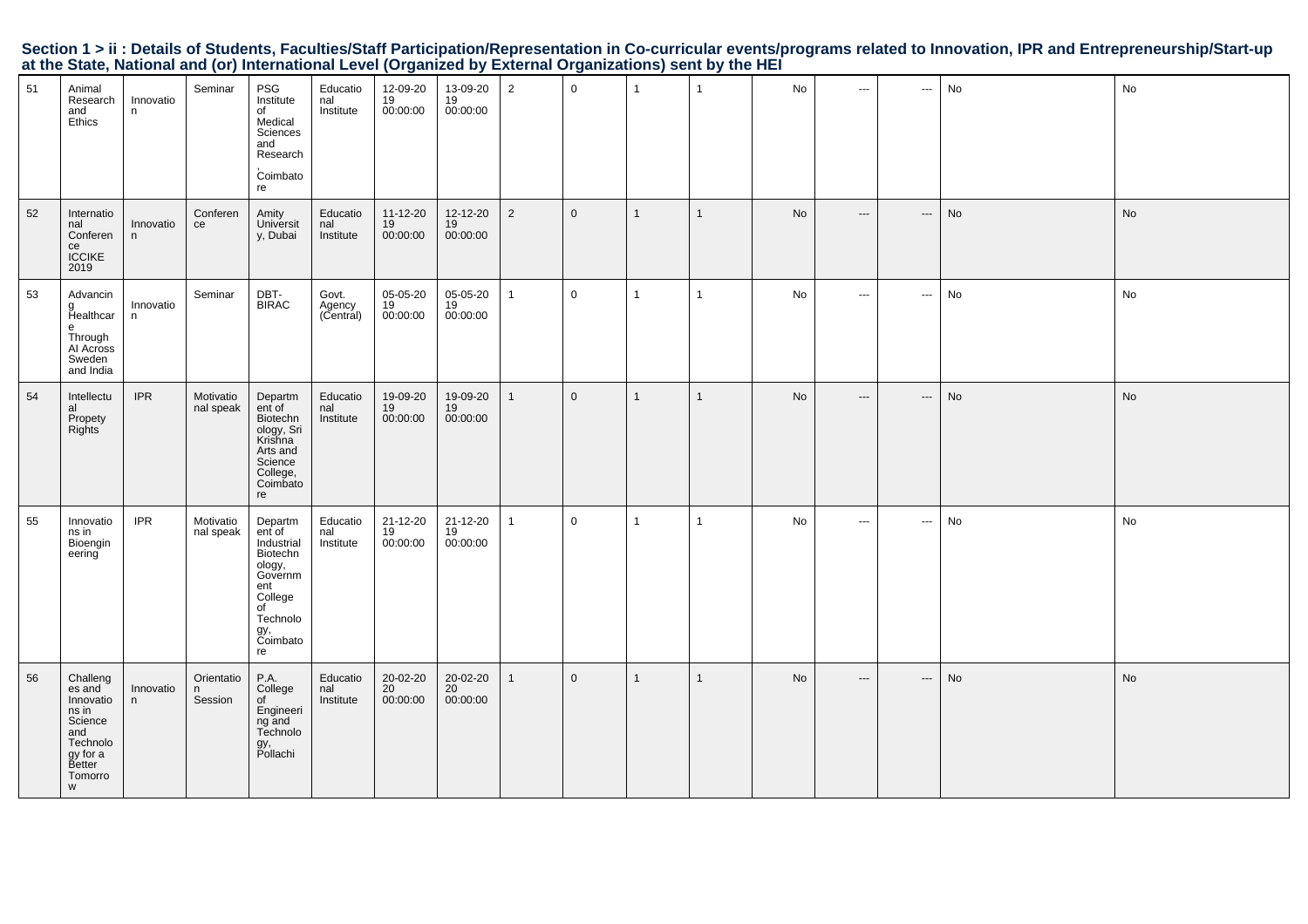|  | Section 1 > ii : Details of Students, Faculties/Staff Participation/Representation in Co-curricular events/programs related to Innovation, IPR and Entrepreneurship/Start-up |  |  |  |
|--|------------------------------------------------------------------------------------------------------------------------------------------------------------------------------|--|--|--|
|  | at the State, National and (or) International Level (Organized by External Organizations) sent by the HEI                                                                    |  |  |  |

| 57 | Recent<br>Advance<br>d<br>Technolo<br>gy for<br>pollution<br>preventio<br>n for<br>clean and<br>green<br>environm<br>ent                                                                                       | Innovatio<br>n  | Seminar                  | P.A.<br>College<br>of<br>Engineeri<br>ng and<br>Technolo<br>gy,<br>Pollachi                                                   | Educatio<br>nal<br>Institute | 21-08-20<br>19<br>00:00:00 | $21 - 08 - 20$<br>$19$<br>00:00:00 | -1              | $\mathbf 0$    | $\overline{1}$ | $\mathbf{1}$   | No | $\hspace{1.5cm} \textbf{---}$            | ---                      | No | No |
|----|----------------------------------------------------------------------------------------------------------------------------------------------------------------------------------------------------------------|-----------------|--------------------------|-------------------------------------------------------------------------------------------------------------------------------|------------------------------|----------------------------|------------------------------------|-----------------|----------------|----------------|----------------|----|------------------------------------------|--------------------------|----|----|
| 58 | Research<br>Based<br>Pedagog<br>y                                                                                                                                                                              | Innovatio<br>n  | Worksho<br>p             | Vellalar<br>College<br>for<br>Women<br>(Autonom<br>ous),<br>Erode                                                             | Educatio<br>nal<br>Institute | 05-12-20<br>19<br>00:00:00 | 07-12-20<br>19<br>00:00:00         | $\mathbf{3}$    | $\mathbf 0$    | $\mathbf{1}$   | $\mathbf{1}$   | No | $\hspace{0.05cm} \ldots \hspace{0.05cm}$ | $\hspace{0.05cm} \cdots$ | No | No |
| 59 | Innovatio<br>ns in<br>Bioengin<br>eering                                                                                                                                                                       | <b>IPR</b>      | Motivatio<br>nal speak   | Departm<br>ent of<br>Industrial<br>Biotechn<br>ology,<br>Governm<br>ent<br>College<br>of<br>Technolo<br>gy,<br>Coimbato<br>re | Educatio<br>nal<br>Institute | 17-12-20<br>19<br>00:00:00 | 17-12-20<br>19<br>00:00:00         | $\mathbf{1}$    | $\overline{0}$ | $\mathbf{1}$   | $\mathbf{1}$   | No | $\hspace{0.05cm} \ldots$                 | $\hspace{0.05cm} \ldots$ | No | No |
| 60 | Innovatio<br>ns in<br>Green<br>Technolo<br>gy and its<br>applicatio<br>ns in<br>green<br>synthesis<br>and<br>sequestr<br>ation of<br>industrial<br>pollutants<br>towards<br>sustainab<br>le<br>developm<br>ent | Innovatio<br>n  | Seminar                  | Departm<br>ent of<br>Chemical<br>Engineeri<br>ng,<br>Kongu<br>Engineeri<br>ng<br>college,<br>Perundur<br>ai                   | Educatio<br>nal<br>Institute | 05-12-20<br>19<br>00:00:00 | 05-12-20<br>19<br>00:00:00         | $\mathbf{1}$    | $\mathsf 0$    | $\mathbf{1}$   | $\mathbf{1}$   | No | $\hspace{0.05cm} \ldots \hspace{0.05cm}$ | $\hspace{0.05cm} \cdots$ | No | No |
| 61 | Empower<br>ment of<br>Rural<br>Communi<br>ties<br>Through<br>Innovatio<br>n in<br>Science<br>and<br>Technolo<br>gy                                                                                             | Innovatio<br>n. | Conferen<br>ce           | Konguna<br>du arts<br>and<br>Science<br>college<br>Coimbato<br>re                                                             | Educatio<br>nal<br>Institute | 21-02-20<br>20<br>00:00:00 | 21-02-20<br>20<br>00:00:00         | $\mathbf{1}$    | 6              | $\mathbf 0$    | 6              | No | $\hspace{0.05cm} \ldots$                 | $\scriptstyle\cdots$     | No | No |
| 62 | ATAL<br>FDP on<br>Artificial<br>Intelligen<br>ce                                                                                                                                                               | Innovatio<br>n  | Skill<br>developm<br>ent | IIITDM,<br>Kanchee<br>puram                                                                                                   | Educatio<br>nal<br>Institute | 04-12-20<br>19<br>00:00:00 | 08-12-20<br>19<br>00:00:00         | $5\overline{5}$ | $\overline{0}$ | $\overline{4}$ | $\overline{4}$ | No | $\hspace{0.05cm} \ldots \hspace{0.05cm}$ | ---                      | No | No |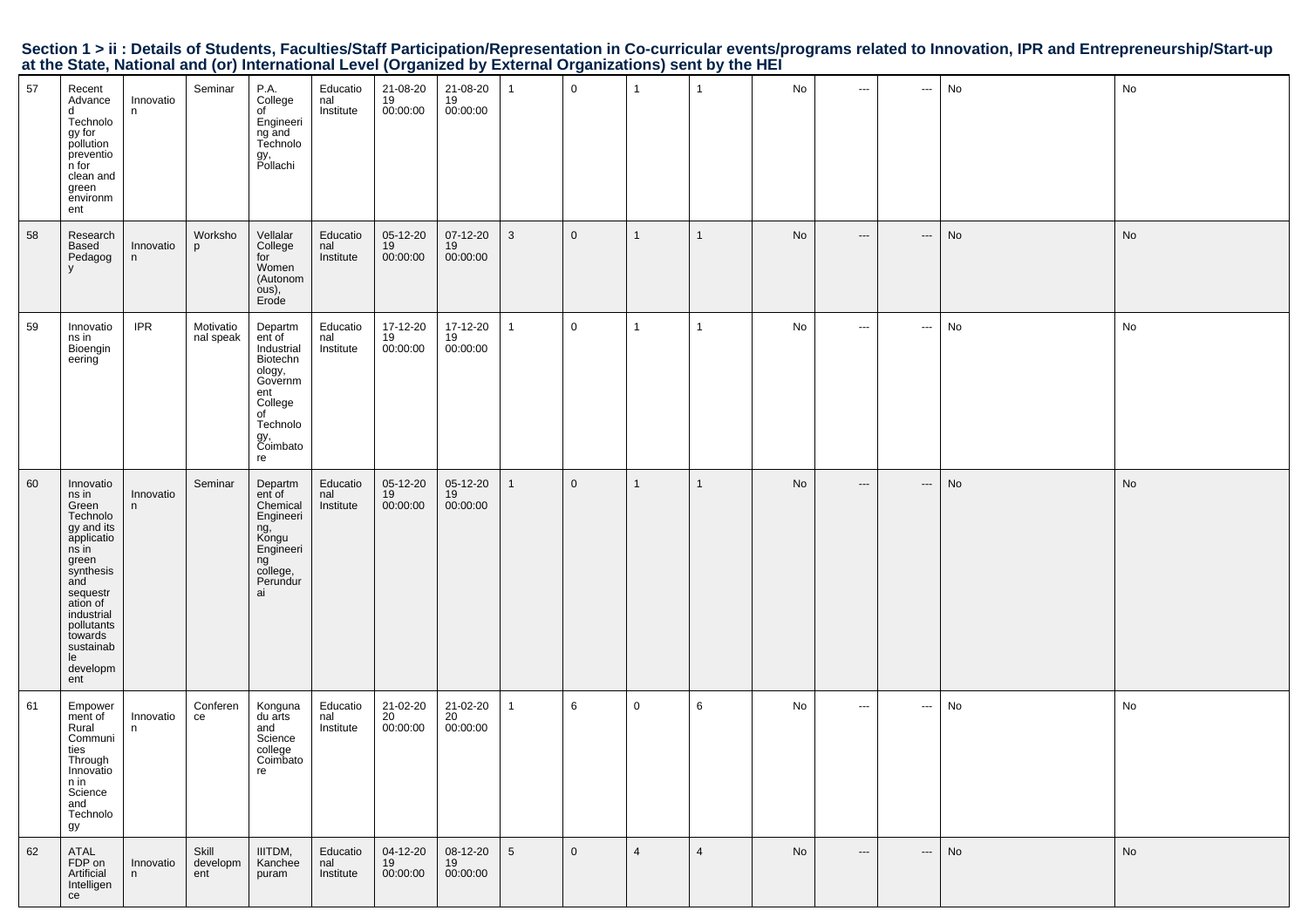|                                                                                                           |  |  | Section 1 > ii : Details of Students, Faculties/Staff Participation/Representation in Co-curricular events/programs related to Innovation, IPR and Entrepreneurship/Start-up |
|-----------------------------------------------------------------------------------------------------------|--|--|------------------------------------------------------------------------------------------------------------------------------------------------------------------------------|
| at the State, National and (or) International Level (Organized by External Organizations) sent by the HEI |  |  |                                                                                                                                                                              |

| 63 | 11th<br>Internatio<br>nal<br>Conferen<br>ce on<br>Advance<br>d<br>Computin<br>g ICoAC<br>2019                                                             | Innovatio<br>n. | Conferen<br>ce           | MIT<br>Chennai                                                                                         | Educatio<br>nal<br>Institute | 18-12-20<br>19<br>00:00:00              | $20-12-20$<br>$19$<br>00:00:00 | 3              | $\mathbf 0$    | $\overline{1}$ | $\mathbf{1}$   | No        | $\sim$ $\sim$            | $\hspace{0.05cm} \cdots$ | No | No |
|----|-----------------------------------------------------------------------------------------------------------------------------------------------------------|-----------------|--------------------------|--------------------------------------------------------------------------------------------------------|------------------------------|-----------------------------------------|--------------------------------|----------------|----------------|----------------|----------------|-----------|--------------------------|--------------------------|----|----|
| 64 | Introducti<br>on to Big<br>Data<br>Analytics                                                                                                              | Innovatio<br>n  | Skill<br>developm<br>ent | Avinashili<br>ngam<br>Institute<br>for Home<br>Science<br>and<br>Higher<br>Educatio<br>n for<br>Women. | Educatio<br>nal<br>Institute | 22-01-20<br>$\overline{20}$<br>00:00:00 | 24-01-20<br>20<br>00:00:00     | 3              | $\mathbf{0}$   | 2              | $\overline{2}$ | <b>No</b> | $\hspace{0.05cm} \ldots$ | $\hspace{0.05cm} \ldots$ | No | No |
| 65 | 4th<br>Internatio<br>nal<br>Conferen<br>ce on<br>Inventive<br>Systems<br>ańd<br>Control<br>(ICISC<br>2020                                                 | Innovatio<br>n  | Conferen<br>ce           | JCT<br>College<br>Of<br>Engineeri<br>ng And<br>Technolo<br>gy,<br>Pichanur,<br>India                   | Educatio<br>nal<br>Institute | 08-01-20<br>20<br>00:00:00              | 10-01-20<br>20<br>00:00:00     | 3              | $\mathbf 0$    | 2              | $\overline{2}$ | No        | $\sim$ $\sim$            | $\sim$                   | No | No |
| 66 | First<br>Internatio<br>nal<br>Conferen<br>ce on<br>Advance<br>s in<br>Distribute<br>d<br>Computin<br>g and<br>Machine<br>Learning<br>(ICADCM<br>$L$ 2020) | Innovatio<br>n  | Conferen<br>ce           | VIT<br>Vellore                                                                                         | Educatio<br>nal<br>Institute | $30 - 01 - 20$<br>20<br>00:00:00        | 31-01-20<br>20<br>00:00:00     | $\overline{2}$ | $\overline{0}$ | $\mathbf{1}$   | $\mathbf{1}$   | No        | $\hspace{0.05cm} \ldots$ | $\hspace{0.05cm} \cdots$ | No | No |
| 67 | Two days<br>workshop<br>on<br>Recent<br>Trends<br>and<br>challenge<br>s in<br>Artificial<br>intelligen<br>ce and<br>Deep<br>Learning                      | Innovatio<br>n  | Worksho<br>p             | PSG<br>College<br>of<br>Technolo<br>gy                                                                 | Educatio<br>nal<br>Institute | 28-02-20<br>20<br>00:00:00              | 29-02-20<br>20<br>00:00:00     | 2              | $\mathbf 0$    | 2              | $\overline{2}$ | No        | $\sim$ $\sim$            | $\sim$                   | No | No |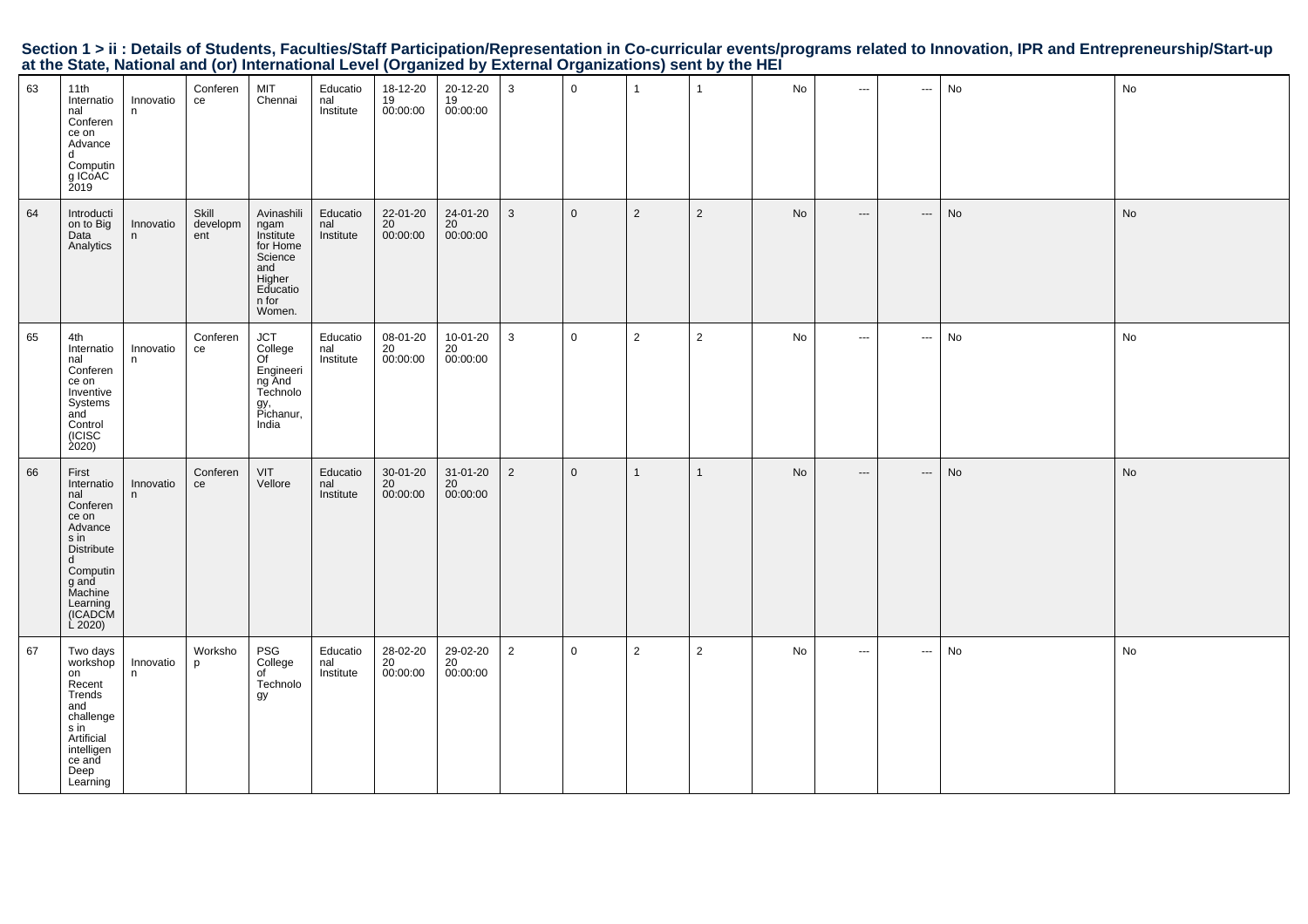| 68 | 3rd<br>Internatio<br>nal<br>Conferen<br>ce on<br>Advance<br>s in<br>Mechanic<br>al<br>Engineeri<br>ng<br>(ICAME<br>2020 | Innovatio<br>n                   | Conferen<br>ce           | SRM<br>Institute<br>of<br>Technolo<br>gy,<br>Chennai                 | Educatio<br>nal<br>Institute | 28-02-20<br>20<br>00:00:00 | 28-02-20<br>20<br>00:00:00 |                | $\mathbf{1}$   | $\mathsf 0$    | $\mathbf{1}$   | No  | $---$                    | ---           | No | No                                                                                                                                                                                                                                                             |
|----|-------------------------------------------------------------------------------------------------------------------------|----------------------------------|--------------------------|----------------------------------------------------------------------|------------------------------|----------------------------|----------------------------|----------------|----------------|----------------|----------------|-----|--------------------------|---------------|----|----------------------------------------------------------------------------------------------------------------------------------------------------------------------------------------------------------------------------------------------------------------|
| 69 | 3 Days<br>FDP on<br>Fundame<br>ntals of<br>Artificial<br>Intelligen<br>ce<br>Conducte<br>d by ICT<br>Academy            | Innovatio<br>n                   | Skill<br>developm<br>ent | Dr.N.G.P<br>Institute<br>of<br>Technolo<br>gy,Coimb<br>atore         | Educatio<br>nal<br>Institute | 12-03-20<br>20<br>00:00:00 | 14-03-20<br>20<br>00:00:00 | 3              | $\mathbf 0$    | $\overline{2}$ | $\overline{2}$ | No  | $\hspace{0.05cm} \ldots$ | ---           | No | No                                                                                                                                                                                                                                                             |
| 70 | CAD<br>Master                                                                                                           | Entrepre<br>neurship/<br>Startup | Innovatio<br>n Contest   | NIT,<br>Trichy                                                       | Educatio<br>nal<br>Institute | 20-10-20<br>19<br>00:00:00 | 20-10-20<br>19<br>00:00:00 |                | $\mathbf{1}$   | $\mathbf 0$    | $\mathbf{1}$   | Yes | posistion                | CAD<br>Master | No | Award /<br>I posistion<br>Position /<br>Recognition<br>Secured<br>CAD<br>Title of<br>Innovation /<br>Master<br>Start-up<br>Secured the<br>Award /<br>Recognition<br>Idea/Innova<br>Award/Recog<br>nition/Achieve<br>tion/Prototy<br>ment<br>Received for<br>pe |
| 71 | Buildatho<br>n<br>Contest-<br>National<br>Summit<br>on Digital<br>Transfor<br>mation                                    | Innovatio<br>n                   | Hackatho<br>n            | Sri<br>Eshwar<br>College<br>of<br>Engineeri<br>ng,<br>Coimbato<br>re | Educatio<br>nal<br>Institute | 26-07-20<br>19<br>00:00:00 | 27-07-20<br>19<br>00:00:00 | $\overline{2}$ | $\overline{1}$ | $\mathbf 0$    | $\mathbf{1}$   | No  | $\cdots$                 | $\sim$        | No | No                                                                                                                                                                                                                                                             |
| 72 | <b>Building</b><br>Informati<br>on<br>Modeling<br>(BIM)<br>Using<br>AEC <sup>-</sup><br>Tools                           | Entrepre<br>neurship/<br>Startup | Worksho<br>p             | Sri<br>Eshwar<br>College<br>of<br>Engineeri<br>ng,<br>Coimbato<br>re | Educatio<br>nal<br>Institute | 25-07-20<br>19<br>00:00:00 | 26-07-20<br>19<br>00:00:00 | $\overline{2}$ | $\mathbf{1}$   | $\mathbf{0}$   | $\mathbf{1}$   | No  | $\hspace{0.05cm} \ldots$ | ---           | No | No                                                                                                                                                                                                                                                             |
| 73 | National<br>Summit<br>on Digital<br>Transfor<br>mation                                                                  | Innovatio<br>n                   | Worksho<br>p             | Sri<br>Eshwar<br>College<br>of<br>Engineeri<br>ng                    | Educatio<br>nal<br>Institute | 26-07-20<br>19<br>00:00:00 | 27-07-20<br>19<br>00:00:00 | $\overline{2}$ | $\mathbf{1}$   | $\mathbf 0$    | $\mathbf{1}$   | No  | $\cdots$                 | ---           | No | No                                                                                                                                                                                                                                                             |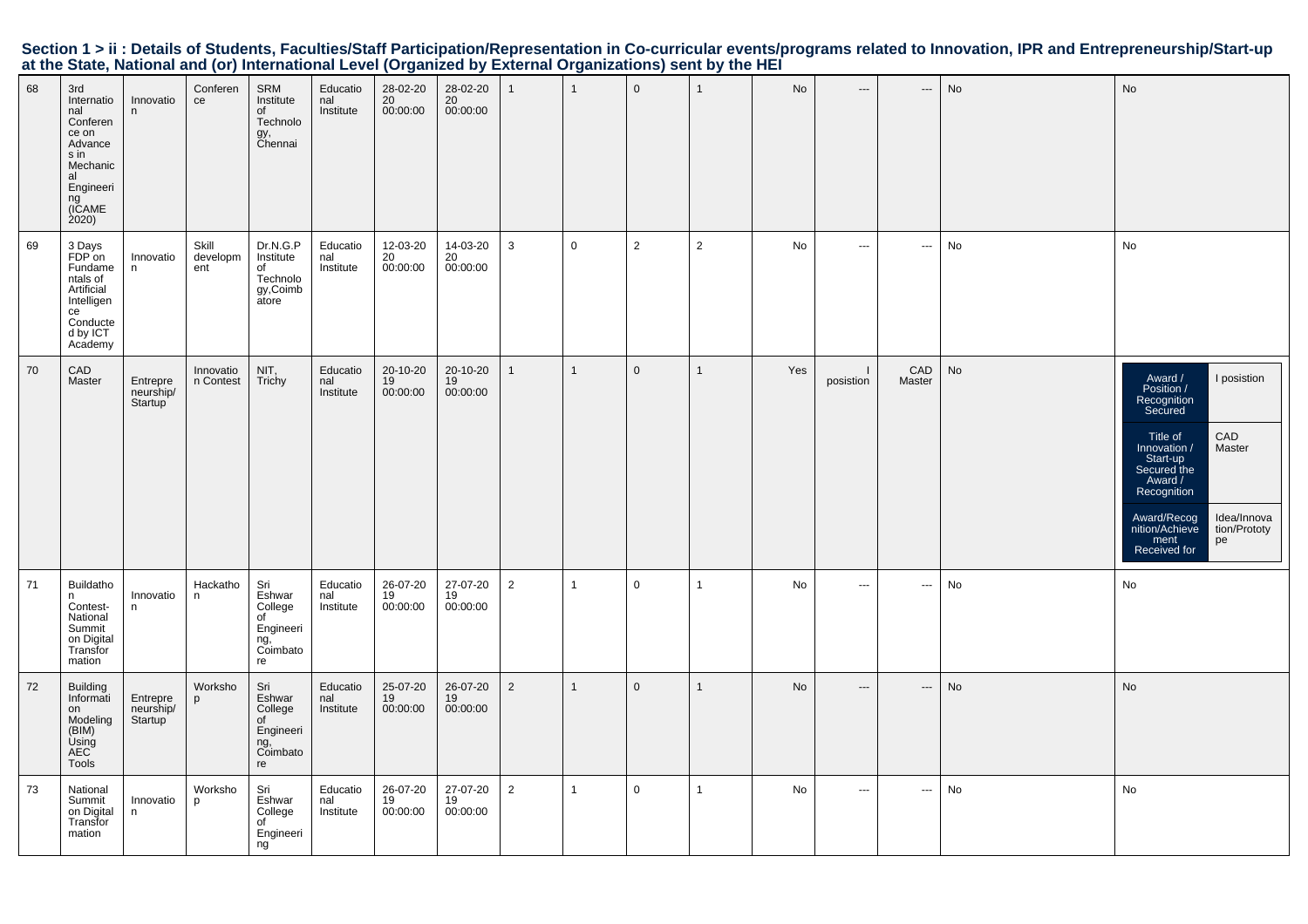| 74 | Intelligent<br>Digital<br>Transfor<br>mation<br>(ICIDT<br>2019                                                                                  | Innovatio<br>n                                | Conferen<br>ce         | Sri<br>Ramakris<br>hna<br>Engineeri<br>ng<br>College,<br>Coimbato<br>re | Educatio<br>nal<br>Institute                  | 11-07-20<br>19<br>00:00:00        | 13-07-20<br>19<br>00:00:00 | 3              | $\overline{1}$ | $\overline{0}$ | $\mathbf{1}$ | No        | $\hspace{0.05cm} \ldots$ | $\hspace{0.05cm} \ldots$ | No | No        |
|----|-------------------------------------------------------------------------------------------------------------------------------------------------|-----------------------------------------------|------------------------|-------------------------------------------------------------------------|-----------------------------------------------|-----------------------------------|----------------------------|----------------|----------------|----------------|--------------|-----------|--------------------------|--------------------------|----|-----------|
| 75 | Clean<br>Technolo<br>gies                                                                                                                       | Innovatio<br>n                                | Worksho<br>p           | PSG<br>College<br>of<br>Technolo<br>gy,<br>Coimbato<br>re               | Educatio<br>nal<br>Institute                  | 11-07-20<br>19<br>00:00:00        | 13-07-20<br>19<br>00:00:00 | 3              | $\overline{1}$ | $\mathbf 0$    | $\mathbf{1}$ | No        | $\sim$ $\sim$ $\sim$     | $\sim$                   | No | No        |
| 76 | Intergrate<br>d and<br>Inovative<br>Approach<br>for<br>Environm<br>ental<br>Manage<br>ment                                                      | Innovatio<br>n                                | Seminar                | Sethu<br>Institute<br>of<br>Technolo<br>gy, Kariap<br>atti              | Educatio<br>nal<br>Institute                  | 26-08-20<br>19<br>00:00:00        | 26-08-20<br>19<br>00:00:00 | $\mathbf{1}$   | $\overline{1}$ | $\mathbf 0$    | $\mathbf{1}$ | <b>No</b> | $\hspace{0.05cm} \ldots$ | $\hspace{0.05cm} \cdots$ | No | No        |
| 77 | Worksho<br>p on<br>Machine<br>Learning                                                                                                          | Innovatio<br>n.                               | Worksho<br>р           | Bannari<br>Amman<br>Institute<br>of<br>technolog<br>y                   | Educatio<br>nal<br>Institute                  | 19-09-20<br>19<br>00:00:00        | 20-09-20<br>19<br>00:00:00 | $\overline{2}$ | $\overline{1}$ | $\mathbf 0$    | $\mathbf{1}$ | <b>No</b> | $\sim$ $\sim$ $\sim$     | $\cdots$                 | No | No        |
| 78 | Vocation<br>al<br>Training<br>in In-situ<br>verificatio<br>n of<br><b>Building</b><br>Plans                                                     | Entrepre<br>neurship/<br>Startup <sup>'</sup> | Training               | M s<br>Godwin<br>Construct<br>ion,<br>Coimbato<br>re                    | Corporat<br>e/<br>Industry<br>Associati<br>on | 16-09-20<br>19<br>00:00:00        | 18-09-20<br>19<br>00:00:00 | 3              | $\overline{1}$ | $\mathbf 0$    | $\mathbf 1$  | No        | $\cdots$                 | $\hspace{0.05cm} \ldots$ | No | <b>No</b> |
| 79 | Internatio<br>nal<br>Seminar<br>on<br>Nanoelec<br>tronic<br>Devices<br>and<br>Systems<br>Símulatio<br>n and<br>Fabricati<br>on<br>(NanoSE<br>M) | Innovatio<br>n                                | Innovatio<br>n Contest | Muthaya<br>mmal<br>Engineeri<br>ng<br>College,<br>Rasipura<br>m         | Educatio<br>nal<br>Institute                  | 06-09-20<br>$\frac{19}{00:00:00}$ | 06-09-20<br>19<br>00:00:00 | $\mathbf{1}$   | $\mathbf 0$    | $\overline{1}$ | -1           | No        | $\sim$ $\sim$            | $\cdots$                 | No | No        |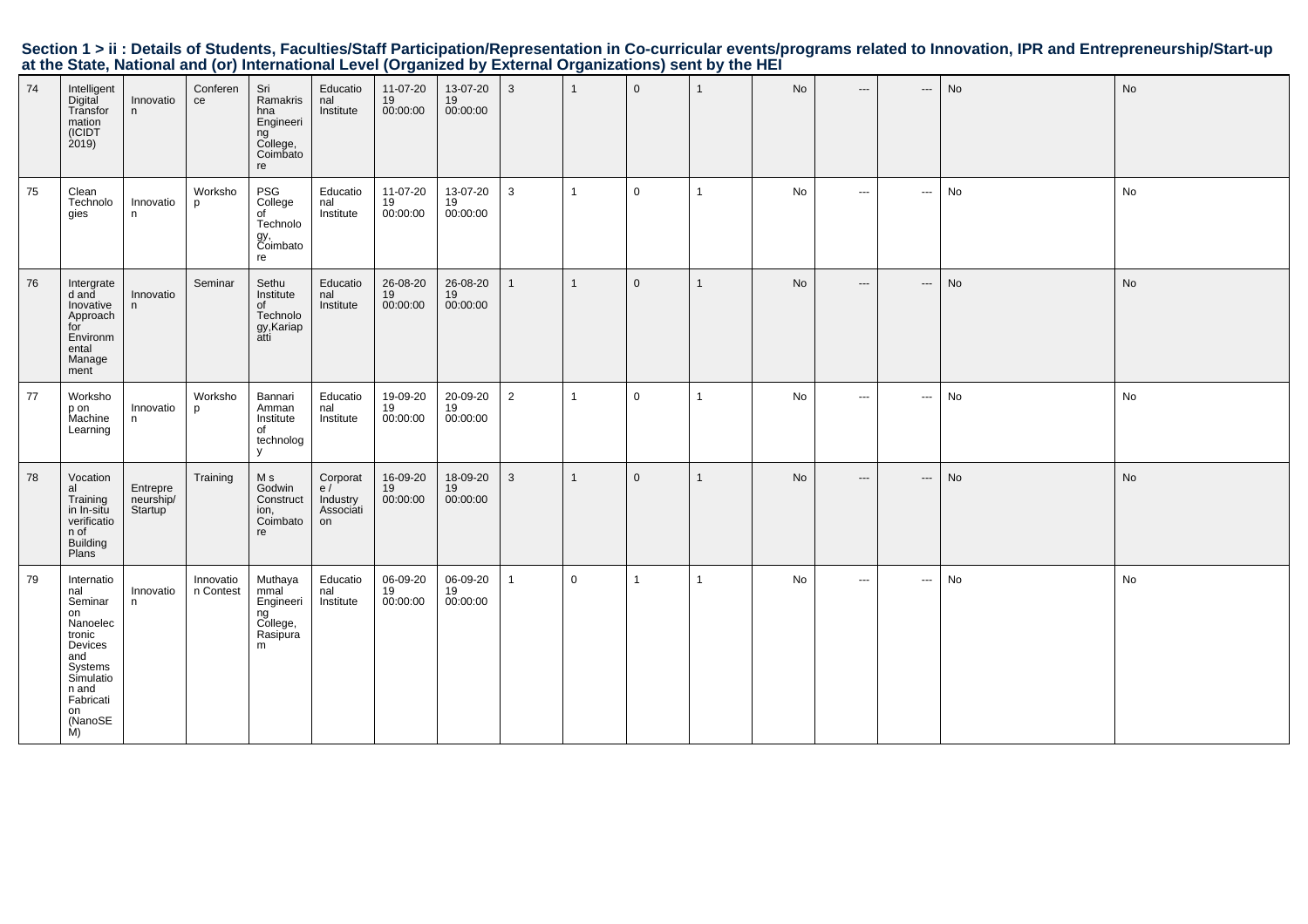|                                                                                                           |  |  | Section 1 > ii : Details of Students, Faculties/Staff Participation/Representation in Co-curricular events/programs related to Innovation, IPR and Entrepreneurship/Start-up |
|-----------------------------------------------------------------------------------------------------------|--|--|------------------------------------------------------------------------------------------------------------------------------------------------------------------------------|
| at the State, National and (or) International Level (Organized by External Organizations) sent by the HEI |  |  |                                                                                                                                                                              |

| 80 | One day<br>Worksho<br>p under<br>Pandit<br>Madan<br>Mohan<br>Malaviya<br>National<br>Mission<br>on<br>Teachers<br>and<br>Teaching<br><b>PMMMN</b><br><b>MTT</b><br>Funded<br>by<br>MHRD,<br>Govt. of<br>India | Innovatio<br>n  | Innovatio<br>n Contest | Krishna<br>College<br>of<br>Technolo<br>gy<br>(SKCT),<br>Coimbato<br>re.                                                                                                                  | Educatio<br>nal<br>Institute | 21-09-20<br>19<br>00:00:00 | 21-09-20<br>19<br>00:00:00 |                | $\overline{0}$ | $\overline{1}$          | $\mathbf{1}$ | No | $---$                         | ---                      | No                                                                                  | No |
|----|---------------------------------------------------------------------------------------------------------------------------------------------------------------------------------------------------------------|-----------------|------------------------|-------------------------------------------------------------------------------------------------------------------------------------------------------------------------------------------|------------------------------|----------------------------|----------------------------|----------------|----------------|-------------------------|--------------|----|-------------------------------|--------------------------|-------------------------------------------------------------------------------------|----|
| 81 | DAE-<br><b>BRNS</b><br>5th<br>National<br>Worksho<br>p on<br>Materials<br>Chemistr<br>(NWMC-<br>2019)                                                                                                         | Innovatio<br>n  | Innovatio<br>n Contest | Society<br>for<br>Materials<br>Chemistr<br>y (SMC),<br>BARC,<br>Mumbai<br>and<br>Departm<br>ent of<br>Chemistr<br>y, School<br>of Basic<br>Sciences,<br>Manipal<br>Universit<br>y, Jaipur | Govt.<br>Agency<br>(Central) | 08-11-20<br>19<br>00:00:00 | 09-11-20<br>19<br>00:00:00 | $\overline{2}$ | $\mathsf 0$    | $\mathbf{1}$            | $\mathbf{1}$ | No | $\hspace{0.05cm} \ldots$      | $\hspace{0.05cm} \cdots$ | No                                                                                  | No |
| 82 | Worksho<br>p on<br>Battery<br>Technolo<br>gy for E-<br>Vehicle                                                                                                                                                | Innovatio<br>n. | Innovatio<br>n Contest | <b>IIITDM</b><br>Kanchee<br>puram,<br>Chennai                                                                                                                                             | Educatio<br>nal<br>Institute | 26-12-20<br>19<br>00:00:00 | 28-12-20<br>19<br>00:00:00 | $\mathbf{3}$   | $\mathbf 0$    | $\overline{1}$          | $\mathbf{1}$ | No | $\hspace{1.5cm} \textbf{---}$ | $\hspace{0.05cm} \ldots$ | 5951<br>TotalTotal<br>Expense<br>Amount<br>Incurred by<br>Institute? (In<br>Rupees) | No |
| 83 | Webinar<br>on Big<br>Data<br>analytics<br>and<br>applicatio<br>n                                                                                                                                              | Innovatio<br>n  | Seminar                | Kovai<br>Kalaimag<br>al college<br>of arts<br>and<br>science,<br>coimbato<br>re                                                                                                           | Educatio<br>nal<br>Institute | 18-05-20<br>19<br>00:00:00 | 18-05-20<br>19<br>00:00:00 | 1              | $\overline{0}$ | $\mathbf{1}$            | $\mathbf{1}$ | No | $\sim$ $\sim$                 | $\hspace{0.05cm} \cdots$ | No                                                                                  | No |
| 84 | 3rd<br>Internatio<br>nal<br>conferen<br>ce on<br>cuurrent<br>scenario<br>in pure<br>and<br>applied<br>mathema<br>tics                                                                                         | Innovatio<br>n. | Seminar                | Konguna<br>du<br>college of<br>arts and<br>science,<br>coimbato<br>re                                                                                                                     | Educatio<br>nal<br>Institute | 30-01-20<br>20<br>00:00:00 | 31-01-20<br>20<br>00:00:00 | $\overline{2}$ | $\overline{0}$ | $\overline{\mathbf{1}}$ | $\mathbf{1}$ | No | $\hspace{0.05cm} \cdots$      | ---                      | No                                                                                  | No |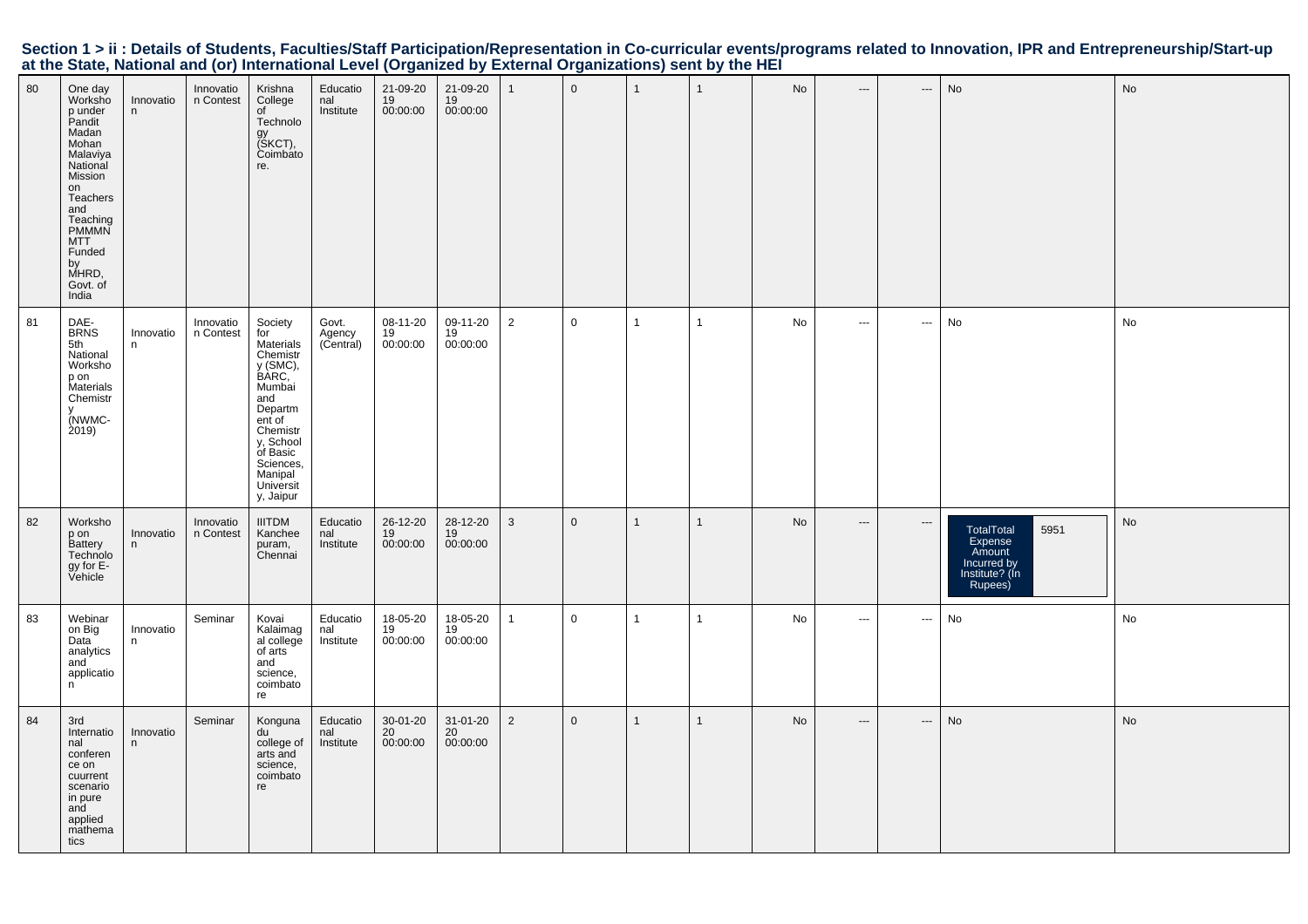|  |                                                                                                           |  |  | Section 1 > ii : Details of Students, Faculties/Staff Participation/Representation in Co-curricular events/programs related to Innovation, IPR and Entrepreneurship/Start-up |  |
|--|-----------------------------------------------------------------------------------------------------------|--|--|------------------------------------------------------------------------------------------------------------------------------------------------------------------------------|--|
|  | at the State, National and (or) International Level (Organized by External Organizations) sent by the HEI |  |  |                                                                                                                                                                              |  |

| 85 | Design<br>Now<br>Challeng<br>e                                                       | Innovatio<br>n. | Innovatio<br>n Contest     | Sri<br>Eshwar<br>College<br>of<br>Engineeri<br>ng,<br>Coimbato<br>re            | Educatio<br>nal<br>Institute | 22-07-20<br>19<br>00:00:00 | 24-07-20<br>19<br>00:00:00 | 3               | 20          | $\mathbf 0$  | 20           | Yes | Award                    | Worksho<br>p             | No | Award /<br>Award<br>Position /<br>Recognition<br>Secured<br>Workshop<br>Title of<br>Innovation /<br>Start-up<br>Secured the<br>Award /<br>Recognition<br>Idea/Innova<br>Award/Recog<br>nition/Achieve<br>tion/Prototy<br>ment<br>pe<br>Received for |
|----|--------------------------------------------------------------------------------------|-----------------|----------------------------|---------------------------------------------------------------------------------|------------------------------|----------------------------|----------------------------|-----------------|-------------|--------------|--------------|-----|--------------------------|--------------------------|----|-----------------------------------------------------------------------------------------------------------------------------------------------------------------------------------------------------------------------------------------------------|
| 86 | Indian<br>Technolo<br>gy<br>Congress<br>2019                                         | Innovatio<br>n  | Seminar                    | <b>NIMHAN</b><br>S<br>Conventi<br>on<br>Centre,<br>Bengalur<br><b>u</b>         | Educatio<br>nal<br>Institute | 04-09-20<br>19<br>00:00:00 | 05-09-20<br>19<br>00:00:00 | $\overline{2}$  | $\mathbf 0$ | $\mathbf{1}$ | $\mathbf{1}$ | No  | $\hspace{0.05cm} \ldots$ | $\hspace{0.05cm} \cdots$ | No | No                                                                                                                                                                                                                                                  |
| 87 | <b>MHRD</b><br>Model<br>Curriculu<br>m on<br>Latest<br>Technolo<br>gies              | Innovatio<br>n  | Seminar                    | New<br>Horizon<br>College<br>of<br>Engineeri<br>ng,<br>Bengalur<br>$\mathsf{u}$ | Educatio<br>nal<br>Institute | 03-09-20<br>19<br>00:00:00 | 03-09-20<br>19<br>00:00:00 | 1               | $\mathbf 0$ | $\mathbf{1}$ | $\mathbf{1}$ | No  | $\hspace{0.05cm} \cdots$ | $\hspace{0.05cm} \cdots$ | No | No                                                                                                                                                                                                                                                  |
| 88 | One<br>Week<br>Faculty<br>Develop<br>ment<br>Program<br>on IoT By<br>ATAL<br>Academy | Innovatio<br>n  | Orientatio<br>n<br>Session | Universit<br>Visvesvar<br>aya<br>College<br>of<br>Engineeri<br>ng               | Educatio<br>nal<br>Institute | 18-11-20<br>19<br>00:00:00 | 22-11-20<br>19<br>00:00:00 | 5               | $\mathbf 0$ | $\mathbf{1}$ | $\mathbf{1}$ | No  | $\overline{\phantom{a}}$ | ---                      | No | No                                                                                                                                                                                                                                                  |
| 89 | FDP on<br>$3-D$<br>printing<br>for<br>Engineer<br>s                                  | Innovatio<br>n  | Training                   | Governm<br>ent<br>college of<br>Technolo<br>gy,<br>Coimbato<br>re               | Educatio<br>nal<br>Institute | 29-10-20<br>19<br>00:00:00 | 02-11-20<br>19<br>00:00:00 | $5\overline{)}$ | $\mathbf 0$ | $\mathbf{1}$ | $\mathbf{1}$ | No  | $\scriptstyle\cdots$     | $\hspace{0.05cm} \cdots$ | No | No                                                                                                                                                                                                                                                  |
| 90 | Data<br>Sciences                                                                     | Innovatio<br>n  | Seminar                    | National<br>Power<br>and<br>Training<br>Institute<br>Neyveli                    | Educatio<br>nal<br>Institute | 18-11-20<br>19<br>00:00:00 | 22-11-20<br>19<br>00:00:00 | 5               | $\mathbf 0$ | $\mathbf{1}$ | $\mathbf{1}$ | No  | $\hspace{0.05cm} \ldots$ | $\hspace{0.05cm} \ldots$ | No | No                                                                                                                                                                                                                                                  |
| 91 | Advancin<br>g Space<br>Research<br>with IEEE<br>explore<br>Digital                   | Innovatio<br>n. | Worksho<br>p               | Organize<br>d by<br><b>ISRO</b><br>libraries                                    | Educatio<br>nal<br>Institute | 28-04-20<br>19<br>00:00:00 | 28-04-20<br>19<br>00:00:00 | $\mathbf{1}$    | $\mathbf 0$ | $\mathbf{1}$ | $\mathbf{1}$ | No  | $\sim$ $\sim$            | $\hspace{0.05cm} \cdots$ | No | No                                                                                                                                                                                                                                                  |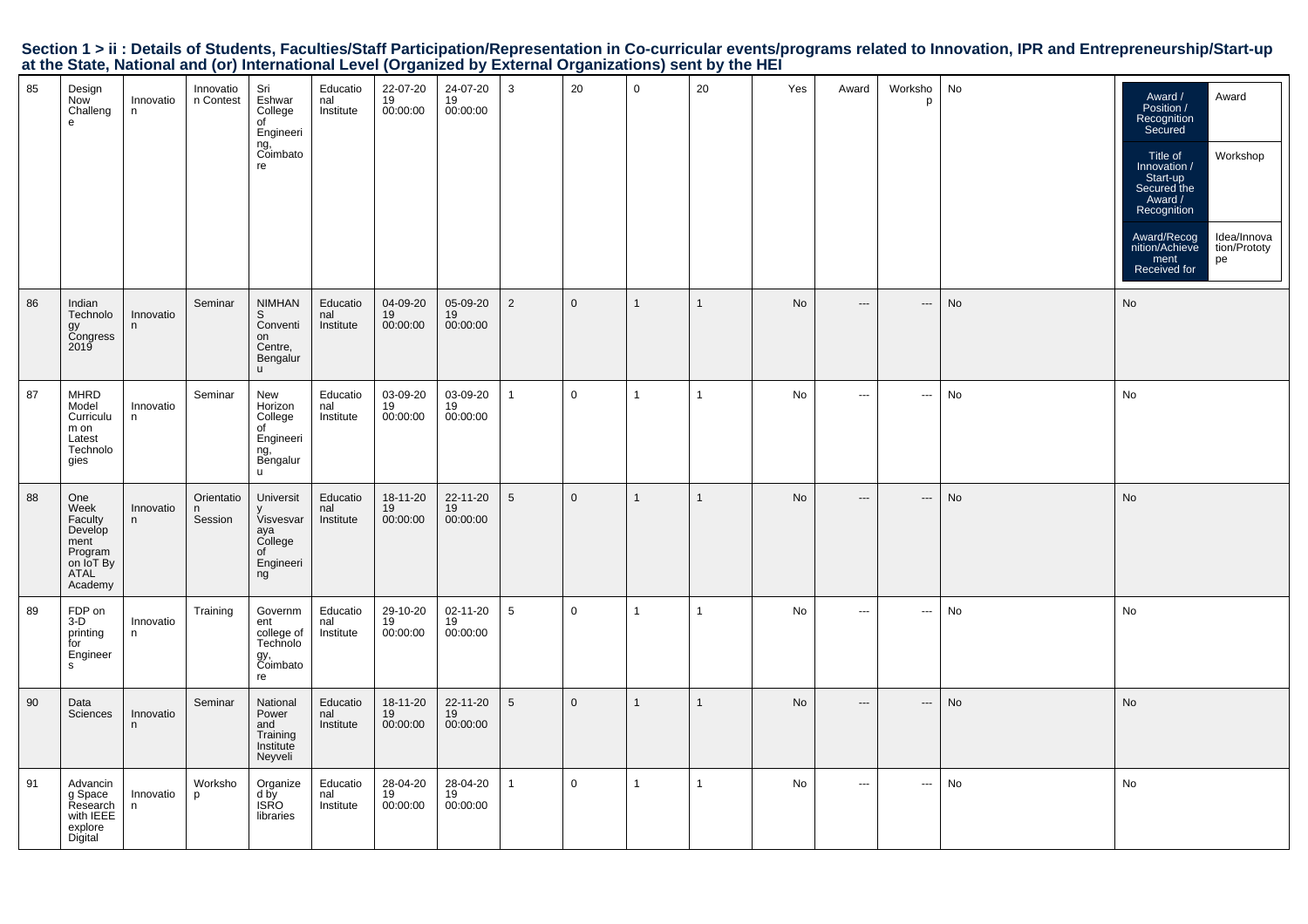| 92 | Advance<br>d<br>Antenna<br>Pattern<br>Synthesis<br>and<br>Beamfor<br>ming with<br>Computat<br>ion<br>Intelligen<br>ce       | Innovatio<br>n | Innovatio<br>n Contest   | Goverme<br>nt of<br>India                                                                 | Govt.<br>Agency<br>(Central)                  | 12-11-20<br>19<br>00:00:00 | 14-11-20<br>19<br>00:00:00 | $\mathbf{3}$    | $\mathbf 0$  | $\mathbf{1}$ | $\mathbf{1}$ | No | ---                      | ---                        | No | No        |
|----|-----------------------------------------------------------------------------------------------------------------------------|----------------|--------------------------|-------------------------------------------------------------------------------------------|-----------------------------------------------|----------------------------|----------------------------|-----------------|--------------|--------------|--------------|----|--------------------------|----------------------------|----|-----------|
| 93 | Advance<br>d<br>Antenna<br>Pattern<br>Synthesis<br>and<br>Beamfor<br>ming with<br>Computat<br>ion<br>Intelligen<br>ce       | Innovatio<br>n | Innovatio<br>n Contest   | NIT                                                                                       | Govt.<br>Agency<br>(Central)                  | 12-11-20<br>19<br>00:00:00 | 14-11-20<br>19<br>00:00:00 | 3               | $\mathbf 0$  | $\mathbf{1}$ | $\mathbf{1}$ | No | $\hspace{0.05cm} \ldots$ | ---                        | No | No        |
| 94 | 3D<br>Printing<br>and<br>Design                                                                                             | Innovatio<br>n | Innovatio<br>n Contest   | ATAL<br>Acadamy                                                                           | Educatio<br>nal<br>Institute                  | 29-10-20<br>19<br>00:00:00 | 02-11-20<br>19<br>00:00:00 | $5\phantom{.0}$ | $\mathbf 0$  | $\mathbf{1}$ | $\mathbf{1}$ | No | $\overline{\phantom{a}}$ | ---                        | No | No        |
| 95 | Fight<br>against<br>Corona -<br>Ideathon                                                                                    | Innovatio<br>n | Conferen<br>ce           | Online-<br><b>MHRD</b><br>innovatio<br>n cell                                             | Govt.<br>Agency<br>(Central)                  | 27-03-20<br>20<br>00:00:00 | 29-03-20<br>20<br>00:00:00 | 3               | $\mathsf 0$  | $\mathbf{1}$ | 1            | No | $\hspace{0.05cm}\ldots$  | $\hspace{0.05cm} \cdots$   | No | No        |
| 96 | Artificial<br>Intelligen<br>ce                                                                                              | Innovatio<br>n | Skill<br>developm<br>ent | College<br>of<br>Engineeri<br>ng,<br>Chengan<br>nur                                       | Educatio<br>nal<br>Institute                  | 02-12-20<br>19<br>00:00:00 | 06-12-20<br>19<br>00:00:00 | $5\overline{5}$ | $\mathbf{0}$ | $\mathbf{1}$ | $\mathbf{1}$ | No | $\hspace{0.05cm} \cdots$ | ---                        | No | <b>No</b> |
| 97 | Israeli<br>Innovatio<br>n for<br>Indian<br>Agricultur<br>$\epsilon$                                                         | Innovatio<br>n | Worksho<br>p             | Indo-<br>Israel<br>Internatio<br>nal Joint<br>conferen<br>ce on<br>Sustaina<br>ble cities | Corporat<br>e/<br>Industry<br>Associati<br>on | 29-01-20<br>20<br>00:00:00 | 29-01-20<br>20<br>00:00:00 | $\mathbf{1}$    | $\mathsf 0$  | $\mathbf{1}$ | $\mathbf{1}$ | No | $\hspace{0.05cm}\ldots$  | $\hspace{0.05cm} \cdots$   | No | No        |
| 98 | fermentat<br>ion and<br>Down<br>Stream<br>processin<br>g                                                                    | Innovatio<br>n | Worksho<br>p             | Bharathia<br>Universit<br>y,<br>Coimbato<br>re                                            | Educatio<br>nal<br>Institute                  | 09-03-20<br>20<br>00:00:00 | 13-03-20<br>20<br>00:00:00 | $5\overline{5}$ | $\mathbf{0}$ | $\mathbf{1}$ | $\mathbf{1}$ | No | $\hspace{0.05cm} \ldots$ | $\qquad \qquad - \qquad -$ | No | <b>No</b> |
| 99 | Non<br>conventio<br>nal<br>approach<br>es for the<br>Genetic<br>Improve<br>ment of<br>Perennail<br>Horticultu<br>ral Crops, | Innovatio<br>n | Training                 | IARI,<br><b>New</b><br>Delhi                                                              | Govt.<br>Agency<br>(State)                    | 17-01-20<br>20<br>00:00:00 | 06-02-20<br>20<br>00:00:00 | 21              | $\mathsf 0$  | $\mathbf{1}$ | $\mathbf{1}$ | No | $\hspace{0.05cm} \ldots$ | $\cdots$                   | No | No        |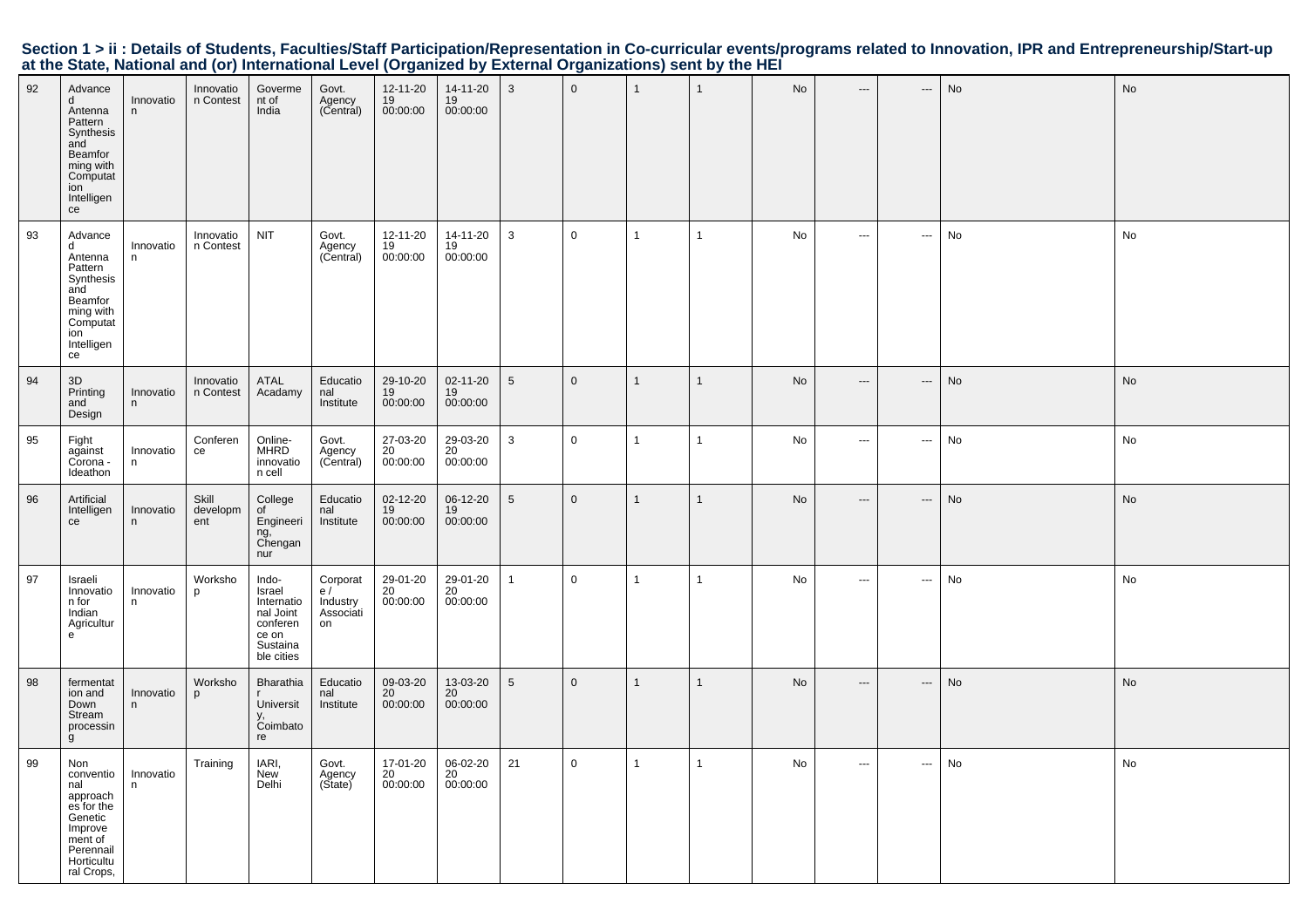| 100 | Artificial<br>intelligen<br>ce by<br>AICTE-<br>ATAL                               | Innovatio<br>n                   | Innovatio<br>n Contest   | AICTE-<br><b>ATAL</b>                                                                               | Govt.<br>Agency<br>(Central) | 04-12-20<br>19<br>00:00:00       | 08-12-20<br>19<br>00:00:00       | 5              | $\overline{0}$ | $\overline{1}$ | $\overline{1}$ | No | $\overline{\phantom{a}}$ | ---                      | No | No |
|-----|-----------------------------------------------------------------------------------|----------------------------------|--------------------------|-----------------------------------------------------------------------------------------------------|------------------------------|----------------------------------|----------------------------------|----------------|----------------|----------------|----------------|----|--------------------------|--------------------------|----|----|
| 101 | ATAL<br>Academy<br>FDP on<br>Robotics                                             | Innovatio<br>n                   | Skill<br>developm<br>ent | Govt.<br>College<br>of<br>Engineeri<br>ng,<br>Sriranga<br>m                                         | Educatio<br>nal<br>Institute | 25-11-20<br>19<br>00:00:00       | 29-11-20<br>19<br>00:00:00       | 5              | $\mathbf 0$    | $\mathbf{1}$   | $\mathbf{1}$   | No | $\sim$                   | $\hspace{0.05cm} \ldots$ | No | No |
| 102 | The<br>Future of<br>Foods<br>Emerging<br>Agri<br>Technolo<br>gies                 | Innovatio<br>n                   | Innovatio<br>n Contest   | theNIMH<br><b>ANS</b><br>Conventi<br>on<br>Centre                                                   | Educatio<br>nal<br>Institute | 04-09-20<br>19<br>00:00:00       | 05-09-20<br>19<br>00:00:00       | $\overline{2}$ | $\mathbf 0$    | $\mathbf{1}$   | -1             | No | $---$                    | $\hspace{0.05cm} \cdots$ | No | No |
| 103 | Deep<br>Learning                                                                  | Innovatio<br>n                   | Innovatio<br>n Contest   | <b>NPTEL</b>                                                                                        | Govt.<br>Agency<br>(Central) | $01 - 07 - 20$<br>19<br>00:00:00 | $01 - 10 - 20$<br>19<br>00:00:00 | 93             | $\mathbf 0$    | $\mathbf{1}$   | -1             | No | $\cdots$                 | $\hspace{0.05cm} \ldots$ | No | No |
| 104 | <b>IDA</b><br>Connect<br>Worksho<br>ps at<br><b>Didac</b><br>India<br>2019        | Innovatio<br>n                   | Skill<br>developm<br>ent | Bengalur<br>$\mathbf{H}$<br>Internatio<br>nal<br>Exhibition<br>Centre,<br>Bengalur<br><b>u</b>      | Educatio<br>nal<br>Institute | 24-09-20<br>19<br>00:00:00       | 26-09-20<br>19<br>00:00:00       | 3              | $\overline{0}$ | $\overline{1}$ | -1             | No | $\hspace{0.05cm} \ldots$ | $\hspace{0.05cm} \cdots$ | No | No |
| 105 | Deep<br>Learanin<br>g Part 1<br>12 weeks<br>course                                | Innovatio<br>n                   | Innovatio<br>n Contest   | <b>NPTEL</b>                                                                                        | Govt.<br>Agency<br>(Central) | 01-07-20<br>19<br>00:00:00       | $01 - 10 - 20$<br>19<br>00:00:00 | 93             | $\mathbf 0$    | $\mathbf{1}$   | $\mathbf{1}$   | No | $\sim$ $\sim$ $\sim$     | $\hspace{0.05cm} \ldots$ | No | No |
| 106 | Journey<br>on<br>Neurode<br>generatio<br>n.                                       | Innovatio<br>n.                  | Seminar                  | Departm<br>ent of<br>Biotechn<br>ology<br>PSG<br>College<br>of<br>Technolo<br>gy,<br>Coimbato<br>re | Educatio<br>nal<br>Institute | 05-07-20<br>19<br>00:00:00       | 05-07-20<br>19<br>00:00:00       | $\mathbf{1}$   | $\overline{0}$ | $\overline{1}$ | -1             | No | $\hspace{0.05cm} \ldots$ | $\qquad \qquad -\qquad$  | No | No |
| 107 | Accredita<br>tion and<br>outcome<br>based<br>learning<br>(8 weeks<br>course)      | Innovatio<br>n                   | Innovatio<br>n Contest   | <b>NPTEL</b>                                                                                        | Govt.<br>Agency<br>(Central) | 03-08-20<br>19<br>00:00:00       | 23-10-20<br>19<br>00:00:00       | 82             | $\mathbf 0$    | $\mathbf{1}$   | $\mathbf{1}$   | No | $\sim$ $\sim$            | $\sim$ $\sim$            | No | No |
| 108 | Faculty<br>Worksho<br>p on<br>Google<br>Cloud<br>Computin<br>g<br>Foundati<br>ons | Entrepre<br>neurship/<br>Startup | Worksho<br>p             | Christ<br>Universit<br>Bangalor<br>e                                                                | Educatio<br>nal<br>Institute | 12-12-20<br>19<br>00:00:00       | 14-12-20<br>19<br>00:00:00       | 3              | $\overline{0}$ | $\overline{1}$ | $\mathbf{1}$   | No | $---$                    | $---$                    | No | No |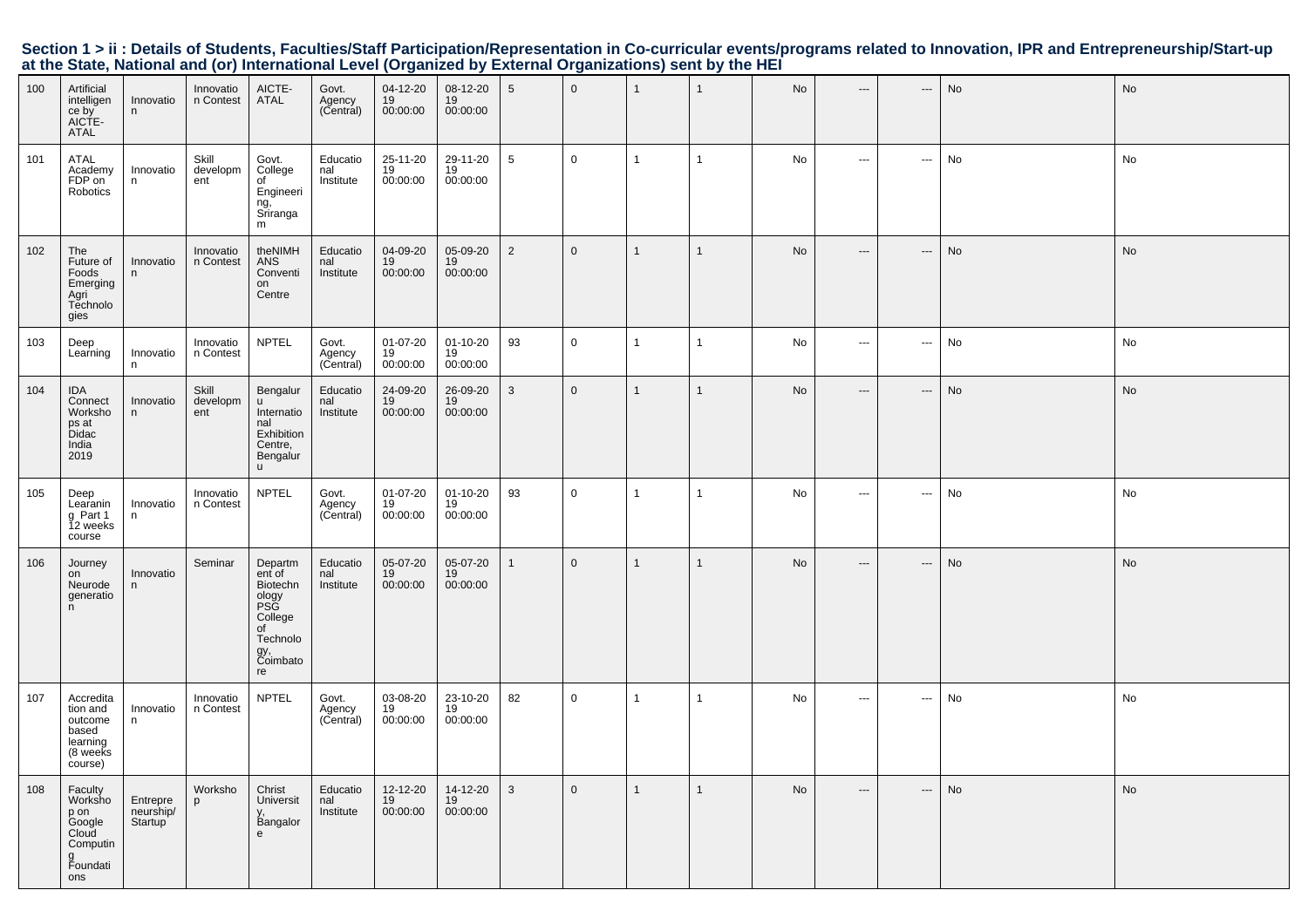|                                                                                                           |  |  | Section 1 > ii : Details of Students, Faculties/Staff Participation/Representation in Co-curricular events/programs related to Innovation, IPR and Entrepreneurship/Start-up |  |
|-----------------------------------------------------------------------------------------------------------|--|--|------------------------------------------------------------------------------------------------------------------------------------------------------------------------------|--|
| at the State, National and (or) International Level (Organized by External Organizations) sent by the HEI |  |  |                                                                                                                                                                              |  |

| 109 | Preparing<br>Project<br>Proposal<br>for<br>Getting<br>Grants at<br>TEQIP III<br>sponsore<br>d Faculty<br>Develop<br>ment<br>Program                                                    | Innovatio<br>n. | Innovatio<br>n Contest   | Governm<br>ent<br>College<br>of<br>Technolo<br>gy                  | Govt.<br>Agency<br>(State)                    | 15-12-20<br>19<br>00:00:00 | 15-12-20<br>19<br>00:00:00 | $\mathbf{1}$   | $\mathbf 0$     | $\mathbf{1}$ | $\mathbf{1}$   | No  | $\sim$                   | $\hspace{0.05cm} \cdots$ | No | No                                                                                                                                                                                                                                                                     |
|-----|----------------------------------------------------------------------------------------------------------------------------------------------------------------------------------------|-----------------|--------------------------|--------------------------------------------------------------------|-----------------------------------------------|----------------------------|----------------------------|----------------|-----------------|--------------|----------------|-----|--------------------------|--------------------------|----|------------------------------------------------------------------------------------------------------------------------------------------------------------------------------------------------------------------------------------------------------------------------|
| 110 | Investigat<br>ion on<br>the<br>structural<br>optical<br>and<br>electrical<br>propertie<br>s of ZnO-<br>Y2O3<br>thin films<br>prepared<br>by PLD<br>for TCO<br>layer<br>applicatio<br>n | Innovatio<br>n. | Conferen<br>ce           | PPG<br>Institute<br>of<br>Technolo<br>gy                           | Educatio<br>nal<br>Institute                  | 25-09-20<br>19<br>00:00:00 | 26-09-20<br>19<br>00:00:00 | $\overline{2}$ | $\overline{0}$  | $\mathbf{1}$ | $\mathbf{1}$   | No  | $\hspace{0.05cm} \ldots$ | $\hspace{0.05cm} \ldots$ | No | No                                                                                                                                                                                                                                                                     |
| 111 | SNGIMS                                                                                                                                                                                 | Innovatio<br>n  | Seminar                  | Tejomay<br>aa 2020,<br>Coimbato<br>re                              | Educatio<br>nal<br>Institute                  | 12-02-20<br>20<br>00:00:00 | 12-02-20<br>20<br>00:00:00 | $\mathbf{1}$   | $\mathbf{3}$    | $\mathbf 0$  | $\mathbf{3}$   | Yes | Tejomay<br>aa 2020       | Best<br>Paper            | No | Award /<br>Tejomayaa<br>2020<br>Position /<br>Recognition<br>Secured<br><b>Best Paper</b><br>Title of<br>Innovation /<br>Start-up<br>Secured the<br>Award /<br>Recognition<br>Award/Recog<br>Novel<br>Research<br>nition/Achieve<br>Paper/Work<br>ment<br>Received for |
| 112 | Agri<br>Hackatho<br>n                                                                                                                                                                  | Innovatio<br>n  | Hackatho<br>n            | IARI,<br><b>New</b><br>Delhi                                       | Govt.<br>Agency<br>(Central)                  | 08-01-20<br>20<br>00:00:00 | 08-01-20<br>20<br>00:00:00 | $\mathbf{1}$   | $5\phantom{.0}$ | $\mathbf 0$  | $\sqrt{5}$     | No  | $\qquad \qquad -\qquad$  | $\hspace{0.05cm} \cdots$ | No | No                                                                                                                                                                                                                                                                     |
| 113 | Laminar<br>Flow<br>Predictio<br>n On A<br>Rotating<br>Disc<br>Using<br>Bezier<br>Curves                                                                                                | Innovatio<br>n  | Skill<br>developm<br>ent | Gas<br>Turbine<br>Research<br>Establish<br>ment,<br>Bengalur<br>u. | Corporat<br>e/<br>Industry<br>Associati<br>on | 27-12-20<br>19<br>00:00:00 | 30-03-20<br>20<br>00:00:00 | 95             | $\mathbf{1}$    | $\mathbf 0$  | $\overline{1}$ | No  | $\overline{a}$           | $\hspace{0.05cm} \cdots$ | No | No                                                                                                                                                                                                                                                                     |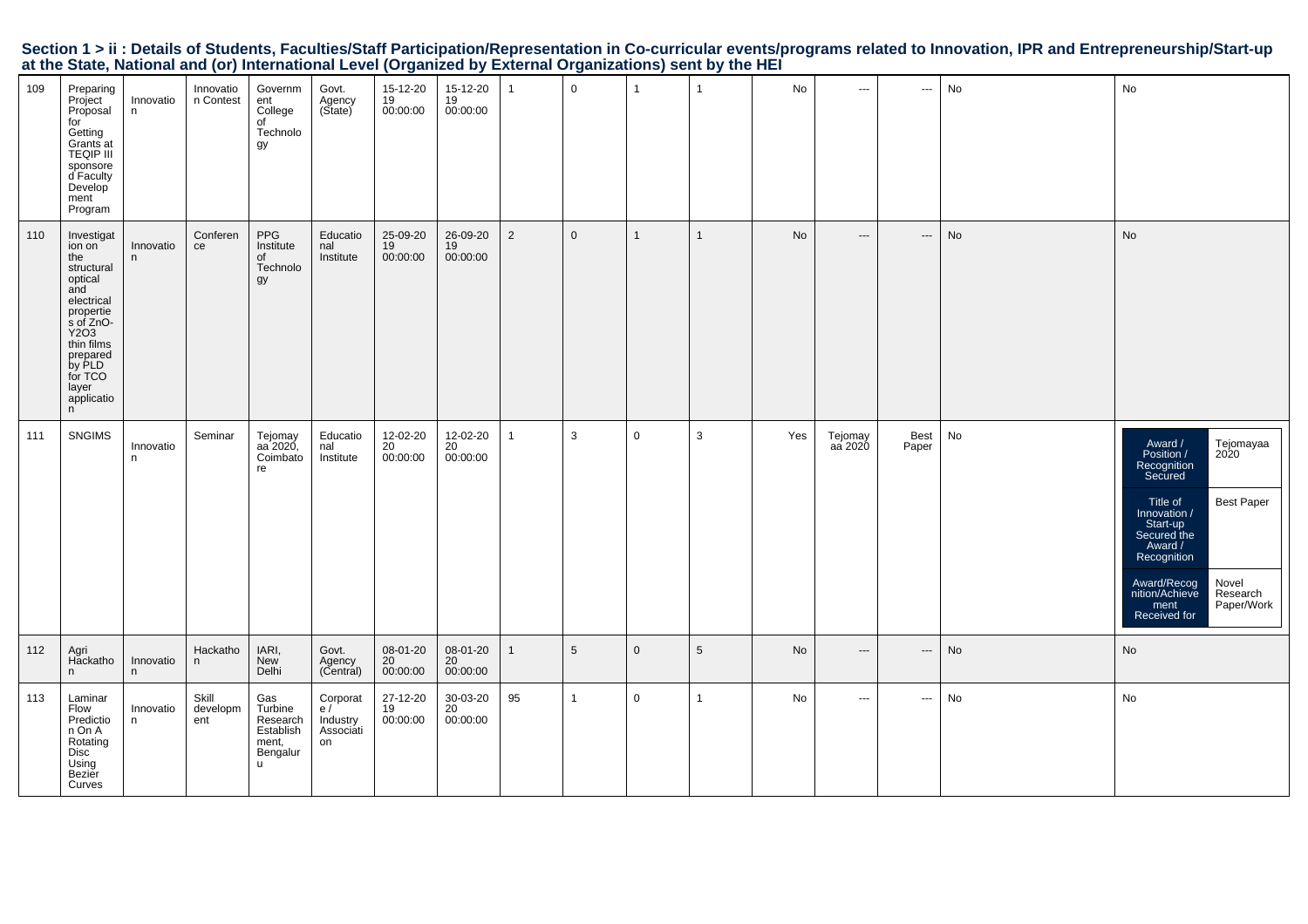|                                                                                                           |  |  | Section 1 > ii : Details of Students, Faculties/Staff Participation/Representation in Co-curricular events/programs related to Innovation, IPR and Entrepreneurship/Start-up |
|-----------------------------------------------------------------------------------------------------------|--|--|------------------------------------------------------------------------------------------------------------------------------------------------------------------------------|
| at the State, National and (or) International Level (Organized by External Organizations) sent by the HEI |  |  |                                                                                                                                                                              |

| 114 | Detailed<br>Design<br>And<br>Analysis<br>Of New<br>Thrust<br>Vectoring<br>Control<br>For A<br>Multirole<br>Superson<br>ic<br>Combat<br>Aircraft | Innovatio<br>n | Skill<br>developm<br>ent | Gas<br>Turbine<br>Research<br>Establish<br>ment,<br>Bengalur<br><b>u</b>                                                                                 | Corporat<br>e/<br>Industry<br>Associati<br>on | 27-12-20<br>19<br>00:00:00 | 30-03-20<br>20<br>00:00:00 | 95             | $\overline{1}$ | $\mathbf 0$  | $\mathbf{1}$ | No | $---$                                    | ---      | No | No |
|-----|-------------------------------------------------------------------------------------------------------------------------------------------------|----------------|--------------------------|----------------------------------------------------------------------------------------------------------------------------------------------------------|-----------------------------------------------|----------------------------|----------------------------|----------------|----------------|--------------|--------------|----|------------------------------------------|----------|----|----|
| 115 | National<br>Level<br>Worksho<br>p on<br>eSIM, a<br>first<br>course in<br>the IoT<br>series for<br>teachers                                      | Innovatio<br>n | Innovatio<br>n Contest   | atDhanal<br>akshmiSr<br>inivasan<br>college of<br>Engineeri<br>ng,<br>Coimbato<br>re,<br>organize<br>d by<br>Indian<br>Institute<br>of<br>Technolo<br>gу | Educatio<br>nal<br>Institute                  | 21-09-20<br>19<br>00:00:00 | 21-09-20<br>19<br>00:00:00 | $\mathbf{1}$   | $\mathbf 0$    | $\mathbf{1}$ | $\mathbf{1}$ | No | $\hspace{0.05cm} \ldots$                 | $\cdots$ | No | No |
| 116 | Faculty<br>Develop<br>ment<br>Program<br>me on<br>Robotics                                                                                      | Innovatio<br>n | Innovatio<br>n Contest   | NPTEL-<br>Swayam                                                                                                                                         | Govt.<br>Agency<br>(Central)                  | 01-07-20<br>19<br>00:00:00 | 30-09-20<br>19<br>00:00:00 | 92             | $\mathsf 0$    | $\mathbf{1}$ | $\mathbf{1}$ | No | $\hspace{0.05cm} \ldots$                 | ---      | No | No |
| 117 | Faculty<br>Develop<br>ment<br>Program<br>me on 3D<br>Printing<br>for<br>Engineer<br>$\mathsf{s}$                                                | Innovatio<br>n | Innovatio<br>n Contest   | Governm<br>ent<br>College<br>of<br>Technolo<br>gy,<br>Coimbato<br>re(Spons<br>ored by<br>ATAL-<br>AICTE)                                                 | Govt.<br>Agency<br>(Sitate)                   | 29-10-20<br>19<br>00:00:00 | 02-11-20<br>19<br>00:00:00 | 5              | $\overline{0}$ | $\mathbf{1}$ | $\mathbf{1}$ | No | $\qquad \qquad - -$                      | ---      | No | No |
| 118 | Faculty<br>Develop<br>ment<br>Program<br>me on<br>Econome<br>trics<br>Models<br>Applicatio<br>n for<br>Financial<br>Research                    | Innovatio<br>n | Innovatio<br>n Contest   | The<br>Presiden<br>сy<br>Universit<br>$\mathsf{v}$                                                                                                       | Educatio<br>nal<br>Institute                  | 08-11-20<br>19<br>00:00:00 | 09-11-20<br>19<br>00:00:00 | $\overline{2}$ | $\mathsf 0$    | $\mathbf{1}$ | $\mathbf{1}$ | No | $\hspace{0.05cm} \ldots \hspace{0.05cm}$ | ---      | No | No |
| 119 | Two-<br>week<br>FDP on<br>Skill<br>developm<br>ent for<br>Research<br>in<br>Finance                                                             | Innovatio<br>n | Innovatio<br>n Contest   | <b>PSGR</b>                                                                                                                                              | Educatio<br>nal<br>Institute                  | 04-11-20<br>19<br>00:00:00 | 16-11-20<br>19<br>00:00:00 | 13             | $\overline{0}$ |              | 1            | No | $\cdots$                                 | $\cdots$ | No | No |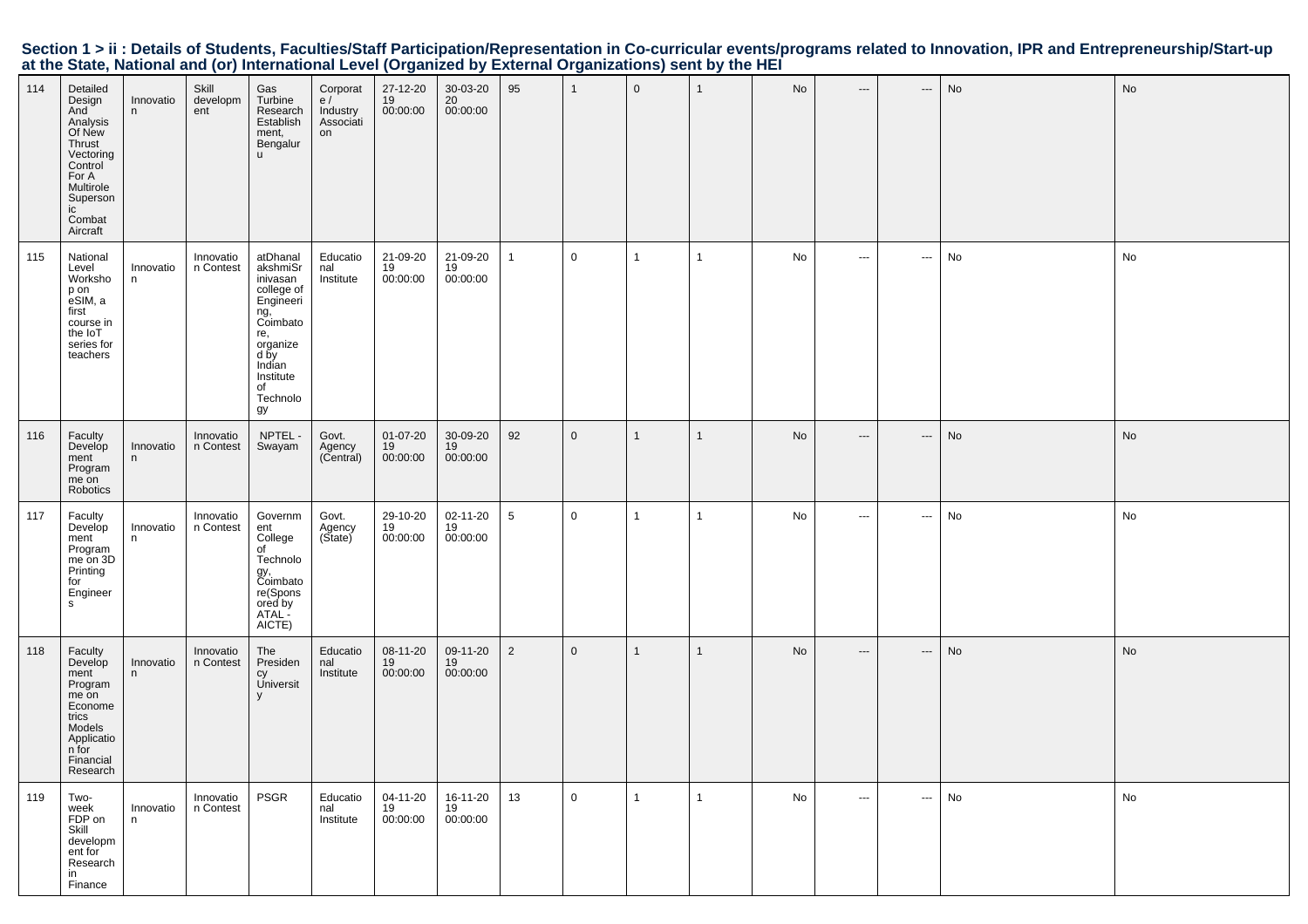| 120 | Faculty<br>Develop<br>ment<br>Program<br>on<br>Research<br>Skill for<br>Manage<br>ment<br>Faculty | Innovatio<br>n  | Innovatio<br>n Contest   | the GRG<br>School of<br>Manage<br>ment                                                    | Educatio<br>nal<br>Institute                   | 02-12-20<br>19<br>00:00:00 | 14-12-20<br>19<br>00:00:00 | 13 | $\mathbf 0$  | $\mathbf{1}$   | $\mathbf{1}$ | No        | $---$                    | $\qquad \qquad -$          | No        | No        |
|-----|---------------------------------------------------------------------------------------------------|-----------------|--------------------------|-------------------------------------------------------------------------------------------|------------------------------------------------|----------------------------|----------------------------|----|--------------|----------------|--------------|-----------|--------------------------|----------------------------|-----------|-----------|
| 121 | Faculty<br>Develop<br>ment<br>Program<br>on<br>Research<br>Skill for<br>Manage<br>ment<br>Faculty | Innovatio<br>n  | Innovatio<br>n Contest   | in the<br><b>GRG</b><br>School of<br>Manage<br>ment                                       | Educatio<br>nal<br>Institute                   | 02-11-20<br>19<br>00:00:00 | 14-11-20<br>19<br>00:00:00 | 13 | $\mathbf 0$  | $\mathbf{1}$   | $\mathbf{1}$ | No        | $\scriptstyle\cdots$     | $\hspace{0.05cm} \cdots$   | No        | No        |
| 122 | Home<br>automati<br>on using<br>google<br>assistant                                               | Innovatio<br>n. | Skill<br>developm<br>ent | SMART<br>BRIDGE<br>EDUCAT<br>IONAL<br><b>SERVIC</b><br>ES PVT<br>LTD                      | Corporat<br>e/<br>Industry<br>Associati<br>on  | 03-06-20<br>19<br>00:00:00 | 28-06-20<br>19<br>00:00:00 | 26 | $\mathbf{1}$ | $\overline{0}$ | $\mathbf{1}$ | <b>No</b> | $\overline{\phantom{a}}$ | $\qquad \qquad - \qquad -$ | No        | <b>No</b> |
| 123 | Smart<br>home<br>assistant<br>with<br>cloud<br>integratio<br>n                                    | Innovatio<br>n  | Skill<br>developm<br>ent | <b>SMART</b><br><b>BRIDGE</b><br><b>EDUCAT</b><br><b>IONAL</b><br>SERVIC<br>ES PVT<br>LTD | Corporat<br>e/<br>Industry<br>Associati<br>on  | 03-06-20<br>19<br>00:00:00 | 28-06-20<br>19<br>00:00:00 | 26 | $\mathbf{1}$ | $\mathbf 0$    | $\mathbf{1}$ | No        | $\sim$ $\sim$            | ---                        | No        | No        |
| 124 | Cyber<br>security<br>and<br><b>VAPT</b>                                                           | Innovatio<br>n  | Skill<br>developm<br>ent | SPEEDU<br>M<br><b>TECHNO</b><br>LOGIES-<br><b>FZE</b>                                     | Corporat<br>e /<br>Industry<br>Associati<br>on | 07-05-20<br>19<br>00:00:00 | 12-06-20<br>19<br>00:00:00 | 37 | $\mathbf{1}$ | $\mathbf{0}$   | $\mathbf{1}$ | No        | $\overline{\phantom{a}}$ | $\qquad \qquad - \qquad -$ | No        | <b>No</b> |
| 125 | Admin<br>password<br>reset web<br>applicatio<br>n.                                                | Innovatio<br>n  | Skill<br>developm<br>ent | MEGHAL<br>AYA<br><b>ENERGY</b><br>CORPO<br><b>RATION</b><br>LIMITED                       | Govt.<br>Agency<br>(Central)                   | 13-05-20<br>19<br>00:00:00 | 12-06-20<br>19<br>00:00:00 | 31 | $\mathbf{1}$ | $\mathbf 0$    | $\mathbf{1}$ | No        | $\overline{\phantom{a}}$ | ---                        | No        | No        |
| 126 | Web<br>developm<br>ent                                                                            | Innovatio<br>n  | Skill<br>developm<br>ent | Gateway<br>software<br>solutions                                                          | Corporat<br>e/<br>Industry<br>Associati<br>on  | 24-05-20<br>19<br>00:00:00 | 24-06-20<br>19<br>00:00:00 | 32 | $\mathbf{1}$ | $\mathbf{0}$   | $\mathbf{1}$ | <b>No</b> | $---$                    | $\qquad \qquad -$          | <b>No</b> | No        |
| 127 | Ruby on<br>rails                                                                                  | Innovatio<br>n  | Skill<br>developm<br>ent | DAYSPR<br>ING<br><b>LABS</b>                                                              | Corporat<br>e/<br>Industry<br>Associati<br>on  | 13-05-20<br>19<br>00:00:00 | 02-07-20<br>19<br>00:00:00 | 51 | $\mathbf{1}$ | $\mathbf 0$    | $\mathbf{1}$ | No        | $\sim$ $\sim$            | ---                        | No        | No        |
| 128 | Display<br>kali linux<br>terminal<br>ouput in<br>web page                                         | Innovatio<br>n  | Skill<br>developm<br>ent | <b>Briskinfos</b><br>ec<br>Technolo<br>gy and<br>Consultin<br>g PVT<br>LTD                | Corporat<br>e/<br>Industry<br>Associati<br>on  | 03-06-20<br>19<br>00:00:00 | 07-07-20<br>19<br>00:00:00 | 35 | $\mathbf{1}$ | $\mathbf 0$    | $\mathbf{1}$ | No        | $\overline{\phantom{a}}$ | ---                        | No        | <b>No</b> |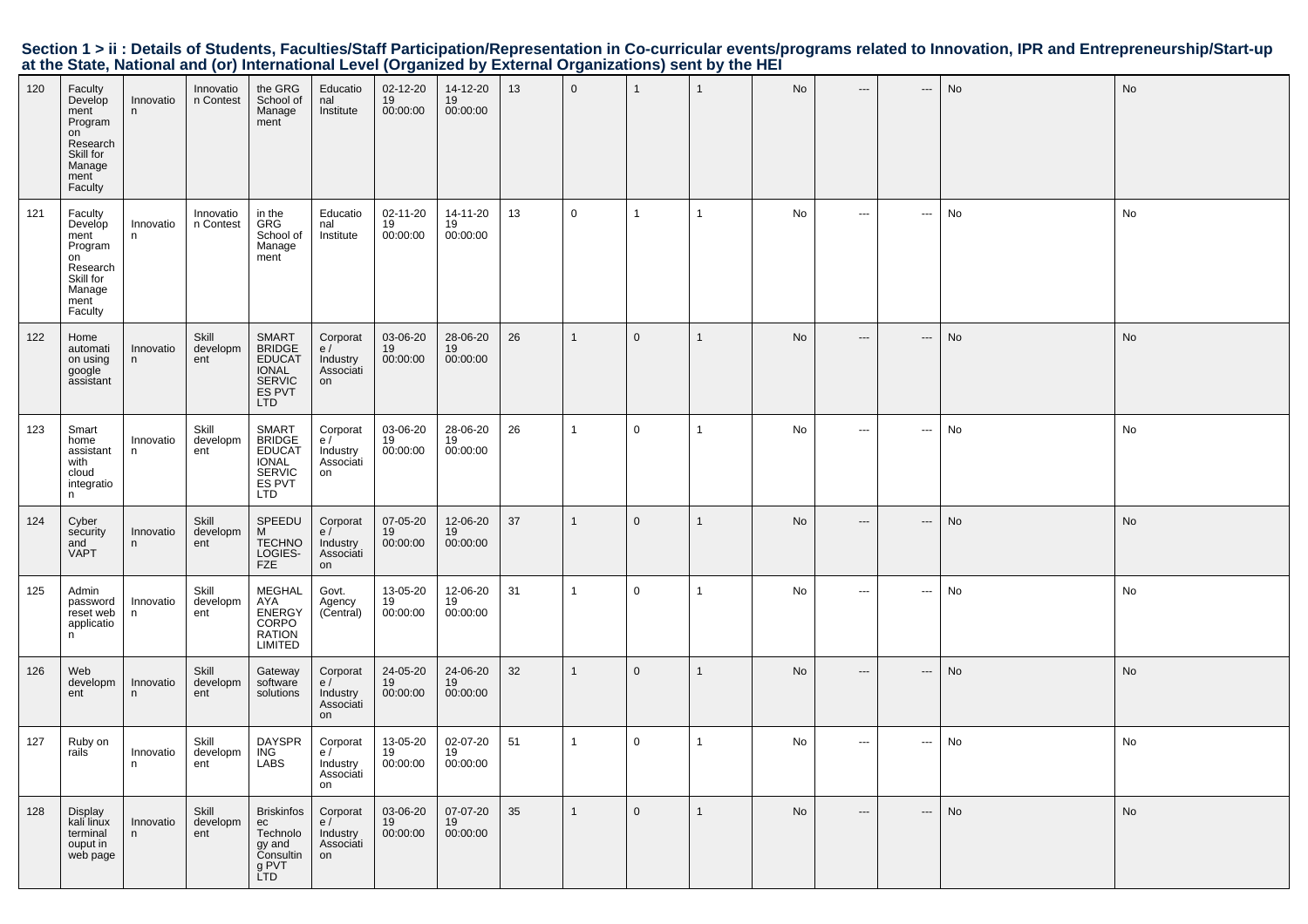|  | Section 1 > ii : Details of Students, Faculties/Staff Participation/Representation in Co-curricular events/programs related to Innovation, IPR and Entrepreneurship/Start-up |  |  |  |
|--|------------------------------------------------------------------------------------------------------------------------------------------------------------------------------|--|--|--|
|  | at the State, National and (or) International Level (Organized by External Organizations) sent by the HEI                                                                    |  |  |  |

| 129 | Intelligent<br>illuminati<br>on<br>control<br>system<br>for<br>poultry<br>farm | Innovatio<br>n  | Skill<br>developm<br>ent | <b>SMART</b><br>BRIDGE<br>EDUCAT<br><b>IONAL</b><br>SERVIC<br>ES PVT<br><b>LTD</b> | Corporat<br>e/<br>Industry<br>Associati<br>on | 27-05-20<br>19<br>00:00:00 | 29-06-20<br>19<br>00:00:00 | 34 | $\overline{1}$ | $\mathbf 0$  | $\mathbf{1}$   | No        | $\cdots$                 | $\hspace{0.05cm} \cdots$ | No        | No        |
|-----|--------------------------------------------------------------------------------|-----------------|--------------------------|------------------------------------------------------------------------------------|-----------------------------------------------|----------------------------|----------------------------|----|----------------|--------------|----------------|-----------|--------------------------|--------------------------|-----------|-----------|
| 130 | Predictio<br>n of exact<br>niche<br>using<br>bank<br>data                      | Innovatio<br>n  | Skill<br>developm<br>ent | <b>SMART</b><br>BRIDGE<br>EDUCAT<br><b>IONAL</b><br><b>SERVIC</b><br>ES PVT<br>LTD | Corporat<br>e/<br>Industry<br>Associati<br>on | 03-06-20<br>19<br>00:00:00 | 03-07-20<br>19<br>00:00:00 | 31 | $\overline{1}$ | $\mathbf{0}$ | $\mathbf{1}$   | <b>No</b> | $\hspace{0.05cm} \ldots$ | ---                      | <b>No</b> | <b>No</b> |
| 131 | Game<br>testing                                                                | Innovatio<br>n. | Skill<br>developm<br>ent | QNEUR<br>O INDIA<br>PVT LTD                                                        | Corporat<br>e/<br>Industry<br>Associati<br>on | 08-05-20<br>19<br>00:00:00 | 10-06-20<br>19<br>00:00:00 | 34 | $\overline{1}$ | $\mathbf 0$  | $\mathbf{1}$   | No        | $\hspace{0.05cm} \ldots$ | $\sim$                   | No        | No        |
| 132 | Smart<br>sprinkler<br>system<br>for golf<br>course                             | Innovatio<br>n  | Skill<br>developm<br>ent | SMART<br>BRIDGE<br><b>EDUCAT</b><br><b>IONAL</b><br><b>SERVIC</b><br>ES PVT<br>LTD | Corporat<br>e/<br>Industry<br>Associati<br>on | 27-05-20<br>19<br>00:00:00 | 21-06-20<br>19<br>00:00:00 | 26 | $\mathbf{1}$   | $\mathbf{0}$ | $\mathbf{1}$   | <b>No</b> | $---$                    | $\hspace{0.05cm} \ldots$ | No        | No        |
| 133 | Automate<br>d call<br>sender<br>and<br>receiver<br>using<br>GSM<br>module      | Innovatio<br>n  | Skill<br>developm<br>ent | AIYO<br>LABS<br>PVT.LTD                                                            | Corporat<br>e/<br>Industry<br>Associati<br>on | 13-05-20<br>19<br>00:00:00 | 19-06-20<br>19<br>00:00:00 | 38 | $\overline{1}$ | $\mathbf 0$  | $\mathbf{1}$   | No        | $\cdots$                 | $\sim$                   | No        | No        |
| 134 | Extractin<br>g<br>normality<br>features<br>for DNA<br>Domain<br>Name<br>Abuse  | Innovatio<br>n. | Skill<br>developm<br>ent | Ben<br>Gurion<br>Universit<br>y, Israel                                            | Corporat<br>e/<br>Industry<br>Associati<br>on | 01-07-20<br>19<br>00:00:00 | 01-08-20<br>19<br>00:00:00 | 32 | $\overline{1}$ | $\mathbf 0$  | $\mathbf{1}$   | No        | $---$                    | ---                      | No        | No        |
| 135 | <b>District</b><br>Crime<br>Records<br><b>Bureau</b><br>and<br>Cyber<br>Cell   | Innovatio<br>n  | Skill<br>developm<br>ent | Kerala<br>Police,<br>Thrissur                                                      | Govt.<br>Agency<br>(Sitate)                   | 21-12-20<br>19<br>00:00:00 | 04-01-20<br>20<br>00:00:00 | 15 | $\overline{7}$ | $\mathbf 0$  | $\overline{7}$ | No        | $\sim$ $\sim$            | $\hspace{0.05cm} \ldots$ | No        | No        |
| 136 | Cyber<br>Crimes,<br>Cyber<br>Forensics                                         | Innovatio<br>n  | Skill<br>developm<br>ent | <b>District</b><br>Crime<br>Records<br>Bureau,<br>Thiruvan<br>andhapur<br>am       | Govt.<br>Agency<br>(Sitate)                   | 03-06-20<br>19<br>00:00:00 | 01-07-20<br>19<br>00:00:00 | 29 | 2              | $\mathbf{0}$ | 2              | No        | $\hspace{0.05cm} \ldots$ | ---                      | No        | No        |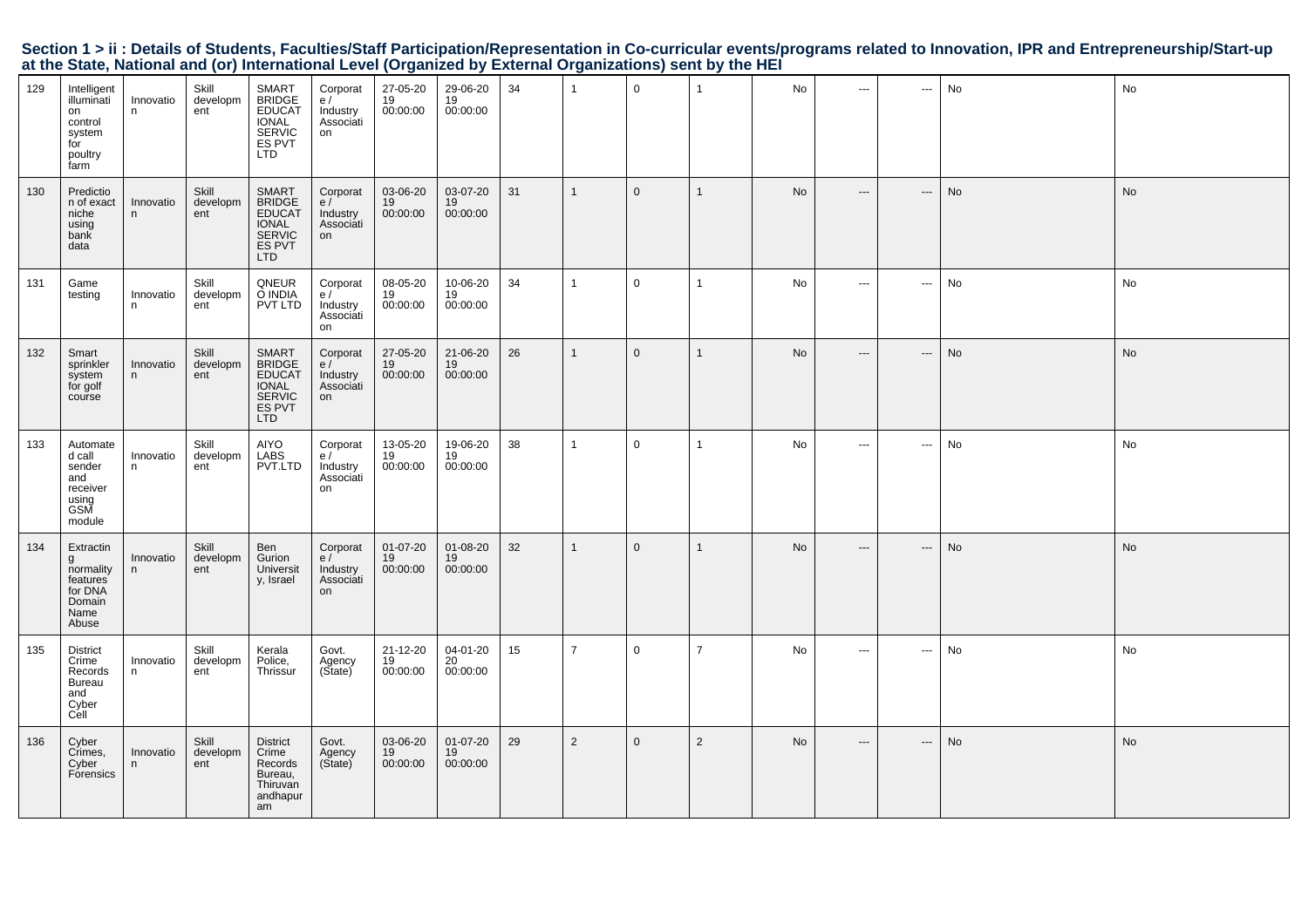|     |                                                                                                                |                |                          |                                                                   |                               | at the State, National and (or) international Level (Organized by External Organizations) sent by the HET |                                      |              |                |              |                 |           |                               |                                            |                                                                                      |                                                                                                                                                                                                                                                                                |
|-----|----------------------------------------------------------------------------------------------------------------|----------------|--------------------------|-------------------------------------------------------------------|-------------------------------|-----------------------------------------------------------------------------------------------------------|--------------------------------------|--------------|----------------|--------------|-----------------|-----------|-------------------------------|--------------------------------------------|--------------------------------------------------------------------------------------|--------------------------------------------------------------------------------------------------------------------------------------------------------------------------------------------------------------------------------------------------------------------------------|
| 137 | Cyber<br>Forensics<br>and<br>Cyber<br>Laws                                                                     | Innovatio<br>n | Skill<br>developm<br>ent | Hi-Tech<br>Crime<br>Enquiry<br>Cell,<br>Thiruvan<br>athapura<br>m | Govt.<br>Agency<br>(State)    | 13-05-20<br>19<br>00:00:00                                                                                | 29-05-20<br>$\frac{19}{19}$ 00:00:00 | 17           | $\overline{2}$ | $\Omega$     | $\overline{2}$  | No        | $\overline{\phantom{a}}$      | $\hspace{0.05cm} \ldots$                   | No                                                                                   | No                                                                                                                                                                                                                                                                             |
| 138 | Cyber<br>Forensics<br>and<br>Cyber<br>Laws                                                                     | Innovatio<br>n | Skill<br>developm<br>ent | Hi-Tech<br>Crime<br>Enquiry<br>Cell,<br>Thiruvan<br>athapura<br>m | Govt.<br>Agency<br>(State)    | 17-06-20<br>19<br>00:00:00                                                                                | 27-06-20<br>19<br>00:00:00           | 11           | $\overline{4}$ | $\mathbf{0}$ | $\overline{4}$  | <b>No</b> | $\cdots$                      | $\hspace{0.05cm} \ldots$                   | No                                                                                   | No                                                                                                                                                                                                                                                                             |
| 139 | Cyber<br>(Digital<br>Forensic,<br>Security,<br>Cyber<br>Law,<br>Forensics                                      | Innovatio<br>n | Skill<br>developm<br>ent | IFS,<br>Pune                                                      | Govt.<br>Agency<br>(State)    | 01-01-20<br>20<br>00:00:00                                                                                | 10-01-20<br>20<br>00:00:00           | 10           | $\mathbf{1}$   | $\mathbf 0$  | $\mathbf{1}$    | No        | $\sim$                        | $\hspace{0.05cm} \cdots$                   | No                                                                                   | No                                                                                                                                                                                                                                                                             |
| 140 | Light<br>Fidelity<br>Minimal<br>circuits<br>set for<br>Basic<br>wireless<br>optical<br>communi<br>cation       | Innovatio<br>n | Exposure<br>visit        | CEFET-<br>MG                                                      | Internatio<br>nal<br>Agencies | 20-08-20<br>19<br>00:00:00                                                                                | 27-09-20<br>19<br>00:00:00           | 39           | $\mathbf{1}$   | $\Omega$     | $\mathbf{1}$    | <b>No</b> | $\hspace{0.05cm} \cdots$      | $\hspace{0.05cm} \cdots$                   | 27815<br>TotalTotal<br>Expense<br>Amount<br>Incurred by<br>Institute? (In<br>Rupees) | No                                                                                                                                                                                                                                                                             |
| 141 | Productio<br>n and<br>Analysis<br>of<br>Renewab<br>le energy<br>in egypt<br>in affect<br>to global<br>economy. | Innovatio<br>n | Exposure<br>visit        | Innovatio<br>Develop<br>ment Lab                                  | Internatio<br>nal<br>Agencies | 03-07-20<br>19<br>00:00:00                                                                                | 28-08-20<br>19<br>00:00:00           | 57           | $\mathbf{1}$   | $\mathbf 0$  | $\overline{1}$  | No        | $\overline{\phantom{a}}$      | $\hspace{0.05cm} \cdots$                   | 7920<br>TotalTotal<br>Expense<br>Amount<br>Incurred by<br>Institute? (In<br>Rupees)  | No                                                                                                                                                                                                                                                                             |
| 142 | RiGathon                                                                                                       | Innovatio<br>n | Hackatho<br>$\mathsf{n}$ | Kumarag<br>uru<br>Institution<br>$\mathbf{s}$                     | Educatio<br>nal<br>Institute  | 28-02-20<br>20<br>00:00:00                                                                                | 01-03-20<br>20<br>00:00:00           | $\mathbf{3}$ | 5              | $\mathbf 0$  | $5\phantom{.0}$ | Yes       | <b>Best</b><br>Paper<br>Award | Computin<br>g<br>Prototype<br><sub>S</sub> | $\operatorname{\mathsf{No}}$                                                         | Award /<br>Position /<br>Recognition<br>Secured<br>Best Paper<br>Award<br>Title of<br>Innovation /<br>Start-up<br>Secured the<br>Award /<br>Computing<br>Prototypes<br>Recognition<br>Novel<br>Award/Recog<br>nition/Achieve<br>Research<br>ment<br>Received for<br>Paper/Work |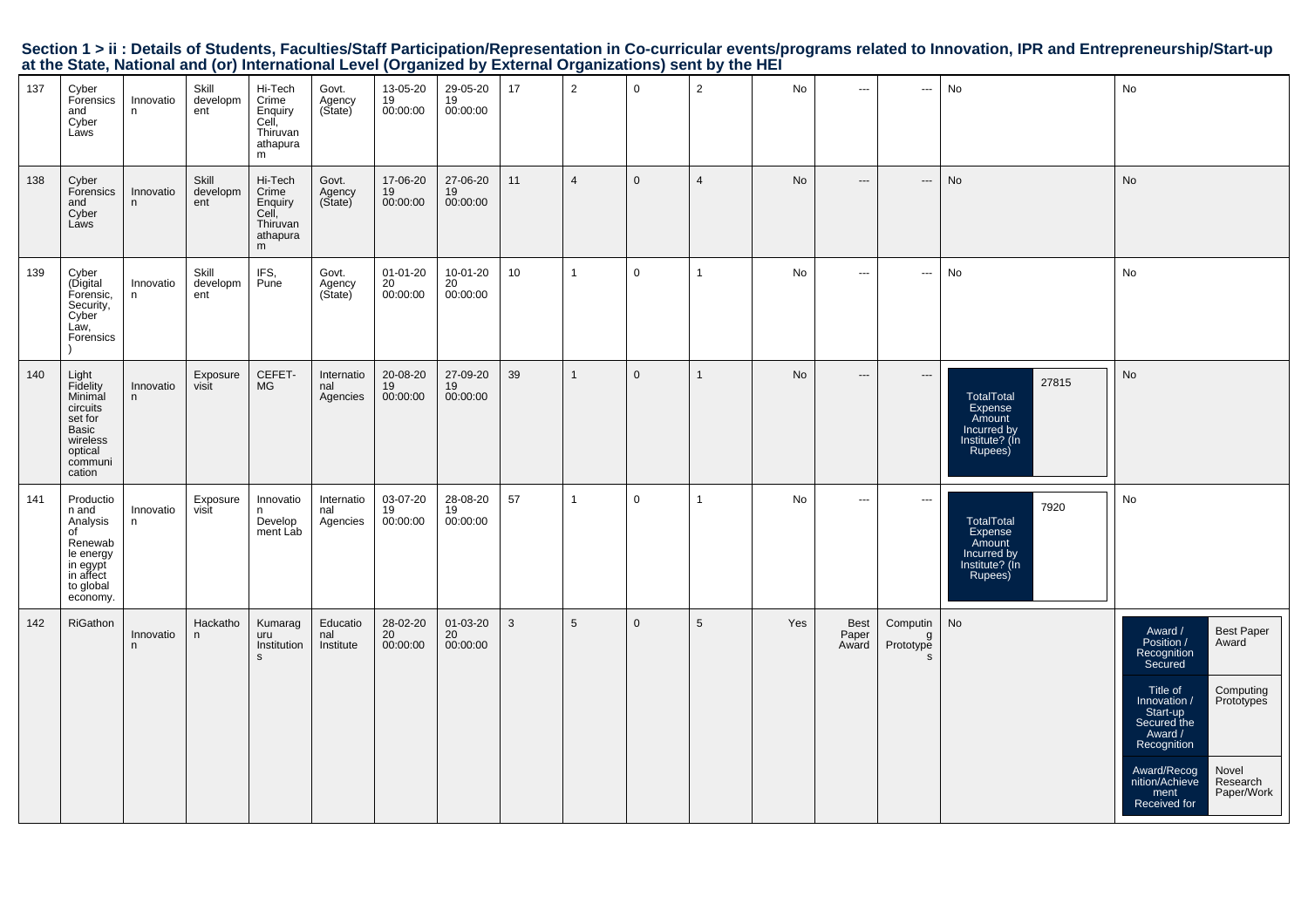|                                                                                                           |  | Section 1 > ii : Details of Students, Faculties/Staff Participation/Representation in Co-curricular events/programs related to Innovation, IPR and Entrepreneurship/Start-up |
|-----------------------------------------------------------------------------------------------------------|--|------------------------------------------------------------------------------------------------------------------------------------------------------------------------------|
| at the State, National and (or) International Level (Organized by External Organizations) sent by the HEI |  |                                                                                                                                                                              |

| 143 | One day<br>national<br>conferen<br>ce on<br>Advance<br>s in<br>Green<br>Chemistr<br>y and its<br>Applicatio<br>$ns-2K20$<br>(AGCA-<br>2K20                     | Innovatio<br>n | Conferen<br>ce | Departm<br>ent of<br>Chemistr<br>v. Sri<br>Ramakris<br>hna<br>College<br>of Arts<br>and<br>Science,<br>Coimbato<br>re                         | Educatio<br>nal<br>Institute | 30-01-20<br>20<br>00:00:00 | 30-01-20<br>20<br>00:00:00 |                | $\mathbf 0$  | $\overline{1}$ | Yes | <b>Best</b><br>Presentat<br>ion<br>Award | Green<br>Chemistr<br>Applicatio<br>ns | No            | Award /<br>Position /<br>Recognition<br>Secured<br>Title of<br>Innovation /<br>Start-up<br>Secured the<br>Award /<br>Recognition<br>Award/Recog<br>nition/Achieve<br>ment<br>Received for | <b>Best</b><br>Presentatio<br>n Award<br>Green<br>Chemistry<br>Application<br>s.<br>Novel<br>Research<br>Paper/Work |
|-----|----------------------------------------------------------------------------------------------------------------------------------------------------------------|----------------|----------------|-----------------------------------------------------------------------------------------------------------------------------------------------|------------------------------|----------------------------|----------------------------|----------------|--------------|----------------|-----|------------------------------------------|---------------------------------------|---------------|-------------------------------------------------------------------------------------------------------------------------------------------------------------------------------------------|---------------------------------------------------------------------------------------------------------------------|
| 144 | One day<br>national<br>conferen<br>ce on<br>Recent<br>trends in<br>Chemistr<br>y-2020<br>(RTC-<br>2020                                                         | Innovatio<br>n | Conferen<br>ce | Departm<br>ent of<br>Chemistr<br>v. Sri<br>Ramakris<br>hna<br>Mission<br>Vidyalaya<br>College<br>of Arts<br>and<br>Science,<br>Coimbato<br>re | Educatio<br>nal<br>Institute | 07-02-20<br>20<br>00:00:00 | 07-02-20<br>20<br>00:00:00 |                | $\mathbf{0}$ | $\mathbf{1}$   | Yes | <b>Best</b><br>Presentat<br>ion<br>Award | Chemistr<br>yola                      | $\mathsf{No}$ | Award /<br>Position /<br>Recognition<br>Secured<br>Title of<br>Innovation /<br>Start-up<br>Secured the<br>Award /<br>Recognition<br>Award/Recog<br>nition/Achieve<br>ment<br>Received for | Best<br>Presentatio<br>n Award<br>Chemistryol<br>a<br>Novel<br>Research<br>Paper/Work                               |
| 145 | Two days<br>national<br>conferen<br>ce on<br>Recent<br>trends in<br>medicinal<br>materials,<br>environm<br>ental and<br>battery<br>research<br>in<br>chemistry | Innovatio<br>n | Conferen<br>ce | Departm<br>ent of<br>Chemistr<br>Karpaga<br>m<br>academy<br>of higher<br>education<br>Coimbato<br>re                                          | Educatio<br>nal<br>Institute | 12-03-20<br>20<br>00:00:00 | 13-03-20<br>20<br>00:00:00 | $\overline{2}$ | $\mathbf 0$  | 1              | Yes | Best<br>Poster<br>Presentat<br>ion       | medicinal<br>materials                | No            | Award /<br>Position /<br>Recognition<br>Secured<br>Title of<br>Innovation /<br>Start-up<br>Secured the<br>Award /<br>Recognition<br>Award/Recog<br>nition/Achieve<br>ment<br>Received for | <b>Best Poster</b><br>Presentatio<br>n<br>medicinal<br>materials<br>Novel<br>Research<br>Paper/Work                 |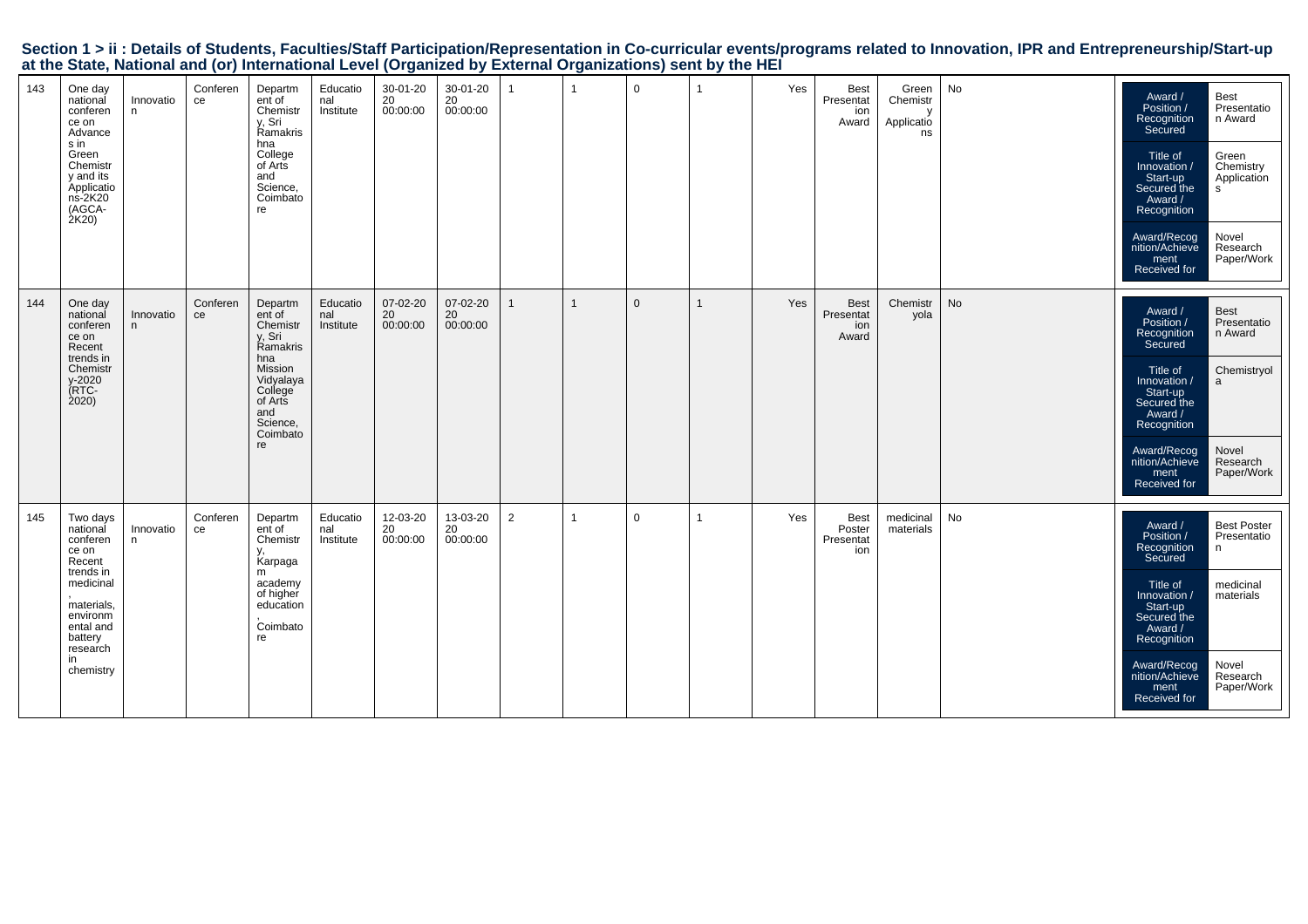| 146 | National<br>seminar<br>on NEW<br>PERSPE<br><b>CTIVES</b> | Innovatio | Seminar | <b>PSGKCA</b><br>Coimbato<br>re | Educatio<br>nal<br>Institute | 16-09-20<br>19<br>00:00:00 | 17-09-20<br>19<br>00:00:00 | 2 | U | Yes | <b>Best</b><br>paper<br>presentat<br>ion award | <b>CHEMIC</b><br>AL<br>PERSPE<br><b>CTIVES</b> | No | Award /<br>Position /<br>Recognition<br>Secured                               | Best paper<br>presentatio<br>n award |
|-----|----------------------------------------------------------|-----------|---------|---------------------------------|------------------------------|----------------------------|----------------------------|---|---|-----|------------------------------------------------|------------------------------------------------|----|-------------------------------------------------------------------------------|--------------------------------------|
|     | IN<br><b>CHEMIC</b><br>AL<br>SCIENC<br>ES                |           |         |                                 |                              |                            |                            |   |   |     |                                                |                                                |    | Title of<br>Innovation /<br>Start-up<br>Secured the<br>Award /<br>Recognition | CHEMICAL<br>PERSPEC<br><b>TIVES</b>  |
|     |                                                          |           |         |                                 |                              |                            |                            |   |   |     |                                                |                                                |    | Award/Recog<br>nition/Achieve<br>ment<br>Received for                         | Novel<br>Research<br>Paper/Work      |

## **Section 2 > i : List the Academic Programs on Innovation, IPR and Entrepreneurship Development Offered During the Academic Period (2019-20)**

| Srno           | <b>Title of Course/Subject</b><br>Offered              | Program Theme            | Type of Course                        | Course Offering<br>Department/Centr<br>e/Unit Name | Level of<br>Course           | Program<br><b>Start Date</b> | Program End<br><b>Date</b> | Program<br>Duration(in Days) | <b>Mode of Delivery</b> | <b>Total Numbers of</b><br>Participants | <b>Total Numbers of</b><br><b>Contact Hours of Course</b><br>(Minimum 30 Contact<br>hours) |
|----------------|--------------------------------------------------------|--------------------------|---------------------------------------|----------------------------------------------------|------------------------------|------------------------------|----------------------------|------------------------------|-------------------------|-----------------------------------------|--------------------------------------------------------------------------------------------|
|                | 18MS3104 Research<br>Methodology and IPR               | <b>IPR</b>               | Elective/Core<br><b>Credit Course</b> | Master                                             | Mechanical                   | 08-07-2019                   | 05-10-2019                 | 90                           | Online                  | 122                                     | 30                                                                                         |
| $\overline{2}$ | 14BI2009 Bioethics IPR<br>and Biosafety                | <b>IPR</b>               | Elective/Core<br><b>Credit Course</b> | Bachelor                                           | Biotechnolog<br>v            | 04-07-2019                   | 30-10-2019                 | 119                          | Offline                 | 56                                      | 45                                                                                         |
| 3              | 14BI2013 Bioethics IPR<br>and Biosafety                | <b>IPR</b>               | Elective/Core<br><b>Credit Course</b> | Bachelor                                           | Biotechnolog                 | 04-07-2019                   | 30-10-2019                 | 119                          | Offline                 | 23                                      | 45                                                                                         |
| $\overline{4}$ | Programming and<br>Typesetting Tools in<br>Engineering | Innovation               | Short term<br>Course                  | Short Term<br><b>Certificate Course</b>            | Mathematics                  | 25-05-2020                   | 29-05-2020                 | 5                            | Online                  | 94                                      | 30                                                                                         |
| 5              | 18BM3024 Biomedical<br>Engineering<br>Entrepreneurship | Entrepreneurship/Startup | Full time Program                     | Master                                             | Biomedical<br>Engineering    | 04-07-2019                   | 30-10-2019                 | 119                          | Offline                 |                                         | 30                                                                                         |
| 6              | 18PA2007<br>Entrepreneurship<br>Development            | Entrepreneurship/Startup | Full time Program                     | <b>Bachelor</b>                                    | Commerce                     | 04-07-2019                   | 30-10-2019                 | 119                          | Offline                 | 45                                      | 45                                                                                         |
| $\overline{7}$ | 14BT2056<br>Entrepreneurship                           | Entrepreneurship/Startup | Full time Program                     | <b>Bachelor</b>                                    | Biotechnolog                 | 04-07-2019                   | 30-10-2019                 | 119                          | Offline                 | 30                                      | 45                                                                                         |
| 8              | 17BT2016 Genetic<br><b>Engineering and Bioethics</b>   | Entrepreneurship/Startup | Full time Program                     | Bachelor                                           | Biotechnolog                 | 04-07-2019                   | 30-10-2019                 | 119                          | Offline                 | 87                                      | 45                                                                                         |
| 9              | 14BT2056<br>Entrepreneurship                           | Entrepreneurship/Startup | Elective/Core<br><b>Credit Course</b> | Bachelor                                           | Biotechnolog                 | 07-12-2019                   | 30-04-2020                 | 146                          | Offline                 | $\overline{4}$                          | 45                                                                                         |
| 10             | 17BB2021<br>Entrepreneurship<br>Development            | Entrepreneurship/Startup | Elective/Core<br><b>Credit Course</b> | Bachelor                                           | Commerce                     | 09-12-2019                   | 30-04-2020                 | 144                          | Offline                 | 65                                      | 45                                                                                         |
| 11             | 19BT2059<br>Entrepreneurship IPR and<br>Biosafety      | Entrepreneurship/Startup | Elective/Core<br><b>Credit Course</b> | <b>Bachelor</b>                                    | Biotechnolog<br>$\mathsf{v}$ | 04-07-2019                   | 30-10-2019                 | 119                          | Offline                 | 60                                      | 45                                                                                         |
| 12             | 19BT2063 Biology in<br>Everyday Life                   | Innovation               | Elective/Core<br><b>Credit Course</b> | <b>Bachelor</b>                                    | Biotechnolog                 | 04-07-2019                   | 30-10-2019                 | 119                          | Offline                 | 60                                      | 45                                                                                         |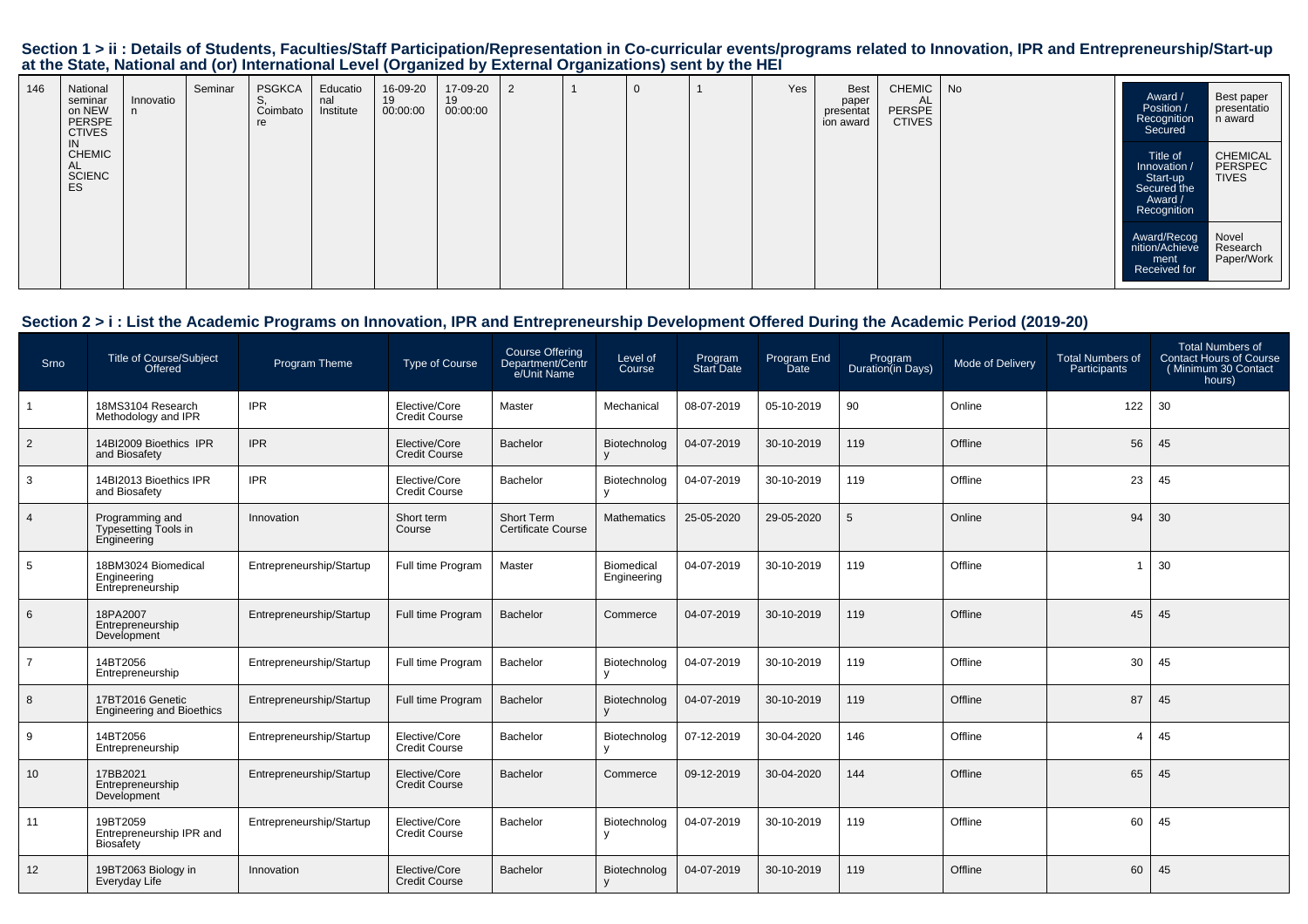| 13 | 19MS3001 Organizational<br>Behavior and Management         | Innovation | Elective/Core<br><b>Credit Course</b> | Bachelor | Management<br>Studies                                  | 04-07-2019 | 30-10-2019 | 119 | Offline | 60 | 45 |
|----|------------------------------------------------------------|------------|---------------------------------------|----------|--------------------------------------------------------|------------|------------|-----|---------|----|----|
| 14 | 19EC2008 ARM<br>Processors                                 | Innovation | Elective/Core<br><b>Credit Course</b> | Bachelor | Electronics<br>and<br>Communicati<br>on<br>Engineering | 04-07-2019 | 30-10-2019 | 119 | Offline | 60 | 45 |
| 15 | 19EC2009<br>Telecommunication<br><b>Switching Networks</b> | Innovation | Elective/Core<br><b>Credit Course</b> | Bachelor | Electronics<br>and<br>Communicati<br>on<br>Engineering | 04-07-2019 | 30-10-2019 | 119 | Offline | 60 | 45 |
| 16 | 19MS3002 Marketing<br>Management                           | Innovation | Elective/Core<br><b>Credit Course</b> | Bachelor | Management<br><b>Studies</b>                           | 04-07-2019 | 30-10-2019 | 119 | Offline | 60 | 45 |
| 17 | 19MS3003 Accounting For<br>Managers                        | Innovation | Elective/Core<br><b>Credit Course</b> | Bachelor | Management<br><b>Studies</b>                           | 04-07-2019 | 30-10-2019 | 119 | Offline | 60 | 45 |
| 18 | 19MS3004 Quantitative<br>Techniques for<br>Management      | Innovation | Elective/Core<br><b>Credit Course</b> | Bachelor | Management<br><b>Studies</b>                           | 04-07-2019 | 30-10-2019 | 119 | Offline | 60 | 45 |
| 19 | 19EC2011 High Speed<br><b>Networks</b>                     | Innovation | Elective/Core<br><b>Credit Course</b> | Bachelor | Electronics<br>and<br>Communicati<br>on<br>Engineering | 04-07-2019 | 30-10-2019 | 119 | Offline | 60 | 45 |
| 20 | 19MS3005 Legal Aspects<br>of Business                      | Innovation | Elective/Core<br><b>Credit Course</b> | Bachelor | Management<br><b>Studies</b>                           | 04-07-2019 | 30-10-2019 | 119 | Offline | 60 | 45 |
| 21 | 19EC2012 Wireless Sensor<br><b>Networks</b>                | Innovation | Elective/Core<br><b>Credit Course</b> | Bachelor | Electronics<br>and<br>Communicati<br>on<br>Engineering | 04-07-2019 | 30-10-2019 | 119 | Offline | 60 | 45 |
| 22 | 19EC2013 Optoelectronics                                   | Innovation | Elective/Core<br><b>Credit Course</b> | Bachelor | Electronics<br>and<br>Communicati<br>on<br>Engineering | 04-07-2019 | 30-10-2019 | 119 | Offline | 60 | 45 |
| 23 | 19RO2019 Python<br>Programming for Robotics                | Innovation | Elective/Core<br><b>Credit Course</b> | Bachelor | Robotics<br>Engineering                                | 04-07-2019 | 30-10-2019 | 119 | Offline | 60 | 45 |
| 24 | 19MS3006 Economics for<br>Managers                         | Innovation | Elective/Core<br><b>Credit Course</b> | Bachelor | Management<br><b>Studies</b>                           | 04-07-2019 | 30-10-2019 | 119 | Offline | 60 | 45 |
| 25 | 19RO2020 Data Analytics<br>for Robotics and<br>Automation  | Innovation | Elective/Core<br><b>Credit Course</b> | Bachelor | Robotics<br>Engineering                                | 04-07-2019 | 30-10-2019 | 119 | Offline | 60 | 45 |
| 26 | 19EC2014 Basics of<br>Satellite Communication              | Innovation | Elective/Core<br><b>Credit Course</b> | Bachelor | Electronics<br>and<br>Communicati<br>on<br>Engineering | 04-07-2019 | 30-10-2019 | 119 | Offline | 60 | 45 |
| 27 | 19MS3007 Business<br>Analytics                             | Innovation | Elective/Core<br><b>Credit Course</b> | Bachelor | Management<br><b>Studies</b>                           | 04-07-2019 | 30-10-2019 | 119 | Offline | 60 | 45 |
| 28 | 19RO2021 Augmented<br>Reality                              | Innovation | Elective/Core<br><b>Credit Course</b> | Bachelor | Robotics<br>Engineering                                | 04-07-2019 | 30-10-2019 | 119 | Offline | 60 | 45 |
| 29 | 19EC2015 Principles of<br>Digital Image Processing         | Innovation | Elective/Core<br><b>Credit Course</b> | Bachelor | Electronics<br>and<br>Communicati<br>on<br>Engineering | 04-07-2019 | 30-10-2019 | 119 | Offline | 60 | 45 |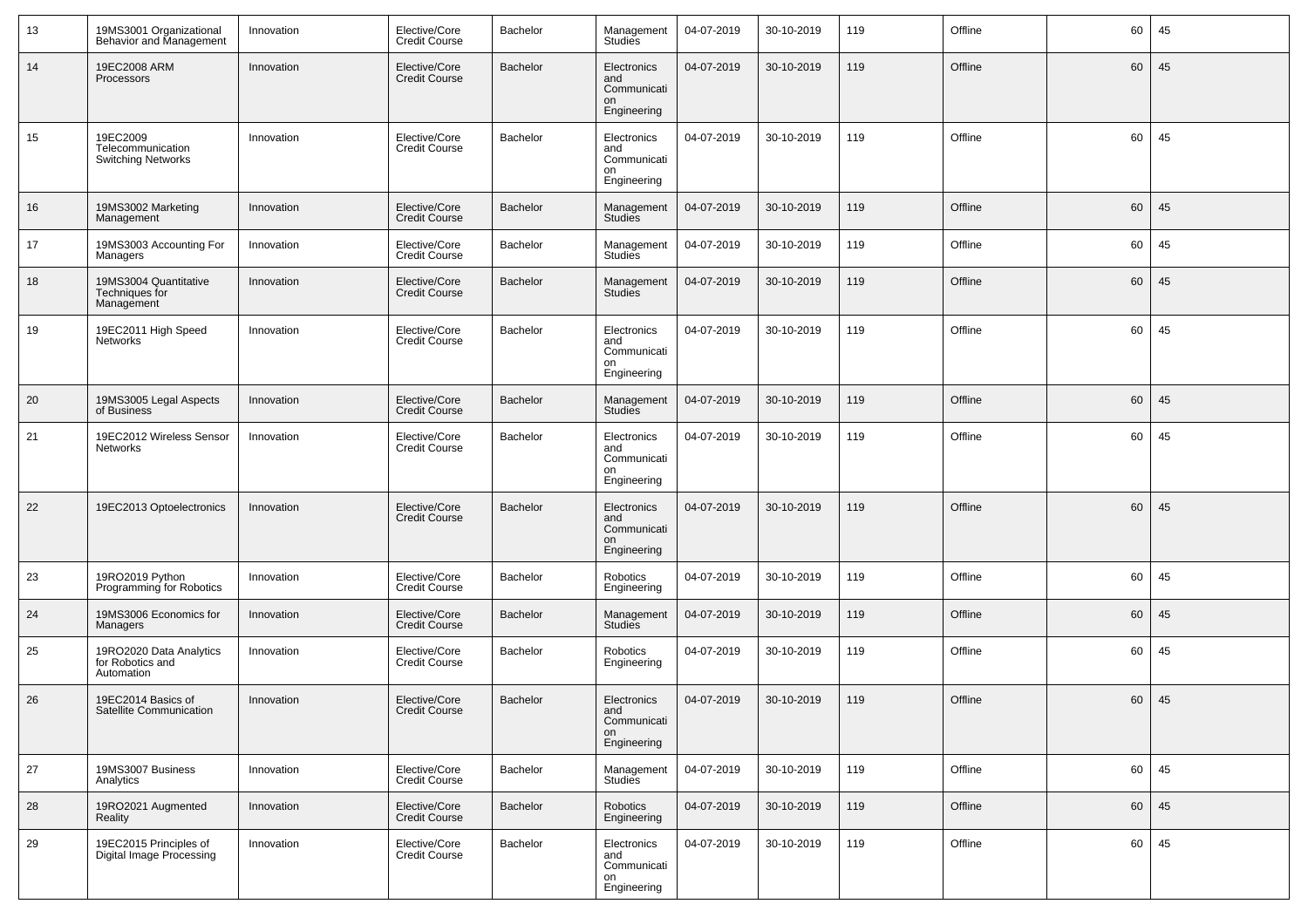| 30 | 19MS3008 Human<br>Resource Management                        | Innovation | Elective/Core<br><b>Credit Course</b> | Bachelor        | Management<br>Studies                                  | 04-07-2019 | 30-10-2019 | 119 | Offline | 60 | 45 |
|----|--------------------------------------------------------------|------------|---------------------------------------|-----------------|--------------------------------------------------------|------------|------------|-----|---------|----|----|
| 31 | 19EC2016 Multimedia<br><b>Compression Techniques</b>         | Innovation | Elective/Core<br><b>Credit Course</b> | Bachelor        | Electronics<br>and<br>Communicati<br>on<br>Engineering | 04-07-2019 | 30-10-2019 | 119 | Offline | 60 | 45 |
| 32 | 19MS3009 Financial<br>Management                             | Innovation | Elective/Core<br><b>Credit Course</b> | <b>Bachelor</b> | Management<br><b>Studies</b>                           | 04-07-2019 | 30-10-2019 | 119 | Offline | 60 | 45 |
| 33 | 19MS3010 Production and<br><b>Operations Management</b>      | Innovation | Elective/Core<br><b>Credit Course</b> | Bachelor        | Management<br><b>Studies</b>                           | 04-07-2019 | 30-10-2019 | 119 | Offline | 60 | 45 |
| 34 | 19EC2017 Information<br>Theory and Coding                    | Innovation | Elective/Core<br><b>Credit Course</b> | <b>Bachelor</b> | Electronics<br>and<br>Communicati<br>on<br>Engineering | 04-07-2019 | 30-10-2019 | 119 | Offline | 60 | 45 |
| 35 | 19MS3011 Management<br>Information System and E-<br>Commerce | Innovation | Elective/Core<br><b>Credit Course</b> | Bachelor        | Management<br><b>Studies</b>                           | 04-07-2019 | 30-10-2019 | 119 | Offline | 60 | 45 |
| 36 | 19MS3012 Corporate<br>Strategy                               | Innovation | Elective/Core<br><b>Credit Course</b> | <b>Bachelor</b> | Management<br><b>Studies</b>                           | 04-07-2019 | 30-10-2019 | 119 | Offline | 60 | 45 |
| 37 | 19EC2018 System Verilog<br>for Functional Verification       | Innovation | Elective/Core<br><b>Credit Course</b> | Bachelor        | Electronics<br>and<br>Communicati<br>on<br>Engineering | 04-07-2019 | 30-10-2019 | 119 | Offline | 60 | 45 |
| 38 | 19EC2019 ASIC design                                         | Innovation | Elective/Core<br><b>Credit Course</b> | <b>Bachelor</b> | Electronics<br>and<br>Communicati<br>on<br>Engineering | 04-07-2019 | 30-10-2019 | 119 | Offline | 60 | 45 |
| 39 | 19MS3013 Business<br>Research Methods                        | Innovation | Elective/Core<br><b>Credit Course</b> | Bachelor        | Management<br>Studies                                  | 04-07-2019 | 30-10-2019 | 119 | Offline | 60 | 45 |
| 40 | 19MS3014 Data Analysis<br>for Business Decisions             | Innovation | Elective/Core<br><b>Credit Course</b> | <b>Bachelor</b> | Management<br><b>Studies</b>                           | 04-07-2019 | 30-10-2019 | 119 | Offline | 60 | 45 |
| 41 | 19EC2020 Analysis and<br>Design of Digital IC                | Innovation | Elective/Core<br><b>Credit Course</b> | Bachelor        | Electronics<br>and<br>Communicati<br>on<br>Engineering | 04-07-2019 | 30-10-2019 | 119 | Offline | 60 | 45 |
| 42 | 19MS3015 Business<br><b>Decision Models</b>                  | Innovation | Elective/Core<br><b>Credit Course</b> | <b>Bachelor</b> | Management<br><b>Studies</b>                           | 04-07-2019 | 30-10-2019 | 119 | Offline | 60 | 45 |
| 43 | 19EC2021 Low power<br>techniques in VLSI design              | Innovation | Elective/Core<br><b>Credit Course</b> | Bachelor        | Electronics<br>and<br>Communicati<br>on<br>Engineering | 04-07-2019 | 30-10-2019 | 119 | Offline | 60 | 45 |
| 44 | 19EC2022 Nanoelectronics                                     | Innovation | Elective/Core<br><b>Credit Course</b> | <b>Bachelor</b> | Electronics<br>and<br>Communicati<br>on<br>Engineering | 04-07-2019 | 30-10-2019 | 119 | Offline | 60 | 45 |
| 45 | 19EC2023 RF Integrated<br>Circuit Design                     | Innovation | Elective/Core<br><b>Credit Course</b> | Bachelor        | Electronics<br>and<br>Communicati<br>on<br>Engineering | 04-07-2019 | 30-10-2019 | 119 | Offline | 60 | 45 |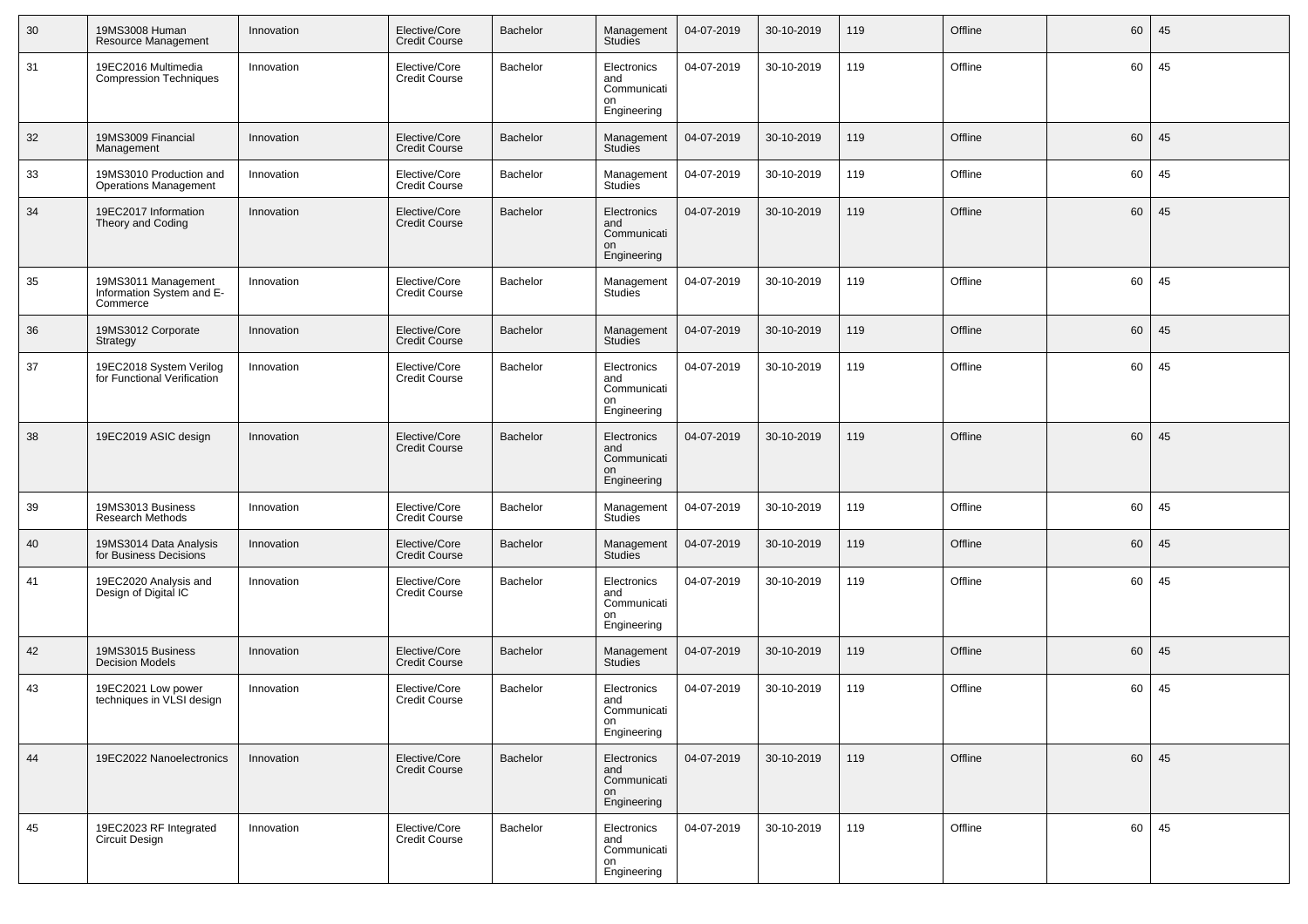| 46 | 19MA3005 Complex<br>Analysis                                 | Innovation | Elective/Core<br><b>Credit Course</b> | Bachelor        | <b>Mathematics</b>                                     | 04-07-2019 | 30-10-2019 | 119 | Offline | 60 | 45 |
|----|--------------------------------------------------------------|------------|---------------------------------------|-----------------|--------------------------------------------------------|------------|------------|-----|---------|----|----|
| 47 | 19MA3006 Linear Algebra                                      | Innovation | Elective/Core<br><b>Credit Course</b> | Bachelor        | Mathematics                                            | 04-07-2019 | 30-10-2019 | 119 | Offline | 60 | 45 |
| 48 | 19EC2024 Machine<br><b>Learning Techniques</b>               | Innovation | Elective/Core<br><b>Credit Course</b> | Bachelor        | Electronics<br>and<br>Communicati<br>on<br>Engineering | 04-07-2019 | 30-10-2019 | 119 | Offline | 60 | 45 |
| 49 | 19MA3002 Ordinary<br>Differential Equations                  | Innovation | Elective/Core<br><b>Credit Course</b> | <b>Bachelor</b> | Mathematics                                            | 04-07-2019 | 30-10-2019 | 119 | Offline | 60 | 45 |
| 50 | 19EC2025 Semiconductor<br>Device Modelling                   | Innovation | Elective/Core<br><b>Credit Course</b> | Bachelor        | Electronics<br>and<br>Communicati<br>on<br>Engineering | 04-07-2019 | 30-10-2019 | 119 | Offline | 60 | 45 |
| 51 | 19MA3008 Partial<br><b>Differential Equations</b>            | Innovation | Elective/Core<br><b>Credit Course</b> | Bachelor        | <b>Mathematics</b>                                     | 04-07-2019 | 30-10-2019 | 119 | Offline | 60 | 45 |
| 52 | 19EC2026 Micro Electro<br><b>Mechanical Systems</b>          | Innovation | Elective/Core<br><b>Credit Course</b> | Bachelor        | Electronics<br>and<br>Communicati<br>on<br>Engineering | 04-07-2019 | 30-10-2019 | 119 | Offline | 60 | 45 |
| 53 | 19MA3011 Numerical<br>Analysis                               | Innovation | Elective/Core<br><b>Credit Course</b> | <b>Bachelor</b> | Mathematics                                            | 04-07-2019 | 30-10-2019 | 119 | Offline | 60 | 45 |
| 54 | 19EC2027 MATLAB<br>programming for Engineers                 | Innovation | Elective/Core<br><b>Credit Course</b> | Bachelor        | Electronics<br>and<br>Communicati<br>on<br>Engineering | 04-07-2019 | 30-10-2019 | 119 | Offline | 60 | 45 |
| 55 | 19MA3012 Functional<br>Analysis                              | Innovation | Elective/Core<br><b>Credit Course</b> | Bachelor        | <b>Mathematics</b>                                     | 04-07-2019 | 30-10-2019 | 119 | Offline | 60 | 45 |
| 56 | 19MA3013 Calculus of<br>Variations and Integral<br>Equations | Innovation | Elective/Core<br><b>Credit Course</b> | <b>Bachelor</b> | Mathematics                                            | 04-07-2019 | 30-10-2019 | 119 | Offline | 60 | 45 |
| 57 | 19EC2028 Fundamentals<br>of Wireless Communication           | Innovation | Elective/Core<br><b>Credit Course</b> | Bachelor        | Electronics<br>and<br>Communicati<br>on<br>Engineering | 04-07-2019 | 30-10-2019 | 119 | Offline | 60 | 45 |
| 58 | 19MA3014 Matrix<br>Computations                              | Innovation | Elective/Core<br>Credit Course        | <b>Bachelor</b> | <b>Mathematics</b>                                     | 04-07-2019 | 30-10-2019 | 119 | Offline | 60 | 45 |
| 59 | 19EC2029 Data Science<br>and Data analytics                  | Innovation | Elective/Core<br><b>Credit Course</b> | Bachelor        | Electronics<br>and<br>Communicati<br>on<br>Engineering | 04-07-2019 | 30-10-2019 | 119 | Offline | 60 | 45 |
| 60 | 19MA3015 Finite Element<br>Methods                           | Innovation | Elective/Core<br><b>Credit Course</b> | <b>Bachelor</b> | Mathematics                                            | 04-07-2019 | 30-10-2019 | 119 | Offline | 60 | 45 |
| 61 | 19EC2030 Cloud<br>Computing                                  | Innovation | Elective/Core<br><b>Credit Course</b> | Bachelor        | Electronics<br>and<br>Communicati<br>on<br>Engineering | 04-07-2019 | 30-10-2019 | 119 | Offline | 60 | 45 |
| 62 | 19MA3016 Computational<br><b>Mathematics</b>                 | Innovation | Elective/Core<br><b>Credit Course</b> | Bachelor        | <b>Mathematics</b>                                     | 04-07-2019 | 30-10-2019 | 119 | Offline | 60 | 45 |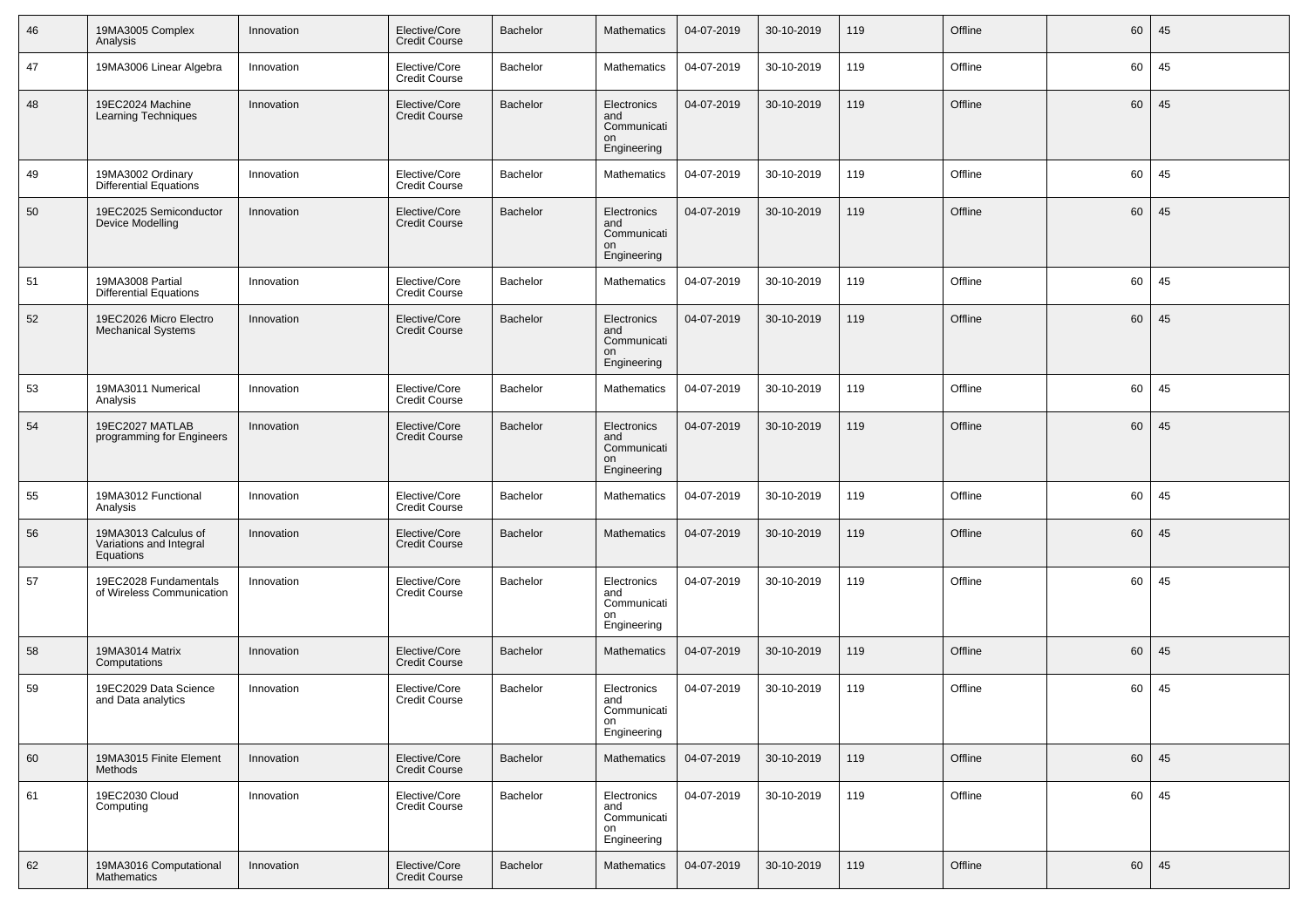| 63 | 19EC2031 loT Edge<br>Computing                                    | Innovation | Elective/Core<br>Credit Course        | Bachelor | Electronics<br>and<br>Communicati<br>on<br>Engineering | 04-07-2019 | 30-10-2019 | 119 | Offline | 60 | 45 |
|----|-------------------------------------------------------------------|------------|---------------------------------------|----------|--------------------------------------------------------|------------|------------|-----|---------|----|----|
| 64 | 19MA3017 Graph Theory<br>and Algorithms                           | Innovation | Elective/Core<br><b>Credit Course</b> | Bachelor | <b>Mathematics</b>                                     | 04-07-2019 | 30-10-2019 | 119 | Offline | 60 | 45 |
| 65 | 19MA3018 Tensor Algebra<br>and Tensor Calculus                    | Innovation | Elective/Core<br><b>Credit Course</b> | Bachelor | Mathematics                                            | 04-07-2019 | 30-10-2019 | 119 | Offline | 60 | 45 |
| 66 | 19EC2032 Communication<br><b>Quality of Service</b>               | Innovation | Elective/Core<br><b>Credit Course</b> | Bachelor | Electronics<br>and<br>Communicati<br>on<br>Engineering | 04-07-2019 | 30-10-2019 | 119 | Offline | 60 | 45 |
| 67 | 19MA3019 Control Theory                                           | Innovation | Elective/Core<br><b>Credit Course</b> | Bachelor | <b>Mathematics</b>                                     | 04-07-2019 | 30-10-2019 | 119 | Offline | 60 | 45 |
| 68 | 19EC2033 Cryptography<br>and Network security                     | Innovation | Elective/Core<br><b>Credit Course</b> | Bachelor | Electronics<br>and<br>Communicati<br>on<br>Engineering | 04-07-2019 | 30-10-2019 | 119 | Offline | 60 | 45 |
| 69 | 19MA3020 Differential<br>Geometry                                 | Innovation | Elective/Core<br><b>Credit Course</b> | Bachelor | Mathematics                                            | 04-07-2019 | 30-10-2019 | 119 | Offline | 60 | 45 |
| 70 | 19EC2034 Fundamentals<br>of Hardware IP protection                | Innovation | Elective/Core<br><b>Credit Course</b> | Bachelor | Electronics<br>and<br>Communicati<br>on<br>Engineering | 04-07-2019 | 30-10-2019 | 119 | Offline | 60 | 45 |
| 71 | 19MA3021 Mathematics<br>For Competitive<br>Examinations           | Innovation | Elective/Core<br><b>Credit Course</b> | Bachelor | Mathematics                                            | 04-07-2019 | 30-10-2019 | 119 | Offline | 60 | 45 |
| 72 | 19EC2035 Fault Tolerant<br>architectures for hardware<br>security | Innovation | Elective/Core<br><b>Credit Course</b> | Bachelor | Electronics<br>and<br>Communicati<br>on<br>Engineering | 04-07-2019 | 30-10-2019 | 119 | Offline | 60 | 45 |
| 73 | 19EC2036 Neural networks<br>and Deep learning                     | Innovation | Elective/Core<br><b>Credit Course</b> | Bachelor | Electronics<br>and<br>Communicati<br>on<br>Engineering | 04-07-2019 | 30-10-2019 | 119 | Offline | 60 | 45 |
| 74 | 19MA3022 Applied<br><b>Statistics</b>                             | Innovation | Elective/Core<br><b>Credit Course</b> | Bachelor | <b>Mathematics</b>                                     | 04-07-2019 | 30-10-2019 | 119 | Offline | 60 | 45 |
| 75 | 19EC2037 Real Time<br><b>Operating System</b>                     | Innovation | Elective/Core<br><b>Credit Course</b> | Bachelor | Electronics<br>and<br>Communicati<br>on<br>Engineering | 04-07-2019 | 30-10-2019 | 119 | Offline | 60 | 45 |
| 76 | 19MA3023 Optimization<br><b>Techniques</b>                        | Innovation | Elective/Core<br><b>Credit Course</b> | Bachelor | <b>Mathematics</b>                                     | 04-07-2019 | 30-10-2019 | 119 | Offline | 60 | 45 |
| 77 | 19EC2038 loT based data<br>acquisition systems and<br>protocols   | Innovation | Elective/Core<br><b>Credit Course</b> | Bachelor | Electronics<br>and<br>Communicati<br>on<br>Engineering | 04-07-2019 | 30-10-2019 | 119 | Offline | 60 | 45 |
| 78 | 19MA3024 Probability and<br><b>Distributions</b>                  | Innovation | Elective/Core<br><b>Credit Course</b> | Bachelor | Mathematics                                            | 04-07-2019 | 30-10-2019 | 119 | Offline | 60 | 45 |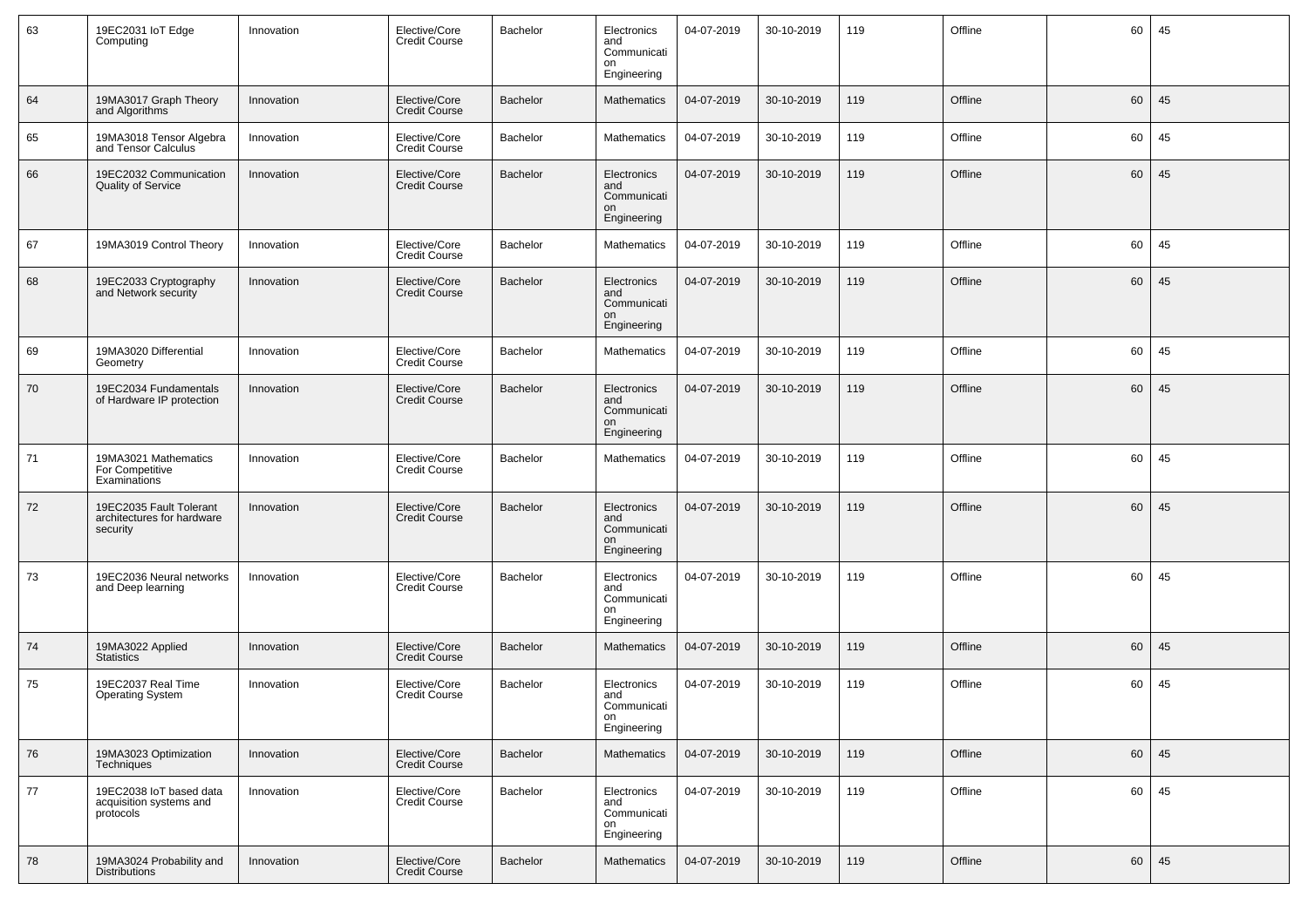| 79         | 19EC2039 Augmented<br>reality                                 | Innovation | Elective/Core<br>Credit Course        | Bachelor        | Electronics<br>and<br>Communicati<br>on<br>Engineering | 04-07-2019 | 30-10-2019   | 119 | Offline | 60 | 45    |
|------------|---------------------------------------------------------------|------------|---------------------------------------|-----------------|--------------------------------------------------------|------------|--------------|-----|---------|----|-------|
| 80         | 19MA3025 Stochastic<br>Processes                              | Innovation | Elective/Core<br>Credit Course        | <b>Bachelor</b> | <b>Mathematics</b>                                     | 04-07-2019 | 30-10-2019   | 119 | Offline | 60 | 45    |
| 81         | 19EC2040 Internet of<br>Intelligent Things                    | Innovation | Elective/Core<br><b>Credit Course</b> | Bachelor        | Electronics<br>and<br>Communicati<br>on<br>Engineering | 04-07-2019 | 30-10-2019   | 119 | Offline | 60 | 45    |
| 82         | 19MA3026 Formal<br>Languages and Automata<br>Theory           | Innovation | Elective/Core<br>Credit Course        | <b>Bachelor</b> | <b>Mathematics</b>                                     | 04-07-2019 | 30-10-2019   | 119 | Offline | 60 | 45    |
| 83         | 19EC2041 Cellular Mobile<br>Computing                         | Innovation | Elective/Core<br><b>Credit Course</b> | Bachelor        | Electronics<br>and<br>Communicati<br>on<br>Engineering | 04-07-2019 | 30-10-2019   | 119 | Offline | 60 | 45    |
| 84         | 19EC2042 Wearable and<br>Implantable devices                  | Innovation | Elective/Core<br><b>Credit Course</b> | Bachelor        | Electronics<br>and<br>Communicati<br>on<br>Engineering | 04-07-2019 | 30-10-2019   | 119 | Offline | 60 | 45    |
| 85         | 19MA3027 Fuzzy Set<br>Theory and its Applications             | Innovation | Elective/Core<br><b>Credit Course</b> | Bachelor        | Mathematics                                            | 04-07-2019 | 30-10-2019   | 119 | Offline | 60 | 45    |
| 86         | 19EC2043 Testing of VLSI<br>circuits                          | Innovation | Elective/Core<br><b>Credit Course</b> | <b>Bachelor</b> | Electronics<br>and<br>Communicati<br>on<br>Engineering | 04-07-2019 | 30-10-2019   | 119 | Offline | 60 | 45    |
| 87         | 19EC2044 Electromagnetic<br>interference and<br>Compatibility | Innovation | Elective/Core<br><b>Credit Course</b> | Bachelor        | Electronics<br>and<br>Communicati<br>on<br>Engineering | 04-07-2019 | 30-10-2019   | 119 | Offline | 60 | 45    |
| 88         | 19MA3029 Computational<br>Tools                               | Innovation | Elective/Core<br><b>Credit Course</b> | <b>Bachelor</b> | <b>Mathematics</b>                                     | 04-07-2019 | 30-10-2019   | 119 | Offline | 60 | 45    |
| 89         | 19EC2045 SoC Design                                           | Innovation | Elective/Core<br><b>Credit Course</b> | Bachelor        | Electronics<br>and<br>Communicati<br>on<br>Engineering | 04-07-2019 | 30-10-2019   | 119 | Offline | 60 | 45    |
| 90         | 19MA3030 Mathematical<br>Modeling                             | Innovation | Elective/Core<br><b>Credit Course</b> | <b>Bachelor</b> | Mathematics                                            | 04-07-2019 | 30-10-2019   | 119 | Offline | 60 | 45    |
| $\vert$ 91 | 19EC2046 Speech<br>Processing                                 | Innovation | Elective/Core<br><b>Credit Course</b> | Bachelor        | Electronics<br>and<br>Communicati<br>on<br>Engineering | 04-07-2019 | $30-10-2019$ | 119 | Offline |    | 60 45 |
| 92         | 19MA3032 Essential<br>Mathematics for<br>datascience with R   | Innovation | Elective/Core<br><b>Credit Course</b> | Bachelor        | Mathematics                                            | 04-07-2019 | 30-10-2019   | 119 | Offline | 60 | 45    |
| 93         | 19EC2047 Fundamentals<br>of Electronics                       | Innovation | Elective/Core<br><b>Credit Course</b> | Bachelor        | Electronics<br>and<br>Communicati<br>on<br>Engineering | 04-07-2019 | 30-10-2019   | 119 | Offline | 60 | 45    |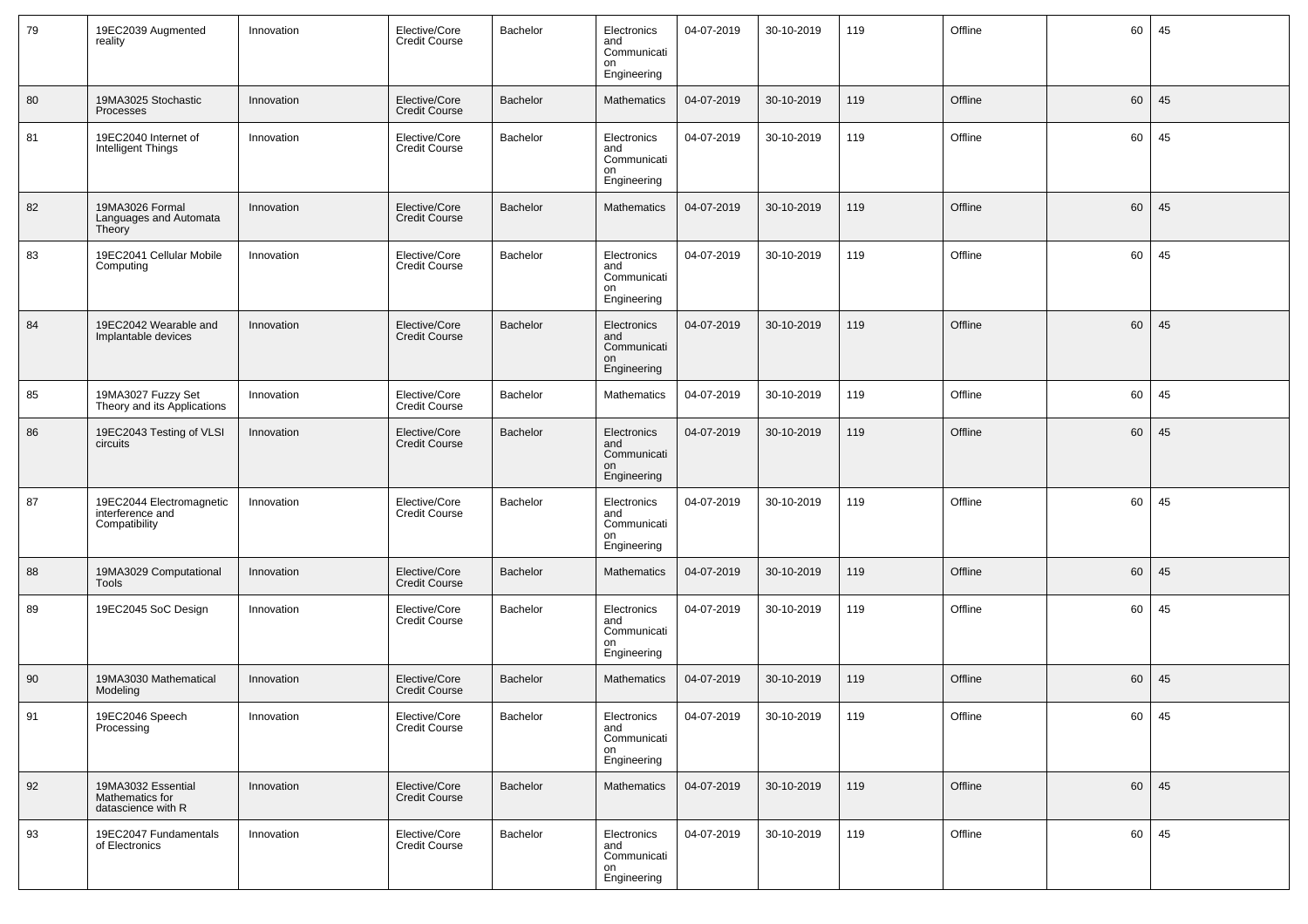| 94  | 19EC2048 Communication<br>Engineering                  | Innovation | Elective/Core<br><b>Credit Course</b> | Bachelor | Electronics<br>and<br>Communicati<br>on<br>Engineering | 04-07-2019 | 30-10-2019 | 119 | Offline | 60 | 45 |
|-----|--------------------------------------------------------|------------|---------------------------------------|----------|--------------------------------------------------------|------------|------------|-----|---------|----|----|
| 95  | 19CH3001 Composite<br><b>Materials</b>                 | Innovation | Elective/Core<br><b>Credit Course</b> | Bachelor | Chemistry                                              | 04-07-2019 | 30-10-2019 | 119 | Offline | 60 | 45 |
| 96  | 19EC2049 MATLAB<br>Programming                         | Innovation | Elective/Core<br><b>Credit Course</b> | Bachelor | Electronics<br>and<br>Communicati<br>on<br>Engineering | 04-07-2019 | 30-10-2019 | 119 | Offline | 60 | 45 |
| 97  | 19CH3002 Waste to<br>Energy                            | Innovation | Elective/Core<br><b>Credit Course</b> | Bachelor | Chemistry                                              | 04-07-2019 | 30-10-2019 | 119 | Offline | 60 | 45 |
| 98  | 19EC2050 Sensors for loT<br>Applications               | Innovation | Elective/Core<br><b>Credit Course</b> | Bachelor | Electronics<br>and<br>Communicati<br>on<br>Engineering | 04-07-2019 | 30-10-2019 | 119 | Offline | 60 | 45 |
| 99  | 19EC2051 Microprocessor<br>and Interfacing Techniques  | Innovation | Elective/Core<br><b>Credit Course</b> | Bachelor | Electronics<br>and<br>Communicati<br>on<br>Engineering | 04-07-2019 | 30-10-2019 | 119 | Offline | 60 | 45 |
| 100 | 19CH3003 Internet of<br><b>Chemical Things</b>         | Innovation | Elective/Core<br>Credit Course        | Bachelor | Chemistry                                              | 04-07-2019 | 30-10-2019 | 119 | Offline | 60 | 45 |
| 101 | 19EC2052 Digital System<br>Design using HDL            | Innovation | Elective/Core<br><b>Credit Course</b> | Bachelor | Electronics<br>and<br>Communicati<br>on<br>Engineering | 04-07-2019 | 30-10-2019 | 119 | Offline | 60 | 45 |
| 102 | 19EC2053 FPGA<br>implementation of Digital<br>Circuits | Innovation | Elective/Core<br><b>Credit Course</b> | Bachelor | Electronics<br>and<br>Communicati<br>on<br>Engineering | 04-07-2019 | 30-10-2019 | 119 | Offline | 60 | 45 |
| 103 | 19CH3004 Energy<br><b>Conservation Technology</b>      | Innovation | Elective/Core<br><b>Credit Course</b> | Bachelor | Chemistry                                              | 04-07-2019 | 30-10-2019 | 119 | Offline | 60 | 45 |
| 104 | 19CH3006 Pharmaceutical<br>Technology                  | Innovation | Elective/Core<br><b>Credit Course</b> | Bachelor | Chemistry                                              | 04-07-2019 | 30-10-2019 | 119 | Offline | 60 | 45 |
| 105 | 19EC2054 Fundamentals<br>of MEMS                       | Innovation | Elective/Core<br><b>Credit Course</b> | Bachelor | Electronics<br>and<br>Communicati<br>on<br>Engineering | 04-07-2019 | 30-10-2019 | 119 | Offline | 60 | 45 |
| 106 | 19EC2055 PCB design and<br>Fabrication                 | Innovation | Elective/Core<br><b>Credit Course</b> | Bachelor | Electronics<br>and<br>Communicati<br>on<br>Engineering | 04-07-2019 | 30-10-2019 | 119 | Offline | 60 | 45 |
| 107 | 19CH3007 Battery<br>Technology                         | Innovation | Elective/Core<br><b>Credit Course</b> | Bachelor | Chemistry                                              | 04-07-2019 | 30-10-2019 | 119 | Offline | 60 | 45 |
| 108 | 19EC2056 Electronics for<br>Biotechnology              | Innovation | Elective/Core<br><b>Credit Course</b> | Bachelor | Electronics<br>and<br>Communicati<br>on<br>Engineering | 04-07-2019 | 30-10-2019 | 119 | Offline | 60 | 45 |
| 109 | 19CH3008 Corrosion<br>Engineering                      | Innovation | Elective/Core<br><b>Credit Course</b> | Bachelor | Chemistry                                              | 04-07-2019 | 30-10-2019 | 119 | Offline | 60 | 45 |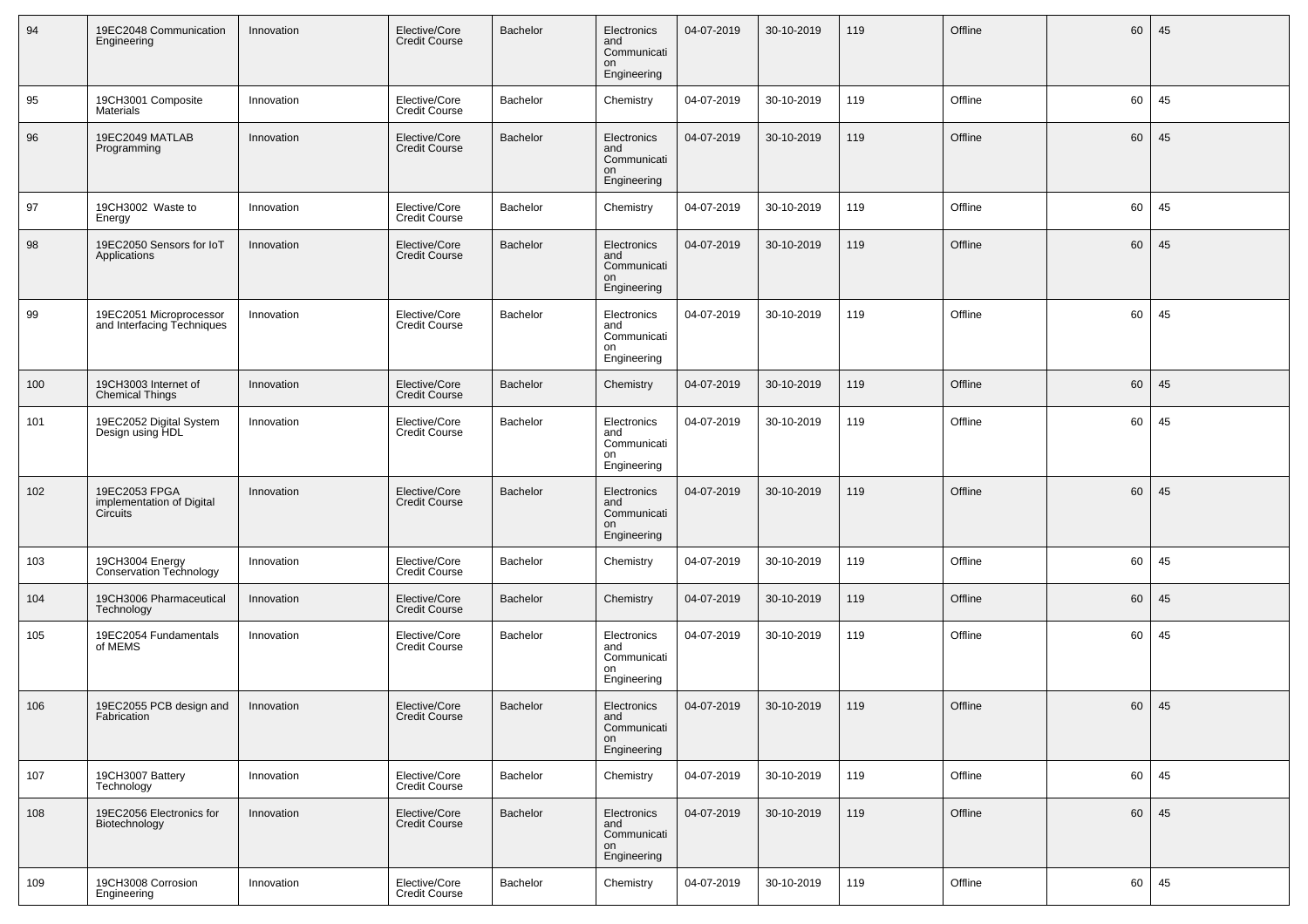| 110 | 19EC2057 Artificial Neural<br>Networks                                                  | Innovation | Elective/Core<br><b>Credit Course</b> | Bachelor | Electronics<br>and<br>Communicati<br>on<br>Engineering | 04-07-2019 | 30-10-2019 | 119 | Offline | 60 | 45 |
|-----|-----------------------------------------------------------------------------------------|------------|---------------------------------------|----------|--------------------------------------------------------|------------|------------|-----|---------|----|----|
| 111 | 19CA3001 Data Mining<br>Techniques                                                      | Innovation | Elective/Core<br><b>Credit Course</b> | Bachelor | Computer<br>Applications                               | 04-07-2019 | 30-10-2019 | 119 | Offline | 60 | 45 |
| 112 | 19EC2058 Signal<br>Processing Techniques                                                | Innovation | Elective/Core<br><b>Credit Course</b> | Bachelor | Electronics<br>and<br>Communicati<br>on<br>Engineering | 04-07-2019 | 30-10-2019 | 119 | Offline | 60 | 45 |
| 113 | 19CA3002 Machine<br>Learning for Image<br>Processing                                    | Innovation | Elective/Core<br><b>Credit Course</b> | Bachelor | Computer<br>Applications                               | 04-07-2019 | 30-10-2019 | 119 | Offline | 60 | 45 |
| 114 | 19EC2059 Fundamentals<br>of Satellite Communication                                     | Innovation | Elective/Core<br><b>Credit Course</b> | Bachelor | Electronics<br>and<br>Communicati<br>on<br>Engineering | 04-07-2019 | 30-10-2019 | 119 | Offline | 60 | 45 |
| 115 | 19CA3003 Artificial<br>Intelligence for Big Data                                        | Innovation | Elective/Core<br><b>Credit Course</b> | Bachelor | Computer<br>Applications                               | 04-07-2019 | 30-10-2019 | 119 | Offline | 60 | 45 |
| 116 | 19EC2060 Antennas for<br><b>Biomedical Applications</b>                                 | Innovation | Elective/Core<br><b>Credit Course</b> | Bachelor | Electronics<br>and<br>Communicati<br>on<br>Engineering | 04-07-2019 | 30-10-2019 | 119 | Offline | 60 | 45 |
| 117 | 19EC2061 Embedded<br>Systems                                                            | Innovation | Elective/Core<br><b>Credit Course</b> | Bachelor | Electronics<br>and<br>Communicati<br>on<br>Engineering | 04-07-2019 | 30-10-2019 | 119 | Offline | 60 | 45 |
| 118 | 19EC2062 Internet of<br>Things for Mechanical<br>systems                                | Innovation | Elective/Core<br>Credit Course        | Bachelor | Electronics<br>and<br>Communicati<br>on<br>Engineering | 04-07-2019 | 30-10-2019 | 119 | Offline | 60 | 45 |
| 119 | 19EC2063 Sensor<br>Technology for Mechanical<br>Systems                                 | Innovation | Elective/Core<br><b>Credit Course</b> | Bachelor | Electronics<br>and<br>Communicati<br>on<br>Engineering | 04-07-2019 | 30-10-2019 | 119 | Offline | 60 | 45 |
| 120 | 19EC3001 HDL Laboratory                                                                 | Innovation | Elective/Core<br>Credit Course        | Master   | Electronics<br>and<br>Communicati<br>on<br>Engineering | 04-07-2019 | 30-10-2019 | 119 | Offline | 60 | 45 |
| 121 | 19EC3002 Digital Circuit<br>Design and Verification<br>Laboratory using<br>CADENCE tool | Innovation | Elective/Core<br><b>Credit Course</b> | Master   | Electronics<br>and<br>Communicati<br>on<br>Engineering | 04-07-2019 | 30-10-2019 | 119 | Offline | 60 | 45 |
| 122 | 19EE1004 Engineering<br><b>Materials</b>                                                | Innovation | Elective/Core<br><b>Credit Course</b> | Bachelor | Electrical and<br>Electronics<br>Engineering           | 04-07-2019 | 30-10-2019 | 119 | Offline | 60 | 45 |
| 123 | 19EE1005 Industrial<br>Practice I                                                       | Innovation | Elective/Core<br><b>Credit Course</b> | Bachelor | Electrical and<br>Electronics<br>Engineering           | 04-07-2019 | 30-10-2019 | 119 | Offline | 60 | 45 |
| 124 | 18AG2011 Principles of<br>seed Technology                                               | Innovation | Elective/Core<br><b>Credit Course</b> | Bachelor | Agriculture                                            | 04-07-2019 | 30-10-2019 | 119 | Offline | 60 | 45 |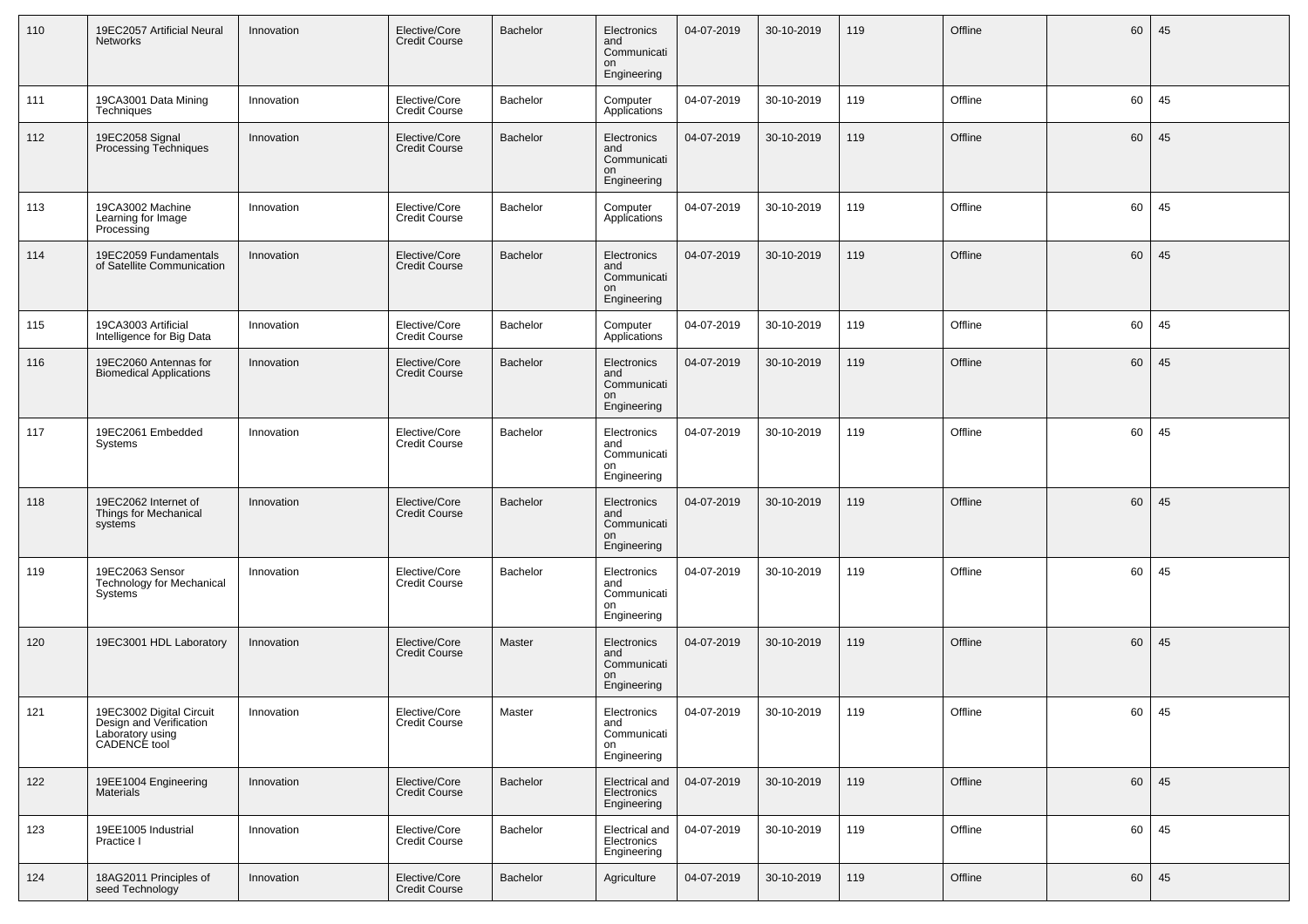| 125           | 19EE1006 Industrial<br>Practice II                                     | Innovation               | Elective/Core<br><b>Credit Course</b> | Bachelor | Electrical and<br>Electronics<br>Engineering        | 04-07-2019 | 30-10-2019 | 119 | Offline | 60 | 45 |
|---------------|------------------------------------------------------------------------|--------------------------|---------------------------------------|----------|-----------------------------------------------------|------------|------------|-----|---------|----|----|
| 126           | 18AG2025<br>Entrepreneurship<br>Development and Business<br>Management | Entrepreneurship/Startup | Elective/Core<br><b>Credit Course</b> | Bachelor | Agriculture                                         | 04-07-2019 | 30-10-2019 | 119 | Offline | 60 | 45 |
| 127           | 19EE2048 Industrial<br>Practice IV                                     | Innovation               | Elective/Core<br><b>Credit Course</b> | Bachelor | Electrical and<br>Electronics<br>Engineering        | 04-07-2019 | 30-10-2019 | 119 | Offline | 60 | 45 |
| 128           | 19EE2049 Industrial<br>Practice V                                      | Innovation               | Elective/Core<br><b>Credit Course</b> | Bachelor | Electrical and<br>Electronics<br>Engineering        | 04-07-2019 | 30-10-2019 | 119 | Offline | 60 | 45 |
| 129           | 19EE2050 Industrial<br>Practice VI                                     | Innovation               | Elective/Core<br><b>Credit Course</b> | Bachelor | Electrical and<br>Electronics<br>Engineering        | 04-07-2019 | 30-10-2019 | 119 | Offline | 60 | 45 |
| 130           | 19EE1001 Basic Electrical<br>and Electronics<br>Engineering            | Innovation               | Elective/Core<br><b>Credit Course</b> | Bachelor | <b>Electrical and</b><br>Electronics<br>Engineering | 04-07-2019 | 30-10-2019 | 119 | Offline | 60 | 45 |
| 131           | 19EE2001 Microgrids                                                    | Innovation               | Elective/Core<br><b>Credit Course</b> | Bachelor | Electrical and<br>Electronics<br>Engineering        | 04-07-2019 | 30-10-2019 | 119 | Offline | 60 | 45 |
| 132           | 19EE2002 Smart Grid                                                    | Innovation               | Elective/Core<br><b>Credit Course</b> | Bachelor | Electrical and<br>Electronics<br>Engineering        | 04-07-2019 | 30-10-2019 | 119 | Offline | 60 | 45 |
| 133           | 19EE2007 Electrical<br>Machine Design                                  | Innovation               | Elective/Core<br><b>Credit Course</b> | Bachelor | Electrical and<br>Electronics<br>Engineering        | 04-07-2019 | 30-10-2019 | 119 | Offline | 60 | 45 |
| 134           | 19EE2008 Digital Signal<br>Processing                                  | Innovation               | Elective/Core<br><b>Credit Course</b> | Bachelor | Electrical and<br>Electronics<br>Engineering        | 04-07-2019 | 30-10-2019 | 119 | Offline | 60 | 45 |
| 135           | 19EE2009 Electric Drives<br>and Control                                | Innovation               | Elective/Core<br><b>Credit Course</b> | Bachelor | Electrical and<br>Electronics<br>Engineering        | 04-07-2019 | 30-10-2019 | 119 | Offline | 60 | 45 |
| 136           | 19EE2010 Special<br><b>Electrical Machines</b>                         | Innovation               | Elective/Core<br><b>Credit Course</b> | Bachelor | Electrical and<br>Electronics<br>Engineering        | 04-07-2019 | 30-10-2019 | 119 | Offline | 60 | 45 |
| 137           | 19EE2012 Switched Mode<br>Power Supplies                               | Innovation               | Elective/Core<br><b>Credit Course</b> | Bachelor | Electrical and<br>Electronics<br>Engineering        | 04-07-2019 | 30-10-2019 | 119 | Offline | 60 | 45 |
| 138           | 19EE2013 Energy Systems                                                | Innovation               | Elective/Core<br><b>Credit Course</b> | Bachelor | Electrical and<br>Electronics<br>Engineering        | 04-07-2019 | 30-10-2019 | 119 | Offline | 60 | 45 |
| $ 139\rangle$ | 19EE2014 Power System<br>Operation and Control                         | Innovation               | Elective/Core<br><b>Credit Course</b> | Bachelor | Electrical and<br>Electronics<br>Engineering        | 04-07-2019 | 30-10-2019 | 119 | Offline | 60 | 45 |
| 140           | 19EE2015 High Voltage<br>Engineering                                   | Innovation               | Elective/Core<br><b>Credit Course</b> | Bachelor | Electrical and<br>Electronics<br>Engineering        | 04-07-2019 | 30-10-2019 | 119 | Offline | 60 | 45 |
| 141           | 19EE2016 HVDC and<br><b>FACTS</b>                                      | Innovation               | Elective/Core<br><b>Credit Course</b> | Bachelor | Electrical and<br>Electronics<br>Engineering        | 04-07-2019 | 30-10-2019 | 119 | Offline | 60 | 45 |
| 142           | 19EE2017 Renewable<br>Energy II                                        | Innovation               | Elective/Core<br><b>Credit Course</b> | Bachelor | Electrical and<br>Electronics<br>Engineering        | 04-07-2019 | 30-10-2019 | 119 | Offline | 60 | 45 |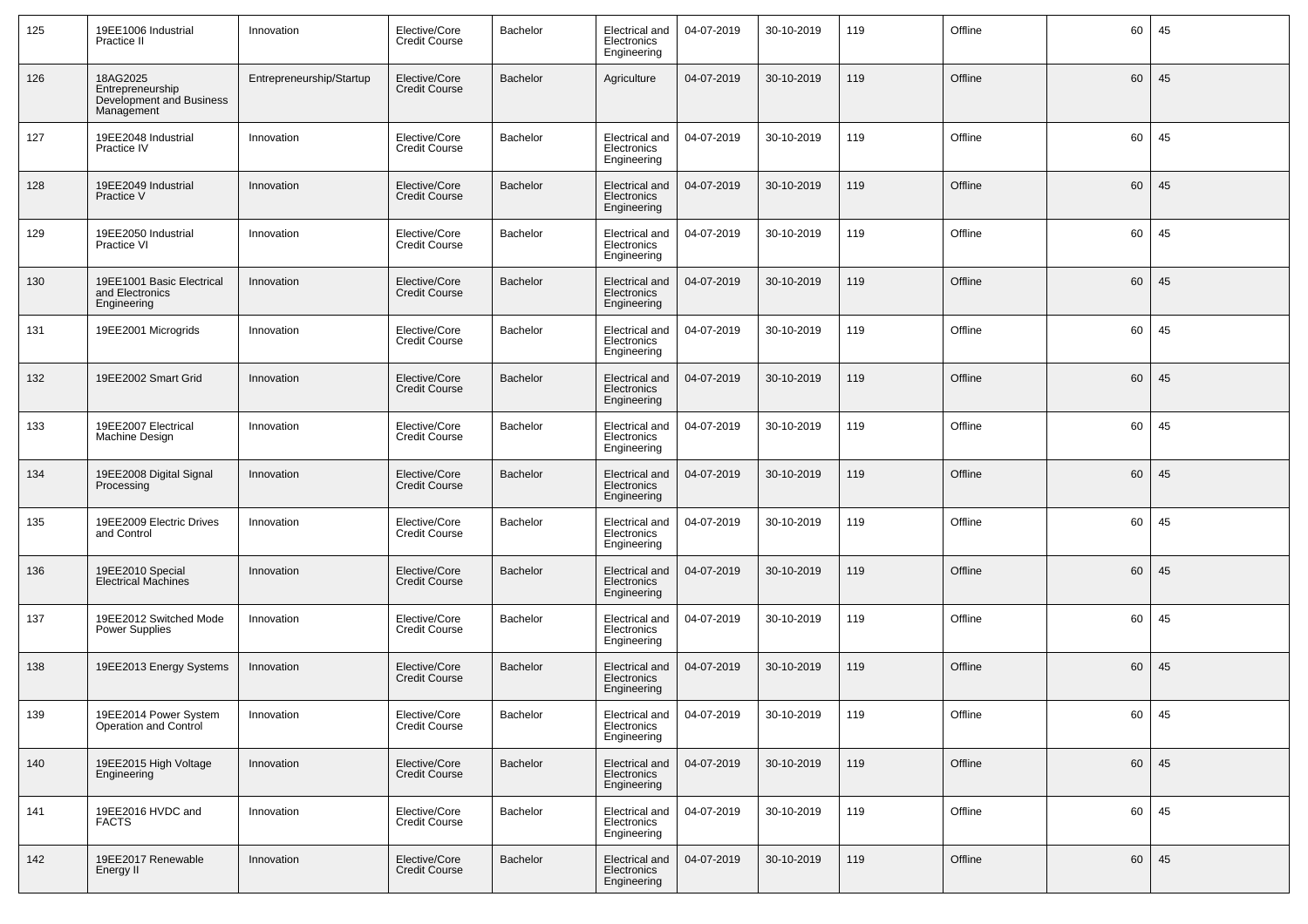| 143 | 19EE2018 Power Quality                                                    | Innovation               | Elective/Core<br>Credit Course        | Bachelor        | Electrical and<br>Electronics<br>Engineering | 04-07-2019 | 30-10-2019 | 119 | Offline | 60 | 45 |
|-----|---------------------------------------------------------------------------|--------------------------|---------------------------------------|-----------------|----------------------------------------------|------------|------------|-----|---------|----|----|
| 144 | 19EE2019 Testing and<br>Installation of Power<br><b>System Apparatus</b>  | Innovation               | Elective/Core<br>Credit Course        | Bachelor        | Electrical and<br>Electronics<br>Engineering | 04-07-2019 | 30-10-2019 | 119 | Offline | 60 | 45 |
| 145 | 19EE2020 Power<br><b>Electronics for Renewable</b><br>Energy              | Innovation               | Elective/Core<br><b>Credit Course</b> | Bachelor        | Electrical and<br>Electronics<br>Engineering | 04-07-2019 | 30-10-2019 | 119 | Offline | 60 | 45 |
| 146 | 19EE2021 Energy Storage<br>in Power Systems                               | Innovation               | Elective/Core<br>Credit Course        | Bachelor        | Electrical and<br>Electronics<br>Engineering | 04-07-2019 | 30-10-2019 | 119 | Offline | 60 | 45 |
| 147 | 18EI3025 Entrepreneurship<br>Development for<br><b>Embedded System</b>    | Entrepreneurship/Startup | Elective/Core<br><b>Credit Course</b> | Bachelor        | Biomedical<br>Engineering                    | 04-07-2019 | 30-10-2019 | 119 | Offline | 60 | 45 |
| 148 | 19EE2022 Power System<br>Optimization                                     | Innovation               | Elective/Core<br><b>Credit Course</b> | Bachelor        | Electrical and<br>Electronics<br>Engineering | 04-07-2019 | 30-10-2019 | 119 | Offline | 60 | 45 |
| 149 | 19EE2023 Substation<br>Design                                             | Innovation               | Elective/Core<br>Credit Course        | Bachelor        | Electrical and<br>Electronics<br>Engineering | 04-07-2019 | 30-10-2019 | 119 | Offline | 60 | 45 |
| 150 | 19EE2024 Testing and<br>Commissioning of Electrical<br>Equipment          | Innovation               | Elective/Core<br><b>Credit Course</b> | <b>Bachelor</b> | Electrical and<br>Electronics<br>Engineering | 04-07-2019 | 30-10-2019 | 119 | Offline | 60 | 45 |
| 151 | 19EE2025 Electrical<br><b>Estimation and Costing</b>                      | Innovation               | Elective/Core<br><b>Credit Course</b> | Bachelor        | Electrical and<br>Electronics<br>Engineering | 04-07-2019 | 30-10-2019 | 119 | Offline | 60 | 45 |
| 152 | 19EE2026 Computational<br>Electromagnetics                                | Innovation               | Elective/Core<br>Credit Course        | Bachelor        | Electrical and<br>Electronics<br>Engineering | 04-07-2019 | 30-10-2019 | 119 | Offline | 60 | 45 |
| 153 | 19EE2034 Foundation of<br>Machine Learning                                | Innovation               | Elective/Core<br><b>Credit Course</b> | Bachelor        | Electrical and<br>Electronics<br>Engineering | 04-07-2019 | 30-10-2019 | 119 | Offline | 60 | 45 |
| 154 | 19EE2035 Machine<br>Learning with Python and R<br>Programming             | Innovation               | Elective/Core<br><b>Credit Course</b> | Bachelor        | Electrical and<br>Electronics<br>Engineering | 04-07-2019 | 30-10-2019 | 119 | Offline | 60 | 45 |
| 155 | 19EE2036 Machine<br>Learning for Electric<br>Machines and Drives          | Innovation               | Elective/Core<br><b>Credit Course</b> | Bachelor        | Electrical and<br>Electronics<br>Engineering | 04-07-2019 | 30-10-2019 | 119 | Offline | 60 | 45 |
| 156 | 19EE2037 Machine<br>Learning for Signal<br>Processing                     | Innovation               | Elective/Core<br>Credit Course        | Bachelor        | Electrical and<br>Electronics<br>Engineering | 05-07-2019 | 30-10-2019 | 118 | Offline | 60 | 45 |
| 157 | 19EC1003 Basic Principles<br>of Electrical and Electronics<br>Engineering | Innovation               | Elective/Core<br>Credit Course        | Bachelor        | Electrical and<br>Electronics<br>Engineering | 04-07-2019 | 30-10-2019 | 119 | Offline | 60 | 45 |
| 158 | 19ME1003 Engineering<br>Mechanics                                         | Innovation               | Elective/Core<br><b>Credit Course</b> | Bachelor        | Mechanical<br>Engineering                    | 04-07-2019 | 30-10-2019 | 119 | Offline | 60 | 45 |
| 159 | 19MA1008 Ordinary<br>Differential Equations and<br>Complex variables      | Innovation               | Elective/Core<br>Credit Course        | Bachelor        | Mathematics                                  | 04-07-2019 | 30-10-2019 | 119 | Offline | 60 | 45 |
| 160 | 19LN1001 Foreign<br>Language - GERMAN                                     | Innovation               | Elective/Core<br>Credit Course        | Bachelor        | English                                      | 04-07-2019 | 30-10-2019 | 119 | Offline | 60 | 45 |
| 161 | 19MA2001 Partial<br>Differential Equations<br>Probability and Statistics  | Innovation               | Elective/Core<br>Credit Course        | Bachelor        | <b>Mathematics</b>                           | 04-07-2019 | 30-10-2019 | 119 | Offline | 60 | 45 |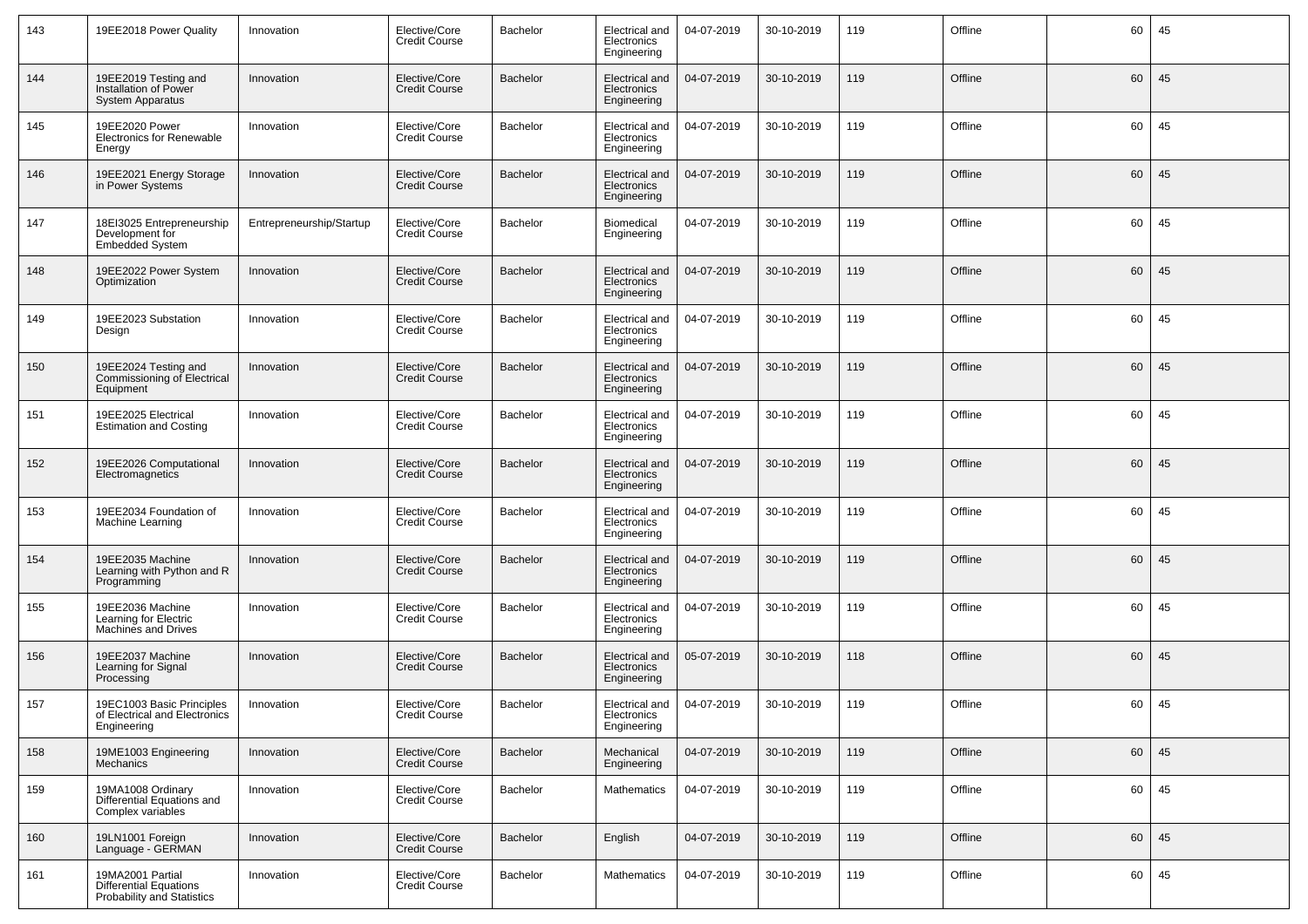| 162 | 19ME1001 Industrial<br>Practice I Fundamentals of<br>Chassis Design and<br>Fabrication of Go-Kart            | Innovation | Elective/Core<br><b>Credit Course</b> | Bachelor        | Mechanical<br>Engineering                    | 04-07-2019 | 30-10-2019 | 119 | Offline | 60 | 45 |
|-----|--------------------------------------------------------------------------------------------------------------|------------|---------------------------------------|-----------------|----------------------------------------------|------------|------------|-----|---------|----|----|
| 163 | 19ME1002 Industrial<br>Practice II Suspension and<br><b>Steering Dynamics</b>                                | Innovation | Elective/Core<br><b>Credit Course</b> | Bachelor        | Mechanical<br>Engineering                    | 04-07-2019 | 30-10-2019 | 119 | Offline | 60 | 45 |
| 164 | 19ME2001 Industrial<br>Practice III Design and<br>Fabrication of All Terrain<br>Vehicle                      | Innovation | Elective/Core<br><b>Credit Course</b> | Bachelor        | Mechanical<br>Engineering                    | 04-07-2019 | 30-10-2019 | 119 | Offline | 60 | 45 |
| 165 | 19ME2002 Industrial<br>Practice IV Smart Engine<br>Transmission Technologies<br>and Brake Dynamics           | Innovation | Elective/Core<br><b>Credit Course</b> | Bachelor        | Mechanical<br>Engineering                    | 04-07-2019 | 30-10-2019 | 119 | Offline | 60 | 45 |
| 166 | 19ME2003 Industrial<br>Practice V Testing and<br>Tuning of Engine and<br><b>Transmission Systems</b>         | Innovation | Elective/Core<br><b>Credit Course</b> | Bachelor        | Mechanical<br>Engineering                    | 04-07-2019 | 30-10-2019 | 119 | Offline | 60 | 45 |
| 167 | 19ME2004 Industrial<br>Practice VI Fundamentals<br>of Design for Electric and<br>Hybrid Vehicles             | Innovation | Elective/Core<br><b>Credit Course</b> | Bachelor        | Mechanical<br>Engineering                    | 04-07-2019 | 30-10-2019 | 119 | Offline | 60 | 45 |
| 168 | 19ME2005 Industrial<br>Practice - VII (Fabrication<br>Technology for Electric and<br><b>Hybrid Vehicles)</b> | Innovation | Elective/Core<br><b>Credit Course</b> | <b>Bachelor</b> | Mechanical<br>Engineering                    | 04-07-2019 | 30-10-2019 | 119 | Offline | 60 | 45 |
| 169 | 19ME2021 Manufacturing<br>Technology Laboratory                                                              | Innovation | Elective/Core<br><b>Credit Course</b> | Bachelor        | Mechanical<br>Engineering                    | 04-07-2019 | 30-10-2019 | 119 | Offline | 60 | 45 |
| 170 | 19ME2022 Computer Aided<br>Modelling and Assembling<br>Laboratory                                            | Innovation | Elective/Core<br><b>Credit Course</b> | Bachelor        | Mechanical<br>Engineering                    | 04-07-2019 | 30-10-2019 | 119 | Offline | 60 | 45 |
| 171 | 19ME2024 Metallurgy and<br>Metrology Laboratory                                                              | Innovation | Elective/Core<br><b>Credit Course</b> | Bachelor        | Mechanical<br>Engineering                    | 04-07-2019 | 30-10-2019 | 119 | Offline | 60 | 45 |
| 172 | 19ME2025<br>Thermodynamics                                                                                   | Innovation | Elective/Core<br><b>Credit Course</b> | Bachelor        | Mechanical<br>Engineering                    | 04-07-2019 | 30-10-2019 | 119 | Offline | 60 | 45 |
| 173 | 19ME2026 Applied<br>Thermodynamics                                                                           | Innovation | Elective/Core<br><b>Credit Course</b> | Bachelor        | Mechanical<br>Engineering                    | 04-07-2019 | 30-10-2019 | 119 | Offline | 60 | 45 |
| 174 | 19EE2038 Deep Learning<br>with Tensor Flow                                                                   | Innovation | Elective/Core<br><b>Credit Course</b> | <b>Bachelor</b> | Electrical and<br>Electronics<br>Engineering | 04-07-2019 | 30-10-2019 | 119 | Offline | 65 | 40 |
| 175 | 19EE2039 Data Mining with<br>Python and R Programming                                                        | Innovation | Elective/Core<br><b>Credit Course</b> | Bachelor        | Electrical and<br>Electronics<br>Engineering | 04-07-2019 | 30-10-2019 | 119 | Offline | 60 | 45 |
| 176 | 19EE2040 AI for Electric<br>and Hybrid Vehicles                                                              | Innovation | Elective/Core<br><b>Credit Course</b> | Bachelor        | Electrical and<br>Electronics<br>Engineering | 04-07-2019 | 30-10-2019 | 119 | Offline | 60 | 45 |
| 177 | 19EE2041 Machine<br>Learning for Power Quality<br>Assessment                                                 | Innovation | Elective/Core<br><b>Credit Course</b> | Bachelor        | Electrical and<br>Electronics<br>Engineering | 04-07-2019 | 30-10-2019 | 119 | Offline | 60 | 45 |
| 178 | 19EE2042 Machine<br>Learning applications to<br>Modern Grids                                                 | Innovation | Elective/Core<br><b>Credit Course</b> | Bachelor        | Electrical and<br>Electronics<br>Engineering | 04-07-2019 | 30-10-2019 | 119 | Offline | 60 | 45 |
| 179 | 19EE2043 Big Data<br>Analytics strategies for the<br>Smart Grid                                              | Innovation | Elective/Core<br><b>Credit Course</b> | Bachelor        | Electrical and<br>Electronics<br>Engineering | 04-07-2019 | 30-10-2019 | 119 | Offline | 60 | 45 |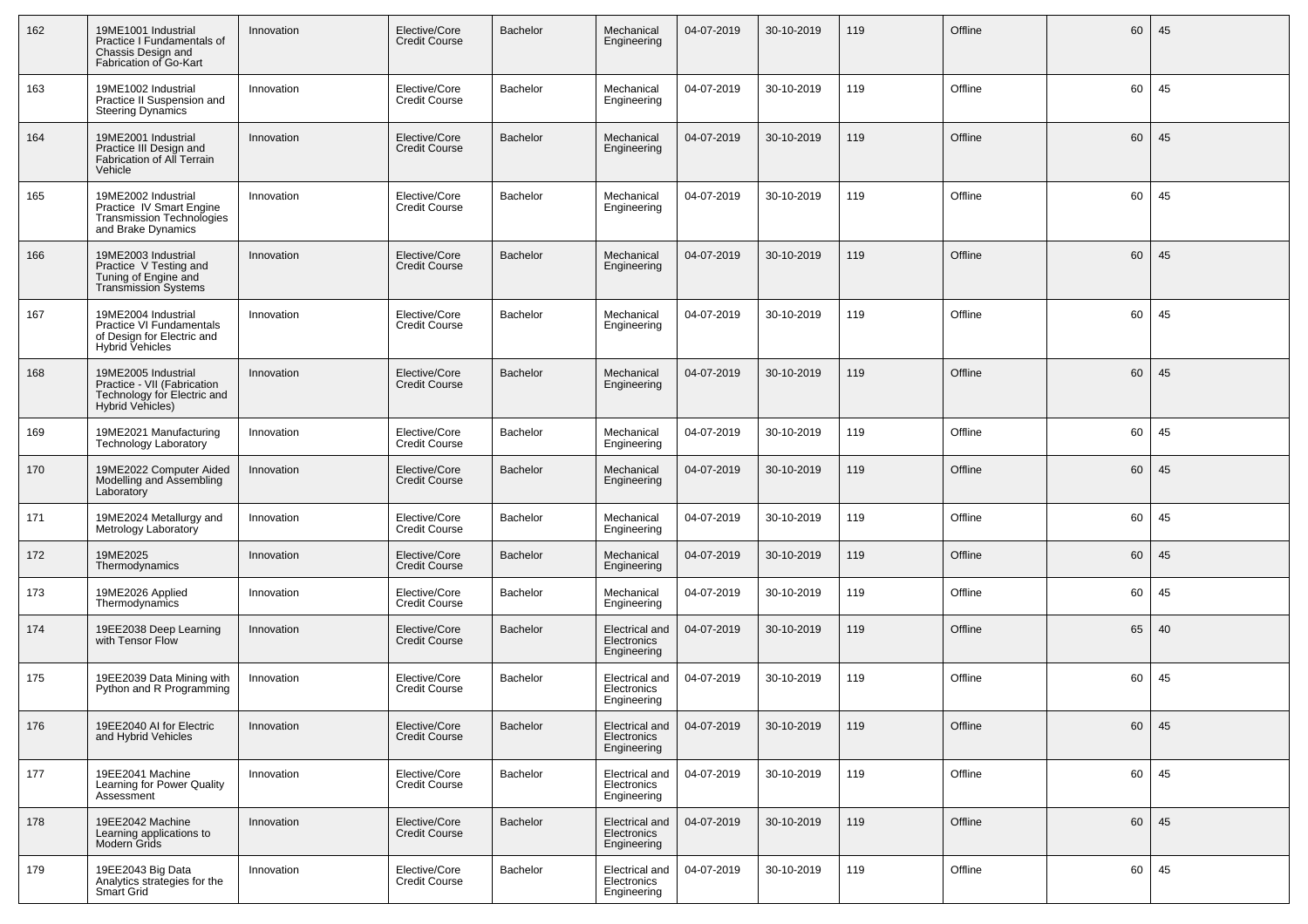| 180 | 19ME3004 Smart materials<br>and Shape Memory Alloys                             | Innovation | Elective/Core<br><b>Credit Course</b> | Bachelor        | Mechanical<br>Engineering                           | 04-07-2019 | 30-10-2019 | 119 | Offline | 60 | 45 |
|-----|---------------------------------------------------------------------------------|------------|---------------------------------------|-----------------|-----------------------------------------------------|------------|------------|-----|---------|----|----|
| 181 | 19EE2044 Modern<br>Forecasting Techniques                                       | Innovation | Elective/Core<br><b>Credit Course</b> | Bachelor        | Electrical and<br>Electronics<br>Engineering        | 04-07-2019 | 30-10-2019 | 119 | Offline | 60 | 45 |
| 182 | 19EE2045 Machine<br>Learning Applications in<br>Networking                      | Innovation | Elective/Core<br><b>Credit Course</b> | Bachelor        | Electrical and<br>Electronics<br>Engineering        | 04-07-2019 | 30-10-2019 | 119 | Offline | 60 | 45 |
| 183 | 19EE2046 Soft Computing                                                         | Innovation | Elective/Core<br><b>Credit Course</b> | Bachelor        | Electrical and<br>Electronics<br>Engineering        | 04-07-2019 | 30-10-2019 | 119 | Offline | 60 | 45 |
| 184 | MP3951 Mini-Project                                                             | Innovation | Elective/Core<br><b>Credit Course</b> | <b>Bachelor</b> | Mechanical<br>Engineering                           | 04-07-2019 | 30-10-2019 | 119 | Offline | 60 | 45 |
| 185 | 19ME3997 Dissertation<br>Phase I                                                | Innovation | Elective/Core<br><b>Credit Course</b> | Bachelor        | Mechanical<br>Engineering                           | 04-07-2019 | 30-10-2019 | 119 | Offline | 60 | 45 |
| 186 | 19EE2003 Renewable<br><b>Energy Sources for Health</b><br>care                  | Innovation | Elective/Core<br><b>Credit Course</b> | Bachelor        | <b>Electrical and</b><br>Electronics<br>Engineering | 04-07-2019 | 30-10-2019 | 119 | Offline | 60 | 45 |
| 187 | 19ME3998 19ME3999<br><b>Dissertation Phase II</b><br>Internal External          | Innovation | Elective/Core<br><b>Credit Course</b> | Bachelor        | Mechanical<br>Engineering                           | 04-07-2019 | 30-10-2019 | 119 | Offline | 60 | 45 |
| 188 | 19EE2004 Electric Drives<br>and Automation for<br><b>Industrial Application</b> | Innovation | Elective/Core<br><b>Credit Course</b> | <b>Bachelor</b> | Electrical and<br>Electronics<br>Engineering        | 04-07-2019 | 30-10-2019 | 119 | Offline | 60 | 45 |
| 189 | 19EE2011 Automotive<br>Electronics                                              | Innovation | Elective/Core<br><b>Credit Course</b> | Bachelor        | Electrical and<br>Electronics<br>Engineering        | 04-07-2019 | 30-10-2019 | 119 | Offline | 60 | 45 |
| 190 | Open Elective Course 1                                                          | Innovation | Elective/Core<br><b>Credit Course</b> | <b>Bachelor</b> | General                                             | 04-07-2019 | 30-10-2019 | 119 | Offline | 60 | 45 |
| 191 | 19EE2027 Fundamentals<br>of Electrical Safety                                   | Innovation | Elective/Core<br><b>Credit Course</b> | Bachelor        | Electrical and<br>Electronics<br>Engineering        | 04-07-2019 | 30-10-2019 | 119 | Offline | 60 | 45 |
| 192 | Open Elective Course 2                                                          | Innovation | Elective/Core<br><b>Credit Course</b> | <b>Bachelor</b> | General                                             | 04-07-2019 | 30-10-2019 | 119 | Offline | 60 | 45 |
| 193 | 19EE2028 Building<br>Automation                                                 | Innovation | Elective/Core<br><b>Credit Course</b> | Bachelor        | Electrical and<br>Electronics<br>Engineering        | 04-07-2019 | 30-10-2019 | 119 | Offline | 60 | 45 |
| 194 | Open Elective Course 3                                                          | Innovation | Elective/Core<br><b>Credit Course</b> | <b>Bachelor</b> | General                                             | 04-07-2019 | 30-10-2019 | 119 | Offline | 60 | 45 |
| 195 | 19EE2029 Employability<br>(Embedded systems)                                    | Innovation | Elective/Core<br><b>Credit Course</b> | Bachelor        | Electrical and<br>Electronics<br>Engineering        | 04-07-2019 | 30-10-2019 | 119 | Offline | 60 | 45 |
| 196 | Open Elective Course 4                                                          | Innovation | Elective/Core<br><b>Credit Course</b> | Bachelor        | General                                             | 04-07-2019 | 30-10-2019 | 119 | Offline | 60 | 45 |
| 197 | 19EE2030 Illumination<br>Engineering                                            | Innovation | Elective/Core<br><b>Credit Course</b> | Bachelor        | Electrical and<br>Electronics<br>Engineering        | 04-07-2019 | 30-10-2019 | 119 | Offline | 60 | 45 |
| 198 | Open Elective Course 5                                                          | Innovation | Elective/Core<br><b>Credit Course</b> | <b>Bachelor</b> | General                                             | 04-07-2019 | 30-10-2019 | 119 | Offline | 60 | 45 |
| 199 | 19EE2031 Electronics in<br><b>Agricultural Automation</b>                       | Innovation | Elective/Core<br><b>Credit Course</b> | Bachelor        | Electrical and<br>Electronics<br>Engineering        | 04-07-2019 | 30-10-2019 | 119 | Offline | 60 | 45 |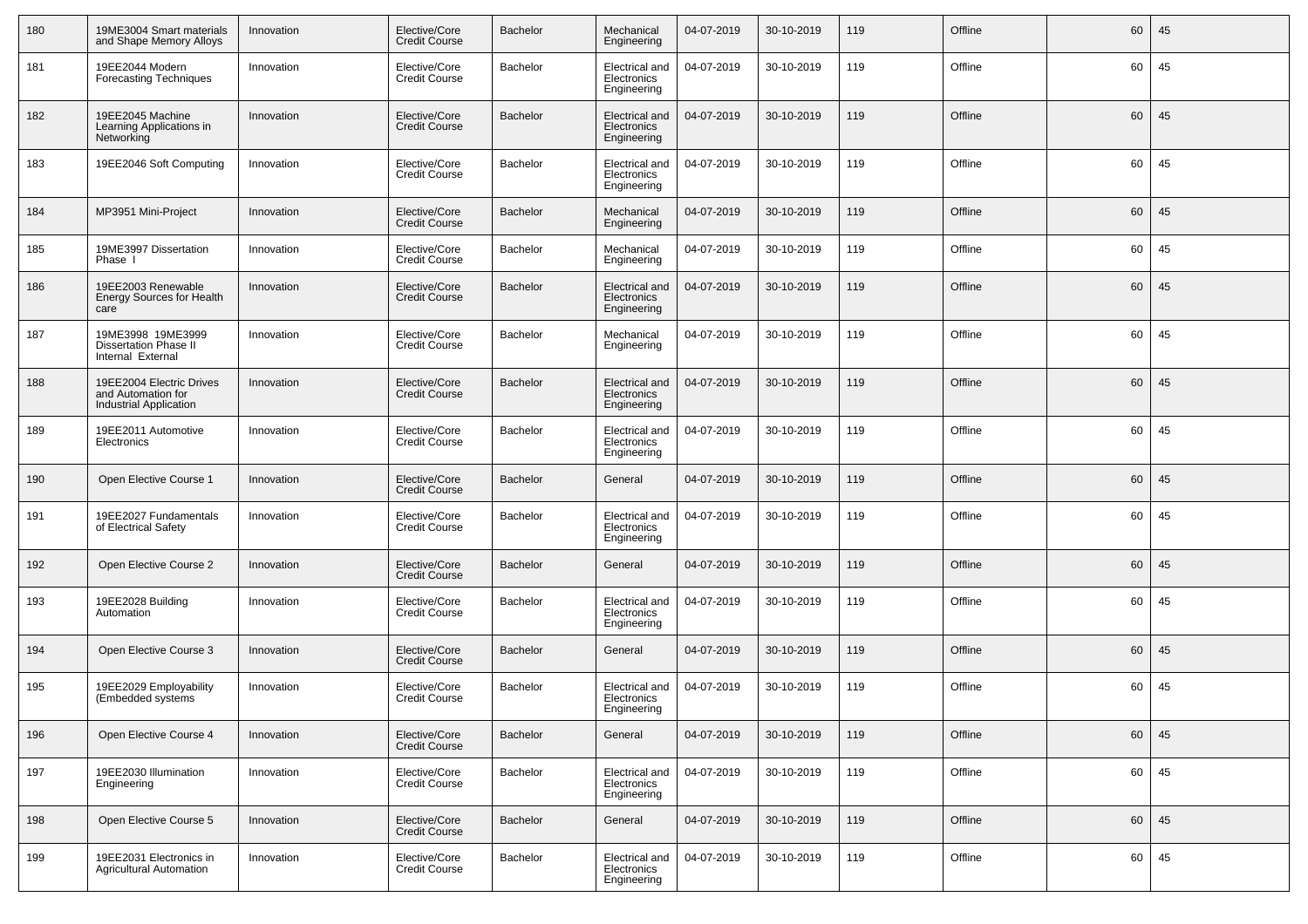| 200 | Open Elective Course 6                                               | Innovation               | Elective/Core<br>Credit Course        | <b>Bachelor</b> | General                                             | 04-07-2019 | 30-10-2019 | 119 | Offline | 60 | 45 |
|-----|----------------------------------------------------------------------|--------------------------|---------------------------------------|-----------------|-----------------------------------------------------|------------|------------|-----|---------|----|----|
| 201 | 19CE1001 Engineering<br>Drawing for Civil Engineers                  | Innovation               | Elective/Core<br>Credit Course        | Bachelor        | Civil<br>Engineering                                | 04-07-2019 | 30-10-2019 | 119 | Offline | 60 | 45 |
| 202 | 19EE2032 Basics of<br>Electric and Hybrid Vehicle                    | Innovation               | Elective/Core<br>Credit Course        | <b>Bachelor</b> | Electrical and<br>Electronics<br>Engineering        | 04-07-2019 | 30-10-2019 | 119 | Offline | 60 | 45 |
| 203 | 19CE1002 Field Practices I<br>Smart Architectural<br>Planning        | Innovation               | Elective/Core<br><b>Credit Course</b> | Bachelor        | Civil<br>Engineering                                | 04-07-2019 | 30-10-2019 | 119 | Offline | 60 | 45 |
| 204 | 19EE2033 Green<br>Electronics                                        | Innovation               | Elective/Core<br><b>Credit Course</b> | <b>Bachelor</b> | <b>Electrical</b> and<br>Electronics<br>Engineering | 04-07-2019 | 30-10-2019 | 119 | Offline | 60 | 45 |
| 205 | 19CS1001 Programming in<br>Python                                    | Innovation               | Elective/Core<br><b>Credit Course</b> | Bachelor        | Computer<br>Science<br>Engineering                  | 04-07-2019 | 30-10-2019 | 119 | Offline | 60 | 45 |
| 206 | 19CS2007 Optimization<br>Methodologies                               | Innovation               | Elective/Core<br><b>Credit Course</b> | <b>Bachelor</b> | Computer<br>Science and<br>Engineering              | 04-07-2019 | 30-10-2019 | 119 | Offline | 60 | 45 |
| 207 | 18BM3024 Biomedical<br>Engineering<br>Entrepreneurship               | Entrepreneurship/Startup | Elective/Core<br><b>Credit Course</b> | Bachelor        | Biomedical<br>Engineering                           | 04-07-2019 | 30-10-2019 | 119 | Offline | 60 | 45 |
| 208 | 18CS2068 Python<br>Programming                                       | Innovation               | Elective/Core<br><b>Credit Course</b> | <b>Bachelor</b> | Computer<br>Science and<br>Engineering              | 04-07-2019 | 30-10-2019 | 119 | Offline | 60 | 45 |
| 209 | 19CS2003 Python<br>Programming Lab                                   | Innovation               | Elective/Core<br><b>Credit Course</b> | Bachelor        | Computer<br>Science and<br>Engineering              | 04-07-2019 | 30-10-2019 | 119 | Offline | 60 | 45 |
| 210 | 19CE1003 Field Practices<br>II Intelligent Measurement<br>Techniques | Innovation               | Elective/Core<br><b>Credit Course</b> | <b>Bachelor</b> | Civil<br>Engineering                                | 04-07-2019 | 30-10-2019 | 119 | Offline | 60 | 45 |
| 211 | 18EN2002 Modern Poetry                                               | Innovation               | Elective/Core<br><b>Credit Course</b> | Bachelor        | English                                             | 04-07-2019 | 30-10-2019 | 119 | Offline | 60 | 45 |
| 212 | 18CE2010 Materials<br>Testing and Evaluation<br>laboratory           | Innovation               | Elective/Core<br><b>Credit Course</b> | <b>Bachelor</b> | Civil<br>Engineering                                | 04-07-2019 | 30-10-2019 | 119 | Offline | 60 | 45 |
| 213 | 18CE2029 Survey<br>Laboratory                                        | Innovation               | Elective/Core<br><b>Credit Course</b> | Bachelor        | Civil<br>Engineering                                | 04-07-2019 | 30-10-2019 | 119 | Offline | 60 | 45 |
| 214 | 18EN2004 Selected Fiction<br>of Modern Age                           | Innovation               | Elective/Core<br><b>Credit Course</b> | <b>Bachelor</b> | English                                             | 04-07-2019 | 30-10-2019 | 119 | Offline | 60 | 45 |
| 215 | 18CE2031 Environmental<br><b>Engineering Laboratory</b>              | Innovation               | Elective/Core<br><b>Credit Course</b> | Bachelor        | Civil<br>Engineering                                | 04-07-2019 | 30-10-2019 | 119 | Offline | 60 | 45 |
| 216 | 19CS2001 Internet of<br>Things Lab                                   | Innovation               | Elective/Core<br><b>Credit Course</b> | Bachelor        | Computer<br>Science and<br>Engineering              | 04-07-2019 | 30-10-2019 | 119 | Offline | 60 | 45 |
| 217 | 19CS2002 Introduction to<br>Data Science                             | Innovation               | Elective/Core<br><b>Credit Course</b> | Bachelor        | Computer<br>Science and<br>Engineering              | 04-07-2019 | 30-10-2019 | 119 | Offline | 60 | 45 |
| 218 | 19CS2009 Project<br>Preparation                                      | Innovation               | Elective/Core<br><b>Credit Course</b> | Bachelor        | Computer<br>Science and<br>Engineering              | 04-07-2019 | 30-10-2019 | 119 | Offline | 60 | 45 |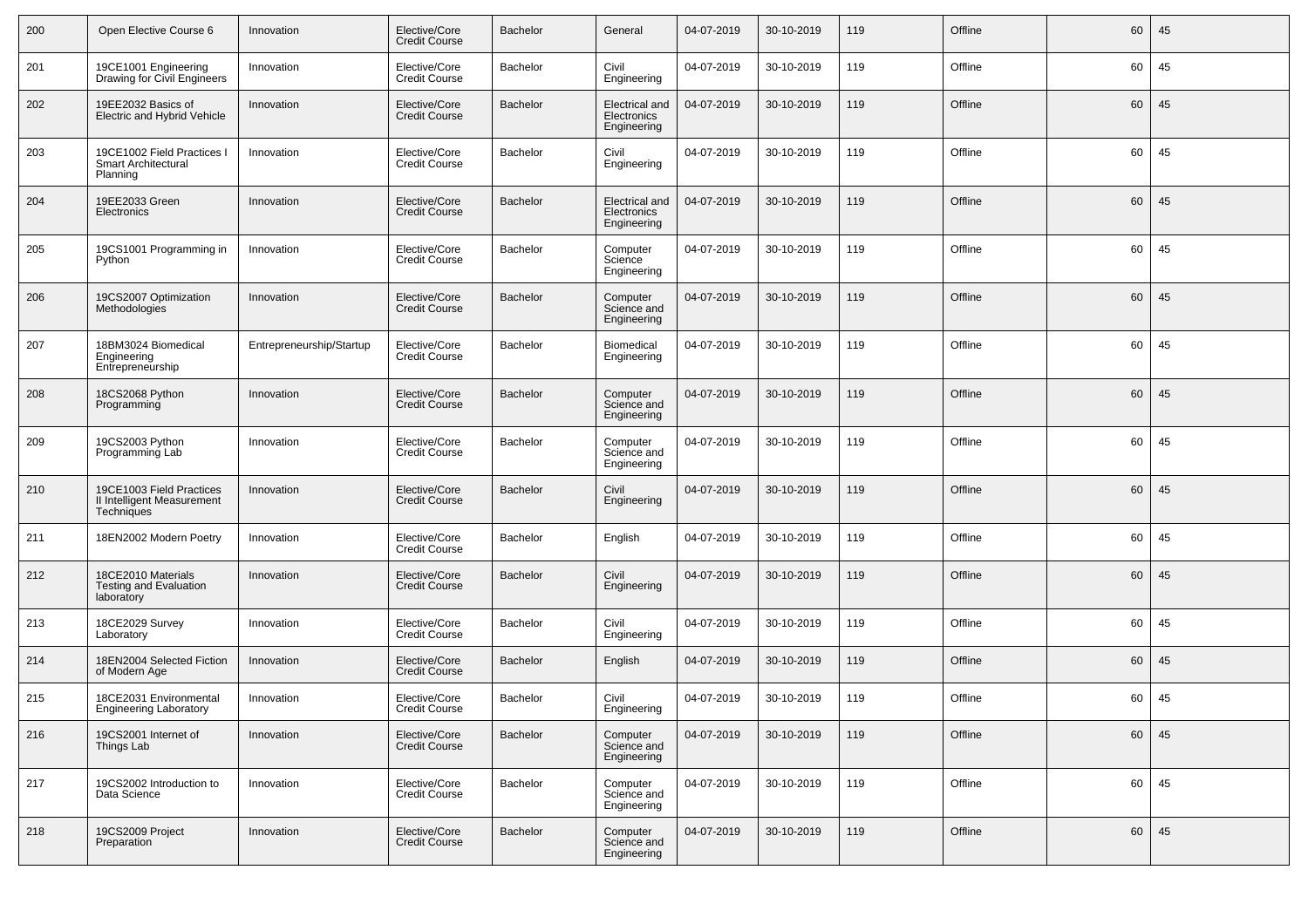| 219 | 18CS2035 DevOps                                              | Innovation | Elective/Core<br>Credit Course        | Bachelor        | Computer<br>Science and<br>Engineering | 04-07-2019 | 30-10-2019 | 119 | Offline | 60 | 45 |
|-----|--------------------------------------------------------------|------------|---------------------------------------|-----------------|----------------------------------------|------------|------------|-----|---------|----|----|
| 220 | 18CE2017 Surveying and<br>Geomatics                          | Innovation | Elective/Core<br><b>Credit Course</b> | <b>Bachelor</b> | Civil<br>Engineering                   | 04-07-2019 | 30-10-2019 | 119 | Offline | 60 | 45 |
| 221 | 18CS2054 Linux Kernel<br>Architecture                        | Innovation | Elective/Core<br>Credit Course        | Bachelor        | Computer<br>Science and<br>Engineering | 04-07-2019 | 30-10-2019 | 119 | Offline | 60 | 45 |
| 222 | 18CE2012 Computer-Aided<br>Civil Engineering Drawing         | Innovation | Elective/Core<br><b>Credit Course</b> | <b>Bachelor</b> | Civil<br>Engineering                   | 04-07-2019 | 30-10-2019 | 119 | Offline | 60 | 45 |
| 223 | 18CS2063 Open Source<br>Technologies                         | Innovation | Elective/Core<br><b>Credit Course</b> | Bachelor        | Computer<br>Science and<br>Engineering | 04-07-2019 | 30-10-2019 | 119 | Offline | 60 | 45 |
| 224 | 18CS2064 Open Source<br>Technologies Lab                     | Innovation | Elective/Core<br>Credit Course        | <b>Bachelor</b> | Computer<br>Science and<br>Engineering | 04-07-2019 | 30-10-2019 | 119 | Offline | 60 | 45 |
| 225 | 18CE2020 Reinforced<br><b>Concrete Elements</b>              | Innovation | Elective/Core<br>Credit Course        | Bachelor        | Civil<br>Engineering                   | 04-07-2019 | 30-10-2019 | 119 | Offline | 60 | 45 |
| 226 | 18CS2092 Data<br>Warehouse Lab                               | Innovation | Elective/Core<br>Credit Course        | <b>Bachelor</b> | Computer<br>Science and<br>Engineering | 04-07-2019 | 30-10-2019 | 119 | Offline | 60 | 45 |
| 227 | 18CE2021 Design of Steel<br>structures                       | Innovation | Elective/Core<br><b>Credit Course</b> | Bachelor        | Civil<br>Engineering                   | 04-07-2019 | 30-10-2019 | 119 | Offline | 60 | 45 |
| 228 | 18CE2006 Construction<br>Engineering and<br>Management       | Innovation | Elective/Core<br><b>Credit Course</b> | <b>Bachelor</b> | Civil<br>Engineering                   | 04-07-2019 | 30-10-2019 | 119 | Offline | 60 | 45 |
| 229 | 17EN2007 Soft Skills II                                      | Innovation | Elective/Core<br><b>Credit Course</b> | Bachelor        | English                                | 04-07-2019 | 30-10-2019 | 119 | Offline | 60 | 45 |
| 230 | 18CS2093 Applied<br>Machine Learning Lab                     | Innovation | Elective/Core<br><b>Credit Course</b> | <b>Bachelor</b> | Computer<br>Science and<br>Engineering | 04-07-2019 | 30-10-2019 | 119 | Offline | 60 | 45 |
| 231 | 18EN2007 American<br>Commonwealth and<br>Canadian Literature | Innovation | Elective/Core<br>Credit Course        | Bachelor        | English                                | 04-07-2019 | 30-10-2019 | 119 | Offline | 60 | 45 |
| 232 | 18CS3106 Deep Learning                                       | Innovation | Elective/Core<br><b>Credit Course</b> | <b>Bachelor</b> | Computer<br>Science and<br>Engineering | 04-07-2019 | 30-10-2019 | 119 | Offline | 60 | 45 |
| 233 | 18CE2028 Quantity<br>Surveying and Estimation                | Innovation | Elective/Core<br><b>Credit Course</b> | Bachelor        | Civil<br>Engineering                   | 04-07-2019 | 30-10-2019 | 119 | Offline | 60 | 45 |
| 234 | 18CS3107 Image and<br><b>Video Processing</b>                | Innovation | Elective/Core<br><b>Credit Course</b> | Bachelor        | Computer<br>Science and<br>Engineering | 04-07-2019 | 30-10-2019 | 119 | Offline | 60 | 45 |
| 235 | 19CS2004 Blockchain<br>Technology                            | Innovation | Elective/Core<br><b>Credit Course</b> | Bachelor        | Computer<br>Science and<br>Engineering | 04-07-2019 | 30-10-2019 | 119 | Offline | 60 | 45 |
| 236 | 18CE2013 Computer<br>Applications laboratory                 | Innovation | Elective/Core<br><b>Credit Course</b> | Bachelor        | Civil<br>Engineering                   | 04-07-2019 | 30-10-2019 | 119 | Offline | 60 | 45 |
| 237 | 17EN2017 Literature and<br><b>Moral Values</b>               | Innovation | Elective/Core<br><b>Credit Course</b> | Bachelor        | English                                | 04-07-2019 | 30-10-2019 | 119 | Offline | 60 | 45 |
| 238 | 18CE2014 Design and<br>Drawing                               | Innovation | Elective/Core<br><b>Credit Course</b> | Bachelor        | Civil<br>Engineering                   | 04-07-2019 | 30-10-2019 | 119 | Offline | 60 | 45 |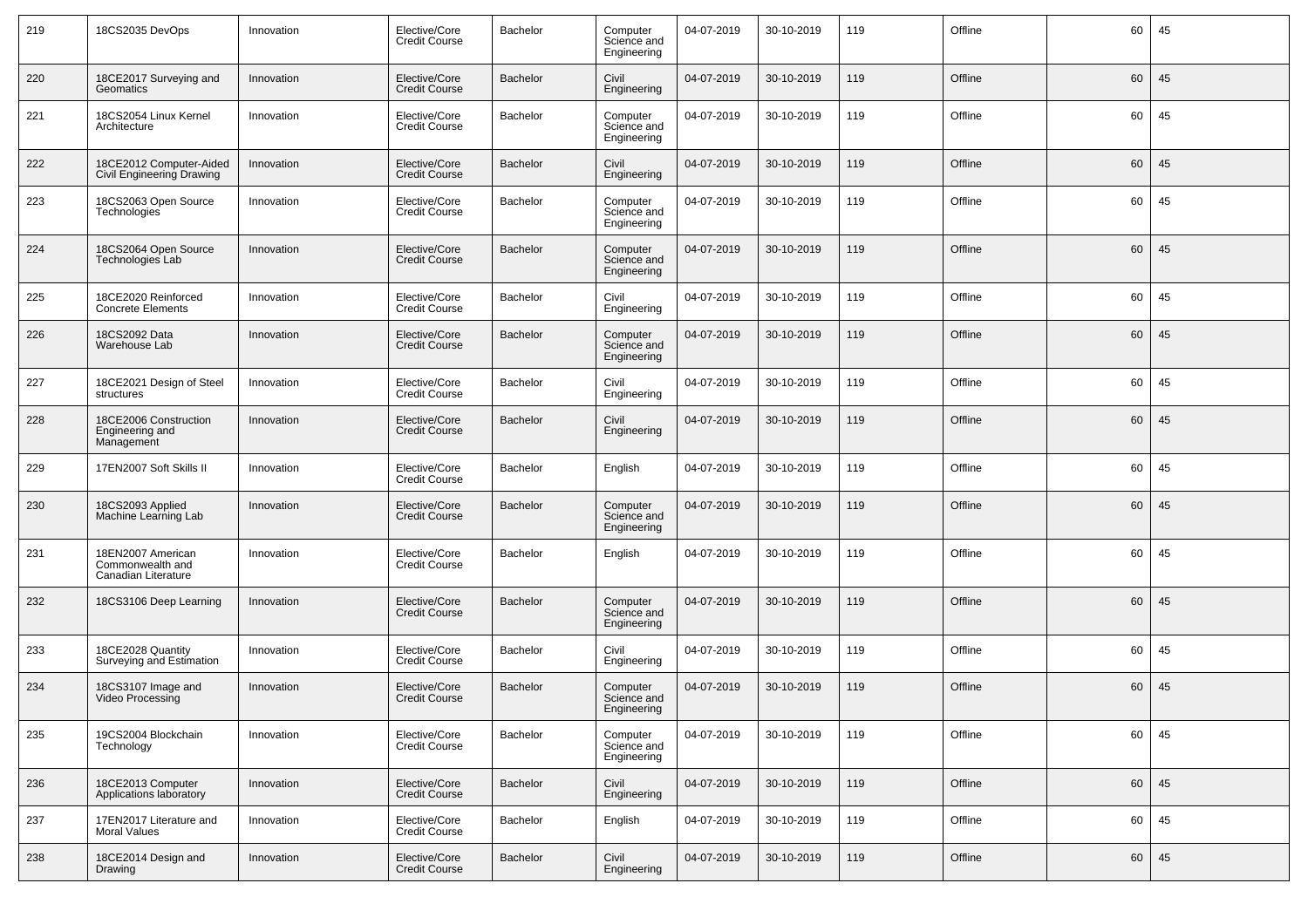| 239 | 19CS2005 Data Structures<br>and Algorithms                                                   | Innovation | Elective/Core<br><b>Credit Course</b> | Bachelor        | Computer<br>Science and<br>Engineering | 04-07-2019 | 30-10-2019 | 119 | Offline | 60 | 45 |
|-----|----------------------------------------------------------------------------------------------|------------|---------------------------------------|-----------------|----------------------------------------|------------|------------|-----|---------|----|----|
| 240 | 17EN3003 Modern Applied<br>Lingustics                                                        | Innovation | Elective/Core<br><b>Credit Course</b> | <b>Bachelor</b> | English                                | 04-07-2019 | 30-10-2019 | 119 | Offline | 60 | 45 |
| 241 | 18CE2034 Design Project                                                                      | Innovation | Elective/Core<br><b>Credit Course</b> | Bachelor        | Civil<br>Engineering                   | 04-07-2019 | 30-10-2019 | 119 | Offline | 60 | 45 |
| 242 | 19CS2006 Design and<br>Analysis of Algorithms                                                | Innovation | Elective/Core<br><b>Credit Course</b> | <b>Bachelor</b> | Computer<br>Science and<br>Engineering | 04-07-2019 | 30-10-2019 | 119 | Offline | 60 | 45 |
| 243 | 16EN3003 Indian Writing in<br>English                                                        | Innovation | Elective/Core<br><b>Credit Course</b> | Bachelor        | English                                | 04-07-2019 | 30-10-2019 | 119 | Offline | 60 | 45 |
| 244 | 19CE2008 Field Practices -<br>VI(Building Information<br>Modeling)                           | Innovation | Elective/Core<br><b>Credit Course</b> | <b>Bachelor</b> | Civil<br>Engineering                   | 04-07-2019 | 30-10-2019 | 119 | Offline | 60 | 45 |
| 245 | 19CS2008 Software<br>Coding Standards and<br>Guidelines                                      | Innovation | Elective/Core<br><b>Credit Course</b> | Bachelor        | Computer<br>Science and<br>Engineering | 04-07-2019 | 30-10-2019 | 119 | Offline | 60 | 45 |
| 246 | 17EN3006 English<br>Structure and Phonetics                                                  | Innovation | Elective/Core<br><b>Credit Course</b> | <b>Bachelor</b> | English                                | 04-07-2019 | 30-10-2019 | 119 | Offline | 60 | 45 |
| 247 | 19CS1002 Programming in<br>Python Lab for Civil<br>Engineers                                 | Innovation | Elective/Core<br><b>Credit Course</b> | Bachelor        | Computer<br>Science and<br>Engineering | 04-07-2019 | 30-10-2019 | 119 | Offline | 60 | 45 |
| 248 | 19CE2009 Field Practices<br><b>VII Interior Design</b>                                       | Innovation | Elective/Core<br><b>Credit Course</b> | <b>Bachelor</b> | Civil<br>Engineering                   | 04-07-2019 | 30-10-2019 | 119 | Offline | 60 | 45 |
| 249 | 19CS2010 Artificial<br>Intelligence for Mechanical<br>Systems                                | Innovation | Elective/Core<br><b>Credit Course</b> | Bachelor        | Computer<br>Science and<br>Engineering | 04-07-2019 | 30-10-2019 | 119 | Offline | 60 | 45 |
| 250 | 17EN3011 New Literatures<br>in English                                                       | Innovation | Elective/Core<br><b>Credit Course</b> | <b>Bachelor</b> | English                                | 04-07-2019 | 30-10-2019 | 119 | Offline | 60 | 45 |
| 251 | 18CE2009 Instrumentation<br>and Sensor Technologies<br>for Civil Engineering<br>Applications | Innovation | Elective/Core<br><b>Credit Course</b> | Bachelor        | Civil<br>Engineering                   | 04-07-2019 | 30-10-2019 | 119 | Offline | 60 | 45 |
| 252 | 17EN3016 Business<br>English                                                                 | Innovation | Elective/Core<br><b>Credit Course</b> | <b>Bachelor</b> | English                                | 04-07-2019 | 30-10-2019 | 119 | Offline | 60 | 45 |
| 253 | 19CS2011 Machine<br>Learning and Data<br>Analytics for Machines                              | Innovation | Elective/Core<br><b>Credit Course</b> | Bachelor        | Computer<br>Science and<br>Engineering | 04-07-2019 | 30-10-2019 | 119 | Offline | 60 | 45 |
| 254 | 19CS2013 Internet of<br>Things for Food<br>Technology                                        | Innovation | Elective/Core<br><b>Credit Course</b> | <b>Bachelor</b> | Computer<br>Science and<br>Engineering | 04-07-2019 | 30-10-2019 | 119 | Offline | 60 | 45 |
| 255 | 17EN3019 Soft Skills                                                                         | Innovation | Elective/Core<br><b>Credit Course</b> | Bachelor        | English                                | 04-07-2019 | 30-10-2019 | 119 | Offline | 60 | 45 |
| 256 | 18CE2044 Repairs and<br><b>Rehabilitation of Structures</b>                                  | Innovation | Elective/Core<br><b>Credit Course</b> | Bachelor        | Civil<br>Engineering                   | 04-07-2019 | 30-10-2019 | 119 | Offline | 60 | 45 |
| 257 | 19CS2014 Python<br>Programming for Food<br>Engineers                                         | Innovation | Elective/Core<br><b>Credit Course</b> | Bachelor        | Computer<br>Science and<br>Engineering | 04-07-2019 | 30-10-2019 | 119 | Offline | 60 | 45 |
| 258 | 17EN3033 Ecocritical<br>Studies                                                              | Innovation | Elective/Core<br><b>Credit Course</b> | Bachelor        | English                                | 04-07-2019 | 30-10-2019 | 119 | Offline | 60 | 45 |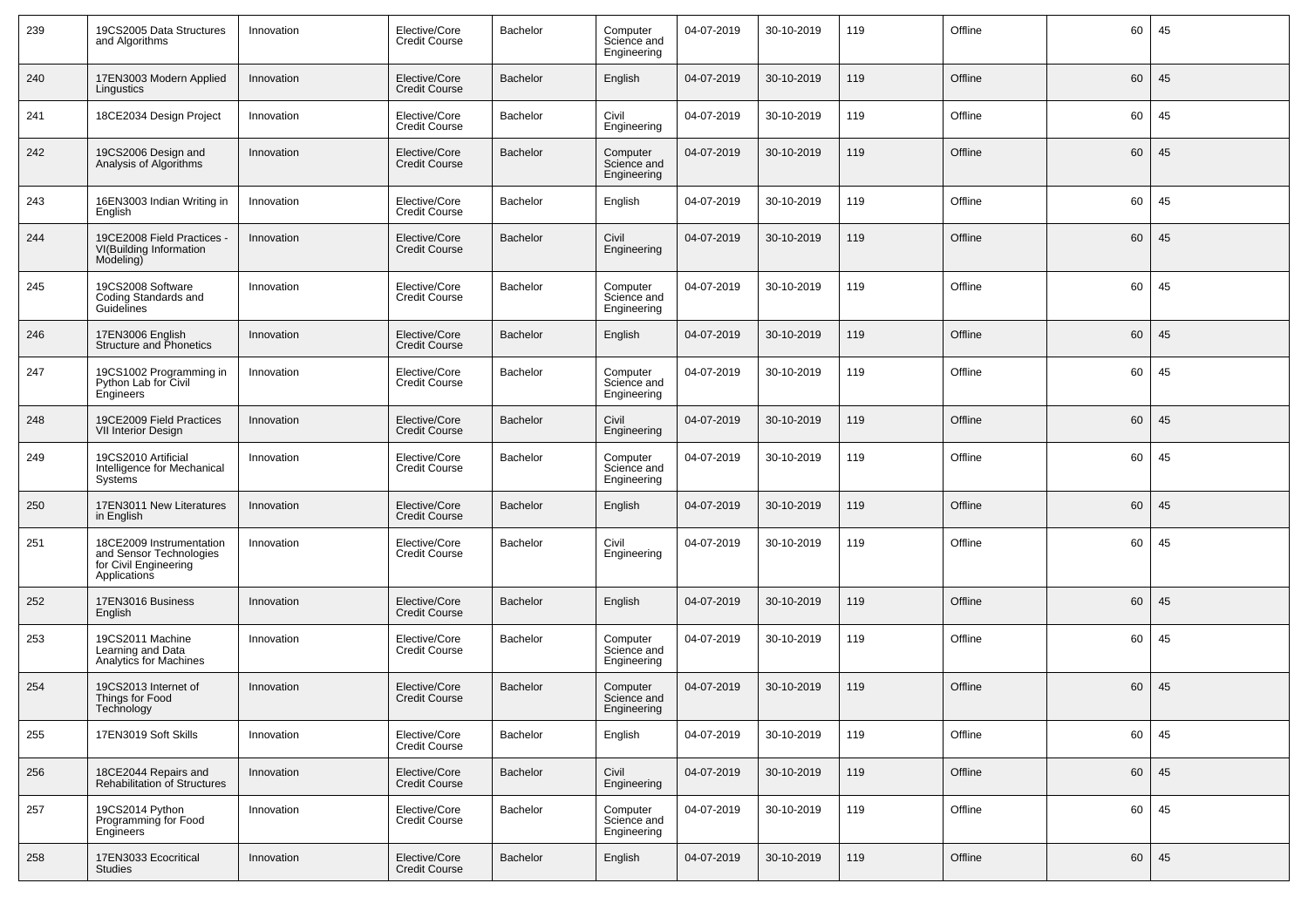| 259 | 19CS2015 Artificial<br>Intelligence for Food<br>Engineering        | Innovation | Elective/Core<br><b>Credit Course</b> | Bachelor        | Computer<br>Science and<br>Engineering | 04-07-2019 | 30-10-2019 | 119 | Offline | 60 | 45 |
|-----|--------------------------------------------------------------------|------------|---------------------------------------|-----------------|----------------------------------------|------------|------------|-----|---------|----|----|
| 260 | 18CE2042 Design of<br>Precast Concrete<br><b>Structures</b>        | Innovation | Elective/Core<br><b>Credit Course</b> | Bachelor        | Civil<br>Engineering                   | 04-07-2019 | 30-10-2019 | 119 | Offline | 60 | 45 |
| 261 | 18CS3101 Ethical Hacking<br>Lab                                    | Innovation | Elective/Core<br><b>Credit Course</b> | Master          | Computer<br>Science and<br>Engineering | 04-07-2019 | 30-10-2019 | 119 | Offline | 60 | 45 |
| 262 | 18MS2001 Professional<br>Ethics                                    | Innovation | Elective/Core<br><b>Credit Course</b> | Bachelor        | Mathematics                            | 04-07-2019 | 30-10-2019 | 119 | Offline | 60 | 45 |
| 263 | 18CS3102 Principles of<br><b>Cyber Security</b>                    | Innovation | Elective/Core<br><b>Credit Course</b> | Master          | Computer<br>Science and<br>Engineering | 04-07-2019 | 30-10-2019 | 119 | Offline | 60 | 45 |
| 264 | 18SS2001 18SS2002 Soft<br>Skills I II and General<br>Aptitude I II | Innovation | Elective/Core<br>Credit Course        | <b>Bachelor</b> | English                                | 04-07-2019 | 30-10-2019 | 119 | Offline | 60 | 45 |
| 265 | 18CS3103 Advanced<br>Network Security Lab                          | Innovation | Elective/Core<br><b>Credit Course</b> | Master          | Computer<br>Science and<br>Engineering | 04-07-2019 | 30-10-2019 | 119 | Offline | 60 | 45 |
| 266 | 18GA2001 18GA2002 Fluid<br><b>Mechanics</b>                        | Innovation | Elective/Core<br><b>Credit Course</b> | Bachelor        | General<br>Apititude                   | 04-07-2019 | 30-10-2019 | 119 | Offline | 60 | 45 |
| 267 | 18CS3104 Cloud Security<br>Lab                                     | Innovation | Elective/Core<br><b>Credit Course</b> | Master          | Computer<br>Science and<br>Engineering | 04-07-2019 | 30-10-2019 | 119 | Offline | 60 | 45 |
| 268 | 17EN3026 Computer Aided<br>Language Lab                            | Innovation | Elective/Core<br><b>Credit Course</b> | Bachelor        | English                                | 04-07-2019 | 30-10-2019 | 119 | Offline | 60 | 45 |
| 269 | 17EN3014 Research<br>Methodology                                   | Innovation | Elective/Core<br><b>Credit Course</b> | Bachelor        | English                                | 04-07-2019 | 30-10-2019 | 119 | Offline | 60 | 45 |
| 270 | 18CS3105 Information<br>Security Management<br>System              | Innovation | Elective/Core<br>Credit Course        | Master          | Computer<br>Science and<br>Engineering | 04-07-2019 | 30-10-2019 | 119 | Offline | 60 | 45 |
| 271 | 17EN3018 Teaching<br>Methods Approaches and<br><b>Techniques</b>   | Innovation | Elective/Core<br><b>Credit Course</b> | Bachelor        | English                                | 04-07-2019 | 30-10-2019 | 119 | Offline | 60 | 45 |
| 272 | 19BT2001 Cell Biology                                              | Innovation | Elective/Core<br><b>Credit Course</b> | Bachelor        | Biotechnolog                           | 04-07-2019 | 30-10-2019 | 119 | Offline | 60 | 45 |
| 273 | 17EN3028 Langauage<br>Proficiency Lab                              | Innovation | Elective/Core<br><b>Credit Course</b> | Bachelor        | English                                | 04-07-2019 | 30-10-2019 | 119 | Offline | 60 | 45 |
| 274 | 19BT2002 Basics of<br>Industrial Biotechnology                     | Innovation | Elective/Core<br><b>Credit Course</b> | Bachelor        | Biotechnolog                           | 04-07-2019 | 30-10-2019 | 119 | Offline | 60 | 45 |
| 275 | 17EN3029 Lectureship<br>Preparation Lab                            | Innovation | Elective/Core<br><b>Credit Course</b> | Bachelor        | English                                | 04-07-2019 | 30-10-2019 | 119 | Offline | 60 | 45 |
| 276 | 19BT2003 Bioprocess<br>Calculations                                | Innovation | Elective/Core<br><b>Credit Course</b> | Bachelor        | Biotechnolog                           | 04-07-2019 | 30-10-2019 | 119 | Offline | 60 | 45 |
| 277 | 17EN3022 Feminism                                                  | Innovation | Short term<br>Course                  | Bachelor        | English                                | 04-07-2019 | 30-10-2019 | 119 | Offline | 60 | 45 |
| 278 | 18AE2003 Solid Mechanics                                           | Innovation | Elective/Core<br><b>Credit Course</b> | Bachelor        | Aeronautical<br>Engineering            | 04-07-2019 | 30-10-2019 | 119 | Offline | 60 | 45 |
| 279 | 19BT2004 Bio-analytical<br>Techniques                              | Innovation | Elective/Core<br><b>Credit Course</b> | Bachelor        | Biotechnolog<br>v                      | 04-07-2019 | 30-10-2019 | 119 | Offline | 60 | 45 |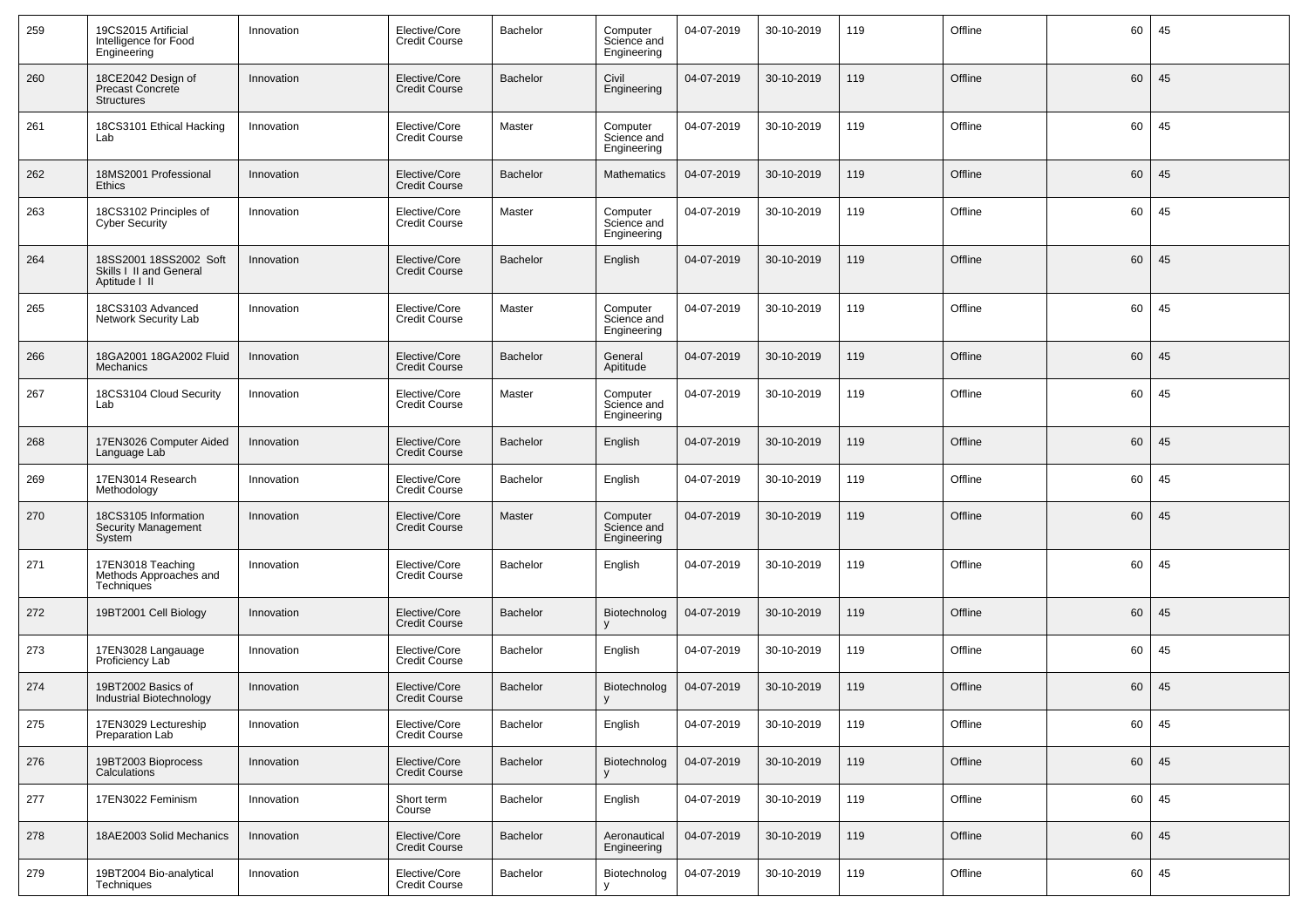| 280 | 18AE2005 Engineering<br>Thermodynamics               | Innovation | Elective/Core<br><b>Credit Course</b> | <b>Bachelor</b> | Aeronautical<br>Engineering | 04-07-2019 | 30-10-2019 | 119 | Offline | 60 | 45 |
|-----|------------------------------------------------------|------------|---------------------------------------|-----------------|-----------------------------|------------|------------|-----|---------|----|----|
| 281 | 19RO1001 Material<br>Science                         | Innovation | Elective/Core<br><b>Credit Course</b> | Bachelor        | Robbotics<br>Engineering    | 04-07-2019 | 30-10-2019 | 119 | Offline | 60 | 45 |
| 282 | 19BT2005 Bio-analytical<br>Techniques Lab            | Innovation | Elective/Core<br><b>Credit Course</b> | Bachelor        | Biotechnolog                | 04-07-2019 | 30-10-2019 | 119 | Offline | 60 | 45 |
| 283 | 18AE2007 Aircraft<br>Instrumentation                 | Innovation | Elective/Core<br><b>Credit Course</b> | Bachelor        | Aeronautical<br>Engineering | 04-07-2019 | 30-10-2019 | 119 | Offline | 60 | 45 |
| 284 | 18AE2022 Aerodynamics                                | Innovation | Elective/Core<br><b>Credit Course</b> | <b>Bachelor</b> | Aeronautical<br>Engineering | 04-07-2019 | 30-10-2019 | 119 | Offline | 60 | 45 |
| 285 | 19BT2006 Biochemistry                                | Innovation | Elective/Core<br><b>Credit Course</b> | Bachelor        | Biotechnolog                | 04-07-2019 | 30-10-2019 | 119 | Offline | 60 | 45 |
| 286 | 18AE2009 Aircraft<br>Structures I                    | Innovation | Elective/Core<br><b>Credit Course</b> | Bachelor        | Aeronautical<br>Engineering | 04-07-2019 | 30-10-2019 | 119 | Offline | 60 | 45 |
| 287 | 19BT2007 Biochemistry<br>Lab                         | Innovation | Elective/Core<br><b>Credit Course</b> | Bachelor        | Biotechnolog                | 04-07-2019 | 30-10-2019 | 119 | Offline | 60 | 45 |
| 288 | 18AE2010 Aircraft<br>Performance                     | Innovation | Elective/Core<br><b>Credit Course</b> | Bachelor        | Aeronautical<br>Engineering | 04-07-2019 | 30-10-2019 | 119 | Offline | 60 | 45 |
| 289 | 19BT2008 Microbiology                                | Innovation | Elective/Core<br><b>Credit Course</b> | Bachelor        | Biotechnolog                | 04-07-2019 | 30-10-2019 | 119 | Offline | 60 | 45 |
| 290 | 19BT2009 Microbiology<br>Lab                         | Innovation | Elective/Core<br><b>Credit Course</b> | <b>Bachelor</b> | Biotechnolog                | 04-07-2019 | 30-10-2019 | 119 | Offline | 60 | 45 |
| 291 | 18AE2013 Space<br>Dynamics                           | Innovation | Elective/Core<br><b>Credit Course</b> | Bachelor        | Aeronautical<br>Engineering | 04-07-2019 | 30-10-2019 | 119 | Offline | 60 | 45 |
| 292 | 19BT2010 Fluid Mechanics                             | Innovation | Elective/Core<br><b>Credit Course</b> | <b>Bachelor</b> | Biotechnolog                | 04-07-2019 | 30-10-2019 | 119 | Offline | 60 | 45 |
| 293 | 19BT2011 Fluid Mechanics<br>and Heat Transfer Lab    | Innovation | Elective/Core<br><b>Credit Course</b> | Bachelor        | Biotechnolog                | 04-07-2019 | 30-10-2019 | 119 | Offline | 60 | 45 |
| 294 | 18AE2025 Gas Dynamics                                | Innovation | Elective/Core<br><b>Credit Course</b> | <b>Bachelor</b> | Aeronautical<br>Engineering | 04-07-2019 | 30-10-2019 | 119 | Offline | 60 | 45 |
| 295 | 19BT2012 Bioprocess<br>Principles                    | Innovation | Elective/Core<br><b>Credit Course</b> | Bachelor        | Biotechnolog                | 04-07-2019 | 30-10-2019 | 119 | Offline | 60 | 45 |
| 296 | 18AE2014 Aircraft<br>Structures II                   | Innovation | Elective/Core<br><b>Credit Course</b> | <b>Bachelor</b> | Aeronautical<br>Engineering | 04-07-2019 | 30-10-2019 | 119 | Offline | 60 | 45 |
| 297 | 19BT2013 Bioprocess Lab                              | Innovation | Elective/Core<br><b>Credit Course</b> | Bachelor        | Biotechnolog                | 04-07-2019 | 30-10-2019 | 119 | Offline | 60 | 45 |
| 298 | 18AE2016 Aircraft Stability<br>and Control           | Innovation | Elective/Core<br><b>Credit Course</b> | <b>Bachelor</b> | Aeronautical<br>Engineering | 04-07-2019 | 30-10-2019 | 119 | Offline | 60 | 45 |
| 299 | 18AE2019 Propulsion I                                | Innovation | Elective/Core<br>Credit Course        | Bachelor        | Aeronautical<br>Engineering | 04-07-2019 | 30-10-2019 | 119 | Offline | 60 | 45 |
| 300 | 19BT2014 Molecular<br>Biology                        | Innovation | Elective/Core<br><b>Credit Course</b> | <b>Bachelor</b> | Biotechnolog<br>v           | 04-07-2019 | 30-10-2019 | 119 | Offline | 60 | 45 |
| 301 | 18AE2011 Propulsion II                               | Innovation | Elective/Core<br><b>Credit Course</b> | Bachelor        | Aeronautical<br>Engineering | 04-07-2019 | 30-10-2019 | 119 | Offline | 60 | 45 |
| 302 | 19BT2015 Genetic<br><b>Engineering and Bioethics</b> | Innovation | Elective/Core<br><b>Credit Course</b> | <b>Bachelor</b> | Biotechnolog<br>V           | 04-07-2019 | 30-10-2019 | 119 | Offline | 60 | 45 |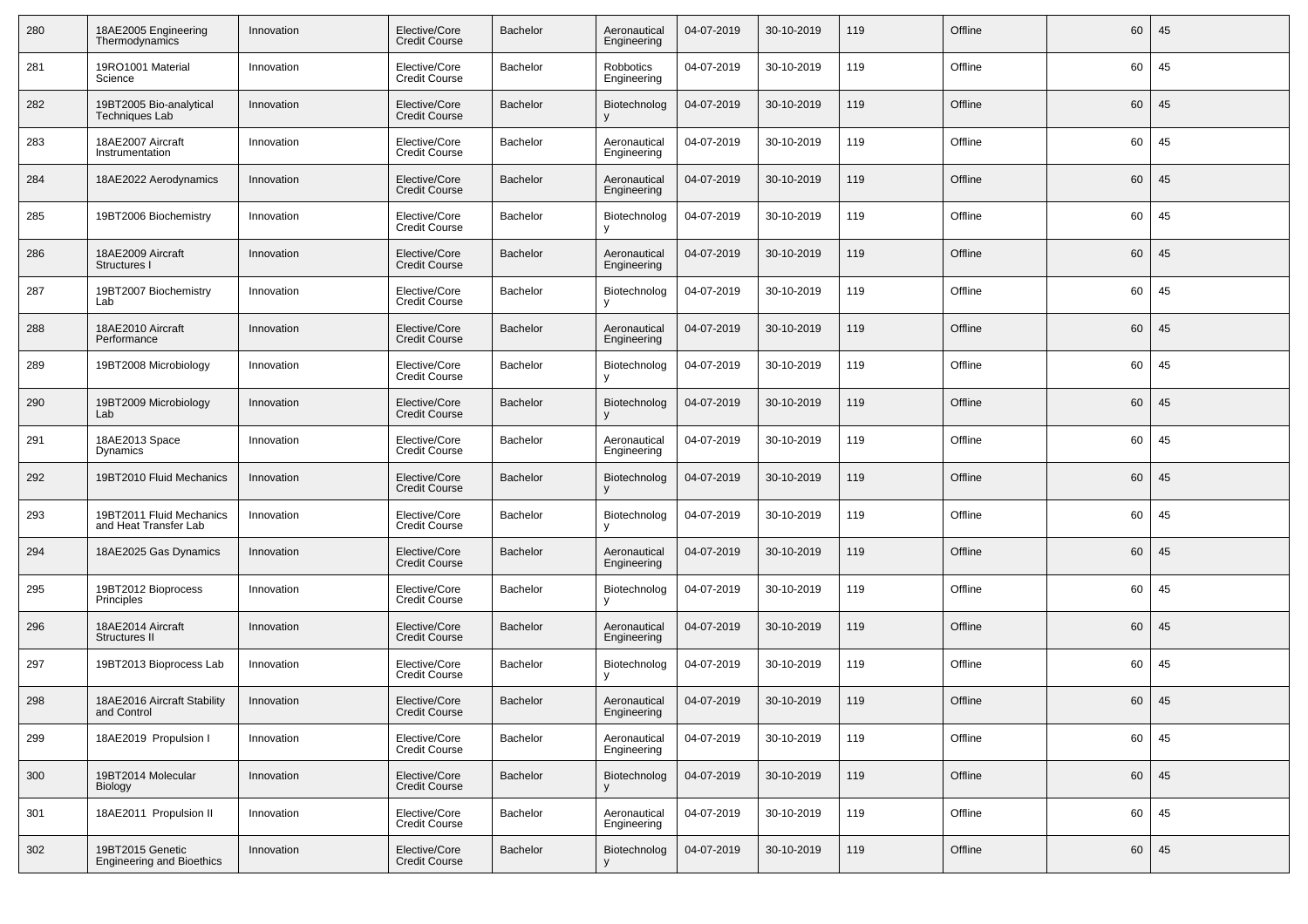| 303 | 18AE2018 Advanced space<br>dynamics                                 | Innovation | Elective/Core<br><b>Credit Course</b> | Bachelor        | Aeronautical<br>Engineering                  | 04-07-2019 | 30-10-2019 | 119 | Offline | 60 | 45 |
|-----|---------------------------------------------------------------------|------------|---------------------------------------|-----------------|----------------------------------------------|------------|------------|-----|---------|----|----|
| 304 | 19BT2016 Molecular<br><b>Biology and Genetic</b><br>Engineering Lab | Innovation | Elective/Core<br><b>Credit Course</b> | <b>Bachelor</b> | Biotechnolog                                 | 04-07-2019 | 30-10-2019 | 119 | Offline | 60 | 45 |
| 305 | 18AE2052 Cryogenic<br>Propulsion                                    | Innovation | Elective/Core<br><b>Credit Course</b> | Bachelor        | Aeronautical<br>Engineering                  | 04-07-2019 | 30-10-2019 | 119 | Offline | 60 | 45 |
| 306 | 18AE2055 Heat and Mass<br>Transfer                                  | Innovation | Elective/Core<br><b>Credit Course</b> | Bachelor        | Aeronautical<br>Engineering                  | 04-07-2019 | 30-10-2019 | 119 | Offline | 60 | 45 |
| 307 | 18AE2039 Introduction to<br>non-destructive testing                 | Innovation | Elective/Core<br><b>Credit Course</b> | Bachelor        | Aeronautical<br>Engineering                  | 04-07-2019 | 30-11-2019 | 150 | Offline | 60 | 45 |
| 308 | 18AE2027 Finite Element<br>Analysis                                 | Innovation | Elective/Core<br><b>Credit Course</b> | Bachelor        | Aeronautical<br>Engineering                  | 04-07-2019 | 30-10-2019 | 119 | Offline | 60 | 45 |
| 309 | 18AE2036 Design and<br>Analysis of Composite<br><b>Structures</b>   | Innovation | Elective/Core<br><b>Credit Course</b> | Bachelor        | Aeronautical<br>Engineering                  | 04-07-2019 | 30-10-2019 | 119 | Offline | 60 | 45 |
| 310 | 18AE2032 Introduction to<br><b>Unmanned Aircraft</b><br>Systems     | Innovation | Elective/Core<br><b>Credit Course</b> | <b>Bachelor</b> | Aeronautical<br>Engineering                  | 04-07-2019 | 30-10-2019 | 119 | Offline | 60 | 45 |
| 311 | 18AE2035 Computational<br>fluid Dynamics                            | Innovation | Elective/Core<br><b>Credit Course</b> | Bachelor        | Aeronautical<br>Engineering                  | 04-07-2019 | 30-10-2019 | 119 | Offline | 60 | 45 |
| 312 | 18AE3027 Computational<br><b>Structural Analysis</b><br>Laboratory  | Innovation | Elective/Core<br><b>Credit Course</b> | <b>Bachelor</b> | Aeronautical<br>Engineering                  | 04-07-2019 | 30-10-2019 | 119 | Offline | 60 | 45 |
| 313 | 18AE2028 Fundamentals<br>of Python Programming                      | Innovation | Elective/Core<br><b>Credit Course</b> | Bachelor        | Aeronautical<br>Engineering                  | 04-07-2019 | 30-10-2019 | 119 | Offline | 60 | 45 |
| 314 | 19MA2010 Numerical<br>Mathematics and<br>computing                  | Innovation | Elective/Core<br><b>Credit Course</b> | Bachelor        | Mathematics                                  | 04-07-2019 | 30-10-2019 | 119 | Offline | 60 | 45 |
| 315 | 19MA1001 calculus and<br>linear Engineering                         | Innovation | Elective/Core<br><b>Credit Course</b> | Bachelor        | <b>Mathematics</b>                           | 04-07-2019 | 30-10-2019 | 119 | Offline | 60 | 45 |
| 316 | 19BT2017 Bioprocess<br>Engineering                                  | Innovation | Elective/Core<br><b>Credit Course</b> | <b>Bachelor</b> | Biotechnolog                                 | 04-07-2019 | 30-10-2019 | 119 | Offline | 60 | 45 |
| 317 | 19CH1004 Engineering<br>Chemistry                                   | Innovation | Elective/Core<br><b>Credit Course</b> | Bachelor        | Chemistry                                    | 04-07-2019 | 30-10-2019 | 119 | Offline | 60 | 45 |
| 318 | 19BT2018 Enzyme<br>Engineering and<br>Technology                    | Innovation | Elective/Core<br><b>Credit Course</b> | <b>Bachelor</b> | Biotechnolog                                 | 04-07-2019 | 30-10-2019 | 119 | Offline | 60 | 45 |
| 319 | 19AE1001 Fundamental of<br>space science                            | Innovation | Elective/Core<br><b>Credit Course</b> | Bachelor        | Aeronautical<br>Engineering                  | 04-07-2019 | 30-10-2019 | 119 | Offline | 60 | 45 |
| 320 | 19MA1008 Ordinary<br>differential equation and<br>complex variables | Innovation | Elective/Core<br><b>Credit Course</b> | Bachelor        | <b>Mathematics</b>                           | 04-07-2019 | 30-10-2019 | 119 | Offline | 60 | 45 |
| 321 | 19BT2019 Heat and Mass<br>Transfer                                  | Innovation | Elective/Core<br><b>Credit Course</b> | Bachelor        | Biotechnolog                                 | 04-07-2019 | 30-10-2019 | 119 | Offline | 60 | 45 |
| 322 | 19EC1001 Fundamental of<br>electrical n electronics<br>engineering  | Innovation | Elective/Core<br><b>Credit Course</b> | Bachelor        | Electrical and<br>Electronics<br>Engineering | 04-07-2019 | 30-10-2019 | 119 | Offline | 60 | 45 |
| 323 | 19BT2020 Downstream<br>Processing                                   | Innovation | Elective/Core<br><b>Credit Course</b> | Bachelor        | Biotechnolog                                 | 04-07-2019 | 30-10-2019 | 119 | Offline | 60 | 45 |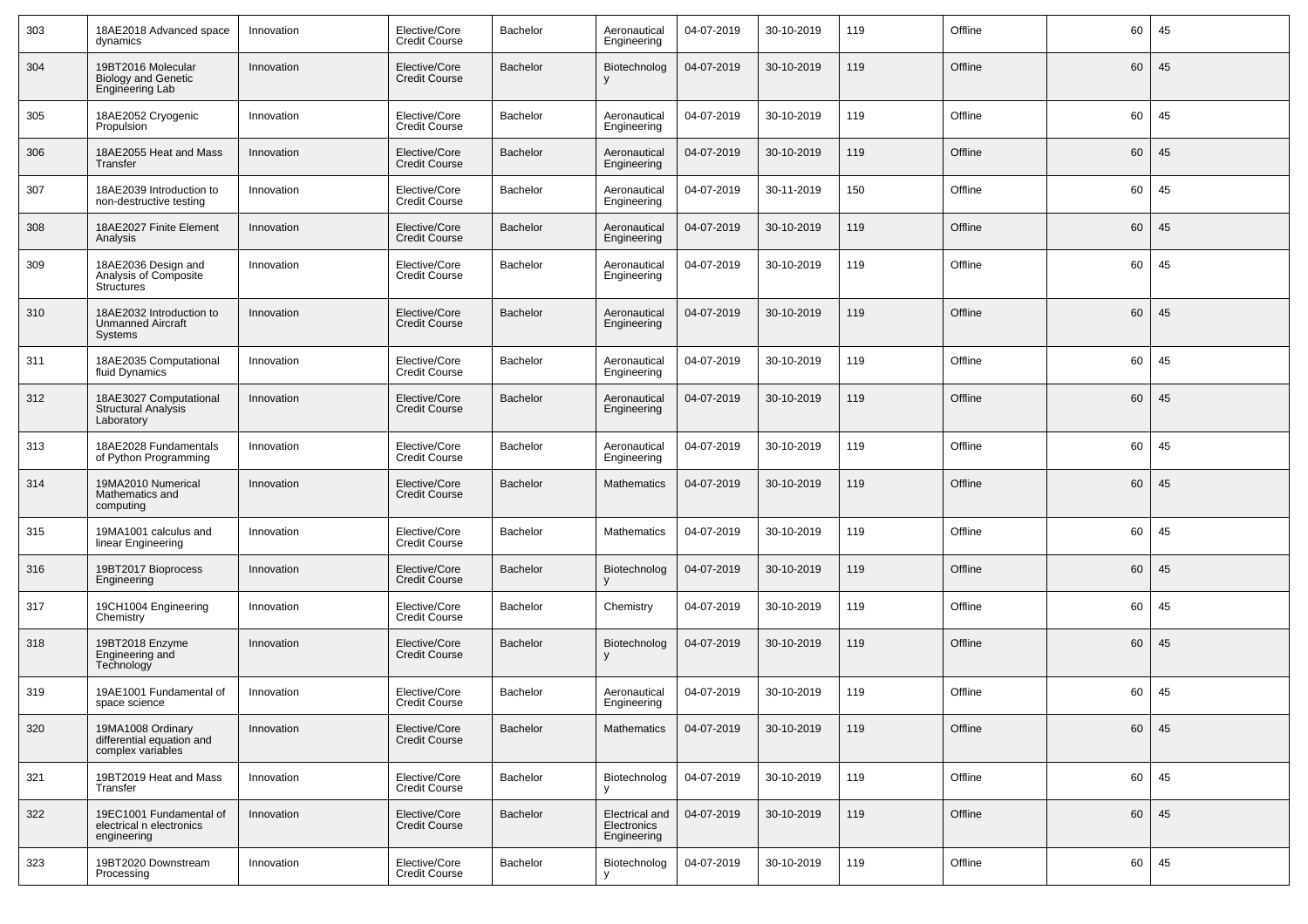| 324 | 19PH1001 Engineering<br>Physics                                     | Innovation | Elective/Core<br><b>Credit Course</b> | Bachelor        | Physics                                            | 04-07-2019 | 30-10-2019 | 119 | Offline | 60 | 45 |
|-----|---------------------------------------------------------------------|------------|---------------------------------------|-----------------|----------------------------------------------------|------------|------------|-----|---------|----|----|
| 325 | 19MA2001 Partial<br>differential equation<br>Probaility and statics | Innovation | Elective/Core<br><b>Credit Course</b> | Bachelor        | <b>Mathematics</b>                                 | 04-07-2019 | 30-10-2019 | 119 | Offline | 60 | 45 |
| 326 | 19BT2021 Downstream<br>Processing Lab                               | Innovation | Elective/Core<br><b>Credit Course</b> | Bachelor        | Biotechnolog                                       | 04-07-2019 | 30-10-2019 | 119 | Offline | 60 | 45 |
| 327 | 19RO1002 Engineering<br>Practices                                   | Innovation | Elective/Core<br><b>Credit Course</b> | Bachelor        | Robotics                                           | 04-07-2019 | 30-10-2019 | 119 | Offline | 60 | 45 |
| 328 | 19BT2022 Immunology                                                 | Innovation | Elective/Core<br><b>Credit Course</b> | Bachelor        | Biotechnolog                                       | 04-07-2019 | 30-10-2019 | 119 | Offline | 60 | 45 |
| 329 | 19MA1013 Multivariable<br>Calculus and Differential<br>Equations    | Innovation | Elective/Core<br><b>Credit Course</b> | Bachelor        | <b>Mathematics</b>                                 | 04-07-2019 | 30-10-2019 | 119 | Offline | 60 | 45 |
| 330 | 19BT2023 Cell Biology and<br>Immunology Lab                         | Innovation | Elective/Core<br><b>Credit Course</b> | <b>Bachelor</b> | Biotechnolog                                       | 04-07-2019 | 30-10-2019 | 119 | Offline | 60 | 45 |
| 331 | 19MA1014 Matrices<br><b>Transforms and Numerical</b><br>Methods     | Innovation | Elective/Core<br><b>Credit Course</b> | Bachelor        | <b>Mathematics</b>                                 | 04-07-2019 | 30-10-2019 | 119 | Offline | 60 | 45 |
| 332 | 19BT2024 Chemical<br><b>Reaction Engineering</b>                    | Innovation | Elective/Core<br><b>Credit Course</b> | <b>Bachelor</b> | Biotechnolog                                       | 04-07-2019 | 30-10-2019 | 119 | Offline | 60 | 45 |
| 333 | 19BT2025 Mass Transfer<br>and Chemical Reaction<br>Engineering Lab  | Innovation | Elective/Core<br><b>Credit Course</b> | Bachelor        | Biotechnolog                                       | 04-07-2019 | 30-10-2019 | 119 | Offline | 60 | 45 |
| 334 | 19MA2011 Probability<br>Random Variables and<br><b>Statistics</b>   | Innovation | Elective/Core<br><b>Credit Course</b> | Bachelor        | <b>Mathematics</b>                                 | 04-07-2019 | 30-10-2019 | 119 | Offline | 60 | 45 |
| 335 | 19BT2026 Biochemical<br>Thermodynamics                              | Innovation | Elective/Core<br><b>Credit Course</b> | Bachelor        | Biotechnolog<br>v                                  | 04-07-2019 | 30-10-2019 | 119 | Offline | 60 | 45 |
| 336 | 18RO2002 Introduction to<br><b>Mechanical Systems</b>               | Innovation | Elective/Core<br><b>Credit Course</b> | Bachelor        | <b>Robotics</b>                                    | 04-07-2019 | 30-10-2019 | 119 | Offline | 60 | 45 |
| 337 | 19BT2027 Basics of<br><b>Bioinformatics</b>                         | Innovation | Elective/Core<br><b>Credit Course</b> | Bachelor        | Biotechnolog<br>V                                  | 04-07-2019 | 30-10-2019 | 119 | Offline | 60 | 45 |
| 338 | 18EC2032 Electron<br><b>Devices and Circuits</b>                    | Innovation | Elective/Core<br><b>Credit Course</b> | Bachelor        | Electrical and<br>Communicati<br>on<br>Engineering | 04-07-2019 | 30-10-2019 | 119 | Offline | 60 | 45 |
| 339 | 18EC2034 Digital<br>Electronics and<br>Microprocessors              | Innovation | Elective/Core<br><b>Credit Course</b> | Bachelor        | Electrical and<br>Communicati<br>on<br>Engineering | 04-07-2019 | 30-10-2019 | 119 | Offline | 60 | 45 |
| 340 | 19BT2028 Bioinformatics<br>Lab                                      | Innovation | Elective/Core<br><b>Credit Course</b> | Bachelor        | Biotechnolog<br>v                                  | 04-07-2019 | 30-10-2019 | 119 | Offline | 60 | 45 |
| 341 | 19BT2029 Industrial safety<br>and Hazard analysis                   | Innovation | Elective/Core<br><b>Credit Course</b> | Bachelor        | Biotechnolog<br>v                                  | 04-07-2019 | 30-10-2019 | 119 | Offline | 60 | 45 |
| 342 | 19BT2030 Environmental<br><b>Pollution Control</b><br>Engineering   | Innovation | Elective/Core<br><b>Credit Course</b> | <b>Bachelor</b> | Biotechnolog                                       | 04-07-2019 | 30-10-2019 | 119 | Offline | 60 | 45 |
| 343 | 19BT2031 Process<br>Equipment Design and<br>Economics               | Innovation | Elective/Core<br><b>Credit Course</b> | Bachelor        | Biotechnolog                                       | 04-07-2019 | 30-10-2019 | 119 | Offline | 60 | 45 |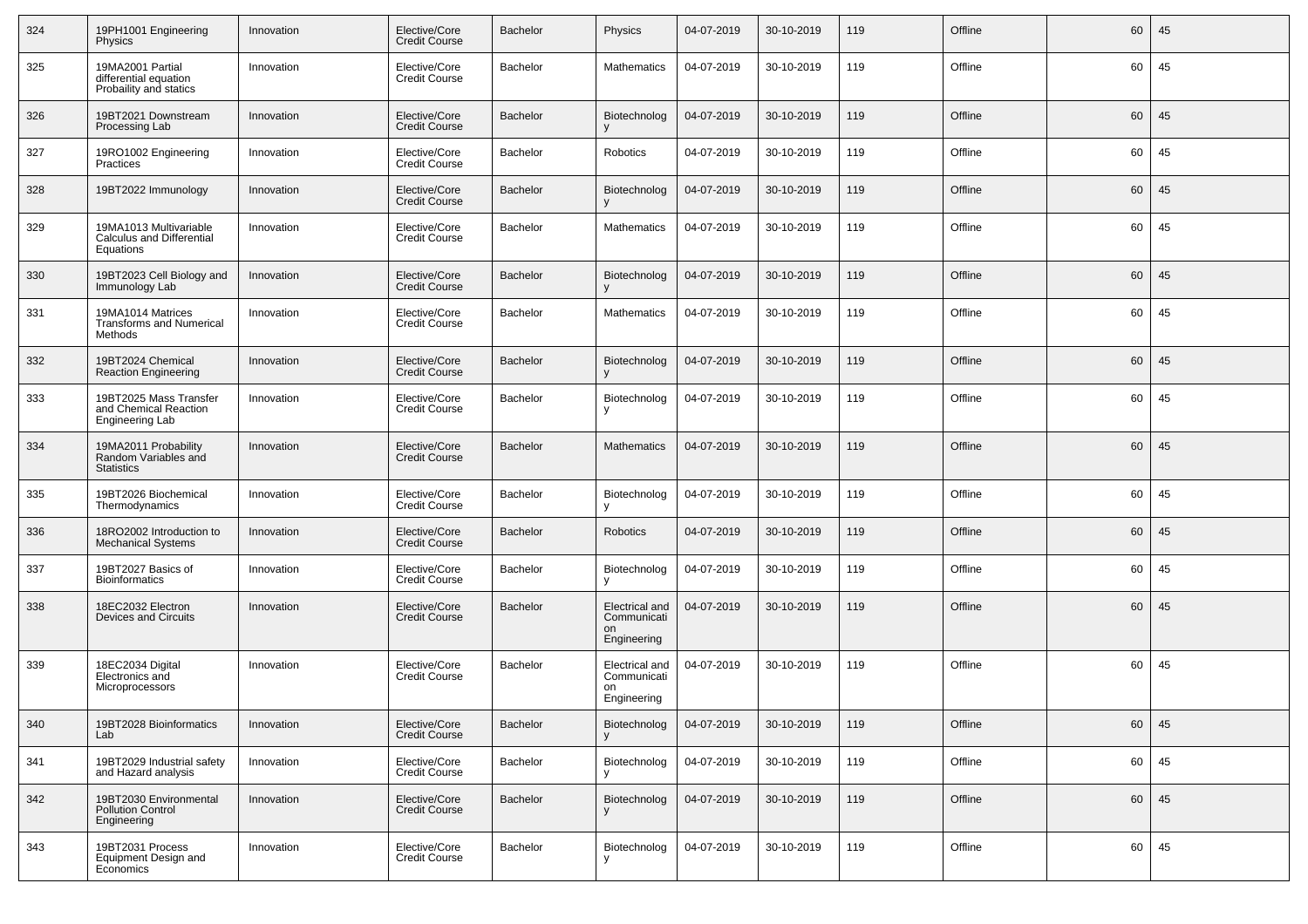| 344 | 18CS1004 Programming<br>for Problem Solving               | Innovation | Elective/Core<br><b>Credit Course</b> | Bachelor        | Computer<br>Science<br>Engineering | 04-07-2019 | 30-10-2019 | 119 | Offline | 60 | 45 |
|-----|-----------------------------------------------------------|------------|---------------------------------------|-----------------|------------------------------------|------------|------------|-----|---------|----|----|
| 345 | 19BT2032 Process<br>Dynamics and Control                  | Innovation | Elective/Core<br><b>Credit Course</b> | Bachelor        | Biotechnolog                       | 04-07-2019 | 30-10-2019 | 119 | Offline | 60 | 45 |
| 346 | 18CS1002 Programming<br>for Problem Solving<br>Laboratory | Innovation | Elective/Core<br><b>Credit Course</b> | <b>Bachelor</b> | Computer<br>Science<br>Engineering | 04-07-2019 | 30-10-2019 | 119 | Offline | 60 | 45 |
| 347 | 18RO2010 Programmable<br>Logic Controllers                | Innovation | Elective/Core<br><b>Credit Course</b> | Bachelor        | Robotics                           | 04-07-2019 | 30-10-2019 | 119 | Offline | 60 | 45 |
| 348 | 19BT2033 Mechanical<br>Operation                          | Innovation | Elective/Core<br><b>Credit Course</b> | <b>Bachelor</b> | Biotechnolog                       | 04-07-2019 | 30-10-2019 | 119 | Offline | 60 | 45 |
| 349 | 18RO2011 Automation<br><b>System Design</b>               | Innovation | Elective/Core<br><b>Credit Course</b> | Bachelor        | Robotics                           | 04-07-2019 | 30-10-2019 | 119 | Offline | 60 | 45 |
| 350 | 19BT2034 Mechanical<br><b>Operation Lab</b>               | Innovation | Elective/Core<br><b>Credit Course</b> | <b>Bachelor</b> | Biotechnolog                       | 04-07-2019 | 30-10-2019 | 119 | Offline | 60 | 45 |
| 351 | 18RO2012 PLC and<br>Robotics Lab                          | Innovation | Elective/Core<br><b>Credit Course</b> | Bachelor        | Robotics                           | 04-07-2019 | 30-10-2019 | 119 | Offline | 60 | 45 |
| 352 | 19BT2035 Biochemical<br>Engineering                       | Innovation | Elective/Core<br><b>Credit Course</b> | <b>Bachelor</b> | Biotechnolog                       | 04-07-2019 | 30-10-2019 | 119 | Offline | 60 | 45 |
| 353 | 18ME2028 Hydraulics and<br>Pneumatics                     | Innovation | Elective/Core<br><b>Credit Course</b> | Bachelor        | Mechanical<br>Engineering          | 04-07-2019 | 30-10-2019 | 119 | Offline | 60 | 45 |
| 354 | 19BT2036 Biochemical<br>Engineering Lab                   | Innovation | Elective/Core<br><b>Credit Course</b> | <b>Bachelor</b> | Biotechnolog                       | 04-07-2019 | 30-10-2019 | 119 | Offline | 60 | 45 |
| 355 | 19BT2037 Cancer Biology                                   | Innovation | Elective/Core<br><b>Credit Course</b> | Bachelor        | Biotechnolog                       | 04-07-2019 | 30-10-2019 | 119 | Offline | 60 | 45 |
| 356 | 19BT2038 Clinical<br>Database Management                  | Innovation | Elective/Core<br><b>Credit Course</b> | <b>Bachelor</b> | Biotechnolog                       | 04-07-2019 | 30-10-2019 | 119 | Offline | 60 | 45 |
| 357 | 19BT2039 Clinical<br>Database Management Lab              | Innovation | Elective/Core<br><b>Credit Course</b> | Bachelor        | Biotechnolog                       | 04-07-2019 | 30-10-2019 | 119 | Offline | 60 | 45 |
| 358 | 19BT2040 Plant and<br>Animal Biotechnology                | Innovation | Elective/Core<br><b>Credit Course</b> | <b>Bachelor</b> | Biotechnolog                       | 04-07-2019 | 30-10-2019 | 119 | Offline | 60 | 45 |
| 359 | 19BT2041 Stem Cell<br>Technology                          | Innovation | Elective/Core<br><b>Credit Course</b> | Bachelor        | Biotechnolog                       | 05-07-2019 | 30-10-2019 | 118 | Offline | 60 | 45 |
| 360 | 19BT2042<br>Biopharmaceutical<br>Technology               | Innovation | Elective/Core<br><b>Credit Course</b> | <b>Bachelor</b> | Biotechnolog                       | 04-07-2019 | 30-10-2019 | 119 | Offline | 60 | 45 |
| 361 | 19BT2043 Agricultural<br>Biotechnology                    | Innovation | Elective/Core<br><b>Credit Course</b> | Bachelor        | Biotechnolog                       | 04-07-2019 | 30-10-2019 | 119 | Offline | 60 | 45 |
| 362 | 19BT2044 Metabolic<br>Engineering                         | Innovation | Elective/Core<br><b>Credit Course</b> | Bachelor        | Biotechnolog                       | 04-07-2019 | 30-10-2019 | 119 | Offline | 60 | 45 |
| 363 | 19BT2045 Research<br>Methodology                          | Innovation | Elective/Core<br><b>Credit Course</b> | Bachelor        | Biotechnolog                       | 04-07-2019 | 30-10-2019 | 119 | Offline | 60 | 45 |
| 364 | 19BT2046 Molecular<br>Forensics                           | Innovation | Elective/Core<br><b>Credit Course</b> | Bachelor        | Biotechnolog                       | 04-07-2019 | 30-10-2019 | 119 | Offline | 60 | 45 |
| 365 | 19BT2047 Protein<br>Engineering                           | Innovation | Elective/Core<br><b>Credit Course</b> | Bachelor        | Biotechnolog                       | 04-07-2019 | 30-10-2019 | 119 | Offline | 60 | 45 |
| 366 | 19BT2048 Plant Tissue<br>Culture                          | Innovation | Elective/Core<br><b>Credit Course</b> | Bachelor        | Biotechnolog                       | 04-07-2019 | 30-10-2019 | 119 | Offline | 60 | 45 |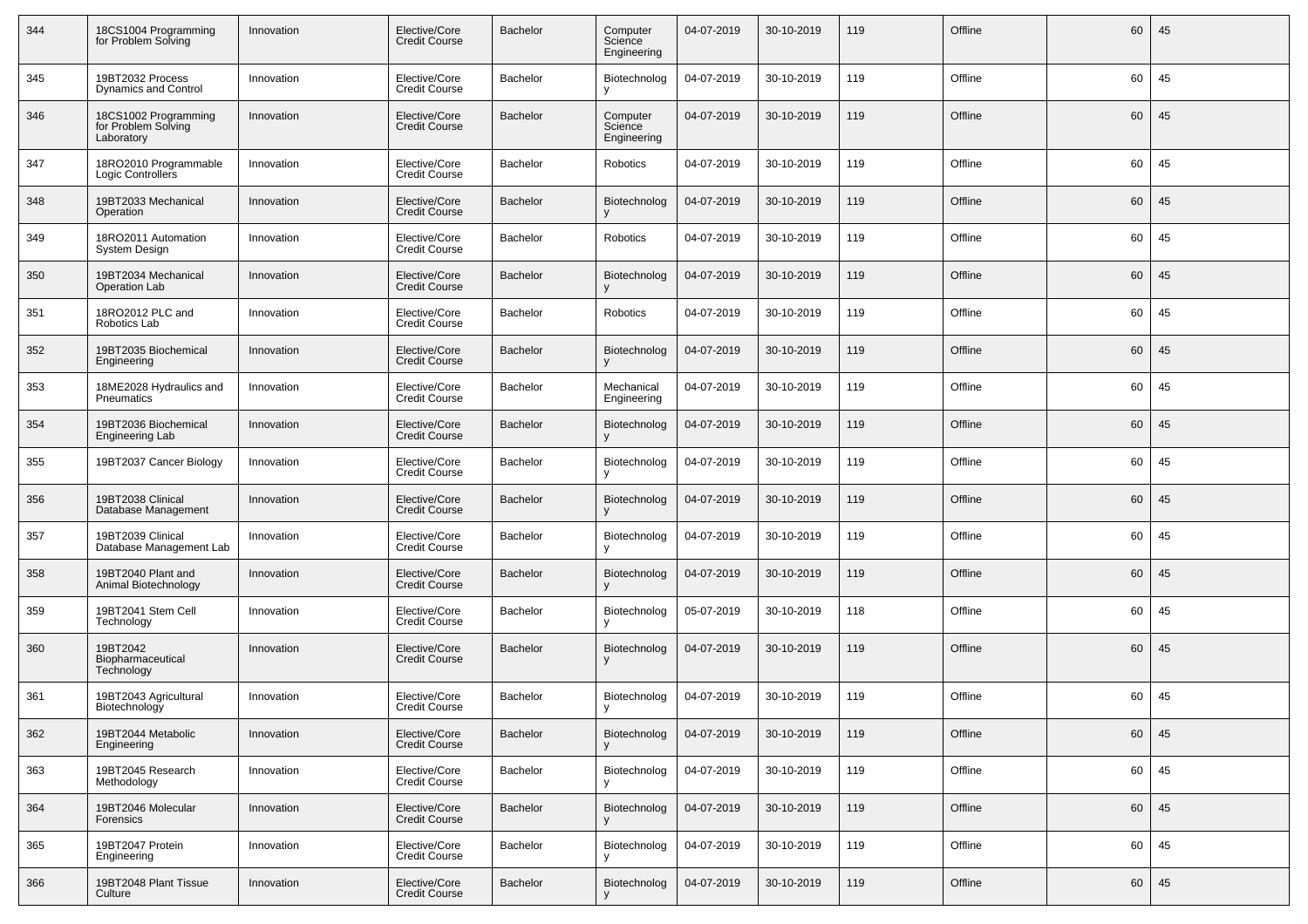| 367 | 19BT2049 Animal<br>Biotechnology and Cell<br>Culture  | Innovation | Elective/Core<br><b>Credit Course</b> | Bachelor | Biotechnolog                                        | 04-07-2019 | 30-10-2019 | 119 | Offline | 60  | 45 |
|-----|-------------------------------------------------------|------------|---------------------------------------|----------|-----------------------------------------------------|------------|------------|-----|---------|-----|----|
| 368 | 19BT2050 Plant and<br>Animal Tissue Culture Lab       | Innovation | Elective/Core<br><b>Credit Course</b> | Bachelor | Biotechnolog                                        | 04-07-2019 | 30-10-2019 | 119 | Offline | 60  | 45 |
| 369 | Mini Project                                          | Innovation | Elective/Core<br><b>Credit Course</b> | Bachelor | Electrical and<br>Electronics<br>Engineering        | 09-07-2019 | 12-11-2019 | 127 | Offline | 6   | 30 |
| 370 | <b>Smart Grid Technologies</b>                        | Innovation | Elective/Core<br><b>Credit Course</b> | Bachelor | <b>Electrical and</b><br>Electronics<br>Engineering | 09-07-2019 | 12-11-2019 | 127 | Offline | 89  | 45 |
| 371 | Electric and Hybrid Vehicle                           | Innovation | Elective/Core<br><b>Credit Course</b> | Master   | Electrical and<br>Electronics<br>Engineering        | 09-07-2019 | 12-11-2019 | 127 | Offline | 3   | 45 |
| 372 | PLC and Automation                                    | Innovation | Elective/Core<br><b>Credit Course</b> | Bachelor | <b>Electrical and</b><br>Electronics<br>Engineering | 09-07-2019 | 12-11-2019 | 127 | Offline | 46  | 45 |
| 373 | Industrial Practice II                                | Innovation | Elective/Core<br><b>Credit Course</b> | Bachelor | Electrical and<br>Electronics<br>Engineering        | 05-12-2019 | 08-07-2020 | 217 | Offline | 31  | 30 |
| 374 | IoT and Its Applications in<br>Electrical Engineering | Innovation | Elective/Core<br><b>Credit Course</b> | Bachelor | Electrical and<br>Electronics<br>Engineering        | 05-12-2019 | 08-07-2020 | 217 | Offline | 66  | 45 |
| 375 | <b>Intellectual Property Rights</b>                   | <b>IPR</b> | Elective/Core<br><b>Credit Course</b> | Bachelor | Agrciulture                                         | 22-08-2020 | 04-12-2020 | 105 | Offline | 250 | 32 |
| 376 | <b>Intellectual Property Rights</b>                   | <b>IPR</b> | Elective/Core<br><b>Credit Course</b> | Bachelor | Digital<br>Sciences                                 | 12-11-2019 | 26-05-2020 | 197 | Offline | 19  | 45 |

## **Section 2 > ii : List the Employment Generation Skill Development Programs Organized by the HEI on Innovation, IPR and Entrepreneurship Development During the Academic Period (2019-20)**

| Srno | Title of the Training Program                                                  | Program Theme            | Type of Course                                       | Course Offering<br>/Department/Centre<br>Unit Name | Program Start<br>Date | Program End<br>Date | Program<br>Duration(in<br>Days) | Mode of Delivery | <b>Total Numbers of</b><br>Participants | <b>Total Numbers of Contact</b><br>Hours of Course (Minimum<br>30 Contact hours) |
|------|--------------------------------------------------------------------------------|--------------------------|------------------------------------------------------|----------------------------------------------------|-----------------------|---------------------|---------------------------------|------------------|-----------------------------------------|----------------------------------------------------------------------------------|
|      | Industry (Data Analytics)                                                      | Entrepreneurship/Startup | Employment<br>Generation Training<br>Programs        | Mechanical<br>Engineering                          | 14-10-2019            | 20-10-2019          |                                 | Offline          | 51                                      | 50                                                                               |
| 2    | <b>CATIA Training Programme</b>                                                | Innovation               | FDP in I&E / IPR                                     | Mechanical<br>Engineering                          | 18-11-2019            | 29-11-2019          | 12                              | Offline          | 8                                       | 80                                                                               |
| 3    | <b>Computational Fluid Dynamics</b><br><b>Training Program</b>                 | Entrepreneurship/Startup | Employment<br>Generation Training<br>Programs        | Mechanical<br>Engineering                          | 07-01-2020            | 15-01-2020          | 9                               | Offline          | 20                                      | 60                                                                               |
| 4    | <b>Advanced Finite Element</b><br>Analysis using Ansys<br>Mechanical Workbench | Innovation               | Employment<br><b>Generation Training</b><br>Programs | Mechanical<br>Engineering                          | 15-05-2020            | 15-07-2020          | 62                              | Offline          | 42                                      | 60                                                                               |
| 5    | Recent Trends in<br><b>Mathematical Modelling</b>                              | Innovation               | FDP in I&E / IPR                                     | Mathematics                                        | 27-07-2020            | 31-07-2020          | -5                              | Online           | 412                                     | 30                                                                               |
| 6    | Recent Trends in Applicable<br><b>Mathematics</b>                              | Innovation               | FDP in I&E / IPR                                     | <b>Mathematics</b>                                 | 27-07-2020            | 31-07-2020          | 5                               | Online           | 649                                     | 30                                                                               |
|      | Applied and Computational<br>Mathematics                                       | Innovation               | FDP in I&E / IPR                                     | <b>Mathematics</b>                                 | 20-07-2020            | 24-07-2020          | -5                              | Online           | 130                                     | 30                                                                               |
| 8    | Application of Mathematics                                                     | Innovation               | FDP in I&E / IPR                                     | <b>Mathematics</b>                                 | 20-07-2020            | 24-07-2020          | 5                               | Online           | 937                                     | 30                                                                               |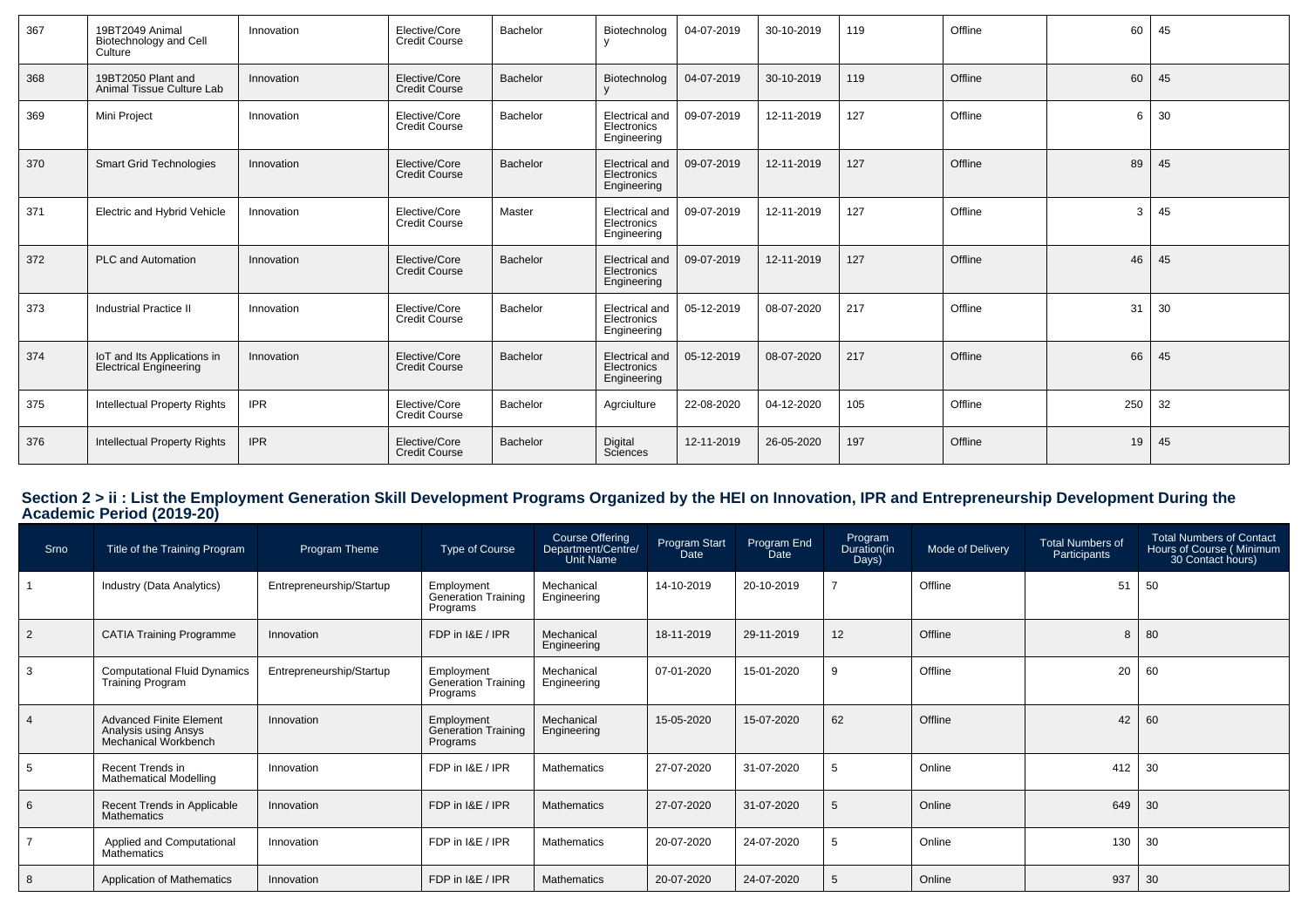| 9               | <b>Cost Accounting</b>                                                             | Entrepreneurship/Startup                | FDP in I&E / IPR                                     | Commerce and<br><b>International Trade</b>                                                                  | 01-07-2019 | 30-08-2019 | 61              | Online  | -1             | 400 |
|-----------------|------------------------------------------------------------------------------------|-----------------------------------------|------------------------------------------------------|-------------------------------------------------------------------------------------------------------------|------------|------------|-----------------|---------|----------------|-----|
| 10 <sup>°</sup> | Research and E-Resources                                                           | Entrepreneurship/Startup                | Employment<br>Generation Training<br>Programs        | Department of<br>Management<br>Studies and<br>Research Don<br>Bosco Institute of<br>Technology<br>Bangalore | 15-07-2019 | 20-07-2019 | 6               | Online  |                | 48  |
| 11              | FDP in Commerce                                                                    | Entrepreneurship/Startup                | Employment<br><b>Generation Training</b><br>Programs | Shri Ram College of<br>Commerce<br>University of Delhi                                                      | 16-02-2020 | 15-05-2020 | 90              | Online  | -1             | 360 |
| 12              | <b>Structural Analysis 2</b>                                                       | Innovation                              | FDP in I&E / IPR                                     | PSG Tech<br>Coimbatore                                                                                      | 24-11-2019 | 30-11-2019 |                 | Online  |                | 42  |
| 13              | Program on Tools and<br><b>Techniques for Data Science</b>                         | Entrepreneurship/Startup                | FDP in I&E / IPR                                     | College of<br><b>Engineering Attingal</b><br>Kerala                                                         | 09-12-2019 | 13-12-2019 | 5               | Offline |                | 30  |
| 14              | Data Sciences                                                                      | Entrepreneurship/Startup                | FDP in I&E / IPR                                     | College of<br><b>Engineering Attingal</b><br>Kerala State                                                   | 09-12-2019 | 13-12-2019 | 5               | Offline | -1             | 30  |
| 15              | Artificial Intelligence Concepts<br>and Applications                               | Entrepreneurship/Startup                | FDP in I&E / IPR                                     | <b>IIITDM</b>                                                                                               | 04-12-2019 | 08-12-2019 | 5               | Offline | -1             | 30  |
| 16              | Artificial Intelligence                                                            | Entrepreneurship/Startup                | FDP in I&E / IPR                                     | University<br>Visvesvaraya<br>College Of<br>Engineering<br>Bangalore                                        | 14-10-2019 | 18-10-2019 | 5               | Offline | $\overline{1}$ | 30  |
| 17              | <b>ATAL Sponsored Faculty</b><br>development program on IOT                        | Entrepreneurship/Startup,<br>Innovation | FDP in I&E / IPR                                     | University<br>Visvesvaraya<br>College of<br>Engineering<br>Bengaluru                                        | 18-11-2019 | 22-11-2019 | 5               | Offline | -1             | 30  |
| 18              | <b>ATAL Sponsored Faculty</b><br>development program on<br>Artificial Intelligence | Entrepreneurship/Startup,<br>Innovation | FDP in I&E / IPR                                     | National Institute of<br>Technology                                                                         | 19-11-2019 | 23-11-2019 | 5               | Offline | $\mathbf{1}$   | 30  |
| 19              | The Joy of Computing Using<br>Python                                               | Innovation                              | FDP in I&E / IPR                                     | <b>NPTEL AICTE</b>                                                                                          | 01-07-2019 | 30-10-2019 | 122             | Online  | -1             | 122 |
| 20              | Data Science                                                                       | Innovation                              | FDP in I&E / IPR                                     | <b>NPTEL AICTE</b>                                                                                          | 01-08-2019 | 30-09-2019 | 61              | Online  | -1             | 61  |
| 21              | Introduction to IoT                                                                | Innovation                              | FDP in I&E / IPR                                     | NPTEL AICTE                                                                                                 | 01-07-2019 | 30-10-2019 | 122             | Online  |                | 122 |
| 22              | TAL FDP on Artificial<br>Intelligence                                              | Innovation                              | FDP in I&E / IPR                                     | <b>IIITDM</b><br>Kancheepuram                                                                               | 04-12-2019 | 08-12-2019 | 5               | Offline | -1             | 30  |
| 23              | Database Foundation<br>Program                                                     | Innovation                              | FDP in I&E / IPR                                     | PSGiT Coimbatore                                                                                            | 19-08-2019 | 23-08-2019 | 5               | Offline | -1             | 30  |
| 24              | ATAL workshop on Robotics                                                          | Entrepreneurship/Startup                | FDP in I&E / IPR                                     | <b>Model Finishing</b><br>school Trivandrum                                                                 | 27-11-2019 | 01-12-2019 | $5\phantom{.0}$ | Offline | -1             | 30  |
| 25              | <b>Electrical Distribution system</b><br>Analysis                                  | Entrepreneurship/Startup                | FDP in I&E / IPR                                     | <b>NPTEL</b>                                                                                                | 29-07-2019 | 29-09-2019 | 63              | Online  | -1             | 63  |
| 26              | <b>Practical Machine Learning</b><br>with Tensorflow                               | Entrepreneurship/Startup                | FDP in I&E / IPR                                     | <b>NPTEL</b>                                                                                                | 26-08-2019 | 16-11-2019 | 83              | Online  | $\mathbf 1$    | 83  |
| 27              | Python for data Science                                                            | Entrepreneurship/Startup,<br>Innovation | FDP in I&E / IPR                                     | <b>NPTEL</b>                                                                                                | 26-08-2019 | 16-11-2019 | 83              | Online  | -1             | 83  |
| 28              | The Joy of Computing Using<br>Python                                               | Innovation                              | FDP in I&E / IPR                                     | <b>NPTEL</b>                                                                                                | 29-07-2019 | 17-11-2019 | 112             | Online  | $\mathbf 1$    | 112 |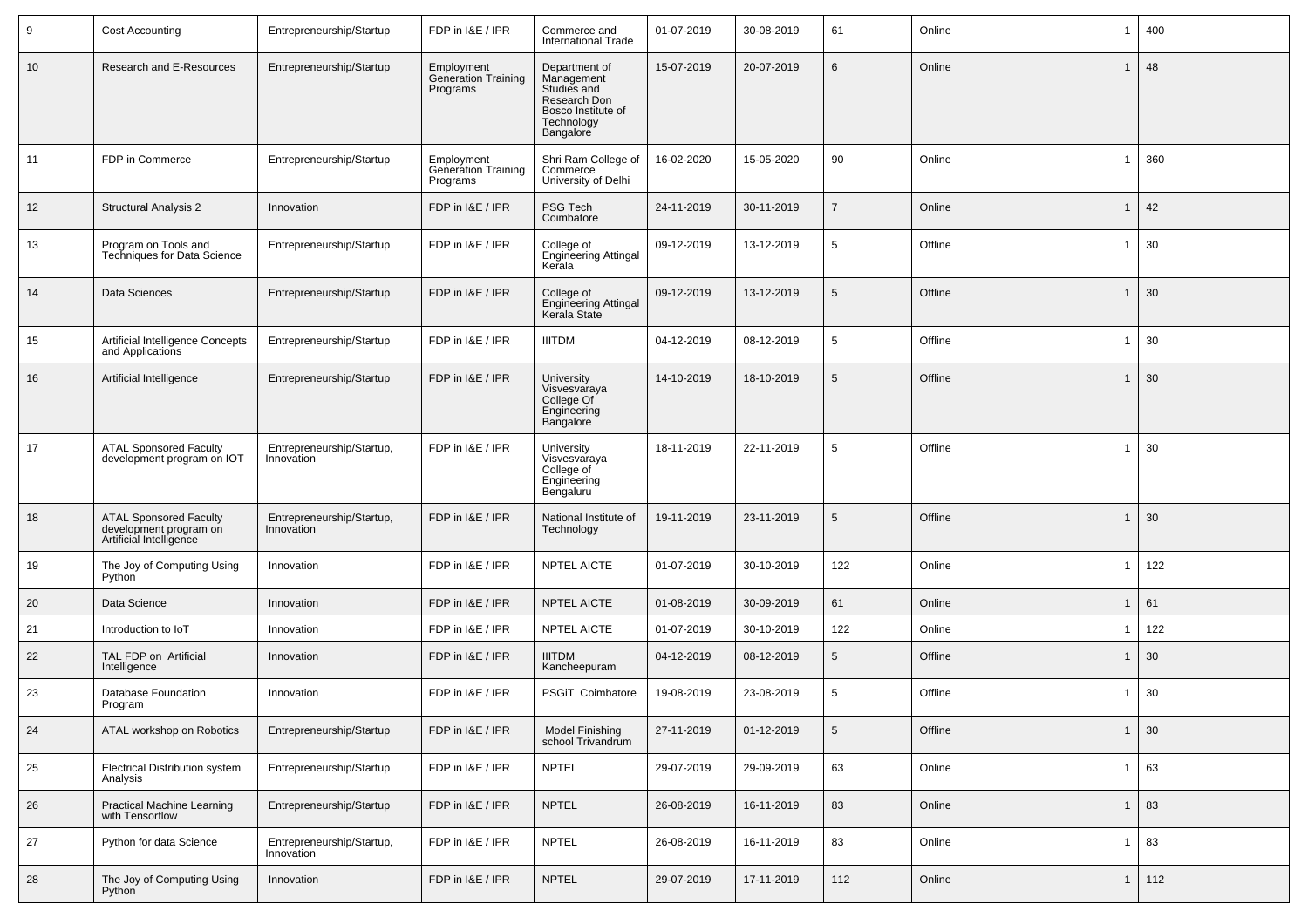| 29 | DC Microgrid                                                                                                    | Innovation               | FDP in I&E / IPR                                     | <b>NPTEL</b>                                    | 01-07-2019 | 01-09-2019 | 63             | Online  | 1   | 63 |
|----|-----------------------------------------------------------------------------------------------------------------|--------------------------|------------------------------------------------------|-------------------------------------------------|------------|------------|----------------|---------|-----|----|
| 30 | Workshop on Python<br>Programming exclusive                                                                     | Entrepreneurship/Startup | Employment<br><b>Generation Training</b><br>Programs | Electronics and<br>Communication<br>Engineering | 14-10-2019 | 18-10-2019 | 5              | Offline | 21  | 30 |
| 31 | Online Addon Course on<br>Building IoT based<br>Applications for<br>Communication                               | Innovation               | Employment<br>Generation Training<br>Programs        | Electronics and<br>Communication<br>Engineering | 20-05-2020 | 29-05-2020 | 10             | Online  | 55  | 45 |
| 32 | Online Add on Course on<br><b>VHDL Programming for IC</b><br>Designers                                          | Innovation               | Employment<br><b>Generation Training</b><br>Programs | Electronics and<br>Communication<br>Engineering | 23-05-2020 | 30-05-2020 | 8              | Online  | 22  | 45 |
| 33 | Online Addon Course VLSI for<br><b>Visual Computing</b>                                                         | Innovation               | Employment<br>Generation Training<br>Programs        | Electronics and<br>Communication<br>Engineering | 22-05-2020 | 30-05-2020 | 9              | Online  | 32  | 45 |
| 34 | Online Addon Course ML and<br>DL Using MATLAB                                                                   | Innovation               | Employment<br><b>Generation Training</b><br>Programs | Electronics and<br>Communication<br>Engineering | 04-06-2020 | 20-06-2020 | 17             | Offline | 77  | 45 |
| 35 | Online Addon Course Modern<br>Antenna Design using FEKO                                                         | Innovation               | Employment<br>Generation Training<br>Programs        | Electronics and<br>Communication<br>Engineering | 09-06-2020 | 20-06-2020 | 12             | Offline | 48  | 45 |
| 36 | Add on course on Evolution<br>Towards 5G Communication<br>Systems                                               | Innovation               | Employment<br>Generation Training<br>Programs        | Electronics and<br>Communication<br>Engineering | 08-06-2020 | 19-06-2020 | 12             | Online  | 17  | 45 |
| 37 | Short term certification course<br>on Configuring CISCO<br>Devices                                              | Innovation               | Employment<br>Generation Training<br>Programs        | <b>Computer Science</b><br>and Engineering      | 22-07-2019 | 31-07-2019 | 10             | Offline | 25  | 45 |
| 38 | Cybersecurity Learn-A-Thon<br>Online self paced learning<br>course                                              | Innovation               | Employment<br><b>Generation Training</b><br>Programs | <b>Computer Science</b><br>and Engineering      | 15-07-2019 | 20-07-2019 | 6              | Offline | 55  | 45 |
| 39 | Comprehensive Literature<br>Seminar on Content Based<br>Video Retrieval                                         | Innovation               | Employment<br>Generation Training<br>Programs        | <b>Computer Science</b><br>and Engineering      | 15-07-2019 | 20-07-2019 | 6              | Offline | 18  | 45 |
| 40 | Hands-on workshop on AI -<br>An optimization problem                                                            | Innovation               | Employment<br>Generation Training<br>Programs        | <b>Computer Science</b><br>and Engineering      | 05-07-2019 | 08-07-2019 | $\overline{4}$ | Offline | 50  | 45 |
| 41 | Comprehensive Literatire<br>Survey Seminar On Security<br>as a service for Internet of<br>things at CSE CSR Lab | Innovation               | Employment<br>Generation Training<br>Programs        | <b>Computer Science</b><br>and Engineering      | 23-07-2019 | 27-07-2019 | 5              | Offline | 18  | 45 |
| 42 | <b>Transforming Human</b><br>Disbaility to superability using<br>Artificial Intelligence                        | Innovation               | Employment<br>Generation Training<br>Programs        | <b>Computer Science</b><br>and Engineering      | 25-07-2019 | 29-07-2019 | 5              | Offline | 28  | 45 |
| 43 | Two days hands-on workshop<br>on Deep Learning with Python                                                      | Innovation               | Employment<br>Generation Training<br>Programs        | <b>Computer Science</b><br>and Engineering      | 26-07-2019 | 30-07-2019 | 5              | Offline | 82  | 45 |
| 44 | Profile Building Workshop                                                                                       | Innovation               | Employment<br><b>Generation Training</b><br>Programs | <b>Computer Science</b><br>and Engineering      | 06-09-2019 | 09-09-2019 | $\overline{4}$ | Offline | 71  | 45 |
| 45 | DataBase Fundamentals                                                                                           | Innovation               | Employment<br>Generation Training<br>Programs        | <b>Computer Science</b><br>and Engineering      | 09-09-2019 | 12-09-2019 | $\overline{4}$ | Offline | 150 | 45 |
| 46 | Seminar on Cloud Computing                                                                                      | Innovation               | Employment<br>Generation Training<br>Programs        | <b>Computer Science</b><br>and Engineering      | 20-08-2019 | 23-08-2019 | $\overline{4}$ | Offline | 56  | 45 |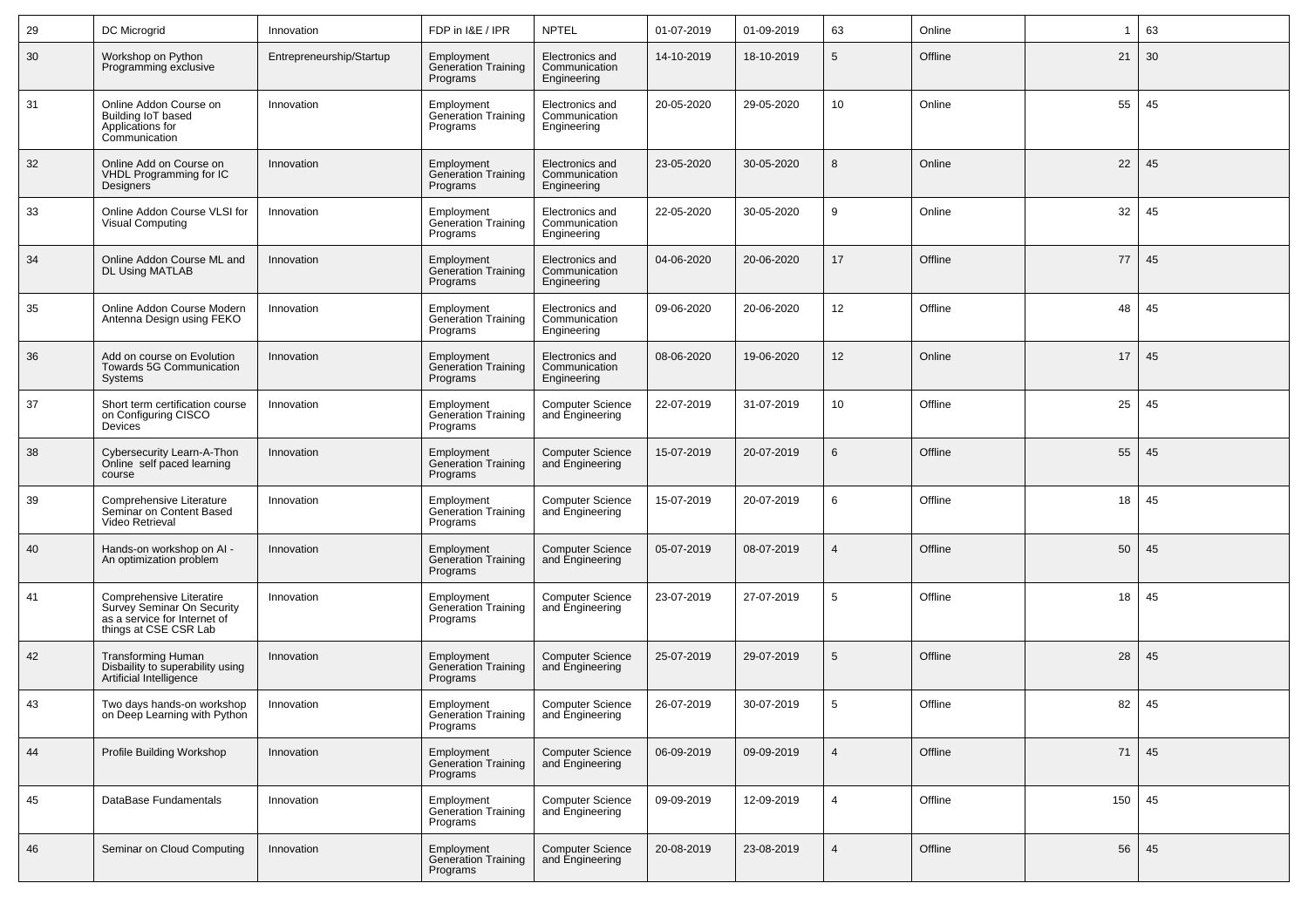| 47 | Lecture on Machine Learning<br>and the prospective research<br>areas                                            | Innovation               | Employment<br>Generation Training<br>Programs        | <b>Computer Science</b><br>and Engineering   | 07-08-2019 | 10-08-2019 | 4              | Offline | 150 | 45    |
|----|-----------------------------------------------------------------------------------------------------------------|--------------------------|------------------------------------------------------|----------------------------------------------|------------|------------|----------------|---------|-----|-------|
| 48 | Two days Hands-On<br>Workshop on Ethical Hacking                                                                | Innovation               | Employment<br><b>Generation Training</b><br>Programs | <b>Computer Science</b><br>and Engineering   | 10-10-2019 | 14-10-2019 | 5              | Offline | 200 | 45    |
| 49 | Neural Architecture - A Step<br>towards AI Automation                                                           | Innovation               | Employment<br>Generation Training<br>Programs        | <b>Computer Science</b><br>and Engineering   | 12-10-2019 | 15-10-2019 | $\overline{4}$ | Offline | 11  | 45    |
| 50 | Hands-on Workshop on<br>Angular JS                                                                              | Innovation               | Employment<br>Generation Training<br>Programs        | <b>Computer Science</b><br>and Engineering   | 11-10-2019 | 14-10-2019 | $\overline{4}$ | Offline | 11  | 45    |
| 51 | Technical seminar on Data<br>Center Management and<br><b>Disaster Recovery</b>                                  | Innovation               | Employment<br>Generation Training<br>Programs        | <b>Computer Science</b><br>and Engineering   | 23-10-2019 | 26-10-2019 | $\overline{4}$ | Offline | 11  | 45    |
| 52 | <b>INVENIO 19 Professional</b><br><b>Body Orientation Programme</b>                                             | Innovation               | Employment<br><b>Generation Training</b><br>Programs | <b>Computer Science</b><br>and Engineering   | 23-10-2019 | 26-10-2019 |                | Offline | 11  | 45    |
| 53 | Interaction with industry expert<br>team for enriching the syllabus                                             | Innovation               | Employment<br>Generation Training<br>Programs        | <b>Computer Science</b><br>and Engineering   | 12-10-2019 | 15-10-2019 | 4              | Offline | 11  | 45    |
| 54 | <b>Faculty Development</b><br>Programme                                                                         | Innovation               | FDP in I&E / IPR                                     | <b>Computer Science</b><br>and Engineering   | 19-11-2019 | 22-11-2019 | $\overline{4}$ | Offline | 20  | 45    |
| 55 | Salesforce ADX201<br>Administrator Workshop                                                                     | Innovation               | Employment<br><b>Generation Training</b><br>Programs | <b>Computer Science</b><br>and Engineering   | 09-12-2019 | 14-12-2019 | 6              | Offline | 46  | 45    |
| 56 | 3rd International Conference<br>on Big Data and Cloud<br>Computing                                              | Innovation               | Employment<br>Generation Training<br>Programs        | <b>Computer Science</b><br>and Engineering   | 06-12-2019 | 09-12-2019 | $\overline{4}$ | Offline | 62  | 45    |
| 57 | <b>ICT Academy Faculty</b><br>Development Programme on<br>Introduction to Python<br>Programming                 | Innovation               | FDP in I&E / IPR                                     | <b>Computer Science</b><br>and Engineering   | 05-12-2019 | 09-12-2019 | 5              | Online  | 35  | 45    |
| 58 | International Webinar on<br>Deep Neural Network Based<br>Data Reconstruction for<br><b>Landslide Prediction</b> | Innovation               | Employment<br>Generation Training<br>Programs        | <b>Computer Science</b><br>and Engineering   | 24-06-2020 | 27-06-2020 |                | Online  | 127 | 45    |
| 59 | Webinar on We Learn<br>Machine Learn                                                                            | Innovation               | Employment<br>Generation Training<br>Programs        | <b>Computer Science</b><br>and Engineering   | 04-06-2020 | 07-06-2020 | $\overline{4}$ | Online  | 64  | 45    |
| 60 | Webinar on Applications of<br>IoT and Artificial Intelligence<br>for Agriculture                                | Innovation               | Employment<br>Generation Training<br>Programs        | <b>Computer Science</b><br>and Engineering   | 05-06-2020 | 08-06-2020 |                | Online  | 85  | 45    |
| 61 | Webinar on Integration of SKY<br>UAV (Drone) Communications<br>and its Applications                             | Innovation               | Employment<br>Generation Training<br>Programs        | Computer Science<br>and Engineering          | 06-06-2020 | 09-06-2020 |                | Online  |     | 69 45 |
| 62 | Webinar on Introduction to<br><b>Cyber Security</b>                                                             | Innovation               | <b>Employment</b><br>Generation Training<br>Programs | <b>Computer Science</b><br>and Engineering   | 29-05-2020 | 01-06-2020 | $\overline{4}$ | Online  | 71  | 45    |
| 63 | <b>Embedded Systems Training</b><br>Programme                                                                   | Entrepreneurship/Startup | Employment<br>Generation Training<br>Programs        | Electrical and<br>Electronics<br>Engineering | 14-10-2019 | 18-10-2019 | 5              | Offline | 49  | 40    |
| 64 | IoT and its applications                                                                                        | Innovation               | FDP in I&E / IPR                                     | Electrical and<br>Electronics<br>Engineering | 03-06-2020 | 20-06-2020 | 18             | Online  | 100 | 78    |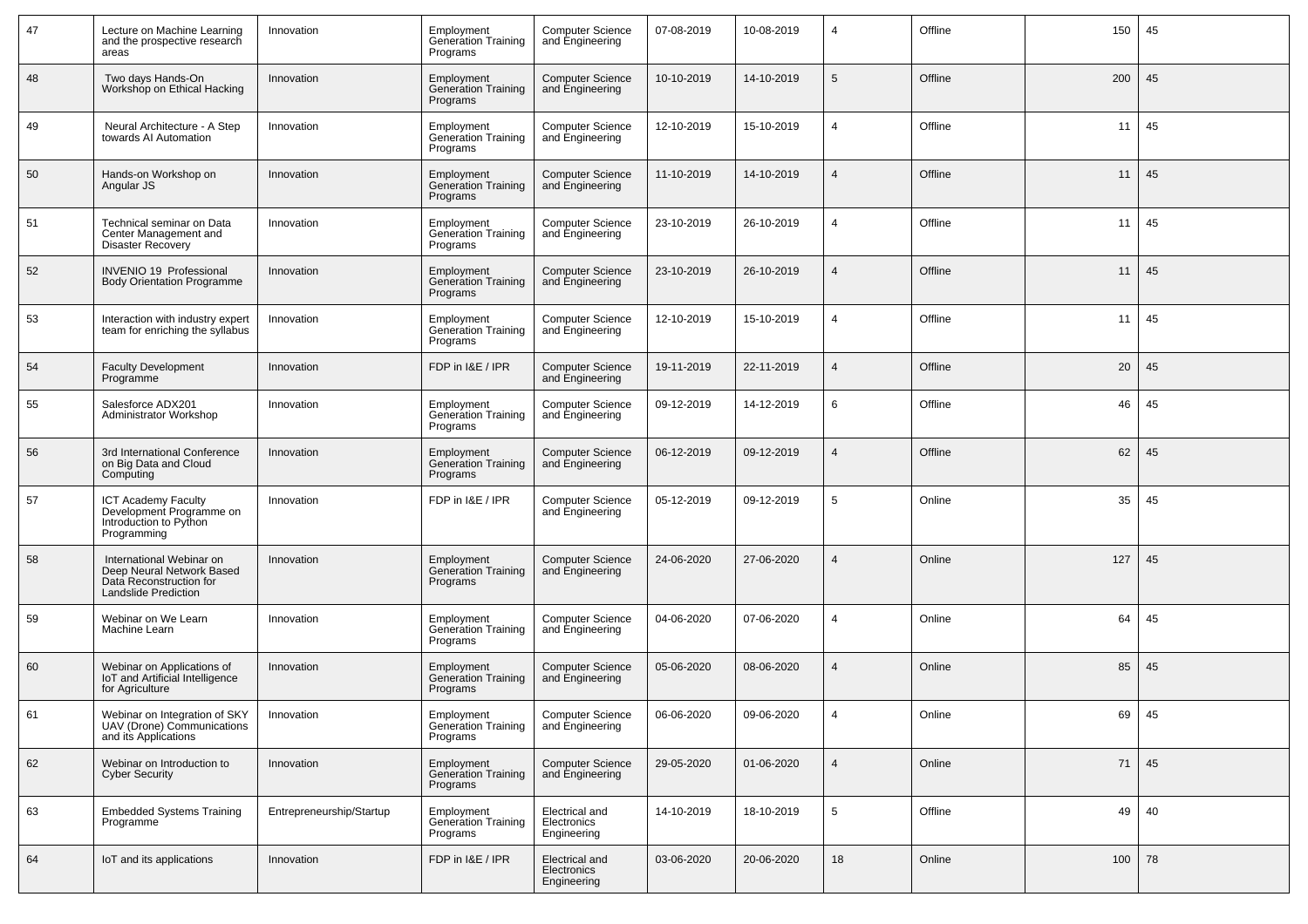| 65 | Machine Learning and its<br>Application using Python<br>Programming              | Innovation               | FDP in I&E / IPR                                     | Electrical and<br>Electronics<br>Engineering | 27-05-2020 | 03-06-2020 | 8              | Online | 37             | 40 |
|----|----------------------------------------------------------------------------------|--------------------------|------------------------------------------------------|----------------------------------------------|------------|------------|----------------|--------|----------------|----|
| 66 | <b>Biomaterials on Healthcare</b><br>Application                                 | Innovation               | Employment<br><b>Generation Training</b><br>Programs | Biotechnology                                | 28-05-2020 | 31-05-2020 | $\overline{4}$ | Online | 575            | 30 |
| 67 | Plant Tissue Culture -<br>Micropropagation and In Vitro<br>production Techniques | Entrepreneurship/Startup | Employment<br><b>Generation Training</b><br>Programs | Biotechnology                                | 21-05-2020 | 09-06-2020 | 20             | Online | 37             | 35 |
| 68 | <b>Techniques in Food</b><br>Microbiology                                        | Entrepreneurship/Startup | Employment<br><b>Generation Training</b><br>Programs | Biotechnology                                | 20-05-2020 | 07-06-2020 | 19             | Online | 25             | 35 |
| 69 | Programming in Matlab                                                            | Entrepreneurship/Startup | Employment<br><b>Generation Training</b><br>Programs | Biotechnology                                | 18-05-2020 | 09-06-2020 | 23             | Online | 14             | 38 |
| 70 | <b>Animal Cell Culture</b><br><b>Techniques and Applications</b>                 | Entrepreneurship/Startup | Employment<br><b>Generation Training</b><br>Programs | Biotechnology                                | 20-05-2020 | 10-06-2020 | 22             | Online | 12             | 35 |
| 71 | The methodology of scientific<br>writing                                         | Entrepreneurship/Startup | Employment<br>Generation Training<br>Programs        | Biotechnology                                | 21-05-2020 | 15-06-2020 | 26             | Online | 8              | 38 |
| 72 | Microbiology Techniques and<br>applications                                      | Entrepreneurship/Startup | Employment<br><b>Generation Training</b><br>Programs | Biotechnology                                | 22-05-2020 | 06-06-2020 | 16             | Online | 12             | 30 |
| 73 | Solid State Fermentation                                                         | Entrepreneurship/Startup | Employment<br><b>Generation Training</b><br>Programs | Biotechnology                                | 25-05-2020 | 15-06-2020 | 22             | Online | 10             | 35 |
| 74 | Vermicomposting                                                                  | Entrepreneurship/Startup | Employment<br><b>Generation Training</b><br>Programs | Biotechnology                                | 26-05-2020 | 12-06-2020 | 18             | Online | 35             | 30 |
| 75 | <b>Bioprocess Technology</b>                                                     | Entrepreneurship/Startup | Employment<br>Generation Training<br>Programs        | Biotechnology                                | 20-05-2020 | 09-06-2020 | 21             | Online | 8              | 30 |
| 76 | Recent Trends in Computer<br>Aided Drug Design                                   | Entrepreneurship/Startup | Employment<br><b>Generation Training</b><br>Programs | Biotechnology                                | 20-05-2020 | 20-06-2020 | 32             | Online | $\overline{4}$ | 35 |
| 77 | Nanotechnology in Bio-<br>medicine                                               | Entrepreneurship/Startup | Employment<br><b>Generation Training</b><br>Programs | Biotechnology                                | 21-05-2020 | 05-06-2020 | 16             | Online | 26             | 35 |
| 78 | Cancer onset and metastasis                                                      | Entrepreneurship/Startup | Employment<br><b>Generation Training</b><br>Programs | Biotechnology                                | 21-05-2020 | 05-06-2020 | 16             | Online | 25             | 30 |
| 79 | Microarray Data Analysis                                                         | Entrepreneurship/Startup | Employment<br><b>Generation Training</b><br>Programs | Biotechnology                                | 22-05-2020 | 09-06-2020 | 19             | Online | 32             | 30 |

Section 2 > iii : List the Full Time Faculties had with a Degree (UG/PG/PhD) in Innovation/IPR/Entrepreneurship and (or) Received Specialized Training program of I&E, IPR<br>(MDP, EDP, FDP, Short-term Certificate Course, of m

| Srnol | Faculty Name        | Department/Centre/Unit Name | Designation         | Do you have a degree in I&E & IPR? | Had the faculty received training on I&E &<br>IPR during AY 2019-20 |
|-------|---------------------|-----------------------------|---------------------|------------------------------------|---------------------------------------------------------------------|
|       | Dr. R. NANDHA KUMAR | <b>Applied Chemistry</b>    | Associate Professor | <b>N<sub>I</sub></b>               | Yes                                                                 |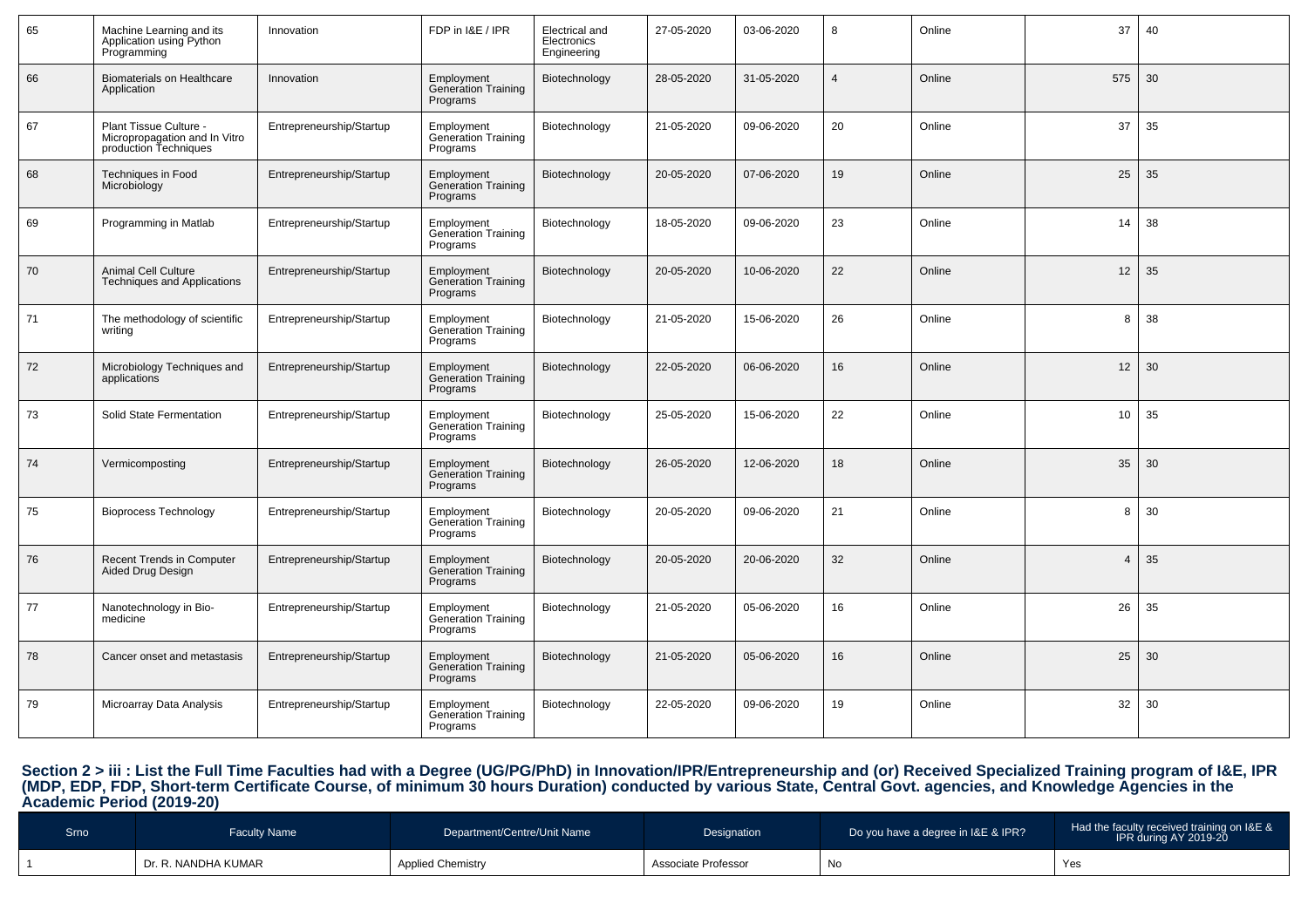|                | <b>Training Name</b>                                                                 |            | <b>Training Theme</b>    | Type of Course        |             | <b>Training Agency</b><br>Name                            | <b>Training Agency</b><br>Type | <b>Training Start Date</b> | <b>Training End Date</b> | <b>Training Duration</b><br>(in Days)                  | Mode of Delivery |
|----------------|--------------------------------------------------------------------------------------|------------|--------------------------|-----------------------|-------------|-----------------------------------------------------------|--------------------------------|----------------------------|--------------------------|--------------------------------------------------------|------------------|
|                | <b>Faculty Development Program</b>                                                   | Innovation |                          | FDP in I&E, IPR       | <b>KCDC</b> |                                                           | <b>Educational Institute</b>   | 01-07-2019<br>00:00:00     | 03-07-2019<br>00:00:00   | 3                                                      | Offline          |
| 2              | Dr. A. OBADIAH                                                                       |            | <b>Applied Chemistry</b> |                       |             | <b>Assistant Professor</b>                                |                                | No                         |                          | Yes                                                    |                  |
|                | <b>Training Name</b>                                                                 |            | <b>Training Theme</b>    | Type of Course        |             | <b>Training Agency</b><br>Name                            | Training Agency<br>Type        | <b>Training Start Date</b> | <b>Training End Date</b> | <b>Training Duration</b><br>$(in \overline{D}$ ays $)$ | Mode of Delivery |
|                | Faculty Development Program                                                          | Innovation |                          | FDP in I&E, IPR       | <b>KCDC</b> |                                                           | <b>Educational Institute</b>   | 01-07-2019<br>00:00:00     | 03-07-2019<br>00:00:00   | 3                                                      | Offline          |
| 3              | Dr. L. EMMANUVEL                                                                     |            | <b>Applied Chemistry</b> |                       |             | <b>Assistant Professor</b>                                |                                | No                         |                          | Yes                                                    |                  |
|                | <b>Training Name</b>                                                                 |            | <b>Training Theme</b>    | Type of Course        |             | <b>Training Agency</b><br>Name                            | <b>Training Agency</b><br>Type | <b>Training Start Date</b> | <b>Training End Date</b> | <b>Training Duration</b><br>(in Days)                  | Mode of Delivery |
|                | <b>Faculty Development Program</b>                                                   | Innovation |                          | FDP in I&E, IPR       | <b>KCDC</b> |                                                           | <b>Educational Institute</b>   | 01-07-2019<br>00:00:00     | 03-07-2019<br>00:00:00   | 3                                                      | Offline          |
| $\overline{4}$ | Dr. N. ANANTHI                                                                       |            | <b>Applied Chemistry</b> |                       |             | <b>Assistant Professor</b>                                |                                | No                         |                          | Yes                                                    |                  |
|                | <b>Training Name</b>                                                                 |            | <b>Training Theme</b>    | Type of Course        |             | <b>Training Agency</b><br>Name                            | Training Agency<br>Type        | <b>Training Start Date</b> | <b>Training End Date</b> | <b>Training Duration</b><br>(in Days)                  | Mode of Delivery |
|                | Faculty Development Program                                                          | Innovation |                          | FDP in I&E, IPR       | <b>KCDC</b> |                                                           | <b>Educational Institute</b>   | 01-07-2019<br>00:00:00     | 03-07-2019<br>00:00:00   | 3                                                      | Offline          |
|                | Outcome Based Education - A<br>Paradigm Shift                                        | Innovation |                          | FDP in I&E, IPR       | Bangalore.  | Christ College of<br>Science and Mgt.                     | <b>Educational Institute</b>   | 04-06-2020<br>00:00:00     | 11-06-2020<br>00:00:00   | 8                                                      | Online           |
|                | Role of Teachers in Quality<br><b>Enhancement and Accreditation</b>                  | Innovation |                          | FDP in I&E, IPR       |             | Christu Jayanti<br>College Bengaluru                      | <b>Educational Institute</b>   | 11-05-2020<br>00:00:00     | 18-05-2020<br>00:00:00   | 8                                                      | Online           |
| 5              | Dr. A. SAMSON NESARAJ                                                                |            | <b>Applied Chemistry</b> |                       |             | Professor                                                 |                                | No                         |                          | Yes                                                    |                  |
|                | <b>Training Name</b>                                                                 |            | <b>Training Theme</b>    | Type of Course        |             | <b>Training Agency</b><br>Name                            | Training Agency<br><b>Type</b> | <b>Training Start Date</b> | <b>Training End Date</b> | <b>Training Duration</b><br>(in Days)                  | Mode of Delivery |
|                | Faculty Development Program                                                          | Innovation |                          | FDP in I&E, IPR       | <b>KCDC</b> |                                                           | <b>Educational Institute</b>   | 01-07-2020<br>00:00:00     | 03-07-2020<br>00:00:00   | 3                                                      | Offline          |
|                | Faculty Development Program on<br>Green Chemistry towards<br>sustainable development | Innovation |                          | FDP in I&E, IPR       |             | Sathak AJ College<br>of Engg Chennai                      | <b>Educational Institute</b>   | 27-05-2020<br>00:00:00     | 29-05-2020<br>00:00:00   | 3                                                      | Online           |
|                | Faculty Development Program on<br>Advanced Materials Research                        | Innovation |                          | FDP in I&E, IPR       |             | Bharat Institute of<br>Engg and Tech and<br>ICS Hyderabad | <b>Educational Institute</b>   | 15-06-2020<br>00:00:00     | 19-06-2020<br>00:00:00   | $\,$ 5 $\,$                                            | Online           |
| 6              | Dr. B. MADHUMITHA                                                                    |            | Agriculture              |                       |             | <b>Assistant Professor</b>                                |                                | <b>No</b>                  |                          | Yes                                                    |                  |
|                | <b>Training Name</b>                                                                 |            | <b>Training Theme</b>    | <b>Type of Course</b> |             | Training Agency<br>Name                                   | Training Agency<br>Type        | <b>Training Start Date</b> | <b>Training End Date</b> | Training Duration<br>(in Days)                         | Mode of Delivery |
|                | Faculty Development Program                                                          | Innovation |                          | FDP in I&E, IPR       | <b>KCDC</b> |                                                           | <b>Educational Institute</b>   | 01-07-2019<br>00:00:00     | 03-07-2019<br>00:00:00   | 3                                                      | Offline          |
| $\overline{7}$ | Dr. K. UDHAYA KUMAR                                                                  |            | Agriculture              |                       |             | <b>Assistant Professor</b>                                |                                | No                         |                          | Yes                                                    |                  |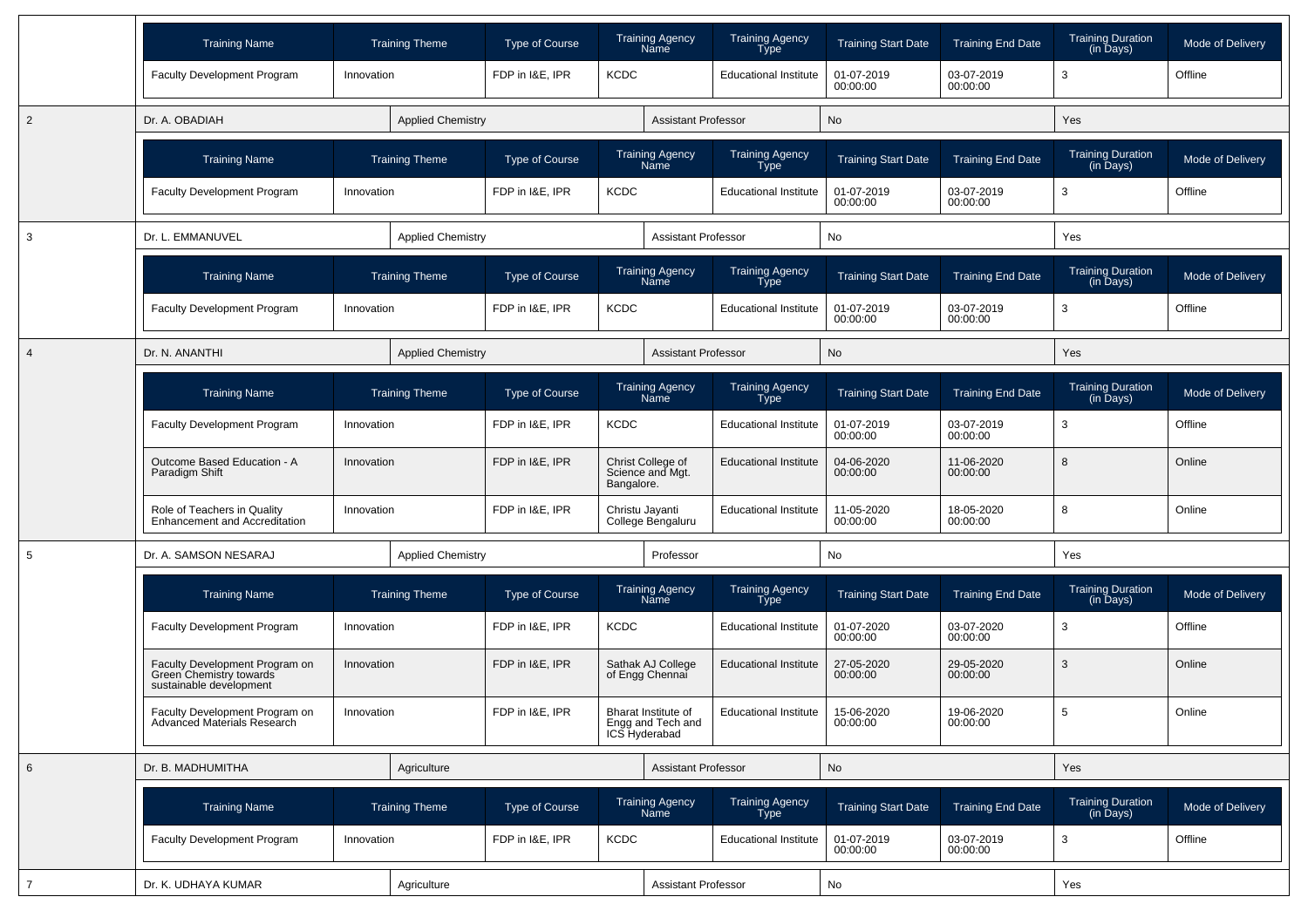|    | <b>Training Name</b>               |            | <b>Training Theme</b> | <b>Type of Course</b> |             | <b>Training Agency</b><br>Name        | <b>Training Agency</b><br>Type        | <b>Training Start Date</b> | <b>Training End Date</b> | <b>Training Duration</b><br>(in Days)                  | Mode of Delivery |
|----|------------------------------------|------------|-----------------------|-----------------------|-------------|---------------------------------------|---------------------------------------|----------------------------|--------------------------|--------------------------------------------------------|------------------|
|    | Faculty Development Program        | Innovation |                       | FDP in I&E, IPR       | <b>KCDC</b> |                                       | <b>Educational Institute</b>          | 01-07-2019<br>00:00:00     | 03-07-2019<br>00:00:00   | 3                                                      | Offline          |
| 8  | Dr. J. PATRICIA KALAI ARASI        |            | Agriculture           |                       |             | <b>Assistant Professor</b>            |                                       | No                         |                          | Yes                                                    |                  |
|    | <b>Training Name</b>               |            | <b>Training Theme</b> | Type of Course        |             | <b>Training Agency</b><br>Name        | Training Agency<br><b>Type</b>        | <b>Training Start Date</b> | <b>Training End Date</b> | <b>Training Duration</b><br>(in Days)                  | Mode of Delivery |
|    | Faculty Development Program        | Innovation |                       | FDP in I&E, IPR       | <b>KCDC</b> |                                       | <b>Educational Institute</b>          | 01-07-2019<br>00:00:00     | 03-07-2019<br>00:00:00   | 3                                                      | Offline          |
| 9  | Dr. V.S. SUGANTHY                  |            | Agriculture           |                       |             | Assistant Professor                   |                                       | No                         |                          | Yes                                                    |                  |
|    | <b>Training Name</b>               |            | <b>Training Theme</b> | <b>Type of Course</b> |             | Training Agency<br>Name               | Training Agency<br>Type               | <b>Training Start Date</b> | <b>Training End Date</b> | <b>Training Duration</b><br>$(in \overline{D}$ ays $)$ | Mode of Delivery |
|    | Faculty Development Program        | Innovation |                       | FDP in I&E, IPR       | <b>KCDC</b> |                                       | <b>Educational Institute</b>          | 01-07-2019<br>00:00:00     | 03-07-2019<br>00:00:00   | 3                                                      | Offline          |
| 10 | Dr. K. NATARAJAN                   |            | Agriculture           |                       |             | Associate Professor                   |                                       | <b>No</b>                  |                          | Yes                                                    |                  |
|    | <b>Training Name</b>               |            | <b>Training Theme</b> | <b>Type of Course</b> |             | <b>Training Agency</b><br>Name        | Training Agency<br>Type               | <b>Training Start Date</b> | <b>Training End Date</b> | <b>Training Duration</b><br>(in Days)                  | Mode of Delivery |
|    | Faculty Development Program        | Innovation |                       | FDP in I&E, IPR       | <b>KCDC</b> |                                       | <b>Educational Institute</b>          | 01-07-2019<br>00:00:00     | 03-07-2019<br>00:00:00   | 3                                                      | Offline          |
| 11 | Dr. R. VINU RADHA                  |            | Agriculture           |                       |             | <b>Assistant Professor</b>            |                                       | No                         |                          | Yes                                                    |                  |
|    | <b>Training Name</b>               |            | <b>Training Theme</b> | Type of Course        |             | <b>Training Agency</b><br>Name        | Training Agency<br>Type               | <b>Training Start Date</b> | <b>Training End Date</b> | <b>Training Duration</b><br>$(in \overline{D}$ ays $)$ | Mode of Delivery |
|    | <b>Faculty Development Program</b> | Innovation |                       | FDP in I&E, IPR       | <b>KCDC</b> |                                       | <b>Educational Institute</b>          | 01-07-2019<br>00:00:00     | 03-07-2019<br>00:00:00   | 3                                                      | Offline          |
| 12 | Dr. R. PHILIP SRIDHAR              |            | Agriculture           |                       |             | Professor                             |                                       | <b>No</b>                  |                          | <b>Yes</b>                                             |                  |
|    | <b>Training Name</b>               |            | <b>Training Theme</b> | <b>Type of Course</b> |             | <b>Training Agency</b><br><b>Name</b> | <b>Training Agency</b><br><b>Type</b> | <b>Training Start Date</b> | <b>Training End Date</b> | <b>Training Duration</b><br>(in Days)                  | Mode of Delivery |
|    | Faculty Development Program        | Innovation |                       | FDP in I&E. IPR       | <b>KCDC</b> |                                       | <b>Educational Institute</b>          | 01-07-2019<br>00:00:00     | 03-07-2019<br>00:00:00   | 3                                                      | Offline          |
| 13 | Dr. K. RAJENDRAN                   |            | Agriculture           |                       |             | Professor                             |                                       | <b>No</b>                  |                          | Yes                                                    |                  |
|    | <b>Training Name</b>               |            | <b>Training Theme</b> | <b>Type of Course</b> |             | <b>Training Agency</b><br>Name        | <b>Training Agency</b><br>Type        | <b>Training Start Date</b> | <b>Training End Date</b> | <b>Training Duration</b><br>(in Days)                  | Mode of Delivery |
|    | <b>Faculty Development Program</b> | Innovation |                       | FDP in I&E, IPR       | <b>KCDC</b> |                                       | <b>Educational Institute</b>          | 01-07-2019<br>00:00:00     | 03-07-2019<br>00:00:00   | 3                                                      | Offline          |
| 14 | Dr. A. ASHAMONICKA                 |            | Agriculture           |                       |             | <b>Assistant Professor</b>            |                                       | <b>No</b>                  |                          | Yes                                                    |                  |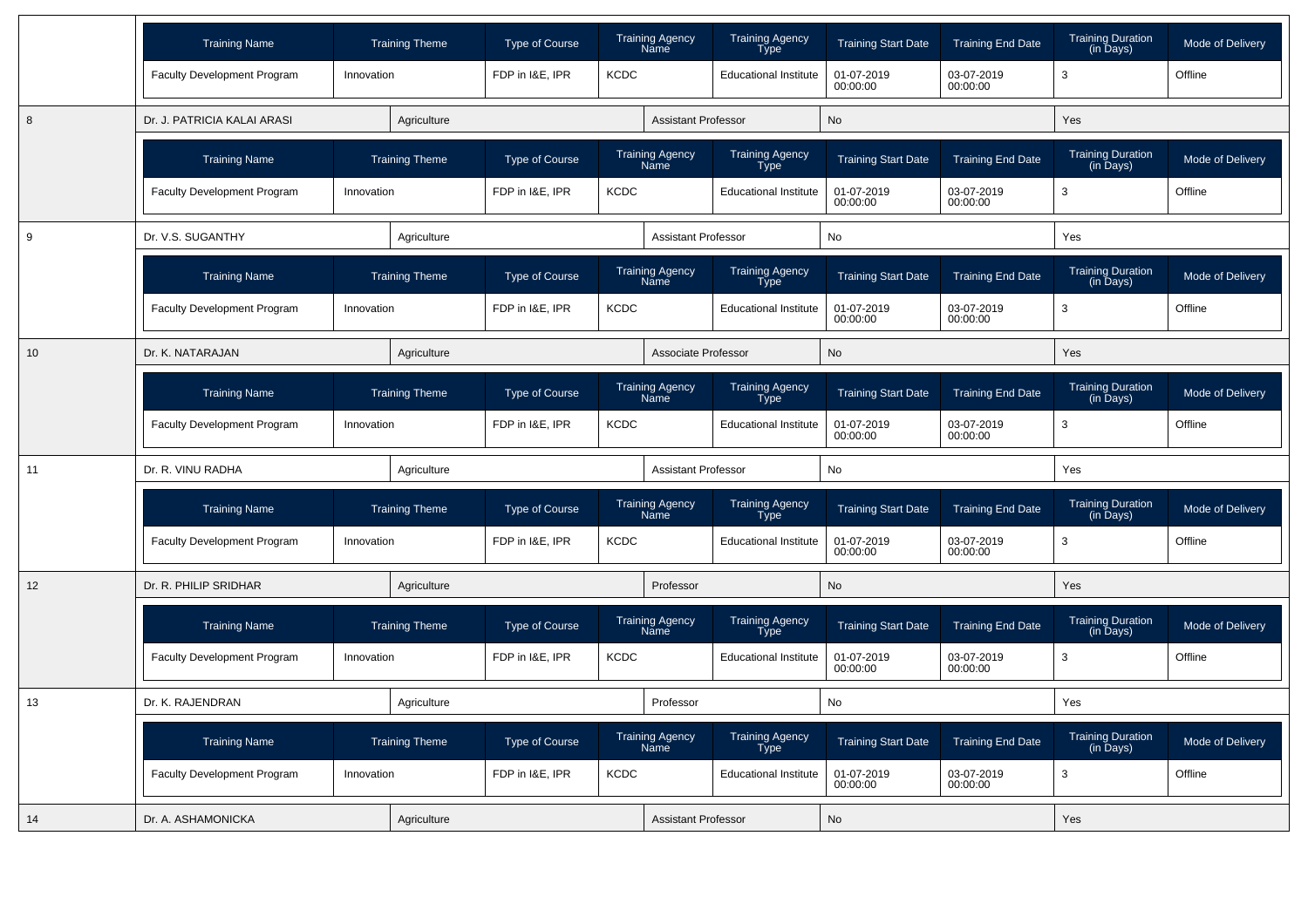|    | <b>Training Name</b>               | <b>Training Theme</b>    | <b>Type of Course</b> | <b>Training Agency</b><br>Name | <b>Training Agency</b><br>Type        | <b>Training Start Date</b> | <b>Training End Date</b> | <b>Training Duration</b><br>(in Days)                  | Mode of Delivery |
|----|------------------------------------|--------------------------|-----------------------|--------------------------------|---------------------------------------|----------------------------|--------------------------|--------------------------------------------------------|------------------|
|    | Faculty Development Program        | Innovation               | FDP in I&E, IPR       | <b>KCDC</b>                    | <b>Educational Institute</b>          | 01-07-2019<br>00:00:00     | 03-07-2019<br>00:00:00   | 3                                                      | Offline          |
| 15 | Dr. V.P. DINESH                    | Agriculture              |                       | <b>Assistant Professor</b>     |                                       | No                         |                          | Yes                                                    |                  |
|    | <b>Training Name</b>               | <b>Training Theme</b>    | <b>Type of Course</b> | <b>Training Agency</b><br>Name | <b>Training Agency</b><br><b>Type</b> | <b>Training Start Date</b> | <b>Training End Date</b> | <b>Training Duration</b><br>$(in \overline{D}$ ays $)$ | Mode of Delivery |
|    | Faculty Development Program        | Innovation               | FDP in I&E, IPR       | <b>KCDC</b>                    | <b>Educational Institute</b>          | 01-07-2019<br>00:00:00     | 03-07-2019<br>00:00:00   | 3                                                      | Offline          |
| 16 | Dr. R. VIJAYAN                     | Agriculture              |                       | Professor                      |                                       | No                         |                          | Yes                                                    |                  |
|    | <b>Training Name</b>               | <b>Training Theme</b>    | <b>Type of Course</b> | Training Agency<br>Name        | Training Agency<br>Type               | <b>Training Start Date</b> | <b>Training End Date</b> | <b>Training Duration</b><br>(in Days)                  | Mode of Delivery |
|    | <b>Faculty Development Program</b> | Innovation               | FDP in I&E, IPR       | <b>KCDC</b>                    | <b>Educational Institute</b>          | 01-07-2019<br>00:00:00     | 03-07-2019<br>00:00:00   | 3                                                      | Offline          |
| 17 | Dr. J. PRABHU                      | <b>Applied Chemistry</b> |                       | <b>Assistant Professor</b>     |                                       | No                         |                          | Yes                                                    |                  |
|    | <b>Training Name</b>               | <b>Training Theme</b>    | <b>Type of Course</b> | <b>Training Agency</b><br>Name | Training Agency<br>Type               | <b>Training Start Date</b> | <b>Training End Date</b> | <b>Training Duration</b><br>(in Days)                  | Mode of Delivery |
|    | <b>Faculty Development Program</b> | Innovation               | FDP in I&E, IPR       | <b>KCDC</b>                    | <b>Educational Institute</b>          | 03-07-2019<br>00:00:00     | 03-07-2019<br>00:00:00   |                                                        | Offline          |
| 18 | Dr. I.V. MUTHU VIJAYAN ENOCH       | Nano-science             |                       |                                | Associate Professor                   | <b>No</b>                  |                          | Yes                                                    |                  |
|    | <b>Training Name</b>               | <b>Training Theme</b>    | <b>Type of Course</b> | <b>Training Agency</b><br>Name | Training Agency<br>Type               | <b>Training Start Date</b> | <b>Training End Date</b> | <b>Training Duration</b><br>(in Days)                  | Mode of Delivery |
|    | <b>Faculty Development Program</b> | Innovation               | FDP in I&E, IPR       | <b>KCDC</b>                    | <b>Educational Institute</b>          | 01-07-2019<br>00:00:00     | 03-07-2019<br>00:00:00   | 3                                                      | Offline          |
| 19 | Dr. S.K. SURESH BABU               | Nano-science             |                       | <b>Assistant Professor</b>     |                                       | No                         |                          | Yes                                                    |                  |
|    | <b>Training Name</b>               | <b>Training Theme</b>    | <b>Type of Course</b> | <b>Training Agency</b><br>Name | Training Agency<br><b>Type</b>        | <b>Training Start Date</b> | <b>Training End Date</b> | Training Duration<br>(in Days)                         | Mode of Delivery |
|    | <b>Faculty Development Program</b> | Innovation               | FDP in I&E, IPR       | <b>KCDC</b>                    | <b>Educational Institute</b>          | 01-07-2019<br>00:00:00     | 03-07-2019<br>00:00:00   | 3                                                      | Offline          |
| 20 | Mrs. R. GAYATHRI                   | Aerospace Engineering    |                       | <b>Assistant Professor</b>     |                                       | No                         |                          | Yes                                                    |                  |
|    | <b>Training Name</b>               | <b>Training Theme</b>    | <b>Type of Course</b> | <b>Training Agency</b><br>Name | <b>Training Agency</b><br>Type        | <b>Training Start Date</b> | <b>Training End Date</b> | <b>Training Duration</b><br>(in Days)                  | Mode of Delivery |
|    | Faculty Development Program        | Innovation               | FDP in I&E, IPR       | <b>KCDC</b>                    | <b>Educational Institute</b>          | 01-07-2019<br>00:00:00     | 03-07-2019<br>00:00:00   | 3                                                      | Offline          |
| 21 | Dr. P. PRAVEEN VIJAYA RAJ          | Aerospace Engineering    |                       | <b>Assistant Professor</b>     |                                       | No                         |                          | Yes                                                    |                  |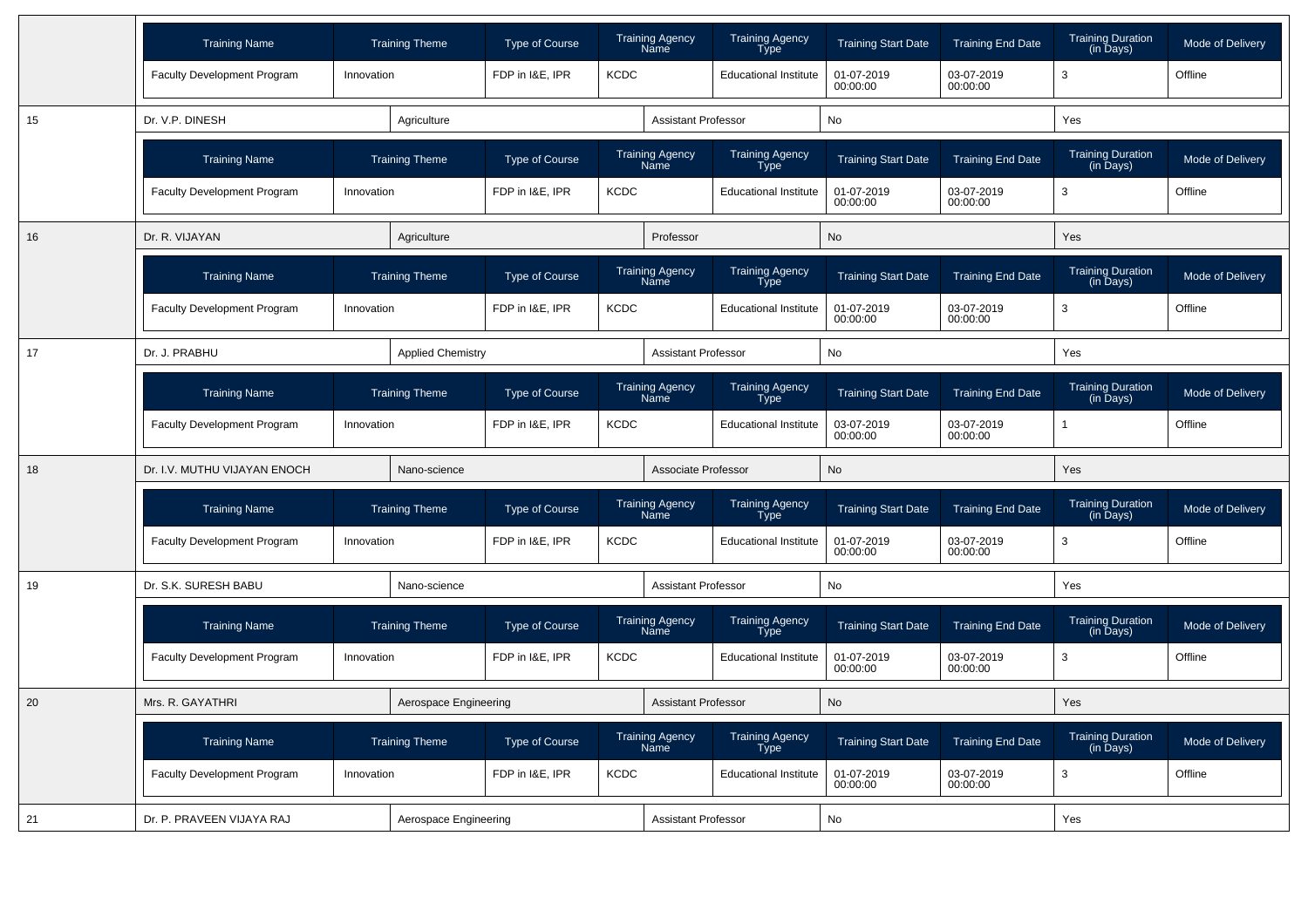|    | <b>Training Name</b>                                            |            | <b>Training Theme</b> | <b>Type of Course</b> |                                          | <b>Training Agency</b><br>Name        | <b>Training Agency</b><br>Type              | <b>Training Start Date</b> | <b>Training End Date</b> | <b>Training Duration</b><br>(in Days) | <b>Mode of Delivery</b> |
|----|-----------------------------------------------------------------|------------|-----------------------|-----------------------|------------------------------------------|---------------------------------------|---------------------------------------------|----------------------------|--------------------------|---------------------------------------|-------------------------|
|    | <b>Faculty Development Program</b>                              | Innovation |                       | FDP in I&E. IPR       | <b>KCDC</b>                              |                                       | <b>Educational Institute</b>                | 01-07-2019<br>00:00:00     | 03-07-2019<br>00:00:00   | 3                                     | Offline                 |
| 22 | Dr. S. VENKATACHALAM                                            |            | Aerospace Engineering |                       |                                          | <b>Assistant Professor</b>            |                                             | No                         |                          | Yes                                   |                         |
|    | <b>Training Name</b>                                            |            | <b>Training Theme</b> | <b>Type of Course</b> |                                          | <b>Training Agency</b><br>Name        | <b>Training Agency</b><br>Type              | <b>Training Start Date</b> | <b>Training End Date</b> | <b>Training Duration</b><br>(in Days) | Mode of Delivery        |
|    | <b>Faculty Development Program</b>                              | Innovation |                       | FDP in I&E, IPR       | <b>KCDC</b>                              |                                       | <b>Educational Institute</b>                | 01-07-2019<br>00:00:00     | 03-07-2019<br>00:00:00   | 3                                     | Offline                 |
| 23 | Dr. G. JIMS JOHN WESSLEY                                        |            | Aerospace Engineering |                       |                                          |                                       | Assistant Professor and HoD                 | No                         |                          | Yes                                   |                         |
|    | <b>Training Name</b>                                            |            | <b>Training Theme</b> | <b>Type of Course</b> |                                          | <b>Training Agency</b><br><b>Name</b> | Training Agency<br>Type                     | <b>Training Start Date</b> | <b>Training End Date</b> | Training Duration<br>(in Days)        | Mode of Delivery        |
|    | <b>Faculty Development Program</b>                              | Innovation |                       | FDP in I&E, IPR       | <b>KCDC</b>                              |                                       | <b>Educational Institute</b>                | 01-07-2019<br>00:00:00     | 03-07-2019<br>00:00:00   | 3                                     | Offline                 |
|    | International Seminar on 75<br>Students' Satellite Mission 2022 | Innovation |                       | FDP in I&E, IPR       | <b>NIMHANS</b><br>Bengaluru              | Convention Centre,                    | <b>Educational Institute</b>                | 04-09-2019<br>00:00:00     | 05-09-2019<br>00:00:00   | $\overline{2}$                        | Online                  |
|    | FDP on Artificial Intelligence                                  | Innovation |                       | FDP in I&E, IPR       | College of<br>Engineering,<br>Chengannur |                                       | Govt. Agency<br>(Central)                   | 02-12-2019<br>00:00:00     | 16-12-2019<br>00:00:00   | 15                                    | Online                  |
|    | Webinar on "Yearn for Knowledge"                                | Innovation |                       | FDP in I&E, IPR       | Sona College of<br>Technology            |                                       | <b>Educational Institute</b>                | 26-06-2020<br>00:00:00     | 26-06-2020<br>00:00:00   |                                       | Online                  |
|    | Webinar on "Quality Education and<br>Opportunities"             | Innovation |                       | FDP in I&E, IPR       | Technology                               | Dr. NGP Institute of                  | <b>Educational Institute</b>                | 27-06-2020<br>00:00:00     | 28-06-2020<br>00:00:00   | 2                                     | Online                  |
|    | Leadership Talk - 3                                             | Innovation |                       | FDP in I&E, IPR       | cell                                     | <b>MHRD Innovation</b>                | <b>Educational Institute</b>                | 06-06-2020<br>00:00:00     | 06-06-2020<br>00:00:00   |                                       | Online                  |
|    | Leadership Talk - 2                                             | Innovation |                       | FDP in I&E, IPR       | Cell                                     | <b>MHRD Innovation</b>                | <b>Educational Institute</b>                | 30-05-2020<br>00:00:00     | 30-05-2020<br>00:00:00   |                                       | Online                  |
|    | Leadership Talk - 1                                             | Innovation |                       | FDP in I&E, IPR       | Cell                                     | <b>MHRD Innovation</b>                | Govt. Agency<br>(Central)                   | 16-05-2020<br>00:00:00     | 16-05-2020<br>00:00:00   |                                       | Online                  |
|    | Deep Learning and its Applications                              | Innovation |                       | FDP in I&E, IPR       | RVS college of<br>Engineering            |                                       | Govt. Agency<br>(State)                     | 16-06-2020<br>00:00:00     | 16-06-2020<br>00:00:00   |                                       | Online                  |
| 24 | Dr. RAM KRISHAN SHARMA                                          |            | Aerospace Engineering |                       |                                          | Professor                             |                                             | No                         |                          | Yes                                   |                         |
|    | <b>Training Name</b>                                            |            | <b>Training Theme</b> | Type of Course        |                                          | <b>Training Agency</b><br>Name        | <b>Training Agency</b><br>Type <sup>-</sup> | <b>Training Start Date</b> | <b>Training End Date</b> | <b>Training Duration</b><br>(in Days) | Mode of Delivery        |
|    | Faculty Development Program                                     | Innovation |                       | FDP in I&E, IPR       | KCDC                                     |                                       | <b>Educational Institute</b>                | 01-07-2019<br>00:00:00     | 03-07-2019<br>00:00:00   | 3                                     | Offline                 |
| 25 | Dr. ALDIN JUSTIN SUNDARARAJ                                     |            | Aerospace Engineering |                       |                                          | <b>Assistant Professor</b>            |                                             | No                         |                          | Yes                                   |                         |
|    | <b>Training Name</b>                                            |            | <b>Training Theme</b> | Type of Course        |                                          | Training Agency<br>Name               | Training Agency<br>Type                     | <b>Training Start Date</b> | <b>Training End Date</b> | Training Duration<br>(in Days)        | Mode of Delivery        |
|    | Faculty Development Program                                     | Innovation |                       | FDP in I&E, IPR       | <b>KCDC</b>                              |                                       | <b>Educational Institute</b>                | 01-07-2019<br>00:00:00     | 03-07-2019<br>00:00:00   | 3                                     | Offline                 |
|    |                                                                 |            |                       |                       |                                          |                                       |                                             |                            |                          |                                       |                         |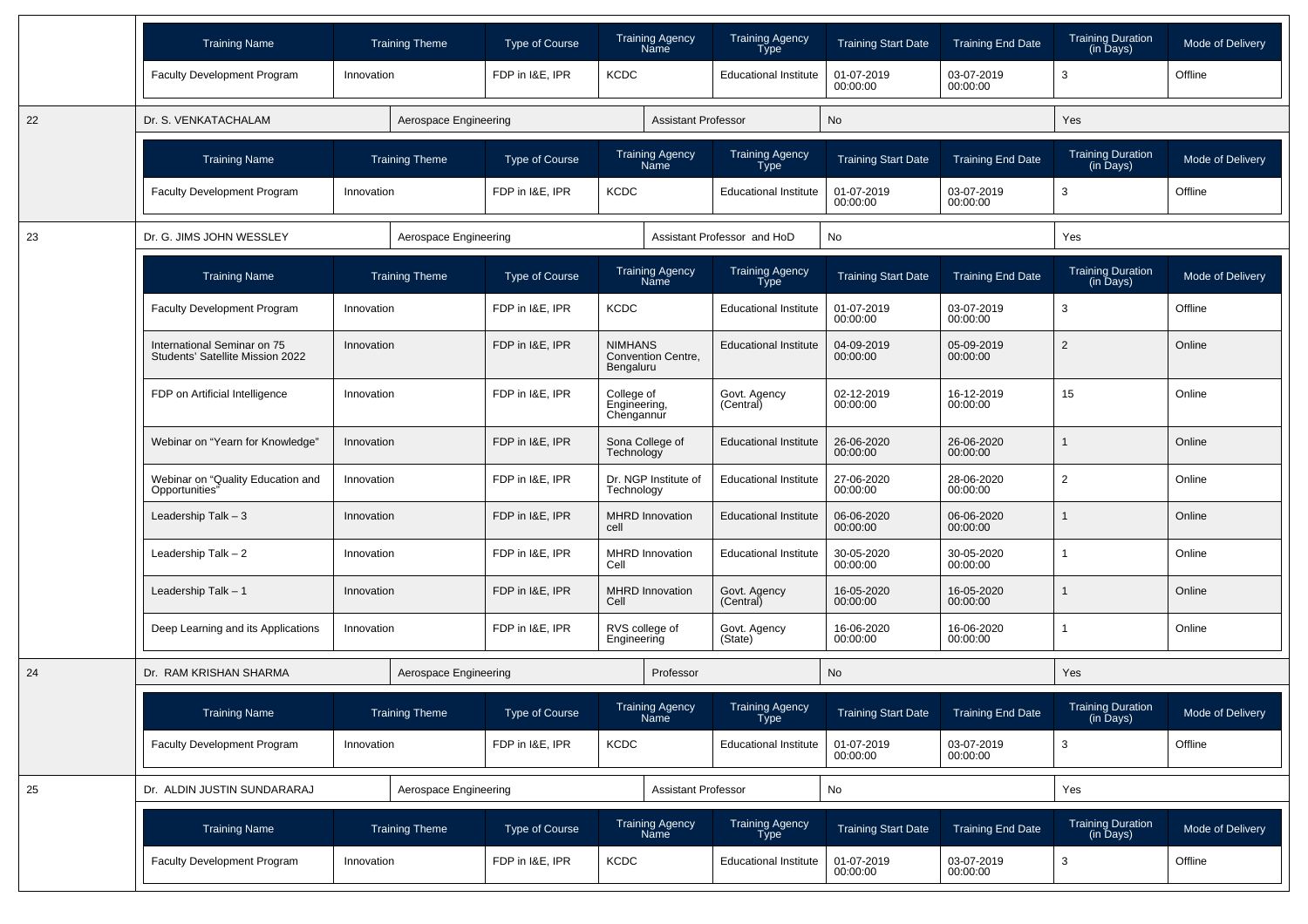| 26 | Dr. C. MAYILSWAMI<br>Agriculture<br><b>Training Theme</b> |                |                       |                                |             | Professor                      |                                       | No                         |                          | Yes                                   |                  |
|----|-----------------------------------------------------------|----------------|-----------------------|--------------------------------|-------------|--------------------------------|---------------------------------------|----------------------------|--------------------------|---------------------------------------|------------------|
|    | <b>Training Name</b>                                      |                |                       | <b>Type of Course</b>          |             | Training Agency<br>Name        | <b>Training Agency</b><br><b>Type</b> | <b>Training Start Date</b> | <b>Training End Date</b> | <b>Training Duration</b><br>(in Days) | Mode of Delivery |
|    | <b>Faculty Development Program</b>                        | Innovation     |                       | FDP in I&E, IPR                | <b>KCDC</b> |                                | <b>Educational Institute</b>          | 01-07-2019<br>00:00:00     | 03-07-2019<br>00:00:00   | 3                                     | Offline          |
| 27 | Dr. R. SUSANPOONGUZHALI                                   |                | Agriculture           |                                |             | <b>Assistant Professor</b>     |                                       | No                         |                          | Yes                                   |                  |
|    | <b>Training Name</b>                                      |                | <b>Training Theme</b> | <b>Type of Course</b>          |             | Training Agency<br>Name        | Training Agency<br><b>Type</b>        | <b>Training Start Date</b> | <b>Training End Date</b> | Training Duration<br>(in Days)        | Mode of Delivery |
|    | <b>Faculty Development Program</b>                        | Innovation     |                       | FDP in I&E, IPR                | <b>KCDC</b> |                                | <b>Educational Institute</b>          | 01-07-2019<br>00:00:00     | 03-07-2019<br>00:00:00   | 3                                     | Offline          |
| 28 | Dr. V. PALANICHAMY                                        |                | Agriculture           |                                |             | <b>Assistant Professor</b>     |                                       | No                         |                          | Yes                                   |                  |
|    | <b>Training Name</b>                                      |                | <b>Training Theme</b> | Type of Course                 |             | <b>Training Agency</b><br>Name | <b>Training Agency</b><br><b>Type</b> | <b>Training Start Date</b> | <b>Training End Date</b> | <b>Training Duration</b><br>(in Days) | Mode of Delivery |
|    | <b>Faculty Development Program</b>                        | Innovation     |                       | FDP in I&E, IPR                | <b>KCDC</b> |                                | <b>Educational Institute</b>          | 01-07-2019<br>00:00:00     | 03-07-2019<br>00:00:00   | 3                                     | Offline          |
| 29 | Ms. G. MONIKA                                             |                | Agriculture           |                                |             | <b>Assistant Professor</b>     |                                       | No                         |                          | Yes                                   |                  |
|    | <b>Training Name</b>                                      |                | <b>Training Theme</b> | <b>Type of Course</b>          |             | <b>Training Agency</b><br>Name | <b>Training Agency</b><br><b>Type</b> | <b>Training Start Date</b> | <b>Training End Date</b> | Training Duration<br>(in Days)        | Mode of Delivery |
|    | <b>Faculty Development Program</b>                        | Innovation     |                       | FDP in I&E. IPR<br><b>KCDC</b> |             |                                | <b>Educational Institute</b>          | 01-07-2019<br>00:00:00     | 03-07-2019<br>00:00:00   | 3                                     | Offline          |
| 30 | Dr. P. RAMESH KUMAR                                       |                | Agriculture           |                                |             | <b>Assistant Professor</b>     |                                       | No                         |                          | Yes                                   |                  |
|    | <b>Training Name</b>                                      |                | <b>Training Theme</b> | <b>Type of Course</b>          |             | Training Agency<br>Name        | Training Agency<br>Type               | <b>Training Start Date</b> | <b>Training End Date</b> | <b>Training Duration</b><br>(in Days) | Mode of Delivery |
|    | <b>Faculty Development Program</b>                        | Innovation     |                       | FDP in I&E, IPR                | <b>KCDC</b> |                                | <b>Educational Institute</b>          | 01-07-2019<br>00:00:00     | 03-07-2019<br>00:00:00   | 3                                     | Offline          |
| 31 | Dr. J. VIMALIN HENA                                       |                | Agriculture           |                                |             | <b>Assistant Professor</b>     |                                       | No                         |                          | Yes                                   |                  |
|    | <b>Training Name</b>                                      |                | <b>Training Theme</b> | Type of Course                 |             | Training Agency<br>Name        | Training Agency<br>Type               | <b>Training Start Date</b> | <b>Training End Date</b> | Training Duration<br>(in Days)        | Mode of Delivery |
|    | <b>Faculty Development Program</b>                        | Innovation     |                       | FDP in I&E, IPR                | <b>KCDC</b> |                                | <b>Educational Institute</b>          | 01-07-2019<br>00:00:00     | 03-07-2019<br>00:00:00   | 3                                     | Offline          |
| 32 | Mrs. S. SOWMEYA                                           |                | Agriculture           |                                |             | <b>Assistant Professor</b>     |                                       | No                         |                          | Yes                                   |                  |
|    | <b>Training Name</b>                                      | Training Theme |                       | Type of Course                 |             | Training Agency<br>Name        | Training Agency<br>Type               | <b>Training Start Date</b> | <b>Training End Date</b> | Training Duration<br>(in Days)        | Mode of Delivery |
|    | Faculty Development Program                               | Innovation     |                       | FDP in I&E, IPR                | <b>KCDC</b> |                                | <b>Educational Institute</b>          | 01-07-2019<br>00:00:00     | 03-07-2019<br>00:00:00   | 3                                     | Offline          |
| 33 | Ms. C. JAYAPRADHA                                         |                | Agriculture           |                                |             | Assistant Professor            |                                       | No                         |                          | Yes                                   |                  |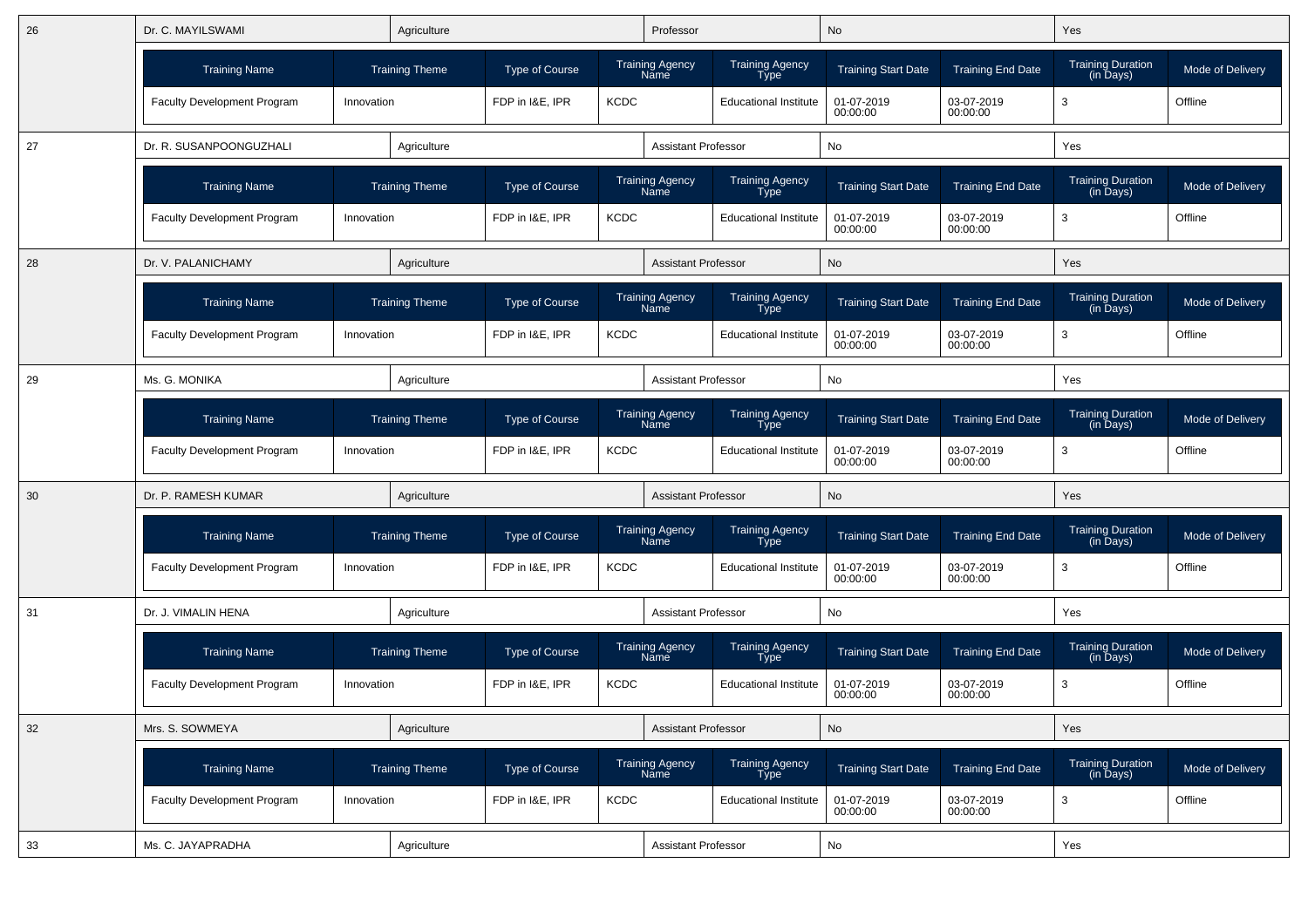|    | <b>Training Name</b>               |            | <b>Training Theme</b> | <b>Type of Course</b> |             | <b>Training Agency</b><br>Name        | <b>Training Agency</b><br>Type        | <b>Training Start Date</b> | <b>Training End Date</b> | <b>Training Duration</b><br>(in Days)                  | Mode of Delivery |
|----|------------------------------------|------------|-----------------------|-----------------------|-------------|---------------------------------------|---------------------------------------|----------------------------|--------------------------|--------------------------------------------------------|------------------|
|    | Faculty Development Program        | Innovation |                       | FDP in I&E, IPR       | <b>KCDC</b> |                                       | <b>Educational Institute</b>          | 01-07-2019<br>00:00:00     | 03-07-2019<br>00:00:00   | 3                                                      | Offline          |
| 34 | Dr. M. SUGUNA DEVAKUMARI           |            | Agriculture           |                       |             | <b>Assistant Professor</b>            |                                       | <b>No</b>                  |                          | Yes                                                    |                  |
|    | <b>Training Name</b>               |            | <b>Training Theme</b> | <b>Type of Course</b> |             | <b>Training Agency</b><br>Name        | Training Agency<br><b>Type</b>        | <b>Training Start Date</b> | <b>Training End Date</b> | <b>Training Duration</b><br>(in Days)                  | Mode of Delivery |
|    | Faculty Development Program        | Innovation |                       | FDP in I&E, IPR       | <b>KCDC</b> |                                       | <b>Educational Institute</b>          | 01-07-2019<br>00:00:00     | 03-07-2019<br>00:00:00   | 3                                                      | Offline          |
| 35 | Dr. K. INDIRA PETCHIAMMAL          |            | Agriculture           |                       |             | <b>Assistant Professor</b>            |                                       | No                         |                          | Yes                                                    |                  |
|    | <b>Training Name</b>               |            | <b>Training Theme</b> | <b>Type of Course</b> |             | Training Agency<br>Name               | Training Agency<br>Type               | <b>Training Start Date</b> | <b>Training End Date</b> | <b>Training Duration</b><br>$(in \overline{D}$ ays $)$ | Mode of Delivery |
|    | Faculty Development Program        | Innovation |                       | FDP in I&E, IPR       | <b>KCDC</b> |                                       | <b>Educational Institute</b>          | 01-07-2019<br>00:00:00     | 03-07-2019<br>00:00:00   | 3                                                      | Offline          |
| 36 | Dr. N.B. JOHN KINGSLY              |            | Agriculture           |                       |             | <b>Assistant Professor</b>            |                                       | <b>No</b>                  |                          | Yes                                                    |                  |
|    | <b>Training Name</b>               |            | <b>Training Theme</b> | <b>Type of Course</b> |             | <b>Training Agency</b><br>Name        | Training Agency<br><b>Type</b>        | <b>Training Start Date</b> | <b>Training End Date</b> | <b>Training Duration</b><br>(in Days)                  | Mode of Delivery |
|    | <b>Faculty Development Program</b> | Innovation |                       | FDP in I&E, IPR       | <b>KCDC</b> |                                       | <b>Educational Institute</b>          | 01-07-2019<br>00:00:00     | 03-07-2019<br>00:00:00   | 3                                                      | Offline          |
| 37 | Dr. S. PRAVEENA KATHARINE          |            | Agriculture           |                       |             | <b>Assistant Professor</b>            |                                       | <b>No</b>                  |                          | Yes                                                    |                  |
|    | <b>Training Name</b>               |            | <b>Training Theme</b> | <b>Type of Course</b> |             | <b>Training Agency</b><br><b>Name</b> | Training Agency<br>Type               | <b>Training Start Date</b> | <b>Training End Date</b> | <b>Training Duration</b><br>(in Days)                  | Mode of Delivery |
|    | Faculty Development Program        | Innovation |                       | FDP in I&E, IPR       | <b>KCDC</b> |                                       | <b>Educational Institute</b>          | 01-07-2019<br>00:00:00     | 03-07-2019<br>00:00:00   | 3                                                      | Offline          |
| 38 | Dr. S. USHANANDHINI                |            | Agriculture           |                       |             | <b>Assistant Professor</b>            |                                       | <b>No</b>                  |                          | Yes                                                    |                  |
|    | <b>Training Name</b>               |            | <b>Training Theme</b> | <b>Type of Course</b> |             | <b>Training Agency</b><br>Name        | <b>Training Agency</b><br><b>Type</b> | <b>Training Start Date</b> | <b>Training End Date</b> | <b>Training Duration</b><br>$(in \overline{D}$ ays $)$ | Mode of Delivery |
|    | Faculty Development Program        | Innovation |                       | FDP in I&E. IPR       | <b>KCDC</b> |                                       | <b>Educational Institute</b>          | 01-07-2019<br>00:00:00     | 03-07-2019<br>00:00:00   | 3                                                      | Offline          |
| 39 | Dr. S. SUMAIYA PARVEEN             |            | Agriculture           |                       |             | <b>Assistant Professor</b>            |                                       | <b>No</b>                  |                          | Yes                                                    |                  |
|    | <b>Training Name</b>               |            | <b>Training Theme</b> | <b>Type of Course</b> |             | <b>Training Agency</b><br>Name        | Training Agency<br>Type               | <b>Training Start Date</b> | <b>Training End Date</b> | <b>Training Duration</b><br>(in Days)                  | Mode of Delivery |
|    | <b>Faculty Development Program</b> | Innovation |                       | FDP in I&E, IPR       | <b>KCDC</b> |                                       | <b>Educational Institute</b>          | 01-07-2019<br>00:00:00     | 03-07-2019<br>00:00:00   | 3                                                      | Offline          |
| 40 | Dr. N. JEYAPANDIYAN                |            | Agriculture           |                       |             | <b>Assistant Professor</b>            |                                       | No                         |                          | Yes                                                    |                  |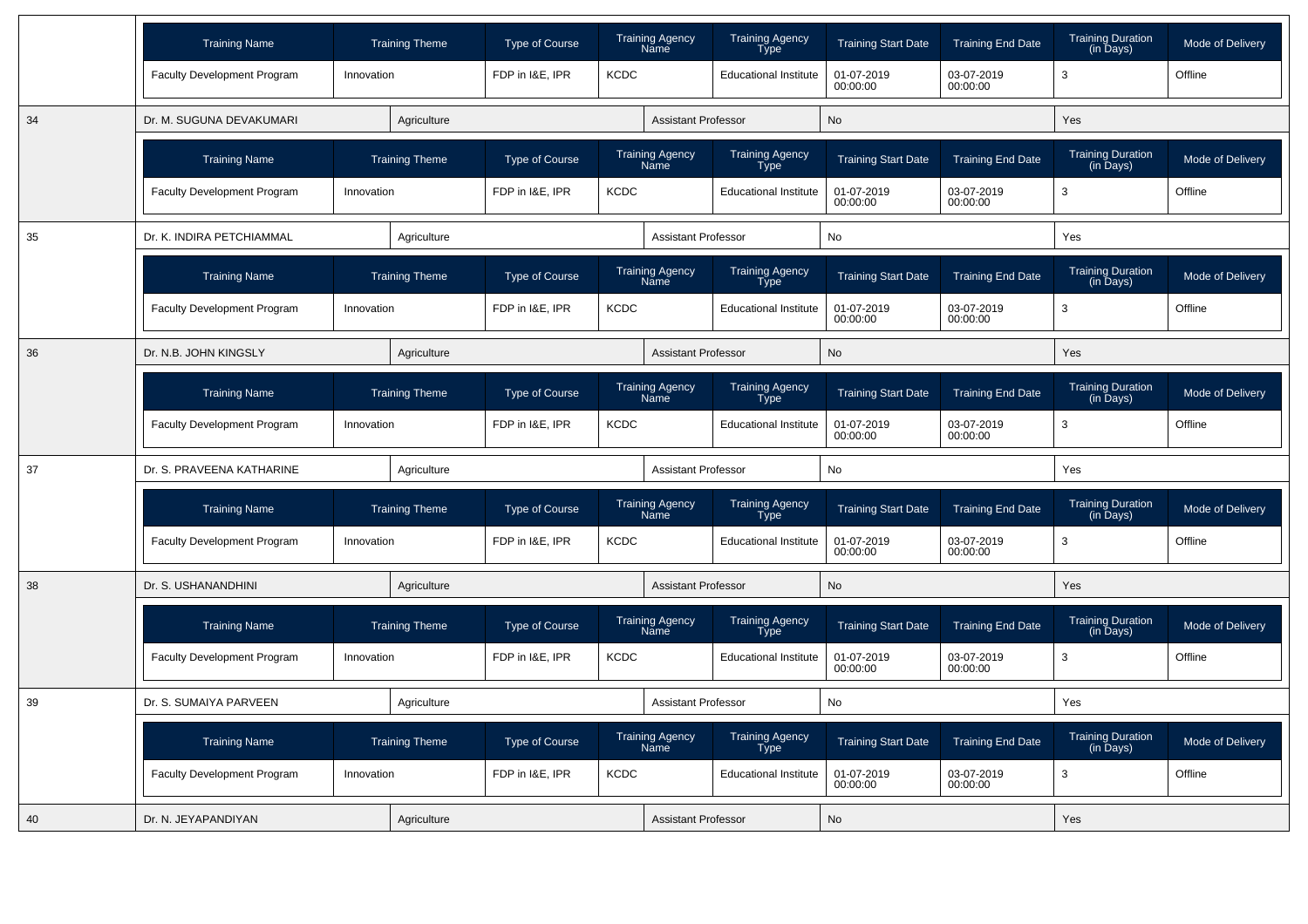|    | <b>Training Name</b>                        |            | <b>Training Theme</b>    | <b>Type of Course</b>          |                    | <b>Training Agency</b><br>Name         | <b>Training Agency</b><br>Type | <b>Training Start Date</b> | <b>Training End Date</b> | <b>Training Duration</b><br>(in Days) | Mode of Delivery |
|----|---------------------------------------------|------------|--------------------------|--------------------------------|--------------------|----------------------------------------|--------------------------------|----------------------------|--------------------------|---------------------------------------|------------------|
|    | Faculty Development Program                 | Innovation |                          | FDP in I&E, IPR                | <b>KCDC</b>        |                                        | <b>Educational Institute</b>   | 01-07-2019<br>00:00:00     | 03-07-2019<br>00:00:00   | 3                                     | Offline          |
| 41 | Dr. S. RATHIKANNU                           |            | Agriculture              |                                |                    | Assistant Professor                    |                                | No                         |                          | Yes                                   |                  |
|    | <b>Training Name</b>                        |            | <b>Training Theme</b>    | Type of Course                 |                    | <b>Training Agency</b><br>Name         | <b>Training Agency</b><br>Type | <b>Training Start Date</b> | <b>Training End Date</b> | <b>Training Duration</b><br>(in Days) | Mode of Delivery |
|    | Faculty Development Program                 | Innovation |                          | FDP in I&E, IPR                | <b>KCDC</b>        |                                        | <b>Educational Institute</b>   | 01-07-2019<br>00:00:00     | 03-07-2019<br>00:00:00   | 3                                     | Offline          |
| 42 | Dr. R. SAMUNDESWARI                         |            | Agriculture              |                                |                    | <b>Assistant Professor</b>             |                                | No                         |                          | Yes                                   |                  |
|    | <b>Training Name</b>                        |            | <b>Training Theme</b>    | <b>Type of Course</b>          |                    | <b>Training Agency</b><br>Name         | <b>Training Agency</b><br>Type | <b>Training Start Date</b> | <b>Training End Date</b> | <b>Training Duration</b><br>(in Days) | Mode of Delivery |
|    | <b>Faculty Development Program</b>          | Innovation |                          | FDP in I&E, IPR                | <b>KCDC</b>        |                                        | <b>Educational Institute</b>   | 01-07-2019<br>00:00:00     | 03-07-2019<br>00:00:00   | 3                                     | Offline          |
| 43 | Dr. E. ADLIN PRICILLA VASANTHI              |            | Agriculture              |                                |                    | Assistant Professor                    |                                | No                         |                          | Yes                                   |                  |
|    | <b>Training Name</b>                        |            | <b>Training Theme</b>    | Type of Course                 |                    | <b>Training Agency</b><br>Name         | <b>Training Agency</b><br>Type | <b>Training Start Date</b> | <b>Training End Date</b> | <b>Training Duration</b><br>(in Days) | Mode of Delivery |
|    | <b>Faculty Development Program</b>          | Innovation |                          | FDP in I&E, IPR                | <b>KCDC</b>        |                                        | <b>Educational Institute</b>   | 01-07-2019<br>00:00:00     | 03-07-2019<br>00:00:00   | 3                                     | Offline          |
|    | <b>Faculty Development Program</b>          | Innovation |                          | <b>KCDC</b><br>FDP in I&E, IPR |                    |                                        | <b>Educational Institute</b>   | 01-07-2019<br>00:00:00     | 03-07-2019<br>00:00:00   | 3                                     | Offline          |
| 44 | Dr. V. KAVITHA                              |            | Agriculture              |                                |                    | <b>Assistant Professor</b>             |                                | No                         |                          | Yes                                   |                  |
|    | <b>Training Name</b>                        |            | <b>Training Theme</b>    | Type of Course                 |                    | <b>Training Agency</b><br>Name         | Training Agency<br>Type        | <b>Training Start Date</b> | <b>Training End Date</b> | <b>Training Duration</b><br>(in Days) | Mode of Delivery |
|    | Faculty Development Program                 | Innovation |                          | FDP in I&E, IPR                | <b>KCDC</b>        |                                        | <b>Educational Institute</b>   | 01-07-2019<br>00:00:00     | 03-07-2019<br>00:00:00   | 3                                     | Offline          |
|    | Introduction to python programming          | Innovation |                          | FDP in I&E, IPR                | <b>ICT Academy</b> |                                        | <b>Educational Institute</b>   | 05-12-2019<br>00:00:00     | 07-12-2019<br>00:00:00   | 3                                     | Offline          |
|    | Mathematics for Competative<br>Examinations | Innovation |                          | FDP in I&E, IPR                | <b>Sciences</b>    | Karunya Institute of<br>Technology and | <b>Educational Institute</b>   | 06-06-2020<br>00:00:00     | 19-06-2020<br>00:00:00   | 14                                    | Online           |
| 45 | Dr. JENITA THINAKARAN                       |            | Agriculture              |                                |                    | Professor and Head                     |                                | <b>No</b>                  |                          | Yes                                   |                  |
|    | <b>Training Name</b>                        |            | <b>Training Theme</b>    | Type of Course                 |                    | Training Agency<br>Name                | Training Agency<br>Type        | <b>Training Start Date</b> | <b>Training End Date</b> | Training Duration<br>(in Days)        | Mode of Delivery |
|    | Faculty Development Program                 | Innovation |                          | FDP in I&E, IPR                | KCDC               |                                        | <b>Educational Institute</b>   | 01-07-2019<br>00:00:00     | 03-07-2019<br>00:00:00   | 3                                     | Offline          |
| 46 | Dr. K. PARAMESWARI                          |            | <b>Applied Chemistry</b> |                                |                    | Associate Professor                    |                                | No                         |                          | Yes                                   |                  |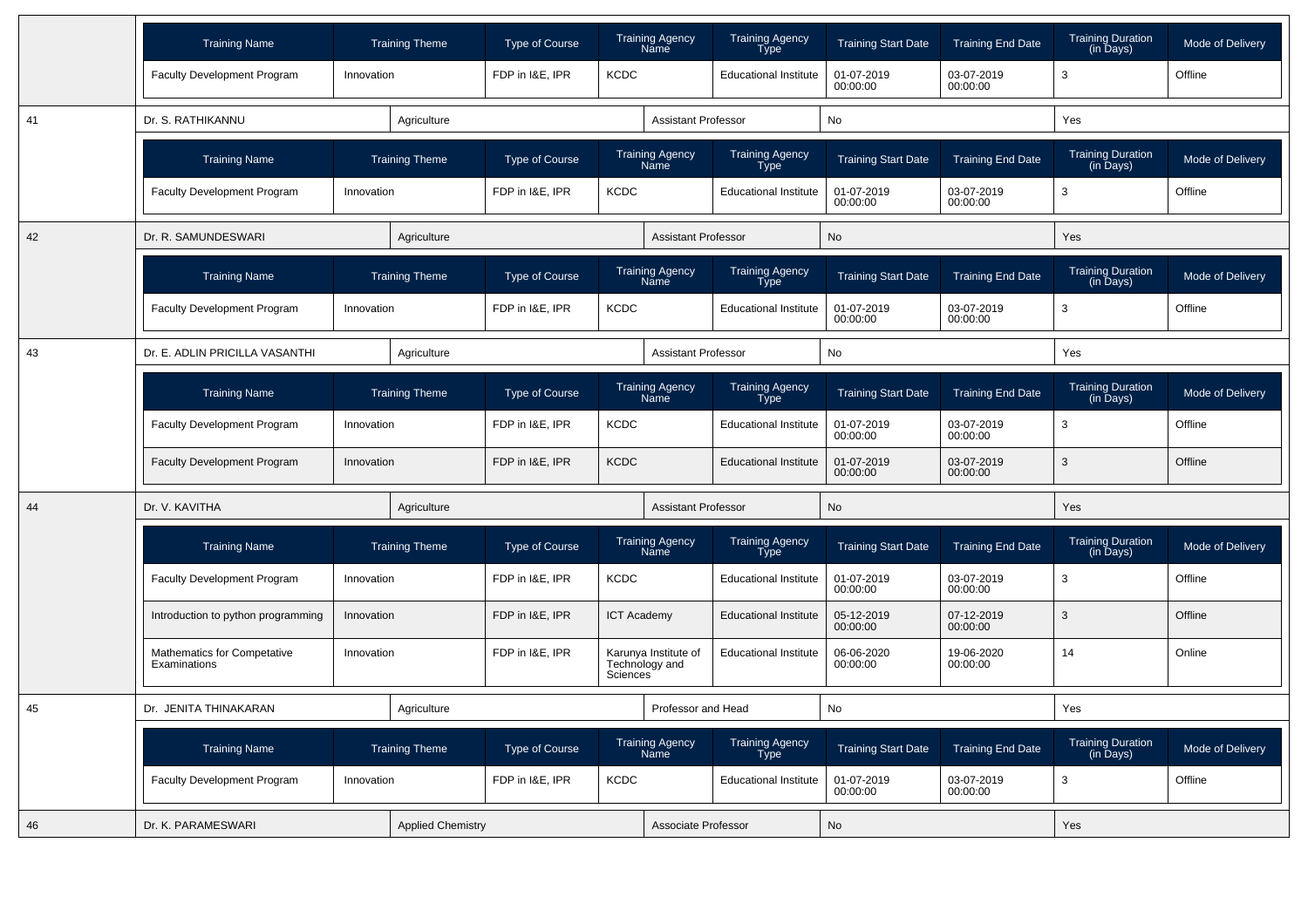|    | <b>Training Name</b>                                                | <b>Training Theme</b>    | <b>Type of Course</b> | <b>Training Agency</b><br>Name        | <b>Training Agency</b><br>Type        | <b>Training Start Date</b> | <b>Training End Date</b> | <b>Training Duration</b><br>(in Days) | Mode of Delivery |  |
|----|---------------------------------------------------------------------|--------------------------|-----------------------|---------------------------------------|---------------------------------------|----------------------------|--------------------------|---------------------------------------|------------------|--|
|    | <b>Faculty Development Program</b>                                  | Innovation               | FDP in I&E, IPR       | <b>KCDC</b>                           | <b>Educational Institute</b>          | 01-07-2019<br>00:00:00     | 03-07-2019<br>00:00:00   | 3                                     | Offline          |  |
| 47 | Dr. C. JOSEPH KENNADY                                               | <b>Applied Chemistry</b> |                       |                                       | Professor and Dean                    | No                         |                          | Yes                                   |                  |  |
|    | <b>Training Name</b>                                                | <b>Training Theme</b>    | <b>Type of Course</b> | <b>Training Agency</b><br>Name        | <b>Training Agency</b><br>Type        | <b>Training Start Date</b> | <b>Training End Date</b> | <b>Training Duration</b><br>(in Days) | Mode of Delivery |  |
|    | Faculty Development Program                                         | Innovation               | FDP in I&E, IPR       | <b>KCDC</b>                           | <b>Educational Institute</b>          | 01-07-2019<br>00:00:00     | 03-07-2019<br>00:00:00   | 3                                     | Offline          |  |
| 48 | Dr. G. RAJENDRA KUMAR                                               | <b>Applied Chemistry</b> |                       |                                       | <b>Assistant Professor</b>            | No                         |                          | Yes                                   |                  |  |
|    | <b>Training Name</b>                                                | <b>Training Theme</b>    | <b>Type of Course</b> | <b>Training Agency</b><br>Name        | <b>Training Agency</b><br>Type        | <b>Training Start Date</b> | <b>Training End Date</b> | <b>Training Duration</b><br>(in Days) | Mode of Delivery |  |
|    | <b>Faculty Development Program</b>                                  | Innovation               | FDP in I&E, IPR       | <b>KCDC</b>                           | <b>Educational Institute</b>          | 01-07-2019<br>00:00:00     | 03-07-2019<br>00:00:00   | 3                                     | Offline          |  |
| 49 | Dr. M. VINU                                                         | <b>Applied Chemistry</b> |                       |                                       | <b>Assistant Professor</b>            | No                         |                          | Yes                                   |                  |  |
|    | <b>Training Name</b>                                                | <b>Training Theme</b>    | <b>Type of Course</b> | <b>Training Agency</b><br>Name        | Training Agency<br><b>Type</b>        | <b>Training Start Date</b> | <b>Training End Date</b> | <b>Training Duration</b><br>(in Days) | Mode of Delivery |  |
|    | Faculty Development Program                                         | Innovation               | FDP in I&E, IPR       | <b>KCDC</b>                           | <b>Educational Institute</b>          | 01-07-2019<br>00:00:00     | 03-07-2019<br>00:00:00   | 3                                     | Offline          |  |
| 50 | Dr. V. MADHU                                                        | <b>Applied Chemistry</b> |                       |                                       | <b>Assistant Professor</b>            | <b>No</b>                  |                          | Yes                                   |                  |  |
|    | <b>Training Name</b>                                                | <b>Training Theme</b>    | Type of Course        | <b>Training Agency</b><br><b>Name</b> | <b>Training Agency</b><br><b>Type</b> | <b>Training Start Date</b> | <b>Training End Date</b> | <b>Training Duration</b><br>(in Days) | Mode of Delivery |  |
|    | <b>Faculty Development Program</b>                                  | Innovation               | FDP in I&E, IPR       | <b>KCDC</b>                           | <b>Educational Institute</b>          | 01-07-2019<br>00:00:00     | 03-07-2019<br>00:00:00   | 3                                     | Offline          |  |
|    | Role of Teachers in Quality<br><b>Enhancement and Accreditation</b> | Innovation               | FDP in I&E, IPR       | Christu Jayanti<br>College Bengaluru  | <b>Educational Institute</b>          | 11-05-2020<br>00:00:00     | 18-05-2020<br>00:00:00   | 8                                     | Online           |  |
| 51 | Dr. V. VIJAIKANTH                                                   | <b>Applied Chemistry</b> |                       |                                       | Associate Professor                   | No                         |                          | Yes                                   |                  |  |
|    | <b>Training Name</b>                                                | <b>Training Theme</b>    | Type of Course        | <b>Training Agency</b><br><b>Name</b> | <b>Training Agency</b><br>Type        | <b>Training Start Date</b> | <b>Training End Date</b> | <b>Training Duration</b><br>(in Days) | Mode of Delivery |  |
|    | <b>Faculty Development Program</b>                                  | Innovation               | FDP in I&E, IPR       | <b>KCDC</b>                           | <b>Educational Institute</b>          | 01-07-2019<br>00:00:00     | 03-07-2019<br>00:00:00   | 3                                     | Offline          |  |
| 52 | Dr. B. JEBASINGH                                                    | <b>Applied Chemistry</b> |                       |                                       | Associate Professor                   | <b>No</b>                  |                          | Yes                                   |                  |  |
|    | <b>Training Name</b>                                                | <b>Training Theme</b>    | Type of Course        | <b>Training Agency</b><br>Name        | Training Agency<br>Type               | <b>Training Start Date</b> | <b>Training End Date</b> | <b>Training Duration</b><br>(in Days) | Mode of Delivery |  |
|    | <b>Faculty Development Program</b>                                  | Innovation               | FDP in I&E, IPR       | KCDC                                  | <b>Educational Institute</b>          | 01-07-2019<br>00:00:00     | 03-07-2019<br>00:00:00   | $\mathbf{3}$                          | Offline          |  |
|    | role of Teachers in Quality<br>Enhancement and Accreditation        | Innovation               | FDP in I&E, IPR       | Christu Jayanti<br>College Bengaluru  | <b>Educational Institute</b>          | 11-05-2020<br>00:00:00     | 18-05-2020<br>00:00:00   | 8                                     | Online           |  |
| 53 | Dr. R. JEBA BEULA                                                   | <b>Applied Physics</b>   |                       |                                       | <b>Assistant Professor</b>            |                            | No                       |                                       | Yes              |  |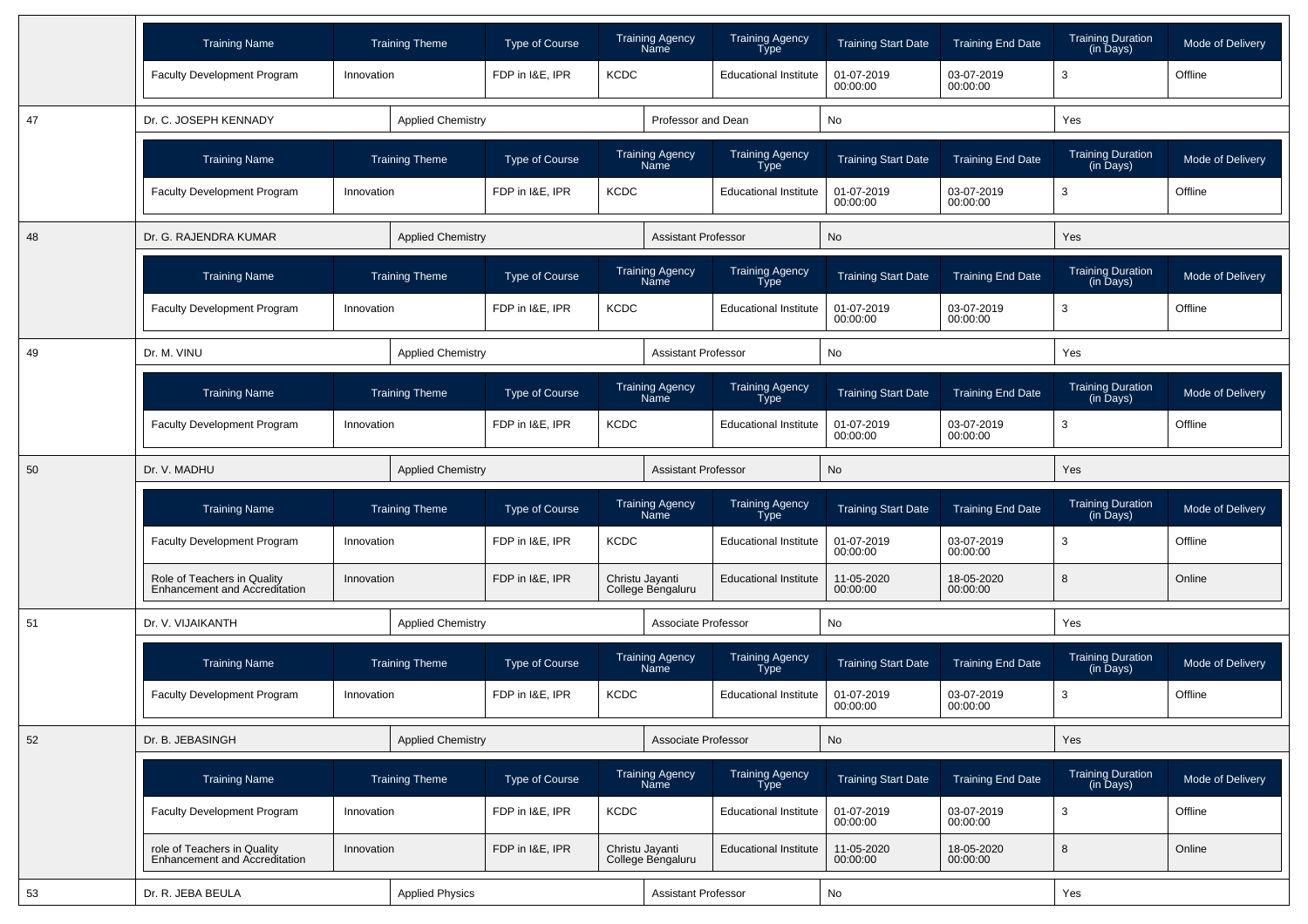|    | <b>Training Name</b>               | <b>Training Theme</b>  | <b>Type of Course</b> |             | <b>Training Agency</b><br>Name | <b>Training Agency</b><br><b>Type</b> | <b>Training Start Date</b>                       | <b>Training End Date</b> | <b>Training Duration</b><br>$(in \overline{D}$ ays $)$ | Mode of Delivery |
|----|------------------------------------|------------------------|-----------------------|-------------|--------------------------------|---------------------------------------|--------------------------------------------------|--------------------------|--------------------------------------------------------|------------------|
|    | <b>Faculty Development Program</b> | Innovation             | FDP in I&E, IPR       | <b>KCDC</b> |                                | <b>Educational Institute</b>          | 01-07-2019<br>00:00:00                           | 03-07-2019<br>00:00:00   | 3                                                      | Offline          |
| 54 | Dr. S. RAJESH                      | <b>Applied Physics</b> |                       |             | Professor and Head             |                                       | <b>No</b>                                        |                          | Yes                                                    |                  |
|    | <b>Training Name</b>               | <b>Training Theme</b>  | <b>Type of Course</b> |             | <b>Training Agency</b><br>Name | Training Agency<br>Type               | <b>Training Start Date</b>                       | <b>Training End Date</b> | <b>Training Duration</b><br>(in Days)                  | Mode of Delivery |
|    | <b>Faculty Development Program</b> | Innovation             | FDP in I&E, IPR       | <b>KCDC</b> |                                | <b>Educational Institute</b>          | 01-07-2019<br>00:00:00                           | 03-07-2019<br>00:00:00   | 3                                                      | Offline          |
| 55 | Dr. M. HARIS                       | <b>Applied Physics</b> |                       |             | Associate Professor            |                                       | No                                               |                          | Yes                                                    |                  |
|    | <b>Training Name</b>               | <b>Training Theme</b>  | <b>Type of Course</b> |             | <b>Training Agency</b><br>Name | Training Agency<br>Type               | <b>Training Start Date</b>                       | <b>Training End Date</b> | <b>Training Duration</b><br>$(in \overline{D}$ ays $)$ | Mode of Delivery |
|    | <b>Faculty Development Program</b> | Innovation             | FDP in I&E, IPR       | <b>KCDC</b> |                                | <b>Educational Institute</b>          | 01-07-2019<br>00:00:00                           | 03-07-2019<br>00:00:00   | 3                                                      | Offline          |
| 56 | Dr. B. VIDHYA                      | <b>Applied Physics</b> |                       |             | <b>Assistant Professor</b>     |                                       | <b>No</b>                                        |                          | Yes                                                    |                  |
|    | <b>Training Name</b>               | <b>Training Theme</b>  | <b>Type of Course</b> |             | <b>Training Agency</b><br>Name | Training Agency<br>Type               | <b>Training Start Date</b>                       | <b>Training End Date</b> | <b>Training Duration</b><br>(in Days)                  | Mode of Delivery |
|    | <b>Faculty Development Program</b> | Innovation             | FDP in I&E, IPR       | <b>KCDC</b> |                                | <b>Educational Institute</b>          | 01-07-2019<br>00:00:00                           | 03-07-2019<br>00:00:00   | 3                                                      | Offline          |
| 57 | Dr. M. SENTHILKUMAR                | <b>Applied Physics</b> |                       |             | <b>Assistant Professor</b>     |                                       | No                                               |                          | Yes                                                    |                  |
|    | <b>Training Name</b>               | <b>Training Theme</b>  | <b>Type of Course</b> |             | <b>Training Agency</b><br>Name | Training Agency<br>Type               | <b>Training Start Date</b>                       | <b>Training End Date</b> | <b>Training Duration</b><br>(in Days)                  | Mode of Delivery |
|    | <b>Faculty Development Program</b> | Innovation             | FDP in I&E, IPR       | <b>KCDC</b> | <b>Educational Institute</b>   |                                       | 03-07-2019<br>01-07-2019<br>00:00:00<br>00:00:00 |                          | 3                                                      | Offline          |
| 58 | Dr. A. SAKUNTHALA                  | <b>Applied Physics</b> |                       |             | Assistant Professor            |                                       | No                                               |                          | Yes                                                    |                  |
|    | <b>Training Name</b>               | <b>Training Theme</b>  | <b>Type of Course</b> |             | <b>Training Agency</b><br>Name | Training Agency<br>Type               | <b>Training Start Date</b>                       | <b>Training End Date</b> | Training Duration<br>(in Days)                         | Mode of Delivery |
|    | <b>Faculty Development Program</b> | Innovation             | FDP in I&E, IPR       | <b>KCDC</b> |                                | <b>Educational Institute</b>          | 01-07-2019<br>00:00:00                           | 03-07-2019<br>00:00:00   | 3                                                      | Offline          |
| 59 | Dr. D. KHANNA                      | <b>Applied Physics</b> |                       |             | <b>Assistant Professor</b>     |                                       | No                                               |                          | Yes                                                    |                  |
|    | <b>Training Name</b>               | <b>Training Theme</b>  | <b>Type of Course</b> |             | <b>Training Agency</b><br>Name | <b>Training Agency</b><br><b>Type</b> | <b>Training Start Date</b>                       | <b>Training End Date</b> | <b>Training Duration</b><br>(in Days)                  | Mode of Delivery |
|    | Faculty Development Program        | Innovation             | FDP in I&E, IPR       | <b>KCDC</b> |                                | <b>Educational Institute</b>          | 01-07-2019<br>00:00:00                           | 03-07-2019<br>00:00:00   | 3                                                      | Offline          |
| 60 | Dr. A. ABIRAM                      | <b>Applied Physics</b> |                       |             | <b>Assistant Professor</b>     |                                       | No                                               |                          | Yes                                                    |                  |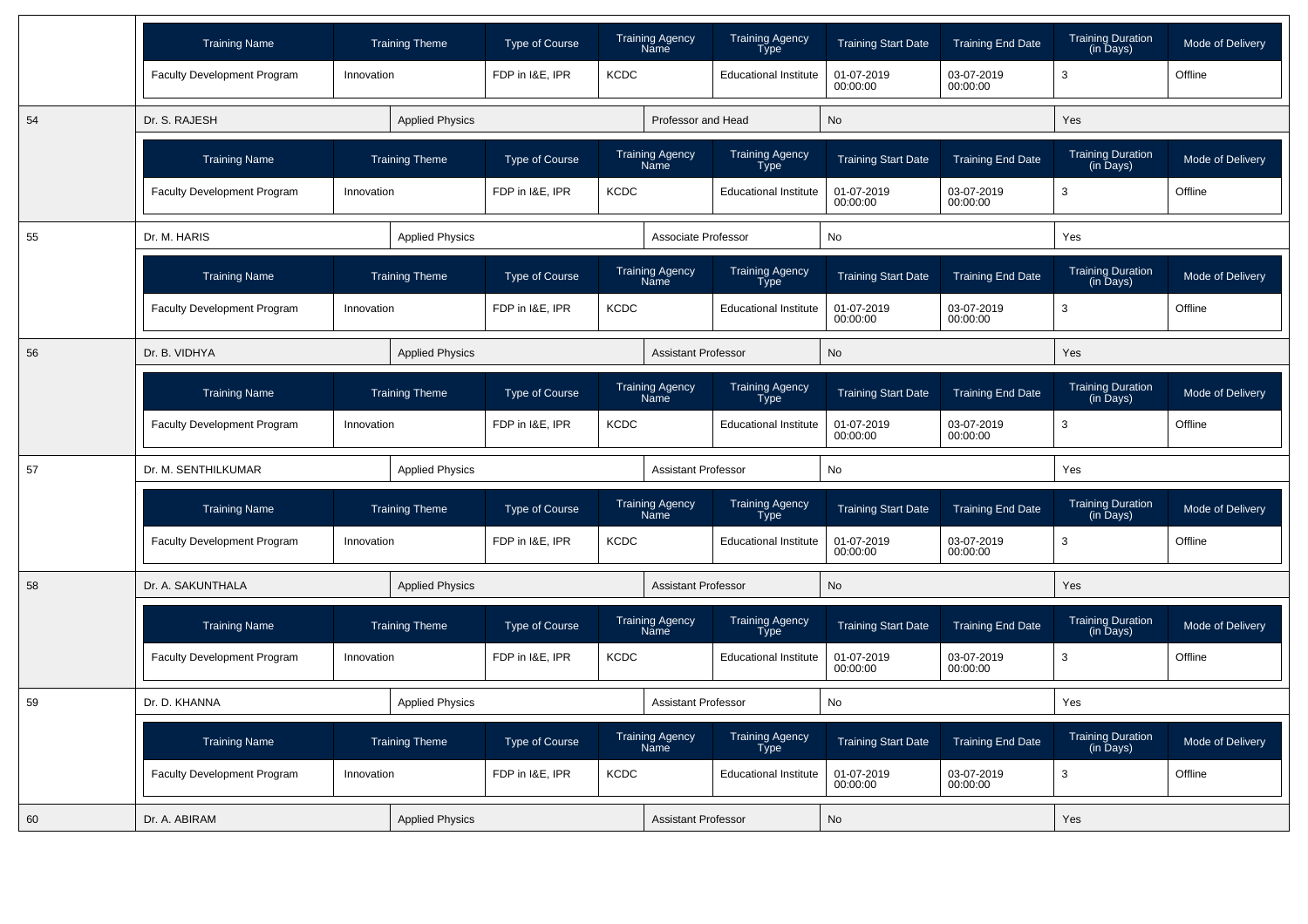|    | <b>Training Name</b>                                         | <b>Training Theme</b>         | <b>Type of Course</b>       |                                                 | <b>Training Agency</b><br>Name           | <b>Training Agency</b><br>Type | <b>Training Start Date</b> | <b>Training End Date</b> | <b>Training Duration</b><br>(in Days) | Mode of Delivery |
|----|--------------------------------------------------------------|-------------------------------|-----------------------------|-------------------------------------------------|------------------------------------------|--------------------------------|----------------------------|--------------------------|---------------------------------------|------------------|
|    | <b>Faculty Development Program</b>                           | Innovation                    | FDP in I&E, IPR             | <b>KCDC</b>                                     |                                          | <b>Educational Institute</b>   | 01-07-2019<br>00:00:00     | 03-07-2019<br>00:00:00   | 3                                     | Offline          |
| 61 | Mrs. D. HEPSIBA                                              | <b>Biomedical Engineering</b> |                             |                                                 | <b>Assistant Professor</b>               |                                | No                         |                          | Yes                                   |                  |
|    | <b>Training Name</b>                                         | <b>Training Theme</b>         | <b>Type of Course</b>       |                                                 | <b>Training Agency</b><br>Name           | <b>Training Agency</b><br>Type | <b>Training Start Date</b> | <b>Training End Date</b> | Training Duration<br>(in Days)        | Mode of Delivery |
|    | <b>Faculty Development Program</b>                           | Innovation                    | FDP in I&E, IPR             | <b>KCDC</b>                                     |                                          | <b>Educational Institute</b>   | 01-07-2019<br>00:00:00     | 03-07-2019<br>00:00:00   | 3                                     | Offline          |
|    | Artificial Intelligence and Machine<br>Learning using MATLAB | Innovation                    | FDP in I&E, IPR             | Avinashilingam<br><b>Education for</b><br>Women | Institute for Home<br>Science and Higher | <b>Educational Institute</b>   | 17-12-2019<br>00:00:00     | 18-12-2019<br>00:00:00   | $\overline{2}$                        | Offline          |
| 62 | Dr. P. MANIMEGALAI                                           | <b>Biomedical Engineering</b> |                             |                                                 | Associate Professor                      |                                | No                         |                          | Yes                                   |                  |
|    | <b>Training Name</b>                                         | <b>Training Theme</b>         | <b>Type of Course</b>       |                                                 | <b>Training Agency</b><br>Name           | <b>Training Agency</b><br>Type | <b>Training Start Date</b> | <b>Training End Date</b> | <b>Training Duration</b><br>(in Days) | Mode of Delivery |
|    | <b>Faculty Development Program</b>                           | Innovation                    | FDP in I&E, IPR             | <b>KCDC</b>                                     |                                          | <b>Educational Institute</b>   | 01-07-2019<br>00:00:00     | 03-07-2019<br>00:00:00   | 3                                     | Offline          |
|    |                                                              | Innovation                    | FDP in I&E, IPR<br>Sciences |                                                 | Karunya Institute of<br>technology and   | <b>Educational Institute</b>   | 06-11-2019<br>00:00:00     | 09-11-2019<br>00:00:00   | $\overline{4}$                        | Offline          |
| 63 | Dr. P. SUBHA HENCY JOSE                                      | <b>Biomedical Engineering</b> |                             |                                                 | <b>Assistant Professor</b>               |                                | No                         |                          | Yes                                   |                  |
|    | <b>Training Name</b>                                         | <b>Training Theme</b>         | <b>Type of Course</b>       |                                                 | <b>Training Agency</b><br>Name           | <b>Training Agency</b><br>Type | <b>Training Start Date</b> | <b>Training End Date</b> | <b>Training Duration</b><br>(in Days) | Mode of Delivery |
|    | <b>Faculty Development Program</b>                           | Innovation                    | FDP in I&E, IPR             | <b>KCDC</b>                                     |                                          | <b>Educational Institute</b>   | 01-07-2019<br>00:00:00     | 03-07-2019<br>00:00:00   | 3                                     | Offline          |
|    | Artificial Intelligence                                      | Innovation                    | FDP in I&E, IPR             | <b>AICTE</b>                                    |                                          | Govt. Agency<br>(Central)      | 02-12-2019<br>00:00:00     | 06-12-2019<br>00:00:00   | 5                                     | Online           |
| 64 | Dr. D. PAMELA                                                | <b>Biomedical Engineering</b> |                             |                                                 | Associate Professor                      |                                | No                         |                          | Yes                                   |                  |
|    | <b>Training Name</b>                                         | <b>Training Theme</b>         | <b>Type of Course</b>       |                                                 | <b>Training Agency</b><br>Name           | <b>Training Agency</b><br>Type | <b>Training Start Date</b> | <b>Training End Date</b> | <b>Training Duration</b><br>(in Days) | Mode of Delivery |
|    | <b>Faculty Development Program</b>                           | Innovation                    | FDP in I&E, IPR             | <b>KCDC</b>                                     |                                          | <b>Educational Institute</b>   | 01-07-2019<br>00:00:00     | 03-07-2019<br>00:00:00   | 3                                     | Offline          |
|    | Python Programming                                           | Innovation                    | FDP in I&E, IPR             | <b>ICT Academy</b>                              |                                          | <b>Educational Institute</b>   | 05-12-2019<br>00:00:00     | 07-12-2019<br>00:00:00   | $\mathbf{3}$                          | Offline          |
| 65 | Dr. S. THOMAS GEORGE                                         | <b>Biomedical Engineering</b> |                             |                                                 | Associate Professor                      |                                | No                         |                          | Yes                                   |                  |
|    | <b>Training Name</b>                                         | <b>Training Theme</b>         | Type of Course              |                                                 | Training Agency<br>Name                  | Training Agency<br>Type        | <b>Training Start Date</b> | <b>Training End Date</b> | Training Duration<br>(in Days)        | Mode of Delivery |
|    | Faculty Development Program                                  | Innovation                    | FDP in I&E, IPR             | <b>KCDC</b>                                     |                                          | <b>Educational Institute</b>   | 01-07-2019<br>00:00:00     | 03-07-2019<br>00:00:00   | 3                                     | Offline          |
| 66 | Dr. NISHI SHAHNAJ HAIDER                                     | <b>Biomedical Engineering</b> |                             |                                                 | <b>Assistant Prfoessor</b>               |                                | No                         |                          | Yes                                   |                  |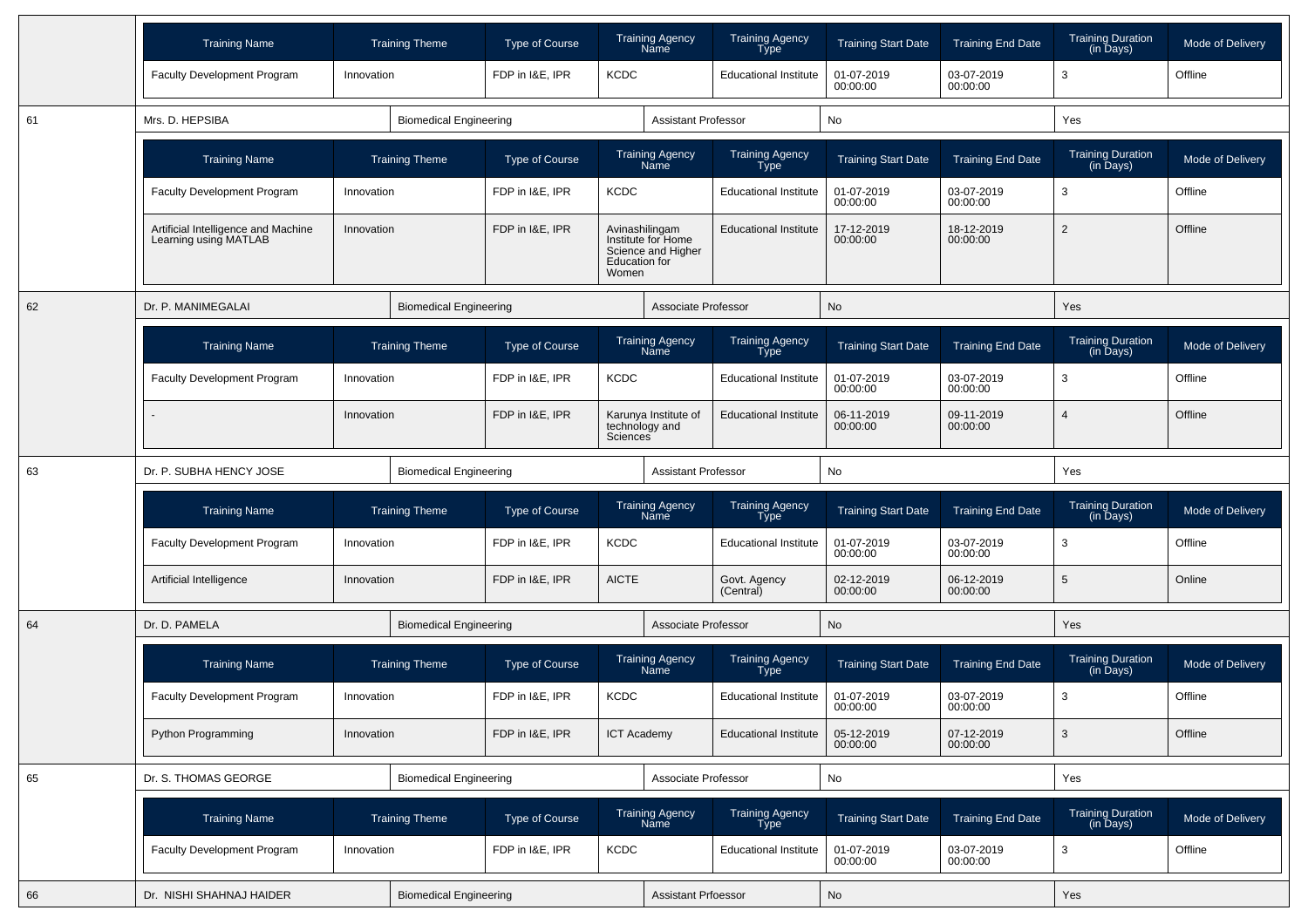|    | <b>Training Name</b>                                                 | <b>Training Theme</b>                    | Type of Course                | <b>Training Agency</b><br>Name                            | <b>Training Agency</b><br><b>Type</b> | <b>Training Start Date</b> | <b>Training End Date</b> | <b>Training Duration</b><br>(in Days)             | Mode of Delivery |
|----|----------------------------------------------------------------------|------------------------------------------|-------------------------------|-----------------------------------------------------------|---------------------------------------|----------------------------|--------------------------|---------------------------------------------------|------------------|
| 67 | Dr. J. SAMSON ISAAC                                                  |                                          | <b>Biomedical Engineering</b> | <b>Assistant Professor</b>                                |                                       | No                         |                          | Yes                                               |                  |
|    | <b>Training Name</b>                                                 | <b>Training Theme</b>                    | <b>Type of Course</b>         | <b>Training Agency</b><br>Name                            | <b>Training Agency</b><br><b>Type</b> | <b>Training Start Date</b> | <b>Training End Date</b> | <b>Training Duration</b><br>$(in \bar{D}$ ays $)$ | Mode of Delivery |
|    | <b>Faculty Development Program</b>                                   | Innovation                               | FDP in I&E, IPR               | KcDC                                                      | <b>Educational Institute</b>          | 01-07-2019<br>00:00:00     | 03-07-2019<br>00:00:00   | 3                                                 | Offline          |
|    | Industry 4.0                                                         | Innovation                               | FDP in I&E, IPR               | Karunya Institute of<br>Technology and<br>Sciences        | <b>Educational Institute</b>          | 06-11-2019<br>00:00:00     | 09-11-2019<br>00:00:00   | $\Delta$                                          | Offline          |
| 68 | Dr. T. LAZAR MATHEW                                                  |                                          | <b>Biomedical Engineering</b> | Professor and Pro Vice<br>Chancellor                      |                                       | <b>No</b>                  |                          | <b>Yes</b>                                        |                  |
|    | <b>Training Name</b>                                                 | <b>Training Theme</b>                    | <b>Type of Course</b>         | Training Agency<br>Name                                   | Training Agency<br>Type               | <b>Training Start Date</b> | <b>Training End Date</b> | Training Duration<br>(in Days)                    | Mode of Delivery |
|    | <b>Faculty Development Program</b>                                   | Innovation                               | FDP in I&E, IPR               | <b>KCDC</b>                                               | <b>Educational Institute</b>          | 01-07-2019<br>00:00:00     | 03-07-2019<br>00:00:00   | 3                                                 | Offline          |
| 69 | Dr. C. VANI                                                          | Biotechnology                            |                               |                                                           | <b>Assistant Professor</b>            |                            | <b>No</b>                |                                                   |                  |
|    | <b>Training Name</b>                                                 | <b>Training Theme</b><br>FDP in I&E. IPR |                               | <b>Training Agency</b><br>Name                            | Training Agency<br>Type               | <b>Training Start Date</b> | <b>Training End Date</b> | <b>Training Duration</b><br>(in Days)             | Mode of Delivery |
|    | Faculty Development Program                                          | Innovation                               |                               | <b>KCDC</b>                                               | <b>Educational Institute</b>          | 01-07-2019<br>00:00:00     | 03-07-2019<br>00:00:00   | 3                                                 | Offline          |
|    | Experience the cutting edge<br>Elsevier tools to Pivot your research | Innovation                               | FDP in I&E, IPR               | Karunya Institute of<br>Technology and<br><b>Sciences</b> | <b>Educational Institute</b>          | 18-06-2020<br>00:00:00     | 18-06-2020<br>00:00:00   |                                                   | Online           |
| 70 | Dr. J. JANNET VENNILA                                                | Biotechnology                            |                               | Professor                                                 |                                       | No                         |                          | Yes                                               |                  |
|    | <b>Training Name</b>                                                 | <b>Training Theme</b>                    | <b>Type of Course</b>         | <b>Training Agency</b><br>Name                            | <b>Training Agency</b><br><b>Type</b> | <b>Training Start Date</b> | <b>Training End Date</b> | <b>Training Duration</b><br>(in Days)             | Mode of Delivery |
|    | <b>Faculty Development Program</b>                                   | Innovation                               | FDP in I&E, IPR               | <b>KCDC</b>                                               | <b>Educational Institute</b>          | 01-07-2019<br>00:00:00     | 03-07-2019<br>00:00:00   | 3                                                 | Offline          |
| 71 | Dr. M.S.A. MUTHU KUMAR NADAR                                         | Biotechnology                            |                               | <b>Assistant Professor</b>                                |                                       | No                         |                          | Yes                                               |                  |
|    | <b>Training Name</b>                                                 | <b>Training Theme</b>                    | <b>Type of Course</b>         | <b>Training Agency</b><br>Name                            | <b>Training Agency</b><br>Type        | <b>Training Start Date</b> | <b>Training End Date</b> | <b>Training Duration</b><br>(in Days)             | Mode of Delivery |
|    | <b>Faculty Development Program</b>                                   | Innovation                               | FDP in I&E, IPR               | <b>KCDC</b>                                               | <b>Educational Institute</b>          | 01-07-2019<br>00:00:00     | 03-07-2019<br>00:00:00   | 3                                                 | Offline          |
|    | Experience the cutting edge<br>Elsevier tools to Pivot your research | Innovation                               | FDP in I&E, IPR               | Karunya Institute of<br>Technology and<br>Sciences        | <b>Educational Institute</b>          | 18-06-2020<br>00:00:00     | 18-06-2020<br>00:00:00   | 1                                                 | Online           |
| 72 | Dr. T. JESSE JOEL                                                    | Biotechnology                            |                               | <b>Assistant Professor</b>                                |                                       | <b>No</b>                  |                          | <b>Yes</b>                                        |                  |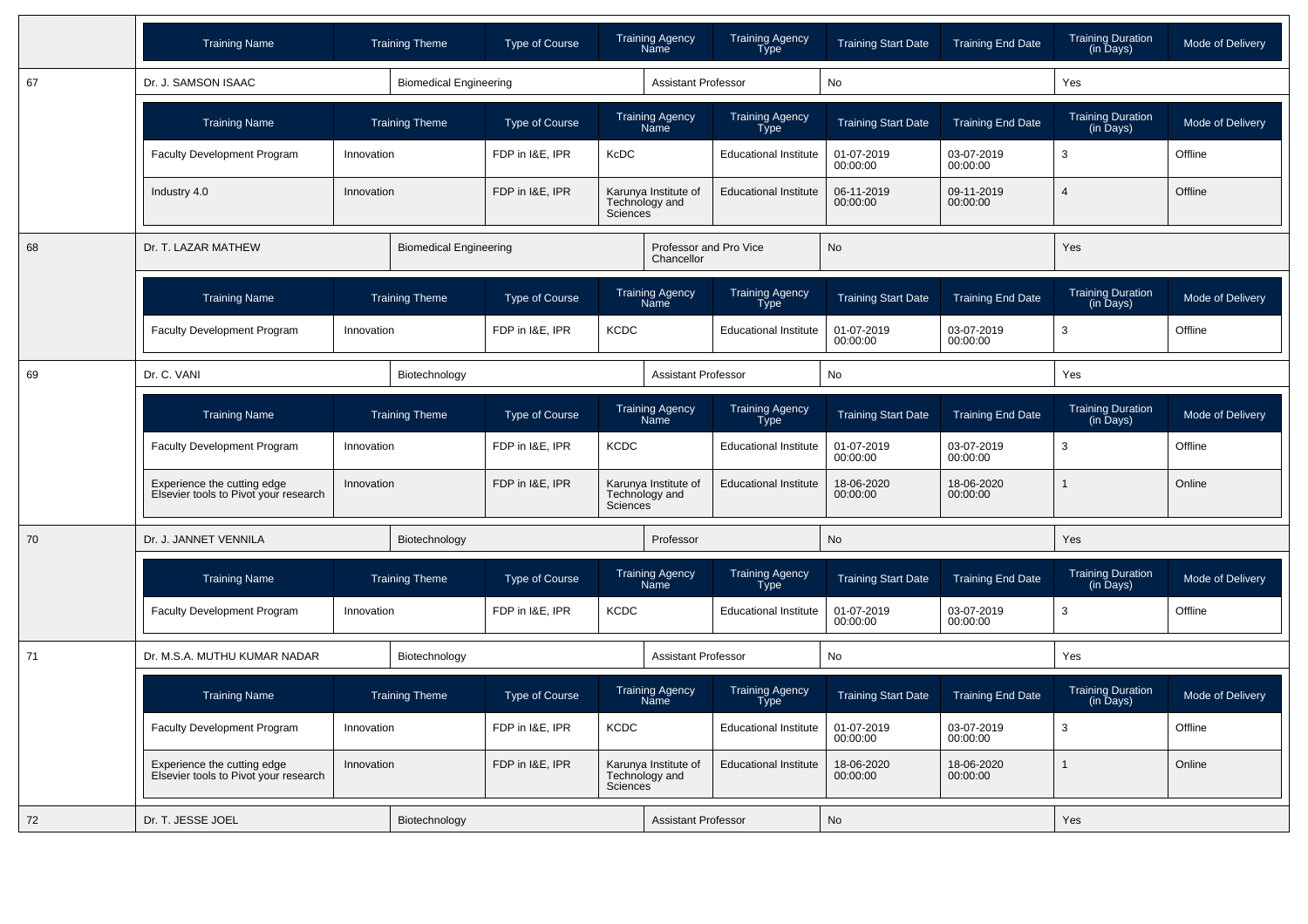|    | <b>Training Name</b>                                                 |            | <b>Training Theme</b> | Type of Course                 |                                | <b>Training Agency</b><br>Name            | <b>Training Agency</b><br><b>Type</b> | <b>Training Start Date</b> | <b>Training End Date</b> | <b>Training Duration</b><br>(in Days)                  | Mode of Delivery |
|----|----------------------------------------------------------------------|------------|-----------------------|--------------------------------|--------------------------------|-------------------------------------------|---------------------------------------|----------------------------|--------------------------|--------------------------------------------------------|------------------|
|    | <b>Faculty Development Program</b>                                   | Innovation |                       | FDP in I&E, IPR                | <b>KCDC</b>                    |                                           | <b>Educational Institute</b>          | 01-07-2019<br>00:00:00     | 03-07-2019<br>00:00:00   | 3                                                      | Offline          |
|    | Experience the cutting edge<br>Elsevier tools to Pivot your research | Innovation |                       | FDP in I&E, IPR                | Sciences                       | Karunya Institute of<br>Technology and    | <b>Educational Institute</b>          | 18-06-2020<br>00:00:00     | 18-06-2020<br>00:00:00   |                                                        | Online           |
|    | Teaching Learning and Evaluation                                     | Innovation |                       | FDP in I&E, IPR                | Women                          | Arulmigu Palani<br>Andavar College for    | <b>Educational Institute</b>          | 04-05-2020<br>00:00:00     | 06-05-2020<br>00:00:00   | 3                                                      | Online           |
| 73 | Dr. M. LAKSHMI PRABHA                                                |            | Biotechnology         |                                |                                | <b>Assistant Professor</b>                |                                       | No                         |                          | Yes                                                    |                  |
|    | <b>Training Name</b>                                                 |            | <b>Training Theme</b> | Type of Course                 |                                | <b>Training Agency</b><br><b>Name</b>     | <b>Training Agency</b><br><b>Type</b> | <b>Training Start Date</b> | <b>Training End Date</b> | <b>Training Duration</b><br>$(in \overline{D}$ ays $)$ | Mode of Delivery |
|    | <b>Faculty Development Program</b>                                   | Innovation |                       | FDP in I&E, IPR                | <b>KCDC</b>                    |                                           | <b>Educational Institute</b>          | 01-07-2019<br>00:00:00     | 03-07-2019<br>00:00:00   | 3                                                      | Offline          |
|    | Experience the cutting edge<br>Elsevier tools to Pivot your research | Innovation |                       | FDP in I&E, IPR                | <b>Sciences</b>                | Karunya Institute of<br>Technology and    | <b>Educational Institute</b>          | 18-06-2020<br>00:00:00     | 18-06-2020<br>00:00:00   |                                                        | Online           |
| 74 | Dr. S. KAVITHA                                                       |            | Biotechnology         |                                |                                | <b>Assistant Professor</b>                |                                       | <b>No</b>                  |                          | Yes                                                    |                  |
|    | <b>Training Name</b>                                                 |            | <b>Training Theme</b> | Type of Course                 | <b>Training Agency</b><br>Name |                                           | <b>Training Agency</b><br><b>Type</b> | <b>Training Start Date</b> | <b>Training End Date</b> | <b>Training Duration</b><br>$(in \bar{D}$ ays $)$      | Mode of Delivery |
|    | <b>Faculty Development Program</b>                                   | Innovation |                       | FDP in I&E, IPR<br><b>KCDC</b> |                                |                                           | <b>Educational Institute</b>          | 01-07-2019<br>00:00:00     | 03-07-2019<br>00:00:00   | 3                                                      | Offline          |
|    | Experience the cutting edge<br>Elsevier tools to Pivot your research | Innovation |                       | FDP in I&E, IPR                | Sciences                       | Karunya Institute of<br>Technology and    | <b>Educational Institute</b>          | 18-06-2020<br>00:00:00     | 18-06-2020<br>00:00:00   |                                                        | Online           |
| 75 | Dr. R.S. DAVID PAUL RAJ                                              |            | Biotechnology         |                                |                                | <b>Assistant Professor</b>                |                                       | <b>No</b>                  |                          | Yes                                                    |                  |
|    | <b>Training Name</b>                                                 |            | <b>Training Theme</b> | Type of Course                 |                                | <b>Training Agency</b><br>Name            | <b>Training Agency</b><br><b>Type</b> | <b>Training Start Date</b> | <b>Training End Date</b> | <b>Training Duration</b><br>(in Days)                  | Mode of Delivery |
|    | <b>Faculty Development Program</b>                                   | Innovation |                       | FDP in I&E, IPR                | <b>KCDC</b>                    |                                           | <b>Educational Institute</b>          | 01-07-2019<br>00:00:00     | 03-07-2019<br>00:00:00   | 3                                                      | Offline          |
|    | - Innovation & Entrepreneurship<br>Development Programme             | Innovation |                       | FDP in I&E, IPR                |                                | <b>Anna University</b><br>Regional campus | <b>Educational Institute</b>          | 16-07-2019<br>00:00:00     | 18-07-2019<br>00:00:00   | 3                                                      | Online           |
| 76 | Dr. S. MURUGAN                                                       |            | Biotechnology         |                                |                                | Associate Professor                       |                                       | No                         |                          | <b>Yes</b>                                             |                  |
|    | <b>Training Name</b>                                                 |            | <b>Training Theme</b> | Type of Course                 |                                | <b>Training Agency</b><br>Name            | Training Agency<br><b>Type</b>        | <b>Training Start Date</b> | <b>Training End Date</b> | Training Duration<br>(in Days)                         | Mode of Delivery |
|    | Faculty Development Program                                          | Innovation |                       | FDP in I&E, IPR                | <b>KCDC</b>                    |                                           | <b>Educational Institute</b>          | 01-07-2019<br>00:00:00     | 03-07-2019<br>00:00:00   | 3                                                      | Offline          |
|    | Experience the cutting edge<br>Elsevier tools to Pivot your research | Innovation |                       | FDP in I&E, IPR                | Sciences <sup>®</sup>          | Karunya Institute of<br>Technology and    | <b>Educational Institute</b>          | 18-06-2020<br>00:00:00     | 18-06-2020<br>00:00:00   |                                                        | Online           |
| 77 | Dr. JIBU THOMAS                                                      |            | Biotechnology         |                                |                                | Associate Professor                       |                                       | No                         |                          | Yes                                                    |                  |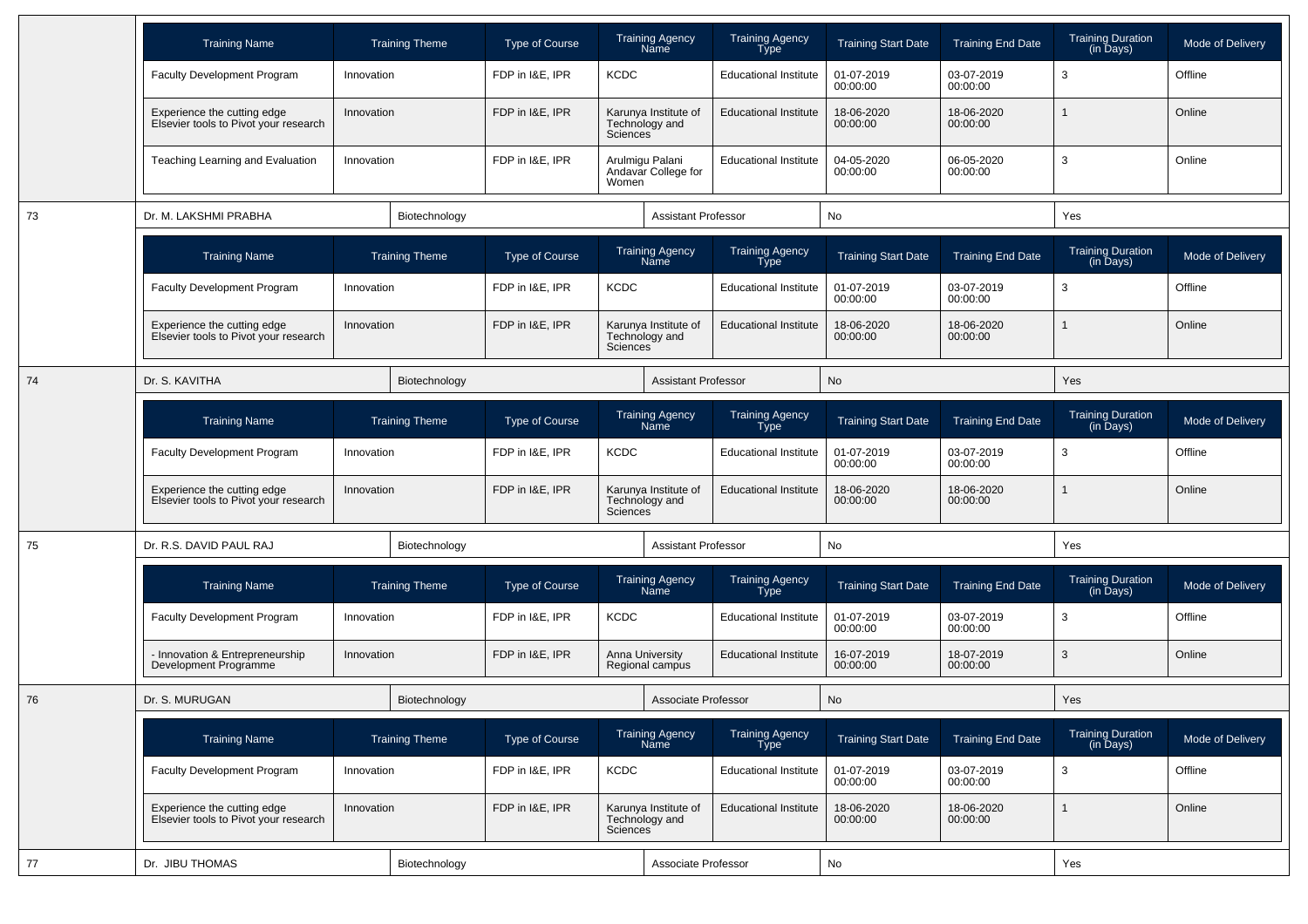|    | <b>Training Name</b>                                                                             |                       | <b>Training Theme</b> | Type of Course  | <b>Training Agency</b><br>Name                                  | <b>Training Agency</b><br>Type | <b>Training Start Date</b> | <b>Training End Date</b> | <b>Training Duration</b><br>(in Days) | Mode of Delivery |
|----|--------------------------------------------------------------------------------------------------|-----------------------|-----------------------|-----------------|-----------------------------------------------------------------|--------------------------------|----------------------------|--------------------------|---------------------------------------|------------------|
|    | <b>Faculty Development Program</b>                                                               | Innovation            |                       | FDP in I&E, IPR | <b>KCDC</b>                                                     | <b>Educational Institute</b>   | 01-07-2019<br>00:00:00     | 03-07-2019<br>00:00:00   | 3                                     | Offline          |
| 78 | Dr. V.M. BERLIN GRACE                                                                            |                       | Biotechnology         |                 | Professor                                                       |                                | No                         |                          | Yes                                   |                  |
|    | <b>Training Name</b>                                                                             |                       | <b>Training Theme</b> | Type of Course  | <b>Training Agency</b><br>Name                                  | <b>Training Agency</b><br>Type | <b>Training Start Date</b> | <b>Training End Date</b> | <b>Training Duration</b><br>(in Days) | Mode of Delivery |
|    | <b>Faculty Development Program</b>                                                               | Innovation            |                       | FDP in I&E, IPR | <b>KCDC</b>                                                     | <b>Educational Institute</b>   | 01-07-2019<br>00:00:00     | 03-07-2019<br>00:00:00   | 3                                     | Offline          |
|    | Synergia to Revitalize, Reform and<br>Refresh ourselves as Agents to<br>ensure Quality Education | Innovation            |                       | FDP in I&E, IPR | Auxilium College,<br>Vellore                                    | <b>Educational Institute</b>   | 01-06-2020<br>00:00:00     | 07-06-2020<br>00:00:00   | 7                                     | Online           |
| 79 | Dr. RIDLING MARGARET WALLER                                                                      |                       | Biotechnology         |                 | Chancellor                                                      | Professor and Pro Vice         | No                         |                          | Yes                                   |                  |
|    | <b>Training Name</b>                                                                             |                       | <b>Training Theme</b> | Type of Course  | <b>Training Agency</b><br>Name                                  | <b>Training Agency</b><br>Type | <b>Training Start Date</b> | <b>Training End Date</b> | <b>Training Duration</b><br>(in Days) | Mode of Delivery |
|    | <b>Faculty Development Program</b>                                                               | Innovation            |                       | FDP in I&E. IPR | <b>KCDC</b>                                                     | <b>Educational Institute</b>   | 01-07-2019<br>00:00:00     | 03-07-2019<br>00:00:00   | 3                                     | Offline          |
| 80 | Mrs. ANU JACOB                                                                                   |                       | Biotechnology         |                 |                                                                 | <b>Assistant Professor</b>     | No                         |                          | Yes                                   |                  |
|    | <b>Training Name</b>                                                                             | <b>Training Theme</b> |                       | Type of Course  | <b>Training Agency</b><br>Name                                  | <b>Training Agency</b><br>Type | <b>Training Start Date</b> | <b>Training End Date</b> | <b>Training Duration</b><br>(in Days) | Mode of Delivery |
|    | <b>Faculty Development Program</b>                                                               | Innovation            |                       | FDP in I&E, IPR | <b>KCDC</b>                                                     | <b>Educational Institute</b>   | 01-07-2019<br>00:00:00     | 03-07-2019<br>00:00:00   | 3                                     | Offline          |
|    | Experience the cutting edge<br>Elsevier tools to Pivot your research                             | Innovation            |                       | FDP in I&E, IPR | Karunya Institute of<br>Technology and<br><b>Sciences</b>       | <b>Educational Institute</b>   | 18-06-2020<br>00:00:00     | 18-06-2020<br>00:00:00   |                                       | Online           |
| 81 | Mrs. KANTI KUSUM YADAV                                                                           |                       | Biotechnology         |                 |                                                                 | <b>Assistant Professor</b>     | No                         |                          | Yes                                   |                  |
|    | <b>Training Name</b>                                                                             |                       | <b>Training Theme</b> | Type of Course  | <b>Training Agency</b><br>Name                                  | <b>Training Agency</b><br>Type | <b>Training Start Date</b> | <b>Training End Date</b> | <b>Training Duration</b><br>(in Days) | Mode of Delivery |
|    | <b>Faculty Development Program</b>                                                               | Innovation            |                       | FDP in I&E, IPR | <b>KCDC</b>                                                     | <b>Educational Institute</b>   | 01-07-2019<br>00:00:00     | 03-07-2019<br>00:00:00   | 3                                     | Offline          |
|    | Experience the cutting edge<br>Elsevier tools to Pivot your research                             | Innovation            |                       | FDP in I&E, IPR | Karunya Institute of<br>Technology and<br><b>Sciences</b>       | <b>Educational Institute</b>   | 18-06-2020<br>00:00:00     | 18-06-2020<br>00:00:00   |                                       | Online           |
| 82 | Mr. S. PRATHAP                                                                                   |                       | Biotechnology         |                 |                                                                 | <b>Assistant Professor</b>     | No                         |                          | Yes                                   |                  |
|    | <b>Training Name</b>                                                                             |                       | <b>Training Theme</b> | Type of Course  | <b>Training Agency</b><br>Name                                  | Training Agency<br>Type        | <b>Training Start Date</b> | <b>Training End Date</b> | Training Duration<br>(in Days)        | Mode of Delivery |
|    | Faculty Development Program                                                                      | Innovation            |                       | FDP in I&E. IPR | <b>KCDC</b>                                                     | <b>Educational Institute</b>   | 01-07-2019<br>00:00:00     | 03-07-2019<br>00:00:00   | $\mathbf{3}$                          | Offline          |
|    | Experience the cutting edge<br>Elsevier tools to Pivot your research                             | Innovation            |                       | FDP in I&E, IPR | Karunya Institute of<br>Technology and<br>Sciences <sup>1</sup> | <b>Educational Institute</b>   | 18-06-2020<br>00:00:00     | 18-06-2020<br>00:00:00   |                                       | Online           |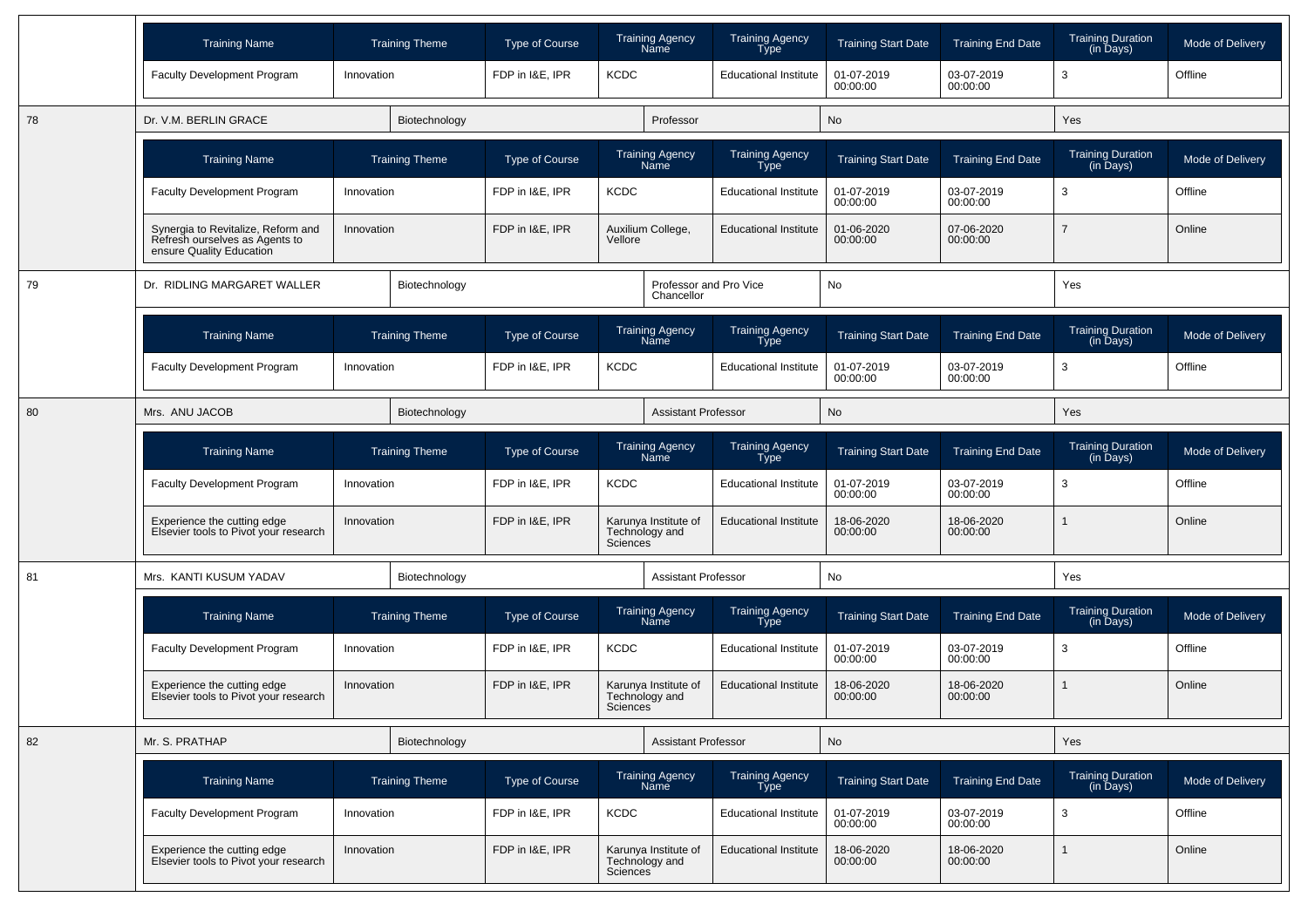| 83 | Dr. BISWANATH MAHANTY                                                | Biotechnology<br><b>Training Theme</b> |                          |                                |                       | <b>Assistant Professor</b>             |                                       | No                         |                          | Yes                                   |                  |
|----|----------------------------------------------------------------------|----------------------------------------|--------------------------|--------------------------------|-----------------------|----------------------------------------|---------------------------------------|----------------------------|--------------------------|---------------------------------------|------------------|
|    | <b>Training Name</b>                                                 |                                        |                          | <b>Type of Course</b>          |                       | <b>Training Agency</b><br>Name         | <b>Training Agency</b><br><b>Type</b> | <b>Training Start Date</b> | <b>Training End Date</b> | <b>Training Duration</b><br>(in Days) | Mode of Delivery |
|    | Faculty Development Program                                          | Innovation                             |                          | FDP in I&E. IPR                | <b>KCDC</b>           |                                        | <b>Educational Institute</b>          | 01-07-2019<br>00:00:00     | 03-07-2019<br>00:00:00   | 3                                     | Offline          |
|    | Experience the cutting edge<br>Elsevier tools to Pivot your research | Innovation                             |                          | FDP in I&E, IPR                | Sciences              | Karunya Institute of<br>Technology and | <b>Educational Institute</b>          | 18-06-2020<br>00:00:00     | 18-06-2020<br>00:00:00   | $\mathbf{1}$                          | Online           |
| 84 | Dr. PINAKI DEY                                                       |                                        | Biotechnology            |                                |                       | <b>Assistant Professor</b>             |                                       | No                         |                          | Yes                                   |                  |
|    | <b>Training Name</b>                                                 |                                        | <b>Training Theme</b>    | <b>Type of Course</b>          |                       | <b>Training Agency</b><br>Name         | <b>Training Agency</b><br>Type        | <b>Training Start Date</b> | <b>Training End Date</b> | Training Duration<br>(in Days)        | Mode of Delivery |
|    | <b>Faculty Development Program</b>                                   | Innovation                             |                          | FDP in I&E, IPR                | <b>KCDC</b>           |                                        | <b>Educational Institute</b>          | 01-07-2019<br>00:00:00     | 03-07-2019<br>00:00:00   | 3                                     | Offline          |
|    | Experience the cutting edge<br>Elsevier tools to Pivot your research | Innovation                             |                          | FDP in I&E, IPR                | Sciences <sup>®</sup> | Karunya Institute of<br>Technology and | <b>Educational Institute</b>          | 18-06-2020<br>00:00:00     | 18-06-2020<br>00:00:00   | $\mathbf{1}$                          | Online           |
| 85 | Dr. LEVIN ANBU MICHELE GOMEZE                                        |                                        | Biotechnology            |                                |                       | <b>Assistant Professor</b>             |                                       | No                         |                          | Yes                                   |                  |
|    | <b>Training Name</b>                                                 |                                        | <b>Training Theme</b>    | <b>Type of Course</b>          |                       | <b>Training Agency</b><br>Name         | Training Agency<br>Type               | <b>Training Start Date</b> | <b>Training End Date</b> | <b>Training Duration</b><br>(in Days) | Mode of Delivery |
| 86 | Dr. I. REYA ISSAC                                                    |                                        | Biotechnology            |                                |                       | <b>Assistant Professor</b>             |                                       | No                         |                          | Yes                                   |                  |
|    | <b>Training Name</b>                                                 |                                        | <b>Training Theme</b>    | <b>Type of Course</b>          |                       | <b>Training Agency</b><br>Name         | <b>Training Agency</b><br>Type        | <b>Training Start Date</b> | <b>Training End Date</b> | <b>Training Duration</b><br>(in Days) | Mode of Delivery |
|    | <b>Faculty Development Program</b>                                   | Innovation                             |                          | FDP in I&E, IPR<br><b>KCDC</b> |                       |                                        | <b>Educational Institute</b>          | 01-07-2019<br>00:00:00     | 03-07-2019<br>00:00:00   | 3                                     | Offline          |
|    | Experience the cutting edge<br>Elsevier tools to Pivot your research | Innovation                             |                          | FDP in I&E, IPR                | Sciences <sup>®</sup> | Karunya Institute of<br>Technology and | <b>Educational Institute</b>          | 18-06-2020<br>00:00:00     | 18-06-2020<br>00:00:00   |                                       | Online           |
| 87 | Mrs. K. SUNDARAYAMINI                                                |                                        | Civil Engineering        |                                |                       | <b>Assistant Professor</b>             |                                       | No                         |                          | Yes                                   |                  |
|    | <b>Training Name</b>                                                 |                                        | <b>Training Theme</b>    | <b>Type of Course</b>          |                       | <b>Training Agency</b><br>Name         | <b>Training Agency</b><br>Type        | <b>Training Start Date</b> | <b>Training End Date</b> | Training Duration<br>(in Days)        | Mode of Delivery |
|    | <b>Faculty Development Program</b>                                   | Innovation                             |                          | FDP in I&E, IPR                | <b>KCDC</b>           |                                        | <b>Educational Institute</b>          | 01-07-2019<br>00:00:00     | 03-07-2019<br>00:00:00   | 3                                     | Offline          |
| 88 | Mr. K. CHRISTOPHER GUNASINGH                                         |                                        | <b>Civil Engineering</b> |                                |                       | Assistant Professor                    |                                       | $\mathsf{No}$              |                          | Yes                                   |                  |
|    | <b>Training Name</b>                                                 |                                        | <b>Training Theme</b>    | Type of Course                 |                       | Training Agency<br>Name                | Training Agency<br>Type               | <b>Training Start Date</b> | <b>Training End Date</b> | Training Duration<br>(in Days)        | Mode of Delivery |
|    | Faculty Development Program                                          | Innovation                             |                          | FDP in I&E, IPR                | KCDC                  |                                        | <b>Educational Institute</b>          | 01-07-2019<br>00:00:00     | 03-07-2019<br>00:00:00   | 3                                     | Offline          |
| 89 | Mr. A. JOE PAULSON                                                   |                                        | Civil Engineering        |                                |                       | Assistant Professor                    |                                       | $\mathsf{No}$              |                          | Yes                                   |                  |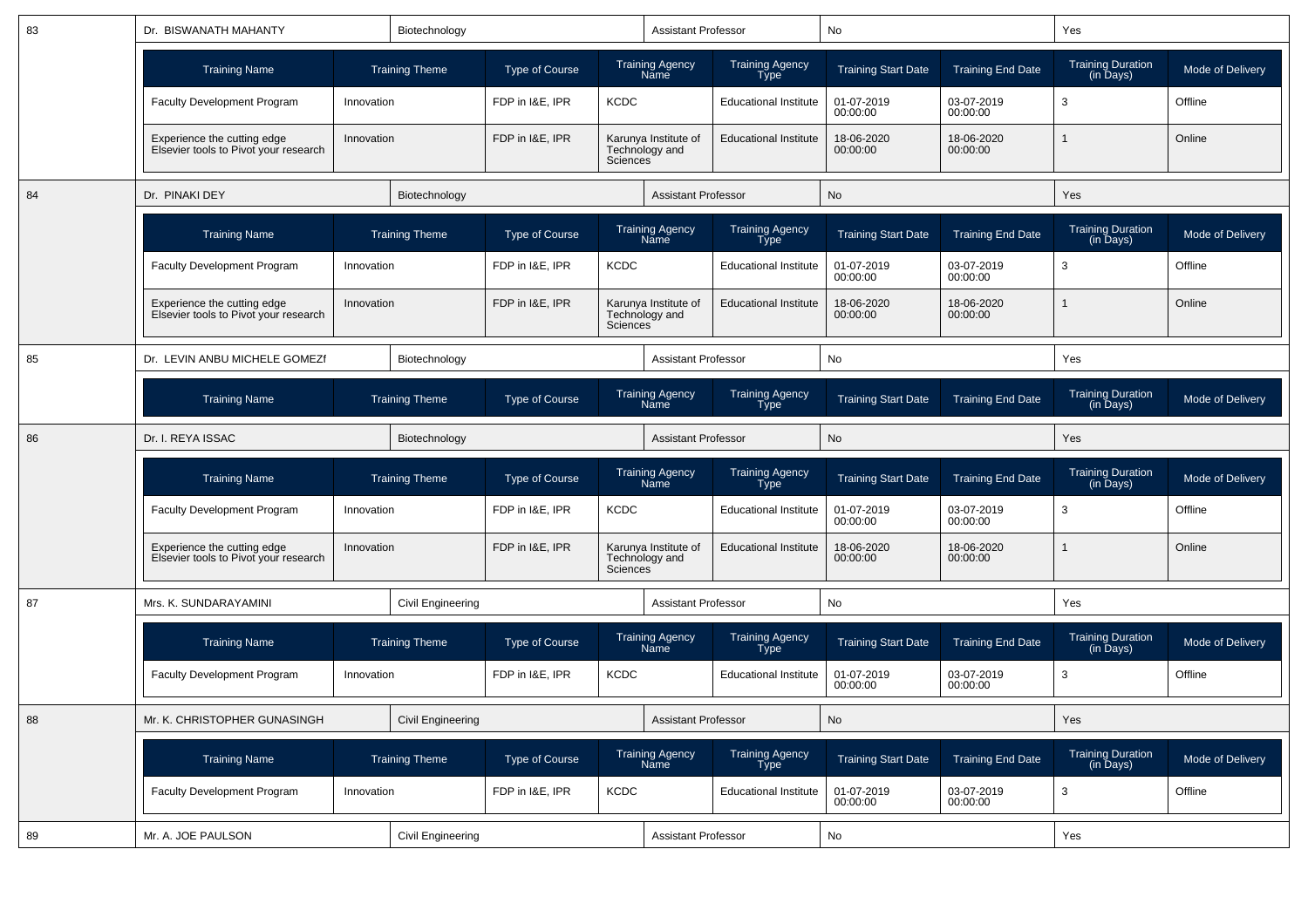|    | <b>Training Name</b>                                 |            | <b>Training Theme</b>    | Type of Course            | <b>Training Agency</b><br>Name               | <b>Training Agency</b><br>Type      | <b>Training Start Date</b> | <b>Training End Date</b> | <b>Training Duration</b><br>(in Days)                  | Mode of Delivery |
|----|------------------------------------------------------|------------|--------------------------|---------------------------|----------------------------------------------|-------------------------------------|----------------------------|--------------------------|--------------------------------------------------------|------------------|
|    | <b>Faculty Development Program</b>                   | Innovation |                          | FDP in I&E, IPR           | <b>KCDC</b>                                  | <b>Educational Institute</b>        | 01-07-2019<br>00:00:00     | 03-07-2019<br>00:00:00   | 3                                                      | Offline          |
| 90 | Dr. C. RAJAKUMAR                                     |            | <b>Civil Engineering</b> |                           | <b>Assistant Professor</b>                   |                                     | <b>No</b>                  |                          | Yes                                                    |                  |
|    | <b>Training Name</b>                                 |            | <b>Training Theme</b>    | Type of Course            | <b>Training Agency</b><br>Name               | <b>Training Agency</b><br>Type      | <b>Training Start Date</b> | <b>Training End Date</b> | <b>Training Duration</b><br>$(in \overline{D}$ ays $)$ | Mode of Delivery |
|    | <b>Faculty Development Program</b>                   | Innovation |                          | FDP in I&E. IPR           | <b>KCDC</b>                                  | <b>Educational Institute</b>        | 01-07-2019<br>00:00:00     | 03-07-2019<br>00:00:00   | 3                                                      | Offline          |
| 91 | Dr. S. VINCENT SAM JEBADURAI                         |            | Civil Engineering        |                           | Coordinator                                  | Assistant Professor and IQAC        | <b>No</b>                  |                          | Yes                                                    |                  |
|    | <b>Training Name</b>                                 |            | <b>Training Theme</b>    | Type of Course            | <b>Training Agency</b><br>Name               | <b>Training Agency</b><br>Type      | <b>Training Start Date</b> | <b>Training End Date</b> | <b>Training Duration</b><br>(in Days)                  | Mode of Delivery |
|    | Faculty Development Program                          | Innovation |                          | FDP in I&E, IPR           | <b>KCDC</b>                                  | <b>Educational Institute</b>        | 01-07-2019<br>00:00:00     | 03-07-2019<br>00:00:00   | 3                                                      | Offline          |
|    | Structural health monitoring and its<br>applications |            | Entrepreneurship/Startup | Short term<br>Certificate | BMS college of<br>Engineering,<br>Banglore   | <b>Educational Institute</b>        | 05-02-2020<br>00:00:00     | 17-06-2020<br>00:00:00   | 134                                                    | Offline          |
|    | Construction Management and its<br>opportunities     |            | Entrepreneurship/Startup | FDP in I&E, IPR           | Kumaraguru<br>College of<br>Technology       | <b>Educational Institute</b>        | 08-07-2020<br>00:00:00     | 16-02-2021<br>00:00:00   | 224                                                    | Offline          |
| 92 | Dr. R. MERCY SHANTHI                                 |            | Civil Engineering        |                           | Associate Professor                          |                                     | <b>No</b>                  |                          | Yes                                                    |                  |
|    | <b>Training Name</b>                                 |            | <b>Training Theme</b>    | Type of Course            | <b>Training Agency</b><br>Name               | <b>Training Agency</b><br>Type      | <b>Training Start Date</b> | <b>Training End Date</b> | <b>Training Duration</b><br>(in Days)                  | Mode of Delivery |
|    | <b>Faculty Development Program</b>                   | Innovation |                          | FDP in I&E, IPR           | <b>KCDC</b>                                  | <b>Educational Institute</b>        | 01-07-2019<br>00:00:00     | 03-07-2019<br>00:00:00   | 3                                                      | Offline          |
| 93 | Dr. C. FREEDA CHRISTY                                |            | Civil Engineering        |                           | Associate Professor                          |                                     | No                         |                          | Yes                                                    |                  |
|    | <b>Training Name</b>                                 |            | <b>Training Theme</b>    | <b>Type of Course</b>     | <b>Training Agency</b><br>Name               | <b>Training Agency</b><br>Type      | <b>Training Start Date</b> | <b>Training End Date</b> | <b>Training Duration</b><br>(in Days)                  | Mode of Delivery |
|    | Faculty Development Program                          | Innovation |                          | FDP in I&E. IPR           | <b>KCDC</b>                                  | <b>Educational Institute</b>        | 01-07-2019<br>00:00:00     | 03-07-2019<br>00:00:00   | 3                                                      | Offline          |
|    | Advancements in Concrete<br>Technology               | Innovation |                          | FDP in I&E, IPR           | Kongu College of<br>Engineering              | <b>Educational Institute</b>        | 12-05-2020<br>00:00:00     | 16-05-2020<br>00:00:00   | 5                                                      | Offline          |
|    | Workshop on Intellectual Property<br>rights          | <b>IPR</b> |                          | FDP in I&E, IPR           | Pandit Deenadayal<br>Petroleum<br>University | Corporate / Industry<br>Association | 05-05-2020<br>00:00:00     | 05-05-2020<br>00:00:00   | 1                                                      | Online           |
| 94 | Dr. C. GAJENDRAN                                     |            | <b>Civil Engineering</b> |                           | Associate Professor                          |                                     | <b>No</b>                  |                          | Yes                                                    |                  |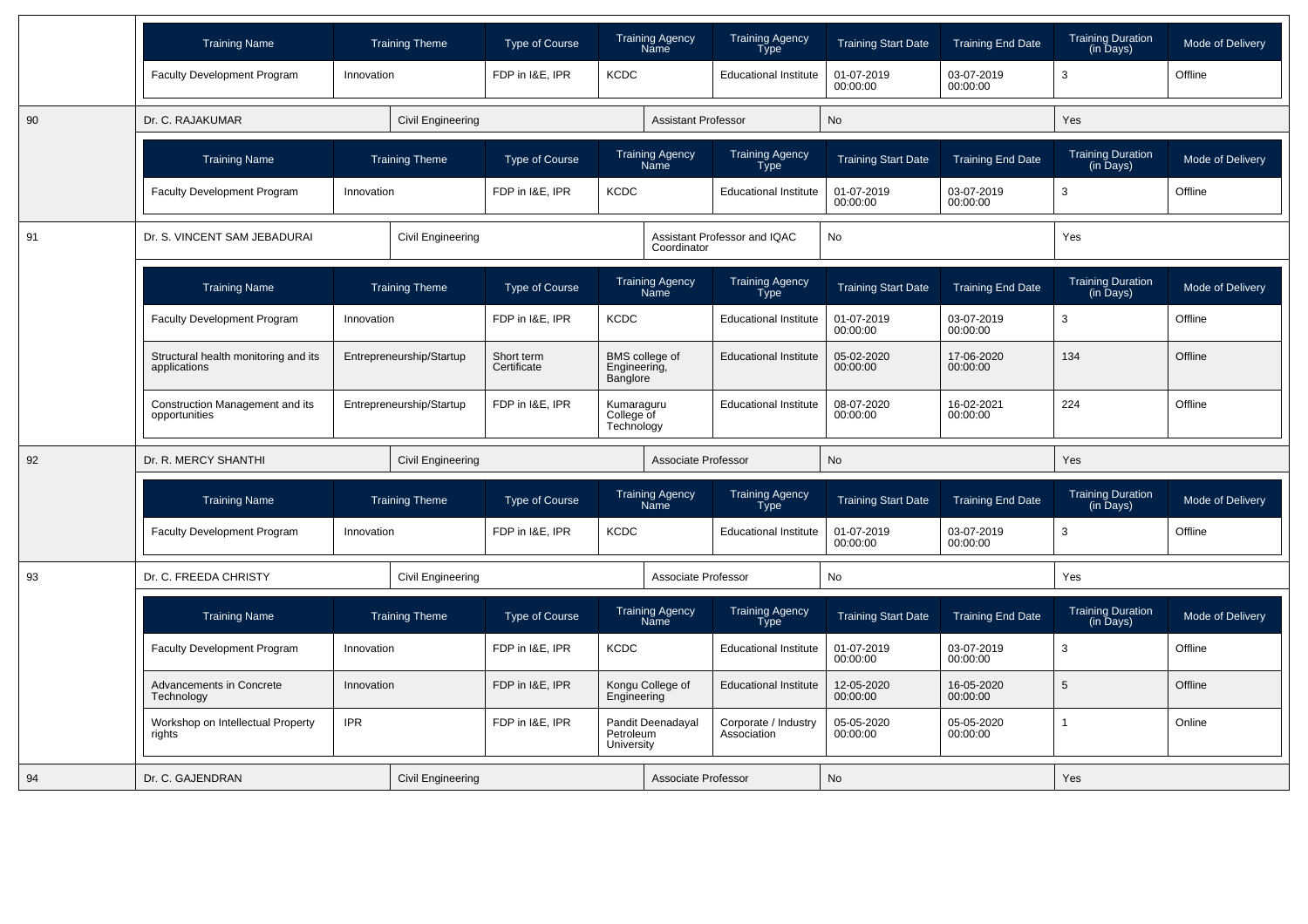|    | <b>Training Name</b>                                                  | <b>Training Theme</b>      | <b>Type of Course</b>     | <b>Training Agency</b><br>Name                     | <b>Training Agency</b><br><b>Type</b> | <b>Training Start Date</b> | <b>Training End Date</b> | <b>Training Duration</b><br>(in Days) | Mode of Delivery |
|----|-----------------------------------------------------------------------|----------------------------|---------------------------|----------------------------------------------------|---------------------------------------|----------------------------|--------------------------|---------------------------------------|------------------|
|    | <b>Faculty Development Program</b>                                    | Innovation                 | FDP in I&E, IPR           | <b>KCDC</b>                                        | <b>Educational Institute</b>          | 01-07-2019<br>00:00:00     | 03-07-2019<br>00:00:00   | 3                                     | Offline          |
|    | Data Sciences                                                         | Innovation                 | FDP in I&E, IPR           | College of<br><b>Engineering Attingal</b>          | <b>Educational Institute</b>          | 09-12-2019<br>00:00:00     | 13-12-2019<br>00:00:00   | 5                                     | Offline          |
|    | Urban risk mitigation: making cities<br>resilient                     | Entrepreneurship/Startup   | Short term<br>Certificate | Tamil Nadu Institute<br>of Urban Studies           | <b>Educational Institute</b>          | 12-09-2019<br>00:00:00     | 14-09-2019<br>00:00:00   | 3                                     | Offline          |
| 95 | Dr. N. ANAND                                                          | <b>Civil Engineering</b>   |                           | Associate Professor                                |                                       | No                         |                          | Yes                                   |                  |
|    | <b>Training Name</b>                                                  | <b>Training Theme</b>      | <b>Type of Course</b>     | <b>Training Agency</b><br>Name                     | <b>Training Agency</b><br><b>Type</b> | <b>Training Start Date</b> | <b>Training End Date</b> | <b>Training Duration</b><br>(in Days) | Mode of Delivery |
|    | <b>Faculty Development Program</b>                                    | Innovation                 | FDP in I&E, IPR           | <b>KCDC</b>                                        | <b>Educational Institute</b>          | 01-07-2019<br>00:00:00     | 03-07-2019<br>00:00:00   | 3                                     | Offline          |
|    | Augmented Reality (AR)/ Virtual<br>Reality (VR)                       | Innovation                 | FDP in I&E, IPR           | <b>TEQIP</b>                                       | Govt. Agency<br>(Central)             | 16-06-2020<br>00:00:00     | 20-06-2020<br>00:00:00   | 5                                     | Offline          |
|    | Artificial Intelligence                                               | Innovation                 | FDP in I&E, IPR           | College of<br>Engineering                          | <b>Educational Institute</b>          | 07-06-2020<br>00:00:00     | 12-06-2020<br>00:00:00   | 6                                     | Offline          |
| 96 | Dr. G. HEMALATHA                                                      | <b>Civil Engineering</b>   |                           | Associate Professor                                |                                       | <b>No</b>                  |                          | Yes                                   |                  |
|    | <b>Training Name</b>                                                  | <b>Training Theme</b>      | <b>Type of Course</b>     | <b>Training Agency</b><br>Name                     | <b>Training Agency</b><br><b>Type</b> | <b>Training Start Date</b> | <b>Training End Date</b> | <b>Training Duration</b><br>(in Days) | Mode of Delivery |
|    | <b>Faculty Development Program</b>                                    | Innovation                 | FDP in I&E, IPR           | <b>KCDC</b>                                        | <b>Educational Institute</b>          | 01-07-2019<br>00:00:00     | 03-07-2019<br>00:00:00   | 3                                     | Offline          |
|    | Structural Health Monitoring and its<br>Implications                  | Entrepreneurship/Startup   | FDP in I&E, IPR           | <b>BMS College of</b><br>Engineering,<br>Bengaluru | <b>Educational Institute</b>          | 15-07-2020<br>00:00:00     | 19-07-2020<br>00:00:00   | 5                                     | Offline          |
|    | RECENT TRENDS IN<br>STRUCTURAL ENGINEERING                            | Entrepreneurship/Startup   | FDP in I&E, IPR           | Government<br>College of<br>Technology             | <b>Educational Institute</b>          | 16-06-2020<br>00:00:00     | 20-06-2020<br>00:00:00   | 5                                     | Offline          |
| 97 | Dr. J. BREMA                                                          | Civil Engineering          |                           | Professor                                          |                                       | No                         |                          | Yes                                   |                  |
|    | <b>Training Name</b>                                                  | <b>Training Theme</b>      | <b>Type of Course</b>     | Training Agency<br>Name                            | Training Agency<br>Type               | <b>Training Start Date</b> | <b>Training End Date</b> | Training Duration<br>(in Days)        | Mode of Delivery |
|    | <b>Faculty Development Program</b>                                    | Innovation                 | FDP in I&E, IPR           | <b>KCDC</b>                                        | <b>Educational Institute</b>          | 01-07-2019<br>00:00:00     | 03-07-2019<br>00:00:00   | 3                                     | Offline          |
|    | Orientation Program on Geospatial<br>Technologies for Decision Makers | Entrepreneurship/Startup   | FDP in I&E, IPR           | <b>NRDMS DST</b>                                   | Govt. Agency<br>(Central)             | 28-11-2019<br>00:00:00     | 30-11-2019<br>00:00:00   | 3                                     | Offline          |
|    | Drone Surveying and Mapping<br>using Bentley Context Capture          | Innovation                 | Short term<br>Certificate | <b>KITS</b>                                        | <b>Educational Institute</b>          | 09-12-2019<br>00:00:00     | 13-12-2019<br>00:00:00   | 5                                     | Offline          |
| 98 | Dr. D. TENSING                                                        | Civil Engineering and IQAC |                           | <b>IQAC</b>                                        | Professor in Civil and Director in    | No                         |                          | Yes                                   |                  |
|    | <b>Training Name</b>                                                  | <b>Training Theme</b>      | Type of Course            | Training Agency<br>Name                            | Training Agency<br>Type               | <b>Training Start Date</b> | <b>Training End Date</b> | Training Duration<br>(in Days)        | Mode of Delivery |
|    | Faculty Development Program                                           | Innovation                 | FDP in I&E, IPR           | KCDC                                               | <b>Educational Institute</b>          | 01-07-2019<br>00:00:00     | 03-07-2019<br>00:00:00   | $\mathbf{3}$                          | Offline          |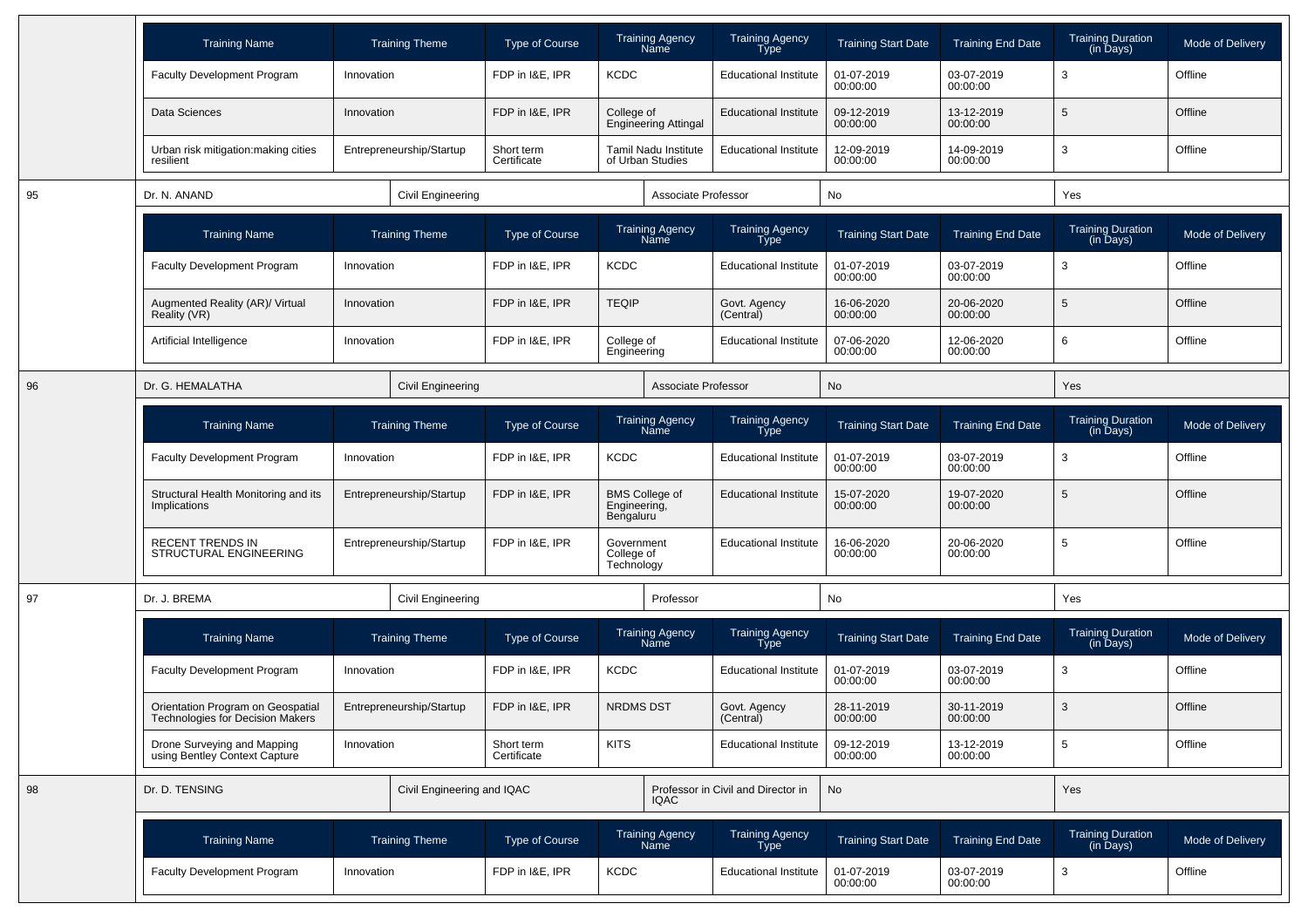| 99  | Mr. E. ARUNRAJ<br>Civil Engineering<br><b>Training Name</b><br><b>Training Theme</b> |            |                                  |                           |                                | Associate Professor                     |                                       | No                         |                          | Yes                                   |                         |
|-----|--------------------------------------------------------------------------------------|------------|----------------------------------|---------------------------|--------------------------------|-----------------------------------------|---------------------------------------|----------------------------|--------------------------|---------------------------------------|-------------------------|
|     |                                                                                      |            |                                  | <b>Type of Course</b>     |                                | <b>Training Agency</b><br><b>Name</b>   | <b>Training Agency</b><br><b>Type</b> | <b>Training Start Date</b> | <b>Training End Date</b> | <b>Training Duration</b><br>(in Days) | Mode of Delivery        |
|     | Faculty Development Program                                                          | Innovation |                                  | FDP in I&E, IPR           | <b>KCDC</b>                    |                                         | <b>Educational Institute</b>          | 01-07-2019<br>00:00:00     | 03-07-2019<br>00:00:00   | 3                                     | Offline                 |
|     | Urban Risk Mitigation: Making<br>cities resilient                                    |            | Entrepreneurship/Startup         | Short term<br>Certificate |                                | Tamilnadu Institute<br>of Urban Studies | <b>Educational Institute</b>          | 12-09-2019<br>00:00:00     | 14-09-2019<br>00:00:00   | 3                                     | Offline                 |
|     | Structural analysis 2                                                                |            | Entrepreneurship/Startup         | FDP in I&E, IPR           | Academy                        | AICTE Training and<br>Learning (ATAL)   | Govt. Agency<br>(Central)             | 24-11-2019<br>00:00:00     | 30-11-2019<br>00:00:00   | $\overline{7}$                        | Offline                 |
| 100 | Dr. A. ARUN SOLOMON                                                                  |            | <b>Civil Engineering</b>         |                           |                                | <b>Assistant Professor</b>              |                                       | No                         |                          | Yes                                   |                         |
|     | <b>Training Name</b>                                                                 |            | <b>Training Theme</b>            | <b>Type of Course</b>     |                                | <b>Training Agency</b><br>Name          | <b>Training Agency</b><br><b>Type</b> | <b>Training Start Date</b> | <b>Training End Date</b> | Training Duration<br>(in Days)        | Mode of Delivery        |
|     | <b>Faculty Development Program</b>                                                   | Innovation |                                  | FDP in I&E, IPR           | <b>KCDC</b>                    |                                         | <b>Educational Institute</b>          | 01-07-2019<br>00:00:00     | 03-07-2019<br>00:00:00   | 3                                     | Offline                 |
|     | Design of Reinforced Concrete<br><b>Structures</b>                                   | Innovation |                                  | FDP in I&E, IPR           | <b>NPTEL</b>                   |                                         | Govt. Agency<br>(Central)             | 01-07-2019<br>00:00:00     | 31-10-2019<br>00:00:00   | 123                                   | Online                  |
| 101 | Dr. G. PRINCE ARULRAJ                                                                |            | Civil Engineering                |                           | Professor and Dean             |                                         |                                       | No                         |                          | Yes                                   |                         |
|     | <b>Training Name</b>                                                                 |            | <b>Training Theme</b>            | <b>Type of Course</b>     | <b>Training Agency</b><br>Name |                                         | Training Agency<br><b>Type</b>        | <b>Training Start Date</b> | <b>Training End Date</b> | <b>Training Duration</b><br>(in Days) | Mode of Delivery        |
|     | <b>Faculty Development Program</b>                                                   | Innovation |                                  | FDP in I&E, IPR           | <b>KCDC</b>                    |                                         | <b>Educational Institute</b>          | 01-07-2019<br>00:00:00     | 03-07-2019<br>00:00:00   | 3                                     | Offline                 |
| 102 | Dr. ERINJERY JOSEPH JAMES                                                            |            | Civil Engineering                |                           |                                | Professor and Pro Vice<br>Consultancy   | Chancellor Research and               | No                         |                          | Yes                                   |                         |
|     | <b>Training Name</b>                                                                 |            | <b>Training Theme</b>            | <b>Type of Course</b>     |                                | Training Agency<br>Name                 | Training Agency<br>Type               | <b>Training Start Date</b> | <b>Training End Date</b> | <b>Training Duration</b><br>(in Days) | Mode of Delivery        |
|     | <b>Faculty Development Program</b>                                                   | Innovation |                                  | FDP in I&E, IPR           | <b>KCDC</b>                    |                                         | <b>Educational Institute</b>          | 01-07-2019<br>00:00:00     | 03-07-2019<br>00:00:00   | 3                                     | Offline                 |
| 103 | Dr. SNEHA GAUTAM                                                                     |            | Civil Engineering                |                           |                                | <b>Assistant Professor</b>              |                                       | No                         |                          | Yes                                   |                         |
|     | <b>Training Name</b>                                                                 |            | <b>Training Theme</b>            | <b>Type of Course</b>     |                                | Training Agency<br>Name                 | Training Agency<br>Type               | <b>Training Start Date</b> | <b>Training End Date</b> | <b>Training Duration</b><br>(in Days) | <b>Mode of Delivery</b> |
|     | <b>Faculty Development Program</b>                                                   | Innovation |                                  | FDP in I&E, IPR           | <b>KCDC</b>                    |                                         | <b>Educational Institute</b>          | 01-07-2019<br>00:00:00     | 03-07-2019<br>00:00:00   | 3                                     | Offline                 |
|     | Data Sciences                                                                        | Innovation |                                  | FDP in I&E, IPR           | College of                     | <b>Engineering Attingal</b>             | <b>Educational Institute</b>          | 09-12-2019<br>00:00:00     | 13-12-2019<br>00:00:00   | $\overline{5}$                        | Offline                 |
|     | Tools and Techniques for Data<br><b>Sciences</b>                                     | Innovation |                                  | FDP in I&E, IPR           | Academy                        | AICTE Training and<br>Learning (ATAL)   | Govt. Agency<br>(Central)             | 09-12-2019<br>00:00:00     | 13-12-2019<br>00:00:00   | 5                                     | Offline                 |
|     | Advances in Modelling of<br><b>Hydrological Extreme Events</b><br>(AMHEE-2020)       | Innovation |                                  | FDP in I&E, IPR           | Webinar                        |                                         | <b>Educational Institute</b>          | 22-06-2020<br>00:00:00     | 26-06-2020<br>00:00:00   | $\overline{5}$                        | Offline                 |
| 104 | Mr. A. LEO                                                                           |            | Commerce and International Trade |                           |                                | <b>Assistant Professor</b>              |                                       | No                         |                          | Yes                                   |                         |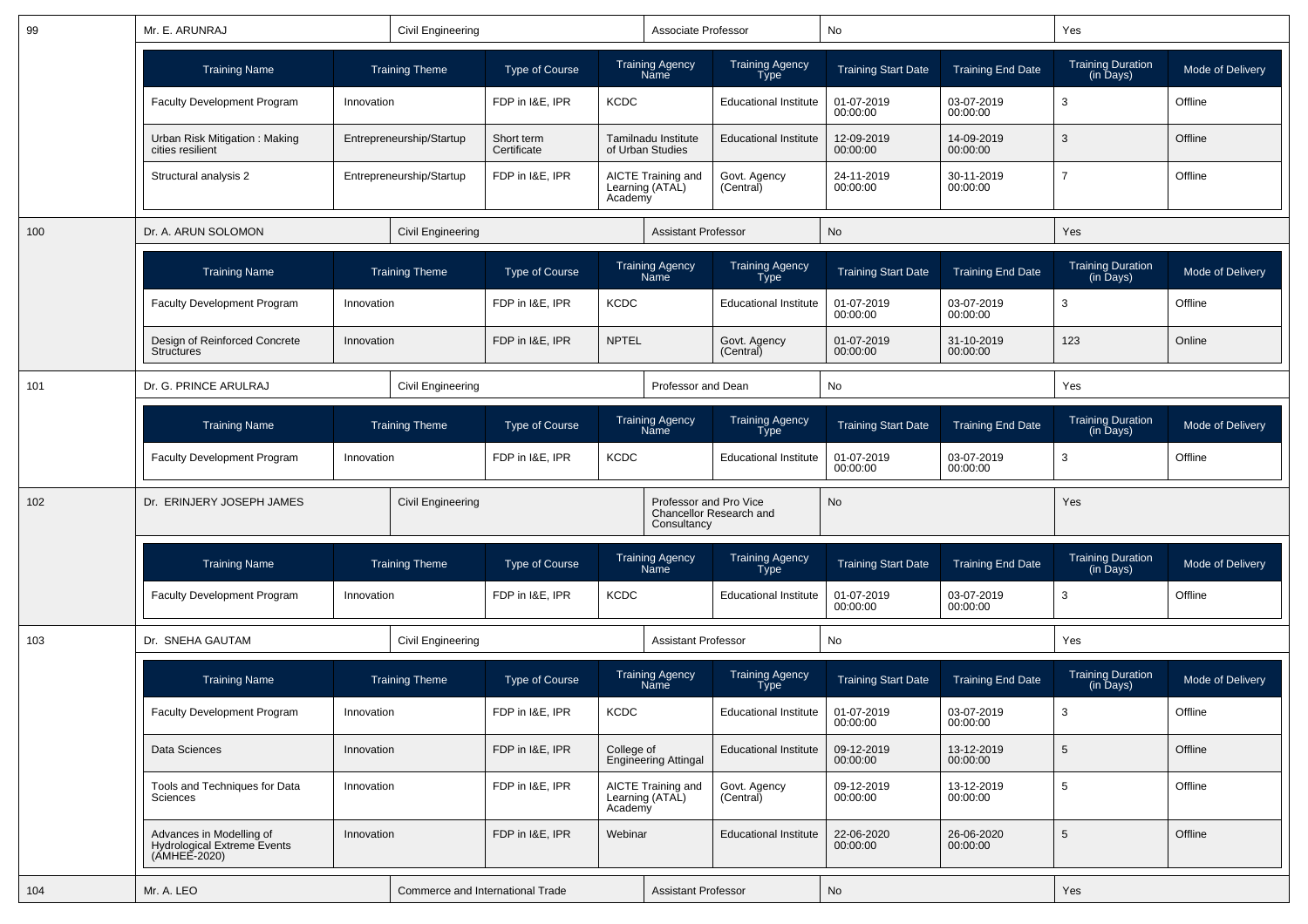|     | <b>Training Name</b>               |            | <b>Training Theme</b>            | <b>Type of Course</b>                   |             | <b>Training Agency</b><br>Name        | <b>Training Agency</b><br>Type        | <b>Training Start Date</b> | <b>Training End Date</b> | <b>Training Duration</b><br>(in Days)                  | Mode of Delivery |
|-----|------------------------------------|------------|----------------------------------|-----------------------------------------|-------------|---------------------------------------|---------------------------------------|----------------------------|--------------------------|--------------------------------------------------------|------------------|
|     | <b>Faculty Development Program</b> | Innovation |                                  | FDP in I&E, IPR                         | <b>KCDC</b> |                                       | <b>Educational Institute</b>          | 01-07-2019<br>00:00:00     | 03-07-2019<br>00:00:00   | 3                                                      | Offline          |
| 105 | Dr. V. PALANISINGH                 |            | Commerce and International Trade |                                         |             | <b>Assistant Professor</b>            |                                       | No                         |                          | Yes                                                    |                  |
|     | <b>Training Name</b>               |            | <b>Training Theme</b>            | <b>Type of Course</b>                   |             | <b>Training Agency</b><br>Name        | <b>Training Agency</b><br>Type        | <b>Training Start Date</b> | <b>Training End Date</b> | <b>Training Duration</b><br>$(in \overline{D}$ ays $)$ | Mode of Delivery |
|     | Faculty Development Program        | Innovation |                                  | FDP in I&E, IPR                         | <b>KCDC</b> |                                       | <b>Educational Institute</b>          | 01-07-2019<br>00:00:00     | 03-07-2019<br>00:00:00   | 3                                                      | Offline          |
| 106 | Dr. D. MAHILA VASANTHI THANGAM     |            | Commerce and International Trade |                                         |             | Associate Professor                   |                                       | <b>No</b>                  |                          | Yes                                                    |                  |
|     | <b>Training Name</b>               |            | <b>Training Theme</b>            | <b>Type of Course</b>                   |             | <b>Training Agency</b><br>Name        | Training Agency<br>Type               | <b>Training Start Date</b> | <b>Training End Date</b> | <b>Training Duration</b><br>(in Days)                  | Mode of Delivery |
|     | <b>Faculty Development Program</b> | Innovation |                                  | FDP in I&E, IPR                         | <b>KCDC</b> |                                       | <b>Educational Institute</b>          | 01-07-2019<br>00:00:00     | 03-07-2019<br>00:00:00   | 3                                                      | Offline          |
| 107 | Dr. C. SAMUEL JOSEPH               |            | Commerce and International Trade |                                         |             | Professor and Head                    |                                       | No                         |                          | Yes                                                    |                  |
|     | <b>Training Name</b>               |            | <b>Training Theme</b>            | <b>Type of Course</b>                   |             | <b>Training Agency</b><br>Name        | Training Agency<br>Type               | <b>Training Start Date</b> | <b>Training End Date</b> | <b>Training Duration</b><br>$(in \overline{D}$ ays $)$ | Mode of Delivery |
|     | <b>Faculty Development Program</b> | Innovation |                                  | <b>KCDC</b><br>FDP in I&E, IPR          |             |                                       | <b>Educational Institute</b>          | 01-07-2019<br>00:00:00     | 03-07-2019<br>00:00:00   | 3                                                      | Offline          |
| 108 | Dr. S. THANGA HELINA               |            | Commerce and International Trade |                                         |             | <b>Assistant Professor</b>            |                                       | No                         |                          | Yes                                                    |                  |
|     | <b>Training Name</b>               |            | <b>Training Theme</b>            | <b>Type of Course</b>                   |             | <b>Training Agency</b><br>Name        | <b>Training Agency</b><br><b>Type</b> | <b>Training Start Date</b> | <b>Training End Date</b> | <b>Training Duration</b><br>(in Days)                  | Mode of Delivery |
|     | Faculty Development Program        | Innovation |                                  | FDP in I&E. IPR                         | <b>KCDC</b> |                                       | <b>Educational Institute</b>          | 01-07-2019<br>00:00:00     | 03-07-2019<br>00:00:00   | 3                                                      | Offline          |
| 109 | Dr. K. ARUNA                       |            | Commerce and International Trade |                                         |             | Assistant Professor                   |                                       | No                         |                          | Yes                                                    |                  |
|     | <b>Training Name</b>               |            | <b>Training Theme</b>            | <b>Type of Course</b>                   |             | <b>Training Agency</b><br><b>Name</b> | <b>Training Agency</b><br><b>Type</b> | <b>Training Start Date</b> | <b>Training End Date</b> | Training Duration<br>(in Days)                         | Mode of Delivery |
|     | <b>Faculty Development Program</b> | Innovation |                                  | FDP in I&E, IPR                         | <b>KCDC</b> |                                       | <b>Educational Institute</b>          | 01-07-2019<br>00:00:00     | 03-07-2019<br>00:00:00   | 3                                                      | Offline          |
| 110 | Mr. V. EBENEZER                    |            |                                  | <b>Computer Science and Engineering</b> |             | <b>Assistant Professor</b>            |                                       | No                         |                          | Yes                                                    |                  |
|     | <b>Training Name</b>               |            | <b>Training Theme</b>            | <b>Type of Course</b>                   |             | <b>Training Agency</b><br>Name        | Training Agency<br><b>Type</b>        | <b>Training Start Date</b> | <b>Training End Date</b> | <b>Training Duration</b><br>(in Days)                  | Mode of Delivery |
|     | Faculty Development Program        | Innovation |                                  | FDP in I&E, IPR                         | <b>KCDC</b> |                                       | <b>Educational Institute</b>          | 01-07-2019<br>00:00:00     | 03-07-2019<br>00:00:00   | 3                                                      | Offline          |
| 111 | Dr. ABHISHEK MAJUMDAR              |            |                                  | <b>Computer Science and Engineering</b> |             | <b>Assistant Professor</b>            |                                       | No                         |                          | Yes                                                    |                  |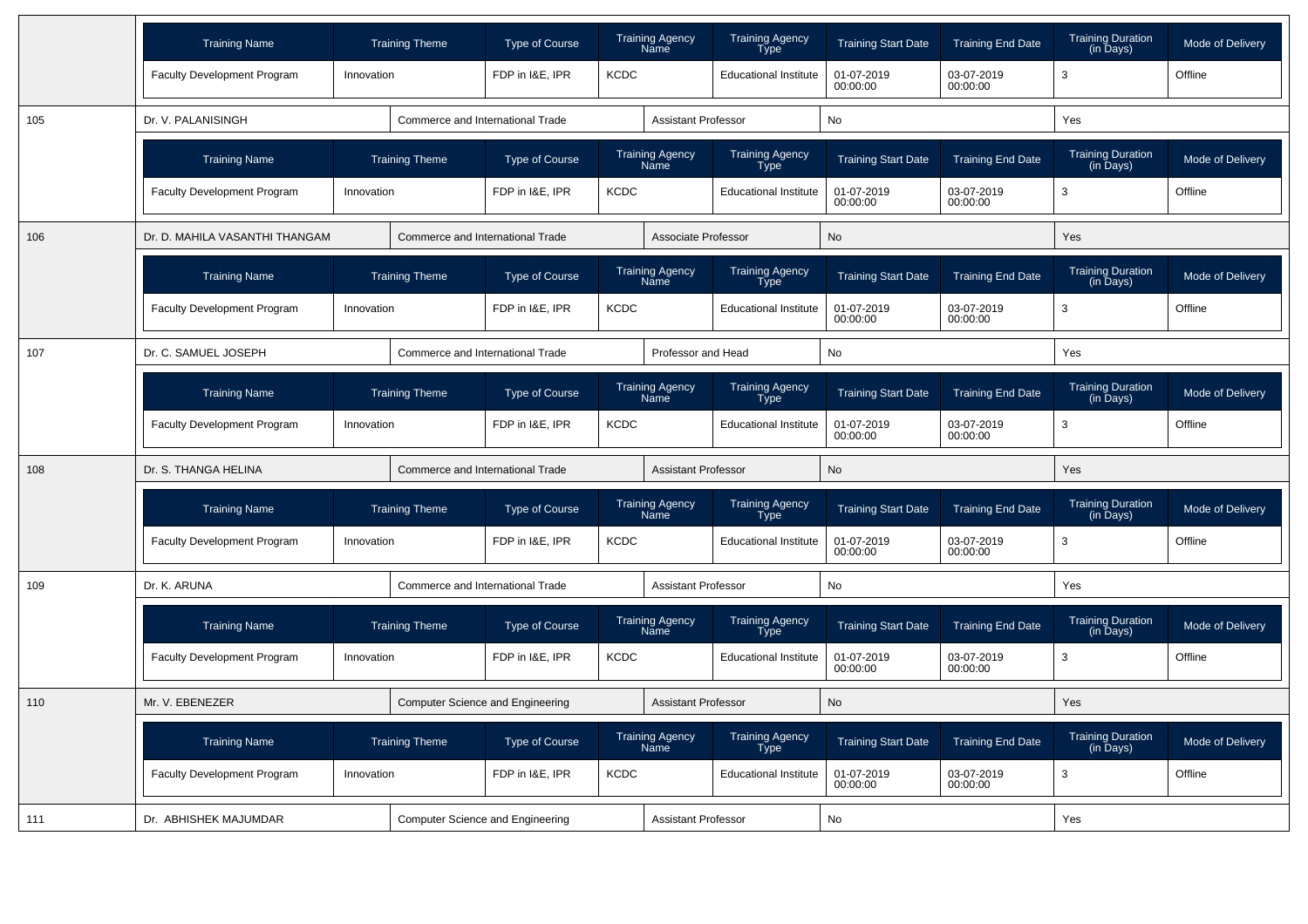|     | <b>Training Name</b>               | <b>Training Theme</b> | Type of Course                          | <b>Training Agency</b><br>Name | <b>Training Agency</b><br>Type        | <b>Training Start Date</b> | <b>Training End Date</b> | <b>Training Duration</b><br>(in Days) | Mode of Delivery |
|-----|------------------------------------|-----------------------|-----------------------------------------|--------------------------------|---------------------------------------|----------------------------|--------------------------|---------------------------------------|------------------|
|     | Faculty Development Program        | Innovation            | FDP in I&E, IPR                         | <b>KCDC</b>                    | <b>Educational Institute</b>          | 01-07-2019<br>00:00:00     | 03-07-2019<br>00:00:00   | 3                                     | Offline          |
| 112 | Mrs. S. AKILA AGNES                |                       | <b>Computer Science and Engineering</b> | <b>Assistant Professor</b>     |                                       | No                         |                          | Yes                                   |                  |
|     | <b>Training Name</b>               | <b>Training Theme</b> | <b>Type of Course</b>                   | <b>Training Agency</b><br>Name | <b>Training Agency</b><br><b>Type</b> | <b>Training Start Date</b> | <b>Training End Date</b> | <b>Training Duration</b><br>(in Days) | Mode of Delivery |
|     | Faculty Development Program        | Innovation            | FDP in I&E, IPR                         | <b>KCDC</b>                    | <b>Educational Institute</b>          | 01-07-2019<br>00:00:00     | 03-07-2019<br>00:00:00   | 3                                     | Offline          |
| 113 | Mr. J. ANDREW                      |                       | <b>Computer Science and Engineering</b> | <b>Assistant Professor</b>     |                                       | No                         |                          | Yes                                   |                  |
|     | <b>Training Name</b>               | <b>Training Theme</b> | <b>Type of Course</b>                   | Training Agency<br>Name        | Training Agency<br>Type               | <b>Training Start Date</b> | <b>Training End Date</b> | <b>Training Duration</b><br>(in Days) | Mode of Delivery |
|     | <b>Faculty Development Program</b> | Innovation            | FDP in I&E, IPR                         | <b>KCDC</b>                    | <b>Educational Institute</b>          | 01-07-2019<br>00:00:00     | 03-07-2019<br>00:00:00   | 3                                     | Offline          |
| 114 | Mr. R.V. BELFIN                    |                       | Computer Science and Engineering        | <b>Assistant Professor</b>     |                                       | <b>No</b>                  |                          | Yes                                   |                  |
|     | <b>Training Name</b>               | <b>Training Theme</b> | <b>Type of Course</b>                   | <b>Training Agency</b><br>Name | Training Agency<br>Type               | <b>Training Start Date</b> | <b>Training End Date</b> | <b>Training Duration</b><br>(in Days) | Mode of Delivery |
|     | Faculty Development Program        | Innovation            | FDP in I&E. IPR                         | <b>KCDC</b>                    | <b>Educational Institute</b>          | 01-07-2019<br>00:00:00     | 03-07-2019<br>00:00:00   | 3                                     | Offline          |
| 115 | Mr. S.E. VINODH EWARDS             |                       | <b>Computer Science and Engineering</b> | <b>Assistant Professor</b>     |                                       | No                         |                          | Yes                                   |                  |
|     | <b>Training Name</b>               | <b>Training Theme</b> | <b>Type of Course</b>                   | <b>Training Agency</b><br>Name | Training Agency<br>Type               | <b>Training Start Date</b> | <b>Training End Date</b> | <b>Training Duration</b><br>(in Days) | Mode of Delivery |
|     | <b>Faculty Development Program</b> | Innovation            | EDP in I&E, IPR                         | <b>KCDC</b>                    | <b>Educational Institute</b>          | 01-07-2019<br>00:00:00     | 03-07-2019<br>00:00:00   | 3                                     | Offline          |
| 116 | Mr. R. BRIGHT GEE VARGHESE         |                       | <b>Computer Science and Engineering</b> | <b>Assistant Professor</b>     |                                       | <b>No</b>                  |                          | Yes                                   |                  |
|     | <b>Training Name</b>               | <b>Training Theme</b> | <b>Type of Course</b>                   | <b>Training Agency</b><br>Name | <b>Training Agency</b><br>Type        | <b>Training Start Date</b> | <b>Training End Date</b> | Training Duration<br>(in Days)        | Mode of Delivery |
|     | Faculty Development Program        | Innovation            | FDP in I&E, IPR                         | <b>KCDC</b>                    | <b>Educational Institute</b>          | 01-07-2019<br>00:00:00     | 03-07-2019<br>00:00:00   | 3                                     | Offline          |
| 117 | Mr. S. IWIN THANAKUMAR JOSEPH      |                       | <b>Computer Science and Engineering</b> | <b>Assistant Professor</b>     |                                       | No                         |                          | Yes                                   |                  |
|     | <b>Training Name</b>               | <b>Training Theme</b> | <b>Type of Course</b>                   | <b>Training Agency</b><br>Name | <b>Training Agency</b><br>Type        | <b>Training Start Date</b> | <b>Training End Date</b> | <b>Training Duration</b><br>(in Days) | Mode of Delivery |
|     | Faculty Development Program        | Innovation            | FDP in I&E, IPR                         | <b>KCDC</b>                    | <b>Educational Institute</b>          | 01-07-2019<br>00:00:00     | 03-07-2019<br>00:00:00   | 3                                     | Offline          |
| 118 | Mr. V. KARUNAKARAN                 |                       | <b>Computer Science and Engineering</b> | <b>Assistant Professor</b>     |                                       | No                         |                          | Yes                                   |                  |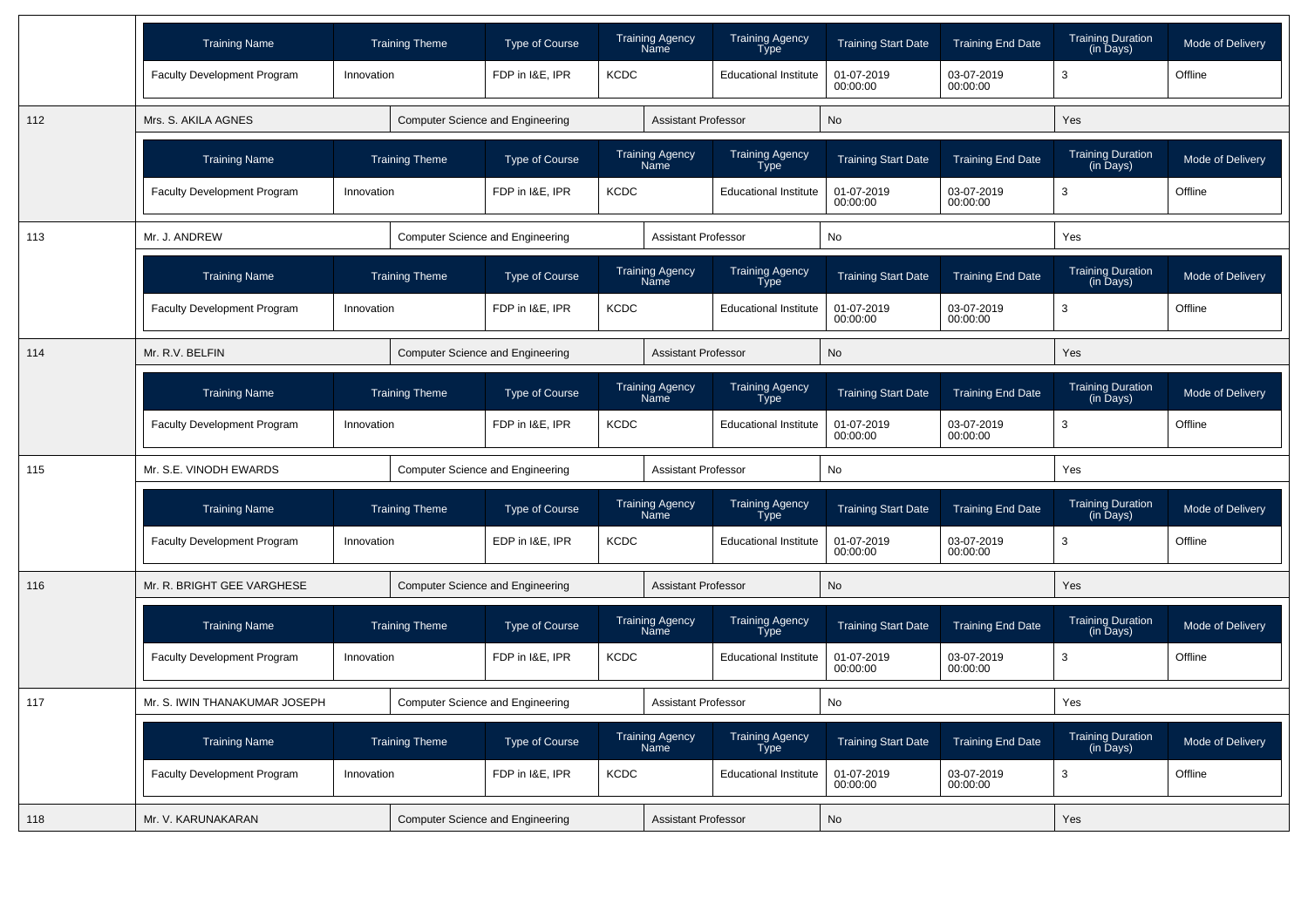|     | <b>Training Name</b>                                                                                    | <b>Training Theme</b> | <b>Type of Course</b>                   |             | <b>Training Agency</b><br>Name               | <b>Training Agency</b><br><b>Type</b> | <b>Training Start Date</b> | <b>Training End Date</b> | Training Duration<br>(in Days)        | Mode of Delivery |
|-----|---------------------------------------------------------------------------------------------------------|-----------------------|-----------------------------------------|-------------|----------------------------------------------|---------------------------------------|----------------------------|--------------------------|---------------------------------------|------------------|
|     | Faculty Development Program                                                                             | Innovation            | FDP in I&E, IPR                         | <b>KCDC</b> |                                              | <b>Educational Institute</b>          | 01-07-2019<br>00:00:00     | 03-07-2019<br>00:00:00   | 3                                     | Offline          |
| 119 | Ms. ROSE RANI JOHN                                                                                      |                       | <b>Computer Science and Engineering</b> |             | <b>Assistant Professor</b>                   |                                       | No                         |                          | Yes                                   |                  |
|     | <b>Training Name</b>                                                                                    | <b>Training Theme</b> | <b>Type of Course</b>                   |             | Training Agency<br>Name                      | <b>Training Agency</b><br><b>Type</b> | <b>Training Start Date</b> | <b>Training End Date</b> | Training Duration<br>(in Days)        | Mode of Delivery |
|     | <b>Faculty Development Program</b>                                                                      | Innovation            | FDP in I&E, IPR                         | <b>KCDC</b> |                                              | <b>Educational Institute</b>          | 01-07-2019<br>00:00:00     | 03-07-2019<br>00:00:00   | 3                                     | Offline          |
| 120 | Ms. I. DEVA PRIYA                                                                                       |                       | <b>Computer Science and Engineering</b> |             | <b>Assistant Professor</b>                   |                                       | No                         |                          | Yes                                   |                  |
|     | <b>Training Name</b>                                                                                    | <b>Training Theme</b> | <b>Type of Course</b>                   |             | <b>Training Agency</b><br><b>Name</b>        | <b>Training Agency</b><br><b>Type</b> | <b>Training Start Date</b> | <b>Training End Date</b> | <b>Training Duration</b><br>(in Days) | Mode of Delivery |
|     | Faculty Development Program                                                                             | Innovation            | FDP in I&E, IPR                         | <b>KCDC</b> |                                              | <b>Educational Institute</b>          | 01-07-2019<br>00:00:00     | 03-07-2019<br>00:00:00   | 3                                     | Offline          |
| 121 | Mrs. J.A.M. REXIE                                                                                       |                       | <b>Computer Science and Engineering</b> |             | <b>Assistant Professor</b>                   |                                       | No                         |                          | Yes                                   |                  |
|     | <b>Training Name</b>                                                                                    | <b>Training Theme</b> | <b>Type of Course</b>                   |             | <b>Training Agency</b><br>Name               | <b>Training Agency</b><br>Type        | <b>Training Start Date</b> | <b>Training End Date</b> | Training Duration<br>(in Days)        | Mode of Delivery |
|     | Faculty Development Program                                                                             | Innovation            | FDP in I&E, IPR                         | <b>KCDC</b> |                                              | <b>Educational Institute</b>          | 01-07-2019<br>00:00:00     | 03-07-2019<br>00:00:00   | 3                                     | Offline          |
| 122 | Mr. V.M. ARUL XAVIER                                                                                    |                       | <b>Computer Science and Engineering</b> |             | <b>Assistant Professor</b>                   |                                       | No                         |                          | Yes                                   |                  |
|     | <b>Training Name</b>                                                                                    | <b>Training Theme</b> | <b>Type of Course</b>                   |             | Training Agency<br>Name                      | Training Agency<br><b>Type</b>        | <b>Training Start Date</b> | <b>Training End Date</b> | Training Duration<br>(in Days)        | Mode of Delivery |
|     | <b>Faculty Development Program</b>                                                                      | Innovation            | FDP in I&E, IPR                         | <b>KCDC</b> |                                              | <b>Educational Institute</b>          | 01-07-2019<br>00:00:00     | 03-07-2019<br>00:00:00   | 3                                     | Offline          |
| 123 | Mrs. ESTHER DANIEL                                                                                      |                       | Computer Science and Engineering        |             | <b>Assistant Professor</b>                   |                                       | No                         |                          | Yes                                   |                  |
|     | <b>Training Name</b>                                                                                    | <b>Training Theme</b> | <b>Type of Course</b>                   |             | <b>Training Agency</b><br>Name               | Training Agency<br>Type               | <b>Training Start Date</b> | <b>Training End Date</b> | Training Duration<br>(in Days)        | Mode of Delivery |
|     | Faculty Development Program                                                                             | Innovation            | FDP in I&E, IPR                         | <b>KCDC</b> |                                              | <b>Educational Institute</b>          | 01-07-2019<br>00:00:00     | 03-07-2019<br>00:00:00   | 3                                     | Offline          |
|     | One day Faculty Development<br>Programme in Disruptive<br>Technologies & Inculcating Life<br>Skillsheld | Innovation            | FDP in I&E, IPR                         | of India    | NationalOffice of<br><b>Computer Society</b> | Govt. Agency<br>(Central)             | 15-10-2019<br>00:00:00     | 15-10-2019<br>00:00:00   | $\overline{1}$                        | Online           |
| 124 | Dr. S. SUDHAKAR                                                                                         |                       | Computer Science and Engineering        |             | <b>Assistant Professor</b>                   |                                       | No                         |                          | Yes                                   |                  |
|     | <b>Training Name</b>                                                                                    | <b>Training Theme</b> | Type of Course                          |             | Training Agency<br>Name                      | Training Agency<br>Type               | <b>Training Start Date</b> | <b>Training End Date</b> | Training Duration<br>(in Days)        | Mode of Delivery |
|     | Faculty Development Program                                                                             | Innovation            | FDP in I&E, IPR                         | <b>KCDC</b> |                                              | <b>Educational Institute</b>          | 01-07-2019<br>00:00:00     | 03-07-2019<br>00:00:00   | 3                                     | Offline          |
| 125 | Dr. P. GETZI JEBA LEELIPUSHPAM                                                                          |                       | Computer Science and Engineering        |             | <b>Assistant Professor</b>                   |                                       | No                         |                          | Yes                                   |                  |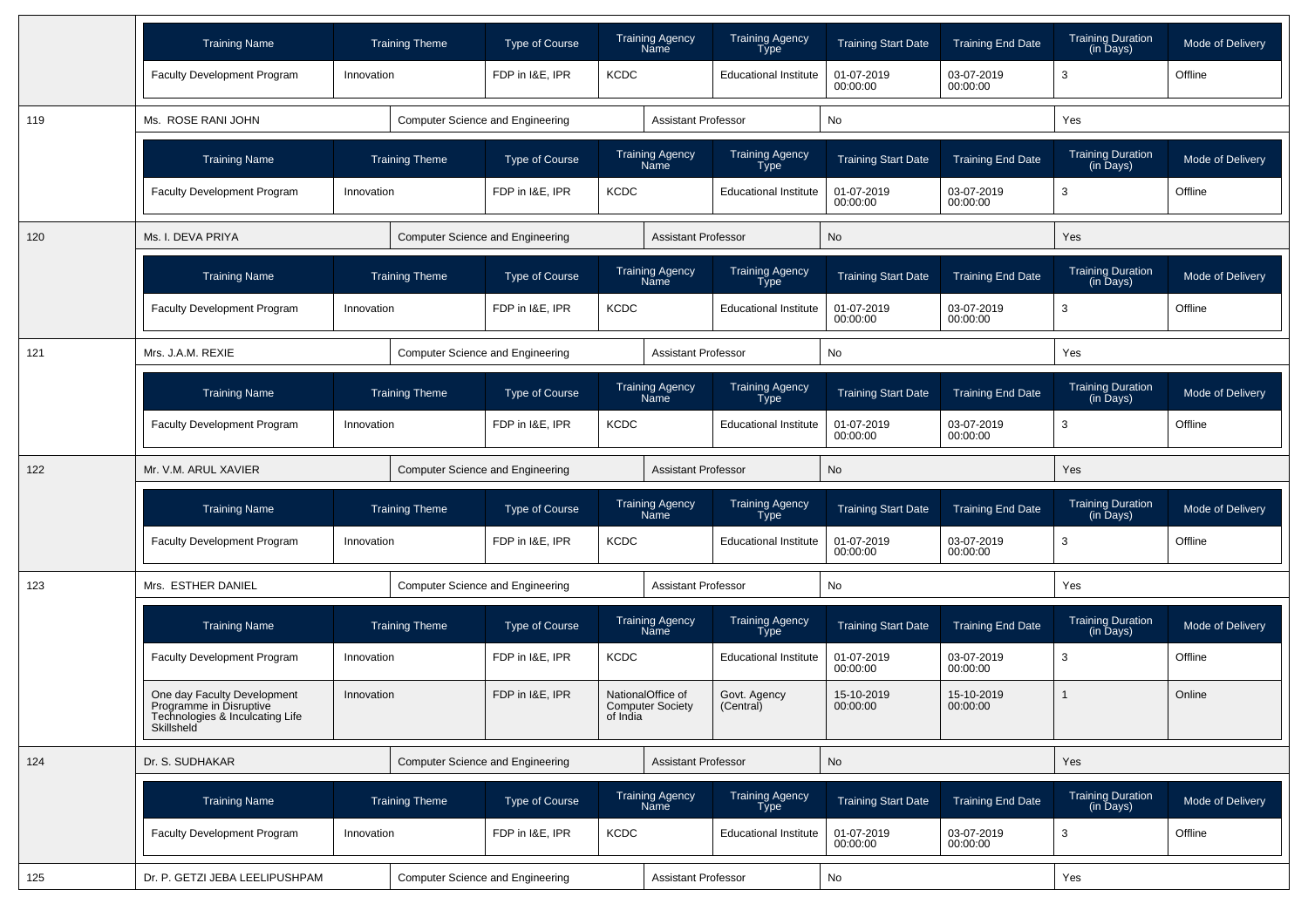|     | <b>Training Name</b>                         |            | <b>Training Theme</b>                   | Type of Course                          |              | <b>Training Agency</b><br>Name | <b>Training Agency</b><br>Type        | <b>Training Start Date</b>                             | <b>Training End Date</b> | <b>Training Duration</b><br>(in Days) | <b>Mode of Delivery</b> |
|-----|----------------------------------------------|------------|-----------------------------------------|-----------------------------------------|--------------|--------------------------------|---------------------------------------|--------------------------------------------------------|--------------------------|---------------------------------------|-------------------------|
|     | <b>Faculty Development Program</b>           | Innovation |                                         | FDP in I&E, IPR                         | <b>KCDC</b>  |                                | <b>Educational Institute</b>          | 01-07-2019<br>00:00:00                                 | 03-07-2019<br>00:00:00   | 3                                     | Offline                 |
| 126 | Dr. E. KIRUBAKARAN                           |            |                                         | <b>Computer Science and Engineering</b> |              | Professor                      |                                       | No                                                     |                          | Yes                                   |                         |
|     | <b>Training Name</b>                         |            | <b>Training Theme</b>                   | Type of Course                          |              | <b>Training Agency</b><br>Name | <b>Training Agency</b><br><b>Type</b> | <b>Training Start Date</b>                             | <b>Training End Date</b> | <b>Training Duration</b><br>(in Days) | Mode of Delivery        |
|     | <b>Faculty Development Program</b>           | Innovation |                                         | FDP in I&E, IPR                         | <b>KCDC</b>  |                                | <b>Educational Institute</b>          | 01-07-2019<br>00:00:00                                 | 03-07-2019<br>00:00:00   | 3                                     | Offline                 |
| 127 | Dr. C. PRIYADHARSINI                         |            |                                         | <b>Computer Science and Engineering</b> |              | <b>Assistant Professor</b>     |                                       | No                                                     |                          | Yes                                   |                         |
|     | <b>Training Name</b>                         |            | <b>Training Theme</b>                   | Type of Course                          |              | <b>Training Agency</b><br>Name | <b>Training Agency</b><br>Type        | <b>Training Start Date</b><br><b>Training End Date</b> |                          | <b>Training Duration</b><br>(in Days) | Mode of Delivery        |
| 128 | Dr. M. ROSHNI THANKA                         |            |                                         | <b>Computer Science and Engineering</b> |              | <b>Assistant Professor</b>     |                                       | No                                                     |                          | Yes                                   |                         |
|     | <b>Training Name</b>                         |            | <b>Training Theme</b>                   | Type of Course                          |              | <b>Training Agency</b><br>Name | <b>Training Agency</b><br>Type        | <b>Training Start Date</b>                             | <b>Training End Date</b> | <b>Training Duration</b><br>(in Days) | Mode of Delivery        |
|     | Faculty Development Program                  | Innovation |                                         | FDP in I&E, IPR                         | <b>KCDC</b>  |                                | <b>Educational Institute</b>          | 01-07-2019<br>00:00:00                                 | 03-07-2019<br>00:00:00   | 3                                     | Offline                 |
|     | <b>ATAL Faculty Development</b><br>Programme | Innovation |                                         | FDP in I&E, IPR                         | <b>ATAL</b>  |                                | <b>Educational Institute</b>          | 04-12-2019<br>08-12-2019<br>00:00:00<br>00:00:00       |                          | 5                                     | Offline                 |
| 129 | Dr. E. BIJOLIN EDWIN                         |            | <b>Computer Science and Engineering</b> |                                         |              | <b>Assistant Professor</b>     |                                       | No                                                     |                          | Yes                                   |                         |
|     | <b>Training Name</b>                         |            | <b>Training Theme</b>                   | Type of Course                          |              | <b>Training Agency</b><br>Name | <b>Training Agency</b><br>Type        | <b>Training Start Date</b>                             | <b>Training End Date</b> | <b>Training Duration</b><br>(in Days) | Mode of Delivery        |
|     | <b>Faculty Development Program</b>           | Innovation |                                         | FDP in I&E, IPR                         | <b>KCDC</b>  |                                | <b>Educational Institute</b>          | 01-07-2019<br>00:00:00                                 | 03-07-2019<br>00:00:00   | 3                                     | Offline                 |
|     | Introduction to Internet of Things           | Innovation |                                         | Short term<br>Certificate               | <b>NPTEL</b> |                                | Govt. Agency<br>(Central)             | 01-07-2019<br>00:00:00                                 | 01-10-2019<br>00:00:00   | 93                                    | Online                  |
|     | Introduction to Internet of Things           | Innovation |                                         | Short term<br>Certificate               | <b>NPTEL</b> |                                | Govt. Agency<br>(Central)             | 01-07-2019<br>00:00:00                                 | 01-10-2019<br>00:00:00   | 93                                    | Online                  |
| 130 | Dr. M. MYTHILY                               |            |                                         | <b>Computer Science and Engineering</b> |              | <b>Assistant Professor</b>     |                                       | No                                                     |                          | Yes                                   |                         |
|     | <b>Training Name</b>                         |            | <b>Training Theme</b>                   | Type of Course                          |              | <b>Training Agency</b><br>Name | <b>Training Agency</b><br>Type        | <b>Training Start Date</b>                             | <b>Training End Date</b> | <b>Training Duration</b><br>(in Days) | Mode of Delivery        |
|     | Faculty Development Program                  | Innovation |                                         | FDP in I&E, IPR                         | <b>KCDC</b>  |                                | <b>Educational Institute</b>          | 01-07-2019<br>00:00:00                                 | 03-07-2019<br>00:00:00   | 3                                     | Offline                 |
| 131 | Dr. G. JASPHER WILLSIE KATHRINE              |            |                                         | <b>Computer Science and Engineering</b> |              | <b>Assistant Professor</b>     |                                       | No                                                     |                          | Yes                                   |                         |
|     | <b>Training Name</b>                         |            | <b>Training Theme</b>                   | Type of Course                          |              | Training Agency<br>Name        | Training Agency<br>Type               | <b>Training Start Date</b>                             | <b>Training End Date</b> | Training Duration<br>(in Days)        | Mode of Delivery        |
|     | Faculty Development Program                  | Innovation |                                         | FDP in I&E, IPR                         | <b>KCDC</b>  |                                | <b>Educational Institute</b>          | 01-07-2019<br>00:00:00                                 | 03-07-2019<br>00:00:00   | 3                                     | Offline                 |
| 132 | Dr. A. SHAMILA EBENEZER                      |            |                                         | <b>Computer Science and Engineering</b> |              | <b>Assistant Professor</b>     |                                       | No                                                     |                          | Yes                                   |                         |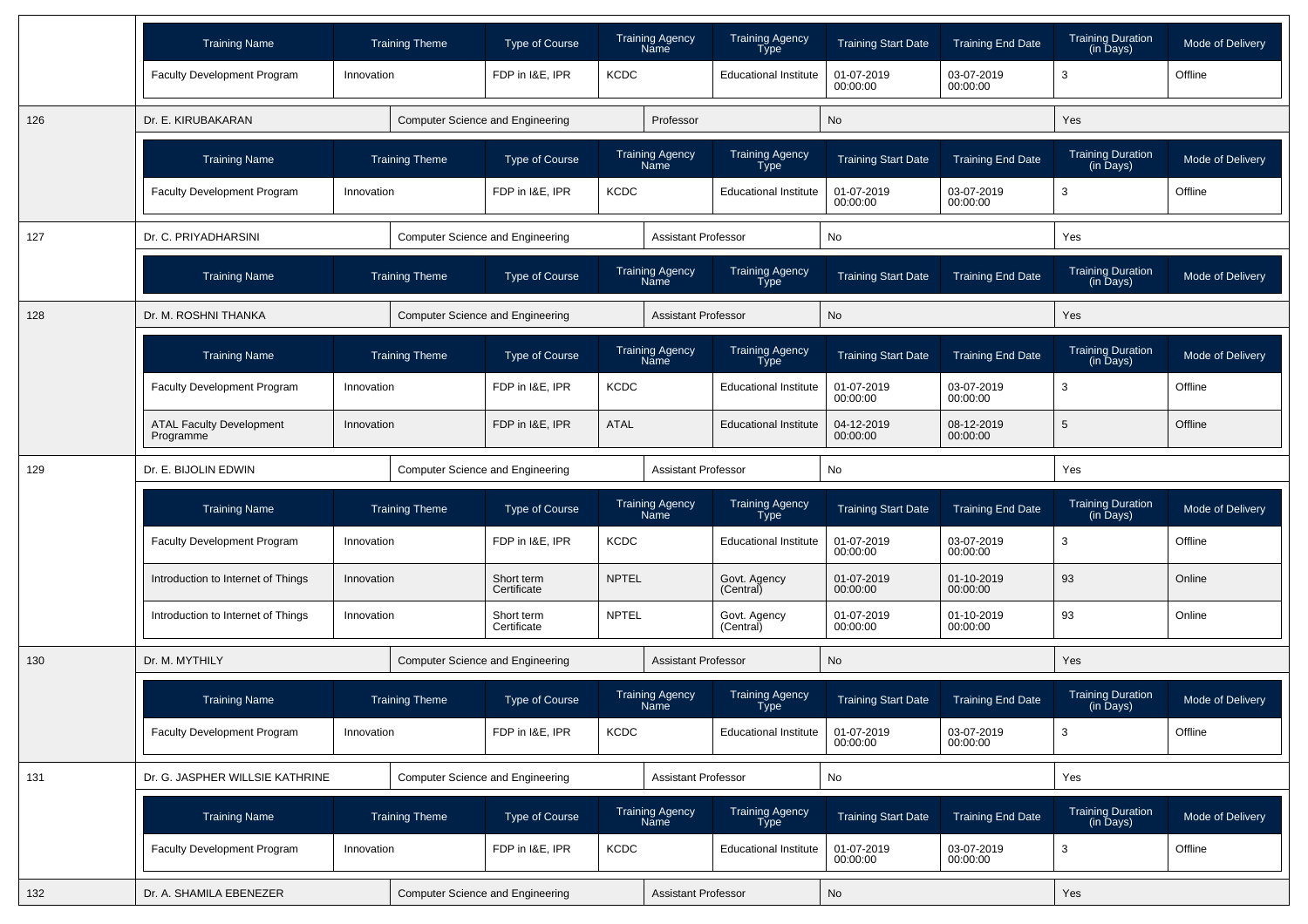|     | <b>Training Name</b>                             |                       | <b>Training Theme</b> | <b>Type of Course</b>                   |                       | <b>Training Agency</b><br><b>Name</b>  | <b>Training Agency</b><br>Type        | <b>Training Start Date</b> | <b>Training End Date</b> | <b>Training Duration</b><br>(in Days)              | Mode of Delivery |
|-----|--------------------------------------------------|-----------------------|-----------------------|-----------------------------------------|-----------------------|----------------------------------------|---------------------------------------|----------------------------|--------------------------|----------------------------------------------------|------------------|
|     | Faculty Development Program                      | Innovation            |                       | FDP in I&E, IPR                         | <b>KCDC</b>           |                                        | <b>Educational Institute</b>          | 01-07-2019<br>00:00:00     | 03-07-2019<br>00:00:00   | 3                                                  | Offline          |
|     | <b>ATAL Faculty Development</b><br>Programme     | Innovation            |                       | FDP in I&E, IPR                         | <b>ATAL</b>           |                                        | <b>Educational Institute</b>          | 04-12-2019<br>00:00:00     | 08-12-2019<br>00:00:00   | 5                                                  | Offline          |
| 133 | Dr. A. KETHSY PRABAVATHY                         |                       |                       | Computer Science and Engineering        |                       | <b>Assistant Professor</b>             |                                       | No                         |                          | Yes                                                |                  |
|     | <b>Training Name</b>                             |                       | <b>Training Theme</b> | <b>Type of Course</b>                   |                       | <b>Training Agency</b><br>Name         | <b>Training Agency</b><br><b>Type</b> | <b>Training Start Date</b> | <b>Training End Date</b> | <b>Training Duration</b><br>$(in \overline{Days})$ | Mode of Delivery |
|     | <b>Faculty Development Program</b>               | Innovation            |                       | FDP in I&E. IPR                         | <b>KCDC</b>           |                                        | <b>Educational Institute</b>          | 01-07-2019<br>00:00:00     | 03-07-2019<br>00:00:00   | 3                                                  | Offline          |
| 134 | Dr. S. DURGA                                     |                       |                       | <b>Computer Science and Engineering</b> |                       | <b>Assistant Professor</b>             |                                       | <b>No</b>                  |                          | Yes                                                |                  |
|     | <b>Training Name</b>                             | <b>Training Theme</b> |                       | <b>Type of Course</b>                   |                       | <b>Training Agency</b><br>Name         | <b>Training Agency</b><br>Type        | <b>Training Start Date</b> | <b>Training End Date</b> | <b>Training Duration</b><br>(in Days)              | Mode of Delivery |
|     | Faculty Development Program                      | Innovation            |                       | FDP in I&E, IPR                         | <b>KCDC</b>           |                                        | <b>Educational Institute</b>          | 01-07-2019<br>00:00:00     | 03-07-2019<br>00:00:00   | 3                                                  | Offline          |
|     | Internet of Things (IOT) and its<br>Applications | Innovation            |                       | FDP in I&E, IPR                         | <b>Sciences</b>       | Karunya Institute of<br>Technology and | <b>Educational Institute</b>          | 19-11-2019<br>00:00:00     | 20-11-2019<br>00:00:00   | $\overline{2}$                                     | Online           |
| 135 | Dr. K. RAMALAKSHMI                               |                       |                       | <b>Computer Science and Engineering</b> |                       | <b>Assistant Professor</b>             |                                       | No                         |                          | Yes                                                |                  |
|     | <b>Training Name</b>                             |                       | <b>Training Theme</b> | <b>Type of Course</b>                   |                       | <b>Training Agency</b><br><b>Name</b>  | <b>Training Agency</b><br><b>Type</b> | <b>Training Start Date</b> | <b>Training End Date</b> | <b>Training Duration</b><br>(in Days)              | Mode of Delivery |
|     | Faculty Development Program                      | Innovation            |                       | FDP in I&E, IPR                         | <b>KCDC</b>           |                                        | <b>Educational Institute</b>          | 01-07-2019<br>00:00:00     | 03-07-2019<br>00:00:00   | 3                                                  | Offline          |
|     | Internet of Things (IOT) and its<br>Applications | Innovation            |                       | FDP in I&E, IPR                         | Sciences <sup>®</sup> | Karunya Institute of<br>Technology and | <b>Educational Institute</b>          | 19-11-2019<br>00:00:00     | 20-11-2019<br>00:00:00   | $\overline{2}$                                     | Online           |
| 136 | Dr. R. VENKATESAN                                |                       |                       | <b>Computer Science and Engineering</b> |                       | <b>Assistant Professor</b>             |                                       | No                         |                          | Yes                                                |                  |
|     | <b>Training Name</b>                             | <b>Training Theme</b> |                       | <b>Type of Course</b>                   |                       | Training Agency<br>Name                | Training Agency<br>Type               | <b>Training Start Date</b> | <b>Training End Date</b> | Training Duration<br>(in Days)                     | Mode of Delivery |
|     | Faculty Development Program                      | Innovation            |                       | FDP in I&E, IPR                         | <b>KCDC</b>           |                                        | <b>Educational Institute</b>          | 01-07-2019<br>00:00:00     | 03-07-2019<br>00:00:00   | 3                                                  | Offline          |
| 137 | Dr. D. SUJITHA JULIET                            |                       |                       | <b>Computer Science and Engineering</b> |                       | <b>Assistant Professor</b>             |                                       | No                         |                          | Yes                                                |                  |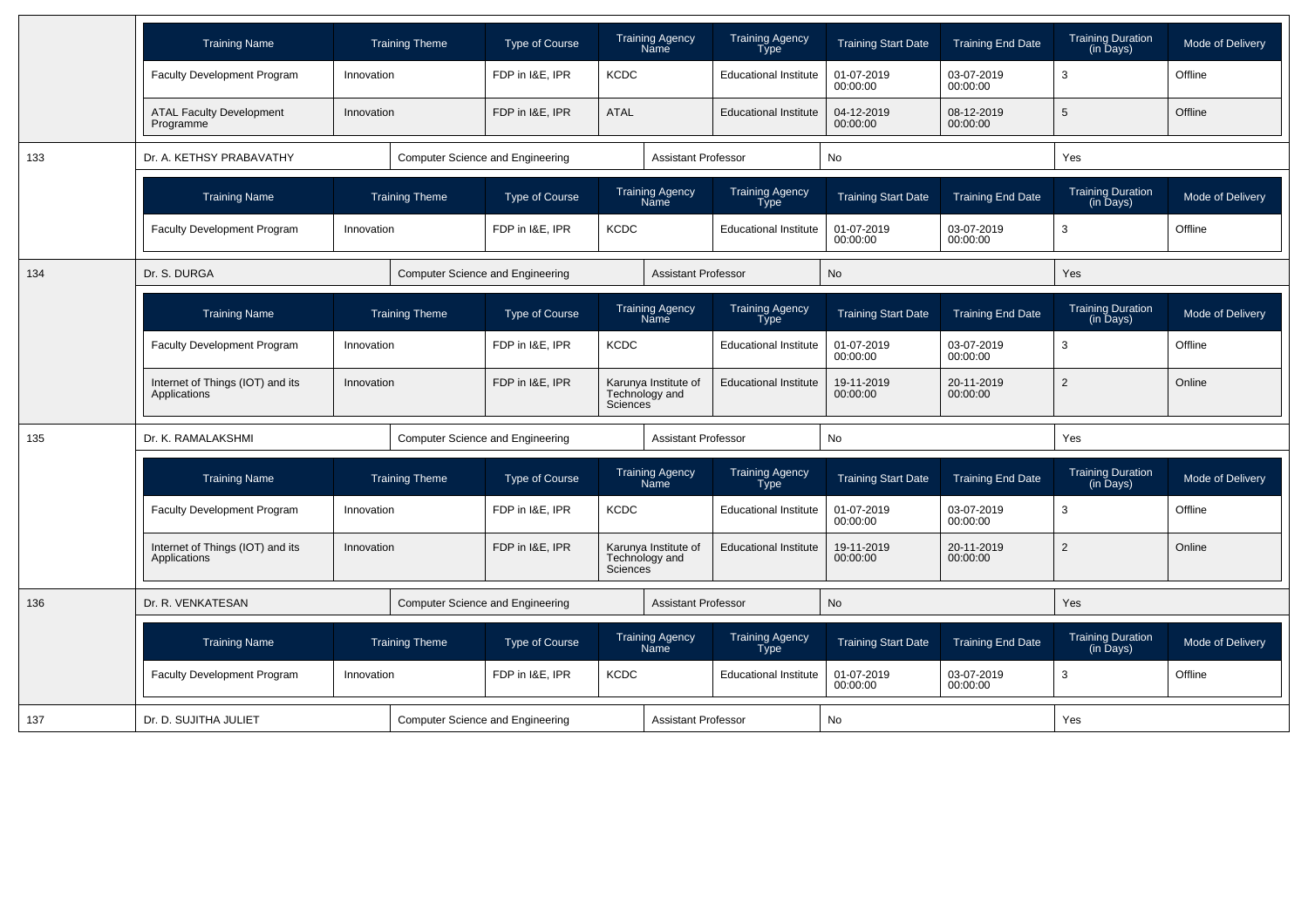|     | <b>Training Name</b>                                                                    |            | <b>Training Theme</b> | <b>Type of Course</b>                   |                                                         | <b>Training Agency</b><br>Name | <b>Training Agency</b><br>Type        | <b>Training Start Date</b> | <b>Training End Date</b> | <b>Training Duration</b><br>(in Days) | <b>Mode of Delivery</b> |
|-----|-----------------------------------------------------------------------------------------|------------|-----------------------|-----------------------------------------|---------------------------------------------------------|--------------------------------|---------------------------------------|----------------------------|--------------------------|---------------------------------------|-------------------------|
|     | <b>Faculty Development Program</b>                                                      | Innovation |                       | FDP in I&E, IPR                         | <b>KCDC</b>                                             |                                | <b>Educational Institute</b>          | 01-07-2019<br>00:00:00     | 03-07-2019<br>00:00:00   | 3                                     | Offline                 |
|     | Introduction to Internet of Things                                                      | Innovation |                       | Short term<br>Certificate               | <b>NPTEL</b>                                            |                                | Govt. Agency<br>(Central)             | 01-07-2019<br>00:00:00     | 01-10-2019<br>00:00:00   | 93                                    | Online                  |
|     | AICTE Sponsored One-Week<br>Faculty Development Programme<br>on Artificial Intelligence | Innovation |                       | FDP in I&E, IPR                         | University<br>Visvesvaraya<br>College Of<br>Engineering |                                | Govt. Agency<br>(State)               | 14-10-2019<br>00:00:00     | 18-10-2019<br>00:00:00   | 5                                     | Online                  |
| 138 | Dr. J. ANITHA                                                                           |            |                       | <b>Computer Science and Engineering</b> |                                                         | <b>Assistant Professor</b>     |                                       | <b>No</b>                  |                          | Yes                                   |                         |
|     | <b>Training Name</b>                                                                    |            | <b>Training Theme</b> | <b>Type of Course</b>                   |                                                         | <b>Training Agency</b><br>Name | <b>Training Agency</b><br><b>Type</b> | <b>Training Start Date</b> | <b>Training End Date</b> | <b>Training Duration</b><br>(in Days) | Mode of Delivery        |
|     | <b>Faculty Development Program</b>                                                      | Innovation |                       | FDP in I&E, IPR                         | <b>KCDC</b>                                             |                                | <b>Educational Institute</b>          | 01-07-2019<br>00:00:00     | 03-07-2019<br>00:00:00   | 3                                     | Offline                 |
|     | Deep learning - Part 1                                                                  | Innovation |                       | Short term<br>Certificate               | <b>NPTEL</b>                                            | Online Course -                | Govt. Agency<br>(Central)             | 01-07-2019<br>00:00:00     | 31-10-2019<br>00:00:00   | 123                                   | Online                  |
| 139 | Dr. G. NAVEEN SUNDAR                                                                    |            |                       | <b>Computer Science and Engineering</b> |                                                         | <b>Assistant Professor</b>     |                                       | No                         |                          | Yes                                   |                         |
|     | <b>Training Name</b>                                                                    |            | <b>Training Theme</b> | <b>Type of Course</b>                   |                                                         | <b>Training Agency</b><br>Name | <b>Training Agency</b><br>Type        | <b>Training Start Date</b> | <b>Training End Date</b> | <b>Training Duration</b><br>(in Days) | Mode of Delivery        |
|     | <b>Faculty Development Program</b>                                                      | Innovation |                       | FDP in I&E, IPR<br><b>KCDC</b>          |                                                         |                                | <b>Educational Institute</b>          | 01-07-2019<br>00:00:00     | 03-07-2019<br>00:00:00   | 3                                     | Offline                 |
| 140 | Dr. S. SALAJA                                                                           |            |                       | <b>Computer Science and Engineering</b> |                                                         | Associate Professor            |                                       | No                         |                          | Yes                                   |                         |
|     | <b>Training Name</b>                                                                    |            | <b>Training Theme</b> | <b>Type of Course</b>                   |                                                         | Training Agency<br>Name        | Training Agency<br>Type               | <b>Training Start Date</b> | <b>Training End Date</b> | Training Duration<br>(in Days)        | Mode of Delivery        |
|     | <b>Faculty Development Program</b>                                                      | Innovation |                       | FDP in I&E, IPR                         | <b>KCDC</b>                                             |                                | <b>Educational Institute</b>          | 01-07-2019<br>00:00:00     | 03-07-2019<br>00:00:00   | 3                                     | Offline                 |
| 141 | Dr. J. IMMANUEL JOHNRAJA                                                                |            |                       | <b>Computer Science and Engineering</b> |                                                         |                                | Associate Professor and Head          | No                         |                          | Yes                                   |                         |
|     | <b>Training Name</b>                                                                    |            | <b>Training Theme</b> | <b>Type of Course</b>                   |                                                         | <b>Training Agency</b><br>Name | <b>Training Agency</b><br>Type        | <b>Training Start Date</b> | <b>Training End Date</b> | <b>Training Duration</b><br>(in Days) | Mode of Delivery        |
|     | <b>Faculty Development Program</b>                                                      | Innovation |                       | FDP in I&E, IPR                         | <b>KCDC</b>                                             |                                | <b>Educational Institute</b>          | 01-07-2019<br>00:00:00     | 03-07-2019<br>00:00:00   | 3                                     | Offline                 |
| 142 | Dr. KUMUDHA RAIMOND                                                                     |            |                       | <b>Computer Science and Engineering</b> |                                                         | Professor                      |                                       | No                         |                          | Yes                                   |                         |
|     | <b>Training Name</b>                                                                    |            | <b>Training Theme</b> | Type of Course                          |                                                         | Training Agency<br>Name        | Training Agency<br>Type               | <b>Training Start Date</b> | <b>Training End Date</b> | Training Duration<br>(in Days)        | Mode of Delivery        |
|     | Faculty Development Program                                                             | Innovation |                       | FDP in I&E, IPR                         | <b>KCDC</b>                                             |                                | <b>Educational Institute</b>          | 01-07-2019<br>00:00:00     | 03-07-2019<br>00:00:00   | 3                                     | Offline                 |
| 143 | Dr. R. ELIJAH BLESSING VINOTH                                                           |            |                       | Computer Science and Engineering        |                                                         | Professor and Registrar        |                                       | No                         |                          | Yes                                   |                         |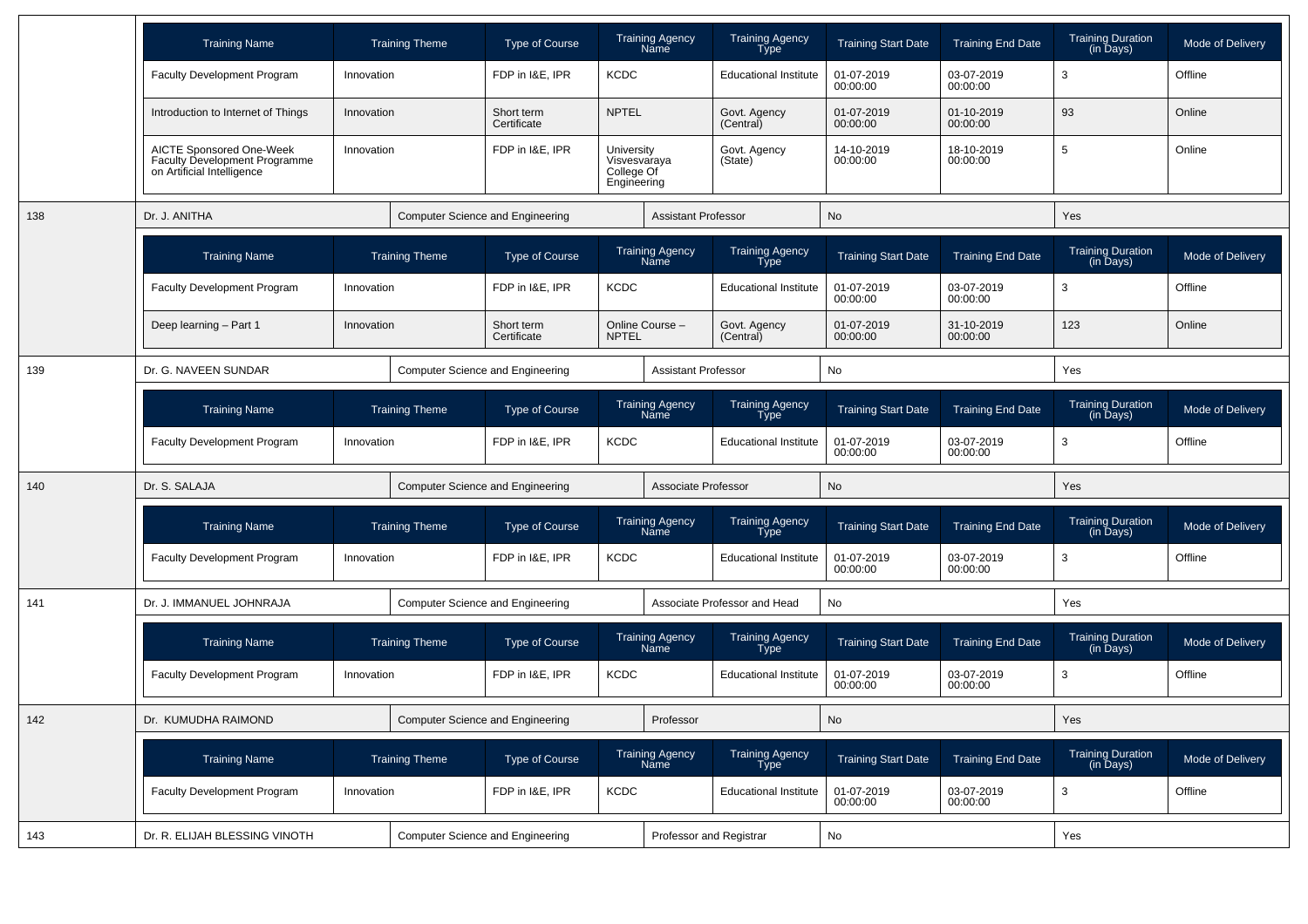|     | <b>Training Name</b>                                    | <b>Training Theme</b> | <b>Type of Course</b>                   | <b>Training Agency</b><br><b>Name</b> | <b>Training Agency</b><br>Type        | <b>Training Start Date</b> | <b>Training End Date</b> | <b>Training Duration</b><br>(in Days)                  | Mode of Delivery |
|-----|---------------------------------------------------------|-----------------------|-----------------------------------------|---------------------------------------|---------------------------------------|----------------------------|--------------------------|--------------------------------------------------------|------------------|
|     | Faculty Development Program                             | Innovation            | FDP in I&E, IPR                         | <b>KCDC</b>                           | <b>Educational Institute</b>          | 01-07-2019<br>00:00:00     | 03-07-2019<br>00:00:00   | 3                                                      | Offline          |
| 144 | Mr. B.L. RADHAKRISHNAN                                  |                       | Computer Science and Engineering        | <b>Assistant Professor</b>            |                                       | <b>No</b>                  |                          | Yes                                                    |                  |
|     | <b>Training Name</b>                                    | <b>Training Theme</b> | <b>Type of Course</b>                   | <b>Training Agency</b><br>Name        | <b>Training Agency</b><br><b>Type</b> | <b>Training Start Date</b> | <b>Training End Date</b> | <b>Training Duration</b><br>(in Days)                  | Mode of Delivery |
|     | Faculty Development Program                             | Innovation            | FDP in I&E, IPR                         | <b>KCDC</b>                           | <b>Educational Institute</b>          | 01-07-2019<br>00:00:00     | 03-07-2019<br>00:00:00   | 3                                                      | Offline          |
|     | Google Cloud Platform<br>Fundamentals                   | Innovation            | Short term<br>Certificate               | course era                            | Non-Govt. Agencies                    | 14-11-2019<br>00:00:00     | 14-11-2019<br>00:00:00   |                                                        | Online           |
|     | Elastic Cloud Infrastructure: Scaling<br>and Automation | Innovation            | Short term<br>Certificate               | course era                            | Non-Govt. Agencies                    | 29-10-2019<br>00:00:00     | 29-10-2019<br>00:00:00   | 1                                                      | Online           |
|     | Reliable Cloud infrastructure: Design<br>and Process    | Innovation            | Short term<br>Certificate               | course era                            | Non-Govt. Agencies                    | 31-10-2019<br>00:00:00     | 31-10-2019<br>00:00:00   |                                                        | Online           |
| 145 | Mr. S. BASIL XAVIER                                     |                       | Computer Science and Engineering        | <b>Assistant Professor</b>            |                                       | No                         |                          | Yes                                                    |                  |
|     | <b>Training Name</b>                                    | <b>Training Theme</b> | <b>Type of Course</b>                   | <b>Training Agency</b><br>Name        | Training Agency<br>Type               | <b>Training Start Date</b> | <b>Training End Date</b> | <b>Training Duration</b><br>(in Days)                  | Mode of Delivery |
|     | Faculty Development Program                             | Innovation            | FDP in I&E, IPR                         | <b>KCDC</b>                           | <b>Educational Institute</b>          | 01-07-2019<br>00:00:00     | 03-07-2019<br>00:00:00   | 3                                                      | Offline          |
| 146 | Mr. D. SHIBIN                                           |                       | Computer Science and Engineering        | <b>Assistant Professor</b>            |                                       | No                         |                          | Yes                                                    |                  |
|     | <b>Training Name</b>                                    | <b>Training Theme</b> | <b>Type of Course</b>                   | <b>Training Agency</b><br>Name        | <b>Training Agency</b><br><b>Type</b> | <b>Training Start Date</b> | <b>Training End Date</b> | <b>Training Duration</b><br>(in Days)                  | Mode of Delivery |
|     | <b>Faculty Development Program</b>                      | Innovation            | FDP in I&E, IPR                         | <b>KCDC</b>                           | <b>Educational Institute</b>          | 01-07-2019<br>00:00:00     | 03-07-2019<br>00:00:00   | 3                                                      | Offline          |
| 147 | Mrs. S. JEBA PRIYA                                      |                       | Computer Science and Engineering        | <b>Assistant Professor</b>            |                                       | No                         |                          | Yes                                                    |                  |
|     | <b>Training Name</b>                                    | <b>Training Theme</b> | <b>Type of Course</b>                   | <b>Training Agency</b><br>Name        | <b>Training Agency</b><br>Type        | <b>Training Start Date</b> | <b>Training End Date</b> | Training Duration<br>(in Days)                         | Mode of Delivery |
|     | Faculty Development Program                             | Innovation            | FDP in I&E. IPR                         | <b>KCDC</b>                           | <b>Educational Institute</b>          | 01-07-2019<br>00:00:00     | 03-07-2019<br>00:00:00   | 3                                                      | Offline          |
| 148 | Mrs. D. NARMADHA                                        |                       | <b>Computer Science and Engineering</b> | <b>Assistant Professor</b>            |                                       | <b>No</b>                  |                          | Yes                                                    |                  |
|     | <b>Training Name</b>                                    | <b>Training Theme</b> | <b>Type of Course</b>                   | <b>Training Agency</b><br>Name        | <b>Training Agency</b><br>Type        | <b>Training Start Date</b> | <b>Training End Date</b> | <b>Training Duration</b><br>$(in \overline{D}$ ays $)$ | Mode of Delivery |
|     | Faculty Development Program                             | Innovation            | FDP in I&E, IPR                         | <b>KCDC</b>                           | <b>Educational Institute</b>          | 01-07-2019<br>00:00:00     | 03-07-2019<br>00:00:00   | 3                                                      | Offline          |
| 149 | Mr. J. SEBASTIAN TERENCE                                |                       | <b>Computer Science and Engineering</b> | <b>Assistant Professor</b>            |                                       | <b>No</b>                  |                          | Yes                                                    |                  |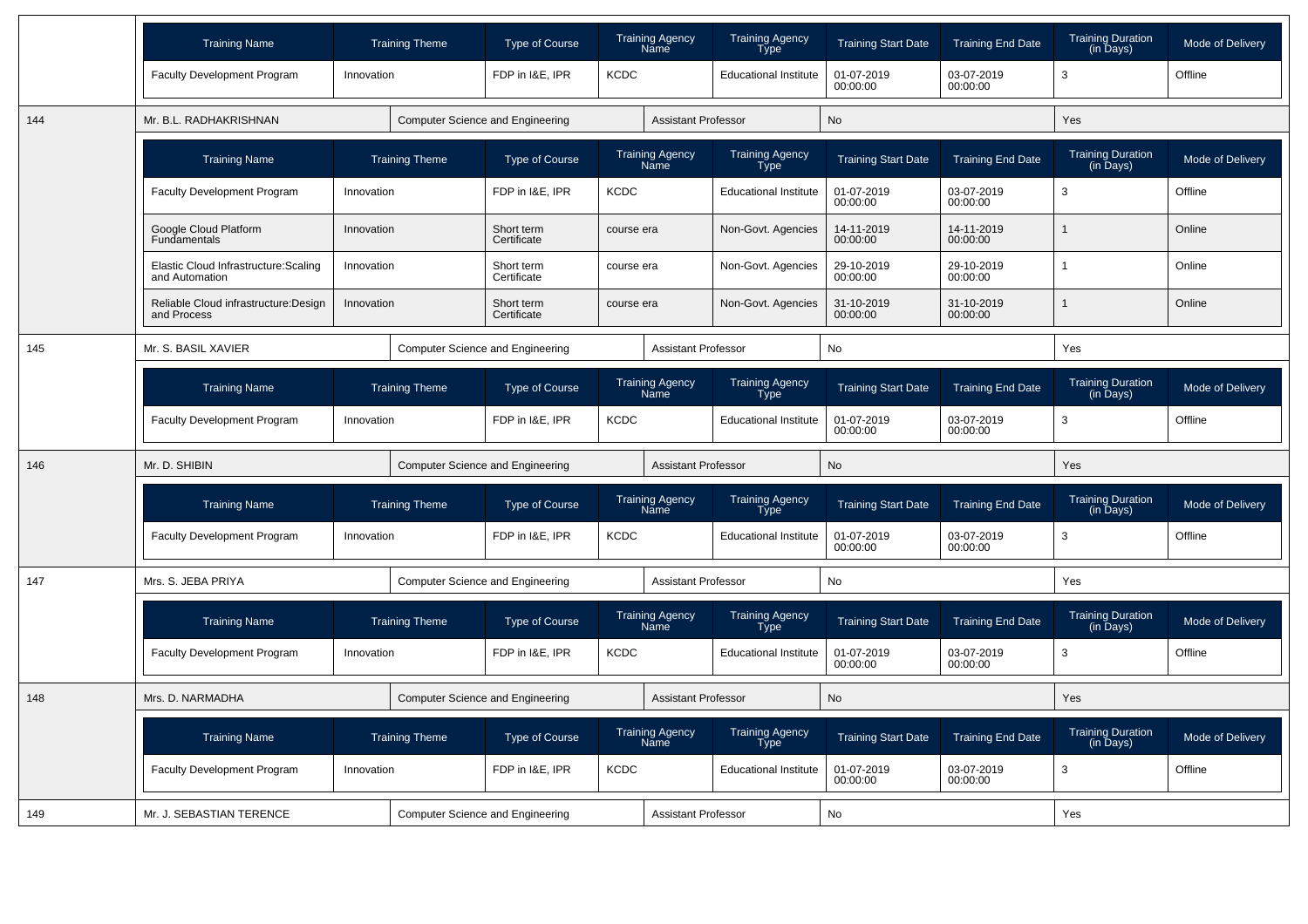|     | <b>Training Name</b>                                               |            | <b>Training Theme</b>                   | <b>Type of Course</b>                   |             | <b>Training Agency</b><br>Name            | <b>Training Agency</b><br>Type | <b>Training Start Date</b> | <b>Training End Date</b> | Training Duration<br>(in Days)                         | Mode of Delivery |
|-----|--------------------------------------------------------------------|------------|-----------------------------------------|-----------------------------------------|-------------|-------------------------------------------|--------------------------------|----------------------------|--------------------------|--------------------------------------------------------|------------------|
|     | <b>Faculty Development Program</b>                                 | Innovation |                                         | FDP in I&E, IPR                         | <b>KCDC</b> |                                           | <b>Educational Institute</b>   | 01-07-2019<br>00:00:00     | 03-07-2019<br>00:00:00   | 3                                                      | Offline          |
| 150 | Mr. S. JOHN LIVINGSTON                                             |            | <b>Computer Science and Engineering</b> |                                         |             | <b>Assistant Professor</b>                |                                | No                         |                          | Yes                                                    |                  |
|     | <b>Training Name</b>                                               |            | <b>Training Theme</b>                   | <b>Type of Course</b>                   |             | Training Agency<br>Name                   | <b>Training Agency</b><br>Type | <b>Training Start Date</b> | <b>Training End Date</b> | <b>Training Duration</b><br>(in Days)                  | Mode of Delivery |
|     | <b>Faculty Development Program</b>                                 | Innovation |                                         | FDP in I&E, IPR                         | <b>KCDC</b> |                                           | <b>Educational Institute</b>   | 01-07-2019<br>00:00:00     | 03-07-2019<br>00:00:00   | 3                                                      | Offline          |
|     | Internet of Things (IOT) and its<br>Applications                   | Innovation |                                         | FDP in I&E, IPR                         | Sciences    | at Karunya Institute<br>of Technology and | <b>Educational Institute</b>   | 19-11-2019<br>00:00:00     | 20-11-2019<br>00:00:00   | $\overline{2}$                                         | Online           |
| 151 | Mrs. T. MATHU                                                      |            |                                         | Computer Science and Engineering        |             | <b>Assistant Professor</b>                |                                | No                         |                          | Yes                                                    |                  |
|     | <b>Training Name</b>                                               |            | <b>Training Theme</b>                   | <b>Type of Course</b>                   |             | Training Agency<br>Name                   | Training Agency<br>Type        | <b>Training Start Date</b> | <b>Training End Date</b> | <b>Training Duration</b><br>$(in \overline{D}$ ays $)$ | Mode of Delivery |
|     | Faculty Development Program                                        | Innovation |                                         | FDP in I&E, IPR                         | <b>KCDC</b> |                                           | <b>Educational Institute</b>   | 01-07-2019<br>00:00:00     | 03-07-2019<br>00:00:00   | 3                                                      | Offline          |
| 152 | Dr. J. JEBAVEERASINGH                                              |            | <b>Computer Science and Engineering</b> |                                         |             | <b>Assistant Professor</b>                |                                | No                         |                          | Yes                                                    |                  |
|     | <b>Training Name</b>                                               |            | <b>Training Theme</b>                   | Type of Course                          |             | Training Agency<br>Name                   | Training Agency<br>Type        | <b>Training Start Date</b> | <b>Training End Date</b> | Training Duration<br>(in Days)                         | Mode of Delivery |
|     | Faculty Development Program                                        | Innovation |                                         | FDP in I&E, IPR                         | <b>KCDC</b> |                                           | <b>Educational Institute</b>   | 01-07-2019<br>00:00:00     | 03-07-2019<br>00:00:00   | 3                                                      | Offline          |
|     | Traffic Sign Classification Using<br>Deep Learning in Python/Keras | Innovation |                                         | Short term<br>Certificate               | course era  |                                           | Non-Govt. Agencies             | 14-05-2020<br>00:00:00     | 14-05-2020<br>00:00:00   |                                                        | Online           |
|     | Image Data Augmentation with<br>Keras                              | Innovation |                                         | Short term<br>Certificate               | course era  |                                           | Govt. Agency<br>(Central)      | 15-05-2020<br>00:00:00     | 15-05-2020<br>00:00:00   |                                                        | Online           |
|     | Programming for Everybody<br>(Getting Started with Python)         | Innovation |                                         | Short term<br>Certificate               | course era  |                                           | Govt. Agency<br>(Central)      | 27-05-2020<br>00:00:00     | 27-05-2020<br>00:00:00   |                                                        | Offline          |
|     | Image Classification with CNNs<br>using Keras                      | Innovation |                                         | Short term<br>Certificate               | course era  |                                           | Govt. Agency<br>(Central)      | 28-05-2020<br>00:00:00     | 28-05-2020<br>00:00:00   |                                                        | Online           |
|     | Facial Expression Recognition with<br>Keras                        | Innovation |                                         | Short term<br>Certificate               | course era  |                                           | Govt. Agency<br>(Central)      | 20-05-2020<br>00:00:00     | 20-05-2020<br>00:00:00   |                                                        | Online           |
| 153 | Dr. T. JEMIMA JEBASEELI                                            |            | <b>Computer Science and Engineering</b> |                                         |             | <b>Assistant Professor</b>                |                                | No                         |                          | Yes                                                    |                  |
|     | <b>Training Name</b>                                               |            | <b>Training Theme</b>                   | Type of Course                          |             | Training Agency<br>Name                   | Training Agency<br>Type        | <b>Training Start Date</b> | <b>Training End Date</b> | Training Duration<br>(in Days)                         | Mode of Delivery |
|     | Faculty Development Program                                        | Innovation |                                         | FDP in I&E, IPR                         | <b>KCDC</b> |                                           | <b>Educational Institute</b>   | 01-07-2019<br>00:00:00     | 03-07-2019<br>00:00:00   | 3                                                      | Offline          |
|     | nternet of Things (IOT) and its<br>Applications                    | Innovation |                                         | FDP in I&E, IPR                         | Sciences    | Karunya Institute of<br>Technology and    | <b>Educational Institute</b>   | 19-11-2019<br>00:00:00     | 20-11-2019<br>00:00:00   | $\overline{2}$                                         | Online           |
| 154 | Dr. E. GRACE MARY KANAGA                                           |            |                                         | <b>Computer Science and Engineering</b> |             | Associate Professor                       |                                | $\mathsf{No}$              |                          | Yes                                                    |                  |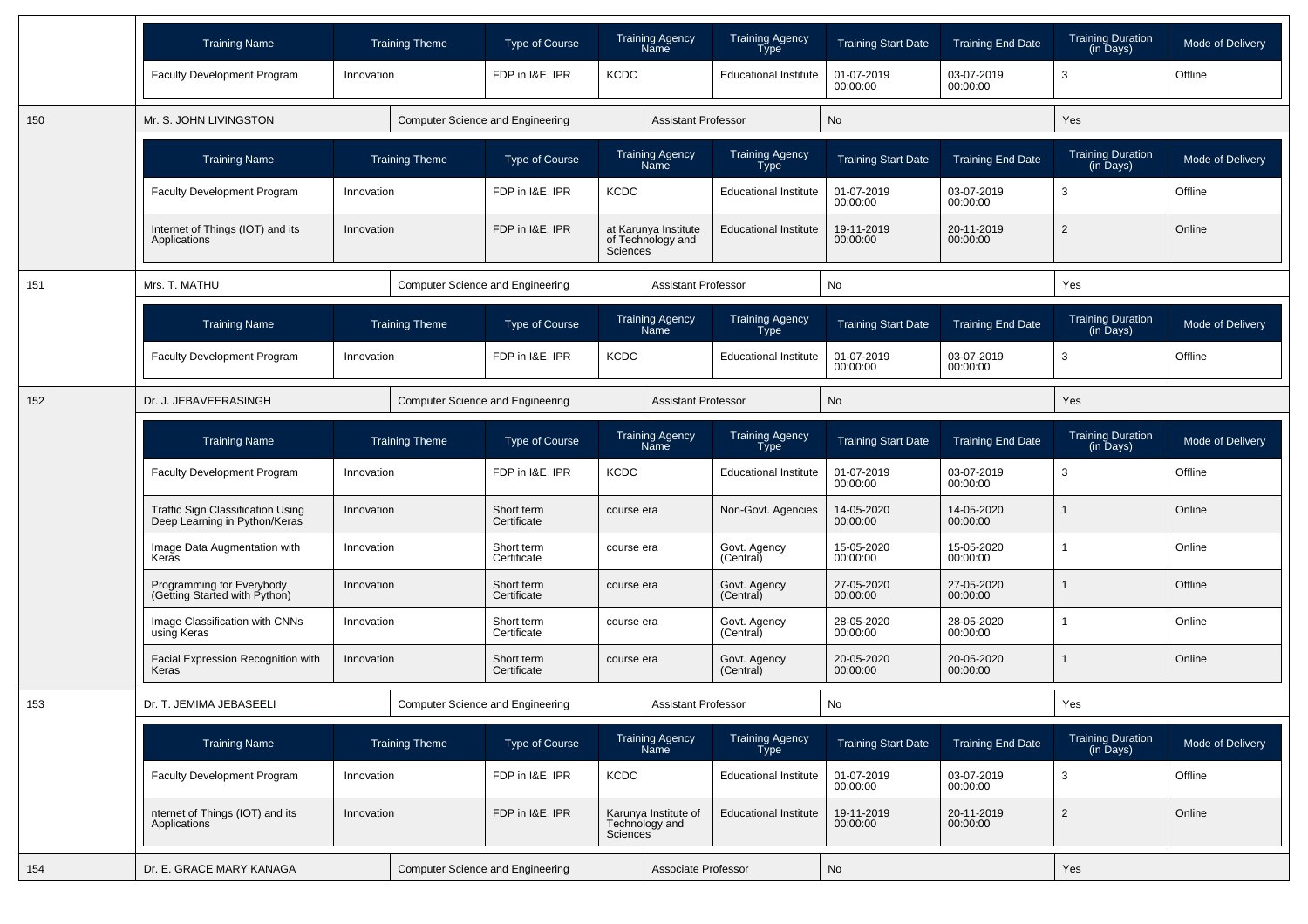|     | <b>Training Name</b>                                                                   |            | <b>Training Theme</b>                   | Type of Course            |                    | <b>Training Agency</b><br>Name         | <b>Training Agency</b><br>Type        | <b>Training Start Date</b> | <b>Training End Date</b> | <b>Training Duration</b><br>(in Days) | <b>Mode of Delivery</b> |
|-----|----------------------------------------------------------------------------------------|------------|-----------------------------------------|---------------------------|--------------------|----------------------------------------|---------------------------------------|----------------------------|--------------------------|---------------------------------------|-------------------------|
|     | <b>Faculty Development Program</b>                                                     | Innovation |                                         | FDP in I&E, IPR           | <b>KCDC</b>        |                                        | <b>Educational Institute</b>          | 01-07-2019<br>00:00:00     | 03-07-2019<br>00:00:00   | 3                                     | Offline                 |
|     | Internet of Things (IOT) and its<br>Applications                                       | Innovation |                                         | FDP in I&E. IPR           | Sciences           | Karunya Institute of<br>Technology and | <b>Educational Institute</b>          | 19-11-2019<br>00:00:00     | 20-11-2019<br>00:00:00   | $\overline{2}$                        | Online                  |
| 155 | Dr. J. DINESH PETER                                                                    |            | <b>Computer Science and Engineering</b> |                           |                    | IAESTE and IA                          | Associate Professor and Head          | No                         |                          | Yes                                   |                         |
|     | <b>Training Name</b>                                                                   |            | <b>Training Theme</b>                   | <b>Type of Course</b>     |                    | <b>Training Agency</b><br>Name         | <b>Training Agency</b><br><b>Type</b> | <b>Training Start Date</b> | <b>Training End Date</b> | <b>Training Duration</b><br>(in Days) | Mode of Delivery        |
|     | <b>Faculty Development Program</b>                                                     | Innovation |                                         | FDP in I&E, IPR           | <b>KCDC</b>        |                                        | <b>Educational Institute</b>          | 01-07-2019<br>00:00:00     | 03-07-2019<br>00:00:00   | 3                                     | Offline                 |
| 156 | Dr. S. CAROLIN JEEVA                                                                   |            | <b>Digital Sciences</b>                 |                           |                    | <b>Assistant Professor</b>             |                                       | No                         |                          | Yes                                   |                         |
|     | <b>Training Name</b>                                                                   |            | <b>Training Theme</b>                   | <b>Type of Course</b>     |                    | <b>Training Agency</b><br>Name         | <b>Training Agency</b><br><b>Type</b> | <b>Training Start Date</b> | <b>Training End Date</b> | <b>Training Duration</b><br>(in Days) | Mode of Delivery        |
|     | <b>Faculty Development Program</b>                                                     | Innovation |                                         | FDP in I&E, IPR           | <b>KCDC</b>        |                                        | <b>Educational Institute</b>          | 01-07-2019<br>00:00:00     | 03-07-2019<br>00:00:00   | 3                                     | Offline                 |
|     | <b>AICTE Training and Learning</b><br>Academy Online FDP on Artificial<br>Intelligence | Innovation |                                         | FDP in I&E, IPR           | <b>AICTE</b>       |                                        | Govt. Agency<br>(Central)             | 25-05-2020<br>00:00:00     | 29-05-2020<br>00:00:00   | 5                                     | Online                  |
|     | Data Science Matheodology                                                              | Innovation |                                         | Short term<br>Certificate | Coursera           |                                        | Non-Govt. Agencies                    | 17-03-2020<br>00:00:00     | 17-04-2020<br>00:00:00   | 32                                    | Online                  |
|     | Internet of Things and Embedded<br>Systems                                             | Innovation |                                         | Short term<br>Certificate | Coursera           |                                        | Non-Govt. Agencies                    | 01-05-2020<br>00:00:00     | 01-06-2020<br>00:00:00   | 32                                    | Online                  |
|     | AI for everyone                                                                        | Innovation |                                         | Short term<br>Certificate | Coursera           |                                        | Non-Govt. Agencies                    | 11-04-2020<br>00:00:00     | 11-05-2020<br>00:00:00   | 31                                    | Online                  |
| 157 | Dr. MALLIKA VIJAYA KUMAR                                                               |            | <b>Digital Sciences</b>                 |                           |                    | <b>Assistant Professor</b>             |                                       | No                         |                          | Yes                                   |                         |
|     | <b>Training Name</b>                                                                   |            | <b>Training Theme</b>                   | <b>Type of Course</b>     |                    | <b>Training Agency</b><br>Name         | <b>Training Agency</b><br>Type        | <b>Training Start Date</b> | <b>Training End Date</b> | <b>Training Duration</b><br>(in Days) | Mode of Delivery        |
|     | <b>Faculty Development Program</b>                                                     | Innovation |                                         | FDP in I&E, IPR           | <b>KCDC</b>        |                                        | <b>Educational Institute</b>          | 01-07-2019<br>00:00:00     | 03-07-2019<br>00:00:00   | 3                                     | Offline                 |
| 158 | Dr. J. MACKLIN ABRAHAM NAVAMANI                                                        |            | <b>Digital Sciences</b>                 |                           |                    | <b>Assistant Professor</b>             |                                       | No                         |                          | Yes                                   |                         |
|     | <b>Training Name</b>                                                                   |            | <b>Training Theme</b>                   | Type of Course            |                    | Training Agency<br>Name                | Training Agency<br>Type               | <b>Training Start Date</b> | <b>Training End Date</b> | Training Duration<br>(in Days)        | Mode of Delivery        |
|     | <b>Faculty Development Program</b>                                                     | Innovation |                                         | FDP in I&E, IPR           | KCDC               |                                        | <b>Educational Institute</b>          | 01-07-2019<br>00:00:00     | 03-07-2019<br>00:00:00   | 3                                     | Offline                 |
|     | Faculty Development Program on<br>Introduction to Python Programming                   | Innovation |                                         | FDP in I&E, IPR           | <b>ICT Academy</b> |                                        | <b>Educational Institute</b>          | 05-12-2019<br>00:00:00     | 07-12-2019<br>00:00:00   | $\mathbf{3}$                          | Offline                 |
| 159 | Dr. C. BEULAH CHRISTALIN LATHA                                                         |            | <b>Digital Sciences</b>                 |                           |                    | <b>Assistant Professor</b>             |                                       | No                         |                          | Yes                                   |                         |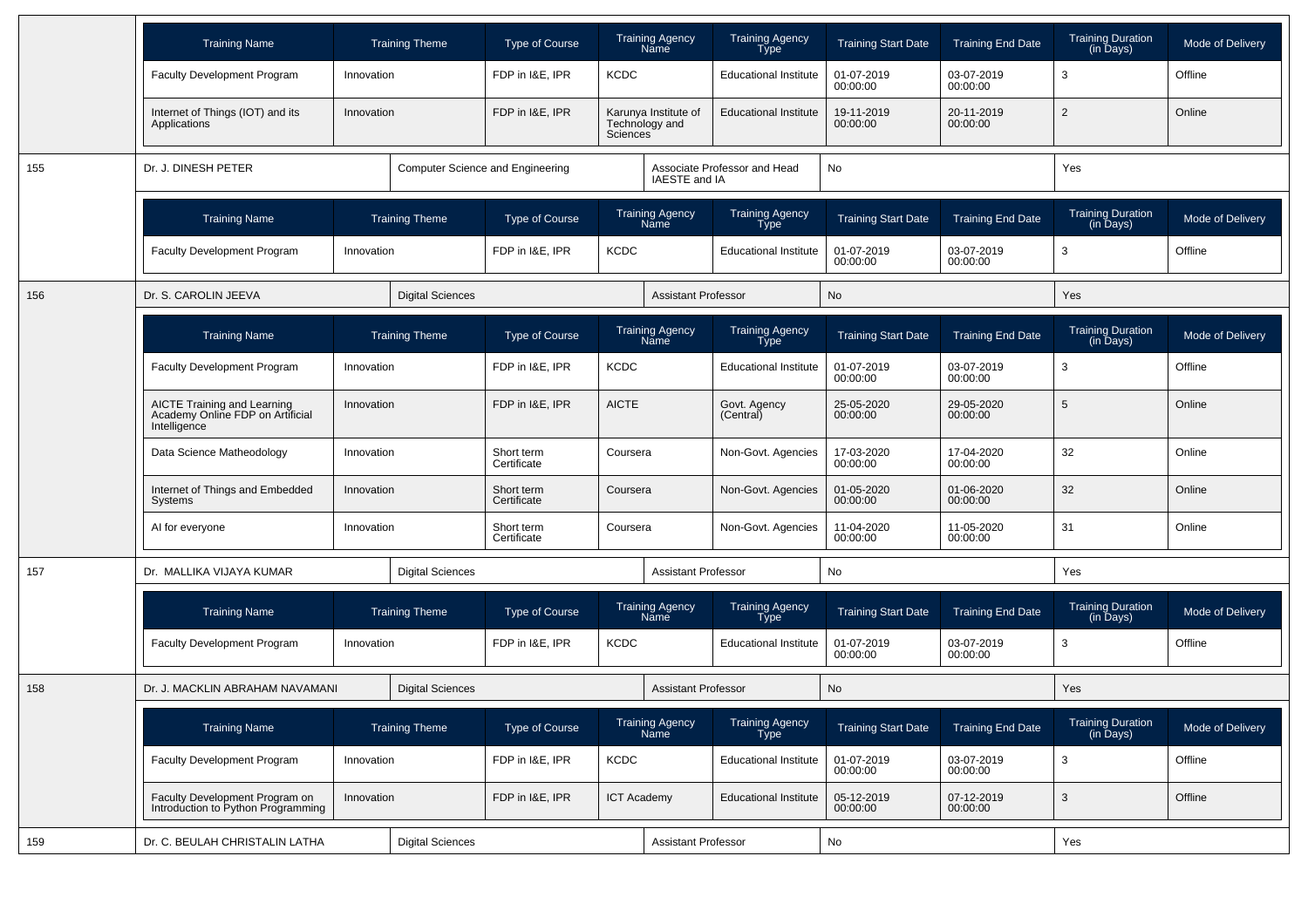|     | <b>Training Name</b>                                                                      | <b>Training Theme</b>   |                                               | <b>Type of Course</b>                         | <b>Training Agency</b><br><b>Name</b>            |                                | <b>Training Agency</b><br>Type        | <b>Training Start Date</b> | <b>Training End Date</b> | <b>Training Duration</b><br>(in Days)             | Mode of Delivery |
|-----|-------------------------------------------------------------------------------------------|-------------------------|-----------------------------------------------|-----------------------------------------------|--------------------------------------------------|--------------------------------|---------------------------------------|----------------------------|--------------------------|---------------------------------------------------|------------------|
|     | <b>Faculty Development Program</b>                                                        | Innovation              |                                               | FDP in I&E, IPR                               | <b>KCDC</b>                                      |                                | <b>Educational Institute</b>          | 01-07-2019<br>00:00:00     | 03-07-2019<br>00:00:00   | 3                                                 | Offline          |
|     | Al for everyone<br>Innovation                                                             |                         |                                               | Short term<br>Certificate                     | Coursera                                         | Non-Govt. Agencies             |                                       | 11-04-2020<br>00:00:00     | 11-05-2020<br>00:00:00   | 31                                                | Online           |
|     | Neural Networks and Deep<br>Learning                                                      | Innovation              |                                               | <b>KCDC</b><br>Short term<br>Certificate      |                                                  |                                | <b>Educational Institute</b>          | 05-06-2020<br>00:00:00     | 04-07-2020<br>00:00:00   | 30                                                | Online           |
| 160 | Dr. P. RANJIT JEBA THANGAIAH                                                              | <b>Digital Sciences</b> |                                               |                                               |                                                  | Associate Professor            | No                                    |                            |                          | Yes                                               |                  |
|     | <b>Training Name</b>                                                                      | <b>Training Theme</b>   |                                               | <b>Type of Course</b>                         | <b>Training Agency</b><br>Name                   |                                | <b>Training Agency</b><br>Type        | <b>Training Start Date</b> | <b>Training End Date</b> | <b>Training Duration</b><br>(in Days)             | Mode of Delivery |
|     | <b>Faculty Development Program</b>                                                        | Innovation              |                                               | FDP in I&E, IPR                               | <b>KCDC</b>                                      |                                | <b>Educational Institute</b>          | 01-07-2019<br>00:00:00     | 03-07-2019<br>00:00:00   | 3                                                 | Offline          |
| 161 | Dr. D. PONMARY PUSHPA LATHA                                                               |                         | <b>Digital Sciences</b>                       |                                               |                                                  | Associate Professor            |                                       | No                         |                          | Yes                                               |                  |
|     | <b>Training Name</b>                                                                      | <b>Training Theme</b>   |                                               | <b>Type of Course</b>                         |                                                  | <b>Training Agency</b><br>Name | <b>Training Agency</b><br><b>Type</b> | <b>Training Start Date</b> | <b>Training End Date</b> | <b>Training Duration</b><br>$(in \bar{D}$ ays $)$ | Mode of Delivery |
|     | <b>Faculty Development Program</b>                                                        | Innovation              |                                               | FDP in I&E, IPR                               | <b>KCDC</b>                                      |                                | <b>Educational Institute</b>          | 01-07-2019<br>00:00:00     | 03-07-2019<br>00:00:00   | 3                                                 | Offline          |
|     | Developing softskills and<br>Personality                                                  | Innovation              |                                               | Short term<br>Certificate                     | <b>AICTE</b>                                     |                                | Govt. Agency<br>(Central)             | 01-11-2020<br>00:00:00     | 08-01-2021<br>00:00:00   | 69                                                | Online           |
|     | Faculty Development Program on<br>Introduction to Python Program                          | Innovation              |                                               | FDP in I&E, IPR                               | <b>ICT Academy</b>                               |                                | <b>Educational Institute</b>          | 05-12-2019<br>00:00:00     | 07-12-2019<br>00:00:00   | 3                                                 | Offline          |
| 162 | Mr. C. BENIN PRATAP                                                                       |                         | <b>Electrical and Electronics Engineering</b> |                                               | <b>Assistant Professor</b>                       |                                | No                                    |                            | Yes                      |                                                   |                  |
|     | <b>Training Name</b>                                                                      | <b>Training Theme</b>   |                                               | <b>Type of Course</b>                         | <b>Training Agency</b><br>Name                   |                                | <b>Training Agency</b><br>Type        | <b>Training Start Date</b> | <b>Training End Date</b> | <b>Training Duration</b><br>(in Days)             | Mode of Delivery |
|     | <b>Faculty Development Program</b>                                                        | Innovation              |                                               | FDP in I&E, IPR                               | <b>KCDC</b>                                      |                                | <b>Educational Institute</b>          | 01-07-2019<br>00:00:00     | 03-07-2019<br>00:00:00   | 3                                                 | Offline          |
|     | <b>Electric Vehicles</b>                                                                  | Innovation              |                                               | FDP in I&E, IPR                               | <b>ISTE</b>                                      |                                | <b>Educational Institute</b>          | 20-05-2020<br>00:00:00     | 23-05-2020<br>00:00:00   | $\overline{4}$                                    | Online           |
|     | Renewable Energy and Technology                                                           | Innovation              |                                               | FDP in I&E, IPR                               | <b>ISTE</b>                                      |                                | <b>Educational Institute</b>          | 17-06-2020<br>00:00:00     | 19-06-2020<br>00:00:00   | 3                                                 | Online           |
| 163 | Dr. R. MEENAL                                                                             |                         |                                               | <b>Electrical and Electronics Engineering</b> |                                                  | <b>Assistant Professor</b>     |                                       | No                         |                          | Yes                                               |                  |
|     | <b>Training Name</b>                                                                      |                         | <b>Training Theme</b>                         | Type of Course                                |                                                  | <b>Training Agency</b><br>Name | Training Agency<br>Type <sup>-</sup>  | <b>Training Start Date</b> | <b>Training End Date</b> | <b>Training Duration</b><br>(in Days)             | Mode of Delivery |
|     | Faculty Development Program                                                               | Innovation              |                                               | FDP in I&E, IPR                               | <b>KCDC</b>                                      |                                | <b>Educational Institute</b>          | 01-07-2019<br>00:00:00     | 03-07-2019<br>00:00:00   | 3                                                 | Offline          |
|     | Thin Flim Quantum Solar Cell<br>Design and Fabrication for Green<br><b>Energy Systems</b> | Innovation              |                                               | FDP in I&E, IPR                               | AICTE Training and<br>Learning (ATAL)<br>Academy |                                | Govt. Agency<br>(Central)             | 25-11-2019<br>00:00:00     | 29-11-2019<br>00:00:00   | $\,$ 5 $\,$                                       | Offline          |
| 164 | Dr. J. JENCY JOSEPH                                                                       |                         |                                               | <b>Electrical and Electronics Engineering</b> |                                                  | <b>Assistant Professor</b>     |                                       | No                         |                          | Yes                                               |                  |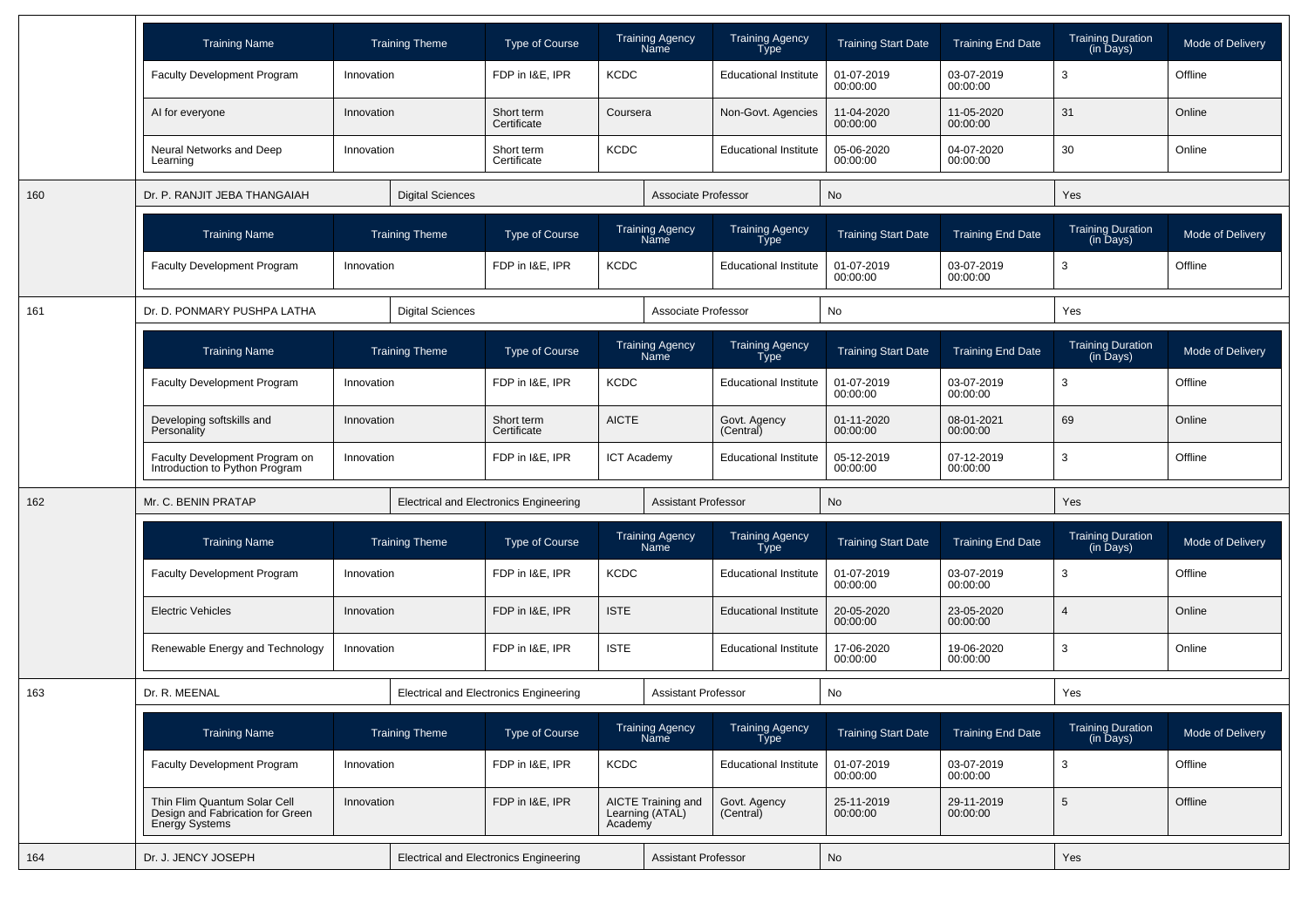|     | <b>Training Name</b>                                                                      | <b>Training Theme</b>                         |                       | <b>Type of Course</b>                         |                                                                      | <b>Training Agency</b><br>Name        | <b>Training Agency</b><br><b>Type</b> | <b>Training Start Date</b> | <b>Training End Date</b> | <b>Training Duration</b><br>(in Days)                  | Mode of Delivery |
|-----|-------------------------------------------------------------------------------------------|-----------------------------------------------|-----------------------|-----------------------------------------------|----------------------------------------------------------------------|---------------------------------------|---------------------------------------|----------------------------|--------------------------|--------------------------------------------------------|------------------|
|     | <b>Faculty Development Program</b>                                                        | Innovation                                    |                       | FDP in I&E. IPR                               | <b>KCDC</b>                                                          |                                       | <b>Educational Institute</b>          | 01-07-2019<br>00:00:00     | 03-07-2019<br>00:00:00   | 3                                                      | Offline          |
|     | <b>ARDUINO</b>                                                                            | Innovation                                    |                       | FDP in I&E, IPR                               |                                                                      | <b>AICTE Training</b>                 | Govt. Agency<br>(Central)             | 04-05-2020<br>00:00:00     | 08-05-2020<br>00:00:00   | 5                                                      | Offline          |
| 165 | Dr. P. VENKATESH KUMAR                                                                    |                                               |                       | <b>Electrical and Electronics Engineering</b> |                                                                      | <b>Assistant Professor</b>            |                                       | <b>No</b>                  |                          | Yes                                                    |                  |
|     | <b>Training Name</b>                                                                      | <b>Training Theme</b>                         |                       | <b>Type of Course</b>                         |                                                                      | <b>Training Agency</b><br>Name        | <b>Training Agency</b><br><b>Type</b> | <b>Training Start Date</b> | <b>Training End Date</b> | Training Duration<br>(in Days)                         | Mode of Delivery |
|     | <b>Faculty Development Program</b>                                                        | Innovation                                    |                       | FDP in I&E, IPR                               | <b>KCDC</b>                                                          |                                       | <b>Educational Institute</b>          | 01-07-2019<br>00:00:00     | 03-07-2019<br>00:00:00   | 3                                                      | Offline          |
|     | DC Microgrid                                                                              | Innovation                                    |                       | Short term<br>Certificate                     | <b>NPTEL</b>                                                         |                                       | Govt. Agency<br>(Central)             | 01-08-2019<br>00:00:00     | 01-10-2019<br>00:00:00   | 62                                                     | Online           |
|     | Thin Flim Quantum Solar Cell<br>Design and Fabrication for Green<br><b>Energy Systems</b> | Innovation                                    |                       | FDP in I&E, IPR                               | AICTE Training and<br>Learning (ATAL)<br>Academy                     |                                       | <b>Educational Institute</b>          | 25-11-2019<br>00:00:00     | 29-11-2019<br>00:00:00   | 5                                                      | Offline          |
|     | Internet of Things                                                                        | Innovation                                    |                       | FDP in I&E, IPR                               |                                                                      | <b>AICTE Training</b>                 | Govt. Agency<br>(Central)             | 10-04-2020<br>00:00:00     | 14-04-2020<br>00:00:00   | 5                                                      | Offline          |
| 166 | Dr. S. PAUL SATHIYAN                                                                      |                                               |                       | <b>Electrical and Electronics Engineering</b> |                                                                      | <b>Assistant Professor</b>            |                                       | <b>No</b>                  |                          | Yes                                                    |                  |
|     | <b>Training Name</b>                                                                      | <b>Training Theme</b>                         |                       | Type of Course                                |                                                                      | Training Agency<br>Name               | Training Agency<br>Type               | <b>Training Start Date</b> | <b>Training End Date</b> | Training Duration<br>(in Days)                         | Mode of Delivery |
|     | <b>Faculty Development Program</b>                                                        | Innovation                                    |                       | FDP in I&E, IPR                               | <b>KCDC</b>                                                          |                                       | <b>Educational Institute</b>          | 01-07-2019<br>00:00:00     | 03-07-2019<br>00:00:00   | 3                                                      | Offline          |
|     | <b>Emerging Trends in Information</b><br>Technology                                       | Innovation                                    |                       | FDP in I&E, IPR                               | <b>AICTE</b>                                                         |                                       | Govt. Agency<br>(Central)             | 23-06-2020<br>00:00:00     | 27-06-2020<br>00:00:00   | 5                                                      | Offline          |
| 167 | Dr. SHANTY CHACKO                                                                         | <b>Electrical and Electronics Engineering</b> |                       |                                               |                                                                      | <b>Assistant Professor</b>            |                                       | No                         |                          | Yes                                                    |                  |
|     | <b>Training Name</b>                                                                      |                                               | <b>Training Theme</b> | <b>Type of Course</b>                         |                                                                      | <b>Training Agency</b><br>Name        | Training Agency<br><b>Type</b>        | <b>Training Start Date</b> | <b>Training End Date</b> | <b>Training Duration</b><br>(in Days)                  | Mode of Delivery |
|     | Faculty Development Program                                                               | Innovation                                    |                       | FDP in I&E, IPR<br><b>KCDC</b>                |                                                                      |                                       | <b>Educational Institute</b>          | 01-07-2019<br>00:00:00     | 03-07-2019<br>00:00:00   | 3                                                      | Offline          |
| 168 | Dr. F.T. JOSH                                                                             |                                               |                       | <b>Electrical and Electronics Engineering</b> |                                                                      | <b>Assistant Professor</b>            |                                       | <b>No</b>                  |                          | Yes                                                    |                  |
|     | <b>Training Name</b>                                                                      | <b>Training Theme</b>                         |                       | <b>Type of Course</b>                         |                                                                      | <b>Training Agency</b><br><b>Name</b> | Training Agency<br>Type               | <b>Training Start Date</b> | <b>Training End Date</b> | <b>Training Duration</b><br>$(in \overline{D}$ ays $)$ | Mode of Delivery |
|     | <b>Faculty Development Program</b>                                                        | Innovation                                    |                       | FDP in I&E, IPR                               | <b>KCDC</b>                                                          |                                       | <b>Educational Institute</b>          | 01-07-2019<br>00:00:00     | 03-07-2019<br>00:00:00   | 3                                                      | Offline          |
|     | <b>ARDUINO</b>                                                                            | Innovation                                    |                       | FDP in I&E, IPR                               |                                                                      | <b>AICTE Training</b>                 | Govt. Agency<br>(Central)             | 04-05-2020<br>00:00:00     | 08-05-2020<br>00:00:00   | 5                                                      | Offline          |
| 169 | Dr. PRAWIN ANGEL MICHAEL                                                                  |                                               |                       |                                               | <b>Electrical and Electronics Engineering</b><br>Associate Professor |                                       |                                       | No                         |                          | Yes                                                    |                  |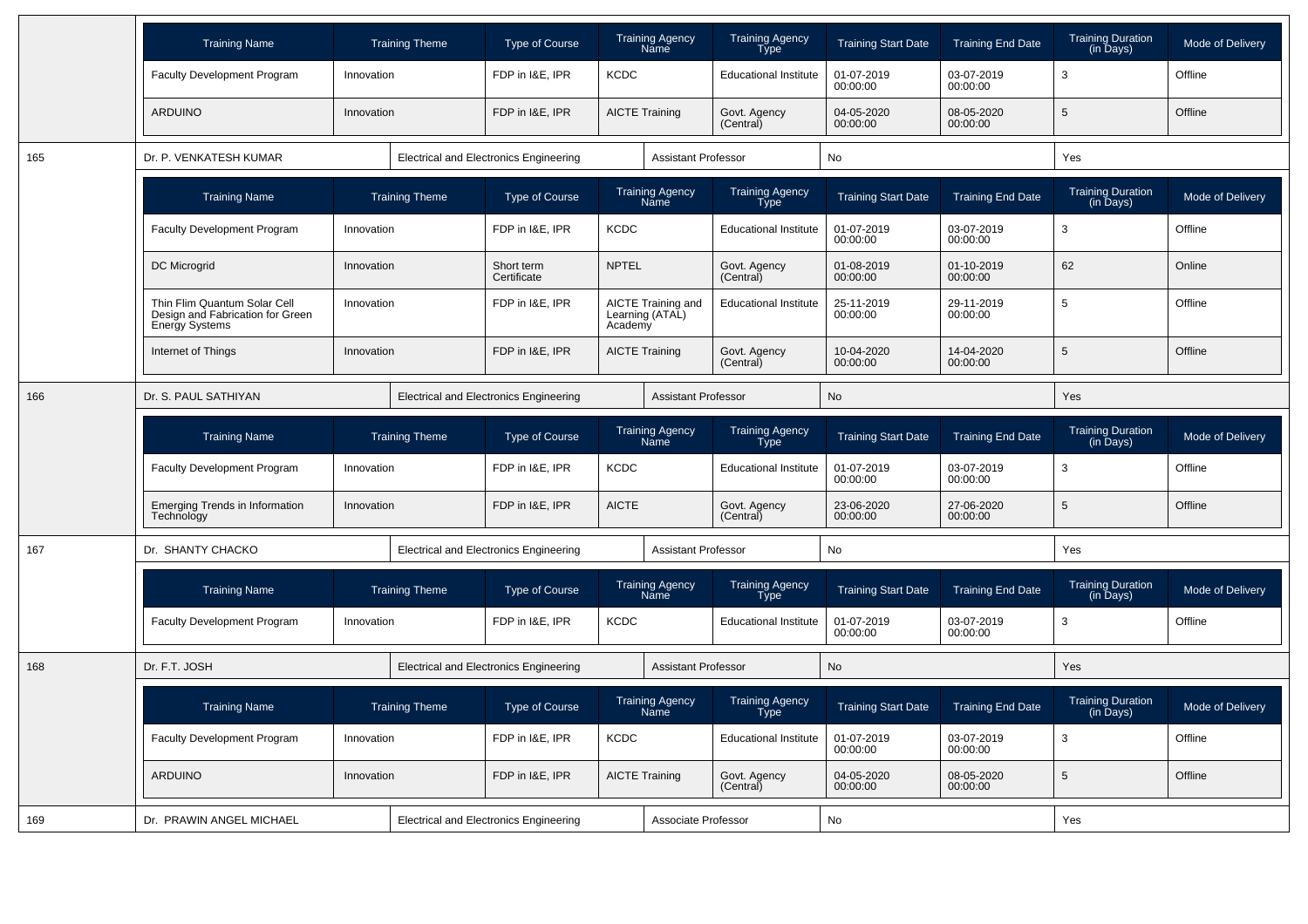|     | <b>Training Name</b>                                                                                                                      |            | <b>Training Theme</b> | <b>Type of Course</b>                         |                         | <b>Training Agency</b><br>Name        | <b>Training Agency</b><br>Type | <b>Training Start Date</b> | <b>Training End Date</b> | <b>Training Duration</b><br>$(in \bar{D}$ ays $)$   | Mode of Delivery |
|-----|-------------------------------------------------------------------------------------------------------------------------------------------|------------|-----------------------|-----------------------------------------------|-------------------------|---------------------------------------|--------------------------------|----------------------------|--------------------------|-----------------------------------------------------|------------------|
|     | Faculty Development Program                                                                                                               | Innovation |                       | FDP in I&E, IPR                               | <b>KCDC</b>             |                                       | <b>Educational Institute</b>   | 01-07-2019<br>00:00:00     | 03-07-2019<br>00:00:00   | 3                                                   | Offline          |
|     | Thin Flim Quantum Solar Cell<br>Design and Fabrication for Green<br><b>Energy Systems</b>                                                 | Innovation |                       | FDP in I&E. IPR                               | Academy                 | AICTE Training and<br>Learning (ATAL) | Govt. Agency<br>(Central)      | 25-11-2019<br>00:00:00     | 29-11-2019<br>00:00:00   | 5                                                   | Offline          |
| 170 | Dr. M.S.P. SUBATHRA                                                                                                                       |            |                       | <b>Electrical and Electronics Engineering</b> |                         | Associate Professor                   |                                | No                         |                          | Yes                                                 |                  |
|     | <b>Training Name</b>                                                                                                                      |            | <b>Training Theme</b> | <b>Type of Course</b>                         |                         | <b>Training Agency</b><br>Nāme        | <b>Training Agency</b><br>Type | <b>Training Start Date</b> | <b>Training End Date</b> | <b>Training Duration</b><br>$(in \overline{D}$ ays) | Mode of Delivery |
|     | <b>Faculty Development Program</b>                                                                                                        | Innovation |                       | FDP in I&E, IPR                               | <b>KCDC</b>             |                                       | <b>Educational Institute</b>   | 01-07-2019<br>00:00:00     | 03-07-2019<br>00:00:00   | 3                                                   | Offline          |
| 171 | Dr. V. JEGATHESAN                                                                                                                         |            |                       | <b>Electrical and Electronics Engineering</b> |                         | Associate Professor                   |                                | <b>No</b>                  |                          | Yes                                                 |                  |
|     | <b>Training Name</b>                                                                                                                      |            | <b>Training Theme</b> | <b>Type of Course</b>                         | Training Agency<br>Name |                                       | Training Agency<br>Type        | <b>Training Start Date</b> | <b>Training End Date</b> | Training Duration<br>(in Days)                      | Mode of Delivery |
|     | <b>Faculty Development Program</b>                                                                                                        | Innovation |                       | FDP in I&E, IPR<br><b>KCDC</b>                |                         |                                       | <b>Educational Institute</b>   | 01-07-2019<br>00:00:00     | 03-07-2019<br>00:00:00   | 3                                                   | Offline          |
|     | Artificial Intelligence, Machine<br>learning, Internet of things and<br>Bigdata applications in power<br>Electronics and its allied areas | Innovation |                       | FDP in I&E, IPR<br><b>AICTE Training</b>      |                         |                                       | Govt. Agency<br>(Central)      | 01-06-2020<br>00:00:00     | 06-06-2020<br>00:00:00   | 6                                                   | Offline          |
| 172 | Dr. A. ALBERT RAJAN                                                                                                                       |            |                       | <b>Electrical and Electronics Engineering</b> |                         | <b>Registrar Student Affairs</b>      | Associate Professor and Deputy | No                         |                          | Yes                                                 |                  |
|     | <b>Training Name</b>                                                                                                                      |            | <b>Training Theme</b> | <b>Type of Course</b>                         |                         | <b>Training Agency</b><br>Name        | <b>Training Agency</b><br>Type | <b>Training Start Date</b> | <b>Training End Date</b> | <b>Training Duration</b><br>(in Days)               | Mode of Delivery |
|     | <b>Faculty Development Program</b>                                                                                                        | Innovation |                       | FDP in I&E. IPR                               | <b>KCDC</b>             |                                       | <b>Educational Institute</b>   | 01-07-2019<br>00:00:00     | 03-07-2019<br>00:00:00   | 3                                                   | Offline          |
|     | <b>Robotics</b>                                                                                                                           | Innovation |                       | FDP in I&E, IPR                               | Academy                 | AICTE Training and<br>Learning (ATAL) | Govt. Agency<br>(Central)      | 27-11-2019<br>00:00:00     | 01-12-2019<br>00:00:00   | 5                                                   | Offline          |
| 173 | Dr. V. EVELYN BRINDHA                                                                                                                     |            |                       | <b>Electrical and Electronics Engineering</b> |                         | Professor                             |                                | No                         |                          | Yes                                                 |                  |
|     | <b>Training Name</b>                                                                                                                      |            | <b>Training Theme</b> | <b>Type of Course</b>                         |                         | <b>Training Agency</b><br>Name        | <b>Training Agency</b><br>Type | <b>Training Start Date</b> | <b>Training End Date</b> | <b>Training Duration</b><br>$(in \overline{D}$ ays) | Mode of Delivery |
|     | <b>Faculty Development Program</b>                                                                                                        | Innovation |                       | FDP in I&E. IPR                               | <b>KCDC</b>             |                                       | <b>Educational Institute</b>   | 01-07-2019<br>00:00:00     | 03-07-2019<br>00:00:00   | 3                                                   | Offline          |
| 174 | Dr. J. JAYAKUMAR                                                                                                                          |            |                       | <b>Electrical and Electronics Engineering</b> |                         | Professor                             |                                | No                         |                          | Yes                                                 |                  |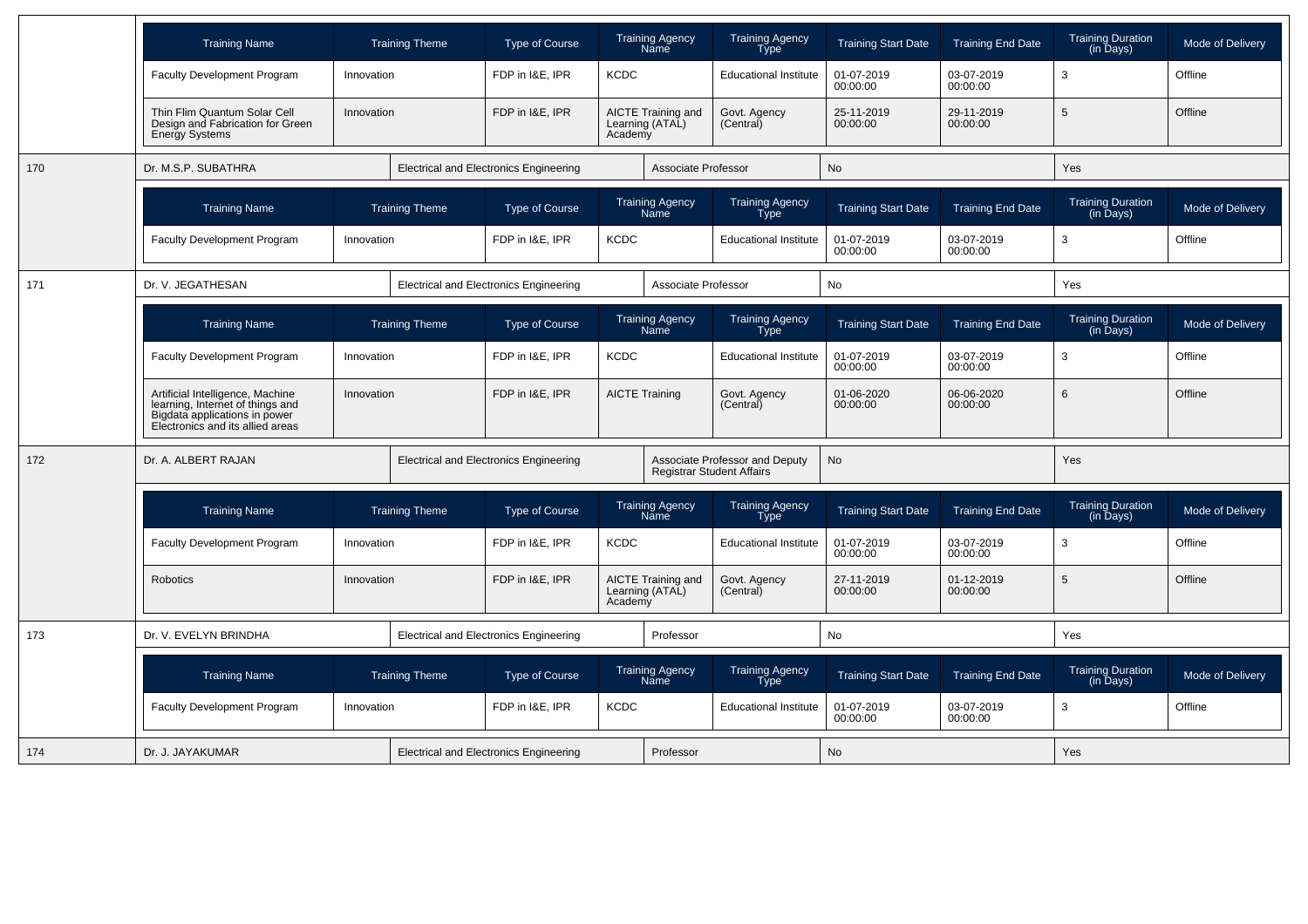|     | <b>Training Name</b>                                                                                             |            | <b>Training Theme</b> | <b>Type of Course</b>                         |              | <b>Training Agency</b><br>Name | <b>Training Agency</b><br>Type        | <b>Training Start Date</b> | <b>Training End Date</b> | <b>Training Duration</b><br>(in Days)                  | Mode of Delivery |
|-----|------------------------------------------------------------------------------------------------------------------|------------|-----------------------|-----------------------------------------------|--------------|--------------------------------|---------------------------------------|----------------------------|--------------------------|--------------------------------------------------------|------------------|
|     | <b>Faculty Development Program</b>                                                                               | Innovation |                       | FDP in I&E, IPR                               | <b>KCDC</b>  |                                | <b>Educational Institute</b>          | 01-07-2019<br>00:00:00     | 03-07-2019<br>00:00:00   | 3                                                      | Offline          |
|     | Technological Advancement in<br>Power System Control, Power<br>Controllers, Drives & E-Vehicles -<br>TAPPAD 2020 | Innovation |                       | FDP in I&E. IPR                               |              | <b>AICTE Training</b>          | Govt. Agency<br>(Central)             | 27-04-2020<br>00:00:00     | 01-05-2020<br>00:00:00   | 5                                                      | Offline          |
| 175 | Dr. A. IMMANUEL SELVAKUMAR                                                                                       |            |                       | <b>Electrical and Electronics Engineering</b> |              | Professor and Head             |                                       | No                         |                          | Yes                                                    |                  |
|     | <b>Training Name</b>                                                                                             |            | <b>Training Theme</b> | <b>Type of Course</b>                         |              | <b>Training Agency</b><br>Name | <b>Training Agency</b><br>Type        | <b>Training Start Date</b> | <b>Training End Date</b> | Training Duration<br>(in Days)                         | Mode of Delivery |
|     | Faculty Development Program                                                                                      | Innovation |                       | FDP in I&E, IPR                               | <b>KCDC</b>  |                                | <b>Educational Institute</b>          | 01-07-2019<br>00:00:00     | 03-07-2019<br>00:00:00   | 3                                                      | Offline          |
|     | <b>Electrical Distribution system</b><br>Analysis                                                                | Innovation |                       | Short term<br>Certificate                     | <b>NPTEL</b> |                                | Govt. Agency<br>(Central)             | 01-08-2019<br>00:00:00     | 01-10-2019<br>00:00:00   | 62                                                     | Online           |
|     | Practical Machine Learning with<br>Tensorflow                                                                    | Innovation |                       | Short term<br>Certificate                     | <b>NPTEL</b> |                                | Govt. Agency<br>(Central)             | 01-08-2019<br>00:00:00     | 01-10-2019<br>00:00:00   | 62                                                     | Online           |
|     | Python for data Science                                                                                          | Innovation |                       | Short term<br>Certificate                     | <b>NPTEL</b> |                                | Govt. Agency<br>(Central)             | 01-07-2019<br>00:00:00     | 01-08-2019<br>00:00:00   | 32                                                     | Online           |
|     | The Joy of Computing Using Python                                                                                | Innovation |                       | Short term<br>Certificate                     | NPTEL        |                                | Govt. Agency<br>(Central)             | 01-07-2019<br>00:00:00     | 01-08-2019<br>00:00:00   | 32                                                     | Online           |
| 176 | Mr. P. NAGABUSHANAM                                                                                              |            |                       | <b>Electrical and Electronics Engineering</b> |              | <b>Assistant Professor</b>     |                                       | <b>No</b>                  |                          | Yes                                                    |                  |
|     | <b>Training Name</b>                                                                                             |            | <b>Training Theme</b> | Type of Course                                |              | <b>Training Agency</b><br>Name | <b>Training Agency</b><br>Type        | <b>Training Start Date</b> | <b>Training End Date</b> | <b>Training Duration</b><br>$(in \overline{D}$ ays $)$ | Mode of Delivery |
|     | Faculty Development Program                                                                                      | Innovation |                       | FDP in I&E, IPR                               | <b>KCDC</b>  |                                | <b>Educational Institute</b>          | 01-07-2019<br>00:00:00     | 03-07-2019<br>00:00:00   | 3                                                      | Offline          |
| 177 | Mr. J. JOHN PAUL                                                                                                 |            |                       | Electronics and Communication Engineering     |              | <b>Assistant Professofr</b>    |                                       | <b>No</b>                  |                          | Yes                                                    |                  |
|     | <b>Training Name</b>                                                                                             |            | <b>Training Theme</b> | <b>Type of Course</b>                         |              | <b>Training Agency</b><br>Name | <b>Training Agency</b><br><b>Type</b> | <b>Training Start Date</b> | <b>Training End Date</b> | <b>Training Duration</b><br>(in Days)                  | Mode of Delivery |
|     | Faculty Development Program                                                                                      | Innovation |                       | FDP in I&E, IPR                               | <b>KCDC</b>  |                                | <b>Educational Institute</b>          | 01-07-2019<br>00:00:00     | 03-07-2019<br>00:00:00   | 3                                                      | Offline          |
| 178 | Mrs. C. SUGANTHI EVANGELINE                                                                                      |            |                       | Electronics and Communication Engineering     |              | <b>Assistant Professor</b>     |                                       | <b>No</b>                  |                          | Yes                                                    |                  |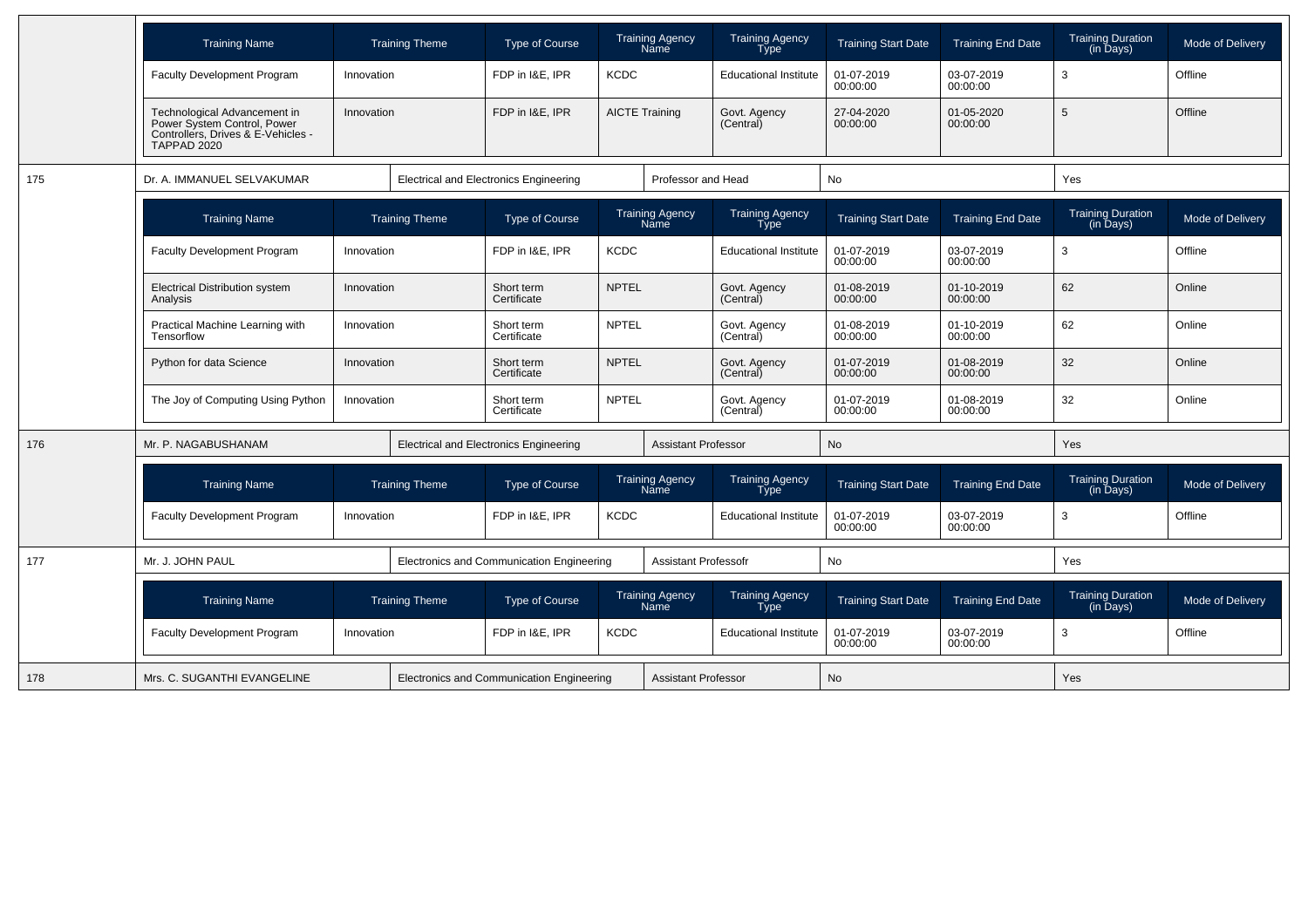|     | <b>Training Name</b>                                               |            | <b>Training Theme</b> | <b>Type of Course</b>                     |                                           | <b>Training Agency</b><br>Name        | <b>Training Agency</b><br>Type        | <b>Training Start Date</b> | <b>Training End Date</b> | Training Duration<br>(in Days)        | Mode of Delivery |
|-----|--------------------------------------------------------------------|------------|-----------------------|-------------------------------------------|-------------------------------------------|---------------------------------------|---------------------------------------|----------------------------|--------------------------|---------------------------------------|------------------|
|     | <b>Faculty Development Program</b>                                 | Innovation |                       | FDP in I&E, IPR                           | <b>KCDC</b>                               |                                       | <b>Educational Institute</b>          | 01-07-2019<br>00:00:00     | 03-07-2019<br>00:00:00   | 3                                     | Offline          |
|     | Cybersecurity and the Internet of<br><b>Things</b>                 | Innovation |                       | Short term<br>Certificate                 | of Georgia                                | <b>University System</b>              | <b>Educational Institute</b>          | 12-04-2020<br>00:00:00     | 01-05-2020<br>00:00:00   | 20                                    | Online           |
|     | Sequence Models, in the<br>deeplearning                            | Innovation |                       | Short term<br>Certificate                 | Couresra                                  | <b>Online Ceritification-</b>         | Non-Govt. Agencies                    | 30-04-2020<br>00:00:00     | 03-05-2020<br>00:00:00   | $\overline{4}$                        | Online           |
|     | <b>Structuring Machine Learning</b><br>Projects                    | Innovation |                       | Short term<br>Certificate                 | Couresra                                  | <b>Online Ceritification-</b>         | Non-Govt. Agencies                    | 30-04-2020<br>00:00:00     | 03-06-2020<br>00:00:00   | 35                                    | Online           |
|     | Welcome to Game Theory                                             | Innovation |                       | Short term<br>Certificate                 | Tokyo                                     | The University of                     | Corporate / Industry<br>Association   | 01-04-2020<br>00:00:00     | 11-05-2020<br>00:00:00   | 41                                    | Online           |
|     | ML010EN: Machine Learning with<br>Python: A Practical Introduction | Innovation |                       | Short term<br>Certificate                 |                                           | IBM, Online course                    | Non-Govt. Agencies                    | 01-11-2019<br>00:00:00     | 30-11-2019<br>00:00:00   | 30                                    | Online           |
| 179 | Mrs. R. CATHERINE JOY                                              |            |                       |                                           | Electronics and Communication Engineering |                                       | <b>Assistant Professofr</b>           | No                         |                          | Yes                                   |                  |
|     | <b>Training Name</b>                                               |            | <b>Training Theme</b> | <b>Type of Course</b>                     |                                           | <b>Training Agency</b><br>Name        | <b>Training Agency</b><br><b>Type</b> | <b>Training Start Date</b> | <b>Training End Date</b> | <b>Training Duration</b><br>(in Days) | Mode of Delivery |
|     | Faculty Development Program                                        | Innovation |                       | FDP in I&E, IPR                           | <b>KCDC</b>                               |                                       | <b>Educational Institute</b>          | 01-07-2019<br>00:00:00     | 03-07-2019<br>00:00:00   | 3                                     | Offline          |
| 180 | Prof. G. ROBINSON PAUL                                             |            |                       | Electronics and Communication Engineering |                                           | <b>IOT</b>                            | Professor and Technology Head         | No                         |                          | Yes                                   |                  |
|     | <b>Training Name</b>                                               |            | <b>Training Theme</b> | <b>Type of Course</b>                     |                                           | <b>Training Agency</b><br><b>Name</b> | <b>Training Agency</b><br><b>Type</b> | <b>Training Start Date</b> | <b>Training End Date</b> | Training Duration<br>(in Days)        | Mode of Delivery |
|     | <b>Faculty Development Program</b>                                 | Innovation |                       | FDP in I&E, IPR                           | <b>KCDC</b>                               |                                       | <b>Educational Institute</b>          | 01-07-2019<br>00:00:00     | 03-07-2019<br>00:00:00   | 3                                     | Offline          |
| 181 | Mr. A. AMIR ANTON JONE                                             |            |                       | Electronics and Communication Engineerign |                                           | <b>Assistant Professor</b>            |                                       | No                         |                          | Yes                                   |                  |
|     | <b>Training Name</b>                                               |            | <b>Training Theme</b> | <b>Type of Course</b>                     |                                           | <b>Training Agency</b><br>Name        | <b>Training Agency</b><br><b>Type</b> | <b>Training Start Date</b> | <b>Training End Date</b> | <b>Training Duration</b><br>(in Days) | Mode of Delivery |
|     | <b>Faculty Development Program</b>                                 | Innovation |                       | FDP in I&E, IPR                           | <b>KCDC</b>                               |                                       | <b>Educational Institute</b>          | 01-07-2019<br>00:00:00     | 03-07-2019<br>00:00:00   | 3                                     | Offline          |
| 182 | Mr. S. MERLIN GILBERT RAJ                                          |            |                       | Electronics and Communication Engineering |                                           | <b>Assistant Professor</b>            |                                       | <b>No</b>                  |                          | Yes                                   |                  |
|     | <b>Training Name</b>                                               |            | <b>Training Theme</b> | <b>Type of Course</b>                     |                                           | <b>Training Agency</b><br>Name        | <b>Training Agency</b><br>Type        | <b>Training Start Date</b> | <b>Training End Date</b> | Training Duration<br>(in Days)        | Mode of Delivery |
|     | Faculty Development Program                                        | Innovation |                       | FDP in I&E, IPR                           | <b>KCDC</b>                               |                                       | <b>Educational Institute</b>          | 01-07-2019<br>00:00:00     | 03-07-2019<br>00:00:00   | 3                                     | Offline          |
| 183 | Mrs. P. MALIN BRUNTHA                                              |            |                       | Electronics and Communication Engineering |                                           | <b>Assistant Professor</b>            |                                       | <b>No</b>                  |                          | Yes                                   |                  |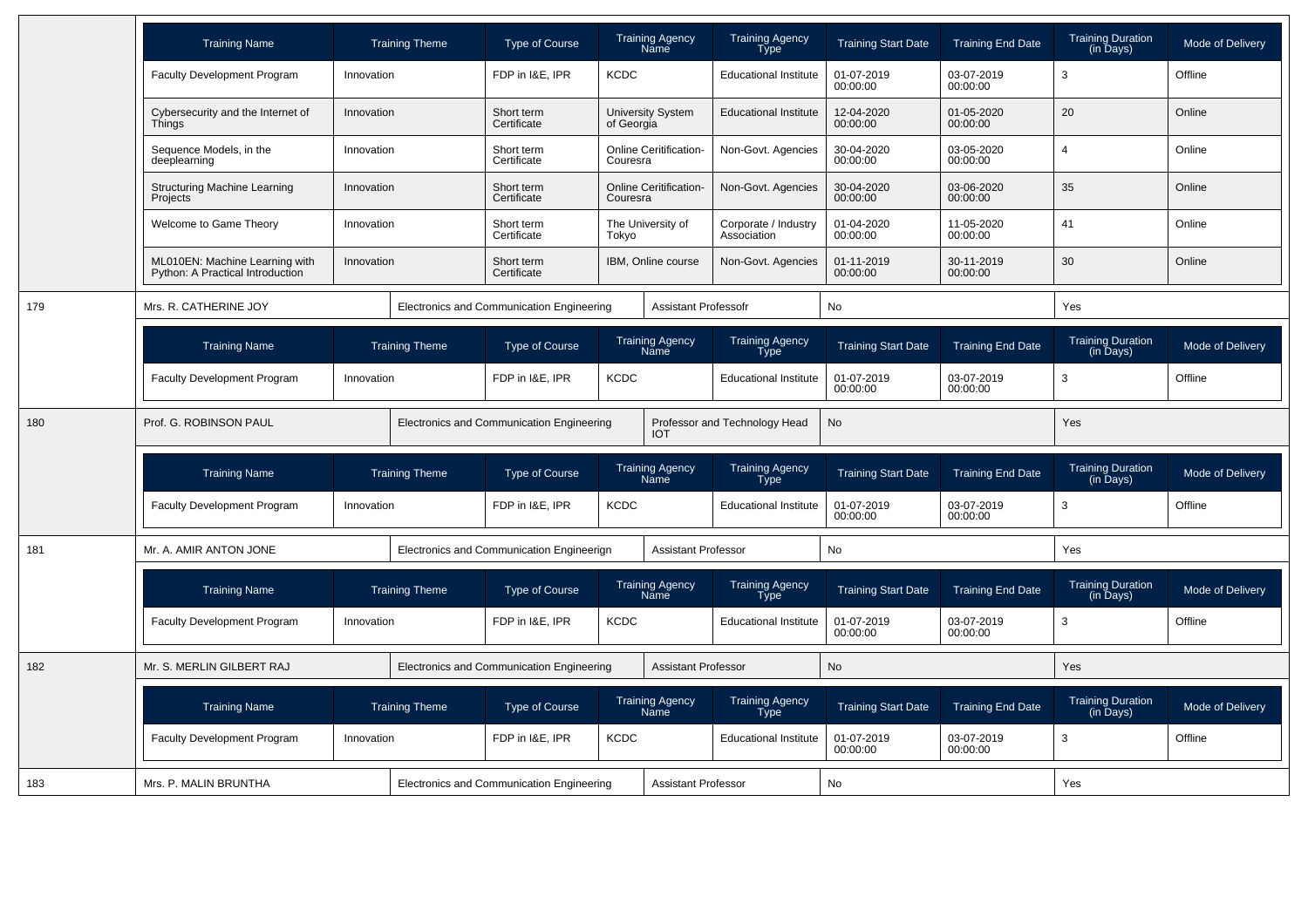|     | <b>Training Name</b>                                          | <b>Training Theme</b> | <b>Type of Course</b>                     | <b>Training Agency</b><br>Name        |                                | <b>Training Agency</b><br>Type        | <b>Training Start Date</b> | <b>Training End Date</b> | <b>Training Duration</b><br>(in Days) | Mode of Delivery |
|-----|---------------------------------------------------------------|-----------------------|-------------------------------------------|---------------------------------------|--------------------------------|---------------------------------------|----------------------------|--------------------------|---------------------------------------|------------------|
|     | <b>Faculty Development Program</b>                            | Innovation            | FDP in I&E. IPR                           | <b>KCDC</b>                           |                                | <b>Educational Institute</b>          | 01-07-2019<br>00:00:00     | 03-07-2019<br>00:00:00   | 3                                     | Offline          |
|     | online certification - Introduction to<br>Internet of Things  | Innovation            | Short term<br>Certificate                 | Online Course -<br><b>NPTEL</b>       |                                | Govt. Agency<br>(Central)             | 01-07-2019<br>00:00:00     | 31-10-2019<br>00:00:00   | 123                                   | Online           |
| 184 | Mrs. G. SHINE LET                                             |                       | Electronics and Communication Engineering |                                       | <b>Assistant Professor</b>     |                                       | No                         |                          | Yes                                   |                  |
|     | <b>Training Name</b>                                          | <b>Training Theme</b> | Type of Course                            | <b>Training Agency</b><br><b>Name</b> |                                | <b>Training Agency</b><br><b>Type</b> | <b>Training Start Date</b> | <b>Training End Date</b> | <b>Training Duration</b><br>(in Days) | Mode of Delivery |
|     | <b>Faculty Development Program</b>                            | Innovation            | FDP in I&E, IPR                           | <b>KCDC</b>                           |                                | <b>Educational Institute</b>          | 01-07-2019<br>00:00:00     | 03-07-2019<br>00:00:00   | 3                                     | Offline          |
|     | Demystifying Networking                                       | Innovation            | Short term<br>Certificate                 | Online Course -<br><b>NPTEL</b>       |                                | Govt. Agency<br>(Central)             | 15-07-2019<br>00:00:00     | 15-08-2019<br>00:00:00   | 32                                    | Online           |
|     | Antennas                                                      | Innovation            | Short term<br>Certificate                 | <b>NPTEL</b>                          |                                | Govt. Agency<br>(Central)             | 01-01-2020<br>00:00:00     | 01-04-2020<br>00:00:00   | 92                                    | Online           |
| 185 | Mrs. I. THUSNAVIS BELLA MARY                                  |                       | Electronics and Communication Engineering |                                       | <b>Assistant Professor</b>     |                                       | No                         |                          | Yes                                   |                  |
|     | <b>Training Name</b>                                          | <b>Training Theme</b> | <b>Type of Course</b>                     |                                       | <b>Training Agency</b><br>Name | <b>Training Agency</b><br><b>Type</b> | <b>Training Start Date</b> | <b>Training End Date</b> | <b>Training Duration</b><br>(in Days) | Mode of Delivery |
|     | <b>Faculty Development Program</b>                            | Innovation            | FDP in I&E. IPR<br><b>KCDC</b>            |                                       |                                | <b>Educational Institute</b>          | 01-07-2019<br>00:00:00     | 03-07-2019<br>00:00:00   | 3                                     | Offline          |
|     | NPTEL online Certification course<br>on Computer fundamentals | Innovation            | Short term<br>Certificate                 | Online Course -<br><b>NPTEL</b>       |                                | Govt. Agency<br>(Central)             | 01-07-2019<br>00:00:00     | 03-10-2019<br>00:00:00   | 95                                    | Online           |
| 186 | Mr. J. SAMSON IMMANUEL                                        |                       | Electronics and Communication Engineering |                                       | <b>Assistant Professof</b>     |                                       | No                         |                          | Yes                                   |                  |
|     | <b>Training Name</b>                                          | <b>Training Theme</b> | Type of Course                            | <b>Training Agency</b><br><b>Name</b> |                                | <b>Training Agency</b><br>Type        | <b>Training Start Date</b> | <b>Training End Date</b> | <b>Training Duration</b><br>(in Days) | Mode of Delivery |
|     | <b>Faculty Development Program</b>                            | Innovation            | FDP in I&E, IPR                           | <b>KCDC</b>                           |                                | <b>Educational Institute</b>          | 01-07-2019<br>00:00:00     | 03-02-2021<br>00:00:00   | 584                                   | Offline          |
| 187 | Mrs. D. JASMINE DAVID                                         |                       | Electronics and Communication Engineering |                                       | <b>Assistant Professor</b>     |                                       | No                         |                          | Yes                                   |                  |
|     | <b>Training Name</b>                                          | <b>Training Theme</b> | Type of Course                            | <b>Training Agency</b><br><b>Name</b> |                                | <b>Training Agency</b><br><b>Type</b> | <b>Training Start Date</b> | <b>Training End Date</b> | <b>Training Duration</b><br>(in Days) | Mode of Delivery |
|     | <b>Faculty Development Program</b>                            | Innovation            | FDP in I&E, IPR                           | <b>KCDC</b>                           |                                | <b>Educational Institute</b>          | 01-07-2019<br>00:00:00     | 03-07-2019<br>00:00:00   | 3                                     | Offline          |
| 188 | Dr. M.A.P. MANIMEKALAI                                        |                       | Electronics and Communication Engineering |                                       | <b>Assistant Professor</b>     |                                       | No                         |                          | Yes                                   |                  |
|     | <b>Training Name</b>                                          | <b>Training Theme</b> | Type of Course                            | <b>Training Agency</b><br><b>Name</b> |                                | Training Agency<br>Type               | <b>Training Start Date</b> | <b>Training End Date</b> | Training Duration<br>(in Days)        | Mode of Delivery |
|     | Faculty Development Program                                   | Innovation            | FDP in I&E, IPR                           | <b>KCDC</b>                           |                                | <b>Educational Institute</b>          | 01-07-2019<br>00:00:00     | 03-07-2019<br>00:00:00   | 3                                     | Offline          |
| 189 | Dr. T. MARY NEEBHA                                            |                       | Electronics and Communication Engineering |                                       | <b>Assistant Professor</b>     |                                       | No                         |                          | Yes                                   |                  |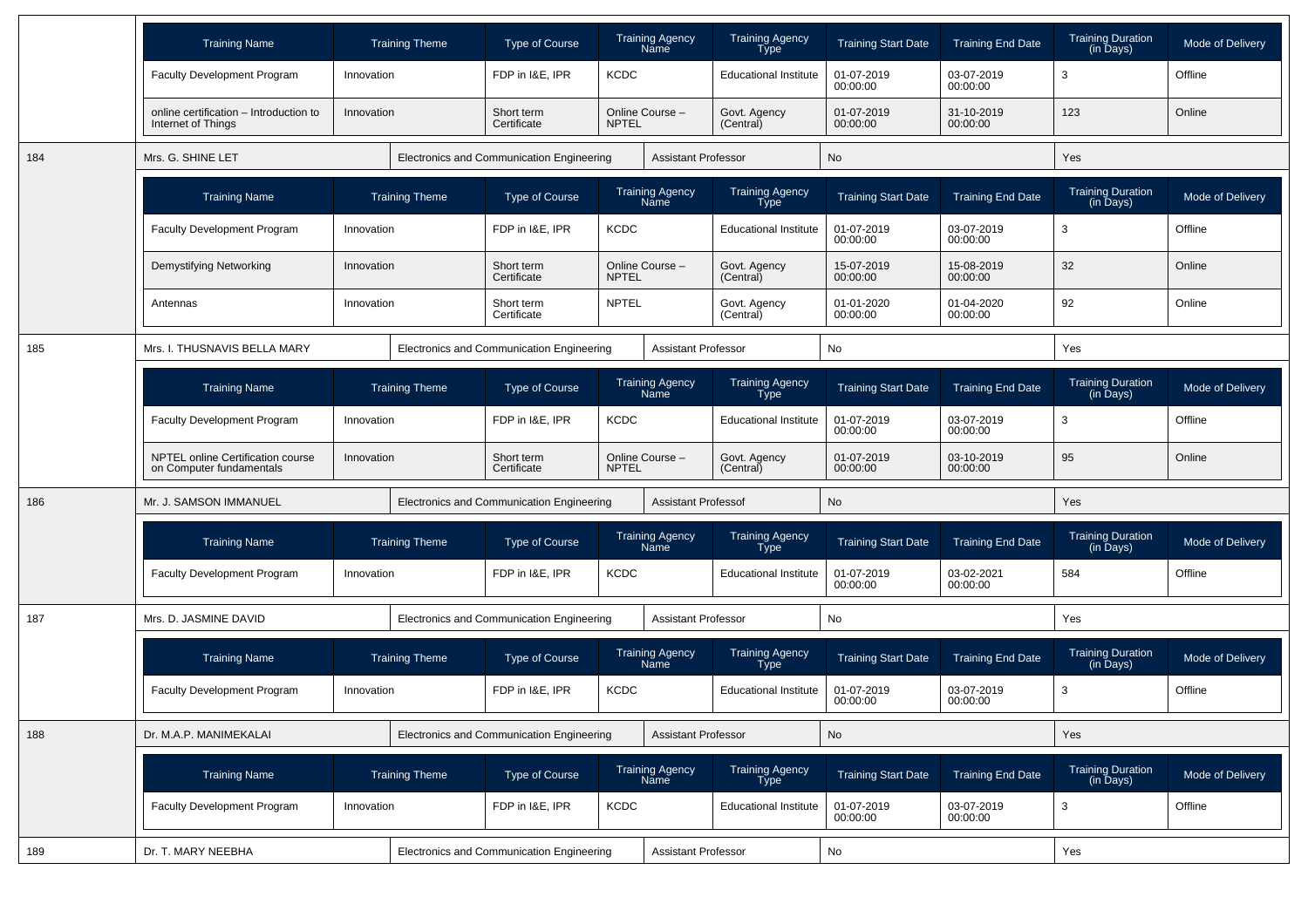|     | <b>Training Name</b>                                                                         | <b>Training Theme</b> | Type of Course                            | <b>Training Agency</b><br>Name            | <b>Training Agency</b><br>Type        | <b>Training Start Date</b> | <b>Training End Date</b> | <b>Training Duration</b><br>(in Days) | Mode of Delivery |
|-----|----------------------------------------------------------------------------------------------|-----------------------|-------------------------------------------|-------------------------------------------|---------------------------------------|----------------------------|--------------------------|---------------------------------------|------------------|
|     | <b>Faculty Development Program</b>                                                           | Innovation            | FDP in I&E, IPR                           | <b>KCDC</b>                               | <b>Educational Institute</b>          | 01-07-2019<br>00:00:00     | 03-07-2019<br>00:00:00   | 3                                     | Offline          |
|     | NPTEL online certification -<br>Microwave theory & techniques                                | Innovation            | Short term<br>Certificate                 | <b>NPTEL</b>                              | Govt. Agency<br>(Central)             | 01-07-2019<br>00:00:00     | 31-10-2019<br>00:00:00   | 123                                   | Online           |
| 190 | Dr. G. ANUSHIYA RACHEL                                                                       |                       | Electronics and Communication Engineering |                                           | <b>Assistant Professor</b>            | <b>No</b>                  |                          | Yes                                   |                  |
|     | <b>Training Name</b>                                                                         | <b>Training Theme</b> | Type of Course                            | <b>Training Agency</b><br>Name            | <b>Training Agency</b><br>Type        | <b>Training Start Date</b> | <b>Training End Date</b> | <b>Training Duration</b><br>(in Days) | Mode of Delivery |
|     | <b>Faculty Development Program</b>                                                           | Innovation            | FDP in I&E, IPR                           | <b>KCDC</b>                               | <b>Educational Institute</b>          | 01-07-2019<br>00:00:00     | 03-07-2019<br>00:00:00   | 3                                     | Offline          |
|     | Online Certification course on<br>Neural networks and deep learning                          | Innovation            | Short term<br>Certificate                 | <b>Online Ceritification-</b><br>Couresra | Non-Govt. Agencies                    | 06-06-2019<br>00:00:00     | 20-07-2019<br>00:00:00   | 45                                    | Online           |
|     | Improving Deep Neural Networks:<br>Hyperparameter tuning,<br>Regularization and Optimization | Innovation            | Short term<br>Certificate                 | <b>Online Ceritification-</b><br>Couresra | Non-Govt. Agencies                    | 06-04-2020<br>00:00:00     | 26-04-2020<br>00:00:00   | 21                                    | Online           |
|     | Sequence Models                                                                              | Innovation            | FDP in I&E, IPR                           | <b>Online Ceritification-</b><br>Couresra | Non-Govt. Agencies                    | 27-04-2020<br>00:00:00     | 14-05-2020<br>00:00:00   | 18                                    | Online           |
|     | <b>Structuring Machine Learning</b><br>Projects                                              | Innovation            | FDP in I&E. IPR                           | <b>Online Ceritification-</b><br>Couresra | Non-Govt. Agencies                    | 14-05-2020<br>00:00:00     | 27-05-2020<br>00:00:00   | 14                                    | Online           |
|     | Deep learning - Part 1                                                                       | Innovation            | Short term<br>Certificate                 | <b>NPTEL</b>                              | Govt. Agency<br>(Central)             | 01-07-2019<br>00:00:00     | 31-10-2019<br>00:00:00   | 123                                   | Online           |
| 191 | Dr. K. MARTIN SAGAYAM                                                                        |                       | Electronics and Communication Engineering |                                           | <b>Assistant Professor</b>            | No                         |                          | Yes                                   |                  |
|     |                                                                                              |                       |                                           |                                           |                                       |                            |                          |                                       |                  |
|     | <b>Training Name</b>                                                                         | <b>Training Theme</b> | Type of Course                            | <b>Training Agency</b><br><b>Name</b>     | <b>Training Agency</b><br><b>Type</b> | <b>Training Start Date</b> | <b>Training End Date</b> | <b>Training Duration</b><br>(in Days) | Mode of Delivery |
|     | <b>Faculty Development Program</b>                                                           | Innovation            | FDP in I&E, IPR                           | <b>KCDC</b>                               | <b>Educational Institute</b>          | 01-07-2019<br>00:00:00     | 03-07-2019<br>00:00:00   | 3                                     | Online           |
| 192 | Dr. D.J. JAGANNATH                                                                           |                       | Electronics and Communication Engineering |                                           | <b>Assistant Professor</b>            | No                         |                          | <b>Yes</b>                            |                  |
|     | <b>Training Name</b>                                                                         | <b>Training Theme</b> | Type of Course                            | <b>Training Agency</b><br>Name            | <b>Training Agency</b><br>Type        | <b>Training Start Date</b> | <b>Training End Date</b> | <b>Training Duration</b><br>(in Days) | Mode of Delivery |
|     | <b>Faculty Development Program</b>                                                           | Innovation            | FDP in I&E, IPR                           | <b>KCDC</b>                               | <b>Educational Institute</b>          | 01-07-2019<br>00:00:00     | 03-07-2019<br>00:00:00   | 3                                     | Offline          |
|     | online certification - Accreditation<br>and outcome based learning                           | Innovation            | Short term<br>Certificate                 | Online Course -<br><b>NPTEL</b>           | Govt. Agency<br>(Central)             | 01-08-2019<br>00:00:00     | 31-10-2019<br>00:00:00   | 92                                    | Online           |
| 193 | Dr. A. DIANA ANDRUSHIA                                                                       |                       | Electronics and Communication Engineering |                                           | <b>Assistant Professor</b>            | No                         |                          | Yes                                   |                  |
|     | <b>Training Name</b>                                                                         | <b>Training Theme</b> | Type of Course                            | Training Agency<br>Name                   | Training Agency<br>Type               | <b>Training Start Date</b> | <b>Training End Date</b> | Training Duration<br>(in Days)        | Mode of Delivery |
|     | Faculty Development Program                                                                  | Innovation            | FDP in I&E, IPR                           | <b>KCDC</b>                               | <b>Educational Institute</b>          | 01-07-2019<br>00:00:00     | 03-07-2019<br>00:00:00   | 3                                     | Offline          |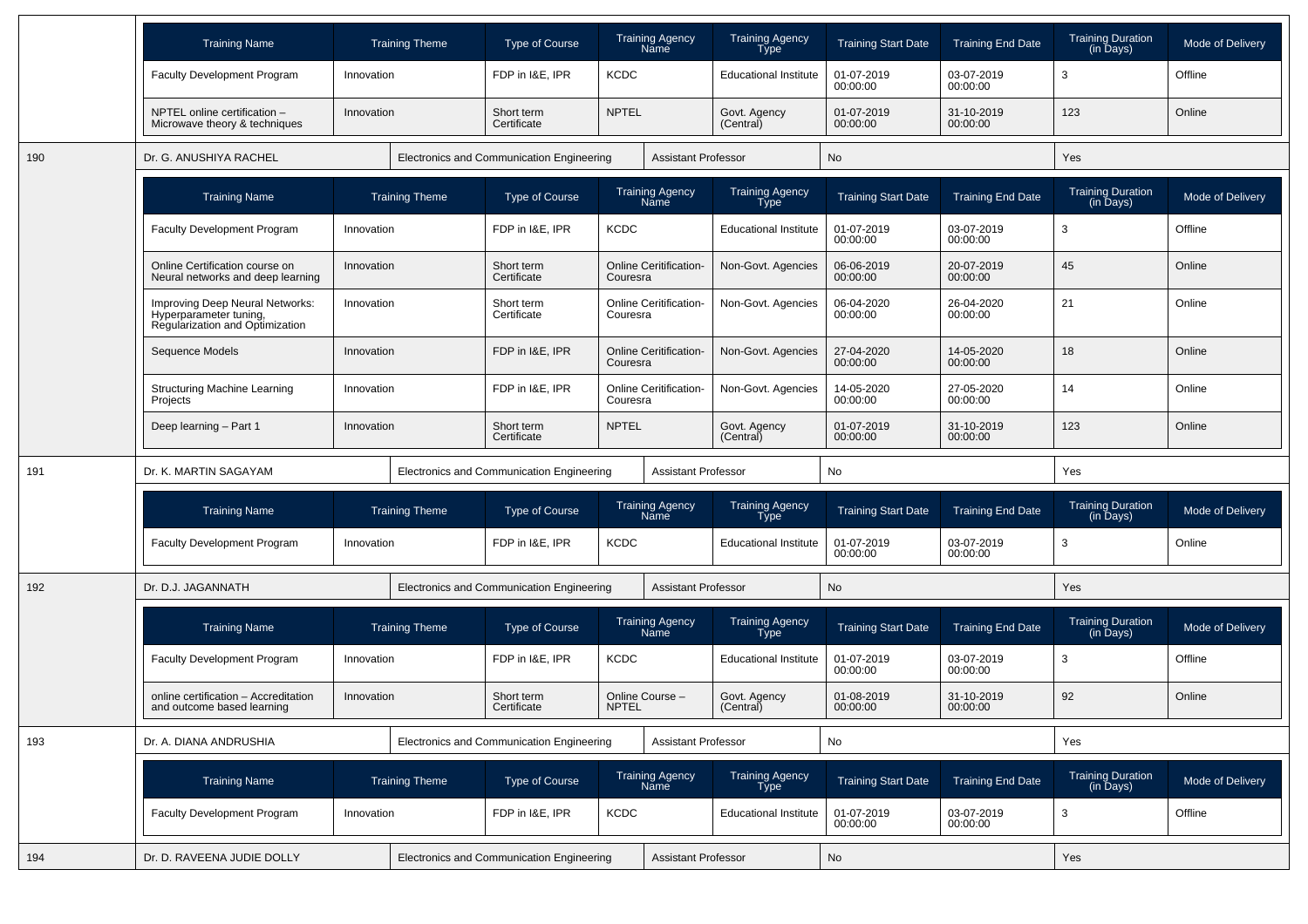|     | <b>Training Name</b>                                               |            | <b>Training Theme</b> | <b>Type of Course</b>                     |              | <b>Training Agency</b><br>Name        | <b>Training Agency</b><br>Type        | <b>Training Start Date</b> | <b>Training End Date</b> | <b>Training Duration</b><br>(in Days) | Mode of Delivery |
|-----|--------------------------------------------------------------------|------------|-----------------------|-------------------------------------------|--------------|---------------------------------------|---------------------------------------|----------------------------|--------------------------|---------------------------------------|------------------|
|     | Faculty Development Program                                        | Innovation |                       | FDP in I&E, IPR                           | <b>KCDC</b>  |                                       | <b>Educational Institute</b>          | 01-07-2019<br>00:00:00     | 03-07-2019<br>00:00:00   | 3                                     | Offline          |
|     | online certification - Accreditation<br>and outcome based learning | Innovation |                       | Short term<br>Certificate                 | <b>NPTEL</b> | Online Course -                       | Govt. Agency<br>(Central)             | 01-08-2019<br>00:00:00     | 31-10-2019<br>00:00:00   | 92                                    | Online           |
| 195 | Dr. G. MANOJ                                                       |            |                       | Electronics and Communication Engineering |              | <b>Assistant Professofr</b>           |                                       | <b>No</b>                  |                          | Yes                                   |                  |
|     | <b>Training Name</b>                                               |            | <b>Training Theme</b> | <b>Type of Course</b>                     |              | <b>Training Agency</b><br>Name        | <b>Training Agency</b><br><b>Type</b> | <b>Training Start Date</b> | <b>Training End Date</b> | Training Duration<br>(in Days)        | Mode of Delivery |
|     | Faculty Development Program                                        | Innovation |                       | FDP in I&E, IPR                           | <b>KCDC</b>  | <b>Educational Institute</b>          |                                       | 01-07-2019<br>00:00:00     | 03-07-2019<br>00:00:00   | 3                                     | Offline          |
| 196 | Dr. D. NARAIN PONRAJ                                               |            |                       | Electronics and Communication Engineering |              | <b>Assistant Professor</b>            |                                       | <b>No</b>                  |                          | <b>Yes</b>                            |                  |
|     | <b>Training Name</b>                                               |            | <b>Training Theme</b> | Type of Course                            |              | <b>Training Agency</b><br>Name        | <b>Training Agency</b><br><b>Type</b> | <b>Training Start Date</b> | <b>Training End Date</b> | Training Duration<br>(in Days)        | Mode of Delivery |
|     | <b>Faculty Development Program</b>                                 | Innovation |                       | <b>KCDC</b><br>FDP in I&E, IPR            |              |                                       | <b>Educational Institute</b>          | 01-07-2019<br>00:00:00     | 03-07-2019<br>00:00:00   | 3                                     | Offline          |
|     | Certificate course on Effective<br>Patent Search and Drafting      | <b>IPR</b> |                       | Short term<br>Certificate<br>Chennai      |              | Anna University-                      | <b>Educational Institute</b>          | 18-11-2019<br>00:00:00     | 29-11-2019<br>00:00:00   | 12 <sup>2</sup>                       | Online           |
| 197 | Dr. SHANTHINI PANDIARAJ                                            |            |                       | Electronics and Communication Engineering |              | <b>Assistant Professor</b>            |                                       | No                         |                          | Yes                                   |                  |
|     | <b>Training Name</b>                                               |            | <b>Training Theme</b> | Type of Course                            |              | <b>Training Agency</b><br><b>Name</b> | <b>Training Agency</b><br><b>Type</b> | <b>Training Start Date</b> | <b>Training End Date</b> | <b>Training Duration</b><br>(in Days) | Mode of Delivery |
|     | Faculty Development Program                                        | Innovation |                       | FDP in I&E, IPR                           | <b>KCDC</b>  |                                       | <b>Educational Institute</b>          | 01-07-2019<br>00:00:00     | 03-07-2019<br>00:00:00   | 3                                     | Offline          |
| 198 | Dr. T. ANITA JONES MARY PUSHPA                                     |            |                       | Electronics and Communication Engineering |              | <b>Assistant Professor</b>            |                                       | <b>No</b>                  |                          | Yes                                   |                  |
|     | <b>Training Name</b>                                               |            | <b>Training Theme</b> | <b>Type of Course</b>                     |              | <b>Training Agency</b><br>Name        | <b>Training Agency</b><br><b>Type</b> | <b>Training Start Date</b> | <b>Training End Date</b> | <b>Training Duration</b><br>(in Days) | Mode of Delivery |
|     | Faculty Development Program                                        | Innovation |                       | FDP in I&E, IPR                           | <b>KCDC</b>  |                                       | <b>Educational Institute</b>          | 01-07-2019<br>00:00:00     | 03-07-2019<br>00:00:00   | 3                                     | Offline          |
| 199 | Dr. D. SUGUMAR                                                     |            |                       | Electronics and Communication Engineering |              | <b>Assistant Professor</b>            |                                       | <b>No</b>                  |                          | Yes                                   |                  |
|     | <b>Training Name</b>                                               |            | <b>Training Theme</b> | <b>Type of Course</b>                     |              | <b>Training Agency</b><br><b>Name</b> | <b>Training Agency</b><br>Type        | <b>Training Start Date</b> | <b>Training End Date</b> | <b>Training Duration</b><br>(in Days) | Mode of Delivery |
|     | Faculty Development Program                                        | Innovation |                       | FDP in I&E, IPR                           | <b>KCDC</b>  |                                       | <b>Educational Institute</b>          | 01-07-2019                 | 03-07-2019               | 3                                     | Offline          |
|     |                                                                    |            |                       |                                           |              |                                       |                                       | 00:00:00                   | 00:00:00                 |                                       |                  |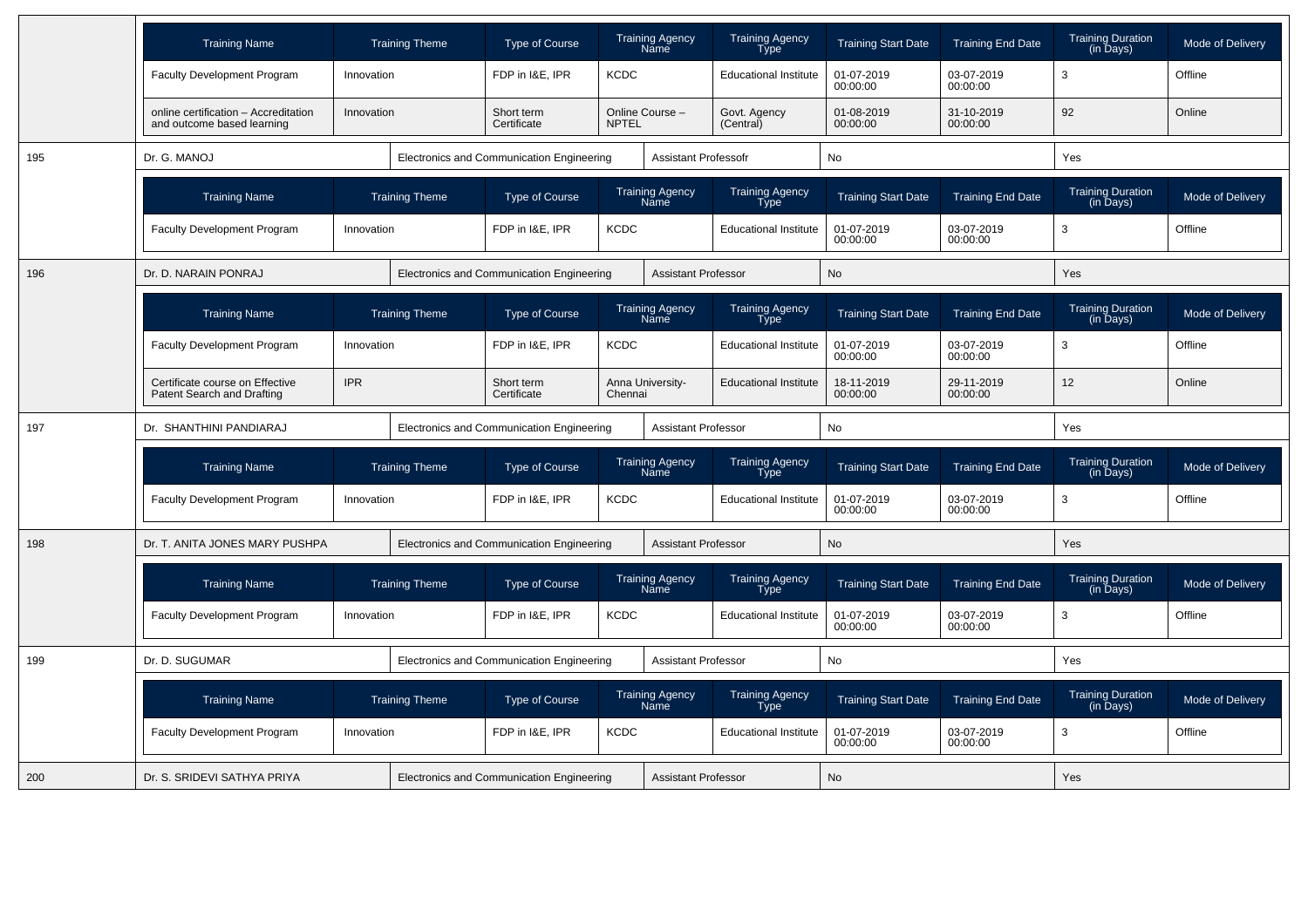|     | <b>Training Name</b>                                     |            | <b>Training Theme</b> | <b>Type of Course</b>                     |              | <b>Training Agency</b><br>Name               | <b>Training Agency</b><br>Type        | <b>Training Start Date</b> | <b>Training End Date</b> | <b>Training Duration</b><br>$(in \overline{D}$ ays) | Mode of Delivery |
|-----|----------------------------------------------------------|------------|-----------------------|-------------------------------------------|--------------|----------------------------------------------|---------------------------------------|----------------------------|--------------------------|-----------------------------------------------------|------------------|
|     | Faculty Development Program                              | Innovation |                       | FDP in I&E, IPR                           | <b>KCDC</b>  |                                              | <b>Educational Institute</b>          | 01-07-2019<br>00:00:00     | 03-07-2019<br>00:00:00   | 3                                                   | Offline          |
|     | NPTEL online Certification course<br>on Digital Circuits | Innovation |                       | Short term<br>Certificate                 | <b>NPTEL</b> |                                              | Govt. Agency<br>(Central)             | 29-07-2019<br>00:00:00     | 18-10-2019<br>00:00:00   | 82                                                  | Online           |
| 201 | Dr. S. IMMANUEL ALEX PANDIAN                             |            |                       | Electronics and Communication Engineering |              | <b>Assistant Professofr</b>                  |                                       | No                         |                          | Yes                                                 |                  |
|     | <b>Training Name</b>                                     |            | <b>Training Theme</b> | <b>Type of Course</b>                     |              | <b>Training Agency</b><br>Name               | Training Agency<br>Type               | <b>Training Start Date</b> | <b>Training End Date</b> | <b>Training Duration</b><br>(in Days)               | Mode of Delivery |
|     | Faculty Development Program                              | Innovation |                       | FDP in I&E, IPR                           | <b>KCDC</b>  |                                              | <b>Educational Institute</b>          | 01-07-2019<br>00:00:00     | 03-07-2019<br>00:00:00   | 3                                                   | Offline          |
|     | Introduction to Internet of Things                       | Innovation |                       | Short term<br>Certificate                 | <b>NPTEL</b> | Online Course -<br>Govt. Agency<br>(Central) |                                       | 01-07-2020<br>00:00:00     | 31-10-2020<br>00:00:00   | 123                                                 | Online           |
| 202 | Dr. J. ROOPA JAYASINGH                                   |            |                       | Electronics and Communication Engineering |              | <b>Assistant Professor</b>                   |                                       | <b>No</b>                  |                          | Yes                                                 |                  |
|     | <b>Training Name</b>                                     |            | <b>Training Theme</b> | Type of Course                            |              | Training Agency<br>Name                      | <b>Training Agency</b><br><b>Type</b> | <b>Training Start Date</b> | <b>Training End Date</b> | <b>Training Duration</b><br>(in Days)               | Mode of Delivery |
|     | Faculty Development Program                              | Innovation |                       | FDP in I&E, IPR<br><b>KCDC</b>            |              | <b>Educational Institute</b>                 |                                       | 01-07-2019<br>00:00:00     | 03-07-2019<br>00:00:00   | 3                                                   | Offline          |
| 203 | Dr. J. ANITHA                                            |            |                       | Electronics and Communication Engineering |              | Associate Professor                          |                                       | <b>No</b>                  |                          | Yes                                                 |                  |
|     | <b>Training Name</b>                                     |            | <b>Training Theme</b> | <b>Type of Course</b>                     |              | <b>Training Agency</b><br>Name               | <b>Training Agency</b><br>Type        | <b>Training Start Date</b> | <b>Training End Date</b> | <b>Training Duration</b><br>(in Days)               | Mode of Delivery |
|     | Faculty Development Program                              | Innovation |                       | FDP in I&E, IPR                           | <b>KCDC</b>  |                                              | <b>Educational Institute</b>          | 01-07-2019<br>00:00:00     | 03-07-2019<br>00:00:00   | 3                                                   | Offline          |
| 204 | Dr. N.M. SIVA MANGAI                                     |            |                       | Electronics and Communication Engineering |              | Associate Professor                          |                                       | No                         |                          | Yes                                                 |                  |
|     | <b>Training Name</b>                                     |            | <b>Training Theme</b> | <b>Type of Course</b>                     |              | <b>Training Agency</b><br>Name               | Training Agency<br><b>Type</b>        | <b>Training Start Date</b> | <b>Training End Date</b> | Training Duration<br>(in Days)                      | Mode of Delivery |
|     | Faculty Development Program                              | Innovation |                       | FDP in I&E, IPR                           | <b>KCDC</b>  |                                              | <b>Educational Institute</b>          | 01-07-2019<br>00:00:00     | 03-07-2019<br>00:00:00   | 3                                                   | Offline          |
|     | NPTEL online Certification course<br>on Digital Circuits | Innovation |                       | Short term<br>Certificate                 | <b>NPTEL</b> | Online Course -                              | Govt. Agency<br>(Central)             | 29-07-2019<br>00:00:00     | 18-10-2019<br>00:00:00   | 82                                                  | Online           |
| 205 | Dr. D. ABRAHAM CHANDY                                    |            |                       | Electronics and Communication Engineering |              | Associate Professor                          |                                       | No                         |                          | Yes                                                 |                  |
|     | <b>Training Name</b>                                     |            | <b>Training Theme</b> | <b>Type of Course</b>                     |              | <b>Training Agency</b><br><b>Name</b>        | <b>Training Agency</b><br><b>Type</b> | <b>Training Start Date</b> | <b>Training End Date</b> | <b>Training Duration</b><br>(in Days)               | Mode of Delivery |
|     | Faculty Development Program                              | Innovation |                       | FDP in I&E, IPR                           | <b>KCDC</b>  |                                              | <b>Educational Institute</b>          | 01-07-2019<br>00:00:00     | 03-07-2019<br>00:00:00   | 3                                                   | Offline          |
| 206 | Dr. M. NESASUDHA                                         |            |                       | Electronics and Communication Engineering |              | Associate Professor                          |                                       | No                         |                          | Yes                                                 |                  |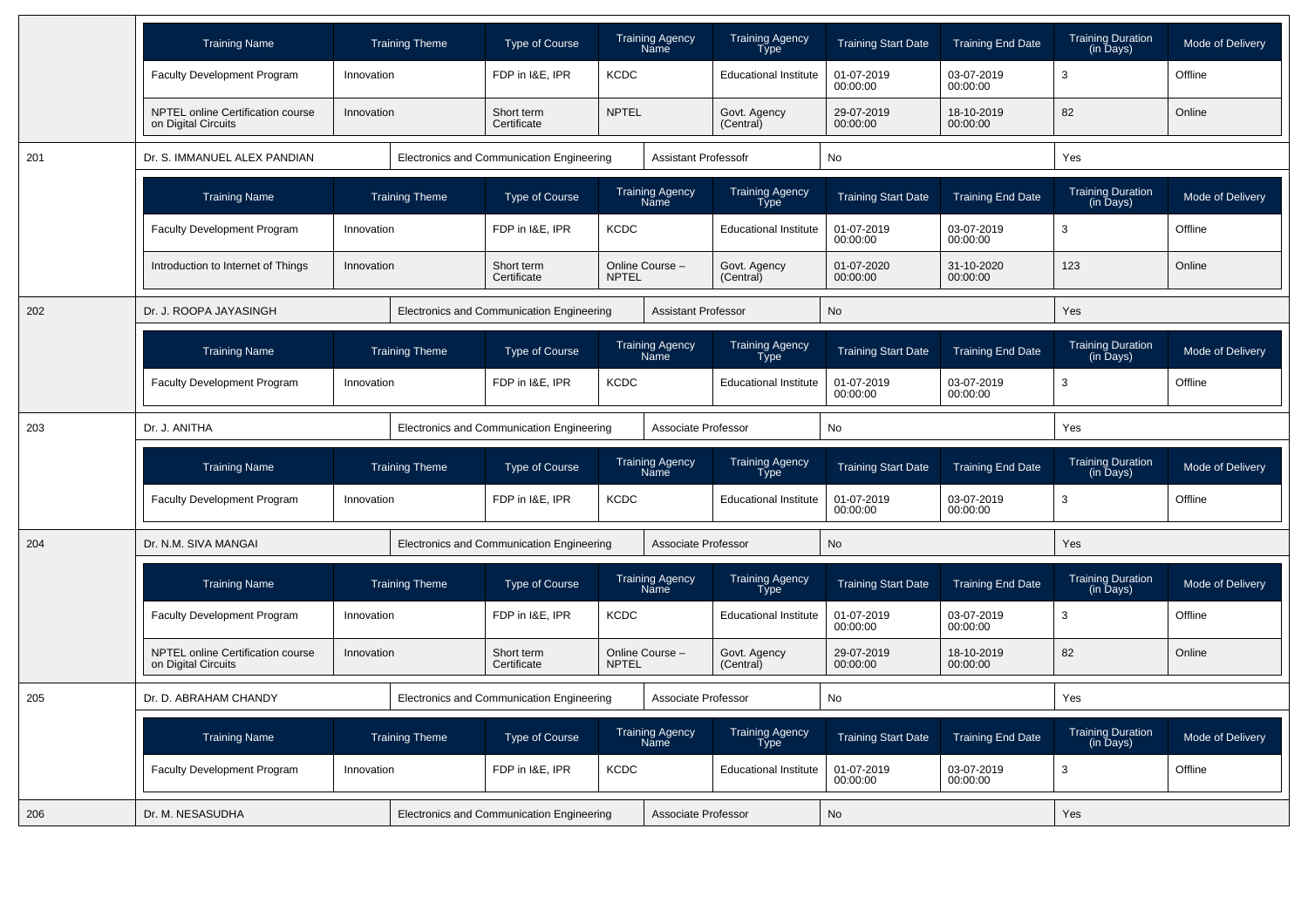|     | <b>Training Name</b>                     |                       | <b>Training Theme</b> | Type of Course                            |             | <b>Training Agency</b><br>Name               | <b>Training Agency</b><br>Type | <b>Training Start Date</b>                       | <b>Training End Date</b> | <b>Training Duration</b><br>(in Days) | Mode of Delivery |
|-----|------------------------------------------|-----------------------|-----------------------|-------------------------------------------|-------------|----------------------------------------------|--------------------------------|--------------------------------------------------|--------------------------|---------------------------------------|------------------|
|     | Faculty Development Program              | Innovation            |                       | FDP in I&E, IPR                           | <b>KCDC</b> |                                              | <b>Educational Institute</b>   | 01-07-2019<br>00:00:00                           | 03-07-2019<br>00:00:00   | 3                                     | Offline          |
| 207 | Dr. D. JUDE HEMANTH                      |                       |                       | Electronics and Communication Engineering |             | Director CHST                                | Associate Professor and Deputy | No                                               |                          | Yes                                   |                  |
|     | <b>Training Name</b>                     |                       | <b>Training Theme</b> | <b>Type of Course</b>                     |             | Training Agency<br>Name                      | Training Agency<br>Type        | <b>Training Start Date</b>                       | <b>Training End Date</b> | Training Duration<br>(in Days)        | Mode of Delivery |
|     | Faculty Development Program              | Innovation            |                       | FDP in I&E, IPR                           | <b>KCDC</b> |                                              | <b>Educational Institute</b>   | 01-07-2019<br>00:00:00                           | 03-07-2019<br>00:00:00   | 3                                     | Offline          |
| 208 | Dr. D. NIRMAL                            |                       |                       | Electronics and Communication Engineering |             |                                              | Associate Professor and Head   | No                                               |                          | Yes                                   |                  |
|     | <b>Training Name</b>                     |                       | <b>Training Theme</b> | Type of Course                            |             | Training Agency<br>Name                      | Training Agency<br>Type        | <b>Training Start Date</b>                       | <b>Training End Date</b> | Training Duration<br>(in Days)        | Mode of Delivery |
|     | <b>Faculty Development Program</b>       | Innovation            |                       | FDP in I&E, IPR<br><b>KCDC</b>            |             |                                              | <b>Educational Institute</b>   | 01-07-2019<br>03-07-2019<br>00:00:00<br>00:00:00 |                          | 3                                     | Offline          |
| 209 | Dr. G. JOSEMIN BALA                      |                       |                       | Electronics and Communication Engineering |             | Professor                                    |                                | No                                               |                          | Yes                                   |                  |
|     | <b>Training Name</b>                     | <b>Training Theme</b> |                       | Type of Course                            |             | Training Agency<br>Name                      | Training Agency<br>Type        | <b>Training Start Date</b>                       | <b>Training End Date</b> | Training Duration<br>(in Days)        | Mode of Delivery |
|     | Evolution of Air Interface towards<br>5G | Innovation            |                       | Short term<br><b>NPTEL</b><br>Certificate |             | Online Course -<br>Govt. Agency<br>(Central) |                                | 01-02-2020<br>00:00:00                           | 04-04-2020<br>00:00:00   | 64                                    | Online           |
| 210 | Dr. A. SHOBHA REKH                       |                       |                       | Electronics and Communication Engineering |             | Professor                                    |                                | No                                               |                          | Yes                                   |                  |
|     | <b>Training Name</b>                     |                       | <b>Training Theme</b> | <b>Type of Course</b>                     |             | <b>Training Agency</b><br>Name               | Training Agency<br><b>Type</b> | <b>Training Start Date</b>                       | <b>Training End Date</b> | <b>Training Duration</b><br>(in Days) | Mode of Delivery |
|     | <b>Faculty Development Program</b>       | Innovation            |                       | FDP in I&E, IPR                           | <b>KCDC</b> | <b>Educational Institute</b>                 |                                | 03-07-2019<br>01-07-2019<br>00:00:00<br>00:00:00 |                          | 3                                     | Offline          |
| 211 | Dr. D. JACKULINE MONI                    |                       |                       | Electronics and Communication Engineering |             | Professor                                    |                                | No                                               |                          | Yes                                   |                  |
|     | <b>Training Name</b>                     |                       | <b>Training Theme</b> | <b>Type of Course</b>                     |             | <b>Training Agency</b><br>Name               | Training Agency<br><b>Type</b> | <b>Training Start Date</b>                       | <b>Training End Date</b> | <b>Training Duration</b><br>(in Days) | Mode of Delivery |
|     | Faculty Development Program              | Innovation            |                       | FDP in I&E, IPR                           | <b>KCDC</b> |                                              | <b>Educational Institute</b>   | 01-07-2019<br>00:00:00                           | 03-07-2019<br>00:00:00   | 3                                     | Offline          |
| 212 | Mr. H. VICTOR DU JOHN                    |                       |                       | Electronics and Communication Engineering |             | Assistant Professor                          |                                | No                                               |                          | $\operatorname{\mathsf{Yes}}$         |                  |
|     | <b>Training Name</b>                     |                       | <b>Training Theme</b> | Type of Course                            |             | Training Agency<br>Name                      | Training Agency<br>Type        | <b>Training Start Date</b>                       | <b>Training End Date</b> | Training Duration<br>(in Days)        | Mode of Delivery |
|     | Faculty Development Program              | Innovation            |                       | FDP in I&E, IPR                           | KCDC        |                                              | <b>Educational Institute</b>   | 01-07-2019<br>00:00:00                           | 03-07-2019<br>00:00:00   | 3                                     | Offline          |
| 213 | Mr. NAVIN M. GEORGE                      |                       |                       | Electronics and Communication Engineering |             | <b>Assistant Professor</b>                   |                                | No                                               |                          | Yes                                   |                  |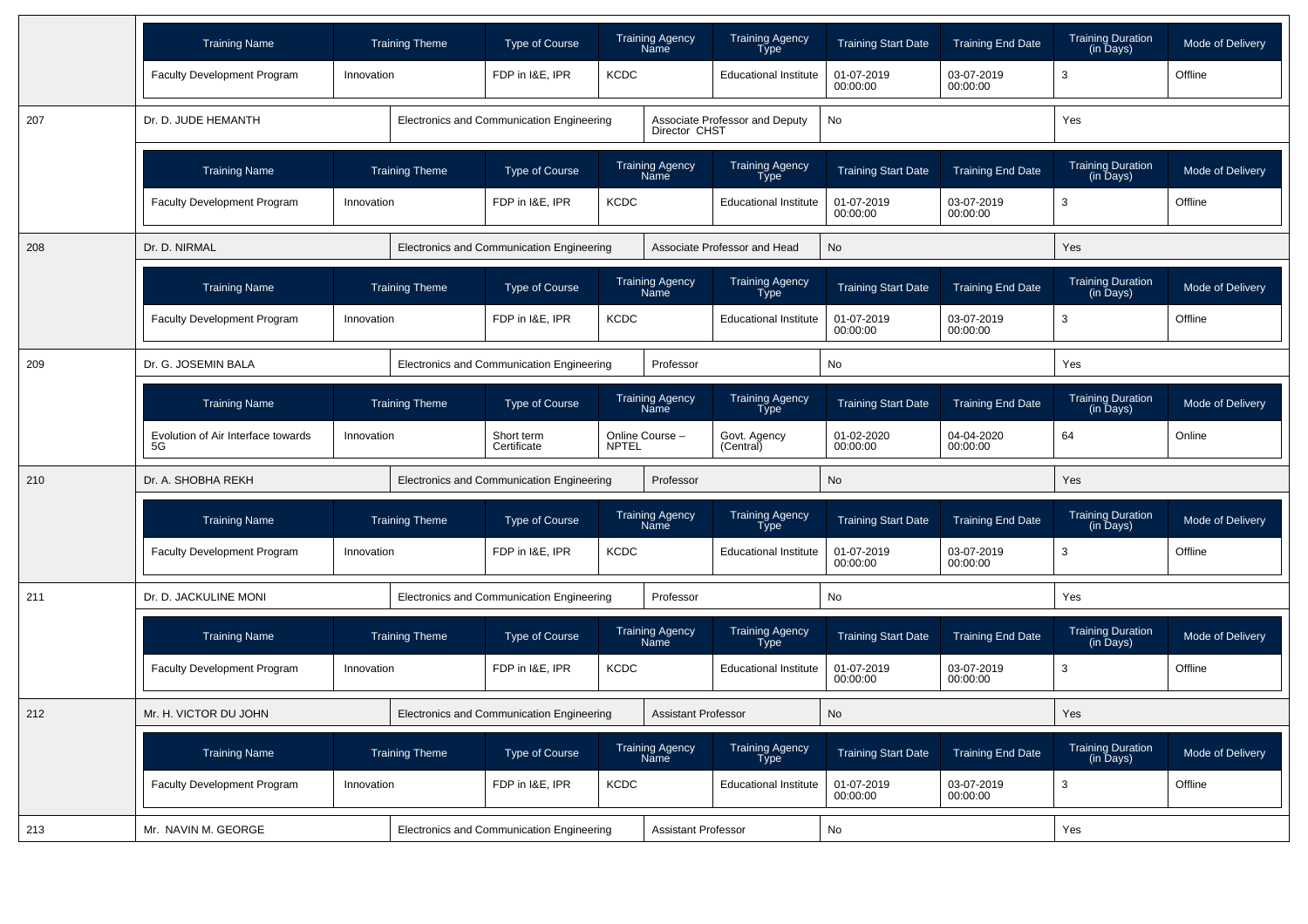|     | <b>Training Name</b>               |            | <b>Training Theme</b> | <b>Type of Course</b>                     |             | <b>Training Agency</b><br><b>Name</b> | <b>Training Agency</b><br>Type | <b>Training Start Date</b> | <b>Training End Date</b> | <b>Training Duration</b><br>$(in \overline{D}$ ays $)$ | Mode of Delivery |
|-----|------------------------------------|------------|-----------------------|-------------------------------------------|-------------|---------------------------------------|--------------------------------|----------------------------|--------------------------|--------------------------------------------------------|------------------|
|     | <b>Faculty Development Program</b> | Innovation |                       | FDP in I&E, IPR                           | <b>KCDC</b> |                                       | <b>Educational Institute</b>   | 01-07-2019<br>00:00:00     | 03-07-2019<br>00:00:00   | 3                                                      | Offline          |
| 214 | Mr. H. CALEB ANDREW                |            |                       | Electronics and Communication Engineering |             | <b>Assistant Professofr</b>           |                                | <b>No</b>                  |                          | Yes                                                    |                  |
|     | <b>Training Name</b>               |            | <b>Training Theme</b> | <b>Type of Course</b>                     |             | <b>Training Agency</b><br>Name        | <b>Training Agency</b><br>Type | <b>Training Start Date</b> | <b>Training End Date</b> | <b>Training Duration</b><br>(in Days)                  | Mode of Delivery |
|     | <b>Faculty Development Program</b> | Innovation |                       | FDP in I&E, IPR                           | <b>KCDC</b> |                                       | <b>Educational Institute</b>   | 01-07-2019<br>00:00:00     | 03-07-2019<br>00:00:00   | 3                                                      | Offline          |
| 215 | Mr. J. PRAVEEN IMMANUEL PAULRAJ    |            |                       | Electronics and Communication Engineering |             | <b>Assistant Professor</b>            |                                | No                         |                          | Yes                                                    |                  |
|     | <b>Training Name</b>               |            | <b>Training Theme</b> | <b>Type of Course</b>                     |             | <b>Training Agency</b><br>Name        | Training Agency<br>Type        | <b>Training Start Date</b> | <b>Training End Date</b> | <b>Training Duration</b><br>(in Days)                  | Mode of Delivery |
|     | <b>Faculty Development Program</b> | Innovation |                       | FDP in I&E, IPR                           | <b>KCDC</b> | <b>Educational Institute</b>          |                                | 01-07-2019<br>00:00:00     | 03-07-2019<br>00:00:00   | 3                                                      | Offline          |
| 216 | Mr. A. DEBIE SHAJIE                |            |                       | Electronics and Communication Engineering |             | <b>Assistant Professor</b>            |                                | No                         |                          | Yes                                                    |                  |
|     | <b>Training Name</b>               |            | <b>Training Theme</b> | <b>Type of Course</b>                     |             | <b>Training Agency</b><br>Name        | Training Agency<br>Type        | <b>Training Start Date</b> | <b>Training End Date</b> | <b>Training Duration</b><br>(in Days)                  | Mode of Delivery |
|     | <b>Faculty Development Program</b> | Innovation |                       | FDP in I&E. IPR                           | <b>KCDC</b> |                                       | <b>Educational Institute</b>   | 01-07-2019<br>00:00:00     | 03-07-2019<br>00:00:00   | 3                                                      | Offline          |
| 217 | Mr. SHAJIN PRINCE                  |            |                       | Electronics and Communication Engineering |             | <b>Assistant Professofr</b>           |                                | <b>No</b>                  |                          | Yes                                                    |                  |
|     | <b>Training Name</b>               |            | <b>Training Theme</b> | <b>Type of Course</b>                     |             | <b>Training Agency</b><br>Name        | Training Agency<br>Type        | <b>Training Start Date</b> | <b>Training End Date</b> | <b>Training Duration</b><br>(in Days)                  | Mode of Delivery |
|     | Faculty Development Program        | Innovation |                       | FDP in I&E. IPR                           | <b>KCDC</b> |                                       | <b>Educational Institute</b>   | 01-07-2019<br>00:00:00     | 03-07-2019<br>00:00:00   | 3                                                      | Offline          |
| 218 | Mr. A.S. AUGUSTINE FLETCHER        |            |                       | Electronics and Communication Engineering |             | <b>Assistant Professofr</b>           |                                | <b>No</b>                  |                          | Yes                                                    |                  |
|     | <b>Training Name</b>               |            | <b>Training Theme</b> | <b>Type of Course</b>                     |             | <b>Training Agency</b><br>Name        | <b>Training Agency</b><br>Type | <b>Training Start Date</b> | <b>Training End Date</b> | <b>Training Duration</b><br>$(in \overline{D}$ ays $)$ | Mode of Delivery |
|     | <b>Faculty Development Program</b> | Innovation |                       | FDP in I&E, IPR                           | <b>KCDC</b> |                                       | <b>Educational Institute</b>   | 01-07-2019<br>00:00:00     | 03-07-2019<br>00:00:00   | 3                                                      | Offline          |
| 219 | Mrs. M. JENNIFER JUNE              |            |                       | Electronics and Communication Engineering |             | <b>Assistant Professor</b>            |                                | No                         |                          | Yes                                                    |                  |
|     | <b>Training Name</b>               |            | <b>Training Theme</b> | <b>Type of Course</b>                     |             | <b>Training Agency</b><br>Name        | <b>Training Agency</b><br>Type | <b>Training Start Date</b> | <b>Training End Date</b> | <b>Training Duration</b><br>(in Days)                  | Mode of Delivery |
|     | <b>Faculty Development Program</b> | Innovation |                       | FDP in I&E, IPR                           | <b>KCDC</b> |                                       | <b>Educational Institute</b>   | 01-07-2019<br>00:00:00     | 03-07-2019<br>00:00:00   | 3                                                      | Offline          |
| 220 | Mrs. S. RADHA                      |            |                       | Electronics and Communication Engineering |             | <b>Assistant Professor</b>            |                                | No                         |                          | Yes                                                    |                  |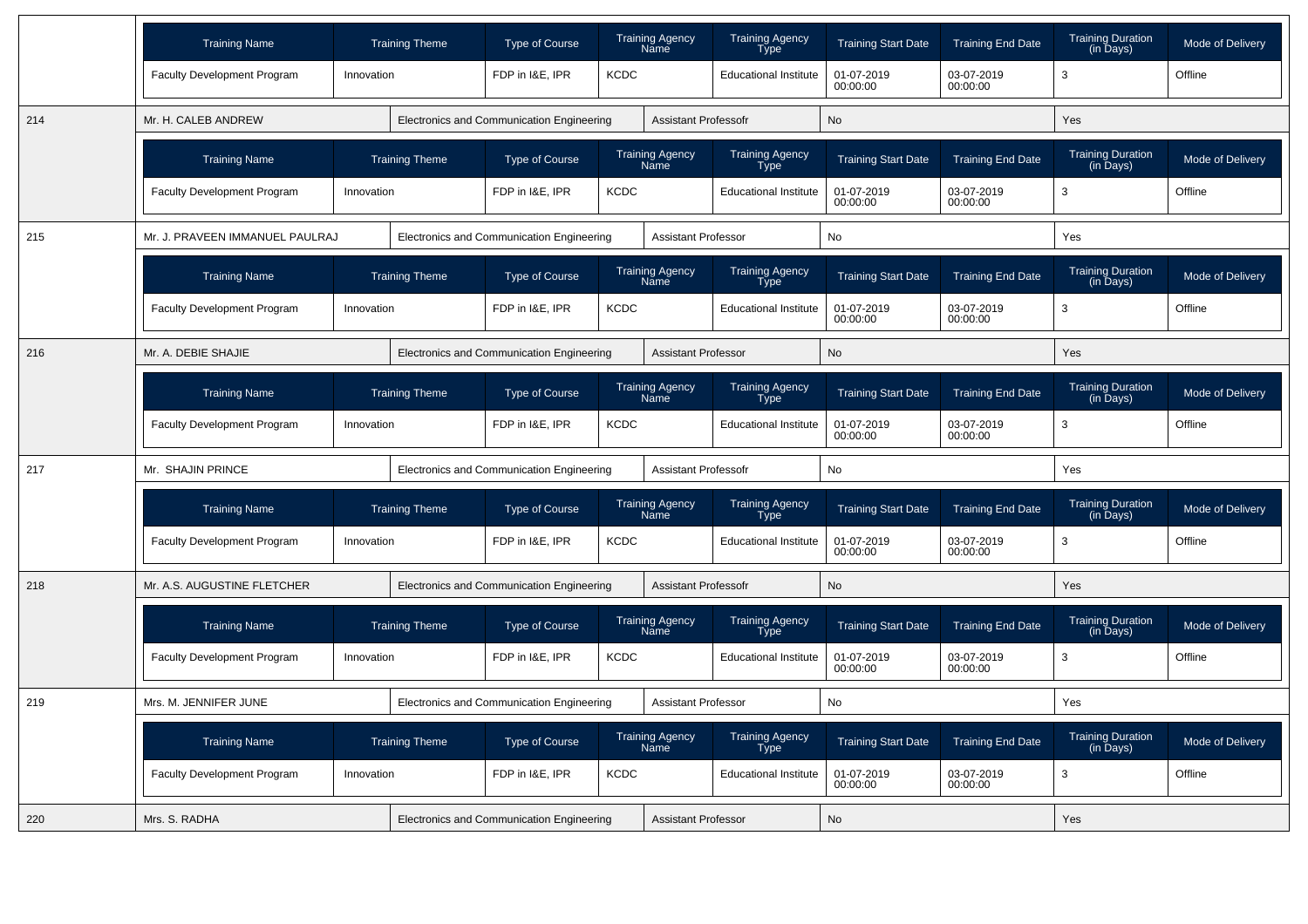|     | <b>Training Name</b>                        | <b>Training Theme</b> | <b>Type of Course</b>                     | <b>Training Agency</b><br>Name                               | Training Agency<br>Type        | <b>Training Start Date</b> | <b>Training End Date</b> | Training Duration<br>(in Days)        | Mode of Delivery        |
|-----|---------------------------------------------|-----------------------|-------------------------------------------|--------------------------------------------------------------|--------------------------------|----------------------------|--------------------------|---------------------------------------|-------------------------|
|     | <b>Faculty Development Program</b>          | Innovation            | FDP in I&E, IPR                           | <b>KCDC</b>                                                  | <b>Educational Institute</b>   | 01-07-2019<br>00:00:00     | 03-07-2019<br>00:00:00   | 3                                     | Offline                 |
|     | Deep learning - Part 1                      | Innovation            | Short term<br>Certificate                 | <b>NPTEL</b>                                                 | Govt. Agency<br>(Central)      | 01-07-2019<br>00:00:00     | 31-10-2019<br>00:00:00   | 123                                   | Online                  |
| 221 | Dr. P. EMMANUEL JOY                         |                       | Electronics and Communication Engineering | <b>Assistant Professor</b>                                   |                                | No                         |                          | Yes                                   |                         |
|     | <b>Training Name</b>                        | <b>Training Theme</b> | <b>Type of Course</b>                     | Training Agency<br>Name                                      | Training Agency<br>Type        | <b>Training Start Date</b> | <b>Training End Date</b> | Training Duration<br>(in Days)        | Mode of Delivery        |
|     | <b>Faculty Development Program</b>          | Innovation            | FDP in I&E, IPR                           | <b>KCDC</b>                                                  | <b>Educational Institute</b>   | 01-07-2019<br>00:00:00     | 03-07-2019<br>00:00:00   | 3                                     | Offline                 |
|     | <b>Computer Vision Basics</b>               | Innovation            | Short term<br>Certificate                 | <b>Online Ceritification-</b><br>Couresra                    | Non-Govt. Agencies             | 05-04-2020<br>00:00:00     | 29-04-2020<br>00:00:00   | 25                                    | Online                  |
|     | Introduction to Virtual Reality             | Innovation            | Short term<br>Certificate                 | Issuing authority:<br>University of<br>London on<br>Coursera | Non-Govt. Agencies             | 18-04-2020<br>00:00:00     | 15-05-2020<br>00:00:00   | 28                                    | Online                  |
|     | 3D Interaction Design in Virtual<br>Reality | Innovation            | Short term<br>Certificate                 | <b>Online Ceritification-</b><br>Couresra                    | Non-Govt. Agencies             | 18-01-2021<br>00:00:00     | 10-02-2021<br>00:00:00   | 24                                    | Online                  |
| 222 | Dr. A. ALFRED KIRUBARAJ                     |                       | Electronics and Communication Engineering | <b>Assistant Professor</b>                                   |                                | No                         |                          | Yes                                   |                         |
|     | <b>Training Name</b>                        | <b>Training Theme</b> | Type of Course                            | <b>Training Agency</b><br>Name                               | <b>Training Agency</b><br>Type | <b>Training Start Date</b> | <b>Training End Date</b> | <b>Training Duration</b><br>(in Days) | Mode of Delivery        |
|     | Faculty Development Program                 | Innovation            | FDP in I&E, IPR                           | <b>KCDC</b>                                                  | <b>Educational Institute</b>   | 01-07-2019<br>00:00:00     | 03-07-2019<br>00:00:00   | 3                                     | Offline                 |
| 223 | Dr. J. JENKIN WINSTON                       |                       | Electronics and Communication Engineering | <b>Assistant Professor</b>                                   |                                | No                         |                          | Yes                                   |                         |
|     | <b>Training Name</b>                        | <b>Training Theme</b> | Type of Course                            | Training Agency<br>Name                                      | <b>Training Agency</b><br>Type | <b>Training Start Date</b> | <b>Training End Date</b> | Training Duration<br>(in Days)        | Mode of Delivery        |
|     | Faculty Development Program                 | Innovation            | FDP in I&E, IPR                           | <b>KCDC</b>                                                  | <b>Educational Institute</b>   | 01-07-2019<br>00:00:00     | 03-07-2019<br>00:00:00   | 3                                     | Offline                 |
| 224 | Dr. TONY JOSE                               |                       | Electronics and Communication Engineering | <b>Assistant Professor</b>                                   |                                | No                         |                          | Yes                                   |                         |
|     | <b>Training Name</b>                        | <b>Training Theme</b> | Type of Course                            | <b>Training Agency</b><br>Nāmē                               | <b>Training Agency</b><br>Type | <b>Training Start Date</b> | <b>Training End Date</b> | <b>Training Duration</b><br>(in Days) | <b>Mode of Delivery</b> |
|     | Faculty Development Program                 | Innovation            | FDP in I&E, IPR                           | <b>KCDC</b>                                                  | <b>Educational Institute</b>   | 01-07-2019<br>00:00:00     | 03-07-2019<br>00:00:00   | 3                                     | Offline                 |
| 225 | Dr. D.S. SHYLU                              |                       | Electronics and Communication Engineering | Associate Professor                                          |                                | No                         |                          | Yes                                   |                         |
|     | <b>Training Name</b>                        | <b>Training Theme</b> | Type of Course                            | Training Agency<br>Name                                      | Training Agency<br>Type        | <b>Training Start Date</b> | <b>Training End Date</b> | Training Duration<br>(in Days)        | Mode of Delivery        |
|     | Faculty Development Program                 | Innovation            | FDP in I&E, IPR                           | <b>KCDC</b>                                                  | <b>Educational Institute</b>   | 01-07-2019<br>00:00:00     | 03-07-2019<br>00:00:00   | 3                                     | Offline                 |
|     | <b>Digital Circuits</b>                     | Innovation            | Short term<br>Certificate                 | Online Course -<br><b>NPTEL</b>                              | Govt. Agency<br>(Central)      | 01-07-2019<br>00:00:00     | 31-10-2019<br>00:00:00   | 123                                   | Online                  |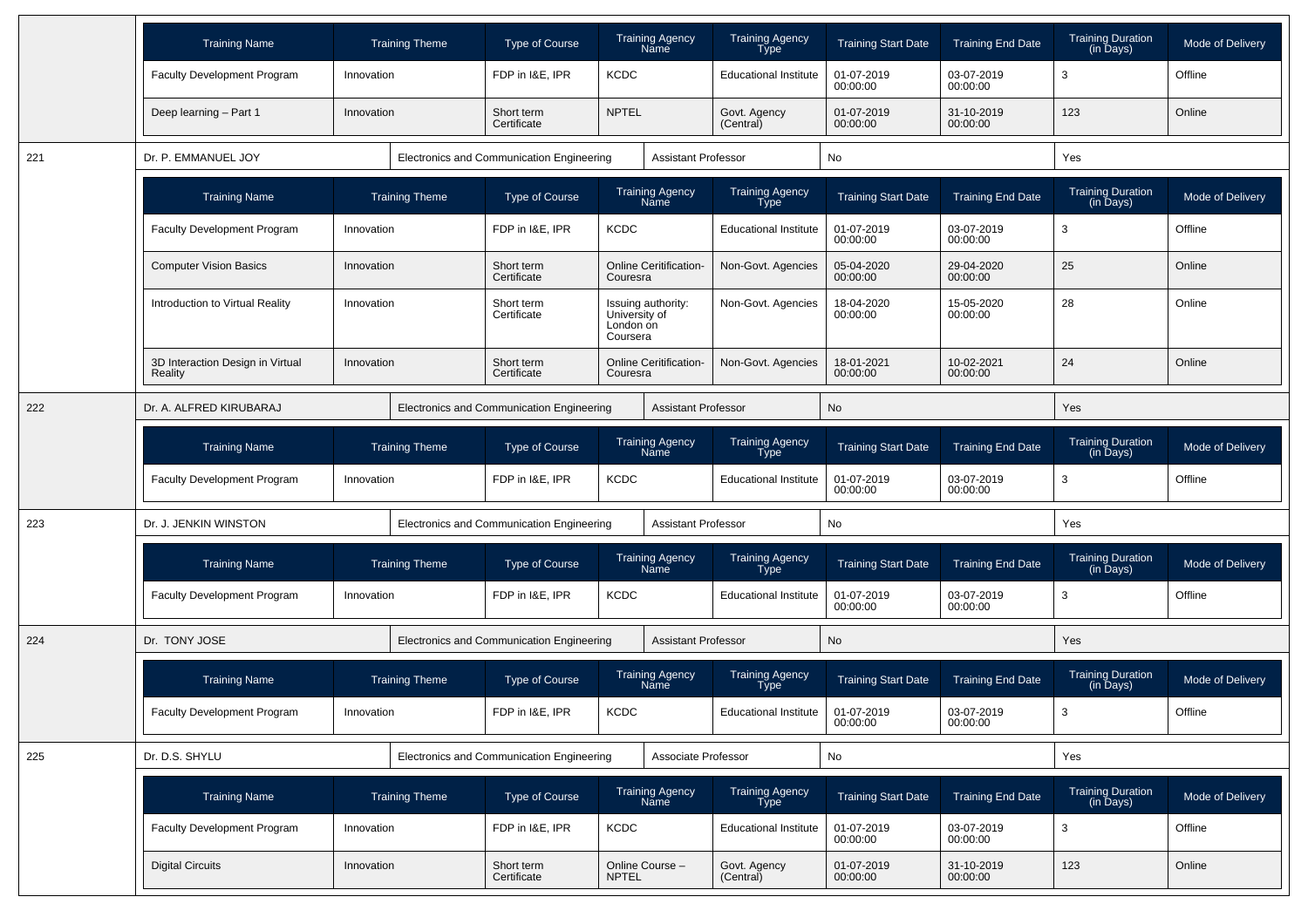| 226 | Dr. J. DAS                         |            | English                         |                       |             | <b>Assistant Professor</b>     |                                | <b>No</b>                  |                          | Yes                                   |                  |
|-----|------------------------------------|------------|---------------------------------|-----------------------|-------------|--------------------------------|--------------------------------|----------------------------|--------------------------|---------------------------------------|------------------|
|     | <b>Training Name</b>               |            | <b>Training Theme</b>           | <b>Type of Course</b> |             | <b>Training Agency</b><br>Name | Training Agency<br><b>Type</b> | <b>Training Start Date</b> | <b>Training End Date</b> | <b>Training Duration</b><br>(in Days) | Mode of Delivery |
|     | <b>Faculty Development Program</b> | Innovation |                                 | FDP in I&E, IPR       | <b>KCDC</b> |                                | <b>Educational Institute</b>   | 01-07-2019<br>00:00:00     | 03-07-2019<br>00:00:00   | 3                                     | Offline          |
| 227 | Dr. AMUTHA DHANARAJ                |            | English                         |                       |             | <b>Assistant Professor</b>     |                                | No                         |                          | Yes                                   |                  |
|     | <b>Training Name</b>               |            | <b>Training Theme</b>           | <b>Type of Course</b> |             | Training Agency<br>Name        | Training Agency<br>Type        | <b>Training Start Date</b> | <b>Training End Date</b> | Training Duration<br>(in Days)        | Mode of Delivery |
|     | <b>Faculty Development Program</b> | Innovation |                                 | FDP in I&E, IPR       | <b>KCDC</b> |                                | <b>Educational Institute</b>   | 01-07-2019<br>00:00:00     | 03-07-2019<br>00:00:00   | 3                                     | Offline          |
| 228 | Dr. M. POONKODI                    |            | English                         |                       |             | <b>Assistant Professor</b>     |                                | No                         |                          | Yes                                   |                  |
|     | <b>Training Name</b>               |            | <b>Training Theme</b>           | <b>Type of Course</b> |             | <b>Training Agency</b><br>Name | <b>Training Agency</b><br>Type | <b>Training Start Date</b> | <b>Training End Date</b> | <b>Training Duration</b><br>(in Days) | Mode of Delivery |
|     | Faculty Development Program        | Innovation |                                 | FDP in I&E, IPR       | <b>KCDC</b> |                                | <b>Educational Institute</b>   | 01-07-2019<br>00:00:00     | 03-07-2019<br>00:00:00   | 3                                     | Offline          |
| 229 | Dr. B. ANITA VIRGIN                |            | English                         |                       |             | <b>Assistant Professor</b>     |                                | No                         |                          | Yes                                   |                  |
|     | <b>Training Name</b>               |            | <b>Training Theme</b>           | <b>Type of Course</b> |             | <b>Training Agency</b><br>Name | Training Agency<br>Type        | <b>Training Start Date</b> | <b>Training End Date</b> | <b>Training Duration</b><br>(in Days) | Mode of Delivery |
|     | Faculty Development Program        | Innovation |                                 | FDP in I&E, IPR       | <b>KCDC</b> |                                | <b>Educational Institute</b>   | 01-07-2019<br>00:00:00     | 03-07-2019<br>00:00:00   | 3                                     | Offline          |
| 230 | Dr. D. DAVID WILSON                |            | English                         |                       |             | Associate Professor            |                                | <b>No</b>                  |                          | Yes                                   |                  |
|     | <b>Training Name</b>               |            | <b>Training Theme</b>           | <b>Type of Course</b> |             | <b>Training Agency</b><br>Name | Training Agency<br>Type        | <b>Training Start Date</b> | <b>Training End Date</b> | Training Duration<br>(in Days)        | Mode of Delivery |
| 231 | Dr. R. EMILIN RENITTA              |            | Food Processing and Engineering |                       |             | <b>Assistant Professor</b>     |                                | No                         |                          | Yes                                   |                  |
|     | <b>Training Name</b>               |            | <b>Training Theme</b>           | <b>Type of Course</b> |             | Training Agency<br>Name        | <b>Training Agency</b><br>Tўpe | <b>Training Start Date</b> | <b>Training End Date</b> | Training Duration<br>(in Days)        | Mode of Delivery |
|     | Faculty Development Program        | Innovation |                                 | FDP in I&E, IPR       | <b>KCDC</b> |                                | <b>Educational Institute</b>   | 01-07-2019<br>00:00:00     | 03-07-2019<br>00:00:00   | 3                                     | Offline          |
| 232 | Dr. T.V. RANGANATHAN               |            | Food Processing and Engineering |                       |             | Professor                      |                                | No                         |                          | Yes                                   |                  |
|     | <b>Training Name</b>               |            | <b>Training Theme</b>           | <b>Type of Course</b> |             | <b>Training Agency</b><br>Name | Training Agency<br>Type        | <b>Training Start Date</b> | <b>Training End Date</b> | <b>Training Duration</b><br>(in Days) | Mode of Delivery |
|     | Faculty Development Program        | Innovation |                                 | FDP in I&E, IPR       | <b>KCDC</b> |                                | <b>Educational Institute</b>   | 01-07-2019<br>00:00:00     | 03-07-2019<br>00:00:00   | 3                                     | Offline          |
| 233 | Ms. ANGEL ABRAHAM                  |            | Food Processing and Engineering |                       |             | <b>Assistant Professor</b>     |                                | <b>No</b>                  |                          | Yes                                   |                  |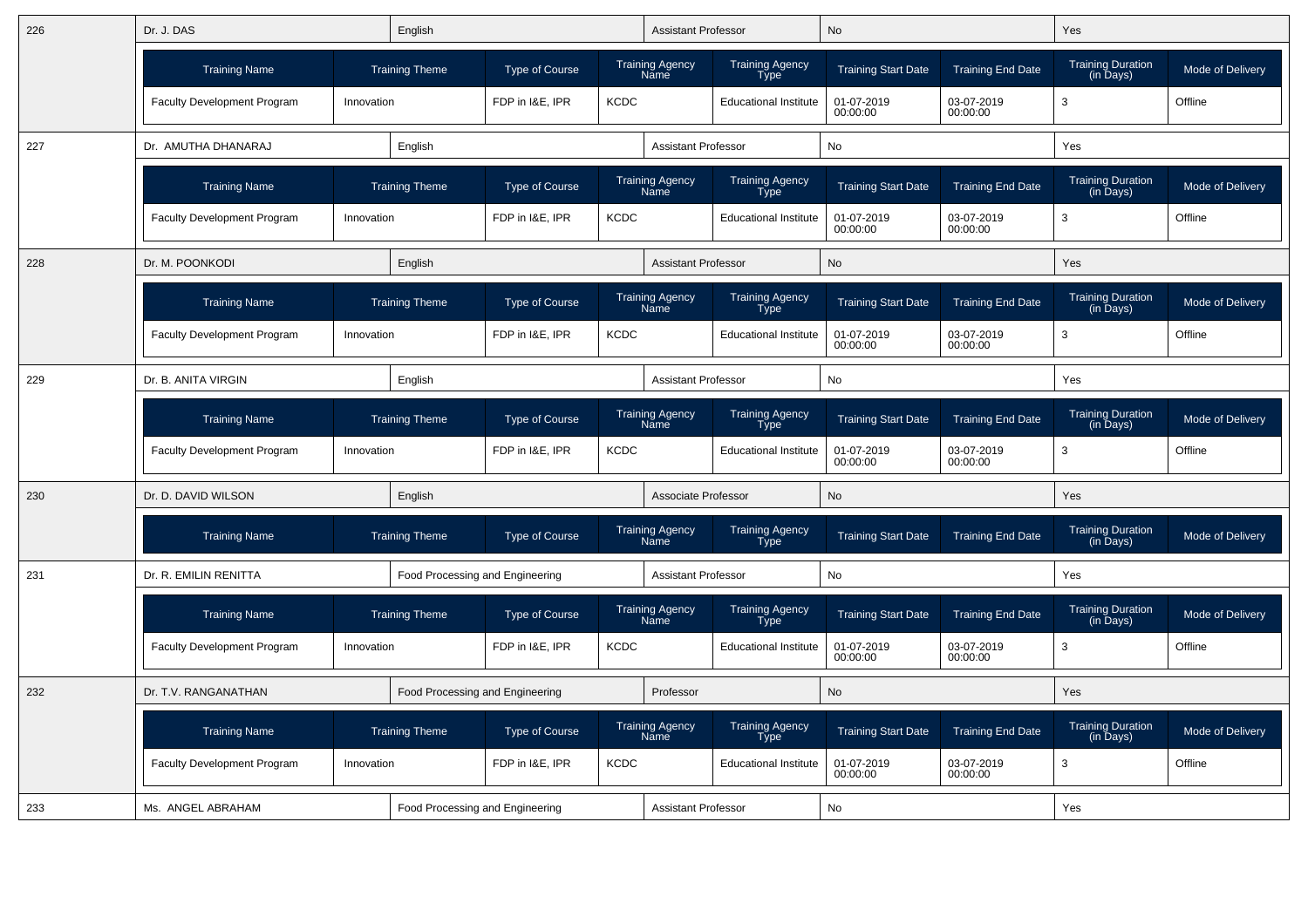|     | <b>Training Name</b>               |            | <b>Training Theme</b>           | Type of Course  |             | <b>Training Agency</b><br>Name                                   | Training Agency<br>Type        | <b>Training Start Date</b> | <b>Training End Date</b> | <b>Training Duration</b><br>(in Days) | Mode of Delivery |
|-----|------------------------------------|------------|---------------------------------|-----------------|-------------|------------------------------------------------------------------|--------------------------------|----------------------------|--------------------------|---------------------------------------|------------------|
|     | <b>Faculty Development Program</b> | Innovation |                                 | FDP in I&E, IPR | <b>KCDC</b> |                                                                  | <b>Educational Institute</b>   | 01-07-2019<br>00:00:00     | 03-07-2019<br>00:00:00   | 3                                     | Offline          |
| 234 | Mr. P. BALAMURUGAN                 |            | Food Processing and Engineering |                 |             | <b>Assistant Professor</b>                                       |                                | No                         |                          | Yes                                   |                  |
|     | <b>Training Name</b>               |            | <b>Training Theme</b>           | Type of Course  |             | Training Agency<br>Name                                          | Training Agency<br><b>Type</b> | <b>Training Start Date</b> | <b>Training End Date</b> | <b>Training Duration</b><br>(in Days) | Mode of Delivery |
|     | Faculty Development Program        | Innovation |                                 | FDP in I&E, IPR | <b>KCDC</b> |                                                                  | <b>Educational Institute</b>   | 01-07-2019<br>00:00:00     | 03-07-2019<br>00:00:00   | 3                                     | Offline          |
| 235 | Mr. DAYANAND PETER                 |            | Food Processing and Engineering |                 |             | <b>Assistant Professor</b>                                       |                                | No                         |                          | Yes                                   |                  |
|     | <b>Training Name</b>               |            | <b>Training Theme</b>           | Type of Course  |             | <b>Training Agency</b><br>Name                                   | Training Agency<br>Type        | <b>Training Start Date</b> | <b>Training End Date</b> | <b>Training Duration</b><br>(in Days) | Mode of Delivery |
|     | Faculty Development Program        | Innovation |                                 | FDP in I&E, IPR | <b>KCDC</b> | <b>Educational Institute</b>                                     |                                | 01-07-2019<br>00:00:00     | 03-07-2019<br>00:00:00   | 3                                     | Offline          |
| 236 | Mr. K. VIVEK                       |            | Food Processing and Engineering |                 |             | <b>Assistant Professor</b>                                       |                                | No                         |                          | Yes                                   |                  |
|     | <b>Training Name</b>               |            | <b>Training Theme</b>           | Type of Course  |             | <b>Training Agency</b><br><b>Training Agency</b><br>Name<br>Type |                                | <b>Training Start Date</b> | <b>Training End Date</b> | <b>Training Duration</b><br>(in Days) | Mode of Delivery |
| 237 | Mr. P. DANIEL PAUL                 |            | Food Processing and Engineering |                 |             | <b>Assistant Professor</b>                                       |                                | No                         |                          | Yes                                   |                  |
|     | <b>Training Name</b>               |            | <b>Training Theme</b>           | Type of Course  |             | <b>Training Agency</b><br>Name                                   | Training Agency<br>Type        | <b>Training Start Date</b> | <b>Training End Date</b> | Training Duration<br>(in Days)        | Mode of Delivery |
|     | Faculty Development Program        | Innovation |                                 | FDP in I&E, IPR | <b>KCDC</b> |                                                                  | <b>Educational Institute</b>   | 01-07-2019<br>00:00:00     | 03-07-2019<br>00:00:00   | 3                                     | Offline          |
| 238 | Dr. M.M. PRAGALYAASHREE            |            | Food Processing and Engineering |                 |             | <b>Assistant Professor</b>                                       |                                | No                         |                          | Yes                                   |                  |
|     | <b>Training Name</b>               |            | <b>Training Theme</b>           | Type of Course  |             | <b>Training Agency</b><br>Name                                   | Training Agency<br>Type        | <b>Training Start Date</b> | <b>Training End Date</b> | <b>Training Duration</b><br>(in Days) | Mode of Delivery |
|     | Faculty Development Program        | Innovation |                                 | FDP in I&E. IPR | <b>KCDC</b> |                                                                  | <b>Educational Institute</b>   | 01-07-2019<br>00:00:00     | 03-07-2019<br>00:00:00   | 3                                     | Offline          |
| 239 | Dr. S. GOBIKRISHNAN                |            | Food Processing and Engineering |                 |             | <b>Assistant Professor</b>                                       |                                | No                         |                          | Yes                                   |                  |
|     | <b>Training Name</b>               |            | <b>Training Theme</b>           | Type of Course  |             | <b>Training Agency</b><br>Name                                   | <b>Training Agency</b><br>Tvpe | <b>Training Start Date</b> | <b>Training End Date</b> | <b>Training Duration</b><br>(in Davs) | Mode of Delivery |
|     | Faculty Development Program        | Innovation |                                 | FDP in I&E, IPR | <b>KCDC</b> |                                                                  | <b>Educational Institute</b>   | 01-07-2019<br>00:00:00     | 03-07-2019<br>00:00:00   | $\mathbf{3}$                          | Online           |
| 240 | Dr. D. TIROUTCHELVAME              |            | Food Processing and Engineering |                 |             | <b>Assistant Professor</b>                                       |                                | No                         |                          | Yes                                   |                  |
|     | <b>Training Name</b>               |            | <b>Training Theme</b>           | Type of Course  |             | Training Agency<br>Name                                          | Training Agency<br>Type        | <b>Training Start Date</b> | <b>Training End Date</b> | Training Duration<br>(in Days)        | Mode of Delivery |
|     | Faculty Development Program        | Innovation |                                 | FDP in I&E, IPR | <b>KCDC</b> |                                                                  | <b>Educational Institute</b>   | 01-07-2019<br>00:00:00     | 03-07-2019<br>00:00:00   | $\mathbf{3}$                          | Offline          |
|     |                                    |            |                                 |                 |             |                                                                  |                                |                            |                          |                                       |                  |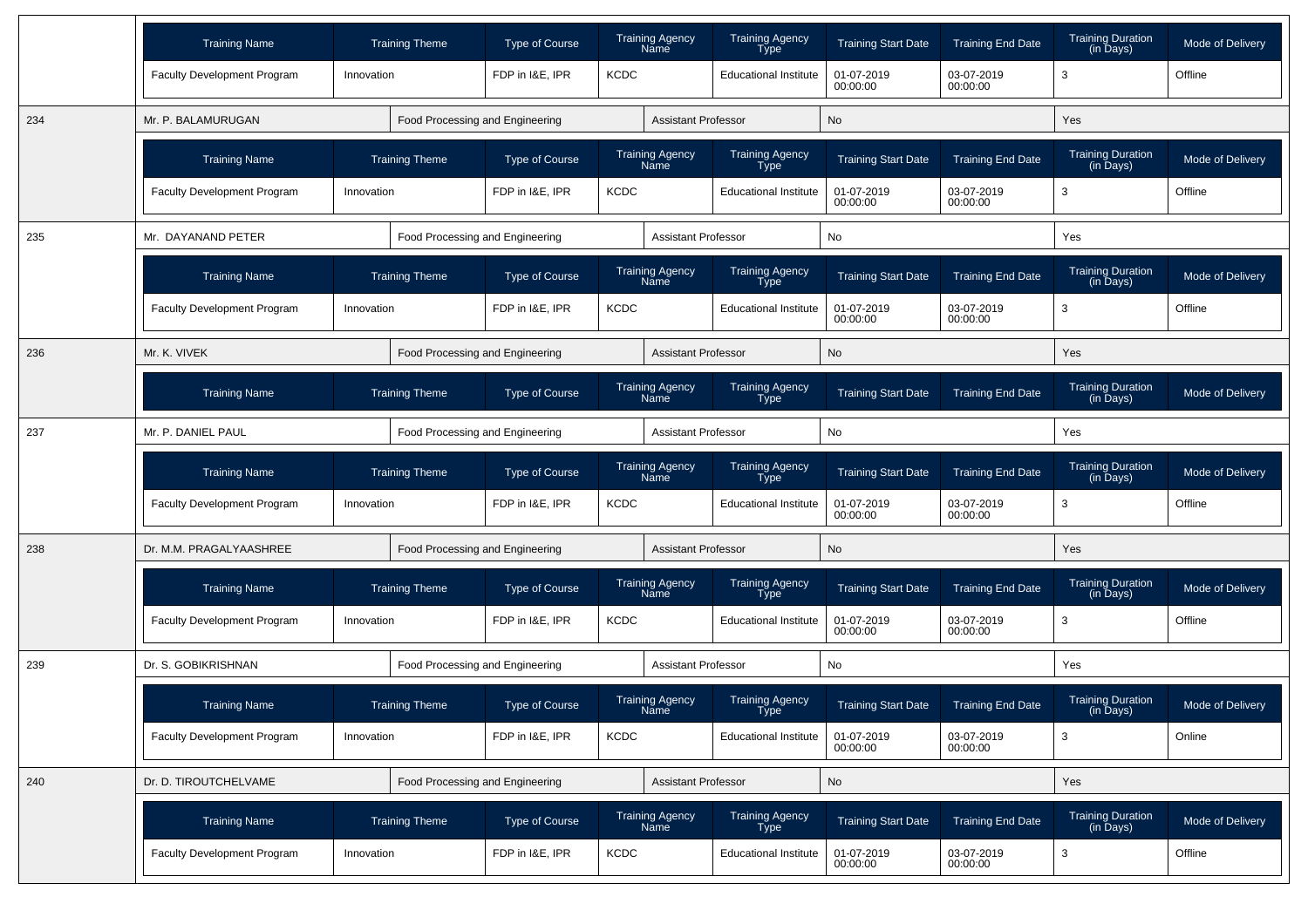| 241 | Dr. K. THANGAVEL                   |            | Food Processing and Engineering |                       |             | Professor and Head                    |                                       | No                         |                          | Yes                                   |                  |
|-----|------------------------------------|------------|---------------------------------|-----------------------|-------------|---------------------------------------|---------------------------------------|----------------------------|--------------------------|---------------------------------------|------------------|
|     | <b>Training Name</b>               |            | <b>Training Theme</b>           | <b>Type of Course</b> |             | <b>Training Agency</b><br><b>Name</b> | <b>Training Agency</b><br><b>Type</b> | <b>Training Start Date</b> | <b>Training End Date</b> | Training Duration<br>(in Days)        | Mode of Delivery |
|     | Faculty Development Program        | Innovation |                                 | FDP in I&E, IPR       | <b>KCDC</b> |                                       | <b>Educational Institute</b>          | 01-07-2019<br>00:00:00     | 03-07-2019<br>00:00:00   | 3                                     | Offline          |
| 242 | Mr. P. VIJAY DANIEL                |            | <b>Biomedical Engineering</b>   |                       |             | <b>Assistant Professor</b>            |                                       | No                         |                          | Yes                                   |                  |
|     | <b>Training Name</b>               |            | <b>Training Theme</b>           | <b>Type of Course</b> |             | <b>Training Agency</b><br>Name        | <b>Training Agency</b><br>Type        | <b>Training Start Date</b> | <b>Training End Date</b> | <b>Training Duration</b><br>(in Days) | Mode of Delivery |
|     | <b>Faculty Development Program</b> | Innovation |                                 | FDP in I&E. IPR       | <b>KCDC</b> |                                       | <b>Educational Institute</b>          | 01-07-2019<br>00:00:00     | 03-02-2021<br>00:00:00   | 584                                   | Offline          |
| 243 | Dr. R. JEGAN                       |            | <b>Biomedical Engineering</b>   |                       |             | <b>Assistant Professof</b>            |                                       | No                         |                          | Yes                                   |                  |
|     | <b>Training Name</b>               |            | <b>Training Theme</b>           | <b>Type of Course</b> |             | <b>Training Agency</b><br><b>Name</b> | Training Agency<br><b>Type</b>        | <b>Training Start Date</b> | <b>Training End Date</b> | Training Duration<br>(in Days)        | Mode of Delivery |
|     | <b>Faculty Development Program</b> | Innovation |                                 | FDP in I&E, IPR       | <b>KCDC</b> |                                       | <b>Educational Institute</b>          | 01-02-2021<br>00:00:00     | 03-02-2021<br>00:00:00   | 3                                     | Offline          |
| 244 | Mrs. N.L. PRAISING LINIJAH         |            | <b>Management Studies</b>       |                       |             | <b>Assistant Professor</b>            |                                       | No                         |                          | Yes                                   |                  |
|     | <b>Training Name</b>               |            | <b>Training Theme</b>           | <b>Type of Course</b> |             | <b>Training Agency</b><br>Name        | <b>Training Agency</b><br><b>Type</b> | <b>Training Start Date</b> | <b>Training End Date</b> | Training Duration<br>(in Days)        | Mode of Delivery |
|     | <b>Faculty Development Program</b> | Innovation |                                 | FDP in I&E. IPR       | <b>KCDC</b> |                                       | <b>Educational Institute</b>          | 01-07-2019<br>00:00:00     | 03-07-2019<br>00:00:00   | 3                                     | Offline          |
| 245 | Mrs. G. NISHA MALINI               |            | <b>Management Studies</b>       |                       |             | <b>Assistant Professor</b>            |                                       | No                         |                          | Yes                                   |                  |
|     | <b>Training Name</b>               |            | <b>Training Theme</b>           | <b>Type of Course</b> |             | Training Agency<br>Name               | <b>Training Agency</b><br><b>Type</b> | <b>Training Start Date</b> | <b>Training End Date</b> | Training Duration<br>(in Days)        | Mode of Delivery |
|     | Faculty Development Program        | Innovation |                                 | FDP in I&E, IPR       | <b>KCDC</b> |                                       | <b>Educational Institute</b>          | 01-07-2019<br>00:00:00     | 03-07-2019<br>00:00:00   | 3                                     | Offline          |
| 246 | Dr. G.T. THIRU AROORAN             |            | <b>Management Studies</b>       |                       |             | <b>Assistant Professor</b>            |                                       | No                         |                          | Yes                                   |                  |
|     | <b>Training Name</b>               |            | <b>Training Theme</b>           | <b>Type of Course</b> |             | Training Agency<br>Name               | Training Agency<br><b>Type</b>        | <b>Training Start Date</b> | <b>Training End Date</b> | Training Duration<br>(in Days)        | Mode of Delivery |
|     | <b>Faculty Development Program</b> | Innovation |                                 | FDP in I&E. IPR       | <b>KCDC</b> |                                       | <b>Educational Institute</b>          | 01-07-2019<br>00:00:00     | 03-07-2019<br>00:00:00   | 3                                     | Offline          |
| 247 | Dr. R. AMUDHA                      |            | <b>Management Studies</b>       |                       |             | Associate Professor                   |                                       | No                         |                          | Yes                                   |                  |
|     | <b>Training Name</b>               |            | <b>Training Theme</b>           | Type of Course        |             | Training Agency<br>Name               | Training Agency<br>Type               | <b>Training Start Date</b> | <b>Training End Date</b> | Training Duration<br>(in Days)        | Mode of Delivery |
|     | Faculty Development Program        | Innovation |                                 | FDP in I&E, IPR       | <b>KCDC</b> |                                       | <b>Educational Institute</b>          | 01-07-2019<br>00:00:00     | 03-07-2019<br>00:00:00   | $\mathbf{3}$                          | Offline          |
| 248 | Dr. J. CLEMENT SUDHAHAR            |            | <b>Management Studies</b>       |                       |             | Professor                             |                                       | No                         |                          | Yes                                   |                  |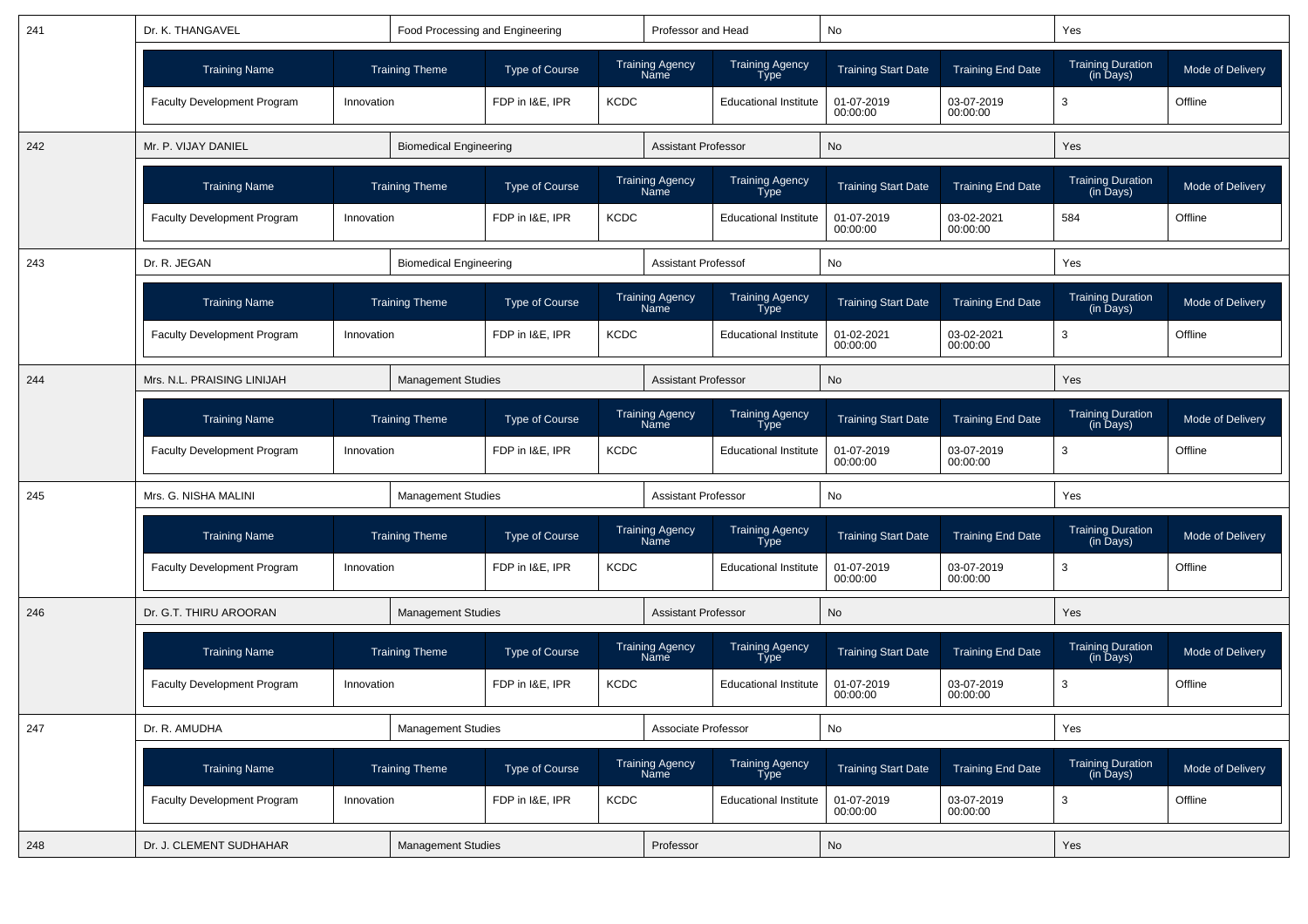|     | <b>Training Name</b>        | <b>Training Theme</b>               |                           | <b>Type of Course</b>          |             | <b>Training Agency</b><br>Name | <b>Training Agency</b><br>Type        | <b>Training Start Date</b> | <b>Training End Date</b> | <b>Training Duration</b><br>(in Days) | Mode of Delivery |
|-----|-----------------------------|-------------------------------------|---------------------------|--------------------------------|-------------|--------------------------------|---------------------------------------|----------------------------|--------------------------|---------------------------------------|------------------|
|     | Faculty Development Program | Innovation                          |                           | FDP in I&E, IPR                | <b>KCDC</b> |                                | <b>Educational Institute</b>          | 01-07-2019<br>00:00:00     | 03-07-2019<br>00:00:00   | 3                                     | Offline          |
| 249 | Dr. B. KALPANA SAI          |                                     | <b>Management Studies</b> |                                |             | Associate Professor            |                                       | No                         |                          | Yes                                   |                  |
|     | <b>Training Name</b>        | <b>Training Theme</b>               |                           | <b>Type of Course</b>          |             | <b>Training Agency</b><br>Name | Training Agency<br>Type               | <b>Training Start Date</b> | <b>Training End Date</b> | <b>Training Duration</b><br>(in Days) | Mode of Delivery |
|     | Faculty Development Program | Innovation                          |                           | FDP in I&E, IPR                | <b>KCDC</b> |                                | <b>Educational Institute</b>          | 01-07-2019<br>00:00:00     | 03-07-2019<br>00:00:00   | 3                                     | Offline          |
| 250 | Prof. V. LAWRANCE           |                                     | <b>Management Studies</b> |                                |             | Professor                      |                                       | <b>No</b>                  |                          | Yes                                   |                  |
|     | <b>Training Name</b>        | <b>Training Theme</b>               |                           | <b>Type of Course</b>          |             | <b>Training Agency</b><br>Name | Training Agency<br>Type               | <b>Training Start Date</b> | <b>Training End Date</b> | <b>Training Duration</b><br>(in Days) | Mode of Delivery |
|     | Faculty Development Program | Innovation                          |                           | FDP in I&E, IPR                | <b>KCDC</b> |                                | <b>Educational Institute</b>          | 01-07-2019<br>00:00:00     | 03-07-2019<br>00:00:00   | 3                                     | Offline          |
| 251 | Mr. S. JERRIN ISSAC SAM     |                                     | <b>Management Studies</b> |                                |             | <b>Assistant Professor</b>     |                                       | No                         |                          | Yes                                   |                  |
|     | <b>Training Name</b>        |                                     |                           | <b>Type of Course</b>          |             | <b>Training Agency</b><br>Name | Training Agency<br><b>Type</b>        | <b>Training Start Date</b> | <b>Training End Date</b> | <b>Training Duration</b><br>(in Days) | Mode of Delivery |
|     | Faculty Development Program | <b>Training Theme</b><br>Innovation |                           | FDP in I&E, IPR<br><b>KCDC</b> |             |                                | <b>Educational Institute</b>          | 01-07-2019<br>00:00:00     | 03-07-2019<br>00:00:00   | 3                                     | Offline          |
| 252 | Dr. S. SENITH               |                                     | <b>Management Studies</b> | <b>Assistant Professor</b>     |             |                                |                                       | <b>No</b>                  |                          | Yes                                   |                  |
|     | <b>Training Name</b>        | <b>Training Theme</b>               |                           | Type of Course                 |             | <b>Training Agency</b><br>Name | Training Agency<br>Type               | <b>Training Start Date</b> | <b>Training End Date</b> | <b>Training Duration</b><br>(in Days) | Mode of Delivery |
|     | Faculty Development Program | Innovation                          |                           | FDP in I&E. IPR                | <b>KCDC</b> |                                | <b>Educational Institute</b>          | 01-07-2019<br>00:00:00     | 03-07-2019<br>00:00:00   | 3                                     | Offline          |
| 253 | Dr. A.G. SUDHA              |                                     | <b>Management Studies</b> |                                |             | Assistant Professor            |                                       | No                         |                          | Yes                                   |                  |
|     | <b>Training Name</b>        |                                     | <b>Training Theme</b>     | <b>Type of Course</b>          |             | <b>Training Agency</b><br>Name | Training Agency<br>Type               | <b>Training Start Date</b> | <b>Training End Date</b> | Training Duration<br>(in Days)        | Mode of Delivery |
|     | Faculty Development Program | Innovation                          |                           | FDP in I&E, IPR                | <b>KCDC</b> |                                | <b>Educational Institute</b>          | 01-07-2019<br>00:00:00     | 03-07-2019<br>00:00:00   | 3                                     | Offline          |
| 254 | Dr. R. AMUTHAN              |                                     | <b>Management Studies</b> |                                |             | Associate Professor            |                                       | <b>No</b>                  |                          | Yes                                   |                  |
|     | <b>Training Name</b>        | <b>Training Theme</b>               |                           | Type of Course                 |             | <b>Training Agency</b><br>Name | <b>Training Agency</b><br><b>Type</b> | <b>Training Start Date</b> | <b>Training End Date</b> | <b>Training Duration</b><br>(in Days) | Mode of Delivery |
|     | Faculty Development Program | Innovation                          |                           | FDP in I&E, IPR                | <b>KCDC</b> |                                | <b>Educational Institute</b>          | 01-07-2019<br>00:00:00     | 03-07-2019<br>00:00:00   | 3                                     | Offline          |
| 255 | Dr. F.J. PETER KUMAR        |                                     | <b>Management Studies</b> |                                |             | Associate Professor            |                                       | No                         |                          | Yes                                   |                  |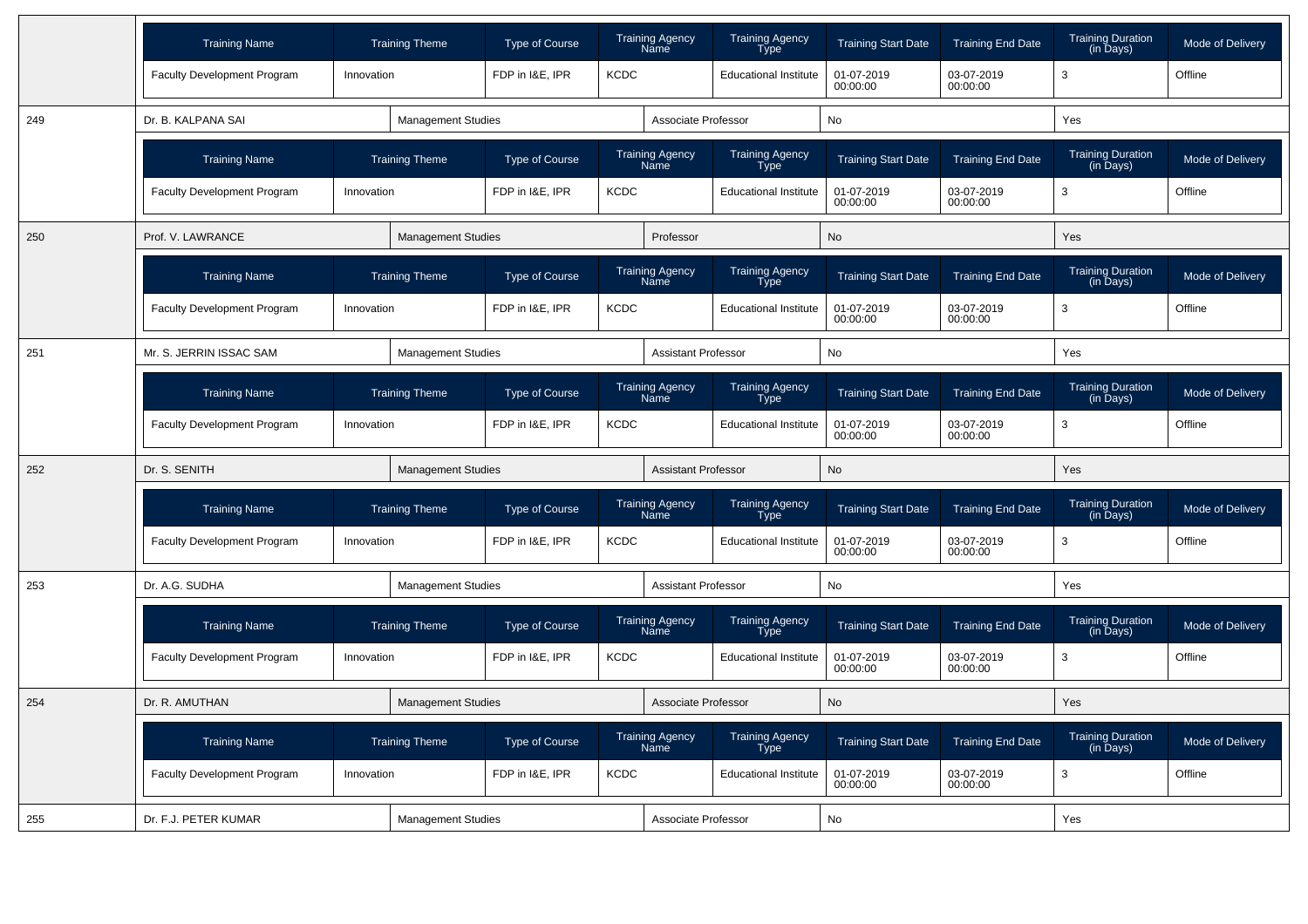|     | <b>Training Name</b>               | <b>Training Theme</b> | <b>Type of Course</b>     |             | <b>Training Agency</b><br>Name | <b>Training Agency</b><br>Type | <b>Training Start Date</b> | <b>Training End Date</b> | <b>Training Duration</b><br>(in Days)                  | Mode of Delivery |
|-----|------------------------------------|-----------------------|---------------------------|-------------|--------------------------------|--------------------------------|----------------------------|--------------------------|--------------------------------------------------------|------------------|
|     | Faculty Development Program        | Innovation            | FDP in I&E, IPR           | <b>KCDC</b> |                                | <b>Educational Institute</b>   | 01-07-2019<br>00:00:00     | 03-07-2019<br>00:00:00   | 3                                                      | Offline          |
| 256 | Dr. S. ANTHONY RAJ                 |                       | <b>Management Studies</b> |             | Associate Professor            |                                | <b>No</b>                  |                          | Yes                                                    |                  |
|     | <b>Training Name</b>               | <b>Training Theme</b> | <b>Type of Course</b>     |             | <b>Training Agency</b><br>Name | Training Agency<br>Type        | <b>Training Start Date</b> | <b>Training End Date</b> | <b>Training Duration</b><br>(in Days)                  | Mode of Delivery |
|     | Faculty Development Program        | Innovation            | FDP in I&E, IPR           | <b>KCDC</b> |                                | <b>Educational Institute</b>   | 01-07-2019<br>00:00:00     | 03-07-2019<br>00:00:00   | 3                                                      | Offline          |
| 257 | Dr. M. VIJILA                      | <b>Mathematics</b>    |                           |             | <b>Assistant Professor</b>     |                                | <b>No</b>                  |                          | Yes                                                    |                  |
|     | <b>Training Name</b>               | <b>Training Theme</b> | <b>Type of Course</b>     |             | Training Agency<br>Name        | Training Agency<br>Type        | <b>Training Start Date</b> | <b>Training End Date</b> | <b>Training Duration</b><br>$(in \overline{D}$ ays $)$ | Mode of Delivery |
|     | <b>Faculty Development Program</b> | Innovation            | FDP in I&E, IPR           | <b>KCDC</b> |                                | <b>Educational Institute</b>   | 01-07-2019<br>00:00:00     | 03-07-2019<br>00:00:00   | 3                                                      | Offline          |
| 258 | Mr. P. XAVIER                      | Mathematics           |                           |             | <b>Assistant Professor</b>     |                                | <b>No</b>                  |                          | Yes                                                    |                  |
|     | <b>Training Name</b>               | <b>Training Theme</b> | Type of Course            |             | <b>Training Agency</b><br>Name | Training Agency<br>Type        | <b>Training Start Date</b> | <b>Training End Date</b> | <b>Training Duration</b><br>(in Days)                  | Mode of Delivery |
|     | <b>Faculty Development Program</b> | Innovation            | FDP in I&E, IPR           | <b>KCDC</b> |                                | <b>Educational Institute</b>   | 01-07-2019<br>00:00:00     | 03-07-2019<br>00:00:00   | 3                                                      | Offline          |
| 259 | Dr. P.S. DIVYA                     | <b>Mathematics</b>    |                           |             | <b>Assistant Professor</b>     |                                | <b>No</b>                  |                          | Yes                                                    |                  |
|     | <b>Training Name</b>               | <b>Training Theme</b> | <b>Type of Course</b>     |             | <b>Training Agency</b><br>Name | Training Agency<br>Type        | <b>Training Start Date</b> | <b>Training End Date</b> | <b>Training Duration</b><br>(in Days)                  | Mode of Delivery |
|     | <b>Faculty Development Program</b> | Innovation            | FDP in I&E, IPR           | <b>KCDC</b> |                                | <b>Educational Institute</b>   | 01-07-2019<br>00:00:00     | 03-07-2019<br>00:00:00   | 3                                                      | Offline          |
| 260 | Dr. J. CATHERINE GRACE JOHN        | <b>Mathematics</b>    |                           |             | <b>Assistant Professor</b>     |                                | <b>No</b>                  |                          | Yes                                                    |                  |
|     | <b>Training Name</b>               | <b>Training Theme</b> | Type of Course            |             | Training Agency<br>Name        | Training Agency<br>Type        | <b>Training Start Date</b> | <b>Training End Date</b> | <b>Training Duration</b><br>(in Days)                  | Mode of Delivery |
|     | <b>Faculty Development Program</b> | Innovation            | FDP in I&E, IPR           | <b>KCDC</b> |                                | <b>Educational Institute</b>   | 01-07-2019<br>00:00:00     | 03-07-2019<br>00:00:00   | 3                                                      | Offline          |
| 261 | Dr. S. JEBASINGH                   | Mathematics           |                           |             | <b>Assistant Professor</b>     |                                | <b>No</b>                  |                          | Yes                                                    |                  |
|     | <b>Training Name</b>               | <b>Training Theme</b> | <b>Type of Course</b>     |             | <b>Training Agency</b><br>Name | <b>Training Agency</b><br>Type | <b>Training Start Date</b> | <b>Training End Date</b> | <b>Training Duration</b><br>(in Days)                  | Mode of Delivery |
|     | Faculty Development Program        | Innovation            | FDP in I&E, IPR           | <b>KCDC</b> |                                | <b>Educational Institute</b>   | 01-07-2019<br>00:00:00     | 03-07-2019<br>00:00:00   | 3                                                      | Offline          |
| 262 | Dr. G. SHEEBA MERLIN               | Mathematics           |                           |             | <b>Assistant Professor</b>     |                                | No                         |                          | Yes                                                    |                  |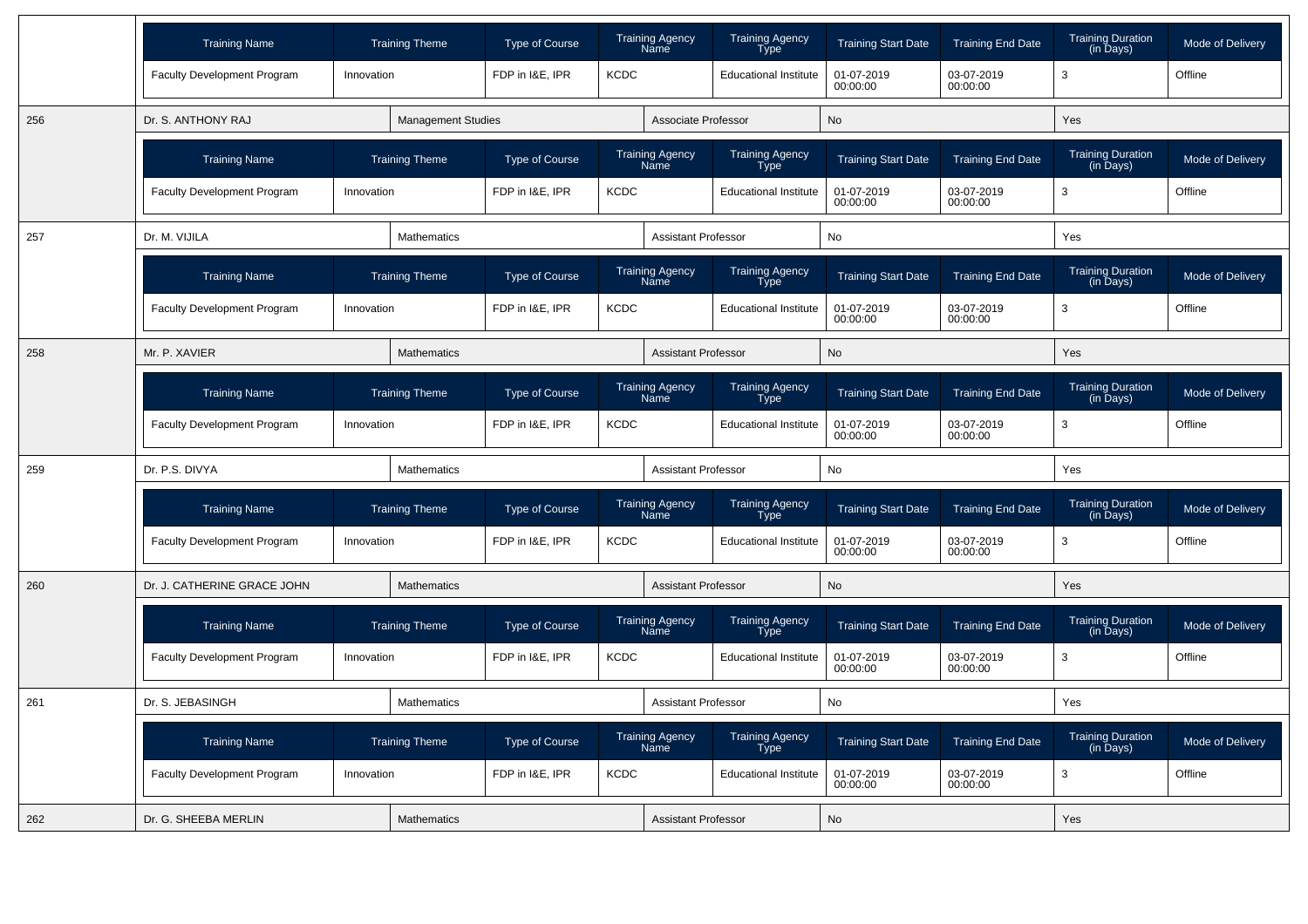|     | <b>Training Name</b>                                        |                    | <b>Training Theme</b> | Type of Course  | <b>Training Agency</b><br>Name                     |                            | <b>Training Agency</b><br><b>Type</b> | <b>Training Start Date</b> | <b>Training End Date</b> | <b>Training Duration</b><br>(in Days) | Mode of Delivery |
|-----|-------------------------------------------------------------|--------------------|-----------------------|-----------------|----------------------------------------------------|----------------------------|---------------------------------------|----------------------------|--------------------------|---------------------------------------|------------------|
|     | <b>Faculty Development Program</b>                          | Innovation         |                       | FDP in I&E, IPR | <b>KCDC</b>                                        |                            | <b>Educational Institute</b>          | 01-07-2019<br>00:00:00     | 03-07-2019<br>00:00:00   | 3                                     | Offline          |
| 263 | Dr. H. JUDE IMMACULATE                                      |                    | <b>Mathematics</b>    |                 |                                                    | <b>Assistant Professor</b> |                                       | No                         |                          | Yes                                   |                  |
|     | <b>Training Name</b>                                        |                    | <b>Training Theme</b> | Type of Course  | <b>Training Agency</b><br>Name                     |                            | <b>Training Agency</b><br>Type        | <b>Training Start Date</b> | <b>Training End Date</b> | <b>Training Duration</b><br>(in Days) | Mode of Delivery |
|     | <b>Faculty Development Program</b>                          | Innovation         |                       | FDP in I&E, IPR | <b>KCDC</b>                                        |                            | <b>Educational Institute</b>          | 01-07-2019<br>00:00:00     | 03-07-2019<br>00:00:00   | 3                                     | Offline          |
| 264 | Dr. K. SIVARANJANI                                          | <b>Mathematics</b> |                       |                 |                                                    | <b>Assistant Professor</b> |                                       | <b>No</b>                  |                          | Yes                                   |                  |
|     | <b>Training Name</b>                                        |                    | <b>Training Theme</b> | Type of Course  | <b>Training Agency</b><br><b>Name</b>              |                            | <b>Training Agency</b><br><b>Type</b> | <b>Training Start Date</b> | <b>Training End Date</b> | <b>Training Duration</b><br>(in Days) | Mode of Delivery |
|     | Faculty Development Program                                 | Innovation         |                       | FDP in I&E, IPR | <b>KCDC</b>                                        |                            | <b>Educational Institute</b>          | 01-07-2019<br>00:00:00     | 03-07-2019<br>00:00:00   | 3                                     | Offline          |
|     | Introduction to Probabiity and<br><b>Statistics</b>         | Innovation         |                       | FDP in I&E, IPR | <b>NPTEL</b>                                       |                            | Govt. Agency<br>(Central)             | 01-01-2020<br>00:00:00     | 02-02-2020<br>00:00:00   | 33                                    | Online           |
|     | <b>Recent Applications of Mathematics</b><br>in Engineering | Innovation         |                       | FDP in I&E, IPR | Karunya Institute of<br>Technology and<br>Sciences |                            | <b>Educational Institute</b>          | 18-05-2020<br>00:00:00     | 22-05-2020<br>00:00:00   | 5                                     | Online           |
| 265 | Dr. M. SELVARATHI                                           |                    | <b>Mathematics</b>    |                 |                                                    | <b>Assistant Professor</b> |                                       | <b>No</b>                  |                          | Yes                                   |                  |
|     | <b>Training Name</b>                                        |                    | <b>Training Theme</b> | Type of Course  | <b>Training Agency</b><br>Name                     |                            | <b>Training Agency</b><br><b>Type</b> | <b>Training Start Date</b> | <b>Training End Date</b> | <b>Training Duration</b><br>(in Days) | Mode of Delivery |
|     | <b>Faculty Development Program</b>                          | Innovation         |                       | FDP in I&E, IPR | <b>KCDC</b>                                        |                            | <b>Educational Institute</b>          | 01-07-2019<br>00:00:00     | 03-07-2019<br>00:00:00   | 3                                     | Offline          |
|     | Introduction to Python Programming                          | Innovation         |                       | FDP in I&E, IPR | Karunya Institute of<br>Technology and<br>Sciences |                            | <b>Educational Institute</b>          | 05-12-2019<br>00:00:00     | 07-12-2019<br>00:00:00   | 3                                     | Online           |
| 266 | Dr. R. SELVAMANI                                            |                    | <b>Mathematics</b>    |                 |                                                    | <b>Assistant Professor</b> |                                       | <b>No</b>                  |                          | Yes                                   |                  |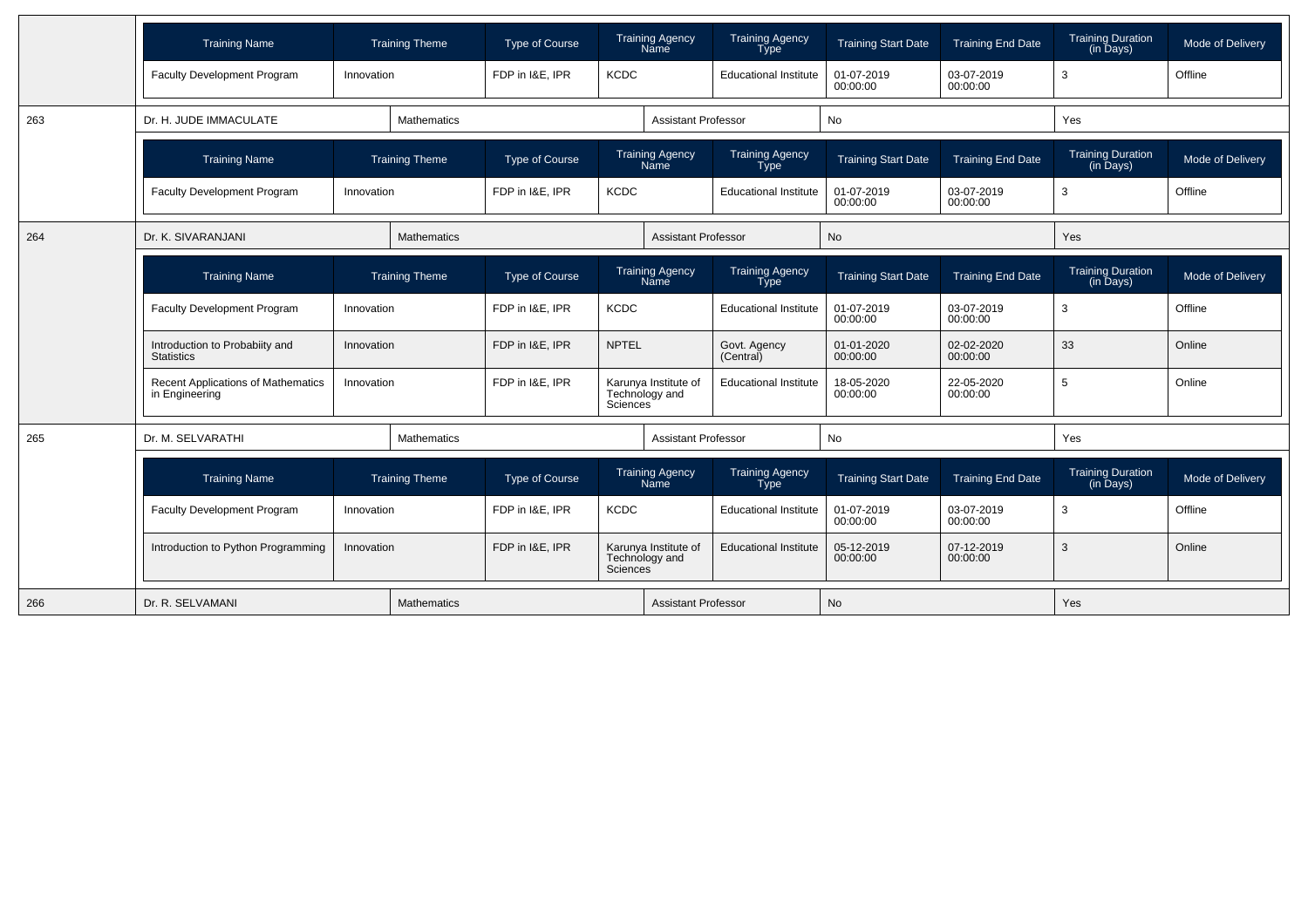|     | <b>Training Name</b>                                     |            | <b>Training Theme</b> | <b>Type of Course</b>                         |                                                                 | <b>Training Agency</b><br>Name             | <b>Training Agency</b><br><b>Type</b> | <b>Training Start Date</b> | <b>Training End Date</b> | <b>Training Duration</b><br>(in Days) | Mode of Delivery |
|-----|----------------------------------------------------------|------------|-----------------------|-----------------------------------------------|-----------------------------------------------------------------|--------------------------------------------|---------------------------------------|----------------------------|--------------------------|---------------------------------------|------------------|
|     | Faculty Development Program                              | Innovation |                       | FDP in I&E, IPR                               | <b>KCDC</b>                                                     |                                            | <b>Educational Institute</b>          | 01-07-2019<br>00:00:00     | 03-07-2019<br>00:00:00   | 3                                     | Offline          |
|     | Application of Mathematics in<br>Mechanical Engineering' | Innovation |                       | FDP in I&E, IPR                               | Technology                                                      | <b>KPR</b> Institute of<br>Engineering and | <b>Educational Institute</b>          | 11-06-2020<br>00:00:00     | 15-06-2020<br>00:00:00   | 5                                     | Online           |
|     | Effective online teaching methods'                       | Innovation |                       | FDP in I&E, IPR                               | Technology                                                      | KPR Institute of<br>Engineering and        | <b>Educational Institute</b>          | 08-06-2020<br>00:00:00     | 14-06-2020<br>00:00:00   | $\overline{7}$                        | Online           |
|     | Application of Mathematics in<br>Engineering'            | Innovation |                       | FDP in I&E, IPR                               | Technology                                                      | <b>KPR</b> Institute of<br>Engineering and | <b>Educational Institute</b>          | 27-07-2020<br>00:00:00     | 31-07-2020<br>00:00:00   | 5                                     | Online           |
|     | Applications of Mathematics in<br>engineering'           | Innovation |                       | FDP in I&E, IPR                               | Technology                                                      | <b>KPR</b> Institute of<br>Engineering and | <b>Educational Institute</b>          | 20-07-2020<br>00:00:00     | 25-07-2020<br>00:00:00   | 6                                     | Online           |
|     | Python Programming and Machine<br>learning techniques'   | Innovation |                       | FDP in I&E, IPR                               | engineering,<br>Tiruchengode                                    | K.S.R College of                           | <b>Educational Institute</b>          | 18-05-2020<br>00:00:00     | 20-05-2020<br>00:00:00   | 3                                     | Online           |
|     | Mathematics for Competative<br>Examinations              | Innovation |                       | Employment<br>Generation Training<br>Programs | Sciences                                                        | Karunya Institute of<br>Technology and     | <b>Educational Institute</b>          | 06-06-2020<br>00:00:00     | 19-06-2020<br>00:00:00   | 14                                    | Online           |
|     | Recent trends in mathematical<br>Modelling               | Innovation |                       | FDP in I&E. IPR                               | Sciences                                                        | Karunya Institute of<br>Technology and     | <b>Educational Institute</b>          | 27-07-2020<br>00:00:00     | 31-07-2020<br>00:00:00   | 5                                     | Online           |
|     | Applied and computational<br>mathematics                 | Innovation |                       | FDP in I&E, IPR                               | Sciences <sup>®</sup>                                           | Karunya Institute of<br>Technology and     | <b>Educational Institute</b>          | 20-07-2020<br>00:00:00     | 24-07-2020<br>00:00:00   | 5                                     | Online           |
|     | Recent trends in Applicable<br>Mathematics               | Innovation |                       | FDP in I&E, IPR                               | Sciences                                                        | Karunya Institute of<br>Technology and     | <b>Educational Institute</b>          | 27-07-2020<br>00:00:00     | 31-07-2020<br>00:00:00   | 5                                     | Online           |
| 267 | Dr. K. PORSELVI                                          |            | Mathematics           |                                               |                                                                 | <b>Assistant Professor</b>                 |                                       | No                         |                          | Yes                                   |                  |
|     | <b>Training Name</b>                                     |            | <b>Training Theme</b> | <b>Type of Course</b>                         |                                                                 | <b>Training Agency</b><br>Name             | <b>Training Agency</b><br>Type        | <b>Training Start Date</b> | <b>Training End Date</b> | <b>Training Duration</b><br>(in Days) | Mode of Delivery |
|     | <b>Faculty Development Program</b>                       | Innovation |                       | FDP in I&E, IPR                               | <b>KCDC</b>                                                     |                                            | <b>Educational Institute</b>          | 01-07-2019<br>00:00:00     | 03-07-2019<br>00:00:00   | 3                                     | Offline          |
|     | Introduction to python programming                       | Innovation |                       | FDP in I&E, IPR                               | Sciences                                                        | Karunya Institute of<br>Technology and     | <b>Educational Institute</b>          | 05-12-2019<br>00:00:00     | 07-12-2019<br>00:00:00   | 3                                     | Offline          |
| 268 | Dr. C. BAZIL WILFRED                                     |            | <b>Mathematics</b>    |                                               |                                                                 | <b>Assistant Professor</b>                 |                                       | No                         |                          | Yes                                   |                  |
|     | <b>Training Name</b>                                     |            | <b>Training Theme</b> | <b>Type of Course</b>                         |                                                                 | Training Agency<br>Name                    | Training Agency<br>Type               | <b>Training Start Date</b> | <b>Training End Date</b> | Training Duration<br>(in Days)        | Mode of Delivery |
|     | <b>Faculty Development Program</b>                       | Innovation |                       | FDP in I&E, IPR                               | KCDC                                                            |                                            | <b>Educational Institute</b>          | 01-07-2019<br>00:00:00     | 03-07-2019<br>00:00:00   | 3                                     | Offline          |
|     | Introduction to python programming                       | Innovation |                       | FDP in I&E, IPR                               | Karunya Institute of<br>Technology and<br>Sciences <sup>®</sup> |                                            | <b>Educational Institute</b>          | 05-12-2019<br>00:00:00     | 07-12-2019<br>00:00:00   | 3                                     | Offline          |
| 269 | Dr. J. VENINSTINE VIVIK                                  |            | Mathematics           |                                               |                                                                 | <b>Assistant Professor</b>                 |                                       | No                         |                          | Yes                                   |                  |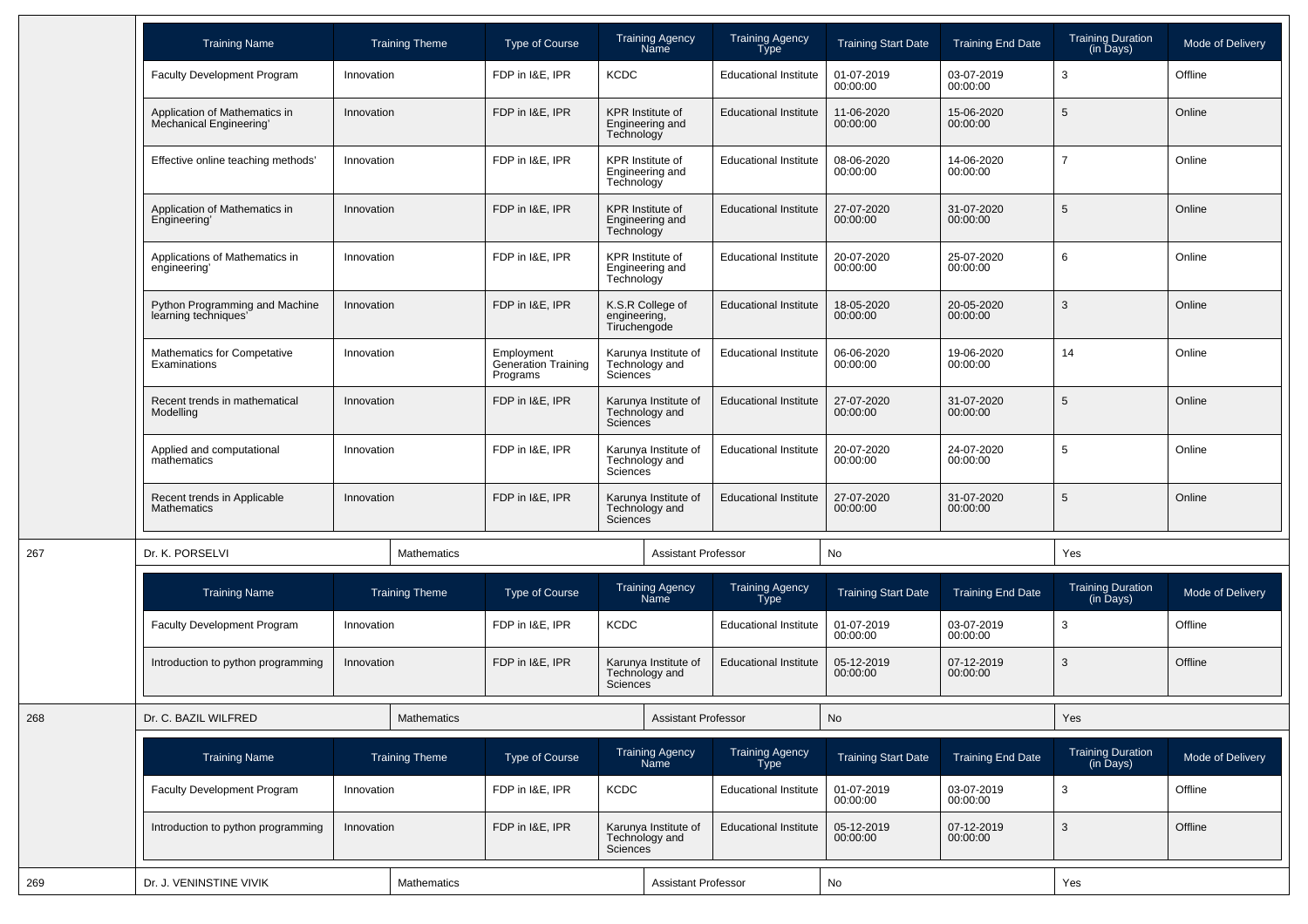|     | <b>Training Name</b>                              |            | <b>Training Theme</b> | <b>Type of Course</b>       |                       | <b>Training Agency</b><br>Name         | <b>Training Agency</b><br><b>Type</b> | <b>Training Start Date</b> | <b>Training End Date</b> | <b>Training Duration</b><br>(in Days) | Mode of Delivery |
|-----|---------------------------------------------------|------------|-----------------------|-----------------------------|-----------------------|----------------------------------------|---------------------------------------|----------------------------|--------------------------|---------------------------------------|------------------|
|     | Faculty Development Program                       | Innovation |                       | FDP in I&E, IPR             | <b>KCDC</b>           |                                        | <b>Educational Institute</b>          | 01-07-2019<br>00:00:00     | 03-07-2019<br>00:00:00   | 3                                     | Offline          |
| 270 | Dr. K. REBECCA JEBASEELI EDNA                     |            | <b>Mathematics</b>    |                             |                       | <b>Assistant Professor</b>             |                                       | <b>No</b>                  |                          | Yes                                   |                  |
|     | <b>Training Name</b>                              |            | <b>Training Theme</b> | <b>Type of Course</b>       |                       | <b>Training Agency</b><br>Name         | <b>Training Agency</b><br><b>Type</b> | <b>Training Start Date</b> | <b>Training End Date</b> | Training Duration<br>(in Days)        | Mode of Delivery |
|     | <b>Faculty Development Program</b>                | Innovation |                       | FDP in I&E, IPR             | <b>KCDC</b>           |                                        | <b>Educational Institute</b>          | 01-07-2019<br>00:00:00     | 03-07-2019<br>00:00:00   | 3                                     | Offline          |
|     | Recent trends in mathematical<br>Modelling        | Innovation |                       | FDP in I&E. IPR             | Sciences              | Karunya Institute of<br>Technology and | <b>Educational Institute</b>          | 27-07-2020<br>00:00:00     | 31-07-2020<br>00:00:00   | 5                                     | Online           |
|     | Applied and computational<br>mathematics          | Innovation |                       | FDP in I&E, IPR             | <b>Sciences</b>       | Karunya Institute of<br>Technology and | <b>Educational Institute</b>          | 20-07-2020<br>00:00:00     | 24-07-2020<br>00:00:00   | 5                                     | Online           |
|     | Recent trends in Applicable<br><b>Mathematics</b> | Innovation |                       | FDP in I&E, IPR             | Sciences <sup>1</sup> | Karunya Institute of<br>Technology and | <b>Educational Institute</b>          | 27-07-2020<br>00:00:00     | 31-07-2020<br>00:00:00   | 5                                     | Online           |
|     | Applications of mathematics                       | Innovation |                       | FDP in I&E, IPR<br>Sciences |                       | Karunya Institute of<br>Technology and | <b>Educational Institute</b>          | 20-07-2020<br>00:00:00     | 24-07-2020<br>00:00:00   | 5                                     | Online           |
|     | Mathematics for Competative<br>Examinations       | Innovation |                       | FDP in I&E, IPR             | <b>Sciences</b>       | Karunya Institute of<br>Technology and | <b>Educational Institute</b>          | 06-06-2020<br>00:00:00     | 19-06-2020<br>00:00:00   | 14                                    | Online           |
|     | FDP Introduction to Python<br>Programming         | Innovation |                       | FDP in I&E. IPR             | <b>ICT Academy</b>    |                                        | Non-Govt. Agencies                    | 05-12-2019<br>00:00:00     | 07-12-2019<br>00:00:00   | 3                                     | Online           |
| 271 | Dr. V. JEMMY JOYCE                                |            | <b>Mathematics</b>    |                             |                       | <b>Assistant Professor</b>             |                                       | No                         |                          | Yes                                   |                  |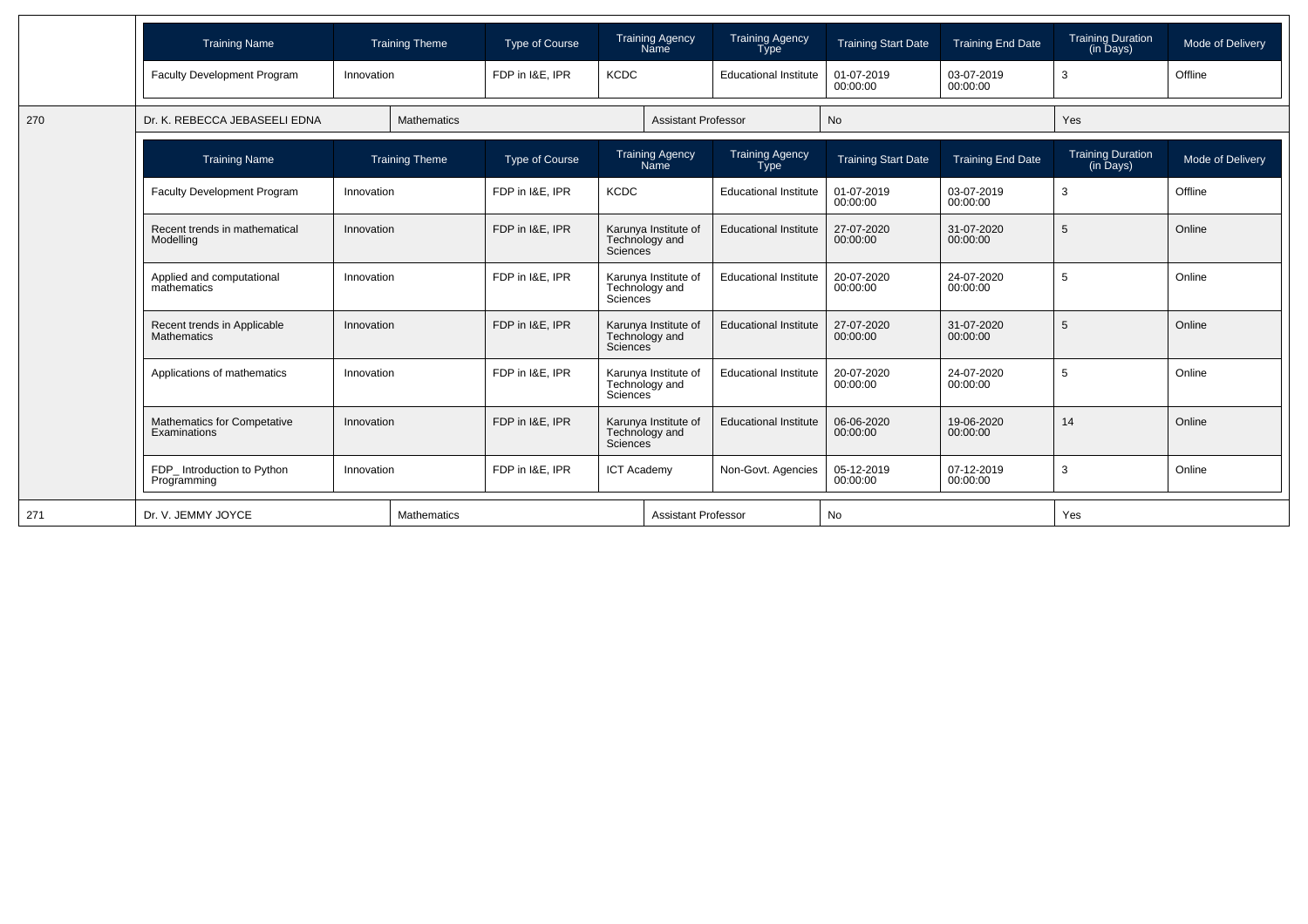| <b>Training Name</b>                                        | <b>Training Theme</b> |  | <b>Type of Course</b>                                      |                                                                                                                                                                | <b>Training Agency</b><br>Name         | <b>Training Agency</b><br><b>Type</b> | <b>Training Start Date</b> | <b>Training End Date</b> | Training Duration<br>(in Days) | Mode of Delivery |
|-------------------------------------------------------------|-----------------------|--|------------------------------------------------------------|----------------------------------------------------------------------------------------------------------------------------------------------------------------|----------------------------------------|---------------------------------------|----------------------------|--------------------------|--------------------------------|------------------|
| <b>Faculty Development Program</b>                          | Innovation            |  | FDP in I&E, IPR                                            | <b>KCDC</b>                                                                                                                                                    |                                        | <b>Educational Institute</b>          | 01-07-2019<br>00:00:00     | 03-07-2019<br>00:00:00   | 3                              | Offline          |
| FDP_ Introduction to Python<br>Programming                  | Innovation            |  | FDP in I&E. IPR                                            | <b>ICT Academy</b>                                                                                                                                             |                                        | Govt. Agency<br>(Central)             | 05-12-2019<br>00:00:00     | 07-12-2019<br>00:00:00   | 3                              | Offline          |
| Strategic approach to online<br>teaching                    | Innovation            |  | FDP in I&E. IPR                                            |                                                                                                                                                                | Lady Doak College                      | <b>Educational Institute</b>          | 13-07-2020<br>00:00:00     | 17-07-2020<br>00:00:00   | 5                              | Online           |
| <b>Recent Applications of Mathematics</b><br>in Engineering | Innovation            |  | FDP in I&E, IPR                                            | Sciences                                                                                                                                                       | Karunya Institute of<br>Technology and | <b>Educational Institute</b>          | 18-05-2020<br>00:00:00     | 22-05-2020<br>00:00:00   | 5                              | Online           |
| Programming and Type setting<br>Tools in Engineering        | Innovation            |  | FDP in I&E. IPR                                            | Karunya Institute of<br>Technology and<br>Sciences<br>Karunya Institute of<br>Technology and<br>Sciences<br>Karunya Institute of<br>Technology and<br>Sciences |                                        | <b>Educational Institute</b>          | 25-05-2020<br>00:00:00     | 29-05-2020<br>00:00:00   | 5                              | Online           |
| Mathematics for Competative<br><b>Examinations</b>          | Innovation            |  | FDP in I&E. IPR                                            |                                                                                                                                                                |                                        | <b>Educational Institute</b>          | 06-06-2020<br>00:00:00     | 19-06-2020<br>00:00:00   | 14                             | Online           |
| Recent trends in mathematical<br>Modelling                  | Innovation            |  | FDP in I&E. IPR                                            |                                                                                                                                                                |                                        | <b>Educational Institute</b>          | 27-07-2020<br>00:00:00     | 31-07-2020<br>00:00:00   | 5                              | Online           |
| Applied and computational<br>mathematics                    | Innovation            |  | FDP in I&E. IPR<br>Sciences                                |                                                                                                                                                                | Karunya Institute of<br>Technology and | <b>Educational Institute</b>          | 20-07-2020<br>00:00:00     | 24-07-2020<br>00:00:00   | 5                              | Online           |
|                                                             | Innovation            |  | FDP in I&E. IPR                                            | Technology and<br>Sciences <sup>1</sup>                                                                                                                        | Karunya Institute of                   | <b>Educational Institute</b>          | 27-07-2020<br>00:00:00     | 31-07-2020<br>00:00:00   | 5                              | Online           |
|                                                             | Innovation            |  | FDP in I&E, IPR<br>Technology and<br>Sciences <sup>1</sup> |                                                                                                                                                                | Karunya Institute of                   | <b>Educational Institute</b>          | 20-07-2020<br>00:00:00     | 24-07-2020<br>00:00:00   | 5                              | Online           |
| Dr. G. GOMATHI JAWAHAR                                      | <b>Mathematics</b>    |  |                                                            | <b>Assistant Professor</b>                                                                                                                                     |                                        |                                       | <b>No</b>                  |                          | Yes                            |                  |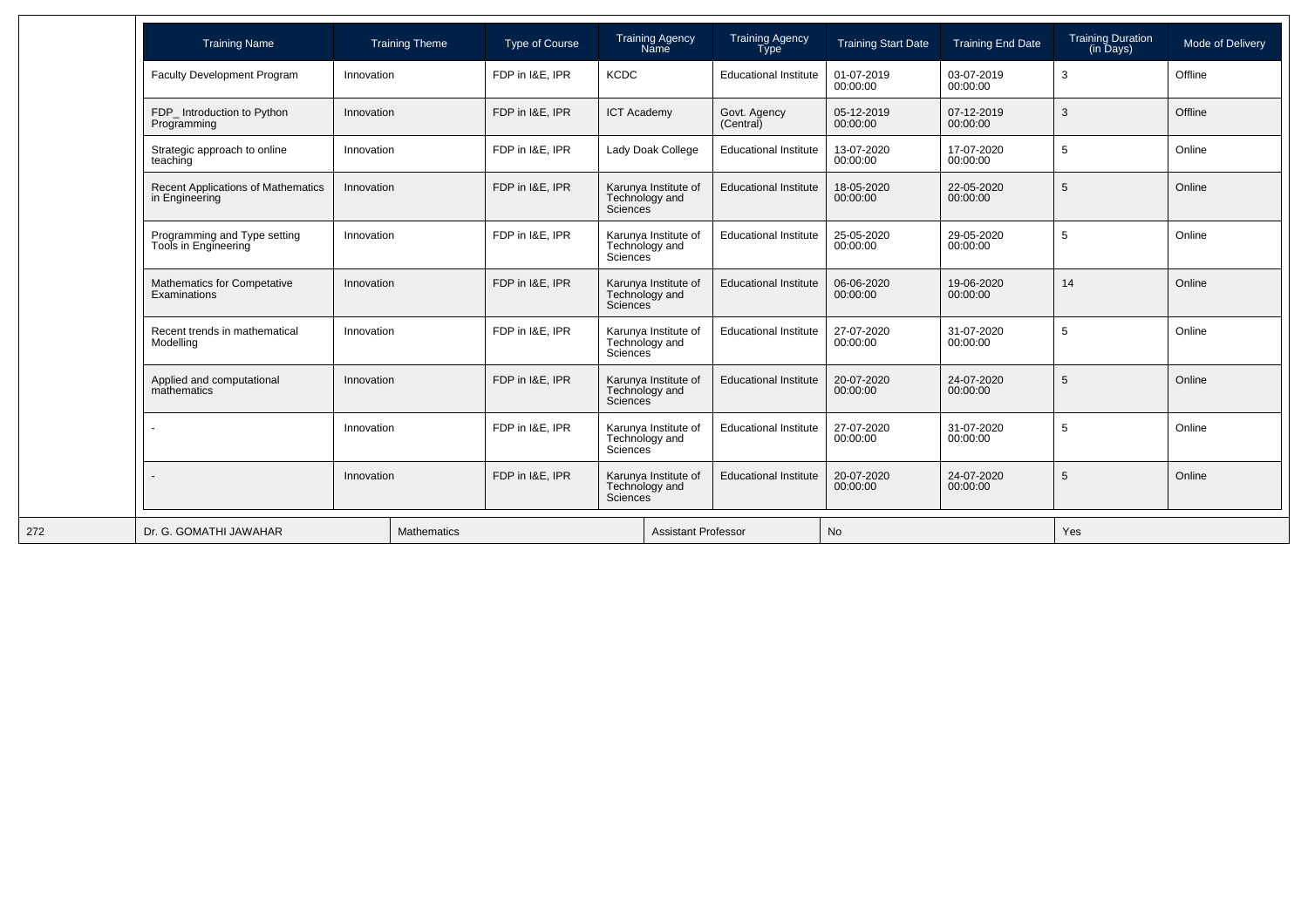|     | <b>Training Name</b>                               | <b>Training Theme</b> | <b>Type of Course</b>                                | <b>Training Agency</b><br>Name                                  | <b>Training Agency</b><br>Type        | <b>Training Start Date</b> | <b>Training End Date</b> | Training Duration<br>(in Days)        | Mode of Delivery |
|-----|----------------------------------------------------|-----------------------|------------------------------------------------------|-----------------------------------------------------------------|---------------------------------------|----------------------------|--------------------------|---------------------------------------|------------------|
|     | <b>Faculty Development Program</b>                 | Innovation            | FDP in I&E. IPR                                      | <b>KCDC</b>                                                     | <b>Educational Institute</b>          | 01-07-2019<br>00:00:00     | 03-07-2019<br>00:00:00   | 3                                     | Offline          |
|     | Recent trends in mathematical<br>Modelling         | Innovation            | FDP in I&E, IPR                                      | Karunya Institute of<br>Technology and<br><b>Sciences</b>       | <b>Educational Institute</b>          | 27-07-2020<br>00:00:00     | 31-07-2020<br>00:00:00   | $\sqrt{5}$                            | Online           |
|     | Applied and computational<br>mathematics           | Innovation            | FDP in I&E, IPR                                      | Karunya Institute of<br>Technology and<br>Sciences              | <b>Educational Institute</b>          | 20-07-2020<br>00:00:00     | 24-07-2020<br>00:00:00   | $\sqrt{5}$                            | Online           |
|     | Recent trends in Applicable<br>Mathematics         | Innovation            | FDP in I&E, IPR                                      | Karunya Institute of<br>Technology and<br>Sciences <sup>®</sup> | <b>Educational Institute</b>          | 24-07-2020<br>00:00:00     | 31-07-2020<br>00:00:00   | 8                                     | Online           |
|     | Applications of mathematics                        | Innovation            | FDP in I&E, IPR                                      | Karunya Institute of<br>Technology and<br>Sciences <sup>®</sup> | <b>Educational Institute</b>          | 20-07-2020<br>00:00:00     | 24-07-2020<br>00:00:00   | $\sqrt{5}$                            | Online           |
|     | <b>Mathematics for Competative</b><br>Examinations | Innovation            | FDP in I&E, IPR                                      | Karunya Institute of<br>Technology and<br><b>Sciences</b>       | <b>Educational Institute</b>          | 06-06-2020<br>00:00:00     | 19-06-2020<br>00:00:00   | 14                                    | Online           |
|     | Introduction to python programming                 | Innovation            | Employment<br><b>Generation Training</b><br>Programs | <b>ICT Academy</b>                                              | <b>Educational Institute</b>          | 05-12-2019<br>00:00:00     | 07-12-2019<br>00:00:00   | $\mathbf{3}$                          | Offline          |
| 273 | Dr. V. KAVITHA                                     | Mathematics           |                                                      |                                                                 | <b>Assistant Professor</b>            |                            | No                       |                                       |                  |
|     | <b>Training Name</b>                               | <b>Training Theme</b> | <b>Type of Course</b>                                | <b>Training Agency</b><br>Name                                  | <b>Training Agency</b><br><b>Type</b> | <b>Training Start Date</b> | <b>Training End Date</b> | Training Duration<br>(in Days)        | Mode of Delivery |
|     | <b>Faculty Development Program</b>                 | Innovation            | FDP in I&E. IPR                                      | <b>KCDC</b>                                                     | <b>Educational Institute</b>          | 01-07-2019<br>00:00:00     | 03-02-2021<br>00:00:00   | 584                                   | Offline          |
| 274 | Dr. B. ELAVARASAN                                  | <b>Mathematics</b>    |                                                      |                                                                 |                                       |                            |                          |                                       |                  |
|     |                                                    |                       |                                                      | <b>Assistant Professor</b>                                      |                                       | <b>No</b>                  |                          | Yes                                   |                  |
|     | <b>Training Name</b>                               | <b>Training Theme</b> | <b>Type of Course</b>                                | <b>Training Agency</b><br>Name                                  | Training Agency<br>Type               | <b>Training Start Date</b> | <b>Training End Date</b> | <b>Training Duration</b><br>(in Days) | Mode of Delivery |
|     | <b>Faculty Development Program</b>                 | Innovation            | FDP in I&E, IPR                                      | <b>KCDC</b>                                                     | <b>Educational Institute</b>          | 01-07-2019<br>00:00:00     | 03-07-2019<br>00:00:00   | 3                                     | Offline          |
| 275 | Dr. S. ELIZABETH AMUDHINI STEPHEN                  | Mathematics           |                                                      | Associate Professor                                             |                                       | No                         |                          | Yes                                   |                  |
|     | <b>Training Name</b>                               | <b>Training Theme</b> | <b>Type of Course</b>                                | <b>Training Agency</b><br>Name                                  | <b>Training Agency</b><br>Type        | <b>Training Start Date</b> | <b>Training End Date</b> | <b>Training Duration</b><br>(in Days) | Mode of Delivery |
|     | <b>Faculty Development Program</b>                 | Innovation            | FDP in I&E, IPR                                      | <b>KCDC</b>                                                     | <b>Educational Institute</b>          | 01-07-2019<br>00:00:00     | 03-07-2019<br>00:00:00   | 3                                     | Offline          |
|     | Introduction to Python Programming                 | Innovation            | FDP in I&E, IPR                                      | Karunya Institute of<br>Technology and<br><b>Sciences</b>       | <b>Educational Institute</b>          | 05-12-2019<br>00:00:00     | 07-12-2019<br>00:00:00   | 3                                     | Offline          |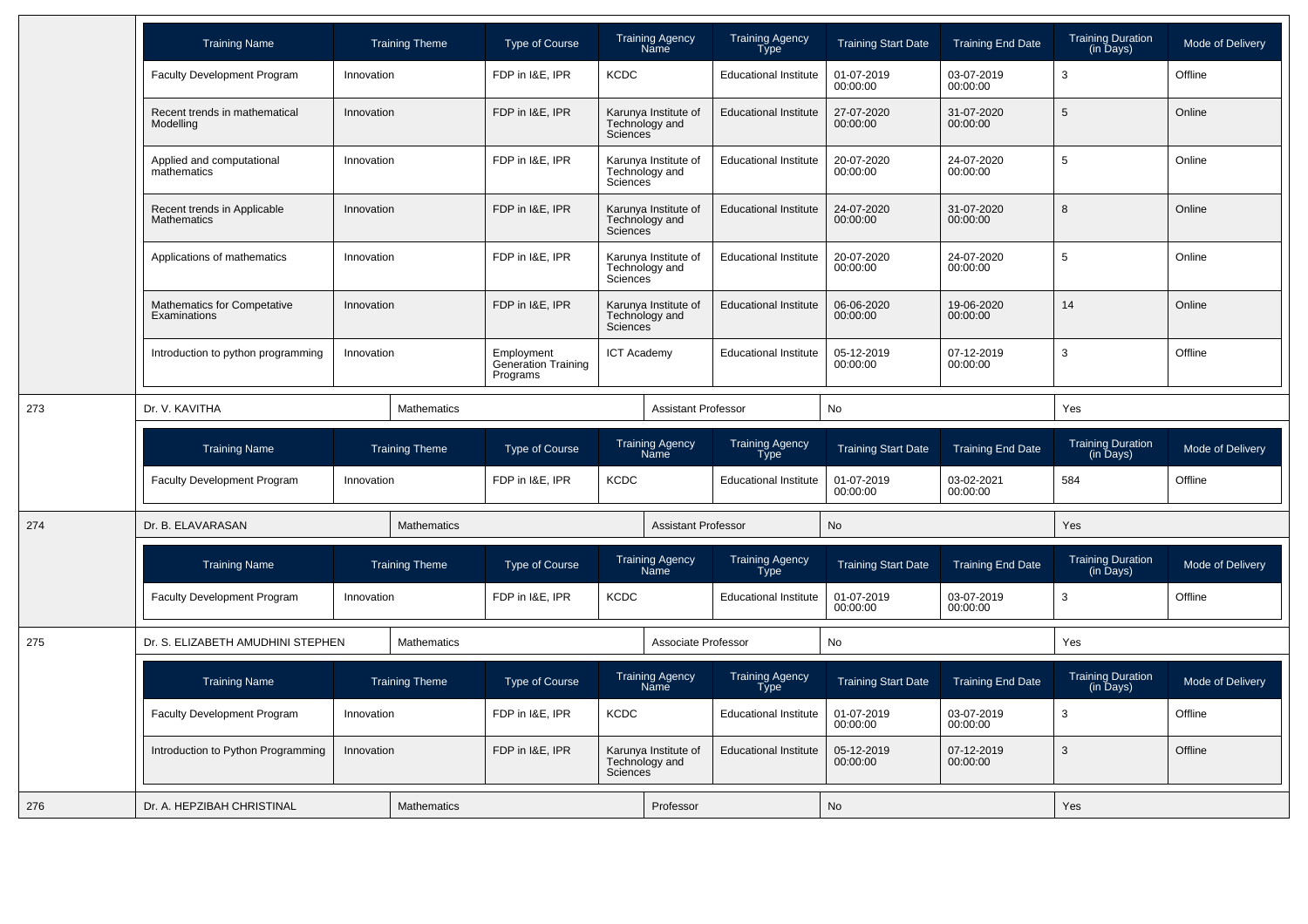| <b>Training Name</b>                              |            | <b>Training Theme</b> | Type of Course  |                                                    | <b>Training Agency</b><br>Name         | <b>Training Agency</b><br><b>Type</b> | <b>Training Start Date</b> | Training End Date      | Training Duration<br>(in Days) | Mode of Delivery |
|---------------------------------------------------|------------|-----------------------|-----------------|----------------------------------------------------|----------------------------------------|---------------------------------------|----------------------------|------------------------|--------------------------------|------------------|
| Faculty Development Program                       | Innovation |                       | FDP in I&E, IPR | <b>KCDC</b>                                        |                                        | <b>Educational Institute</b>          | 01-07-2019<br>00:00:00     | 03-07-2019<br>00:00:00 | 3                              | Offline          |
| Introduction to Python Programming                | Innovation |                       | FDP in I&E. IPR | <b>ICT Academy</b>                                 |                                        | <b>Educational Institute</b>          | 05-12-2019<br>00:00:00     | 07-12-2019<br>00:00:00 | 3                              | Offline          |
| Recent trends in mathematical<br>Modelling        | Innovation |                       | FDP in I&E. IPR | Sciences                                           | Karunya Institute of<br>Technology and | <b>Educational Institute</b>          | 27-07-2020<br>00:00:00     | 31-07-2020<br>00:00:00 | 5                              | Online           |
| Applied and computational<br>mathematics          | Innovation |                       | FDP in I&E. IPR | Sciences <sup>1</sup>                              | Karunya Institute of<br>Technology and | <b>Educational Institute</b>          | 20-07-2020<br>00:00:00     | 24-07-2020<br>00:00:00 | 5                              | Online           |
| Recent trends in Applicable<br><b>Mathematics</b> | Innovation |                       | FDP in I&E. IPR | <b>Sciences</b>                                    | Karunya Institute of<br>Technology and | <b>Educational Institute</b>          | 27-07-2020<br>00:00:00     | 31-07-2020<br>00:00:00 | 5                              | Online           |
| Applications of mathematics                       | Innovation |                       | FDP in I&E, IPR | Karunya Institute of<br>Technology and<br>Sciences |                                        | <b>Educational Institute</b>          | 20-07-2020<br>00:00:00     | 24-07-2020<br>00:00:00 | 5                              | Online           |
| Mathematics for Competative<br>Examinations       | Innovation |                       | FDP in I&E, IPR | Sciences                                           | Karunya Institute of<br>Technology and | <b>Educational Institute</b>          | 06-06-2020<br>00:00:00     | 19-06-2020<br>00:00:00 | 14                             | Online           |
| Dr. J. DAPHY LOUIS LOVENIA                        |            | Mathematics           |                 |                                                    | Affairs                                | Professor and Head Alumni             | No                         |                        | Yes                            |                  |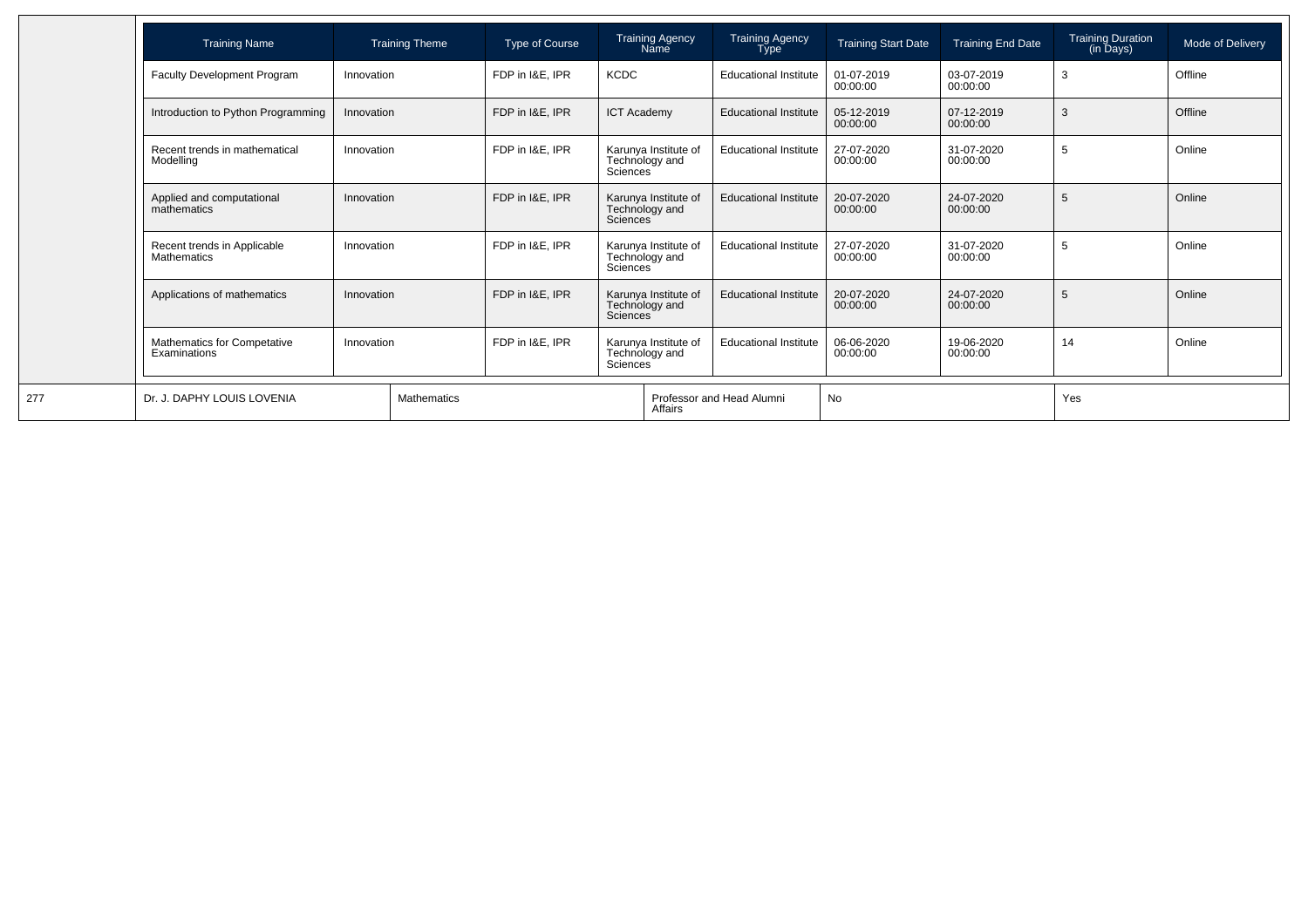| <b>Training Name</b>                                        |            | <b>Training Theme</b> | <b>Type of Course</b>                      |                                                       | <b>Training Agency</b><br><b>Name</b>           | <b>Training Agency</b><br>Type      | <b>Training Start Date</b> | <b>Training End Date</b> | <b>Training Duration</b><br>(in Days) | Mode of Delivery |
|-------------------------------------------------------------|------------|-----------------------|--------------------------------------------|-------------------------------------------------------|-------------------------------------------------|-------------------------------------|----------------------------|--------------------------|---------------------------------------|------------------|
| <b>Faculty Development Program</b>                          | Innovation |                       | FDP in I&E, IPR                            | <b>KCDC</b>                                           |                                                 | <b>Educational Institute</b>        | 01-07-2019<br>00:00:00     | 03-07-2019<br>00:00:00   | 3                                     | Offline          |
| <b>Essential Math for Machine</b><br>Learning:R edition     | Innovation |                       | Short term<br>Certificate                  | Microsoft                                             |                                                 | Corporate / Industry<br>Association | 01-11-2019<br>00:00:00     | 10-12-2019<br>00:00:00   | 40                                    | Online           |
| Workshop on Artificial Intelligence<br>and Deep Learning    | Innovation |                       | Short term<br>Certificate                  |                                                       | <b>Bennett University</b>                       | <b>Educational Institute</b>        | 04-05-2020<br>00:00:00     | 08-05-2020<br>00:00:00   | 5                                     | Online           |
| <b>Recent Applications of Mathematics</b><br>in Engineering | Innovation |                       | FDP in I&E, IPR                            | Sciences <sup>®</sup>                                 | Karunya Institute of<br>Technology and          | <b>Educational Institute</b>        | 18-05-2020<br>00:00:00     | 22-05-2020<br>00:00:00   | 5                                     | Online           |
| Programming and Type setting<br>Tools in Engineering        | Innovation |                       | FDP in I&E, IPR                            | Sciences                                              | Karunya Institute of<br>Technology and          | <b>Educational Institute</b>        | 25-05-2020<br>00:00:00     | 29-05-2020<br>00:00:00   | 5                                     | Online           |
| Python and Emerging Trends in<br>Machine learning           | Innovation |                       | FDP in I&E, IPR                            | <b>Forsk Coding</b><br>School                         |                                                 | <b>Educational Institute</b>        | 02-06-2020<br>00:00:00     | 06-06-2020<br>00:00:00   | 5                                     | Online           |
| Artificial Intelligence                                     | Innovation |                       | FDP in I&E, IPR                            | <b>ATAL Academy</b>                                   |                                                 | Corporate / Industry<br>Association | 05-05-2020<br>00:00:00     | 10-05-2020<br>00:00:00   | 6                                     | Online           |
| Mathematics for Competative<br>Examinations                 | Innovation |                       | FDP in I&E, IPR<br>Sciences<br>Short term  |                                                       | Karunya Institute of<br>Technology and          | <b>Educational Institute</b>        | 06-06-2020<br>00:00:00     | 09-06-2020<br>00:00:00   |                                       | Online           |
| Digital teaching Techniques                                 | Innovation |                       | Certificate                                | ICT academy                                           |                                                 | Govt. Agency<br>(Central)           | 29-06-2020<br>00:00:00     | 04-07-2020<br>00:00:00   | 6                                     | Online           |
| e learning content creation                                 | Innovation |                       | FDP in I&E, IPR                            | <b>CDAC</b><br>Kumaraguru<br>College of<br>Technology |                                                 | Govt. Agency<br>(Central)           | 13-07-2020<br>00:00:00     | 20-07-2020<br>00:00:00   | 8                                     | Online           |
| Mordern Mathematical tools in<br>Calculus and Analytics     | Innovation |                       | Short term<br>Certificate                  |                                                       |                                                 | <b>Educational Institute</b>        | 10-08-2020<br>00:00:00     | 14-08-2020<br>00:00:00   | 5                                     | Online           |
| Dr. P. EVANZALIN EBENANJAR                                  |            | Mathematics           |                                            |                                                       | <b>Assistant Professor</b>                      |                                     | No                         |                          | Yes                                   |                  |
| <b>Training Name</b>                                        |            | <b>Training Theme</b> | <b>Type of Course</b>                      |                                                       | <b>Training Agency</b><br><b>Name</b>           | <b>Training Agency</b><br>Type      | <b>Training Start Date</b> | <b>Training End Date</b> | <b>Training Duration</b><br>(in Days) | Mode of Delivery |
| <b>Faculty Development Program</b>                          | Innovation |                       | FDP in I&E, IPR                            | <b>KCDC</b>                                           |                                                 | <b>Educational Institute</b>        | 01-07-2019<br>00:00:00     | 03-07-2019<br>00:00:00   | 3                                     | Offline          |
| Introduction to Probabiity and<br><b>Statistics</b>         | Innovation |                       | FDP in I&E, IPR                            | <b>NPTEL</b>                                          |                                                 | Govt. Agency<br>(Central)           | 01-01-2020<br>00:00:00     | 02-02-2020<br>00:00:00   | 33                                    | Online           |
| <b>Recent Applications of Mathematics</b><br>in Engineering |            |                       | FDP in I&E, IPR                            | Sciences                                              | Karunya Institute of<br>Technology and          | <b>Educational Institute</b>        | 18-05-2020<br>00:00:00     | 22-05-2020<br>00:00:00   | 5                                     | Online           |
| Recent Applications of Mathematics<br>in Engineering        | Innovation |                       | FDP in I&E, IPR                            | Sciences                                              | Karunya Institute of<br>Technology and          | <b>Educational Institute</b>        | 18-05-2020<br>00:00:00     | 22-05-2020<br>00:00:00   | 5                                     | Online           |
| Seven Days FDP in Data Science                              | Innovation |                       | FDP in I&E, IPR<br>Society and<br>of India |                                                       | <b>IEEE Computer</b><br><b>Computer Society</b> | <b>Educational Institute</b>        | 20-07-2020<br>00:00:00     | 27-07-2020<br>00:00:00   | 8                                     | Online           |
| Applied and Computational<br><b>Mathematics</b>             | Innovation |                       | FDP in I&E, IPR                            | Karunya Institute of<br>Technology and<br>Sciences    |                                                 | <b>Educational Institute</b>        | 20-07-2020<br>00:00:00     | 24-07-2020<br>00:00:00   | 5                                     | Online           |
|                                                             |            |                       |                                            | <b>Assistant Professor</b>                            |                                                 |                                     |                            |                          |                                       |                  |

278

279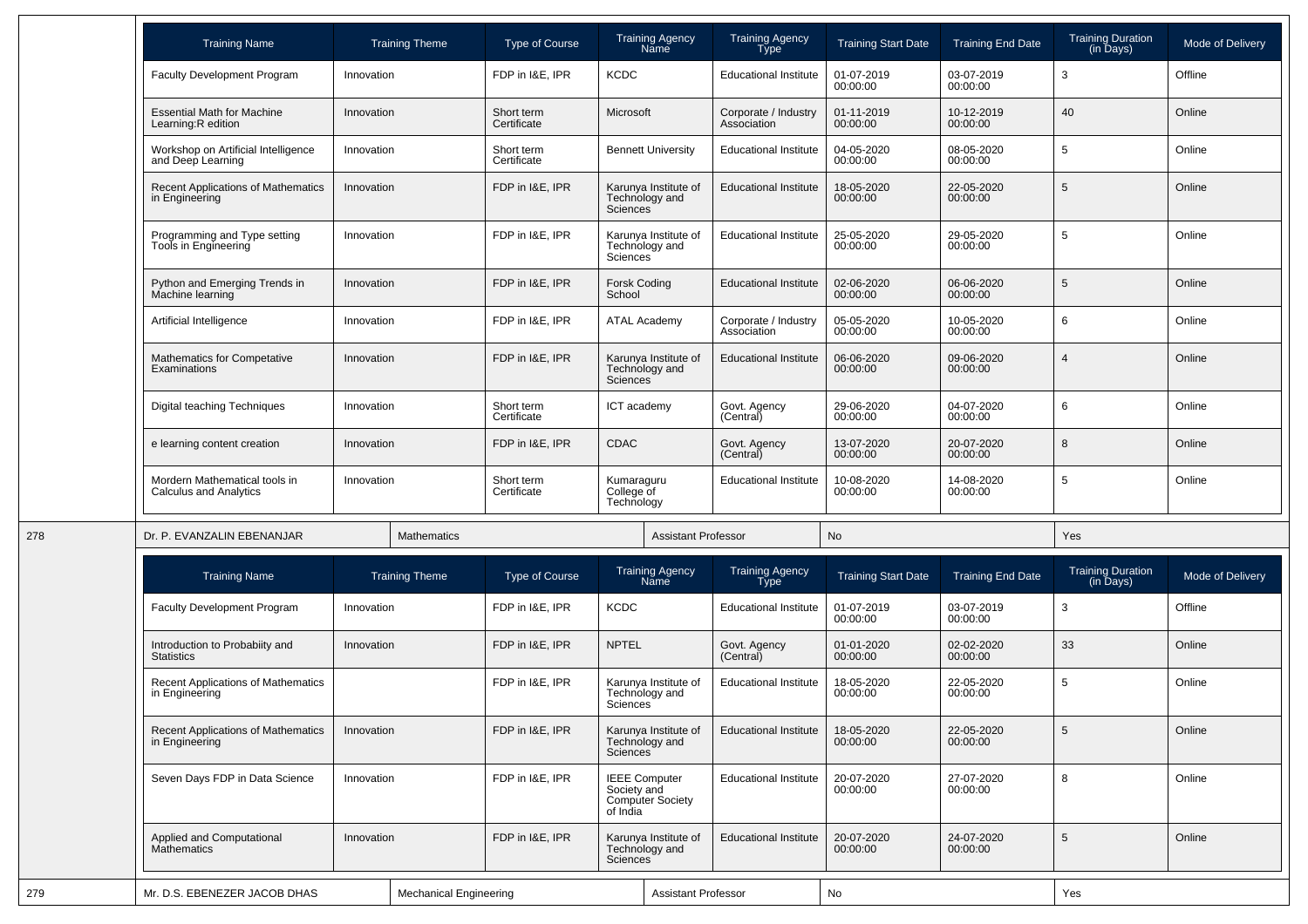|     | <b>Training Name</b>                                                                                                                                                                           |            | <b>Training Theme</b>         | <b>Type of Course</b> |                                                                   | Training Agency<br>Name                                         | <b>Training Agency</b><br>Type | <b>Training Start Date</b> | <b>Training End Date</b> | <b>Training Duration</b><br>(in Days) | Mode of Delivery |
|-----|------------------------------------------------------------------------------------------------------------------------------------------------------------------------------------------------|------------|-------------------------------|-----------------------|-------------------------------------------------------------------|-----------------------------------------------------------------|--------------------------------|----------------------------|--------------------------|---------------------------------------|------------------|
|     | <b>Faculty Development Program</b>                                                                                                                                                             | Innovation |                               | FDP in I&E, IPR       | <b>KCDC</b>                                                       |                                                                 | <b>Educational Institute</b>   | 01-07-2019<br>00:00:00     | 03-07-2019<br>00:00:00   | 3                                     | Offline          |
|     | Two days workshop on "3D Printing<br>Technology & Art of Project<br>Proposal and Technical<br>Article/Journal Writing", held at<br>Karunya Institute of Technology and<br>Sciences, Coimbatore | Innovation |                               | FDP in I&E, IPR       | Sciences,<br>Coimbatore                                           | Karunya Institute of<br>Technology and                          | <b>Educational Institute</b>   | 06-12-2019<br>00:00:00     | 07-12-2019<br>00:00:00   | $\overline{2}$                        | Offline          |
| 280 | Mr. S. EMERALD NINOLIN                                                                                                                                                                         |            | <b>Mechanical Engineering</b> |                       |                                                                   | <b>Assistant Professor</b>                                      |                                | No                         |                          | Yes                                   |                  |
|     | <b>Training Name</b>                                                                                                                                                                           |            | <b>Training Theme</b>         | <b>Type of Course</b> |                                                                   | <b>Training Agency</b><br>Name                                  | <b>Training Agency</b><br>Type | <b>Training Start Date</b> | <b>Training End Date</b> | <b>Training Duration</b><br>(in Days) | Mode of Delivery |
|     | <b>Faculty Development Program</b>                                                                                                                                                             | Innovation |                               | FDP in I&E, IPR       | <b>KCDC</b>                                                       |                                                                 | <b>Educational Institute</b>   | 01-07-2019<br>00:00:00     | 03-07-2019<br>00:00:00   | 3                                     | Offline          |
|     | Faculty Development Program on<br>3D Printing and Design held at MES<br>College of Engg Kuttipuram                                                                                             | Innovation |                               | FDP in I&E, IPR       | Academy                                                           | AICTE Training and<br>Learning (ATAL)                           | <b>Educational Institute</b>   | 02-12-2019<br>00:00:00     | 06-12-2019<br>00:00:00   | 5                                     | Offline          |
|     | Two days workshop on "3D Printing<br>Technology & Art of Project<br>Proposal and Technical<br>Article/Journal Writing", held at<br>Karunya Institute of Technology and<br>Sciences, Coimbatore | Innovation |                               | FDP in I&E, IPR       | Karunya Institute of<br>Technology and<br>Sciences,<br>Coimbatore |                                                                 | <b>Educational Institute</b>   | 06-12-2019<br>00:00:00     | 07-12-2019<br>00:00:00   | $\overline{2}$                        | Offline          |
| 281 | Mr. A.K. BALAKRISHNAN                                                                                                                                                                          |            | <b>Mechanical Engineering</b> |                       |                                                                   | Associate Professor and Chief<br>Training and Placement Officer |                                | No                         |                          | Yes                                   |                  |
|     | <b>Training Name</b>                                                                                                                                                                           |            | <b>Training Theme</b>         | <b>Type of Course</b> |                                                                   | Training Agency<br>Name                                         | <b>Training Agency</b><br>Type | <b>Training Start Date</b> | <b>Training End Date</b> | <b>Training Duration</b><br>(in Days) | Mode of Delivery |
| 282 | Mr. KANTHARAJ                                                                                                                                                                                  |            | <b>Mechanical Engineering</b> |                       |                                                                   | <b>Assistant Professor</b>                                      |                                | No                         |                          | Yes                                   |                  |
|     | <b>Training Name</b>                                                                                                                                                                           |            | <b>Training Theme</b>         | <b>Type of Course</b> |                                                                   | <b>Training Agency</b><br>Name                                  | <b>Training Agency</b><br>Type | <b>Training Start Date</b> | <b>Training End Date</b> | <b>Training Duration</b><br>(in Days) | Mode of Delivery |
|     | <b>Faculty Development Program</b>                                                                                                                                                             | Innovation |                               | FDP in I&E, IPR       | <b>KCDC</b>                                                       |                                                                 | <b>Educational Institute</b>   | 01-07-2019<br>00:00:00     | 03-07-2019<br>00:00:00   | 3                                     | Offline          |
| 283 | Mrs. C. PRABHA                                                                                                                                                                                 |            | <b>Mechanical Engineering</b> |                       |                                                                   | <b>Assistant Professor</b>                                      |                                | No                         |                          | Yes                                   |                  |
|     | <b>Training Name</b>                                                                                                                                                                           |            | <b>Training Theme</b>         | <b>Type of Course</b> |                                                                   | Training Agency<br>Name                                         | <b>Training Agency</b><br>Type | <b>Training Start Date</b> | <b>Training End Date</b> | <b>Training Duration</b><br>(in Days) | Mode of Delivery |
|     | Faculty Development Program                                                                                                                                                                    | Innovation |                               | FDP in I&E, IPR       | <b>KCDC</b>                                                       |                                                                 | <b>Educational Institute</b>   | 01-07-2019<br>00:00:00     | 03-07-2019<br>00:00:00   | 3                                     | Offline          |
|     | "Colloquium on Industry 4.0" held at<br>Karunya Institute of Technology and<br>Sciences, Coimbatore                                                                                            | Innovation |                               | FDP in I&E. IPR       |                                                                   |                                                                 | <b>Educational Institute</b>   | 07-11-2019<br>00:00:00     | 09-11-2019<br>00:00:00   | 3                                     | Offline          |
|     | Two days workshop on "3D Printing<br>Technology & Art of Project<br>Proposal and Technical<br>Article/Journal Writing", held at<br>Karunya Institute of Technology and<br>Sciences, Coimbatore | Innovation |                               | FDP in I&E. IPR       | Sciences,<br>Coimbatore                                           | Karunya Institute of<br>Technology and                          | <b>Educational Institute</b>   | 06-12-2019<br>00:00:00     | 07-12-2019<br>00:00:00   | $\overline{2}$                        | Offline          |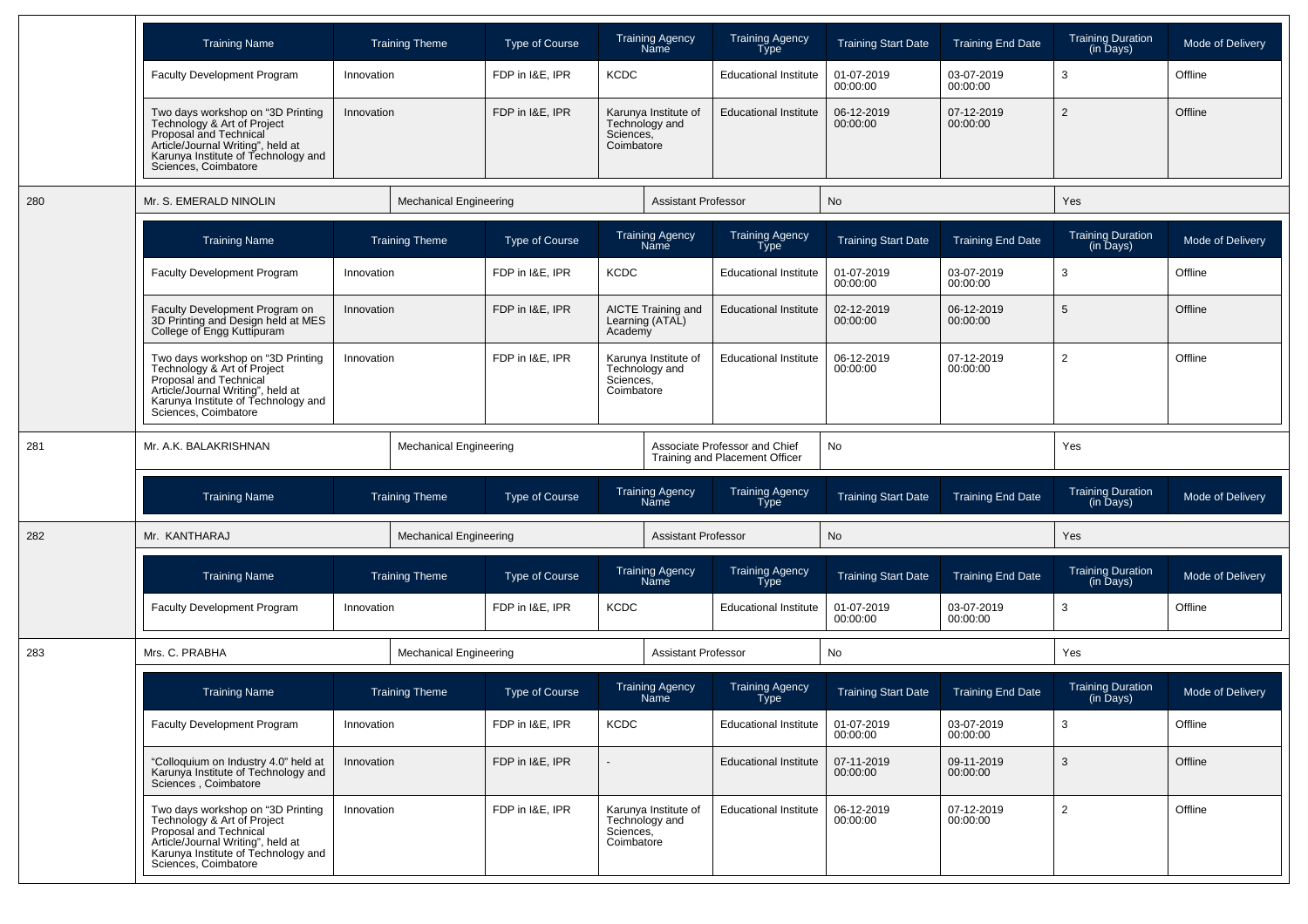| 284 | Mr. S. RAJESH RUBAN                                                                                                                                                                             | <b>Mechanical Engineering</b><br><b>Training Theme</b> |                               |                           |                                                  | <b>Assistant Professor</b>                              |                                       | No                         |                          | Yes                                               |                  |
|-----|-------------------------------------------------------------------------------------------------------------------------------------------------------------------------------------------------|--------------------------------------------------------|-------------------------------|---------------------------|--------------------------------------------------|---------------------------------------------------------|---------------------------------------|----------------------------|--------------------------|---------------------------------------------------|------------------|
|     | <b>Training Name</b>                                                                                                                                                                            |                                                        |                               | Type of Course            |                                                  | <b>Training Agency</b><br>Name                          | <b>Training Agency</b><br><b>Type</b> | <b>Training Start Date</b> | <b>Training End Date</b> | <b>Training Duration</b><br>(in Days)             | Mode of Delivery |
|     | <b>Faculty Development Program</b>                                                                                                                                                              | Innovation                                             |                               | FDP in I&E, IPR           | <b>KCDC</b>                                      |                                                         | <b>Educational Institute</b>          | 01-07-2019<br>00:00:00     | 03-07-2019<br>00:00:00   | 3                                                 | Offline          |
|     | Faculty Development Program on<br>3D Printing and Design held at MES<br>College of Engg Kuttipuram                                                                                              | Innovation                                             |                               | FDP in I&E, IPR           | Academy                                          | <b>AICTE Training and</b><br>Learning (ATAL)            | <b>Educational Institute</b>          | 02-12-2019<br>00:00:00     | 06-12-2019<br>00:00:00   | 5                                                 | Offline          |
| 285 | Dr. MONA SAHU                                                                                                                                                                                   |                                                        | <b>Mechanical Engineering</b> |                           |                                                  | <b>Assistant Professor</b>                              |                                       | No                         |                          | Yes                                               |                  |
|     | <b>Training Name</b>                                                                                                                                                                            |                                                        | <b>Training Theme</b>         | <b>Type of Course</b>     |                                                  | <b>Training Agency</b><br>Name                          | <b>Training Agency</b><br><b>Type</b> | <b>Training Start Date</b> | <b>Training End Date</b> | <b>Training Duration</b><br>$(in \bar{D}$ ays $)$ | Mode of Delivery |
|     | Faculty Development Program                                                                                                                                                                     | Innovation                                             |                               | FDP in I&E, IPR           | <b>KCDC</b>                                      |                                                         | <b>Educational Institute</b>          | 01-07-2019<br>00:00:00     | 03-07-2019<br>00:00:00   | 3                                                 | Offline          |
|     | Two days workshop on "3D Printing"<br>Technology & Art of Project<br>Proposal and Technical<br>Article/Journal Writing", held at<br>Karunya Institute of Technology and<br>Sciences, Coimbatore | Innovation<br><b>Mechanical Engineering</b>            |                               | FDP in I&E, IPR           | Sciences,<br>Coimbatore                          | Karunya Institute of<br>Technology and                  | <b>Educational Institute</b>          | 06-12-2019<br>00:00:00     | 07-12-2019<br>00:00:00   | 2                                                 | Offline          |
| 286 | Dr. D. ARUL KIRUBAKARAN                                                                                                                                                                         |                                                        |                               |                           |                                                  | <b>Assistant Professor</b>                              |                                       | <b>No</b>                  |                          | Yes                                               |                  |
|     | <b>Training Name</b>                                                                                                                                                                            |                                                        | <b>Training Theme</b>         | Type of Course            |                                                  | <b>Training Agency</b><br>Name                          | <b>Training Agency</b><br><b>Type</b> | <b>Training Start Date</b> | <b>Training End Date</b> | <b>Training Duration</b><br>(in Days)             | Mode of Delivery |
|     | <b>Faculty Development Program</b>                                                                                                                                                              | Innovation                                             |                               | FDP in I&E, IPR           | <b>KCDC</b>                                      |                                                         | <b>Educational Institute</b>          | 01-07-2019<br>00:00:00     | 03-07-2019<br>00:00:00   | 3                                                 | Offline          |
|     | Faculty Development Program on<br>3D Printing and Design held at MES<br>College of Engg Kuttipuram                                                                                              | Innovation                                             |                               | FDP in I&E, IPR           | AICTE Training and<br>Learning (ATAL)<br>Academy |                                                         | <b>Educational Institute</b>          | 02-12-2019<br>00:00:00     | 06-12-2019<br>00:00:00   | 5                                                 | Offline          |
|     | Structural Analysis of<br>Nanomaterials                                                                                                                                                         | Innovation                                             |                               | Short term<br>Certificate | <b>NPTEL</b>                                     |                                                         | Govt. Agency<br>(Central)             | 09-07-2019<br>00:00:00     | 30-08-2019<br>00:00:00   | 53                                                | Online           |
|     | AICTE Training and Learning<br>(ATAL) Academy sponsored<br>Faculty Development Programme<br>(FDP) on "3D Printing and Design"<br>held at M E S College of<br>Engineering, Kuttipuram            | Innovation                                             |                               | FDP in I&E, IPR           | Engineering,<br>Kuttipuram                       | M E S College of                                        | <b>Educational Institute</b>          | 02-12-2019<br>00:00:00     | 06-12-2019<br>00:00:00   | 5                                                 | Offline          |
| 287 | Dr. R. MALKIYA RASALIN PRINCE                                                                                                                                                                   |                                                        | <b>Mechanical Engienering</b> |                           |                                                  | <b>Assistant Professor</b>                              |                                       | No                         |                          | Yes                                               |                  |
|     | <b>Training Name</b>                                                                                                                                                                            |                                                        | <b>Training Theme</b>         | <b>Type of Course</b>     |                                                  | Training Agency<br>Name                                 | Training Agency<br>Type               | <b>Training Start Date</b> | <b>Training End Date</b> | Training Duration<br>(in Days)                    | Mode of Delivery |
|     | Faculty Development Program                                                                                                                                                                     | Innovation                                             |                               | FDP in I&E, IPR           | <b>KCDC</b>                                      |                                                         | <b>Educational Institute</b>          | 01-07-2019<br>00:00:00     | 03-07-2019<br>00:00:00   | 3                                                 | Offline          |
|     | FAculty Development Program on<br>3D Pringing and Design held at<br>MES College of Engg. Kuttipuram                                                                                             | Innovation                                             |                               | FDP in I&E, IPR           |                                                  | <b>AICTE Training and</b><br>Learning (ATAL)<br>Academy | <b>Educational Institute</b>          | 02-12-2019<br>00:00:00     | 06-12-2019<br>00:00:00   | $\sqrt{5}$                                        | Offline          |
|     | Structural Analysis of<br>Nanomaterials                                                                                                                                                         | Innovation                                             |                               | Short term<br>Certificate | <b>NPTEL</b>                                     |                                                         | Govt. Agency<br>(Central)             | 08-07-2019<br>00:00:00     | 30-08-2019<br>00:00:00   | 54                                                | Online           |
| 288 | Dr. P. MANNAR JAWAHAR                                                                                                                                                                           |                                                        | <b>Mechanical Engineering</b> |                           |                                                  |                                                         | Professor and Vice Chancellor         | No                         |                          | Yes                                               |                  |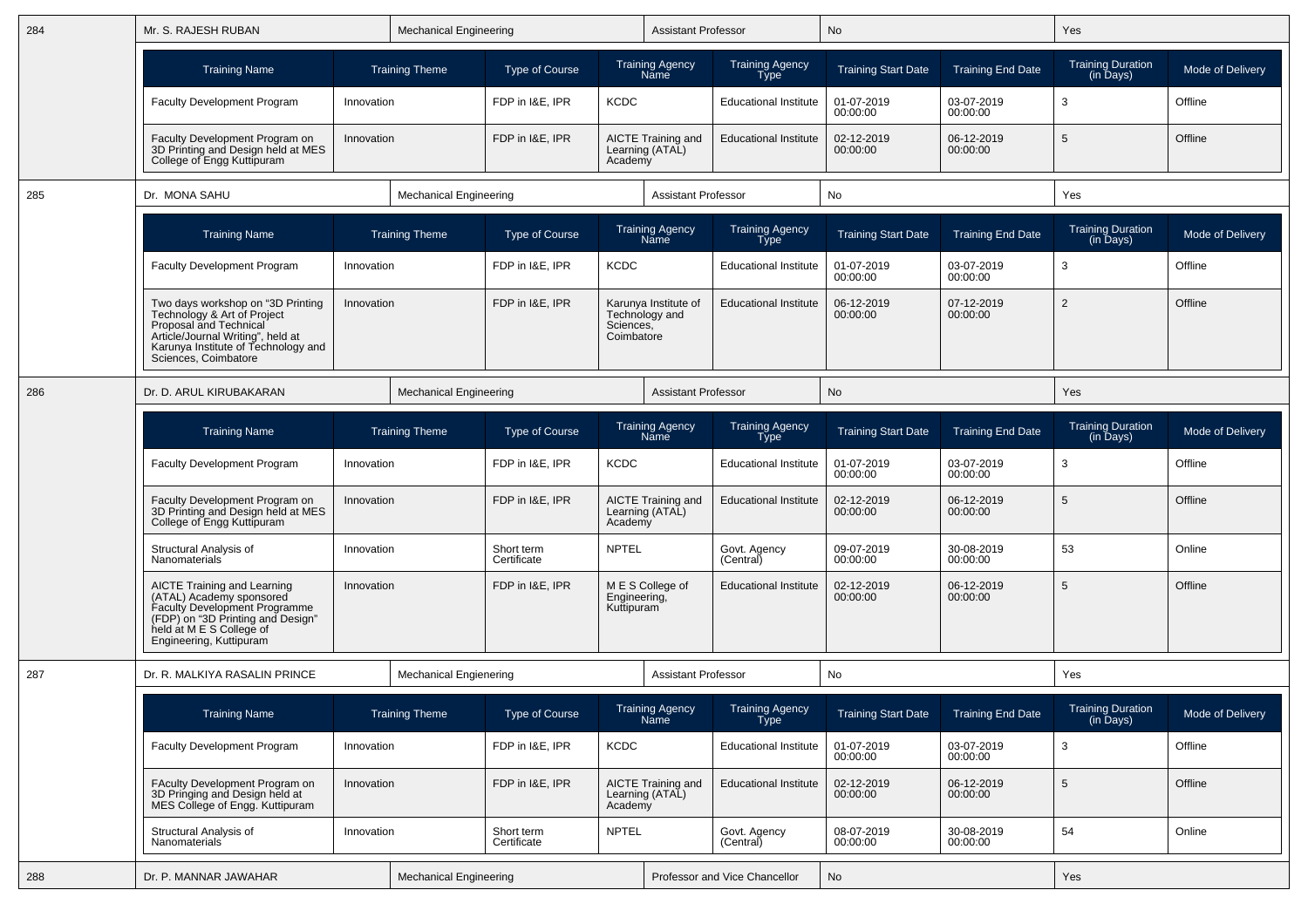|     | <b>Training Name</b>                                                                                                                                                                           |            | <b>Training Theme</b>         | <b>Type of Course</b>     |                         | <b>Training Agency</b><br>Name               | <b>Training Agency</b><br>Type        | <b>Training Start Date</b> | <b>Training End Date</b> | <b>Training Duration</b><br>(in Days) | Mode of Delivery |
|-----|------------------------------------------------------------------------------------------------------------------------------------------------------------------------------------------------|------------|-------------------------------|---------------------------|-------------------------|----------------------------------------------|---------------------------------------|----------------------------|--------------------------|---------------------------------------|------------------|
|     | <b>Faculty Development Program</b>                                                                                                                                                             | Innovation |                               | FDP in I&E, IPR           | <b>KCDC</b>             |                                              | <b>Educational Institute</b>          | 01-07-2019<br>00:00:00     | 03-07-2019<br>00:00:00   | 3                                     | Offline          |
| 289 | Dr. D. PHILIP SELVARAJ                                                                                                                                                                         |            | <b>Mechanical Engineering</b> |                           |                         | Assistant Professor                          |                                       | No                         |                          | Yes                                   |                  |
|     | <b>Training Name</b>                                                                                                                                                                           |            | <b>Training Theme</b>         | <b>Type of Course</b>     |                         | <b>Training Agency</b><br>Name               | <b>Training Agency</b><br><b>Type</b> | <b>Training Start Date</b> | <b>Training End Date</b> | <b>Training Duration</b><br>(in Days) | Mode of Delivery |
|     | <b>Faculty Development Program</b>                                                                                                                                                             | Innovation |                               | FDP in I&E, IPR           | <b>KCDC</b>             |                                              | <b>Educational Institute</b>          | 01-07-2019<br>00:00:00     | 03-07-2019<br>00:00:00   | 3                                     | Offline          |
|     | Faculty Development Program on<br>3D Printing and Design held at MES<br>College of Engg Kuttipuram                                                                                             | Innovation |                               | FDP in I&E, IPR           | Academy                 | <b>AICTE Training and</b><br>Learning (ATAL) | <b>Educational Institute</b>          | 02-12-2019<br>00:00:00     | 06-12-2019<br>00:00:00   | 5                                     | Offline          |
|     | Industrial Safety Engineering                                                                                                                                                                  | Innovation |                               | Short term<br>Certificate | <b>NPTEL</b>            |                                              | Govt. Agency<br>(Central)             | 08-07-2019<br>00:00:00     | 31-10-2019<br>00:00:00   | 116                                   | Online           |
|     | <b>Machining Science</b>                                                                                                                                                                       | Innovation |                               | Short term<br>Certificate | <b>NPTEL</b>            |                                              | Govt. Agency<br>(Central)             | 06-01-2020<br>00:00:00     | 29-02-2020<br>00:00:00   | 55                                    | Online           |
|     | Two days workshop on "3D Printing<br>Technology & Art of Project<br>Proposal and Technical<br>Article/Journal Writing", held at<br>Karunya Institute of Technology and<br>Sciences, Coimbatore | Innovation |                               | FDP in I&E, IPR           | Sciences,<br>Coimbatore | Karunya Institute of<br>Technology and       | <b>Educational Institute</b>          | 06-12-2019<br>00:00:00     | 07-12-2019<br>00:00:00   | $\overline{2}$                        | Offline          |
|     |                                                                                                                                                                                                |            |                               |                           |                         | <b>Assistant Professor</b>                   |                                       |                            |                          |                                       |                  |
| 290 | Dr. R. RAJA                                                                                                                                                                                    |            | <b>Mechanical Engineering</b> |                           |                         |                                              |                                       | No                         |                          | Yes                                   |                  |
|     | <b>Training Name</b>                                                                                                                                                                           |            | <b>Training Theme</b>         | <b>Type of Course</b>     |                         | Training Agency<br>Name                      | <b>Training Agency</b><br>Type        | <b>Training Start Date</b> | <b>Training End Date</b> | <b>Training Duration</b><br>(in Days) | Mode of Delivery |
|     |                                                                                                                                                                                                | Innovation |                               | FDP in I&E, IPR           | <b>KCDC</b>             |                                              | <b>Educational Institute</b>          | 01-07-2019<br>00:00:00     | 03-07-2019<br>00:00:00   | 3                                     | Offline          |
|     | Accreditation and Outcome Based<br>Learning                                                                                                                                                    | Innovation |                               | Short term<br>Certificate | <b>NPTEL</b>            |                                              | Govt. Agency<br>(Central)             | 01-08-2019<br>00:00:00     | 30-10-2019<br>00:00:00   | 91                                    | Online           |
|     | Inspection and Quality Control in<br>Manufacturing                                                                                                                                             | Innovation |                               | Short term<br>Certificate | <b>NPTEL</b>            |                                              | Govt. Agency<br>(Central)             | 03-02-2020<br>00:00:00     | 30-03-2020<br>00:00:00   | 57                                    | Online           |
|     | Inspection and Quality Control in<br>Manufacturing                                                                                                                                             | Innovation |                               | Short term<br>Certificate | <b>NPTEL</b>            |                                              | Govt. Agency<br>(Central)             | 02-01-2020<br>00:00:00     | 30-04-2020<br>00:00:00   | 120                                   | Online           |
|     | "Colloquium on Industry 4.0" held at<br>Karunya Institute of Technology and<br>Sciences . Coimbatore                                                                                           | Innovation |                               | FDP in I&E, IPR           | Sciences.<br>Coimbatore | Karunya Institute of<br>Technology and       | <b>Educational Institute</b>          | 07-11-2019<br>00:00:00     | 09-11-2019<br>00:00:00   | 3                                     | Offline          |
|     | Two days workshop on "3D Printing<br>Technology & Art of Project<br>Proposal and Technical<br>Article/Journal Writing", held at<br>Karunya Institute of Technology and<br>Sciences, Coimbatore | Innovation |                               | FDP in I&E, IPR           | Sciences,<br>Coimbatore | Karunya Institute of<br>Technology and       | <b>Educational Institute</b>          | 06-12-2019<br>00:00:00     | 07-12-2019<br>00:00:00   | 2                                     | Offline          |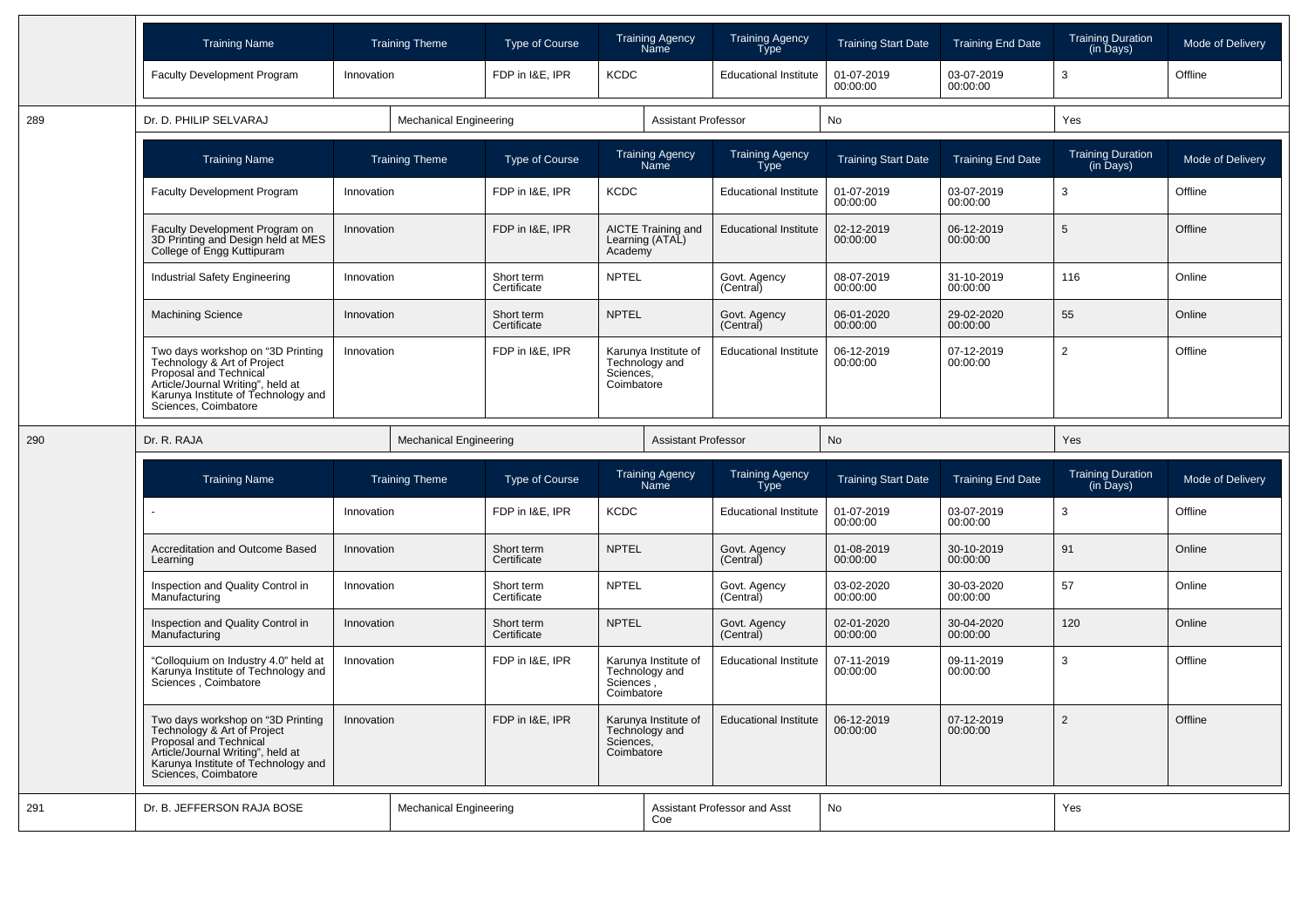|     | <b>Training Name</b>                                                                                                                                                                           |            | <b>Training Theme</b>         | <b>Type of Course</b>                      |                                                             | <b>Training Agency</b><br>Name         | <b>Training Agency</b><br><b>Type</b> | <b>Training Start Date</b> | <b>Training End Date</b> | <b>Training Duration</b><br>(in Days) | Mode of Delivery |
|-----|------------------------------------------------------------------------------------------------------------------------------------------------------------------------------------------------|------------|-------------------------------|--------------------------------------------|-------------------------------------------------------------|----------------------------------------|---------------------------------------|----------------------------|--------------------------|---------------------------------------|------------------|
|     | <b>Faculty Development Program</b>                                                                                                                                                             | Innovation |                               | FDP in I&E, IPR                            | <b>KCDC</b>                                                 |                                        | <b>Educational Institute</b>          | 01-07-2019<br>00:00:00     | 03-07-2019<br>00:00:00   | 3                                     | Offline          |
| 292 | Dr. RAJAKUMAR S.RAI                                                                                                                                                                            |            | <b>Mechanical Engineering</b> |                                            |                                                             | <b>Assistant Professor</b>             |                                       | <b>No</b>                  |                          | Yes                                   |                  |
|     | <b>Training Name</b>                                                                                                                                                                           |            | <b>Training Theme</b>         | Type of Course                             |                                                             | <b>Training Agency</b><br>Name         | <b>Training Agency</b><br>Type        | <b>Training Start Date</b> | <b>Training End Date</b> | <b>Training Duration</b><br>(in Days) | Mode of Delivery |
|     |                                                                                                                                                                                                | Innovation |                               | FDP in I&E, IPR                            | <b>KCDC</b>                                                 |                                        | <b>Educational Institute</b>          | 01-07-2019<br>00:00:00     | 03-07-2019<br>00:00:00   | 3                                     | Offline          |
|     | Training program on 'Model Based<br>Definition in CREO' held at<br>CADOPT Technologies Pvt Ltd,<br>Coimbatore                                                                                  | Innovation |                               | FDP in I&E, IPR                            | <b>CADOPT</b><br><b>Technologies Pvt</b><br>Ltd, Coimbatore |                                        | Non-Govt. Agencies                    | 21-08-2019<br>00:00:00     | 21-08-2019<br>00:00:00   |                                       | Offline          |
|     | Two days workshop on "3D Printing<br>Technology & Art of Project<br>Proposal and Technical<br>Article/Journal Writing", held at<br>Karunya Institute of Technology and<br>Sciences, Coimbatore | Innovation |                               | FDP in I&E. IPR                            | Sciences,<br>Coimbatore                                     | Karunya Institute of<br>Technology and | <b>Educational Institute</b>          | 06-12-2019<br>00:00:00     | 07-12-2019<br>00:00:00   | $\overline{2}$                        | Offline          |
| 293 | Dr. S. JOSEPH JOHN MARSHAL                                                                                                                                                                     |            | <b>Mechanical Engineering</b> |                                            |                                                             | <b>Assistant Professor</b>             |                                       | No                         |                          | Yes                                   |                  |
|     | <b>Training Name</b>                                                                                                                                                                           |            | <b>Training Theme</b>         | Type of Course                             |                                                             | <b>Training Agency</b><br>Name         | <b>Training Agency</b><br><b>Type</b> | <b>Training Start Date</b> | <b>Training End Date</b> | <b>Training Duration</b><br>(in Days) | Mode of Delivery |
|     | <b>Faculty Development Program</b>                                                                                                                                                             | Innovation |                               | FDP in I&E, IPR                            | <b>KCDC</b>                                                 |                                        | <b>Educational Institute</b>          | 01-07-2019<br>00:00:00     | 03-07-2019<br>00:00:00   | 3                                     | Offline          |
|     | TEQIP III & PSGTECH SAE<br>Collegiate Chapter Sponsored<br>Workshop on                                                                                                                         | Innovation |                               | FDP in I&E, IPR                            | PSG College of<br>Technology,<br>Coimbatore                 | <b>Educational Institute</b>           | 06-12-2019<br>00:00:00                | 06-12-2019<br>00:00:00     |                          | Offline                               |                  |
|     | Two days workshop on "3D Printing<br>Technology & Art of Project<br>Proposal and Technical<br>Article/Journal Writing", held at<br>Karunya Institute of Technology and<br>Sciences, Coimbatore | Innovation |                               | FDP in I&E, IPR<br>Sciences,<br>Coimbatore |                                                             | Karunya Institute of<br>Technology and | <b>Educational Institute</b>          | 06-12-2019<br>00:00:00     | 07-12-2019<br>00:00:00   | $\overline{2}$                        | Offline          |
| 294 | Dr. M. WILSON KUMAR                                                                                                                                                                            |            | <b>Mechanical Engineering</b> |                                            |                                                             | <b>Assistant Professor</b>             |                                       | <b>No</b>                  |                          | <b>Yes</b>                            |                  |
|     | <b>Training Name</b>                                                                                                                                                                           |            | <b>Training Theme</b>         | <b>Type of Course</b>                      |                                                             | <b>Training Agency</b><br>Name         | Training Agency<br>Type               | <b>Training Start Date</b> | <b>Training End Date</b> | Training Duration<br>(in Days)        | Mode of Delivery |
|     | ÷.                                                                                                                                                                                             | Innovation |                               | FDP in I&E. IPR                            | <b>KCDC</b>                                                 |                                        | <b>Educational Institute</b>          | 01-07-2019<br>00:00:00     | 03-07-2019<br>00:00:00   | 3                                     | Offline          |
|     | Two days workshop on "3D Printing<br>Technology & Art of Project<br>Proposal and Technical<br>Article/Journal Writing", held at<br>Karunya Institute of Technology and<br>Sciences, Coimbatore | Innovation |                               | FDP in I&E, IPR                            | Sciences,<br>Coimbatore                                     | Karunya Institute of<br>Technology and | <b>Educational Institute</b>          | 06-12-2019<br>00:00:00     | 07-12-2019<br>00:00:00   | $\overline{2}$                        | Offline          |
| 295 | Dr. SABITHA JANNET                                                                                                                                                                             |            | <b>Mechanical Engineering</b> |                                            |                                                             | <b>Assistant Professor</b>             |                                       | No                         |                          | Yes                                   |                  |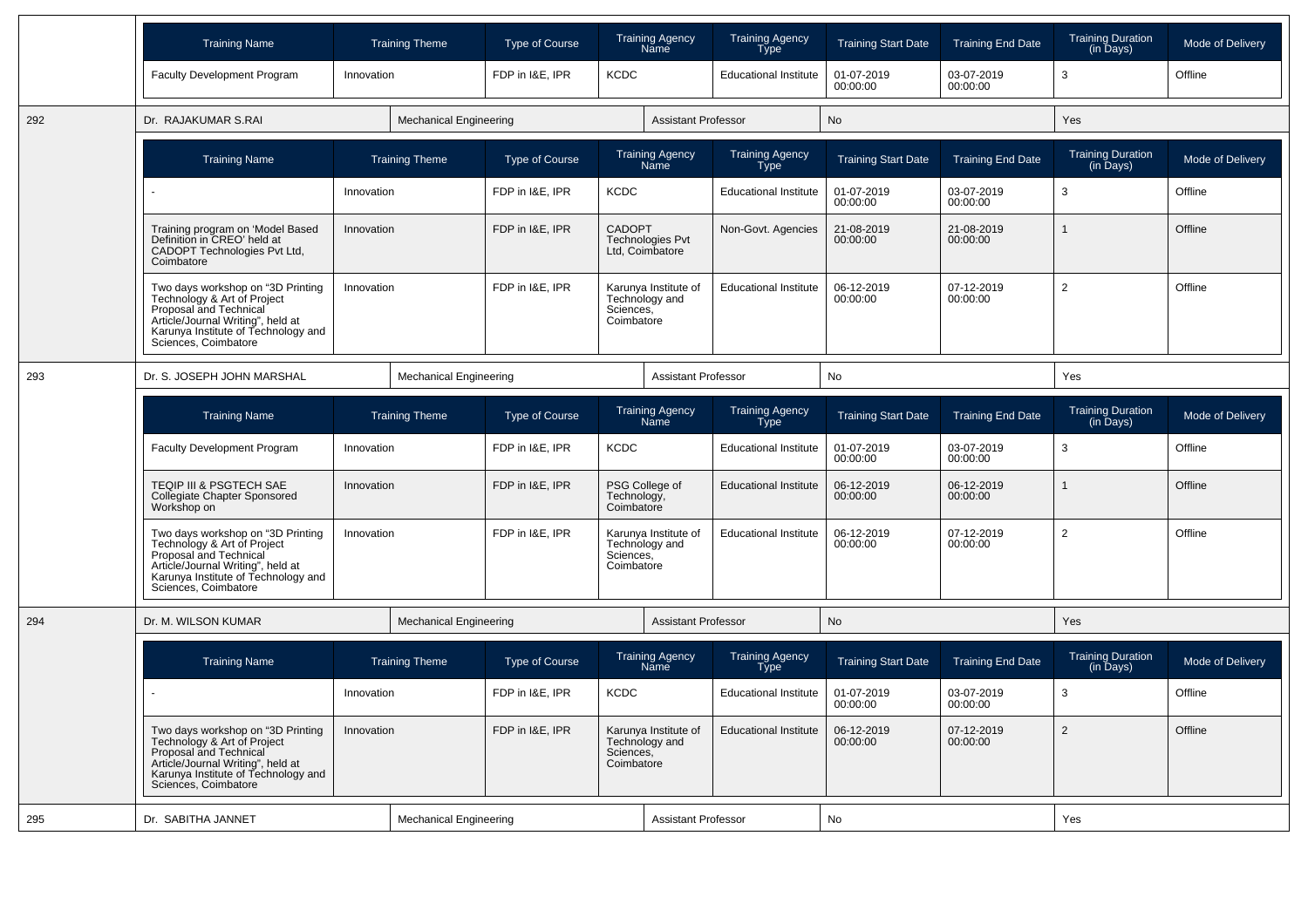|     | <b>Training Name</b>                                                                                                                                                                           |            | <b>Training Theme</b>         | <b>Type of Course</b>                                             |                         | <b>Training Agency</b><br>Name         | <b>Training Agency</b><br>Type        | <b>Training Start Date</b> | <b>Training End Date</b> | <b>Training Duration</b><br>(in Days) | Mode of Delivery |
|-----|------------------------------------------------------------------------------------------------------------------------------------------------------------------------------------------------|------------|-------------------------------|-------------------------------------------------------------------|-------------------------|----------------------------------------|---------------------------------------|----------------------------|--------------------------|---------------------------------------|------------------|
|     | $\blacksquare$                                                                                                                                                                                 | Innovation |                               | FDP in I&E, IPR                                                   | <b>KCDC</b>             |                                        | <b>Educational Institute</b>          | 01-07-2019<br>00:00:00     | 03-07-2019<br>00:00:00   | 3                                     | Offline          |
|     | "Colloquium on Industry 4.0" held at<br>Karunya Institute of Technology and<br>Sciences, Coimbatore                                                                                            | Innovation |                               | FDP in I&E, IPR                                                   | Sciences,<br>Coimbatore | Karunya Institute of<br>Technology and | <b>Educational Institute</b>          | 07-11-2019<br>00:00:00     | 09-11-2019<br>00:00:00   | 3                                     | Offline          |
|     | Two days workshop on "3D Printing<br>Technology & Art of Project<br>Proposal and Technical<br>Article/Journal Writing", held at<br>Karunya Institute of Technology and<br>Sciences, Coimbatore | Innovation |                               | FDP in I&E, IPR                                                   | Sciences,<br>Coimbatore | Karunya Institute of<br>Technology and | <b>Educational Institute</b>          | 06-12-2019<br>00:00:00     | 07-12-2019<br>00:00:00   | $\overline{2}$                        | Offline          |
| 296 | Dr. KONDRU GNANA SUNDARI                                                                                                                                                                       |            | <b>Mechanical Engineering</b> |                                                                   |                         | <b>Assistant Professor</b>             |                                       | <b>No</b>                  |                          | Yes                                   |                  |
|     | <b>Training Name</b>                                                                                                                                                                           |            | <b>Training Theme</b>         | <b>Type of Course</b>                                             |                         | <b>Training Agency</b><br>Name         | <b>Training Agency</b><br><b>Type</b> | <b>Training Start Date</b> | <b>Training End Date</b> | <b>Training Duration</b><br>(in Days) | Mode of Delivery |
|     |                                                                                                                                                                                                | Innovation |                               | FDP in I&E, IPR                                                   | <b>KCDC</b>             |                                        | <b>Educational Institute</b>          | 01-07-2019<br>00:00:00     | 03-07-2019<br>00:00:00   | 3                                     | Offline          |
|     | Two days workshop on "3D Printing<br>Technology & Art of Project<br>Proposal and Technical<br>Article/Journal Writing", held at<br>Karunya Institute of Technology and<br>Sciences, Coimbatore | Innovation |                               | FDP in I&E, IPR                                                   | Sciences,<br>Coimbatore | Karunya Institute of<br>Technology and | <b>Educational Institute</b>          | 06-12-2019<br>00:00:00     | 07-12-2019<br>00:00:00   | $\mathcal{P}$                         | Offline          |
| 297 | Dr. GADUDASU BABU RAO                                                                                                                                                                          |            | <b>Mechanical Engineering</b> |                                                                   |                         | <b>Assistant Professor</b>             |                                       | No                         |                          | Yes                                   |                  |
|     | <b>Training Name</b>                                                                                                                                                                           |            | <b>Training Theme</b>         | <b>Type of Course</b>                                             |                         | <b>Training Agency</b><br>Name         | Training Agency<br>Type               | <b>Training Start Date</b> | <b>Training End Date</b> | <b>Training Duration</b><br>(in Days) | Mode of Delivery |
|     | $\sim$                                                                                                                                                                                         | Innovation |                               | FDP in I&E, IPR                                                   | <b>KCDC</b>             |                                        | <b>Educational Institute</b>          | 01-07-2019<br>00:00:00     | 03-07-2019<br>00:00:00   | 3                                     | Offline          |
|     | Faculty Development Program on<br>3D Printing and Design held at MES<br>College of Engg Kuttipuram                                                                                             | Innovation |                               | FDP in I&E, IPR                                                   | Academy                 | AICTE Training and<br>Learning (ATAL)  | <b>Educational Institute</b>          | 02-12-2019<br>00:00:00     | 06-12-2019<br>00:00:00   | 5                                     | Offline          |
|     | Biomaterials for bone tissue<br>engineering application                                                                                                                                        | Innovation |                               | Short term<br>Certificate                                         | <b>NPTEL</b>            |                                        | Govt. Agency<br>(Central)             | 19-07-2019<br>00:00:00     | 30-09-2019<br>00:00:00   | 74                                    | Online           |
|     | "Python Workshop" organized by<br>Computer Technology Centre, held<br>at Karunya Institute of Technology<br>and Sciences, Coimbatore                                                           | Innovation |                               | FDP in I&E. IPR                                                   | Sciences,<br>Coimbatore | Karunya Institute of<br>Technology and | <b>Educational Institute</b>          | 24-09-2019<br>00:00:00     | 25-09-2019<br>00:00:00   | $\overline{2}$                        | Offline          |
|     | AICTE Training and Learning<br>(ATAL) Academy sponsored<br>Faculty Development Programme<br>(FDP) on "3D Printing and Design"<br>held at M E S College of<br>Engineering, Kuttipuram           | Innovation |                               | FDP in I&E, IPR<br>M E S College of<br>Engineering,<br>Kuttipuram |                         |                                        | <b>Educational Institute</b>          | 02-12-2019<br>00:00:00     | 06-12-2019<br>00:00:00   | 5                                     | Offline          |
| 298 | Dr. S. ANTONY RAJA                                                                                                                                                                             |            | <b>Mechanical Engineering</b> |                                                                   |                         | <b>Associate Professor</b>             |                                       | No                         |                          | Yes                                   |                  |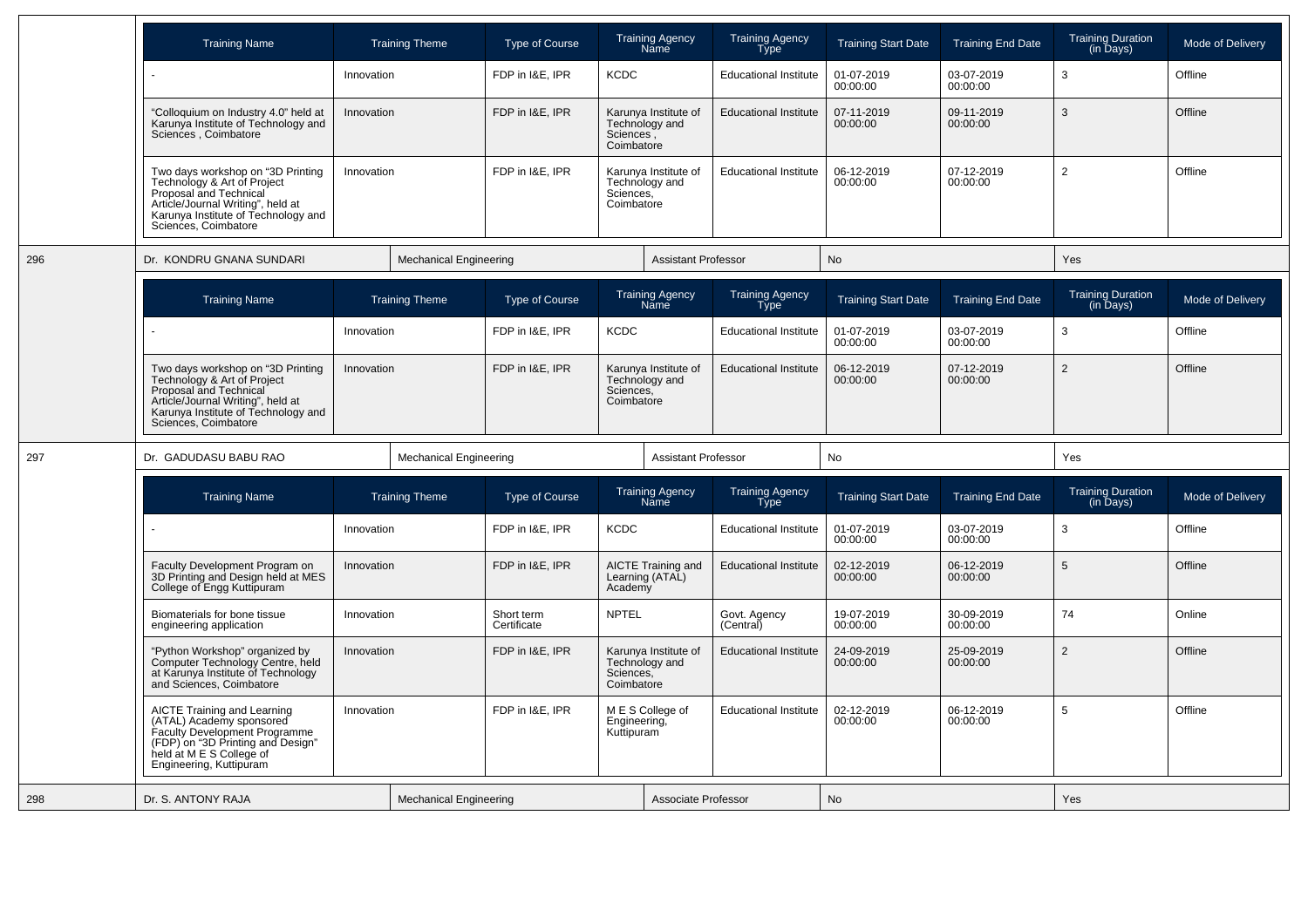|     | <b>Training Name</b>                                                                                                                                                                           |            | <b>Training Theme</b>         | <b>Type of Course</b>     |                                                                   | <b>Training Agency</b><br>Name         | <b>Training Agency</b><br><b>Type</b> | <b>Training Start Date</b> | <b>Training End Date</b> | <b>Training Duration</b><br>(in Days) | Mode of Delivery |
|-----|------------------------------------------------------------------------------------------------------------------------------------------------------------------------------------------------|------------|-------------------------------|---------------------------|-------------------------------------------------------------------|----------------------------------------|---------------------------------------|----------------------------|--------------------------|---------------------------------------|------------------|
|     | Faculty Development Program                                                                                                                                                                    | Innovation |                               | FDP in I&E, IPR           | <b>KCDC</b>                                                       |                                        | <b>Educational Institute</b>          | 01-07-2019<br>00:00:00     | 03-07-2019<br>00:00:00   | 3                                     | Offline          |
|     | Two days workshop on "3D Printing<br>Technology & Art of Project<br>Proposal and Technical<br>Article/Journal Writing", held at<br>Karunya Institute of Technology and<br>Sciences, Coimbatore | Innovation |                               | FDP in I&E, IPR           | Sciences,<br>Coimbatore                                           | Karunya Institute of<br>Technology and | <b>Educational Institute</b>          | 06-12-2019<br>00:00:00     | 07-12-2019<br>00:00:00   | 2                                     | Offline          |
| 299 | Dr. D.S. ROBINSON SMART                                                                                                                                                                        |            | <b>Mechanical Engineering</b> |                           |                                                                   | Professor                              |                                       | <b>No</b>                  |                          | Yes                                   |                  |
|     | <b>Training Name</b>                                                                                                                                                                           |            | <b>Training Theme</b>         | <b>Type of Course</b>     |                                                                   | <b>Training Agency</b><br>Năme         | <b>Training Agency</b><br><b>Type</b> | <b>Training Start Date</b> | <b>Training End Date</b> | <b>Training Duration</b><br>(in Days) | Mode of Delivery |
|     | $\sim$                                                                                                                                                                                         | Innovation |                               | FDP in I&E, IPR           | <b>KCDC</b>                                                       |                                        | <b>Educational Institute</b>          | 01-07-2019<br>00:00:00     | 03-07-2019<br>00:00:00   | 3                                     | Offline          |
|     | Faculty Development Program on<br>Artificial Intelligence in Electrical<br>Engineering Applications held at<br>NIT Puducherry                                                                  | Innovation |                               | FDP in I&E, IPR           | Academy                                                           | AICTE Training and<br>Learning (ATAL)  | <b>Educational Institute</b>          | 06-01-2020<br>00:00:00     | 10-01-2020<br>00:00:00   | 5                                     | Offline          |
|     | Industrial visit & One day Industry-<br>Institute exposure /training, held at<br>GTN Engineering (India) Ltd,<br>Palladam                                                                      | Innovation |                               | FDP in I&E. IPR           | (India) Ltd,<br>Palladam                                          | <b>GTN Engineering</b>                 | <b>Educational Institute</b>          | 25-09-2019<br>00:00:00     | 25-09-2019<br>00:00:00   | 1                                     | Offline          |
|     | Two days workshop on "3D Printing<br>Technology & Art of Project<br>Proposal and Technical<br>Article/Journal Writing", held at<br>Karunya Institute of Technology and<br>Sciences, Coimbatore | Innovation |                               | FDP in I&E, IPR           | Karunya Institute of<br>Technology and<br>Sciences,<br>Coimbatore |                                        | <b>Educational Institute</b>          | 06-12-2019<br>00:00:00     | 07-12-2019<br>00:00:00   | $\overline{2}$                        | Offline          |
| 300 | Dr. K. LEO DEV WINS                                                                                                                                                                            |            | <b>Mechanical Engineering</b> |                           |                                                                   | Professor                              |                                       | No                         |                          | Yes                                   |                  |
|     | <b>Training Name</b>                                                                                                                                                                           |            | <b>Training Theme</b>         | <b>Type of Course</b>     |                                                                   | <b>Training Agency</b><br>Name         | <b>Training Agency</b><br><b>Type</b> | <b>Training Start Date</b> | <b>Training End Date</b> | <b>Training Duration</b><br>(in Days) | Mode of Delivery |
|     | $\sim$                                                                                                                                                                                         | Innovation |                               | FDP in I&E, IPR           | <b>KCDC</b>                                                       |                                        | <b>Educational Institute</b>          | 01-07-2019<br>00:00:00     | 03-07-2019<br>00:00:00   | 3                                     | Offline          |
|     | <b>Stress Management</b>                                                                                                                                                                       | Innovation |                               | Short term<br>Certificate | <b>NPTEL</b>                                                      |                                        | Govt. Agency<br>(Central)             | 04-07-2019<br>00:00:00     | 30-08-2019<br>00:00:00   | 58                                    | Online           |
|     | Soft Skill Development                                                                                                                                                                         | Innovation | Entrepreneurship/Startup,     | FDP in I&E, IPR           | <b>NPTEL</b>                                                      |                                        | Govt. Agency<br>(Central)             | 06-01-2020<br>00:00:00     | 31-03-2020<br>00:00:00   | 86                                    | Online           |
|     | Two days workshop on "3D Printing<br>Technology & Art of Project<br>Proposal and Technical<br>Article/Journal Writing", held at<br>Karunya Institute of Technology and<br>Sciences, Coimbatore | Innovation |                               | FDP in I&E, IPR           | Sciences,<br>Coimbatore                                           | Karunya Institute of<br>Technology and | <b>Educational Institute</b>          | 06-12-2019<br>00:00:00     | 07-12-2019<br>00:00:00   | $\overline{2}$                        | Offline          |
| 301 | Dr. L. GODSON ASIRVATHAM                                                                                                                                                                       |            | <b>Mechanical Engineering</b> |                           |                                                                   | Professor and HoD                      |                                       | No                         |                          | Yes                                   |                  |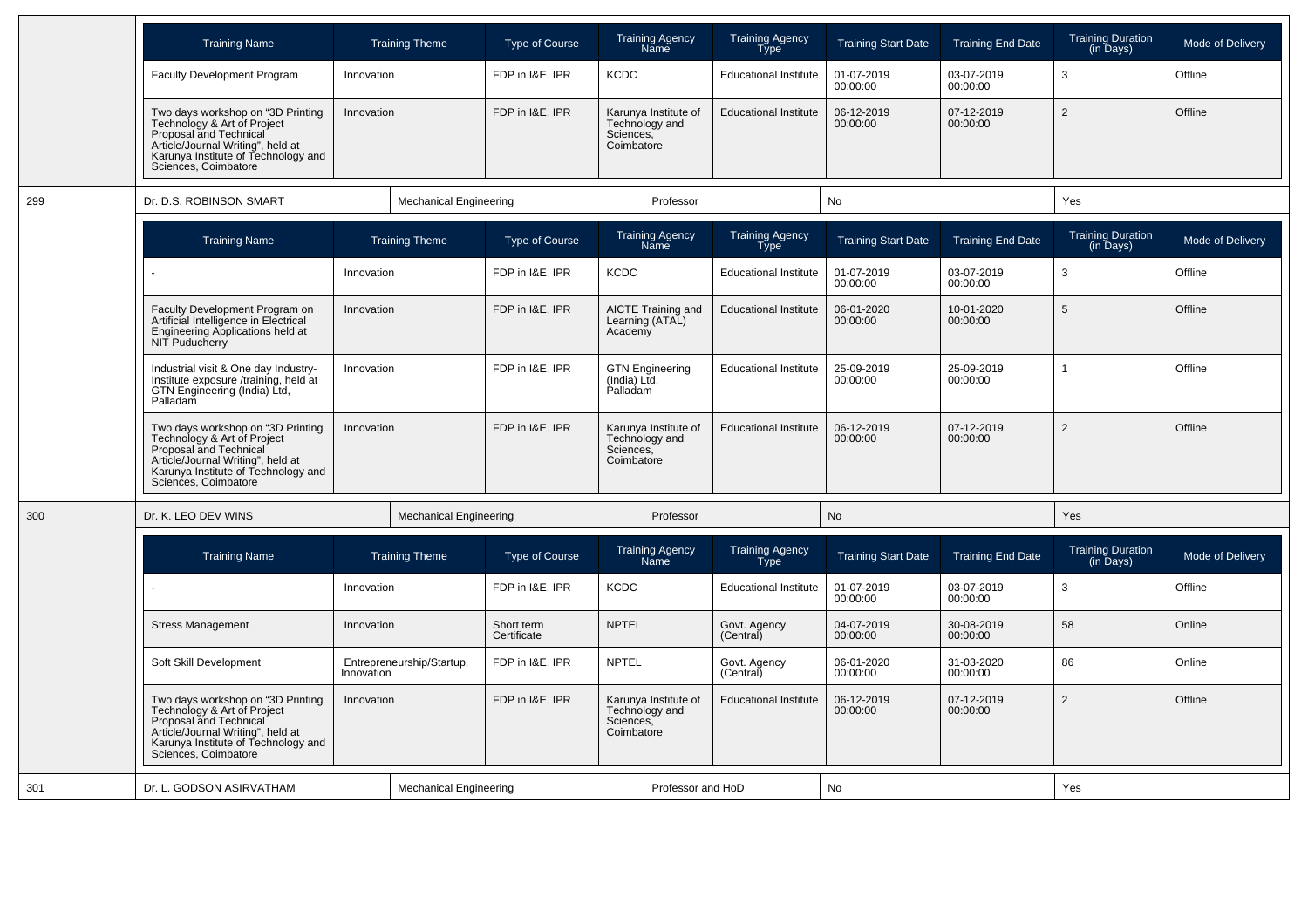|     | <b>Training Name</b>                                                                                                                                                                           | <b>Training Theme</b>         | <b>Type of Course</b>     | <b>Training Agency</b><br>Name                                    | <b>Training Agency</b><br>Type        | <b>Training Start Date</b> | <b>Training End Date</b> | <b>Training Duration</b><br>(in Days) | Mode of Delivery |
|-----|------------------------------------------------------------------------------------------------------------------------------------------------------------------------------------------------|-------------------------------|---------------------------|-------------------------------------------------------------------|---------------------------------------|----------------------------|--------------------------|---------------------------------------|------------------|
|     | $\overline{\phantom{a}}$                                                                                                                                                                       | Innovation                    | FDP in I&E, IPR           | <b>KCDC</b>                                                       | <b>Educational Institute</b>          | 01-07-2019<br>00:00:00     | 03-07-2019<br>00:00:00   | 3                                     | Offline          |
|     | "Python Workshop" organized by<br>Computer Technology Centre, held<br>at Karunya Institute of Technology<br>and Sciences, Coimbatore                                                           | Innovation                    | FDP in I&E, IPR           | Karunya Institute of<br>Technology and<br>Sciences,<br>Coimbatore | <b>Educational Institute</b>          | 24-09-2019<br>00:00:00     | 25-09-2019<br>00:00:00   | $\overline{2}$                        | Offline          |
|     | Two days workshop on "3D Printing<br>Technology & Art of Project<br>Proposal and Technical<br>Article/Journal Writing", held at<br>Karunya Institute of Technology and<br>Sciences, Coimbatore | Innovation                    | FDP in I&E. IPR           | Karunya Institute of<br>Technology and<br>Sciences,<br>Coimbatore | <b>Educational Institute</b>          | 06-12-2019<br>00:00:00     | 07-12-2019<br>00:00:00   | $\overline{2}$                        | Offline          |
| 302 | Dr. P. SAM PAUL                                                                                                                                                                                | <b>Mechanical Engineering</b> |                           |                                                                   | Professor and Chief Warden            | No                         |                          | Yes                                   |                  |
|     | <b>Training Name</b>                                                                                                                                                                           | <b>Training Theme</b>         | <b>Type of Course</b>     | <b>Training Agency</b><br>Name                                    | <b>Training Agency</b><br>Type        | <b>Training Start Date</b> | <b>Training End Date</b> | <b>Training Duration</b><br>(in Days) | Mode of Delivery |
|     | $\sim$                                                                                                                                                                                         | Innovation                    | FDP in I&E, IPR           | <b>KCDC</b>                                                       | <b>Educational Institute</b>          | 01-07-2019<br>00:00:00     | 03-07-2019<br>00:00:00   | 3                                     | Offline          |
|     | Two days workshop on "3D Printing<br>Technology & Art of Project<br>Proposal and Technical<br>Article/Journal Writing", held at<br>Karunya Institute of Technology and<br>Sciences, Coimbatore | Innovation                    | FDP in I&E. IPR           | Karunya Institute of<br>Technology and<br>Sciences,<br>Coimbatore | <b>Educational Institute</b>          | 06-12-2019<br>00:00:00     | 07-12-2019<br>00:00:00   | $\overline{2}$                        | Offline          |
|     |                                                                                                                                                                                                |                               |                           |                                                                   |                                       |                            |                          |                                       |                  |
| 303 | Dr. J. DAVID RAJA SELVAM                                                                                                                                                                       | <b>Mechanical Engineering</b> |                           | <b>Assistant Professor</b>                                        |                                       | No                         |                          | Yes                                   |                  |
|     | <b>Training Name</b>                                                                                                                                                                           | <b>Training Theme</b>         | <b>Type of Course</b>     | <b>Training Agency</b><br>Name                                    | <b>Training Agency</b><br><b>Type</b> | <b>Training Start Date</b> | <b>Training End Date</b> | <b>Training Duration</b><br>(in Days) | Mode of Delivery |
|     |                                                                                                                                                                                                | Innovation                    | FDP in I&E, IPR           | <b>KCDC</b>                                                       | <b>Educational Institute</b>          | 01-07-2019<br>00:00:00     | 03-07-2019<br>00:00:00   | 3                                     | Offline          |
|     | Two days workshop on "3D Printing<br>Technology & Art of Project<br>Proposal and Technical<br>Article/Journal Writing", held at<br>Karunya Institute of Technology and<br>Sciences, Coimbatore | Innovation                    | FDP in I&E, IPR           | Karunya Institute of<br>Technology and<br>Sciences,<br>Coimbatore | <b>Educational Institute</b>          | 06-12-2019<br>00:00:00     | 07-12-2019<br>00:00:00   | $\overline{2}$                        | Offline          |
| 304 | Dr. PRAVEEN KUMAR BANNARAVURI                                                                                                                                                                  | <b>Mechanical Engineering</b> |                           | <b>Assistant Professor</b>                                        |                                       | No                         |                          | Yes                                   |                  |
|     | <b>Training Name</b>                                                                                                                                                                           | <b>Training Theme</b>         | Type of Course            | Training Agency<br>Name                                           | Training Agency<br>Type               | <b>Training Start Date</b> | <b>Training End Date</b> | Training Duration<br>(in Days)        | Mode of Delivery |
|     |                                                                                                                                                                                                | Innovation                    | FDP in I&E, IPR           | KCDC                                                              | <b>Educational Institute</b>          | 01-07-2019<br>00:00:00     | 03-07-2019<br>00:00:00   | 3                                     | Offline          |
|     | Faculty Development Program on<br>3D Printing and Design held at MES<br>College of Engg Kuttipuram                                                                                             | Innovation                    | FDP in I&E, IPR           | AICTE Training and<br>Learning (ATAL)<br>Academy                  | <b>Educational Institute</b>          | 02-12-2019<br>00:00:00     | 06-12-2019<br>00:00:00   | $\sqrt{5}$                            | Offline          |
|     | Surface Engineering of<br>Nanomaterials                                                                                                                                                        | Innovation                    | Short term<br>Certificate | <b>NPTEL</b>                                                      | Govt. Agency<br>(Central)             | 02-01-2020<br>00:00:00     | 30-03-2020<br>00:00:00   | 89                                    | Online           |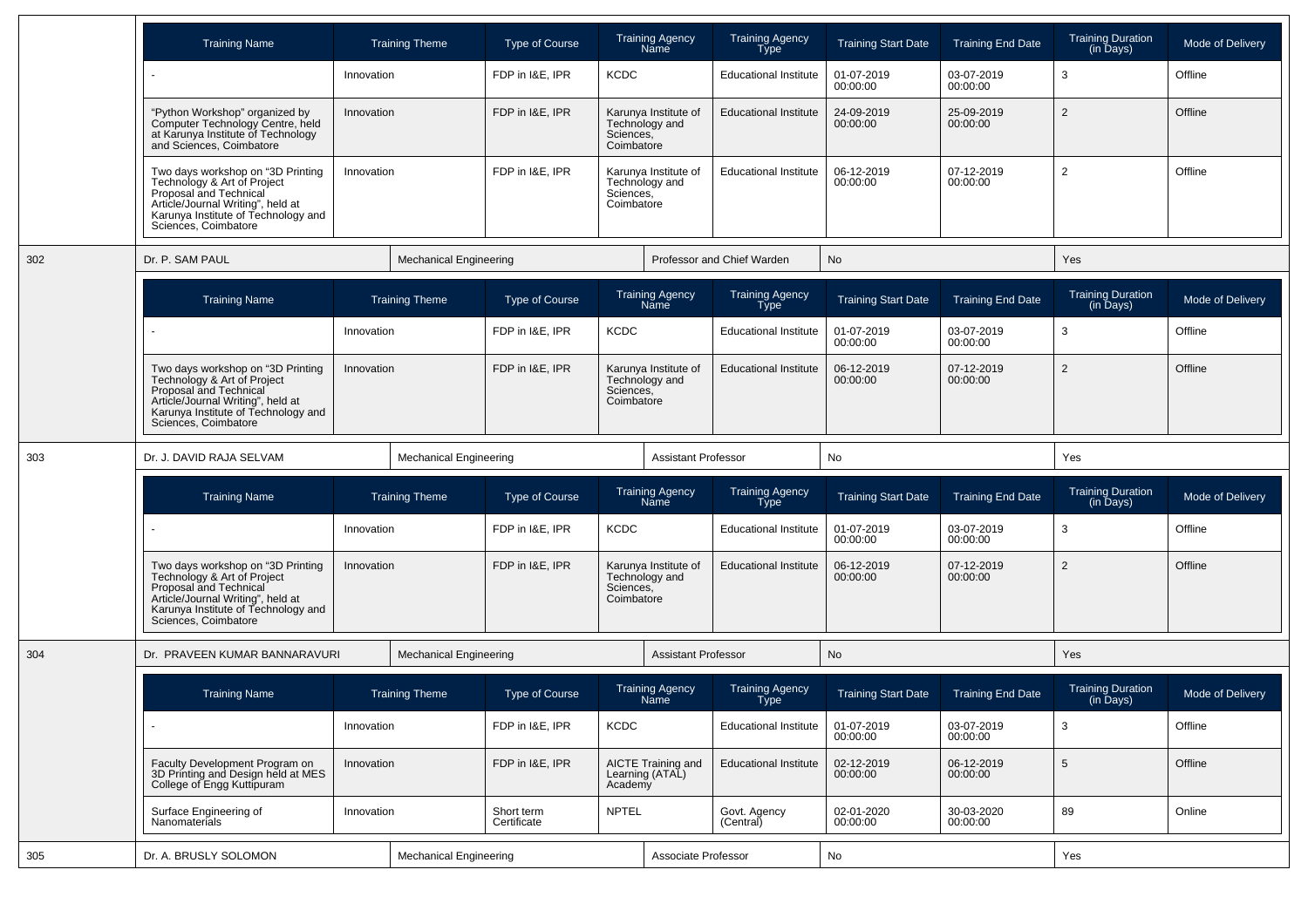|     | <b>Training Name</b>                                                                                                                                                                           |                                             | <b>Training Theme</b> | <b>Type of Course</b> |                                                       | <b>Training Agency</b><br>Name                                    | <b>Training Agency</b><br><b>Type</b>          | <b>Training Start Date</b> | <b>Training End Date</b>     | <b>Training Duration</b><br>(in Days) | Mode of Delivery       |                |         |
|-----|------------------------------------------------------------------------------------------------------------------------------------------------------------------------------------------------|---------------------------------------------|-----------------------|-----------------------|-------------------------------------------------------|-------------------------------------------------------------------|------------------------------------------------|----------------------------|------------------------------|---------------------------------------|------------------------|----------------|---------|
|     | $\overline{a}$                                                                                                                                                                                 | Innovation                                  |                       | FDP in I&E, IPR       | <b>KCDC</b>                                           |                                                                   | <b>Educational Institute</b>                   | 01-07-2019<br>00:00:00     | 03-07-2019<br>00:00:00       | 3                                     | Offline                |                |         |
|     | AICTE Training and Learning<br>(ATAL) Academy sponsored<br>Faculty Development Programme<br>(FDP) on "3D Printing for<br>Engineers" held at Government<br>College of Technology, Coimbatore    | Innovation                                  |                       | FDP in I&E, IPR       | Government<br>College of<br>Technology,<br>Coimbatore |                                                                   | <b>Educational Institute</b>                   | 29-10-2019<br>00:00:00     | 02-11-2019<br>00:00:00       | 5                                     | Offline                |                |         |
|     | Two days workshop on "3D Printing<br>Technology & Art of Project<br>Proposal and Technical<br>Article/Journal Writing", held at<br>Karunya Institute of Technology and<br>Sciences, Coimbatore | Innovation<br><b>Mechanical Engineering</b> |                       | FDP in I&E. IPR       | Sciences,<br>Coimbatore                               |                                                                   | Karunya Institute of<br>Technology and         |                            | <b>Educational Institute</b> | 06-12-2019<br>00:00:00                | 07-12-2019<br>00:00:00 | $\overline{2}$ | Offline |
| 306 | Dr. S.J. VIJAY                                                                                                                                                                                 |                                             |                       |                       |                                                       | Associate Professor and                                           | Coordiantor Academic Research                  | No                         |                              | Yes                                   |                        |                |         |
|     | <b>Training Name</b>                                                                                                                                                                           |                                             | <b>Training Theme</b> | <b>Type of Course</b> |                                                       | <b>Training Agency</b><br>Name                                    | <b>Training Agency</b><br><b>Type</b>          | <b>Training Start Date</b> | <b>Training End Date</b>     | <b>Training Duration</b><br>(in Days) | Mode of Delivery       |                |         |
|     | Faculty Development Program                                                                                                                                                                    | Innovation                                  |                       | FDP in I&E. IPR       | <b>KCDC</b>                                           |                                                                   | <b>Educational Institute</b>                   | 01-07-2019<br>00:00:00     | 03-07-2019<br>00:00:00       | 3                                     | Offline                |                |         |
|     | Two days workshop on "Integrated<br>management planning of Point<br>Calimere, Ramsar", held at wetland<br>complex, Velakanni, Nagapattinam                                                     | Innovation                                  |                       | FDP in I&E. IPR       |                                                       |                                                                   | wetland complex,<br>Velakanni,<br>Nagapattinam |                            | Non-Govt. Agencies           | 26-08-2019<br>00:00:00                | 27-08-2019<br>00:00:00 | $\overline{2}$ | Offline |
|     |                                                                                                                                                                                                | Innovation                                  |                       |                       |                                                       |                                                                   |                                                |                            |                              |                                       |                        |                |         |
|     | One day Workshop on SPARC<br>(Scheme for Promotion of<br>Academic and Research<br>Collabration), held at Golden<br>Jubliee Hall. Indian Institute of<br>Science, Bangalore,                    |                                             |                       | FDP in I&E, IPR       |                                                       | Golden Jubliee Hall,<br>Indian Institute of<br>Science, Bangalore | Non-Govt. Agencies                             | 20-09-2019<br>00:00:00     | 20-09-2019<br>00:00:00       |                                       | Offline                |                |         |
|     | Two days workshop on "3D Printing<br>Technology & Art of Project<br>Proposal and Technical<br>Article/Journal Writing", held at<br>Karunya Institute of Technology and<br>Sciences, Coimbatore | Innovation                                  |                       | FDP in I&E. IPR       | Sciences,<br>Coimbatore                               | Karunya Institute of<br>Technology and                            | <b>Educational Institute</b>                   | 06-12-2019<br>00:00:00     | 07-12-2019<br>00:00:00       | $\overline{2}$                        | Offline                |                |         |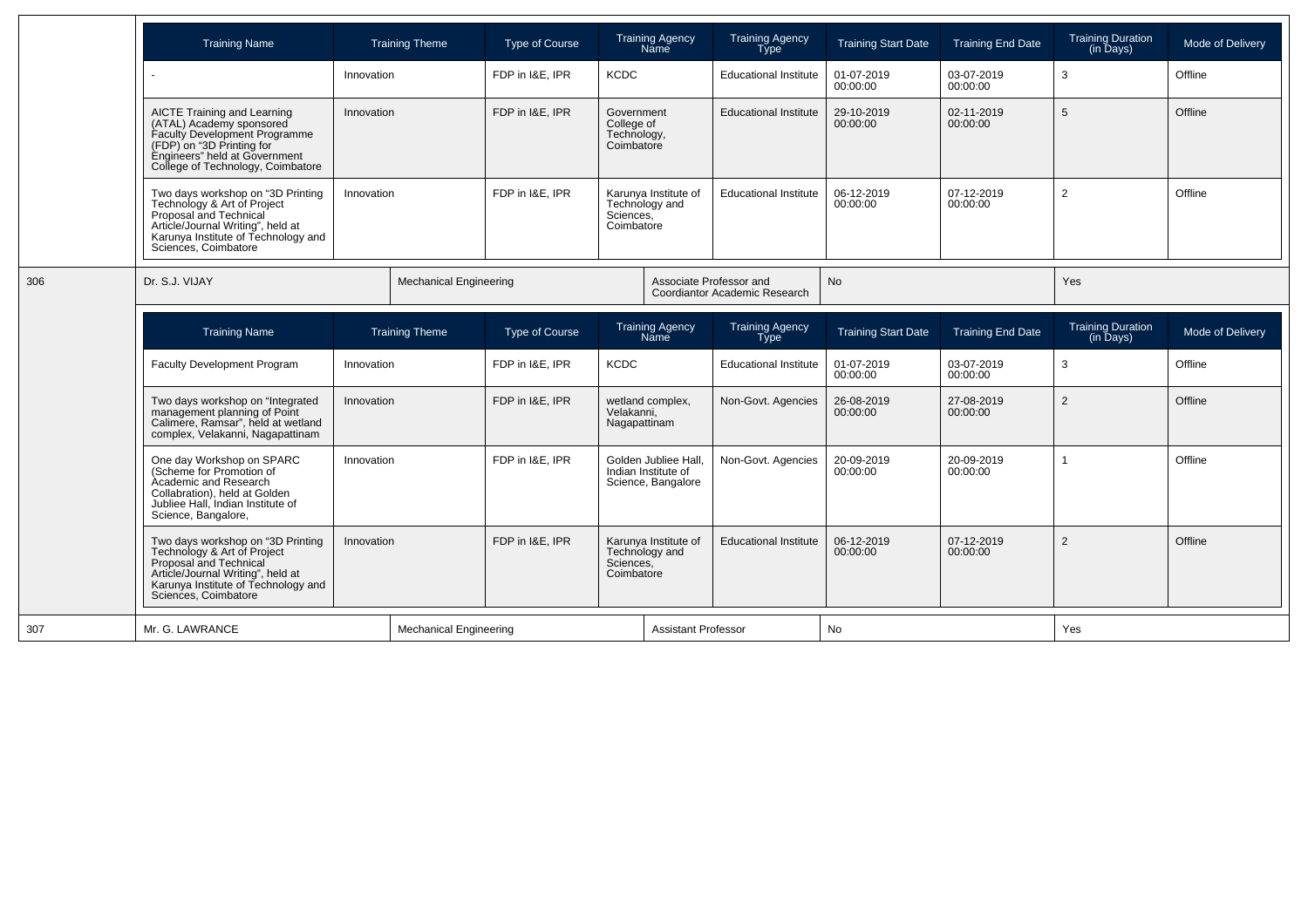|     | <b>Training Name</b>                                                                                                                                                                           |            | <b>Training Theme</b>         | <b>Type of Course</b> |                                                                                                                  | <b>Training Agency</b><br>Name                                    | <b>Training Agency</b><br>Type      | <b>Training Start Date</b> | <b>Training End Date</b> | <b>Training Duration</b><br>(in Days) | Mode of Delivery |
|-----|------------------------------------------------------------------------------------------------------------------------------------------------------------------------------------------------|------------|-------------------------------|-----------------------|------------------------------------------------------------------------------------------------------------------|-------------------------------------------------------------------|-------------------------------------|----------------------------|--------------------------|---------------------------------------|------------------|
|     | <b>Faculty Development Program</b>                                                                                                                                                             | Innovation |                               | FDP in I&E, IPR       | KCDC                                                                                                             |                                                                   | <b>Educational Institute</b>        | 01-07-2019<br>00:00:00     | 03-07-2019<br>00:00:00   | 3                                     | Offline          |
|     | online MOOC course on "Vibration<br>Analysis for Mechanical Design<br>Engineers" held at Udemy                                                                                                 | Innovation |                               | FDP in I&E, IPR       | Udemy                                                                                                            |                                                                   | Corporate / Industry<br>Association | 20-11-2019<br>00:00:00     | 20-11-2019<br>00:00:00   |                                       | Offline          |
|     | Two days workshop on "3D Printing<br>Technology & Art of Project<br>Proposal and Technical<br>Article/Journal Writing", held at<br>Karunya Institute of Technology and<br>Sciences, Coimbatore | Innovation |                               | FDP in I&E, IPR       | Sciences,<br>Coimbatore                                                                                          | Karunya Institute of<br>Technology and                            | <b>Educational Institute</b>        | 06-12-2019<br>00:00:00     | 07-12-2019<br>00:00:00   | $\overline{2}$                        | Offline          |
|     | AICTE Training and Learning<br>(ATAL) Academy sponsored<br>Faculty Development Programme<br>(FDP) on "3D Printing for<br>Engineers" held at Government<br>College of Technology, Coimbatore    | Innovation |                               | FDP in I&E, IPR       | Government<br>College of<br>Technology,<br>Coimbatore                                                            |                                                                   | <b>Educational Institute</b>        | 29-10-2019<br>00:00:00     | 02-11-2019<br>00:00:00   | 5                                     | Offline          |
| 308 | Mr. X. AJAY VASANTH                                                                                                                                                                            |            | <b>Mechanical Engineering</b> |                       |                                                                                                                  | <b>Assistant Professor</b>                                        |                                     | No                         |                          | Yes                                   |                  |
|     | <b>Training Name</b>                                                                                                                                                                           |            | <b>Training Theme</b>         | <b>Type of Course</b> |                                                                                                                  | <b>Training Agency</b><br>Name                                    | <b>Training Agency</b><br>Type      | <b>Training Start Date</b> | <b>Training End Date</b> | <b>Training Duration</b><br>(in Days) | Mode of Delivery |
|     |                                                                                                                                                                                                | Innovation |                               | FDP in I&E, IPR       | <b>KCDC</b>                                                                                                      |                                                                   | <b>Educational Institute</b>        | 01-07-2019<br>00:00:00     | 03-07-2019<br>00:00:00   | 3                                     | Offline          |
|     | FDP on                                                                                                                                                                                         | Innovation |                               | FDP in I&E, IPR       | PSG College of<br>Technology,<br>Coimbatore<br>Karunya Institute of<br>Technology and<br>Sciences,<br>Coimbatore |                                                                   | <b>Educational Institute</b>        | 11-11-2019<br>00:00:00     | 24-11-2019<br>00:00:00   | 14                                    | Offline          |
|     | Two days workshop on "3D Printing<br>Technology & Art of Project<br>Proposal and Technical<br>Article/Journal Writing", held at<br>Karunya Institute of Technology and<br>Sciences, Coimbatore | Innovation |                               | FDP in I&E, IPR       |                                                                                                                  |                                                                   | <b>Educational Institute</b>        | 06-12-2019<br>00:00:00     | 07-12-2019<br>00:00:00   | $\overline{2}$                        | Offline          |
| 309 | Mr. P. JAYASEELAN                                                                                                                                                                              |            | <b>Mechanical Engineering</b> |                       |                                                                                                                  | <b>Assistant Professor</b>                                        |                                     | No                         |                          | Yes                                   |                  |
|     | <b>Training Name</b>                                                                                                                                                                           |            | <b>Training Theme</b>         | <b>Type of Course</b> |                                                                                                                  | <b>Training Agency</b><br>Name                                    | <b>Training Agency</b><br>Type      | <b>Training Start Date</b> | <b>Training End Date</b> | Training Duration<br>(in Days)        | Mode of Delivery |
|     | <b>Faculty Development Program</b>                                                                                                                                                             | Innovation |                               | FDP in I&E, IPR       | <b>KCDC</b>                                                                                                      |                                                                   | <b>Educational Institute</b>        | 01-07-2019<br>00:00:00     | 03-07-2019<br>00:00:00   | 3                                     | Offline          |
|     | Seminar on 'Advanced Welding<br>Technology' held at CAG Pride,<br>jointly organised by Sri<br>Ramakrishna Advanced Training<br>Institute & KEMPPI India Pvt. Ltd.,                             | Innovation |                               | FDP in I&E, IPR       | India Pvt. Ltd.                                                                                                  | Sri Ramakrishna<br><b>Advanced Training</b><br>Institute & KEMPPI | <b>Educational Institute</b>        | 10-07-2019<br>00:00:00     | 10-07-2019<br>00:00:00   |                                       | Offline          |
|     | One week TEQIP-III sponsored<br>Short Term Training Programme on                                                                                                                               | Innovation |                               | FDP in I&E, IPR       | pondicherry<br>Puducherry                                                                                        | Engineering Collge,                                               | <b>Educational Institute</b>        | 18-11-2019<br>00:00:00     | 22-11-2019<br>00:00:00   | 5                                     | Offline          |
|     | AICTE Training and Learning<br>(ATAL) Academy sponsored<br>Faculty Development Programme<br>(FDP) on "3D Printing and Design"<br>held at M E S College of<br>Engineering, Kuttipuram           | Innovation |                               | FDP in I&E, IPR       | Engineering,<br>Kuttipuram                                                                                       | M E S College of                                                  | <b>Educational Institute</b>        | 02-12-2019<br>00:00:00     | 06-12-2019<br>00:00:00   | 5                                     | Offline          |
| 310 | Mr. ALLEN VARUGHESE                                                                                                                                                                            |            | <b>Mechanical Engineering</b> |                       |                                                                                                                  | <b>Assistant Professor</b>                                        |                                     | No                         |                          | Yes                                   |                  |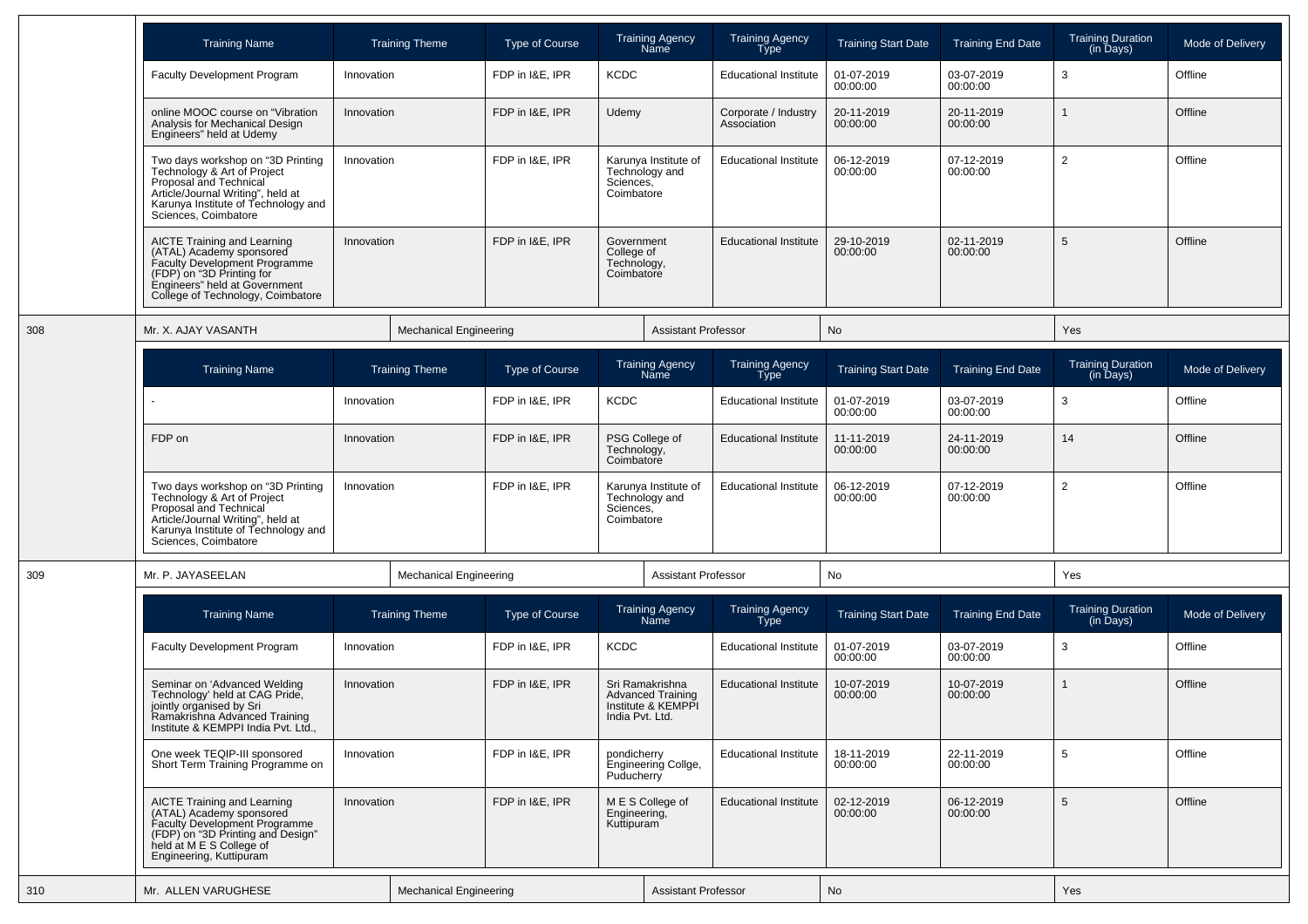|     | <b>Training Name</b>                                                                                                                                                                           |            | <b>Training Theme</b>         | <b>Type of Course</b>          |                                                                       | <b>Training Agency</b><br>Name         | <b>Training Agency</b><br>Type        | <b>Training Start Date</b> | <b>Training End Date</b> | <b>Training Duration</b><br>(in Days) | Mode of Delivery |
|-----|------------------------------------------------------------------------------------------------------------------------------------------------------------------------------------------------|------------|-------------------------------|--------------------------------|-----------------------------------------------------------------------|----------------------------------------|---------------------------------------|----------------------------|--------------------------|---------------------------------------|------------------|
|     | <b>Faculty Development Program</b>                                                                                                                                                             | Innovation |                               | FDP in I&E, IPR                | <b>KCDC</b>                                                           |                                        | <b>Educational Institute</b>          | 01-07-2019<br>00:00:00     | 03-07-2019<br>00:00:00   | 3                                     | Offline          |
|     | "Two Days Hands-on Workshop on<br>Deep Learning with Python" held at<br>Karunya Institute of Technology and<br>Sciences, Coimbatore                                                            | Innovation |                               | FDP in I&E, IPR                | Sciences,<br>Coimbatore                                               | Karunya Institute of<br>Technology and | <b>Educational Institute</b>          | 26-07-2019<br>00:00:00     | 27-07-2019<br>00:00:00   | $\overline{2}$                        | Offline          |
|     | Two days workshop on "3D Printing<br>Technology & Art of Project<br>Proposal and Technical<br>Article/Journal Writing", held at<br>Karunya Institute of Technology and<br>Sciences, Coimbatore | Innovation |                               | FDP in I&E, IPR                | Sciences,<br>Coimbatore                                               | Karunya Institute of<br>Technology and | <b>Educational Institute</b>          | 06-12-2019<br>00:00:00     | 07-12-2019<br>00:00:00   | $\overline{2}$                        | Offline          |
| 311 | Mr. E. DANIEL                                                                                                                                                                                  |            | <b>Mechanical Engineering</b> |                                |                                                                       | <b>Assistant Professor</b>             |                                       | No                         |                          | Yes                                   |                  |
|     | <b>Training Name</b>                                                                                                                                                                           |            | <b>Training Theme</b>         | <b>Type of Course</b>          |                                                                       | Training Agency<br>Name                | <b>Training Agency</b><br>Type        | <b>Training Start Date</b> | <b>Training End Date</b> | <b>Training Duration</b><br>(in Days) | Mode of Delivery |
|     | <b>Faculty Development Program</b>                                                                                                                                                             | Innovation |                               | FDP in I&E, IPR<br><b>KCDC</b> |                                                                       |                                        | <b>Educational Institute</b>          | 01-07-2019<br>00:00:00     | 03-07-2019<br>00:00:00   | 3                                     | Offline          |
|     | Two days workshop on "3D Printing<br>Technology & Art of Project<br>Proposal and Technical<br>Article/Journal Writing", held at<br>Karunya Institute of Technology and<br>Sciences, Coimbatore | Innovation |                               | FDP in I&E, IPR                | Sciences,<br>Coimbatore                                               | Karunya Institute of<br>Technology and | <b>Educational Institute</b>          | 06-12-2019<br>00:00:00     | 07-12-2019<br>00:00:00   | $\overline{2}$                        | Offline          |
| 312 | Mr. ABHISHEK DAVID                                                                                                                                                                             |            | <b>Mechanical Engineering</b> |                                |                                                                       | <b>Assistant Professor</b>             |                                       | No                         |                          | Yes                                   |                  |
|     | <b>Training Name</b>                                                                                                                                                                           |            | <b>Training Theme</b>         | <b>Type of Course</b>          |                                                                       | Training Agency<br>Name                | <b>Training Agency</b><br><b>Type</b> | <b>Training Start Date</b> | <b>Training End Date</b> | <b>Training Duration</b><br>(in Days) | Mode of Delivery |
|     |                                                                                                                                                                                                | Innovation |                               | FDP in I&E, IPR                | <b>KCDC</b>                                                           |                                        | <b>Educational Institute</b>          | 01-07-2019<br>00:00:00     | 03-02-2021<br>00:00:00   | 584                                   | Offline          |
| 313 | Mr. V. GEORGE SAMUEL RAJ                                                                                                                                                                       |            | <b>Mechanical Engineering</b> |                                |                                                                       | <b>Assistant Professor</b>             |                                       | No                         |                          | Yes                                   |                  |
|     | <b>Training Name</b>                                                                                                                                                                           |            | <b>Training Theme</b>         | <b>Type of Course</b>          |                                                                       | Training Agency<br>Name                | <b>Training Agency</b><br><b>Type</b> | <b>Training Start Date</b> | <b>Training End Date</b> | <b>Training Duration</b><br>(in Days) | Mode of Delivery |
|     |                                                                                                                                                                                                | Innovation |                               | FDP in I&E, IPR                | <b>KCDC</b>                                                           |                                        | <b>Educational Institute</b>          | 01-07-2019<br>00:00:00     | 03-07-2019<br>00:00:00   | 3                                     | Offline          |
| 314 | Mr. KALAKANDA ALFRED SUNNY                                                                                                                                                                     |            | <b>Mechanical Engineering</b> |                                |                                                                       | <b>Assistant Professor</b>             |                                       | <b>No</b>                  |                          | Yes                                   |                  |
|     | <b>Training Name</b>                                                                                                                                                                           |            | <b>Training Theme</b>         | Type of Course                 |                                                                       | Training Agency<br>Name                | <b>Training Agency</b><br><b>Type</b> | <b>Training Start Date</b> | <b>Training End Date</b> | Training Duration<br>(in Days)        | Mode of Delivery |
|     |                                                                                                                                                                                                | Innovation |                               | FDP in I&E, IPR                | <b>KCDC</b>                                                           |                                        | <b>Educational Institute</b>          | 01-07-2019<br>00:00:00     | 03-07-2019<br>00:00:00   | $\mathbf{3}$                          | Offline          |
|     | AICTE sponsored one week FDP<br>on "Internet of Things" held at<br>University Visvesvaraya College of<br>Engineering, Bangalore                                                                | Innovation |                               | FDP in I&E, IPR                | University<br>Visvesvaraya<br>College of<br>Engineering,<br>Bangalore |                                        | <b>Educational Institute</b>          | 18-11-2019<br>00:00:00     | 22-11-2019<br>00:00:00   | $\overline{5}$                        | Offline          |
| 315 | Mr. M. SURESH                                                                                                                                                                                  |            | <b>Mechanical Engineering</b> |                                |                                                                       | <b>Assistant Professor</b>             |                                       | No                         |                          | Yes                                   |                  |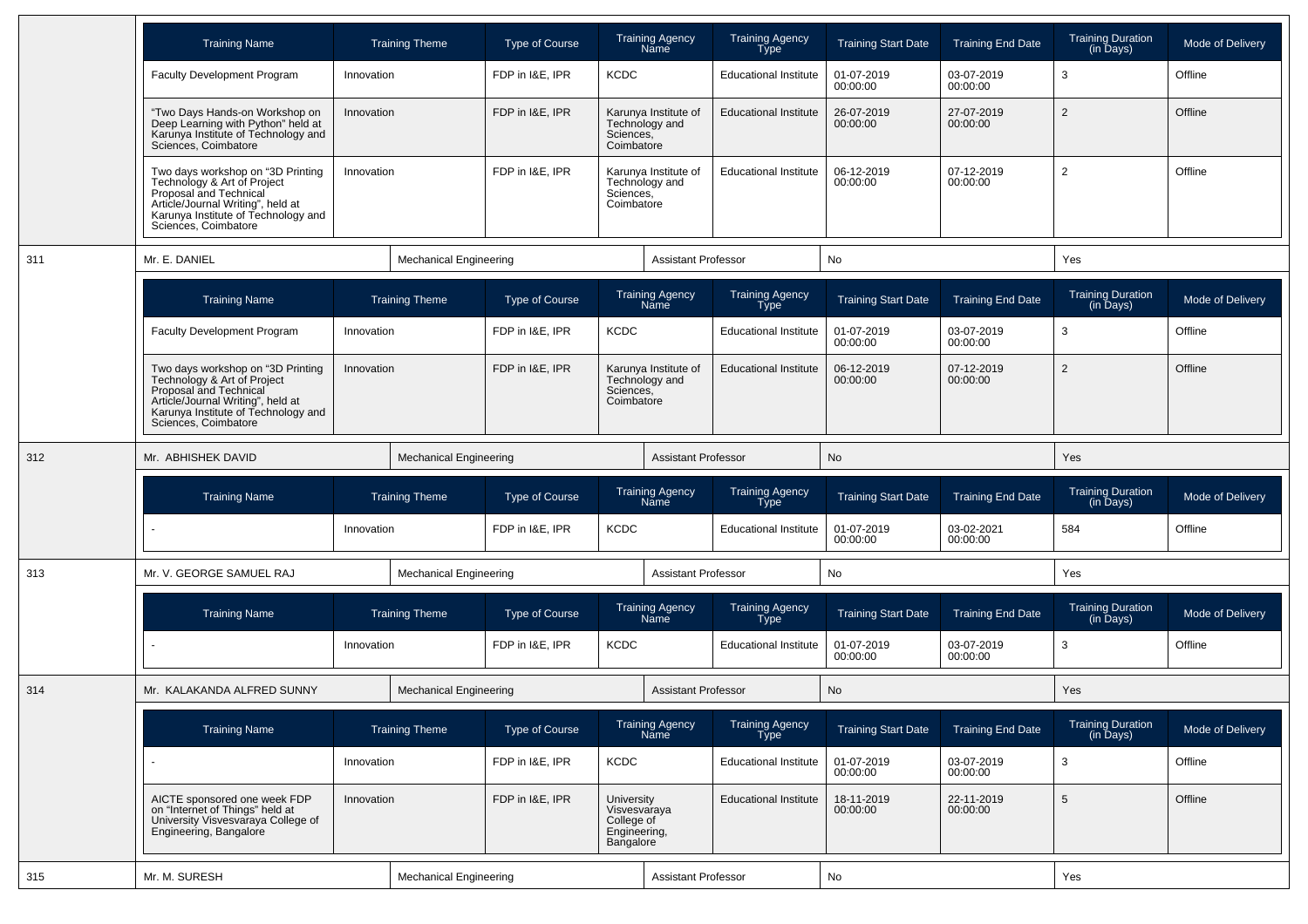|     | <b>Training Name</b>                                                                                                                                                                               | <b>Training Theme</b>         | <b>Type of Course</b> | <b>Training Agency</b><br>Name                                    | <b>Training Agency</b><br><b>Type</b> | <b>Training Start Date</b> | <b>Training End Date</b> | <b>Training Duration</b><br>(in Days) | Mode of Delivery |
|-----|----------------------------------------------------------------------------------------------------------------------------------------------------------------------------------------------------|-------------------------------|-----------------------|-------------------------------------------------------------------|---------------------------------------|----------------------------|--------------------------|---------------------------------------|------------------|
|     | <b>AICTE Training and Learning</b><br>(ATAL) Academy sponsored<br>Faculty Development Programme<br>(FDP) on "3D Printing for<br>Engineers" held at Government<br>College of Technology, Coimbatore | Innovation                    | FDP in I&E, IPR       | Government<br>College of<br>Technology,<br>Coimbatore             | <b>Educational Institute</b>          | 29-10-2019<br>00:00:00     | 02-11-2019<br>00:00:00   | 5                                     | Offline          |
|     | Two days workshop on "3D Printing<br>Technology & Art of Project<br>Proposal and Technical<br>Article/Journal Writing", held at<br>Karunya Institute of Technology and<br>Sciences, Coimbatore     | Innovation                    | FDP in I&E, IPR       | Karunya Institute of<br>Technology and<br>Sciences,<br>Coimbatore | <b>Educational Institute</b>          | 06-12-2019<br>00:00:00     | 07-12-2019<br>00:00:00   | 2                                     | Offline          |
| 316 | Dr. S. MOHANASUNDARAM                                                                                                                                                                              | <b>Mechanical Engineering</b> |                       | <b>Assistant Professor</b>                                        |                                       | No                         |                          | Yes                                   |                  |
|     | <b>Training Name</b>                                                                                                                                                                               | <b>Training Theme</b>         | Type of Course        | <b>Training Agency</b><br>Name                                    | <b>Training Agency</b><br>Type        | <b>Training Start Date</b> | <b>Training End Date</b> | <b>Training Duration</b><br>(in Days) | Mode of Delivery |
|     |                                                                                                                                                                                                    | Innovation                    | FDP in I&E, IPR       | <b>KCDC</b>                                                       | <b>Educational Institute</b>          | 01-07-2019<br>00:00:00     | 03-07-2019<br>00:00:00   | 3                                     | Offline          |
|     | Two days workshop on "3D Printing<br>Technology & Art of Project<br>Proposal and Technical<br>Article/Journal Writing", held at<br>Karunya Institute of Technology and<br>Sciences, Coimbatore     | Innovation                    | FDP in I&E, IPR       | Karunya Institute of<br>Technology and<br>Sciences,<br>Coimbatore | <b>Educational Institute</b>          | 06-12-2019<br>00:00:00     | 07-12-2019<br>00:00:00   | $\overline{2}$                        | Offline          |
| 317 | Dr. LIJIN GEORGE                                                                                                                                                                                   | <b>Mechanical Engineering</b> |                       | <b>Assistant Professor</b>                                        |                                       | No                         |                          | Yes                                   |                  |
|     |                                                                                                                                                                                                    |                               |                       |                                                                   |                                       |                            |                          |                                       |                  |
|     | <b>Training Name</b>                                                                                                                                                                               | <b>Training Theme</b>         | <b>Type of Course</b> | <b>Training Agency</b><br>Name                                    | <b>Training Agency</b><br><b>Type</b> | <b>Training Start Date</b> | <b>Training End Date</b> | <b>Training Duration</b><br>(in Days) | Mode of Delivery |
|     |                                                                                                                                                                                                    | Innovation                    | FDP in I&E, IPR       | <b>KCDC</b>                                                       | <b>Educational Institute</b>          | 01-07-2019<br>00:00:00     | 03-07-2019<br>00:00:00   | 3                                     | Offline          |
|     | Faculty Development Program on<br>3D Printing for Engineers at GCT<br>Cbe                                                                                                                          | Innovation                    | FDP in I&E, IPR       | AICTE Training and<br>Learning (ATAL)<br>Academy                  | <b>Educational Institute</b>          | 29-10-2019<br>00:00:00     | 02-11-2019<br>00:00:00   | 5                                     | Offline          |
|     | "Two Days Hands-on Workshop on<br>Deep Learning with Python" held at<br>Karunya Institute of Technology and<br>Sciences, Coimbatore                                                                | Innovation                    | FDP in I&E, IPR       | Karunya Institute of<br>Technology and<br>Sciences,<br>Coimbatore | <b>Educational Institute</b>          | 26-07-2019<br>00:00:00     | 27-07-2019<br>00:00:00   | $\overline{2}$                        | Offline          |
|     | Two days workshop on "3D Printing<br>Technology & Art of Project<br>Proposal and Technical<br>Article/Journal Writing", held at<br>Karunya Institute of Technology and<br>Sciences, Coimbatore     | Innovation                    | FDP in I&E, IPR       | Karunya Institute of<br>Technology and<br>Sciences,<br>Coimbatore | <b>Educational Institute</b>          | 06-12-2019<br>00:00:00     | 07-12-2019<br>00:00:00   | 2                                     | Offline          |
| 318 | Mr. P. KINGSTON STANLEY                                                                                                                                                                            | Robotics Engineering          |                       | <b>Assistant Professor</b>                                        |                                       | <b>No</b>                  |                          | Yes                                   |                  |
|     | <b>Training Name</b>                                                                                                                                                                               | <b>Training Theme</b>         | Type of Course        | Training Agency<br>Name                                           | Training Agency<br>Type               | <b>Training Start Date</b> | <b>Training End Date</b> | Training Duration<br>(in Days)        | Mode of Delivery |
|     | <b>Faculty Development Program</b>                                                                                                                                                                 | Innovation                    | FDP in I&E, IPR       | <b>KCDC</b>                                                       | <b>Educational Institute</b>          | 01-07-2019<br>00:00:00     | 03-07-2019<br>00:00:00   | 3                                     | Offline          |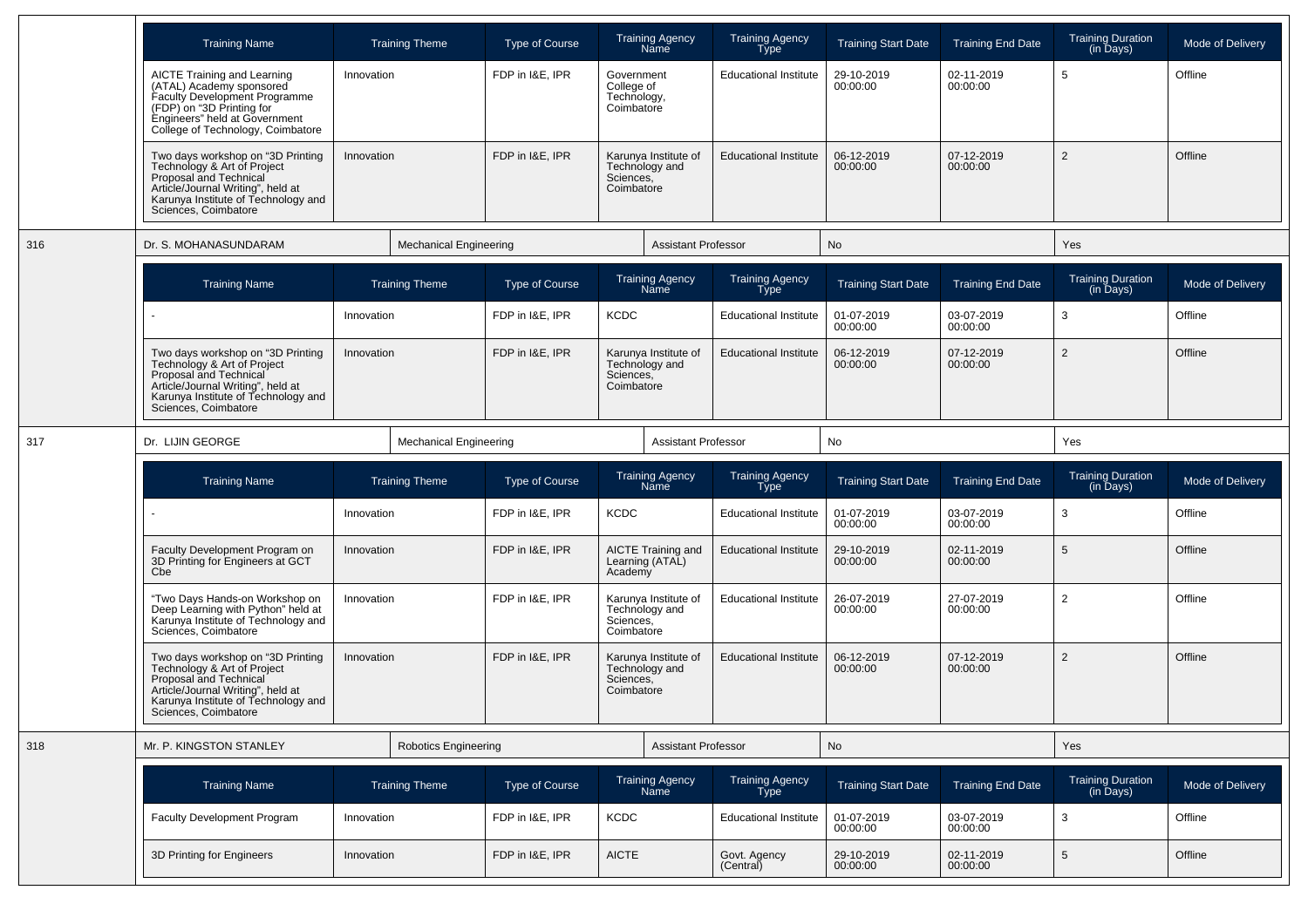| 319 | Mr. K. GERARD JOE NIGEL<br><b>Robotics Engineering</b> |            |                             |                       |              | <b>Assistant Professor</b>             |                                       | No                         |                          | Yes                                   |                         |
|-----|--------------------------------------------------------|------------|-----------------------------|-----------------------|--------------|----------------------------------------|---------------------------------------|----------------------------|--------------------------|---------------------------------------|-------------------------|
|     | <b>Training Name</b>                                   |            | <b>Training Theme</b>       | <b>Type of Course</b> |              | <b>Training Agency</b><br>Name         | Training Agency<br>Type               | <b>Training Start Date</b> | <b>Training End Date</b> | Training Duration<br>(in Days)        | Mode of Delivery        |
|     |                                                        | Innovation |                             | FDP in I&E, IPR       | <b>KCDC</b>  |                                        | <b>Educational Institute</b>          | 01-07-2019<br>00:00:00     | 03-07-2019<br>00:00:00   | 3                                     | Offline                 |
|     | 3D Printing for Engineers                              | Innovation |                             | FDP in I&E, IPR       | <b>AICTE</b> |                                        | Govt. Agency<br>(Central)             | 29-10-2019<br>00:00:00     | 02-11-2019<br>00:00:00   | 5                                     | Offline                 |
| 320 | Dr. P. ANANTHA CHRISTU RAJ                             |            | <b>Robotics Engineering</b> |                       |              | <b>Assistant Professor</b>             |                                       | <b>No</b>                  |                          | Yes                                   |                         |
|     | <b>Training Name</b>                                   |            | <b>Training Theme</b>       | <b>Type of Course</b> |              | <b>Training Agency</b><br>Name         | <b>Training Agency</b><br><b>Type</b> | <b>Training Start Date</b> | <b>Training End Date</b> | Training Duration<br>(in Days)        | Mode of Delivery        |
|     |                                                        | Innovation |                             | FDP in I&E, IPR       | <b>KCDC</b>  |                                        | <b>Educational Institute</b>          | 01-07-2019<br>00:00:00     | 03-07-2019<br>00:00:00   | 3                                     | Offline                 |
| 321 | Dr. L.D. VIJAY ANAND                                   |            | <b>Robotics</b>             |                       |              | <b>Assistant Professor</b>             |                                       | <b>No</b>                  |                          | Yes                                   |                         |
|     | <b>Training Name</b>                                   |            | <b>Training Theme</b>       | <b>Type of Course</b> |              | <b>Training Agency</b><br>Name         | <b>Training Agency</b><br>Type        | <b>Training Start Date</b> | <b>Training End Date</b> | <b>Training Duration</b><br>(in Days) | Mode of Delivery        |
|     |                                                        | Innovation |                             | FDP in I&E, IPR       | <b>KCDC</b>  |                                        | <b>Educational Institute</b>          | 01-07-2019<br>00:00:00     | 03-07-2019<br>00:00:00   | 3                                     | Offline                 |
|     | <b>Robotics</b>                                        | Innovation |                             | FDP in I&E. IPR       | <b>AICTE</b> |                                        | Govt. Agency<br>(Central)             | 25-11-2019<br>00:00:00     | 29-11-2019<br>00:00:00   | 5                                     | Offline                 |
| 322 | Dr. X. ANITHA MARY                                     |            | <b>Robotics Engineering</b> |                       |              | <b>Assistant Professor</b>             |                                       | No                         |                          | Yes                                   |                         |
|     | <b>Training Name</b>                                   |            | <b>Training Theme</b>       | <b>Type of Course</b> |              | <b>Training Agency</b><br>Name         | Training Agency<br>Type               | <b>Training Start Date</b> | <b>Training End Date</b> | Training Duration<br>(in Days)        | <b>Mode of Delivery</b> |
|     | <b>Faculty Development Program</b>                     | Innovation |                             | FDP in I&E, IPR       | <b>KCDC</b>  |                                        | <b>Educational Institute</b>          | 01-07-2019<br>00:00:00     | 03-07-2019<br>00:00:00   | 3                                     | Offline                 |
|     | Robotics                                               | Innovation |                             | FDP in I&E, IPR       | Sciences     | Karunya Institute of<br>technology and | <b>Educational Institute</b>          | 06-11-2019<br>00:00:00     | 09-11-2019<br>00:00:00   | 4                                     | Offline                 |
| 323 | Dr. P. RAJALAKSHMY                                     |            | <b>Robotics Engineering</b> |                       |              | <b>Assistant Professor</b>             |                                       | <b>No</b>                  |                          | Yes                                   |                         |
|     | <b>Training Name</b>                                   |            | <b>Training Theme</b>       | Type of Course        |              | <b>Training Agency</b><br>Name         | Training Agency<br>Type               | <b>Training Start Date</b> | <b>Training End Date</b> | <b>Training Duration</b><br>(in Days) | Mode of Delivery        |
|     | <b>Faculty Development Program</b>                     | Innovation |                             | FDP in I&E, IPR       | <b>KCDC</b>  |                                        | <b>Educational Institute</b>          | 01-07-2019<br>00:00:00     | 03-07-2019<br>00:00:00   | 3                                     | Offline                 |
|     | Artificial Intelligence                                | Innovation |                             | FDP in I&E, IPR       | <b>AICTE</b> |                                        | Govt. Agency<br>(Central)             | 02-12-2019<br>00:00:00     | 06-12-2019<br>00:00:00   | $\sqrt{5}$                            | Offline                 |
| 324 | Dr. MD. AFROZ ALAM                                     |            | Biotechnology               |                       |              | <b>Assistant Professor</b>             |                                       | <b>No</b>                  |                          | <b>Yes</b>                            |                         |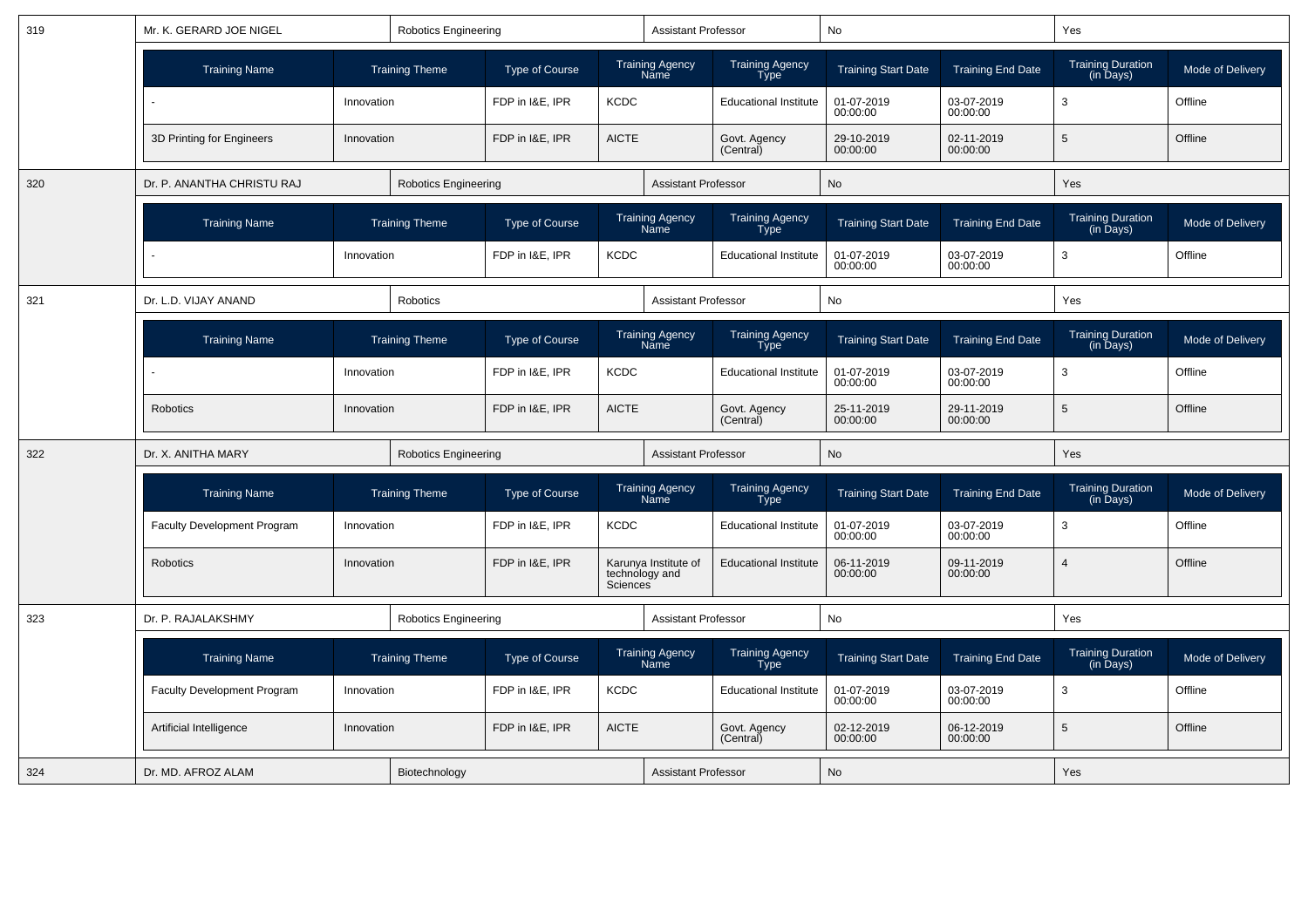|     | <b>Training Name</b>                                                                                                   |            | <b>Training Theme</b>     | Type of Course        |                                         | <b>Training Agency</b><br>Name         | <b>Training Agency</b><br>Type | <b>Training Start Date</b> | <b>Training End Date</b> | <b>Training Duration</b><br>(in Days) | Mode of Delivery |
|-----|------------------------------------------------------------------------------------------------------------------------|------------|---------------------------|-----------------------|-----------------------------------------|----------------------------------------|--------------------------------|----------------------------|--------------------------|---------------------------------------|------------------|
|     |                                                                                                                        | Innovation |                           | FDP in I&E, IPR       | <b>KCDC</b>                             |                                        | <b>Educational Institute</b>   | 01-07-2019<br>00:00:00     | 03-07-2019<br>00:00:00   | 3                                     | Offline          |
|     | Introduction to Python Programming                                                                                     | Innovation |                           | FDP in I&E, IPR       | <b>ICT Academy</b>                      |                                        | <b>Educational Institute</b>   | 05-12-2019<br>00:00:00     | 07-12-2019<br>00:00:00   | 3                                     | Online           |
|     | Experience the cutting edge<br>Elsevier tools to Pivot your research                                                   | Innovation |                           | FDP in I&E, IPR       | Science                                 | Karunya Institute of<br>Technology and | <b>Educational Institute</b>   | 18-06-2020<br>00:00:00     | 18-06-2020<br>00:00:00   | 1                                     | Online           |
| 325 | Dr. D. PREMNATH                                                                                                        |            | Biotechnology             |                       |                                         | <b>Assistant Professor</b>             |                                | No                         |                          | Yes                                   |                  |
|     | <b>Training Name</b>                                                                                                   |            | <b>Training Theme</b>     | <b>Type of Course</b> |                                         | Training Agency<br>Name                | <b>Training Agency</b><br>Type | <b>Training Start Date</b> | <b>Training End Date</b> | Training Duration<br>(in Days)        | Mode of Delivery |
|     |                                                                                                                        | Innovation |                           | FDP in I&E, IPR       | <b>KCDC</b>                             |                                        | <b>Educational Institute</b>   | 01-07-2019<br>00:00:00     | 03-07-2019<br>00:00:00   | 3                                     | Offline          |
|     | Future Challenge, possibilities and<br>Emerging Trends in Vaccine and<br>Drug development for Viral<br><b>Diseases</b> | Innovation |                           | FDP in I&E, IPR       | ARKA JAIN<br>University<br><b>INDIA</b> | <b>JAMSHEDPUR</b>                      | <b>Educational Institute</b>   | 25-05-2020<br>00:00:00     | 30-05-2020<br>00:00:00   | 6                                     | Online           |
| 326 | Dr. ATUL KUMAR                                                                                                         |            | Biotechnology             |                       |                                         | <b>Assistant Professor</b>             |                                | No                         |                          | Yes                                   |                  |
|     | <b>Training Name</b>                                                                                                   |            | <b>Training Theme</b>     | Type of Course        |                                         | <b>Training Agency</b><br>Name         | <b>Training Agency</b><br>Type | <b>Training Start Date</b> | <b>Training End Date</b> | <b>Training Duration</b><br>(in Days) | Mode of Delivery |
|     |                                                                                                                        | Innovation |                           | FDP in I&E, IPR       | <b>KCDC</b>                             |                                        | <b>Educational Institute</b>   | 01-07-2019<br>00:00:00     | 03-07-2019<br>00:00:00   | 3                                     | Offline          |
| 327 | Dr. K. SOWMYA                                                                                                          |            | <b>Management Studies</b> |                       | <b>Assistant Professor</b>              |                                        |                                | No                         |                          | Yes                                   |                  |
|     | <b>Training Name</b>                                                                                                   |            | <b>Training Theme</b>     | <b>Type of Course</b> |                                         | <b>Training Agency</b><br>Name         | <b>Training Agency</b><br>Type | <b>Training Start Date</b> | <b>Training End Date</b> | <b>Training Duration</b><br>(in Days) | Mode of Delivery |
|     |                                                                                                                        | Innovation |                           | FDP in I&E, IPR       | <b>KCDC</b>                             |                                        | <b>Educational Institute</b>   | 01-07-2019<br>00:00:00     | 03-07-2019<br>00:00:00   | 3                                     | Offline          |
| 328 | Dr. P.G. SUNANDA BHAGAVATHY                                                                                            |            | <b>Digital Sciences</b>   |                       |                                         | Professor                              |                                | No                         |                          | Yes                                   |                  |
|     | <b>Training Name</b>                                                                                                   |            | <b>Training Theme</b>     | Type of Course        |                                         | <b>Training Agency</b><br>Name         | Training Agency<br>Type        | <b>Training Start Date</b> | <b>Training End Date</b> | <b>Training Duration</b><br>(in Days) | Mode of Delivery |
|     |                                                                                                                        | Innovation |                           | FDP in I&E, IPR       | <b>KCDC</b>                             |                                        | <b>Educational Institute</b>   | 01-07-2019<br>00:00:00     | 03-07-2019<br>00:00:00   | 3                                     | Offline          |
| 329 | Dr. P. JEGATHAMBAL                                                                                                     |            | Agricultue                |                       |                                         | Professor                              |                                | No                         |                          | Yes                                   |                  |
|     | <b>Training Name</b>                                                                                                   |            | <b>Training Theme</b>     | Type of Course        |                                         | Training Agency<br>Name                | Training Agency<br>Type        | <b>Training Start Date</b> | <b>Training End Date</b> | Training Duration<br>(in Days)        | Mode of Delivery |
|     |                                                                                                                        | Innovation |                           | FDP in I&E, IPR       | <b>KCDC</b>                             |                                        | <b>Educational Institute</b>   | 01-07-2019<br>00:00:00     | 03-07-2019<br>00:00:00   | 3                                     | Offline          |
| 330 | Dr. J. DOMINIC                                                                                                         |            | Library                   |                       |                                         | Chief Librarian                        |                                | No                         |                          | Yes                                   |                  |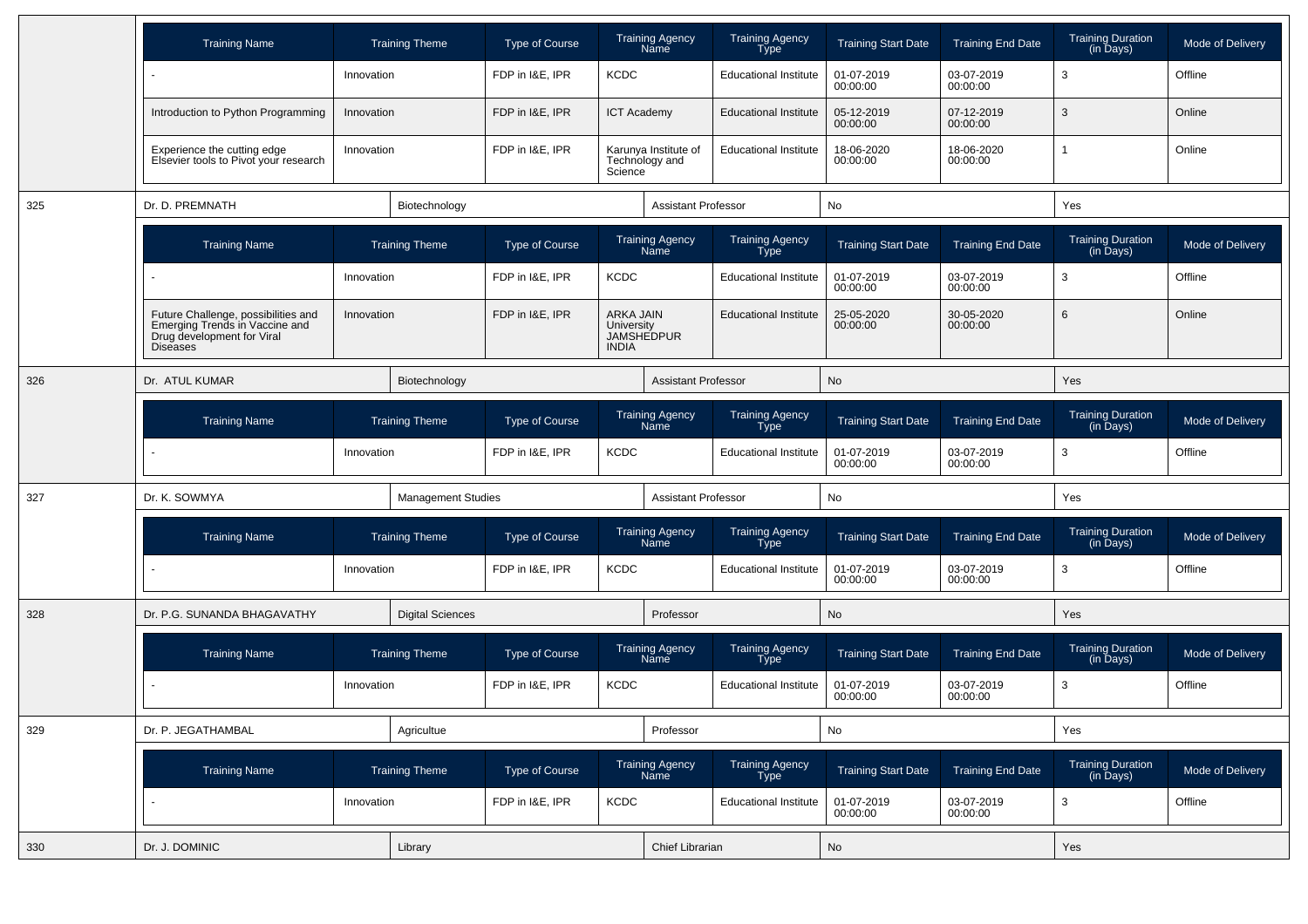|     | <b>Training Name</b>                                                                                                                                                                           |            | <b>Training Theme</b>         | Type of Course  |                                                       | <b>Training Agency</b><br>Name         | <b>Training Agency</b><br><b>Type</b> | <b>Training Start Date</b> | <b>Training End Date</b> | <b>Training Duration</b><br>(in Days) | Mode of Delivery |
|-----|------------------------------------------------------------------------------------------------------------------------------------------------------------------------------------------------|------------|-------------------------------|-----------------|-------------------------------------------------------|----------------------------------------|---------------------------------------|----------------------------|--------------------------|---------------------------------------|------------------|
|     | Faculty Development Program                                                                                                                                                                    | Innovation |                               | FDP in I&E, IPR | <b>KCDC</b>                                           |                                        | <b>Educational Institute</b>          | 01-07-2019<br>00:00:00     | 03-07-2019<br>00:00:00   | 3                                     | Offline          |
| 331 | Dr. A. JOHN DE BRITTO                                                                                                                                                                          |            | Examinations                  |                 |                                                       |                                        | <b>Controller of Examinations</b>     | No                         |                          | Yes                                   |                  |
|     | <b>Training Name</b>                                                                                                                                                                           |            | <b>Training Theme</b>         | Type of Course  |                                                       | <b>Training Agency</b><br>Name         | <b>Training Agency</b><br><b>Type</b> | <b>Training Start Date</b> | <b>Training End Date</b> | <b>Training Duration</b><br>(in Days) | Mode of Delivery |
|     | <b>Faculty Development Program</b>                                                                                                                                                             | Innovation |                               | FDP in I&E, IPR | <b>KCDC</b>                                           |                                        | <b>Educational Institute</b>          | 01-07-2019<br>00:00:00     | 03-07-2019<br>00:00:00   | 3                                     | Offline          |
| 332 | Dr. G.J. SAMATHANAM                                                                                                                                                                            |            | Research and Development      |                 |                                                       | <b>Director</b>                        |                                       | No                         |                          | Yes                                   |                  |
|     | <b>Training Name</b>                                                                                                                                                                           |            | <b>Training Theme</b>         | Type of Course  |                                                       | <b>Training Agency</b><br>Name         | <b>Training Agency</b><br><b>Type</b> | <b>Training Start Date</b> | <b>Training End Date</b> | <b>Training Duration</b><br>(in Days) | Mode of Delivery |
|     |                                                                                                                                                                                                | Innovation |                               | FDP in I&E, IPR | <b>KCDC</b>                                           |                                        | <b>Educational Institute</b>          | 01-07-2019<br>00:00:00     | 03-07-2019<br>00:00:00   | 3                                     | Offline          |
| 333 | Dr. S. ALBONES RAJ                                                                                                                                                                             |            | <b>Student Affairs Office</b> |                 |                                                       | Director                               |                                       | No                         |                          | Yes                                   |                  |
|     | <b>Training Name</b>                                                                                                                                                                           |            | <b>Training Theme</b>         | Type of Course  |                                                       | <b>Training Agency</b><br>Name         | Training Agency<br><b>Type</b>        | <b>Training Start Date</b> | <b>Training End Date</b> | <b>Training Duration</b><br>(in Days) | Mode of Delivery |
|     |                                                                                                                                                                                                | Innovation |                               | FDP in I&E, IPR | <b>KCDC</b>                                           |                                        | <b>Educational Institute</b>          | 01-07-2019<br>00:00:00     | 03-07-2019<br>00:00:00   | 3                                     | Offline          |
| 334 | Dr. A. KALEB RAJAN                                                                                                                                                                             |            | <b>Physical Education</b>     |                 |                                                       | Director                               |                                       | No                         |                          | Yes                                   |                  |
|     | <b>Training Name</b>                                                                                                                                                                           |            | <b>Training Theme</b>         | Type of Course  |                                                       | <b>Training Agency</b><br>Name         | <b>Training Agency</b><br><b>Type</b> | <b>Training Start Date</b> | <b>Training End Date</b> | <b>Training Duration</b><br>(in Days) | Mode of Delivery |
|     |                                                                                                                                                                                                | Innovation |                               | FDP in I&E, IPR | <b>KCDC</b>                                           |                                        | <b>Educational Institute</b>          | 01-07-2019<br>00:00:00     | 03-07-2019<br>00:00:00   | 3                                     | Offline          |
| 335 | Mr. K. BALASUBRAMANIAN                                                                                                                                                                         |            | <b>Mechanical Engineering</b> |                 |                                                       | <b>Assistant Professor</b>             |                                       | No                         |                          | Yes                                   |                  |
|     | <b>Training Name</b>                                                                                                                                                                           |            | <b>Training Theme</b>         | Type of Course  |                                                       | <b>Training Agency</b><br>Name         | Training Agency<br>Type               | <b>Training Start Date</b> | <b>Training End Date</b> | <b>Training Duration</b><br>(in Days) | Mode of Delivery |
|     | Faculty Development Program on<br>3D printing for Engineers held at<br>GCT Cbe                                                                                                                 | Innovation |                               | FDP in I&E, IPR | Academy                                               | AICTE Training and<br>Learning (ATAL)  | <b>Educational Institute</b>          | 29-10-2019<br>00:00:00     | 02-11-2019<br>00:00:00   | 5                                     | Offline          |
|     | AICTE Training and Learning<br>(ATAL) Academy sponsored<br>Faculty Development Programme<br>(FDP) on "3D Printing for<br>Engineers" held at Government<br>College of Technology, Coimbatore    | Innovation |                               | FDP in I&E, IPR | Government<br>College of<br>Technology,<br>Coimbatore |                                        | <b>Educational Institute</b>          | 29-10-2019<br>00:00:00     | 02-11-2019<br>00:00:00   | 5                                     | Offline          |
|     | Two days workshop on "3D Printing<br>Technology & Art of Project<br>Proposal and Technical<br>Article/Journal Writing", held at<br>Karunya Institute of Technology and<br>Sciences, Coimbatore | Innovation |                               | FDP in I&E, IPR | Sciences,<br>Coimbatore                               | Karunya Institute of<br>Technology and | <b>Educational Institute</b>          | 06-12-2019<br>00:00:00     | 07-12-2019<br>00:00:00   | $\overline{2}$                        | Offline          |
| 336 | Dr. M. Rajendran                                                                                                                                                                               |            | <b>Mechanical Engineering</b> |                 |                                                       | Professor                              |                                       | No                         |                          | Yes                                   |                  |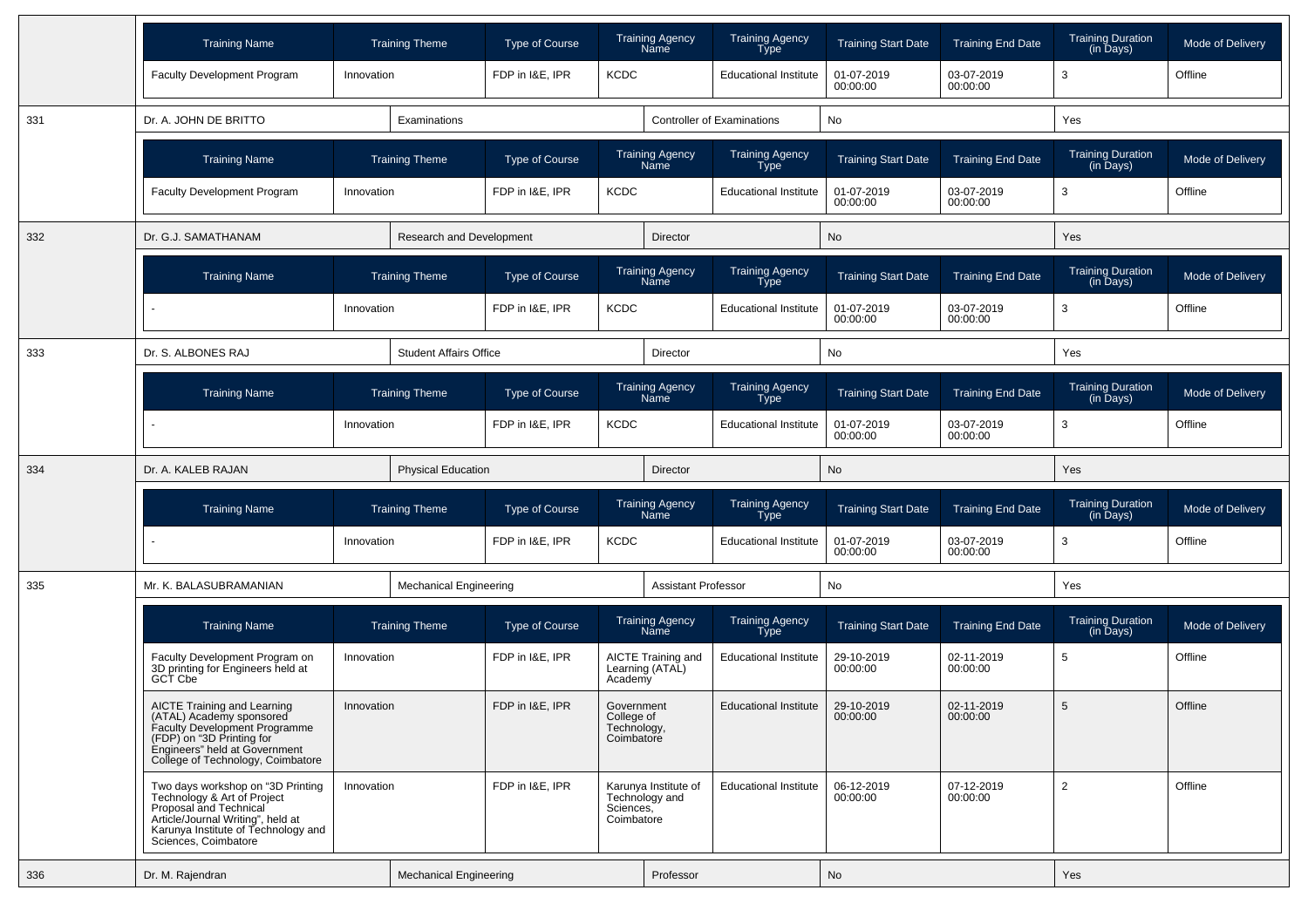|     | <b>Training Name</b>                                                                                                                                                                                      | <b>Training Theme</b> |                                     | Type of Course            |                                                       | <b>Training Agency</b><br>Name        | <b>Training Agency</b><br><b>Type</b> | <b>Training Start Date</b> | <b>Training End Date</b> | <b>Training Duration</b><br>(in Days)               | Mode of Delivery |
|-----|-----------------------------------------------------------------------------------------------------------------------------------------------------------------------------------------------------------|-----------------------|-------------------------------------|---------------------------|-------------------------------------------------------|---------------------------------------|---------------------------------------|----------------------------|--------------------------|-----------------------------------------------------|------------------|
|     | Faculty Development Program on<br>Artificial Intelligence in Electrical<br>Engineering Applications held at<br>NIT Pudhcherry                                                                             | Innovation            |                                     | FDP in I&E, IPR           | Academy                                               | AICTE Training and<br>Learning (ATAL) | <b>Educational Institute</b>          | 06-01-2020<br>00:00:00     | 10-01-2020<br>00:00:00   | 5                                                   | Offline          |
|     | <b>AICTE Training and Learning</b><br>(ATAL) Academy sponsored<br>Faculty Development Programme<br>(FDP) on "Industrial Robotics &<br>Automation" held at Government<br>College of Technology, Coimbatore | Innovation            |                                     | FDP in I&E. IPR           | Government<br>College of<br>Technology,<br>Coimbatore |                                       | <b>Educational Institute</b>          | 25-11-2019<br>00:00:00     | 29-11-2019<br>00:00:00   | 5                                                   | Offline          |
|     | Industrial visit & One day Industry-<br>Innovation<br>Institute exposure /training, held at<br>GTN Engineering (India) Ltd,<br>Palladam                                                                   |                       |                                     | FDP in I&E, IPR           | (India) Ltd,<br>Palladam                              | <b>GTN Engineering</b>                | Non-Govt. Agencies                    | 25-09-2019<br>00:00:00     | 25-09-2019<br>00:00:00   |                                                     | Offline          |
| 337 | Dr. Kumari Sugitha                                                                                                                                                                                        |                       | Agricultural                        |                           |                                                       | <b>Assistant Professor</b>            |                                       | <b>No</b>                  |                          | <b>No</b>                                           |                  |
| 338 | Dr. B. Navaneetham                                                                                                                                                                                        |                       | Agriculture                         |                           |                                                       | <b>Assistant Professor</b>            |                                       | No                         |                          | No                                                  |                  |
| 339 | Dr. Issac Manuel                                                                                                                                                                                          |                       | Agriculture                         |                           | Associate Professor                                   |                                       |                                       | No                         |                          | No                                                  |                  |
| 340 | Mr.D.Samuel Abraham                                                                                                                                                                                       |                       | <b>Civil Engineering</b>            |                           | <b>Assistant Professor</b>                            |                                       |                                       | No                         |                          | Yes                                                 |                  |
|     | <b>Training Name</b>                                                                                                                                                                                      |                       | <b>Training Theme</b>               | Type of Course            |                                                       | <b>Training Agency</b><br><b>Name</b> | <b>Training Agency</b><br><b>Type</b> | <b>Training Start Date</b> | <b>Training End Date</b> | <b>Training Duration</b><br>(in Days)               | Mode of Delivery |
|     | Artificial Intelligence: Concepts and<br>Applications                                                                                                                                                     | Innovation            |                                     | FDP in I&E. IPR           | <b>IIITDM</b>                                         |                                       | Govt. Agency<br>(Central)             | 04-12-2019<br>00:00:00     | 08-12-2019<br>00:00:00   | 5                                                   | Offline          |
| 341 | Dr.Mythily                                                                                                                                                                                                |                       | <b>Computer Science Engineering</b> |                           |                                                       | <b>Assistant Professor</b>            |                                       | No                         |                          | Yes                                                 |                  |
|     | <b>Training Name</b>                                                                                                                                                                                      |                       | <b>Training Theme</b>               | <b>Type of Course</b>     |                                                       | Training Agency<br>Name               | Training Agency<br>Type               | <b>Training Start Date</b> | <b>Training End Date</b> | <b>Training Duration</b><br>$(in \overline{D}$ ays) | Mode of Delivery |
|     | Problem solving through<br>Programming in C                                                                                                                                                               | Innovation            |                                     | Short term<br>Certificate | <b>NPTEL</b>                                          |                                       | Govt. Agency<br>(Central)             | 01-07-2019<br>00:00:00     | 01-10-2019<br>00:00:00   | 93                                                  | Online           |

## Section 3 > i : List Idea/Innovation Centric Student Clubs Are Functional at the HEI with Access to Co-working Space/Work-stations for Students with Facilities &<br>Equipment Available to promote and Support Innovation, Entre

| Srno           | Name of Student Club                                     | Type of Club | Year of Establishment | Type of Facilities<br>Available at the Club | <b>Student Club</b><br>with Access to<br>Other I&E<br>Facilities at the<br><b>HEI</b> | No of<br>Programs/Activiti<br>es Organized by<br>the Student Club<br>During the AY<br>2019-20 | Student Club<br>Team Lead<br>Name | <b>Student Club Team</b><br><b>Lead Email</b> | <b>Student Club Team</b><br><b>Lead Phone</b> |
|----------------|----------------------------------------------------------|--------------|-----------------------|---------------------------------------------|---------------------------------------------------------------------------------------|-----------------------------------------------------------------------------------------------|-----------------------------------|-----------------------------------------------|-----------------------------------------------|
|                | 3D Printing and Additive<br><b>Manufacturing Mission</b> | Idea Club    | 2017                  | Co-working Space                            | Centre of<br>Excellence with<br><b>Advance Tools</b>                                  | 6                                                                                             | Vasanth P                         | vasanthp18@karunya.<br>edu.in                 | 9600305622                                    |
| $\overline{2}$ | <b>Smart City Mission</b>                                | Idea Club    | 2017                  | Co-working Space                            | Centre of<br>Excellence with<br><b>Advance Tools</b>                                  | 31                                                                                            | <b>Cyril Samuel</b>               | cyrilsamuel@karunya.<br>  edu.in              | 9344835708                                    |
| 3              | <b>Cyber Security Knowledge Mission</b>                  | Idea Club    | 2017                  | Co-working Space                            | Centre of<br>Excellence with<br><b>Advance Tools</b>                                  |                                                                                               | <b>Clement Merwin</b><br>Joshua   | clementmerwin@karun<br>ya.edu.in              | 995211958                                     |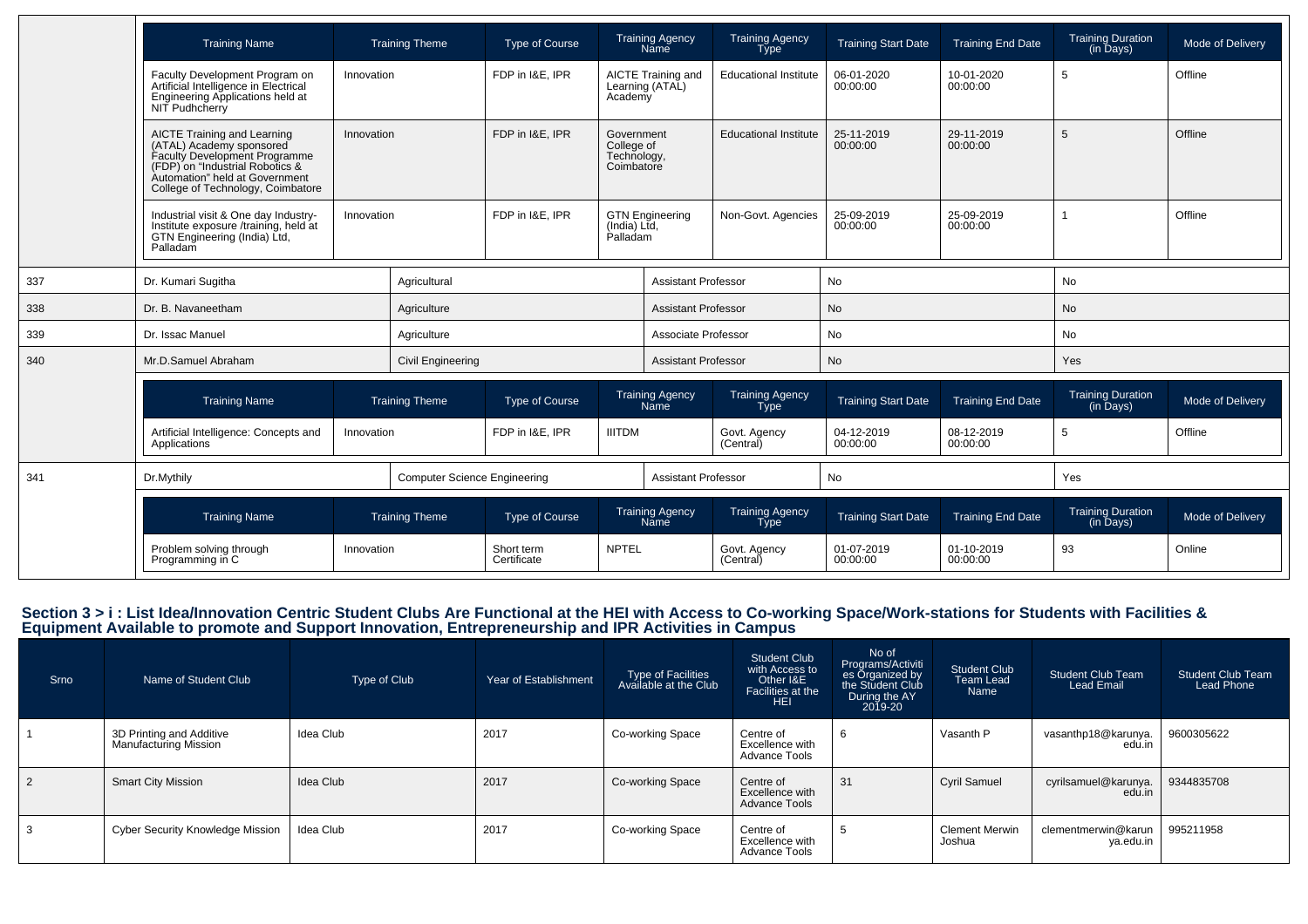| $\overline{4}$ | Data Analytics and Blockchain<br>Technology mission    | <b>Idea Club</b> | 2017 | Co-working Space | Centre of<br>Excellence with<br><b>Advance Tools</b> | 6              | Arnab Saha                             | rnabsaha@karunya.ed<br>u.in        | 9476374054 |
|----------------|--------------------------------------------------------|------------------|------|------------------|------------------------------------------------------|----------------|----------------------------------------|------------------------------------|------------|
| 5              | Drone Technology for Agriculture<br>Mission            | <b>Idea Club</b> | 2017 | Co-working Space | Centre of<br>Excellence with<br><b>Advance Tools</b> | 3              | Anikete Paranik                        | anikete8paranik@gmai<br>I.com      | 720085195  |
| 6              | Green Energy Technology Mission                        | <b>Idea Club</b> | 2017 | Co-working Space | Centre of<br>Excellence with<br><b>Advance Tools</b> | $\overline{7}$ | John Roby                              | johnroby22@gmail.co<br>m           | 8075832025 |
| $\overline{7}$ | <b>Green and Sustainable</b><br>Manufacturing          | <b>Idea Club</b> | 2017 | Co-working Space | Centre of<br>Excellence with<br><b>Advance Tools</b> |                | Swapnesh<br>Prashar                    | parasharswapnesh98<br>@gmail.com   | 8610066890 |
| 8              | KITS-Wetland Conservation<br><b>Mission</b>            | <b>Idea Club</b> | 2017 | Co-working Space | Centre of<br>Excellence with<br><b>Advance Tools</b> |                | Kevin Enoch P                          | kevinenoch@karunya.<br>edu.in      | 8754777193 |
| 9              | Machine Learning Technologies for<br>Societal Problems | <b>Idea Club</b> | 2017 | Co-working Space | Centre of<br>Excellence with<br><b>Advance Tools</b> | 9              | Gajjala<br>Nagaveda Sai<br>Kumar Reddy | gajjalanagaveda@karu<br>nya.edu.in | 9121739250 |
| 10             | <b>Technology Mission for Rural</b><br>Development     | <b>Idea Club</b> | 2017 | Co-working Space | Centre of<br>Excellence with<br><b>Advance Tools</b> | 5              | Ramachandran                           | ramachandran@karun<br>ya.edu.in    | 8838677021 |
| 11             | Technology Mission Robotics in<br>Everyday Life        | <b>Idea Club</b> | 2017 | Co-working Space | Centre of<br>Excellence with<br><b>Advance Tools</b> | 9              | Antony Alex<br>Pandian                 | antonyalex18@karuny<br>a.edu       | 9626565537 |
| 12             | Satellite and GIS Application<br><b>Mission</b>        | <b>Idea Club</b> | 2017 | Co-working Space | Centre of<br>Excellence with<br><b>Advance Tools</b> | $\overline{7}$ | <b>ANGELIN PRIYA</b>                   | angelinpriya@karunya.<br>edu.in    | 9095372525 |
| 13             | Small Satellite Technology<br>Mission                  | <b>Idea Club</b> | 2017 | Co-working Space | Centre of<br>Excellence with<br><b>Advance Tools</b> | 12             | Sarah Ann Jacob                        | sarahann@karunya.ed<br>u.in        | 8330888172 |
| 14             | Smart Technology for Precision<br>Farming Mission      | <b>Idea Club</b> | 2017 | Co-working Space | Centre of<br>Excellence with<br><b>Advance Tools</b> | 3              | Evangeline<br>Shirley                  | evangelinej@karunya.<br>edu.in     | 6379560149 |
| 15             | <b>Food Security Mission</b>                           | <b>Idea Club</b> | 2017 | Co-working Space | Centre of<br>Excellence with<br><b>Advance Tools</b> |                | Ria Mariam<br>Jacob                    | riamariamjacob@karun<br>ya.edu.in  | 9946354660 |

## **Section 3 > ii > a : List the Pre-Incubation Facility (Tinkering Lab/Makers' Space/Design Centre/New Gen IEDC/IEDC/EDC/Innovation Centre/Startup Cell) (>= 600 Sq. Ft. Floor Area)**

| Srno | Name of Pre-<br><b>Incubation Centre</b> | Type of<br>acility | Year of<br>Establishme<br>nt | Type of<br>Facilities<br>Available at<br>the Centre | Pre-Incubation<br>with Access to<br>Other I&E<br>Facilities at the<br>HEI | Name of the<br>Funding<br><b>Schemes</b><br>Available<br>with Pre-<br>Incubation<br>Unit, if any<br>(Optional) | <b>Facility Details</b> | <b>Total Nos of Dedicated</b><br>Executive/Management<br>team Strength Engaged at<br>the Facility | Had the Pre-Incubation<br>Unit Provided any<br>Funding Support for<br>Idea/Prototype/Innovati<br>on Development and<br>implementation during<br>the Financial Year<br>2019-20 | Had institute<br>Generated Income<br>either from Services<br>Offered by Pre-<br><b>Incubation</b><br>Centre/Facilities? | Had institute spent expenses either<br>from own resource/received fund<br>towards Establishment/Operation<br>of Pre-Incubation Centre/Facilities? |
|------|------------------------------------------|--------------------|------------------------------|-----------------------------------------------------|---------------------------------------------------------------------------|----------------------------------------------------------------------------------------------------------------|-------------------------|---------------------------------------------------------------------------------------------------|-------------------------------------------------------------------------------------------------------------------------------------------------------------------------------|-------------------------------------------------------------------------------------------------------------------------|---------------------------------------------------------------------------------------------------------------------------------------------------|
|------|------------------------------------------|--------------------|------------------------------|-----------------------------------------------------|---------------------------------------------------------------------------|----------------------------------------------------------------------------------------------------------------|-------------------------|---------------------------------------------------------------------------------------------------|-------------------------------------------------------------------------------------------------------------------------------------------------------------------------------|-------------------------------------------------------------------------------------------------------------------------|---------------------------------------------------------------------------------------------------------------------------------------------------|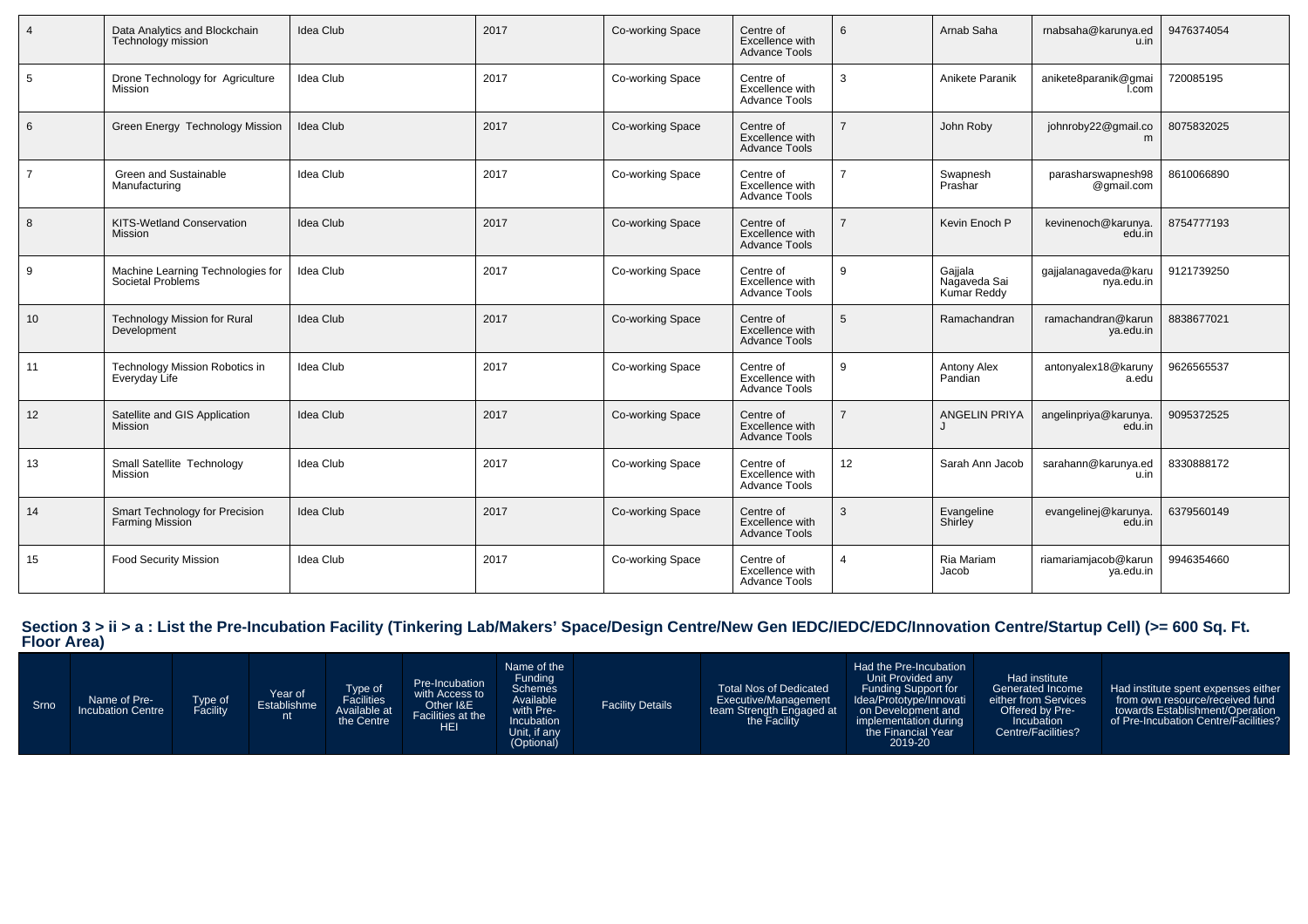# **Section 3 > ii > a : List the Pre-Incubation Facility (Tinkering Lab/Makers' Space/Design Centre/New Gen IEDC/IEDC/EDC/Innovation Centre/Startup Cell) (>= 600 Sq. Ft. Floor Area)**

| $\mathbf{1}$   | Karunya<br>Innovation<br>Design Studio | Innovation<br>Centre | 2016                   | Work<br>Stations                      | <b>Innovation Labs</b>               | Innovation<br>Labs                    | Mr.<br>Facility<br>Incharge<br>Vinodh<br>Name<br>Ewards<br>ewards<br>Facility<br>@karu<br>Incharge<br>Email<br>nya.ed<br>τú<br>989464<br>Facility<br>Incharge<br>0985<br>Phone                     | 3              |                              | No                           | No        |             | Yes                                                                                                                  |
|----------------|----------------------------------------|----------------------|------------------------|---------------------------------------|--------------------------------------|---------------------------------------|----------------------------------------------------------------------------------------------------------------------------------------------------------------------------------------------------|----------------|------------------------------|------------------------------|-----------|-------------|----------------------------------------------------------------------------------------------------------------------|
|                |                                        |                      | Source of Grant / Fund |                                       |                                      |                                       | <b>Agency Name</b>                                                                                                                                                                                 |                |                              | Agency Type                  |           |             | Total Grants / Funds Received by Pre-<br>Incubation & Incubation Centre / Facilities<br>exists in Campus (In Rupees) |
|                | Institute's Own Fund / Resource        |                      |                        |                                       |                                      | <b>KITS</b>                           |                                                                                                                                                                                                    |                |                              | <b>Educational Institute</b> |           | $\mathbf 0$ |                                                                                                                      |
| $\overline{2}$ | <b>IPR Cell</b>                        | Innovation<br>Centre | 2016                   | Work<br><b>Stations</b>               | Innovation Labs                      | Innovation<br>Labs                    | Dr.<br>Facility<br>Incharge<br>Thoma<br>s<br>Name<br>George<br>thomas<br>Facility<br>george<br>@karu<br>Incharge<br>Email<br>nya.ed<br><b>u</b><br>944329<br>Facility<br>Incharge<br>Phone<br>2426 | $\overline{2}$ |                              | <b>No</b>                    | <b>No</b> |             | Yes                                                                                                                  |
|                |                                        |                      | Source of Grant / Fund |                                       |                                      |                                       | <b>Agency Name</b>                                                                                                                                                                                 |                |                              | Agency Type                  |           |             | Total Grants / Funds Received by Pre-<br>Incubation & Incubation Centre / Facilities<br>exists in Campus (In Rupees) |
|                | Institute's Own Fund / Resource        |                      |                        |                                       |                                      | <b>KITS</b>                           |                                                                                                                                                                                                    |                |                              | <b>Educational Institute</b> |           | 9360100     |                                                                                                                      |
| $\mathbf{3}$   | Karunya Media<br>Centre                | Maker's<br>Space     | 2016                   | Co-working<br>Space, Work<br>Stations | Innovation<br>Labs, Student<br>Clubs | Innovation<br>Labs, Studen<br>t Clubs | Mr.<br>Facility<br>Incharge<br>Caleb<br>Andre<br>Name<br>W<br>caleb<br>Facility<br>Incharge<br>@karu<br>nya.ed<br>Email<br>τū<br>995230<br>Facility<br>Incharge<br>6301<br>Phone                   | 3              |                              | Yes                          | No        |             | Yes                                                                                                                  |
|                |                                        |                      |                        |                                       |                                      |                                       |                                                                                                                                                                                                    |                |                              |                              |           |             |                                                                                                                      |
|                |                                        |                      | Source of Grant / Fund |                                       |                                      |                                       | Agency Name                                                                                                                                                                                        |                |                              | Agency Type                  |           |             | Total Grants / Funds Received by Pre-<br>Incubation & Incubation Centre / Facilities<br>exists in Campus (In Rupees) |
|                | Institute's Own Fund / Resource        |                      |                        |                                       |                                      | <b>KITS</b>                           |                                                                                                                                                                                                    |                | <b>Educational Institute</b> |                              |           | 11847631.66 |                                                                                                                      |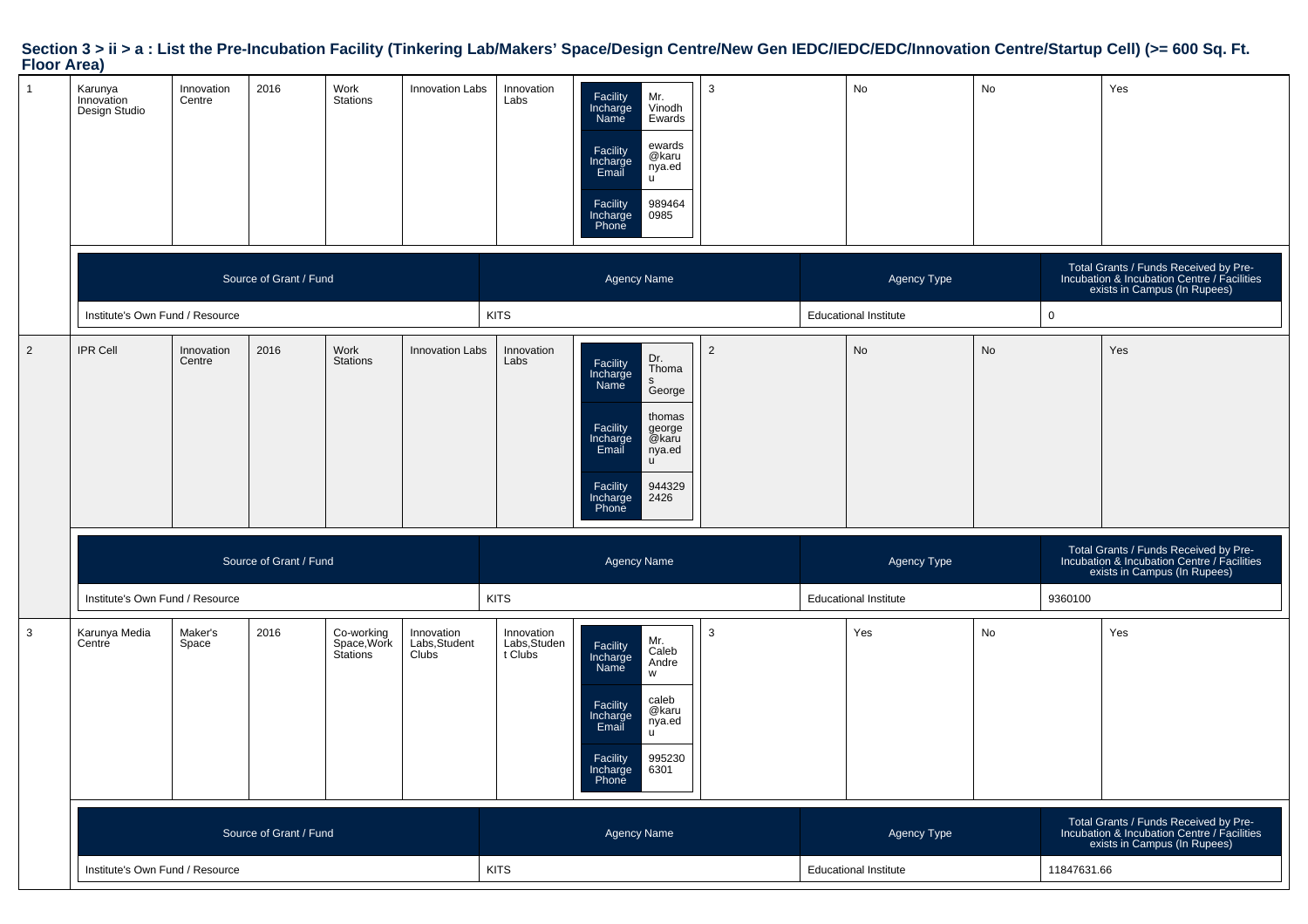| Srno         | Name of CoE Facility                             | Year of<br>Establishment | CoE with Access<br>to Other I&E<br>Facilities at the<br><b>HEI</b> | Name of the<br>Funding<br><b>Schemes</b><br>Available with<br>CoE, if any<br>(Optional) | <b>Facility Details</b>                                                                                                                                                     | <b>Total Nos of</b><br>Dedicated<br>Executive/Manag<br>ement team<br>Strength<br>Engaged at the<br>Facility |    | Had the CoE Provided any<br>Funding Support for<br>Idea/Prototype/Innovation<br>Development and<br>implementation during the<br>Financial Year 2019-20? | Had institute Generated Income<br>either from Services Offered by CoE<br>Centre/Facilities?                                                                                                                                                                                                                                                            |                                       | Had institute spent expenses<br>either from own<br>resource/received fund towards<br>Establishment/Operation of<br>CoE Centre/Facilities? |
|--------------|--------------------------------------------------|--------------------------|--------------------------------------------------------------------|-----------------------------------------------------------------------------------------|-----------------------------------------------------------------------------------------------------------------------------------------------------------------------------|-------------------------------------------------------------------------------------------------------------|----|---------------------------------------------------------------------------------------------------------------------------------------------------------|--------------------------------------------------------------------------------------------------------------------------------------------------------------------------------------------------------------------------------------------------------------------------------------------------------------------------------------------------------|---------------------------------------|-------------------------------------------------------------------------------------------------------------------------------------------|
| $\mathbf{1}$ | Water Institute - Centre<br>of Excellence        | 2009                     | Innovation Labs                                                    |                                                                                         | Facility<br>Incharge<br>Name<br>Dr.<br>E.J.<br>James<br>ejjame<br>s@kar<br>Facility<br>Incharge<br>Email<br>unya.e<br>du<br>94878<br>46504<br>Facility<br>Incharge<br>Phone | 3                                                                                                           | No |                                                                                                                                                         | Yes<br><b>Total Annual</b><br>Income from<br>Training and<br>Skill<br>Development<br>Services (In<br>Rupees)<br><b>Total Annual</b><br>Income from<br>Technical and<br>Business)<br>Mentoring<br>Services (In<br>Rupees)<br><b>Total Annual</b><br>Income from<br>Office Space<br>and Rental<br>Services to<br>Start-<br>ups/Innovators<br>(In Rupees) | $\mathbf 0$<br>4260000<br>$\mathbf 0$ | Yes                                                                                                                                       |
|              |                                                  | Source of Grant / Fund   |                                                                    |                                                                                         | <b>Agency Name</b>                                                                                                                                                          |                                                                                                             |    | Agency Type                                                                                                                                             |                                                                                                                                                                                                                                                                                                                                                        |                                       | Total Grants / Funds Received by CoE<br>Facility exists in Campus (In Rupees)                                                             |
|              | Institute's Own Fund / Resource                  |                          |                                                                    | <b>KITS</b>                                                                             |                                                                                                                                                                             |                                                                                                             |    | <b>Educational Institute</b>                                                                                                                            |                                                                                                                                                                                                                                                                                                                                                        | 2311693                               |                                                                                                                                           |
| 2            | Centre for Research in<br>Semi Conductor Devices | 2018                     | <b>Innovation Labs</b>                                             |                                                                                         | Facility<br>Dr. D.<br>Incharge<br>Nirmal<br>Name<br>nirmal<br>Facility<br>@karu<br>Incharge<br>Email<br>nya.ed<br>u.<br>97894<br>Facility<br>98810<br>Incharge<br>Phone     | 3                                                                                                           | No |                                                                                                                                                         | No                                                                                                                                                                                                                                                                                                                                                     |                                       | Yes                                                                                                                                       |
|              |                                                  | Source of Grant / Fund   |                                                                    |                                                                                         |                                                                                                                                                                             | <b>Agency Name</b>                                                                                          |    | Agency Type                                                                                                                                             |                                                                                                                                                                                                                                                                                                                                                        |                                       | Total Grants / Funds Received by CoE<br>Facility exists in Campus (In Rupees)                                                             |
|              | Institute's Own Fund / Resource                  |                          |                                                                    | <b>KITS</b>                                                                             |                                                                                                                                                                             |                                                                                                             |    | <b>Educational Institute</b>                                                                                                                            |                                                                                                                                                                                                                                                                                                                                                        | 225870                                |                                                                                                                                           |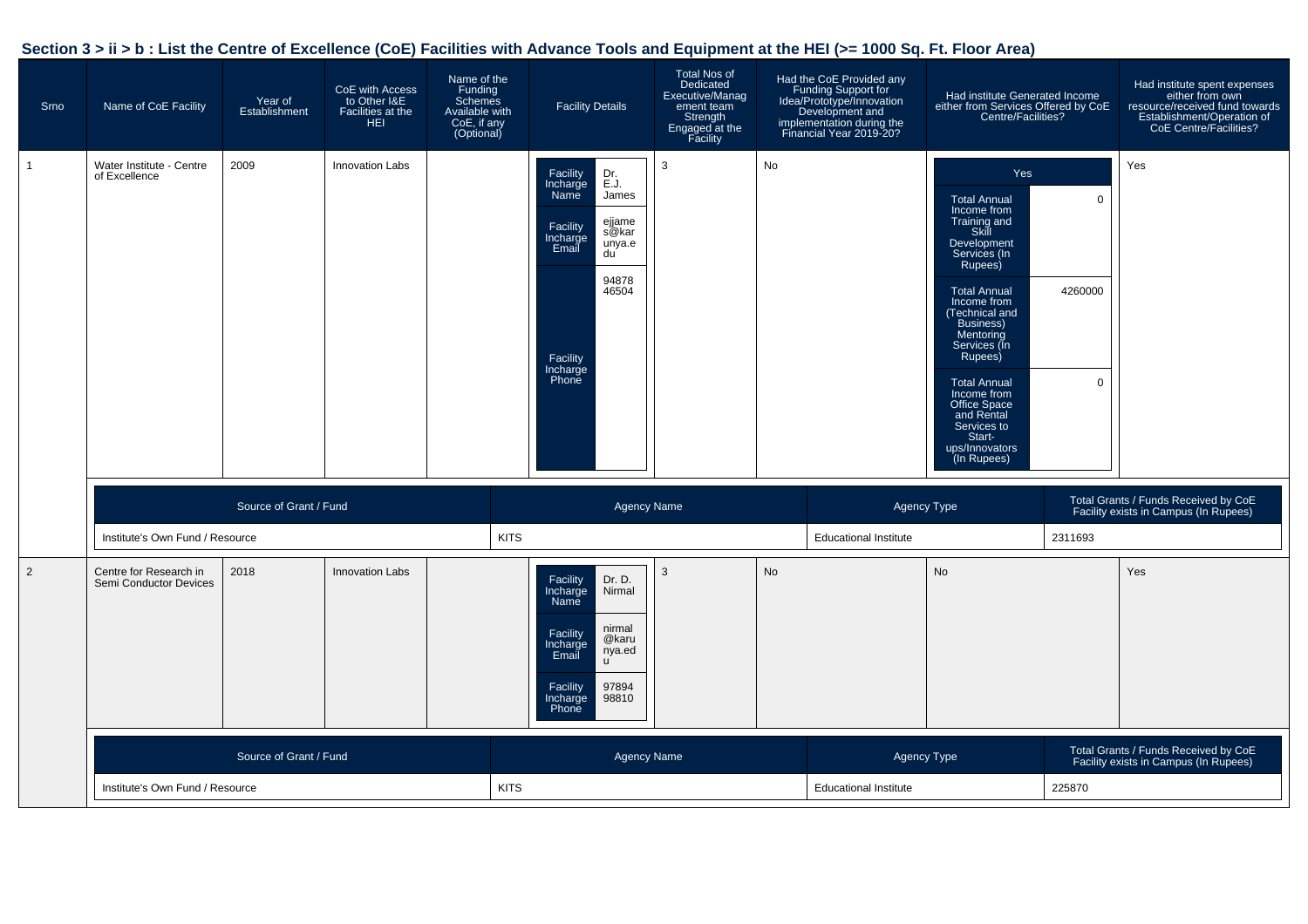|                |                                                                      |                        |                 |             |                                                                                                                                                                                              | . .            |    |                              |                                                                                                                                                                                                                                                                                                                                                         |                  |                                                                               |
|----------------|----------------------------------------------------------------------|------------------------|-----------------|-------------|----------------------------------------------------------------------------------------------------------------------------------------------------------------------------------------------|----------------|----|------------------------------|---------------------------------------------------------------------------------------------------------------------------------------------------------------------------------------------------------------------------------------------------------------------------------------------------------------------------------------------------------|------------------|-------------------------------------------------------------------------------|
| 3              | Centre for Excellence in<br><b>VLSI Design</b>                       | 2018                   | Innovation Labs |             | Facility<br>Incharge<br>Name<br>Dr.<br>Jaculin<br>e Moni<br>moni@<br>Facility<br>Incharge<br>Email<br>karuny<br>a.edu<br>Facility<br>Incharge<br>Phone<br>94435<br>77599                     | $\overline{2}$ | No |                              | No                                                                                                                                                                                                                                                                                                                                                      |                  | Yes                                                                           |
|                |                                                                      | Source of Grant / Fund |                 |             | <b>Agency Name</b>                                                                                                                                                                           |                |    | Agency Type                  |                                                                                                                                                                                                                                                                                                                                                         |                  | Total Grants / Funds Received by CoE<br>Facility exists in Campus (In Rupees) |
|                | Institute's Own Fund / Resource                                      |                        |                 | <b>KITS</b> |                                                                                                                                                                                              |                |    | <b>Educational Institute</b> |                                                                                                                                                                                                                                                                                                                                                         | 293555           |                                                                               |
| $\overline{4}$ | Centre for Research in<br>Material Science and<br>Thermal Management | 2018                   | Innovation Labs |             | Dr. L.<br>Facility<br>Incharge<br>Name<br>Godso<br>n<br>Asirvat<br>ham<br>godso<br>Facility<br>Incharge<br>Email<br>n@kar<br>unya.e<br>du<br>Facility<br>99944<br>55741<br>Incharge<br>Phone | $\overline{2}$ | No |                              | No                                                                                                                                                                                                                                                                                                                                                      |                  | Yes                                                                           |
|                |                                                                      | Source of Grant / Fund |                 |             | <b>Agency Name</b>                                                                                                                                                                           |                |    | Agency Type                  |                                                                                                                                                                                                                                                                                                                                                         |                  | Total Grants / Funds Received by CoE<br>Facility exists in Campus (In Rupees) |
|                | Institute's Own Fund / Resource                                      |                        |                 | <b>KITS</b> |                                                                                                                                                                                              |                |    | <b>Educational Institute</b> |                                                                                                                                                                                                                                                                                                                                                         | 595636.35        |                                                                               |
| 5              | Centre for Research in<br>Metallurgy                                 | 2018                   | Innovation Labs |             | Dr.<br>Robins<br>Facility<br>Incharge<br>Name<br>on<br>Smart<br>smart<br>Facility<br>@karu<br>Incharge<br>Email<br>nya.ed<br>u<br>97873<br>34463<br>Facility<br>Incharge<br>Phone            | $\overline{2}$ | No |                              | Yes<br><b>Total Annual</b><br>Income from<br>Training and<br>Skill<br>Development<br>Services (In<br>Rupees)<br><b>Total Annual</b><br>Income from<br>(Technical and<br>Business)<br>Mentoring<br>Services (In<br>Rupees)<br><b>Total Annual</b><br>Income from<br>Office Space<br>and Rental<br>Services to<br>Start-<br>ups/Innovators<br>(In Rupees) | 0<br>119298<br>0 | Yes                                                                           |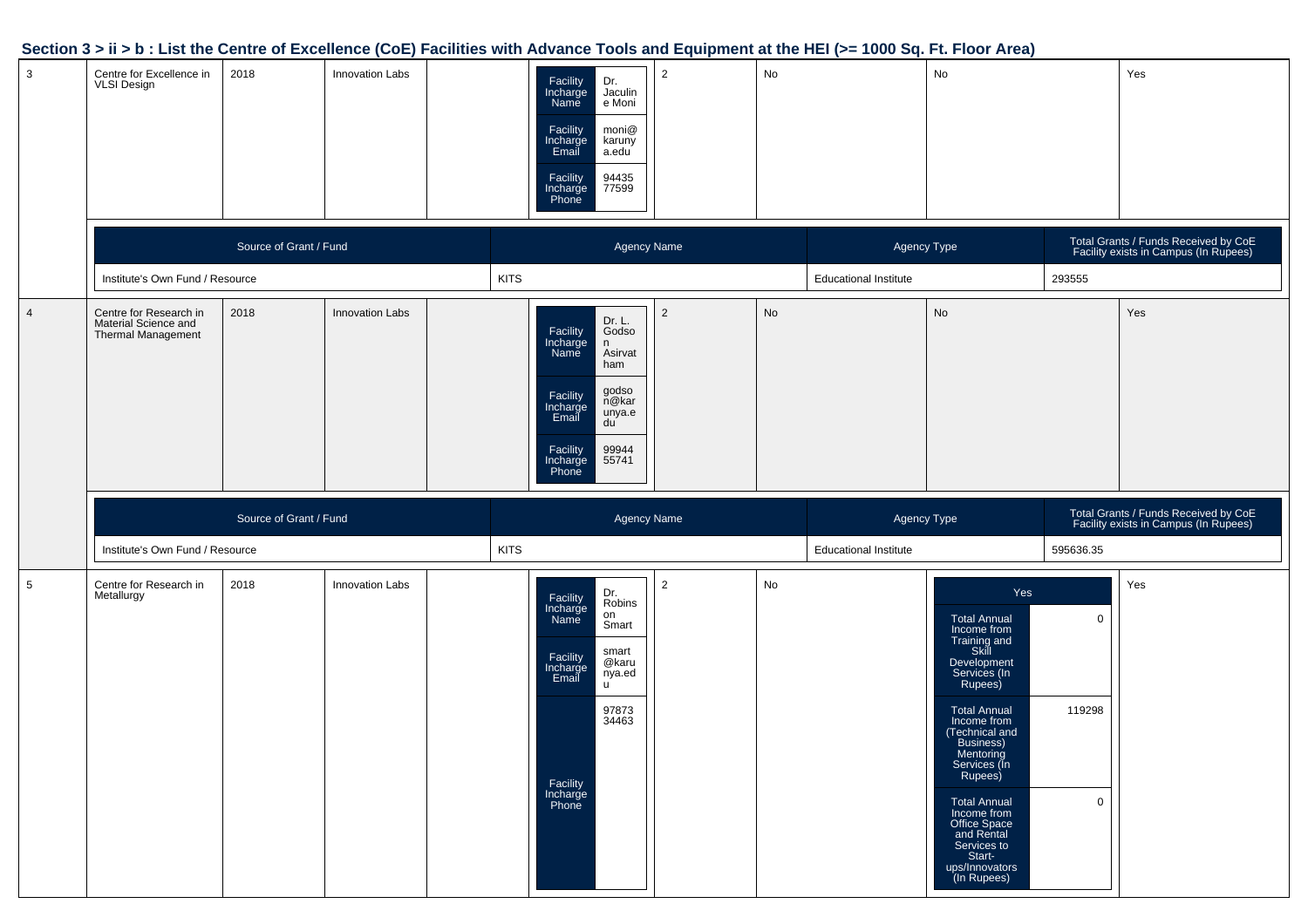|                | Source of Grant / Fund                                   |                        |                                                               |             | <b>Agency Name</b>                                                                                                                                                                   |                |    | Agency Type                  |    |         | Total Grants / Funds Received by CoE<br>Facility exists in Campus (In Rupees) |
|----------------|----------------------------------------------------------|------------------------|---------------------------------------------------------------|-------------|--------------------------------------------------------------------------------------------------------------------------------------------------------------------------------------|----------------|----|------------------------------|----|---------|-------------------------------------------------------------------------------|
|                |                                                          |                        |                                                               |             |                                                                                                                                                                                      |                |    |                              |    | 1817200 |                                                                               |
| 6              | Centre for Research in<br>Aerodynamics and<br>Propulsion | 2018                   | <b>Innovation Labs</b>                                        |             | Facility<br>Incharge<br>Name<br>Dr.Aldi<br>n<br>Justin<br>aldinju<br>Facility<br>Incharge<br>Email<br>stin@k<br>arunya<br>.edu<br>90476<br>53317<br>Facility<br>Incharge<br>Phone    | $\overline{2}$ | No |                              | No |         | Yes                                                                           |
|                |                                                          | Source of Grant / Fund |                                                               |             | <b>Agency Name</b>                                                                                                                                                                   |                |    | Agency Type                  |    |         | Total Grants / Funds Received by CoE<br>Facility exists in Campus (In Rupees) |
|                | Institute's Own Fund / Resource                          |                        |                                                               | <b>KITS</b> |                                                                                                                                                                                      |                |    | <b>Educational Institute</b> |    | 32064   |                                                                               |
| $\overline{7}$ | Karunya Salzer<br>Innovation Centre                      | 2017                   | Innovation<br>Labs, IPR<br>Cell/Technology<br>Transfer Centre |             | Facility<br>Dr.J<br>Incharge<br>Name<br>Jayaku<br>már<br>jayaku<br>mar@<br>Facility<br>Incharge<br>karuny<br>Email<br>a.edu<br>Facility<br>98942<br>88068<br>Incharge<br>Phone       | $\overline{2}$ | No |                              | No |         | No                                                                            |
| 8              | Wind Energy Centre                                       | 2008                   | Innovation<br>Park/Research<br>Park                           |             | $Pr_{P} M S$<br>Facility<br>Incharge<br>Name<br>Subath<br>ra<br>subath<br>Facility<br>Incharge<br>Email<br>ra@ka<br>runya.<br>edu<br>Facility<br>94860<br>35316<br>Incharge<br>Phone | $\overline{2}$ | No |                              | No |         | No                                                                            |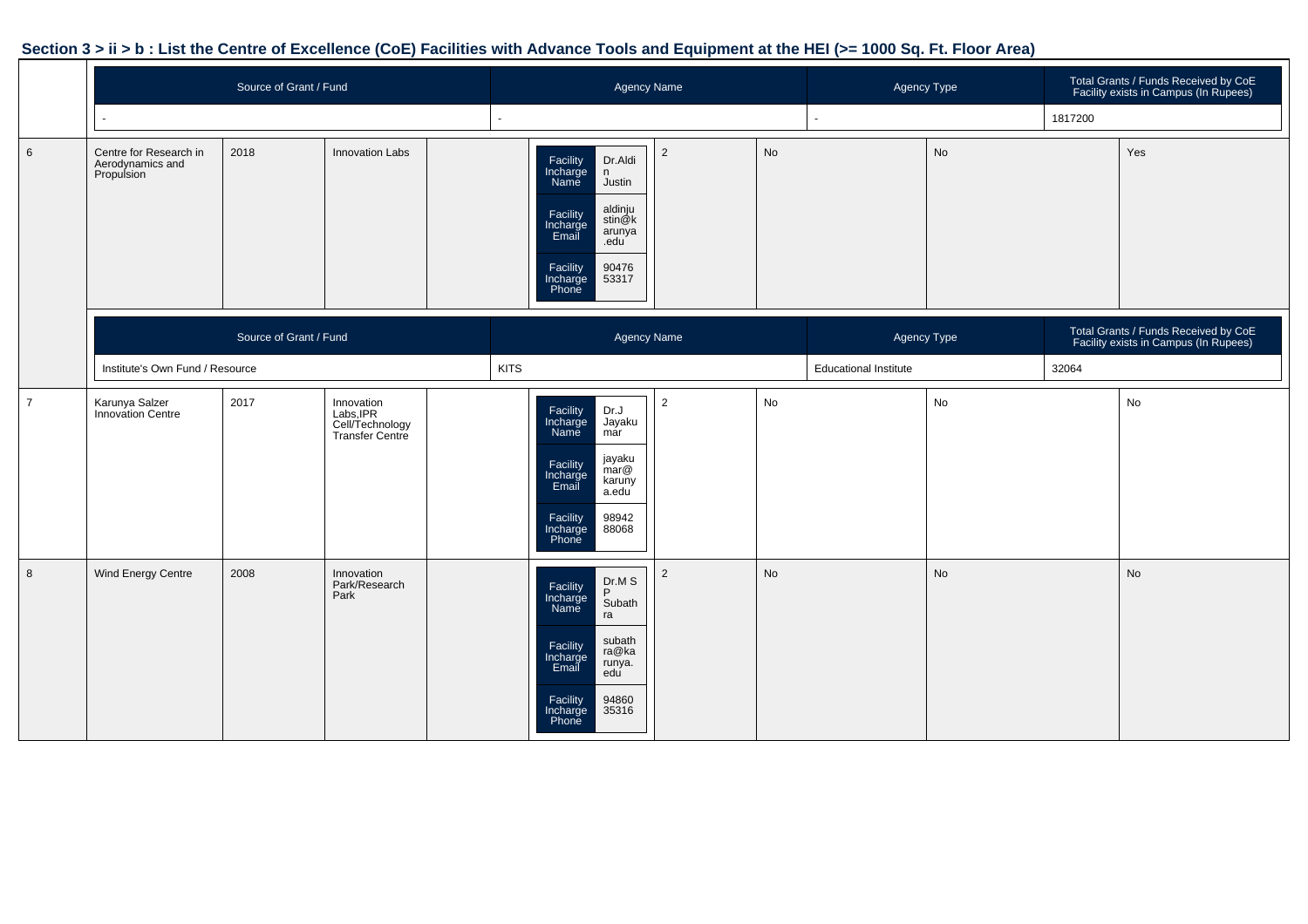| 9  | Centre for Microalgae for<br>high value products          | 2018                   | <b>Innovation Labs</b> | $\overline{2}$<br>Dr.Jibu<br>Facility<br>Incharge<br>Name<br>Thoma<br>$\mathsf{s}$<br>jibutho<br>Facility<br>Incharge<br>Email<br>mass@<br>karuny<br>a.edu<br>94878<br>Facility<br>Incharge<br>46639<br>Phone | No        |                              | No |        | Yes                                                                           |
|----|-----------------------------------------------------------|------------------------|------------------------|---------------------------------------------------------------------------------------------------------------------------------------------------------------------------------------------------------------|-----------|------------------------------|----|--------|-------------------------------------------------------------------------------|
|    |                                                           | Source of Grant / Fund |                        | <b>Agency Name</b>                                                                                                                                                                                            |           | Agency Type                  |    |        | Total Grants / Funds Received by CoE<br>Facility exists in Campus (In Rupees) |
|    | Institute's Own Fund / Resource                           |                        |                        | <b>KITS</b>                                                                                                                                                                                                   |           | <b>Educational Institute</b> |    | 35400  |                                                                               |
| 10 | Centre for Small Animal<br>Assays for Biotech<br>Research | 2018                   | <b>Innovation Labs</b> | $\overline{2}$<br>Facility<br>Incharge<br>Name<br>Dr.P<br>Levin<br>Anbu<br>levin@<br>Facility<br>Incharge<br>karuny<br>Email<br>a.edu<br>98408<br>Facility<br>Incharge<br>17903<br>Phone                      | <b>No</b> |                              | No |        | Yes                                                                           |
|    |                                                           | Source of Grant / Fund |                        | <b>Agency Name</b>                                                                                                                                                                                            |           | Agency Type                  |    |        | Total Grants / Funds Received by CoE<br>Facility exists in Campus (In Rupees) |
|    | Institute's Own Fund / Resource                           |                        |                        | <b>KITS</b>                                                                                                                                                                                                   |           | <b>Educational Institute</b> |    | 414086 |                                                                               |
| 11 | Karunya Media Centre<br>(KMC)                             | 2018                   | <b>Innovation Labs</b> | 3<br>Mr.<br>Caleb<br>Andre<br>Facility<br>Incharge<br>Name<br>W<br>caleb<br>Facility<br>Incharge<br>Email<br>@karu                                                                                            | No        |                              | No |        | Yes                                                                           |
|    |                                                           |                        |                        | nya.ed<br>99523<br>Facility<br>Incharge<br>06301<br>Phone                                                                                                                                                     |           |                              |    |        |                                                                               |
|    |                                                           | Source of Grant / Fund |                        | <b>Agency Name</b>                                                                                                                                                                                            |           | Agency Type                  |    |        | Total Grants / Funds Received by CoE<br>Facility exists in Campus (In Rupees) |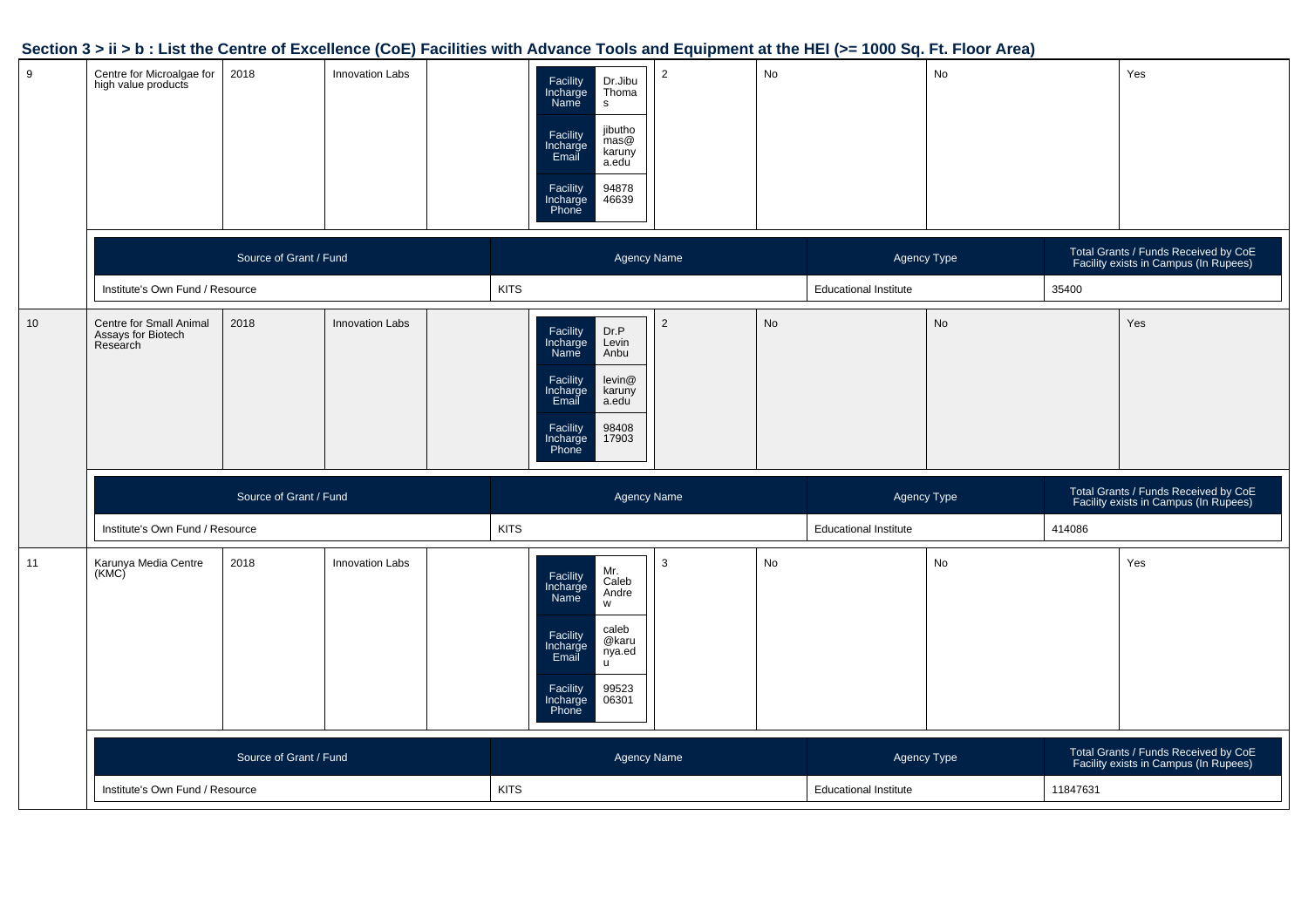| 12 | Centre for Food Science<br>and Technology | 2018                   | <b>Innovation Labs</b> | Facility<br>Incharge<br>Name<br>Dr. K.<br>Thang<br>avel<br>kthang<br>Facility<br>Incharge<br>Email<br>avel $@$<br>karuny<br>a.edu<br>94439<br>40696<br>Facility<br>Incharge<br>Phone     | $\overline{2}$ | <b>No</b> |                              | No |             | Yes                                                                           |
|----|-------------------------------------------|------------------------|------------------------|------------------------------------------------------------------------------------------------------------------------------------------------------------------------------------------|----------------|-----------|------------------------------|----|-------------|-------------------------------------------------------------------------------|
|    |                                           | Source of Grant / Fund |                        | Agency Name                                                                                                                                                                              |                |           | Agency Type                  |    |             | Total Grants / Funds Received by CoE<br>Facility exists in Campus (In Rupees) |
|    | Institute's Own Fund / Resource           |                        |                        | <b>KITS</b>                                                                                                                                                                              |                |           | <b>Educational Institute</b> |    | 643002      |                                                                               |
| 13 | Centre for Biomedical<br>Devices          | 2018                   | Innovation Labs        | Dr.<br>Facility<br>Incharge<br>Samso<br>Name<br>n Isaac<br>samso<br>Facility<br>Incharge<br>Email<br>nisaac<br>@karu<br>nya.ed<br>u<br>95977<br>78204<br>Facility<br>Incharge<br>Phone   | $\overline{a}$ | No        |                              | No |             | No                                                                            |
| 14 | Agriculture Polyhouse                     | 2018                   | <b>Innovation Labs</b> | Facility<br>Incharge<br>Dr. V.<br>Palani<br>chamy<br>Name<br>palanic<br>Facility<br>Incharge<br>Email<br>hamy<br>@karu<br>nya.ed<br>u<br>82207<br>Facility<br>Incharge<br>Phone<br>02584 | $\overline{2}$ | No        |                              | No |             | Yes                                                                           |
|    |                                           | Source of Grant / Fund |                        | Agency Name                                                                                                                                                                              |                |           | Agency Type                  |    | $\mathsf 0$ | Total Grants / Funds Received by CoE<br>Facility exists in Campus (In Rupees) |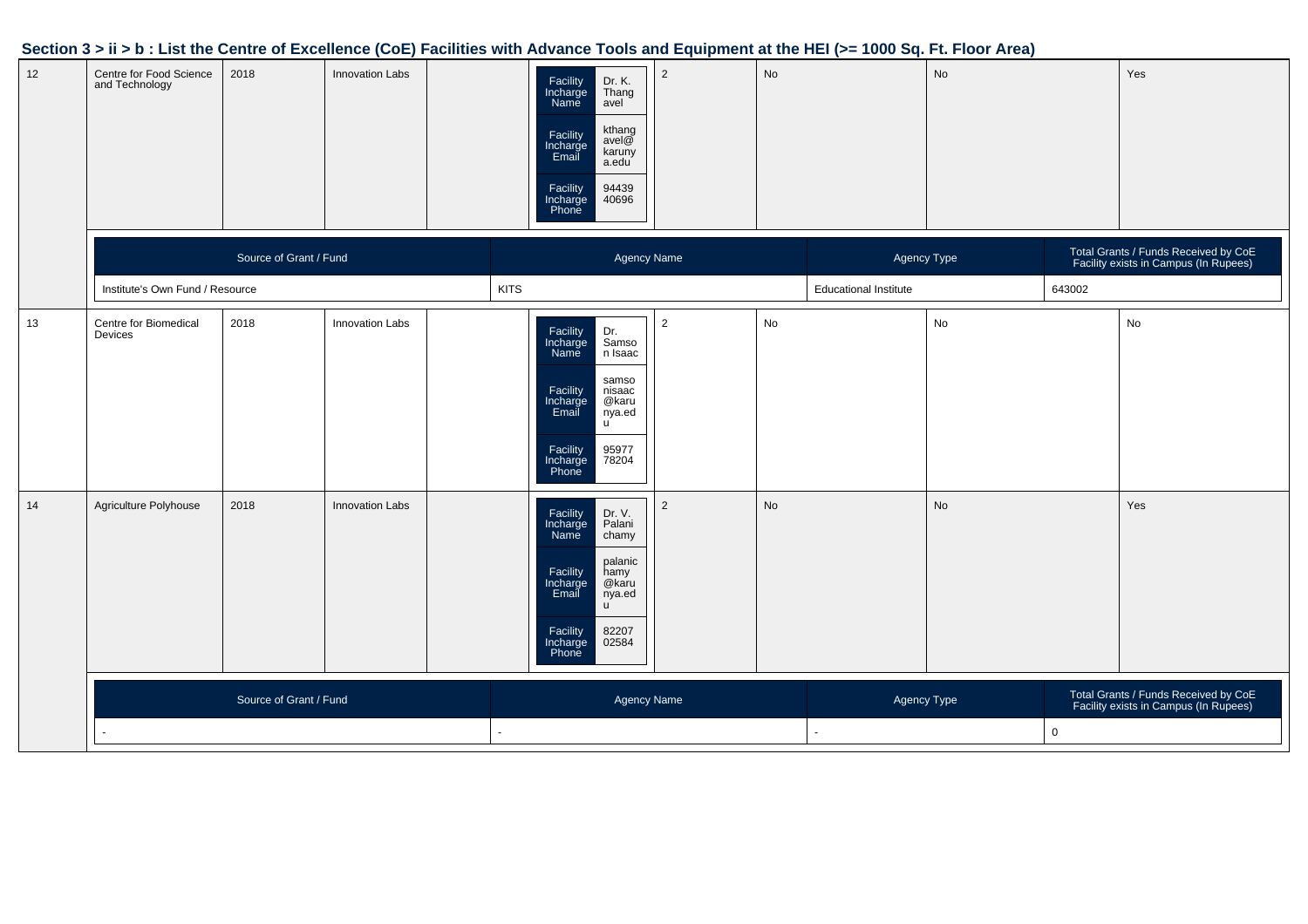| Section 3 > ii > b : List the Centre of Excellence (CoE) Facilities with Advance Tools and Equipment at the HEI (>= 1000 Sq. Ft. Floor Area) |  |  |
|----------------------------------------------------------------------------------------------------------------------------------------------|--|--|
|                                                                                                                                              |  |  |

| 15 | Drip Irrigation unit                | 2018 | Innovation Labs | Facility<br>Incharge<br>Name<br>Dr. K.<br>Udaya<br>kumar<br>udhay<br>akuma<br>r@kar<br>Facility<br>Incharge<br>Email<br>unya.e<br>du<br>81240<br>62426<br>Facility<br>Incharge<br>Phone                            | $\mathbf{2}$   | ${\sf No}$ | No                           | $\mathsf{No}$ |
|----|-------------------------------------|------|-----------------|--------------------------------------------------------------------------------------------------------------------------------------------------------------------------------------------------------------------|----------------|------------|------------------------------|---------------|
| 16 | Karunya Innovation<br>Design Studio | 2018 | Innovation Labs | Mr.<br>Vinodh<br>Facility<br>Incharge<br>Name<br>Eward<br>${\sf s}$<br>ewards<br>@karu<br>nya.ed<br>u<br>Facility<br>Incharge<br>Email<br>98946<br>40985<br>Facility<br>Incharge<br>Phone                          | $\overline{a}$ | No         | $\operatorname{\mathsf{No}}$ | $\mathsf{No}$ |
| 17 | Siemens Health Care<br>Hub          | 2018 | Innovation Labs | Dr.<br>Thoma<br>Facility<br>Incharge<br>$\mathbf{s}$<br>Georg<br>Name<br>${\bf e}$<br>thoma<br>Facility<br>Incharge<br>Email<br>sgeorg<br>e@kar<br>unya.e<br>du<br>Facility<br>Incharge<br>Phone<br>94432<br>92426 | $\overline{2}$ | ${\sf No}$ | No                           | $\mathsf{No}$ |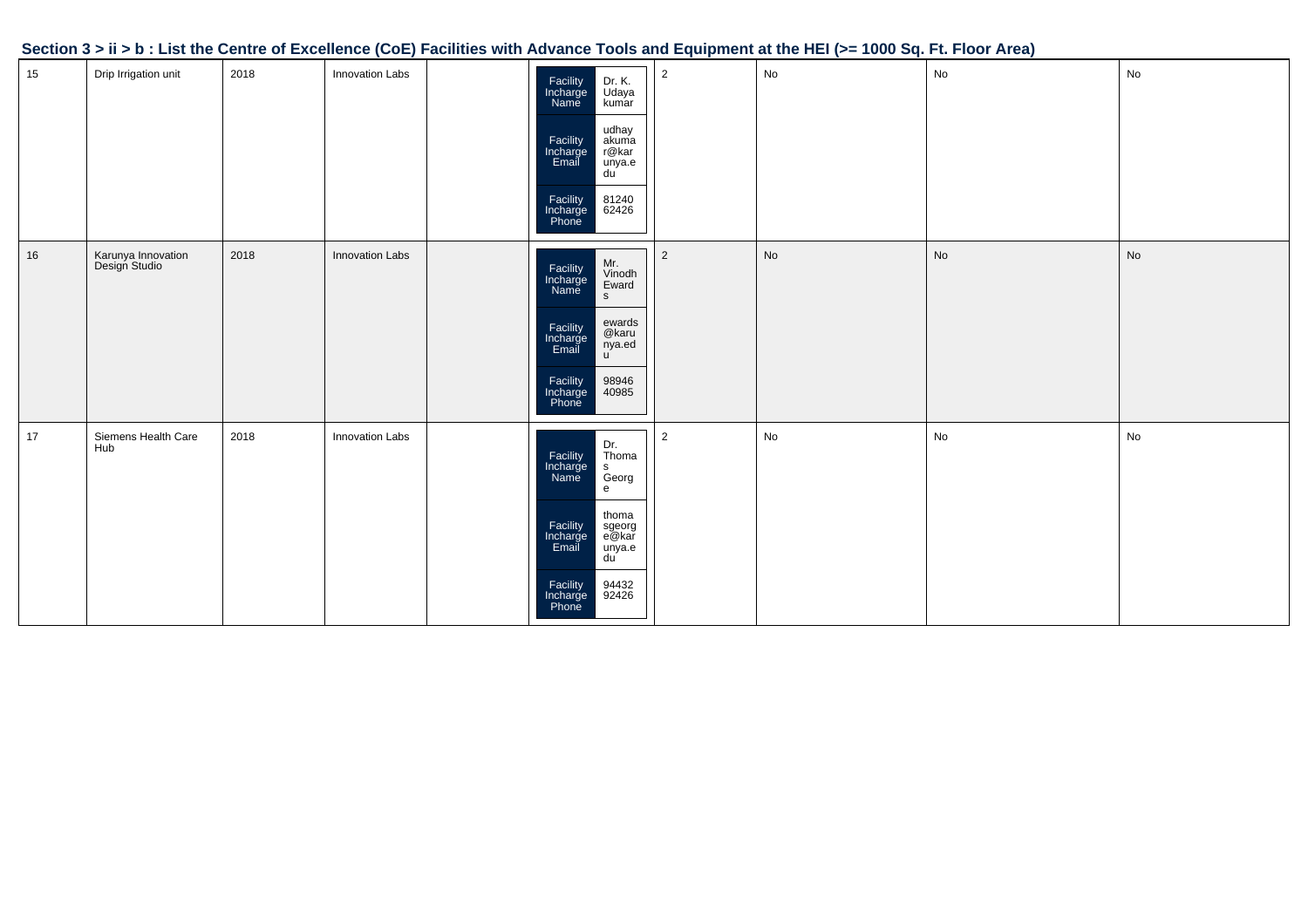| 18 | Karunya Siemens<br>Centre                                       | 2017                   | <b>Innovation Labs</b> | Facility<br>Incharge<br><b>Name</b><br>Facility<br>Incharge<br>Email<br>Facility<br>Incharge<br>Phone | Dr. V.<br>Jegath<br>esan<br>jegath<br>esan@<br>karuny<br>a.edu<br>90925<br>51032                                         | $\mathbf{3}$   | No  |             | Yes<br><b>Total Annual</b><br>Income from<br>Training and<br>Skill<br>Development<br>Services (In<br>Rupees)<br><b>Total Annual</b><br>Income from<br>(Technical and<br>Business)<br>Mentoring<br>Services (In<br>Rupees)<br><b>Total Annual</b><br>Income from<br>Office Space<br>and Rental<br>Services to<br>Start-<br>ups/Innovators<br>(In Rupees) | 1596285<br>$\mathbf 0$<br>$\mathbf 0$ | No                                                                            |
|----|-----------------------------------------------------------------|------------------------|------------------------|-------------------------------------------------------------------------------------------------------|--------------------------------------------------------------------------------------------------------------------------|----------------|-----|-------------|---------------------------------------------------------------------------------------------------------------------------------------------------------------------------------------------------------------------------------------------------------------------------------------------------------------------------------------------------------|---------------------------------------|-------------------------------------------------------------------------------|
| 19 | Centre of Excellence for<br><b>Advanced Networking</b><br>CISCO | 2018                   | <b>Innovation Labs</b> | Facility<br>Incharge<br>Name<br>Facility<br>Incharge<br>Email<br>Facility<br>Incharge<br>Phone        | Dr.<br>Getzi<br>Jeba<br>getzi@<br>karuny<br>a.edu<br>95665<br>51171                                                      | $\overline{2}$ | Yes |             | $\mathsf{No}$                                                                                                                                                                                                                                                                                                                                           |                                       | Yes                                                                           |
|    |                                                                 | Source of Grant / Fund |                        |                                                                                                       | <b>Agency Name</b>                                                                                                       |                |     | Agency Type |                                                                                                                                                                                                                                                                                                                                                         |                                       | Total Grants / Funds Received by CoE<br>Facility exists in Campus (In Rupees) |
| 20 | IBM Centre of<br>Excellence for Big Data                        | 2018                   | Innovation Labs        | Facility<br>Incharge<br>Name<br>Facility<br>Incharge<br>Email<br>Facility<br>Incharge<br>Phone        | Dr.<br>Shamil<br>$\mathsf{a}$<br>Ebene<br>zer<br>shamil<br>$a\_cse$<br>@karu<br>nya.ed<br>$\mathbf{u}$<br>98438<br>55002 | $\overline{2}$ | Yes |             | No                                                                                                                                                                                                                                                                                                                                                      |                                       | Yes                                                                           |
|    |                                                                 | Source of Grant / Fund |                        |                                                                                                       | <b>Agency Name</b>                                                                                                       |                |     | Agency Type |                                                                                                                                                                                                                                                                                                                                                         |                                       | Total Grants / Funds Received by CoE<br>Facility exists in Campus (In Rupees) |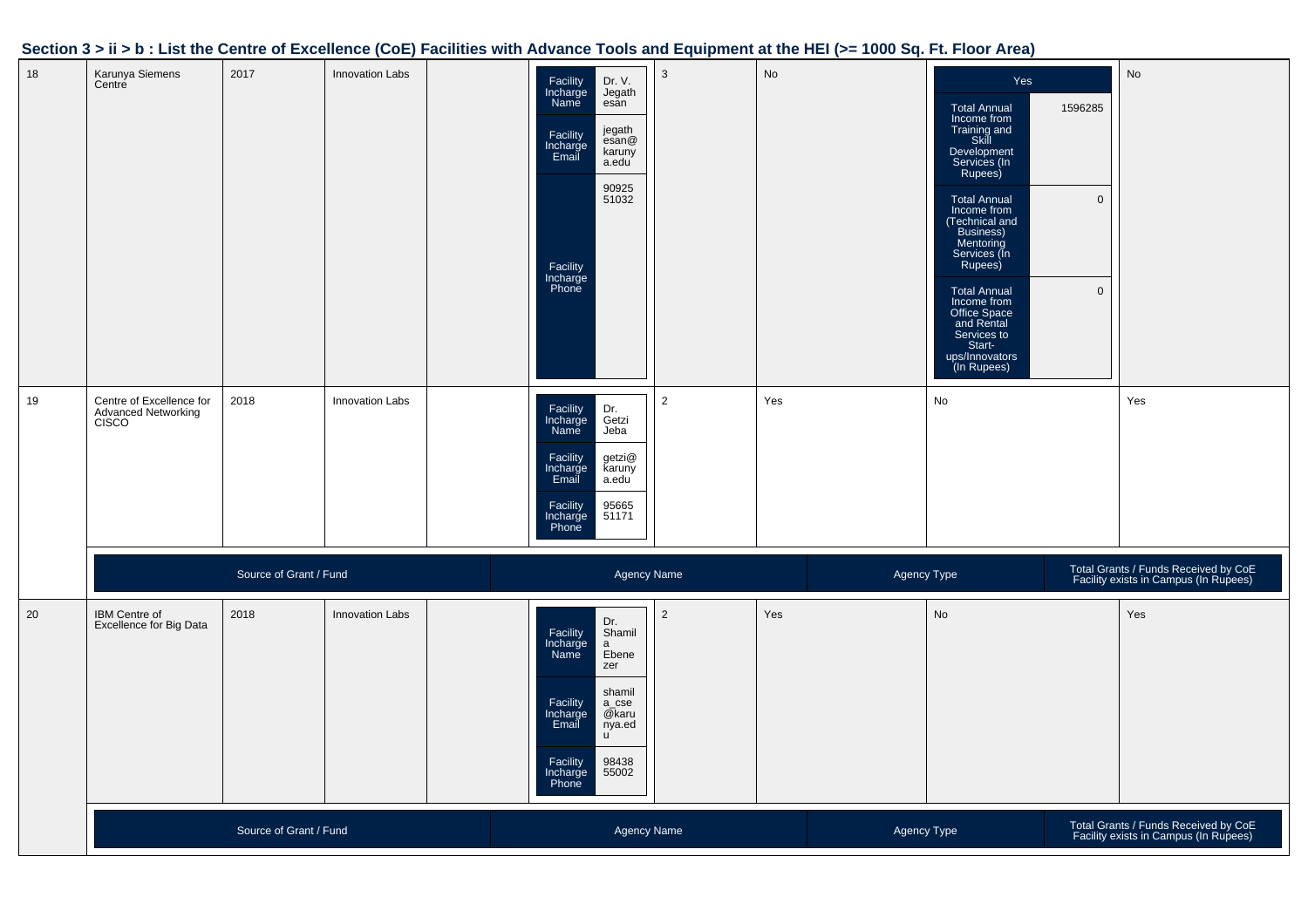| 21 | <b>Computing Security</b><br>Specialized Lab | 2018                   | <b>Innovation Labs</b>                    |             | Dr.<br>Jasphe<br>Facility<br>Incharge<br>Name<br>Willsie<br>Kathrin<br>${\bf e}$<br>kathrin<br>Facility<br>Incharge<br>Email<br>e@kar<br>unya.e<br>du<br>94878<br>46858<br>5<br>Facility<br>Incharge<br>Phone         | $\overline{2}$ | Yes |                              | No |        | No                                                                            |
|----|----------------------------------------------|------------------------|-------------------------------------------|-------------|-----------------------------------------------------------------------------------------------------------------------------------------------------------------------------------------------------------------------|----------------|-----|------------------------------|----|--------|-------------------------------------------------------------------------------|
| 22 | <b>IPR Cell</b>                              | 2016                   | IPR<br>Cell/Technology<br>Transfer Centre |             | Dr.<br>Facility<br>Incharge<br>Name<br>Thoma<br>$\mathsf{s}$<br>Georg<br>$\mathsf{e}$<br>thoma<br>Facility<br>Incharge<br>Email<br>sgeorg<br>e@kar<br>unya.e<br>du<br>94432<br>92426<br>Facility<br>Incharge<br>Phone | $\overline{2}$ | Yes |                              | No |        | Yes                                                                           |
|    |                                              | Source of Grant / Fund |                                           |             | Agency Name                                                                                                                                                                                                           |                |     | Agency Type                  |    |        | Total Grants / Funds Received by CoE<br>Facility exists in Campus (In Rupees) |
|    | Institute's Own Fund / Resource              |                        |                                           | <b>KITS</b> |                                                                                                                                                                                                                       |                |     | <b>Educational Institute</b> |    | 936100 |                                                                               |
| 23 | Centre for Structural Fire<br>Engineering    | 2018                   | Innovation Labs                           |             | Dr. N.<br>Facility<br>Incharge<br>Anand<br>Name<br>nanan<br>Facility<br>Incharge<br>Email<br>d@kar<br>unya.e<br>du<br>94421<br>45539<br>Facility<br>Incharge<br>Phone                                                 | $\overline{2}$ | Yes |                              | No |        | Yes                                                                           |
|    |                                              | Source of Grant / Fund |                                           |             | Agency Name                                                                                                                                                                                                           |                |     | Agency Type                  |    |        | Total Grants / Funds Received by CoE<br>Facility exists in Campus (In Rupees) |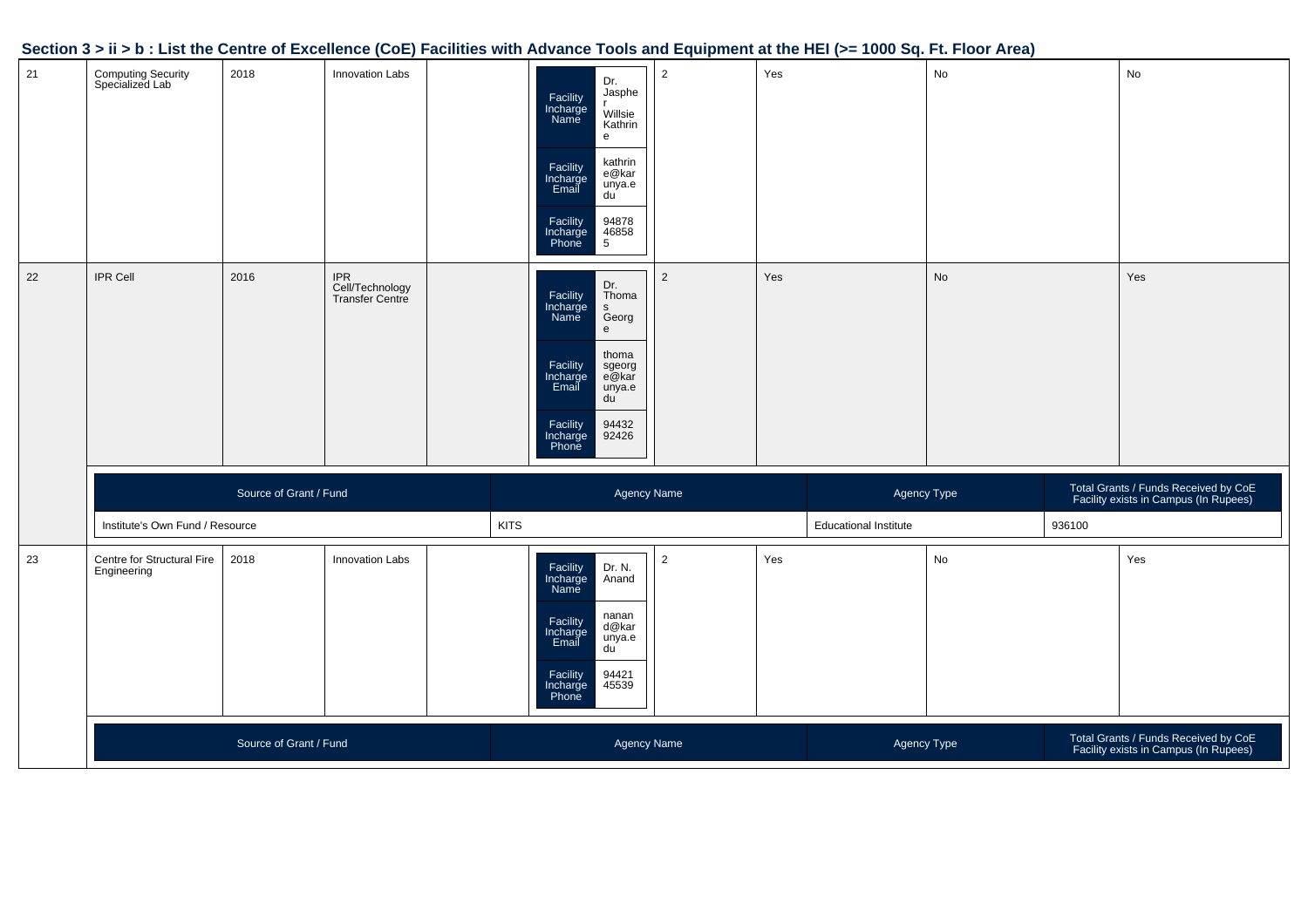| 24 | Centre for Internet of<br>Things (IOT)   | 2018                   | <b>Innovation Labs</b> |                | Dr.<br>Facility<br>Incharge<br>John<br>Name<br>Paul<br>johnpa<br>ul@kar<br>Facility<br>Incharge<br>Email<br>unya.e<br>du<br>97904<br>33328<br>Facility<br>Incharge<br>Phone | $\overline{2}$ | Yes |                              | No |        | Yes                                                                           |
|----|------------------------------------------|------------------------|------------------------|----------------|-----------------------------------------------------------------------------------------------------------------------------------------------------------------------------|----------------|-----|------------------------------|----|--------|-------------------------------------------------------------------------------|
|    |                                          | Source of Grant / Fund |                        |                | <b>Agency Name</b>                                                                                                                                                          |                |     | Agency Type                  |    |        | Total Grants / Funds Received by CoE<br>Facility exists in Campus (In Rupees) |
|    |                                          |                        |                        | $\blacksquare$ |                                                                                                                                                                             |                |     |                              |    | 627730 |                                                                               |
| 25 | Centre for Research in<br>Nanotechnology | 2017                   | Innovation Labs        |                | Facility<br>Incharge<br>Name<br>Dr. B.<br>Vidhya<br>vidhya<br>@karu<br>Facility<br>Incharge<br>Email<br>nya.ed<br>u<br>97903<br>03097<br>Facility<br>Incharge<br>Phone      | $\overline{2}$ | No  |                              | No |        | Yes                                                                           |
|    |                                          |                        |                        |                |                                                                                                                                                                             |                |     |                              |    |        |                                                                               |
|    |                                          | Source of Grant / Fund |                        |                | <b>Agency Name</b>                                                                                                                                                          |                |     | Agency Type                  |    |        | Total Grants / Funds Received by CoE<br>Facility exists in Campus (In Rupees) |
|    | Institute's Own Fund / Resource          |                        |                        | <b>KITS</b>    |                                                                                                                                                                             |                |     | <b>Educational Institute</b> |    | 290183 |                                                                               |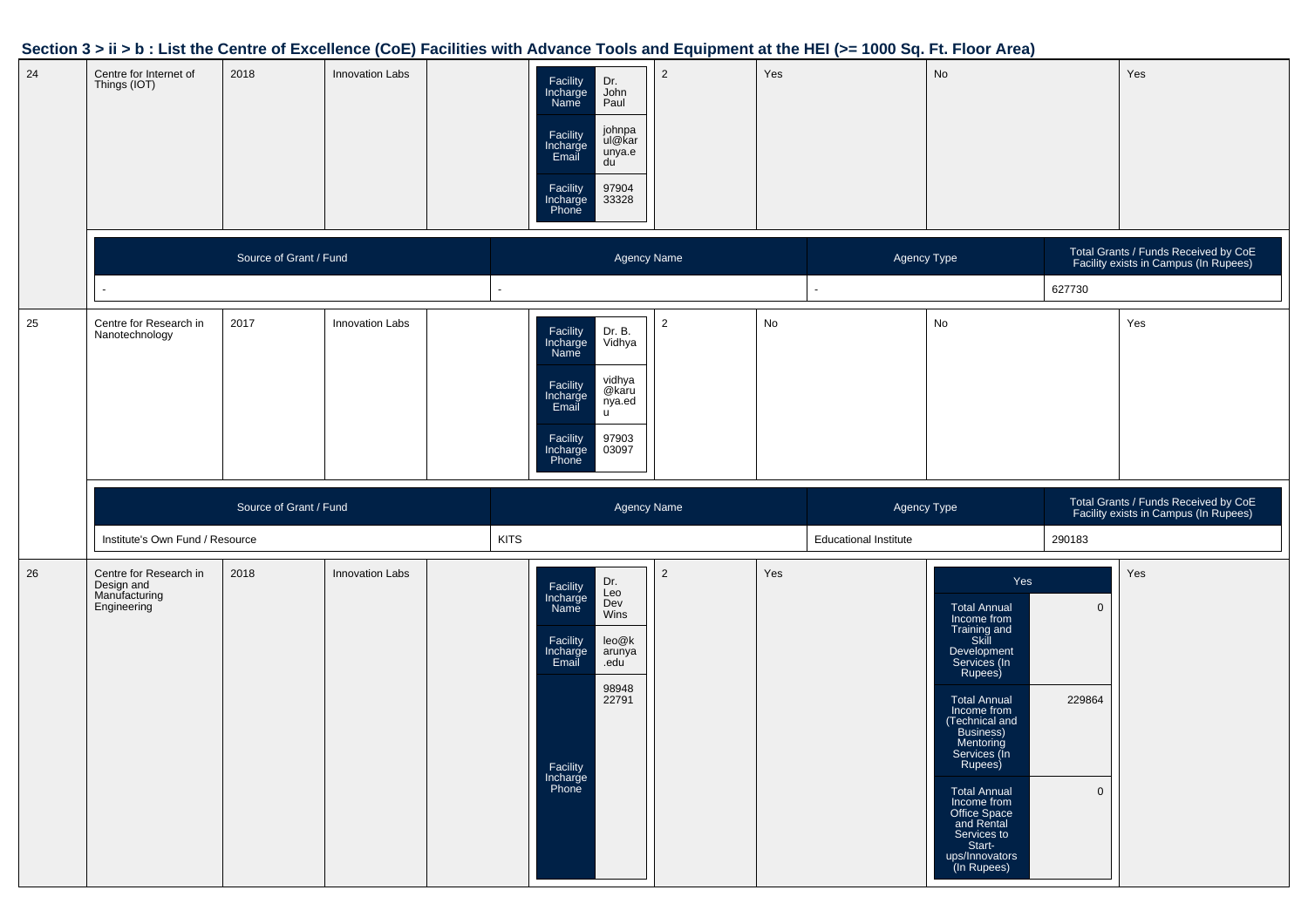|    |                                                              | Source of Grant / Fund |                        | <b>Agency Name</b>                                                                                                                                                                                   |                |     | Agency Type    |    |             | Total Grants / Funds Received by CoE<br>Facility exists in Campus (In Rupees) |
|----|--------------------------------------------------------------|------------------------|------------------------|------------------------------------------------------------------------------------------------------------------------------------------------------------------------------------------------------|----------------|-----|----------------|----|-------------|-------------------------------------------------------------------------------|
| 27 | Centre for Research in<br>Renewable Energy                   | 2018                   | Innovation Labs        | Dr. S.<br>Facility<br>Incharge<br>Name<br>Antony<br>Raja<br>santon<br>Facility<br>Incharge<br>Email<br>yraja@<br>karuny<br>a.edu<br>Facility<br>85262<br>73582<br>Incharge<br>Phone                  | $\overline{2}$ | Yes |                | No |             | Yes                                                                           |
|    |                                                              | Source of Grant / Fund |                        | <b>Agency Name</b>                                                                                                                                                                                   |                |     | Agency Type    |    |             | Total Grants / Funds Received by CoE<br>Facility exists in Campus (In Rupees) |
| 28 | Centre of Excellence for<br>Cloud Computing -<br><b>SUSE</b> | 2018                   | <b>Innovation Labs</b> | Mr.<br>Facility<br>Incharge<br>Name<br>Radha<br>krishna<br>n B.L.<br>blradh<br>Facility<br>akrishn<br>Incharge<br>Email<br>an@ka<br>runya.<br>edu<br>Facility<br>Incharge<br>Phone<br>94869<br>42493 | $\overline{2}$ | Yes |                | No |             | Yes                                                                           |
|    |                                                              | Source of Grant / Fund |                        | <b>Agency Name</b>                                                                                                                                                                                   |                |     | Agency Type    |    |             | Total Grants / Funds Received by CoE<br>Facility exists in Campus (In Rupees) |
|    | ÷.                                                           |                        |                        |                                                                                                                                                                                                      |                |     | $\blacksquare$ |    | $\mathbf 0$ |                                                                               |
| 29 | <b>AMZ Industry Research</b><br>Centre                       | 2018                   | <b>Innovation Labs</b> | Facility<br>Incharge<br>Name<br>Dr. G.<br>Lawre<br>nce<br>lawren<br>Facility<br>Incharge<br>Email<br>ce@ka<br>runya.<br>edu<br>Facility<br>90423<br>42252<br>Incharge<br>Phone                       | $\overline{2}$ | No  |                | No |             | No                                                                            |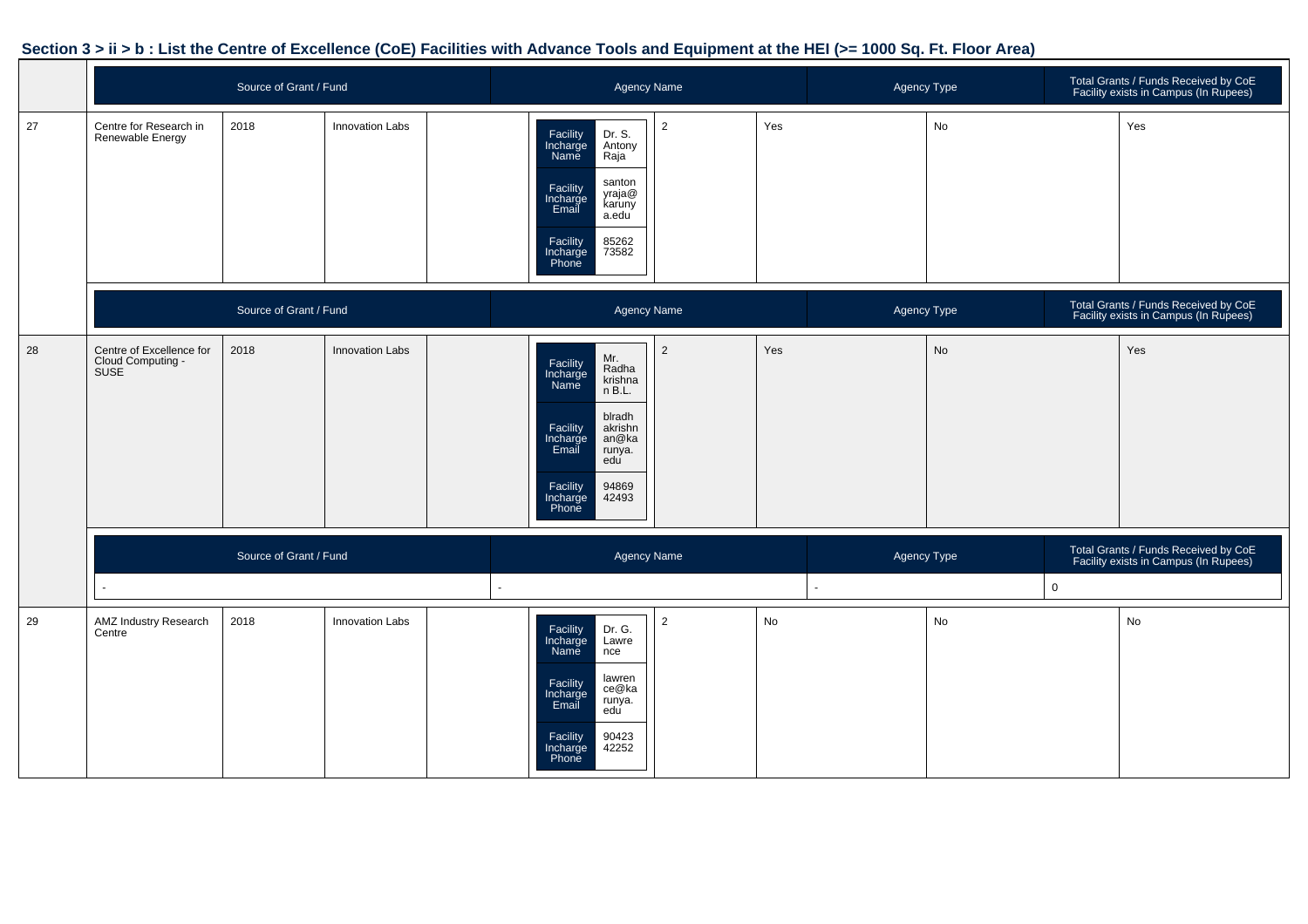| 30 | <b>BEC</b> Nodal Centre                  | 2018 | Innovation Labs        | Dr. J.<br>Facility<br>Incharge<br>Sundar<br>Name<br>singh<br>sundar<br>Facility<br>singh<br>@karu<br>Incharge<br>Email<br>nya.ed<br><b>u</b><br>94878<br>46500<br>Facility<br>Incharge<br>Phone | $\overline{2}$ | Yes | Yes<br><b>Total Annual</b><br>$\mathbf 0$<br>Income from<br>Training and<br>Skill<br>Development<br>Services (In<br>Rupees)<br>983400<br><b>Total Annual</b><br>Income from<br>(Technical and<br>Business)<br>Mentoring<br>Services (In<br>Rupees)<br>$\mathsf{O}\xspace$<br><b>Total Annual</b><br>Income from<br>Office Space<br>and Rental<br>Services to<br>Start-<br>ups/Innovators<br>(In Rupees) | No  |
|----|------------------------------------------|------|------------------------|-------------------------------------------------------------------------------------------------------------------------------------------------------------------------------------------------|----------------|-----|---------------------------------------------------------------------------------------------------------------------------------------------------------------------------------------------------------------------------------------------------------------------------------------------------------------------------------------------------------------------------------------------------------|-----|
| 31 | Centre for Encapsulation                 | 2018 | Innovation Labs        | Dr.<br>T.V.<br>Facility<br>Incharge<br>Ranga<br>Name<br>nathan<br>rangan<br>Facility<br>Incharge<br>Email<br>athan<br>@karu<br>nya.ed<br>u<br>94878<br>Facility<br>46976<br>Incharge<br>Phone   | $\overline{2}$ | Yes | No                                                                                                                                                                                                                                                                                                                                                                                                      | No  |
| 32 | Centre for Advanced<br>Chemical Research | 2018 | <b>Innovation Labs</b> | Dr. C.<br>Facility<br>Joseph<br>Incharge<br>Kenna<br>Name<br>dy<br>kenna<br>dy@ka<br>Facility<br>Incharge<br>Email<br>runya.<br>edu<br>94878<br>46535<br>Facility<br>Incharge<br>Phone          | 3              | Yes | Yes<br>$\mathsf 0$<br><b>Total Annual</b><br>Income from<br>Training and<br>Skill<br>Development<br>Services (In<br>Rupees)<br>344537<br><b>Total Annual</b><br>Income from<br>(Technical and<br>Business)<br>Mentoring<br>Services (In<br>Rupees)<br>$\mathsf{O}\xspace$<br><b>Total Annual</b><br>Income from<br>Office Space<br>and Rental<br>Services to<br>Start-<br>ups/Innovators<br>(In Rupees) | Yes |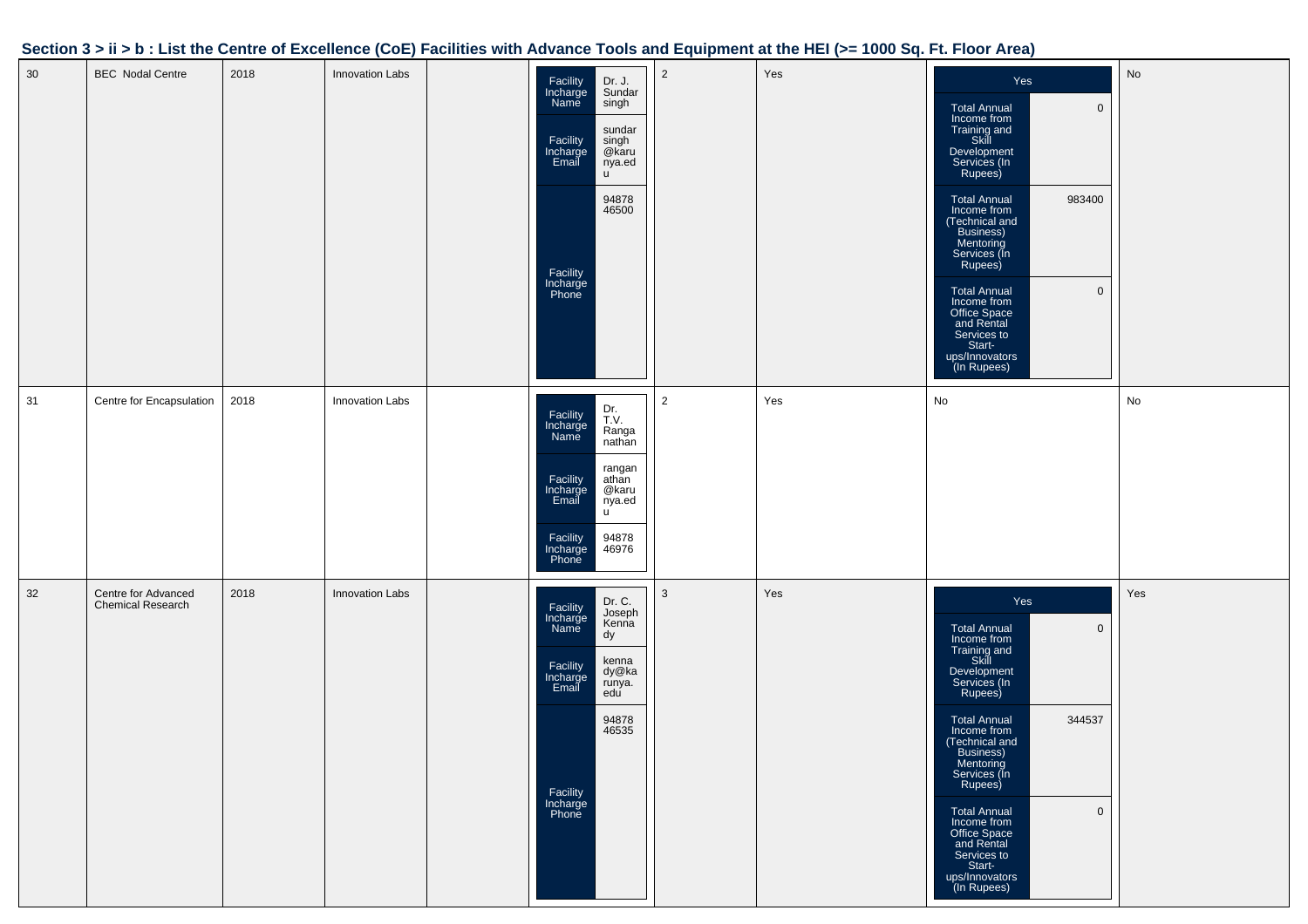|    |                                     | Source of Grant / Fund |                        | Agency Name                                                                                                                                                                            |                |    | <b>Agency Type</b>           |    | Total Grants / Funds Received by CoE<br>Facility exists in Campus (In Rupees) |                                                                               |
|----|-------------------------------------|------------------------|------------------------|----------------------------------------------------------------------------------------------------------------------------------------------------------------------------------------|----------------|----|------------------------------|----|-------------------------------------------------------------------------------|-------------------------------------------------------------------------------|
|    | Institute's Own Fund / Resource     |                        |                        | <b>KITS</b>                                                                                                                                                                            |                |    | <b>Educational Institute</b> |    | 42716                                                                         |                                                                               |
| 33 | Centre for Disaster<br>Resilience   | 2018                   | Innovation Labs        | Dr. G.<br>Hemal<br>Facility<br>Incharge<br>Name<br>atha<br>hemalt<br>Facility<br>Incharge<br>Email<br>hag@k<br>arunya<br>.edu<br>99943<br>50810<br>Facility<br>Incharge<br>Phone       | $\overline{2}$ | No |                              | No |                                                                               | Yes                                                                           |
|    |                                     | Source of Grant / Fund |                        |                                                                                                                                                                                        | Agency Name    |    | Agency Type                  |    |                                                                               | Total Grants / Funds Received by CoE<br>Facility exists in Campus (In Rupees) |
|    | Institute's Own Fund / Resource     |                        |                        | <b>KITS</b>                                                                                                                                                                            |                |    | <b>Educational Institute</b> |    | 22656                                                                         |                                                                               |
| 34 | Livestock and Poultry<br>Management | 2018                   | Innovation Labs        | Facility<br>Dr.<br>Incharge<br>Name<br>M.O.<br>Kurien<br>kurien<br>Facility<br>@karu<br>Incharge<br>nya.ed<br>Email<br>$\mathsf{u}$<br>Facility<br>97456<br>03040<br>Incharge<br>Phone | $\overline{2}$ | No |                              | No |                                                                               | Yes                                                                           |
|    |                                     | Source of Grant / Fund |                        |                                                                                                                                                                                        | Agency Name    |    | Agency Type                  |    |                                                                               | Total Grants / Funds Received by CoE<br>Facility exists in Campus (In Rupees) |
|    | Institute's Own Fund / Resource     |                        |                        | <b>KITS</b>                                                                                                                                                                            |                |    | <b>Educational Institute</b> |    | 330000                                                                        |                                                                               |
| 35 | Centre for Energy<br>Devices        | 2018                   | <b>Innovation Labs</b> | Dr. S.<br>Rajesh<br>Facility<br>Incharge<br>Name<br>drsraje<br>Facility<br>Incharge<br>Email<br>sh@ka<br>runya.<br>edu<br>Facility<br>94862<br>56012<br>Incharge<br>Phone              | $\overline{2}$ | No |                              | No |                                                                               | No                                                                            |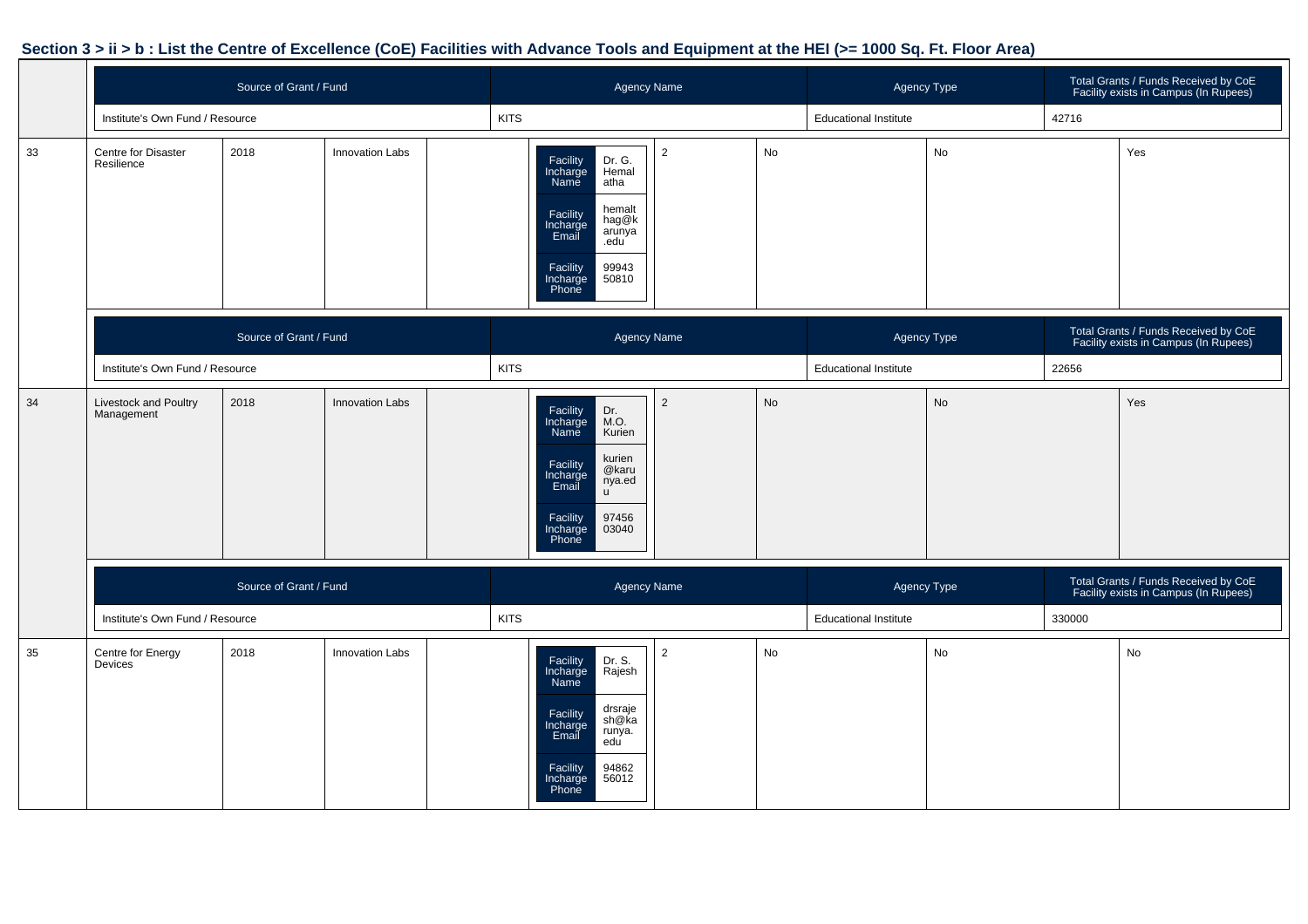| 36 | Centre for Academic<br>Research | 2004 | Innovation<br>Labs, IPR<br>Cell/Technology<br>Transfer Centre | Dr.<br>S.J.<br>Facility<br>Incharge<br>Vijay<br>Name                 | No | No | No |
|----|---------------------------------|------|---------------------------------------------------------------|----------------------------------------------------------------------|----|----|----|
|    |                                 |      |                                                               | vijayjo<br>seph@<br>karuny<br>a.edu<br>Facility<br>Incharge<br>Email |    |    |    |
|    |                                 |      |                                                               | 99441<br>6658<br>Facility<br>Incharge<br>Phone                       |    |    |    |

#### **Section 3 > ii > c : List the Incubation Facilities at the HEI (>= 1500 Sq. Ft. Floor Area)**

| Srno | Name of Incubation<br>Facility                     | Year of<br>Establishment | Incubation with<br>Access to Other<br><b>I&amp;E Facilities at</b><br>the HEI | Name of the<br>Funding<br>Schemes<br>Available with<br>Incubation Unit, if<br>any (Optional) | <b>Facility Details</b>                                                                                                                                                | <b>Total Nos of</b><br>Dedicated<br>Executive/Manag<br>ement team<br>Strength<br>Engaged at the<br>Facility |     | Had the Incubation Facility<br>Provided any Funding Support<br>for Idea/Prototype/Innovation<br>Development and<br>implementation during the<br>Financial Year 2019-20? | Had institute Generated Income<br>either from Services Offered by<br>Incubation Centre/Facilities? |        | Had institute spent expenses<br>either from own<br>resource/received fund towards<br>Establishment/Operation of<br>Incubation Centre/Facilities? |
|------|----------------------------------------------------|--------------------------|-------------------------------------------------------------------------------|----------------------------------------------------------------------------------------------|------------------------------------------------------------------------------------------------------------------------------------------------------------------------|-------------------------------------------------------------------------------------------------------------|-----|-------------------------------------------------------------------------------------------------------------------------------------------------------------------------|----------------------------------------------------------------------------------------------------|--------|--------------------------------------------------------------------------------------------------------------------------------------------------|
|      | Karunya Innovation and<br><b>Incubation Centre</b> | 2017                     | Pre-Incubation                                                                | Karunya Institute<br>of Technology<br>and Sciences                                           | Mr.<br>Facility<br>Vinod<br>Incharge<br>Eward<br>Name<br>ewards<br>Facility<br>@karu<br>Incharge<br>Email<br>nya.ed<br>Facility<br>94878<br>46616<br>Incharge<br>Phone | 2                                                                                                           | Yes |                                                                                                                                                                         | <b>No</b>                                                                                          |        | Yes                                                                                                                                              |
|      |                                                    | Source of Grant / Fund   |                                                                               |                                                                                              | <b>Agency Name</b>                                                                                                                                                     |                                                                                                             |     |                                                                                                                                                                         | Agency Type                                                                                        |        | Total Grants / Funds Received by Incubation<br>Facility exists in Campus (In Rupees)                                                             |
|      | Institute's Own Fund / Resource                    |                          |                                                                               |                                                                                              | <b>KITS</b>                                                                                                                                                            |                                                                                                             |     | <b>Educational Institute</b>                                                                                                                                            |                                                                                                    | 317822 |                                                                                                                                                  |

#### **Section 3 > ii > d : List the Innovation Park/Research Park Facilities at the HEI (>= 5000 Sq. Ft. Floor Area)**

| Srno | Name of Innovation<br>Park/Research Park<br>Facility | Year of<br>Establishment | Innovation Park /<br><b>Research Park</b><br>with Access to<br>Other I & E'<br>Facilities at the<br><b>HEI</b> | Name of the<br><b>Funding</b><br><b>Schemes</b><br>Available with<br>Research/Innovat<br>ion Park, if any<br>(Optional) | <b>Facility Details</b> | Total Nos of<br>Dedicated<br>Executive/Manag<br>ement team<br><b>Strength</b><br>Engaged at the<br>Facility | Had the Research<br><b>Park/Innovation Park Provided</b><br>any Funding Support for<br>Idea/Prototype/Innovation<br>Development and<br>implementation during the<br>Financial Year 2019-20? | Had institute Generated Income<br>either from Services Offered by<br>Research Park/Innovation Park? | Had the Research<br>Park/Innovation Park Provided<br>any Funding Support for<br>Idea/Prototype/Innovation/Start<br>up/Venture Development and<br>implementation during the<br>Financial Year 2019-20? |
|------|------------------------------------------------------|--------------------------|----------------------------------------------------------------------------------------------------------------|-------------------------------------------------------------------------------------------------------------------------|-------------------------|-------------------------------------------------------------------------------------------------------------|---------------------------------------------------------------------------------------------------------------------------------------------------------------------------------------------|-----------------------------------------------------------------------------------------------------|-------------------------------------------------------------------------------------------------------------------------------------------------------------------------------------------------------|
|------|------------------------------------------------------|--------------------------|----------------------------------------------------------------------------------------------------------------|-------------------------------------------------------------------------------------------------------------------------|-------------------------|-------------------------------------------------------------------------------------------------------------|---------------------------------------------------------------------------------------------------------------------------------------------------------------------------------------------|-----------------------------------------------------------------------------------------------------|-------------------------------------------------------------------------------------------------------------------------------------------------------------------------------------------------------|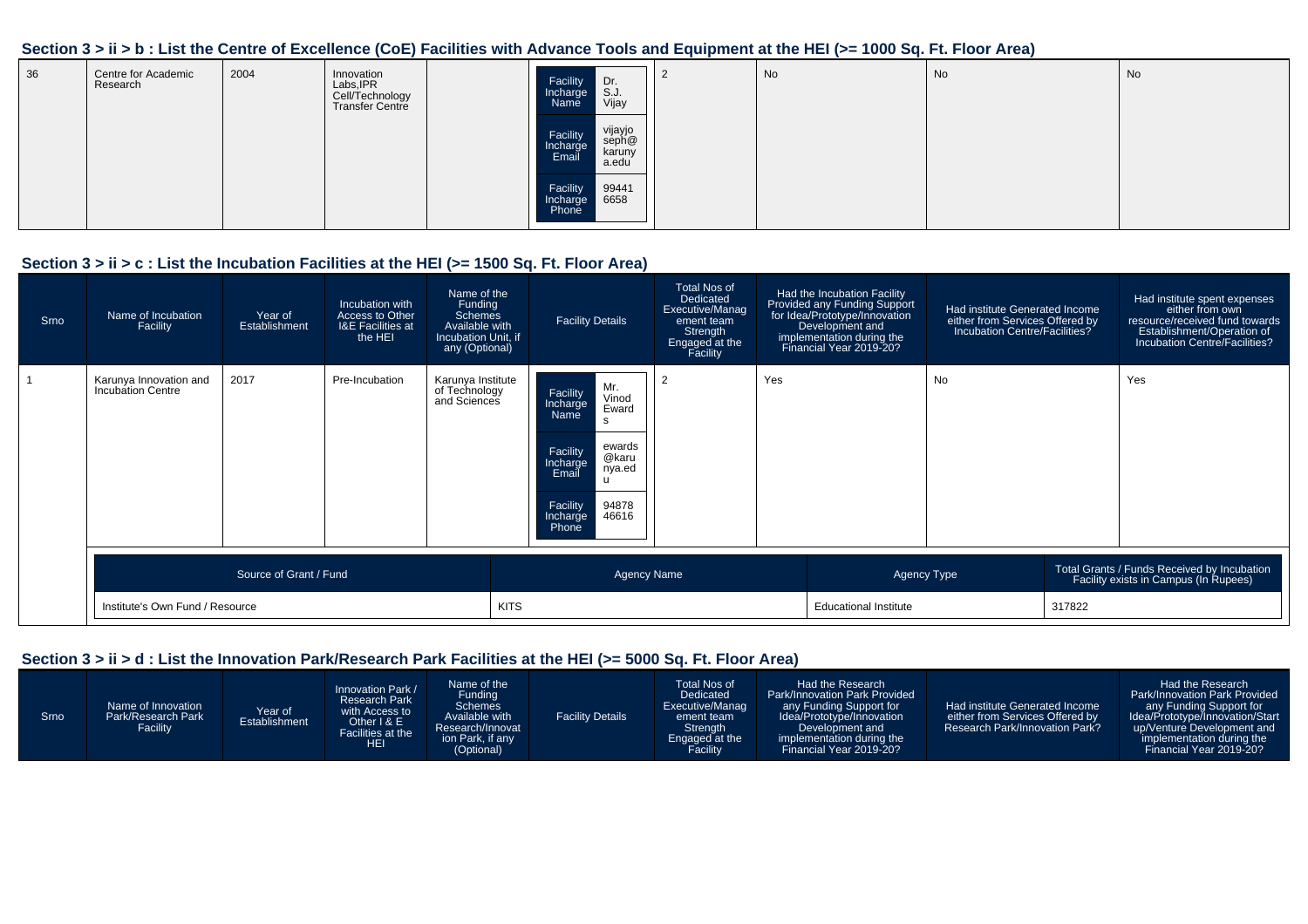|                | Karunya Agricultural<br>Farm    | 2017                   | <b>Incubation Unit</b> | Facility<br>Incharge<br>Dr.<br>K.Raje<br>ndran<br>Name<br>rajendr<br>an@ka<br>Facility<br>Incharge<br>Email<br>runya.<br>edu<br>98655<br>60307<br>Facility<br>Incharge<br>Phone                    | 41<br>No  |                              | No          |         | Yes                                                                                  |
|----------------|---------------------------------|------------------------|------------------------|----------------------------------------------------------------------------------------------------------------------------------------------------------------------------------------------------|-----------|------------------------------|-------------|---------|--------------------------------------------------------------------------------------|
|                |                                 | Source of Grant / Fund |                        | Agency Name                                                                                                                                                                                        |           |                              | Agency Type |         | Total Grants / Funds Received by Incubation<br>Facility exists in Campus (In Rupees) |
|                | Institute's Own Fund / Resource |                        |                        | <b>KITS</b>                                                                                                                                                                                        |           | <b>Educational Institute</b> |             | 5227522 |                                                                                      |
| $\overline{2}$ | Food Business Incubator         | 2019                   | Innovation Labs        | Facility<br>Incharge<br>Name<br>Dr.<br>Gobikri<br>shnan<br>gobikri<br>shnan<br>Facility<br>Incharge<br>@karu<br>Email<br>nya.ed<br>$\mathsf{u}$<br>94877<br>14788<br>Facility<br>Incharge<br>Phone | Yes<br>11 |                              | No          |         | Yes                                                                                  |
|                |                                 | Source of Grant / Fund |                        | <b>Agency Name</b>                                                                                                                                                                                 |           |                              | Agency Type |         | Total Grants / Funds Received by Incubation<br>Facility exists in Campus (In Rupees) |

#### **Section 3 > ii > e : List the IPR Cell/Technology Transfer Centre Facilities at the HEI**

| Srno | Name of IPR<br>Cell/Technology<br>Transfer Centre Facility | Year of<br>Establishment | <b>IPR</b><br>Cell/Technology<br><b>Transfer Centre</b><br>with Access to<br>Other I&E<br>Facilities at the<br><b>HEI</b>                | Name of the<br>Funding<br><b>Schemes</b><br>Available with<br>IPR<br>Cell/Technology<br>Transfer Centre,<br>if any (Optional) | <b>Facility Details</b>                                                                                                                                                 | <b>Total Nos of</b><br>Dedicated<br>Executive/Manag<br>ement team<br>Strength<br>Engaged at the<br>Facility | Had the IPR Cell/Technology<br><b>Transfer Centre Provided any</b><br>Funding Support for<br>Idea/Prototype/Innovation<br>Development and<br>implementation during the<br>Financial Year 2019-20? | Had institute Generated Income<br>either from Services Offered by IPR<br>Cell/Technology Transfer Centre? | Had the IPR Cell/Technology<br>Transfer Centre Provided any<br><b>Funding Support for</b><br>Idea/Prototype/Innovation/Start<br>up/Venture Development and<br>implementation during the<br>Financial Year 2019-20? |
|------|------------------------------------------------------------|--------------------------|------------------------------------------------------------------------------------------------------------------------------------------|-------------------------------------------------------------------------------------------------------------------------------|-------------------------------------------------------------------------------------------------------------------------------------------------------------------------|-------------------------------------------------------------------------------------------------------------|---------------------------------------------------------------------------------------------------------------------------------------------------------------------------------------------------|-----------------------------------------------------------------------------------------------------------|--------------------------------------------------------------------------------------------------------------------------------------------------------------------------------------------------------------------|
|      | Karunya IPR Cell                                           | 2014                     | Pre-<br>Incubation, Incuba<br>tion<br>Unit.Innovation<br>Labs, Centre of<br>Excellence with<br>Advance<br>Tools, Student<br><b>Clubs</b> | Karunya<br>Research Grant<br>for Product<br>Development                                                                       | Dr. S.<br>Thoma<br>Facility<br>Incharge<br>Georg<br>Name<br>ipr@ka<br>Facility<br>Incharge<br>runya.<br>Email<br>edu<br>Facility<br>94432<br>92426<br>Incharge<br>Phone |                                                                                                             | No                                                                                                                                                                                                | No                                                                                                        | Yes                                                                                                                                                                                                                |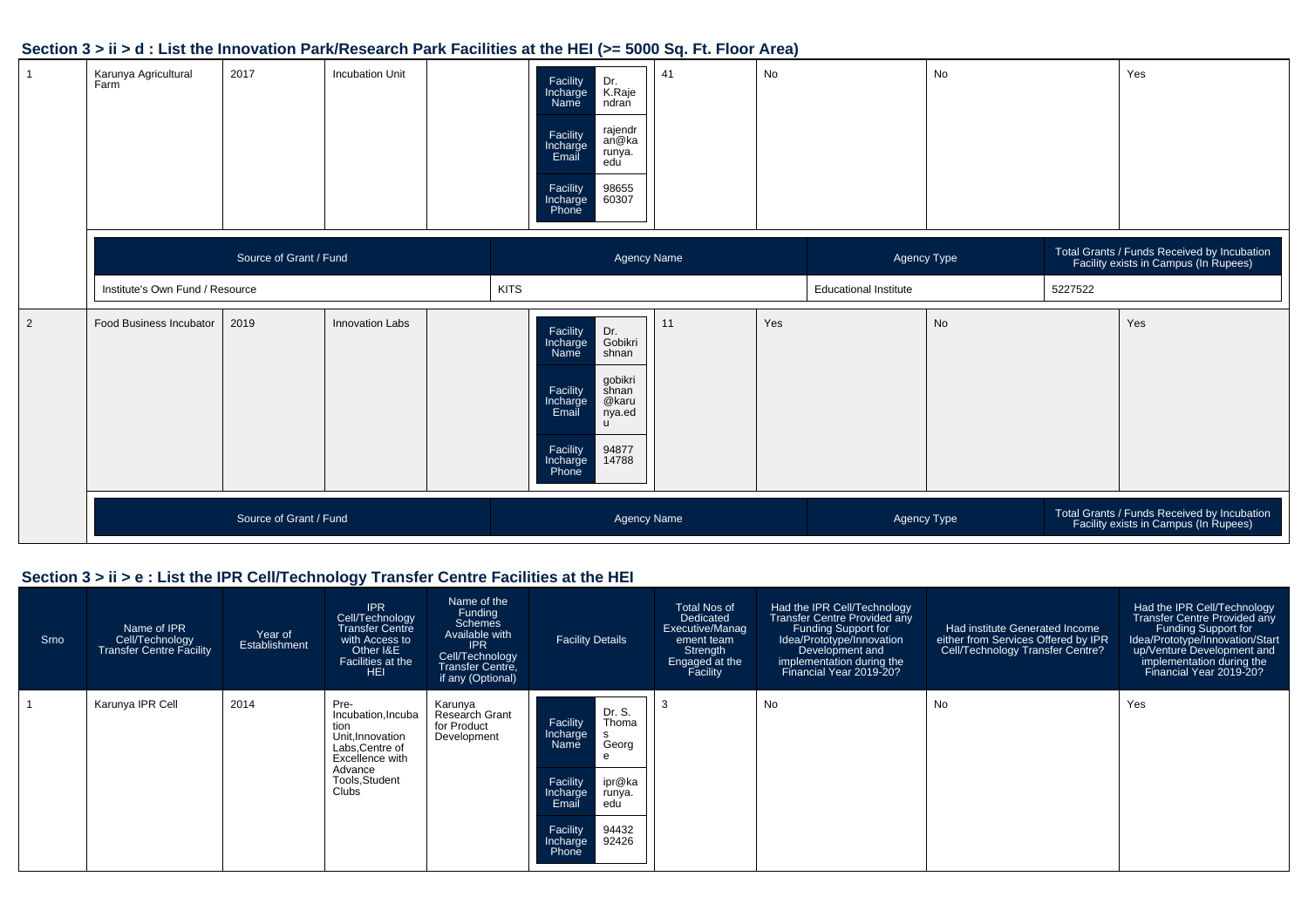#### **Section 3 > ii > e : List the IPR Cell/Technology Transfer Centre Facilities at the HEI**

| Source of Grant / Fund          | Agency Name | <b>Agency Type</b>           | Total Grants / Funds Received by Incubation<br>Facility exists in Campus (In Rupees) |  |
|---------------------------------|-------------|------------------------------|--------------------------------------------------------------------------------------|--|
| Institute's Own Fund / Resource | <b>KITS</b> | <b>Educational Institute</b> | 9360100                                                                              |  |

| Srno           | Name of the Faculty                                    | Designation of the Faculty | <b>Mentor Expert Area</b>                 | Years of Experience in Mentorship (In<br>Years) |
|----------------|--------------------------------------------------------|----------------------------|-------------------------------------------|-------------------------------------------------|
|                | Dr. K. LEO DEV WINS                                    | Professor                  | Idea/Innovation Development               | 12                                              |
|                | Name of Idea/Innovation/ Startup Mentored              |                            | Mentoring Setup [Within (or) Outside] HEI | CIN (in case it is Startup)                     |
|                | CENTRE FOR RESEARCH IN DESIGN AND MANUFACTURING - CRDM |                            | Outside                                   |                                                 |
| $\overline{2}$ | Dr. P. SAM PAUL                                        | Professor and Chief Warden | Idea/Innovation Development               | 12                                              |
|                | Name of Idea/Innovation/ Startup Mentored              |                            | Mentoring Setup [Within (or) Outside] HEI | CIN (in case it is Startup)                     |
|                | CENTRE FOR RESEARCH IN DESIGN AND MANUFACTURING - CRDM |                            | Within                                    |                                                 |
| 3              | Dr. D. PHILIP SELVARAJ                                 | <b>Assistant Professor</b> | Idea/Innovation Development               | 12                                              |
|                | Name of Idea/Innovation/ Startup Mentored              |                            | Mentoring Setup [Within (or) Outside] HEI | CIN (in case it is Startup)                     |
|                | CENTRE FOR RESEARCH IN DESIGN AND MANUFACTURING - CRDM |                            | Within                                    |                                                 |
| $\overline{4}$ | Dr. R. RAJA                                            | <b>Assistant Professor</b> | Idea/Innovation Development               | 12                                              |
|                | Name of Idea/Innovation/ Startup Mentored              |                            | Mentoring Setup [Within (or) Outside] HEI | CIN (in case it is Startup)                     |
|                | CENTRE FOR RESEARCH IN DESIGN AND MANUFACTURING - CRDM |                            | Within                                    |                                                 |
| 5              | Dr. RAJAKUMAR S.RAI                                    | <b>Assistant Professor</b> | Idea/Innovation Development               | 12                                              |
|                | Name of Idea/Innovation/ Startup Mentored              |                            | Mentoring Setup [Within (or) Outside] HEI | CIN (in case it is Startup)                     |
|                | CENTRE FOR RESEARCH IN DESIGN AND MANUFACTURING - CRDM |                            | Within                                    |                                                 |
| 6              | Dr. SABITHA JANNET                                     | <b>Assistant Professor</b> | Idea/Innovation Development               | 12                                              |
|                | Name of Idea/Innovation/ Startup Mentored              |                            | Mentoring Setup [Within (or) Outside] HEI | CIN (in case it is Startup)                     |
|                | CENTRE FOR RESEARCH IN DESIGN AND MANUFACTURING - CRDM |                            | Within                                    |                                                 |
| $\overline{7}$ | Dr. GADUDASU BABU RAO                                  | <b>Assistant Professor</b> | Idea/Innovation Development               | 12                                              |
|                | Name of Idea/Innovation/ Startup Mentored              |                            | Mentoring Setup [Within (or) Outside] HEI | CIN (in case it is Startup)                     |
|                | CENTRE FOR RESEARCH IN DESIGN AND MANUFACTURING - CRDM |                            | Within                                    |                                                 |
| 8              | Dr. M. WILSON KUMAR                                    | <b>Assistant Professor</b> | Idea/Innovation Development               | 12                                              |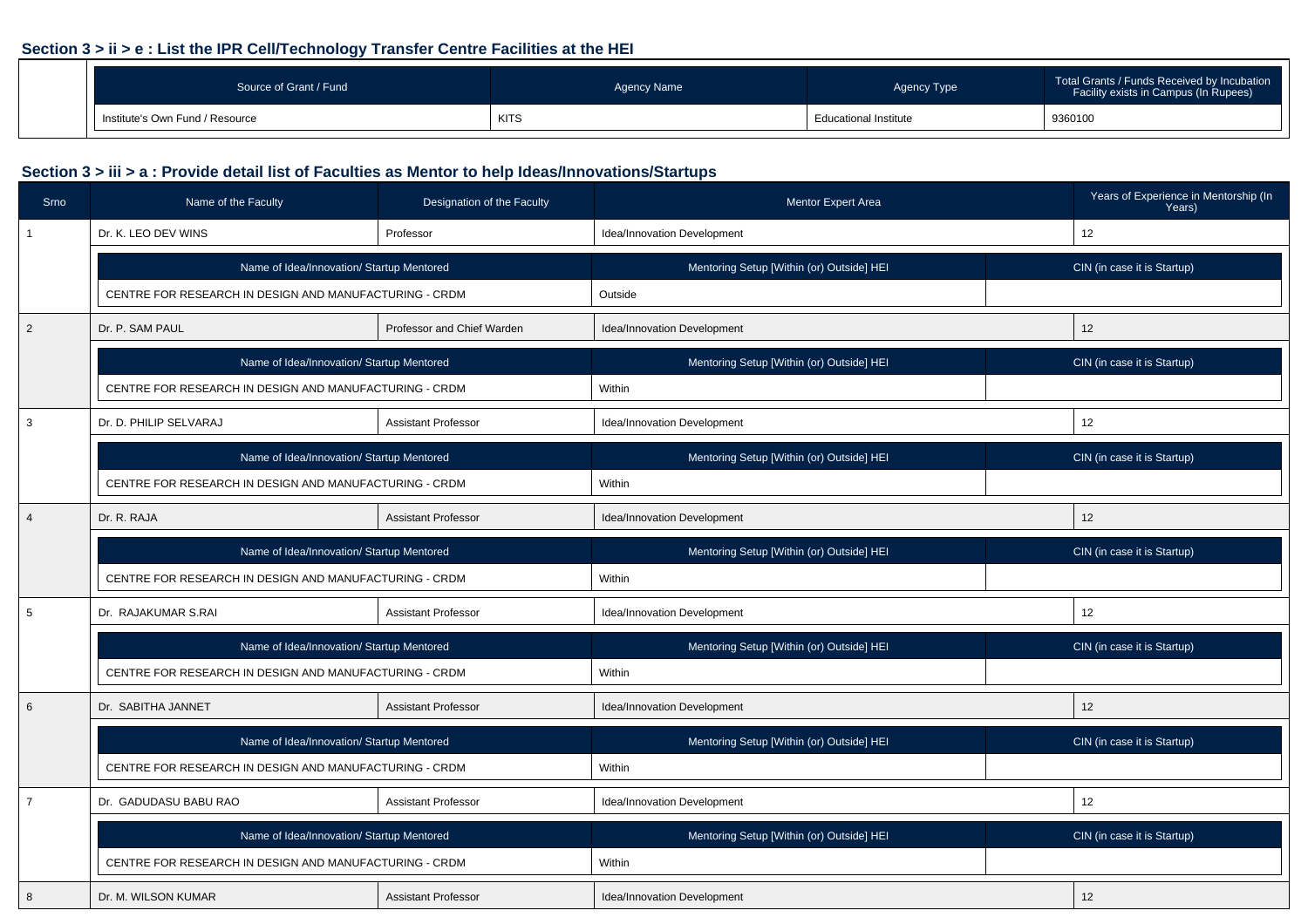|    | Name of Idea/Innovation/ Startup Mentored              |                                                       | Mentoring Setup [Within (or) Outside] HEI | CIN (in case it is Startup) |  |  |
|----|--------------------------------------------------------|-------------------------------------------------------|-------------------------------------------|-----------------------------|--|--|
|    | CENTRE FOR RESEARCH IN DESIGN AND MANUFACTURING - CRDM |                                                       | Within                                    |                             |  |  |
| 9  | Dr. MONA SAHU<br><b>Assistant Professor</b>            |                                                       | Idea/Innovation Development               | 9                           |  |  |
|    | Name of Idea/Innovation/ Startup Mentored              |                                                       | Mentoring Setup [Within (or) Outside] HEI | CIN (in case it is Startup) |  |  |
|    | CENTRE FOR RESEARCH IN DESIGN AND MANUFACTURING - CRDM |                                                       | Within                                    |                             |  |  |
| 10 | Prof. V. LAWRANCE                                      | Professor                                             | Idea/Innovation Development               | $\overline{7}$              |  |  |
|    | Name of Idea/Innovation/ Startup Mentored              |                                                       | Mentoring Setup [Within (or) Outside] HEI | CIN (in case it is Startup) |  |  |
|    | CENTRE FOR RESEARCH IN DESIGN AND MANUFACTURING - CRDM |                                                       | Within                                    |                             |  |  |
| 11 | Mr. S. RAJESH RUBAN                                    | <b>Assistant Professor</b>                            | Idea/Innovation Development               | 9                           |  |  |
|    | Name of Idea/Innovation/ Startup Mentored              |                                                       | Mentoring Setup [Within (or) Outside] HEI | CIN (in case it is Startup) |  |  |
|    | CENTRE FOR RESEARCH IN DESIGN AND MANUFACTURING - CRDM |                                                       | Within                                    |                             |  |  |
| 12 | Mr. X. AJAY VASANTH                                    | <b>Assistant Professor</b>                            | Idea/Innovation Development               | $\overline{7}$              |  |  |
|    | Name of Idea/Innovation/ Startup Mentored              |                                                       | Mentoring Setup [Within (or) Outside] HEI | CIN (in case it is Startup) |  |  |
|    | CENTRE FOR RESEARCH IN DESIGN AND MANUFACTURING - CRDM |                                                       | Within                                    |                             |  |  |
| 13 | Dr. LIJIN GEORGE                                       | <b>Assistant Professor</b>                            | Idea/Innovation Development               | 10                          |  |  |
|    | Name of Idea/Innovation/ Startup Mentored              |                                                       | Mentoring Setup [Within (or) Outside] HEI | CIN (in case it is Startup) |  |  |
|    | CENTRE FOR RESEARCH IN DESIGN AND MANUFACTURING - CRDM |                                                       | Within                                    |                             |  |  |
| 14 | Mr. D.S. EBENEZER JACOB DHAS                           | <b>Assistant Professor</b>                            | Idea/Innovation Development               | $\overline{4}$              |  |  |
|    | Name of Idea/Innovation/ Startup Mentored              |                                                       | Mentoring Setup [Within (or) Outside] HEI | CIN (in case it is Startup) |  |  |
|    | CENTRE FOR RESEARCH IN DESIGN AND MANUFACTURING - CRDM |                                                       | Within                                    |                             |  |  |
| 15 | Dr. D.S. ROBINSON SMART                                | Professor                                             | Idea/Innovation Development               | 8                           |  |  |
|    | Name of Idea/Innovation/ Startup Mentored              |                                                       | Mentoring Setup [Within (or) Outside] HEI | CIN (in case it is Startup) |  |  |
|    | CENTRE FOR RESEARCH IN METALLURGY - CRM                |                                                       | Within                                    |                             |  |  |
| 16 | Dr. S.J. VIJAY                                         | Associate Professor and Coordiantor<br>Academic Resea | Idea/Innovation Development               | 8                           |  |  |
|    | Name of Idea/Innovation/ Startup Mentored              |                                                       | Mentoring Setup [Within (or) Outside] HEI | CIN (in case it is Startup) |  |  |
|    | CENTRE FOR RESEARCH IN METALLURGY - CRM                |                                                       | Within                                    |                             |  |  |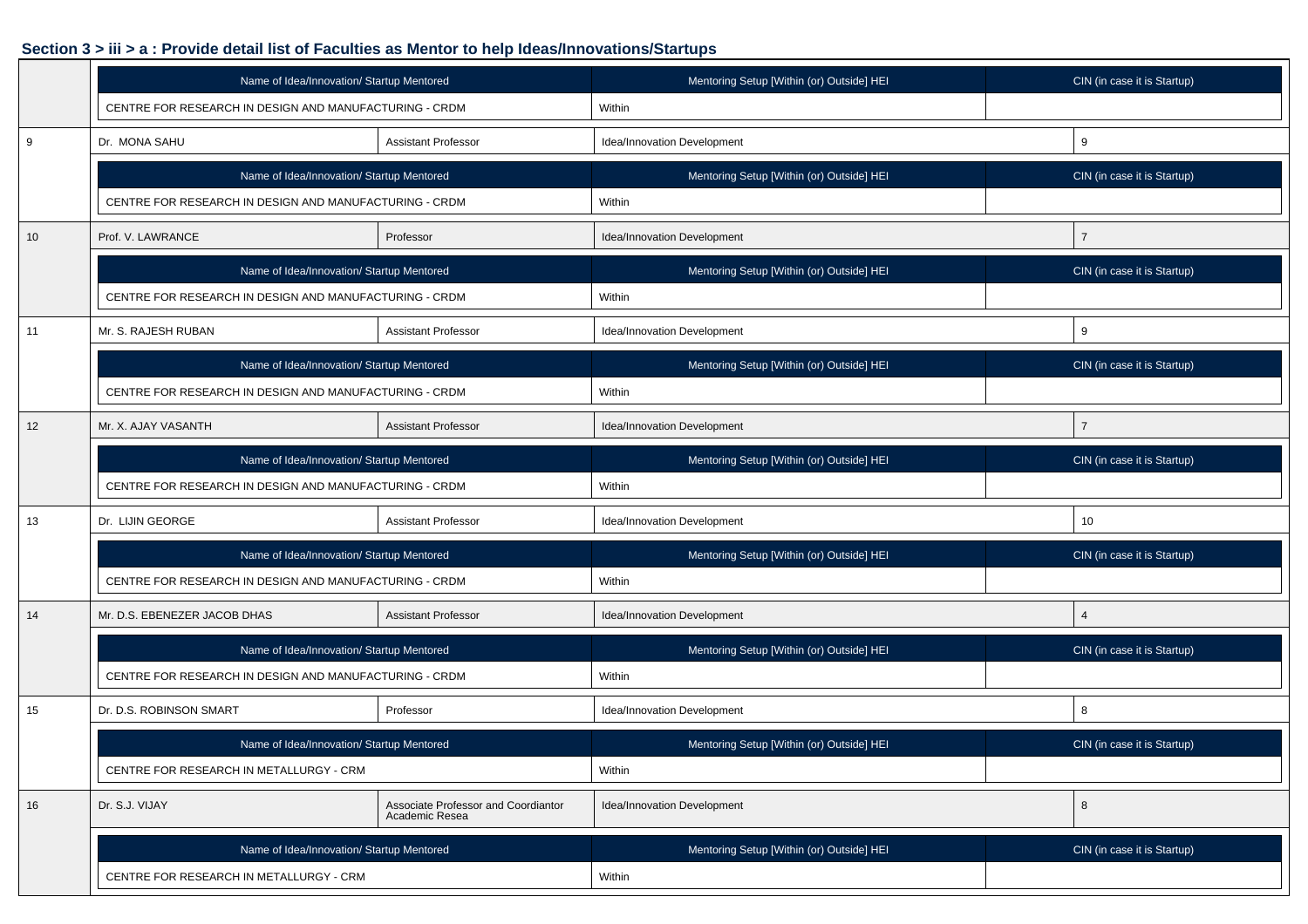| 17 | Dr. J. DAVID RAJA SELVAM                                                 | <b>Assistant Professor</b>       | Idea/Innovation Development               | 8               |                             |
|----|--------------------------------------------------------------------------|----------------------------------|-------------------------------------------|-----------------|-----------------------------|
|    | Name of Idea/Innovation/ Startup Mentored                                |                                  | Mentoring Setup [Within (or) Outside] HEI |                 | CIN (in case it is Startup) |
|    | CENTRE FOR RESEARCH IN METALLURGY - CRM                                  |                                  | Within                                    |                 |                             |
| 18 | <b>Assistant Professor</b><br>Mr. P. JAYASEELAN                          |                                  | Idea/Innovation Development               | $\overline{7}$  |                             |
|    | Name of Idea/Innovation/ Startup Mentored                                |                                  | Mentoring Setup [Within (or) Outside] HEI |                 | CIN (in case it is Startup) |
|    | CENTRE FOR RESEARCH IN METALLURGY - CRM                                  |                                  | Within                                    |                 |                             |
| 19 | Mr. S. MOHANASUNDARAM                                                    | <b>Assistant Professor</b>       | Idea/Innovation Development               | 8               |                             |
|    | Name of Idea/Innovation/ Startup Mentored                                |                                  | Mentoring Setup [Within (or) Outside] HEI |                 | CIN (in case it is Startup) |
|    | CENTRE FOR RESEARCH IN METALLURGY - CRM                                  |                                  | Within                                    |                 |                             |
| 20 | Dr. A. BRUSLY SOLOMON                                                    | Associate Professor              | Idea/Innovation Development               | $5\phantom{.0}$ |                             |
|    | Name of Idea/Innovation/ Startup Mentored                                |                                  | Mentoring Setup [Within (or) Outside] HEI |                 | CIN (in case it is Startup) |
|    | Centre for Research in Material Science and Thermal Management (CRMS&TM) |                                  | Within                                    |                 |                             |
| 21 | Dr. L. GODSON ASIRVATHAM                                                 | Professor and HoD                | Idea/Innovation Development               | 8               |                             |
|    | Name of Idea/Innovation/ Startup Mentored                                |                                  | Mentoring Setup [Within (or) Outside] HEI |                 | CIN (in case it is Startup) |
|    | Centre for Research in Material Science and Thermal Management (CRMS&TM) |                                  | Within                                    |                 |                             |
| 22 | Dr. B. JEFFERSON RAJA BOSE                                               | Assistant Professor and Asst Coe | Idea/Innovation Development               | 8               |                             |
|    | Name of Idea/Innovation/ Startup Mentored                                |                                  | Mentoring Setup [Within (or) Outside] HEI |                 | CIN (in case it is Startup) |
|    | Centre for Research in Material Science and Thermal Management (CRMS&TM) |                                  | Within                                    |                 |                             |
| 23 | Dr. KONDRU GNANA SUNDARI                                                 | <b>Assistant Professor</b>       | Idea/Innovation Development               | 8               |                             |
|    | Name of Idea/Innovation/ Startup Mentored                                |                                  | Mentoring Setup [Within (or) Outside] HEI |                 | CIN (in case it is Startup) |
|    | Centre for Research in Material Science and Thermal Management (CRMS&TM) |                                  | Within                                    |                 |                             |
| 24 | Mr. M. SURESH                                                            | <b>Assistant Professor</b>       | Idea/Innovation Development               | 8               |                             |
|    | Name of Idea/Innovation/ Startup Mentored                                |                                  | Mentoring Setup [Within (or) Outside] HEI |                 | CIN (in case it is Startup) |
|    | Centre for Research in Material Science and Thermal Management (CRMS&TM) |                                  | Within                                    |                 |                             |
| 25 | Dr. S. ANTONY RAJA                                                       | Associate Professor              | Idea/Innovation Development               | 9               |                             |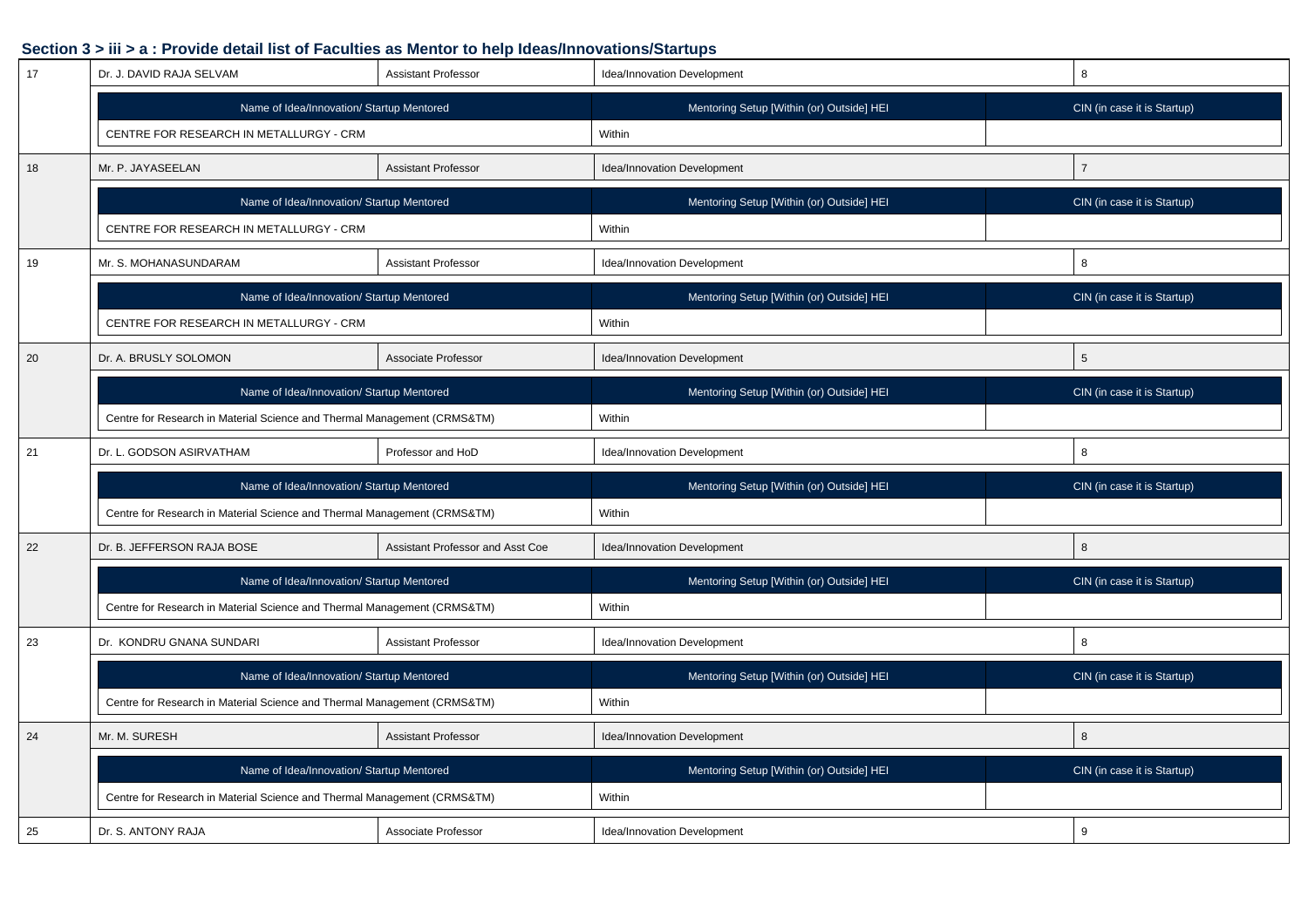|    | Name of Idea/Innovation/ Startup Mentored                                   |                            | Mentoring Setup [Within (or) Outside] HEI | CIN (in case it is Startup) |  |
|----|-----------------------------------------------------------------------------|----------------------------|-------------------------------------------|-----------------------------|--|
|    | CENTRE FOR RESEARCH IN RENEWABLE ENERGY                                     |                            | Within                                    |                             |  |
| 26 | Dr. S. JOSEPH JOHN MARSHAL<br><b>Assistant Professor</b>                    |                            | Idea/Innovation Development               | 9                           |  |
|    | Name of Idea/Innovation/ Startup Mentored                                   |                            | Mentoring Setup [Within (or) Outside] HEI | CIN (in case it is Startup) |  |
|    | CENTRE FOR RESEARCH IN RENEWABLE ENERGY                                     |                            | Within                                    |                             |  |
| 27 | Dr. A. SAKUNTHALA                                                           | <b>Assistant Professor</b> | Idea/Innovation Development               | $\overline{2}$              |  |
|    | Name of Idea/Innovation/ Startup Mentored                                   |                            | Mentoring Setup [Within (or) Outside] HEI | CIN (in case it is Startup) |  |
|    | A Microbial fuel cell for generating electricity from waste water           |                            | Within                                    |                             |  |
| 28 | Dr. SNEHA GAUTAM                                                            | <b>Assistant Professor</b> | Idea/Innovation Development               | 6                           |  |
|    | Name of Idea/Innovation/ Startup Mentored                                   |                            | Mentoring Setup [Within (or) Outside] HEI | CIN (in case it is Startup) |  |
|    | Water Purification using Natural Strata                                     |                            | Within                                    |                             |  |
| 29 | Dr. S. VINCENT SAM JEBADURAI<br>Assistant Professor and IQAC<br>Coordinator |                            | Entrepreneurship/Startup Development      | 12                          |  |
|    | Name of Idea/Innovation/ Startup Mentored                                   |                            | Mentoring Setup [Within (or) Outside] HEI | CIN (in case it is Startup) |  |
|    | GI nitting for seismic design                                               |                            |                                           |                             |  |
|    |                                                                             |                            | Within                                    |                             |  |
| 30 | Dr. G. HEMALATHA                                                            | Associate Professor        | Idea/Innovation Development               | 21                          |  |
|    | Name of Idea/Innovation/ Startup Mentored                                   |                            | Mentoring Setup [Within (or) Outside] HEI | CIN (in case it is Startup) |  |
|    | Smart MR Damper                                                             |                            | Within                                    |                             |  |
| 31 | Mr. E. ARUNRAJ                                                              | Associate Professor        | Idea/Innovation Development               | 12                          |  |
|    | Name of Idea/Innovation/ Startup Mentored                                   |                            | Mentoring Setup [Within (or) Outside] HEI | CIN (in case it is Startup) |  |
|    | GI nitting for seismic design                                               |                            | Within                                    |                             |  |
| 32 | Dr. A. SAMSON NESARAJ                                                       | Professor                  | Idea/Innovation Development               | 20                          |  |
|    | Name of Idea/Innovation/ Startup Mentored                                   |                            | Mentoring Setup [Within (or) Outside] HEI | CIN (in case it is Startup) |  |
|    | Instant one pot chemical synthesis of carbon nano flake (CNF) particles     |                            | Within                                    |                             |  |
| 33 | Dr. A. OBADIAH                                                              | Assistant Professor        | Idea/Innovation Development               | $\overline{c}$              |  |
|    | Name of Idea/Innovation/ Startup Mentored                                   |                            | Mentoring Setup [Within (or) Outside] HEI | CIN (in case it is Startup) |  |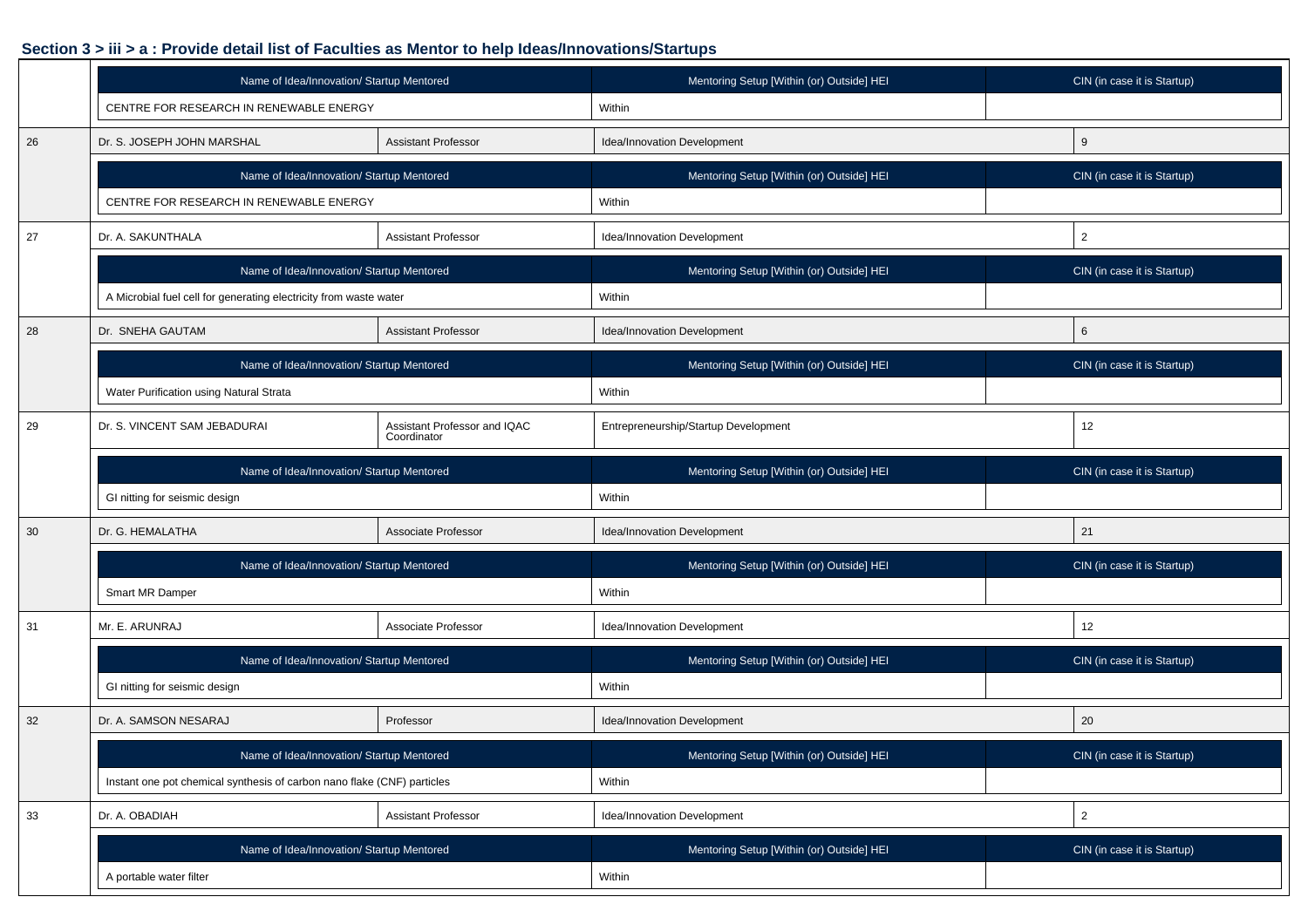| 34 | Dr. R. NANDHA KUMAR                              | Associate Professor        | Idea/Innovation Development               | $\overline{2}$              |
|----|--------------------------------------------------|----------------------------|-------------------------------------------|-----------------------------|
|    | Name of Idea/Innovation/ Startup Mentored        |                            | Mentoring Setup [Within (or) Outside] HEI | CIN (in case it is Startup) |
|    | A Device for determining the quality of Milk     |                            | Within                                    |                             |
| 35 | Dr. J. PRABHU                                    | <b>Assistant Professor</b> | Idea/Innovation Development               | $\overline{2}$              |
|    | Name of Idea/Innovation/ Startup Mentored        |                            | Mentoring Setup [Within (or) Outside] HEI | CIN (in case it is Startup) |
|    | AMPOULE BOTTLE PENETRATOR                        |                            | Within                                    |                             |
| 36 | Dr. T. ANITA JONES MARY PUSHPA                   | <b>Assistant Professor</b> | Idea / Innovation Development             | 10                          |
|    | Name of Idea/Innovation/ Startup Mentored        |                            | Mentoring Setup [Within (or) Outside] HEI | CIN (in case it is Startup) |
|    | Antenna Fabrication & Connectorization           |                            | Within                                    |                             |
| 37 | Dr. D. SUGUMAR                                   | <b>Assistant Professor</b> | Idea / Innovation Development             | 10                          |
|    | Name of Idea/Innovation/ Startup Mentored        |                            | Mentoring Setup [Within (or) Outside] HEI | CIN (in case it is Startup) |
|    | Antenna Fabrication & Connectorization           |                            | Within                                    |                             |
| 38 | Dr. D.S. SHYLU                                   | Associate Professor        | Idea / Innovation Development             | 10 <sup>1</sup>             |
|    | Name of Idea/Innovation/ Startup Mentored        |                            | Mentoring Setup [Within (or) Outside] HEI | CIN (in case it is Startup) |
|    | Semiconductor Modelling                          |                            | Within                                    |                             |
|    | Dr. JIBU THOMAS<br>Associate Professor           |                            |                                           |                             |
| 39 |                                                  |                            | IPR Protection & Commercialization        | 15                          |
|    | Name of Idea/Innovation/ Startup Mentored        |                            | Mentoring Setup [Within (or) Outside] HEI | CIN (in case it is Startup) |
|    | Kavid Disinfection Chamber                       |                            | Within                                    |                             |
|    | Metabolite from microalgae                       |                            | Within                                    |                             |
|    | An Insect Repellent Composition from Micro-Algae |                            | Within                                    |                             |
| 40 | Dr. C. VANI                                      | <b>Assistant Professor</b> | IPR Protection & Commercialization        | $5\phantom{.0}$             |
|    | Name of Idea/Innovation/ Startup Mentored        |                            | Mentoring Setup [Within (or) Outside] HEI | CIN (in case it is Startup) |
|    | Kavid disinfection chamber                       |                            | Within                                    |                             |
| 41 | Dr. M.S.A. MUTHU KUMAR NADAR                     | Assistant Professor        | IPR Protection & Commercialization        | 5                           |
|    | Name of Idea/Innovation/ Startup Mentored        |                            | Mentoring Setup [Within (or) Outside] HEI | CIN (in case it is Startup) |
|    | Kavid Disinfection Chamber                       |                            | Within                                    |                             |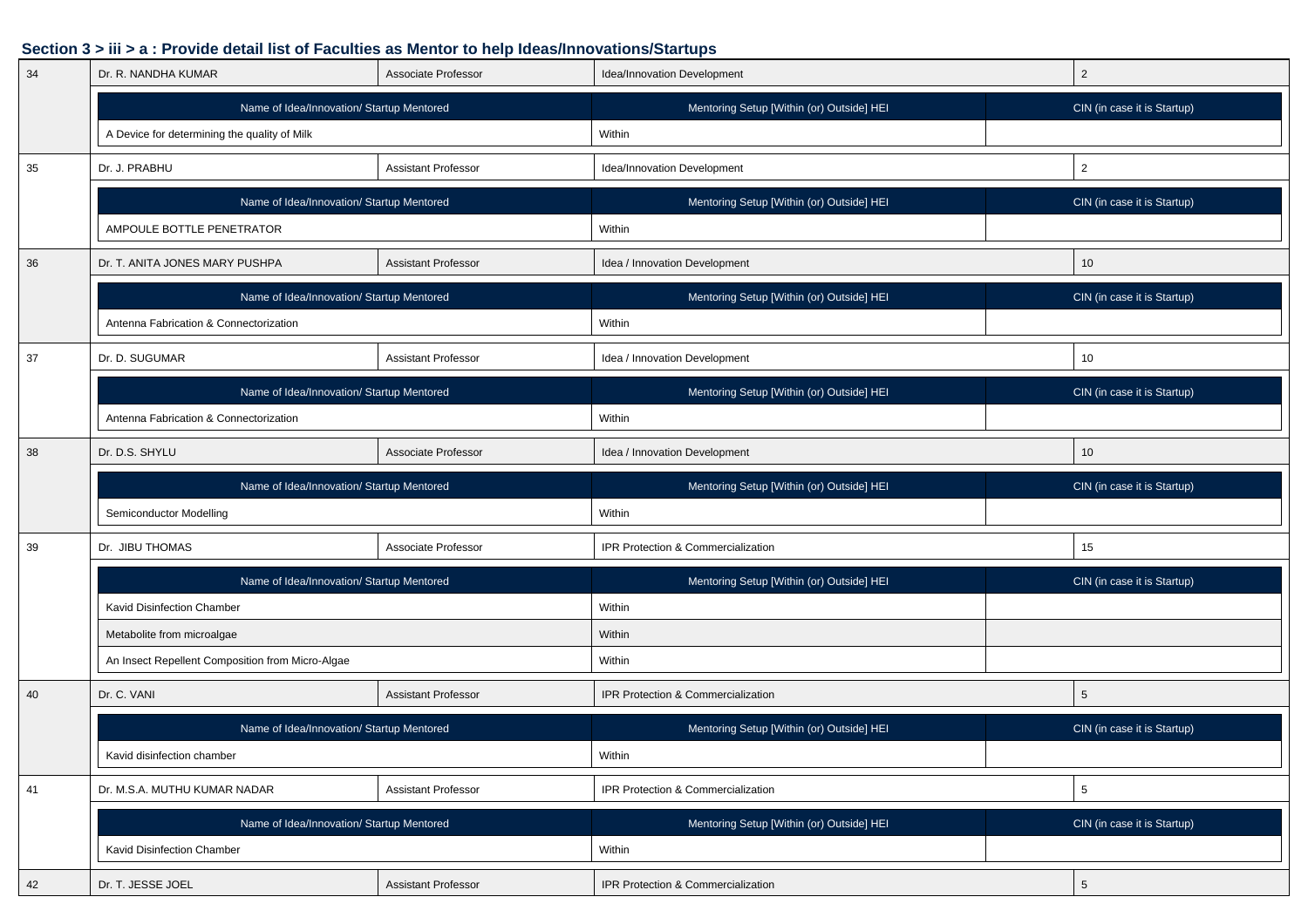|    | Name of Idea/Innovation/ Startup Mentored                         |                            | Mentoring Setup [Within (or) Outside] HEI | CIN (in case it is Startup) |
|----|-------------------------------------------------------------------|----------------------------|-------------------------------------------|-----------------------------|
|    | Kavid Disinfection Chamber                                        |                            | Within                                    |                             |
| 43 | Dr. PINAKI DEY<br>Assistant Professor                             |                            | IPR Protection & Commercialization        | 5                           |
|    | Name of Idea/Innovation/ Startup Mentored                         |                            | Mentoring Setup [Within (or) Outside] HEI | CIN (in case it is Startup) |
|    | Celluase Production from Pulp Waste                               |                            | Within                                    |                             |
|    | High Solid Loading                                                |                            | Within                                    |                             |
| 44 | Dr. R.S. DAVID PAUL RAJ                                           | <b>Assistant Professor</b> | IPR Protection & Commercialization        | 15                          |
|    | Name of Idea/Innovation/ Startup Mentored                         |                            | Mentoring Setup [Within (or) Outside] HEI | CIN (in case it is Startup) |
|    | Organic Carrier-based Bioformulation                              |                            | Within                                    |                             |
| 45 | Dr. S. KAVITHA                                                    | <b>Assistant Professor</b> | IPR Protection & Commercialization        | 15                          |
|    | Name of Idea/Innovation/ Startup Mentored                         |                            | Mentoring Setup [Within (or) Outside] HEI | CIN (in case it is Startup) |
|    | A microbial fuel cell for generating electricity from waste water |                            | Within                                    |                             |
| 46 | Dr. A. SHAMILA EBENEZER                                           | <b>Assistant Professor</b> | Idea / Innovation Development             | $\overline{7}$              |
|    | Name of Idea/Innovation/ Startup Mentored                         |                            | Mentoring Setup [Within (or) Outside] HEI | CIN (in case it is Startup) |
|    | IBM Big Data Software                                             |                            | Within                                    |                             |
| 47 | Dr. P. GETZI JEBA LEELIPUSHPAM                                    | <b>Assistant Professor</b> | Idea / Innovation Development             | $\overline{7}$              |
|    | Name of Idea/Innovation/ Startup Mentored                         |                            | Mentoring Setup [Within (or) Outside] HEI | CIN (in case it is Startup) |
|    | CISCO Centre of Excellence for Advenced Netwoking                 |                            | Within                                    |                             |
| 48 | Dr. G. JASPHER WILLSIE KATHRINE                                   | <b>Assistant Professor</b> | Idea / Innovation Development             | $\overline{7}$              |
|    | Name of Idea/Innovation/ Startup Mentored                         |                            | Mentoring Setup [Within (or) Outside] HEI | CIN (in case it is Startup) |
|    | Computing Security Research Lab                                   |                            | Within                                    |                             |
| 49 | Mr. B.L. RADHAKRISHNAN                                            | <b>Assistant Professor</b> | Idea / Innovation Development             | $\overline{7}$              |
|    | Name of Idea/Innovation/ Startup Mentored                         |                            | Mentoring Setup [Within (or) Outside] HEI | CIN (in case it is Startup) |
|    | SUSE Centre of Excellence for Cloud Computing                     |                            | Within                                    |                             |
| 50 | Dr. R. VENKATESAN                                                 | <b>Assistant Professor</b> | Idea / Innovation Development             |                             |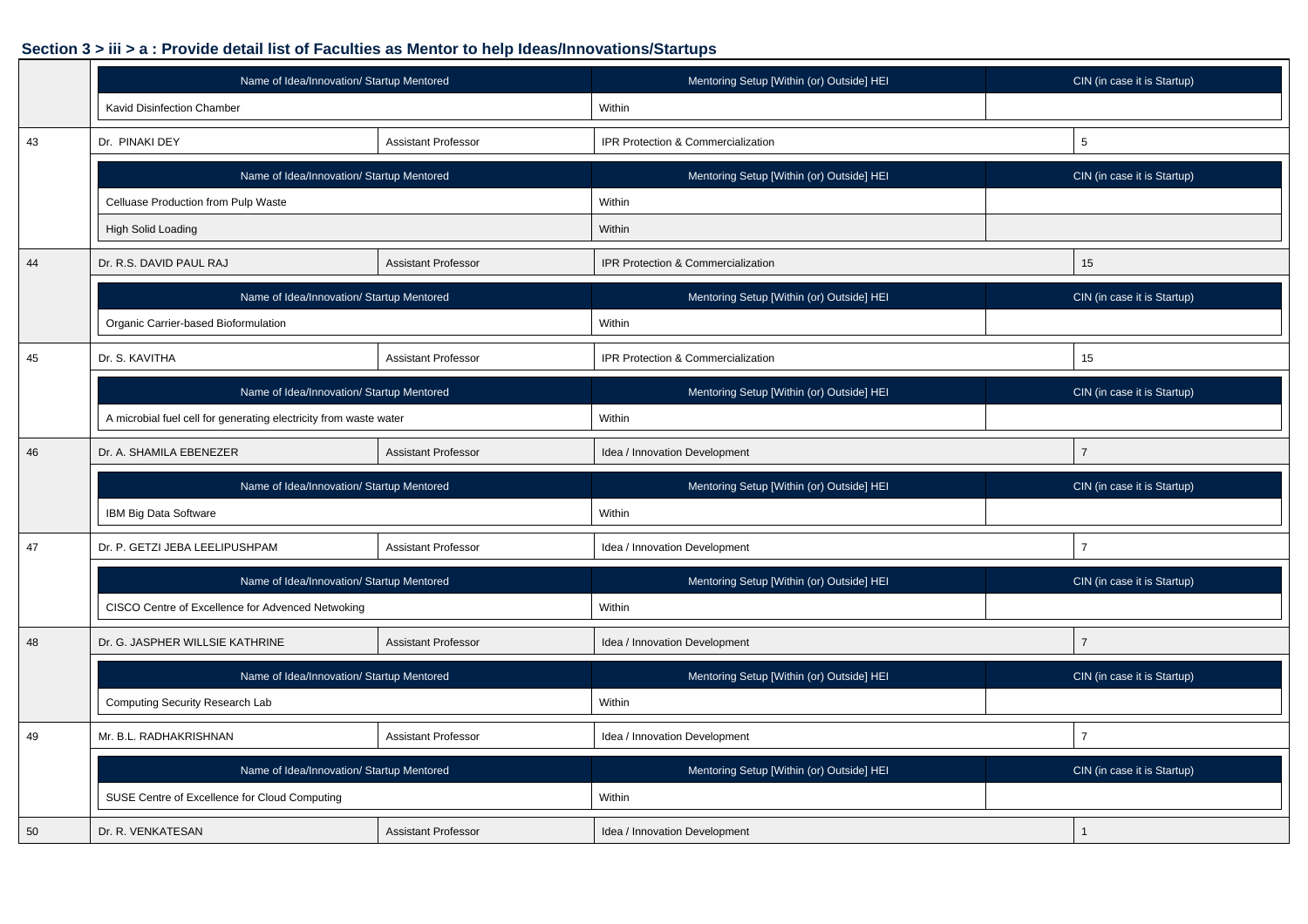|    | Name of Idea/Innovation/ Startup Mentored                                        | Mentoring Setup [Within (or) Outside] HEI | CIN (in case it is Startup)               |                             |
|----|----------------------------------------------------------------------------------|-------------------------------------------|-------------------------------------------|-----------------------------|
|    | <b>IOT Lab</b>                                                                   |                                           | Within                                    |                             |
| 51 | Mr. R.V. BELFIN<br><b>Assistant Professor</b>                                    |                                           | Idea / Innovation Development             | 6                           |
|    | Name of Idea/Innovation/ Startup Mentored                                        |                                           | Mentoring Setup [Within (or) Outside] HEI | CIN (in case it is Startup) |
|    | Software Product Development lab                                                 |                                           | Within                                    |                             |
| 52 | Professor and Head<br>Dr. A. IMMANUEL SELVAKUMAR                                 |                                           | Idea / Innovation Development             | 12                          |
|    | Name of Idea/Innovation/ Startup Mentored                                        |                                           | Mentoring Setup [Within (or) Outside] HEI | CIN (in case it is Startup) |
|    | Solar and Wind Energy Research                                                   |                                           | Within                                    |                             |
| 53 | Dr. M.S.P. SUBATHRA                                                              | Associate Professor                       | Idea / Innovation Development             | 12                          |
|    | Name of Idea/Innovation/ Startup Mentored                                        |                                           | Mentoring Setup [Within (or) Outside] HEI | CIN (in case it is Startup) |
|    | Solar and Wind Energy Research                                                   |                                           | Within                                    |                             |
| 54 | Dr. R. MEENAL                                                                    | <b>Assistant Professor</b>                | Idea / Innovation Development             | $\overline{7}$              |
|    | Name of Idea/Innovation/ Startup Mentored                                        |                                           | Mentoring Setup [Within (or) Outside] HEI | CIN (in case it is Startup) |
|    | Solar and Wind Energy Research                                                   |                                           | Within                                    |                             |
| 55 | Dr. V. JEGATHESAN                                                                | Associate Professor                       | Idea / Innovation Development             | 9                           |
|    | Name of Idea/Innovation/ Startup Mentored                                        |                                           | Mentoring Setup [Within (or) Outside] HEI | CIN (in case it is Startup) |
|    | <b>Centre For Excellence Siemens</b>                                             |                                           | Within                                    |                             |
| 56 | Dr. PRAWIN ANGEL MICHAEL                                                         | Associate Professor                       | Idea / Innovation Development             | $5\phantom{.0}$             |
|    | Name of Idea/Innovation/ Startup Mentored                                        |                                           | Mentoring Setup [Within (or) Outside] HEI | CIN (in case it is Startup) |
|    | Centre For Excellence Siemens                                                    |                                           | Within                                    |                             |
| 57 | Dr. S. PAUL SATHIYAN                                                             | <b>Assistant Professor</b>                | Idea / Innovation Development             | 3                           |
|    | Name of Idea/Innovation/ Startup Mentored                                        |                                           | Mentoring Setup [Within (or) Outside] HEI | CIN (in case it is Startup) |
|    | Low Cost Solar Irradiance Measurement And Two Axis - Sun Tracking Control System |                                           | Within                                    |                             |
| 58 | Dr. J. JAYAKUMAR                                                                 | Professor                                 | Idea / Innovation Development             | $\overline{4}$              |
|    | Name of Idea/Innovation/ Startup Mentored                                        |                                           | Mentoring Setup [Within (or) Outside] HEI | CIN (in case it is Startup) |
|    | Karunya Salzer Innovation Cell                                                   |                                           | Within                                    |                             |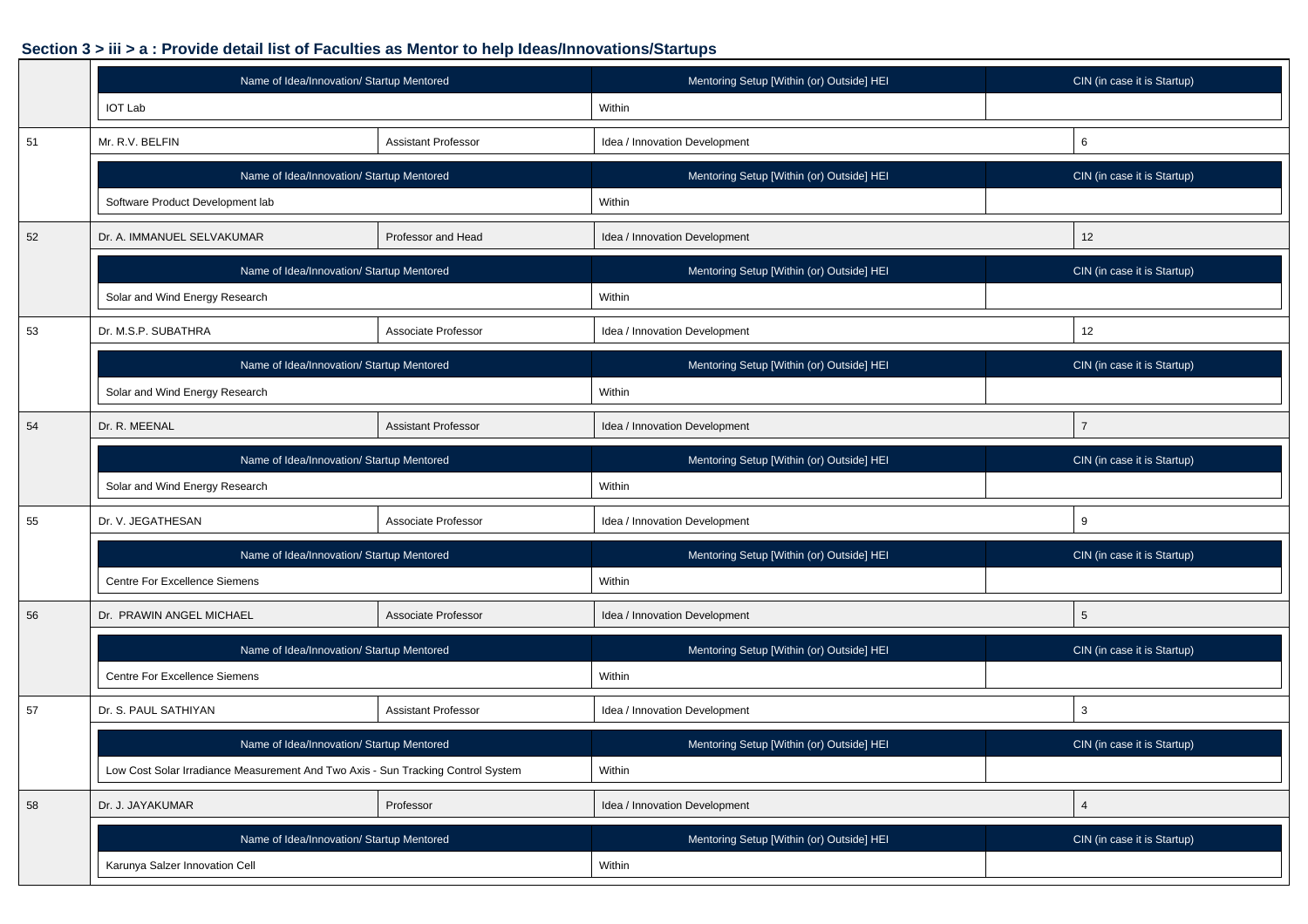| 59 | Dr. F.T. JOSH                                                                                     | <b>Assistant Professor</b> | Idea/Innovation Development               | 6                           |
|----|---------------------------------------------------------------------------------------------------|----------------------------|-------------------------------------------|-----------------------------|
|    | Name of Idea/Innovation/ Startup Mentored                                                         |                            | Mentoring Setup [Within (or) Outside] HEI | CIN (in case it is Startup) |
|    | Karunya Salzer Innovation Cell                                                                    |                            | Within                                    |                             |
| 60 | Dr. JENITA THINAKARAN                                                                             | Professor and Head         | Idea / Innovation Development             | 12                          |
|    | Name of Idea/Innovation/ Startup Mentored                                                         |                            | Mentoring Setup [Within (or) Outside] HEI | CIN (in case it is Startup) |
|    | Guardian Angel- An Electronic Device for Scaring Bird                                             |                            | Within                                    |                             |
| 61 | Dr. R. PHILIP SRIDHAR                                                                             | Professor                  | Idea / Innovation Development             | 15                          |
|    | Name of Idea/Innovation/ Startup Mentored                                                         |                            | Mentoring Setup [Within (or) Outside] HEI | CIN (in case it is Startup) |
|    | Value added foods                                                                                 |                            | Within                                    |                             |
| 62 | Dr. Kumari Sugitha                                                                                | <b>Assistant Professor</b> | Idea / Innovation Development             | 5                           |
|    | Name of Idea/Innovation/ Startup Mentored                                                         |                            | Mentoring Setup [Within (or) Outside] HEI | CIN (in case it is Startup) |
|    | IOTS for hydroponics; Samrt Sensors for soil health; Anaerobic treatment of Municipal Soild waste |                            | Within                                    |                             |
| 63 | Dr. B. Navaneetham                                                                                | <b>Assistant Professor</b> | Entrepreneurship / Startup Development    | 3                           |
|    | Name of Idea/Innovation/ Startup Mentored                                                         |                            | Mentoring Setup [Within (or) Outside] HEI | CIN (in case it is Startup) |
|    | Startups                                                                                          |                            | Within                                    |                             |
| 64 | Dr. Issac Manuel                                                                                  | Associate Professor        | Idea / Innovation Development             | 10                          |
|    | Name of Idea/Innovation/ Startup Mentored                                                         |                            | Mentoring Setup [Within (or) Outside] HEI | CIN (in case it is Startup) |
|    | AI for plant health                                                                               |                            | Within                                    |                             |

#### **Section 3 > iii > b : Provide detail list of External Experts/Agencies engaged as Mentor to help Ideas/Innovations/Startups**

| Srno | Name of the External Expert/Agency as Mentor                                                 | Mentor Expert Area                                                | <b>Type of Mentorship</b>      |
|------|----------------------------------------------------------------------------------------------|-------------------------------------------------------------------|--------------------------------|
|      | Prachand Man Pradhan                                                                         | Idea/Innovation Development                                       | Unstructured Mentorship        |
|      | Mr. Jeyasingh, COO, Jasmin Infotech, Chennai                                                 | Idea/Innovation Development, Entrepreneurship/Startup Development | Unstructured Mentorship        |
|      | Dr. Esther Malini, General Manager L&T Infrastructure Development<br><b>Projects Limited</b> | Idea/Innovation Development, Entrepreneurship/Startup Development | Unstructured Mentorship        |
|      | Mr. Samuel Prasanna Rao                                                                      | Idea/Innovation Development, Entrepreneurship/Startup Development | Unstructured Mentorship        |
|      | Prof. Thillairajan, IIT Madras, Chennai                                                      | Idea/Innovation Development, Entrepreneurship/Startup Development | Unstructured Mentorship        |
|      | SunSmart IP Services, Bangalore                                                              | IPR Protection & Commercialization                                | <b>Unstructured Mentorship</b> |
|      | 3M IPR Associates, Coimbatore                                                                | IPR Protection & Commercialization                                | Unstructured Mentorship        |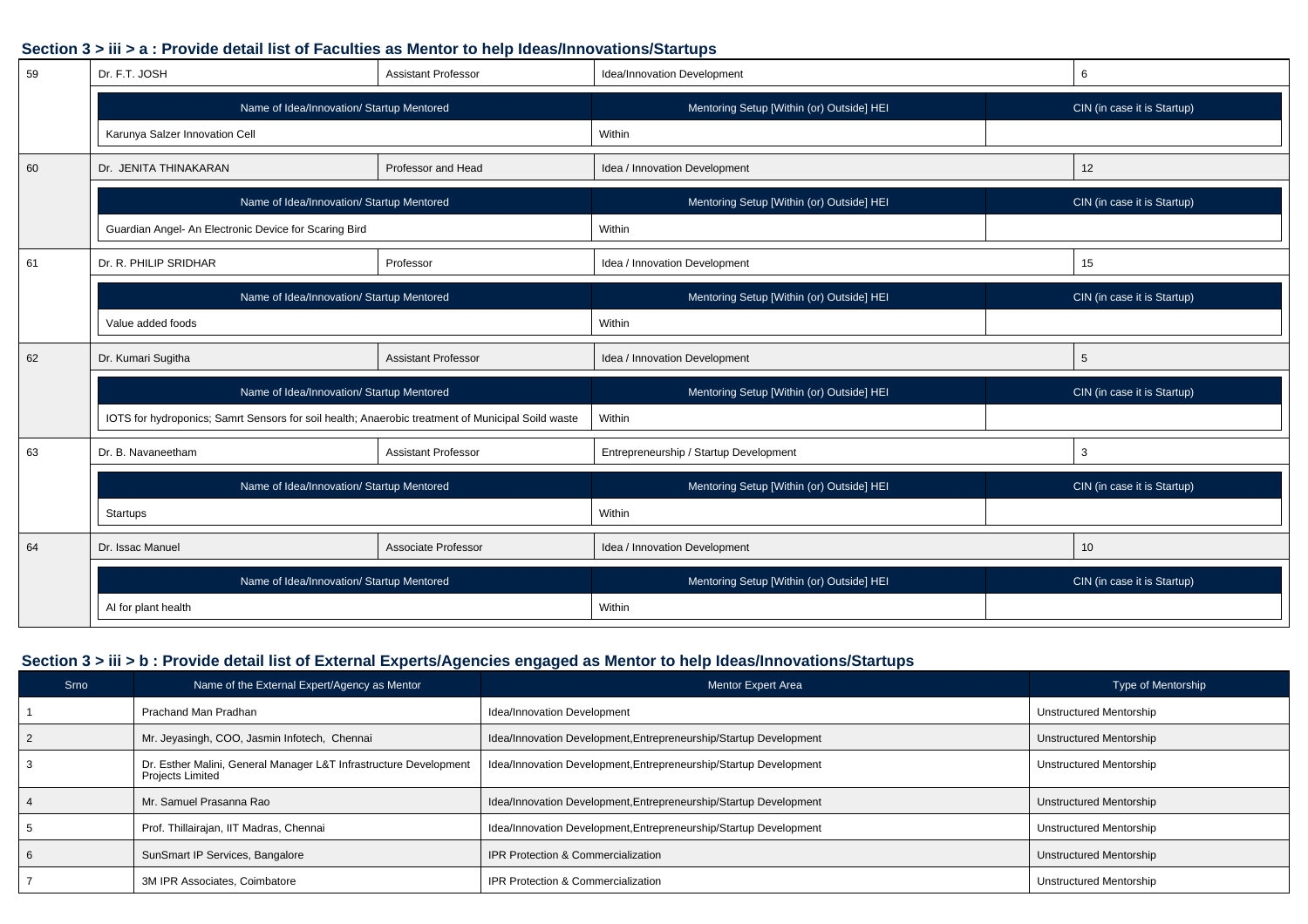### **Section 3 > iii > b : Provide detail list of External Experts/Agencies engaged as Mentor to help Ideas/Innovations/Startups**

| 8      | Dr. B. Deepa, Intel Pat Patent Solutions, Chennai                   |                   |                                      | <b>IPR Protection &amp; Commercialization</b>                   |                                           |                         |                         | Unstructured Mentorship                   |                      |
|--------|---------------------------------------------------------------------|-------------------|--------------------------------------|-----------------------------------------------------------------|-------------------------------------------|-------------------------|-------------------------|-------------------------------------------|----------------------|
| 9      | Dr.Leah Tsror                                                       |                   |                                      | Idea/Innovation Development                                     |                                           |                         |                         | Unstructured Mentorship                   |                      |
| 10     | Dr. Micheal Ben-Yosef                                               |                   |                                      | Idea/Innovation Development                                     |                                           |                         |                         | Unstructured Mentorship                   |                      |
| 11     | Dr. Phyllis Weintraub                                               |                   |                                      | Idea/Innovation Development                                     |                                           |                         |                         | Unstructured Mentorship                   |                      |
| 12     | Dr. Sharoni Shafir                                                  |                   |                                      | Idea/Innovation Development                                     |                                           |                         |                         | Unstructured Mentorship                   |                      |
| 13     | Dr. Ittai Hermann                                                   |                   |                                      | Entrepreneurship/Startup Development                            |                                           |                         |                         | Unstructured Mentorship                   |                      |
| 14     | Dr. Yehoshua Saranga                                                |                   |                                      | Entrepreneurship/Startup Development                            |                                           |                         |                         | Unstructured Mentorship                   |                      |
| 15     | Dr. Alexander Vainstein                                             |                   |                                      | Entrepreneurship/Startup Development                            |                                           |                         |                         | Unstructured Mentorship                   |                      |
| 16     | Dr. Orit Shefi                                                      |                   |                                      | Entrepreneurship/Startup Development                            |                                           |                         |                         | Unstructured Mentorship                   |                      |
| 17     | Dr. Zeev Zalevsky                                                   |                   |                                      | IPR Protection & Commercialization                              |                                           |                         |                         | Unstructured Mentorship                   |                      |
| 18     | Dr. Raz Jelinek                                                     |                   |                                      | IPR Protection & Commercialization                              |                                           |                         |                         | Unstructured Mentorship                   |                      |
| 19     | Dr. Rad Abu-Rezig                                                   |                   |                                      | IPR Protection & Commercialization                              |                                           |                         |                         | Unstructured Mentorship                   |                      |
| 20     | Prof. Gadi Schuster                                                 |                   |                                      | Idea/Innovation Development                                     |                                           |                         |                         | Unstructured Mentorship                   |                      |
| 21     | Dr. Dina Tsybulsky                                                  |                   | Idea/Innovation Development          |                                                                 |                                           |                         |                         | Unstructured Mentorship                   |                      |
| 22     | Dr.Benny Kimelfeld                                                  |                   | Idea/Innovation Development          |                                                                 |                                           |                         | Unstructured Mentorship |                                           |                      |
| 23     | Victor Alchanatis                                                   |                   | Idea/Innovation Development          |                                                                 |                                           |                         | Unstructured Mentorship |                                           |                      |
| 24     | Tarin Paz-Kagan                                                     |                   | Entrepreneurship/Startup Development |                                                                 |                                           |                         | Unstructured Mentorship |                                           |                      |
| 25     | Avital Bechar                                                       |                   | Entrepreneurship/Startup Development |                                                                 |                                           |                         | Unstructured Mentorship |                                           |                      |
| 26     | Prof. Lior Rokach                                                   |                   |                                      | Entrepreneurship/Startup Development                            |                                           |                         |                         | Unstructured Mentorship                   |                      |
| 27     | Nahum Shimkin                                                       |                   |                                      | Entrepreneurship/Startup Development                            |                                           |                         |                         | Unstructured Mentorship                   |                      |
| 28     | Prof. Alon Gany                                                     |                   | IPR Protection & Commercialization   |                                                                 |                                           | Unstructured Mentorship |                         |                                           |                      |
| 29     | Prof. Dan Micheals                                                  |                   | IPR Protection & Commercialization   |                                                                 |                                           | Unstructured Mentorship |                         |                                           |                      |
| 30     | Prof. Oren sadot                                                    |                   | IPR Protection & Commercialization   |                                                                 |                                           | Unstructured Mentorship |                         |                                           |                      |
| 31     | Dr. Assaf Shmerling                                                 |                   | IPR Protection & Commercialization   |                                                                 |                                           | Unstructured Mentorship |                         |                                           |                      |
| 32     | Dr. Vladimir Popov                                                  |                   |                                      | IPR Protection & Commercialization                              |                                           |                         |                         | Unstructured Mentorship                   |                      |
| 33     | Mr. Saravanan, Deputy Controller of Patents, Patent Office, Chennai |                   |                                      | Idea/Innovation Development, IPR Protection & Commercialization |                                           |                         |                         | <b>Structured Mentorship</b>              |                      |
|        |                                                                     |                   |                                      |                                                                 |                                           |                         |                         |                                           |                      |
|        | Structured Mentorship Program Name                                  | <b>Start Date</b> |                                      | End Date                                                        | Total No of Days of<br>Mentorship Program | No of Mentors Involved  |                         | Mentorship Cohort Size<br>(No. of Mentee) | Type of Mentee       |
|        | Workshop on IPR                                                     | 18-06-2019        |                                      | 18-06-2019                                                      | $\mathbf{1}$                              | $\mathbf{1}$            | 130                     |                                           | Innovation/Prototype |
| 34     | Dr. Yuli Starosvetsky                                               |                   |                                      | Idea/Innovation Development                                     |                                           |                         |                         | <b>Unstructured Mentorship</b>            |                      |
| 35     | Dr. Izhak Bucher                                                    |                   |                                      | Idea/Innovation Development                                     |                                           |                         |                         | Unstructured Mentorship                   |                      |
| $36\,$ | Dr. Shai Arogati                                                    |                   |                                      | IPR Protection & Commercialization                              |                                           |                         |                         | Unstructured Mentorship                   |                      |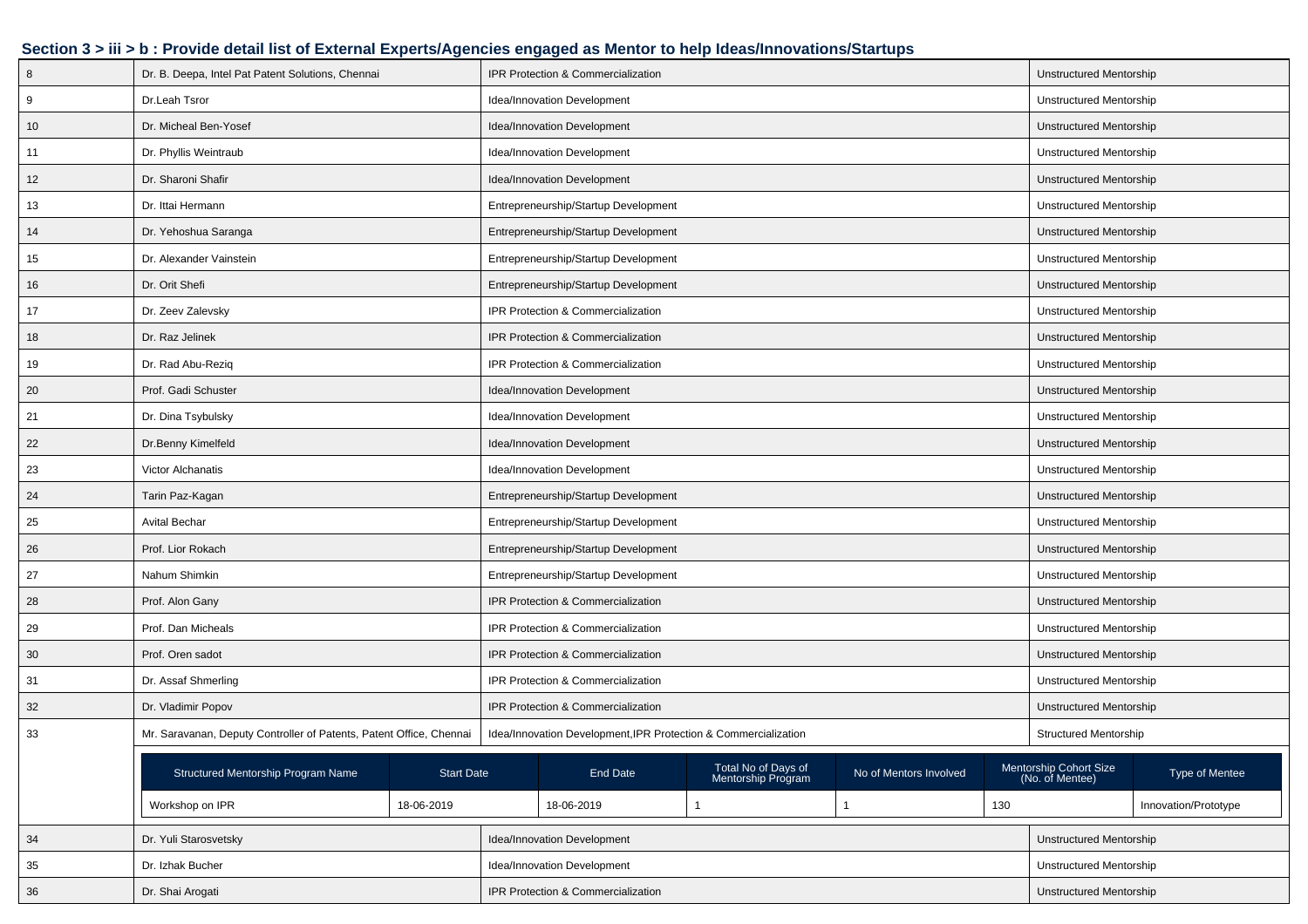#### **Section 3 > iii > b : Provide detail list of External Experts/Agencies engaged as Mentor to help Ideas/Innovations/Startups**

| 37 | Dr. Yoram Reich                                                                                     |            |                                                                                                             | <b>IPR Protection &amp; Commercialization</b>                   |                                           |                                |                | Unstructured Mentorship      |                      |
|----|-----------------------------------------------------------------------------------------------------|------------|-------------------------------------------------------------------------------------------------------------|-----------------------------------------------------------------|-------------------------------------------|--------------------------------|----------------|------------------------------|----------------------|
| 38 | Mr Panwar, Technology Information, Forecasting and Assessment<br>Council (TIFAC), Delhi             |            |                                                                                                             | Idea/Innovation Development, IPR Protection & Commercialization |                                           |                                |                | <b>Structured Mentorship</b> |                      |
|    | Structured Mentorship Program Name                                                                  |            | Total No of Days of<br>No of Mentors Involved<br>End Date<br><b>Start Date</b><br><b>Mentorship Program</b> |                                                                 | Mentorship Cohort Size<br>(No. of Mentee) |                                | Type of Mentee |                              |                      |
|    | Workshop on Academic Patenting                                                                      | 19-06-2019 |                                                                                                             | 19-06-2019                                                      |                                           |                                | 130            |                              | Innovation/Prototype |
| 39 | Mrs. P. Ilanangai, IPR Consultant, Chennai                                                          |            | <b>IPR Protection &amp; Commercialization</b>                                                               |                                                                 |                                           | Unstructured Mentorship        |                |                              |                      |
| 40 | Dr. S. Saibabu, Pollucare Engineers India Pvt, Ltd.,                                                |            | Idea/Innovation Development                                                                                 |                                                                 |                                           | <b>Unstructured Mentorship</b> |                |                              |                      |
|    | Mr. Jonathan Samuel, Vice President of Sales and Marketing, GIW<br>Industries, USA                  |            | Idea/Innovation Development                                                                                 |                                                                 |                                           | <b>Unstructured Mentorship</b> |                |                              |                      |
| 42 | Mr. Ben Bronsther, Innovative Design Advisor, USA                                                   |            | <b>Idea/Innovation Development</b>                                                                          |                                                                 |                                           | Unstructured Mentorship        |                |                              |                      |
| 43 | Mr Santhosh Varghese, Vice President, Toshiba Corporations,<br>Middle East and Africa Region, Dubai |            | Idea/Innovation Development                                                                                 |                                                                 |                                           | <b>Unstructured Mentorship</b> |                |                              |                      |

# **Section 4 : List all the Innovations Generated Developed, Completed and Implemented in Ground with Support of Pre-incubation & Incubation facilities at the HEI and Recognitions Received**

| Srn<br>$\circ$ | Name of the<br><b>Innovation Generated</b><br>with the Support of<br>HEI | Type of<br>Innovation                                 | Nature<br>of<br>Innovati<br>on | Name of<br>the HEI<br>Support<br>ed<br>Innovati<br>on<br>Develop<br>ment | Innov<br>ation<br>Devel<br>oped<br>by | Stage<br>of<br>Innov<br>ation/<br>Stage<br><sub>of</sub><br><b>TRL</b><br>-it<br>starte<br>$\mathsf{d}$<br>recei<br>ving<br>the<br>Supp<br>ort<br>durin<br>g the<br>FY<br>2019-<br>20 | Stage<br>of<br>Innov<br>ation/<br>Stage<br>_of<br><b>TRL</b><br>reach<br>ed as<br>on<br>31st<br>Marc<br>h.<br>2020                   | <b>Status</b><br>Pre-<br>Incubati<br>on/Incu<br>bation<br>Support<br>to<br>Innovati<br>on as<br>on 31st<br>March<br>2020 | Had the<br>Innovation<br>Received any<br>Recognition at<br>State, National,<br>International<br><b>Level Programs</b><br>during the<br>financial period<br>2019-20 | Had the<br>Innovati<br>on<br>Convert<br>ed into<br>Venture/<br>Startup/<br><b>SME</b><br>Unit<br>during<br>the<br>financial<br>period<br>2019-20 | Had Centre/institute provided any<br>Financial support (either own<br>resource or fund received from<br>agencies) in terms of Seed<br>Grant/Fund Support to Idea /<br>Prototype / Innovations<br>Development during the financial<br>period 2019-20 | Had the Innovations raised any<br>Seed fund/Angel Investment/VC<br>during the period of receiving pre-<br>incubation/incubation support at<br>your Pre-incubation/incubation or<br>HEI during the financial period<br>2019-20 | Had the Pre-incubation/Incubation<br>Centre/HEI received any<br>income/revenue from<br>Idea/Prototype/Innovations for the<br>pre-incubation/incubation support<br>and the services offered by Pre-<br>incubation/incubation or institute<br>during the financial period 2019 |
|----------------|--------------------------------------------------------------------------|-------------------------------------------------------|--------------------------------|--------------------------------------------------------------------------|---------------------------------------|---------------------------------------------------------------------------------------------------------------------------------------------------------------------------------------|--------------------------------------------------------------------------------------------------------------------------------------|--------------------------------------------------------------------------------------------------------------------------|--------------------------------------------------------------------------------------------------------------------------------------------------------------------|--------------------------------------------------------------------------------------------------------------------------------------------------|-----------------------------------------------------------------------------------------------------------------------------------------------------------------------------------------------------------------------------------------------------|-------------------------------------------------------------------------------------------------------------------------------------------------------------------------------------------------------------------------------|------------------------------------------------------------------------------------------------------------------------------------------------------------------------------------------------------------------------------------------------------------------------------|
|                | Multipurpose<br>disinfection chamber "<br>KaViD'                         | Product<br>Innovation, M<br>arket-place<br>Innovation | Technol<br>ogical              | <b>Biotech</b><br>nology                                                 | Facul<br>ty                           | <b>TRL</b><br>8:<br>First<br>of a<br>kind<br>com<br>merci<br>al<br>syste<br>m.<br>Manu<br>factur<br>ing<br>issue<br>s<br>solve<br>d.                                                  | <b>TRL</b><br>8:<br>First<br>of a<br>kind<br>com<br>merci<br>al<br>syste<br>m.<br>Manu<br>factur<br>ing<br>issue<br>s<br>solve<br>d. | Innovati<br>on<br>Develop<br>ment<br>Complet<br>ed                                                                       | No                                                                                                                                                                 | <b>No</b>                                                                                                                                        | <b>No</b>                                                                                                                                                                                                                                           | No                                                                                                                                                                                                                            | No                                                                                                                                                                                                                                                                           |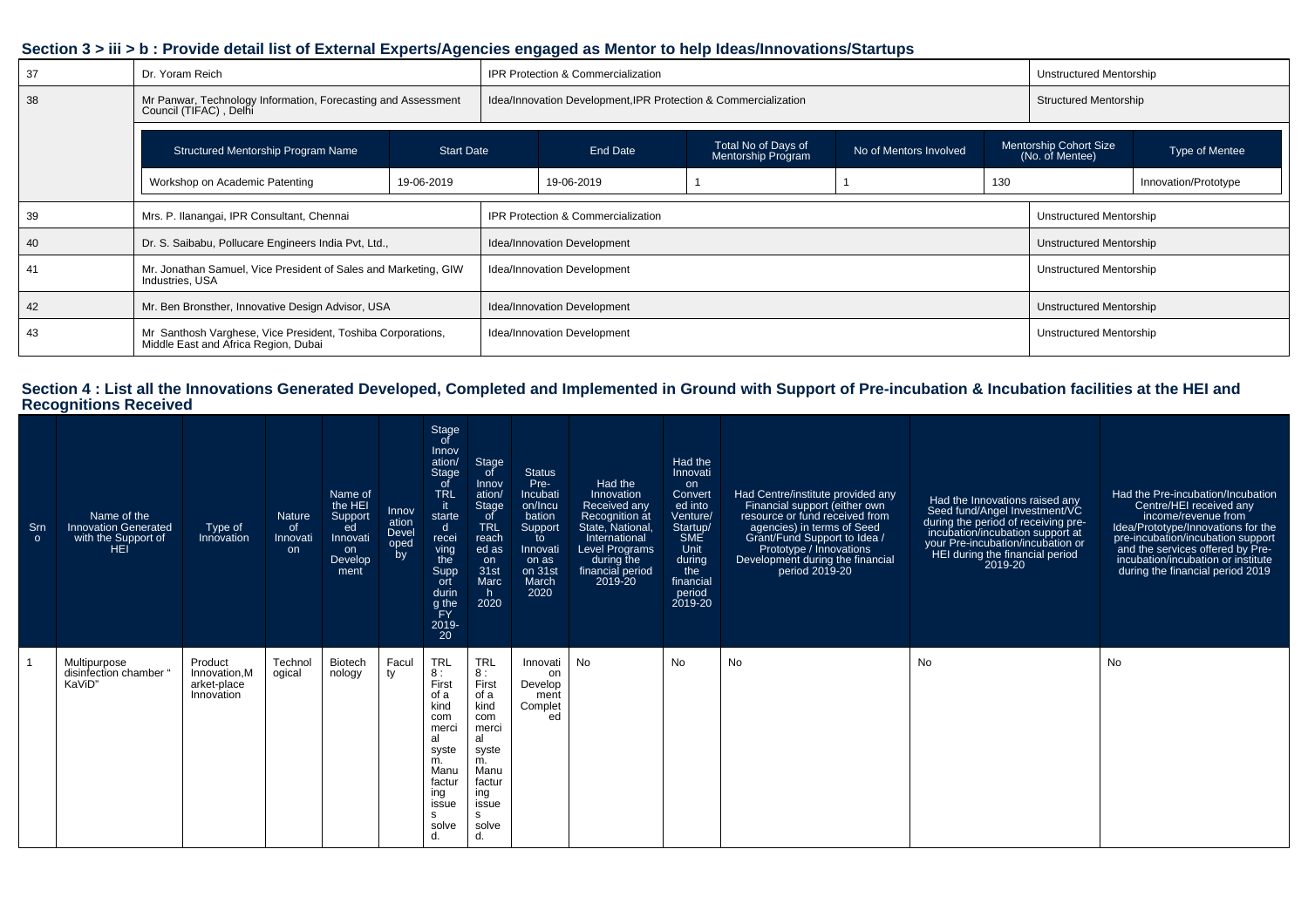|                |                                                                        |                            |                                                                                                                                             |                                                                                                                                                                                             | Type                                                                                                                                        |                                                                                                                                            |                                              |           | Gender                       |        |                       | Email                   | Contact |            |
|----------------|------------------------------------------------------------------------|----------------------------|---------------------------------------------------------------------------------------------------------------------------------------------|---------------------------------------------------------------------------------------------------------------------------------------------------------------------------------------------|---------------------------------------------------------------------------------------------------------------------------------------------|--------------------------------------------------------------------------------------------------------------------------------------------|----------------------------------------------|-----------|------------------------------|--------|-----------------------|-------------------------|---------|------------|
|                | Dr. Jibu Thomas                                                        |                            |                                                                                                                                             | Faculty                                                                                                                                                                                     |                                                                                                                                             |                                                                                                                                            |                                              |           | Male                         |        |                       | jibuthomas@karunya.edu  |         | 9443017893 |
|                |                                                                        | Name                       |                                                                                                                                             |                                                                                                                                                                                             |                                                                                                                                             | Type                                                                                                                                       |                                              |           |                              | Gender |                       |                         | Email   | Contact    |
|                | Dr. Muthukumar Nadar                                                   |                            |                                                                                                                                             | Faculty                                                                                                                                                                                     |                                                                                                                                             |                                                                                                                                            |                                              |           | Male                         |        |                       | muthukumar@karunya.edu  |         | 9566210873 |
|                | Dr. C. Vani                                                            |                            |                                                                                                                                             | Faculty                                                                                                                                                                                     |                                                                                                                                             |                                                                                                                                            |                                              |           | Female                       |        |                       | vani@karunya.edu        |         | 9842215562 |
|                | Dr. Jesse Joel                                                         |                            |                                                                                                                                             | Faculty                                                                                                                                                                                     |                                                                                                                                             |                                                                                                                                            |                                              |           | Male                         |        |                       | jessejoel@karunya.edu   |         | 9487733707 |
| $\overline{2}$ | Fabrication and testing<br>of the Smart Ergo<br>Office Chair Prototype | Facul<br>ty                | TRL<br>3 :<br>Appli<br>ed<br>resea<br>rch.<br>First<br>labor<br>atory<br>tests<br>comp<br>leted;<br>proof<br>$\overline{f}$<br>conc<br>ept. | $\begin{array}{c} \mathsf{TRL} \\ \mathsf{3:} \end{array}$<br>Appli<br>ed<br>resea<br>rch.<br>First<br>labor<br>atory<br>tests<br>comp<br>leted;<br>proof<br>$\overline{C}$<br>conc<br>ept. | Innovati<br>on<br>Develop<br>ment<br>Ongoing                                                                                                | No                                                                                                                                         |                                              | <b>No</b> | <b>Grant Amount</b><br>in Rs | 8000   | <b>No</b>             | No                      |         |            |
|                |                                                                        | Name                       |                                                                                                                                             |                                                                                                                                                                                             |                                                                                                                                             | Type                                                                                                                                       |                                              |           |                              | Gender |                       |                         | Email   | Contact    |
|                | Dr. Mona Sahu                                                          |                            |                                                                                                                                             | Faculty                                                                                                                                                                                     |                                                                                                                                             |                                                                                                                                            |                                              |           | Female                       |        |                       | monasahu@karunya.edu    |         | 9789956077 |
| $\mathbf{3}$   | Grey water purifier                                                    | Market-place<br>Innovation | Technol<br>ogical                                                                                                                           | Facul<br>ty                                                                                                                                                                                 | TRL<br>3 :<br>Appli<br>ed<br>resea<br>rch.<br>First<br>labor<br>atory<br>tests<br>comp<br>leted;<br>proof<br>$\overline{C}$<br>conc<br>ept. | TRL<br>3:<br>Appli<br>ed<br>resea<br>rch.<br>First<br>labor<br>atory<br>tests<br>comp<br>leted;<br>proof<br>$\overline{C}$<br>conc<br>ept. | Innovati<br>on<br>Develop<br>ment<br>Ongoing | No        |                              | No     | Grant Amount<br>in Rs | 10000                   | No      | No         |
|                |                                                                        | Name                       |                                                                                                                                             |                                                                                                                                                                                             |                                                                                                                                             | Type                                                                                                                                       |                                              |           |                              | Gender |                       |                         | Email   | Contact    |
|                | Sneha Gautam                                                           |                            |                                                                                                                                             | Faculty                                                                                                                                                                                     |                                                                                                                                             |                                                                                                                                            |                                              |           | Male                         |        |                       | snehagautam@karunya.edu |         | 9131085801 |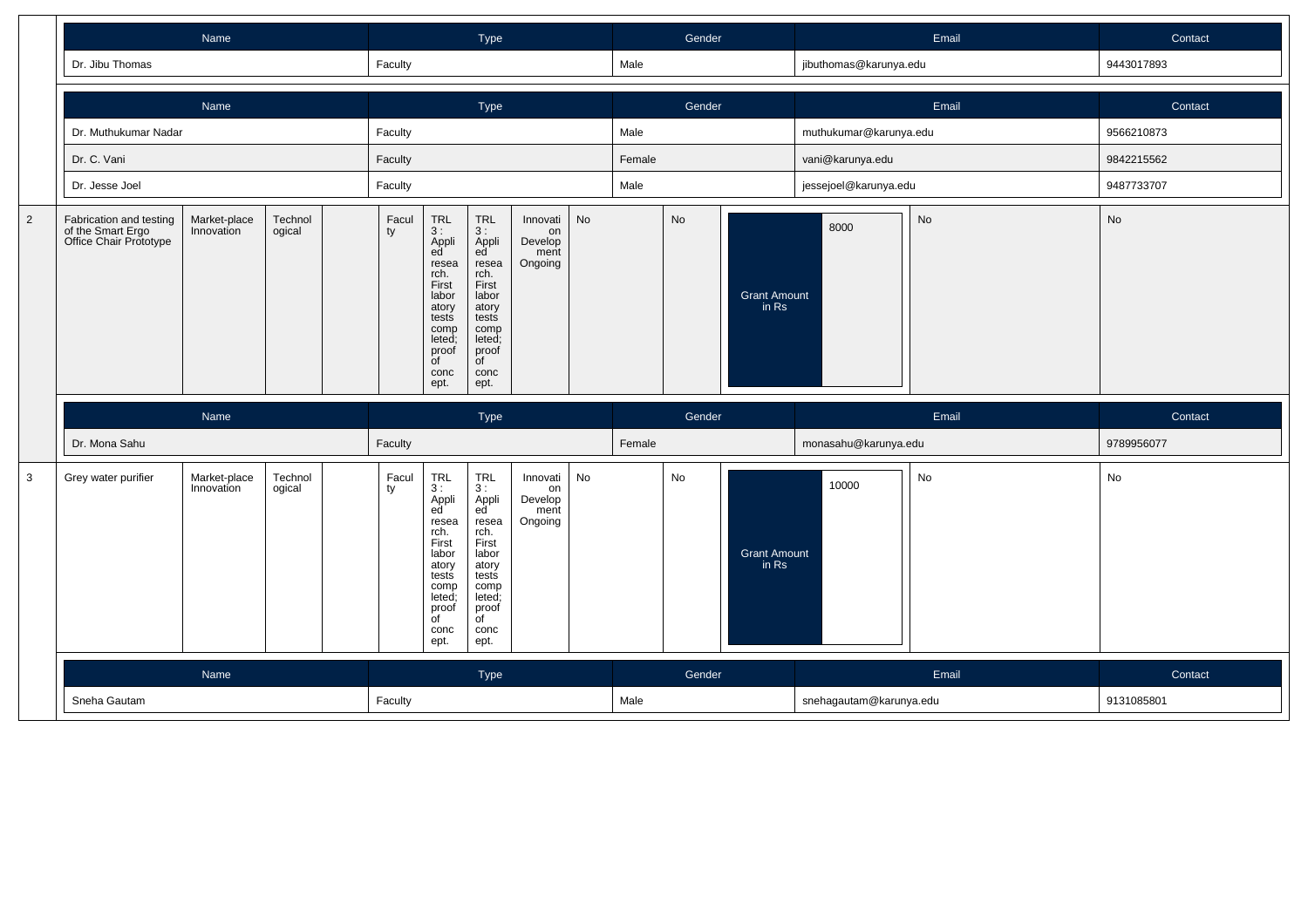| $\overline{4}$  | Development and<br>testing of solar dryer<br>using heat pipes and<br>phase change<br>materials (PCM) for<br>turmeric rhizomes | Market-place<br>Innovation | Technol<br>ogical | Facul<br>ty | $\begin{array}{c} \mathsf{TRL} \\ 3: \end{array}$<br>Appli<br>ed<br>resea<br>rch.<br>First<br>labor<br>atory<br>tests<br>comp<br>leted;<br>proof<br>of<br>conc<br>ept. | <b>TRL</b><br>3:<br>Appli<br>ed <sup>'</sup><br>resea<br>rch.<br>First<br>labor<br>atory<br>tests<br>comp<br>leted;<br>proof<br>of<br>conc<br>ept. | Innovati<br>on<br>Develop<br>ment<br>Ongoing | No |      | No     | <b>Grant Amount</b><br>in Rs | 9000                    | No    | No         |
|-----------------|-------------------------------------------------------------------------------------------------------------------------------|----------------------------|-------------------|-------------|------------------------------------------------------------------------------------------------------------------------------------------------------------------------|----------------------------------------------------------------------------------------------------------------------------------------------------|----------------------------------------------|----|------|--------|------------------------------|-------------------------|-------|------------|
|                 |                                                                                                                               | Name                       |                   |             |                                                                                                                                                                        | Type                                                                                                                                               |                                              |    |      | Gender |                              |                         | Email | Contact    |
|                 | A. Asha Monicka                                                                                                               |                            |                   | Faculty     |                                                                                                                                                                        |                                                                                                                                                    |                                              |    | Male |        |                              | ashamonicka@karunya.edu |       | 948764600  |
| $\sqrt{5}$      | Characterization of<br>genotypes of major<br>cereal crops                                                                     | Market-place<br>Innovation | Technol<br>ogical | Facul<br>ty | TRL<br>3:<br>Appli<br>ed<br>resea<br>rch.<br>First<br>labor<br>atory<br>tests<br>comp<br>leted;<br>proof<br>$\overline{C}$                                             | <b>TRL</b><br>3:<br>Appli<br>ed <sup>®</sup><br>resea<br>rch.<br>First<br>labor<br>atory<br>tests<br>comp<br>leted;<br>proof<br>$\overline{C}$     | Innovati<br>on<br>Develop<br>ment<br>Ongoing | No |      | No     | <b>Grant Amount</b><br>in Rs | 6000                    | No    | No         |
|                 |                                                                                                                               |                            |                   |             | conc<br>ept.                                                                                                                                                           | conc<br>ept.                                                                                                                                       |                                              |    |      |        |                              |                         |       |            |
|                 |                                                                                                                               | Name                       |                   |             |                                                                                                                                                                        | Type                                                                                                                                               |                                              |    |      | Gender |                              |                         | Email | Contact    |
|                 | N.B. John Kingsly                                                                                                             |                            |                   | Faculty     |                                                                                                                                                                        |                                                                                                                                                    |                                              |    | Male |        |                              | johnkingsly@karunya.edu |       | 948764600  |
| $6\phantom{1}6$ | Automation of the<br>Smart Ergo Office<br>Chair Prototype                                                                     | Market-place<br>Innovation | Technol<br>ogical | Facul<br>ty | $\ensuremath{\mathsf{TRL}}$<br>3:<br>Appli<br>ed<br>resea<br>rch.<br>First<br>labor<br>atory<br>tests<br>comp<br>leted;<br>proof<br>$\overline{C}$<br>conc<br>ept.     | <b>TRL</b><br>3:<br>Appli<br>ed<br>resea<br>rch.<br>First<br>labor<br>atory<br>tests<br>comp<br>leted;<br>proof<br>$\overline{C}$<br>conc<br>ept.  | Innovati<br>on<br>Develop<br>ment<br>Ongoing | No |      | No     | <b>Grant Amount</b><br>in Rs | 8000                    | No    | No         |
|                 |                                                                                                                               | Name                       |                   |             |                                                                                                                                                                        | Type                                                                                                                                               |                                              |    |      | Gender |                              |                         | Email | Contact    |
|                 | Dr.M.Wilson Kumar                                                                                                             |                            |                   | Faculty     |                                                                                                                                                                        |                                                                                                                                                    |                                              |    | Male |        |                              | wilson@karunya.edu      |       | 9487864600 |
|                 |                                                                                                                               | Name                       |                   |             |                                                                                                                                                                        | Type                                                                                                                                               |                                              |    |      | Gender |                              |                         | Email | Contact    |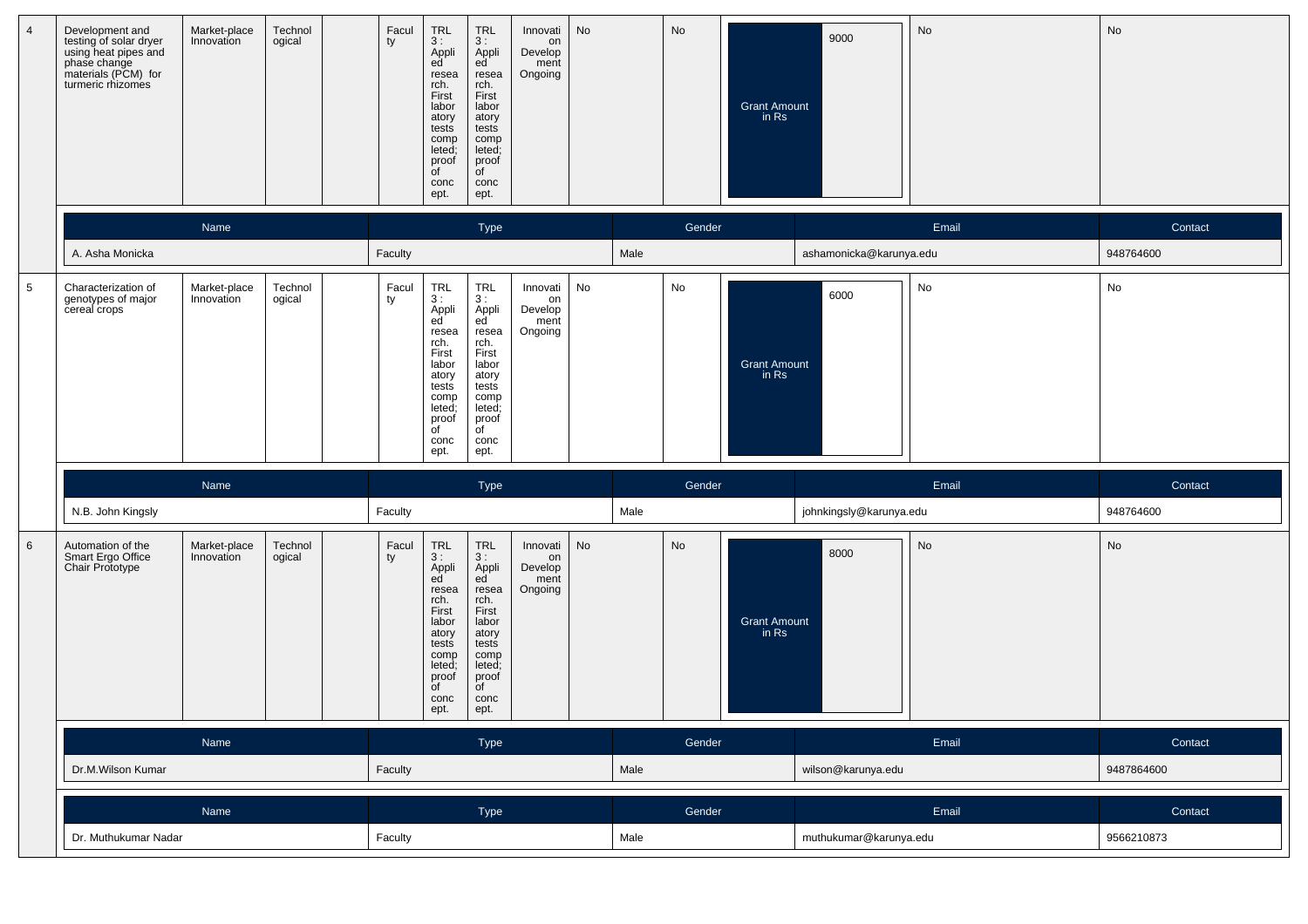| $\overline{7}$ | Socio-Economic<br>Impact Study of Mobile<br>Apps in Agriculture in<br>India     | Market-place<br>Innovation | Technol<br>ogical | Facul<br>ty | TRL<br>3:<br>Appli<br>ed<br>resea<br>rch.<br>First<br>labor<br>atory<br>tests<br>comp<br>leted;<br>proof<br>of<br>conc<br>ept.                    | <b>TRL</b><br>3:<br>Appli<br>ed<br>resea<br>rch.<br>First<br>labor<br>atory<br>tests<br>comp<br>leted;<br>proof<br>of<br>conc<br>ept.      | Innovati<br>on<br>Develop<br>ment<br>Ongoing | No        |        | No     | <b>Grant Amount</b><br>in Rs | 5000                     | No        | No         |
|----------------|---------------------------------------------------------------------------------|----------------------------|-------------------|-------------|---------------------------------------------------------------------------------------------------------------------------------------------------|--------------------------------------------------------------------------------------------------------------------------------------------|----------------------------------------------|-----------|--------|--------|------------------------------|--------------------------|-----------|------------|
|                |                                                                                 | Name                       |                   |             |                                                                                                                                                   | Type                                                                                                                                       |                                              |           |        | Gender |                              |                          | Email     | Contact    |
|                | Dr. S.UshaNandhini                                                              |                            |                   | Faculty     |                                                                                                                                                   |                                                                                                                                            |                                              |           | Female |        |                              | ushanandhini@karunya.edu |           | 948764600  |
| $\,$ 8 $\,$    | Development of 3/4<br>Point Bending Test<br>Fixture for Material<br>Testing     | Market-place<br>Innovation | Technol<br>ogical | Facul<br>ty | <b>TRL</b><br>3:<br>Appli<br>ed<br>resea<br>rch.<br>First<br>labor<br>atory<br>tests<br>comp<br>leted:<br>proof<br>$\overline{C}$<br>conc<br>ept. | TRL<br>3:<br>Appli<br>ed<br>resea<br>rch.<br>First<br>labor<br>atory<br>tests<br>comp<br>leted;<br>proof<br>$\overline{C}$<br>conc<br>ept. | Innovati<br>on<br>Develop<br>ment<br>Ongoing | <b>No</b> |        | No     | <b>Grant Amount</b><br>in Rs | 6000                     | No        | No         |
|                |                                                                                 | Name                       |                   |             |                                                                                                                                                   | Type                                                                                                                                       |                                              |           |        | Gender |                              |                          | Email     | Contact    |
|                | Dr.D.S.Robinson Smart                                                           |                            |                   | Faculty     |                                                                                                                                                   |                                                                                                                                            |                                              |           | Male   |        |                              | smart@karunya.edu        |           | 9487864600 |
| 9              | Effects of plant<br>extracts against<br>Colletotrichum fruit rot<br>of Chillies | Market-place<br>Innovation | Technol<br>ogical | Facul<br>ty | TRL<br>3:<br>Appli<br>ed<br>resea<br>rch.<br>First<br>labor<br>atory<br>tests<br>comp<br>leted;<br>proof<br>of<br>conc<br>ept.                    | <b>TRL</b><br>3:<br>Appli<br>ed<br>resea<br>rch.<br>First<br>labor<br>atory<br>tests<br>comp<br>leted;<br>proof<br>of<br>conc<br>ept.      | Innovati<br>on<br>Develop<br>ment<br>Ongoing | No        |        | No     | <b>Grant Amount</b><br>in Rs | 7000                     | No        | No         |
|                |                                                                                 | Name                       |                   |             |                                                                                                                                                   | <b>Type</b>                                                                                                                                |                                              |           |        | Gender |                              |                          | Email     | Contact    |
|                | Ms. C. Jayapradha                                                               |                            | Faculty           |             |                                                                                                                                                   |                                                                                                                                            |                                              | Female    |        |        | jayapradha@karunya.edu       |                          | 948764600 |            |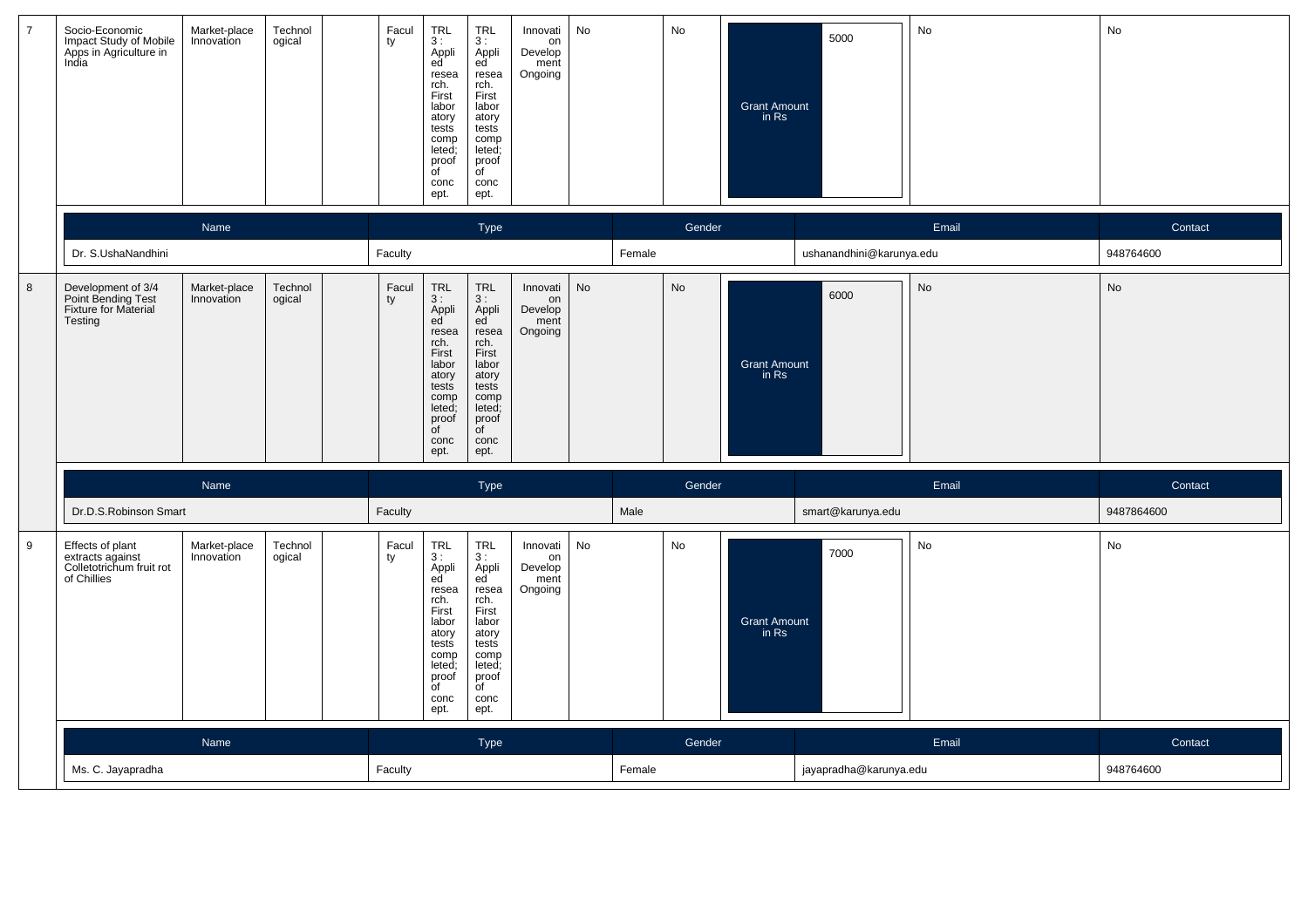| 10 | AWARENESS AND<br>ADAPTABILITY OF<br>CROP INSURANCE<br>SCHEMES IN<br>THONDAMUTHUR<br><b>BLOCK OF</b><br><b>COIMBATORE</b><br><b>DISTRICT</b> | Market-place<br>Innovation | Technol<br>ogical | Facul<br>ty | <b>TRL</b><br>3:<br>Appli<br>ed<br>resea<br>rch.<br>First<br>labor<br>atory<br>tests<br>comp<br>leted;<br>proof<br>$\overline{f}$<br>conc<br>ept.   | <b>TRL</b><br>3:<br>Appli<br>ed<br>resea<br>rch.<br>First<br>labor<br>atory<br>tests<br>comp<br>leted;<br>proof<br>$\overline{C}$<br>conc<br>ept.      | Innovati<br>on<br>Develop<br>ment<br>Ongoing | No        |        | <b>No</b> | <b>Grant Amount</b><br>in Rs | 5000                      | No    | No         |
|----|---------------------------------------------------------------------------------------------------------------------------------------------|----------------------------|-------------------|-------------|-----------------------------------------------------------------------------------------------------------------------------------------------------|--------------------------------------------------------------------------------------------------------------------------------------------------------|----------------------------------------------|-----------|--------|-----------|------------------------------|---------------------------|-------|------------|
|    |                                                                                                                                             | Name                       |                   |             |                                                                                                                                                     | Type                                                                                                                                                   |                                              |           |        | Gender    |                              |                           | Email | Contact    |
|    | Dr.V.Kavitha                                                                                                                                |                            |                   | Faculty     |                                                                                                                                                     |                                                                                                                                                        |                                              |           | Female |           |                              | kavithabagyam@karunya.edu |       | 948764600  |
| 11 | 3D Printed Micro Heat<br>Exchangers for<br>Cooling Fuel Cell<br>Stacks                                                                      | Market-place<br>Innovation | Technol<br>ogical | Facul<br>ty | TRL<br>3:<br>Appli<br>ed<br>resea<br>rch.<br>First<br>labor<br>atory<br>tests<br>comp<br>leted;<br>proof<br>$\overline{\mathsf{d}}$<br>conc<br>ept. | <b>TRL</b><br>3:<br>Appli<br>ed<br>resea<br>rch.<br>First<br>labor<br>atory<br>tests<br>comp<br>leted;<br>proof<br>$\overline{C}$<br>conc<br>ept.      | Innovati<br>on<br>Develop<br>ment<br>Ongoing | No        |        | No        | <b>Grant Amount</b><br>in Rs | 6000                      | No    | No         |
|    |                                                                                                                                             | Name                       |                   |             |                                                                                                                                                     | Type                                                                                                                                                   |                                              |           |        | Gender    |                              |                           | Email | Contact    |
|    | Dr. K. Gnana Sundari                                                                                                                        |                            |                   | Faculty     |                                                                                                                                                     |                                                                                                                                                        |                                              |           | Female |           |                              | gnanasundari@karunya.edu  |       | 9543363699 |
| 12 | Study on influence of<br>virtual colour on<br>learning between<br>virtual and real world                                                    | Market-place<br>Innovation | Technol<br>ogical | Facul<br>ty | TRL<br>3:<br>Appli<br>ed<br>resea<br>rch.<br>First<br>labor<br>atory<br>tests<br>comp<br>leted;<br>proof<br>of<br>conc<br>ept.                      | $\ensuremath{\mathsf{TRL}}$<br>3:<br>Appli<br>ed<br>resea<br>rch.<br>First<br>labor<br>atory<br>tests<br>comp<br>leted;<br>proof<br>of<br>conc<br>ept. | Innovati<br>on<br>Develop<br>ment<br>Ongoing | <b>No</b> |        | <b>No</b> | <b>Grant Amount</b><br>in Rs | 8000                      | No    | No         |
|    |                                                                                                                                             | Name                       |                   |             |                                                                                                                                                     | <b>Type</b>                                                                                                                                            |                                              |           |        | Gender    |                              |                           | Email | Contact    |
|    | Mr. V. Ebenezer                                                                                                                             |                            |                   | Faculty     |                                                                                                                                                     |                                                                                                                                                        |                                              |           | Male   |           |                              | ebenezerv@karunya.edu     |       | 9750662191 |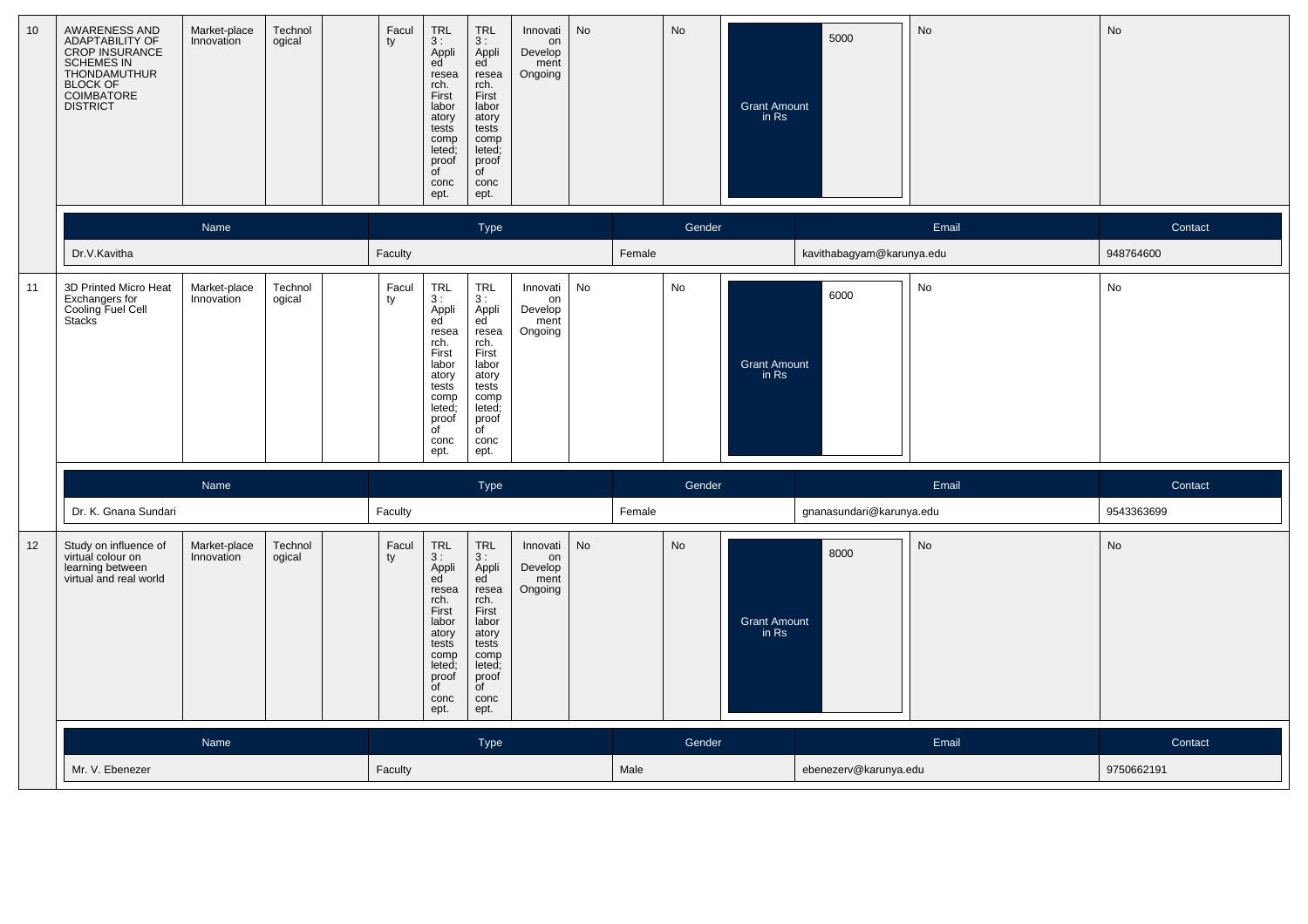| 13 | Regional appraisal of<br>adoption rate of<br>biofertilizer in different<br>villages of<br>Thondamuthur block,<br>Coimbatore district                          | Market-place<br>Innovation | Technol<br>ogical | Facul<br>ty | <b>TRL</b><br>3:<br>Appli<br>ed<br>resea<br>rch.<br>First<br>labor<br>atory<br>tests<br>comp<br>leted;<br>proof<br>$\overline{f}$<br>conc<br>ept. | <b>TRL</b><br>3:<br>Appli<br>ed <sup>'</sup><br>resea<br>rch.<br>First<br>labor<br>atory<br>tests<br>comp<br>leted;<br>proof<br>$\overline{f}$<br>conc<br>ept. | Innovati<br>on<br>Develop<br>ment<br>Ongoing | No        |        | No        | <b>Grant Amount</b><br>in Rs | 3000                         | No        | No         |
|----|---------------------------------------------------------------------------------------------------------------------------------------------------------------|----------------------------|-------------------|-------------|---------------------------------------------------------------------------------------------------------------------------------------------------|----------------------------------------------------------------------------------------------------------------------------------------------------------------|----------------------------------------------|-----------|--------|-----------|------------------------------|------------------------------|-----------|------------|
|    |                                                                                                                                                               | Name                       |                   |             |                                                                                                                                                   | Type                                                                                                                                                           |                                              |           |        | Gender    |                              |                              | Email     | Contact    |
|    | Dr. R. VinuRadha                                                                                                                                              |                            |                   | Faculty     |                                                                                                                                                   |                                                                                                                                                                |                                              |           | Female |           |                              | vinuradha@karunya.edu        |           | 9487864600 |
| 14 | Assessing the<br>dynamics of Shola<br>forest cover of Nilgiri<br>biosphere reserve due<br>to anthropogenic<br>factors through data<br>mining                  | Market-place<br>Innovation | Technol<br>ogical | Facul<br>ty | <b>TRL</b><br>3:<br>Appli<br>ed<br>resea<br>rch.<br>First<br>labor<br>atory<br>tests<br>comp<br>leted;<br>proof<br>$\overline{C}$<br>conc<br>ept. | <b>TRL</b><br>3:<br>Appli<br>ed<br>resea<br>rch.<br>First<br>labor<br>atory<br>tests<br>comp<br>leted;<br>proof<br>$\overline{C}$<br>conc<br>ept.              | Innovati<br>on<br>Develop<br>ment<br>Ongoing | <b>No</b> |        | <b>No</b> | <b>No</b>                    |                              | <b>No</b> | No         |
|    |                                                                                                                                                               | Name                       |                   |             |                                                                                                                                                   | Type                                                                                                                                                           |                                              |           |        | Gender    |                              |                              | Email     | Contact    |
|    | Dr.M.SugunaDevakumari                                                                                                                                         |                            |                   | Faculty     |                                                                                                                                                   |                                                                                                                                                                |                                              |           | Female |           |                              | sugunadevakumari@karunya.edu |           | 9487864600 |
| 15 | Soil profile studies as<br>an aid to understand<br>the soil horizon<br>characteristics, fertility<br>and biodiversity of<br>farm soils of KITS,<br>Coimbatore | Market-place<br>Innovation | Technol<br>ogical | Facul<br>ty | <b>TRL</b><br>3:<br>Appli<br>ed<br>resea<br>rch.<br>First<br>labor<br>atory<br>tests<br>comp<br>leted;<br>proof<br>of<br>conc<br>ept.             | <b>TRL</b><br>3:<br>Appli<br>ed<br>resea<br>rch.<br>First<br>labor<br>atory<br>tests<br>comp<br>leted;<br>proof<br>of<br>conc<br>ept.                          | Innovati<br>on<br>Develop<br>ment<br>Ongoing | No        |        | No        | <b>Grant Amount</b><br>in Rs | 6000                         | No        | No         |
|    |                                                                                                                                                               | Name                       |                   |             |                                                                                                                                                   | <b>Type</b>                                                                                                                                                    |                                              |           |        | Gender    |                              |                              | Email     | Contact    |
|    | Dr. R. Susan Poonguzhali                                                                                                                                      |                            |                   | Faculty     |                                                                                                                                                   |                                                                                                                                                                |                                              |           | Female |           |                              | susan@karunya.edu            |           | 9487864600 |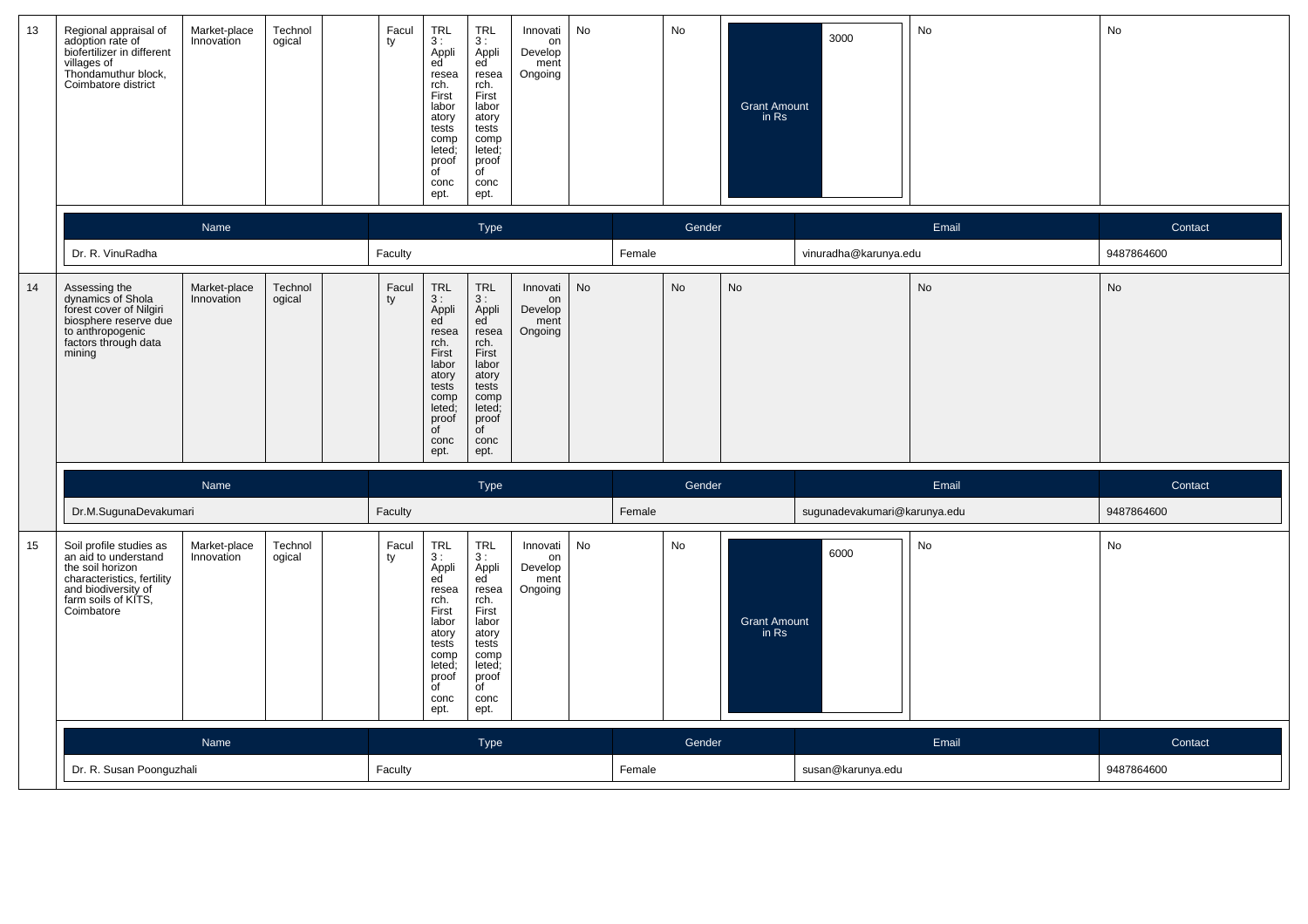| 16 | Identification and<br>Mitigation strategies<br>for Iron, Zinc and<br>Copper deficiency in<br>crops (Sorghum,<br>Maize and Ground nut<br>) of Coimbatore district | Market-place<br>Innovation | Technol<br>ogical | Facul<br>ty | $TRL$<br>3:<br>Appli<br>ed<br>resea<br>rch.<br>First<br>labor<br>atory<br>tests<br>comp<br>leted;<br>proof<br>$\overline{C}$<br>conc<br>ept.      | <b>TRL</b><br>3:<br>Appli<br>ed <sup>'</sup><br>resea<br>rch.<br>First<br>labor<br>atory<br>tests<br>comp<br>leted;<br>proof<br>of<br>conc<br>ept.          | Innovati<br>on<br>Develop<br>ment<br>Ongoing | No        |        | No        | <b>Grant Amount</b><br>in Rs | 6000                        | No    | No         |
|----|------------------------------------------------------------------------------------------------------------------------------------------------------------------|----------------------------|-------------------|-------------|---------------------------------------------------------------------------------------------------------------------------------------------------|-------------------------------------------------------------------------------------------------------------------------------------------------------------|----------------------------------------------|-----------|--------|-----------|------------------------------|-----------------------------|-------|------------|
|    |                                                                                                                                                                  | Name                       |                   |             |                                                                                                                                                   | <b>Type</b>                                                                                                                                                 |                                              |           |        | Gender    |                              |                             | Email | Contact    |
|    | Dr. R. Samundeswari                                                                                                                                              |                            |                   | Faculty     |                                                                                                                                                   |                                                                                                                                                             |                                              |           | Female |           |                              | samundeswari@karunya.edu    |       | 9487864600 |
| 17 | Collection and<br>evaluation of<br>germplasm accessions<br>of major pulse crops                                                                                  | Market-place<br>Innovation | Technol<br>ogical | Facul<br>ty | <b>TRL</b><br>3:<br>Appli<br>ed<br>resea<br>rch.<br>First<br>labor<br>atory<br>tests<br>comp<br>leted;<br>proof<br>$\overline{C}$<br>conc<br>ept. | <b>TRL</b><br>3:<br>Appli<br>ed<br>resea<br>rch.<br>First<br>labor<br>atory<br>tests<br>comp<br>leted;<br>proof<br>$\overline{\mathsf{of}}$<br>conc<br>ept. | Innovati<br>on<br>Develop<br>ment<br>Ongoing | No        |        | No        | <b>Grant Amount</b><br>in Rs | 8000                        | No    | No         |
|    |                                                                                                                                                                  | Name                       |                   |             |                                                                                                                                                   | <b>Type</b>                                                                                                                                                 |                                              |           |        | Gender    |                              |                             | Email | Contact    |
|    | Dr.K.IndiraPetchiammal                                                                                                                                           |                            |                   | Faculty     |                                                                                                                                                   |                                                                                                                                                             |                                              |           | Female |           |                              | indira@karunya.edu          |       | 9487864600 |
| 18 | Study on influence of<br>sleep quality, sleep<br>duration in learning<br>capacity                                                                                | Market-place<br>Innovation | Technol<br>ogical | Facul<br>ty | <b>TRL</b><br>3:<br>Appli<br>ed<br>resea<br>rch.<br>First<br>labor<br>atory<br>tests<br>comp<br>leted;<br>proof<br>of<br>conc<br>ept.             | <b>TRL</b><br>3:<br>Appli<br>ed<br>resea<br>rch.<br>First<br>labor<br>atory<br>tests<br>comp<br>leted;<br>proof<br>of<br>conc<br>ept.                       | Innovati<br>on<br>Develop<br>ment<br>Ongoing | <b>No</b> |        | <b>No</b> | <b>Grant Amount</b><br>in Rs | 8000                        | No    | No         |
|    |                                                                                                                                                                  | Name                       |                   |             |                                                                                                                                                   | <b>Type</b>                                                                                                                                                 |                                              |           |        | Gender    |                              |                             | Email | Contact    |
|    | Mr. Radhakrishnan BL                                                                                                                                             |                            |                   | Faculty     |                                                                                                                                                   |                                                                                                                                                             |                                              |           | Male   |           |                              | blradhakrishnan@karunya.edu |       | 9487846500 |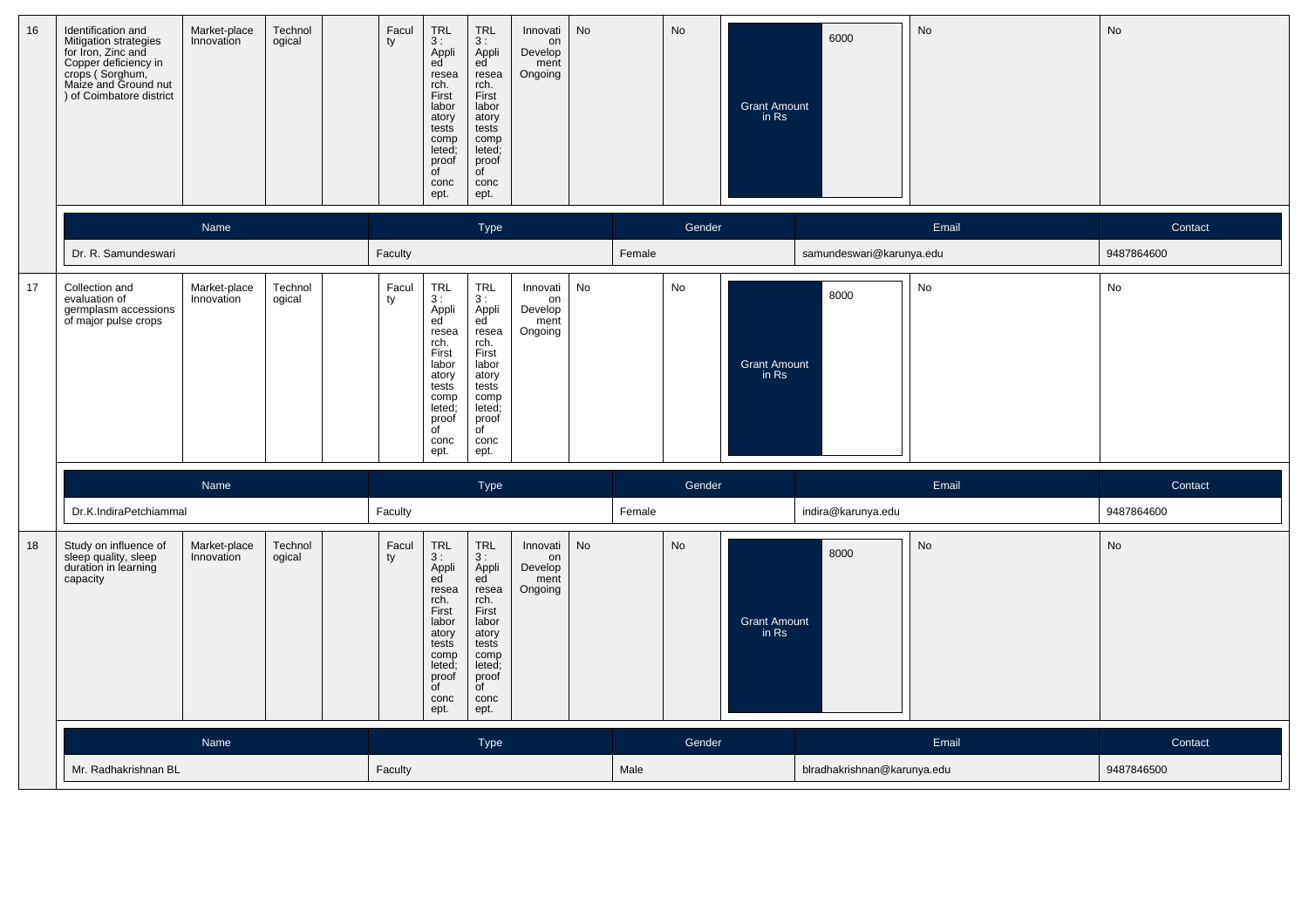| 19 | Comparison between<br>natural learning and<br>immersion based<br>learning                                                        | Market-place<br>Innovation | Technol<br>ogical | Facul<br>ty | TRL<br>3:<br>Appli<br>ed<br>resea<br>rch.<br>First<br>labor<br>atory<br>tests<br>comp<br>leted;<br>proof<br>$\overline{f}$<br>conc<br>ept.                 | <b>TRL</b><br>3:<br>Appli<br>ed<br>resea<br>rch.<br>First<br>labor<br>atory<br>tests<br>comp<br>leted;<br>proof<br>$\overline{C}$<br>conc<br>ept. | Innovati<br>on<br>Develop<br>ment<br>Ongoing | No        |        | No        | <b>Grant Amount</b><br>in Rs | 8000                   | No    | No         |
|----|----------------------------------------------------------------------------------------------------------------------------------|----------------------------|-------------------|-------------|------------------------------------------------------------------------------------------------------------------------------------------------------------|---------------------------------------------------------------------------------------------------------------------------------------------------|----------------------------------------------|-----------|--------|-----------|------------------------------|------------------------|-------|------------|
|    |                                                                                                                                  | Name                       |                   |             |                                                                                                                                                            | Type                                                                                                                                              |                                              |           |        | Gender    |                              |                        | Email | Contact    |
|    | Dr. Sudhakar S                                                                                                                   |                            |                   | Faculty     |                                                                                                                                                            |                                                                                                                                                   |                                              |           | Male   |           |                              | ssudhakar@karunya.edu  |       | 9487846500 |
| 20 | Development of a New<br>Multi-Nutrient<br><b>Extractant for</b><br><b>Estimation of Macro</b><br>and Micro- Nutrients in<br>Soil | Market-place<br>Innovation | Technol<br>ogical | Facul<br>ty | <b>TRL</b><br>3:<br>Appli<br>ed<br>resea<br>rch.<br>First<br>labor<br>atory<br>tests<br>comp<br>leted;<br>proof<br>$\overline{\mathsf{d}}$<br>conc<br>ept. | <b>TRL</b><br>3:<br>Appli<br>ed<br>resea<br>rch.<br>First<br>labor<br>atory<br>tests<br>comp<br>leted;<br>proof<br>of<br>conc<br>ept.             | Innovati<br>on<br>Develop<br>ment<br>Ongoing | <b>No</b> |        | <b>No</b> | <b>Grant Amount</b><br>in Rs | 6000                   | No    | <b>No</b>  |
|    |                                                                                                                                  | Name                       |                   |             |                                                                                                                                                            | Type                                                                                                                                              |                                              |           |        | Gender    |                              |                        | Email | Contact    |
|    | Dr. S. Praveena Katharine                                                                                                        |                            |                   | Faculty     |                                                                                                                                                            |                                                                                                                                                   |                                              |           | Female |           |                              | spraveena@karunya.edu  |       | 9487864600 |
| 21 | Studies of properties<br>of 3D printable<br>concrete for structural<br>elements                                                  | Market-place<br>Innovation | Technol<br>ogical | Facul<br>ty | TRL<br>3:<br>Appli<br>ed<br>resea<br>rch.<br>First<br>labor<br>atory<br>tests<br>comp<br>leted;<br>proof<br>of<br>conc<br>ept.                             | <b>TRL</b><br>3:<br>Appli<br>ed<br>resea<br>rch.<br>First<br>labor<br>atory<br>tests<br>comp<br>leted;<br>proof<br>of<br>conc<br>ept.             | Innovati<br>on<br>Develop<br>ment<br>Ongoing | No        |        | No        | <b>Grant Amount</b><br>in Rs | 7000                   | No    | No         |
|    |                                                                                                                                  | Name                       |                   |             |                                                                                                                                                            | <b>Type</b>                                                                                                                                       |                                              |           |        | Gender    |                              |                        | Email | Contact    |
|    | Dr. G. Hemalatha                                                                                                                 |                            |                   | Faculty     |                                                                                                                                                            |                                                                                                                                                   |                                              |           | Male   |           |                              | hemalathag@karunya.edu |       | 9487846500 |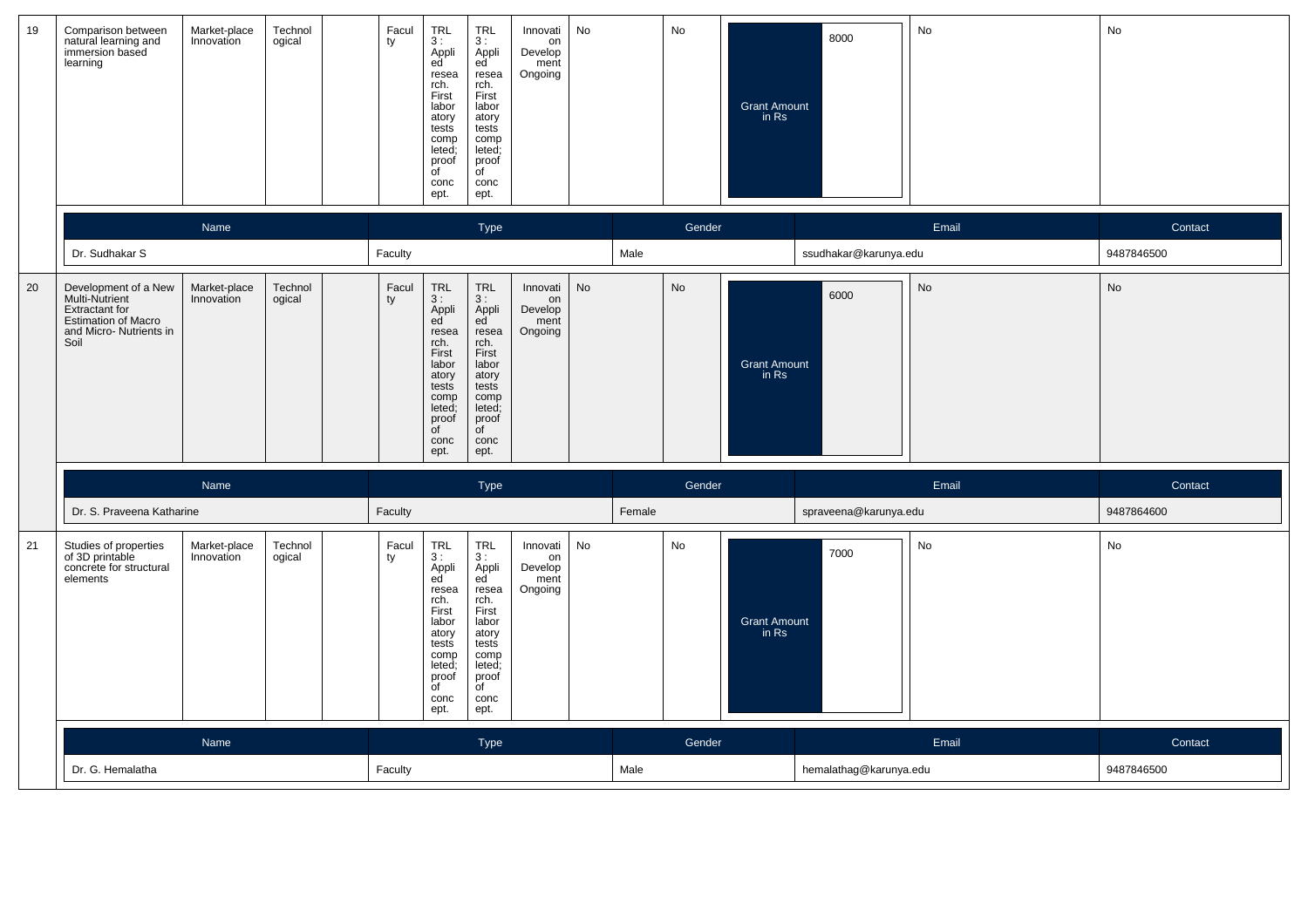| 22 | INFLUENCE OF<br><b>GROWTH</b><br><b>STIMULANTS AND</b><br>MEDIA ON THE<br>PROPAGATION OF<br><b>DRAGON FRUIT</b><br>(Hylocereusundatus)                                                    | Market-place<br>Innovation | Technol<br>ogical | Facul<br>ty | <b>TRL</b><br>3:<br>Appli<br>ed<br>resea<br>rch.<br>First<br>labor<br>atory<br>tests<br>comp<br>leted;<br>proof<br>of<br>conc<br>ept.       | <b>TRL</b><br>3:<br>Appli<br>ed<br>resea<br>rch.<br>First<br>labor<br>atory<br>tests<br>comp<br>leted;<br>proof<br>$\overline{C}$<br>conc<br>ept. | Innovati<br>on<br>Develop<br>ment<br>Ongoing | <b>No</b> |        | No        | <b>Grant Amount</b><br>in Rs | 7000                    | No    | No         |
|----|-------------------------------------------------------------------------------------------------------------------------------------------------------------------------------------------|----------------------------|-------------------|-------------|---------------------------------------------------------------------------------------------------------------------------------------------|---------------------------------------------------------------------------------------------------------------------------------------------------|----------------------------------------------|-----------|--------|-----------|------------------------------|-------------------------|-------|------------|
|    |                                                                                                                                                                                           | Name                       |                   |             |                                                                                                                                             | <b>Type</b>                                                                                                                                       |                                              |           |        | Gender    |                              |                         | Email | Contact    |
|    | Dr. G.MONIKA                                                                                                                                                                              |                            |                   | Faculty     |                                                                                                                                             |                                                                                                                                                   |                                              |           | Female |           |                              | monika@karunya.edu      |       | 9487864600 |
| 23 | Vertical profiling of<br>particulate matter<br>(PM10/PM2.5/PM1),<br>Carbon Dioxide and<br>volatile organic<br>compound by using<br>unmanned aerial<br>vehicle in the rural<br>area, India | Market-place<br>Innovation | Technol<br>ogical | Facul<br>ty | TRL<br>3:<br>Appli<br>ed<br>resea<br>rch.<br>First<br>labor<br>atory<br>tests<br>comp<br>leted;<br>proof<br>of<br>conc<br>ept.              | <b>TRL</b><br>3:<br>Appli<br>ed<br>resea<br>rch.<br>First<br>labor<br>atory<br>tests<br>comp<br>leted;<br>proof<br>of<br>conc<br>ept.             | Innovati<br>on<br>Develop<br>ment<br>Ongoing | <b>No</b> |        | No        | <b>Grant Amount</b><br>in Rs | 9000                    | No    | No         |
|    |                                                                                                                                                                                           | Name                       |                   |             |                                                                                                                                             | Type                                                                                                                                              |                                              |           |        | Gender    |                              |                         | Email | Contact    |
|    | Dr. Sneha Gautam                                                                                                                                                                          |                            |                   | Faculty     |                                                                                                                                             |                                                                                                                                                   |                                              |           | Male   |           |                              | snehagautam@karunya.edu |       | 9487846500 |
| 24 | Comparative analysis<br>of Rhizo and root zone<br>microflora (bacteria) of<br>tomato varieties under<br>drought conditions                                                                | Market-place<br>Innovation | Technol<br>ogical | Facul<br>ty | <b>TRL</b><br>3:<br>Appli<br>ed<br>resea<br>rch.<br>First<br>labor<br>atory<br>tests<br>comp<br>leted<br>proof<br><b>of</b><br>conc<br>ept. | <b>TRL</b><br>3:<br>Appli<br>ed<br>resea<br>rch.<br>First<br>labor<br>atory<br>tests<br>comp<br>leted;<br>proof<br>of<br>conc<br>ept.             | Innovati<br>on<br>Develop<br>ment<br>Ongoing | <b>No</b> |        | <b>No</b> | <b>Grant Amount</b><br>in Rs | 7000                    | No    | No         |
|    |                                                                                                                                                                                           | Name                       |                   |             |                                                                                                                                             | <b>Type</b>                                                                                                                                       |                                              |           |        | Gender    |                              |                         | Email | Contact    |
|    | Dr.J.PatricaKalaiarasi                                                                                                                                                                    |                            |                   | Faculty     |                                                                                                                                             |                                                                                                                                                   |                                              |           | Female |           |                              | patrica@karunya.edu     |       | 9487864600 |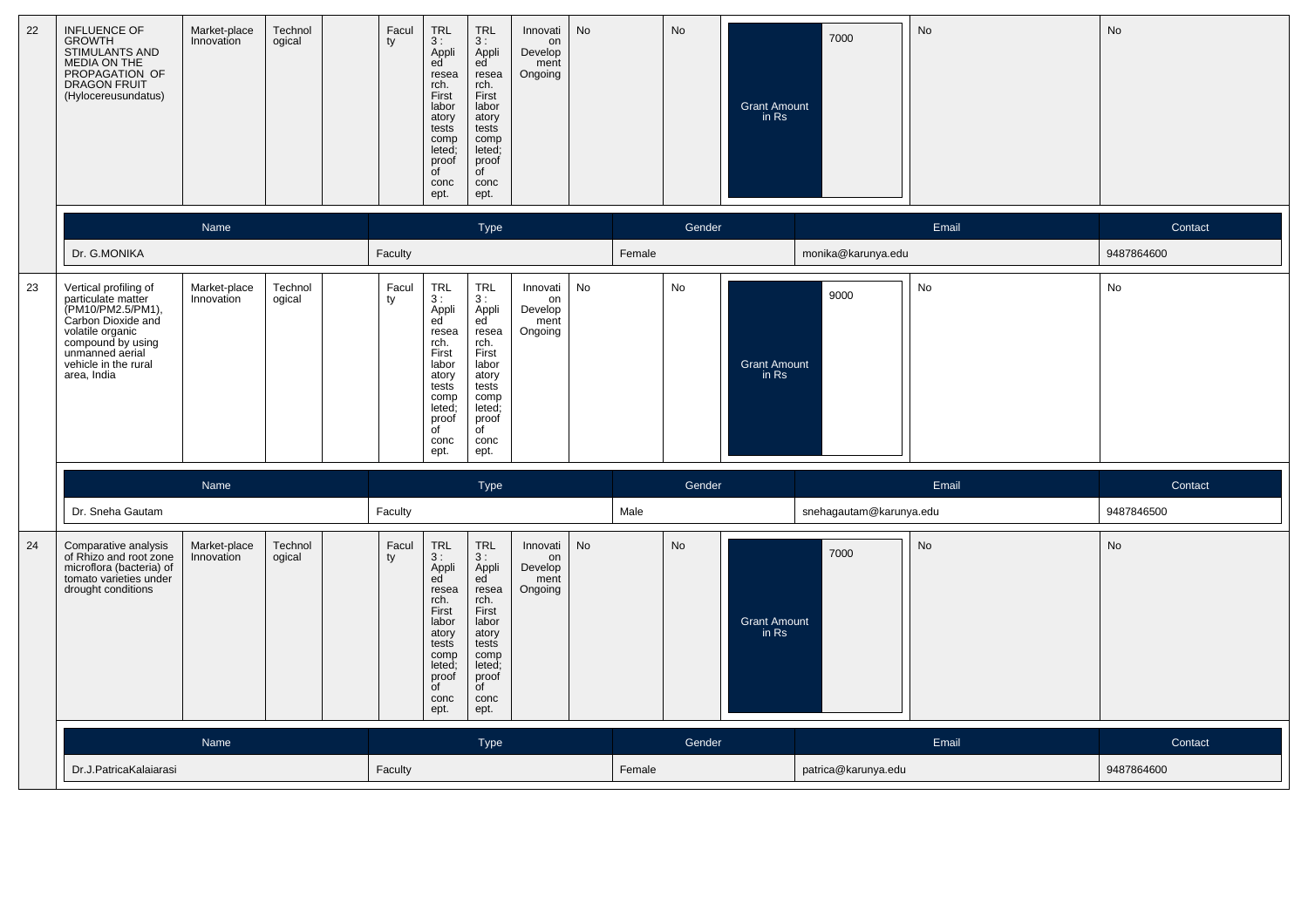| 25 | Development of Low<br>Rank Sparse Matrix<br>Decomposition for<br>Improving Spatial and<br>Temporal Resolutions<br>of Medical Data | Market-place<br>Innovation | Technol<br>ogical | Facul<br>ty | $TRL$<br>3:<br>Appli<br>ed<br>resea<br>rch.<br>First<br>labor<br>atory<br>tests<br>comp<br>leted;<br>proof<br>of<br>conc<br>ept.      | <b>TRL</b><br>3:<br>Appli<br>ed<br>resea<br>rch.<br>First<br>labor<br>atory<br>tests<br>comp<br>leted;<br>proof<br>$\mathsf{d}$<br>conc<br>ept. | Innovati<br>on<br>Develop<br>ment<br>Ongoing | No |        | No     | <b>Grant Amount</b><br>in Rs | 9000                    | No        | No         |
|----|-----------------------------------------------------------------------------------------------------------------------------------|----------------------------|-------------------|-------------|---------------------------------------------------------------------------------------------------------------------------------------|-------------------------------------------------------------------------------------------------------------------------------------------------|----------------------------------------------|----|--------|--------|------------------------------|-------------------------|-----------|------------|
|    |                                                                                                                                   | Name                       |                   |             |                                                                                                                                       | Type                                                                                                                                            |                                              |    |        | Gender |                              |                         | Email     | Contact    |
|    | Dr. Hepzibah Christinal                                                                                                           |                            |                   | Faculty     |                                                                                                                                       |                                                                                                                                                 |                                              |    | Female |        |                              | hepzibah@karunya.edu    |           | 9487846502 |
| 26 | Developing a<br>prototype air Purifier to<br>remove airborne<br>Corona virus present<br>in the corona ward, AC<br>bus and trains  | Market-place<br>Innovation | Technol<br>ogical | Facul<br>ty | <b>TRL</b><br>3:<br>Appli<br>ed<br>resea<br>rch.<br>First<br>labor<br>atory<br>tests<br>comp<br>leted;<br>proof<br>of<br>conc<br>ept. | <b>TRL</b><br>3:<br>Appli<br>ed<br>resea<br>rch.<br>First<br>labor<br>atory<br>tests<br>comp<br>leted;<br>proof<br>of<br>conc<br>ept.           | Innovati<br>on<br>Develop<br>ment<br>Ongoing | No |        | No     | <b>Grant Amount</b><br>in Rs | 7000                    | <b>No</b> | <b>No</b>  |
|    |                                                                                                                                   | Name                       |                   |             |                                                                                                                                       | <b>Type</b>                                                                                                                                     |                                              |    |        | Gender |                              |                         | Email     | Contact    |
|    | Dr. L. Emmanuvel                                                                                                                  |                            |                   | Faculty     |                                                                                                                                       |                                                                                                                                                 |                                              |    | Male   |        |                              | emmanuvel@karunya.edu   |           | 9042678370 |
| 27 | Popularization of EBB<br>and flow type<br>hydroponics to<br>achieve nutritional<br>security among<br>woman and children           | Market-place<br>Innovation | Technol<br>ogical | Facul<br>ty | <b>TRL</b><br>3:<br>Appli<br>ed<br>resea<br>rch.<br>First<br>labor<br>atory<br>tests<br>comp<br>leted:<br>proof<br>of<br>conc<br>ept. | <b>TRL</b><br>3:<br>Appli<br>ed<br>resea<br>rch.<br>First<br>labor<br>atory<br>tests<br>comp<br>leted;<br>proof<br>of<br>conc<br>ept.           | Innovati<br>on<br>Develop<br>ment<br>Ongoing | No |        | No     | <b>Grant Amount</b><br>in Rs | 5000                    | No        | No         |
|    |                                                                                                                                   | Name                       |                   |             |                                                                                                                                       | <b>Type</b>                                                                                                                                     |                                              |    |        | Gender |                              |                         | Email     | Contact    |
|    | Dr. V.Palanichamy                                                                                                                 |                            |                   | Faculty     |                                                                                                                                       |                                                                                                                                                 |                                              |    | Male   |        |                              | palanichamy@karunya.edu |           | 9487864600 |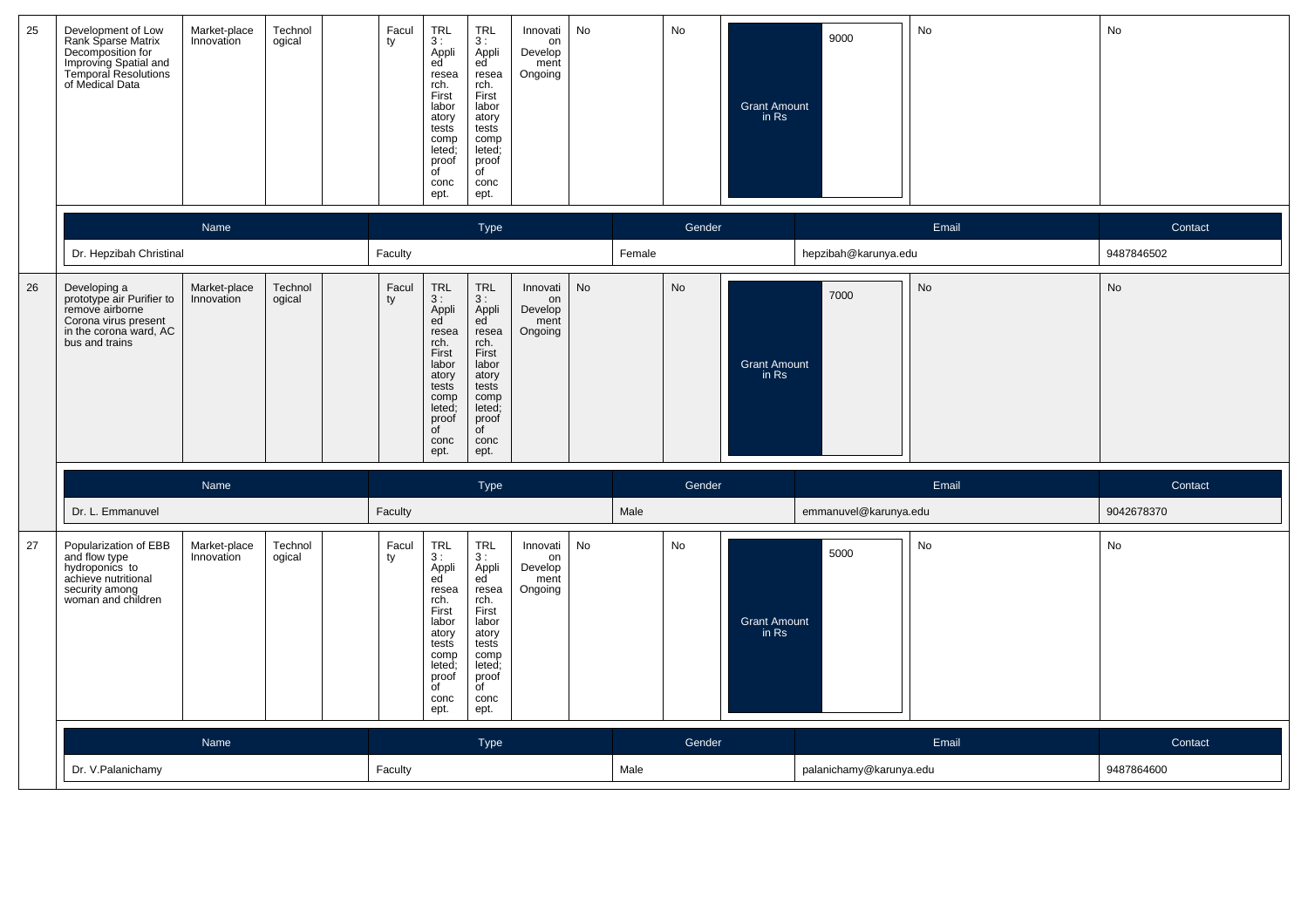| 28 | Synthesis Of<br>Mesoporous TiO2 And<br>Ti Functionalized KIT-<br>6 And Their<br>Application In Dye<br>Sensitized Solar Cells                                     | Market-place<br>Innovation | Technol<br>ogical | Facul<br>ty | TRL<br>3:<br>Appli<br>ed<br>resea<br>rch.<br>First<br>labor<br>atory<br>tests<br>comp<br>leted;<br>proof<br>$\overline{C}$<br>conc<br>ept.        | <b>TRL</b><br>3:<br>Appli<br>ed <sup>'</sup><br>resea<br>rch.<br>First<br>labor<br>atory<br>tests<br>comp<br>leted;<br>proof<br>of<br>conc<br>ept. | Innovati<br>on<br>Develop<br>ment<br>Ongoing | <b>No</b> |        | No     | <b>Grant Amount</b><br>in Rs | 6000                       | <b>No</b> | No         |
|----|------------------------------------------------------------------------------------------------------------------------------------------------------------------|----------------------------|-------------------|-------------|---------------------------------------------------------------------------------------------------------------------------------------------------|----------------------------------------------------------------------------------------------------------------------------------------------------|----------------------------------------------|-----------|--------|--------|------------------------------|----------------------------|-----------|------------|
|    |                                                                                                                                                                  | Name                       |                   |             |                                                                                                                                                   | <b>Type</b>                                                                                                                                        |                                              |           |        | Gender |                              |                            | Email     | Contact    |
|    | Dr. N. Ananthi                                                                                                                                                   |                            |                   | Faculty     |                                                                                                                                                   |                                                                                                                                                    |                                              |           | Female |        |                              | ananthi@karunya.edu        |           | 9976011362 |
| 29 | Survey and Collection<br>of entomopathogenic<br>fungal isolates in and<br>around KITS                                                                            | Market-place<br>Innovation | Technol<br>ogical | Facul<br>ty | <b>TRL</b><br>3:<br>Appli<br>ed<br>resea<br>rch.<br>First<br>labor<br>atory<br>tests<br>comp<br>leted;<br>proof<br>$\overline{C}$<br>conc<br>ept. | <b>TRL</b><br>3:<br>Appli<br>ed<br>resea<br>rch.<br>First<br>labor<br>atory<br>tests<br>comp<br>leted;<br>proof<br>$\overline{C}$<br>conc<br>ept.  | Innovati<br>on<br>Develop<br>ment<br>Ongoing | No        |        | No     | <b>Grant Amount</b><br>in Rs | 8000                       | No        | No         |
|    |                                                                                                                                                                  | Name                       |                   |             |                                                                                                                                                   | <b>Type</b>                                                                                                                                        |                                              |           |        | Gender |                              |                            | Email     | Contact    |
|    | Dr. S. SumaiyaParveen                                                                                                                                            |                            |                   | Faculty     |                                                                                                                                                   |                                                                                                                                                    |                                              |           | Female |        |                              | sumaiyaparveen@karunya.edu |           | 9487864600 |
| 30 | Studies on Atangana-<br>Baleanu fractional<br>delay differential<br>systems with non-<br>instantaneous<br>impulses and its<br>applications to<br>pharmacotherapy | Market-place<br>Innovation | Technol<br>ogical | Facul<br>ty | <b>TRL</b><br>3:<br>Appli<br>ed<br>resea<br>rch.<br>First<br>labor<br>atory<br>tests<br>comp<br>leted;<br>proof<br>of<br>conc<br>ept.             | <b>TRL</b><br>3:<br>Appli<br>ed<br>resea<br>rch.<br>First<br>labor<br>atory<br>tests<br>comp<br>leted;<br>proof<br>of<br>conc<br>ept.              | Innovati<br>on<br>Develop<br>ment<br>Ongoing | <b>No</b> |        | No     | <b>Grant Amount</b><br>in Rs | 5000                       | No        | No         |
|    |                                                                                                                                                                  | Name                       |                   |             |                                                                                                                                                   | <b>Type</b>                                                                                                                                        |                                              |           |        | Gender |                              |                            | Email     | Contact    |
|    | Dr. V. Kavitha                                                                                                                                                   |                            |                   | Faculty     |                                                                                                                                                   |                                                                                                                                                    |                                              |           | Female |        |                              | kavithabagyam@karunya.edu  |           | 9487846500 |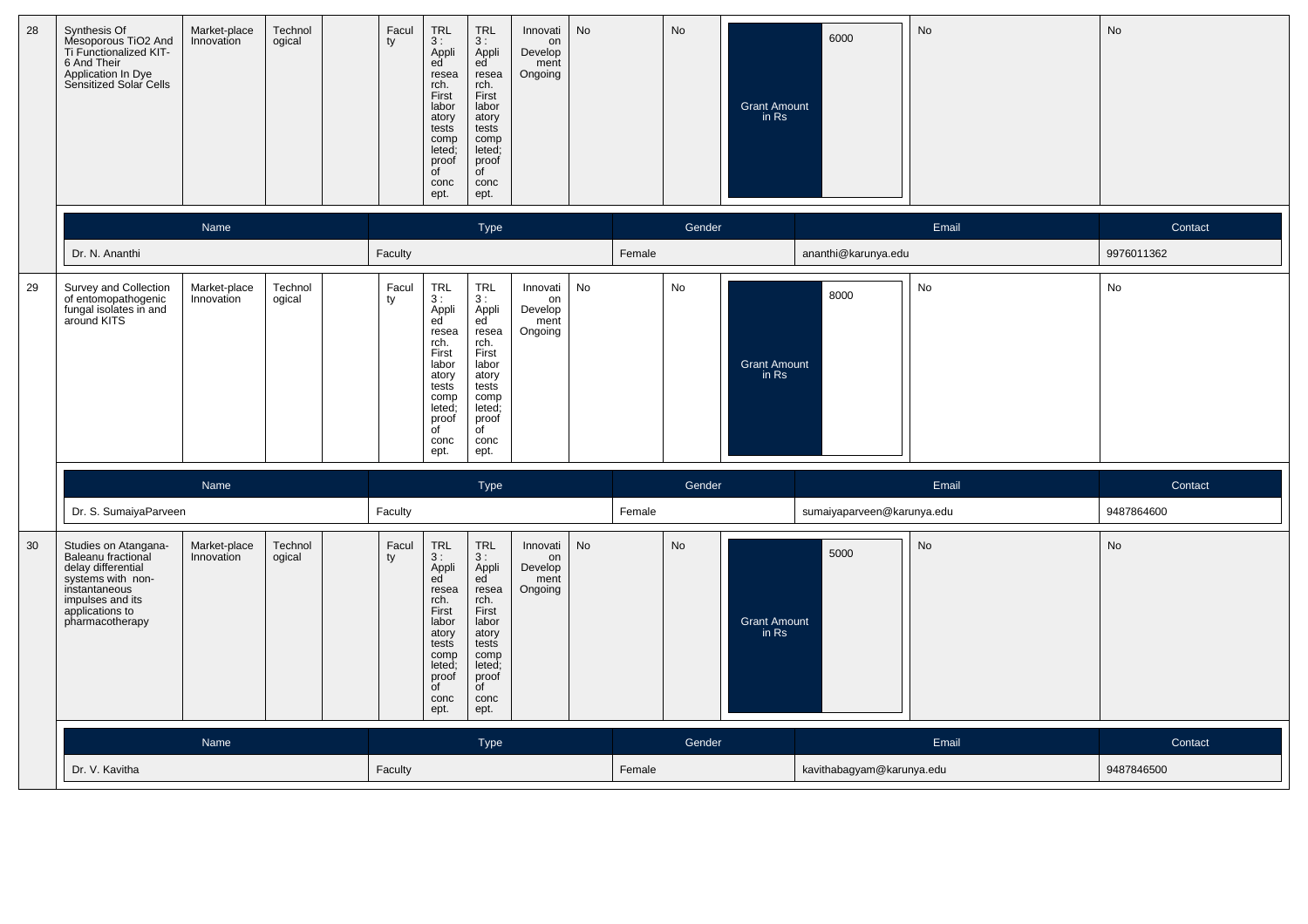| 31 | Bio-efficacy of new<br>biocontrol agent<br>against damping-off<br>disease (Pythium sp.)                                                                                             | Market-place<br>Innovation | Technol<br>ogical | Facul<br>ty | TRL<br>3:<br>Appli<br>ed<br>resea<br>rch.<br>First<br>labor<br>atory<br>tests<br>comp<br>leted;<br>proof<br>$\overline{C}$<br>conc<br>ept. | <b>TRL</b><br>3:<br>Appli<br>ed<br>resea<br>rch.<br>First<br>labor<br>atory<br>tests<br>comp<br>leted;<br>proof<br>$\overline{f}$<br>conc<br>ept. | Innovati<br>on<br>Develop<br>ment<br>Ongoing | No        |        | No        | <b>Grant Amount</b><br>in Rs | 6000                   | No        | No         |
|----|-------------------------------------------------------------------------------------------------------------------------------------------------------------------------------------|----------------------------|-------------------|-------------|--------------------------------------------------------------------------------------------------------------------------------------------|---------------------------------------------------------------------------------------------------------------------------------------------------|----------------------------------------------|-----------|--------|-----------|------------------------------|------------------------|-----------|------------|
|    |                                                                                                                                                                                     | Name                       |                   |             |                                                                                                                                            | Type                                                                                                                                              |                                              |           |        | Gender    |                              |                        | Email     | Contact    |
|    | Dr. B. Madhumitha                                                                                                                                                                   |                            |                   | Faculty     |                                                                                                                                            |                                                                                                                                                   |                                              |           | Female |           |                              | madhumitha@karunya.edu |           | 9487864600 |
| 32 | NUTRISEED PACK<br>TECHNOLOGY FOR<br><b>IMPROVED</b><br>NUTRIENT UPTAKE<br>AND YIELD IN<br><b>TOMATO</b><br>(Lycopersicumesculen<br>tum L.) AND BRINJAL<br>(Solanummelongena.<br>Ĺ). | Market-place<br>Innovation | Technol<br>ogical | Facul<br>ty | <b>TRL</b><br>3:<br>Appli<br>ed<br>resea<br>rch.<br>First<br>labor<br>atory<br>tests<br>comp<br>leted;<br>proof<br>of<br>conc<br>ept.      | <b>TRL</b><br>3:<br>Appli<br>ed<br>resea<br>rch.<br>First<br>labor<br>atory<br>tests<br>comp<br>leted;<br>proof<br>$\overline{C}$<br>conc<br>ept. | Innovati<br>on<br>Develop<br>ment<br>Ongoing | <b>No</b> |        | <b>No</b> | <b>Grant Amount</b><br>in Rs | 7000                   | <b>No</b> | No         |
|    |                                                                                                                                                                                     | Name                       |                   |             |                                                                                                                                            | Type                                                                                                                                              |                                              |           |        | Gender    |                              |                        | Email     | Contact    |
|    | Dr. V.S.Suganthy                                                                                                                                                                    |                            |                   | Faculty     |                                                                                                                                            |                                                                                                                                                   |                                              |           | Female |           |                              | suganthy@karunya.edu   |           | 9487864600 |
| 33 | <b>Statistical Analysis</b><br>and interpretations for<br>COVID-19 dataset                                                                                                          | Market-place<br>Innovation | Technol<br>ogical | Facul<br>ty | <b>TRL</b><br>3:<br>Appli<br>ed<br>resea<br>rch.<br>First<br>labor<br>atory<br>tests<br>comp<br>leted;<br>proof<br>of<br>conc<br>ept.      | <b>TRL</b><br>3:<br>Appli<br>ed<br>resea<br>rch.<br>First<br>labor<br>atory<br>tests<br>comp<br>leted;<br>proof<br>of<br>conc<br>ept.             | Innovati<br>on<br>Develop<br>ment<br>Ongoing | <b>No</b> |        | No        | <b>Grant Amount</b><br>in Rs | 5000                   | No        | No         |
|    |                                                                                                                                                                                     | Name                       |                   |             |                                                                                                                                            | <b>Type</b>                                                                                                                                       |                                              |           |        | Gender    |                              |                        | Email     | Contact    |
|    | Dr.J.Daphy Louis Lovenia                                                                                                                                                            |                            |                   | Faculty     |                                                                                                                                            |                                                                                                                                                   |                                              |           | Female |           |                              | daphy@karunya.edu      |           | 9487846542 |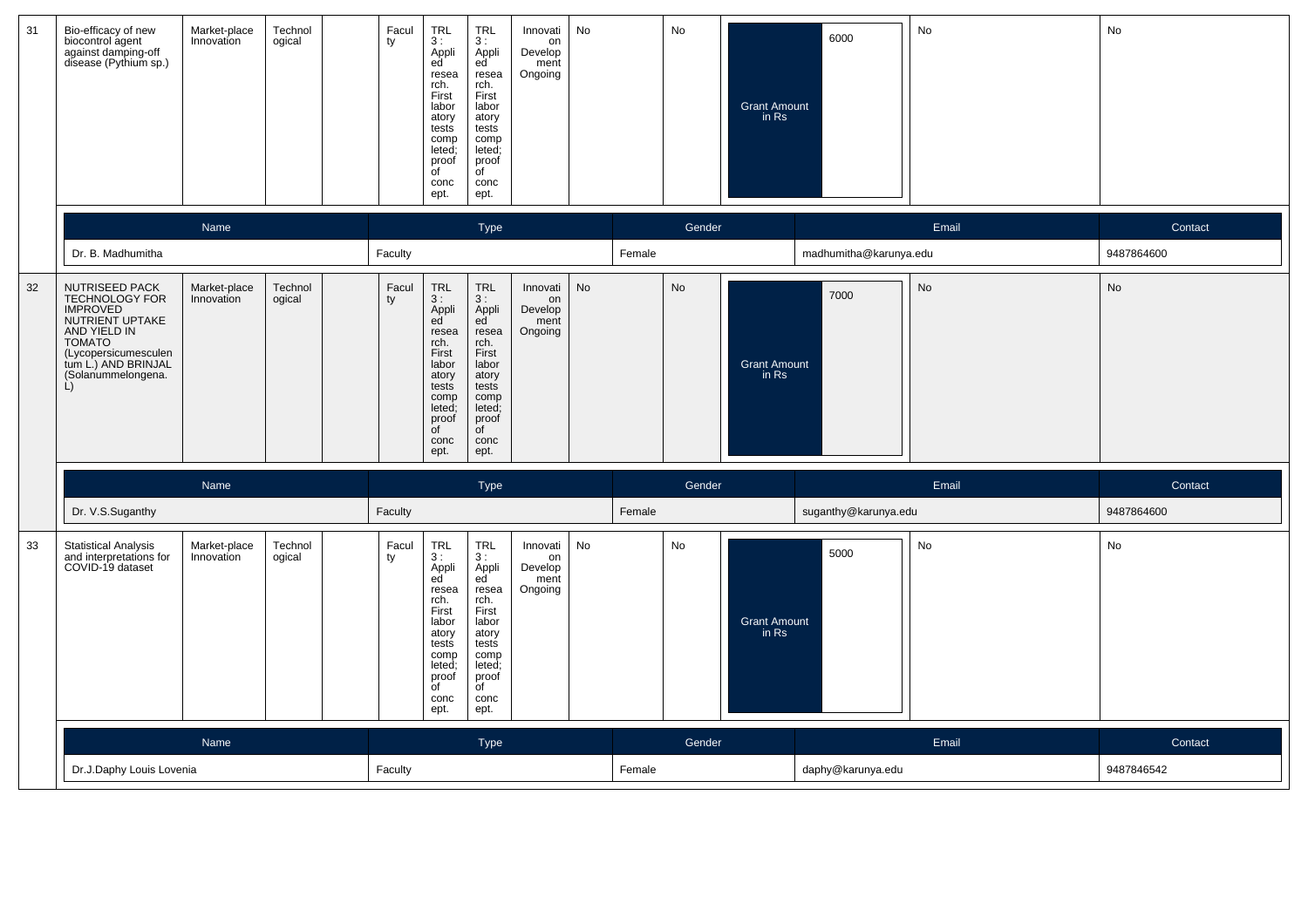| 34 | Title of the project:<br>Stacking Layered<br>Photo Electrode for<br>Dye Sensitized Solar<br>Cells and their<br>Performance | Market-place<br>Innovation | Technol<br>ogical | Facul<br>ty | <b>TRL</b><br>3:<br>Appli<br>ed<br>resea<br>rch.<br>First<br>labor<br>atory<br>tests<br>comp<br>leted;<br>proof<br>of<br>conc<br>ept.             | <b>TRL</b><br>3:<br>Appli<br>ed<br>resea<br>rch.<br>First<br>labor<br>atory<br>tests<br>comp<br>leted;<br>proof<br>$\overline{C}$<br>conc<br>ept.      | Innovati<br>on<br>Develop<br>ment<br>Ongoing | No        |        | No     | <b>No</b>                    |                         | No    | No         |
|----|----------------------------------------------------------------------------------------------------------------------------|----------------------------|-------------------|-------------|---------------------------------------------------------------------------------------------------------------------------------------------------|--------------------------------------------------------------------------------------------------------------------------------------------------------|----------------------------------------------|-----------|--------|--------|------------------------------|-------------------------|-------|------------|
|    |                                                                                                                            | Name                       |                   |             |                                                                                                                                                   | Type                                                                                                                                                   |                                              |           |        | Gender |                              |                         | Email | Contact    |
|    | Dr. R. JebaBeula                                                                                                           |                            |                   | Faculty     |                                                                                                                                                   |                                                                                                                                                        |                                              |           | Female |        |                              | beular@karunya.edu      |       | 9487864600 |
| 35 | Optimization of<br>Regular Lattice<br>Structure for Maximum<br>Shear Capacity using<br>PS and PSO and<br>validation        | Market-place<br>Innovation | Technol<br>ogical | Facul<br>ty | <b>TRL</b><br>3:<br>Appli<br>ed<br>resea<br>rch.<br>First<br>labor<br>atory<br>tests<br>comp<br>leted;<br>proof<br>$\overline{f}$<br>conc<br>ept. | <b>TRL</b><br>3:<br>Appli<br>ed<br>resea<br>rch.<br>First<br>labor<br>atory<br>tests<br>comp<br>leted;<br>proof<br>$\overline{C}$<br>conc<br>ept.      | Innovati<br>on<br>Develop<br>ment<br>Ongoing | No        |        | No     | <b>Grant Amount</b><br>in Rs | 8000                    | No    | No         |
|    |                                                                                                                            | Name                       |                   |             |                                                                                                                                                   | Type                                                                                                                                                   |                                              |           |        | Gender |                              |                         | Email | Contact    |
|    | Dr. S. Elizabeth Amudhini Stephen                                                                                          |                            |                   | Faculty     |                                                                                                                                                   |                                                                                                                                                        |                                              |           | Female |        |                              | elizabeth@karunya.edu   |       | 9894141191 |
| 36 | Germination in<br><b>Different Environments</b>                                                                            | Market-place<br>Innovation | Technol<br>ogical | Facul<br>ty | <b>TRL</b><br>3:<br>Appli<br>ed<br>resea<br>rch.<br>First<br>labor<br>atory<br>tests<br>comp<br>leted;<br>proof<br>$\overline{f}$<br>conc<br>ept. | $\ensuremath{\mathsf{TRL}}$<br>3:<br>Appli<br>ed<br>resea<br>rch.<br>First<br>labor<br>atory<br>tests<br>comp<br>leted;<br>proof<br>of<br>conc<br>ept. | Innovati<br>on<br>Develop<br>ment<br>Ongoing | <b>No</b> |        | No     | <b>Grant Amount</b><br>in Rs | 5000                    | No    | No         |
|    |                                                                                                                            | Name                       |                   |             |                                                                                                                                                   | <b>Type</b>                                                                                                                                            |                                              |           |        | Gender |                              |                         | Email | Contact    |
|    | Dr. H. Jude Immaculate                                                                                                     |                            |                   | Faculty     |                                                                                                                                                   |                                                                                                                                                        |                                              |           | Female |        |                              | judehemanth@karunya.edu |       | 9487864600 |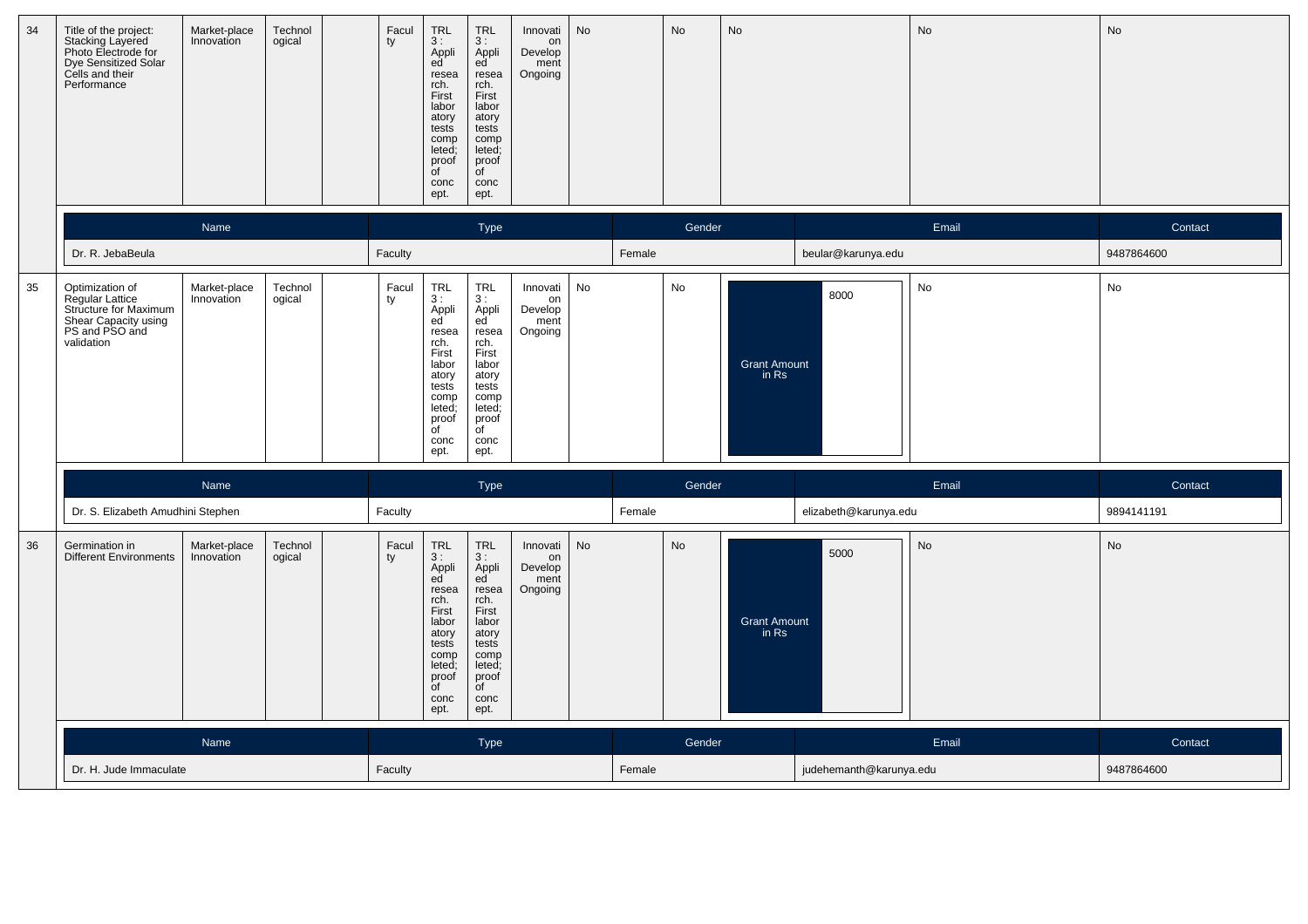| 37 | Designing and Making<br>a New Cube Puzzle<br>with tiling Pattern                                                                                                           | Market-place<br>Innovation | Technol<br>ogical | Facul<br>ty | <b>TRL</b><br>3:<br>Appli<br>ed<br>resea<br>rch.<br>First<br>labor<br>atory<br>tests<br>comp<br>leted;<br>proof<br>$\overline{f}$<br>conc<br>ept. | <b>TRL</b><br>3:<br>Appli<br>ed<br>resea<br>rch.<br>First<br>labor<br>atory<br>tests<br>comp<br>leted;<br>proof<br>$\overline{f}$<br>conc<br>ept.                  | Innovati<br>on<br>Develop<br>ment<br>Ongoing | No        |        | No     | <b>Grant Amount</b><br>in Rs | 5000                    | No    | No         |
|----|----------------------------------------------------------------------------------------------------------------------------------------------------------------------------|----------------------------|-------------------|-------------|---------------------------------------------------------------------------------------------------------------------------------------------------|--------------------------------------------------------------------------------------------------------------------------------------------------------------------|----------------------------------------------|-----------|--------|--------|------------------------------|-------------------------|-------|------------|
|    |                                                                                                                                                                            | Name                       |                   |             |                                                                                                                                                   | Type                                                                                                                                                               |                                              |           |        | Gender |                              |                         | Email | Contact    |
|    | Dr.S.Jebasingh                                                                                                                                                             |                            |                   | Faculty     |                                                                                                                                                   |                                                                                                                                                                    |                                              |           | Male   |        |                              | jebasinghs@karunya.edu  |       | 9487846500 |
| 38 | STUDIES ON<br><b>DIVERSITY OF</b><br><b>MOTHS</b><br>(LEPIDOPTERA) IN<br>SIRUVANI HILLS,<br>COIMBATORE                                                                     | Market-place<br>Innovation | Technol<br>ogical | Facul<br>ty | <b>TRL</b><br>3:<br>Appli<br>ed<br>resea<br>rch.<br>First<br>labor<br>atory<br>tests<br>comp<br>leted;<br>proof<br>of<br>conc<br>ept.             | $\ensuremath{\mathsf{TRL}}$<br>3:<br>Appli<br>ed<br>resea<br>rch.<br>First<br>labor<br>atory<br>tests<br>comp<br>leted;<br>proof<br>$\overline{C}$<br>conc<br>ept. | Innovati<br>on<br>Develop<br>ment<br>Ongoing | <b>No</b> |        | No     | <b>Grant Amount</b><br>in Rs | 6000                    | No    | No         |
|    |                                                                                                                                                                            | Name                       |                   |             |                                                                                                                                                   | <b>Type</b>                                                                                                                                                        |                                              |           |        | Gender |                              |                         | Email | Contact    |
|    | Dr. H. Jude Immaculate                                                                                                                                                     |                            |                   | Faculty     |                                                                                                                                                   |                                                                                                                                                                    |                                              |           | Female |        |                              | judehemanth@karunya.edu |       | 9487864600 |
| 39 | MODELING OF MASS<br><b>SENSORS</b><br>CONSISTING OF<br>HYGRO THERMALLY<br><b>ACTIVATED</b><br>GRAPHENE SHEETS<br>USING NONLOCAL<br><b>STRAIN GRADIENT</b><br><b>THEORY</b> | Market-place<br>Innovation | Technol<br>ogical | Facul<br>ty | <b>TRL</b><br>3:<br>Appli<br>ed<br>resea<br>rch.<br>First<br>labor<br>atory<br>tests<br>comp<br>leted;<br>proof<br>of<br>conc<br>ept.             | <b>TRL</b><br>3:<br>Appli<br>ed<br>resea<br>rch.<br>First<br>labor<br>atory<br>tests<br>comp<br>leted;<br>proof<br>of<br>conc<br>ept.                              | Innovati<br>on<br>Develop<br>ment<br>Ongoing | <b>No</b> |        | No     | <b>Grant Amount</b><br>in Rs | 7000                    | No    | No         |
|    |                                                                                                                                                                            | <b>Name</b>                |                   |             |                                                                                                                                                   | <b>Type</b>                                                                                                                                                        |                                              |           |        | Gender |                              |                         | Email | Contact    |
|    | Dr.R.Selvamani                                                                                                                                                             |                            |                   | Faculty     |                                                                                                                                                   |                                                                                                                                                                    |                                              |           | Male   |        |                              | selvamani@karunya.edu   |       | 9487846500 |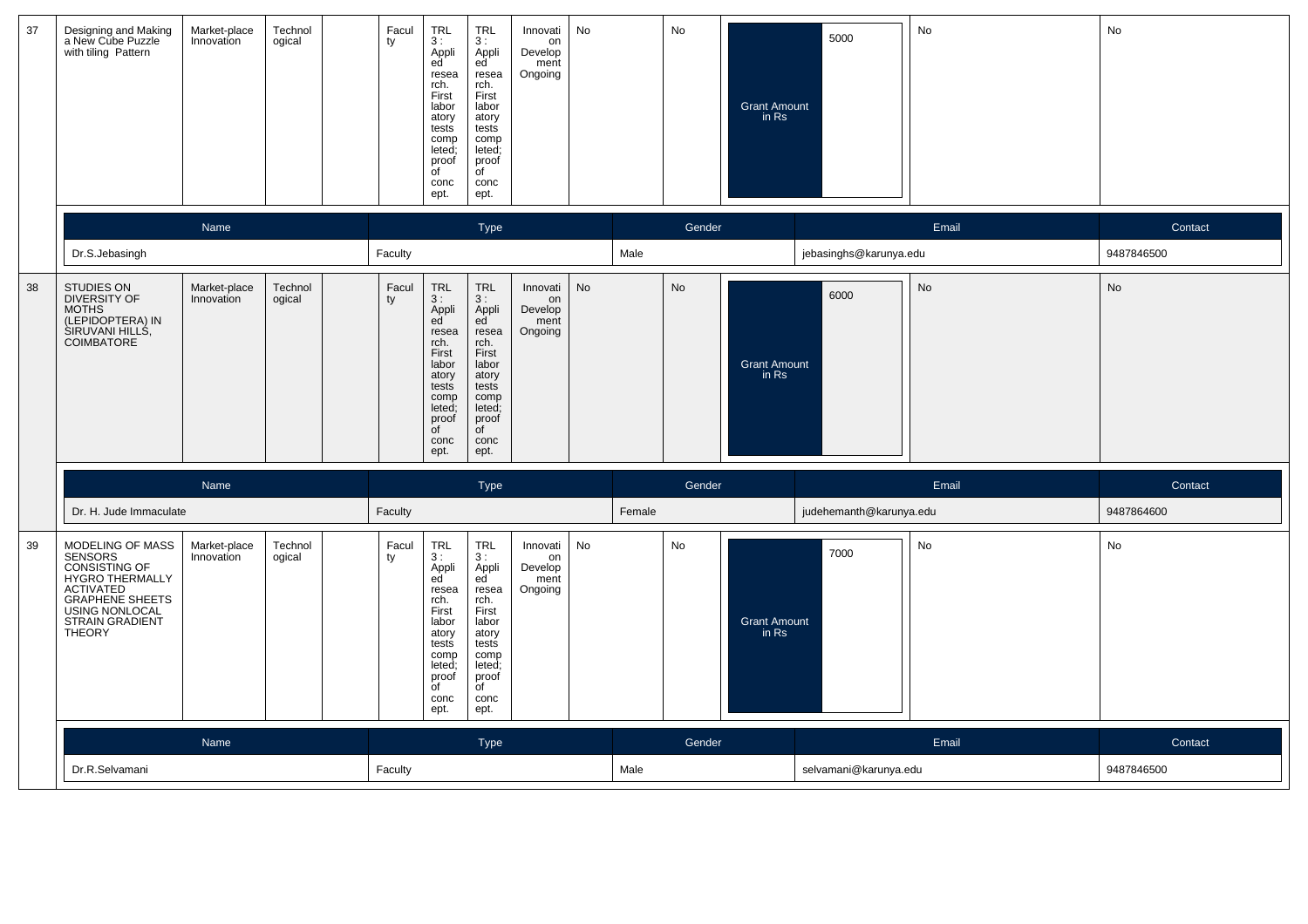| 40 | <b>DIAGNOSIS OF</b><br><b>GRAPEVINE WILT</b><br>DISEASE NEAR<br>MADHAMPATTI<br><b>VILLAGE</b>                                                                           | Market-place<br>Innovation | Technol<br>ogical | Facul<br>ty | <b>TRL</b><br>3:<br>Appli<br>ed<br>resea<br>rch.<br>First<br>labor<br>atory<br>tests<br>comp<br>leted;<br>proof<br>of<br>conc<br>ept.             | <b>TRL</b><br>3:<br>Appli<br>ed<br>resea<br>rch.<br>First<br>labor<br>atory<br>tests<br>comp<br>leted;<br>proof<br>$\overline{C}$<br>conc<br>ept. | Innovati<br>on<br>Develop<br>ment<br>Ongoing | No        |        | No     | <b>Grant Amount</b><br>in Rs | 9000                   | No    | No         |
|----|-------------------------------------------------------------------------------------------------------------------------------------------------------------------------|----------------------------|-------------------|-------------|---------------------------------------------------------------------------------------------------------------------------------------------------|---------------------------------------------------------------------------------------------------------------------------------------------------|----------------------------------------------|-----------|--------|--------|------------------------------|------------------------|-------|------------|
|    |                                                                                                                                                                         | Name                       |                   |             |                                                                                                                                                   | Type                                                                                                                                              |                                              |           |        | Gender |                              |                        | Email | Contact    |
|    | Dr. JenitaThinakaran                                                                                                                                                    |                            |                   | Faculty     |                                                                                                                                                   |                                                                                                                                                   |                                              |           | Female |        |                              | jenita@karunya.edu     |       | 9487864600 |
| 41 | Developing ionically<br>conducting polymer<br>solid electrolyte for<br>application in energy<br>devices                                                                 | Market-place<br>Innovation | Technol<br>ogical | Facul<br>ty | <b>TRL</b><br>3:<br>Appli<br>ed<br>resea<br>rch.<br>First<br>labor<br>atory<br>tests<br>comp<br>leted;<br>proof<br>$\overline{f}$<br>conc<br>ept. | <b>TRL</b><br>3:<br>Appli<br>ed<br>resea<br>rch.<br>First<br>labor<br>atory<br>tests<br>comp<br>leted;<br>proof<br>$\overline{C}$<br>conc<br>ept. | Innovati<br>on<br>Develop<br>ment<br>Ongoing | No        |        | No     | <b>Grant Amount</b><br>in Rs | 7000                   | No    | No         |
|    |                                                                                                                                                                         | Name                       |                   |             |                                                                                                                                                   | <b>Type</b>                                                                                                                                       |                                              |           |        | Gender |                              |                        | Email | Contact    |
|    | Dr.A.Sakunthala                                                                                                                                                         |                            |                   | Faculty     |                                                                                                                                                   |                                                                                                                                                   |                                              |           | Female |        |                              | sakunthala@karunya.edu |       | 9976953635 |
| 42 | <b>DIAGNOSTIC</b><br>SURVEY ON<br><b>MYSTERIOUS</b><br><b>GRAPE WILT</b><br>DISEASE -<br>PREVALENCE, LOSS<br>AND INDIGENOUS<br><b>MANAGEMENT IN</b><br><b>TAMILNADU</b> | Market-place<br>Innovation | Technol<br>ogical | Facul<br>ty | TRL<br>3:<br>Appli<br>ed<br>resea<br>rch.<br>First<br>labor<br>atory<br>tests<br>comp<br>leted;<br>proof<br>$\overline{f}$<br>conc<br>ept.        | TRL<br>3:<br>Appli<br>ed<br>resea<br>rch.<br>First<br>labor<br>atory<br>tests<br>comp<br>leted:<br>proof<br>of<br>conc<br>ept.                    | Innovati<br>on<br>Develop<br>ment<br>Ongoing | <b>No</b> |        | No     | <b>Grant Amount</b><br>in Rs | 6000                   | No    | No         |
|    |                                                                                                                                                                         | Name                       |                   |             |                                                                                                                                                   | <b>Type</b>                                                                                                                                       |                                              |           |        | Gender |                              |                        | Email | Contact    |
|    | Dr. K. Natarajan                                                                                                                                                        |                            |                   | Faculty     |                                                                                                                                                   |                                                                                                                                                   |                                              |           | Male   |        |                              | natarajan@karunya.edu  |       | 9487864600 |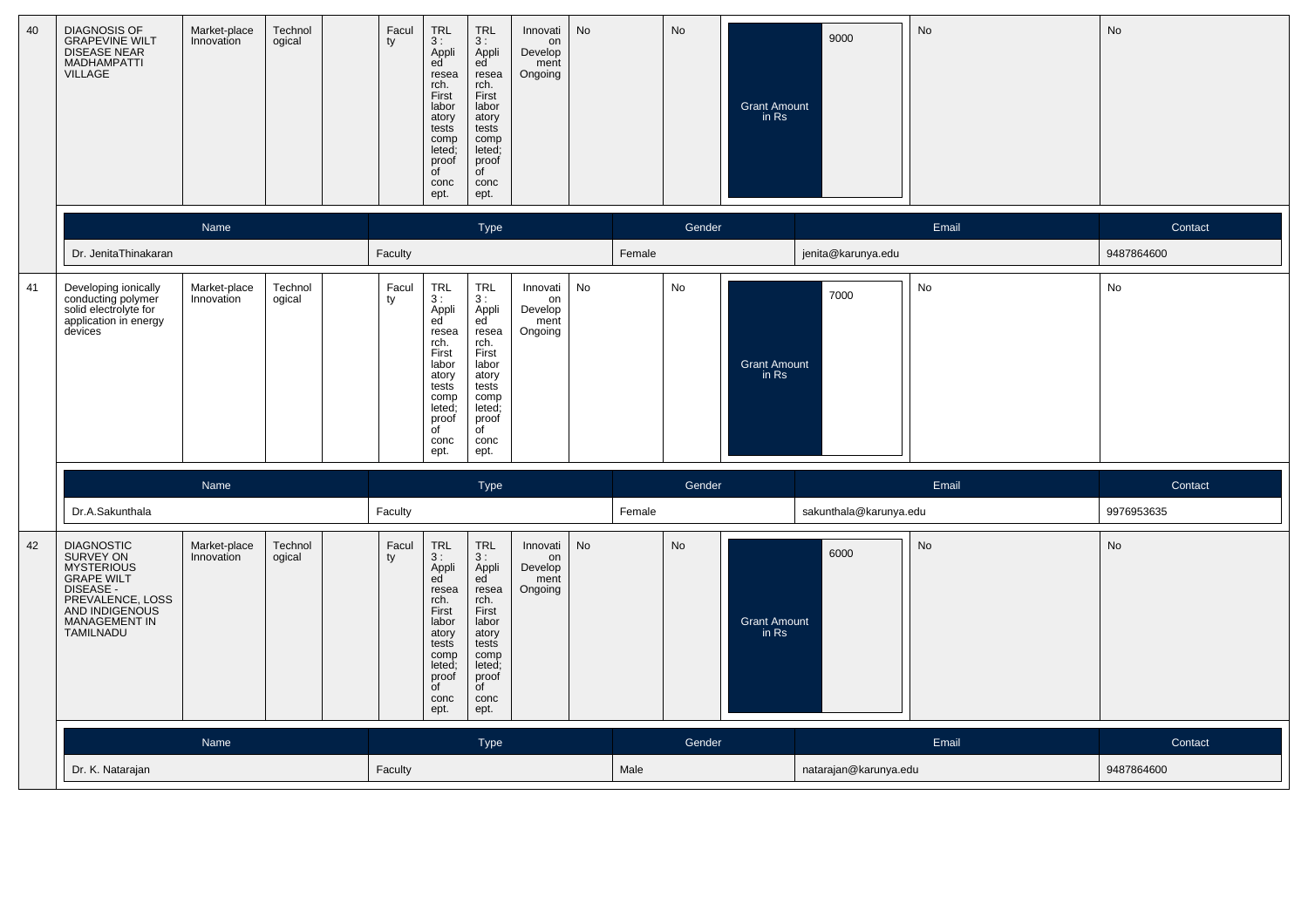| 43 | Evaluating the<br>geographic adaptation<br>and productivity of<br>Quinoa (Chenopodium<br>quinoa) crop in the<br>western zone of Tamil<br>Nadu                                                            | Market-place<br>Innovation | Technol<br>ogical | Facul<br>ty | $TRL$<br>3:<br>Appli<br>ed<br>resea<br>rch.<br>First<br>labor<br>atory<br>tests<br>comp<br>leted;<br>proof<br>of<br>conc<br>ept.      | <b>TRL</b><br>3:<br>Appli<br>ed<br>resea<br>rch.<br>First<br>labor<br>atory<br>tests<br>comp<br>leted;<br>proof<br>$\mathsf{d}$<br>conc<br>ept. | Innovati<br>on<br>Develop<br>ment<br>Ongoing | No |      | No     | <b>Grant Amount</b><br>in Rs | 6000                     | No        | No         |
|----|----------------------------------------------------------------------------------------------------------------------------------------------------------------------------------------------------------|----------------------------|-------------------|-------------|---------------------------------------------------------------------------------------------------------------------------------------|-------------------------------------------------------------------------------------------------------------------------------------------------|----------------------------------------------|----|------|--------|------------------------------|--------------------------|-----------|------------|
|    |                                                                                                                                                                                                          | Name                       |                   |             |                                                                                                                                       | <b>Type</b>                                                                                                                                     |                                              |    |      | Gender |                              |                          | Email     | Contact    |
|    | Dr. N. Jeyapandiyan                                                                                                                                                                                      |                            |                   | Faculty     |                                                                                                                                       |                                                                                                                                                 |                                              |    | Male |        |                              | jeyapandiyan@karunya.edu |           | 9487864600 |
| 44 | Strengthening the<br>mechanical and<br>tribological properties<br>of Copper-based<br>composites with the<br>addition of hard<br>particles                                                                | Market-place<br>Innovation | Technol<br>ogical | Facul<br>ty | <b>TRL</b><br>3:<br>Appli<br>ed<br>resea<br>rch.<br>First<br>labor<br>atory<br>tests<br>comp<br>leted;<br>proof<br>of<br>conc<br>ept. | <b>TRL</b><br>3:<br>Appli<br>ed<br>resea<br>rch.<br>First<br>labor<br>atory<br>tests<br>comp<br>leted;<br>proof<br>of<br>conc<br>ept.           | Innovati<br>on<br>Develop<br>ment<br>Ongoing | No |      | No     | <b>Grant Amount</b><br>in Rs | 7000                     | <b>No</b> | <b>No</b>  |
|    |                                                                                                                                                                                                          | Name                       |                   |             |                                                                                                                                       | <b>Type</b>                                                                                                                                     |                                              |    |      | Gender |                              |                          | Email     | Contact    |
|    | Dr. Praveen Kumar Bannaravuri                                                                                                                                                                            |                            |                   | Faculty     |                                                                                                                                       |                                                                                                                                                 |                                              |    | Male |        |                              | praveenkumar@karunya.edu |           | 8730904034 |
| 45 | <b>ENHANCING</b><br>ORGANIC MANURE<br>USING BIO-<br>FERTILIZERS TO<br><b>IMPROVE THE</b><br>PRODUCTIVITY OF<br>SOIL AND<br>PROFITABILITY OF<br><b>BLACKGRAM</b><br>(Vignamungo L.)<br><b>CULTIVATION</b> | Market-place<br>Innovation | Technol<br>ogical | Facul<br>ty | <b>TRL</b><br>3:<br>Appli<br>ed<br>resea<br>rch.<br>First<br>labor<br>atory<br>tests<br>comp<br>leted:<br>proof<br>of<br>conc<br>ept. | <b>TRL</b><br>3:<br>Appli<br>ed<br>resea<br>rch.<br>First<br>labor<br>atory<br>tests<br>comp<br>leted;<br>proof<br>of<br>conc<br>ept.           | Innovati<br>on<br>Develop<br>ment<br>Ongoing | No |      | No     | <b>Grant Amount</b><br>in Rs | 6000                     | No        | No         |
|    |                                                                                                                                                                                                          | Name                       |                   |             |                                                                                                                                       | <b>Type</b>                                                                                                                                     |                                              |    |      | Gender |                              |                          | Email     | Contact    |
|    | Dr. K. Udhaya Kumar                                                                                                                                                                                      |                            |                   | Faculty     |                                                                                                                                       |                                                                                                                                                 |                                              |    | Male |        |                              | udhayakumar@karunya.edu  |           | 9487864600 |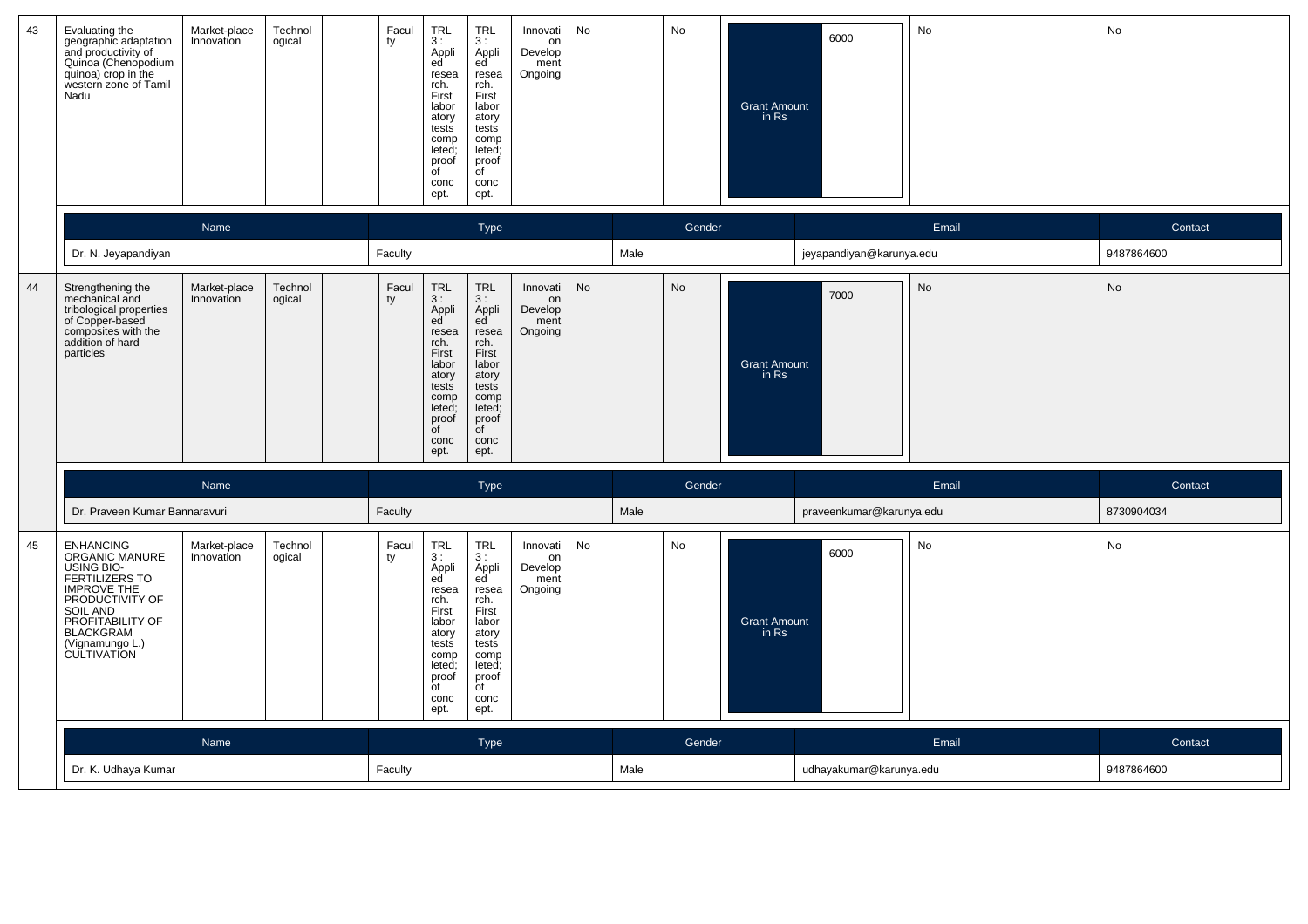| 46 | Smart Reading Aid for<br>Quadriplegic patients                                                      | Market-place<br>Innovation | Technol<br>ogical | Facul<br>ty | <b>TRL</b><br>3:<br>Appli<br>ed<br>resea<br>rch.<br>First<br>labor<br>atory<br>tests<br>comp<br>leted;<br>proof<br>of<br>conc<br>ept. | <b>TRL</b><br>3:<br>Appli<br>ed<br>resea<br>rch.<br>First<br>labor<br>atory<br>tests<br>comp<br>leted;<br>proof<br>$\overline{C}$<br>conc<br>ept. | Innovati<br>on<br>Develop<br>ment<br>Ongoing | No        |      | <b>No</b> | <b>Grant Amount</b><br>in Rs | 6000                    | No    | No         |
|----|-----------------------------------------------------------------------------------------------------|----------------------------|-------------------|-------------|---------------------------------------------------------------------------------------------------------------------------------------|---------------------------------------------------------------------------------------------------------------------------------------------------|----------------------------------------------|-----------|------|-----------|------------------------------|-------------------------|-------|------------|
|    |                                                                                                     | Name                       |                   |             |                                                                                                                                       | Type                                                                                                                                              |                                              |           |      | Gender    |                              |                         | Email | Contact    |
|    | Mr. C. Benin Pratap                                                                                 |                            |                   | Faculty     |                                                                                                                                       |                                                                                                                                                   |                                              |           | Male |           |                              | benin@karunya.edu       |       | 9443528475 |
| 47 | Development of a<br>novel OSL Dosimeter<br>for patients<br>undergoing Image<br>Guided Radio Therapy | Market-place<br>Innovation | Technol<br>ogical | Facul<br>ty | <b>TRL</b><br>3:<br>Appli<br>ed<br>resea<br>rch.<br>First<br>labor<br>atory<br>tests<br>comp<br>leted;<br>proof<br>of<br>conc<br>ept. | <b>TRL</b><br>3:<br>Appli<br>ed<br>resea<br>rch.<br>First<br>labor<br>atory<br>tests<br>comp<br>leted;<br>proof<br>$\overline{C}$<br>conc<br>ept. | Innovati<br>on<br>Develop<br>ment<br>Ongoing | No        |      | No        | <b>Grant Amount</b><br>in Rs | 7000                    | No    | No         |
|    |                                                                                                     | Name                       |                   |             |                                                                                                                                       | <b>Type</b>                                                                                                                                       |                                              |           |      | Gender    |                              |                         | Email | Contact    |
|    | Dr. D. Khanna                                                                                       |                            |                   | Faculty     |                                                                                                                                       |                                                                                                                                                   |                                              |           | Male |           |                              | davidkhanna@karunya.edu |       | 9486072474 |
| 48 | Sensor based hand<br>free automatic swing<br>door opener                                            | Market-place<br>Innovation | Technol<br>ogical | Facul<br>ty | TRL<br>3:<br>Appli<br>ed<br>resea<br>rch.<br>First<br>labor<br>atory<br>tests<br>comp<br>leted;<br>proof<br>of<br>conc<br>ept.        | TRL<br>3:<br>Appli<br>ed<br>resea<br>rch.<br>First<br>labor<br>atory<br>tests<br>comp<br>leted;<br>proof<br>of<br>conc<br>ept.                    | Innovati<br>on<br>Develop<br>ment<br>Ongoing | <b>No</b> |      | <b>No</b> | <b>Grant Amount</b><br>in Rs | 9000                    | No    | No         |
|    |                                                                                                     | Name                       |                   |             |                                                                                                                                       | <b>Type</b>                                                                                                                                       |                                              |           |      | Gender    |                              |                         | Email | Contact    |
|    | Dr.V.Jegathesan                                                                                     |                            |                   | Faculty     |                                                                                                                                       |                                                                                                                                                   |                                              |           | Male |           |                              | jegathesan@karunya.edu  |       | 9092551032 |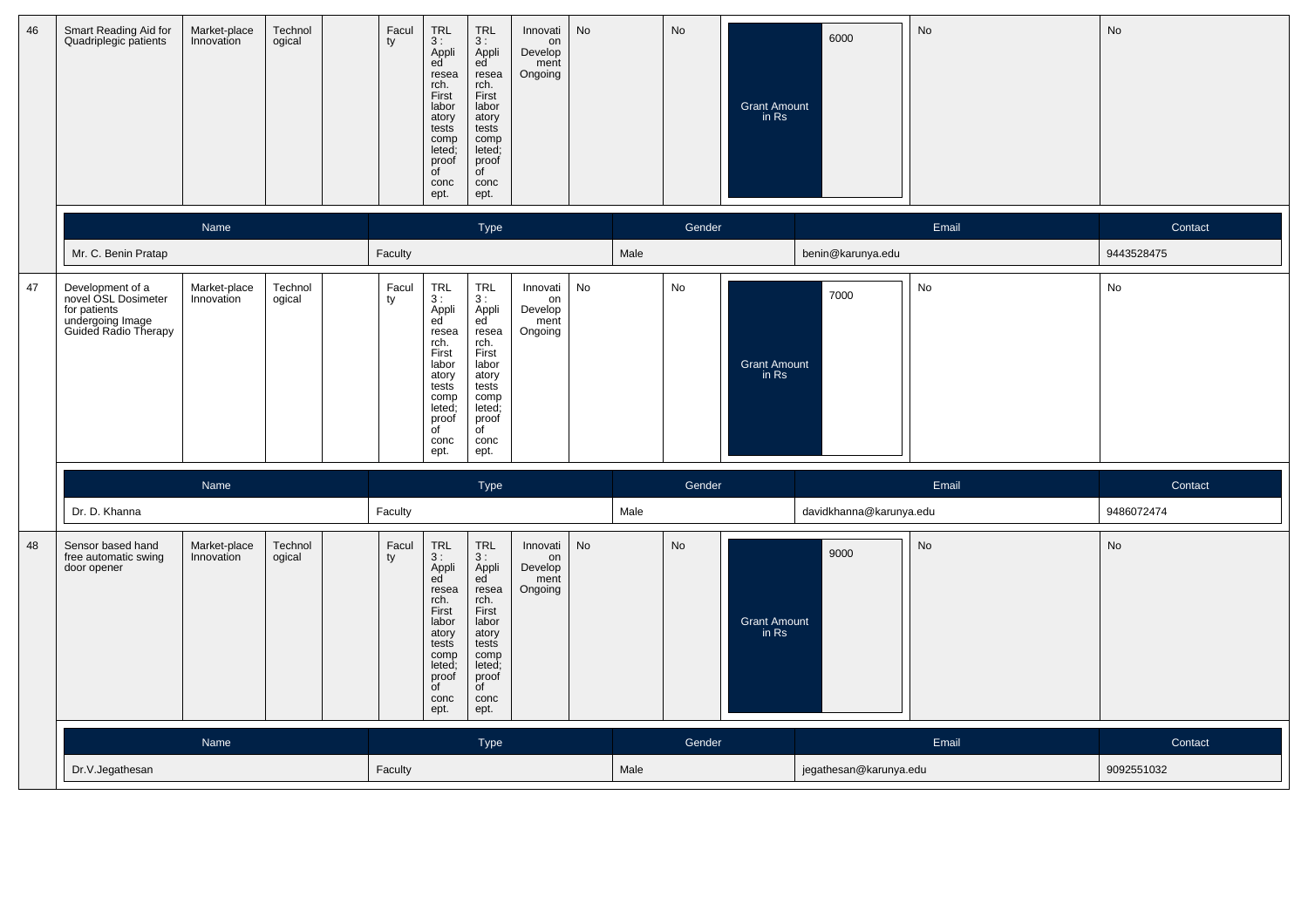| 49 | Effect of annealing<br>temperature on the<br>structural, optical and<br>electrical<br>characteristics of spin<br>coated<br>ZrO2/TiO2/ITO<br>interface          | Market-place<br>Innovation | Technol<br>ogical | Facul<br>ty | <b>TRL</b><br>3:<br>Appli<br>ed<br>resea<br>rch.<br>First<br>labor<br>atory<br>tests<br>comp<br>leted;<br>proof<br>$\overline{C}$<br>conc<br>ept. | <b>TRL</b><br>3:<br>Appli<br>ed<br>resea<br>rch.<br>First<br>labor<br>atory<br>tests<br>comp<br>leted;<br>proof<br>$\overline{C}$<br>conc<br>ept. | Innovati<br>on<br>Develop<br>ment<br>Ongoing | No        |        | No        | <b>Grant Amount</b><br>in Rs | 7000                     | No    | No         |
|----|----------------------------------------------------------------------------------------------------------------------------------------------------------------|----------------------------|-------------------|-------------|---------------------------------------------------------------------------------------------------------------------------------------------------|---------------------------------------------------------------------------------------------------------------------------------------------------|----------------------------------------------|-----------|--------|-----------|------------------------------|--------------------------|-------|------------|
|    |                                                                                                                                                                | Name                       |                   |             |                                                                                                                                                   | Type                                                                                                                                              |                                              |           |        | Gender    |                              |                          | Email | Contact    |
|    | Dr. M. Haris                                                                                                                                                   |                            |                   | Faculty     |                                                                                                                                                   |                                                                                                                                                   |                                              |           | Male   |           |                              | harismuthiah@karunya.edu |       | 9600960798 |
| 50 | Arduino based<br><b>Temperature Control</b><br>for Harvesting<br>Spirulina                                                                                     | Market-place<br>Innovation | Technol<br>ogical | Facul<br>ty | <b>TRL</b><br>3:<br>Appli<br>ed<br>resea<br>rch.<br>First<br>labor<br>atory<br>tests<br>comp<br>leted;<br>proof<br>$\overline{C}$<br>conc<br>ept. | <b>TRL</b><br>3:<br>Appli<br>ed<br>resea<br>rch.<br>First<br>labor<br>atory<br>tests<br>comp<br>leted;<br>proof<br>$\overline{C}$<br>conc<br>ept. | Innovati<br>on<br>Develop<br>ment<br>Ongoing | <b>No</b> |        | <b>No</b> | <b>Grant Amount</b><br>in Rs | 6000                     | No    | <b>No</b>  |
|    |                                                                                                                                                                | Name                       |                   |             |                                                                                                                                                   | Type                                                                                                                                              |                                              |           |        | Gender    |                              |                          | Email | Contact    |
|    | Dr. J. Jency Joseph                                                                                                                                            |                            |                   | Faculty     |                                                                                                                                                   |                                                                                                                                                   |                                              |           | Female |           |                              | jencyjoe@karunya.edu     |       | 9486544364 |
| 51 | Intermolecular C-<br>H ··· H-M dihydrogen<br>bonds in five<br>membered<br>heterocyclic<br>complexes for<br>hydrogen storage<br>application - A DFT<br>approach | Market-place<br>Innovation | Technol<br>ogical | Facul<br>ty | <b>TRL</b><br>3:<br>Appli<br>ed<br>resea<br>rch.<br>First<br>labor<br>atory<br>tests<br>comp<br>leted;<br>proof<br>of<br>conc<br>ept.             | <b>TRL</b><br>3:<br>Appli<br>ed<br>resea<br>rch.<br>First<br>labor<br>atory<br>tests<br>comp<br>leted;<br>proof<br>of<br>conc<br>ept.             | Innovati<br>on<br>Develop<br>ment<br>Ongoing | No        |        | No        | <b>Grant Amount</b><br>in Rs | 8000                     | No    | No         |
|    |                                                                                                                                                                | Name                       |                   |             |                                                                                                                                                   | <b>Type</b>                                                                                                                                       |                                              |           |        | Gender    |                              |                          | Email | Contact    |
|    | Dr. A. Abiram                                                                                                                                                  |                            |                   | Faculty     |                                                                                                                                                   |                                                                                                                                                   |                                              |           | Male   |           |                              | abiram@karunya.edu       |       | 9487846500 |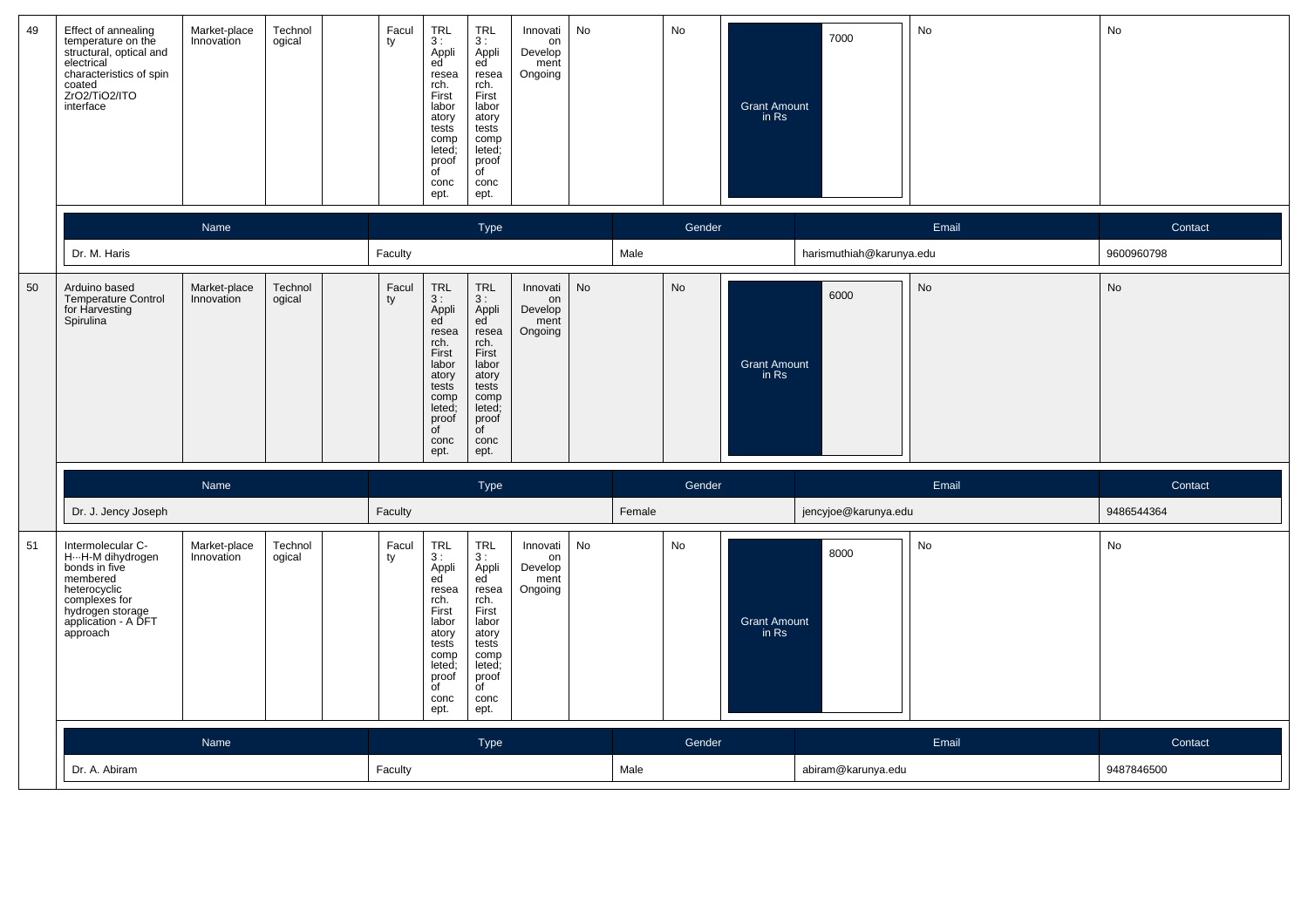| 52 | Fabrication of metal<br>oxide nanofibers for<br>effective photocatalytic<br>and antibacterial<br>applications | Market-place<br>Innovation | Technol<br>ogical | Facul<br>ty | TRL<br>3:<br>Appli<br>ed<br>resea<br>rch.<br>First<br>labor<br>atory<br>tests<br>comp<br>leted;<br>proof<br>of<br>conc<br>ept.             | <b>TRL</b><br>3:<br>Appli<br>ed<br>resea<br>rch.<br>First<br>labor<br>atory<br>tests<br>comp<br>leted;<br>proof<br>$\overline{C}$<br>conc<br>ept. | Innovati<br>on<br>Develop<br>ment<br>Ongoing | No |        | No     | <b>Grant Amount</b><br>in Rs | 7000                 | No    | No         |
|----|---------------------------------------------------------------------------------------------------------------|----------------------------|-------------------|-------------|--------------------------------------------------------------------------------------------------------------------------------------------|---------------------------------------------------------------------------------------------------------------------------------------------------|----------------------------------------------|----|--------|--------|------------------------------|----------------------|-------|------------|
|    |                                                                                                               | Name                       |                   |             |                                                                                                                                            | Type                                                                                                                                              |                                              |    |        | Gender |                              |                      | Email | Contact    |
|    | Dr. B. Vidhya                                                                                                 |                            |                   | Faculty     |                                                                                                                                            |                                                                                                                                                   |                                              |    | Female |        |                              | vidhya@karunya.edu   |       | 9790303097 |
| 53 | Climate Services for<br><b>Smallholder Farmers</b><br>using Big data and<br>Machine Learning<br>Techniques    | Market-place<br>Innovation | Technol<br>ogical | Facul<br>ty | TRL<br>3:<br>Appli<br>ed<br>resea<br>rch.<br>First<br>labor<br>atory<br>tests<br>comp<br>leted;<br>proof<br>$\overline{C}$<br>conc<br>ept. | TRL<br>3:<br>Appli<br>ed<br>resea<br>rch.<br>First<br>labor<br>atory<br>tests<br>comp<br>leted;<br>proof<br>of<br>conc<br>ept.                    | Innovati<br>on<br>Develop<br>ment<br>Ongoing | No |        | No     | <b>Grant Amount</b><br>in Rs | 6000                 | No    | No         |
|    |                                                                                                               | Name                       |                   |             |                                                                                                                                            | Type                                                                                                                                              |                                              |    |        | Gender |                              |                      | Email | Contact    |
|    | Dr.R.Meenal                                                                                                   |                            |                   | Faculty     |                                                                                                                                            |                                                                                                                                                   |                                              |    | Female |        |                              | meenal@karunya.edu   |       | 9952608481 |
| 54 | 3D Printing and<br>fabrication of Low cost<br>Sun tracking and<br>Irradiance<br>measurement system            | Market-place<br>Innovation | Technol<br>ogical | Facul<br>ty | TRL<br>3:<br>Appli<br>ed<br>resea<br>rch.<br>First<br>labor<br>atory<br>tests<br>comp<br>leted<br>proof<br>$\overline{C}$<br>conc<br>ept.  | <b>TRL</b><br>3:<br>Appli<br>ed<br>resea<br>rch.<br>First<br>labor<br>atory<br>tests<br>comp<br>leted;<br>proof<br>of<br>conc<br>ept.             | Innovati<br>on<br>Develop<br>ment<br>Ongoing | No |        | No     | <b>Grant Amount</b><br>in Rs | 7000                 | No    | No         |
|    |                                                                                                               | Name                       |                   |             |                                                                                                                                            | Type                                                                                                                                              |                                              |    |        | Gender |                              |                      | Email | Contact    |
|    | Dr. S. Paul Sathiyan                                                                                          |                            |                   | Faculty     |                                                                                                                                            |                                                                                                                                                   |                                              |    | Male   |        |                              | sathiyan@karunya.edu |       | 9443711323 |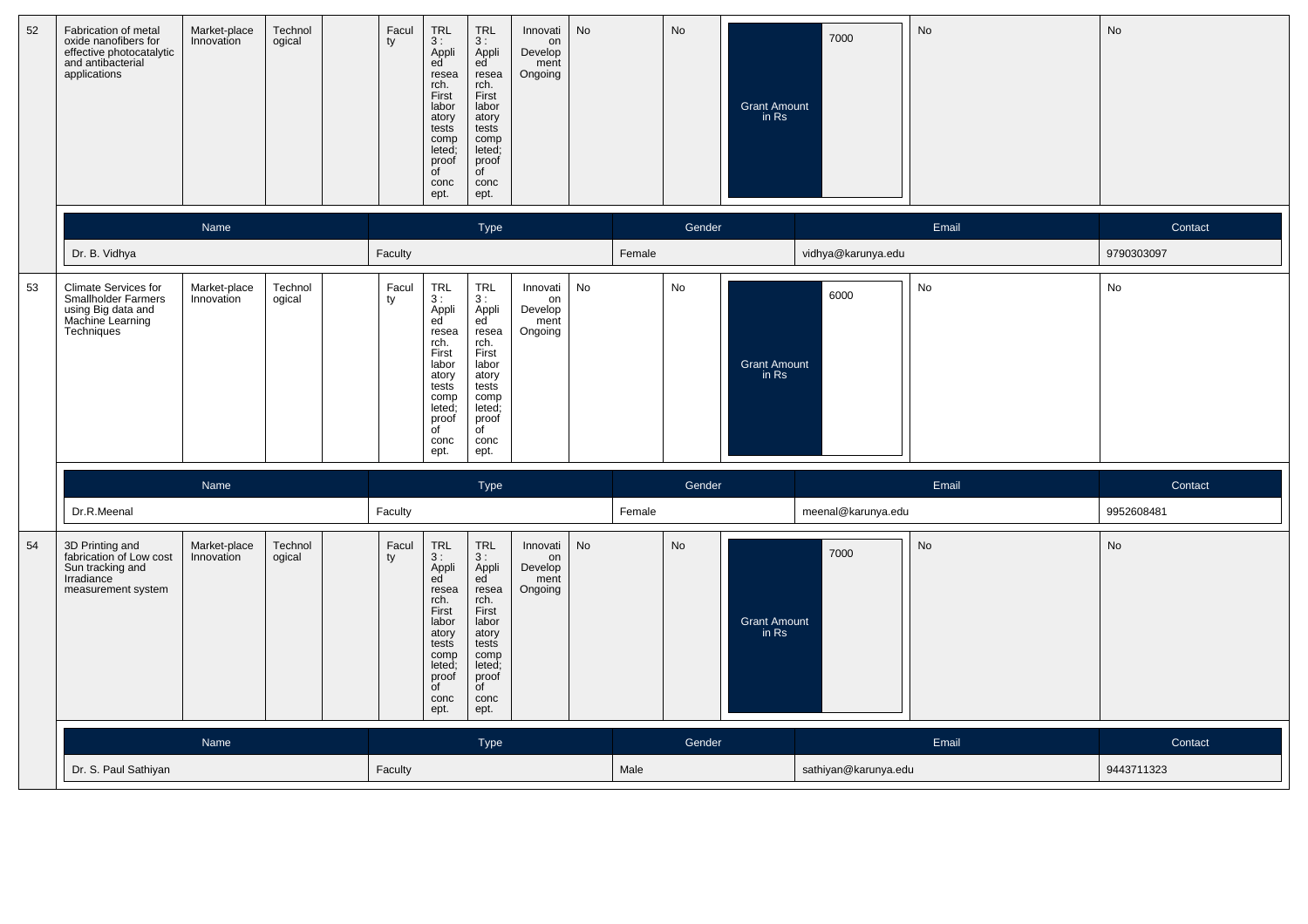| 55 | <b>Luminescent Emission</b><br>and Enhancement<br>properties of<br>Fluorescent Nano-<br>Hydroxyapatite for Bio-<br>Imaging Applications           | Market-place<br>Innovation | Technol<br>ogical | Facul<br>ty | <b>TRL</b><br>3:<br>Appli<br>ed<br>resea<br>rch.<br>First<br>labor<br>atory<br>tests<br>comp<br>leted;<br>proof<br>$\overline{C}$<br>conc<br>ept. | <b>TRL</b><br>3:<br>Appli<br>ed <sup>'</sup><br>resea<br>rch.<br>First<br>labor<br>atory<br>tests<br>comp<br>leted;<br>proof<br>of<br>conc<br>ept. | Innovati<br>on<br>Develop<br>ment<br>Ongoing | No        |        | No     | <b>Grant Amount</b><br>in Rs | 7000                     | No        | No         |
|----|---------------------------------------------------------------------------------------------------------------------------------------------------|----------------------------|-------------------|-------------|---------------------------------------------------------------------------------------------------------------------------------------------------|----------------------------------------------------------------------------------------------------------------------------------------------------|----------------------------------------------|-----------|--------|--------|------------------------------|--------------------------|-----------|------------|
|    |                                                                                                                                                   | Name                       |                   |             |                                                                                                                                                   | Type                                                                                                                                               |                                              |           |        | Gender |                              |                          | Email     | Contact    |
|    | Dr. M. Senthilkumar                                                                                                                               |                            |                   | Faculty     |                                                                                                                                                   |                                                                                                                                                    |                                              |           | Male   |        |                              | senthilkumar@karunya.edu |           | 9487846500 |
| 56 | Rubber tree tapping<br>module                                                                                                                     | Market-place<br>Innovation | Technol<br>ogical | Facul<br>ty | <b>TRL</b><br>3:<br>Appli<br>ed<br>resea<br>rch.<br>First<br>labor<br>atory<br>tests<br>comp<br>leted;<br>proof<br>$\overline{C}$<br>conc<br>ept. | TRL<br>3:<br>Appli<br>ed<br>resea<br>rch.<br>First<br>labor<br>atory<br>tests<br>comp<br>leted;<br>proof<br>$\overline{C}$<br>conc<br>ept.         | Innovati<br>on<br>Develop<br>ment<br>Ongoing | <b>No</b> |        | No     | <b>Grant Amount</b><br>in Rs | 9000                     | <b>No</b> | <b>No</b>  |
|    |                                                                                                                                                   | Name                       |                   |             |                                                                                                                                                   | Type                                                                                                                                               |                                              |           |        | Gender |                              |                          | Email     | Contact    |
|    | Dr. Shanty Chacko                                                                                                                                 |                            |                   | Faculty     |                                                                                                                                                   |                                                                                                                                                    |                                              |           | Male   |        |                              | shanty@karunya.edu       |           | 9443417912 |
| 57 | Title of the project:<br>The of the project.<br>Stacking Layered<br>Photo Electrode for<br>Dye Sensitized Solar<br>Cells and their<br>Performance | Market-place<br>Innovation | Technol<br>ogical | Facul<br>ty | <b>TRL</b><br>3:<br>Appli<br>ed<br>resea<br>rch.<br>First<br>labor<br>atory<br>tests<br>comp<br>leted;<br>proof<br>of<br>conc<br>ept.             | <b>TRL</b><br>3:<br>Appli<br>ed<br>resea<br>rch.<br>First<br>labor<br>atory<br>tests<br>comp<br>leted;<br>proof<br>of<br>conc<br>ept.              | Innovati<br>on<br>Develop<br>ment<br>Ongoing | No        |        | No     | <b>Grant Amount</b><br>in Rs | 6000                     | No        | No         |
|    |                                                                                                                                                   | <b>Name</b>                |                   |             |                                                                                                                                                   | <b>Type</b>                                                                                                                                        |                                              |           |        | Gender |                              |                          | Email     | Contact    |
|    | Dr. R. JebaBeula                                                                                                                                  |                            |                   | Faculty     |                                                                                                                                                   |                                                                                                                                                    |                                              |           | Female |        |                              | beular@karunya.edu       |           | 9487846500 |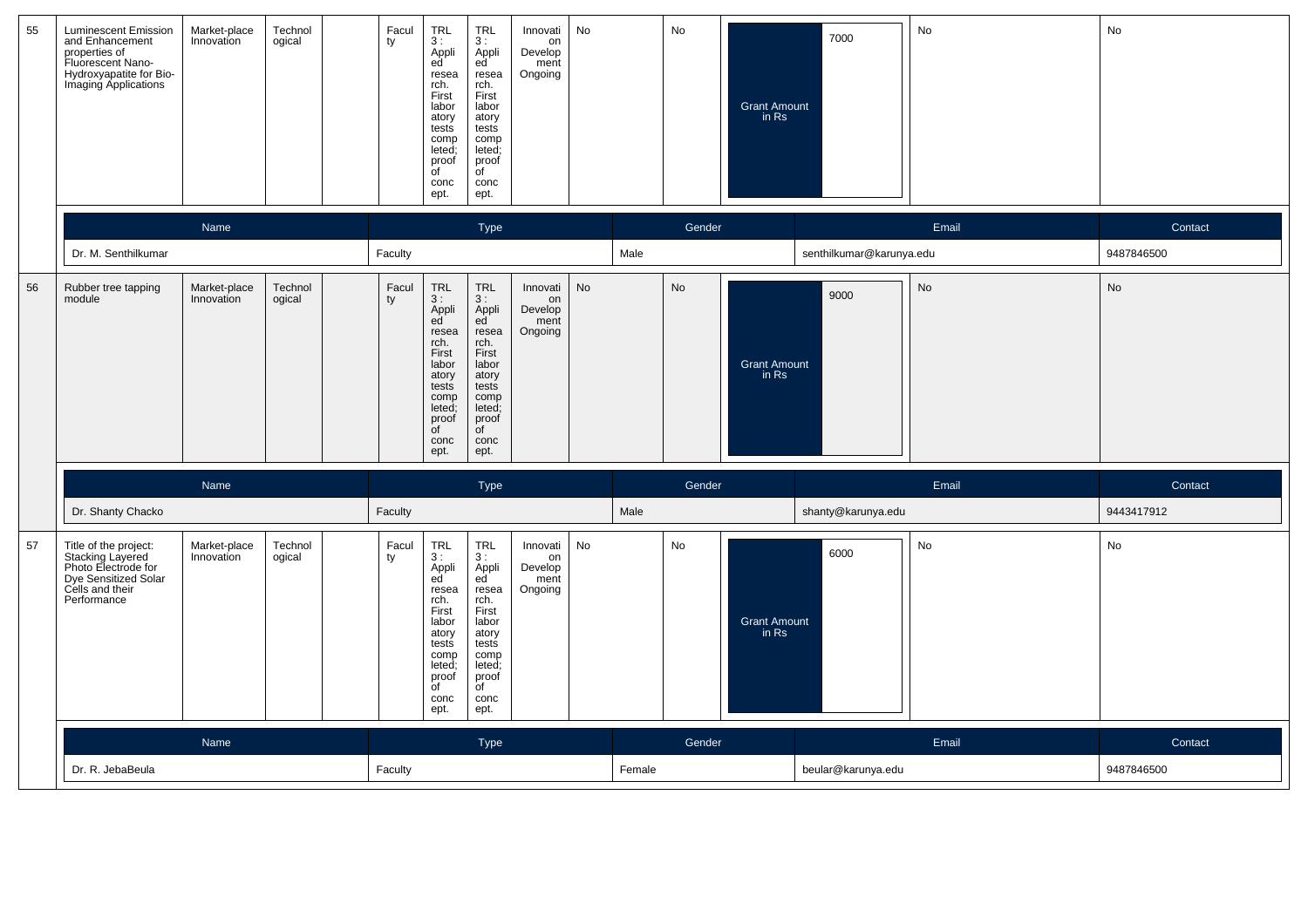| 58 | <b>IOT BASED POWER</b><br>QUALITY (PQ)<br>MONITORING ON<br><b>ELECTRICAL</b><br><b>MACHINES LAB</b><br>PANEL BOARD | Market-place<br>Innovation | Technol<br>ogical | Facul<br>ty | $TRL$<br>3 :<br>Appli<br>ed<br>resea<br>rch.<br>First<br>labor<br>atory<br>tests<br>comp<br>leted;<br>proof<br>of<br>conc<br>ept.                                                  | <b>TRL</b><br>3:<br>Appli<br>ed<br>resea<br>rch.<br>First<br>labor<br>atory<br>tests<br>comp<br>leted;<br>proof<br>of<br>conc<br>ept.                                              | Innovati<br>on<br>Develop<br>ment<br>Ongoing | No        |      | <b>No</b> | <b>Grant Amount</b><br>in Rs | 7000                       | No    | No         |
|----|--------------------------------------------------------------------------------------------------------------------|----------------------------|-------------------|-------------|------------------------------------------------------------------------------------------------------------------------------------------------------------------------------------|------------------------------------------------------------------------------------------------------------------------------------------------------------------------------------|----------------------------------------------|-----------|------|-----------|------------------------------|----------------------------|-------|------------|
|    |                                                                                                                    | Name                       |                   |             |                                                                                                                                                                                    | <b>Type</b>                                                                                                                                                                        |                                              |           |      | Gender    |                              |                            | Email | Contact    |
|    | Dr.P. Venkatesh Kumar                                                                                              |                            |                   | Faculty     |                                                                                                                                                                                    |                                                                                                                                                                                    |                                              |           | Male |           |                              | venkateshkumar@karunya.edu |       | 9597138221 |
| 59 | Wireless In-patient<br>Alert System for<br>Seesha Hospital                                                         | Market-place<br>Innovation | Technol<br>ogical | Facul<br>ty | $\begin{array}{c} \mathsf{TRL} \\ 3: \end{array}$<br>Appli<br>ed<br>resea<br>rch.<br>First<br>labor<br>atory<br>tests<br>comp<br>leted;<br>proof<br>$\overline{f}$<br>conc<br>ept. | $\begin{array}{c} \mathsf{TRL} \\ 3: \end{array}$<br>Appli<br>ed<br>resea<br>rch.<br>First<br>labor<br>atory<br>tests<br>comp<br>leted;<br>proof<br>$\overline{C}$<br>conc<br>ept. | Innovati<br>on<br>Develop<br>ment<br>Ongoing | No        |      | No        | <b>Grant Amount</b><br>in Rs | 7000                       | No    | No         |
|    |                                                                                                                    | Name                       |                   |             |                                                                                                                                                                                    | Type                                                                                                                                                                               |                                              |           |      | Gender    |                              |                            | Email | Contact    |
|    | Dr. F. T. Josh                                                                                                     |                            |                   | Faculty     |                                                                                                                                                                                    |                                                                                                                                                                                    |                                              |           | Male |           |                              | josh@karunya.edu           |       | 9443474227 |
| 60 | Study on brain activity<br>during the usage of<br>Virtual reality with real<br>world system                        | Market-place<br>Innovation | Technol<br>ogical | Facul<br>ty | $\ensuremath{\mathsf{TRL}}$<br>3:<br>Appli<br>ed<br>resea<br>rch.<br>First<br>labor<br>atory<br>tests<br>comp<br>leted;<br>proof<br>of<br>conc<br>ept.                             | TRL<br>3:<br>Appli<br>ed<br>resea<br>rch.<br>First<br>labor<br>atory<br>tests<br>comp<br>leted;<br>proof<br>of<br>conc<br>ept.                                                     | Innovati<br>on<br>Develop<br>ment<br>Ongoing | <b>No</b> |      | No        | <b>Grant Amount</b><br>in Rs | 8000                       | No    | No         |
|    |                                                                                                                    | Name                       |                   |             |                                                                                                                                                                                    | <b>Type</b>                                                                                                                                                                        |                                              |           |      | Gender    |                              |                            | Email | Contact    |
|    | Dr. Belfin R V                                                                                                     |                            |                   | Faculty     |                                                                                                                                                                                    |                                                                                                                                                                                    |                                              |           | Male |           |                              | belfin@karunya.edu         |       | 8220444997 |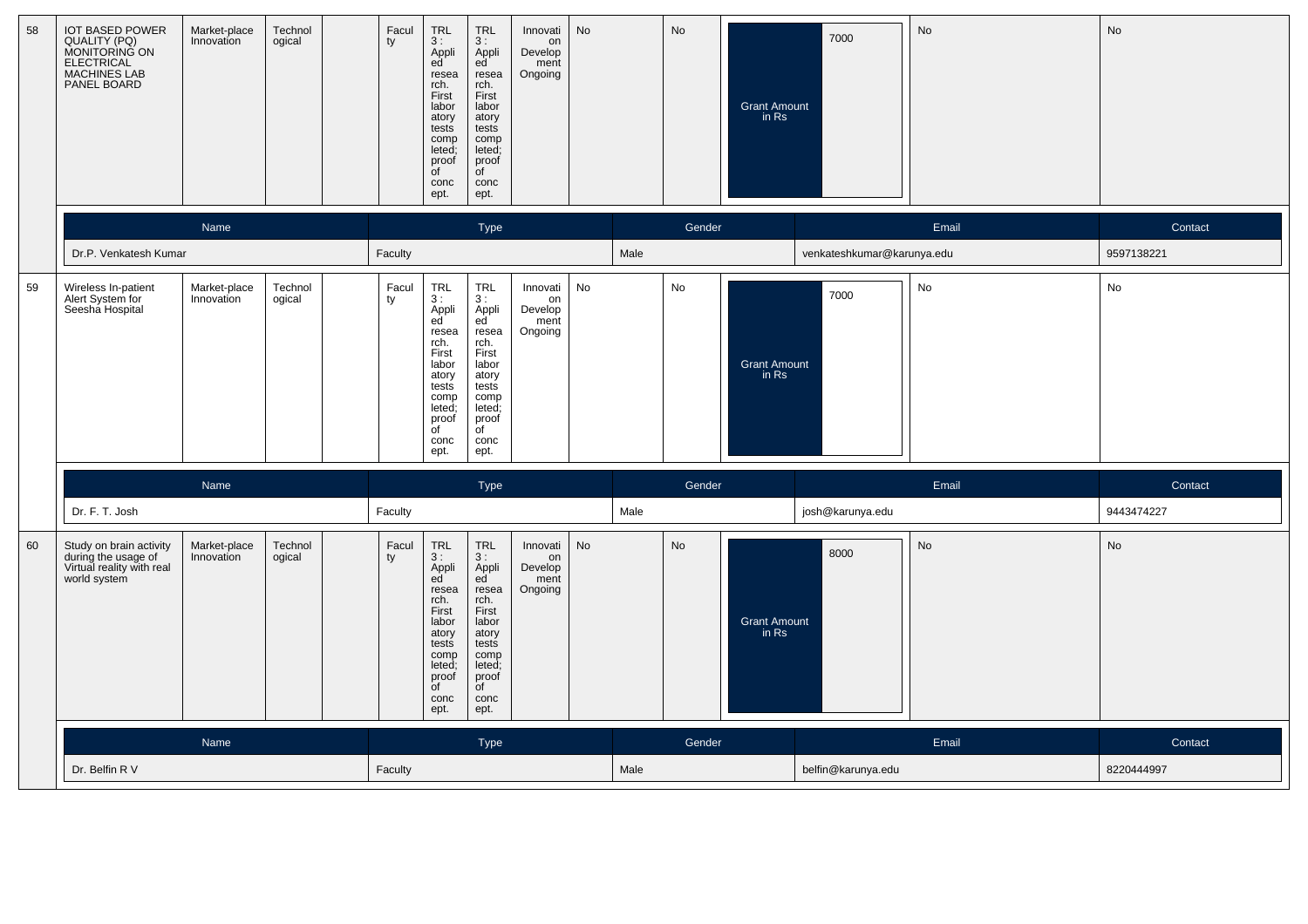| 61 | Keyless door opening<br>system using Arduino                                          | Market-place<br>Innovation | Technol<br>ogical | Facul<br>ty | TRL<br>3:<br>Appli<br>ed<br>resea<br>rch.<br>First<br>labor<br>atory<br>tests<br>comp<br>leted;<br>proof<br>of<br>conc<br>ept.             | <b>TRL</b><br>3:<br>Appli<br>ed<br>resea<br>rch.<br>First<br>labor<br>atory<br>tests<br>comp<br>leted;<br>proof<br>of<br>conc<br>ept.      | Innovati<br>on<br>Develop<br>ment<br>Ongoing | No |        | No     | <b>Grant Amount</b><br>in Rs | 7000                     | No        | No         |
|----|---------------------------------------------------------------------------------------|----------------------------|-------------------|-------------|--------------------------------------------------------------------------------------------------------------------------------------------|--------------------------------------------------------------------------------------------------------------------------------------------|----------------------------------------------|----|--------|--------|------------------------------|--------------------------|-----------|------------|
|    |                                                                                       | Name                       |                   |             |                                                                                                                                            | Type                                                                                                                                       |                                              |    |        | Gender |                              |                          | Email     | Contact    |
|    | Mr. P. Nagabushanam                                                                   |                            |                   | Faculty     |                                                                                                                                            |                                                                                                                                            |                                              |    | Male   |        |                              | nagabushanam@karunya.edu |           | 9677528501 |
| 62 | Development of Smart<br>Mask Vending<br>Machine for Karunya<br>Campus                 | Market-place<br>Innovation | Technol<br>ogical | Facul<br>ty | <b>TRL</b><br>3:<br>Appli<br>ed<br>resea<br>rch.<br>First<br>labor<br>atory<br>tests<br>comp<br>leted;<br>proof<br>of<br>conc<br>ept.      | TRL<br>3:<br>Appli<br>ed<br>resea<br>rch.<br>First<br>labor<br>atory<br>tests<br>comp<br>leted;<br>proof<br>$\overline{C}$<br>conc<br>ept. | Innovati<br>on<br>Develop<br>ment<br>Ongoing | No |        | No     | <b>Grant Amount</b><br>in Rs | 8000                     | <b>No</b> | No         |
|    |                                                                                       | Name                       |                   |             |                                                                                                                                            | Type                                                                                                                                       |                                              |    |        | Gender |                              |                          | Email     | Contact    |
|    | Dr. Abhishek Majumdar                                                                 |                            |                   | Faculty     |                                                                                                                                            |                                                                                                                                            |                                              |    | Male   |        |                              | abhishek@karunya.edu     |           | 9487846500 |
| 63 | Development of Smart<br>Mask Vending<br>Mask Vending<br>Machine for Karunya<br>Campus | Market-place<br>Innovation | Technol<br>ogical | Facul<br>ty | TRL<br>3:<br>Appli<br>ed<br>resea<br>rch.<br>First<br>labor<br>atory<br>tests<br>comp<br>leted;<br>proof<br>$\overline{C}$<br>conc<br>ept. | TRL<br>3:<br>Appli<br>ed<br>resea<br>rch.<br>First<br>labor<br>atory<br>tests<br>comp<br>leted;<br>proof<br>of<br>conc<br>ept.             | Innovati<br>on<br>Develop<br>ment<br>Ongoing | No |        | No     | <b>Grant Amount</b><br>in Rs | 6000                     | No        | No         |
|    |                                                                                       | Name                       |                   |             |                                                                                                                                            | Type                                                                                                                                       |                                              |    |        | Gender |                              |                          | Email     | Contact    |
|    | Dr. P. GetziJeba                                                                      |                            |                   | Faculty     |                                                                                                                                            |                                                                                                                                            |                                              |    | Female |        |                              | getzi@karunya.edu        |           | 9487846500 |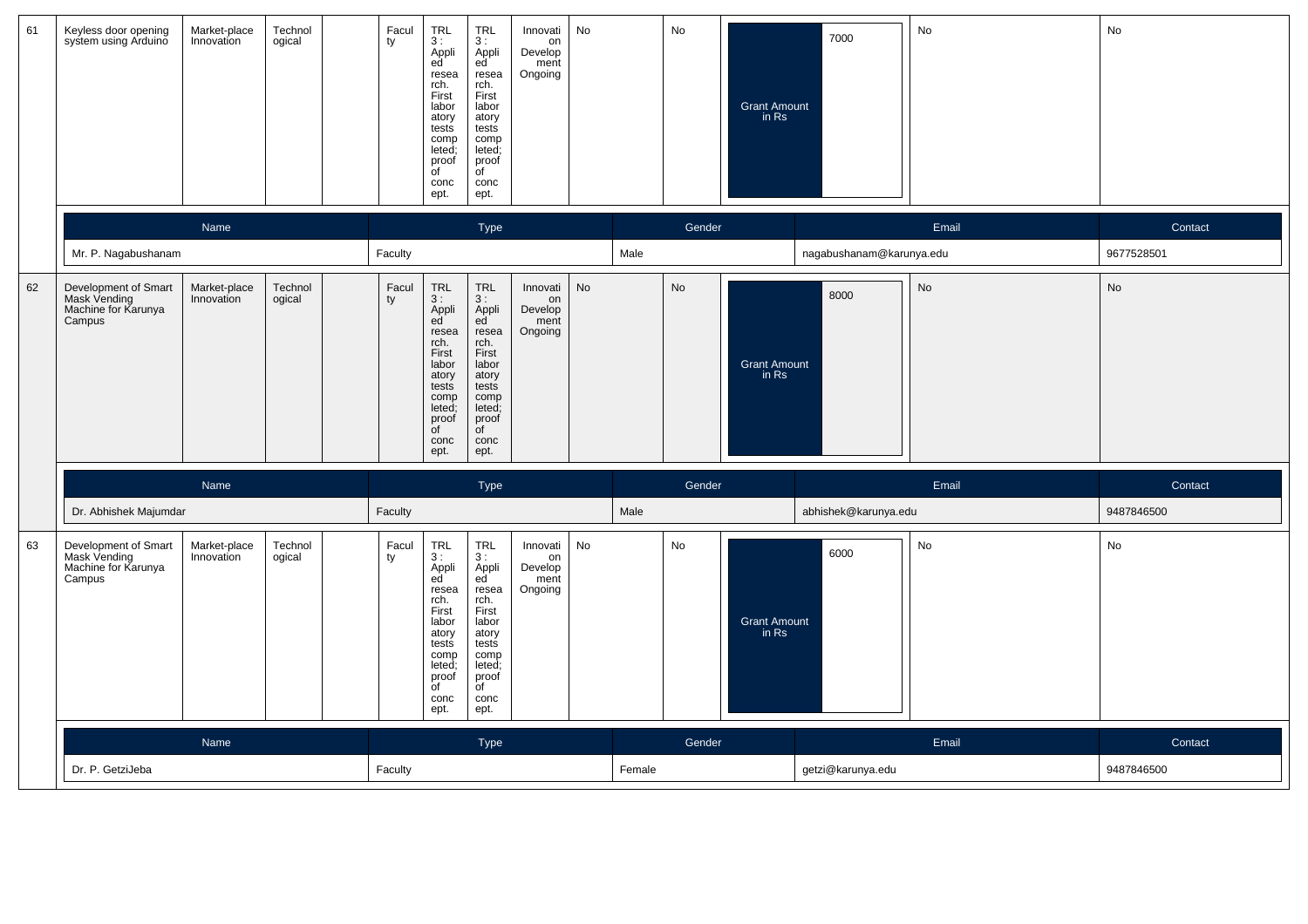| 64 | Development of Smart<br>Mask Vending<br>Machine for Karunya<br>Campus                                                        | Market-place<br>Innovation | Technol<br>ogical | Facul<br>ty | TRL<br>3:<br>Appli<br>ed<br>resea<br>rch.<br>First<br>labor<br>atory<br>tests<br>comp<br>leted;<br>proof<br>of<br>conc<br>ept.                    | <b>TRL</b><br>3:<br>Appli<br>ed<br>resea<br>rch.<br>First<br>labor<br>atory<br>tests<br>comp<br>leted;<br>proof<br>of<br>conc<br>ept.             | Innovati<br>on<br>Develop<br>ment<br>Ongoing | No        |      | No        | <b>Grant Amount</b><br>in Rs | 7000                       | No    | No         |
|----|------------------------------------------------------------------------------------------------------------------------------|----------------------------|-------------------|-------------|---------------------------------------------------------------------------------------------------------------------------------------------------|---------------------------------------------------------------------------------------------------------------------------------------------------|----------------------------------------------|-----------|------|-----------|------------------------------|----------------------------|-------|------------|
|    |                                                                                                                              | Name                       |                   |             |                                                                                                                                                   | Type                                                                                                                                              |                                              |           |      | Gender    |                              |                            | Email | Contact    |
|    | Dr. J. Jebaveerasingh                                                                                                        |                            |                   | Faculty     |                                                                                                                                                   |                                                                                                                                                   |                                              |           | Male |           |                              | jebaveerasingh@karunya.edu |       | 9487846500 |
| 65 | Development of<br>Transmission and<br>Reception of<br>Temperature Sensor<br>data using Visible<br><b>Light Communication</b> | Market-place<br>Innovation | Technol<br>ogical | Facul<br>ty | <b>TRL</b><br>3:<br>Appli<br>ed<br>resea<br>rch.<br>First<br>labor<br>atory<br>tests<br>comp<br>leted;<br>proof<br>$\overline{C}$<br>conc<br>ept. | <b>TRL</b><br>3:<br>Appli<br>ed<br>resea<br>rch.<br>First<br>labor<br>atory<br>tests<br>comp<br>leted;<br>proof<br>$\overline{C}$<br>conc<br>ept. | Innovati<br>on<br>Develop<br>ment<br>Ongoing | No        |      | No        | <b>Grant Amount</b><br>in Rs | 7000                       | No    | No         |
|    |                                                                                                                              | Name                       |                   |             |                                                                                                                                                   | Type                                                                                                                                              |                                              |           |      | Gender    |                              |                            | Email | Contact    |
|    | Mr. S. Merlin Gilbert Raj                                                                                                    |                            |                   | Faculty     |                                                                                                                                                   |                                                                                                                                                   |                                              |           | Male |           |                              | merlingilbert@karunya.edu  |       | 9894809310 |
| 66 | Conformal polymer<br>based solar cell<br>absorber for low-<br>powered IoT<br>applications                                    | Market-place<br>Innovation | Technol<br>ogical | Facul<br>ty | <b>TRL</b><br>3:<br>Appli<br>ed<br>resea<br>rch.<br>First<br>labor<br>atory<br>tests<br>comp<br>leted;<br>proof<br>of<br>conc<br>ept.             | <b>TRL</b><br>3:<br>Appli<br>ed<br>resea<br>rch.<br>First<br>labor<br>atory<br>tests<br>comp<br>leted;<br>proof<br>of<br>conc<br>ept.             | Innovati<br>on<br>Develop<br>ment<br>Ongoing | <b>No</b> |      | <b>No</b> | <b>Grant Amount</b><br>in Rs | 9000                       | No    | No         |
|    |                                                                                                                              | Name                       |                   |             |                                                                                                                                                   | <b>Type</b>                                                                                                                                       |                                              |           |      | Gender    |                              |                            | Email | Contact    |
|    | Dr. H. Victor Du John                                                                                                        |                            |                   | Faculty     |                                                                                                                                                   |                                                                                                                                                   |                                              |           | Male |           |                              | victorjohn@karunya.edu     |       | 9486686554 |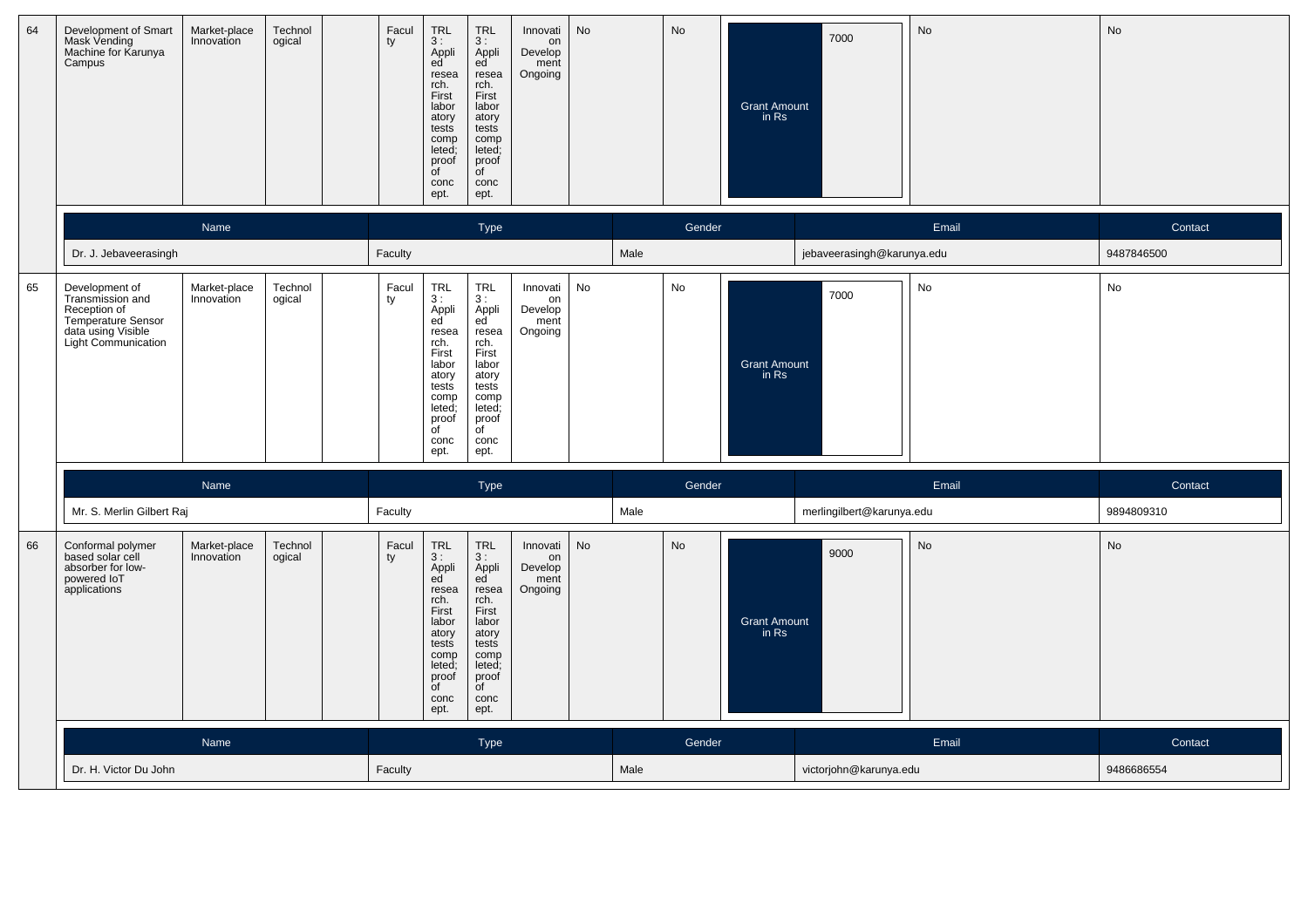| 67 | DNA Barcoding of tea<br>germplasm of novel<br>technique to<br>authenticate Protect<br>property reight and to<br>check aduterants and<br>blends | Product<br>Innovation | Technol<br>ogical | Facul<br>ty | TRL<br>1:<br>Basic<br>resea<br>rch.<br>Princi<br>ples<br>postu<br>lated<br>and<br>obser<br>ved<br>but<br>no<br>exper<br>iment<br>al<br>proof<br>availa<br>ble. | <b>TRL</b><br>3:<br>Appli<br>ed<br>resea<br>rch.<br>First<br>labor<br>atory<br>tests<br>comp<br>leted;<br>proof<br>$\overline{C}$<br>conc<br>ept.                  | Innovati<br>on<br>Develop<br>ment<br>Ongoing | Agen<br>Cy<br>Nam<br>e<br>Agen<br>Cy<br>Type<br>Awar<br>d /<br>Positi<br>on $/$<br>Reco<br>gnitio<br>n<br>Secu<br>red | $\sf{NT}$<br><b>RF</b><br>Gov<br>$^{\dagger}$<br>Age<br>ncy<br>(Ce<br>ntral<br>Prin<br>cipa<br>Inve<br>stig<br>ator | No     | Grant Amount<br>in Rs        | 114599                    | No    | No         |
|----|------------------------------------------------------------------------------------------------------------------------------------------------|-----------------------|-------------------|-------------|----------------------------------------------------------------------------------------------------------------------------------------------------------------|--------------------------------------------------------------------------------------------------------------------------------------------------------------------|----------------------------------------------|-----------------------------------------------------------------------------------------------------------------------|---------------------------------------------------------------------------------------------------------------------|--------|------------------------------|---------------------------|-------|------------|
|    |                                                                                                                                                | Name                  |                   |             |                                                                                                                                                                | Type                                                                                                                                                               |                                              |                                                                                                                       |                                                                                                                     | Gender |                              |                           | Email | Contact    |
|    | Dr.Jibu Thomas                                                                                                                                 |                       |                   | Faculty     |                                                                                                                                                                |                                                                                                                                                                    |                                              |                                                                                                                       | Male                                                                                                                |        |                              | jibuthomas@karunya.edu    |       | 9487846639 |
| 68 | Recovery of Value<br>added materials from<br>non-hazardous wastes<br>of silkworm Industries                                                    | Process<br>Innovation | Technol<br>ogical | Facul<br>ty | TRL<br>1:<br>Basic<br>resea<br>rch.<br>Princi<br>ples<br>postu<br>lated<br>and<br>obser<br>ved<br>but<br>no<br>exper<br>iment<br>al<br>proof<br>availa<br>ble. | $\ensuremath{\mathsf{TRL}}$<br>3:<br>Appli<br>ed<br>resea<br>rch.<br>First<br>labor<br>atory<br>tests<br>comp<br>leted;<br>proof<br>$\overline{C}$<br>conc<br>ept. | Innovati<br>on<br>Develop<br>ment<br>Ongoing | Agen<br>Cy<br>Nam<br>e<br>Agen<br>Cy<br>Type<br>Awar<br>d/<br>Positi<br>on $/$<br>Reco<br>gnitio<br>n<br>Secu<br>red  | $_{T}^{\text{DS}}$<br>Gov<br>Age<br>ncy<br>(Ce<br>ntral<br>Prin<br>cipa<br>Inve<br>stig<br>ator                     | No     | <b>Grant Amount</b><br>in Rs | 1500000                   | No    | No         |
|    |                                                                                                                                                | Name                  |                   |             |                                                                                                                                                                | Type                                                                                                                                                               |                                              |                                                                                                                       |                                                                                                                     | Gender |                              |                           | Email | Contact    |
|    | Dr. Vasantha kumar                                                                                                                             |                       |                   | Faculty     |                                                                                                                                                                |                                                                                                                                                                    |                                              |                                                                                                                       | Male                                                                                                                |        |                              | vasanthakumar@karunya.edu |       | 9442429024 |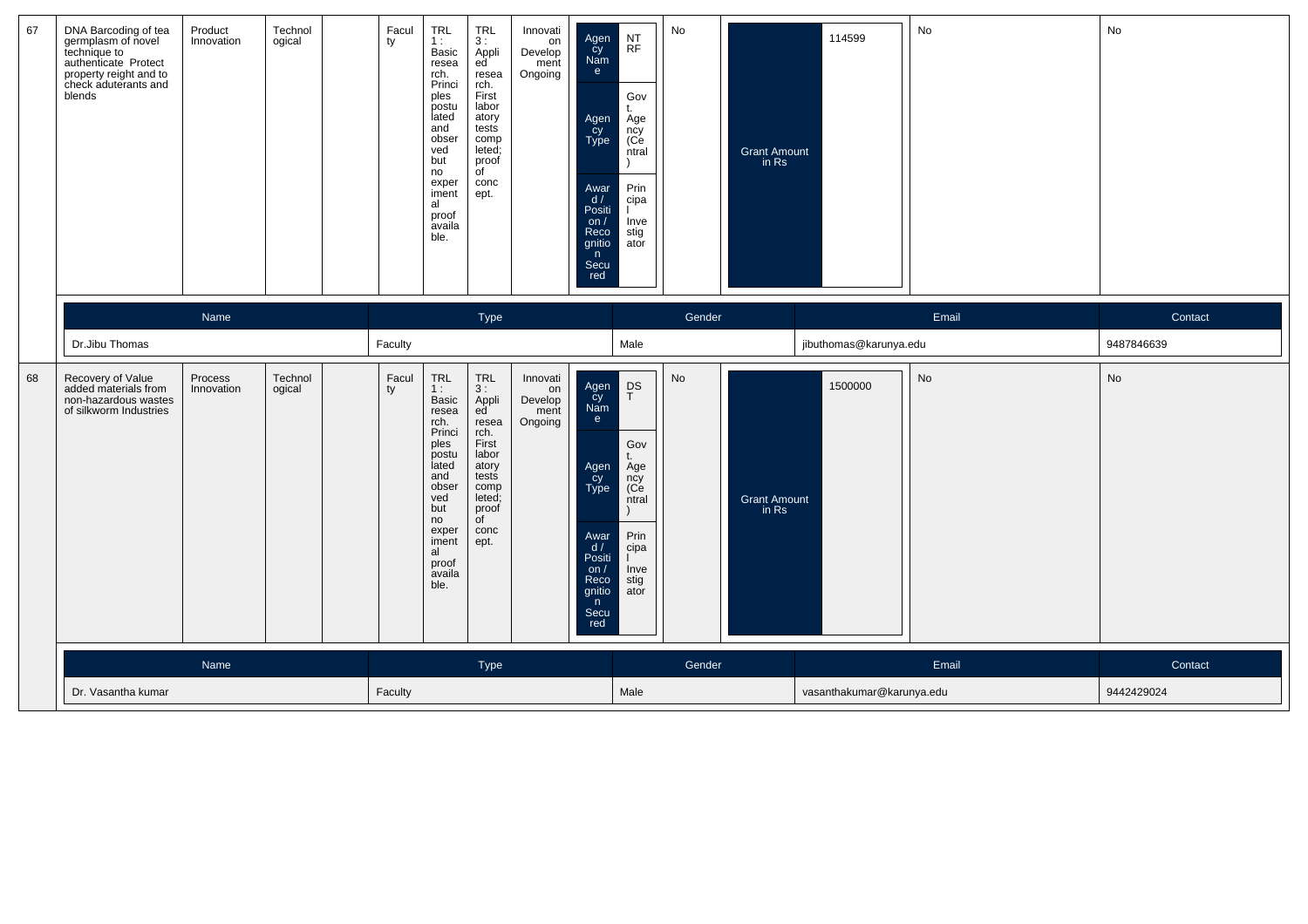| 69 | Vitamin B12 model<br>Complexes;<br>Cobaloximes with<br>substituted Aromatic<br>substituted Architecture<br>structure-Properly<br>structure-Properly<br>and application in<br>Electrocatalytic<br>Hydrogen Generation. | Product<br>Innovation | Technol<br>ogical | Facul<br>ty | TRL<br>2 :<br>Tech<br>nolog<br>V<br>formu<br>lation<br>Conc<br>ept<br>and<br>applic<br>ation<br>have<br>been<br>formu<br>lated.                                | <b>TRL</b><br>3:<br>Appli<br>ed<br>resea<br>rch.<br>First<br>labor<br>atory<br>tests<br>comp<br>leted;<br>proof<br>$\overline{C}$<br>conc<br>ept. | Innovati<br>on<br>Develop<br>ment<br>Ongoing | Agen<br>cy<br>Nam<br>$\mathbf{e}$<br>Agen<br>-cy<br>Type<br>Awar<br>d/<br>Positi<br>on $/$<br>Reco<br>gnitio<br>n<br>Secu<br>red | SE<br>RB-<br>DS<br>T<br>Gov<br>t.<br>Age<br>ncy<br>(Ce<br>ntral<br>$\lambda$<br>Prin<br>cipa<br>Inve<br>stig<br>ator | No     | <b>Grant Amount</b><br>in $Rs$ | 1000000                 | No    | No         |
|----|-----------------------------------------------------------------------------------------------------------------------------------------------------------------------------------------------------------------------|-----------------------|-------------------|-------------|----------------------------------------------------------------------------------------------------------------------------------------------------------------|---------------------------------------------------------------------------------------------------------------------------------------------------|----------------------------------------------|----------------------------------------------------------------------------------------------------------------------------------|----------------------------------------------------------------------------------------------------------------------|--------|--------------------------------|-------------------------|-------|------------|
|    |                                                                                                                                                                                                                       | Name                  |                   |             |                                                                                                                                                                | Type                                                                                                                                              |                                              |                                                                                                                                  |                                                                                                                      | Gender |                                |                         | Email | Contact    |
|    | Dr. Vijayakanth                                                                                                                                                                                                       |                       |                   | Faculty     |                                                                                                                                                                |                                                                                                                                                   |                                              |                                                                                                                                  | Male                                                                                                                 |        |                                | vvijaikanth@karunya.edu |       | 9944844030 |
| 70 | Rational Design and<br>synthesis of<br>Heterocycles based<br>Modular Fluorescent<br>for Cations/Anions                                                                                                                | Product<br>Innovation | Technol<br>ogical | Facul<br>ty | TRL<br>1:<br>Basic<br>resea<br>rch.<br>Princi<br>ples<br>postu<br>lated<br>and<br>obser<br>ved<br>but<br>no<br>exper<br>iment<br>al<br>proof<br>availa<br>ble. | TRL<br>3:<br>Appli<br>ed<br>resea<br>rch.<br>First<br>labor<br>atory<br>tests<br>comp<br>leted;<br>proof<br>$\overline{C}$<br>conc<br>ept.        | Innovati<br>on<br>Develop<br>ment<br>Ongoing | Agen<br>čy<br>Nam<br>e<br>Agen<br>cy<br>Type<br>Awar<br>d/<br>Positi<br>on $/$<br>Reco<br>gnitio<br>n<br>Secu<br>red             | SE<br>RB-<br>DS<br>T<br>Gov<br>Age<br>ncy<br>(Ce<br>ntral<br>Prin<br>cipa<br>Inve<br>stig<br>ator                    | No     | <b>Grant Amount</b><br>in Rs   | 800000                  | No    | No         |
|    |                                                                                                                                                                                                                       | Name                  |                   |             |                                                                                                                                                                | Type                                                                                                                                              |                                              |                                                                                                                                  |                                                                                                                      | Gender |                                |                         | Email | Contact    |
|    | Dr.Nandhakumar Raju                                                                                                                                                                                                   |                       |                   | Faculty     |                                                                                                                                                                |                                                                                                                                                   |                                              |                                                                                                                                  | Male                                                                                                                 |        |                                | nandhakumar@karunya.edu |       | 8098470834 |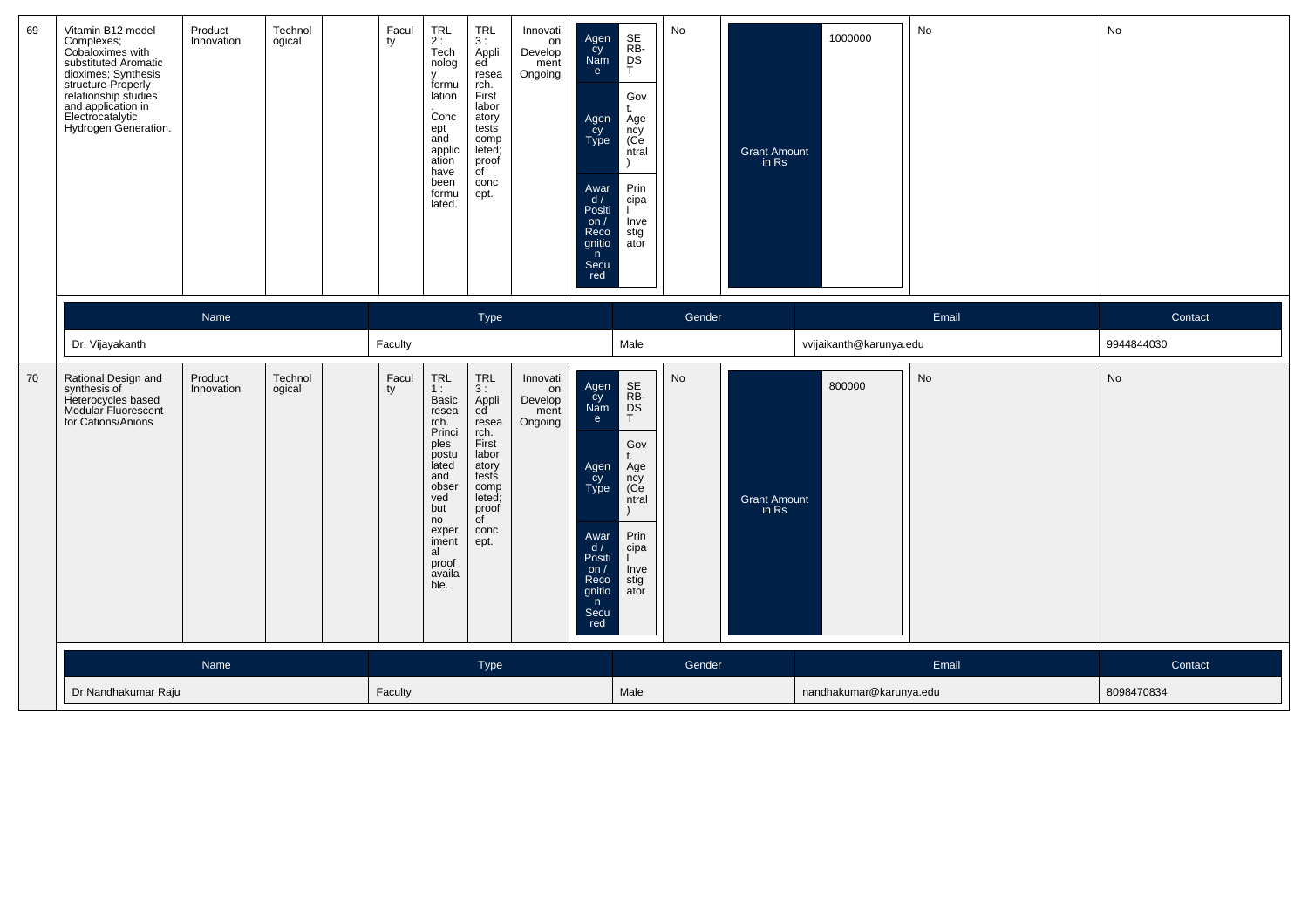| 71 | Development of<br>DOTA-Monoamide<br>Based Smart Probes<br>for Theragnostic<br>Imaging Application                                                                | Product<br>Innovation | Technol<br>ogical | Facul<br>ty | TRL<br>2 :<br>Tech<br>nolog<br>V<br>formu<br>lation<br>Conc<br>ept<br>and<br>applic<br>ation<br>have<br>been<br>formu<br>lated. | TRL<br>3:<br>Appli<br>ed<br>resea<br>rch.<br>First<br>labor<br>atory<br>tests<br>comp<br>leted;<br>proof<br>$\overline{C}$<br>conc<br>ept.        | Innovati<br>on<br>Develop<br>ment<br>Ongoing | $_{\rm T}^{\rm DS}$<br>Agen<br>cy<br>Nam<br>e<br>Gov<br>t.<br>Agen<br>Cy<br>Type<br>Age<br>ncy<br>(Ce<br>ntral<br>Prin<br>Awar<br>d /<br>cipa<br>Positi<br>on $/$<br>Inve<br>Reco<br>stig<br>gnitio<br>ator<br>n<br>Secu<br>red  | No     | <b>Grant Amount</b><br>in Rs | 1196000                | No    | No         |
|----|------------------------------------------------------------------------------------------------------------------------------------------------------------------|-----------------------|-------------------|-------------|---------------------------------------------------------------------------------------------------------------------------------|---------------------------------------------------------------------------------------------------------------------------------------------------|----------------------------------------------|----------------------------------------------------------------------------------------------------------------------------------------------------------------------------------------------------------------------------------|--------|------------------------------|------------------------|-------|------------|
|    |                                                                                                                                                                  | Name                  |                   |             |                                                                                                                                 | Type                                                                                                                                              |                                              |                                                                                                                                                                                                                                  | Gender |                              |                        | Email | Contact    |
|    | Dr.B.Jebasingh                                                                                                                                                   |                       |                   | Faculty     |                                                                                                                                 |                                                                                                                                                   |                                              | Male                                                                                                                                                                                                                             |        |                              | jebasinghb@karunya.edu |       | 9952008385 |
| 72 | Extending TT-<br>Conjugationa of Metal<br>Bis-Dithiolene with<br>Oraganic Backbones:<br>NIR Absorbing Hybrid<br>Materials for<br>Optoelectronics<br>Applications | Process<br>Innovation | Technol<br>ogical | Facul<br>ty | TRL<br>$2:$ Tech<br>nolog<br>formu<br>lation<br>Conc<br>ept<br>and<br>applic<br>ation<br>have<br>been<br>formu<br>lated.        | <b>TRL</b><br>3:<br>Appli<br>ed<br>resea<br>rch.<br>First<br>labor<br>atory<br>tests<br>comp<br>leted;<br>proof<br>$\overline{C}$<br>conc<br>ept. | Innovati<br>on<br>Develop<br>ment<br>Ongoing | SE<br>RB-<br>DS<br>T<br>Agen<br>cy<br>Nam<br>e<br>Gov<br>t.<br>Agen<br>cy<br>Type<br>Age<br>ncy<br>(Ce<br>ntral<br>Prin<br>Awar<br>d /<br>cipa<br>Positi<br>on $/$<br>Inve<br>Reco<br>stig<br>gnitio<br>ator<br>n<br>Secu<br>red | No     | <b>Grant Amount</b><br>in Rs | 700000                 | No    | No         |
|    |                                                                                                                                                                  | Name                  |                   |             |                                                                                                                                 | Type                                                                                                                                              |                                              |                                                                                                                                                                                                                                  | Gender |                              |                        | Email | Contact    |
|    | Dr. V.Madhu                                                                                                                                                      |                       |                   | Faculty     |                                                                                                                                 |                                                                                                                                                   |                                              | Male                                                                                                                                                                                                                             |        |                              | madhu@karunya.edu      |       | 9600691317 |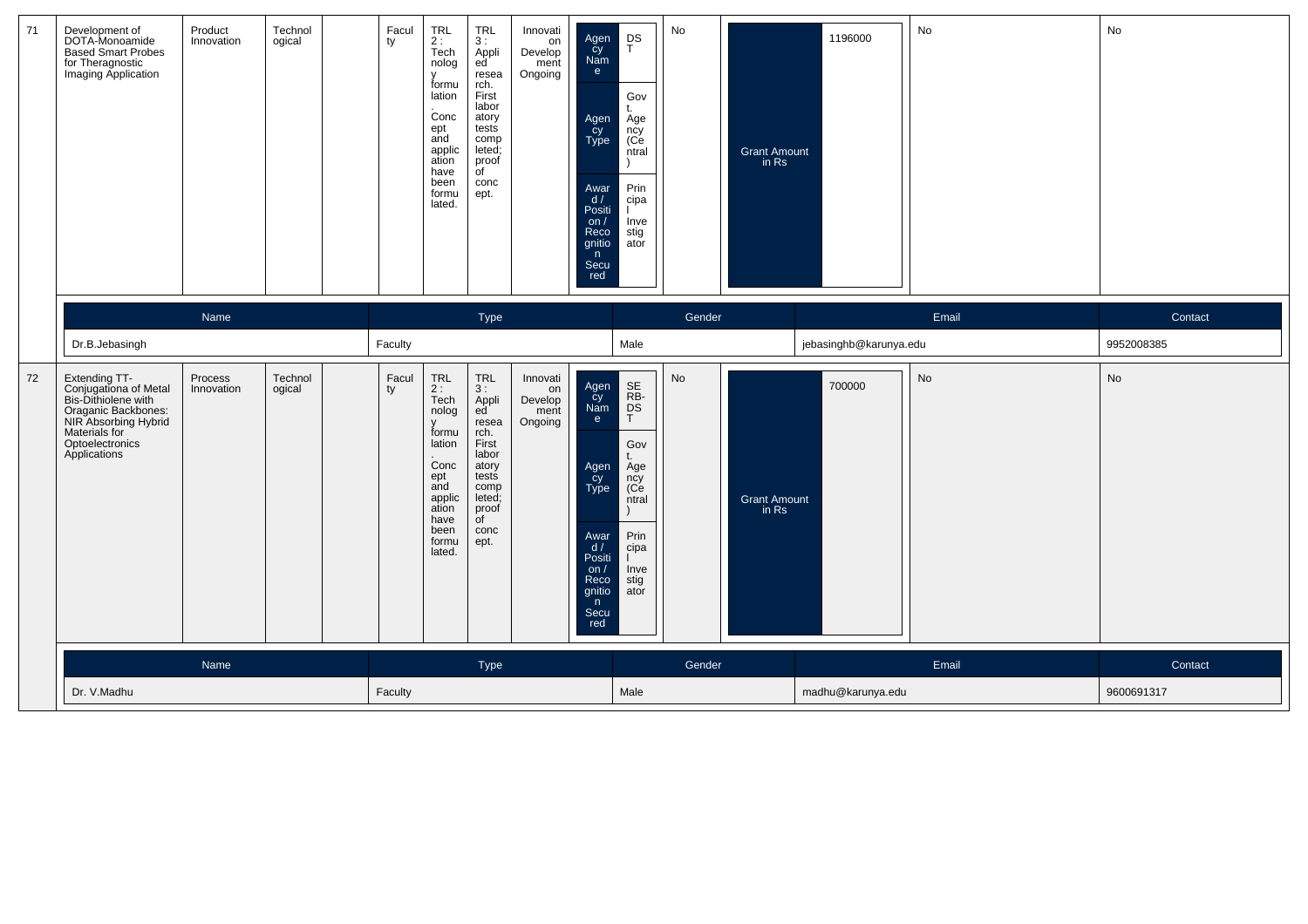| 73 | Pulsed laser<br>depositopn grown<br>thin/thick film of<br>LiV308 nanorods for<br>lithium metal battery<br>applications | Product<br>Innovation | Technol<br>ogical | Facul<br>ty | TRL<br>2 :<br>Tech<br>nolog<br>$\mathsf{v}$<br>formu<br>lation<br>Conc<br>ept<br>and<br>applic<br>ation<br>have<br>been<br>formu<br>lated.                     | <b>TRL</b><br>3:<br>Appli<br>ed<br>resea<br>rch.<br>First<br>labor<br>atory<br>tests<br>comp<br>leted;<br>proof<br>$\overline{C}$<br>conc<br>ept. | Innovati<br>on<br>Develop<br>ment<br>Ongoing | SE<br>RB-<br>DS<br>T<br>Agen<br>Cy<br>Nam<br>e<br>Gov<br>$^{\dagger}$<br>Agen<br>Cy<br>Type<br>Age<br>ncy<br>(Ce<br>ntral<br>Prin<br>Awar<br>d /<br>cipa<br>Positi<br>on $/$<br>Inve<br>Reco<br>stig<br>gnitio<br>ator<br>n<br>Secu<br>red | No     | Grant Amount<br>in Rs        | 700000                 | No    | No         |
|----|------------------------------------------------------------------------------------------------------------------------|-----------------------|-------------------|-------------|----------------------------------------------------------------------------------------------------------------------------------------------------------------|---------------------------------------------------------------------------------------------------------------------------------------------------|----------------------------------------------|--------------------------------------------------------------------------------------------------------------------------------------------------------------------------------------------------------------------------------------------|--------|------------------------------|------------------------|-------|------------|
|    |                                                                                                                        | Name                  |                   |             |                                                                                                                                                                | Type                                                                                                                                              |                                              |                                                                                                                                                                                                                                            | Gender |                              |                        | Email | Contact    |
|    | Dr. A. Sakunthala                                                                                                      |                       |                   | Faculty     |                                                                                                                                                                |                                                                                                                                                   |                                              | Female                                                                                                                                                                                                                                     |        |                              | sakunthala@karunya.edu |       | 9976953635 |
| 74 | Smart<br>Magnetorheological<br>damper for<br>Enhancement of<br>seismic Resistance of<br>structure                      | Product<br>Innovation | Technol<br>ogical | Facul<br>ty | TRL<br>1:<br>Basic<br>resea<br>rch.<br>Princi<br>ples<br>postu<br>lated<br>and<br>obser<br>ved<br>but<br>no<br>exper<br>iment<br>al<br>proof<br>availa<br>ble. | TRL<br>4:<br>Small<br>scale<br>protot<br>ype<br>built<br>in a<br>labor<br>atory<br>envir<br>onme<br>nt<br>("ugly<br>protot<br>ype).               | Innovati<br>on<br>Develop<br>ment<br>Ongoing | $_{T}^{\text{DS}}$<br>Agen<br>Cy<br>Nam<br>e<br>Gov<br>Agen<br>Cy<br>Type<br>Age<br>ncy<br>(Ce<br>ntral<br>Prin<br>Awar<br>d/<br>cipa<br>Positi<br>Inve<br>on $/$<br>stig<br>Reco<br>ator<br>gnitio<br>n<br>Secu<br>red                    | No     | <b>Grant Amount</b><br>in Rs | 1788400                | No    | No         |
|    |                                                                                                                        | Name                  |                   |             |                                                                                                                                                                | Type                                                                                                                                              |                                              |                                                                                                                                                                                                                                            | Gender |                              |                        | Email | Contact    |
|    | Dr.G. Hemalatha                                                                                                        |                       |                   | Faculty     |                                                                                                                                                                |                                                                                                                                                   |                                              | Female                                                                                                                                                                                                                                     |        |                              | hemalathag@karunya.edu |       | 9994350810 |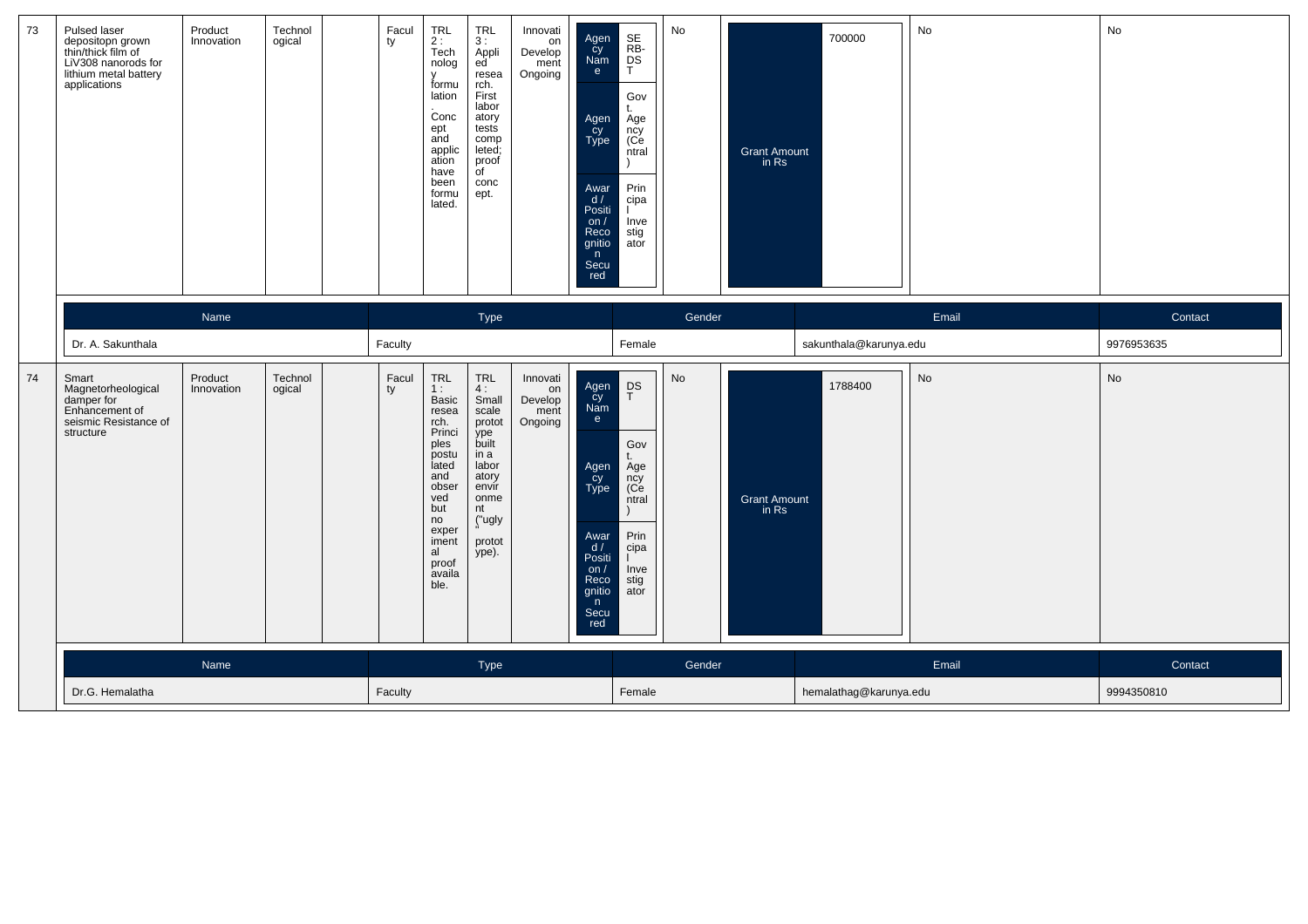| 75 | Design and<br>development of<br>enabled decision<br>support tool for post-<br>crash care on road<br>traffic injuries | Process<br>Innovation | Technol<br>ogical | Facul<br>ty | TRL<br>1:<br>Basic<br>resea<br>rch.<br>Princi<br>ples<br>postu<br>lated<br>and<br>obser<br>ved<br>but<br>no<br>exper<br>iment<br>al<br>proof<br>availa<br>ble. | <b>TRL</b><br>3:<br>Appli<br>ed<br>resea<br>rch.<br>First<br>labor<br>atory<br>tests<br>comp<br>leted;<br>proof<br>of<br>conc<br>ept.             | Innovati<br>$\overline{on}$<br>Develop<br>ment<br>Ongoing | Agen<br>Cy<br>Nam<br>e.<br>Agen<br>Cy<br>Type<br>Awar<br>d/<br>Positi<br>on $/$<br>Reco<br>gnitio<br>n<br>Secu<br>red | $\textsf{ICM}\xspace$<br>$\mathsf{R}$<br>Gov<br>Age<br>nčy<br>(Ce<br>ntral<br>Prin<br>cipa<br>Inve<br>stig<br>ator | No     | <b>Grant Amount</b><br>in Rs | 467011                     | No        | No         |
|----|----------------------------------------------------------------------------------------------------------------------|-----------------------|-------------------|-------------|----------------------------------------------------------------------------------------------------------------------------------------------------------------|---------------------------------------------------------------------------------------------------------------------------------------------------|-----------------------------------------------------------|-----------------------------------------------------------------------------------------------------------------------|--------------------------------------------------------------------------------------------------------------------|--------|------------------------------|----------------------------|-----------|------------|
|    |                                                                                                                      | Name                  |                   |             |                                                                                                                                                                | Type                                                                                                                                              |                                                           |                                                                                                                       |                                                                                                                    | Gender |                              |                            | Email     | Contact    |
|    | Dr.R. Elijah Blessing                                                                                                |                       |                   | Faculty     |                                                                                                                                                                |                                                                                                                                                   |                                                           |                                                                                                                       | Male                                                                                                               |        |                              | elijahblessing@karunya.edu |           | 9487846516 |
| 76 | Improved Sketching<br>algorithms for<br>dimensionality<br>reduction of streaming<br>data                             | Process<br>Innovation | Technol<br>ogical | Facul<br>ty | TRL<br>1:<br>Basic<br>resea<br>rch.<br>Princi<br>ples<br>postu<br>lated<br>and<br>obser<br>ved<br>but<br>no<br>exper<br>iment<br>al<br>proof<br>availa<br>ble. | <b>TRL</b><br>3:<br>Appli<br>ed<br>resea<br>rch.<br>First<br>labor<br>atory<br>tests<br>comp<br>leted;<br>proof<br>$\overline{C}$<br>conc<br>ept. | Innovati<br>on<br>Develop<br>ment<br>Ongoing              | Agen<br>cy<br>Nam<br>e<br>Agen<br>cy<br>Type<br>Awar<br>d /<br>Positi<br>on $/$<br>Reco<br>gnitio<br>n<br>Secu<br>red | Med<br>ia<br>Lab<br>Asia<br>MEI<br>T<br>Gov<br>Age<br>ncy<br>(Ce<br>ntral<br>Visv<br>esv<br>arya<br>Awa<br>rd      | No     | <b>Grant Amount</b><br>in Rs | 129540                     | <b>No</b> | No         |
|    |                                                                                                                      | Name                  |                   |             |                                                                                                                                                                | Type                                                                                                                                              |                                                           |                                                                                                                       |                                                                                                                    | Gender |                              |                            | Email     | Contact    |
|    | Dr.Kumudha Raimond                                                                                                   |                       |                   | Faculty     |                                                                                                                                                                |                                                                                                                                                   |                                                           |                                                                                                                       | Female                                                                                                             |        |                              | kraimond@karunya.edu       |           | 9486119858 |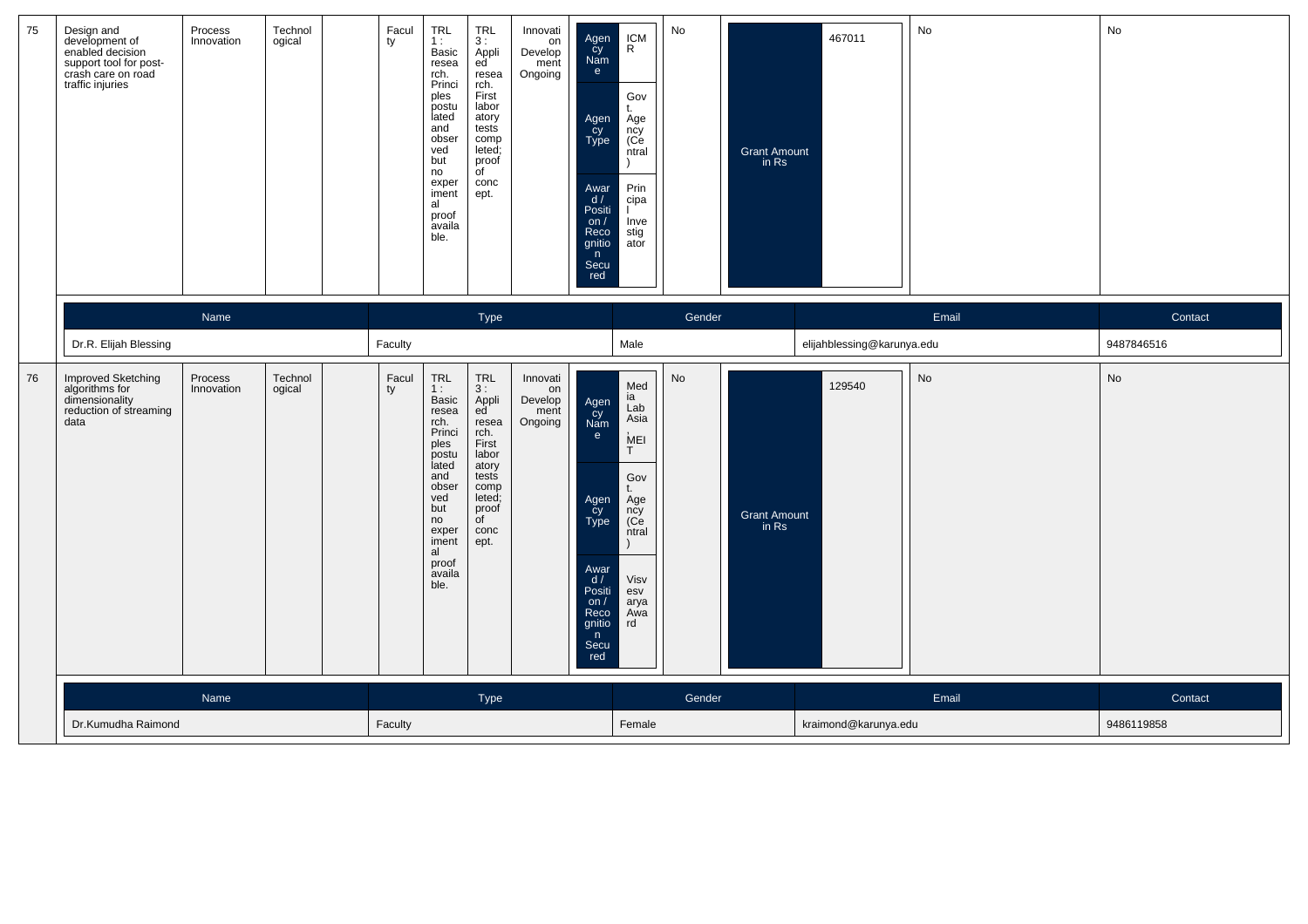| 77 | Design of<br>Exploration<br>Reversion systems<br>hased on elliptic and<br>conic curves | Process<br>Innovation | Technol<br>ogical | Facul<br>ty | <b>TRL</b><br>1:<br>Basic<br>resea<br>rch.<br>Princi<br>ples<br>postu<br>lated<br>and<br>obser<br>ved<br>but<br>no<br>exper<br>iment<br>al<br>proof<br>availa<br>ble.                  | <b>TRL</b><br>3:<br>Appli<br>ed<br>resea<br>rch.<br>First<br>labor<br>atory<br>tests<br>comp<br>leted;<br>proof<br>$\overline{C}$<br>conc<br>ept.                              | Innovati<br>on<br>Develop<br>ment<br>Ongoing | Agen<br>Cy<br>Nam<br>e<br>Agen<br>Cy<br>Type<br>Awar<br>d/<br>Positi<br>on/<br>Reco<br>gnitio<br>n<br>Secu<br>red            | Med<br>ia<br>Lab<br>Asia<br>MEI<br>T<br>Gov<br>t.<br>Age<br>ncy<br>(Ce<br>ntral<br>Visv<br>esv<br>arya<br>Awa<br>rd | No     | Grant Amount<br>in Rs        | 57982                | No    | No         |
|----|----------------------------------------------------------------------------------------|-----------------------|-------------------|-------------|----------------------------------------------------------------------------------------------------------------------------------------------------------------------------------------|--------------------------------------------------------------------------------------------------------------------------------------------------------------------------------|----------------------------------------------|------------------------------------------------------------------------------------------------------------------------------|---------------------------------------------------------------------------------------------------------------------|--------|------------------------------|----------------------|-------|------------|
|    |                                                                                        | Name                  |                   |             |                                                                                                                                                                                        | Type                                                                                                                                                                           |                                              |                                                                                                                              |                                                                                                                     | Gender |                              |                      | Email | Contact    |
|    | Dr.Kumudha Raimond                                                                     |                       |                   | Faculty     |                                                                                                                                                                                        |                                                                                                                                                                                |                                              |                                                                                                                              | Female                                                                                                              |        |                              | kraimond@karunya.edu |       | 9486119858 |
| 78 | Modernisation of RF<br>labouratory with<br>MIMO- SDR Platform                          | Product<br>Innovation | Technol<br>ogical | Facul<br>ty | $\ensuremath{\mathsf{TRL}}$<br>1:<br>Basic<br>resea<br>rch.<br>Princi<br>ples<br>postu<br>lated<br>and<br>obser<br>ved<br>but<br>no<br>exper<br>iment<br>al<br>proof<br>availa<br>ble. | $\begin{array}{c}\nTRL \\ 3: \\ B\n\end{array}$<br>Appli<br>ed<br>resea<br>rch.<br>First<br>labor<br>atory<br>tests<br>comp<br>leted;<br>proof<br>$\mathsf{d}$<br>conc<br>ept. | Innovati<br>on<br>Develop<br>ment<br>Ongoing | Agen<br>cy<br>Nam<br>e<br>Agen<br>cy<br>Type<br>Awar<br>$\frac{d}{d}$<br>Positi<br>on/<br>Reco<br>gnitio<br>n<br>Secu<br>red | $AIC$<br>TE<br>Gov<br>t.<br>Age<br>ncy<br>(Ce<br>ntral<br>Prin<br>cipa<br>Inve<br>stig<br>ator                      | No     | <b>Grant Amount</b><br>in Rs | 994400               | No    | No         |
|    |                                                                                        | Name                  |                   |             |                                                                                                                                                                                        | <b>Type</b>                                                                                                                                                                    |                                              |                                                                                                                              |                                                                                                                     | Gender |                              |                      | Email | Contact    |
|    | Dr.Nirmal                                                                              |                       |                   | Faculty     |                                                                                                                                                                                        |                                                                                                                                                                                |                                              |                                                                                                                              | Male                                                                                                                |        |                              | nirmal@karunya.edu   |       | 9442602394 |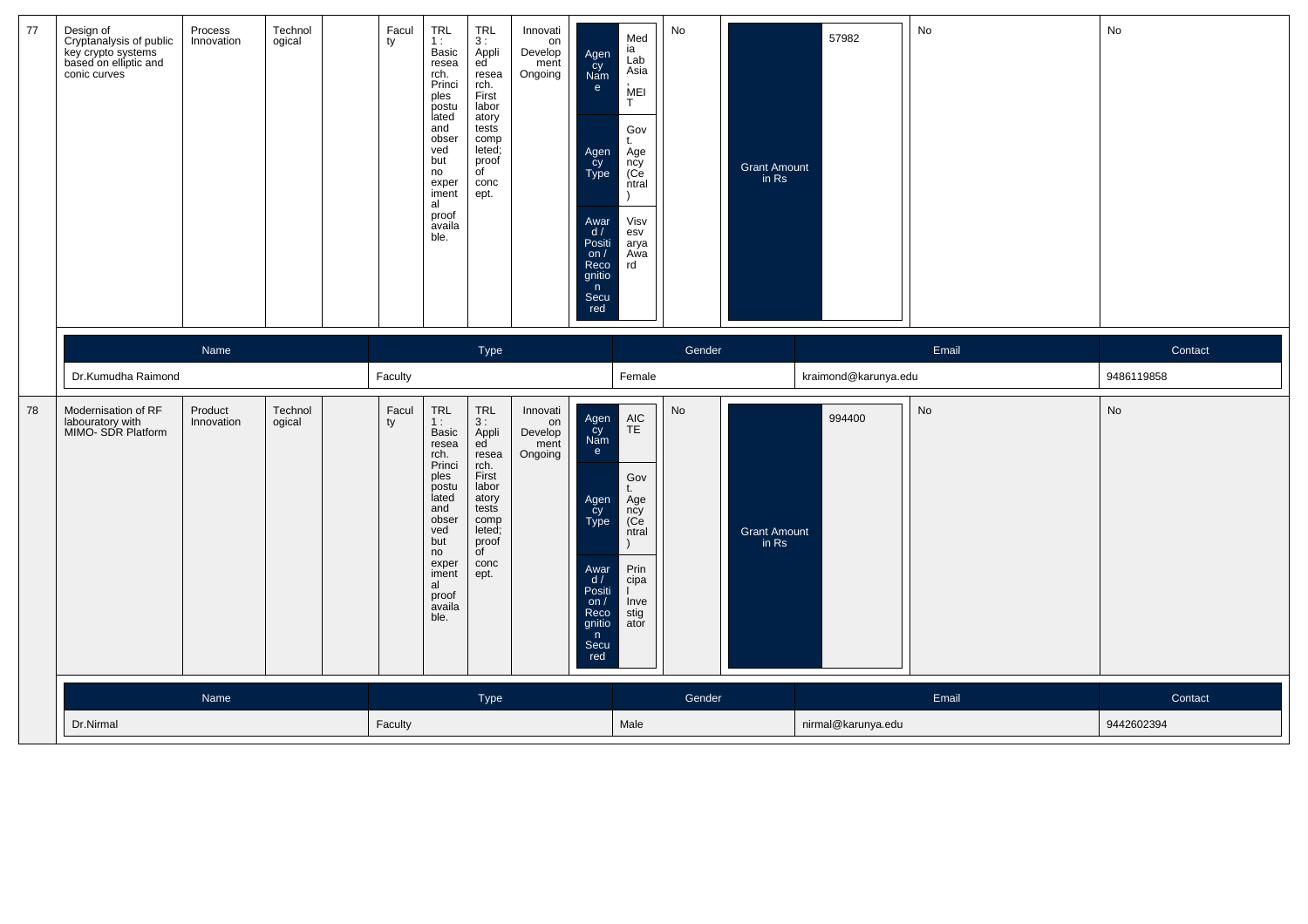| 79 | Design and<br>development of boby<br>worn antenna for<br>wireless application | Product<br>Innovation | Technol<br>ogical | Facul<br>ty | TRL<br>1:<br>Basic<br>resea<br>rch.<br>Princi<br>ples<br>postu<br>lated<br>and<br>obser<br>ved<br>but<br>no<br>exper<br>iment<br>al<br>proof<br>availa<br>ble.                         | <b>TRL</b><br>3:<br>Appli<br>ed<br>resea<br>rch.<br>First<br>labor<br>atory<br>tests<br>comp<br>leted;<br>proof<br>$\overline{C}$<br>conc<br>ept. | Innovati<br>on<br>Develop<br>ment<br>Ongoing | Agen<br>Cy<br>Nam<br>e<br>Agen<br>Cy<br>Type<br>Awar<br>d/<br>Positi<br>on $/$<br>Reco<br>gnitio<br>n<br>Secu<br>red | $_{\rm{DO}}^{\rm{DR}}$<br>Gov<br>t.<br>Age<br>ncy<br>(Ce<br>ntral<br>$\lambda$<br>Prin<br>cipa<br>Inve<br>stig<br>ator   | No     | <b>Grant Amount</b><br>in Rs | 539094                | No    | No         |
|----|-------------------------------------------------------------------------------|-----------------------|-------------------|-------------|----------------------------------------------------------------------------------------------------------------------------------------------------------------------------------------|---------------------------------------------------------------------------------------------------------------------------------------------------|----------------------------------------------|----------------------------------------------------------------------------------------------------------------------|--------------------------------------------------------------------------------------------------------------------------|--------|------------------------------|-----------------------|-------|------------|
|    |                                                                               | Name                  |                   |             |                                                                                                                                                                                        | Type                                                                                                                                              |                                              |                                                                                                                      |                                                                                                                          | Gender |                              |                       | Email | Contact    |
|    | Dr.M. Nesa Sudha                                                              |                       |                   | Faculty     |                                                                                                                                                                                        |                                                                                                                                                   |                                              |                                                                                                                      | Male                                                                                                                     |        |                              | nesasudha@karunya.edu |       | 9443010445 |
| 80 | "Cryocure-An antidote<br>for sports and muscle<br>spasms"                     | Product<br>Innovation | Technol<br>ogical | Facul<br>ty | $\ensuremath{\mathsf{TRL}}$<br>1:<br>Basic<br>resea<br>rch.<br>Princi<br>ples<br>postu<br>lated<br>and<br>obser<br>yed<br>but<br>no<br>exper<br>iment<br>al<br>proof<br>availa<br>ble. | <b>TRL</b><br>3:<br>Appli<br>ed<br>resea<br>rch.<br>First<br>labor<br>atory<br>tests<br>comp<br>leted;<br>proof<br>of<br>conc<br>ept.             | Innovati<br>on<br>Develop<br>ment<br>Ongoing | Agen<br>cy<br>Nam<br>e<br>Agen<br>cy<br>Type<br>Awar<br>d/<br>Positi<br>on $/$<br>Reco<br>gnitio<br>n<br>Secu<br>red | $\underset{\mathsf{R}}{\mathsf{ICM}}$<br>Gov<br>t.<br>Age<br>ncy<br>(Ce<br>ntral<br>Prin<br>cipa<br>Inve<br>stig<br>ator | No     | <b>Grant Amount</b><br>in Rs | 380750                | No    | No         |
|    |                                                                               | Name                  |                   |             |                                                                                                                                                                                        | Type                                                                                                                                              |                                              |                                                                                                                      |                                                                                                                          | Gender |                              |                       | Email | Contact    |
|    | Dr.D.Pamela                                                                   |                       |                   | Faculty     |                                                                                                                                                                                        |                                                                                                                                                   |                                              |                                                                                                                      | Female                                                                                                                   |        |                              | pamela@karunya.edu    |       | 9894339627 |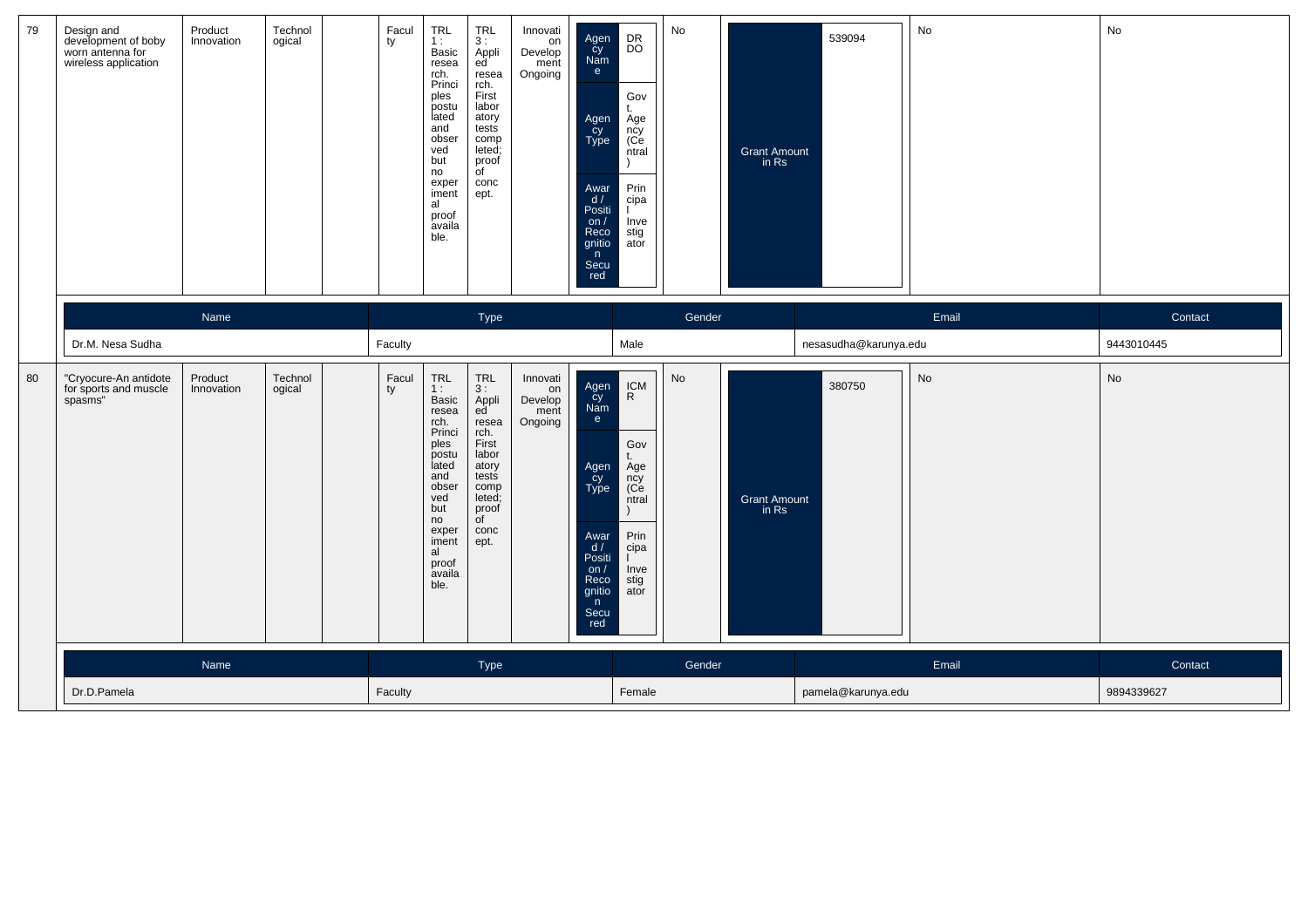| 81 | Protocol for Smart<br>Grid Applications                          | Process<br>Innovation | Technol<br>ogical | Facul<br>ty | $TRL$<br>1:<br>Basic<br>resea<br>rch.<br>Princi<br>ples<br>postu<br>lated<br>and<br>obser<br>ved<br>but<br>no<br>exper<br>iment<br>al<br>proof<br>availa<br>ble. | <b>TRL</b><br>3:<br>Appli<br>ed<br>resea<br>rch.<br>First<br>labor<br>atory<br>tests<br>comp<br>leted;<br>proof<br>$\overline{\mathsf{d}}$<br>conc<br>ept. | Innovati<br>$\frac{1}{2}$<br>Develop<br>ment<br>Ongoing | Agen<br>Cy<br>Nam<br>e<br>Agen<br>Cy<br>Type<br>Awar<br>d/<br>Positi<br>on /<br>Reco<br>gnitio<br>n<br>Secu<br>red      | $_{\rm C}^{\rm UG}$<br>Gov<br>t.<br>Age<br>ncy<br>(Ce<br>ntral<br>$_{\rm C}^{\rm UG}$<br>Res<br>earc<br>h<br>Awa<br>rd                       | No        | Grant Amount<br>in Rs        | 1453995               | No                           | No         |
|----|------------------------------------------------------------------|-----------------------|-------------------|-------------|------------------------------------------------------------------------------------------------------------------------------------------------------------------|------------------------------------------------------------------------------------------------------------------------------------------------------------|---------------------------------------------------------|-------------------------------------------------------------------------------------------------------------------------|----------------------------------------------------------------------------------------------------------------------------------------------|-----------|------------------------------|-----------------------|------------------------------|------------|
|    |                                                                  | Name                  |                   |             |                                                                                                                                                                  | Type                                                                                                                                                       |                                                         |                                                                                                                         |                                                                                                                                              | Gender    |                              |                       | Email                        | Contact    |
|    | Dr.J.Jayakumar                                                   |                       |                   | Faculty     |                                                                                                                                                                  |                                                                                                                                                            |                                                         |                                                                                                                         | Male                                                                                                                                         |           |                              | jayakumar@karunya.edu |                              | 9894288068 |
| 82 | Tunnel field effect<br>transistors for low<br>power applications | Product<br>Innovation | Technol<br>ogical | Facul<br>ty | TRL<br>1:<br>Basic<br>resea<br>rch.<br>Princi<br>ples<br>postu<br>lated<br>and<br>obser<br>ved<br>but<br>no<br>exper<br>iment<br>al<br>proof<br>availa<br>ble.   | <b>TRL</b><br>3:<br>Appli<br>ed<br>resea<br>rch.<br>First<br>labor<br>atory<br>tests<br>comp<br>leted;<br>proof<br>$\overline{f}$<br>conc<br>ept.          | Innovati<br>on<br>Develop<br>ment<br>Ongoing            | Agen<br>čy<br>Nam<br>e<br>Agen<br>Cy<br>Type<br>Awar<br>d/<br>Positi<br>$\frac{on}{Reco}$<br>gnitio<br>n<br>Secu<br>red | Med<br>ia<br>$\overline{\mathsf{Lab}}$<br>Asia<br>MEI<br>T<br>Gov<br>t.<br>Age<br>ncy<br>(Ce<br>$n$ tral<br>Visv<br>esv<br>arya<br>Awa<br>rd | <b>No</b> | <b>Grant Amount</b><br>in Rs | 111768                | $\operatorname{\mathsf{No}}$ | No         |
|    |                                                                  | Name                  |                   |             |                                                                                                                                                                  | Type                                                                                                                                                       |                                                         |                                                                                                                         |                                                                                                                                              | Gender    |                              |                       | Email                        | Contact    |
|    | Dr. D. Nirmal                                                    |                       |                   | Faculty     |                                                                                                                                                                  |                                                                                                                                                            |                                                         |                                                                                                                         | Male                                                                                                                                         |           |                              | nirmal@karunya.edu    |                              | 9789498810 |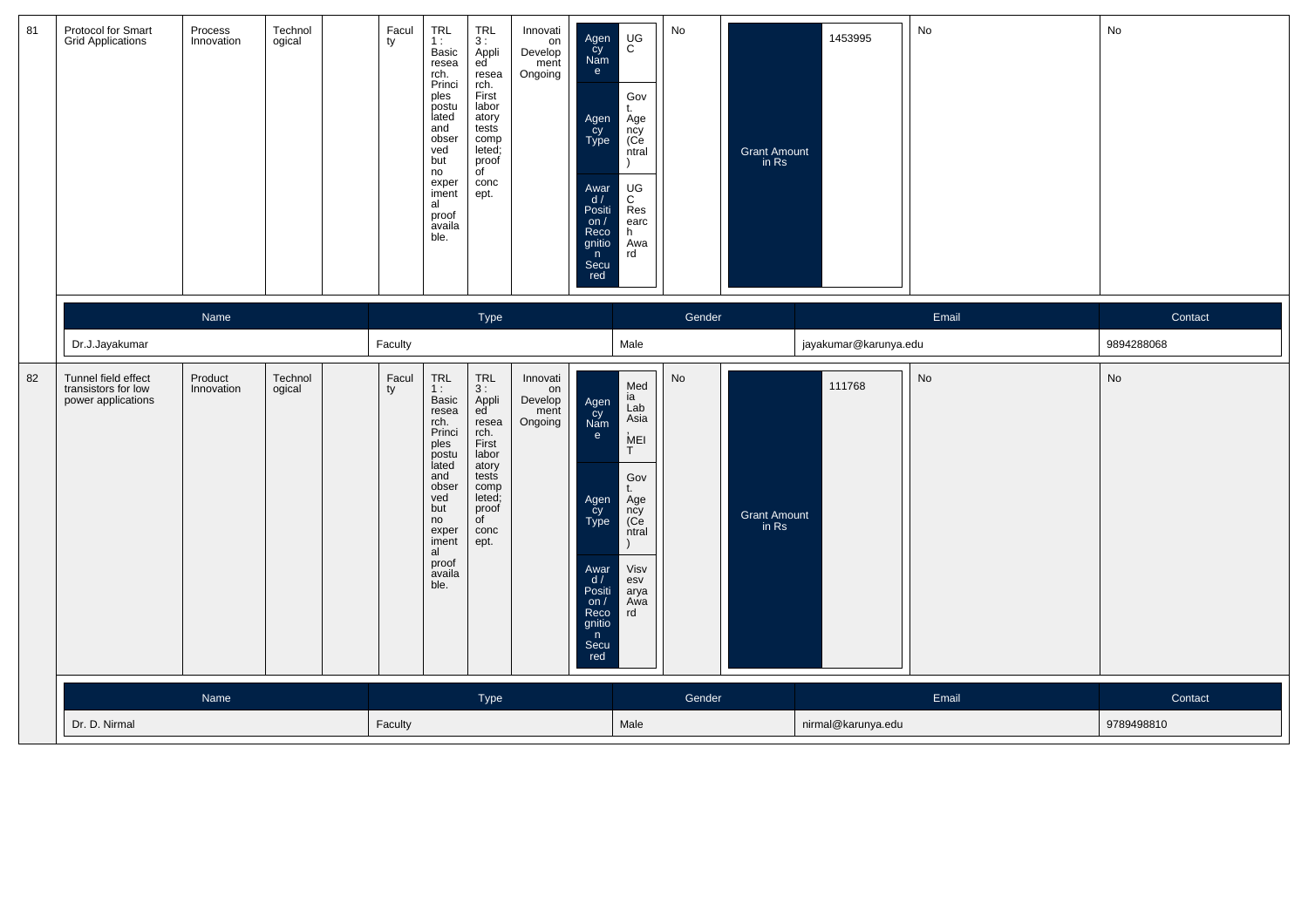| 83 | Development and<br>characterization of<br>Anodized Heat Pipes<br>for Electronics Cooling<br>Applications | Product<br>Innovation | Technol<br>ogical | Facul<br>ty | TRL<br>1:<br>Basic<br>resea<br>rch.<br>Princi<br>ples<br>postu<br>lated<br>and<br>obser<br>ved<br>but<br>no<br>exper<br>iment<br>al<br>proof<br>availa<br>ble.        | TRL<br>3:<br>Appli<br>ed<br>resea<br>rch.<br>First<br>labor<br>atory<br>tests<br>comp<br>leted;<br>proof<br>$\overline{C}$<br>conc<br>ept. | Innovati<br>on<br>Develop<br>ment<br>Ongoing | Agen<br>Cy<br>Nam<br>e<br>Agen<br>Cy<br>Type<br>Awar<br>d/<br>Positi<br>on $/$<br>Reco<br>gnitio<br>n<br>Secu<br>red | SE<br>RB<br>DS<br>T<br>Gov<br>$^{\dagger}$<br>Age<br>ncy<br>(Ce<br>ntral<br>Prin<br>cipa<br>Inve<br>stig<br>ator | No     | <b>Grant Amount</b><br>in Rs | 315830             | No    | No         |
|----|----------------------------------------------------------------------------------------------------------|-----------------------|-------------------|-------------|-----------------------------------------------------------------------------------------------------------------------------------------------------------------------|--------------------------------------------------------------------------------------------------------------------------------------------|----------------------------------------------|----------------------------------------------------------------------------------------------------------------------|------------------------------------------------------------------------------------------------------------------|--------|------------------------------|--------------------|-------|------------|
|    |                                                                                                          | Name                  |                   |             |                                                                                                                                                                       | Type                                                                                                                                       |                                              |                                                                                                                      |                                                                                                                  | Gender |                              |                    | Email | Contact    |
|    | Dr.A. Brusly Solomon                                                                                     |                       |                   | Faculty     |                                                                                                                                                                       |                                                                                                                                            |                                              |                                                                                                                      | Male                                                                                                             |        |                              | brusly@karunya.edu |       | 8220023860 |
| 84 | Thermoelectric cooling<br>of electronic devices<br>with nanofluid in<br>minichannel heat<br>exchanger    | Product<br>Innovation | Technol<br>ogical | Facul<br>ty | TRL<br>1:<br><b>Basic</b><br>resea<br>rch.<br>Princi<br>ples<br>postu<br>lated<br>and<br>obser<br>ved<br>but<br>no<br>exper<br>iment<br>al<br>proof<br>availa<br>ble. | TRL<br>3:<br>Appli<br>ed<br>resea<br>rch.<br>First<br>labor<br>atory<br>tests<br>comp<br>leted;<br>proof<br>of<br>conc<br>ept.             | Innovati<br>on<br>Develop<br>ment<br>Ongoing | Agen<br>Cy<br>Nam<br>e<br>Agen<br>cy<br>Type<br>Awar<br>d /<br>Positi<br>on/<br>Reco<br>gnitio<br>n<br>Secu<br>red   | SE<br>RB-<br>DS<br>T<br>Gov<br>Age<br>ncy<br>(Ce<br>ntral<br>Prin<br>cipa<br>Inve<br>stig<br>ator                | No     | <b>Grant Amount</b><br>in Rs | 129221             | No    | No         |
|    |                                                                                                          | Name                  |                   |             |                                                                                                                                                                       | Type                                                                                                                                       |                                              |                                                                                                                      |                                                                                                                  | Gender |                              |                    | Email | Contact    |
|    | Dr.L. Godson Asirvatham                                                                                  |                       |                   | Faculty     |                                                                                                                                                                       |                                                                                                                                            |                                              |                                                                                                                      | Male                                                                                                             |        |                              | godson@karunya.edu |       | 9994455741 |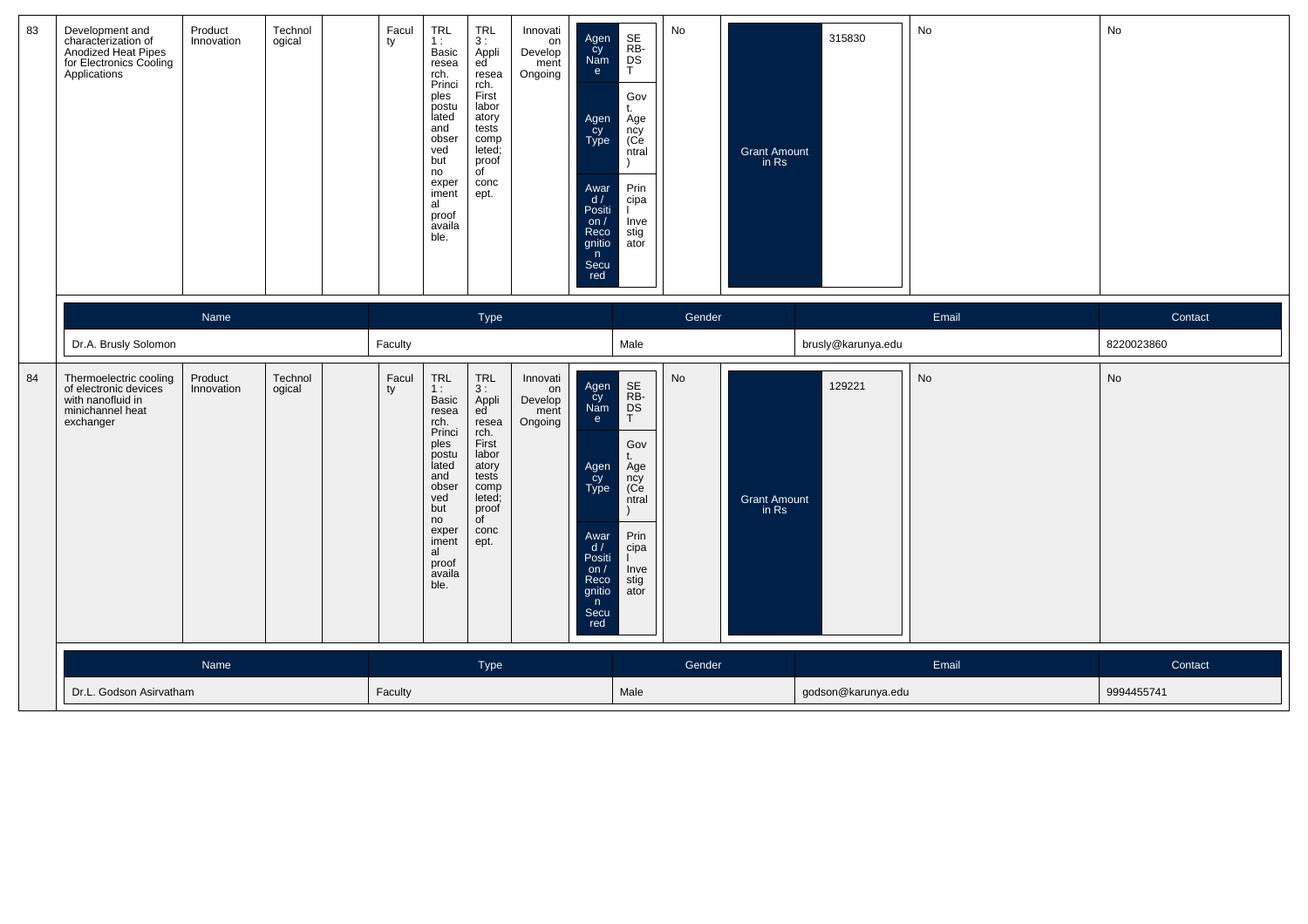| 85 | Porphyrin<br>Tetheredbeta-<br>Cyclodextrin loaded<br>with<br>guanidinobenzimidazol<br>es as G-Quadruplex<br>DNA binders                               | Process<br>Innovation | Technol<br>ogical | Facul<br>TRL<br>2 :<br>Tech<br>ty<br>nolog<br>v<br>Conc<br>ept<br>and<br>ation<br>have<br>been<br>lated. | <b>TRL</b><br>3:<br>Appli<br>ed<br>resea<br>formu<br>rch.<br>First<br>lation<br>labor<br>atory<br>tests<br>comp<br>applic<br>leted;<br>proof<br>$\overline{C}$<br>conc<br>formu<br>ept. | Innovati<br>on<br>Develop<br>ment<br>Ongoing | DA<br>Agen<br>Cy<br>Nam<br>$rac{E}{BR}$<br>NS<br>e.<br>Gov<br>t.<br>Age<br>ncy<br>(Ce<br>Agen<br>Cy<br>Type<br>ntral<br>Υ<br>Prin<br>Awar<br>d/<br>cipa<br>Positi<br>Inve<br>on $/$<br>stig<br>Reco<br>gnitio<br>ator<br>n<br>Secu<br>red      | No<br><b>Grant Amount</b><br>in Rs | 464066                  | No    | No         |
|----|-------------------------------------------------------------------------------------------------------------------------------------------------------|-----------------------|-------------------|----------------------------------------------------------------------------------------------------------|-----------------------------------------------------------------------------------------------------------------------------------------------------------------------------------------|----------------------------------------------|------------------------------------------------------------------------------------------------------------------------------------------------------------------------------------------------------------------------------------------------|------------------------------------|-------------------------|-------|------------|
|    |                                                                                                                                                       | Name                  |                   |                                                                                                          | Type                                                                                                                                                                                    |                                              |                                                                                                                                                                                                                                                | Gender                             |                         | Email | Contact    |
|    | Dr.Muthu Vijayan Enoch                                                                                                                                |                       |                   | Faculty                                                                                                  |                                                                                                                                                                                         |                                              | Male                                                                                                                                                                                                                                           |                                    | israelenoch@karunya.edu |       | 9486891717 |
| 86 | Development of<br>Covalent Intercalation<br>of grapheme oxide<br>with polyamine tagged<br>fluorescent probes for<br>energy harvesting<br>applications | Process<br>Innovation | Technol<br>ogical | TRL<br>Facul<br>$2:$<br>Tech<br>ty<br>Conc<br>ept<br>and<br>ation<br>have<br>been<br>lated.              | <b>TRL</b><br>3:<br>Appli<br>nolog<br>ed<br>resea<br>formu<br>rch.<br>First<br>lation<br>labor<br>atory<br>tests<br>comp<br>leted;<br>applic<br>proof<br>of<br>conc<br>formu<br>ept.    | Innovati<br>on<br>Develop<br>ment<br>Ongoing | $_{\rm C}^{\rm UG}$<br>Agen<br>cy<br>Nam<br>e<br>Gov<br>t.<br>Agen<br>Age<br>cy<br>Type<br>ncy<br>(Ce<br>ntral<br>UG<br>Awar<br>$\mathsf{C}$<br>d /<br>Res<br>Positi<br>earc<br>on $/$<br>Reco<br>h<br>Gra<br>gnitio<br>n<br>nt<br>Secu<br>red | No<br><b>Grant Amount</b><br>in Rs | 360241                  | No    | No         |
|    |                                                                                                                                                       | Name                  |                   |                                                                                                          | Type                                                                                                                                                                                    |                                              |                                                                                                                                                                                                                                                | Gender                             |                         | Email | Contact    |
|    | Dr.B.Jebasingh                                                                                                                                        |                       |                   | Faculty                                                                                                  |                                                                                                                                                                                         |                                              | Male                                                                                                                                                                                                                                           |                                    | jebasingb@karunya.edu   |       | 9952008385 |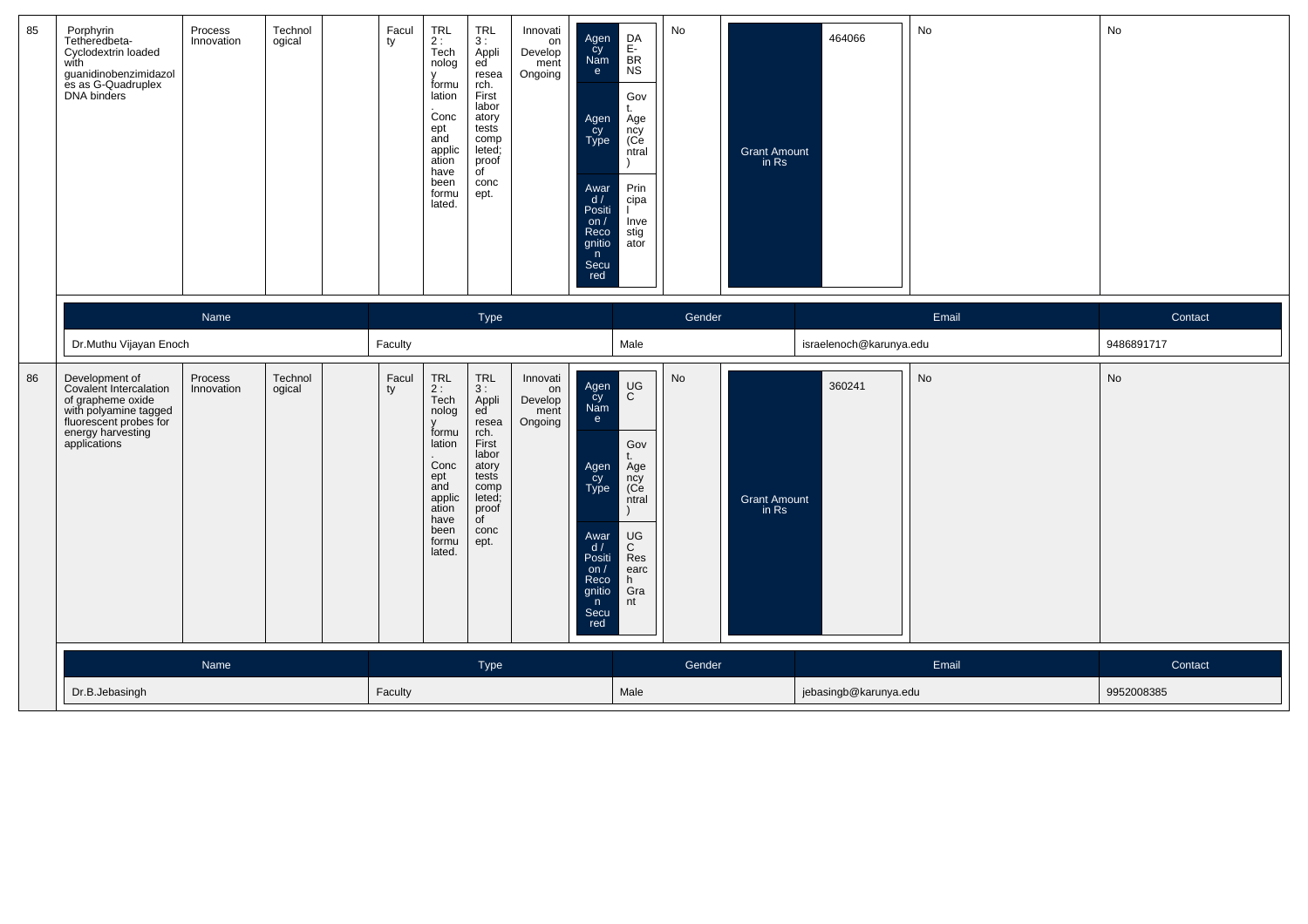| 87 | Food Calorie<br>estimation using Deep<br>Learning | Process<br>Innovation | Technol<br>ogical | Facul<br>ty | TRL<br>1:<br>Basic<br>resea<br>rch.<br>Princi<br>ples<br>postu<br>lated<br>and<br>obser<br>ved<br>but<br>no<br>exper<br>iment<br>al<br>proof<br>availa<br>ble.                                                  | TRL<br>3:<br>Appli<br>ed<br>resea<br>rch.<br>First<br>labor<br>atory<br>tests<br>comp<br>leted;<br>proof<br>of<br>conc<br>ept.            | Innovati<br>on<br>Develop<br>ment<br>Ongoing | No |      | No     | $\operatorname{\mathsf{No}}$ |                         | No                           | No                           |
|----|---------------------------------------------------|-----------------------|-------------------|-------------|-----------------------------------------------------------------------------------------------------------------------------------------------------------------------------------------------------------------|-------------------------------------------------------------------------------------------------------------------------------------------|----------------------------------------------|----|------|--------|------------------------------|-------------------------|------------------------------|------------------------------|
|    |                                                   | Name                  |                   |             |                                                                                                                                                                                                                 | Type                                                                                                                                      |                                              |    |      | Gender |                              |                         | Email                        | Contact                      |
|    | Mr. J. ANDREW                                     |                       |                   | Faculty     |                                                                                                                                                                                                                 |                                                                                                                                           |                                              |    | Male |        |                              | andrewj@karunya.edu     |                              | 9940983318                   |
| 88 | Waste Management<br>Using IOT                     | Process<br>Innovation | Technol<br>ogical | Facul<br>ty | TRL<br>1:<br>Basic<br>resea<br>rch.<br>Princi<br>ples<br>postu<br>lated<br>and<br>obser<br>ved<br>but<br>no<br>exper<br>iment<br>al<br>proof<br>availa<br>ble.                                                  | TRL<br>$3:$ Appli<br>ed<br>resea<br>rch.<br>First<br>labor<br>atory<br>tests<br>comp<br>leted;<br>proof<br>$\overline{C}$<br>conc<br>ept. | Innovati<br>on<br>Develop<br>ment<br>Ongoing | No |      | No     | $\operatorname{\mathsf{No}}$ |                         | $\operatorname{\mathsf{No}}$ | $\operatorname{\mathsf{No}}$ |
|    |                                                   | Name                  |                   |             |                                                                                                                                                                                                                 | Type                                                                                                                                      |                                              |    |      | Gender |                              |                         | Email                        | Contact                      |
|    | Mr. R. BRIGHT GEE VARGHESE                        |                       |                   | Faculty     |                                                                                                                                                                                                                 |                                                                                                                                           |                                              |    | Male |        |                              | brightachus@karunya.edu |                              | 7305901030                   |
| 89 | Toll gate review<br>system                        | Process<br>Innovation | Technol<br>ogical | Facul<br>ty | $\begin{array}{c} \mathsf{TRL} \\ \mathsf{1:} \end{array}$<br>Basic<br>resea<br>rch.<br>Princi<br>ples<br>postu<br>lated<br>and<br>obser<br>ved<br>but<br>no<br>exper<br>iment<br>al<br>proof<br>availa<br>ble. | $TRL$<br>3 :<br>Appli<br>ed<br>resea<br>rch.<br>First<br>labor<br>atory<br>tests<br>comp<br>leted;<br>proof<br>of<br>conc<br>ept.         | Innovati<br>on<br>Develop<br>ment<br>Ongoing | No |      | No     | $\operatorname{\mathsf{No}}$ |                         | No                           | No                           |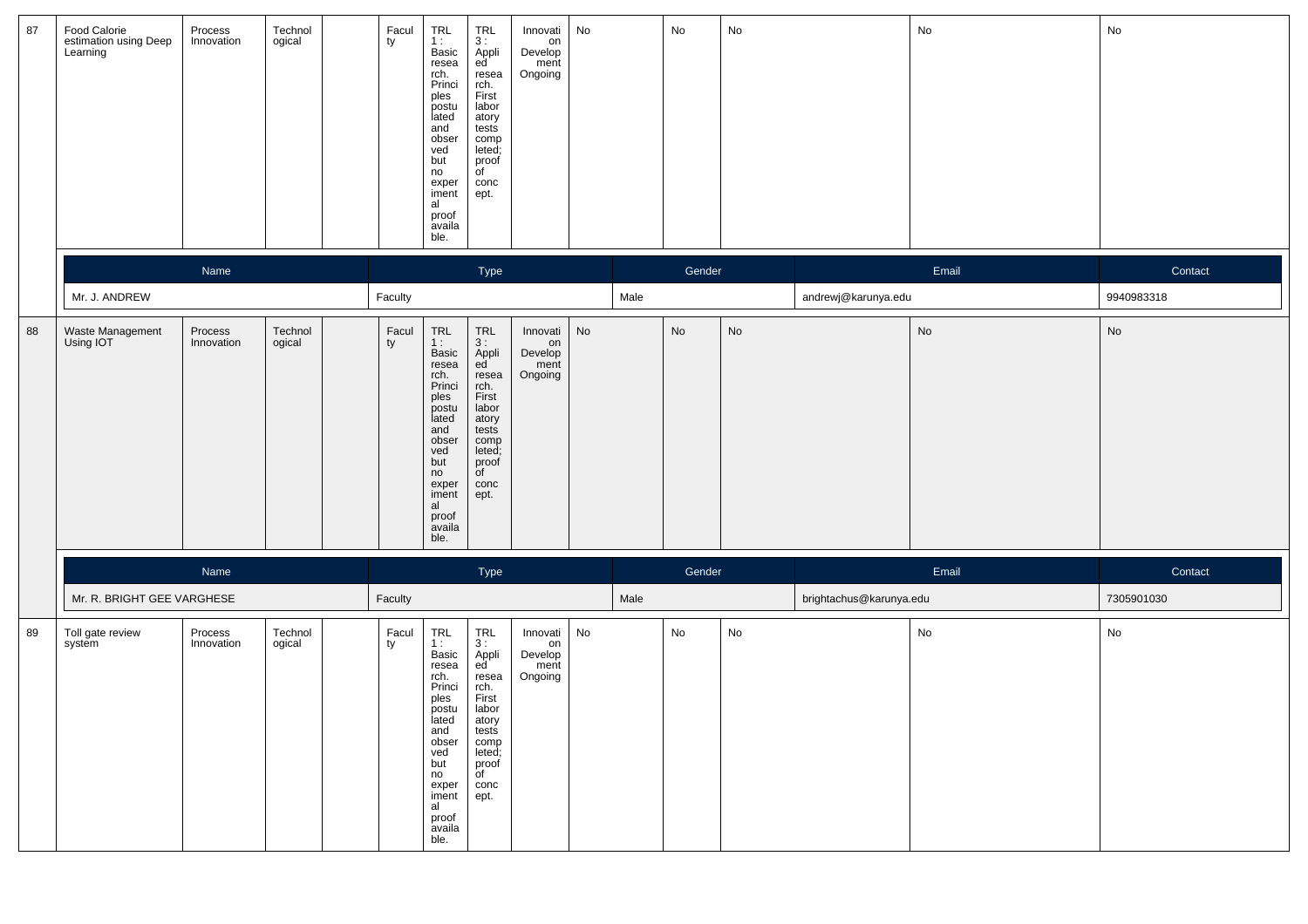|    | Name                        |                       |                   |             | Type                                                                                                                                                                  |                                                                                                                                       |                                                 | Gender |      |         | Email | Contact                 |    |            |
|----|-----------------------------|-----------------------|-------------------|-------------|-----------------------------------------------------------------------------------------------------------------------------------------------------------------------|---------------------------------------------------------------------------------------------------------------------------------------|-------------------------------------------------|--------|------|---------|-------|-------------------------|----|------------|
|    | Dr. ARUL XAVIER V M         |                       |                   | Faculty     |                                                                                                                                                                       |                                                                                                                                       |                                                 |        | Male |         |       | arul_vmax@karunya.edu   |    | 9944291181 |
| 90 | Interactive AI<br>Simulator | Process<br>Innovation | Technol<br>ogical | Facul<br>ty | <b>TRL</b><br>1:<br>Basic<br>resea<br>rch.<br>Princi<br>ples<br>postu<br>lated<br>and<br>obser<br>ved<br>but<br>no<br>exper<br>iment<br>al<br>proof<br>availa<br>ble. | <b>TRL</b><br>3:<br>Appli<br>ed<br>resea<br>rch.<br>First<br>labor<br>atory<br>tests<br>comp<br>leted;<br>proof<br>of<br>conc<br>ept. | Innovati No<br>on<br>Develop<br>ment<br>Ongoing |        |      | No      | No    |                         | No | No         |
|    | Name                        |                       |                   | Type        |                                                                                                                                                                       | Gender                                                                                                                                |                                                 | Email  |      | Contact |       |                         |    |            |
|    | Mr. R. BRIGHT GEE VARGHESE  |                       |                   | Faculty     |                                                                                                                                                                       |                                                                                                                                       |                                                 |        | Male |         |       | brightachus@karunya.edu |    | 7305901030 |

## **Section 5 : List all the Ventures/Startups/SME Units Established with Support of Pre-incubation & Incubation facilities at the HEI**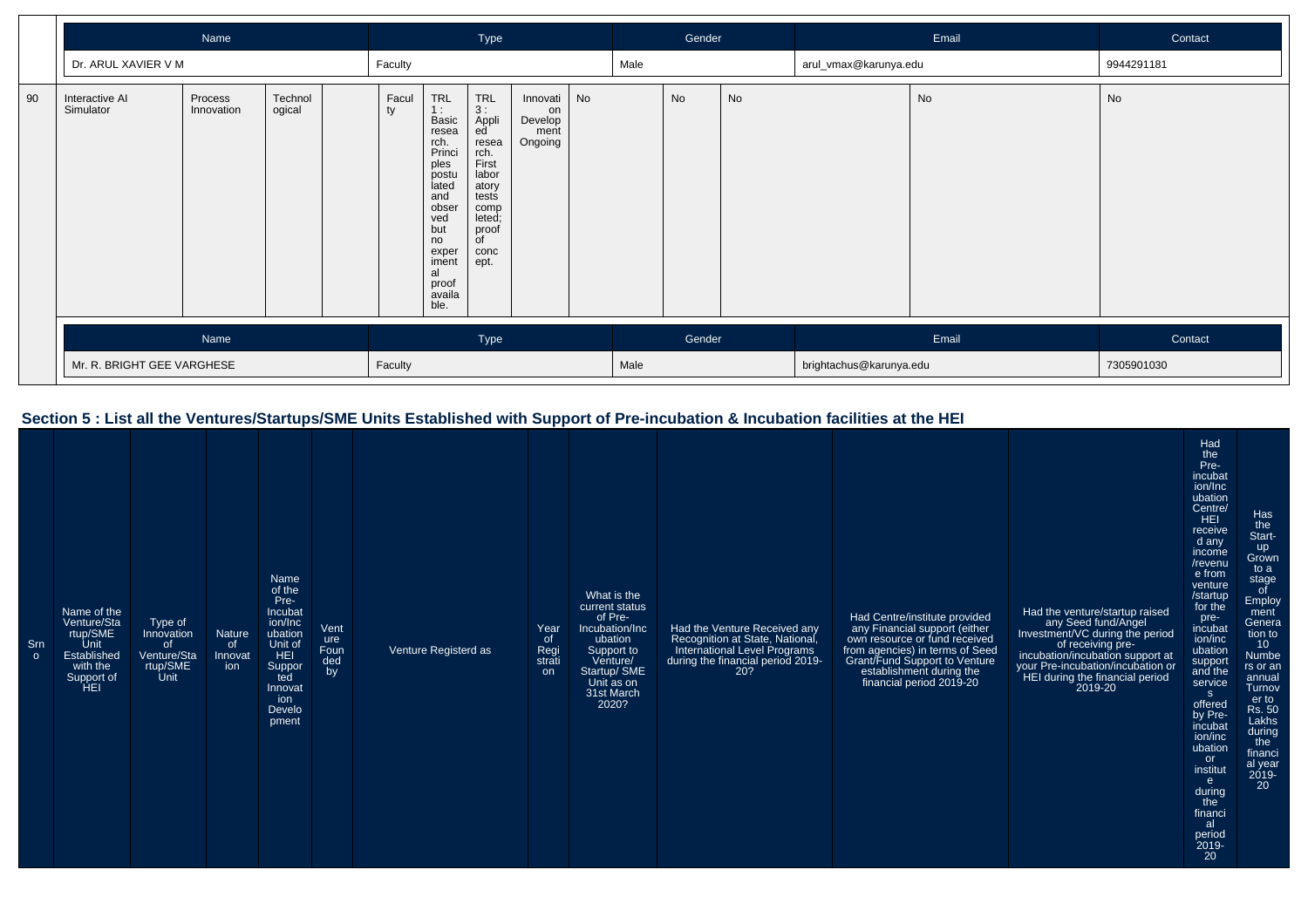|   | <b>ABHI Repair</b>                                      | Market-<br>place<br>Innovation        | Techno<br>logical | 483 | Alum<br>ni  | U52609CT2<br>017PTC008<br>Venture with<br>Corporate<br>Identification<br>183<br>Number (CIN)<br>Registration | 2016<br>-17 | Received<br>Incubation<br>Support from<br>Incubation<br>Unit | <b>No</b> |        | <b>No</b> | No                   |             | No      | No        |
|---|---------------------------------------------------------|---------------------------------------|-------------------|-----|-------------|--------------------------------------------------------------------------------------------------------------|-------------|--------------------------------------------------------------|-----------|--------|-----------|----------------------|-------------|---------|-----------|
|   |                                                         | Name                                  |                   |     |             | DIN number                                                                                                   |             | Type                                                         |           | Gender |           | Email                |             | Contact |           |
|   | <b>ABHINAV DIXIT</b>                                    |                                       |                   |     |             | 07912801                                                                                                     |             | Alumni Entrepreneur                                          |           | Male   |           | abhirepair@gmail.com | 7540000346  |         |           |
| 2 | News10s<br>Online<br>Shopping<br>Pvt Ltd                | Market-<br>place<br><i>innovation</i> | Techno<br>logical | 483 | Stud<br>ent | U74999DL2<br>Venture with<br>018PTC329<br>Corporate<br>Identification<br>480<br>Number (CIN)<br>Registration | $2016 - 17$ | Received<br>Incubation<br>Support from<br>Incubation<br>Unit | <b>No</b> |        | <b>No</b> | No                   |             | No      | <b>No</b> |
|   |                                                         | Name                                  |                   |     |             | DIN number                                                                                                   |             | Type                                                         |           | Gender |           | Email                |             | Contact |           |
|   | Mr. Umang Sharma                                        |                                       |                   |     |             | 08041969                                                                                                     |             | Student                                                      |           | Male   |           | umang554@gmail.com   | 7598769014  |         |           |
| 3 | <b>AMIRON</b><br>Food<br>Logistic<br>Private<br>Limited | Market-<br>place<br>Innovation        | Techno<br>logical | 483 | Stud<br>ent | U15549KL2<br>Venture with<br>017PTC048<br>Corporate<br>Identification<br>522<br>Number (CIN)<br>Registration | $2016 - 17$ | Received<br>Incubation<br>Support from<br>Incubation<br>Unit | <b>No</b> |        | <b>No</b> | <b>No</b>            |             | No      | <b>No</b> |
|   |                                                         | Name                                  |                   |     |             | <b>DIN</b> number                                                                                            |             | Type                                                         |           | Gender |           | Email                |             | Contact |           |
|   |                                                         | AMITH KUNNAKKARA RAJI                 |                   |     |             | 07730708                                                                                                     |             | Student                                                      |           | Male   |           | amithkraji@gmail.com | 01140844560 |         |           |

## **Section 7 > i : List all the Collaborations with External Agencies and Co-Creation of I&E Activities by the HEI**

| <b>Srno</b> | <b>Collaborated Agency Name</b>                                                       | <b>Collaborated Agency Type</b>  | Purpose of Collaboration                                                                                                          | Type of Support Offered | No. of Student<br>Projects/Ideas/<br>Innovation / Startups<br>from the HEI get<br>benefitted through<br>this partnership | Date of MOU /<br><b>Agreement Signed</b><br><sub>on</sub> |
|-------------|---------------------------------------------------------------------------------------|----------------------------------|-----------------------------------------------------------------------------------------------------------------------------------|-------------------------|--------------------------------------------------------------------------------------------------------------------------|-----------------------------------------------------------|
|             | <b>Trident Pneumatics Pvt LTD</b>                                                     | Corporate / Industry Association | Collaboration with Startups/Industry Associations/Knowledge<br>Agencies to Promote I&E Activities and/or Internship Opportunities | Mentoring               |                                                                                                                          | 08-08-2019                                                |
|             | Start Career, Bengaluru                                                               | Corporate / Industry Association | Collaboration with Startups/Industry Associations/Knowledge<br>Agencies to Promote I&E Activities and/or Internship Opportunities | Mentoring               |                                                                                                                          | 22-05-2019                                                |
|             | <b>Harita Tech Serve</b>                                                              | Corporate / Industry Association | Collaboration with Startups/Industry Associations/Knowledge<br>Agencies to Promote I&E Activities and/or Internship Opportunities | Mentoring               |                                                                                                                          | 06-01-2020                                                |
|             | The Boeing Company                                                                    | <b>International Agencies</b>    | Collaboration with Startups/Industry Associations/Knowledge<br>Agencies to Promote I&E Activities and/or Internship Opportunities | Seed fund               |                                                                                                                          | 14-01-2020                                                |
|             | German Development Cooperation                                                        | Govt. Agency (Central)           | Collaboration with Startups/Industry Associations/Knowledge<br>Agencies to Promote I&E Activities and/or Internship Opportunities | Seed fund               |                                                                                                                          | 24-01-2020                                                |
|             | Director, Directorate of Rural<br>Development and Panchayat Raj,<br>Saidapet, Chennai | Govt. Agency (State)             | Collaboration with Startups/Industry Associations/Knowledge<br>Agencies to Promote I&E Activities and/or Internship Opportunities | Seed fund               |                                                                                                                          | 12-05-2020                                                |
|             | Indian Institute of Science Education and<br>Research                                 | <b>Educational Institute</b>     | Collaboration with Startups/Industry Associations/Knowledge<br>Agencies to Promote I&E Activities and/or Internship Opportunities | Mentoring               |                                                                                                                          | 09-12-2019                                                |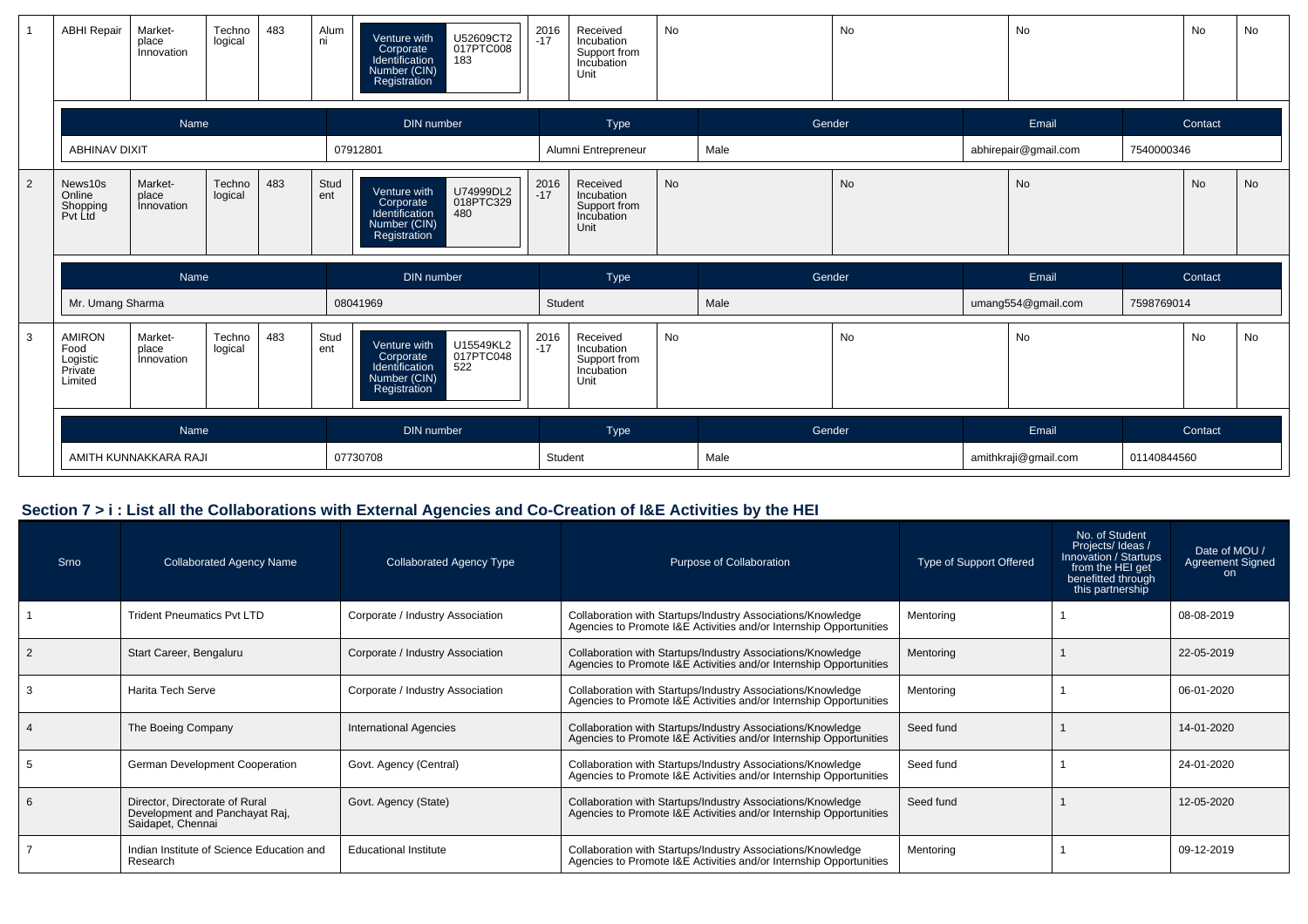|    | Smart Way Industrial Automation                                                   | Corporate / Industry Association | Collaboration with Startups/Industry Associations/Knowledge<br>Agencies to Promote I&E Activities and/or Internship Opportunities | Mentoring |   | 12-12-2019 |
|----|-----------------------------------------------------------------------------------|----------------------------------|-----------------------------------------------------------------------------------------------------------------------------------|-----------|---|------------|
| 9  | Combat Vehicles Research &<br>Development Estabilishment, DRDO,<br>Avadi, Chennai | Govt. Agency (Central)           | Collaboration with Startups/Industry Associations/Knowledge<br>Agencies to Promote I&E Activities and/or Internship Opportunities | Mentoring |   | 04-12-2019 |
| 10 | TATA Smart Foodz Limited, Hyderabad                                               | Corporate / Industry Association | Collaboration with Startups/Industry Associations/Knowledge<br>Agencies to Promote I&E Activities and/or Internship Opportunities | Mentoring |   | 06-12-2019 |
| 11 | Project Curiosity, Bhilai, Chhattisgarh                                           | Corporate / Industry Association | Collaboration with Startups/Industry Associations/Knowledge<br>Agencies to Promote I&E Activities and/or Internship Opportunities | Mentoring |   | 09-12-2019 |
| 12 | Indian Institute of Science, Bangalore                                            | <b>Educational Institute</b>     | Collaboration with Startups/Industry Associations/Knowledge<br>Agencies to Promote I&E Activities and/or Internship Opportunities | Mentoring |   | 04-12-2019 |
| 13 | KSS Engineering Works, Coimbatore                                                 | Corporate / Industry Association | Collaboration with Startups/Industry Associations/Knowledge<br>Agencies to Promote I&E Activities and/or Internship Opportunities | Mentorina |   | 06-12-2019 |
| 14 | <b>MESSER Cutting Systems, Coimbatore</b>                                         | Corporate / Industry Association | Collaboration with Startups/Industry Associations/Knowledge<br>Agencies to Promote I&E Activities and/or Internship Opportunities | Mentoring |   | 10-12-2019 |
| 15 | <b>MESSER Cutting Systems, Coimbatore</b>                                         | Corporate / Industry Association | Collaboration with Startups/Industry Associations/Knowledge<br>Agencies to Promote I&E Activities and/or Internship Opportunities | Mentoring |   | 08-12-2019 |
| 16 | TATA Smart Foodz Limited, Hyderabad                                               | Corporate / Industry Association | Collaboration with Startups/Industry Associations/Knowledge<br>Agencies to Promote I&E Activities and/or Internship Opportunities | Mentoring |   | 06-12-2019 |
| 17 | <b>IMIK Technologies, Coimbatore</b>                                              | Corporate / Industry Association | Collaboration with Startups/Industry Associations/Knowledge<br>Agencies to Promote I&E Activities and/or Internship Opportunities | Mentorina |   | 10-12-2019 |
| 18 | Vishal Precision Products Pvt Ltd,<br>Coimbatore                                  | Corporate / Industry Association | Collaboration with Startups/Industry Associations/Knowledge<br>Agencies to Promote I&E Activities and/or Internship Opportunities | Mentoring |   | 08-12-2019 |
| 19 | Kerala Agro Machinery Corporation Ltd,<br>Aluva. Kerala                           | Corporate / Industry Association | Collaboration with Startups/Industry Associations/Knowledge<br>Agencies to Promote I&E Activities and/or Internship Opportunities | Mentorina |   | 08-12-2019 |
| 20 | Sams Advanced Climatic Technologies<br>Pvt Ltd, Hyderabad                         | Corporate / Industry Association | Collaboration with Startups/Industry Associations/Knowledge<br>Agencies to Promote I&E Activities and/or Internship Opportunities | Mentoring |   | 06-12-2019 |
| 21 | Indian Oil Corporation, R&D Centre,<br>Haryana                                    | Govt. Agency (Central)           | Collaboration with Startups/Industry Associations/Knowledge<br>Agencies to Promote I&E Activities and/or Internship Opportunities | Mentoring |   | 09-12-2019 |
| 22 | Ram Controls, Coimbatore                                                          | Corporate / Industry Association | Collaboration with Startups/Industry Associations/Knowledge<br>Agencies to Promote I&E Activities and/or Internship Opportunities | Mentoring |   | 04-12-2019 |
| 23 | IMIK Technologies, Coimbatore                                                     | Corporate / Industry Association | Collaboration with Startups/Industry Associations/Knowledge<br>Agencies to Promote I&E Activities and/or Internship Opportunities | Mentoring |   | 10-12-2019 |
| 24 | Project Curiosity, Bhilai, Chhattisgarh                                           | Corporate / Industry Association | Collaboration with Startups/Industry Associations/Knowledge<br>Agencies to Promote I&E Activities and/or Internship Opportunities | Mentoring |   | 03-12-2019 |
| 25 | <b>CANNY Controls, Coimbatore</b>                                                 | Corporate / Industry Association | Collaboration with Startups/Industry Associations/Knowledge<br>Agencies to Promote I&E Activities and/or Internship Opportunities | Mentorina |   | 10-12-2019 |
| 26 | IMIK Technologies, Coimbatore                                                     | Corporate / Industry Association | Collaboration with Startups/Industry Associations/Knowledge<br>Agencies to Promote I&E Activities and/or Internship Opportunities | Mentoring |   | 10-12-2019 |
| 27 | TATA Smart Foodz Limited, Hyderabad                                               | Corporate / Industry Association | Collaboration with Startups/Industry Associations/Knowledge<br>Agencies to Promote I&E Activities and/or Internship Opportunities | Mentoring | 1 | 09-12-2019 |
| 28 | CADD Pro Organaization, Hyderabad                                                 | Corporate / Industry Association | Collaboration with Startups/Industry Associations/Knowledge<br>Agencies to Promote I&E Activities and/or Internship Opportunities | Mentoring |   | 04-12-2019 |
| 29 | <b>ACE Tech Machinery Components Pvt</b><br>Ltd, Coimbatore                       | Corporate / Industry Association | Collaboration with Startups/Industry Associations/Knowledge<br>Agencies to Promote I&E Activities and/or Internship Opportunities | Mentoring | 1 | 12-12-2019 |
| 30 | Annamalai University                                                              | <b>Educational Institute</b>     | Collaboration with Startups/Industry Associations/Knowledge<br>Agencies to Promote I&E Activities and/or Internship Opportunities | Mentoring |   | 07-10-2019 |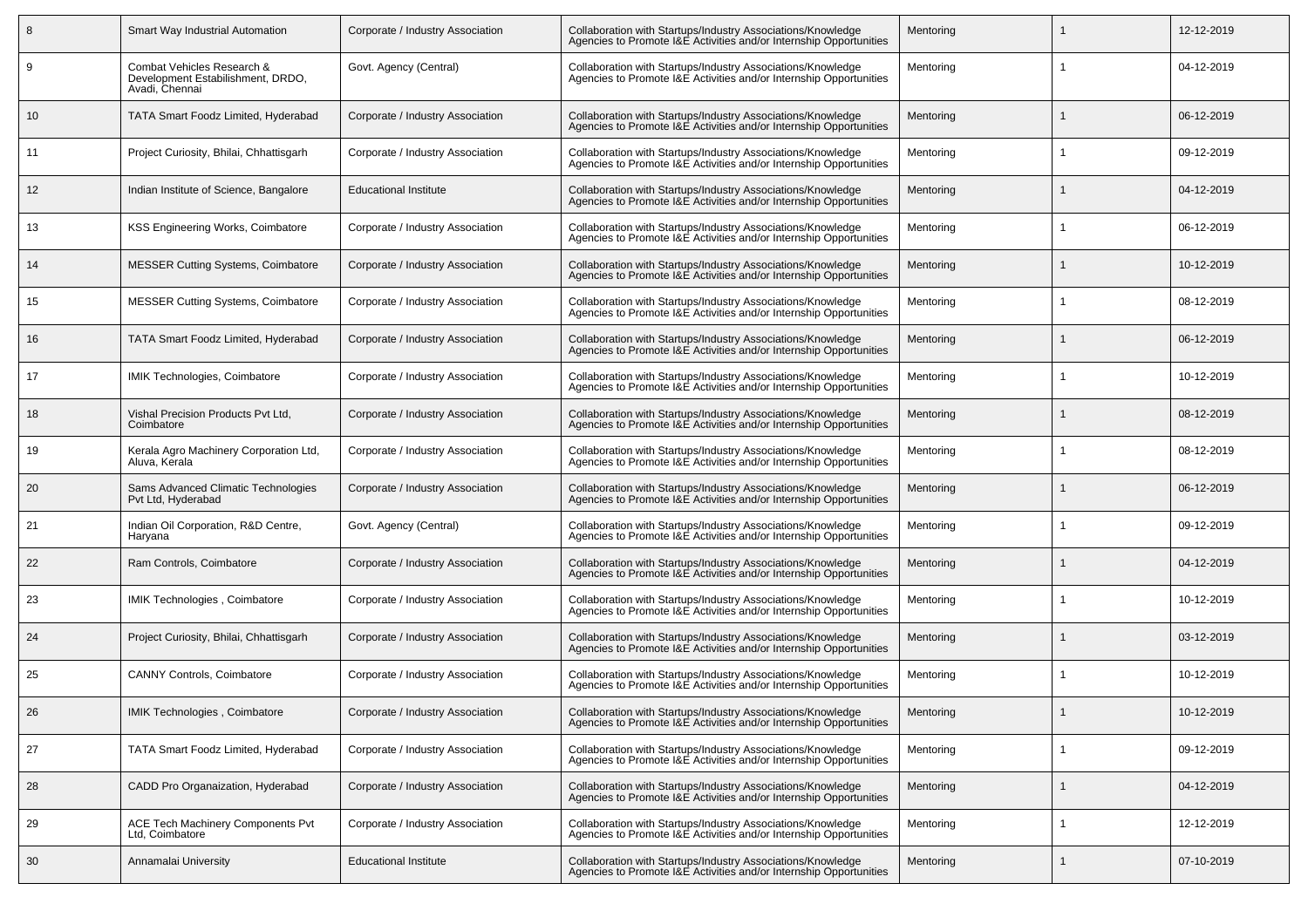| 31 | Annamalai University                                                                                        | <b>Educational Institute</b>     | Collaboration with Startups/Industry Associations/Knowledge<br>Agencies to Promote I&E Activities and/or Internship Opportunities | Mentoring | 16-05-2019 |
|----|-------------------------------------------------------------------------------------------------------------|----------------------------------|-----------------------------------------------------------------------------------------------------------------------------------|-----------|------------|
| 32 | <b>BWEC, Bapatta</b>                                                                                        | <b>Educational Institute</b>     | Collaboration with Startups/Industry Associations/Knowledge<br>Agencies to Promote I&E Activities and/or Internship Opportunities | Mentoring | 14-12-2019 |
| 33 | Archarya Nagarjuna University                                                                               | <b>Educational Institute</b>     | Collaboration with Startups/Industry Associations/Knowledge<br>Agencies to Promote I&E Activities and/or Internship Opportunities | Mentorina | 27-06-2019 |
| 34 | <b>JM Construction</b>                                                                                      | Corporate / Industry Association | Collaboration with Startups/Industry Associations/Knowledge<br>Agencies to Promote I&E Activities and/or Internship Opportunities | Mentoring | 13-09-2019 |
| 35 | Sun Cabs, Coimbatore                                                                                        | Corporate / Industry Association | Collaboration with Startups/Industry Associations/Knowledge<br>Agencies to Promote I&E Activities and/or Internship Opportunities | Mentorina | 13-08-2019 |
| 36 | Sun Bricks, Coimbatore                                                                                      | <b>Educational Institute</b>     | Collaboration with Startups/Industry Associations/Knowledge<br>Agencies to Promote I&E Activities and/or Internship Opportunities | Mentoring | 26-08-2019 |
| 37 | TKM College of Engineering, Kollam                                                                          | <b>Educational Institute</b>     | Collaboration with Startups/Industry Associations/Knowledge<br>Agencies to Promote I&E Activities and/or Internship Opportunities | Mentoring | 30-08-2019 |
| 38 | Sun bricks, Coimbatore                                                                                      | Corporate / Industry Association | Collaboration with Startups/Industry Associations/Knowledge<br>Agencies to Promote I&E Activities and/or Internship Opportunities | Mentoring | 10-10-2019 |
| 39 | German Development Corporation (GIZ)<br>and Ministry of Environment, Forests and<br>Climate Change (MoEFCC) | <b>International Agencies</b>    | Collaboration with Startups/Industry Associations/Knowledge<br>Agencies to Promote I&E Activities and/or Internship Opportunities | Mentoring | 07-02-2020 |
| 40 | P.Senthil Kumar                                                                                             | Corporate / Industry Association | Collaboration with Startups/Industry Associations/Knowledge<br>Agencies to Promote I&E Activities and/or Internship Opportunities | Mentoring | 12-02-2020 |
| 41 | Sun Bricks, Coimbatore                                                                                      | Corporate / Industry Association | Collaboration with Startups/Industry Associations/Knowledge<br>Agencies to Promote I&E Activities and/or Internship Opportunities | Mentoring | 10-10-2019 |
| 42 | SNS college of technology                                                                                   | Corporate / Industry Association | Collaboration with Startups/Industry Associations/Knowledge<br>Agencies to Promote I&E Activities and/or Internship Opportunities | Mentoring | 13-01-2020 |
| 43 | Asian college of engineering                                                                                | Corporate / Industry Association | Collaboration with Startups/Industry Associations/Knowledge<br>Agencies to Promote I&E Activities and/or Internship Opportunities | Mentoring | 13-01-2020 |
| 44 | Jasmin Infotech Pvt Ltd                                                                                     | Corporate / Industry Association | Collaboration with Startups/Industry Associations/Knowledge<br>Agencies to Promote I&E Activities and/or Internship Opportunities | Mentoring | 06-09-2019 |
| 45 | <b>Test and Verification Solutions</b>                                                                      | Corporate / Industry Association | Collaboration with Startups/Industry Associations/Knowledge<br>Agencies to Promote I&E Activities and/or Internship Opportunities | Mentoring | 08-01-2019 |
| 46 | M/s Samsung R&D Institute India<br>Banglore Pvt Ltd                                                         | Corporate / Industry Association | Collaboration with Startups/Industry Associations/Knowledge<br>Agencies to Promote I&E Activities and/or Internship Opportunities | Mentoring | 09-09-2020 |
| 47 | Altair Engineering India Pvt Ltd                                                                            | Corporate / Industry Association | Collaboration with Startups/Industry Associations/Knowledge<br>Agencies to Promote I&E Activities and/or Internship Opportunities | Mentoring | 17-11-2020 |
| 48 | Selen Elevators                                                                                             | Corporate / Industry Association | Collaboration with Startups/Industry Associations/Knowledge<br>Agencies to Promote I&E Activities and/or Internship Opportunities | Mentoring | 20-03-2020 |
| 49 | Salalah Sanitary Drainage Services Co                                                                       | Corporate / Industry Association | Collaboration with Startups/Industry Associations/Knowledge<br>Agencies to Promote I&E Activities and/or Internship Opportunities | Mentoring | 12-05-2019 |
| 50 | Anantha Biotechnologies, Anantapur, AP                                                                      | Corporate / Industry Association | Collaboration with Startups/Industry Associations/Knowledge<br>Agencies to Promote I&E Activities and/or Internship Opportunities | Mentoring | 08-05-2019 |
| 51 | Megmani LLP Pvt Ltd, Gujarat                                                                                | Corporate / Industry Association | Collaboration with Startups/Industry Associations/Knowledge<br>Agencies to Promote I&E Activities and/or Internship Opportunities | Mentoring | 03-06-2019 |
| 52 | Department of Neurochemistry, Medical<br>University of Lodz, Poland                                         | Corporate / Industry Association | Collaboration with Startups/Industry Associations/Knowledge<br>Agencies to Promote I&E Activities and/or Internship Opportunities | Mentoring | 17-06-2019 |
| 53 | Research and Development Centre and<br>Petrochemical Division. Cochin                                       | Corporate / Industry Association | Collaboration with Startups/Industry Associations/Knowledge<br>Agencies to Promote I&E Activities and/or Internship Opportunities | Mentoring | 30-05-2019 |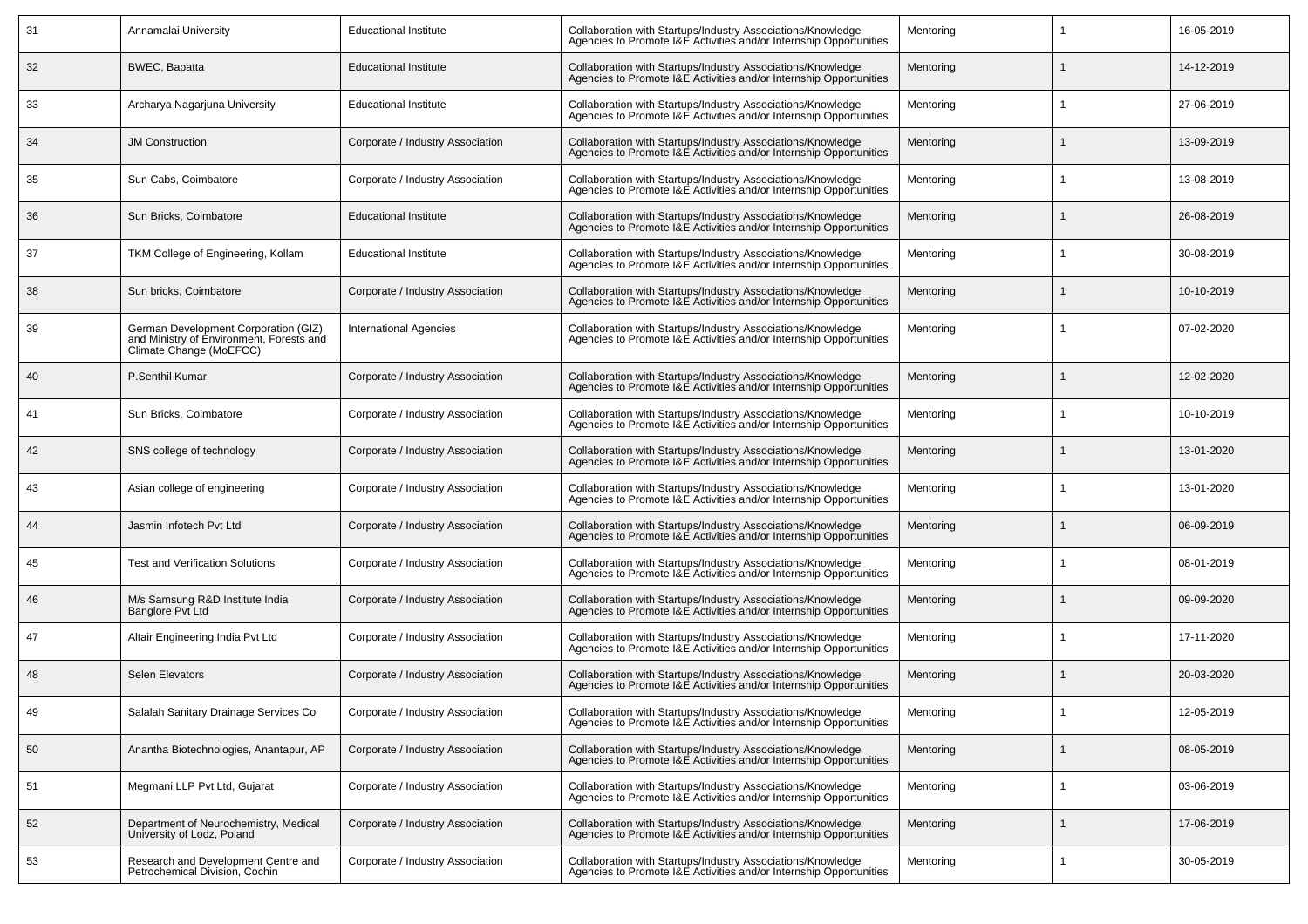| 54 | Stellixir Biotech Pvt Ltd, Bangalore                                                        | Corporate / Industry Association | Collaboration with Startups/Industry Associations/Knowledge<br>Agencies to Promote I&E Activities and/or Internship Opportunities | Mentoring | 20-05-2020 |
|----|---------------------------------------------------------------------------------------------|----------------------------------|-----------------------------------------------------------------------------------------------------------------------------------|-----------|------------|
| 55 | SM Hospital, Ooty                                                                           | Corporate / Industry Association | Collaboration with Startups/Industry Associations/Knowledge<br>Agencies to Promote I&E Activities and/or Internship Opportunities | Mentoring | 29-05-2019 |
| 56 | Jawaharlal Neghru Tropical Botanic<br>Garden & Research Institute,<br>Thiruvananthapuram    | Corporate / Industry Association | Collaboration with Startups/Industry Associations/Knowledge<br>Agencies to Promote I&E Activities and/or Internship Opportunities | Mentoring | 03-06-2019 |
| 57 | Institute of Health Management Research,<br>Bangalore                                       | Corporate / Industry Association | Collaboration with Startups/Industry Associations/Knowledge<br>Agencies to Promote I&E Activities and/or Internship Opportunities | Mentoring | 15-05-2019 |
| 58 | Verzeo, Bengaluru                                                                           | Corporate / Industry Association | Collaboration with Startups/Industry Associations/Knowledge<br>Agencies to Promote I&E Activities and/or Internship Opportunities | Mentoring | 15-05-2019 |
| 59 | <b>Bioinformatics tools for Sequence</b><br>Analysis                                        | Corporate / Industry Association | Collaboration with Startups/Industry Associations/Knowledge<br>Agencies to Promote I&E Activities and/or Internship Opportunities | Mentoring | 06-05-2019 |
| 60 | Department of Computational Biology &<br>Bioinformatics, University of Kerala               | Corporate / Industry Association | Collaboration with Startups/Industry Associations/Knowledge<br>Agencies to Promote I&E Activities and/or Internship Opportunities | Mentoring | 24-05-2019 |
| 61 | <b>Eminent Biosciences</b>                                                                  | Corporate / Industry Association | Collaboration with Startups/Industry Associations/Knowledge<br>Agencies to Promote I&E Activities and/or Internship Opportunities | Mentoring | 24-05-2019 |
| 62 | Dept. of Animal Science, Bharathidasan<br>University, Trichy                                | Corporate / Industry Association | Collaboration with Startups/Industry Associations/Knowledge<br>Agencies to Promote I&E Activities and/or Internship Opportunities | Mentoring | 31-05-2019 |
| 63 | Rajiv Gandhi Centre for Biotechnology,<br>Trivandrum                                        | Corporate / Industry Association | Collaboration with Startups/Industry Associations/Knowledge<br>Agencies to Promote I&E Activities and/or Internship Opportunities | Mentoring | 22-05-2019 |
| 64 | <b>JSS College of Pharmacy</b>                                                              | Non-Govt. Agencies               | Collaboration with Startups/Industry Associations/Knowledge<br>Agencies to Promote I&E Activities and/or Internship Opportunities | Mentoring | 06-05-2019 |
| 65 | Centre for Stem Cell and Cancer<br>Genomics AMI Bioscience                                  | Corporate / Industry Association | Collaboration with Startups/Industry Associations/Knowledge<br>Agencies to Promote I&E Activities and/or Internship Opportunities | Mentoring | 07-05-2019 |
| 66 | Shrimpex Biotech Serviced Pvt. Ltd,<br>Chennai                                              | Corporate / Industry Association | Collaboration with Startups/Industry Associations/Knowledge<br>Agencies to Promote I&E Activities and/or Internship Opportunities | Mentoring | 01-06-2019 |
| 67 | Shibin Neutraceuticals Pvt. Ltd, Chennai                                                    | Corporate / Industry Association | Collaboration with Startups/Industry Associations/Knowledge<br>Agencies to Promote I&E Activities and/or Internship Opportunities | Mentoring | 03-06-2019 |
| 68 | Credora, Bengaluru                                                                          | Corporate / Industry Association | Collaboration with Startups/Industry Associations/Knowledge<br>Agencies to Promote I&E Activities and/or Internship Opportunities | Mentoring | 13-06-2019 |
| 69 | MIMS Research Foundation, Calicut                                                           | Corporate / Industry Association | Collaboration with Startups/Industry Associations/Knowledge<br>Agencies to Promote I&E Activities and/or Internship Opportunities | Mentoring | 01-06-2019 |
| 70 | Pusphagiri Research Centre, Tiruvalla                                                       | Corporate / Industry Association | Collaboration with Startups/Industry Associations/Knowledge<br>Agencies to Promote I&E Activities and/or Internship Opportunities | Mentoring | 10-06-2019 |
| 71 | Sree Chitra Thirunal Institute for<br>MedicalSciences and Technology,<br>Thiruvananthapuram | Corporate / Industry Association | Collaboration with Startups/Industry Associations/Knowledge<br>Agencies to Promote I&E Activities and/or Internship Opportunities | Mentoring | 25-05-2020 |
| 72 | <b>IIT Chennai</b>                                                                          | <b>Educational Institute</b>     | Collaboration with Startups/Industry Associations/Knowledge<br>Agencies to Promote I&E Activities and/or Internship Opportunities | Mentoring | 29-05-2020 |
| 73 | ICAR- National Research Centre on<br>Pomagranate, Solapur                                   | <b>Educational Institute</b>     | Collaboration with Startups/Industry Associations/Knowledge<br>Agencies to Promote I&E Activities and/or Internship Opportunities | Mentoring | 28-05-2020 |
| 74 | Mahathma Gandhi University, Kottayam                                                        | <b>Educational Institute</b>     | Collaboration with Startups/Industry Associations/Knowledge<br>Agencies to Promote I&E Activities and/or Internship Opportunities | Mentoring | 01-06-2020 |
| 75 | National Centre for Cell Sciences, Pune,<br><b>NCMR</b>                                     | <b>Educational Institute</b>     | Collaboration with Startups/Industry Associations/Knowledge<br>Agencies to Promote I&E Activities and/or Internship Opportunities | Mentoring | 04-06-2020 |
| 76 | DRDO- BU Center For Life Sciences,<br>Coimbatore                                            | Govt. Agency (Central)           | Collaboration with Startups/Industry Associations/Knowledge<br>Agencies to Promote I&E Activities and/or Internship Opportunities | Mentoring | 28-05-2020 |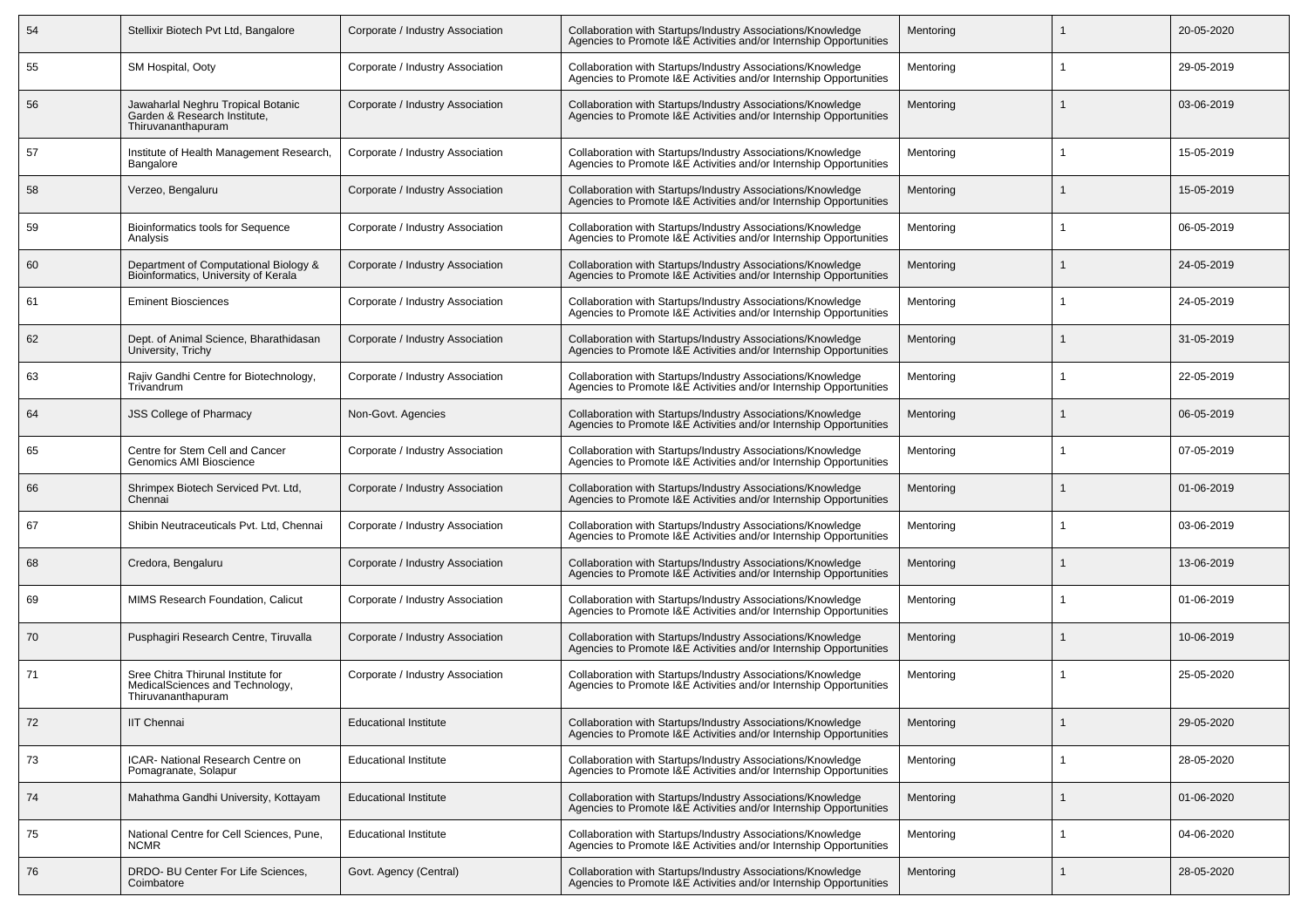| 77 | Anthem Biosciences, Bengaluru                                          | Corporate / Industry Association | Collaboration with Startups/Industry Associations/Knowledge<br>Agencies to Promote I&E Activities and/or Internship Opportunities | Mentoring  |                | 01-06-2020 |
|----|------------------------------------------------------------------------|----------------------------------|-----------------------------------------------------------------------------------------------------------------------------------|------------|----------------|------------|
| 78 | Zifo RnD Solutions, Chennai                                            | Corporate / Industry Association | Collaboration with Startups/Industry Associations/Knowledge<br>Agencies to Promote I&E Activities and/or Internship Opportunities | Mentoring  |                | 18-03-2020 |
| 79 | Dr. ALM PG IBMS, University of Madras,<br>Chennai                      | Corporate / Industry Association | Collaboration with Startups/Industry Associations/Knowledge<br>Agencies to Promote I&E Activities and/or Internship Opportunities | Mentorina  |                | 27-05-2020 |
| 80 | Bharathiar University, Coimbatore                                      | <b>Educational Institute</b>     | Collaboration with Startups/Industry Associations/Knowledge<br>Agencies to Promote I&E Activities and/or Internship Opportunities | Mentoring  |                | 02-06-2020 |
| 81 | Biocon, Bengaluru                                                      | Corporate / Industry Association | Collaboration with Startups/Industry Associations/Knowledge<br>Agencies to Promote I&E Activities and/or Internship Opportunities | Mentorina  | $\overline{1}$ | 02-06-2020 |
| 82 | Pukyoung National University, South<br>Korea                           | <b>International Agencies</b>    | Collaboration with Startups/Industry Associations/Knowledge<br>Agencies to Promote I&E Activities and/or Internship Opportunities | Mentorina  |                | 20-06-2020 |
| 83 | University of Konstanz, Germany                                        | <b>International Agencies</b>    | Collaboration with Startups/Industry Associations/Knowledge<br>Agencies to Promote I&E Activities and/or Internship Opportunities | Mentoring  |                | 28-11-2019 |
| 84 | Universidade Federal De Vicosa, Brazil                                 | <b>International Agencies</b>    | Collaboration with Startups/Industry Associations/Knowledge<br>Agencies to Promote I&E Activities and/or Internship Opportunities | Networkina |                | 06-12-2019 |
| 85 | Aravind Medical Research Foundation,<br>Madurai                        | Corporate / Industry Association | Collaboration with Startups/Industry Associations/Knowledge<br>Agencies to Promote I&E Activities and/or Internship Opportunities | Mentoring  |                | 27-04-2020 |
| 86 | Biozone Research Technologies Pvt Ltd<br>Chennai                       | Corporate / Industry Association | Collaboration with Startups/Industry Associations/Knowledge<br>Agencies to Promote I&E Activities and/or Internship Opportunities | Mentoring  |                | 29-05-2020 |
| 87 | Heterodrugs, Hyderabad                                                 | Corporate / Industry Association | Collaboration with Startups/Industry Associations/Knowledge<br>Agencies to Promote I&E Activities and/or Internship Opportunities | Mentoring  |                | 30-04-2020 |
| 88 | Sugar Cane Breeding Institute,<br>Coimbatore                           | <b>Educational Institute</b>     | Collaboration with Startups/Industry Associations/Knowledge<br>Agencies to Promote I&E Activities and/or Internship Opportunities | Mentoring  |                | 24-04-2020 |
| 89 | Tel Aviv University, Israel                                            | <b>International Agencies</b>    | Collaboration with Startups/Industry Associations/Knowledge<br>Agencies to Promote I&E Activities and/or Internship Opportunities | Mentorina  | -1             | 01-02-2020 |
| 90 | Ciencia Life Sciences, Hyderabad                                       | Corporate / Industry Association | Collaboration with Startups/Industry Associations/Knowledge<br>Agencies to Promote I&E Activities and/or Internship Opportunities | Mentoring  |                | 30-05-2020 |
| 91 | Pantech ProEd Pvt Ltd. Chennai                                         | Corporate / Industry Association | Collaboration with Startups/Industry Associations/Knowledge<br>Agencies to Promote I&E Activities and/or Internship Opportunities | Mentoring  | -1             | 26-05-2020 |
| 92 | Sree Ramachandra Institute of Higher<br>Educaton and Reaearch, Chennai | <b>Educational Institute</b>     | Collaboration with Startups/Industry Associations/Knowledge<br>Agencies to Promote I&E Activities and/or Internship Opportunities | Mentoring  |                | 01-06-2020 |

## **Section 8 > ii : List the IPs Filed/Published/Granted (Copyright & Designs Only) by the HEI as an Applicant / Co-applicant / Co-owner**

**No Data Flled!**

## **Section 8 > iii : List the IP (Patents only) Filed by the HEI as Applicant / Co-applicant / Co-owner**

| Srno | <b>Title/Name of Patent</b>                                                             | <b>IP Registration Number</b> | Date of Filed/Published (Year, Month) | <b>Application Level</b> | Copy of receipt / application<br>screenshot [PDF or Image] |
|------|-----------------------------------------------------------------------------------------|-------------------------------|---------------------------------------|--------------------------|------------------------------------------------------------|
|      | Aggregation free smart fluid for<br>Magnetorheological Damper for seismic<br>Mitigation | 201941049114                  | National                              | $2019 - 12$              | Uploaded                                                   |
|      | Self-tuning of magnetorheological damper by<br>self-power mechanism                     | 201941049134                  | National                              | $2019 - 12$              | Uploaded                                                   |
|      | Measurement of viscosity for<br>magnetorheological fluid                                | 201941049119                  | National                              | $2019 - 12$              | Uploaded                                                   |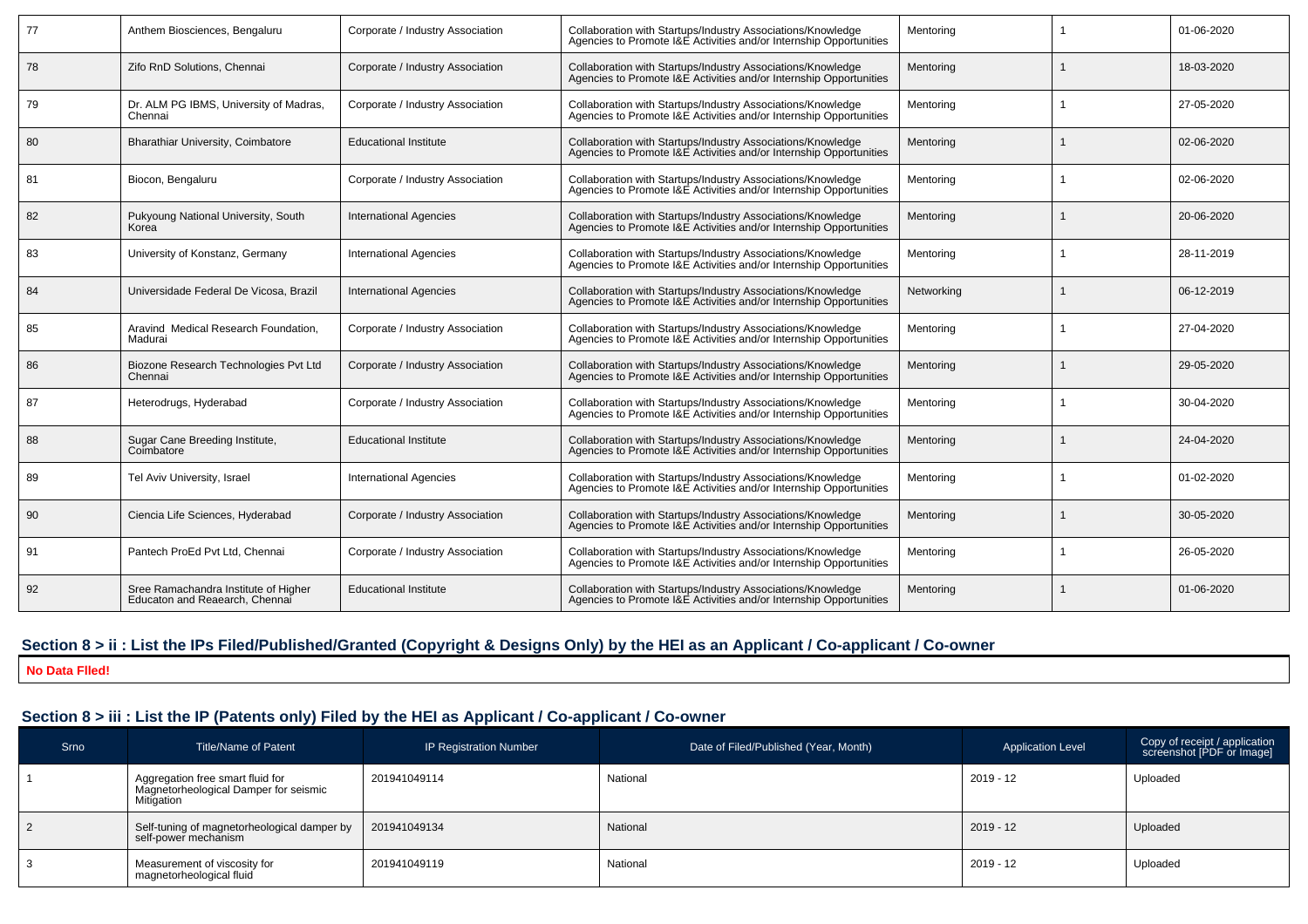| $\overline{4}$  | Grid from Work                                                                                                                               | 202041000286 | National | $2020 - 01$ | Uploaded |
|-----------------|----------------------------------------------------------------------------------------------------------------------------------------------|--------------|----------|-------------|----------|
| $5\phantom{.0}$ | Multi Finned Heat Pipe Embedded Boring<br>Tool                                                                                               | 201941032859 | National | 2019 - 08   | Uploaded |
| $6\phantom{.}6$ | Specnoscope - A Medical Device for Cervical<br><b>Cancer Screening</b>                                                                       | 201941048985 | National | 2019 - 11   | Uploaded |
| $\overline{7}$  | Insitu-Analysis of Each Layer of 3D Printing                                                                                                 | 202041000087 | National | $2020 - 01$ | Uploaded |
| 8               | Method of Energy Recovery System using<br><b>Bicycle Flywheel</b>                                                                            | 202041002381 | National | $2020 - 01$ | Uploaded |
| 9               | Mangnetically Assisted Heat Pipe for Thermal<br>Control                                                                                      | 202041011073 | National | $2020 - 03$ | Uploaded |
| 10              | ENHANCED PRODUCTION OF ANTI-<br>SNAKE VENOM COMPOUND<br>(TARAXEROL) FROM SUSPENSION<br><b>CULTURES SYSTEMS OF EUPHORBIA</b><br><b>HIRTAL</b> | 201941017991 | National | $2019 - 05$ | Uploaded |
| 11              | DEVELOPMENT OF IMPROVED<br>PRODUCTION PROCESS OF CELLULASE<br>FROM WASTE PULP AND PAPER SLUDGE<br><b>MATERIAL</b>                            | 201941018465 | National | $2019 - 05$ | Uploaded |
| 12              | SYNTHESIS OF PEGYLATED CAFFEIC<br>ACID - A NOVEL ANTI-CANCER DRUG                                                                            | 201941021400 | National | $2019 - 05$ | Uploaded |
| 13              | LOW COST BRAIN MAPPING TOOL FOR<br>EPILEPSY DETECTION                                                                                        | 201941021614 | National | $2019 - 05$ | Uploaded |
| 14              | A TEST SET-UP DEVICE FOR AC<br>CONTACTOR TO AUTOMATE HUM<br>DETECTION AND METHOD THEREOF                                                     | 201941021667 | National | $2019 - 05$ | Uploaded |
| 15              | A NEW TECHNIQUE AND NEEDLE FOR<br>LAPAROSCOPIC SURGICAL SUTURING                                                                             | 201941026004 | National | 2019 - 06   | Uploaded |
| 16              | DEFLAGRATION - TO - DETONATION<br>SUPERSONIC IGNITER                                                                                         | 201941026005 | National | $2019 - 06$ | Uploaded |
| 17              | <b>GRAPHENE OPTICAL DATA STORAGE</b><br><b>USING NANOHOLES</b>                                                                               | 201941026006 | National | 2019 - 06   | Uploaded |
| 18              | FORMULATION AND EVALUATION OF<br>GANODERMA NIOSOMAL TOPICAL GEL<br>DRUG DELIVERY SYSTEM                                                      | 201941030415 | National | $2019 - 07$ | Uploaded |
| 19              | CHICKEN ANTIBODY GENERATION<br>AGAINST MICROBIAL PATHOGEN<br>BACILLUS CEREUS FROM HUMAN NAIL                                                 | 201941048986 | National | $2019 - 11$ | Uploaded |
| 20              | NOVEL VOLUME MEASUREMENT<br>SYSTEM FOR AN IRREGULAR SHAPED<br>TANK                                                                           | 201941048984 | National | 2019 - 11   | Uploaded |
| 21              | LOW COST SOLAR IRRADIANCE<br>MEASUREMENT AND TWO AXIS - SUN<br>TRACKING CONTROL SYSTEM                                                       | 201941050661 | National | 2019 - 12   | Uploaded |
| 22              | INTELLIGENT INTEGRATED CONTROL<br>SYSTEM FOR ELECTRIC VEHICLE<br><b>BATTERY</b>                                                              | 202041011809 | National | $2020 - 03$ | Uploaded |
| 23              | Organic carrier based bioformulation                                                                                                         | 202041010982 | National | $2019 - 05$ | Uploaded |
| 24              | Process of Extraction of Biopesticidal<br>Compound against Aedes Aegypti (Dengue<br>Vector) using Pseudomo                                   | 202041008663 | National | $2020 - 02$ | Uploaded |